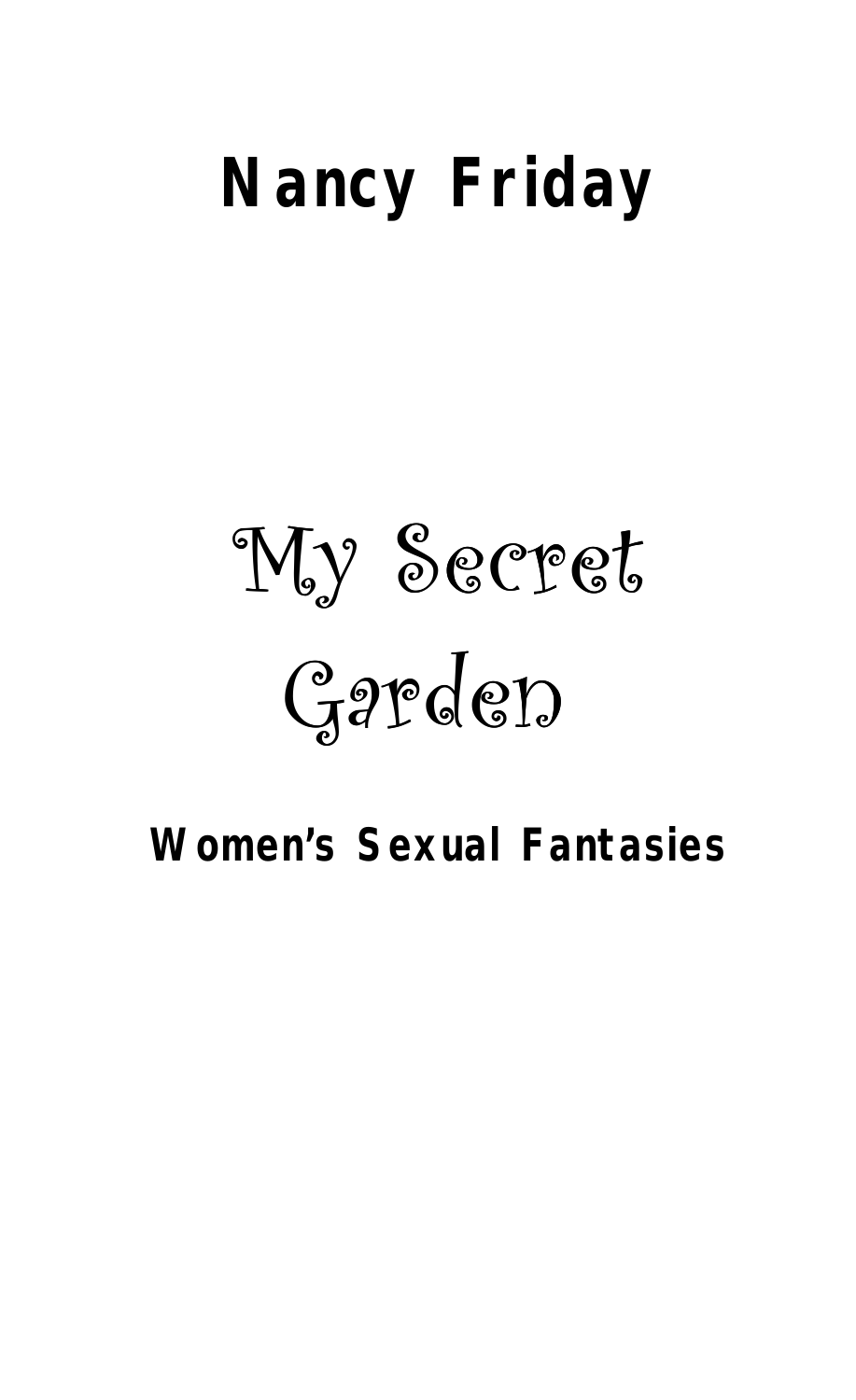FOR BILLY who believed in this book when it was just fantasy N.F.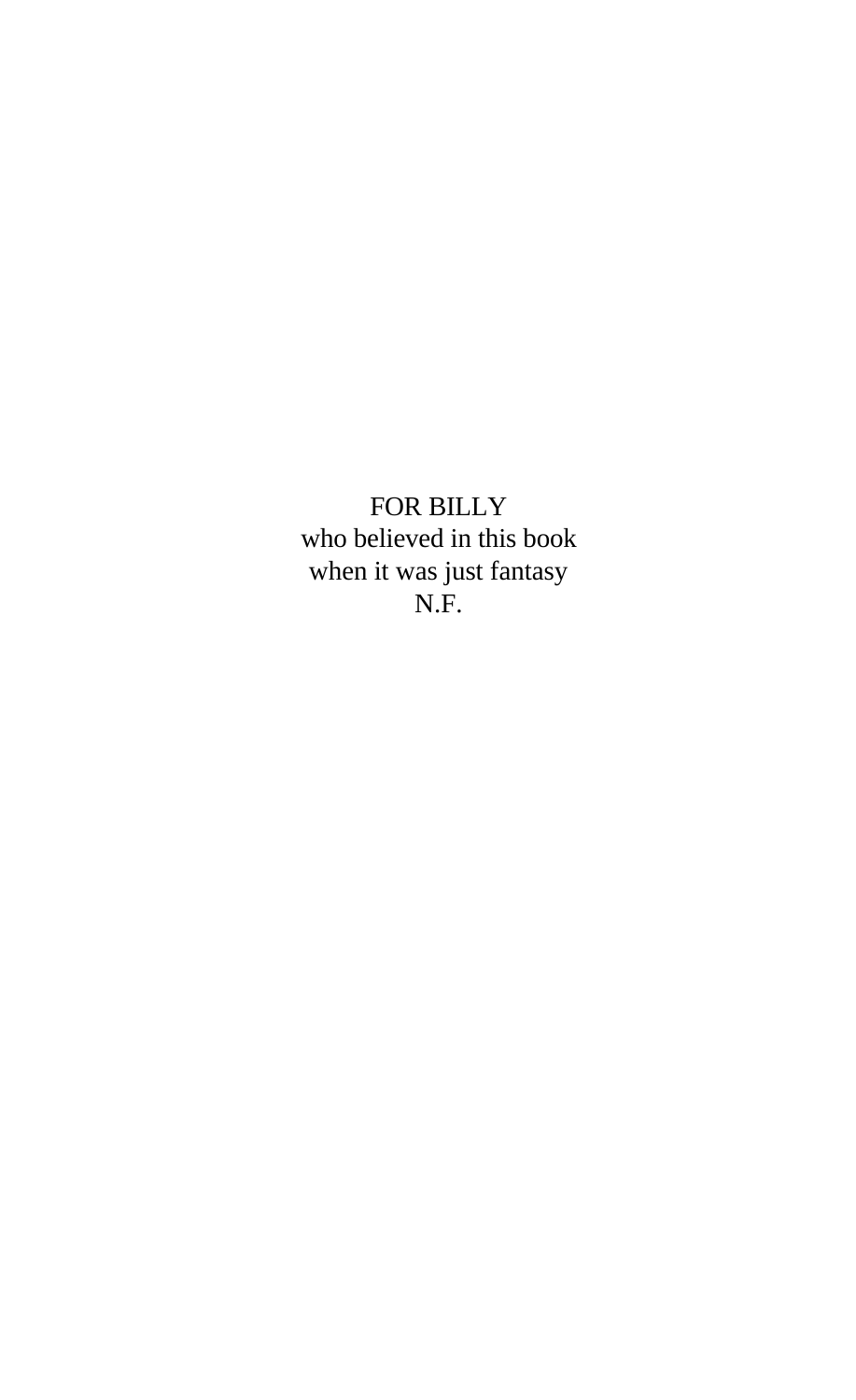#### **TABLE OF CONTENTS**

**FOREWORD by "J," ......................................................... 1**

| <b>CHAPTER ONE</b>                                             |  |
|----------------------------------------------------------------|--|
| <b>"TELL ME WHAT YOU ARE</b>                                   |  |
| <b>CHAPTER TWO</b>                                             |  |
| "WHY FANTASIZE WHEN YOU HAVE ME?"                              |  |
|                                                                |  |
| Madge, Dot                                                     |  |
|                                                                |  |
| Louella, Irene, Annette, Maria                                 |  |
|                                                                |  |
| Patricia, Suzanne,                                             |  |
|                                                                |  |
| Bertha, Bellinda                                               |  |
|                                                                |  |
| Sally, Vicki, Francesca, Sondra                                |  |
|                                                                |  |
| Karen, Abbie, Hilda, Heather, Kitty                            |  |
|                                                                |  |
| Carol, Faye                                                    |  |
|                                                                |  |
|                                                                |  |
| Corinne, Molly, Alicia, Lily, Eliza, Esther, Shirley, Lillian, |  |
| Viola                                                          |  |
|                                                                |  |
| Patsy, Norma, Adair, Mary Beth, Elizabeth, Mary Jane,          |  |
| Amelia, Alix                                                   |  |
|                                                                |  |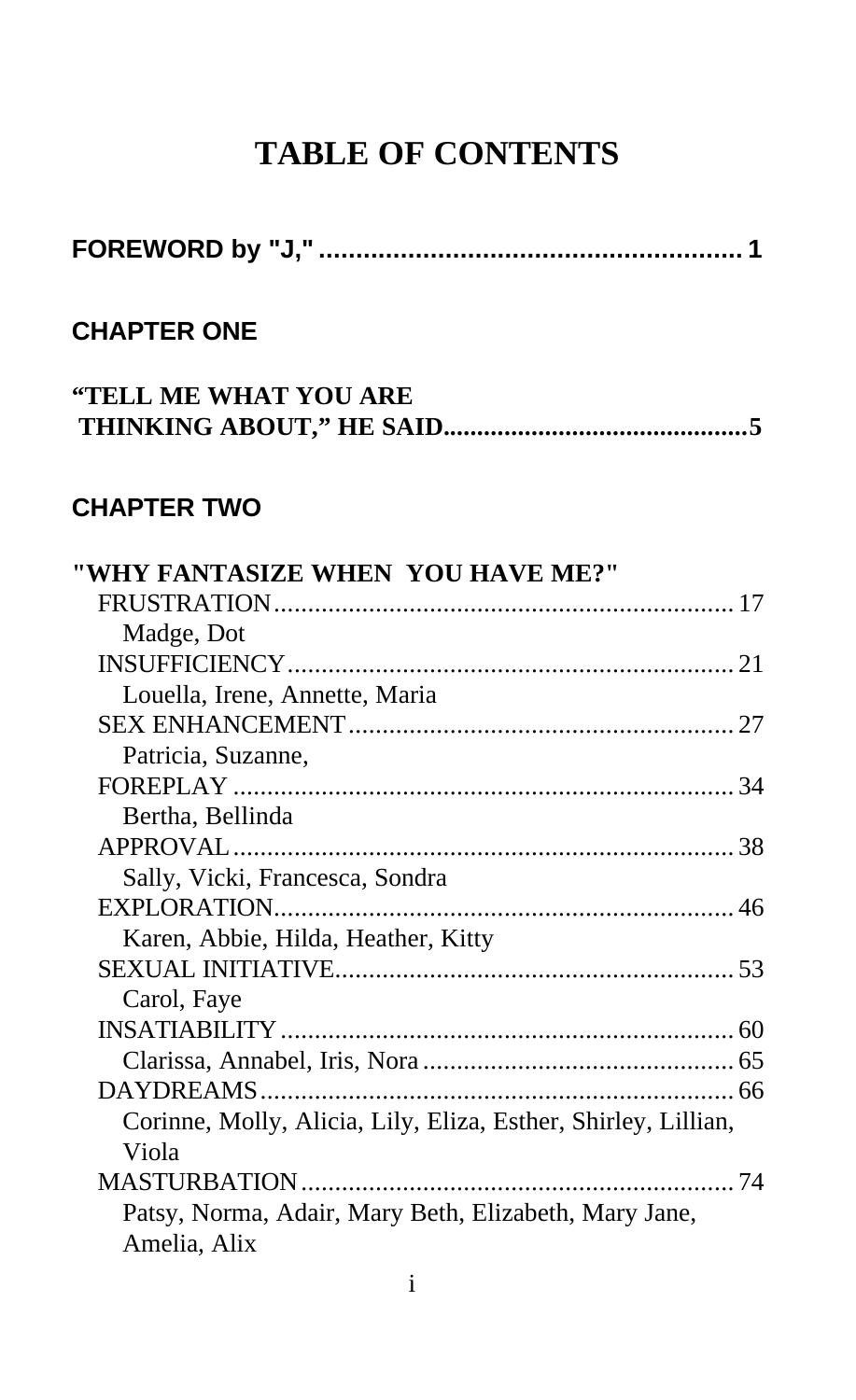| Marion, Jeanne, Lisa, Zizi, Kate |  |
|----------------------------------|--|

#### **CHAPTER THREE**

| THE HOUSE OF FANTASY                                   |
|--------------------------------------------------------|
|                                                        |
| Linda, Pamela, Marie                                   |
|                                                        |
| Caroline, Elspeth, Mary Jo, Melanie, Celeste           |
|                                                        |
| Julietta, Gail, Dinah, Sadie                           |
| ROOM NUMBER FOUR: PAIN AND MASOCHISM  123              |
| Barbara, Edith, Rose Ann, Amanda                       |
| ROOM NUMBER FIVE: DOMINATION 133                       |
| Nathalie, Poppy, Heather, Ingrid                       |
| ROOM NUMBER SIX: THE SEXUALITY OF TERROR 146           |
| Johanna, Anna                                          |
| ROOM NUMBER SEVEN: THRILL OF THE FORBIDDEN151          |
| Emma, Donna                                            |
| ROOM NUMBER EIGHT: TRANSFORMATION ROOM 155             |
| Monica, Betty, Phyllis                                 |
| ROOM NUMBER NINE: THE EARTH MOTHER ROOM., 165          |
| Vivian, Marina                                         |
|                                                        |
| Bella, Dominique, Lola                                 |
|                                                        |
| Jo, Rosie, Dawn, Wanda                                 |
| ROOM NUMBER TWELVE: BIG BLACK MEN 181                  |
| Margie, Raquel, Lydia                                  |
| ROOM NUMBER THIRTEEN: YOUNG BOYS 185                   |
| Evelyn, Victoria                                       |
| ROOM NUMBER FOURTEEN: THE FETISHISTS  188              |
| Faith                                                  |
| ROOM NUMBER FIFTEEN: OTHER WOMEN 190                   |
| Christine, Dolly, Bee, Venice, Lilly, Rita, Mary Beth, |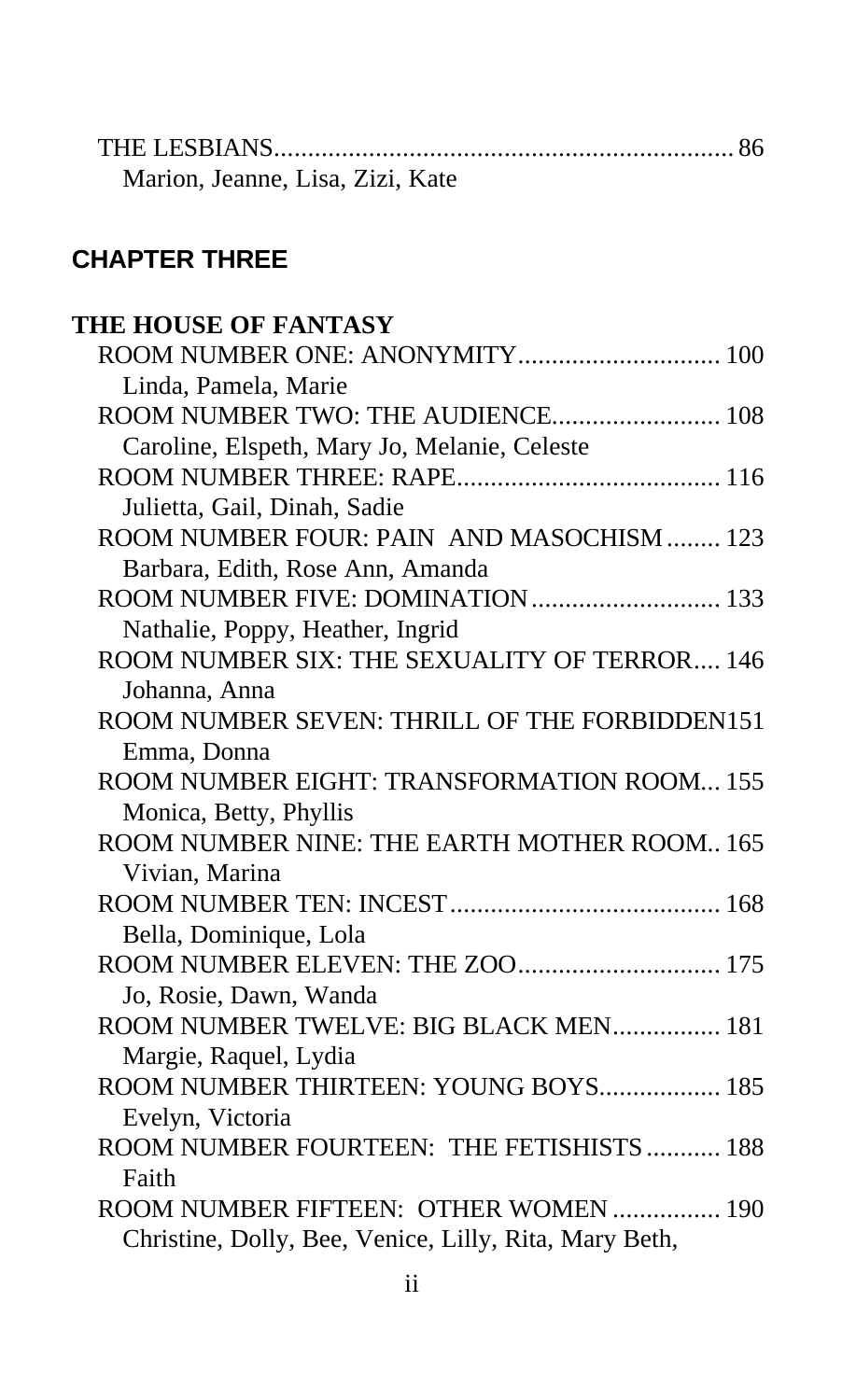| Viv, Lee, Willa, Dana, Cara, Celia, Theresa, Tania, |                                        |  |
|-----------------------------------------------------|----------------------------------------|--|
| Michelle, Sandra, Patty                             |                                        |  |
|                                                     | ROOM NUMBER SIXTEEN: PROSTITUTION  207 |  |

#### **CHAPTER FOUR**

| "WHERE DID A NICE GIRL LIKE YOU GET AN IDEA               |       |
|-----------------------------------------------------------|-------|
| LIKE THAT?"                                               |       |
|                                                           |       |
| Theda, Lindsay, Fiona, Felicia, Sonia, Phyllis, Marlene,  |       |
| Kay, Trudy, Mona, Stella                                  |       |
|                                                           |       |
| June, Nina, Meg, Holly, Evie                              |       |
|                                                           |       |
| Fay, Sukie, Constance, Deana, Anna, Vera, Una, Lois,      |       |
| Liz, Winona, Rudy, Gale, Imogene, Francine, April,        |       |
| Myrna, Laurie, Jeanie                                     |       |
|                                                           | . 234 |
| Mary Jane, Miranda, Margaret, Alexandra, Stephanie        |       |
|                                                           |       |
| Susie, Adrienne, Doris, Lulu, Daisy, Kit, Flossie, Josie, |       |
| Brett, Sarah, Maud, Gelda                                 |       |

#### **CHAPTER FIVE**

| GUILT AND FANTASY, OR, WHY THE FIG LEAF?            |  |
|-----------------------------------------------------|--|
|                                                     |  |
| Christiana, Hope, Lil, Alison, Clare, Penelope  267 |  |
|                                                     |  |
|                                                     |  |

#### **CHAPTER SIX**

|--|--|--|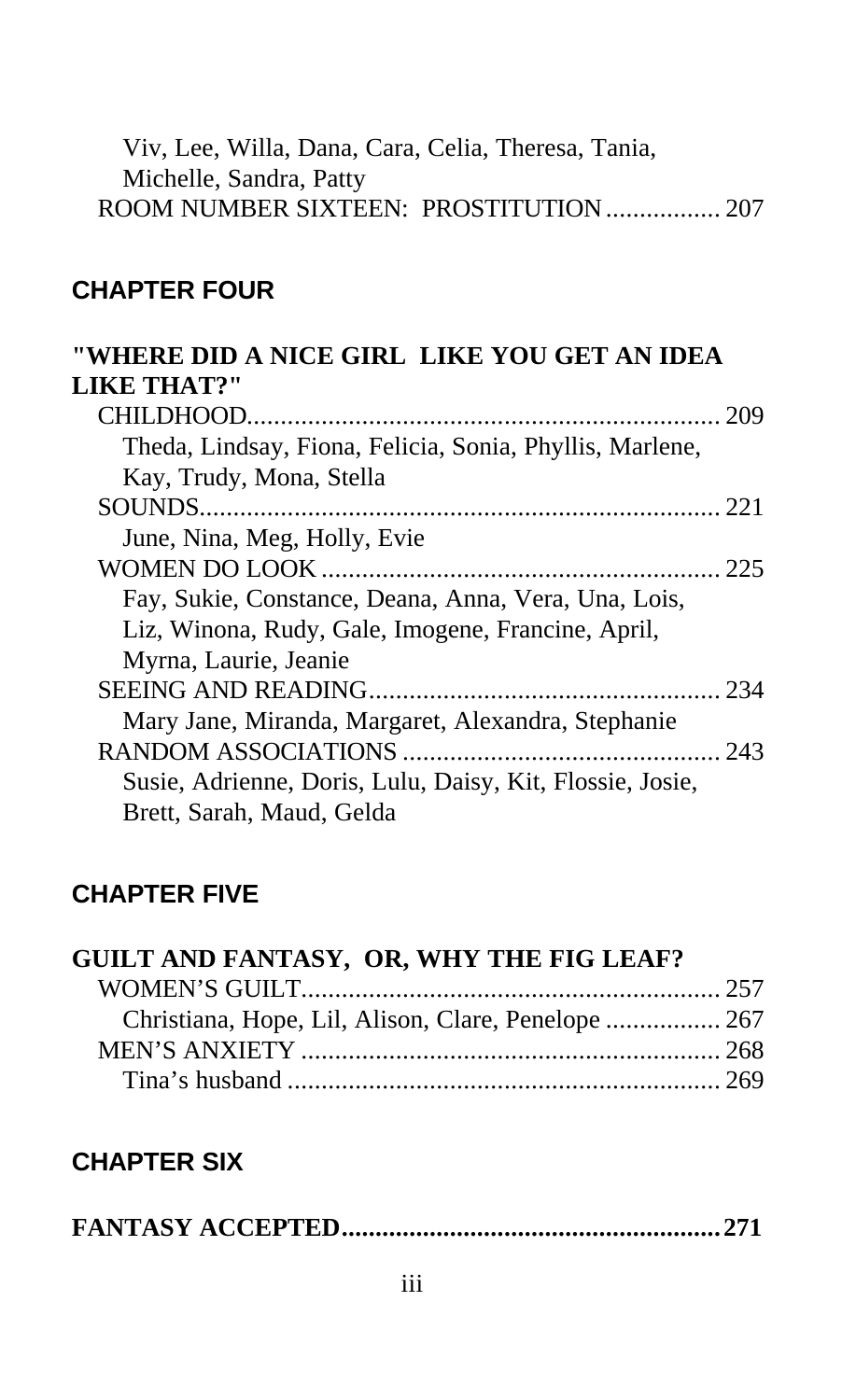#### **"OF COURSE I FANTASIZE, DOESN'T EVERYONE?". 272** Gloria, Hannah, Sophie, Bobbie, Paula

| <b>FANTASIES THAT SHOULD BE REALITY  298</b>            |  |
|---------------------------------------------------------|--|
| Martha                                                  |  |
| ACTING OUT FANTASIES, PROS AND CONS 300                 |  |
| Sylvia, Babs, Elizabeth, Winnie, Loretta, Sheila,       |  |
| Claudine, Jocelyn                                       |  |
|                                                         |  |
| Lynn, Jacqueline, Doris, Bonnie, Jessie, Esther, Posie, |  |
| Marx, Joan, Adele's husband                             |  |

#### **CHAPTER SEVEN**

|--|--|

#### **AFTERWORD**

#### **"IN DEFENSE OF NANCY FRIDAY"**

|--|--|--|--|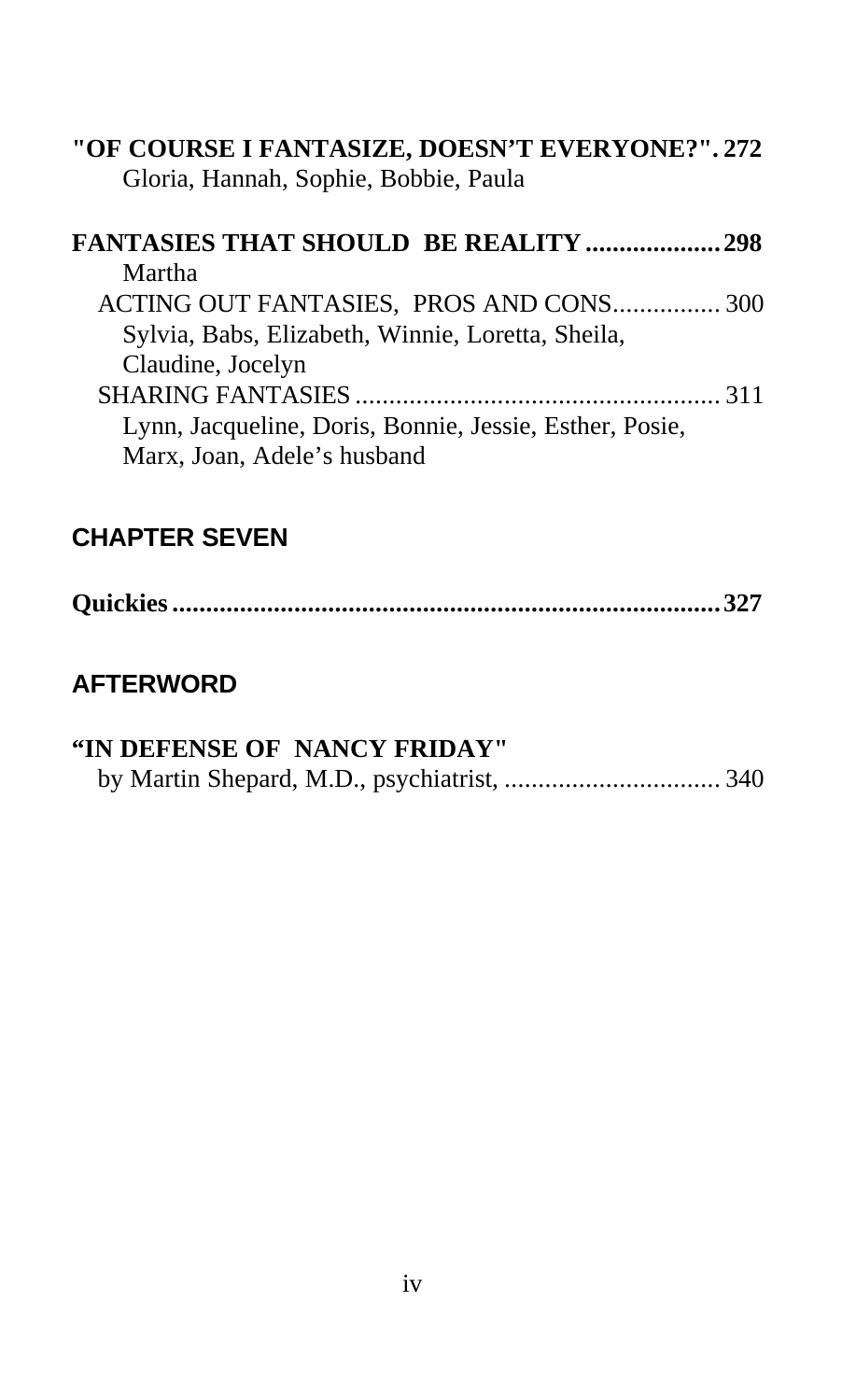#### **FOREWORD by "J,"**

author of the Sensuous Woman

 I've never met Nancy Friday, but I feel that I know her, for I still have pictures of her wedding tucked away in a drawer. She had what I consider a perfect wedding – romantic, glamorous, inexpensive and private – and the reason I know about it is that Cosmopolitan Magazine covered the event in its April 1966 issue.

The article was titled "Marry the Man Today…in Rome," and when the manuscript of *My Secret Garden* was sent to me for comment, I dug out *Cosmopolitan* and took another look at the author. My memory was accurate. Nancy Friday looks like a former Miss America – pretty, wholesome, well-scrubbed, glowing. *This* girl has written a book on women's sexual fantasies?

There couldn't be a more perfect author, for it's time that we removed the veils of misunderstanding from this subject and made it respectable. Too many people assume that anyone who has sexual fantasies is mentally sick or oversexed – or both! Ms. Friday's healthy attitude and common-sense comments will do much to alleviate guilts, fears and ignorance, and the fact that she is somewhat of a girl-next-door type will be comforting to readers who feel that sexual fantasies aren't well-bred.

Admittedly, the reader will at times have to fight off shock, prurient interest and distaste while reading My Secret Garden. This is no coffee-table book. Nor should it be left around where children might pick it up. My Secret Garden could bring plain brown paper wrappers back into vogue, for not only is it a serious, informative study of a facet of human sexuality that has been largely ignored, it is also painfully personal,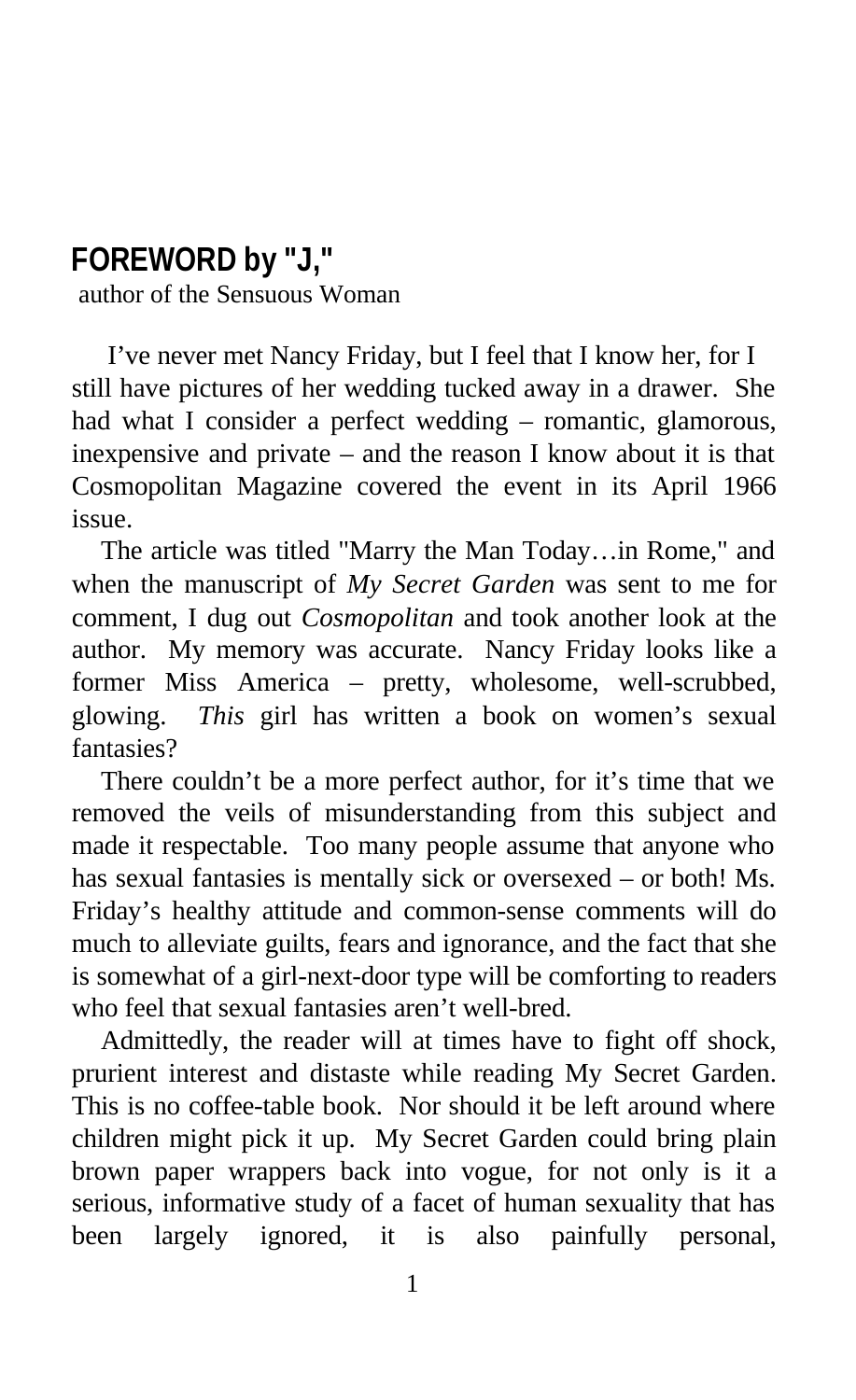uncompromisingly candid and unabashedly erotic. There has never been anything quite like it. You are going to have to force yourself at times to remember that this is a clinical work.

I began to be interested in sexual fantasies several years ago when I realized how much you could learn about the person you love by examining his or her fantasies. For it is pretty certain that sexual fantasies do reflect one's secret vision of ideal sexual activity. That doesn't mean I think you should take your lover's dreams literally (most fantasies feature highly exaggerated behaviour), but you should become aware that buried in his or her favourite sexual fantasy is a core of desire to experience a special psychological attitude or activity and the accompanying physical sensations. You won't really know your lover until you have unearthed those hidden desires. Nor will you have achieved complete trust and intimacy until you have been able to share your fantasies with each other and have them accepted. Perhaps this book will break the barrier of silence.

Very little space was devoted to sexual fantasies in *The Sensuous Woman*. Most of the women I interviewed were uninhibited in their discussions of the subject and I incorporated some of their comments into several chapters. I even considered doing a separate section detailing the fantasies that were repeated to me most often, but I dropped the idea when the companion chapter on men's fantasies proved so difficult. That was one of the shortest chapters in my book, for, much to my astonishment, asking a man about his sexual fantasies triggered a response similar to that of hitting an exposed nerve. In both individual and group interviews the men reacted as if I had suggested rape, and clammed up immediately. Even swingers and habitual orgiasts seemed to be struck by a bolt of instant amnesia. After *The Sensuous Woman* was published, I got a number of letters from women saying they thought the chapter on men's fantasies was interesting, but not one comment was ever received from men. My heart goes out to the poor soul who attempts to compile the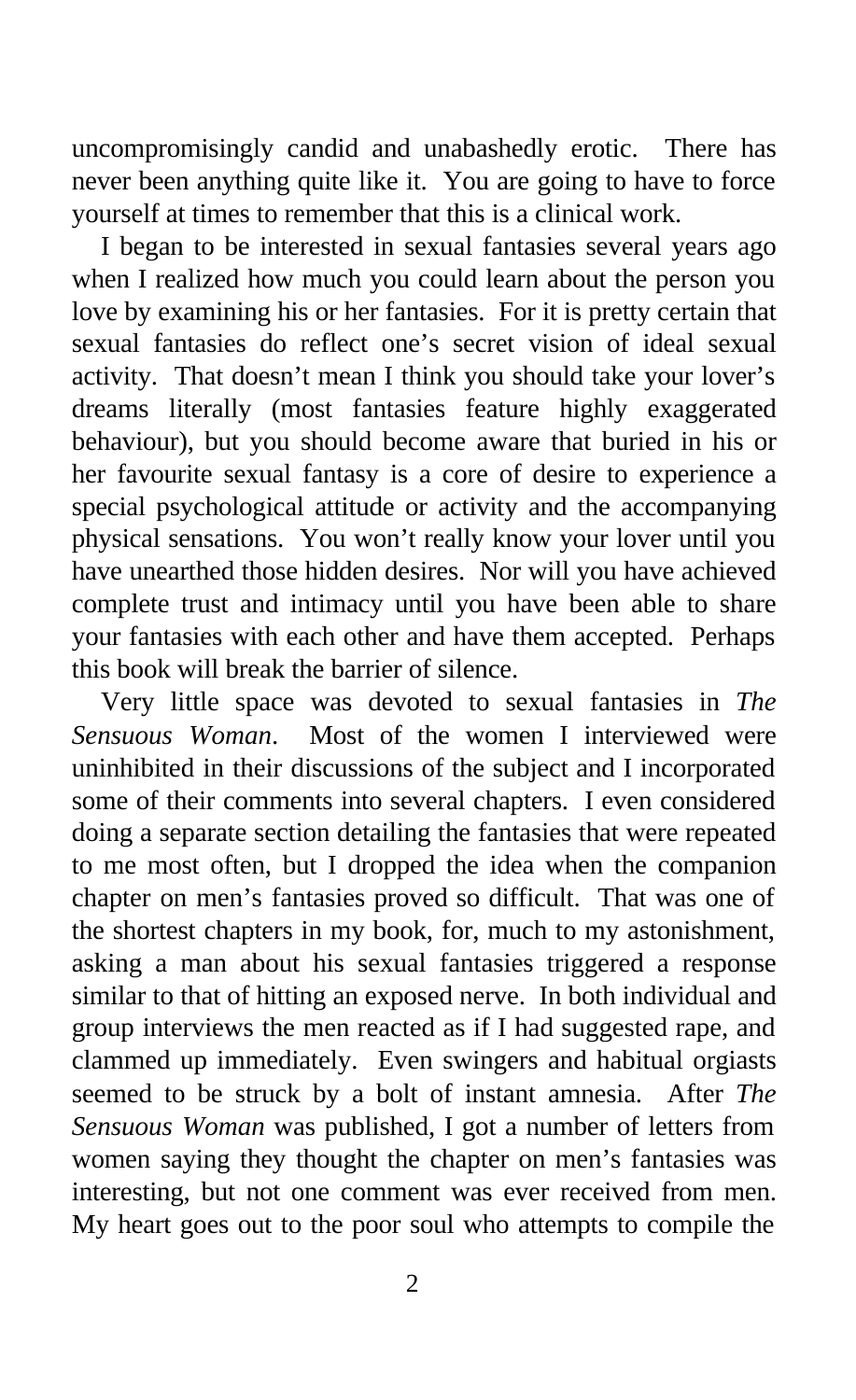first book on men's fantasies. It would be easier, to train turtles to outrun greyhounds.

In all fairness, I should mention that my own sex has its area of sensitivity. I had an extremely difficult time getting many women to discuss masturbation. They would volunteer every detail of their lovemaking, acknowledge extramarital affairs, etc., without embarrassment, but be unable to even say the word masturbation, much less admit to engaging in this very normal activity. Only when they were describing a sexual fantasy were these women able to relax enough to speak of masturbation.

I mention all this to explain my opinion that men and women will react very differently to *My Secret Garden*. I suspect that women generally will be fascinated by the revelations in this book, but not surprised. Nor will these readers have trouble in acknowledging that they too fantasize. Those women, however, who consider sexual intercourse unpleasant and/or unsatisfying will be revolted by the explicit and enthusiastically carnal sexual daydreams of the women in this book and will reject and deny their own fantasies both to the world and to themselves.

And how will the male react? The first man I gave *My Secret Garden* to was so turned on by the book that he went on a lovemaking marathon. But, unfortunately for the women in America, I suspect that this reaction was not average. The next few male readers were much like the men Nancy Friday tells us about. Since many of the women in this book regard their sexual fantasies as more intimate than the sex act itself, the men felt that their masculinity was threatened (how could any dream be more satisfying than, me?). These readers were especially furious at the fantasies where women imagined that their husbands were movie or sports stars during their lovemaking. (A common male fantasy, by the way, is to imagine while he is making love to his wife or girlfriend that she is Raquel Welch, Ava Gardner or whoever else excites him. The double standard seems to extend even to dreams.)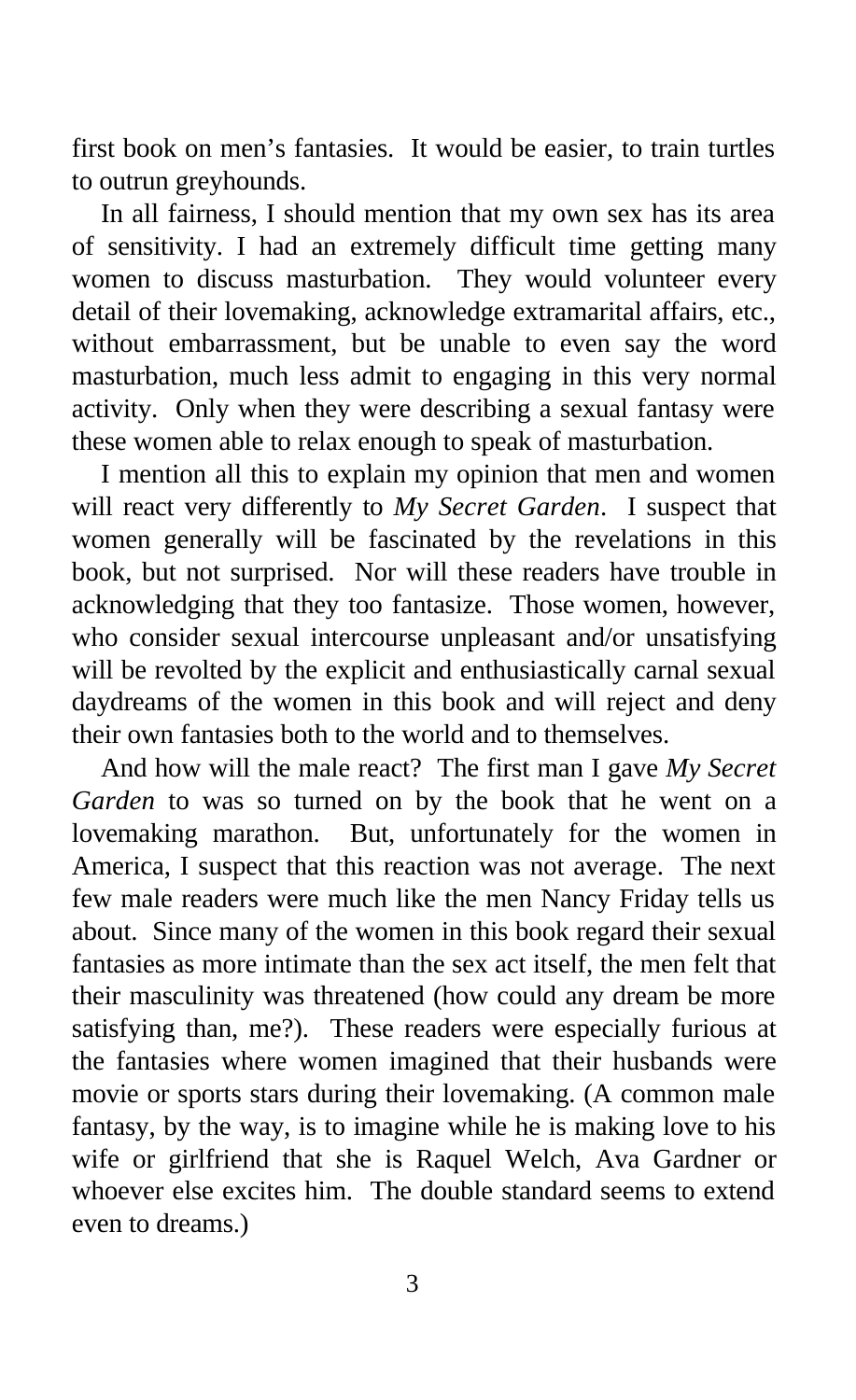Some men, already unnerved by the onslaught of women's lib, will be angered that they are treated as sex objects in most women's fantasies and be shocked and frightened by some of the contributors' lusty, dominating, twisted dreams. The possibility that Susan, his demure little wife, could imagine even one of the outrageous acts in *My Secret Garden* will be more than this type of man can handle emotionally, and my advice to Susan is that she let him know that she approves of the book but keep her fantasies to herself until he matures a little more. Women are going to have to do most of the work of helping men acknowledge that it isn't freaky to fantasize.

I know I haven't told you any of my fantasies. I'm not about to. So much of my sex life was revealed in *The Sensuous Woman*, all I have left are my fantasies! Variations of them are in *My Secret Garden* though (the first thing I did when I got the manuscript was look through it to see if I was represented), and I bet your secret garden is here, too. Nancy Friday has collected enough fantasies so that there is something for everyone.

Whether you like it or not, *My Secret Garden* is a milestone in sex education, for it explores one of the last uncharted areas of female sexuality and forces us to acknowledge the probability that fantasies are as necessary to our sexual well-being as dreams are to healthy sleep. More scientifically oriented books will follow as sex researchers start to give fantasies the attention they deserve, but I doubt if the experts' book will be as human and readable as *My Secret Garden*.

*December 10, 1972* **"J,"** author of *The Sensuous Woman*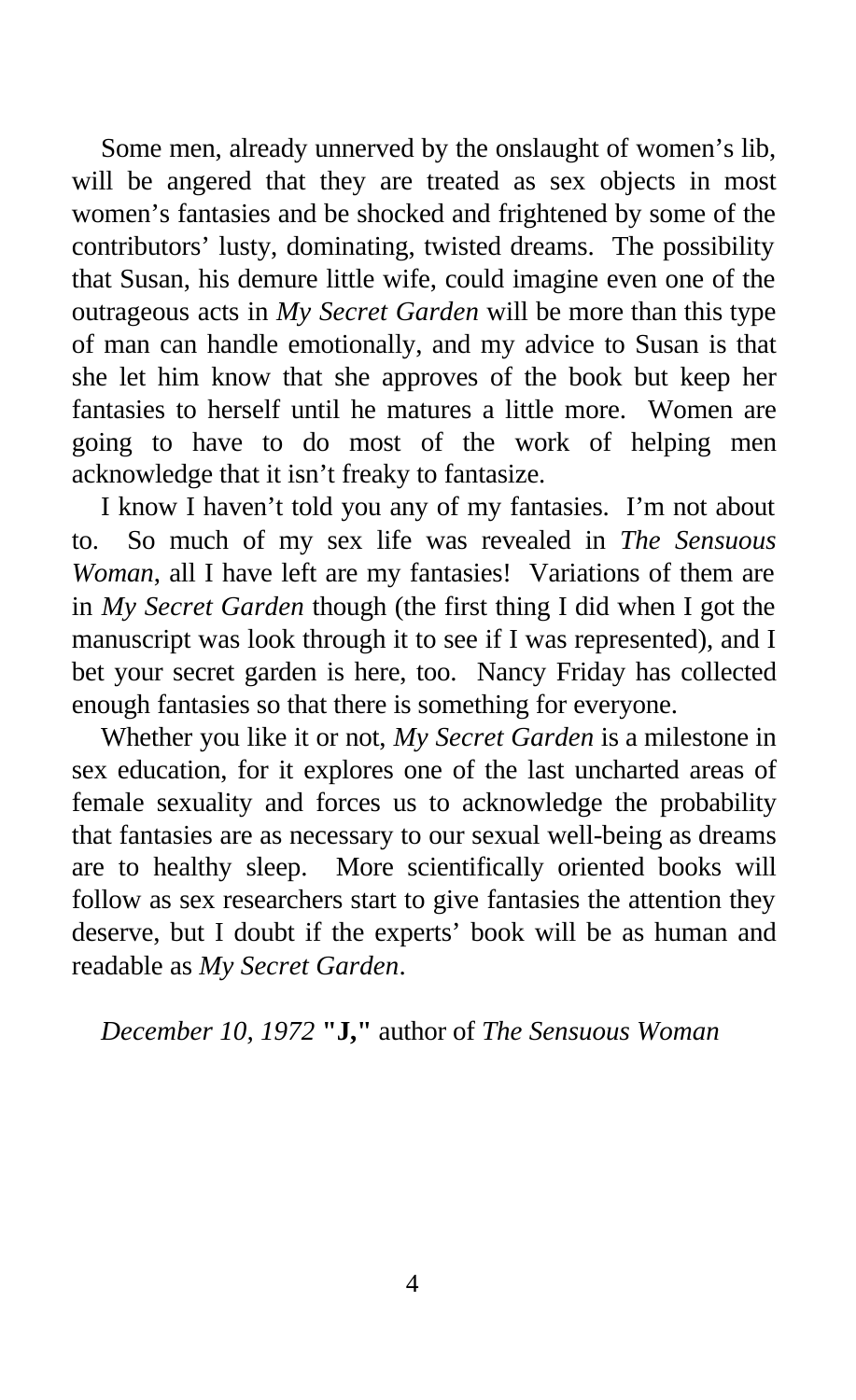## **"TELL ME WHAT YOU ARE THINKING ABOUT," HE SAID.**

 In my mind, as in our fucking, I am at the crucial point:…We are at this Baltimore Colt-Minnesota Viking football game, and it is very cold. Four or five of us are huddled under a big glen plaid blanket. Suddenly we jump up to watch Johnny Unitas running toward the goal. As he races down the field, we all turn as a body, wrapped in our blanket, screaming with excitement. Somehow, one of the men – I don't know who, and in my excitement I can't look – has gotten himself more closely behind me. I keep cheering, my voice an echo of his, hot on my neck. I can feel his erection through his pants as he signals me with a touch to turn my hips more directly toward him. Unitas is blocked, but all the action, thank God, is still going toward that goal and all of us keep turned to watch. Everyone is going mad. He's got his cock out now and somehow it's between my legs: he's torn a hole in my tights under my short skirt and I yell louder as the touchdown gets nearer now. We are all jumping up and down and I have to lift my leg higher, to the next step on the bleachers, to steady myself; now the man behind me can slip it in more easily. We are all leaping about, thumping one another on the back, and he puts his arm around my shoulders to keep us in rhythm. He's inside me now, shot straight up through me like a ramrod; my God, it's like he's in my throat! "All the way, Johnny! Go, go, run, run!" we scream together, louder than anyone, making them all cheer louder, the two of us leading the excitement like cheer leaders, while inside me I can feel whoever he is growing harder and harder, pushing deeper and higher into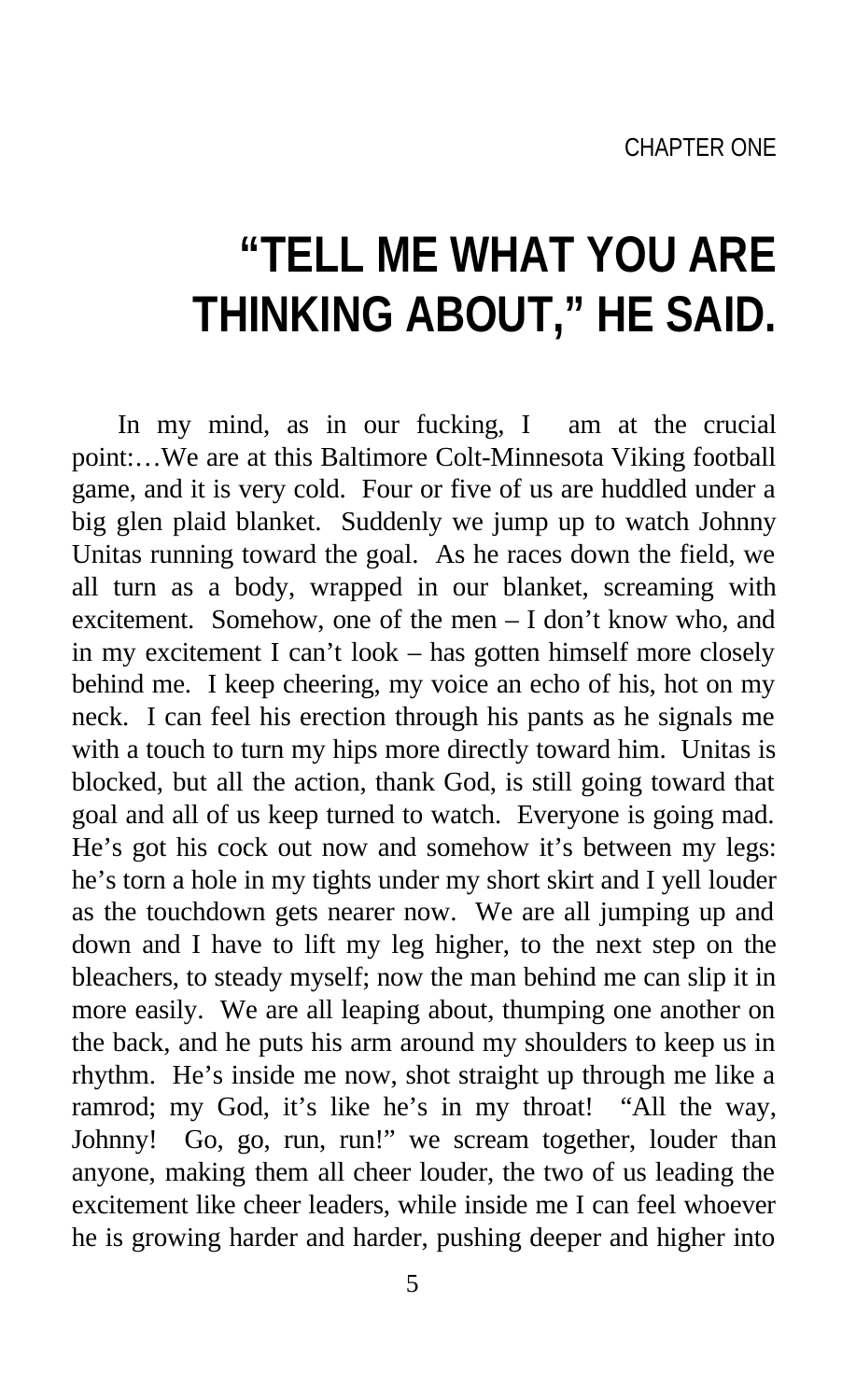me with each jump until the cheering for Unitas becomes the rhythm of our fucking and all around us everyone is on our side, cheering us and the touchdown…it's hard to separate the two now. It's Unitas' last down, everything depends on him; we're racing madly, almost at our own touchdown. My excitement gets wilder, almost out of control as I scream for Unitas to make it as we do, so that we all go over the line together. And as the man behind me roars, clutching me in a spasm of pleasure, Unitas goes over and I …

"Tell me what you are thinking about," the man I was actually fucking said, his words as charged as the action in my mind. As I'd never stopped to think before doing anything to him in bed (we were that sure of our spontaneity and response), I didn't stop to edit my thoughts. I told him what I'd been thinking.

He got out of bed, put on his pants and went home.

Lying there among the crumpled sheets, so abruptly rejected and confused as to just why, I watched him dress. It was only imaginary, I had tried to explain; I didn't really want that other man at the football game. He was faceless! A nobody! I'd never even have had those thoughts, much less spoken them out loud, if I hadn't been so excited, if he, my real lover, hadn't aroused me to the point where I'd abandoned my whole body, all of me, even my mind. Didn't he see? He and his wonderful, passionate fucking had brought on these things and they, in turn, were making me more passionate. Why, I tried to smile, he should be proud, happy for both of us….

One of the things I had always admired in my lover was the fact that he was one of the few men who understood that there could be humour and playfulness in bed. But he did not think my football fantasy was either humorous or playful. As I said, he just left.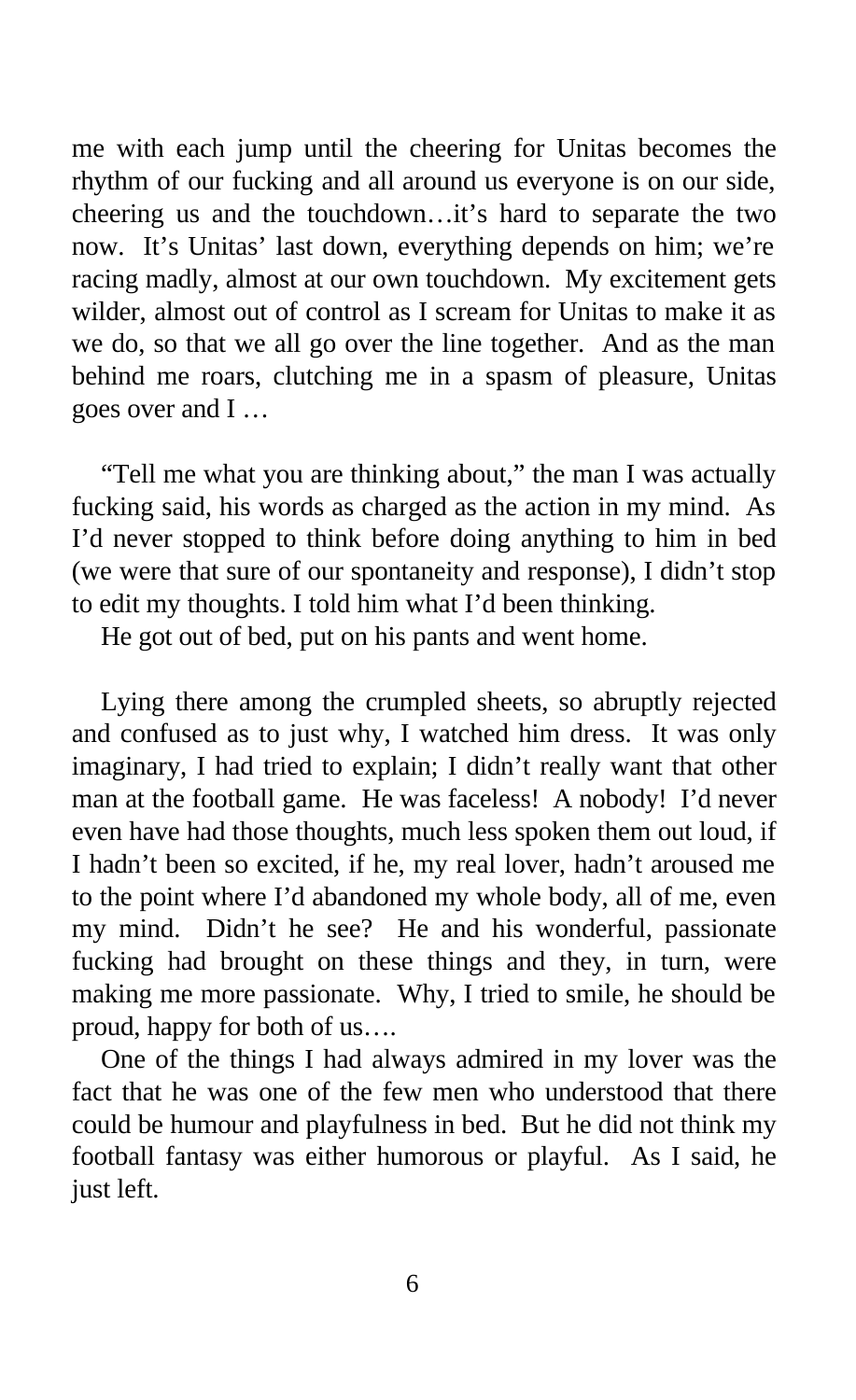His anger and the shame he made me feel (which writing this book has helped me to realize I still resent) was the beginning of the end for us. Until that moment his cry had always been "More!" He had convinced me that there was no sexual limit to which I could go that wouldn't excite him more; his encouragement was like the occasional flick a child gives a spinning top, making it run faster and faster, speeding me ever forward toward things I had always wanted to do, but had been too shy even to think about with anyone else. Shyness was not my style, but sexually I was still my mother's daughter. He had freed me, I felt, from this inappropriate maidenly constraint with which I could not intellectually identify, but from which I could not bodily escape. Proud of me for my efforts, he made me proud of myself, too. I loved us both.

Looking back over my shoulder now at my anything-goes lover, I can see that I was only too happily enacting *his* indirectly stated Pygmalion-D. H. Lawrence fantasies. But mine? He didn't want to hear about them. I was not to coauthor this fascinating script on How To Be Nancy, even if it was my life. I was not to act, but to be acted upon.

Where are you now, old lover of mine? If you were put off by my fantasy of "the other man," what would you have thought of the one about my Great Uncle Henry's Dalmatian dog? Or the one member of my family that you liked, Great Uncle Henry himself, as he looked in the portrait over my mother's piano, back when men wore moustaches that tickled, and women long skirts. Could you see what Great Uncle Henry was doing to me under the table? Only it wasn't me; I was disguised as a boy.

Or was I? It didn't matter. It doesn't, with fantasies. They exist only for their elasticity, their ability to instantly incorporate any new character, image or idea – or, as in dreams, to which they bear so close a relationship – to contain conflicting ideas simultaneously. They expand, heighten, distort or exaggerate reality, taking one further, faster in the direction in which the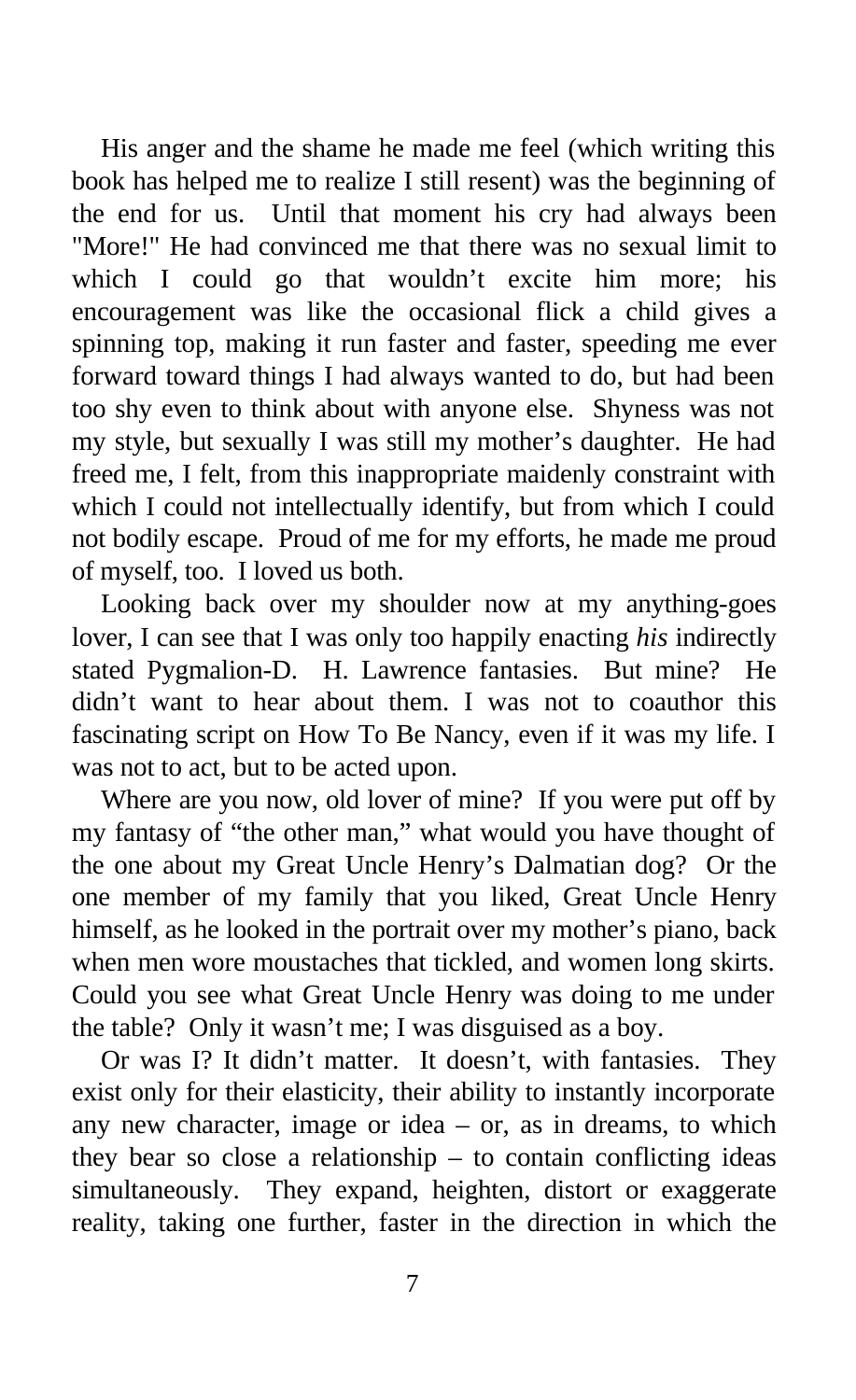unashamed unconscious already knows it wants to go. They present the astonished self with the incredible, the opportunity to entertain the impossible.

There were other lovers, and other fantasies. But I never introduced the two again. Until I met my husband. The thing about a good man is that he brings out the best in you, desires all of you, and in seeking out your essence, not only accepts all he finds, but settles for nothing less. Bill brought my fantasies back into the open again from those depths where I had prudently decided they must live – vigorous and vivid as ever, yes, but never to be spoken aloud again. I'll never forget his reaction when timidly, vulnerable, and partially ashamed, I decided to risk telling him what I *had* been thinking.

"What an imagination!" he said. "I could never have dreamed that up. Were you really thinking *that?"*

His look of amused admiration came as a reprieve; I realized how much he loved me, and in loving me, loved anything that gave me more abundant life. My fantasies to him were a sudden unveiling of a new garden of pleasure, as yet unknown to him, into which I would invite him.

Marriage released me from many things, and led me into others. If my fantasies seemed so revealing and imaginative to Bill, why not include them in the novel I was writing? It was about a woman, of course, and there must be other readers besides my husband, men and other women too, who would be intrigued by a new approach to what goes on in a woman's mind. I did indeed devote one entire chapter in the book to a long idyllic reverie of the heroine's sexual fantasies. I thought it was the best thing in the book, the stuff of which the novels I had most admired were made. But my editor, a man, was put off. He had never read anything like it, he said (the very point of writing a novel, I thought). Her fantasies made the heroine sound like some kind of sexual freak, he said. "If she's so crazy about this guy she's with," he said, "if he's such a great fuck, then why's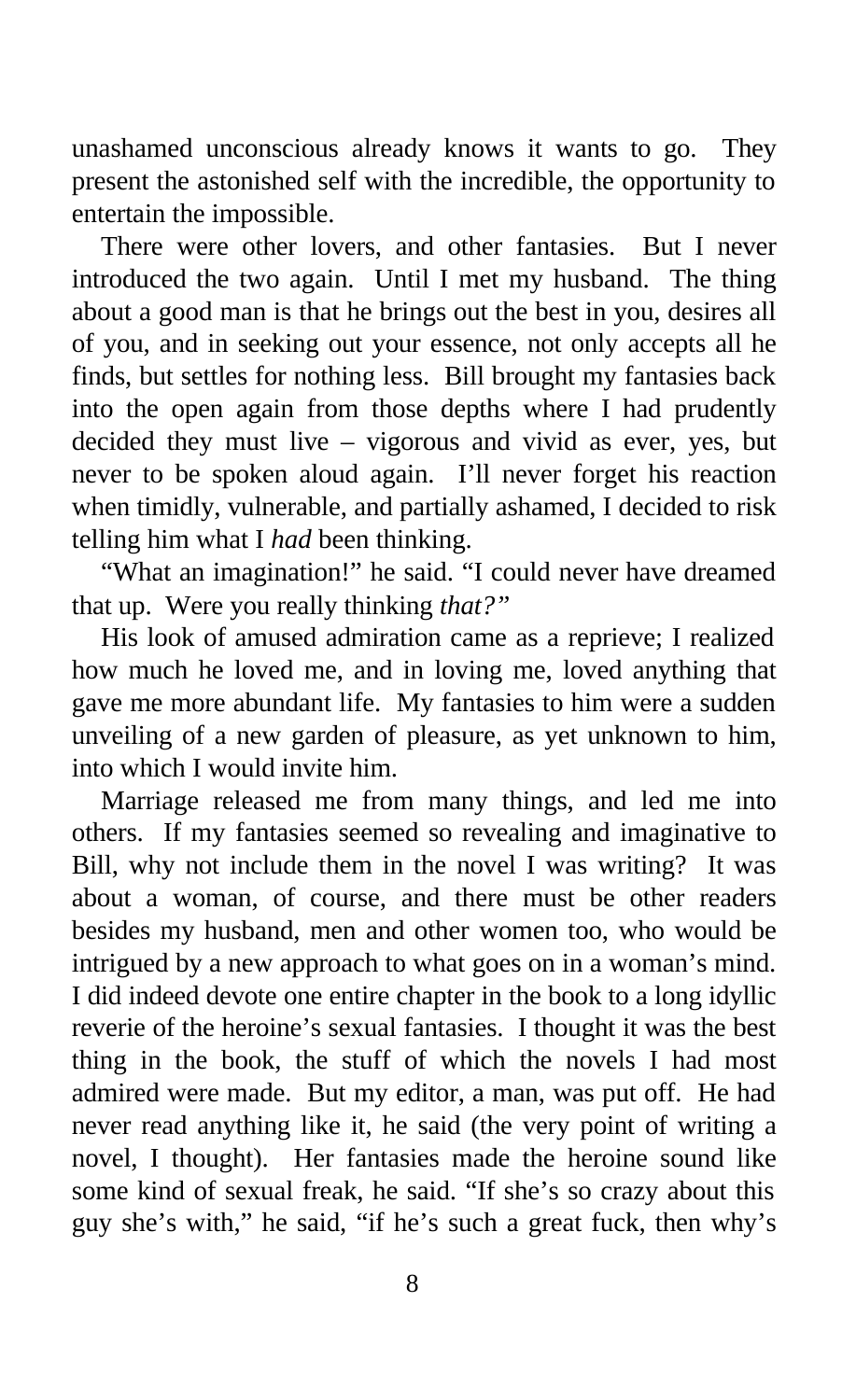she thinking about all these other crazy things…why isn't she thinking about him?"

I could have asked him a question of my own: Why do men have sexual fantasies, too? Why do men seek prostitutes to perform certain acts when they have perfectly layable ladies at home? Why do husbands buy their wives black lace G-strings and nipple-exposing bras, except in pursuit of fantasies of their own? In Italy, men scream "Madonna mia" when they come, and it is not uncommon, we learn in *Eros Denied,* for an imaginative Englishman to pay a lady for the privilege of eating the strawberry cream puff (like Nanny used to make) she has kindly stuffed up her cunt. Why is it perfectly respectable (and continually commercial) for cartoons to dwell on the sidewalk figure of Joe Average eyeing the passing luscious blonde, while in the balloon drawn over his head he puts her through the most exotic paces? My God! Far from being thought reprehensible, this last male fantasy is thought amusing, family fun, something a father can share with his son.

Men exchange sexual fantasies in the barroom, where they are called dirty jokes; the occasional man who doesn't find them amusing is thought to be odd man out. Blue movies convulse bachelor dinners and salesmen's conventions. And when Henry Miller, D. H. Lawrence and Norman Mailer – to say nothing of Genet – put their fantasies on paper, they are recognized for what they can be: art. The sexual fantasies of men like these are called novels. Why then, I could have asked my editor, can't the sexual fantasies of women be called the same?

But I said nothing. My editor's insinuation, like my former lover's rejection, hit me where I was most sensitive: in that area where women, knowing least about each other's true sexual selves, are most vulnerable. What is it to be a woman? Was I being unfeminine? It is one thing not to have doubted the answer sufficiently to ever have asked the question of yourself at all. But it is another to know that question has suddenly been placed in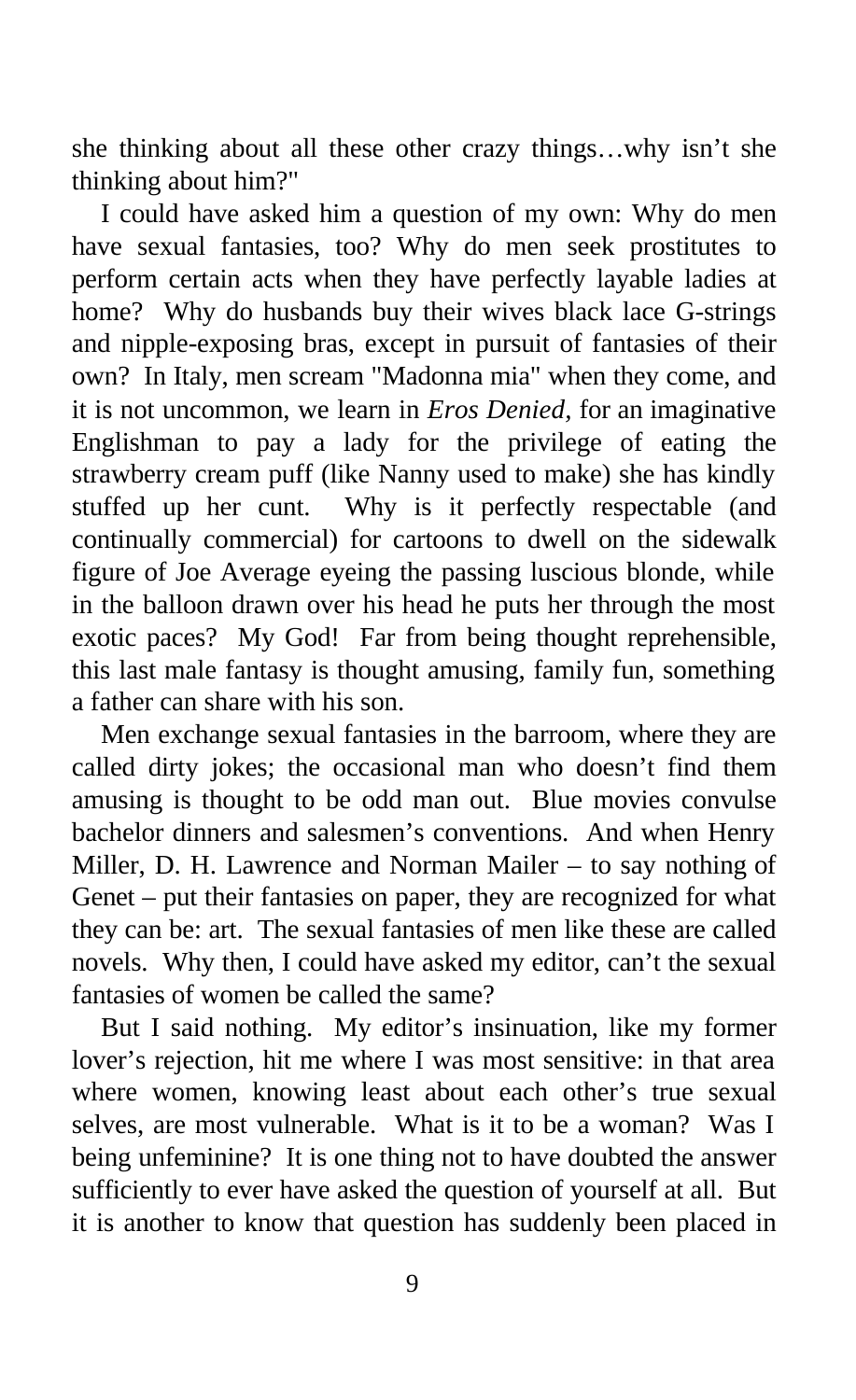someone else's mind, to be judged there in some indefinable, unknown, unimaginable competition or comparison. What indeed was it to be a woman? Unwilling to argue about it with this man's-man editor, who supposedly had his finger on the sexual pulse of the world (hadn't he, for instance, published James Jones and Mailer, and probably shared with them unpublishable sexual insights), I picked up myself, my novel, and my fantasies and went home where we were appreciated. But I shelved the book. The world wasn't ready yet for female sexual fantasy.

I was right. It wasn't a commercial idea then, even though I'm talking about four years ago and not four hundred. People said they wanted to hear from women. What were they thinking. But men didn't really want to know about some new, possibly threatening, potential in women. It would immediately pose a sexual realignment, some rethinking of the male (superior) position. And we women weren't yet ready either to share this potential, our common but unspoken knowledge, with one another.

What women needed and were waiting for was some kind of yardstick against which to measure ourselves, a sexual rule of thumb equivalent to that with which men have always provided one another. But women were the silent sex. In our desire to please our men, we had placed the sexual constraints and secrecy upon one another which men had thought necessary for their own happiness and freedom. We had imprisoned each other, betrayed our own sex and ourselves. Men had always banded together to give each other fraternal support and encouragement, opening up for themselves the greatest possible avenues for sexual adventure, variety and possibility. Not women.

For men, talking about sex, writing and speculating about it, exchanging confidences and asking each other for advice and encouragement about it, had always been socially accepted, and, in fact, a certain amount of boasting about it in the locker room is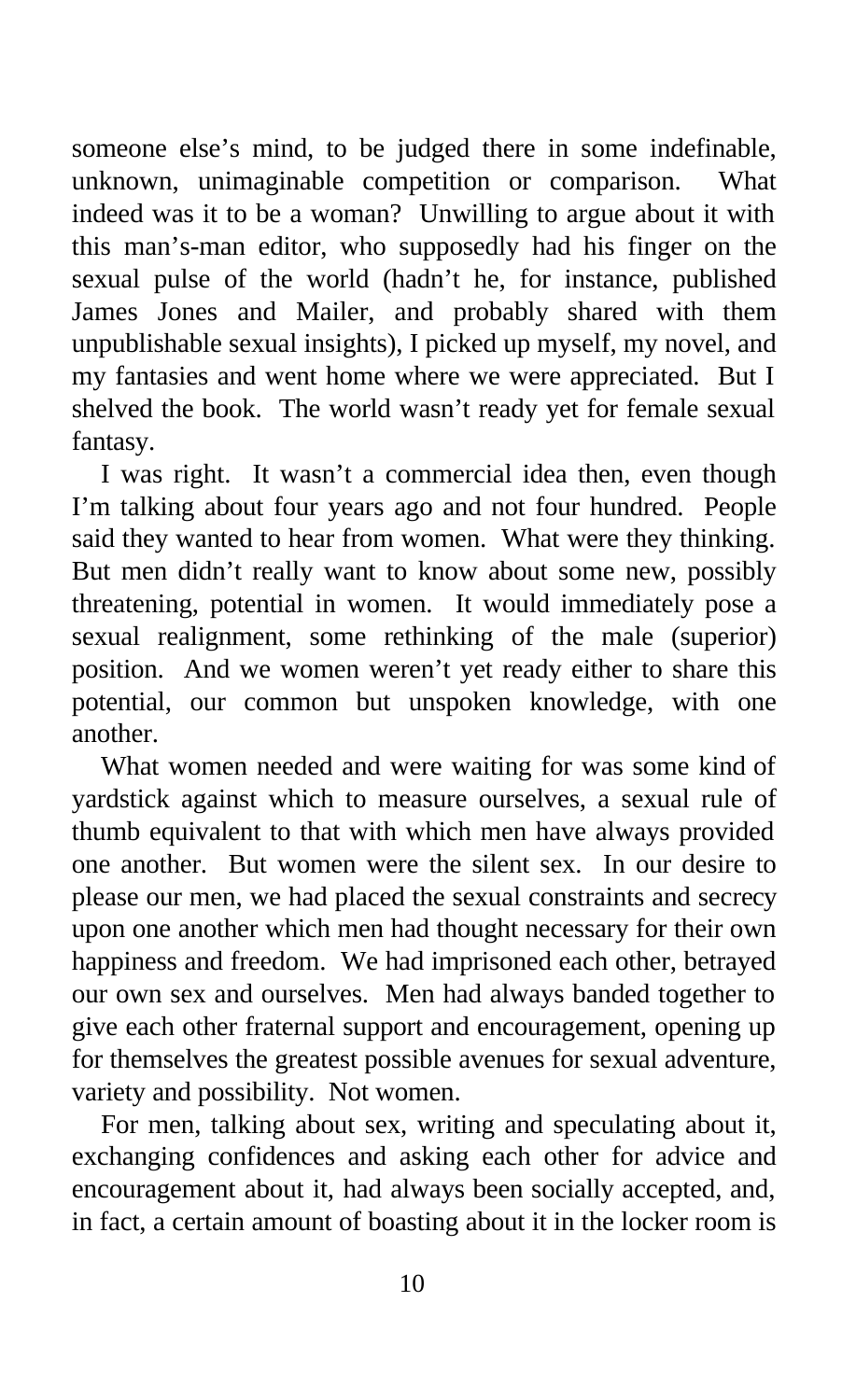usually thought to be very much the mark of a man's man, a fine devil of a fellow. But the same culture that gave men this freedom sternly barred it to women, leaving us sexually mistrustful of each other, forcing us into patterns of deception, shame, and above all, silence.

I, myself, would probably never have decided to write this book on women's erotic fantasies if other women's voices hadn't broken that silence, giving me not just that sexual yardstick I was talking about, but also the knowledge that other women might want to hear my ideas as eagerly as I wanted to hear theirs. Suddenly, people were no longer simply *saying* they wanted to hear from women, now women were actually talking, not waiting to be asked, but sharing their experiences, their desires, thousands of women supporting each other by adding their voices, their names, their presence to the liberating forces that promised women a new shake, something "more."

Oddly enough, I think the naked power cry of Women's Lib itself was not helpful to a lot of women, certainly not to me in the work that became this book. It put too many women off. The sheer stridency of it, instead of drawing us closer together, drove us into opposing camps; those who were defying men, denying them, drew themselves up in militant ranks against those who were suddenly more afraid than ever that in sounding aggressive they would be risking rejection by their men. If sex is reduced to a test of power, what woman wants to be, left all alone, all powerful, playing with herself?

But if not Women's Lib, then liberation itself was in the air. With the increasing liberation of women's bodies, our minds were being set free, too. The idea that women had sexual fantasies, the enigma of just what they might be, the prospect that the age-old question of men to women, "What are you thinking about?" might at last be answered, now suddenly fascinated editors. No longer was it a matter of the sales-minded editor deciding what a commercial gimmick it would be to publish a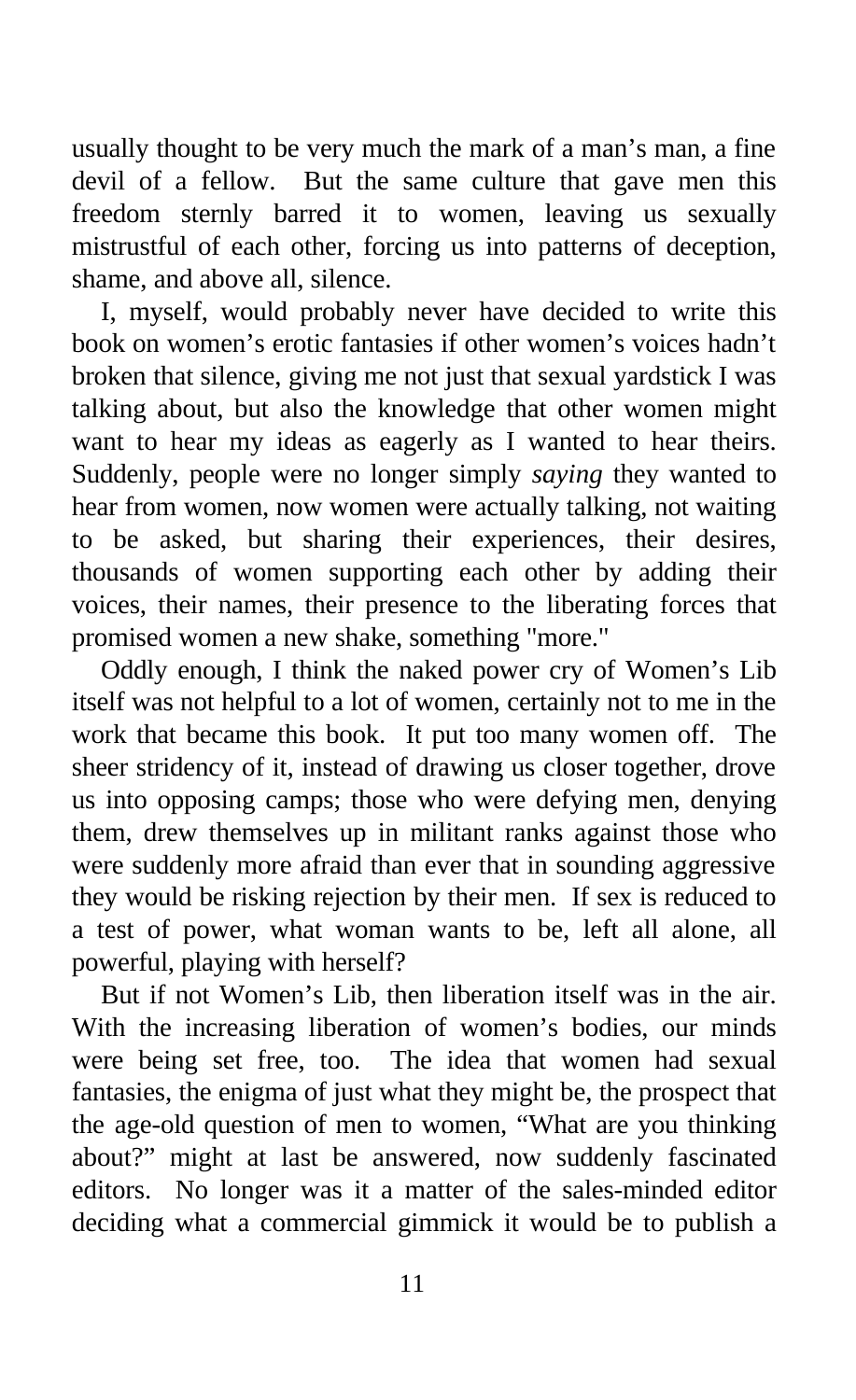series of sexy novels by sexy ladies, novels that would give an odd new sales tickle to the age-old fucking scenes that had always been written by men. Now it was suddenly out of the editors' hands: Women were writing about sex, but it was from their point of view (women seen only as male sex fantasies, no more), and it was a whole new bedroom. The realization was suddenly obvious, that with the liberation of women, men would be liberated too from all the stereotypes that made them think of women as burdens, prudes, and necessary evils, even at best something less than a man. Imagine! Talking to a woman might be more fun than a night out with the boys!

With all this in the air, it's no surprise that at first my idea fascinated everyone. "I'm thinking of doing a book about female sexual fantasies," I'd say for openers to a group of highly intelligent and articulate friends. That's all it took. All conversation would stop. Men and women both would turn to me with half-smiles of excitement. They were willing to countenance the thought, but only in generalities. I discovered.

"Oh, you mean the old rape dream?"

"You don't mean something like King Kong, do you?"

 But when I would speak about fantasies with the kind of detail which in any narrative carries the feel of life and makes the verbal experience emotionally real, the ease around the restaurant table would abruptly stop. Men would become truculent and nervous (ah! my old lover – how universal you are) and their women, far from contributing fantasies of their own – an idea that might have intrigued them in the beginning – would close up like clams. If anyone spoke, it was the men:

"Why don't you collect men's fantasies?"

"Women don't reed fantasies, they have us."

"Women don't have sexual fantasies."

"I can understand some old, dried-up prune that no man would want having fantasies. Some frustrated neurotic. But the ordinary, sexually satisifed woman doesn't need them."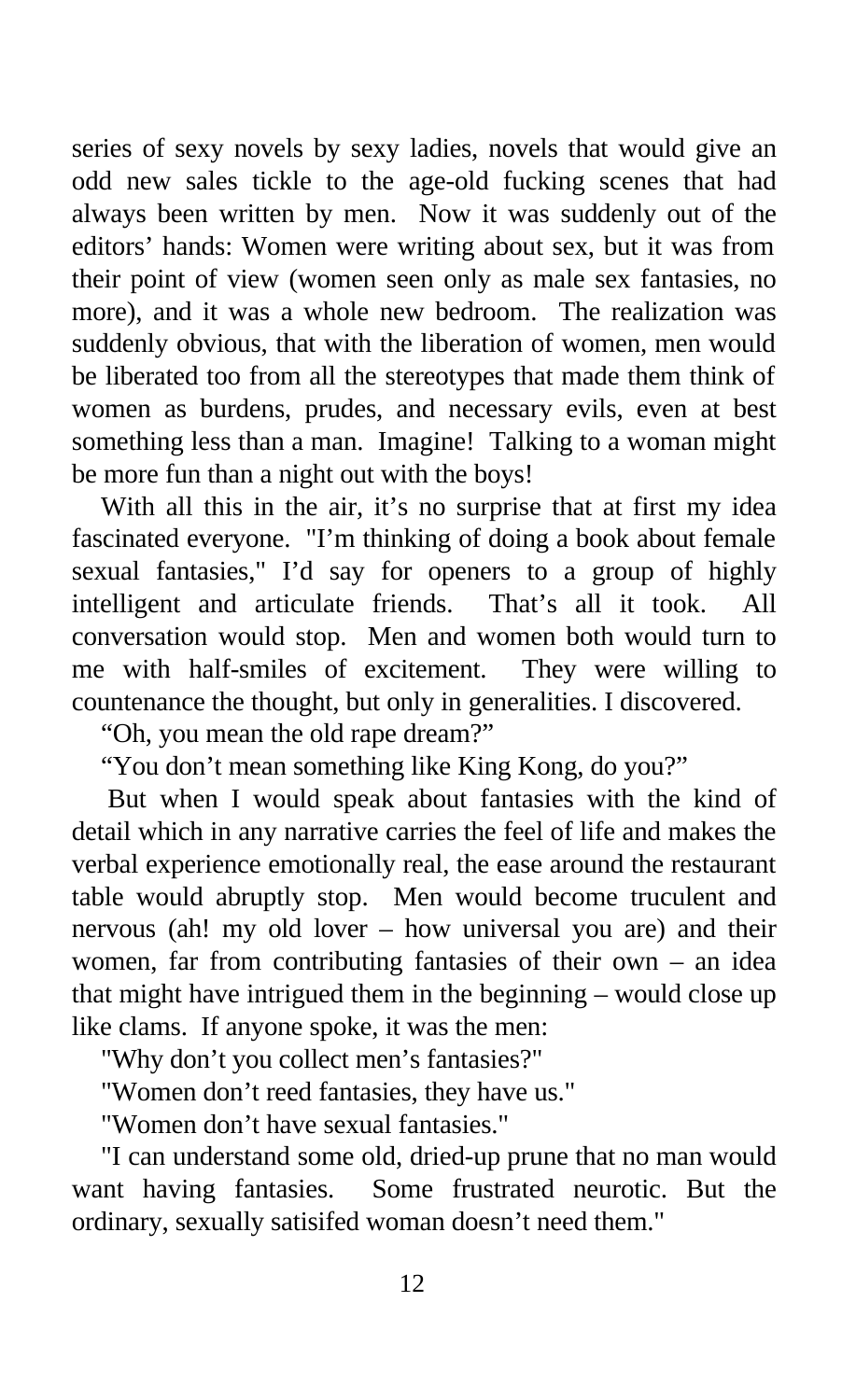"Who needs fantasies? What's the matter with good oldfashioned sex?"

Nothing's the matter with good old-fashioned sex. Nothing's the matter with asparagus, either. But why not have the hollandaise, too? I used to try to explain that it wasn't a question of need, that a woman is no less a woman if she doesn't fantasize. (Or that if she does, it is not necessarily a question of something lacking in the man.) But if a woman does fantasize, or wants to, then she should accept it without shame or thinking herself freaky – and so should the man. Fantasy should be thought of as an extension of one's sexuality. I think it was this idea, the notion of some unknown sexual potential in their women, the threat of the unseen, all-powerful rival, that bothered men most.

"Fantasies during sex? My wife? Why, Harriet doesn't fantasize . And then he would turn to Harriet with a mixture of threat and dawning doubt, "Do you, Harriet?" Again and again I was surprised to find so many intelligent and otherwise openminded men put off by the idea of their women having sexual thoughts, no matter how fleeting, that weren't about them.

And of course their anxiety communicated itself to their Harriets. I soon learned not to research these ideas in mixed company. Naively at first, I had believed that the presence of a husband or an accustomed lover would be reassuring and comforting. Looking back now, I can see that it had been especially naive of me to think he might be interested, too, in perhaps finding out something new in his partner's sexual life, and that if she were attacked by shyness or diffidence, he would encourage her to go on. Of course, that is not how it works.

But even talking to women alone, away from the visible anxiety the subject aroused in their men, it was difficult getting through to them, getting through the fear, not of admitting their fantasies to me, but of admitting them to themselves. It is this not-so-conscious fear of rejection that leads women to strive to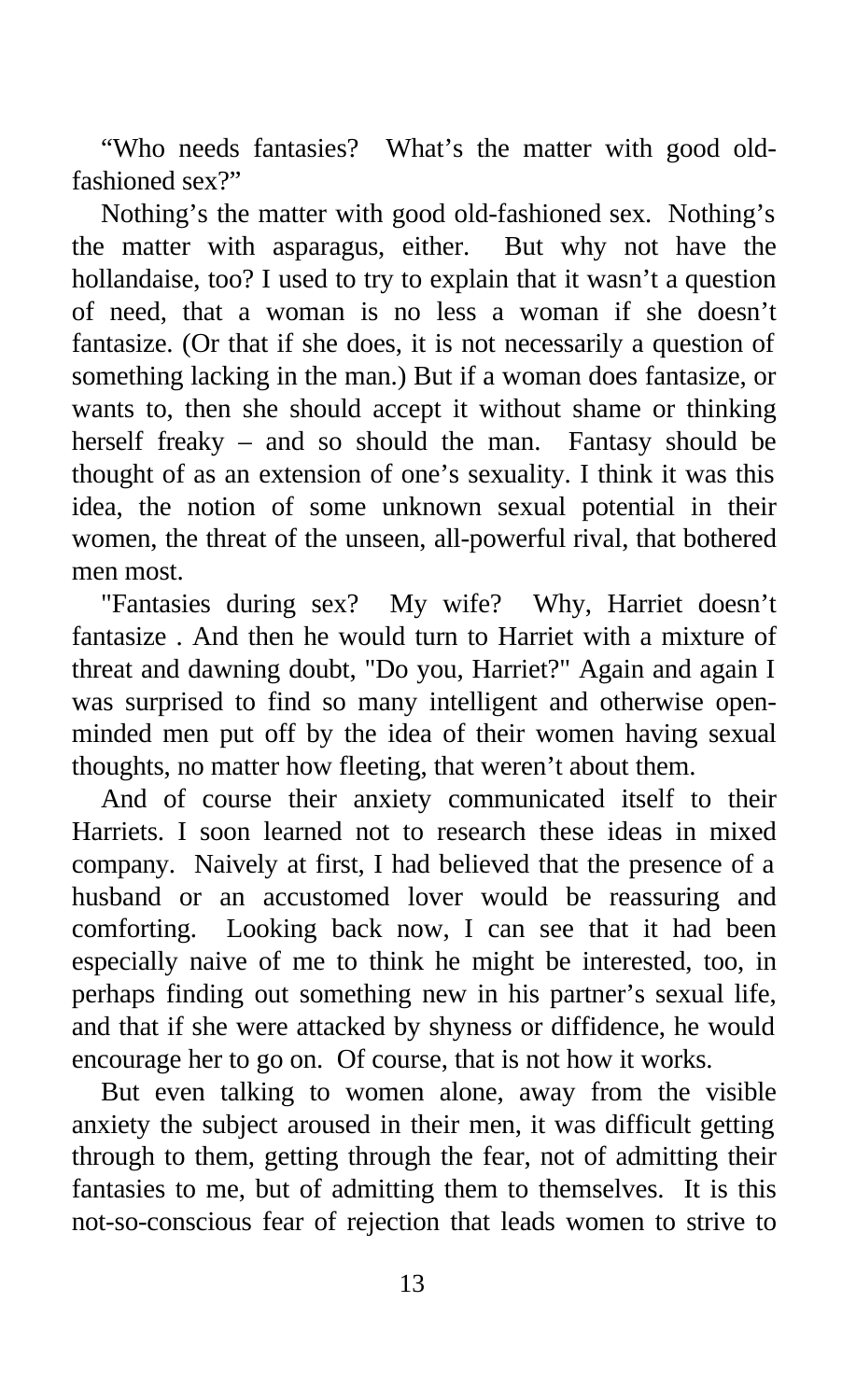change the essence of their minds by driving their fantasies down deep into their forgotten layers of mind.

I wasn't attempting to play doctor in the house to my women contributors; analysing their fantasies was never my intention. I simply wanted to substantiate my feeling that women do fantasize and should be accepted as having the same unrealized desires and needs as men, many of which can only find release in fantasy. My belief was, and is, that given a sufficient body of such information, the woman who fantasizes will have a background against which to place herself. She will no longer have that vertiginous fright that she alone has these random, often unbidden thoughts and ideas.

Eventually, then, I developed a technique to enable an but the shyest women to verbalize their fantasies. For instance, if, as in many cases, the first reaction was, "Who, me? Never!" I'd show them one or two fantasies I'd already collected from more candid women. This would allay anxiety: "I thought my ideas were wild, but I'm not half as far out as that girl." Or it would arouse a spirit of competition which is never entirely dormant among our sex: "If she thinks that fantasy she gave me to read is so sexy, wait till she reads mine."

 In this way, without really working at it too hard, I had put together quite a sizeable, though amateur, collection. After all, everything to date was from women I knew, or from friends of friends who would sometimes phone or write to say they had heard of what I was doing and would like to help by being interviewed themselves. Somewhere along the way, though, I realized that if my collection of fantasies was going to be more than just a cross section of my own narrow circle of friends, I would have to reach out further. And so I placed an ad in newspapers and magazines which reached several varied audiences. The ad merely said: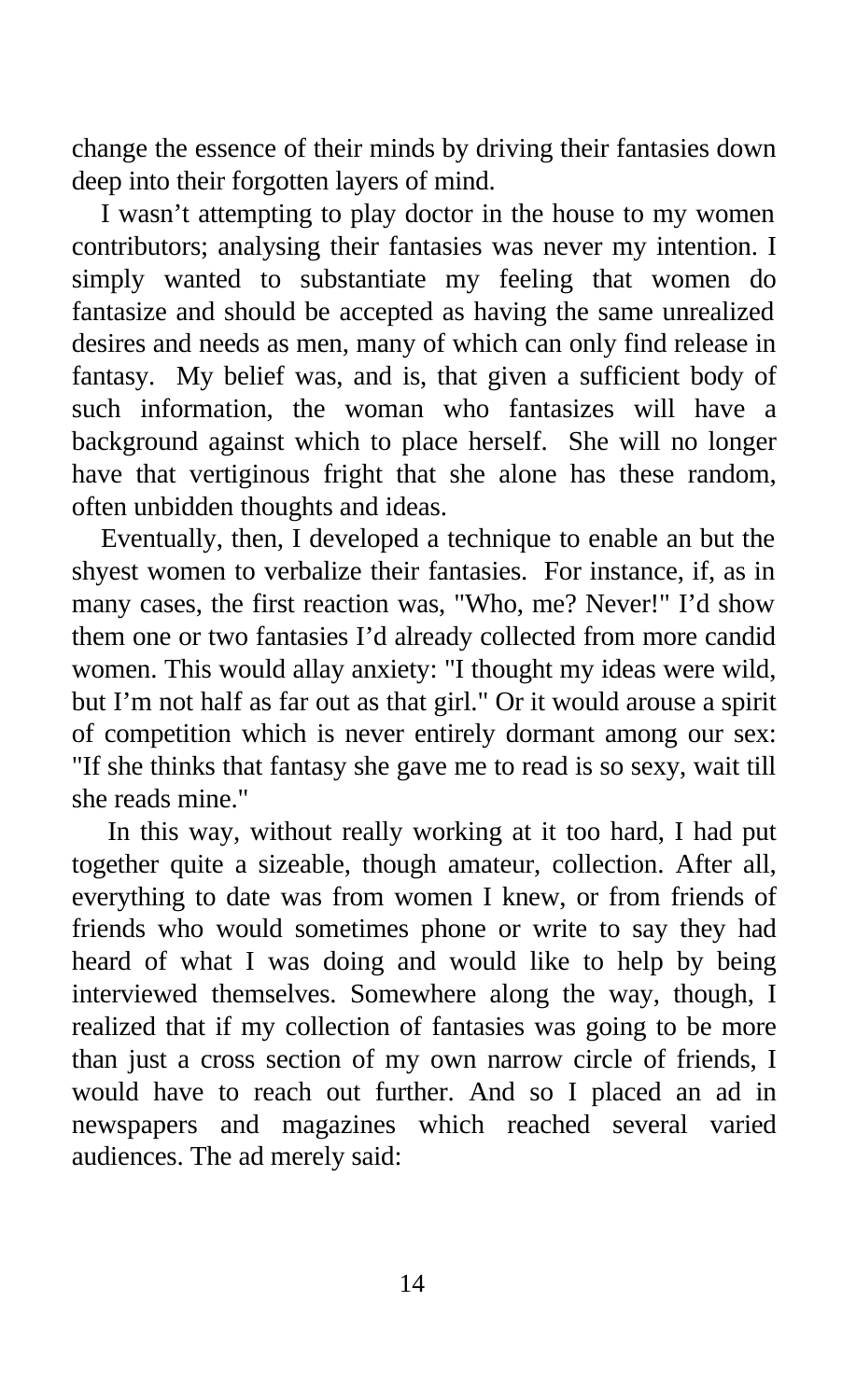#### FEMALE SEXUAL FANTASIES *wanted by serious female researcher. Anonymity guaranteed. Box* XYZ*.*

As much as I'd been encouraged by my husband and also by the spirit of the times in which we live, I think it was the letters that came that marked the turning point in my own attitude toward this work. I am no marcher, nor Red-Crosser, but some of the cries for help and sighs of relief in those letters moved me. Again and again they would start, "Thank God, I can tell these thoughts to someone; up till now I've never confided mine to a living soul. I have always been ashamed of them, feeling that other people would think them unnatural and consider me a nymphomaniac or a pervert.

I think it fair to say that I began this book out of curiosity – about myself and the odd explosive excitement/anxiety syndrome the subject set up in others; the male smugness of my rejecting lover and that know-it-all editor kept me going; but it became a serious and meaningful effort when I realized what it could mean, not only to all the sometimes lonely, sometimes joyful, usually anonymous women who were writing to me, but to the thousands and thousands who, though they were too embarrassed, isolated, or ashamed to write, might perhaps have the solitary courage to read.

Today we have a flowering of women who write explicitly and honestly about sex and about what goes on in a woman's mind and body during the act. Marvellous writers like Edna O'Brien and Doris Lessing. But even with women as outspoken as these, they feel the need for a last seventh veil to hide acknowledgement of their sexuality; what they write calls itself fiction. It is a veil I feel it would he interesting and even useful to remove as a step in the liberation of us all, women and men alike. For no man can be really free in bed with a women who is not.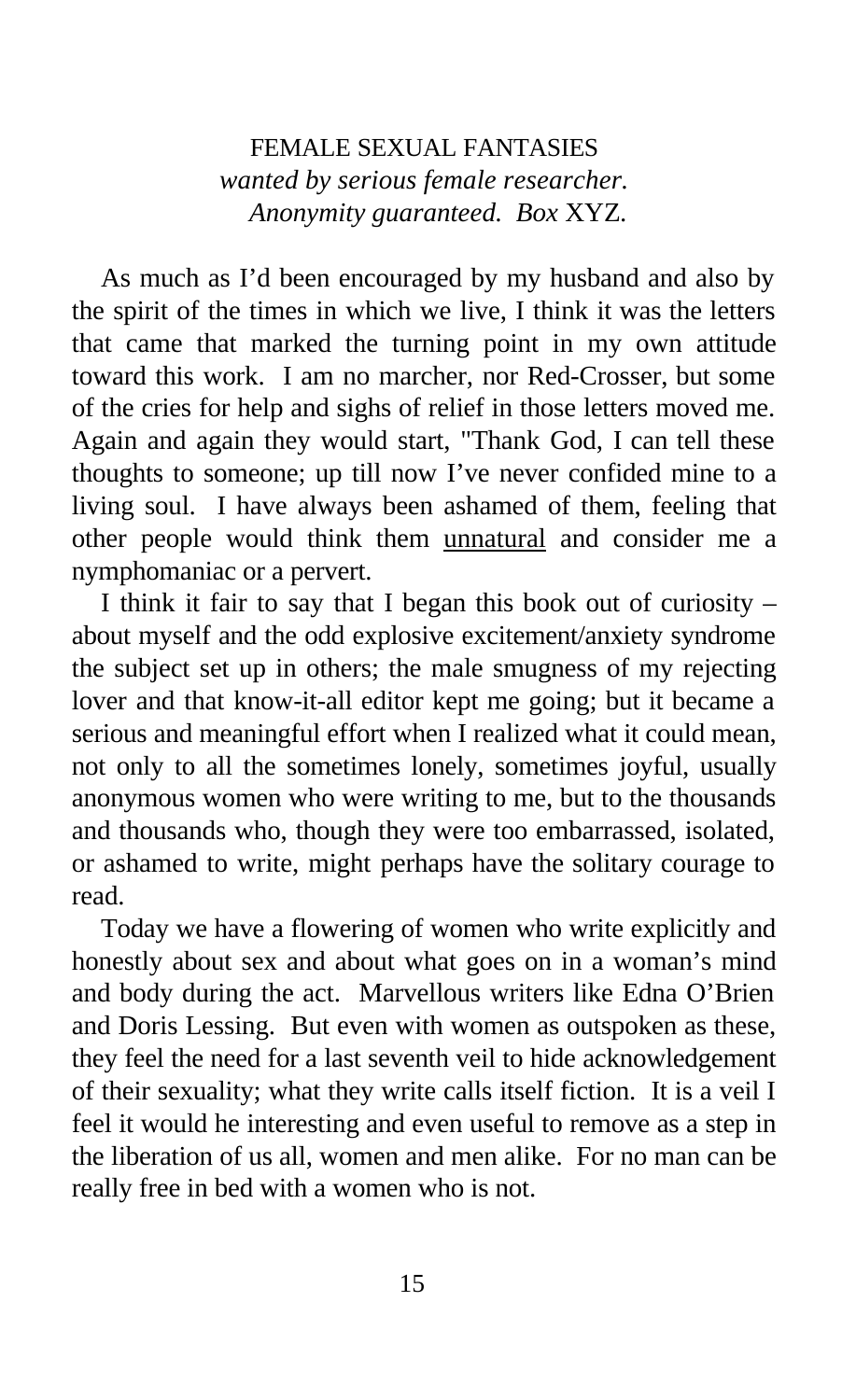Putting this book together has been an education. Learning what other women are like, both in their fantasies and in their lives – it is sometimes difficult to separate the two – has made me gasp in disbelief; laugh out loud occasionally; blush; sigh a lot; feel a sense of outrage, envy, and a great deal of sympathy. I find my own fantasies are funnier than some, less poetic than others, more startling than a good number – but they are my own. Naturally, my best fantasies, my favourites of the moment – numbers 1, 2, and 3 on my private hit parade are not included here. One thing I've learned about fantasies: they're fun to share, but once shared, half their magic, their ineluctable power, is gone. They are sea pebbles upon which the waters have dried. Is that a mystery? So are we all.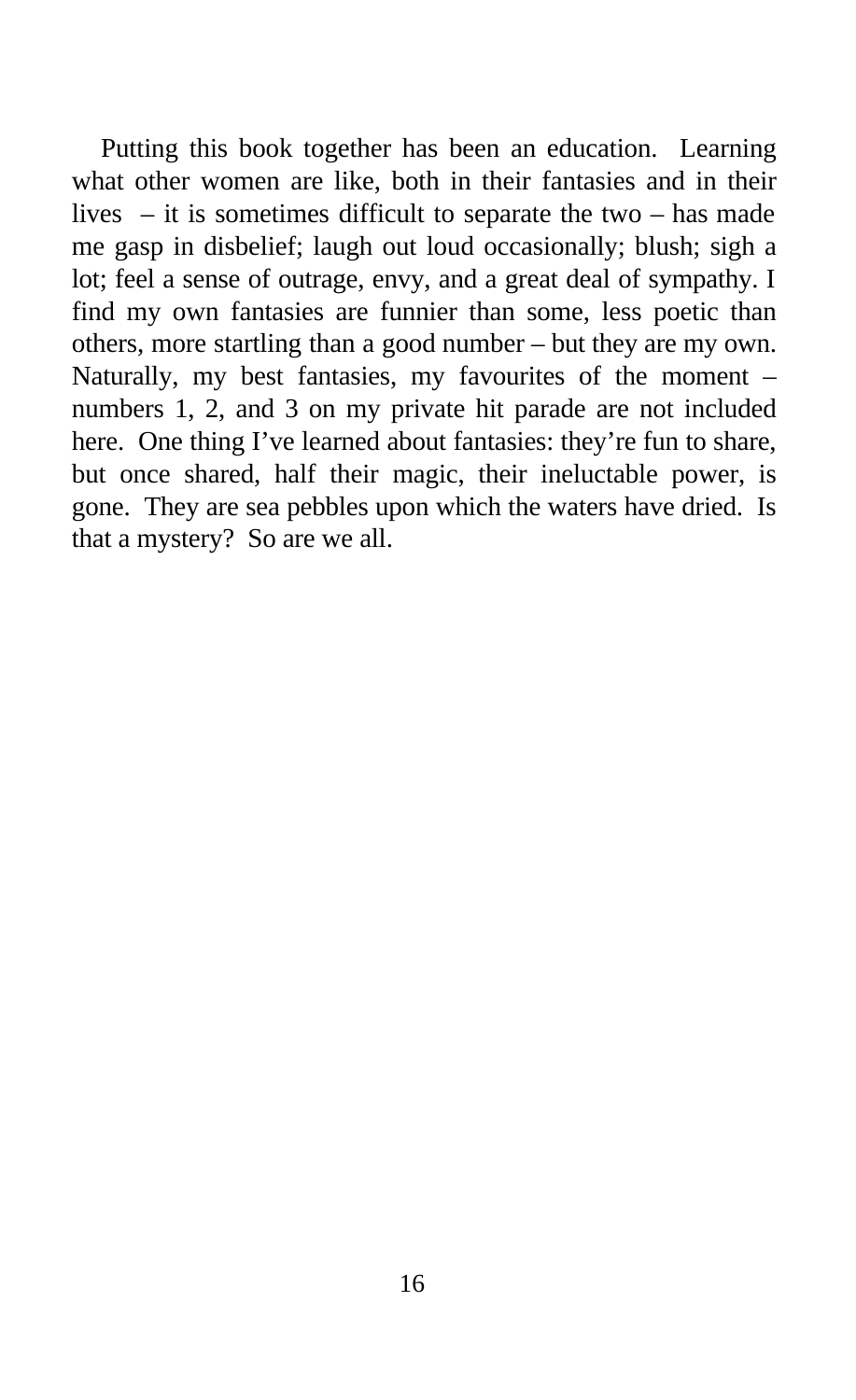## **"WHY FANTASIZE WHEN YOU HAVE ME?"**

#### **FRUSTRATION**

 Most people think women's sexual fantasies fill a need, a vacancy; that they are taking the place of The Real Thing, and as such arise not in moments of sexual plenty, but when something is missing. Since frustration, therefore, is the beginning of popular understanding of why women fantasize, let's begin with two fantasies from frustrated women.

#### **Madge**

What a relief it is to admit to fantasies and to tell them to someone as understanding as you obviously are. I have a regular fantasy brought on by lack of interest by my husband. He fucks me every five or six weeks, and it is always the same: We are in bed with the lights out and he starts to play with his prick. This goes on often for half an hour or even longer. (He used to get me to do it, but he doesn't bother now.) I feel him start to really rub hard and breathe heavily, then he pulls up my nightie (still under the sheet), says, "Open your legs," and after about two seconds he comes inside me, rolls off, and goes to sleep.

All this time, and especially afterward when I know he's asleep – I play with myself then – I really enjoy my fantasy.

I find myself at the door of a big house; the door opens and a very big black man with a buxom black woman behind him are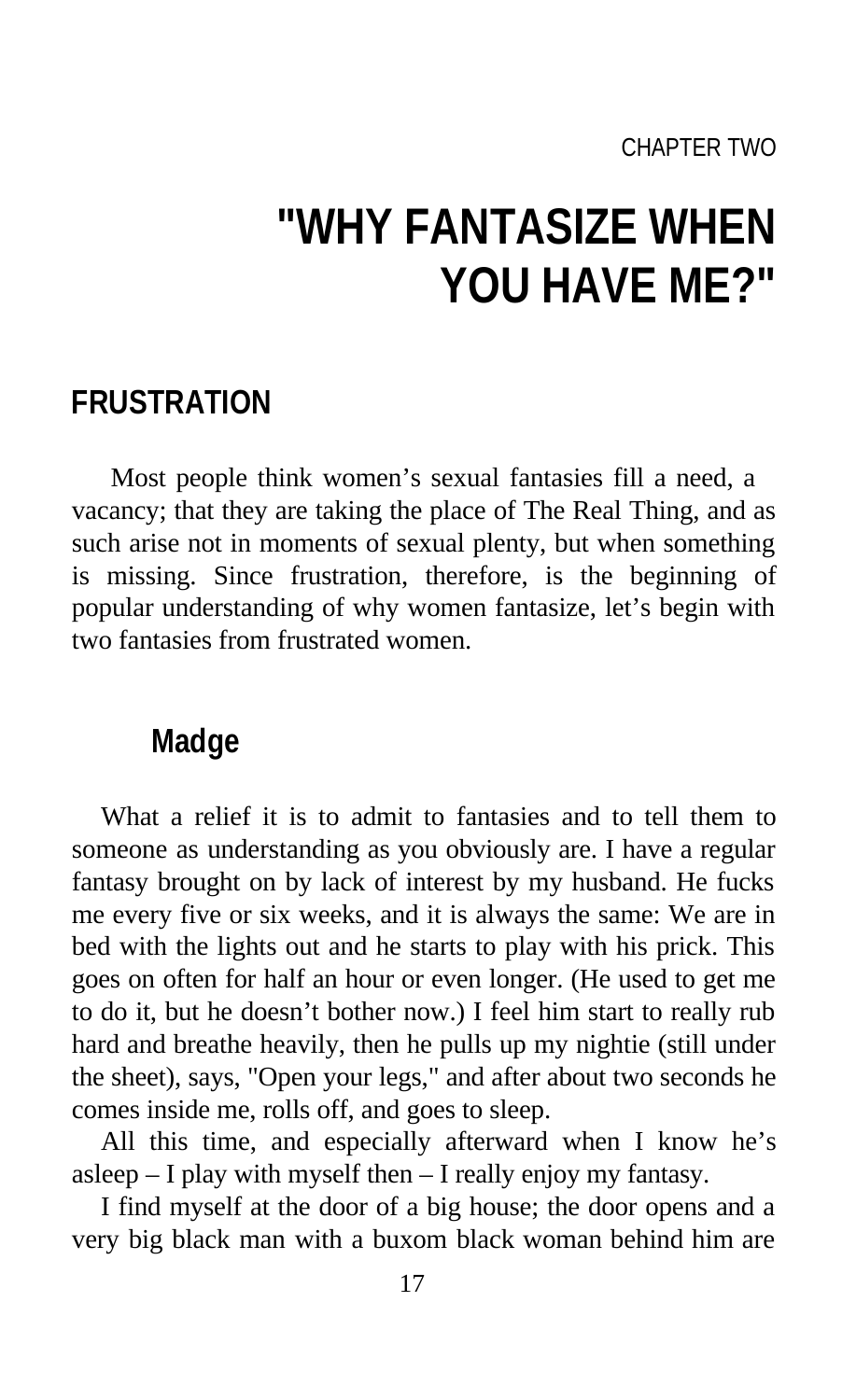inside. He grabs me and pulls me inside, with the woman pushing, helping him. They drag me into a room in which a large Alsatian – very obviously male in the full sense! – is tied up with a boy of about fourteen. The boy is naked. I am ordered to strip naked. "Let's see what you've got," the black man leers at me. I protest and he produces a whip while his wife forcibly undresses me and ties my hands behind my back. She takes his trousers off and exposes his prick, which is abnormally big and stiff as she rolls his foreskin back and forth. I am forced to kneel in front of him, and when he tells me to, I am forced to use the words "cock" and "prick" to describe it. I am made to beg to be fucked and he makes me say the word "fucked" several times to emphasize it.

Then the dog is unleashed, and I am forced on my back while the dog is coaxed so that my head is by his cock and he licks my cant. I have to feel its cock and rub it gently. Finally I am made to turn around and suck the dog's cock as the black man watches me to make sure I really yuck it. Then I'm made to lie on my back on a long stool and the woman gets the dog between my legs, held wide open, and guides his prick and I feel it go right inside me. I am watched by the boy and the wife is naked now. I have to beg for a fucking as the man rubs his prick against my mouth until it becomes big and wet. I am made to lick it and suddenly he holds my head and forces his massive prick in my mouth and holds my nose so that I am forced to suck and swallow his come. It seems to squirt endlessly dawn my throat. As a final act, I am forced to suck his wife's tits and finally to lick her cunt until she is completely satisfied, while the boy jerks himself off over my cunt and belly. The fantasy fades and I am wet as my finger urgently strokes my cunt to orgasm.

Do you suppose this is all due to lesbian tendencies and  $_{\text{mv}}$ secret desire to be watched by a young boy? [Letter]

 As is so often the case when human beings are faced with a mass of unexplained or bewildering experience they have been taught not to discuss, riot only does Madge not have the answers, she doesn't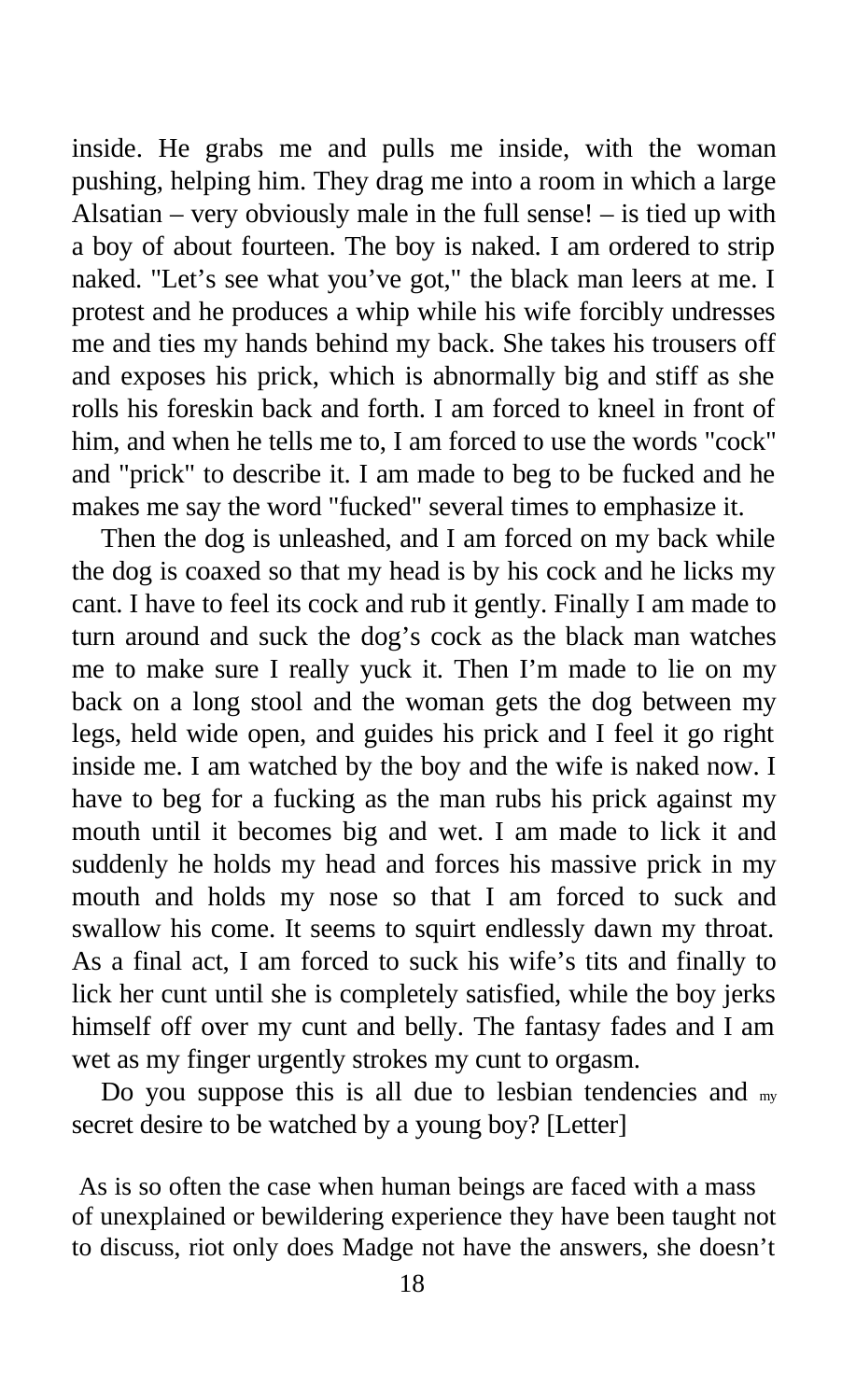even know the right questions. The inadequacy of her final paragraph, wondering about the meaning of her fantasy, is almost heartbreaking.

#### **Dot**

Although we have been sleeping together, regularly for two years, and I have had three short affairs during that time, my husband and I have been married only eight weeks. I thought I was well prepared for all the post marital disillusionments that young brides are prone to, but one took me by surprise. Prior to our wedding, our sex life had been varied, quite spontaneous and imaginative. Although I had masturbated since puberty, it was only a year ago that I discovered my clitoris and experienced my first orgasm. Since that time, my mate had been only too anxious and willing to make use of that knowledge, and in his consideration, never failed to masturbate me to orgasm either immediately before or during intercourse.

Since we have been married, however, our mutual sex life has come to a standstill in relation to the life we had beforehand. Granted, we are now on stricter schedules and he is often too tired, but even on Sunday afternoons (what used to be our spend-one-day-in-bed-fucking day) the most I can expect is an uneventful nap. Now this hasn't been going on long enough for me to become angry or even frustrated, so I will deal with this myself. All this rambling has been my disorganized way of building up to the subject of fantasies.

When my husband does decide to get down to business, it generally becomes a slam-bam-thank-you-ma'am affair. Here's where my imagination comes in. I found that no matter how long I concentrated on achieving an orgasm, he was simply not giving me the time. So gradually I discovered that it was quicker to snap together a mental vision, a situation that would give me a quick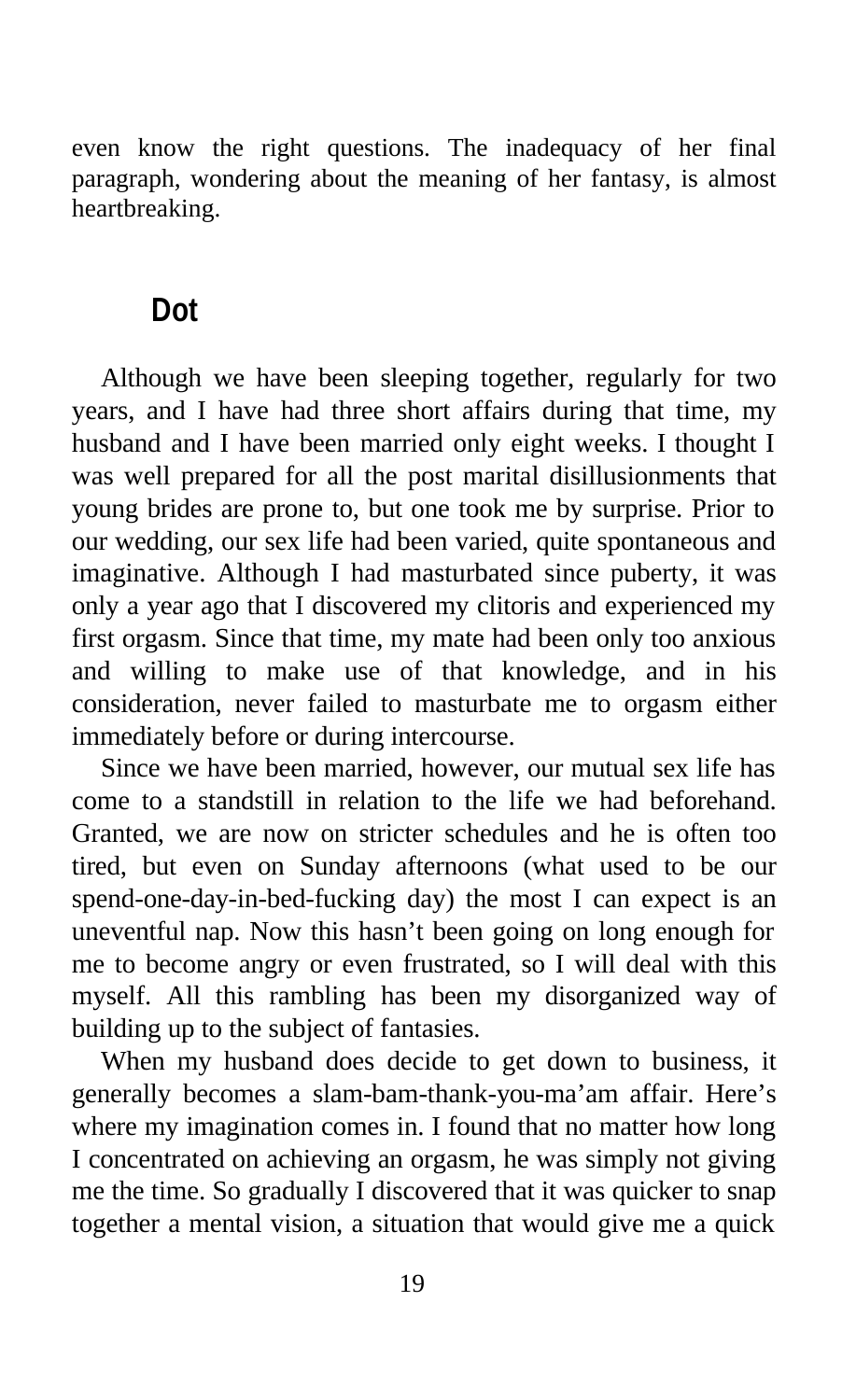dose of eroticism that would carry me through. Second, I discovered after trying several fantasies, that the process was much quicker and more effective if I relied on one fantasy each time. And the more use the fantasy gets, either during intercourse or masturbation, the more vivid and realistic it becomes.

This particular fantasy is brief, and I generally repeat it several times in my mind, omitting the finale until I feel the wave of my orgasm. It consists of a room of men, well-dressed, wealthy, and at least middle-aged. One man acts as my husband or guardian – the is anonymous and I never really assigned him any specific relationship to me. He is in command of my actions and seems to be the leader of the men. I appear in this room of men dressed in a lovely summery dress, light and full-skirted. The man tells the men that I am easily embarrassed but am basically an exhibitionist. He tells me to undo the bodice of the dress, leaving my bare breasts exposed. He then has me lie face down across the coffee table with my breasts hanging freely at one end and my rear at the other. He tells the men that I am aroused by anything icy and wet and suggests that they cup their half-full champagne glasses around my breasts. (When my husband and I were having better days and nights, we often applied ice to one another.) The fantasy goes on as he slips his hand under my dress and underwear and massages my rear. He does not pay any attention at all to my clitoris or vagina, only my rear. He speaks to the other men and tells then what a marvelous white broad ass I have, and would they like to see it? He feels my rear some more and then slowly lifts my dress to expose my butt, still in panties. He rubs it some more, praises it to the men. By this point, my orgasm is beginning to build and when I am ready, I imagine him very slowly peeling my panties down my thighs. If I have not experienced my climax by now, I either repeat the fantasy from the point of the champagne glasses, or else I add to the ending a light spanking. During the spanking, he explains to the men that he enjoys seeing my white cheeks turn pink.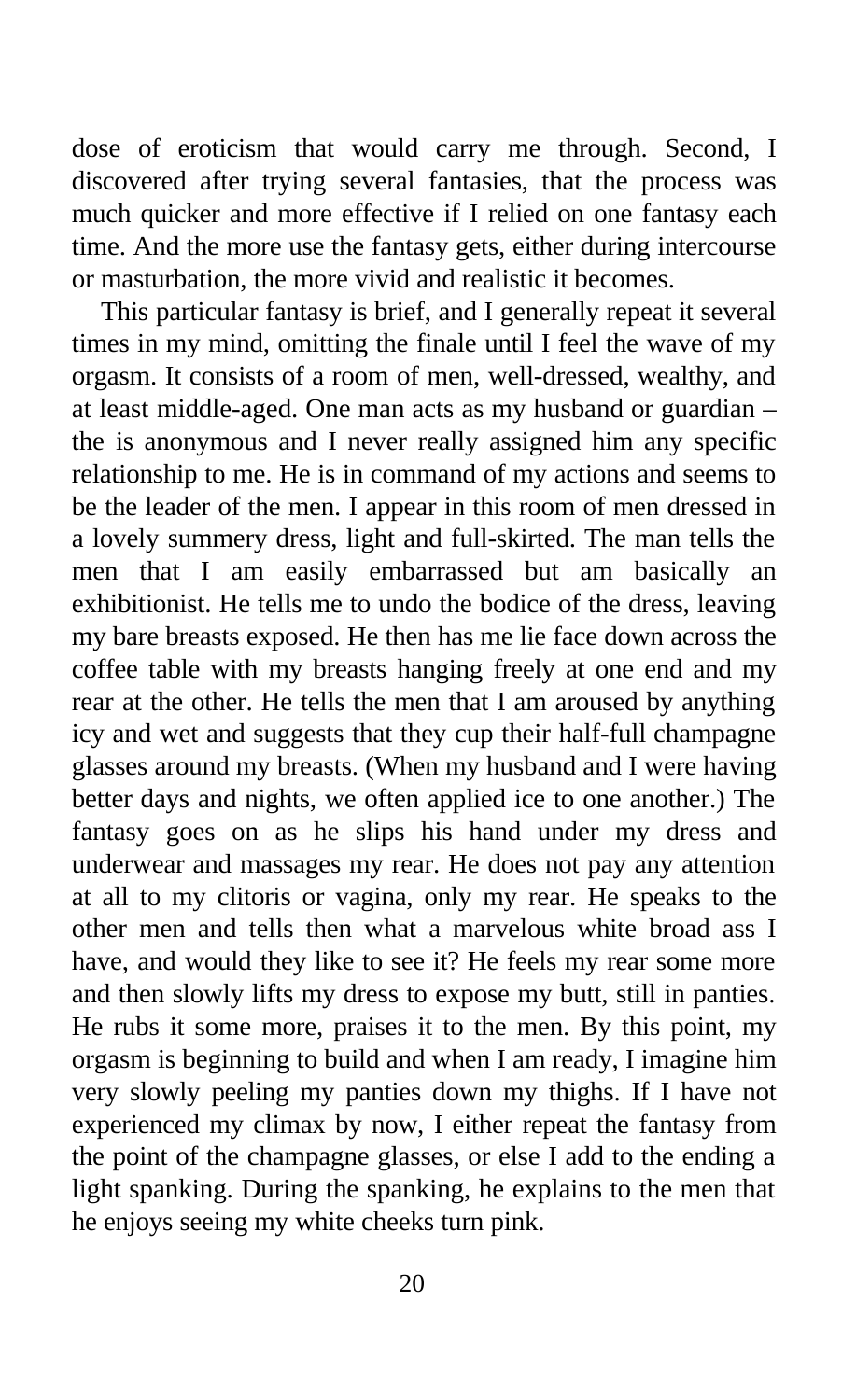This fantasy originated while I masturbated in the bathtub. Now it gets used almost daily, if not in bed with my husband, in the tub with a well-aimed stream of water. I'm curious to know how long this one fantasy will suffice before it becomes boring. I'm beginning to think that just the concept of this fantasy is what turns me on-sort of a reflex action. But as long as it works, it's keeping our marriage – including our sex life – joyful. [Letter]

#### **INSUFFICIENCY**

 Before we go on to more provocative reasons for fantasy, positive reasons with which I personally identify but about which I still feel – even after putting together this book – an odd mix of excitement and anxiety, let me give you four more variations on this theme of frustration; it is one of the great and universal themes of sexual loneliness, one whose reality we can all understand. The first interview below is with forty-five-year-old Louella, a totally sexually deprived woman; the second with Irene, twenty-five, who might as well be. Next comes a letter from Anisette, who was young enough – nineteen – and frantic enough to have probably done something about her frustration by now. I think the violence and alienation of some of the themes these women explore is a measure of how much the human being will rage against sexual famine. The well-fed diner will idly choose between this dessert and that; the starving person will dream of "eating a horse."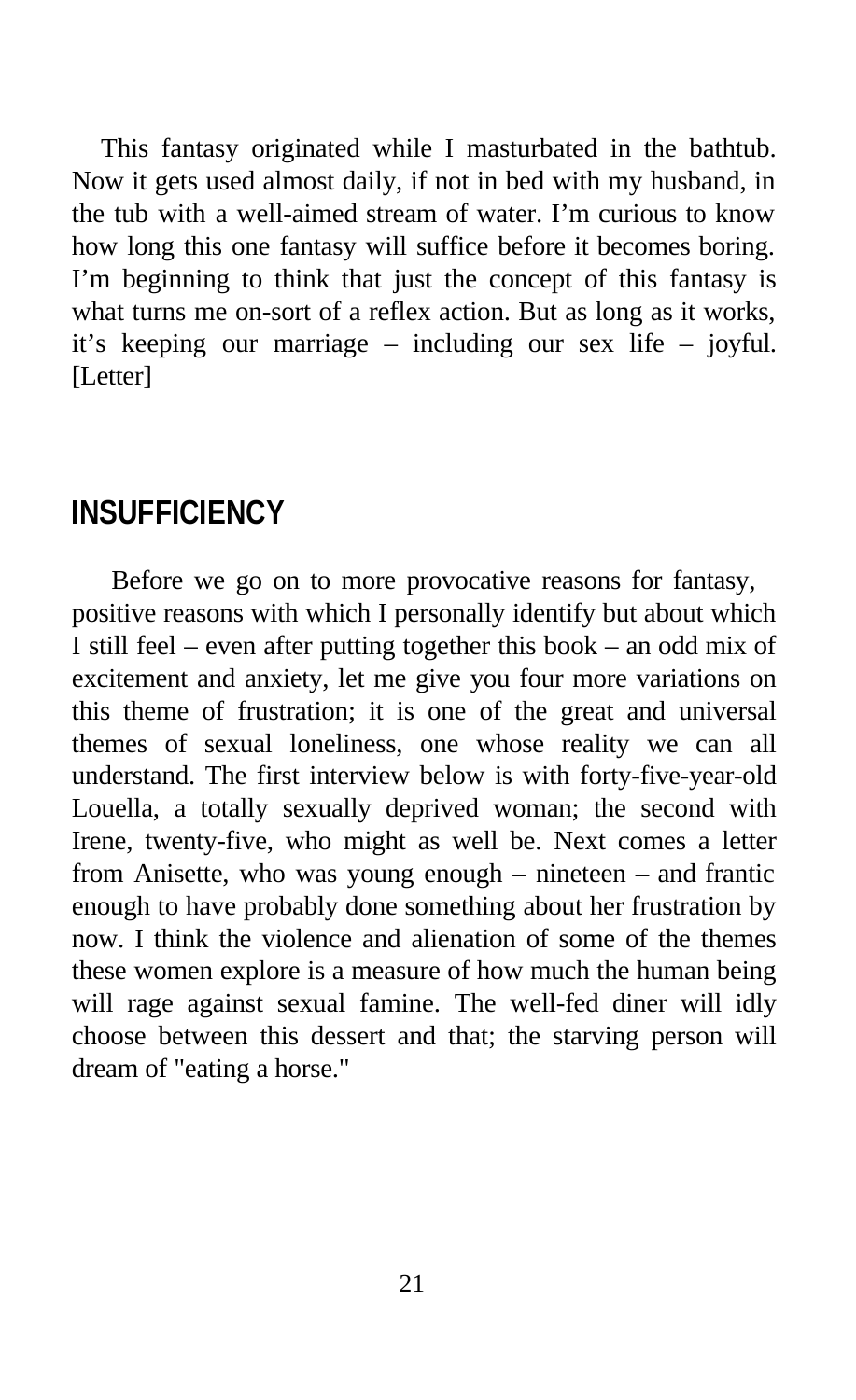#### **Louella**

Perhaps the basis for my fantasy about my stepson is the humiliation I feel because my husband only married me to be a housekeeper and in order to look after his son. My husband is sexually impotent, but the boy is blatantly sexual. Sometimes I feel I cannot tear my eyes away from the bulge in the boy's trousers. I know what's there, it seems to run the full length of his belly.

In my fantasy I call for him to get up out of bed, I know he isn't sleeping. I listen outside the bedroom door and know be is lying there playing with himself. I am about to call him again but another boy, a school friend, comes to call and I let them go off by themselves because I know what they are up to.

They go into the woodshed, and after a little time I creep down and peek through the planks. They are standing facing each other, their cocks out, stroking each other. I feel so bloody cross, but yet I still feel myself getting wet. I go back to the house and shriek for him to come in. I still feel like hitting him over the head. He comes in half ashamed and sneering; I myself sit down with my legs trembling. I see he has a big bulge there, he seems to be sticking it out more, then, I don't know, I open his buttons and pull his shirt up. I didn't think it was so big. I stroke him, it is hot and throbbing and he comes as quick as that, covering my hand. Later I take him to my bedroom, he sits on the edge of the bed, I play with him, pulling his skin right back. I am shaking with sex, I pull my dress off and he sucks my tits, then I back up to him and guide it in, with my thighs closed. But he comes too soon, and I send him away. I watch him go down the lane and get out my dildo, it is thicker and goes all in. [Letter and interview]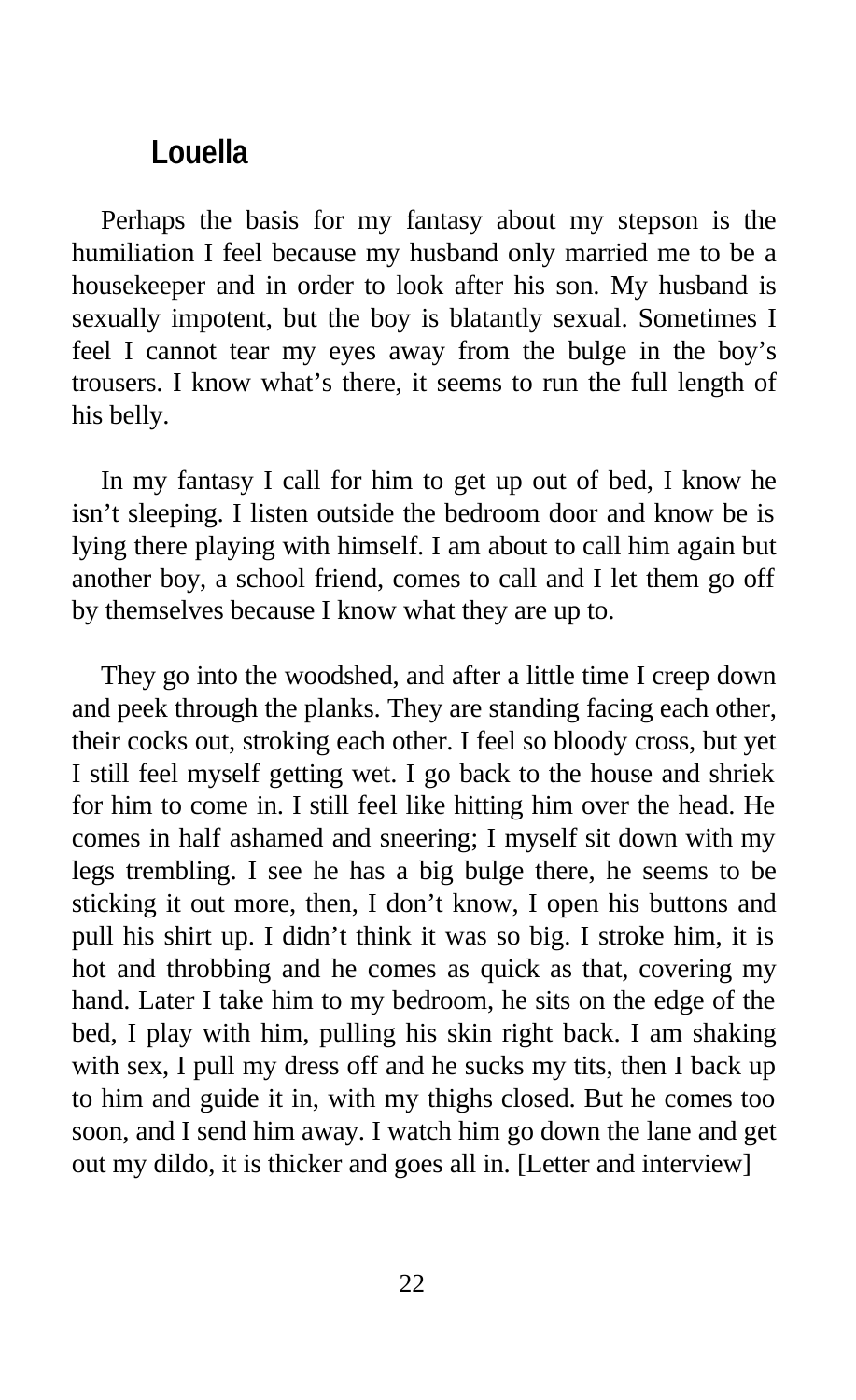#### **Irene**

My husband is studying for his master's degree, but I have only about one year's worth of college credits which I have earned by attending college part time. I am twenty-five and my husband is one year younger. We do not have any children and I believe I would prefer not to have any.

My husband talks a lot about sex, but he is not very active sexually. As you can probably guess, I am sexually unsatisfied, and have never had an orgasm. Only lately have I thought of someone other than my husband during sex. I imagine what it would be like to have sex with a man who could continue long enough for me to be satisfied. I know several men who I think could do this. Unfortunately, sex with my husband lasts for such a short time I don't get much of a chance to even fantasize for very long.

He often asks me about my thoughts during sex, but I wouldn't dare tell him about the other men. I'm sure it would just make things worse if he knew I was pretending that he was another man. Anyway, when I do make up innocent little sexual thoughts to tell him, he just gets more excited and comes even more quickly.

I often search for "fantasy partners" when I'm in public. If I see a man who interests me, I imagine that my large breasts are bare. Seeing them, he is unable to resist me and he takes me then and there, and finally and fully satisfies me. I even look at attractive couples, wondering whether or not the man can satisfy the woman, and what it must be like for her to have an orgasm. That usually just leaves me feeling jealous though.

I have also tried thinking of other women, not frequently but sometimes. I imagine having sex with a girl like myself. We know each other's desires better than any man could, and we are far better able to satisfy them. The fantasies include cunnilingus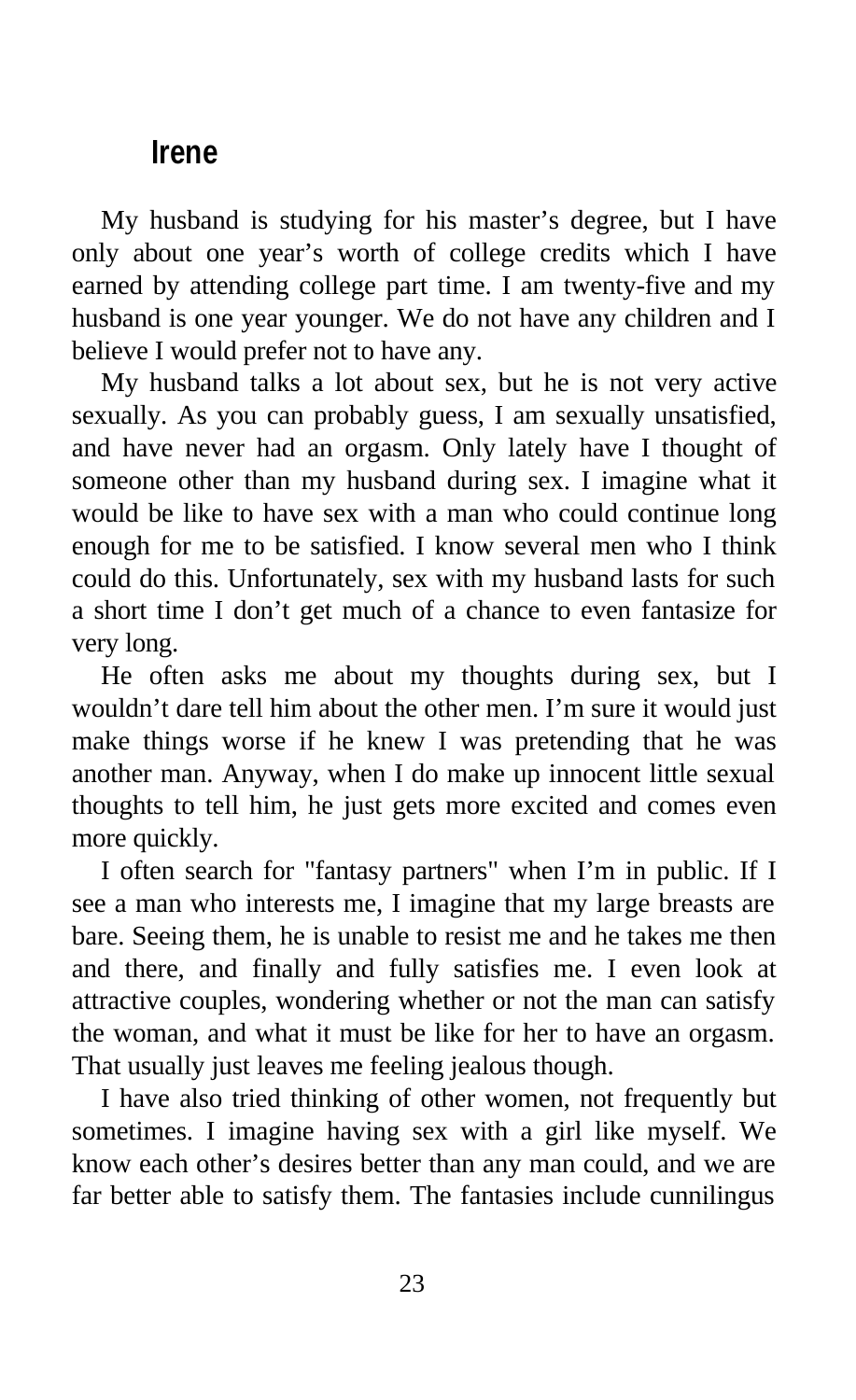because I have heard that is a good way to help a woman have an orgasm. My husband will not do it to me though.

I've tried masturbation, but even with fantasy I've not been able to reach a climax. During masturbation, I've tried imagining that it is a young, good-looking man doing it to me. I close my eyes and imagine his head pressed against my breasts and that my fingers are his lips. Or I imagine that an entire fraternity house has kidnapped me for an orgy. I am the only girl there. I imagine them one by one taking their turn with me, in the dining room, in various beds, on the floor, everywhere and with everyone watching. They come at me one right after the other and this way I imagine I can finally have an orgasm…but I never really do reach one.

My latest and most unusual fantasy is that I am both a woman and a man and that I am having sexual relations with myself. I imagine that I am able to give myself all the sexual satisfaction I have ever desired. It is a complicated fantasy to work out, but I think eventually it will work. [Letter]

#### **Annette**

I have never confided my sexual fantasies to a living soul, but I feel I must tell someone about them, and so I welcome the opportunity to unburden myself. I have always been ashamed of them, because I feel that other people would think them unnatural, and consider me a nymphomaniac, or something similar.

I am nineteen years old, and have been married for a year now; my husband is twenty-three. We have a satisfying sex life when he is at home, and indulge in every kind of sexual activity, including long sessions of oral lovemaking. The trouble starts when my husband is away from home, which is sometimes as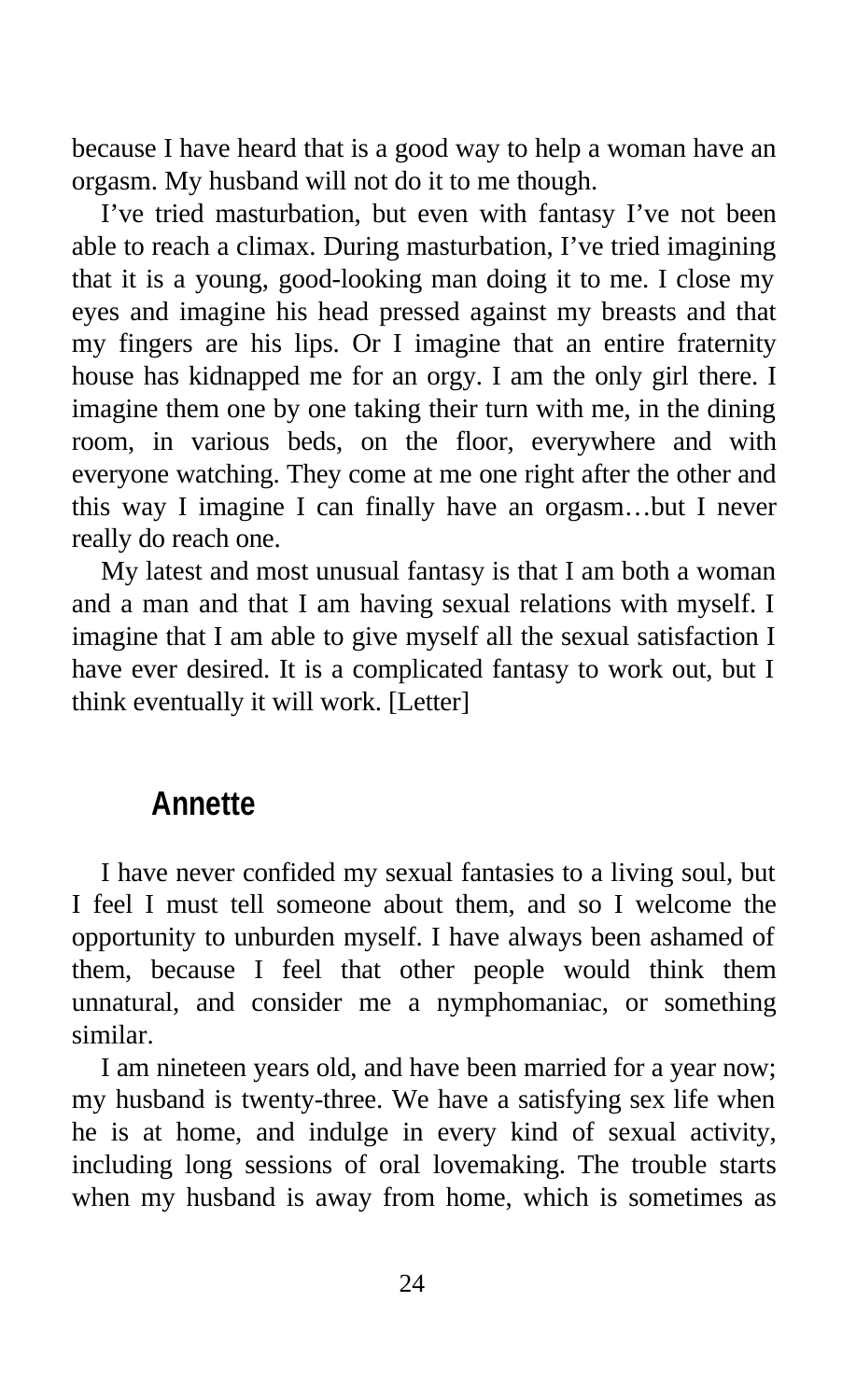much as two weeks at a time, as he travels abroad on business quite a lot and cannot always take me with him.

By the end of the second week, or sometimes sooner, I am getting desperate for intercourse, and I have to resort to masturbation, as for various reasons I do not wish to get involved with other men. At first, I used to fantasize that my husband was with me, and he was fondling my breasts and my vulva, licking and sucking my clitoris, and – as I thrust a banana or the smaller end of a cucumber into my vagina – I closed my eyes and pretended it was my husband's penis that was penetrating me.

This was sufficient to give me a satisfying orgasm at first, but after a while I found it more difficult to reach one. So, I started to imagine that two men were making love to me – my husband and a man I strongly fancy at the tennis club. I imagined that one was kissing my breasts and sucking my nipples while the other was loving me with his mouth between my legs. Then, as I pushed the banana into my vagina, I imagined that the other man was fucking me while my husband put his penis in my mouth.

Now it has gone a step further, and to get my orgasm, I lie down on my back across our double bed, with my legs apart and a two-inch-thick cucumber thrust into my vagina, and close my eyes while I imagine that four men are making love to me all at once. As I thrust the cucumber in and out with a screwing motion, I imagine that one man kneels between my legs, kissing my slit, which is hairless, by the way; another kneels beside the bed above my head kissing my mouth; and two others kneel on the bed each side of me, sitting on their heels, and leaning forward to suck my nipples, while I stretch out my hand and take hold of their penises to masturbate them.

From there the fantasy progresses. I tip my head back over the side of the bed, and the man there inserts his penis in my mouth. The man between my legs gets onto the bed and inserts his penis in my vagina, and with my mouth, my hands, and my vagina, I make all four of them come at once. After a while, when I start to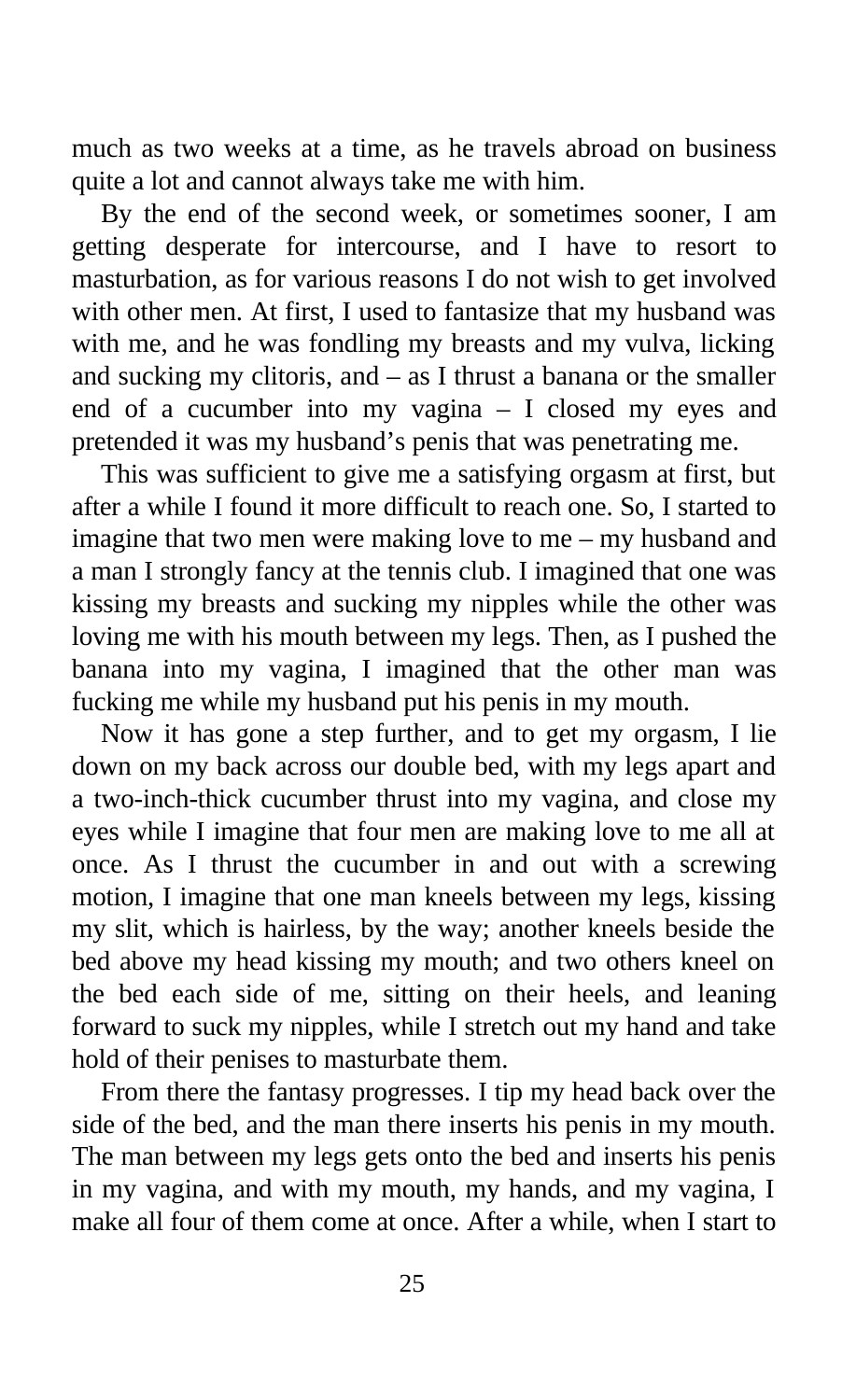want another orgasm, I imagine that I am taking them on one at a time for a session of *soixante-neuf.* One by one, I suck them to erection, and proceed to drain them dry; swallowing each offering of semen from four men, leaving them limp and impotent (for the time being), thrills me immensely, and I enjoy a whole series of wonderful orgasms in this way.

I know that if ever I had the chance to make my fantasy come true with four virile men, without the possibility of my husband getting to know about it, I would grab the chance. I feel that once I had experienced the sensation, which I am sure would be out of this world, I would no longer be tormented with the need to fantasize about it.

I shall be interested to hear of other women's fantasies, and to know if I am alone in having such wicked thoughts. And if you know of *four* strong, sexy men who want to take part in an orgy with an attractive, passionate woman (37" 24" 37"), send them along to me! [Letter]

#### **Maria**

I have been married three years. I think my husband would mostly react with surprise if he found out that I think about other men sometimes when we are having intercourse. I have led him to believe that I do not often think about sexual things. If anything, he might have his feelings hurt by such a revelation because he often expresses doubts about his sexual attractiveness to women.

I sometimes try to imagine my husband being so sexually excited about me that he would tear my clothes off and "rape" me. His actions when we have intercourse are so much the opposite of that, though, that it is almost impossible for me to imagine. Often, lately, I have resisted having sexual intercourse with my husband when he wants it (which is only about once a month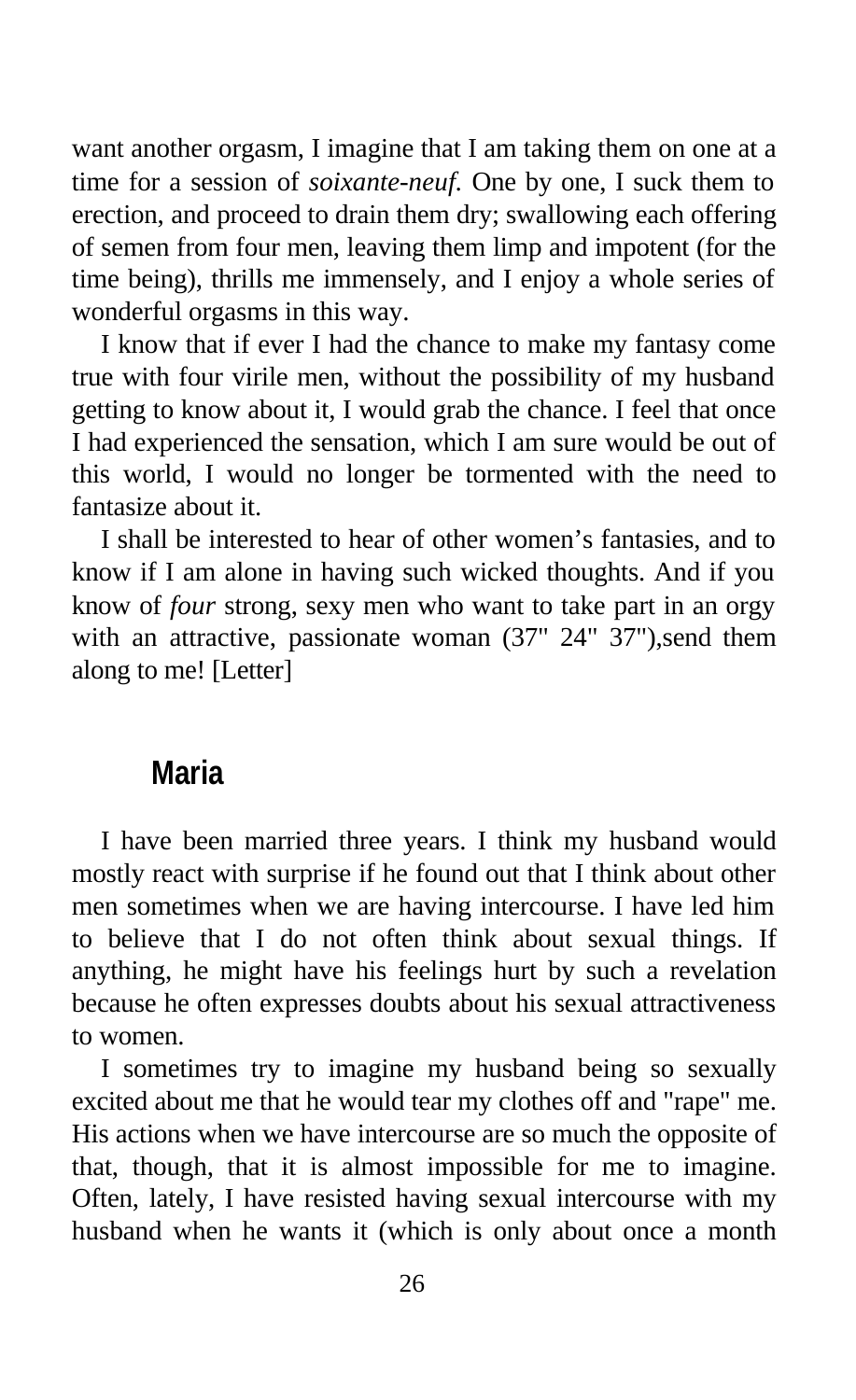anyway) so that he will have to force me to have it with him, in the hope that he might sort of rape me. So far, though, he has not done so. [Letter]

#### **SEX ENHANCEMENT**

 If you like, you can read almost any female sexual fantasy as a cry of frustration. We are all prepared to think of women, any woman, as potentially frustrated simply because it is our historic sexual role. Traditionally, we are the frustrated sexless experienced, less mobile, and less accepted sexually. We have spent less time at it, and been less informed by art, literature, and commerce (to say nothing of our parents and husbands) as to just what our sexual role is – except usually that of desireless virgin or prisoner. Even the most daring sexual adventuress I've talked to admits that her role in her fantasies may still lag behind her real sexual activity: somewhere, even in her wildest, most sexual fantasy, she still plays the inhibited role her mother taught her. In her life she may feel perfectly free to initiate sex, to play the active seducer's role, to take on a man for a guiltless, one-night stand just for the fun of it, but her fantasy will often still be of the "it is not my fault, he made me do it" type: She was doped, or raped, or subjected to cruel and overwhelming domination. Ideas like these, so deeply rooted in the mind no matter what the relatively free body does, will take another generation to outgrow.

But it would be too simple to say that anyone whose sexual imagery conflicts with her sexual reality isn't getting what she wants, that all sexual fantasy is dominated by real frustration. Some of the happiest, most sexually satisfied women I've talked to fantasize, and are all the more sexually satisfying partners because of it. What I am saying is simple: that we women are traditionally prone to and expert at fantasy; that even when we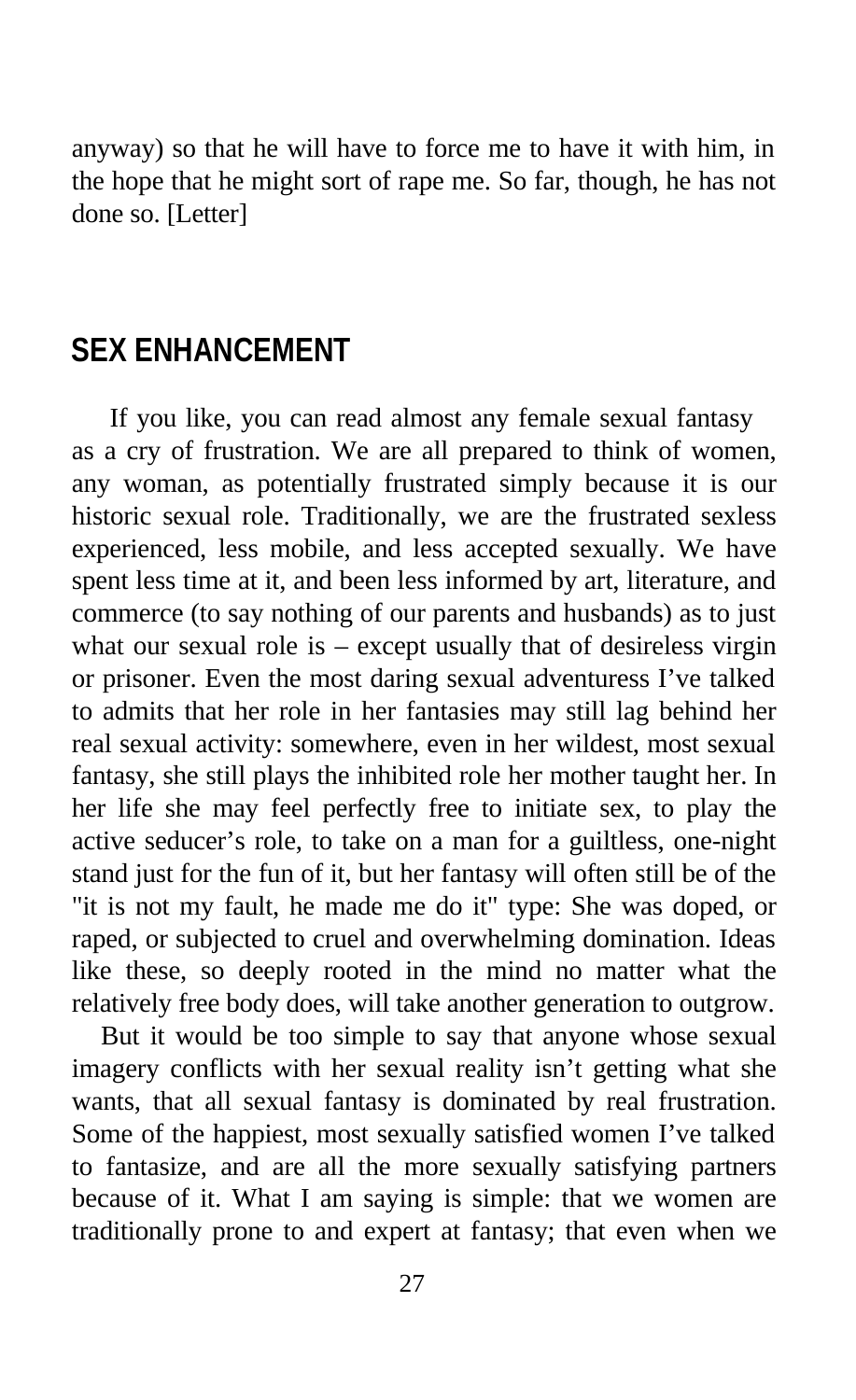are being fully fucked our minds can imagine the sexual exploration and variables that our bodies are accustomed to do without; that sex itself – and not only lack of it – can inspire fantasy; and that for some women there is almost a chain reaction between sexual fact and fantasy, that the one feeds and stimulates the other.

#### **Patricia**

 Patricia is a tal l, blond American beauty who lives in Rome. For the past year she has been separated from her husband and living with Antonio, an Italian. Patricia and her wealthy English husband have an agreement that when they're tired of their individual adventuring they will leave Rome, that nothing either of them has done there will have counted, and that they will return to New York or London together. Because, as Patricia says, "We really love one another. We simply want to explore now, without guilt."

When he is going down on me I close my eyes and imagine myself at some incredibly proper place, some very elegant restaurant, for instance. On the surface, it's like a hundred different "smart" dull evenings we've spent at as many smart, dull restaurants: the men are in dinner jackets, the women divinely coiffed, the headwaiter aching with savoir faire. (I think this fantasy is my own rerun of the old Paulette Goddard story.) We are all sitting around this table with its glittering crystal and silver on a very deeply hemmed, heavy linen tablecloth – the tablecloth is important because it hides the man underneath who is between my legs. I chat away amiably with the people on either side. How has this man got under the table? Interesting you should ask. Because in my fantasy I've taken care of that detail. Either he has quietly slipped under the table on the pretense of picking up a dropped napkin, or he's excused himself –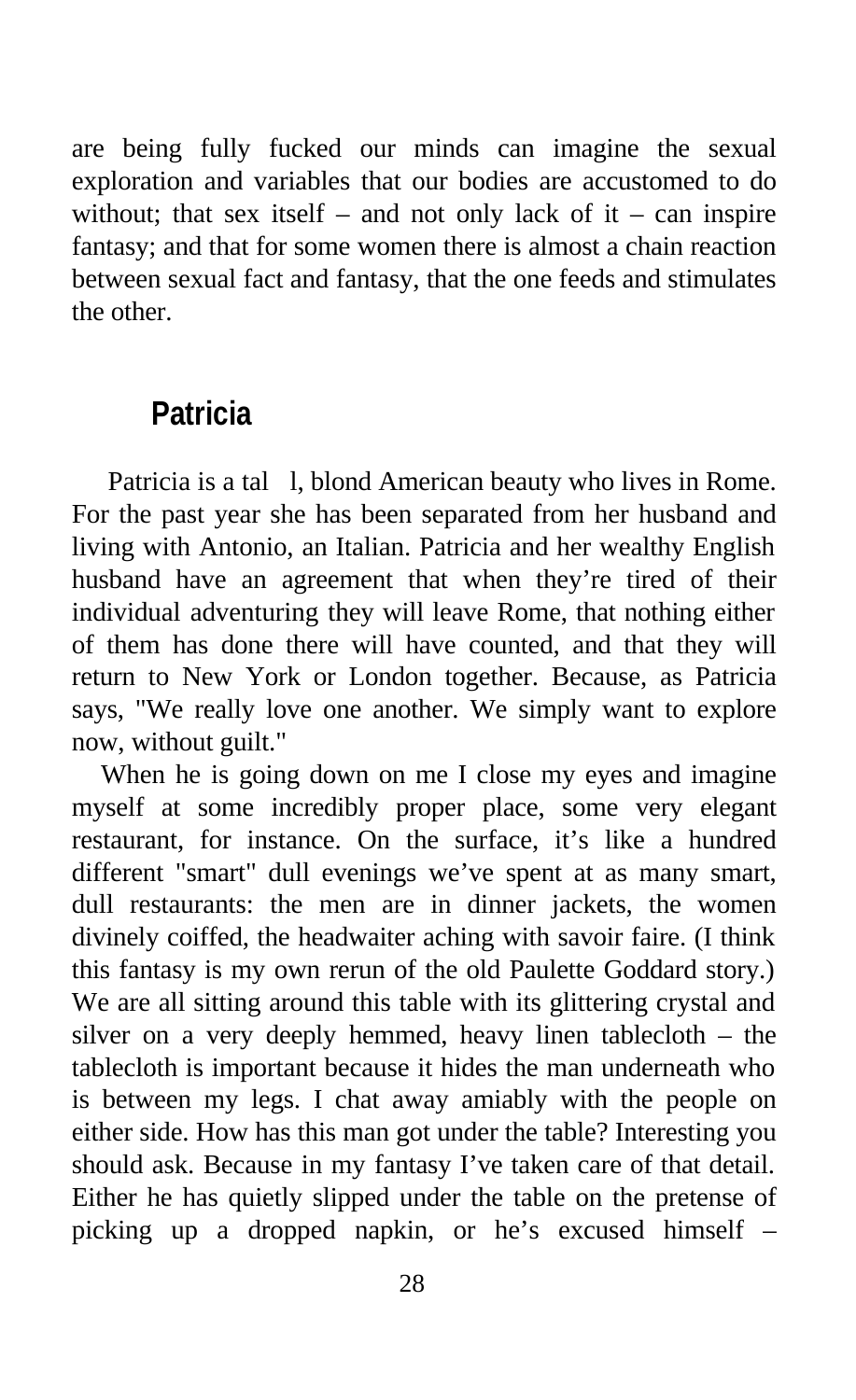supposedly gone to the gents – but in fact raced to the cellar below only to emerge through a trapdoor at my feet, there gently to part my willing legs. It's funny how little time during a fantasy it takes to sort out the mechanical details…but time, during a fantasy, is not like normal time. Sometimes this man is black, more often he is unknown. Perhaps he is a new face in our dull little group, a face I have responded to all evening, as I respond to his touch on my thighs. I want him, this fantasy man, as much as I want the man who is actually between my legs.

There is always the most amazing amount of detail. in the fantasy at this point: me, casually arranging the tablecloth over my lap so that no one can see he has, raised my skirt, or see his head tight up against me, or his tongue…yes, there is a lot of the lips, actually seeing them, and the tongue. Or there is the intricate arranging of feet, like a ballet, under the table, with me praying that no one will bump into him with their feet! Funny thing is, all this detail makes it even more exciting. But mostly there is the fear – sweet agony – that someone may ask me to dance! Or, worst of all, that the man under the table will *stop*…that someone will call for the bill and say, "Okay, everybody up, let's go." What I am really afraid of, I suppose, is that the real man, the man who is making love to me, will stop, will tire. I do take a long time to reach a climax...mostly because I enjoy getting there so much. And there have been men in the past, lovers, who get impatient, who will suddenly stop before I have reached an orgasm, when I already know that I am going to…and you know what a letdown that is.

All of this suspense in my fantasy, of course, heightens the *real* excitement, and what ultimately makes the pleasure excruciating is the thrilling fear of what in the hell I am going to do in the fantasy restaurant when the man between my legs makes me come. So I put one hand on his head – don't stop! – and with the other hand I accept a cigarette or toy with my salad, always this perfect social smile on my face, but always the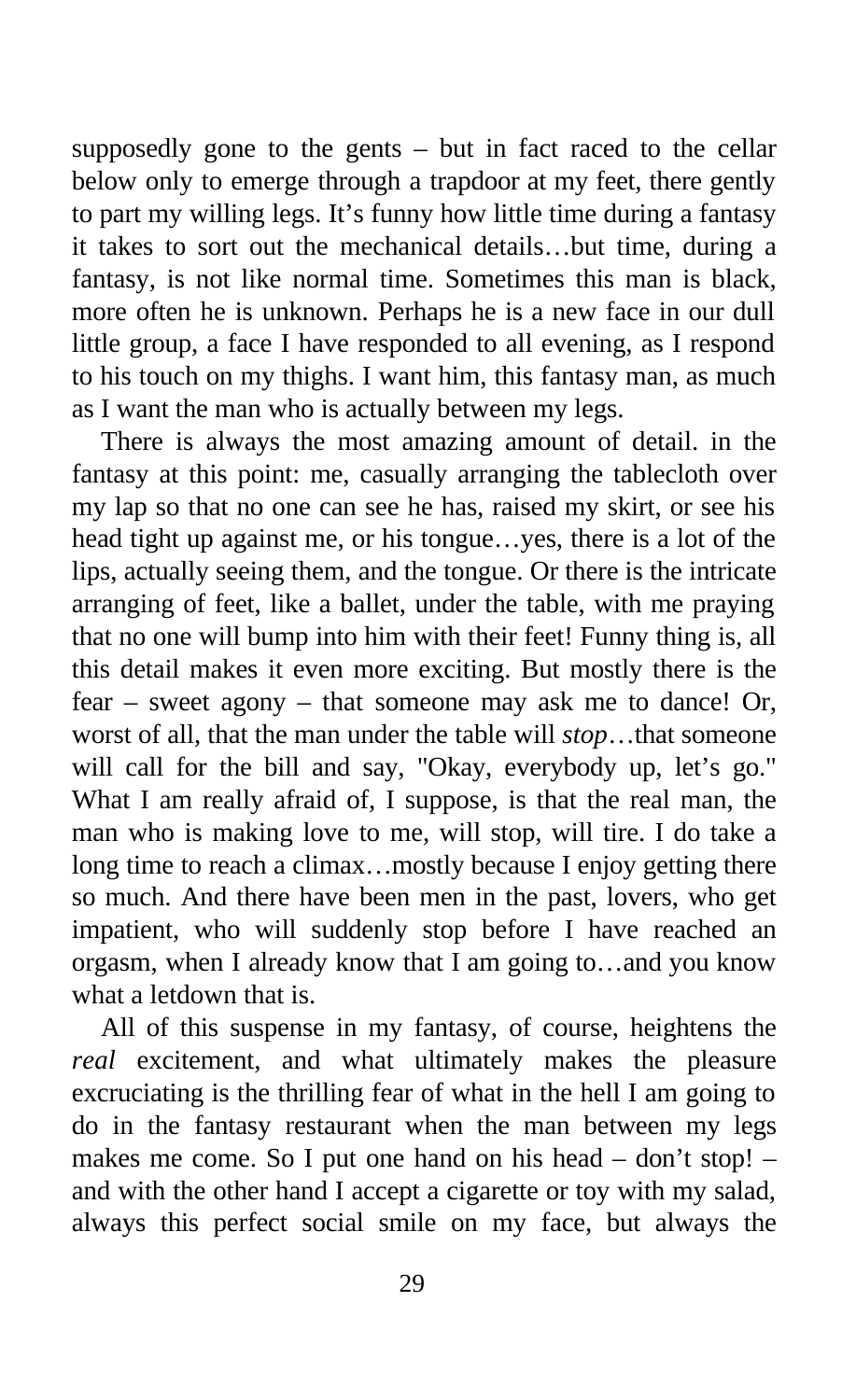clutch: What am I going to do when I come? (I'm pretty noisy.) The closer I get to actually coming, the realer the suspense in the fantasy becomes, until, thank God, there is a sudden power failure in the restaurant. All the lights ' go out. Then pow! In the darkness and shouting of the fantasy restaurant, I have my very real, very loud orgasm. [Taped interview]

 I realize how much anxiety is aroused by the mention of fantasy during sex…but was there anything threatening in that fantasy? It's an exciting little scenario, and it's also fun; as a follow-up, Patricia states that it made her real lover feel and enjoy her own excitement…without ever having to know what caused it. (And as he was Italian it would be better that he never did know.) Most people – men and women – understandably don't like to hear that their lover's minds are on anything but them during sex. Anxiety in bed is one of the most contagious emotions going; the smart woman will know just how much her lover wants to hear. The only way Patricia's lover will ever know about her fantasy is through the added emotion that fantasy communicates to him through her body. Because you don't always feel that it would be an unalloyed joy for your partner to hear about your fantasies doesn't mean you yourself should not have them. How much she tells and how much she keeps to herself is a true measure of a woman's subtlety.

Patricia and the other women who contributed to this book are admittedly in a minority; the average woman is not consciously aware of her fantasies, and if she is, would not dream of telling anyone. Most women never get beyond this; their fantasies are not merely unspoken but unacknowledged even to themselves, never deliberately put at the service of their sexual lives. In the end, both these women, and their men, lose what fantasy might have added.

I know there will be some men who will say that Patricia's fantasy is no example of how sex can be enriched by sexual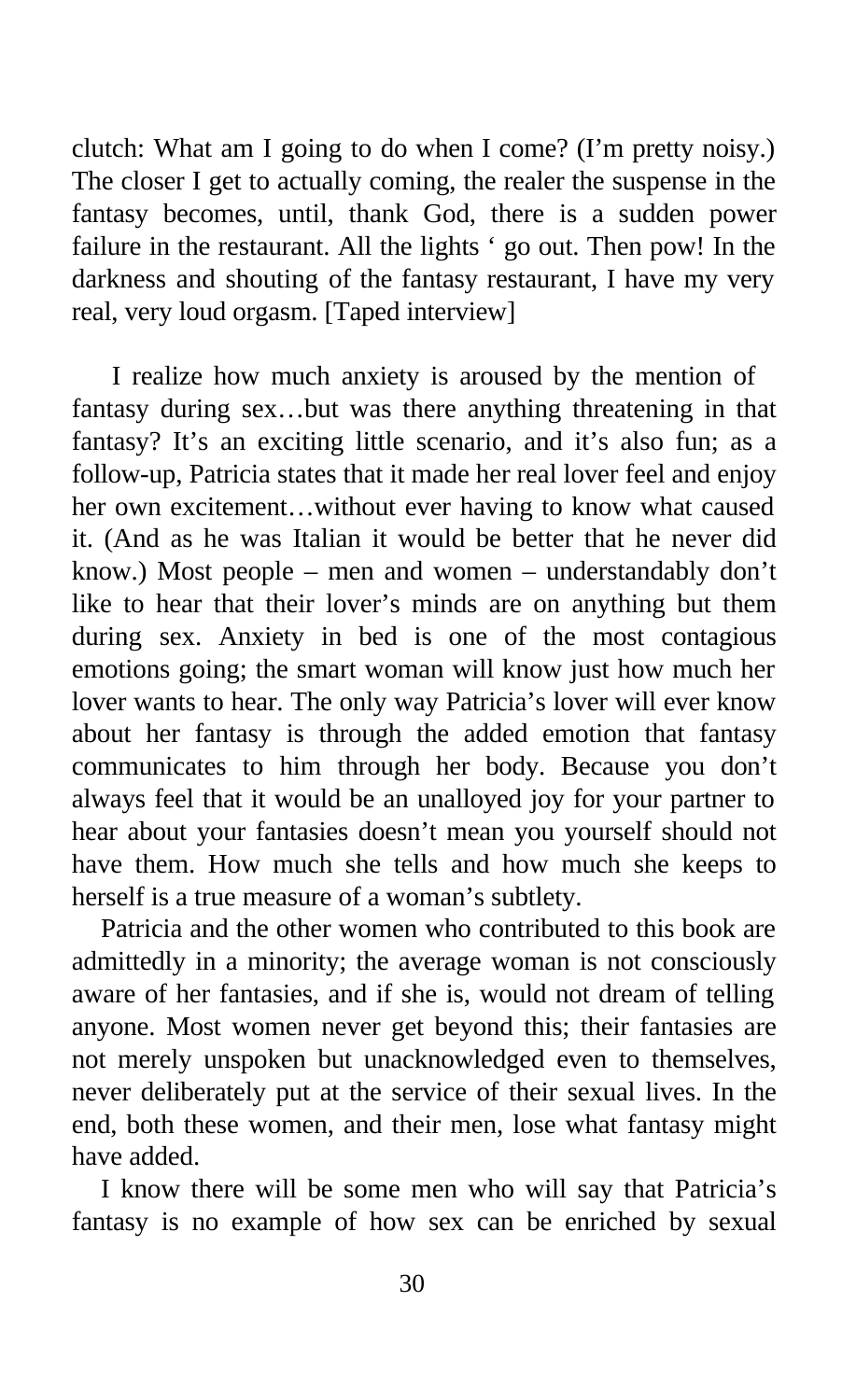fantasy, for the simple reason that when a man goes down on a woman, it is not real or complete sex at all; that of course a woman has to fantasize in that position: She isn't getting the full benefit of him. If she were – if he were giving her a good oldfashioned man-into-woman fuck she'd have no need to fantasize at all.

For myself, when Patricia says her fantasies make her (and her lover) enjoy sex more, I feel I have nothing to add. However, if that is not enough, here is Suzanne's letter which argues the case for fantasy in all positions.

#### **Suzanne**

When I was sixteen. I read a sex instruction book in which there was a case history that had a great effect on me. This girl described how she was alone in the cloakroom at a dance, bending forward, when a man came in behind her, lifted her dress, put his penis into her (obviously before the days of tights) and had intercourse with her without her looking around or even knowing who the man was.

This excited me. I had not had intercourse at this stage, but I would think about what I had read while masturbating and, of course, after a while I started to put myself in the girl's place, imagining that it was happening to me.

This basic fantasy went on for a long time. I started having intercourse when I was seventeen, but I am sure you will agree that to carry through a fantasy while having intercourse it is necessary that neither partner should talk too much or the theme is lost. As this was not the way it usually went in those early days, I did not fantasize very much during intercourse, but I always did when masturbating.

I met my husband when I was nineteen and married him at twenty. Once we had settled into a pattern of prolonged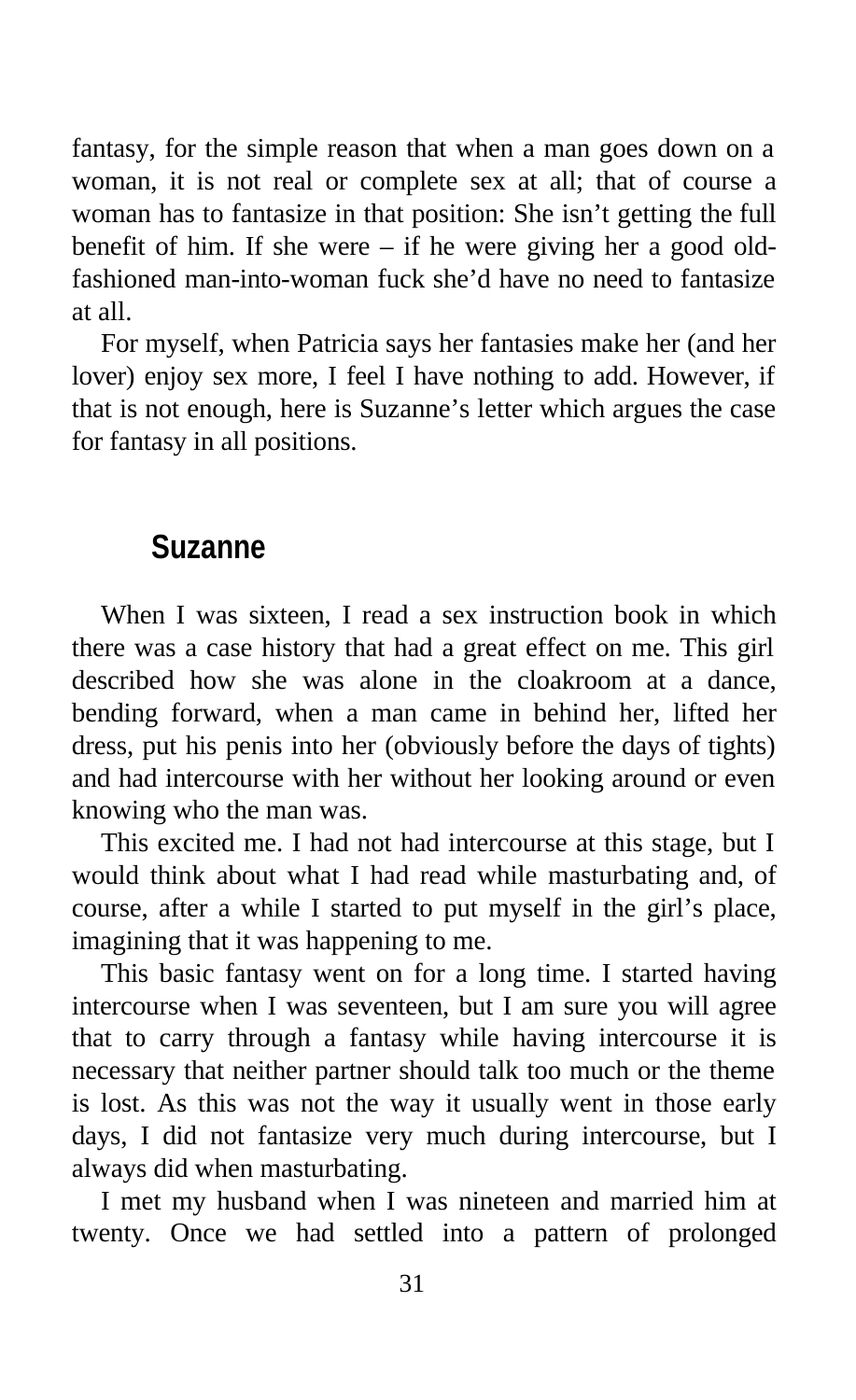intercourse, I found I could have fantasies, which of course increased my pleasure, also my husband's. I was able to tell my husband of these fantasies, and he was very understanding and encouraging.

The fantasies expanded from the original, but there were always similarities. The idea of the anonymous approach from behind continues to excite me, but the fantasies took on more scope, although the man would always do whatever he wanted without any form of lead up or courting. I am rarely nude, usually wearing a dress; but never panties or tights so that I show myself very easily and am always available. The scene is usually at least partly public, at a party, in a park, at the office so that other people see what happens. They never get in the way or object in any way.

A typical example: We are at a party, all nice attractive people standing around talking. I am talking to two men. I am wearing a dress just long enough to cover my crotch, with nothing else. They each put an arm around me and play with my breasts. One puts his hand between my legs. The other people carry on as before while I am led over to a settee where I am laid down, my dress pushed up, my legs spread and I am entered by one, then the other, and then by all the other men in the room, last of all my husband. At this point where the fantasy is returning to fact, my husband and I will work up to a wonderful climax.

I would like to say that we do not use the expression "making love" as we feel that love is the feeling we have for each other all the time, and the enjoyment of sex is something else, so that while we love each other while we are having sex, which includes me thinking of other men, of being fucked by other men, we prefer to use other words. I feel sure you agree. I have never felt there was anything unusual in fantasies. I cannot imagine masturbating without them, and my husband's attitude during intercourse was a big help.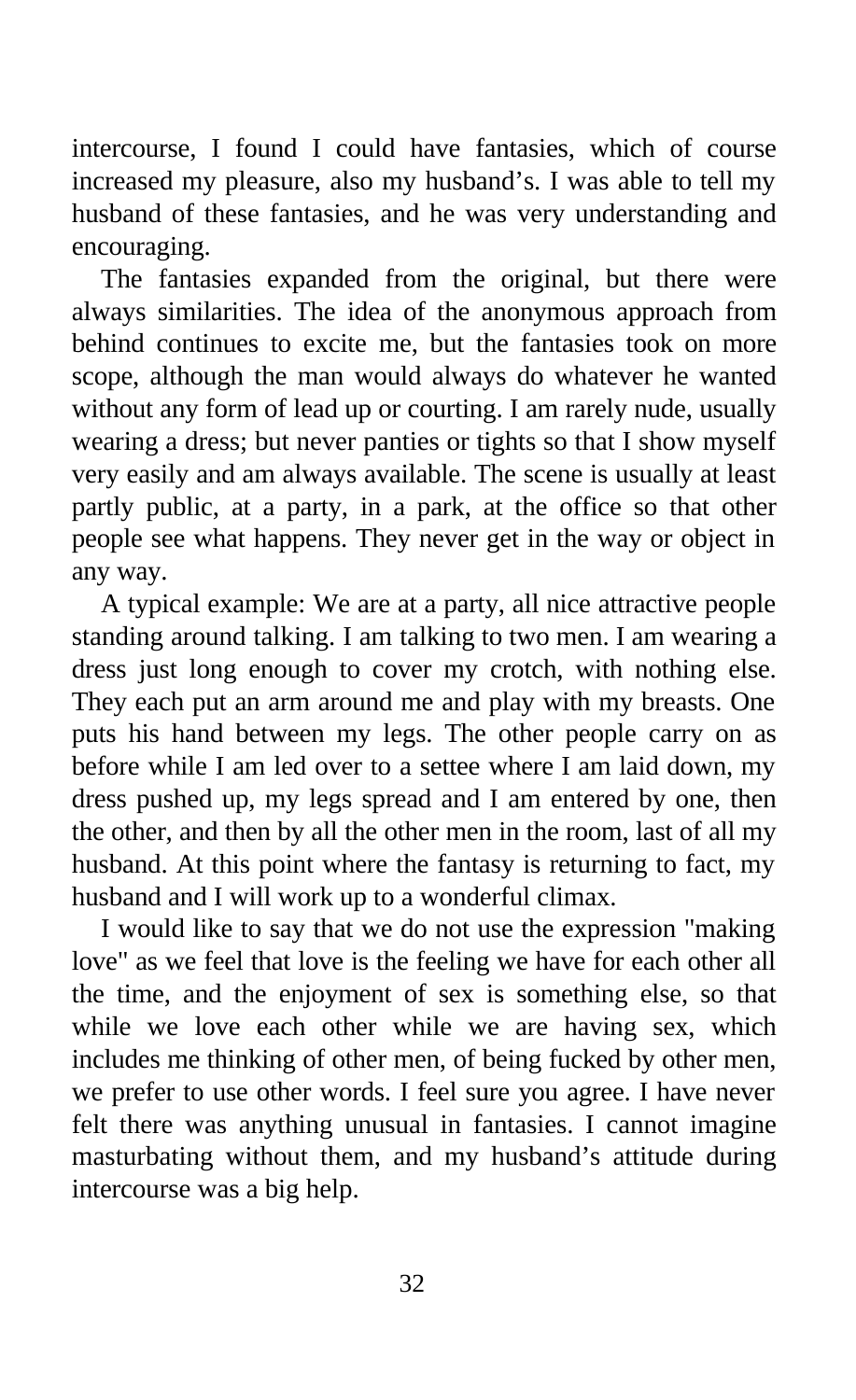No doubt you have given some thought to the connection between fantasy and fact, where one might try to make the fantasy come true. In many cases where perhaps unobtainable people are involved, this would not be possible. In my case, whereas the people are just ordinary, the circumstances are larger than life, so it would still be very difficult to do what I fantasize, impossible really to fuck with maybe ten men in full view of passersby. Even going around without panties can be risky, although I realize that a great many men, including my husband, are turned on by the idea of women doing this, so that when I do have intercourse with another man it is usually under fairly conventional circumstances, which I later enlarge on in fantasy. I have at times been able to have sex in some degree like my fantasies, but invariably it has been contrived to some extent, so that it is not quite the real thing.

We have tried group sex for this purpose, and in this way I have had sex with up to five men in one evening. I do not want to make too much of the panties thing, but going back to the original incident I read about, which was not only before tights but before minis too, it simply said that her dress was lifted, without any reference to whether she wore anything below, as if they were the wide-legged type that would not get in the way. But whatever, there was no obstacle, and this is very important in my fantasies. I have read of girls saying they go out every day without panties, but frankly I haven't the nerve for this, although my husband supports the idea, so I tend to pick occasions when I feel there will be no danger, as when I am in the company of people I know will approve. Simply, I love sex, but I don't want to be raped.

I would just repeat that I get much pleasure from my fantasies, and wish you well. [Letter]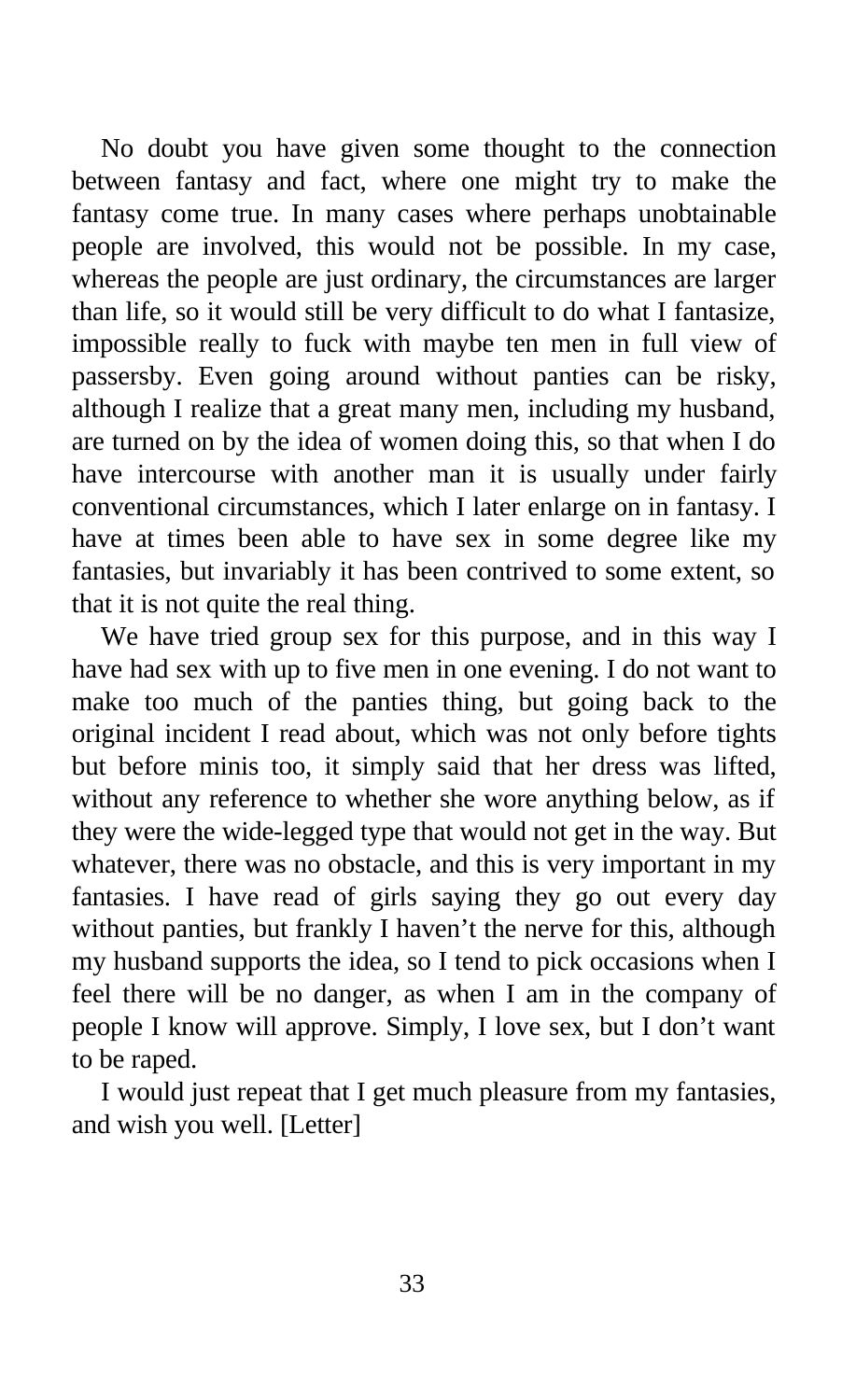# **FOREPLAY**

 In my desire to lessen the anxiety about fantasy during sex, I don't mean to imply that if you don't have sexual fantasies there is something wrong with you, or even that you yourself may not prefer it that way. What I am trying to do is establish a more acceptable climate for fantasy, so that women who do fantasize will not feel so alone, so estranged, and will realize that there is nothing wrong with it – that in fact, for them as well as for women still unaware of their fantasies, a more conscious use of them can add an exciting new dimension to sex.

But we all respond differently to different stimuli, and some people, I realize, do not fantasize, just as there may be some rare people who do not dream. I happen to believe, however, that most do – and that while reading this book, many will, in fact, discover theirs beneath the thin skin of childhood training or prudery – call it what you will.

I've already said why I think women's fantasies are often far richer and more adventurous than men's. They are a true women's underground. But just as some people do and some do not fantasize, some fantasies are meant to be shared and others not. By opening up the underground, I am not suggesting we have to tell or act out all our fantasies to be sexually happier; just accept them without anxiety for what they are.

For example, no one objects to the idea that certain props like a martini, music, low lights – elements outside the man – can get a woman "in the mood"; then why should he feel threatened by what is going on in her mind? Some people get warmed up looking at erotic pictures or reading a bit of porn; does it matter that the people in the pictures are other people or that the words that excite her were written by another man? Then why should it matter what, or of whom a woman is thinking? A woman doesn't need an erection to have sex; she can be entered at any time, and a man can have an orgasm while his wife's thinking about the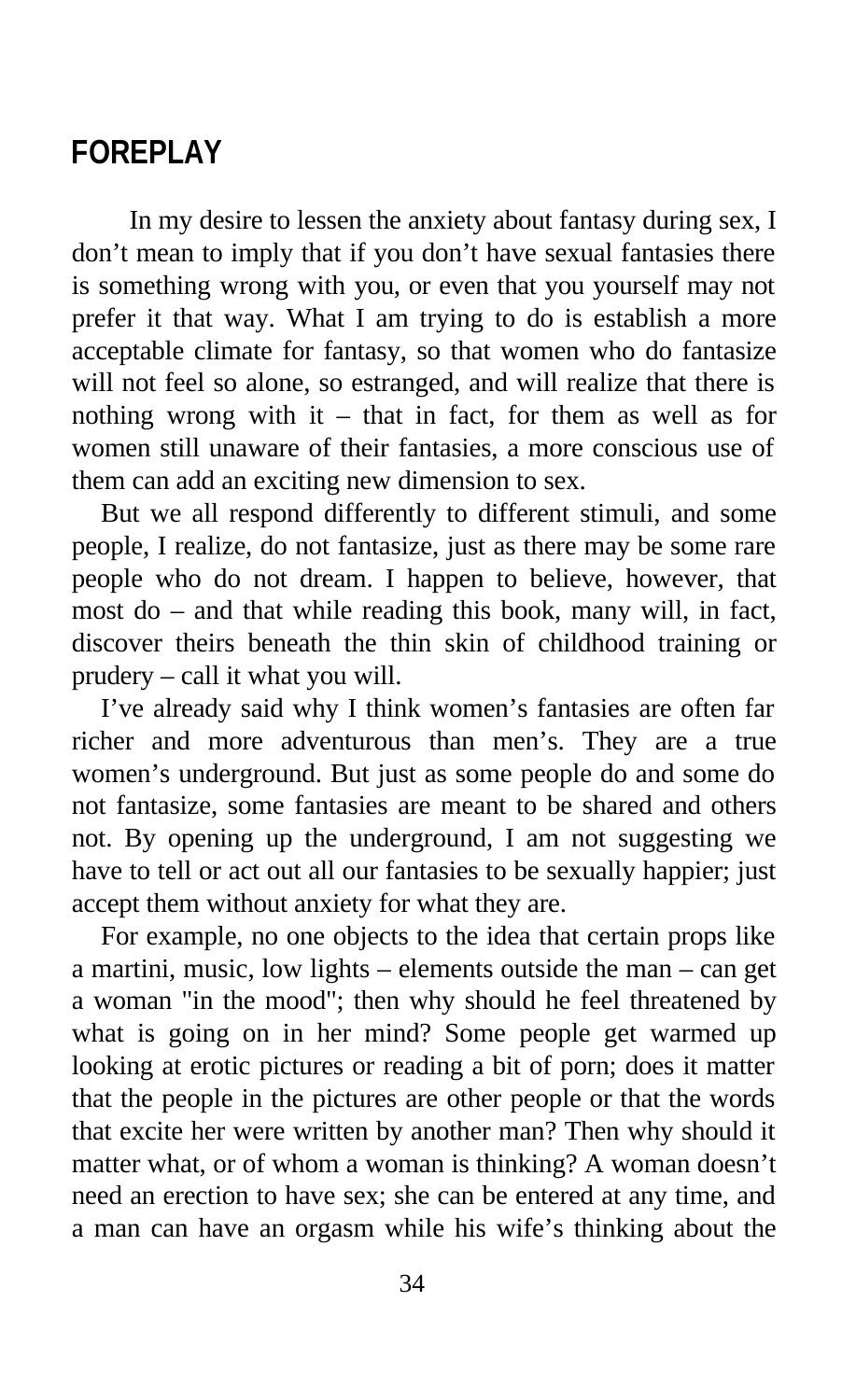grocery list. Is that preferable? Wouldn't they both enjoy it more if, say, at the outset, during the preliminaries, she deliberately changed mental reels, put on something a little more highly charged than what to give the kids for supper tomorrow? And would it really matter whether her imagery were a rerun of one of their own earlier more erotic sessions together (such as in Bertha's fantasy which follows), or if she got her sexual charge by imagining that she was being fucked by some tennis stars she doesn't even know (as does Bellinda)? What matters is the quality of the real sex, and if a private screening of her own favorite erotica gets her in the mood quicker than a martini, and ultimately gives him a better fuck, then why not? It's not telling him your fantasy that's important, it's telling yourself it's okay to have it. For some women, fantasy is the strongest sexual foreplay of all; what they should both remember is that it's the real man she really wants – or presumably she wouldn't be there.

### **Bertha**

While having intercourse with my husband, I will sometimes go over our past lovemaking sessions in my head, ones that were particularly exciting, where we both did and said things we don't normally do. I'd like it to be that way all the time, of course – with the bed practically torn apart and us ending up on the floor, wet and sticky and happy – but of course it doesn't always happen that way. So I re-create it, rolling him over in my mind when, say, all he's really doing is lying there on top of me and thrusting away.

We've had some incredible times in bed and out, especially in the shower playing catch-me-if-you-can with our bodies covered in Sardo oil. Those are the times I remember. I do it especially if I'm not particularly excited and it helps me to reach the aroused state I want. Then when I get there he does, too. My husband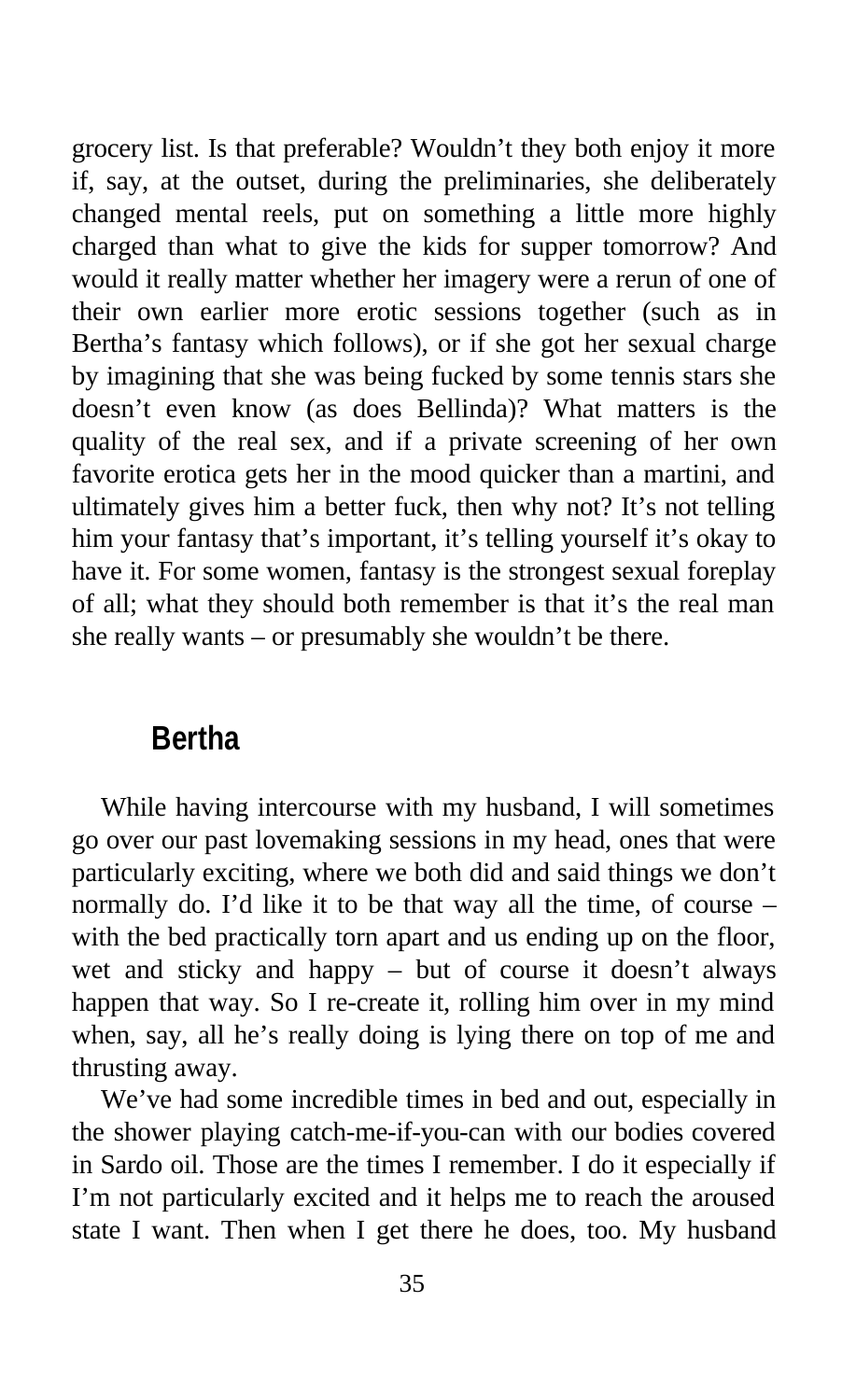knows of this and fully approves; I sometimes think he even relies on it, say, when he's tired. It's as though he were saying, "Come on, baby, remember how it was, get us up there."

We've been married two and a half years and enjoy a good sex life. But I've invariably found that re-creating these scenes with my husband (in my mind) leads to a more erotic session, which in turn gives me new material for the next time. For me, my fantasies are money in the bank, if you know what I mean. [Taped interview]

### **BeIlinda**

 While I was putting this book together, I met and talked with Dr. Robert Chartham, psychologist and author of *The Sensuous Couple.* He showed me a letter he'd received from a woman we'll call Bellinda, in which she complained that her sex life was dreary, that her mind wandered to the day's trivia during sex, and that she felt guilty that the only sexually exciting thoughts she seemed to have were of tennis star John Harrison's thighs:

"Last year," she wrote, "I went to the Albert Hall to watch John Harrison in person play indoor tennis. I was sitting on purpose near the umpire's chair so I could be near his legs. I just could not take my eyes off him, and when he was toweling down, he stared back for a lovely long moment, our eyes were really locked. He may have been wondering what this stupid woman (me) was looking at, but I prefer to think that my message got through, which was, `My God, I'd like you to thrust yourself inside me.' If it's possible for a woman to say that with her eyes, then I said it."

Dr. Chartham's advice to her and her subsequent reply follow.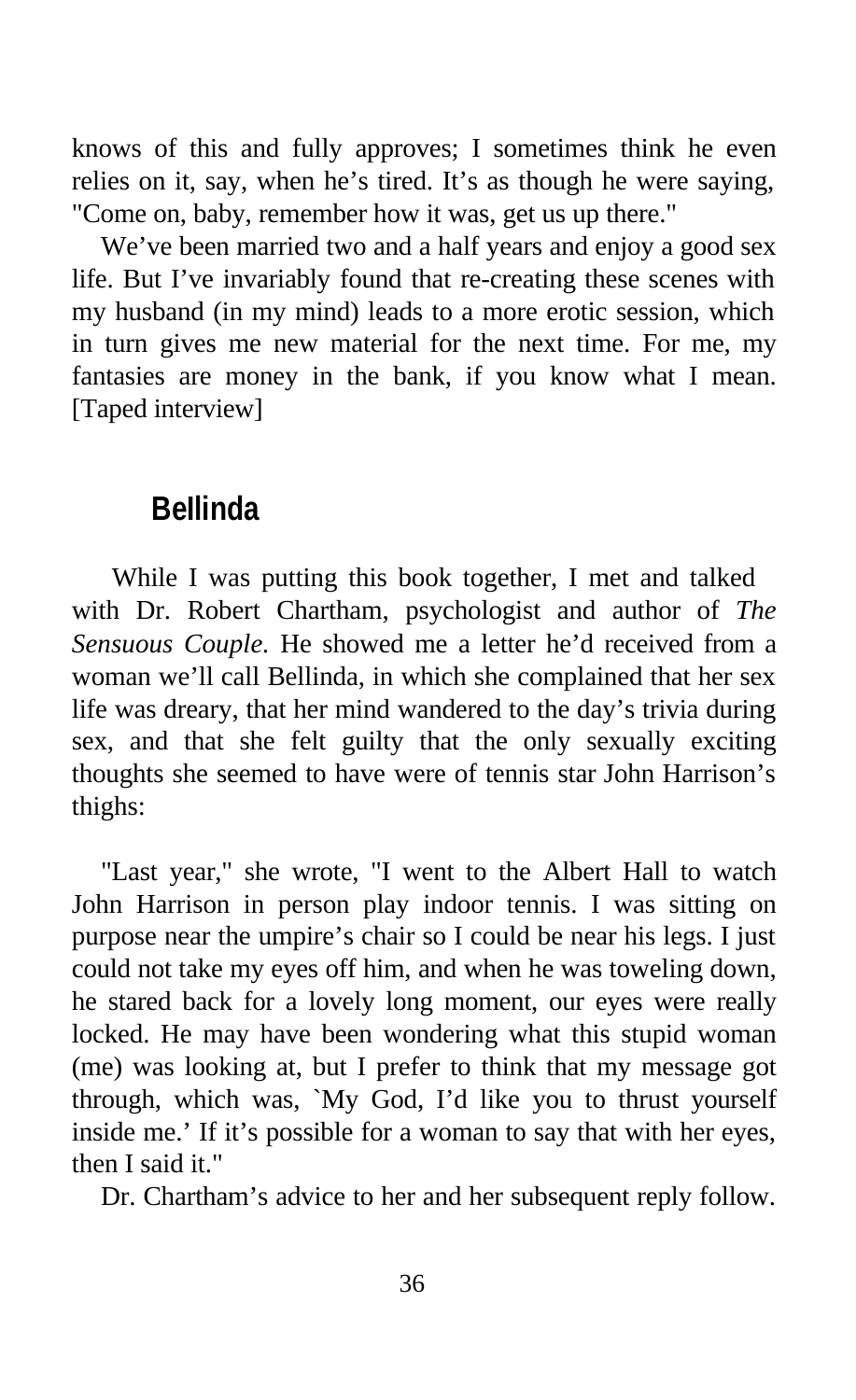Dear Bellinda:

By believing yourself to be, as you put it, a "sexual dud," you are making yourself one.

You have quite the wrong attitude toward lovemaking, and your husband seems no better.

You have got yourself all worked up about sexual responses and the quality of them, when you ought to be fully relaxed, and letting things just happen to your body. Instead of thinking about next day's lunch while you are being made love to, why don't you think of John Harrison's thighs, or better still imagine that those are John Harrison's hands and mouth caressing you, and John Harrison's cock that is up you. Try it and see what happens. Let me know.

We call it fantasizing, and nearly all of us, men and women, have our sexual fantasies – at least from time to time. It's quite a legitimate way of awakening our sexual senses. The only thing is, don't let on to your husband that you are imagining that he's John Harrison; he might be hurt.

> Best wishes, Robert Chartham

Dear Dr. Chartham,

Thank you so much for your letter. I am perfectly certain you were aware of the effect that phrase "John Harrison's cock that is up you" would have on me. Of course I have thought of this and longed for it, but being able to tell some one and see the words written down was somehow extra exciting. In my thoughts I have used the word penis, but your phrase sent a sort of electric shock through me. All that day (last Friday) I felt very odd, warm and sort of open and receptive. I bought a black scanty garment because I know that color turns my husband on. I just couldn't wait until we were in bed, as we have two children around. I was in bed first, so my husband hadn't seen the little black thing I was wearing.

I must say it had a dramatic effect! He came into me right away and in a few seconds had come off. Needless to say, I couldn't quite match his speed, but came soon afterward and it was more intense than usual. We made love twice that night and again in the morning, and were both in a daze of wellbeing the next day. It is thanks to you, and I feel that it's now much more likely that I shall not have to fight for my orgasms in the future. To make things even more sexual for me, there was John Harrison himself on television doing a "B is to"commercial! Not a very erotic product, but I wasn't watching the gravy! I just hope I behaved naturally, as my husband was watching and it came as a bit of a shock.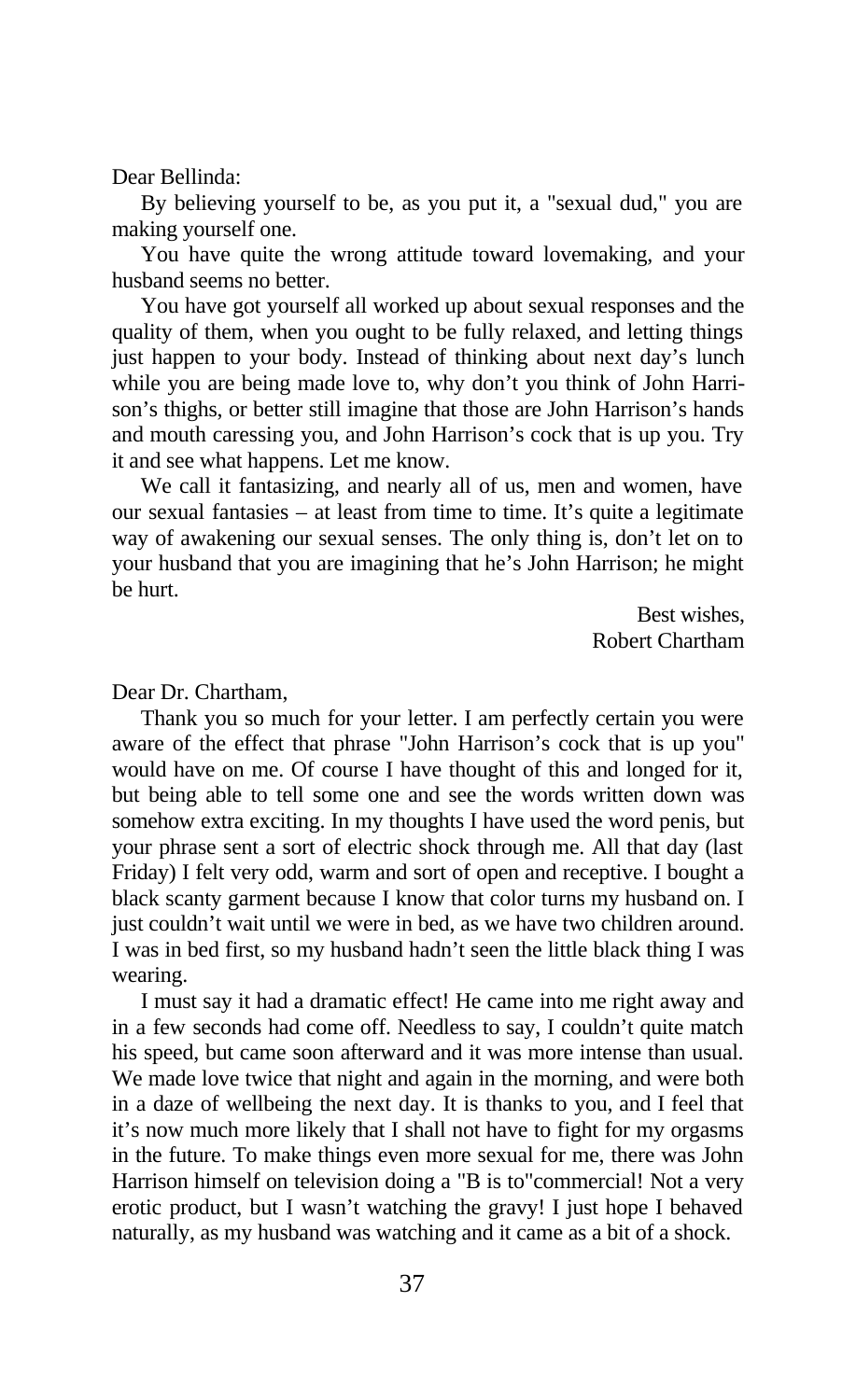The orgasm in the morning was the best, as I threw all guilt to the winds and imagined John Harrison begging me to let him make love to me. In this fantasy he is completely unable to control himself and is holding his penis in an effort to suppress his erection. He fails, and comes white he is standing there, the semen spurting through his fingers onto me.

I agree with you that this must be kept from my husband, as it would hurt him and might wreck future developments.

I have never told anyone these things in my life before and I thank you for releasing thoughts which made me feel so guilty. My husband says he never thinks of me as a wife but as a mistress, so I suppose that is his fantasy. I shall have to be careful to keep your letter hidden; I don't want to lose it, as it is stimulating to see "John Harrison's cock up you" written down.

I realize I can't feel this way every day of the year, but I have made a start and shall now enjoy my fantasies instead of trying to push them away.

# **APPROVAL**

 I said earlier that I didn't want to act too strongly as advocate in this book, that I wanted to let the material speak for itself. Aside from believing in sexual fantasy as an interesting side of women's sexualitybeing a fantasist myself – I had little to say on the subject before I began collecting this material. I've learned a lot from the women who contributed to this book; in fact, all I have to say comes directly from what they've told me, and have imaginatively illustrated for me in their fantasies. But if I haven't interfered with the fantasies themselves, I have selected certain ones to appear in the book, and grouped and classified them in a definite order of progression.

Any number of people could have done this according to whatever arbitrary system of classification they might have chosen. That I have chosen this order therefore i means to me that I am acting as advocate after all. This book is designed to win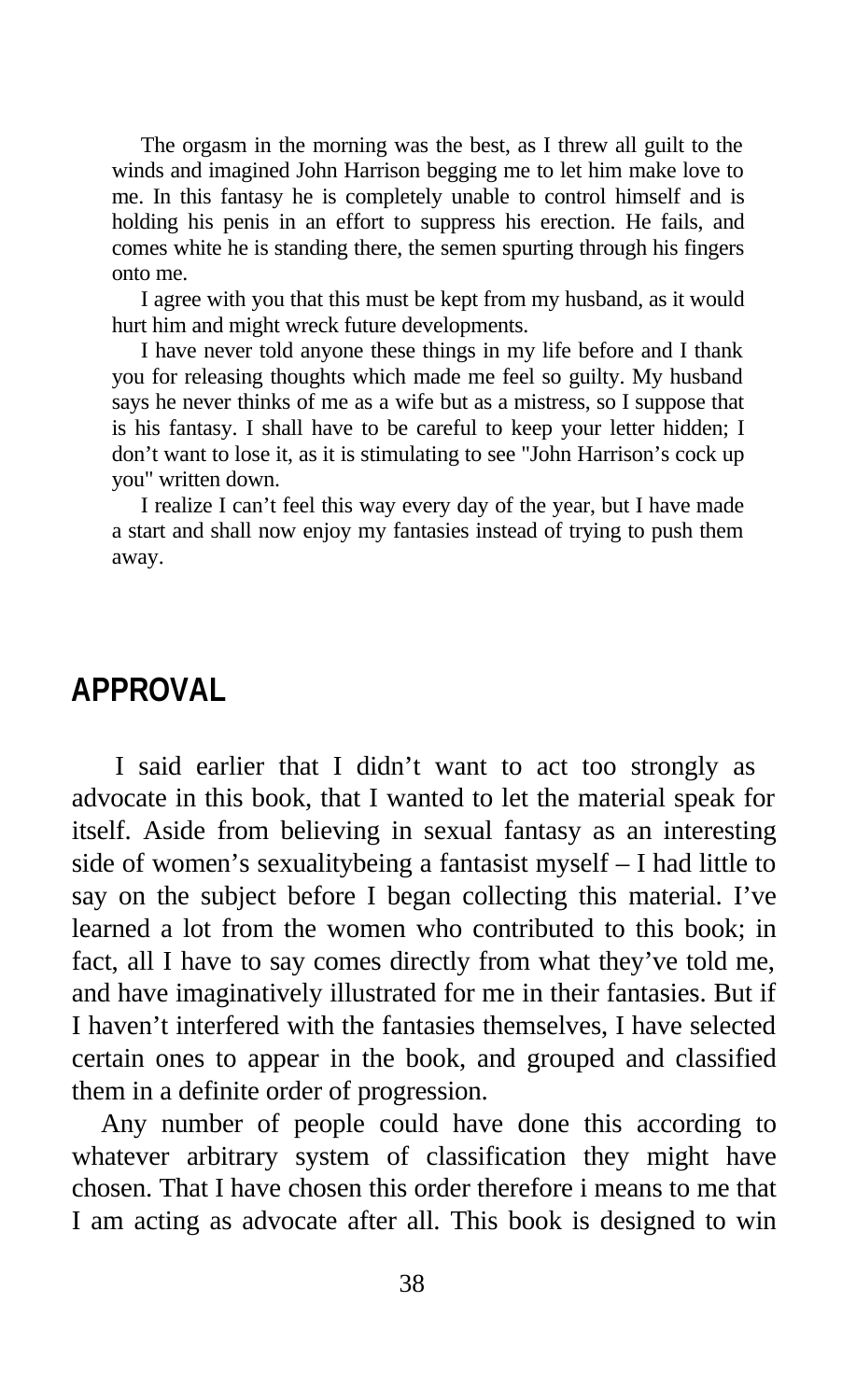you over, unequivocally, first to the idea of female sexual fantasy as an introduction to love play, and eventually to the validity of sexual fantasy at any time.

I began by thinking that it was obvious that it doesn't matter what a woman is thinking of during sex; if it excites her, it's good, and thus adds to the joy of both. But I know how the material in this book has been received even by friends I'd call sophisticated and "liberated." Their reactions tell me how difficult it will be for other people to accept, even to believe, some of the sexual images women say they have, especially during sex. Even harder to believe will be the statements of these women that these fantasies occurred during happy, satisfying sex with men they loved.

That is why I broached the topic of fantasy during sex 3 with the easily understood idea of fantasy as sexual foreplay; I assume we are all in favor of that, of anything that leads to sex. As the next step, I would also assume that we are all in favor of anything that gives us stronger feelings of reassurance or approval during sex. (I need not explain to my women readers the misapprehension in the idea widespread among men, who have done most of the writing on sex, that because women don't have the outward giveaway of inner sexual anxieties – the limp cock – that women suffer less and need less reassurance.) Therefore, in the fantasies you are about to read, the fact that women like Sally, Vicki, and Sondra get the desired approval from such universal judgment figures as Mother, the doctor, and even Jesus Christ, should strike a sympathetic chord. If you can understand and accept the idea of female fantasy as a form of sexual foreplay and excitement, the idea that fantasy, by allaying anxiety, can allow the excitement to grow cannot be too strange a progression of thought.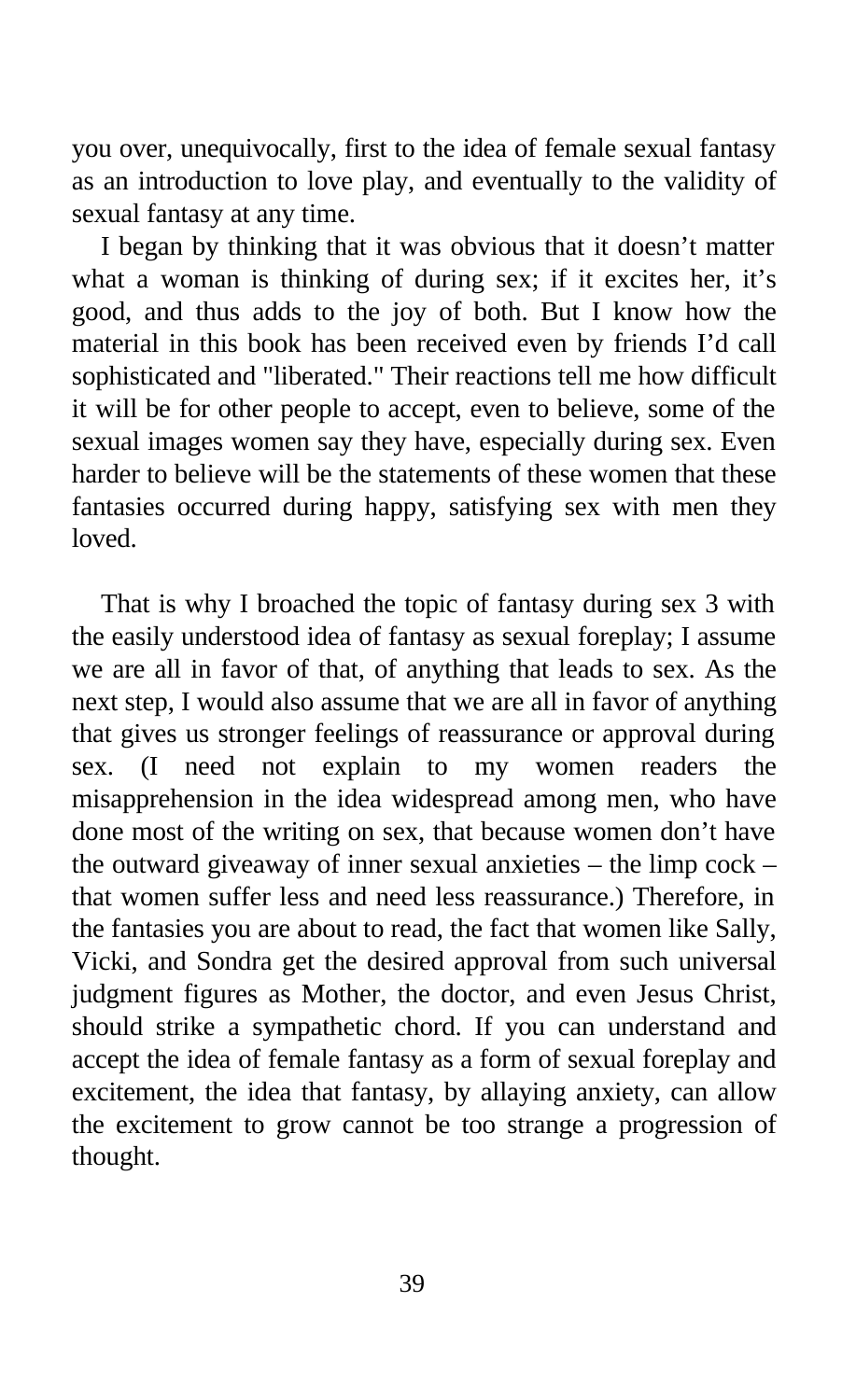## **Sally**

 My friend Sally owns her own small boutique. She's in her early twenties, has long, multilayered black hair, and the kind of figure that looks perfect under one of her own flowing chiffon designs. She recently finished a yearlong affair with a man twice her age, who, as a parting gesture, set her up in the boutique business. She considers this latest affair "the greatest education of my life." She is still terrifically fond of Alan, her benefactor, and talks of him with enthusiasm. Having known him briefly, and knowing Sally's zest for anything new, I would imagine that the "education" Sally refers to would include some fascinating new chapters in sexual exploration. She admits that he will be a hard act for any new man in her life to follow; "I really am so bored with younger men now," she says.

I've thought about this fantasy quite a bit, ever since I started having it, dreaming it. I've analyzed it ten different ways, but I'm still not quite sure what it means. I don't think I had it before I knew Alan, but maybe I did. He brought me out in many different ways, so maybe the fantasy had been there all along, but I just never acknowledged it until him. It's really a very simple fantasy on the surface; I have a variety of twists I add to it depending on my mood. Basically, it's that while I am making love I have this image of me lying there, naked, just as I really am, with the man, or men, and while we are fucking I'm talking on the telephone to my mother. Isn't that weird? What I have to do, of course, is control my voice, talk to her normally as if nothing unusual is going on. Every now and then she'll ask, "What was that I heard?" Every time she becomes suspicious, I get wildly excited, but even during those long periods while she and I just chat – far more amiably than we do in reality  $-1$  lie there in a great warm bath of arousal. It's very comfortable talking to her like this, also wildly exciting.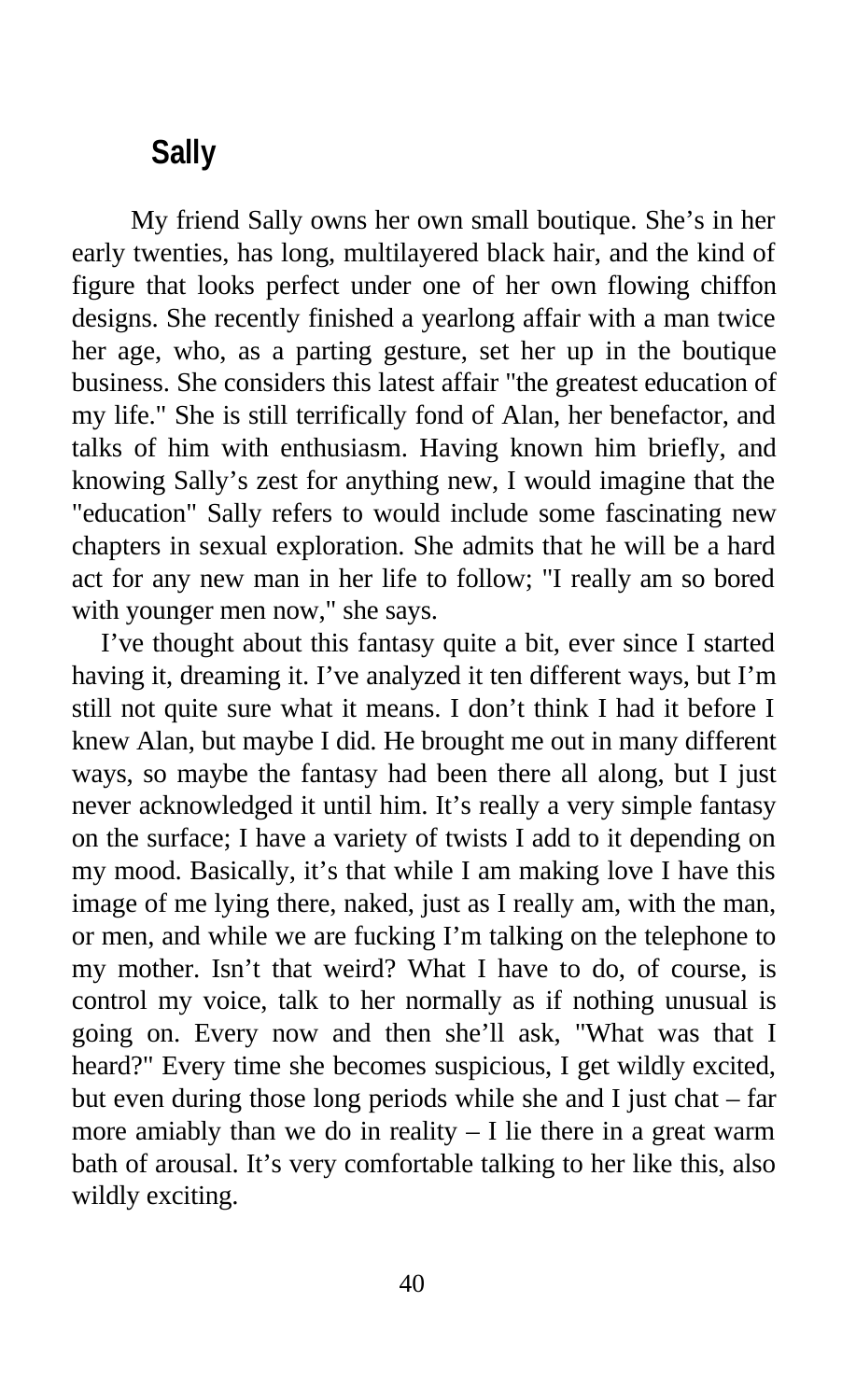She used to come on very heavily with Alan – after all, they're about the same age. She's an incredible flirt. Also, she never really approved of me and Alan; either that or she was jealous. But she's always very sweet and understanding to me on the fantasy telephone.

The funny thing is, when I do come, when I reach an orgasm and I can't control my voice any longer, she doesn't scold or hang up as you would expect, she just keeps on chatting in this kind of nice warm voice that she never uses with me in reality. [Taped interview]

### **Vicki**

 Vicki is thirty -two and single, just out of her second divorce. Her exotic good looks appeal to a variety of men, but Vicki's own preference has always been limited to the rat bastards. She's already set her sights on her next conquest (I mean victimizer) and is the first one to laugh at the hard knocks that lie ahead for her. "That's how I am," is how she puts it, adjusting the fall of a tight little T-shirt over her boyish figure, before sailing forth to meet her Waterloo.

When she's not being knocked, Vicki's generally to be found in the archives of some far-flung museum; she is a well-established art historian, appears regularly on TV, and writes for art publications in half a dozen countries. You would think she'd seen enough suffering on the cross without adding her own.

Interesting you should ask, my dear, because I'm sure I've got you to thank – or blame – for these strange new thoughts that have entered my sex life ever since we talked about this book of yours last year. That's how long they've been going on. No, wrong, I'm sure they were there all along, but it was our talking about fantasies that brought them to the surface. Nowadays I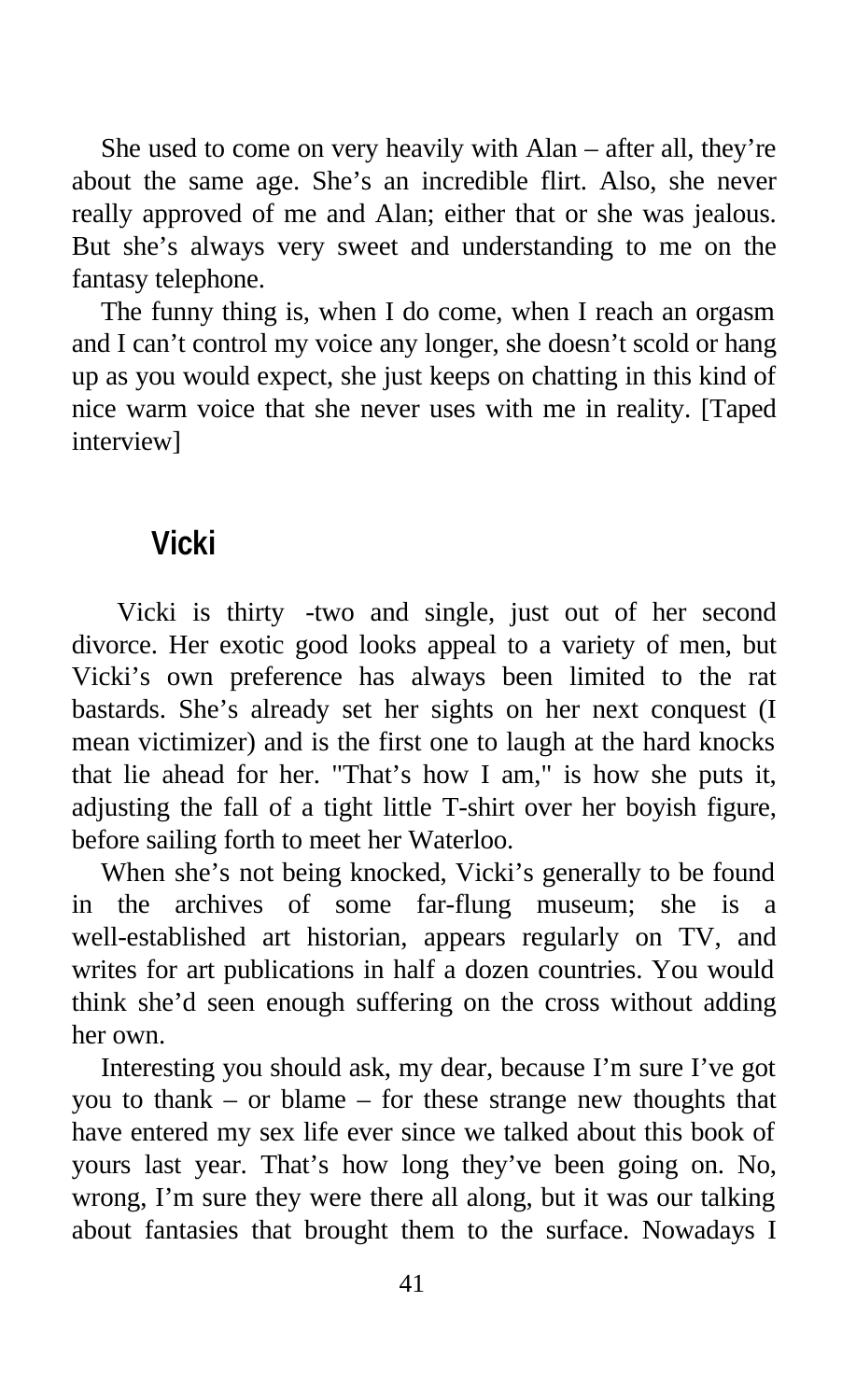can't seem to go to bed with a man without having this image that he is my doctor. I can't really say whether this focused fantasy has really heightened sex for me or not. All I know is that there he is, cap and mask, bearing just the slightest resemblance to my real doctor. Or is it just the cap and mask? You know the old line about doctors: They all look alike when you've got your feet in the stirrups. Not that I've had one of those examinations for years. Okay, I know it's dumb when you're over twenty-five not to, but I've always hated those check-ups. Remember how you screamed at me in college for not seeing a doctor when I hadn't had a period for six months? And me still a virgin. Well, that turned out all right, didn't it?

You know, the only thing that bothers me about this doctor fantasy is that I don't understand the association. I've never had a romance with a doctor. God knows, I've never been excited during one of those examinations. I never even went through the ritual childhood games of Doctor and Nurse with the neighborhood boys. But get me in bed with a man these days and there we all are – me and the guy in bed, and me and the doctor in my head. The more excited I get, my legs up, the doctor between them – my lover I mean…well, you know what I mean – anyway, the more intent the examination, the more intense the excitement. The closer the doctor gets to his prognosis, the closer I get to orgasm. And then, without fail, right before orgasm, the doctor's masked face zooms in close to mine and those loving eyes tell me even before he speaks that I'm in great shape, everything's just where it should be.

Now that I think of it, tell it out loud, I realize I should edit what I said earlier, the part about blaming you for bringing all this up. Whatever it means, all I know is my sex life has never been better. [Taped conversation]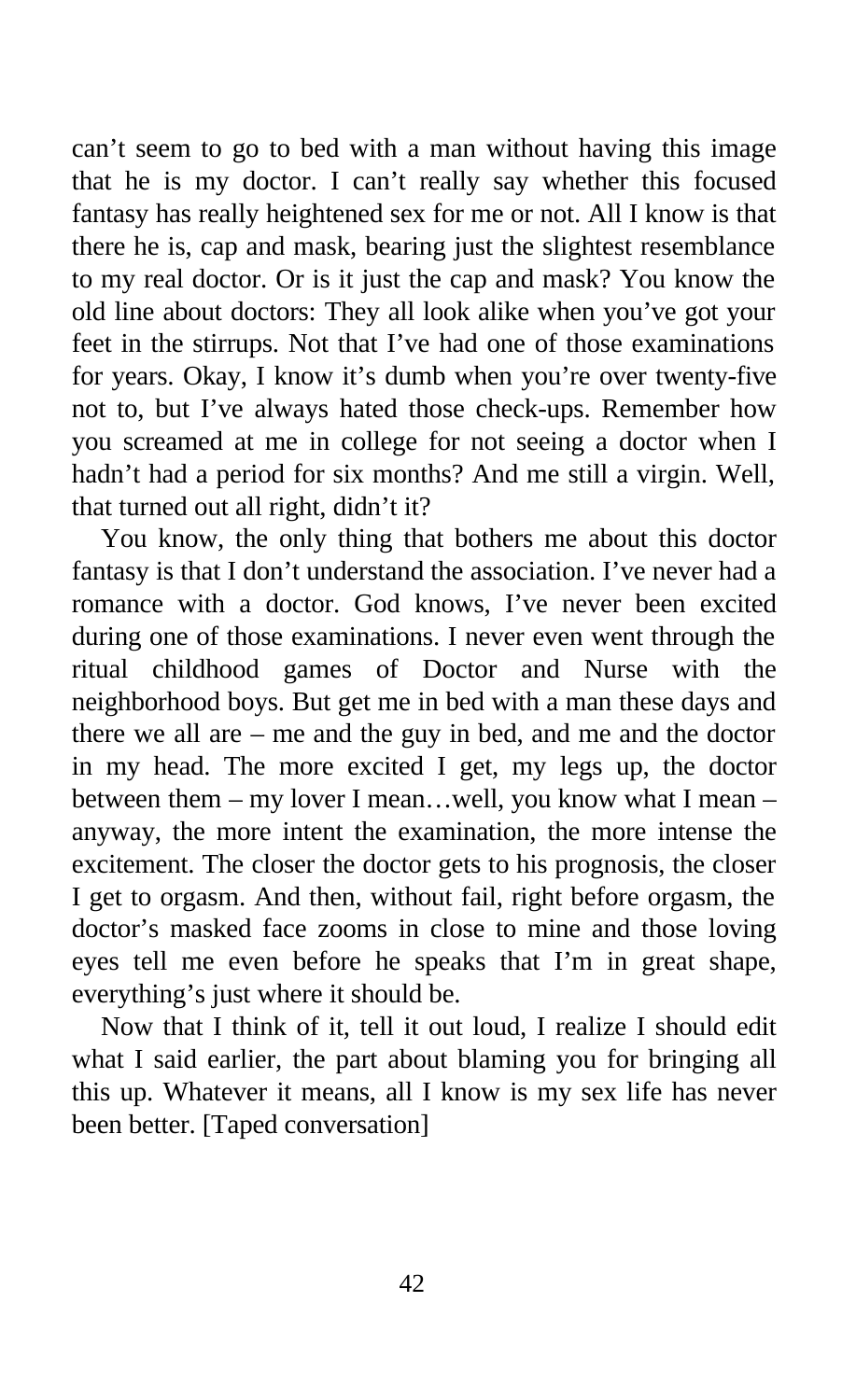# **Francesca**

 Francesca is a pretty Jewish mother of three. Her sweet disposition goes a long way in running a house constantly teeming with her teen-age children's friends and her non-stop husband's business associates, who seem to fly in hourly from all over the world. Under her quiet but firm hand, all generations and nationalities meet and merge around the family dining table. Her mother lives with them three months of the year. "I have very ambivalent feelings about my mother," she says. "I suppose I love her and accept her more now than I ever did, but it's very rare that I can even kiss her on the cheek. I used to sort of shrink from being touched by anyone, but now I'm much more liberated... with everyone except my mother. I've often wondered if there was anything homosexual about this fantasy; when I was nineteen I had an unfulfilled lesbian experience in Paris. But I don't know, as often as I fantasize about women, I fantasize about men, and my real sexual life is very much only with men."

(This interview with Francesca shows how women often talk about their fantasies. Even though Francesca was an interested volunteer, she begins by trying to tell it all in one semiabstract sentence. Only as she reworks the almost unconscious images again and again in her mind as she tells it to me, will she remember the elaborate details.)

I'm afraid my fantasies are just the usual ones. This is my favorite: I am brought at the age of thirteen or fourteen, as a pubescent girl, by my mother to be sold to an Oriental potentate.

Actually, it's a faceless mother, not really my mother, because I rather have this thing against my mother. But she's somebody of authority and she's brought me here to sell me. She's told me in advance exactly what I am to do. In fact, she's trained me herself since childhood to perform sexually, she's raised me as a purely and perfect sexual object, demonstrating on me herself to show me just how everything should be done. She's performed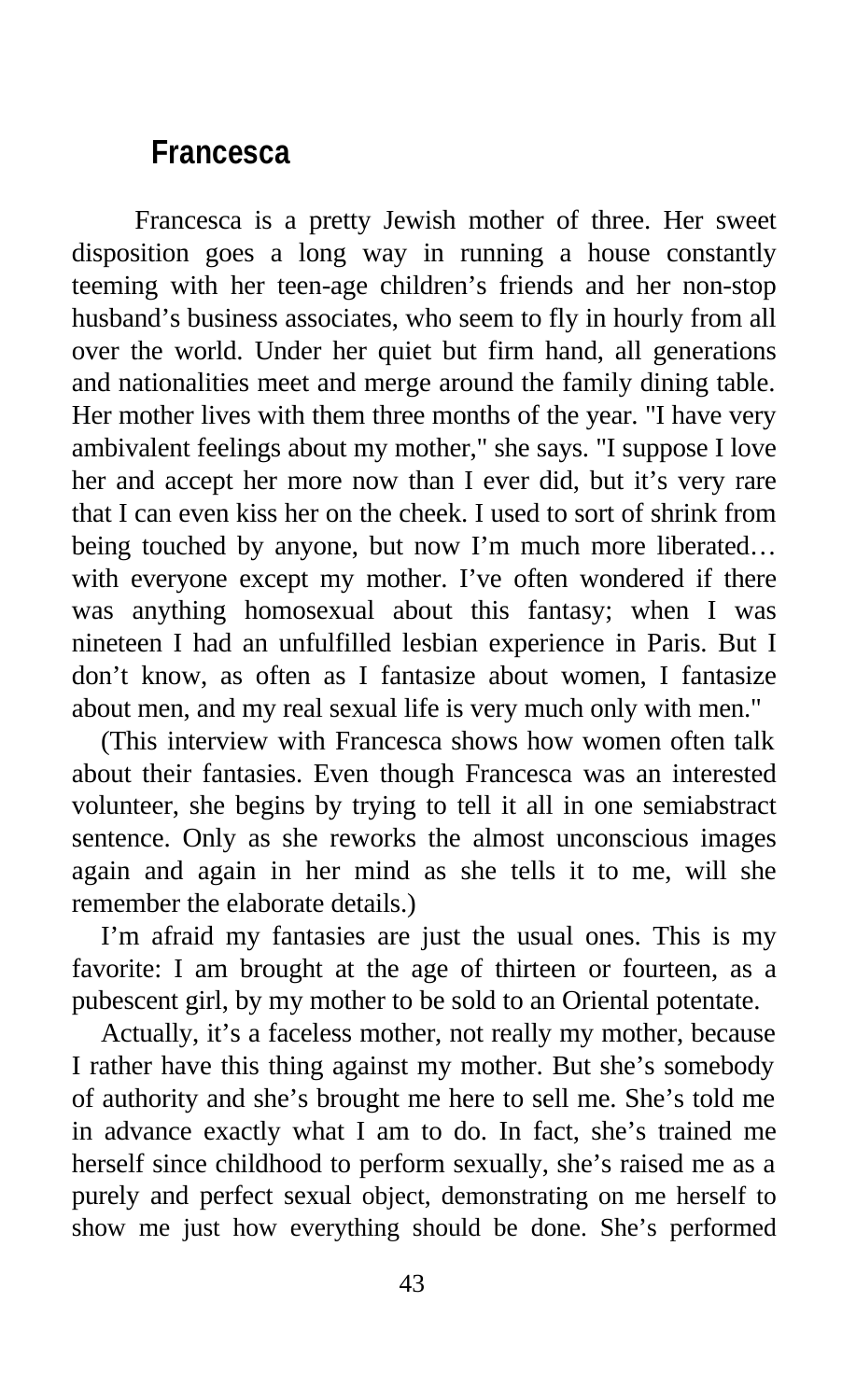cunnilingus on me, done everything to me, and showed me with her own body. Actually, it gets a little confusing here as to whether it's a mother or who it is…but it is a woman.

We enter the palace. And there is the potentate sitting on his throne like a great Buddha, a rajah. I have been instructed by my mother exactly what I must do; there is no hesitation on my part, I *must* perform well, it is the culmination of my training, or I will not be bought. And it is a great honor to be bought. My mother begins by describing my abilities to the Rajah. In fact, she begins by demonstrating on him herself just what it is she has taught me to do. She fucks him, sitting on top of him on his throne, she goes down on him, she plays with him all the while talking to him of me.

Then she performs on me, she goes down on me, she fucks me, but not with any apparatus – there's never any of that – she does it with her finger. I lie there, responding just as I should as her finger or her tongue enter me, my beautiful body reacting perfectly.

It gets confused here…let me think…The Rajah himself is passive throughout all of this. But he's pleased with my performance, very pleased, that's the most important thing, of course.

He says, "Yes, she will do, she's marvelous, she will have a high position in the court …"

It never has anything to do with, "She'll be the most bejeweled or the richest"; it's not that kind of harem. The idea is that I've performed beautifully and that I'm the most sexual figure he's ever seen and he wants me there by his side. (I suppose this all has to do with pleasing the man, but it does get me worried afterward sometimes just why he is so passive, why I'm always doing to him. Let me try to remember more.)

He, the Rajah, never leaves his throne. He sits up there and my mother and I perform below him on a kind of stage, a platform. We are naked at this point, but when I was brought in I was beautifully robed. I was taken to him and he parted my robes and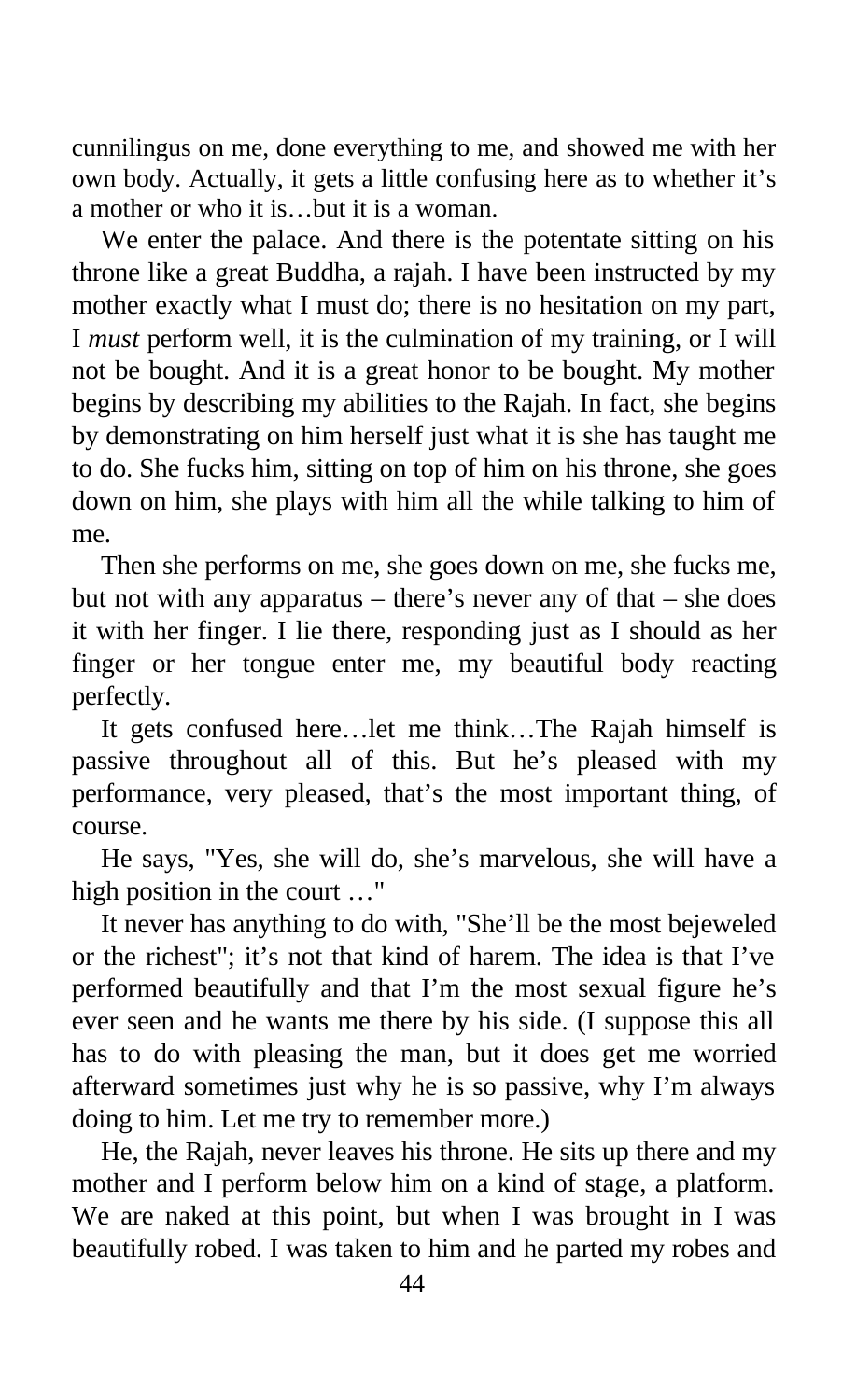murmured appreciation. But it's my mother who undresses me, pointing out all the beautiful parts of my body as she uncovers them, "Look at this body, the beauty of the breasts …" (That's another thing; I used to be very hung-up about being flat-chested – I'm over that now – but certainly in fantasies I'm beautifully endowed.) "Look at how I've nurtured her," she continues, her hands moving over my hips, parting my ass for him to see, "look how beautifully she's shaped, just to please you."

Then she has me lie down and she parts my legs, exposing my cunt so that he can see how perfect it is. This is when she performs on me. All this time he's masturbating. And so are the courtiers, oh yes, it's a big M-G-M court, with Nubians standing around holding torches (they're very tall and they aren't masturbating, but the others are, and the women courtiers too).

Then I go and sit on the Rajah's lap, he just parts his gown, and I fuck him…after I've gone down on him. I sit there naked on his cock on his throne and through it all he does nothing, nothing to me, nothing for me. I do all the work…which is what I've been trained to do, so in the fantasy it doesn't matter, but now that I think of it, it's strange that there's really nothing in it for me sexually. What matters is that I'm the best, I'm accepted. The sex part with the Rajah isn't what counts – whether he's big or skillful or anything; I have other fantasies where size and skill and three men at once are what turns me on – but this one, and it's my favorite, it's all about being accepted. What I mean is, if I'm being fucked in real life, and I have this fantasy…it's the greatest pusher in the world. [Taped interview]

### **Sondra**

Music is playing on the record player. As I sit listening to the plucking of the harpsichord, I wonder if Dali must have dreamed up this fantasy to torment me. You see, one of my fantasies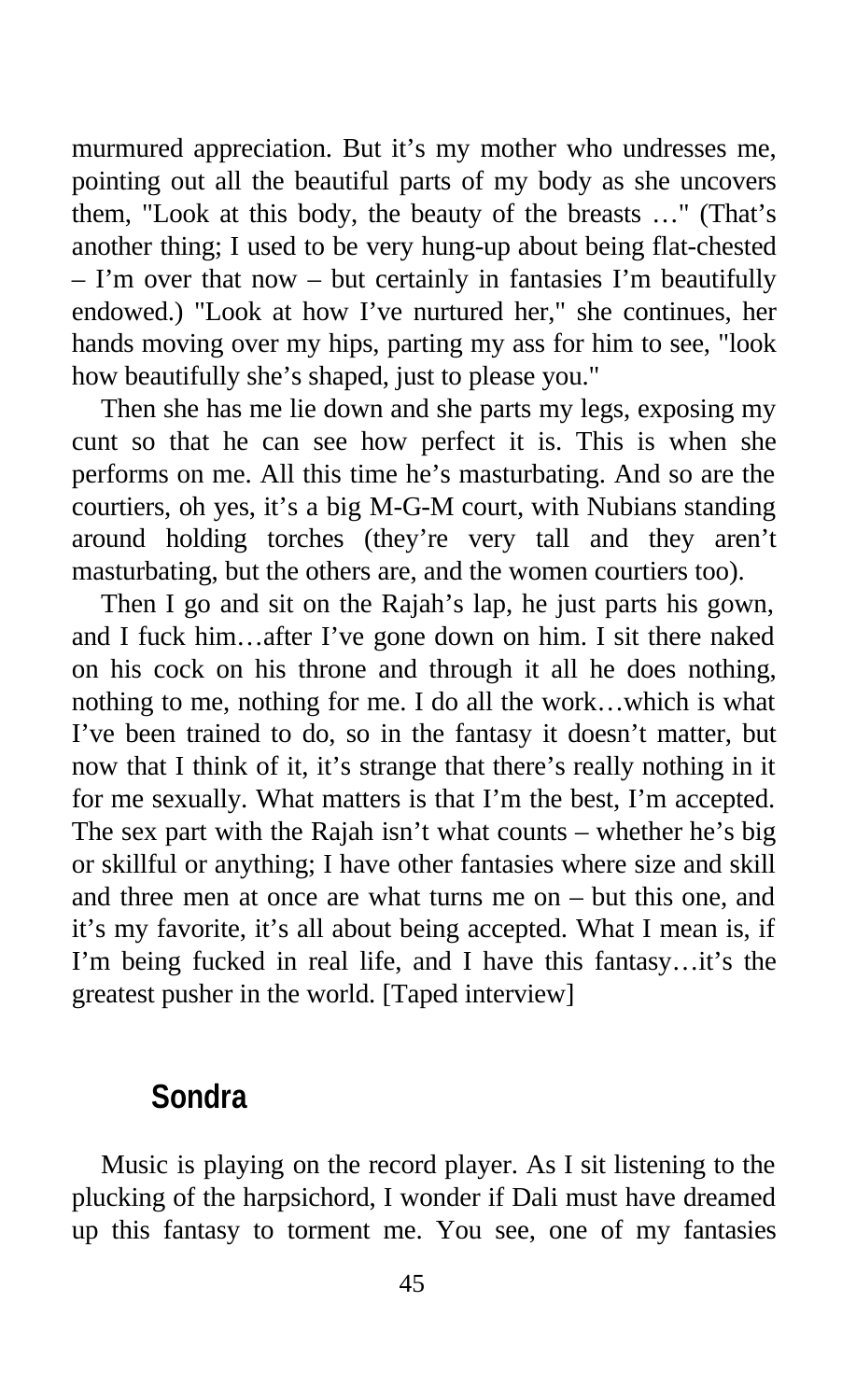concerns him…not that I want a wispy end of his mustache to tickle my cunt (a word I prefer to clitoris, which sounds so clinical, or clit, which is so flip) but I want that big black octopus to take me in every way all at once, with every tentacle going full force at the same time since I tire so easily.

The big black octopus, I must explain, was in a gallery off Fifth Avenue. It was a Dali vernissage and included a huge painting of Jesus preaching his Sermon on the Mount. Well, exactly opposite this hedonism were several beautiful and erotic drawings, and the one I really fancied was this octopus having a girl. As I stared at it, I lived it…each black rhythmic finger in and out of her body and my body, winding all the way up (because I'm a very deep person) and ending in a thin point – not like a knife, but all the same gentle and definite. A corkscrew arrangement follows the end of the point with a kind of rubbing, twisting power and force; it makes me reel and scream with delight. One after the other, each tentacle makes me come again and again, many comings per black thing, and there is Jesus still talking to these poor infidels from his lofty place, but really He is watching me while I gaze into the eyes of my taker, this huge body – head like the end of a giant orchid penis as it fucks me and engulfs the whole of me with those spent fingers but with many more still poised, still ready to come as I come again and again…aaaahhhhhh! "Bless you, my child … " [Conversation]

# **EXPLORATION**

 The next three fantasies are from women who are sexually happy in their beds. At least they say they are, and I'm prepared to accept what a woman tells me about her sex life. The alternative is to say that because each of these women fantasizes beyond what is actually happening, it follows that the real sex is inadequate and she dissatisfied. But that would be playing more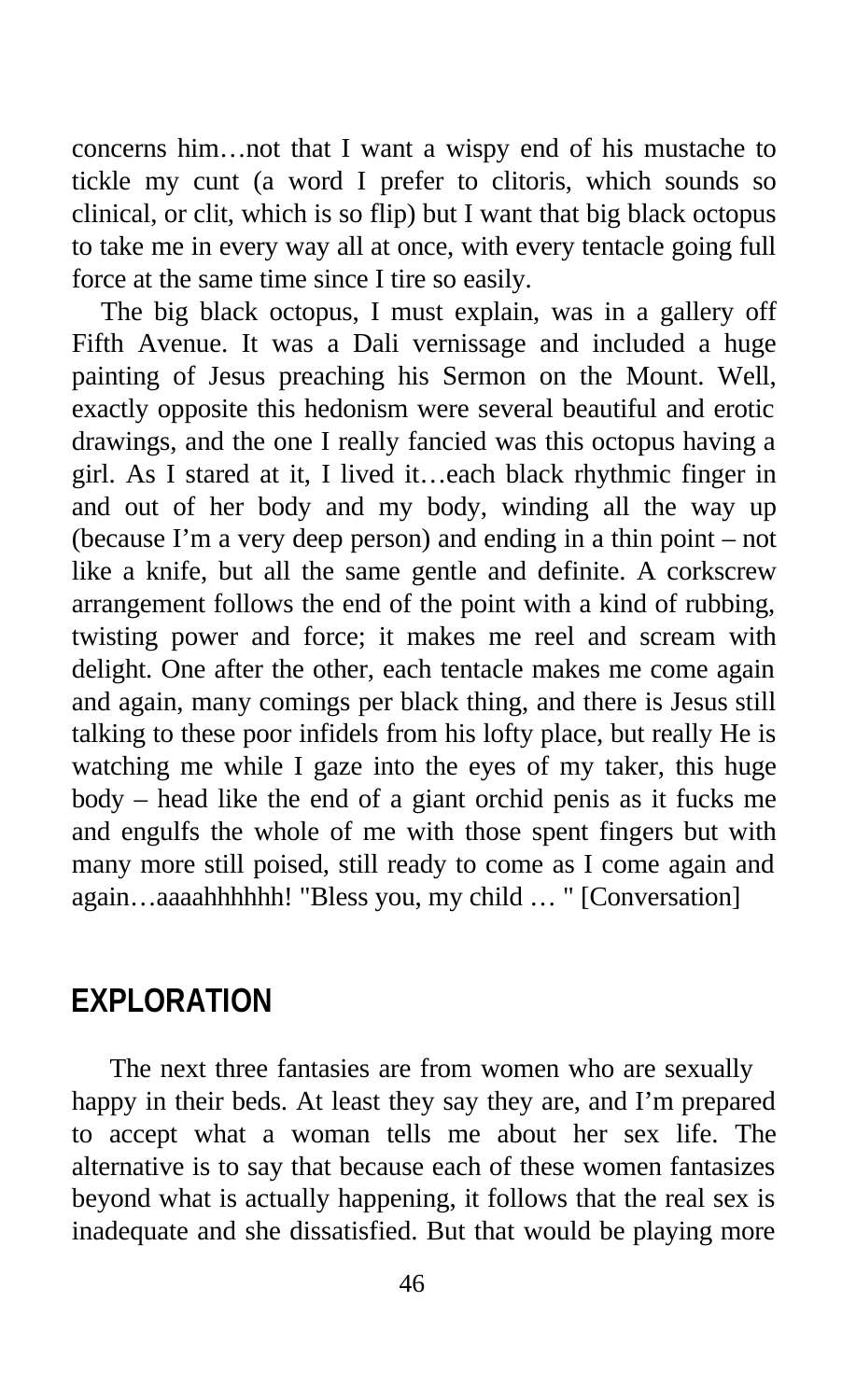than amateur psychiatrist, it would be playing God. No thank you.

For many women, fantasy is a way of exploring, safely, all the ideas and actions which might frighten them in real. ity. In fantasy they can expand their reality, play out certain sexual variables and images in much the same way that children enter into fantasy as a form of play, of trying out desires, releasing energies for which they have no outlet in reality. Thinking about it, even getting excited over the image, doesn't mean you want it as your reality…or else we all, night dreamers that we are, would be suppressed robbers, bisexuals, murderers, or even inanimate objects.

# **Karen**

I have this fantasy quite often while Ben is fucking me. In fact, I'd say I have it during our best sessions, when my body is most relaxed and inventive. Ben gets so excited when I'm into this fantasy it's as though he were having it too. Yet I know if it were to really happen it would scare the hell out of him – and out of me. I don't think we have any room in our lives for any kind of group scene; it simply wouldn't fit in; we wouldn't know how to handle it. But in fantasy, it's fantastic.

The three of us are in the living room, me, Ben, and my friend Helen. Our living room, here at home. Only the windows are larger, big bay windows with large panes and no drapes, no curtains, the way those windows are in the endless little houses – all lit up along the endless roads that stretch across the countryside, the people's lives exposed, like…We have just come in from shopping, the three of us, and as I go into the kitchen to put away the groceries and start dinner, I see Ben help Helen out of her coat. I stand at the sink, watching them behind me reflected in this huge polished window. Ben is standing behind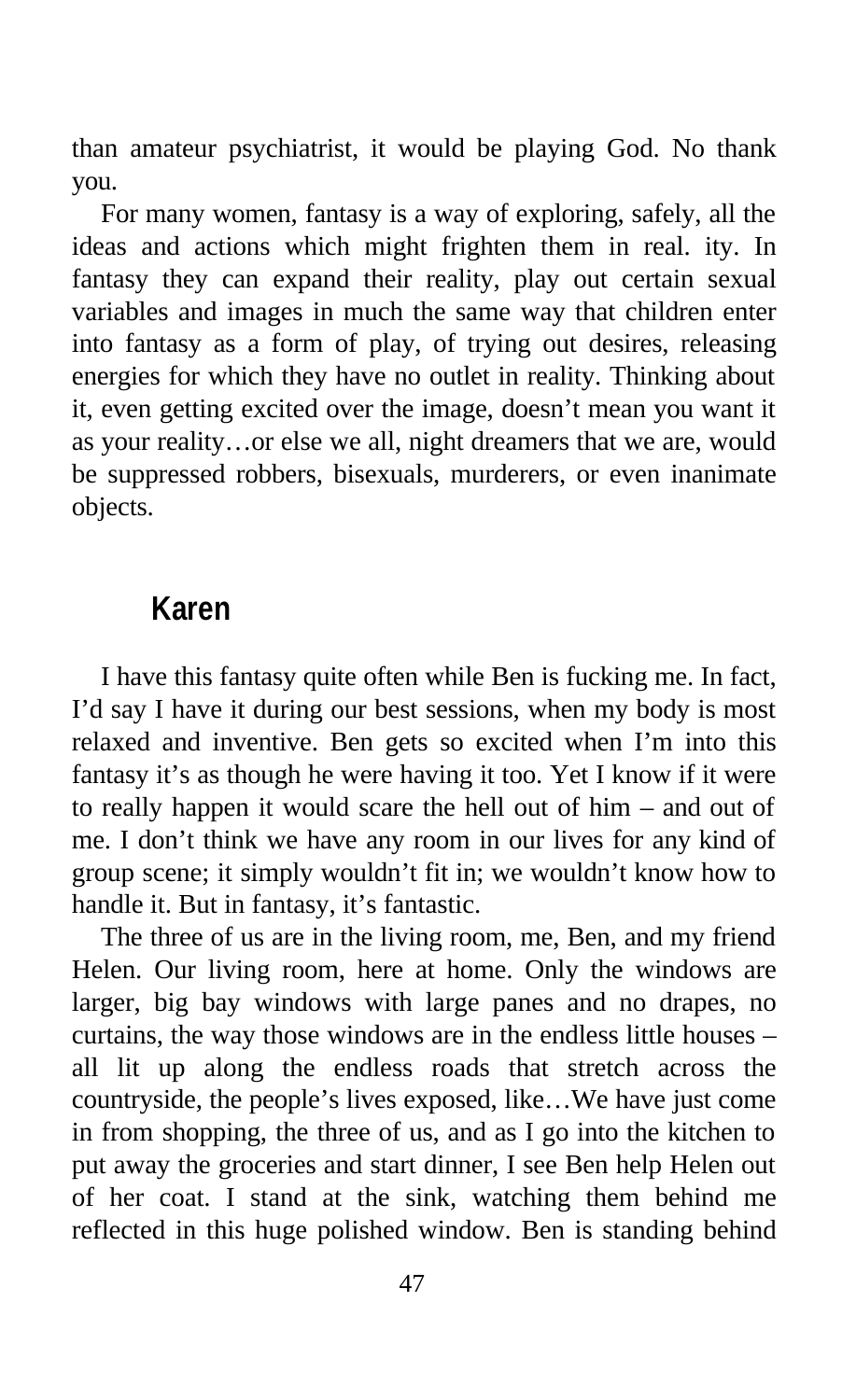her with his hands on her shoulders, on her coat, but she takes his hands quickly and slips them down, cupping them around her breasts, holding them there. They don't realize that I can see, as their backs are to me. I make little noises with the groceries to reassure them that I am busy putting things away. I run the water in the sink, giving them time to go on. Ben hesitates, letting her press his hands against her breasts. Then she presses back against him, rubbing against his groin. I can feel the rush of excitement that charges Ben, that gets him instantly erect as I can get him, as I so often have by rubbing my bottom against him.

I go back into the living room, but first I clear my throat and start talking so they will know I am coming. I walk through the room, telling them I'm going up to have a quick bath, telling Ben to fix Helen a drink and keep her company. But I don't go upstairs. I stand just outside the door and wait, watching them. Ben sits on the sofa, shy as always, and it is Helen who moves in, kneels in front of him, unzips his fly and takes his penis in her hand, puts it into her mouth. Ben's hands start to push her away… He looks quickly in the direction I've gone. But the pleasure is too much. He sees Helen, sees her lips round his penis, her mouth full of him, her lips bulging around it as though she's going to swallow it. He reaches for her breasts again and fondles them; they seem to grow in his hands, to swell in size. Until they are as large as mine. Her blond head moves faster and faster, up and down on his penis, pushing her lips back so that Ben can see her teeth, small and white, moving as though she is eating some delicious piece of meat. The tip of it slips farther and farther down into her throat; Ben is practically paralyzed with ecstasy. He falls back against the sofa, his hands reaching for his trouser front, unfastening it altogether so that she can really get at him. He is no longer the Ben I know at all. Helen undoes her blouse, never letting his penis rest, sucking away on it. She takes her breasts in her own hands, and kneads them so that drops of milk gush from them onto Ben's pubic hairs, soaking them. I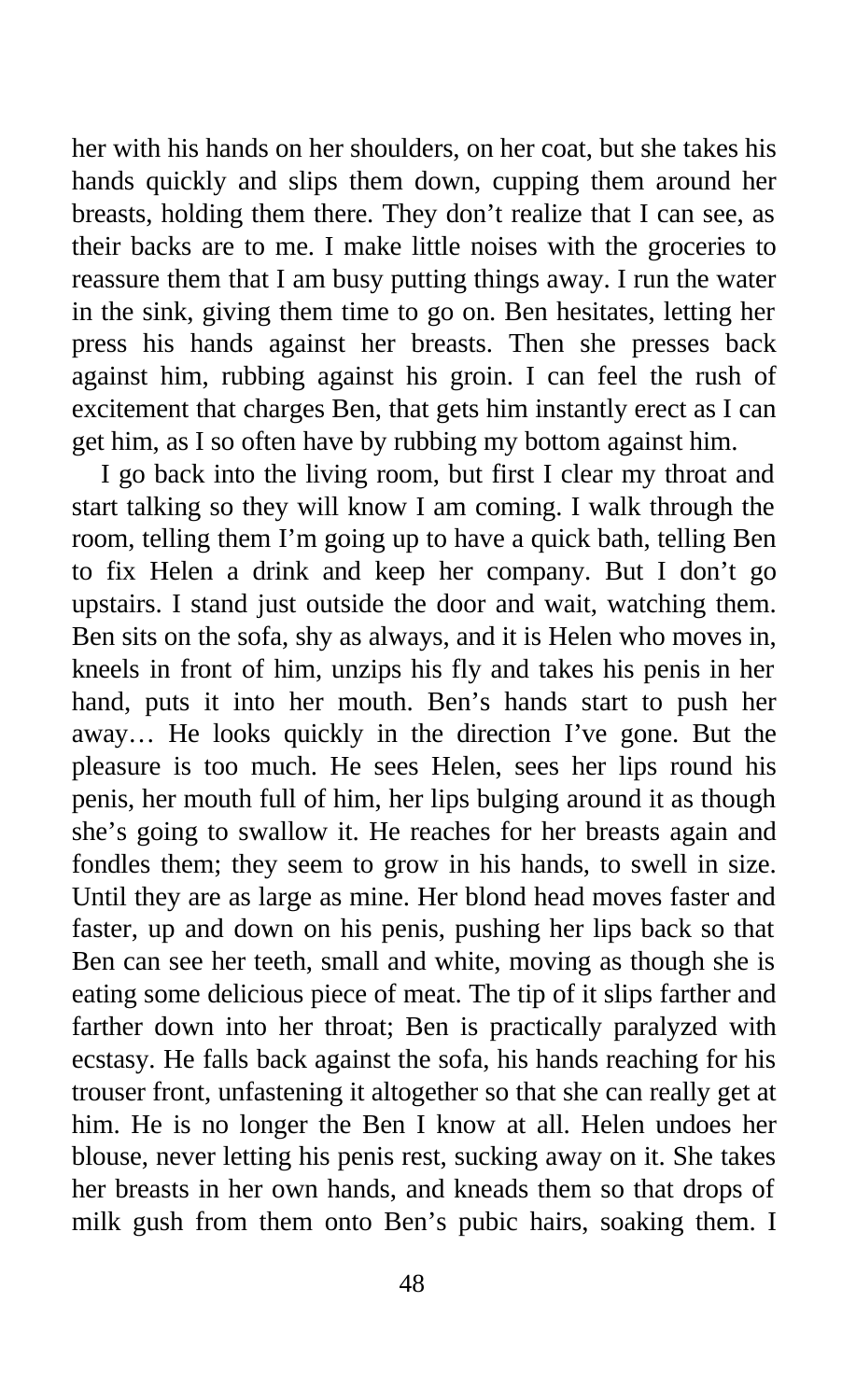move quietly into the room, knowing they won't stop now, and wanting to watch them more closely. They have forgotten now that I am even in the house. Ben is about to come in her mouth, but he wants the milk even more and he lifts her, drags her onto the sofa, so that he can suck her breasts while his hands undress her, fondle her until she moans for him to put it into her, there on our sofa, their clothes half on, half off, in front of the huge picture window. I shake off my clothes and naked I go over to them. I get on the sofa behind Ben. I want so badly to join them, to give Ben even more pleasure in return for all the pleasure he is giving Helen – who is really part me and part Helen – and suddenly I have this warm wet thing to put into him, a penis, my penis. I press it into him slowly, but all the way in. Ben gasps with excitement, and I feel the same wild sensation as though it really was a port of me going into him, as if it really were my penis. Firmly. quickly, I move it in and out in rhythm with his fucking Helen, whose pleasure I can also feel. Having it both ways, having everything, it is overwhelming. I can't stand it, it is too much, and I press deeper and deeper into my husband until it seems my penis goes through Ben and into Helen, into me myself, and I die with pleasure. [Conversation]

## **Abbie**

I've been thinking more and more about my fantasies lately. I've even tried talking to my husband about them, that is, the ones I think wouldn't make him angry. I wouldn't dare tell him that I often think of my old boy friend, of how it used to be with him, nor of my thoughts of some unknown man who has forced himself upon me, which in my imagination I seem to enjoy.

For some *odd* reason, while having sexual relations with my husband I prefer him to be fully clothed, and while we are in bed, I'd rather not see his "parts." I'd rather we have sex when I didn't have to see his penis. Although he enjoys studying my "areas," I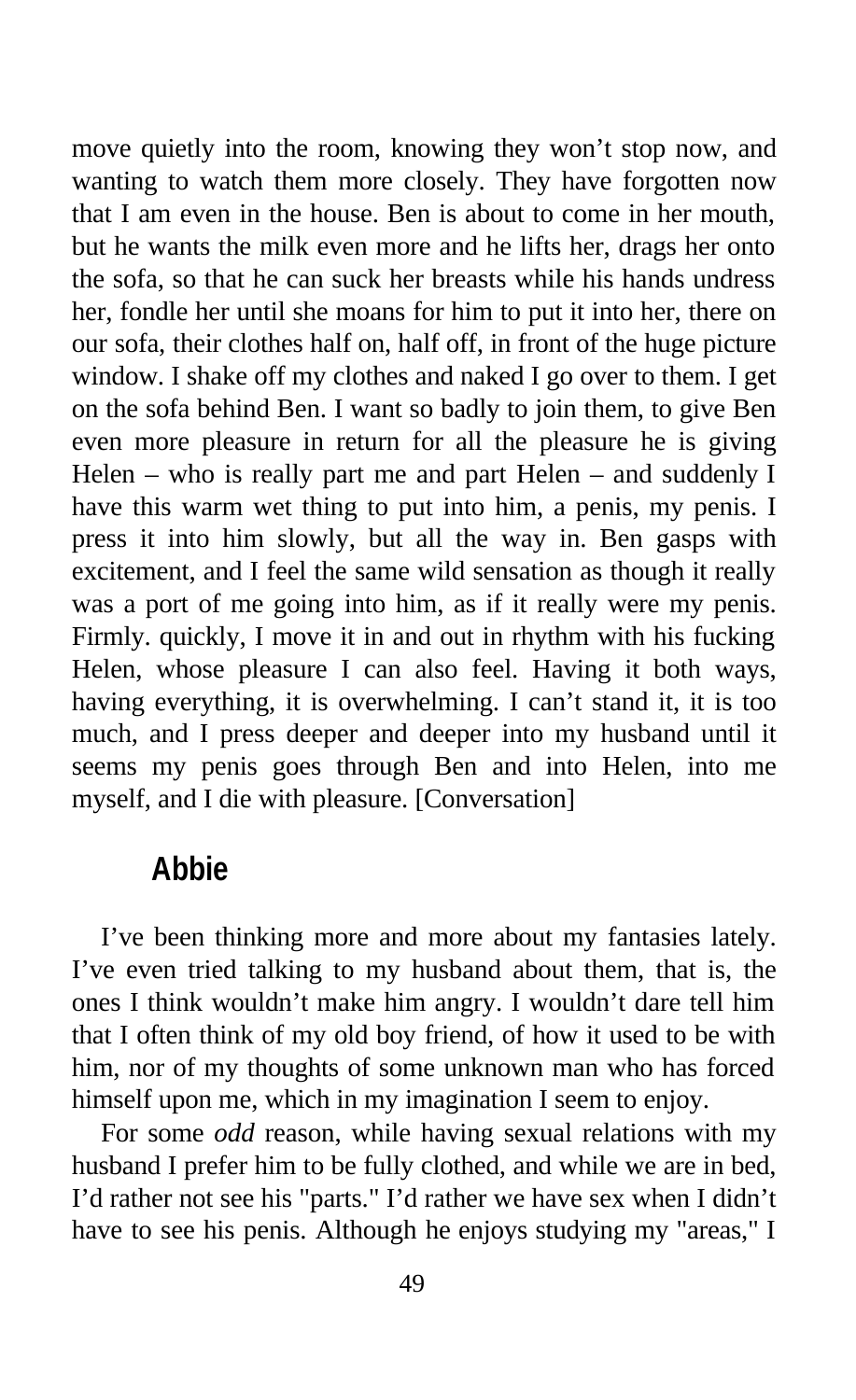cannot bring myself to do the same. It turns me on more when things are left to the imagination. But my husband tends to parade his "parts" in front of me, even though I've asked him not to, and mentioned that our sex life might improve if he didn't.

You may therefore find it strange that in my latest fantasy I tell my husband that I *think I* would enjoy watching him having sex with another woman. Not really someone we know – preferably some strange female. That way we'd know no relationship could come of it. But if it were to come true I don't know if I'd have the nerve to allow it. Yet I keep thinking it would be fun.

I also have fantasies of me with other women. But these women have no face, I mean they are no one in particular. These occur usually during masturbation, which is maybe two, three times a month. I don't *really* have lesbian fantasies, because for me to do the act on a female, to me it seems repulsive, but the idea of a female doing it to me seems pleasurable. (Selfish, perhaps?)

I know I began this letter by saying I do discuss some fantasies with my husband, but I'm afraid that even that is a fantasy! I can't think of any fantasy we've discussed, but then we have a communication problem! [Letter]

# **Hilda**

I am thirty-seven years of age. My marriage is a happy one and the sexual part of our life together extremely satisfying. I like to think of my husband's penis as being small but very powerful. I often get on top of him, squatting in a knees-up position. He strokes my buttocks and caresses my anus while he thrusts from underneath. When I feel his fingers exploring my bottom, my fantasy is that a very long but delicately thin penis is penetrating my anus. I can feel this thin shaft penetrating me from behind and the feel of the palms of his hands pressing against my buttocks reminds me of another male attacking me from behind.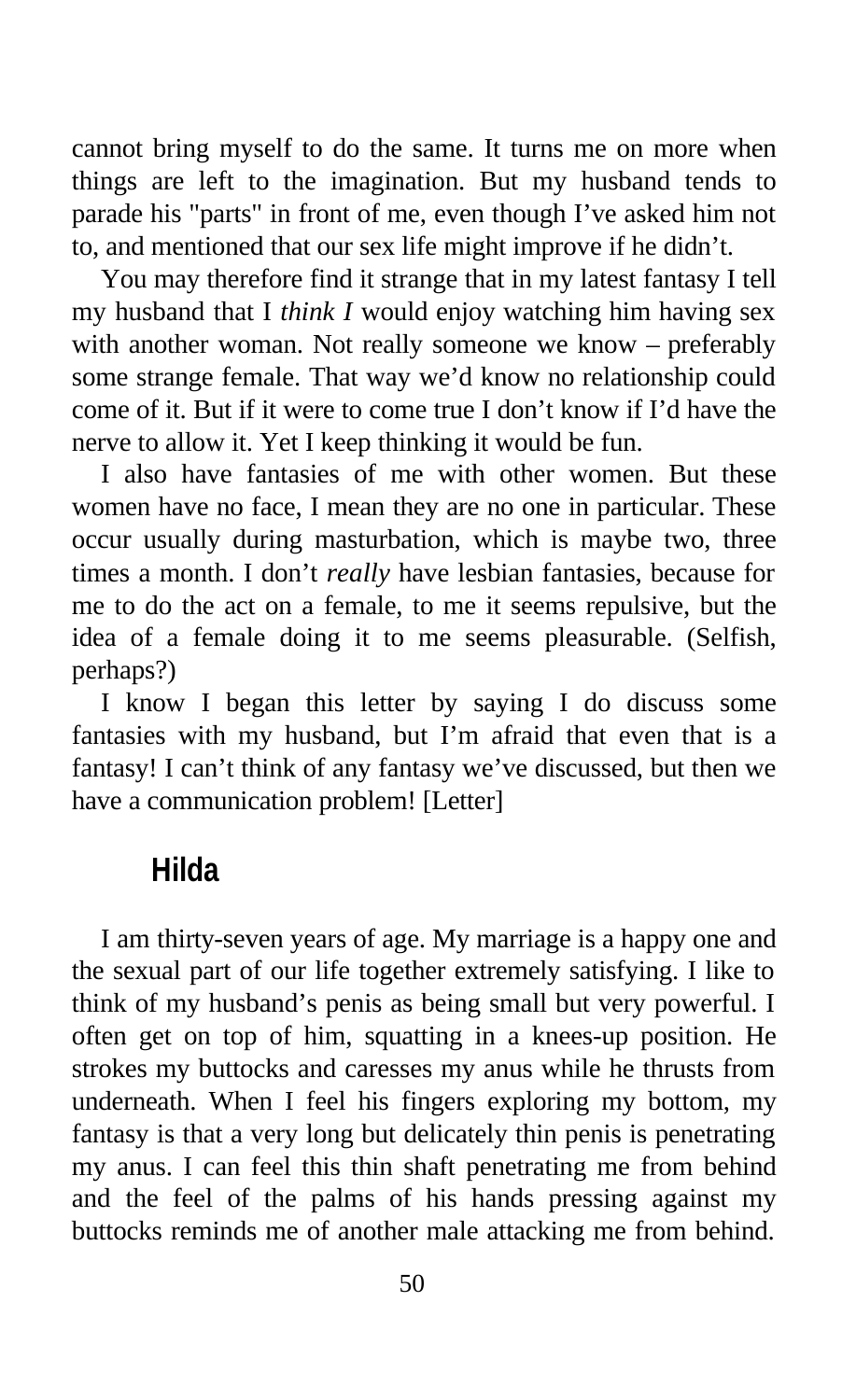This causes me to relieve the muscular tension which I have built up in my pelvis as though to admit this second party to my body. As my husband and I come to our climax, I imagine that this thin shaft inside my rear is pulsating and thrusting to fill me with a double ration of semen, thus ensuring that the act of intercourse, if not successful by my husband, has been achieved by the fantasy "thing" behind me. I have no feelings of who might be the owner of this aggressor from behind me. He or It is a nothing in my mind, but is a very real sensation of additional intrusion within my body. Sometimes the tension in my rear is so great that I lose all control, and the moment after my husband has come, my bladder relaxes completely and I pee, flooding back to him the semen that he has just shot into me. We have only once tried to have anal intercourse, but because of the thick dimension of his mighty dwarf I just could not take him. The fact of my involuntary release of just a little urine gives my man a tremendous thrill.

I have seen cows being served by a bull on a farm that belongs to some friends. One particular bull is very broad across the back, like the flat top of a. table. My husband and I frequently have sex in the lounge or the kitchen after the children are in bed or away for the weekend. Then I imagine that I am lying on the back of the bull, while the bull is mounting a cow. I experience a distinct feeling of the kitchen table or the lounge settee on which I lie heaving up and down. My hands automatically go down on either side of the table to grasp the legs, to prevent myself from falling off the back of the frantic bull as he works away at the cow. I can feel my body thrusting up and down in time with the thrusts of the bull into the cow. Sometimes my husband has extreme difficulty staying inside me. Invariably I experience a climax before my husband in these situations, and his continuing action to bring off his own climax results in me having a second orgasm, which I imagine in my mind to be the bull flooding the cow with his sperm. On these occasions I imagine my husband's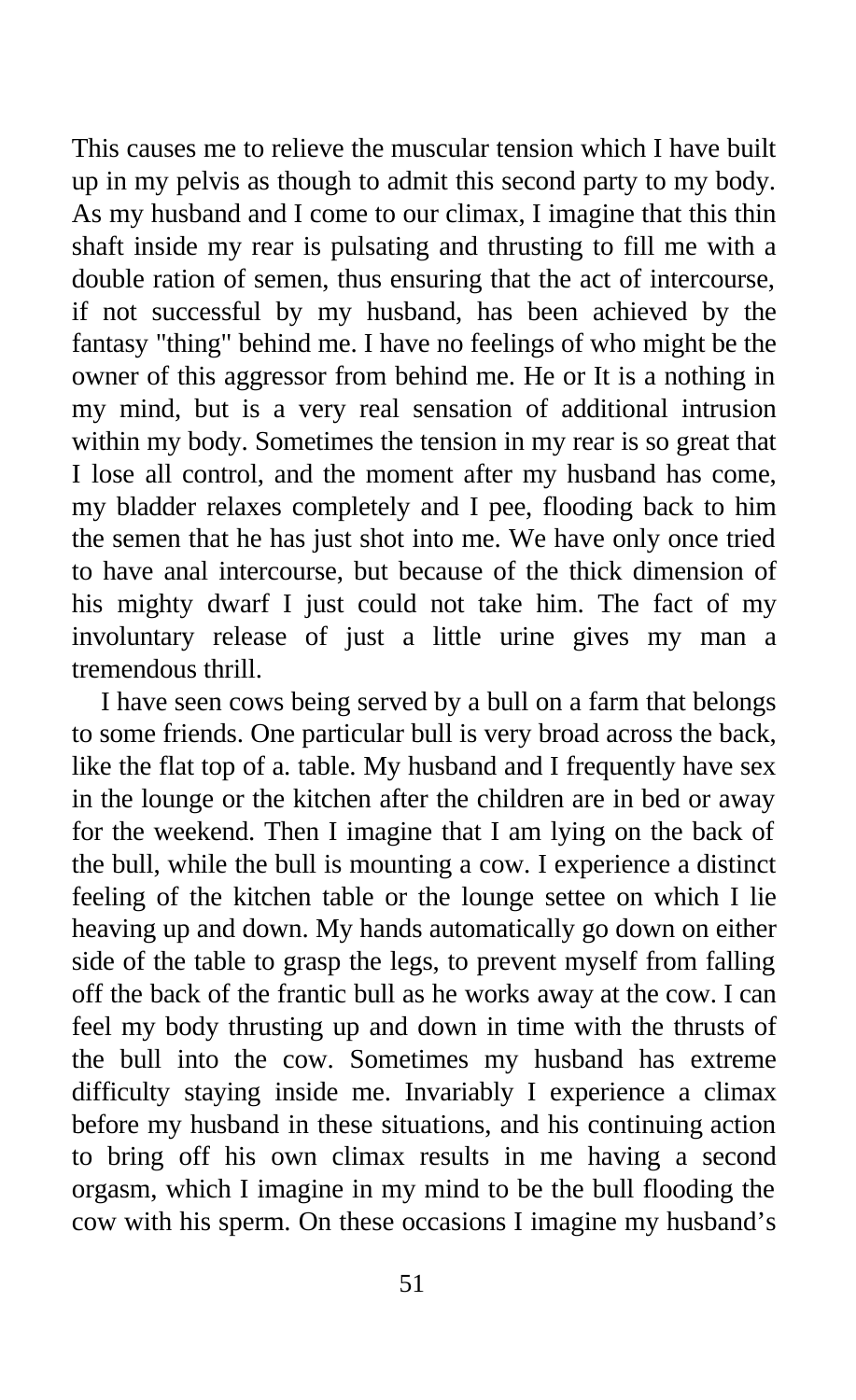penis to be even greater in girth than it really is. In fact, I imagine it as thick as the bull. To make this even more realistic, I sometimes insert a finger into my vagina at the moment of his climax to swell his real dimension to what I imagine would represent the bull's erection. My husband enjoys this routine, feeling that my finger's there to help stimulate him. However, it is my desire to feel filled by an enormous penis that is really the key to the whole situation. [Letter]

### **Heather**

I'm twenty-two and very shy, and group gropes aren't my scene at all. But my imagination isn't the least bit shy. When my husband and I are making love, or when I masturbate, I visualize my husband screwing another woman while I am screwing another man. We're all in the same room, or in two double beds, and I can see what they're doing in a big mirror. It excites me very much. I can't remember when this started or what started it, but I very rarely reach orgasm without thinking about it. [Letter]

# **Kitty**

Sometimes during sex, or just during the day, I think of what it would be like to trade husbands, that is, for me and my husband to have sex with a couple with whom we are good friends…me with the guy and my husband with the other wife. This can be one of several couples that we know, or any new couple we meet and hit it off with.

I often tell my husband of these "group sex" fantasies, that is, of imagining trading off with our friends and imagining what they look like naked, and he reciprocates. We often talk of what it would be like to swap with Virginia and Dick or Fran and Ernie for instance, but never do so, and are quite sure we never will. It's just the imagining it, thinking of what it might be like, and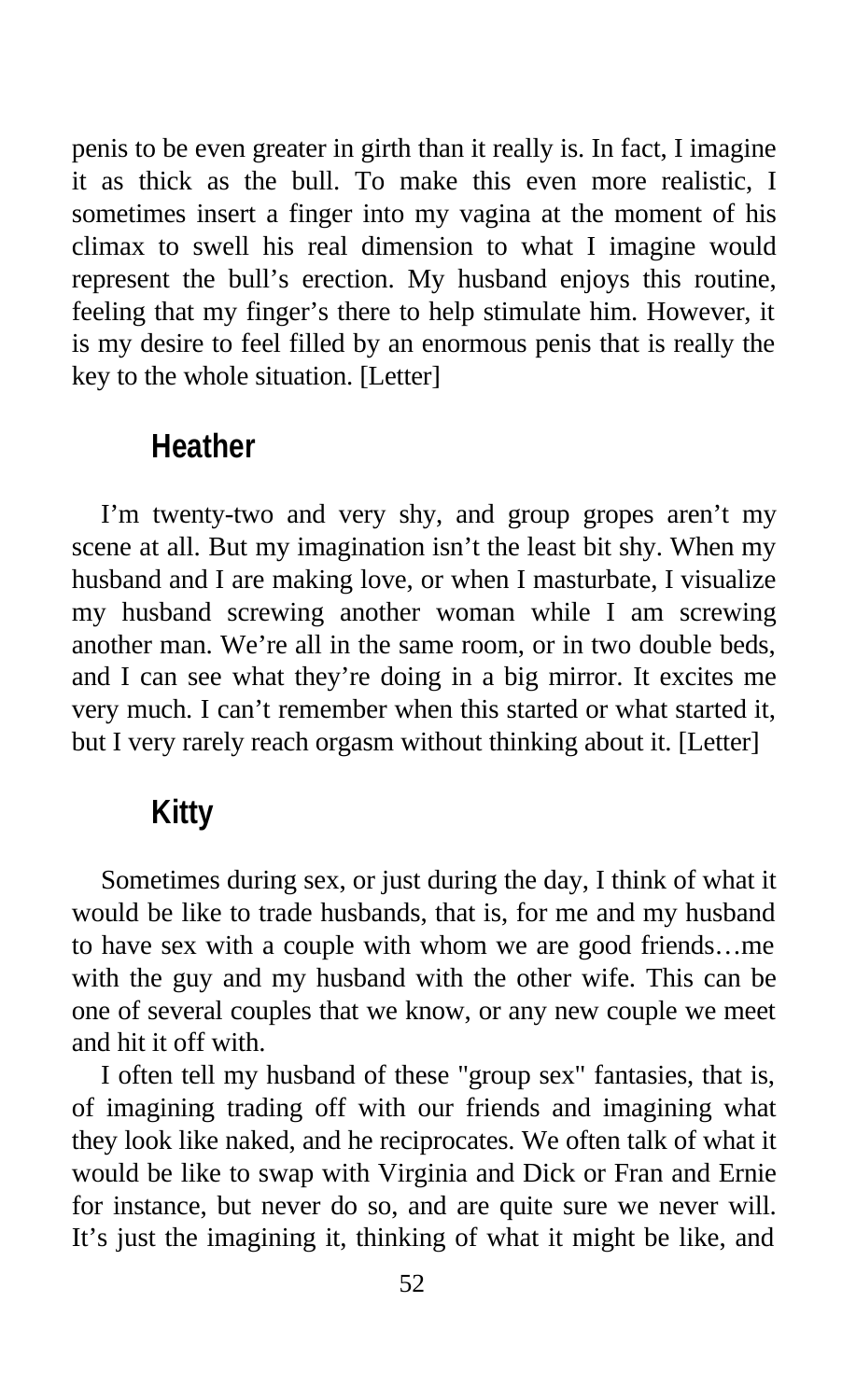their bodies, what we all might do that is so exciting. But if I happen to be around a friend when she is dressing or nude, which of course doesn't happen often, I make mental notes and then describe to him in great detail her feminine charms. He does the same for me if he happens to see someone I know in the men's room. We both thoroughly enjoy having this nude mutual fantasizing about our friends; we find it very stimulating and exciting, even if it will never happen…especially so, I guess. You can go so much further in fantasy than you can in reality. [Letter]

### **SEXUAL INITIATIVE**

Society encourages women to find sexual partners; a woman without one is disturbing, she is only half a woman (spinsters and nuns are downright creepy to some people). Society demands she have sex (a marriage must be consummated to be legal), yet she is barred from initiating sex. She is granted sexual desires, urged to fulfill them, but discouraged from taking the active role…except in fantasy, where, in her own way, in her own time, she can take what she's been told is hers rightfully as a woman.

What is meant by "She's a real woman"? Men say it with such loaded admiration that every woman within hearing distance freezes in envy and anticipation of finding out, at last, what it is that the "real" woman has. (Women don't say "She's a real woman" of one another; how would we recognize one? We've been trying to find out what it is to be a woman since we were born.)

Information' is so scarce and contradictory on the vital essentials of womanhood, you would think someone (Mother?) was intentionally trying to mislead us from the beginning. Not only contradictions within, but contradictions without; the clues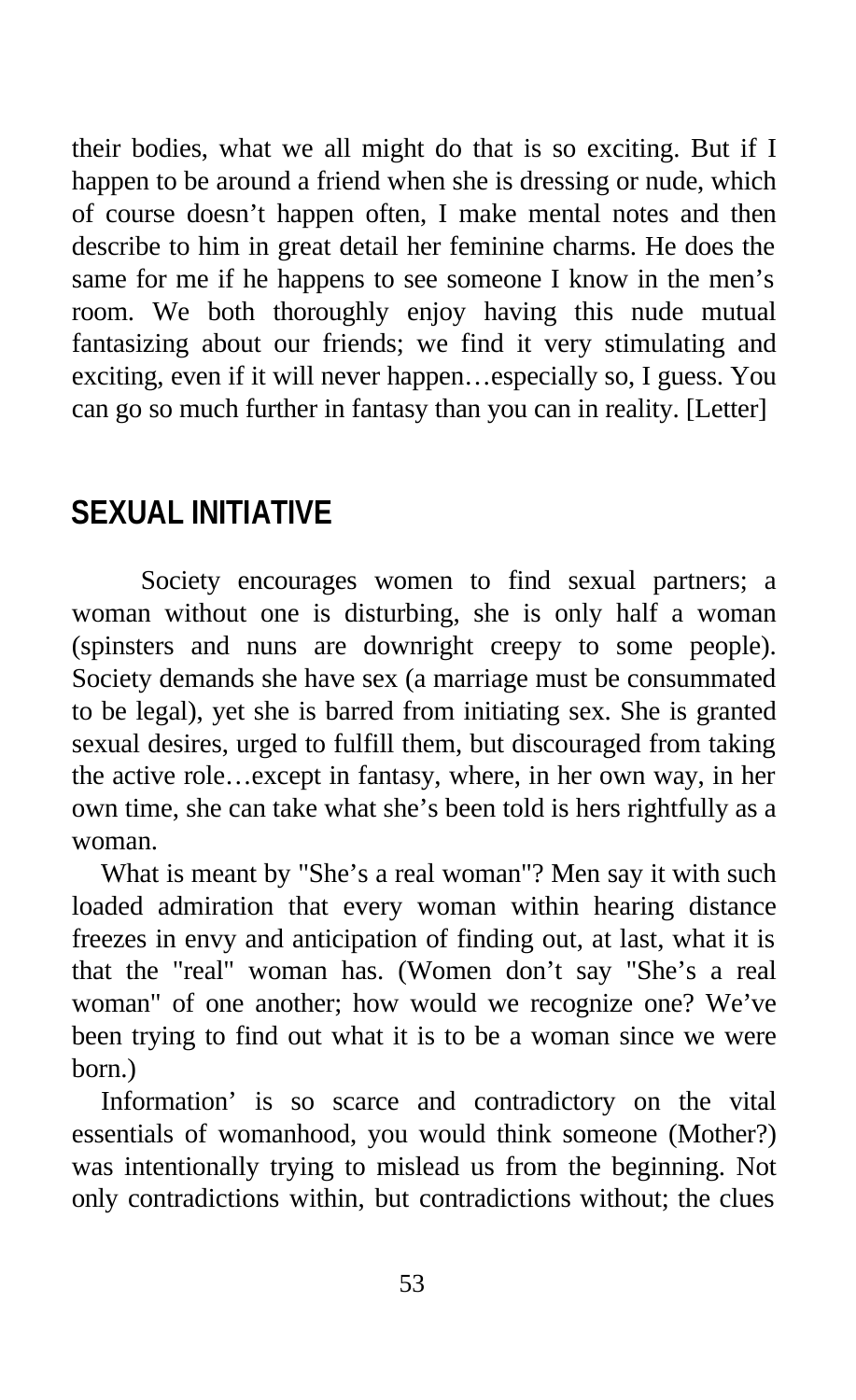we do get seem to go directly against what we feel, what we want to do.

Our first toy is a baby, a doll baby; our first "play" role is that of Mother, and while we dimly know this all has something to do with our sex, we are given no clues about that. Some step seems to have been left out, and the anger and anxiety our mothers show beneath their fixed smiles when we ask questions about it show it was left out deliberately, and we'd better Keep Off that particular grass. We play house with our play babies, but it's a daddyless house. Little boys don't play house; it's not an accepted role. Nor is there any accepted play role in which the little mothers can explore their first sexual drives, which often come so unexpectedly. Little girls with lots of suddenly newfound energy, who want to run and holler, swing in trees and climb walls, are called tomboys. Clearly, spontaneity and action are not the quickest route to womanhood. But if it is not an acceptable outlet for these mysterious, perhaps troubling new energies, what is? We are not told. We only know there is a mystery here. We can go wrong somewhere. All about us is silence. We learn to be still. Passive.

Eventually a girl grows out of doll babies and begins to get her first signs of having miraculously arrived at womanhood. (Without understanding how she got there, because to her knowledge she has done nothing, learned nothing, experienced nothing at all. Can *this* be it? Doing nothing, avoiding the mystery, being passive and ignorant – is that being a woman?) Whatever the answer is, boys are apparently aware which girls have solved the problem. They begin to ask those girls out on dates. Dates lead directly and naturally to those desires and urges she's been stifling. And wonder of wonders, the way to get asked out most (to be the most womanly?) is to do what you really want to do, and stifle nothing at all! Freedom, excitement and "real" womanhood suddenly and magically seem united and integrated, beckoning at last.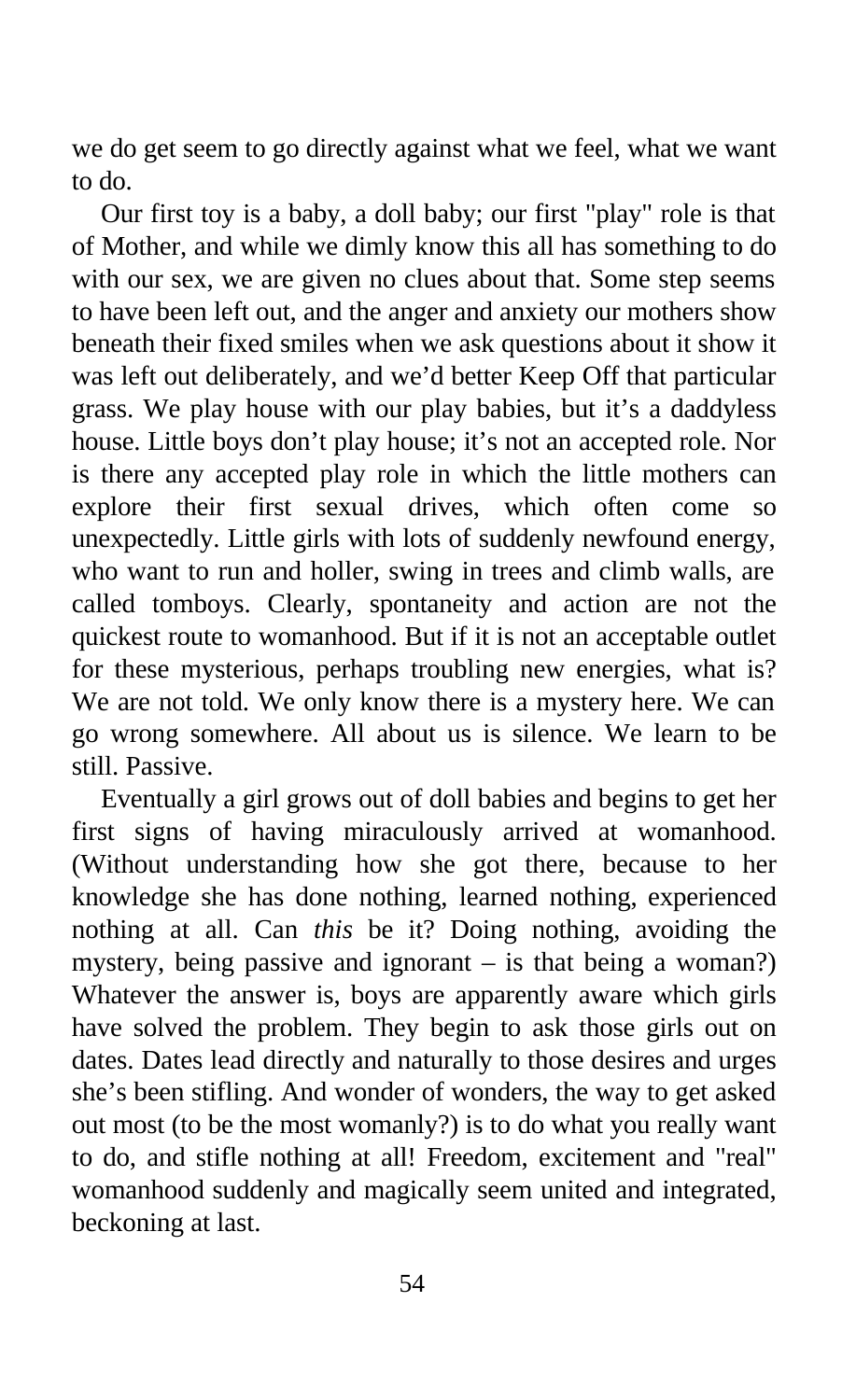Wrong. Once again it is pointed out by Mother and the other girls, if you're slow in catching on that action, the seemingly easiest way to womanhood, is not the nicest way. Is maybe not the way at all. In fact, once again, it seems womanhood has something to do with *not* doing what you want to do, with frustration and passivity. Suddenly childhood's vague distinction between "nice" little girls and girls who were not "nice" becomes a decided hard-line distinction between women: there are two kinds. The ones boys like to go out with, and the kind they marry. But which of the two is the "real" woman? The choice is more bewildering now that she's had a taste of the forbidden fruit: Whether to reach out and respond, or to hold back, to hold out for marriage.

No one is taking any chances: Marriage is now painted – by Mother? – as the glorious answer to every maiden's prayer, the end of the rainbow, the beginning of "happily ever after …" And just to be sure the marriage sticks – the maiden doesn't wander, the "real" woman is further defined as not only married, but also a mother. Or to put it another way – Mother's way – one isn't a real woman until one is a mother.

But just as with baby doll toys that arrived out of a sexless void, a vital step between herself as she is now and this new "real" womanhood has been passed over in silence. With each new man in her life she could have learned something new, maybe contradictory things (one man's real woman is another man's dull or cutting tool), but always something that might have brought her closer to the enigma of herself and of what womanhood could indeed be for her. The prospect of this exploration of the variousness of men and women and life itself is fascinating, frightening, and forbidding – if not forbidden (by Mother and the other girls).

I'm convinced this is why so many women marry early: For every woman who holds out for the unknown, for sexual exploration, there are hundreds who anxiously grab marriage,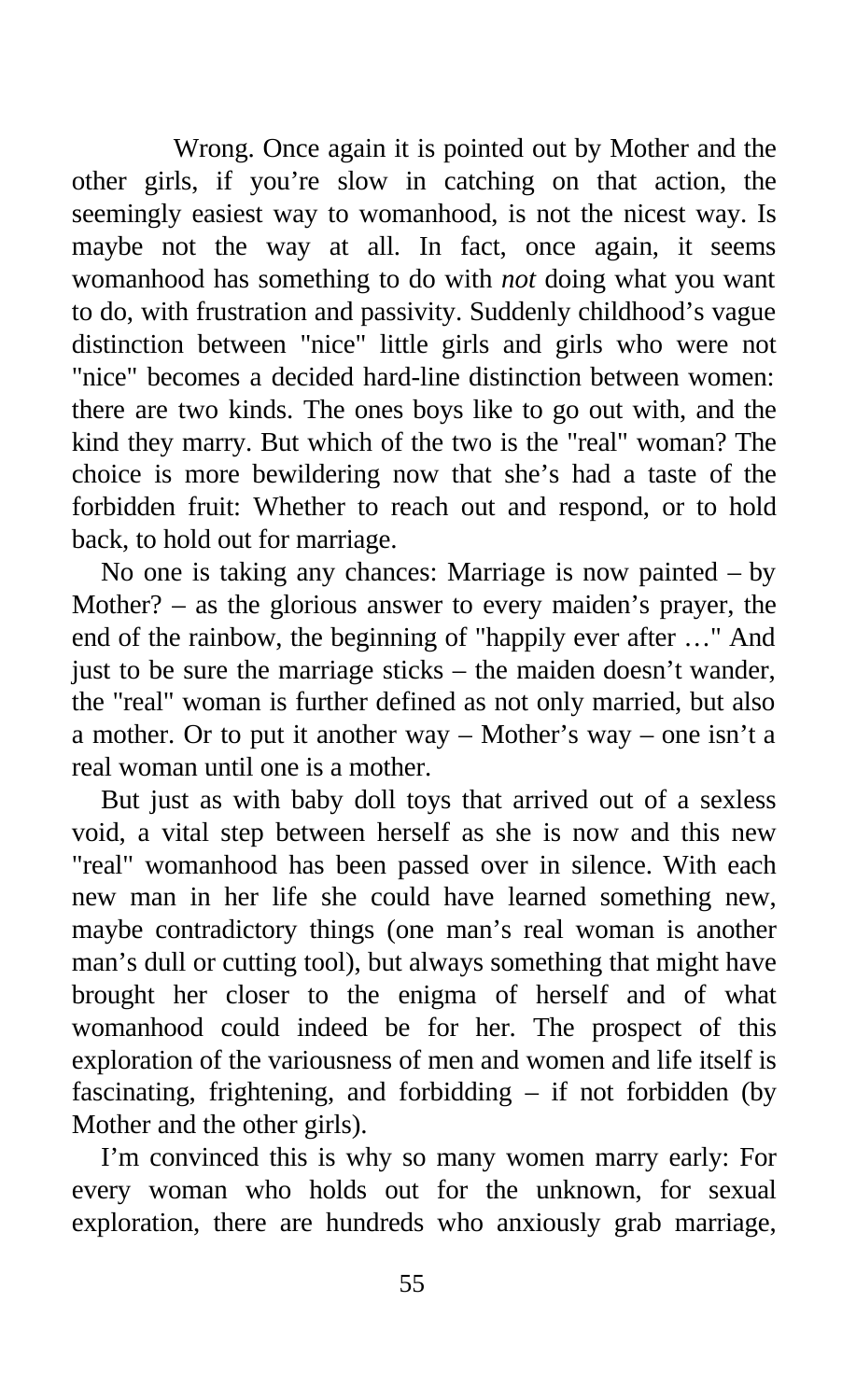motherhood, and the symbolic surface manifestation that she has at last arrived: She is a *real* woman. The wedding ring certifies it and motherhood guarantees it. Who is there in the world to doubt these majestic reassurances? Only herself, the self in her fantasies who picks up where her real self left off in trying out and trying on women's various sexual roles.

One role she's been denied from the beginning is that of sexual initiator, innovator. A woman may ask a man to dinner, but she may not ask him to dance. She may ask him to pass her the salt if she wants more of it, even reach across the table to get it, but she may not put her hand on his knee under it. She will coax him to try her new dishes and urge him to have more because Mother told her his stomach was a quicker (nicer) way to his heart than the telephone. Traditionally, women wait to be asked, or acted upon. To reach out for the man you want is to be aggressive, and to reach out for the way you want him in bed isn't just aggressive, it's unfeminine. The fact that he might enjoy what follows her first move isn't what's at issue: the point is that it isn't done, hasn't been done, and won't be done until men and women are convinced that changing the traditional sexual roles doesn't constitute a threat.

Meanwhile, if he's too shy to telephone, or perhaps less imaginative or worn out in bed than she (might be, given the chance), then two people who'd like to never do get started and the sheets barely get rumpled. He never knows what he's missed; she does, but only in her fantasies. And if in those fantasies, as in so many in this book, she comes on like a tiger, in a startlingly aggressive role – she tying him down on the bed, don't hastily put the little lady down as a secret dominating sexual sadist: Sometimes you have to shout just to be heard.

Even as sexually self-accepting a woman as Carol (below) has to fantasize a sex-instruction class where an imagined instructor *tells* her to take the initiative before she can, in reality, do something as loving and natural as climb on top of her husband.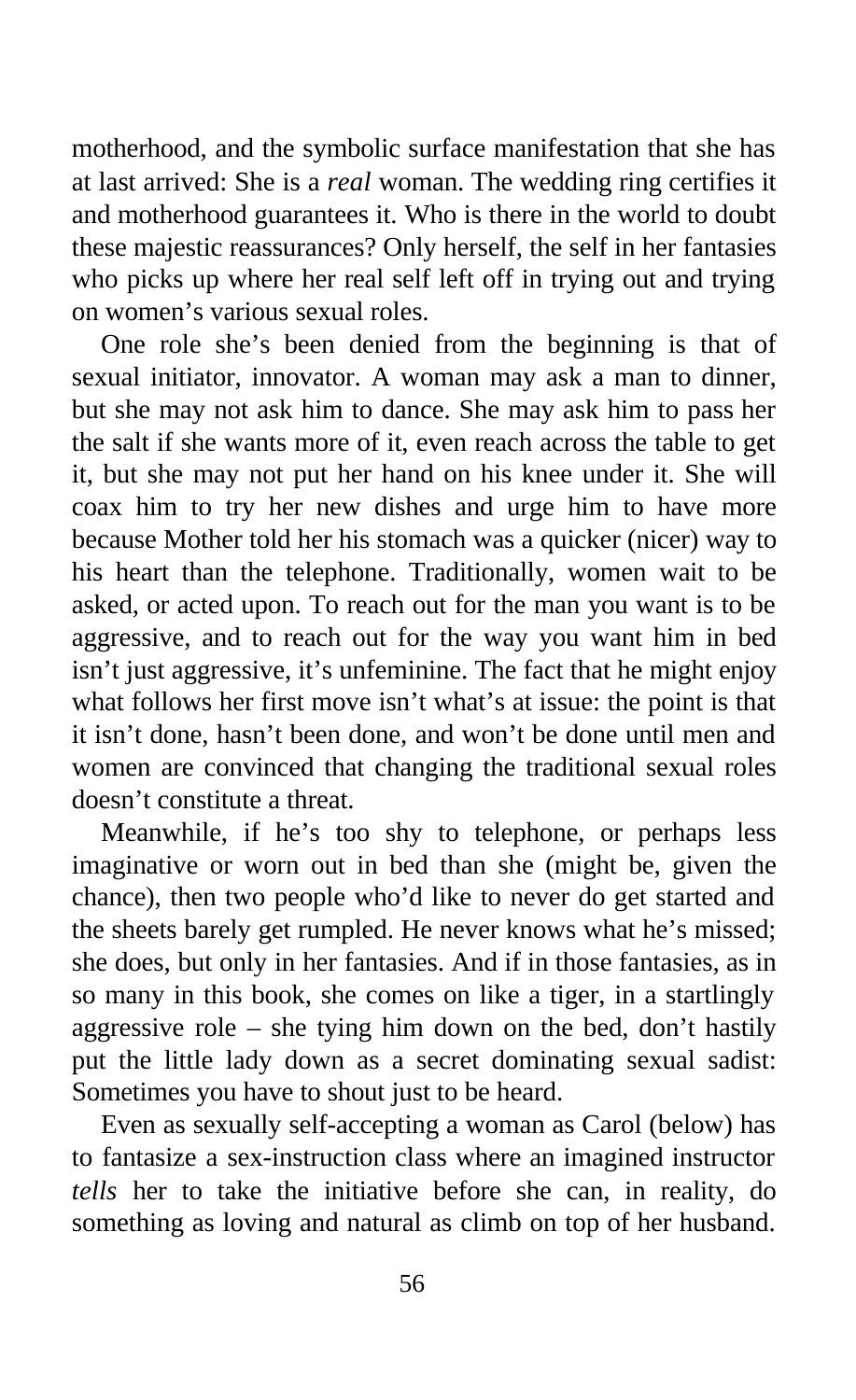Faye's fantasy, which follows Carol's, of initiating her lover into a three-way sex scene, is something she has always longed to do and feels he would enjoy too, but only if she took him by the hand. Why not? Think how much more active the dance floor and the bedroom might be if women (and men) felt easier about taking the first step, making the first move, assuming a second position…or a third, or a fourth.

### **Carol**

My husband and I are expatriate New Zealanders. We live in Papua. My husband is fifty-five years old and I am nearly thirty-eight. We have been married 18 years. We have two children, and have had and continue to enjoy a highly satisfactory sex life together.

My fantasy, which often occupies me, is that we are a demonstration couple for a class of young couples being instructed in the art of intercourse. I can hear the instructor telling the class of our progress toward climax. Every so often the instructor wants us to change position so that his pupils can get a better view between my legs. At this point I usually climb on top of my husband. sometimes adopting a squatting attitude over him to enable our audience to see our connected organs together. Sometimes I hear the instructor tell me to take the active part. whereupon I actually tell my husband that I want our movements to come only from me until he ejaculates. He will usually cooperate. unless I have misjudged hi, progress and he is about to come off anyway, in which case I will mentally apologize to the instructor. But on most of the occasions when my mind runs this way, I can hear the instructor accurately telling the audience my feelings while we are having each other, and he keeps talking the whole time in a soft voice so as not to distract the pair of us. Every time he instructs his class to watch more closely I become even more excited, feeling their eyes on us. The instructor's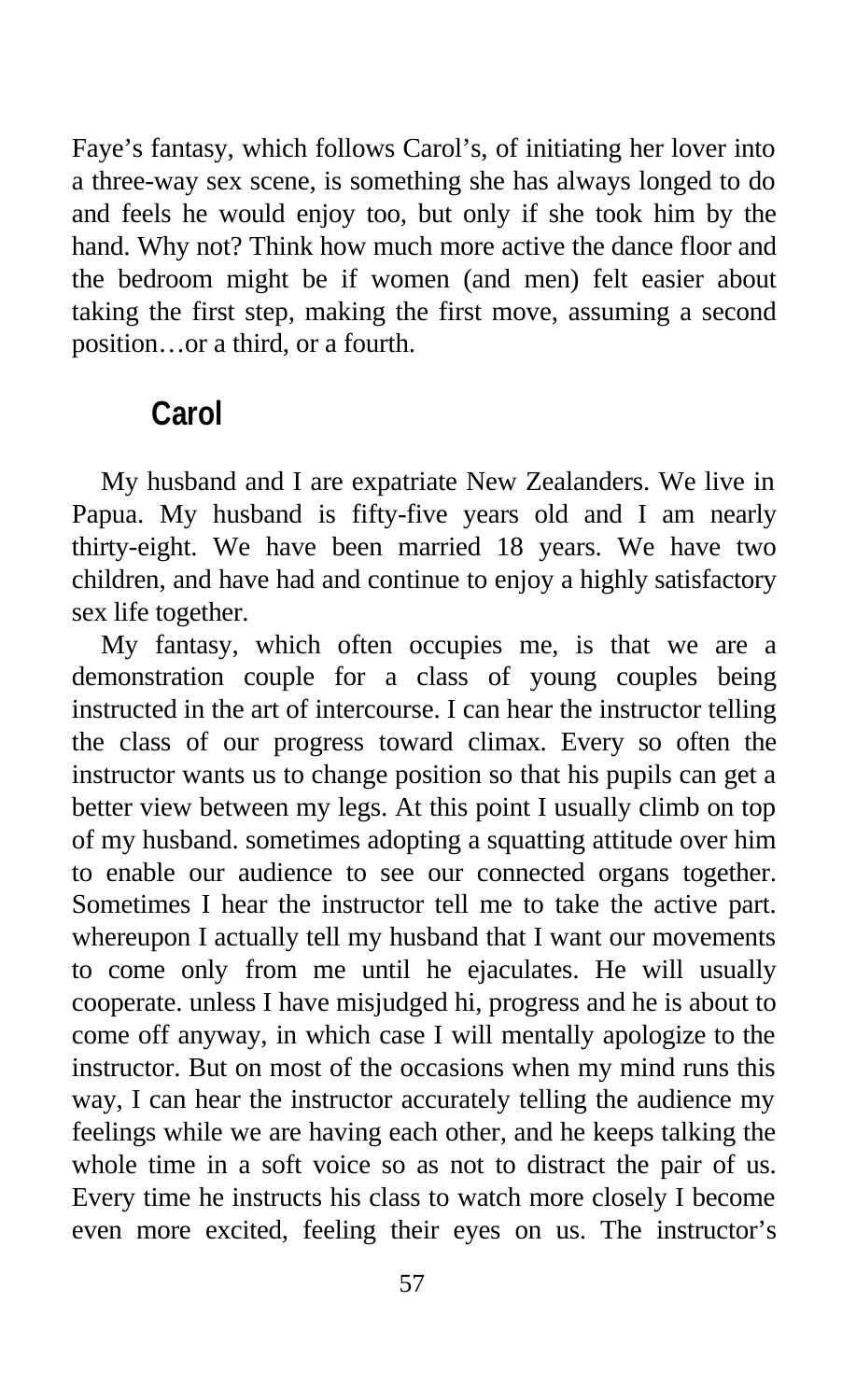voice, as he calmly tells me to do all the things I want to do, is not like any voice I know, no particular friend or acquaintance. But he is a friend in that his role in my fantasy is that of benefactor, someone who is looking after me and knows my every desire. He and I have a wonderful rapport. [Letter]

## **Faye**

I'm not sure what got me started on this fantasy. I really like Richard; in a way we're more than just lovers, we're great friends. Marriage will never be our scene; we could go ages without seeing one another, but whenever we are together it's as lovers, and we can pick up wherever we left off. I do love him, but maybe it's because I love him without the possessiveness that so often goes with love that I have this fantasy. I don't think Richard's ever had a conscious queer notion in his head, I mean I don't think he'd ever acknowledge being attracted sexually to another guy. But I think there's a bit of the bisexual in all of us, and in some way I think I bring it out in Richard. Maybe it's because I want to. You see, I really get turned on by this idea of me and Richard making it with another guy. I'd just love to see him expressing some of that good solid love he has for sex, for women – sharing it with men too.

And I'd love to be the one that makes it happen. That's it, I guess: I'd really love to initiate him into a happy little group scene, and as long as I'm there, involved, I think he'd do it and enjoy it. What's interesting is I know I'd never be turned on with this idea if Richard and I were serious about each other, because I am too damn jealous and possessive. But I'd love to turn him on, him and another man and me. It would be so friendly and exciting.

I am kneeling in front of a fireplace, poking the embers back to life. Only it's not a real fire, it's papier-mâché, and the room is like that chalet we once rented in Switzerland; in fact the room is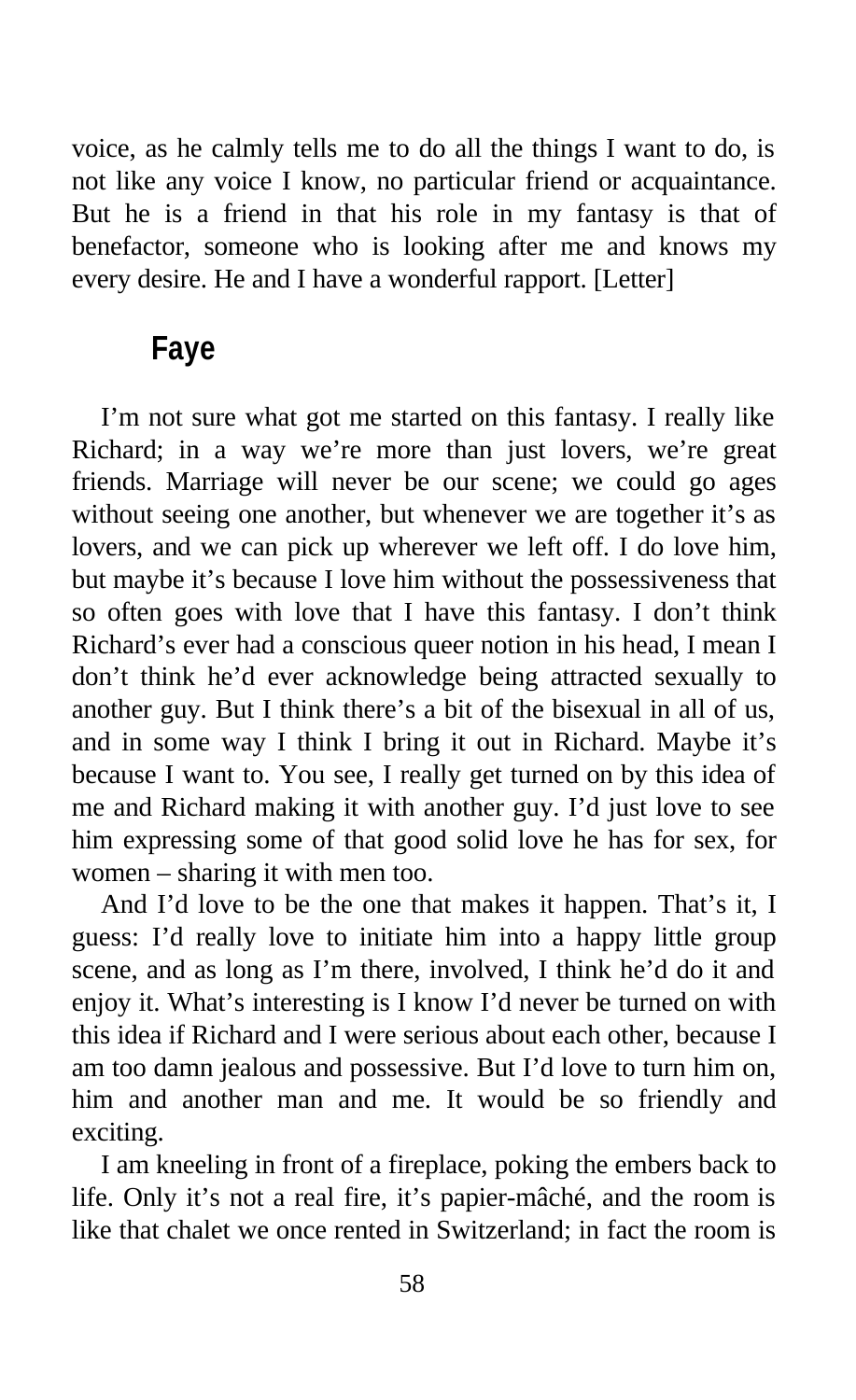a set, a stage. Because of the stage lights I can't see the audience, but I know they're out there. Also, the fake fire throws out a semicircular pink glow that surrounds me, making it hard to see who the other man is.

He has just come into the room with Richard and they stand in the shadows behind me, talking. As Richard goes into the other room to mix us all a drink, the other man starts to follow him, then changes his mind and comes and stands behind me. He puts his big sheepskin coat around me, as I'm shivering. Then he kneels beside me and takes the poker, but keeps my hand under his, pressing it hard around the grooved handle. I watch my fingers whiten under the pressure of his. Richard's voice comes warm and happy from the other room, and the sound of the ice clinking in the glasses. I can smell the other man's warm brandy breath and feel the hardness of his thigh against me, and the unrelenting pressure of his hand. I let the coat slip from my shoulders, feeling the pain in my nipples as they harden visibly under my sweater. The audience murmurs appreciatively. Now I reach for a log to put on the fire and in the movement let my nipples graze his shoulder. My gesture lets him know I won't resist; his pressure on my hand lessens. The audience claps very quietly, approving. Squatting as he is, I can see the sudden bulge in his trousers as I acquiesce. His cock moves like a quick heartbeat, just above that mysterious place between a man's legs where all the seams of his trousers meet. Behind us is the familiar sound of Richard's voice, like a hum. He is humming as he puts on the music, Shirley Bassey's voice, heavy breathing music-to-get-laid-by, Richard calls it. With his finger, just the finger tip, the man lifts my sweater and bends his head to press his warm lips around my breast, holding me in his mouth, just his tongue flicking the nipple until I gasp. And the audience gasps, too. My body begins to move with the music, my body and this man's mouth in a dance, all wet and warm now. With my finger I begin to trace the seam between his legs and his mouth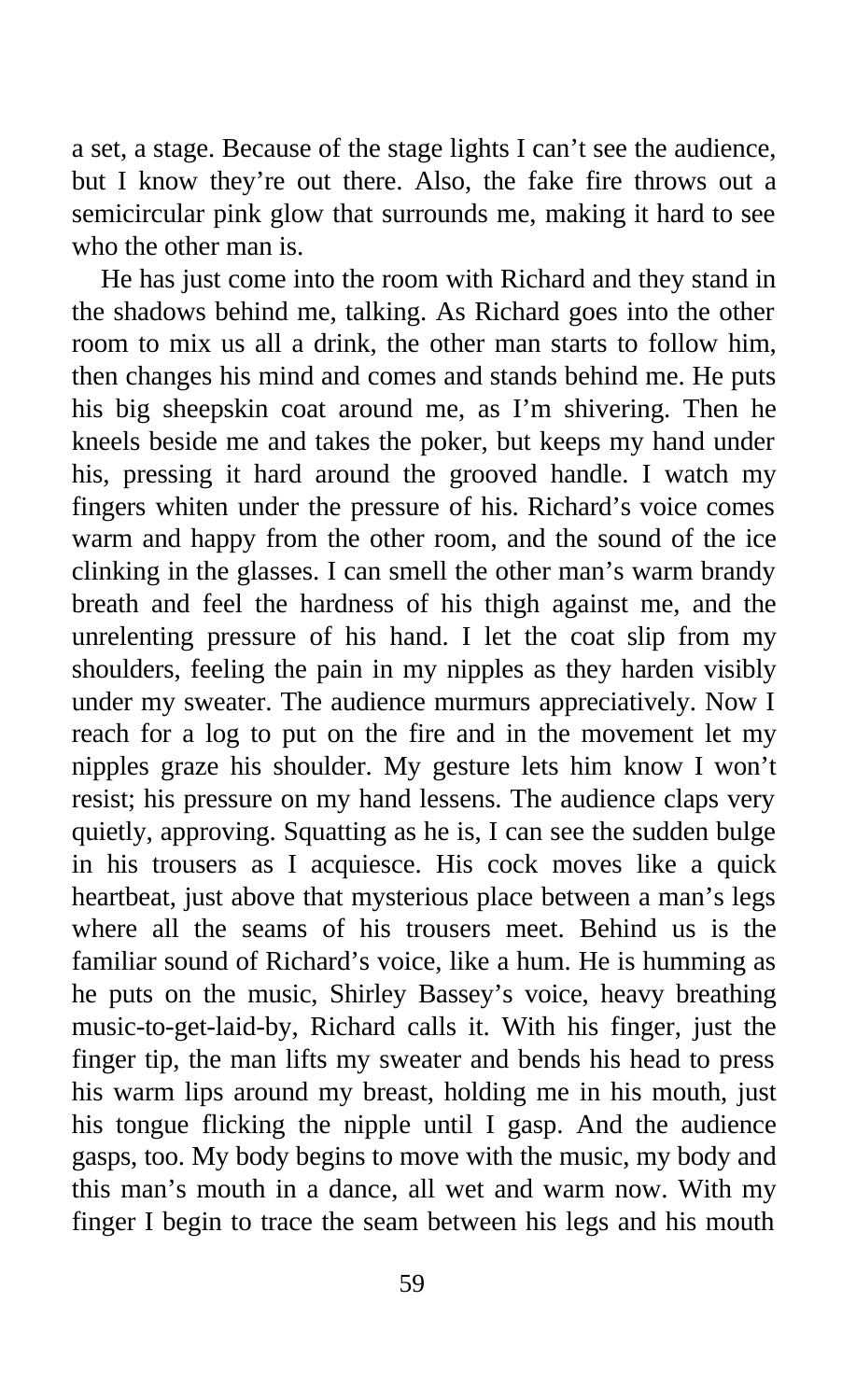responds, his tongue circling downward as my hand spreads round his crotch, the fingers arched and separated over the pressure beneath. In one motion I unzip his fly, setting him free like some giant bird. Now his tongue is in my hair, reaching for it just below the top of my low-slung pants. His hands tug to ease them down so that he can get at me. I can feel his breath just above my clitoris and can feel him inhale the scent of me; I am wet with my own juices. His hands work quickly at the fastening on my pants and I am free, too, his mouth open wide now, his tongue full out for where I want it. I lean back, resting on my hands, raising myself up to him, and he holds my buttocks, pressing my upturned cunt to his mouth like some big, wet persimmon. The lips of my cunt seem to move like real lips in anticipation, begging him for his tongue until I feel it, warm and full on that little spot, sucking it in a kiss. I strain, arching my back to give him that whole part of my body, the music all around me, Shirley wailing away for more, my head thrown back, so far away from that other part of me, so lonely, until I open my eyes and see Richard watching us, fascinated, his own erection big and eager to share. "Come," my own lips form the word, and he is on us, on top of me, his grateful mouth on mine, his cock dangling in front of the other man's face. But only for a second, as the man raises his mouth from my cunt to Richard's cock, while thrusting his own cock into me with such force that my scream of pleasure is drowned in the thunderous ovation from the audience. [Taped interview]

## **INSATIABILITY**

 Why do women fantasize about sex when they've got it, when they're right in the midst of it, Why do unashamed and sexually satisfied women like Carol and Faye imagine more sex when they already have their hands (etc.) full? Maybe because physically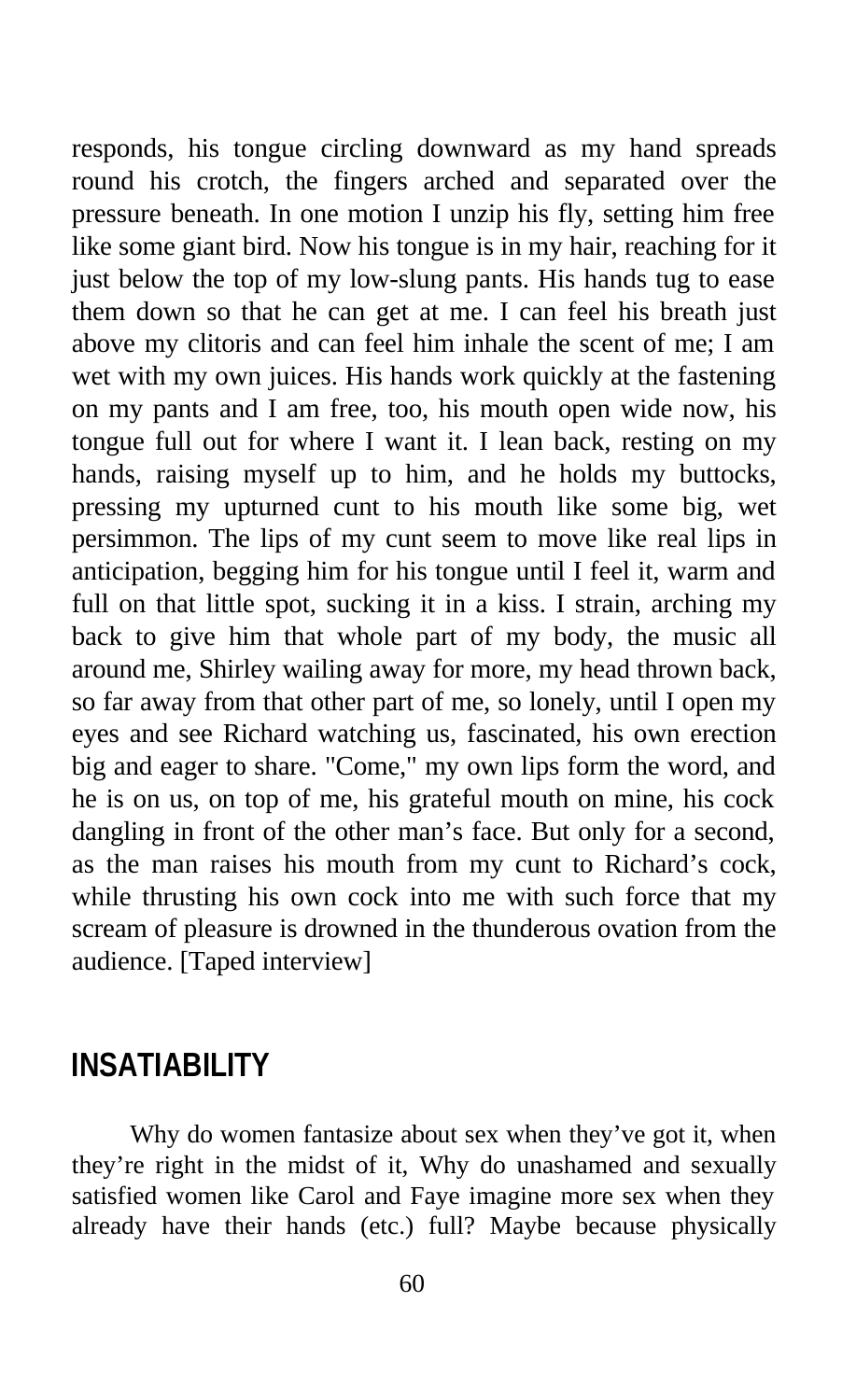women, most women, are never full, never sated sexually beyond their imagination.

It need have nothing to do with reality, with whether the real man can (or even would if he could) totally satisfy her; as I said earlier, to reduce fantasy to the "nothing but" kind of thinking, which says it is "only" frustration, is too simple. Fantasy, by definition, is about something that isn't happening, and some of the most vivid fantasies I've collected are from women who are clear about not wanting their fantasies to be reality.

No, rather than a frustrated cry for more real sex, I think that a lot of female fantasy is a psychic need for a more complete exploration of everything that was kept from them as girls, of everything that conceivably could be thought sexual.

"The Road of Excess leads to the Palace of Wisdom," wrote William Blake, and the unconscious mind knows this is true. Fantasy means more involvement, more spontaneity, more take as well as give, more focus on herself, and maybe more noise, more black men, women, dogs, audiences, parents, experiences, attitudes, roles. For women, sex is still the infinite and inexhaustible variable, the one way she can unravel the mystery of what it is to be and feel a woman. I think women have enormous sexual appetites – far greater than is publicly acknowledged.

Of course, these appetites could be fed in reality; often they are not. But they do exist and can be made known to the woman herself in fantasy.

# **Clarissa**

When my husband first begins to make love to me, just feeling me and kissing me, there is one imaginary scene that comes to my mind, and that is that I am an African fertility image or statuette with long pointed breasts grotesquely exaggerated in size, and that instead of my husband I am being loved by the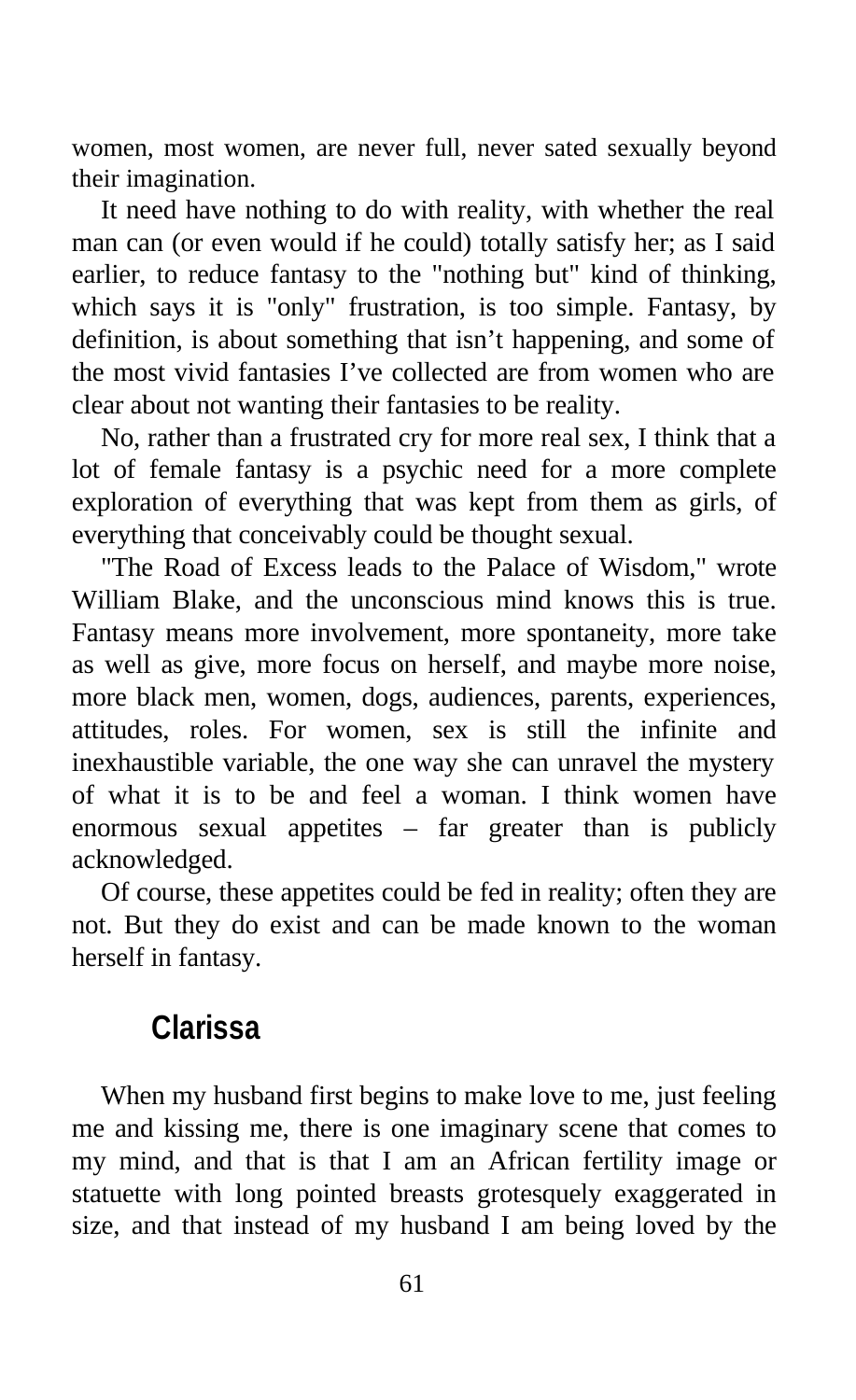male counterpart, a fertility figure with an enormous penis far out of proportion to his body.

This image seems to turn itself on without my trying or doing anything about it, almost as soon as I am sure we will have intercourse, and continues until I have had an orgasm. It has nothing to do with my being dissatisfied with my husband's penis, which is a very good-sized one that fully satisfies me. I just somehow seem to imagine that this enormous, long, thick penis (with a giant knob on the end) is entering me. When we are just starting, I imagine this huge organ is rubbing my enormous breasts, and especially is more or less dueling with them, trying to slide up between them and poking at first one and then the other, and that I am holding it off from me by sticking my huge breasts in the way. This is when my husband is stroking or sucking my nipples. Again, it is not jealousy on my part or any feeling of inadequacy, since I am quite sure he thinks I am adequate in this respect.

For example, I'll try to describe our very relaxed and loving habits with one another and our happy appreciation and acceptance of one another's bodies: We sleep nude, and he almost always is in bed before my hair is put up. I do this in the nude, standing in front of the large dresser mirror in our bedroom. He watches because he likes to see my breasts lift as I raise my arms to put in curlers, and then lower them. While we ordinarily are very old fashioned in our language, he almost invariably tells me, "You sure have yummy tits, kid," at such times. When I am done, I walk to the bed, bend over so he can nibble each nipple in turn for a moment, then turn the covers down so he is exposed, and bend over and give his penis a quick kiss. We do this every night, although we have sex only every second or third night on the average. If he already has an erection or a partial one, I linger longer on his penis since I know this is "the" night. If it is not, but I feel I would like a little loving and don't think he is tired or worried or something, I will work on his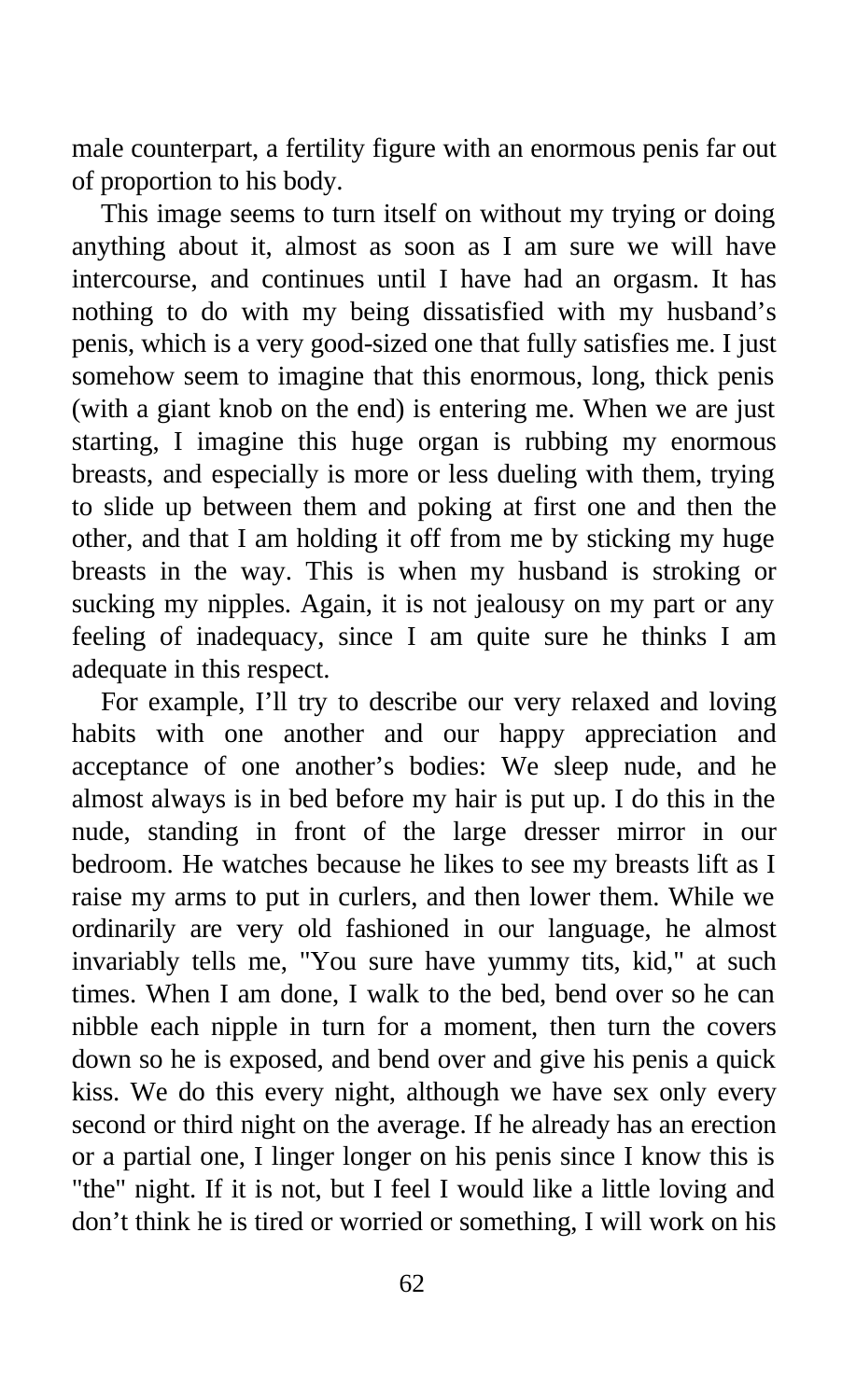penis a bit more to see if he responds. But many nights it is only a wifely kiss and nothing more happens. (Of course we kiss mouth to mouth before going to sleep, too.)

So you can see by the above that my fantasy of these over-enlarged sex organs doesn't come from any feeling of frustration or lack of appreciation. Looking further back, I can't remember any fantasy as a child other than that of erect penises. Although I don't do it much now, I can't remember when I wasn't masturbating some as a child…I am sure it was as young as eleven years old, because my mother caught a girl friend and me doing it together with candles when we were twelve, and I had been doing it a long time then. The candles were my friend's idea, since she had found some of those wicked comic books in her brother's room, showing Dagwood and Blondie and Harold Teen and Lillums and others having sex, both genital and oral, with the man in each case always endowed with an enormous and constantly erect penis. I kept that image in my mind the whole time I masturbated…the sort of scary and exciting pictures of those hug comic book penises. Actually, they weren't scary in the forbidden sense; sex was not a forbidden topic in our house. My mother had given me very full and complete sex instruction from a very early age, including the fact that sex is fun, which most parents never mention. Mother didn't scold us and didn't even tell my friend's mother what we had been up to. She just made us stop and told us to be careful not to hurt ourselves using candles or anything like that. Although I did not experience my first intercourse until I was fourteen, I always was definitely interested in boys' penises from that day on, as well as before. I do not know if this has anything to do with my African sex-god fantasy or not. It may have, I suppose.

I might mention that I've never told my husband of this fantasy, and I'm afraid I never will, because he would think I thought he was too small, and I really don't at all. [Letter]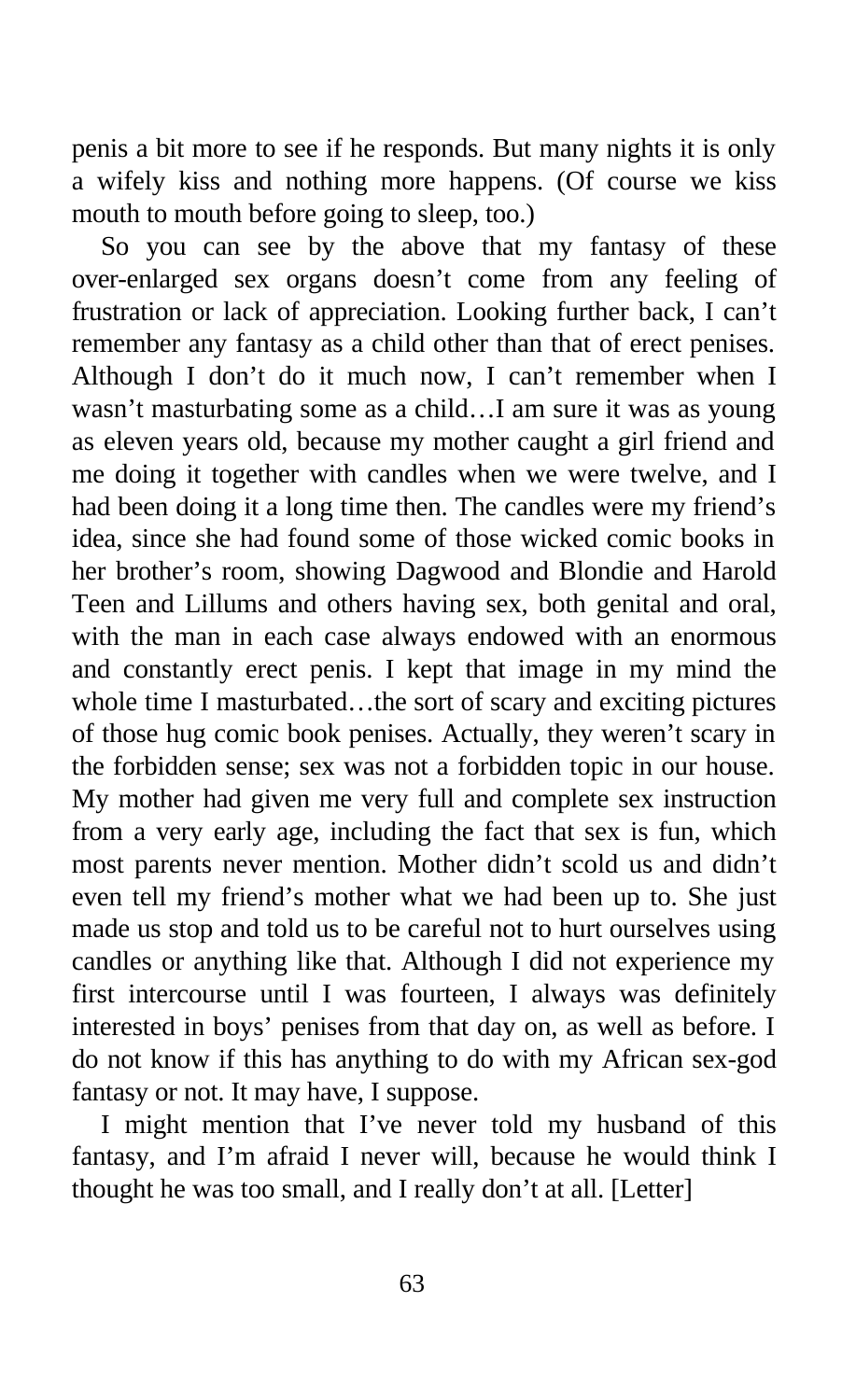### **Annabel**

My fantasy is nearly always the same: I am being raped by not one man, but three or four. But the strange thing is that as each man takes his turn, I have to take a bigger penis. Some of the sizes of them in my fantasies are nine and twelve inches. And as I have to open my legs wide to take them, the erotic pleasure I have always brings on the most wonderful orgasm. The pleasure I get is so intense that my husband also gets added pleasure, thinking that it is he alone who is giving it to me. [Letter]

### **Iris**

I am twenty-three years old, have been married two years, and have two children. The earliest fantasies I can remember were when I was nine or ten years old; I would imagine that the boys in my class were looking at me and touching me and discussing my anatomy. Nowadays my fantasies are similar. I often fantasize that the man I am with is closely examining my sexual organs, not as a doctor, but as a lover. Sometimes I imagine he's discussing me with a friend while they both examine me and bring me to orgasm manually while they watch. I often practice this fantasy in front of a mirror while masturbating.

It was only recently that my husband and I admitted to one another that we had fantasies. We have never described them, just simply acknowledged their existence. I do sometimes think of other men while my husband and I are making love. I most often imagine men we know whom I find particularly attractive. I usually imagine that these men have begged me to have an affair with them and I've finally given in.

I don't think my husband would be jealous if I told him of this fantasy. Perhaps if I fulfilled it, he would be. He does know that I enjoy thinking about men, and that I always wish I knew what's behind the zipper of every man I look at. [Letter]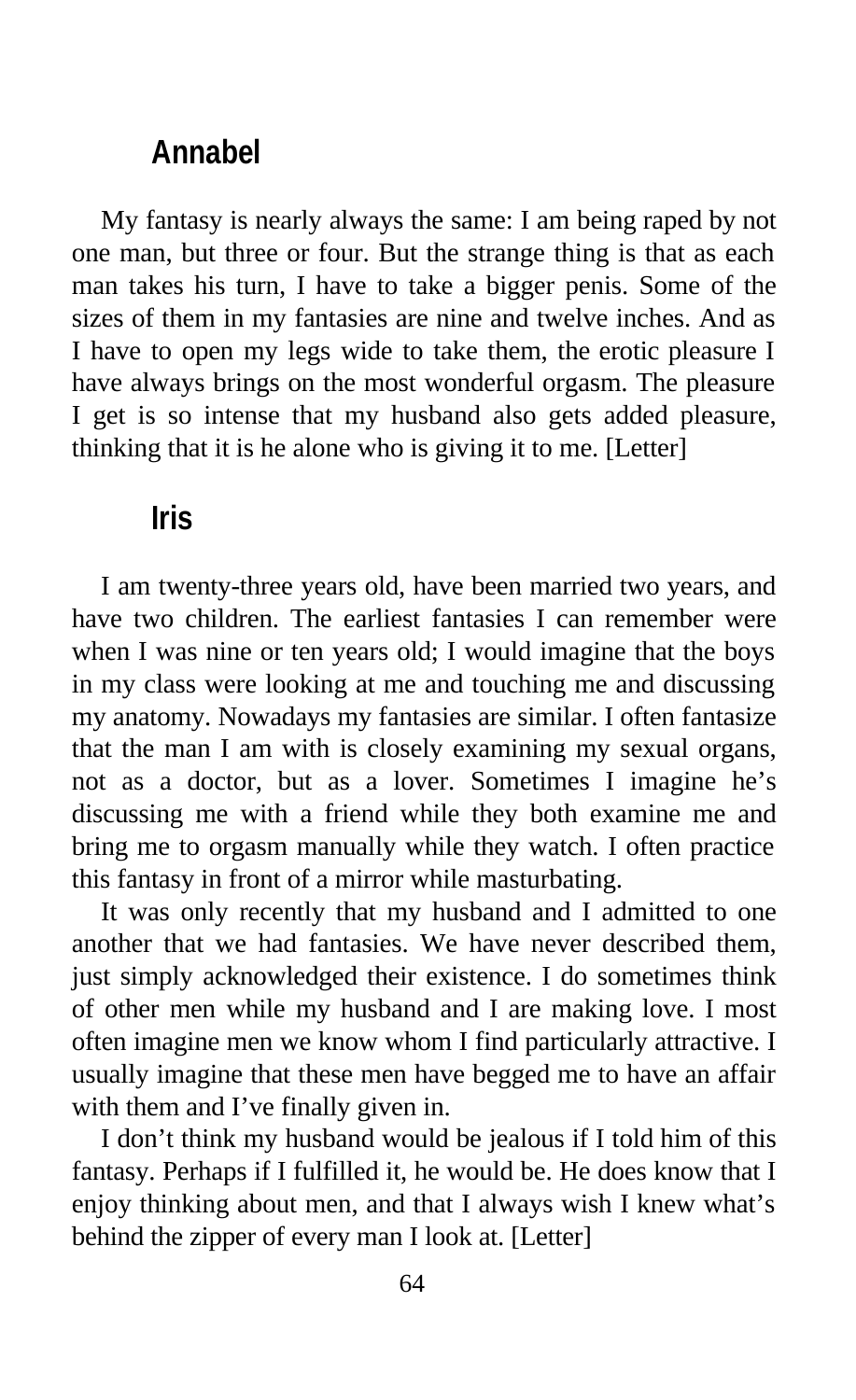### **Nora**

My husband is not an imaginative man and our lovemaking is not at all varied. I used to attempt to get him to try different things, but he never wanted to. The reason that I was more advanced was not that I'd had more experience before marriage than he had, but I had had *some*, and I guess what took place was what the man wanted, in all cases. Anyway, he was clearly offended, for example, when I tried once to push his head down toward my cunt, and he stubbornly pushed it up again to give me a conventional kiss on the mouth. He doesn't even seem happy with me on top, although he lets me once in a while.

In every other area except bed I consider him an ideal husband – or at least a good one, so I'm determined to reconcile myself to a somewhat deprived sex life. The way I do it is I achieve variety with my fantasies, and I achieve an orgasm almost every time by using them. I think variety is the key to the whole thing, and the reason so many marriages go stale is that they just do the same thing over and over. Well, so do we, but in my head it's different every time.

I do it all quite deliberately. I can tell, when I'm getting ready for bed, whether my husband is in the mood or not, and if he is I get myself all sexed up mentally, even before I get near the bed, while I'm brushing my hair and undressing and so forth. Sometimes I linger longer in the bathroom just so I can get to the right point in my fantasy. Then, when we're having the same old version of sex, I'm having my old Arabian Nights. I mean it; it's like the one thousand and one nights, with me as Scheherazade telling myself a different sex story each time. For the first dozen or so times, it was just me and a man; I'd describe all the different things we did. Then I went on to think of different settings, like doing it on the kitchen floor (maybe with a delivery boy) or in my neighbor's garage when I went to borrow a tool (Freudian slip). Then I got involved for a long time with doing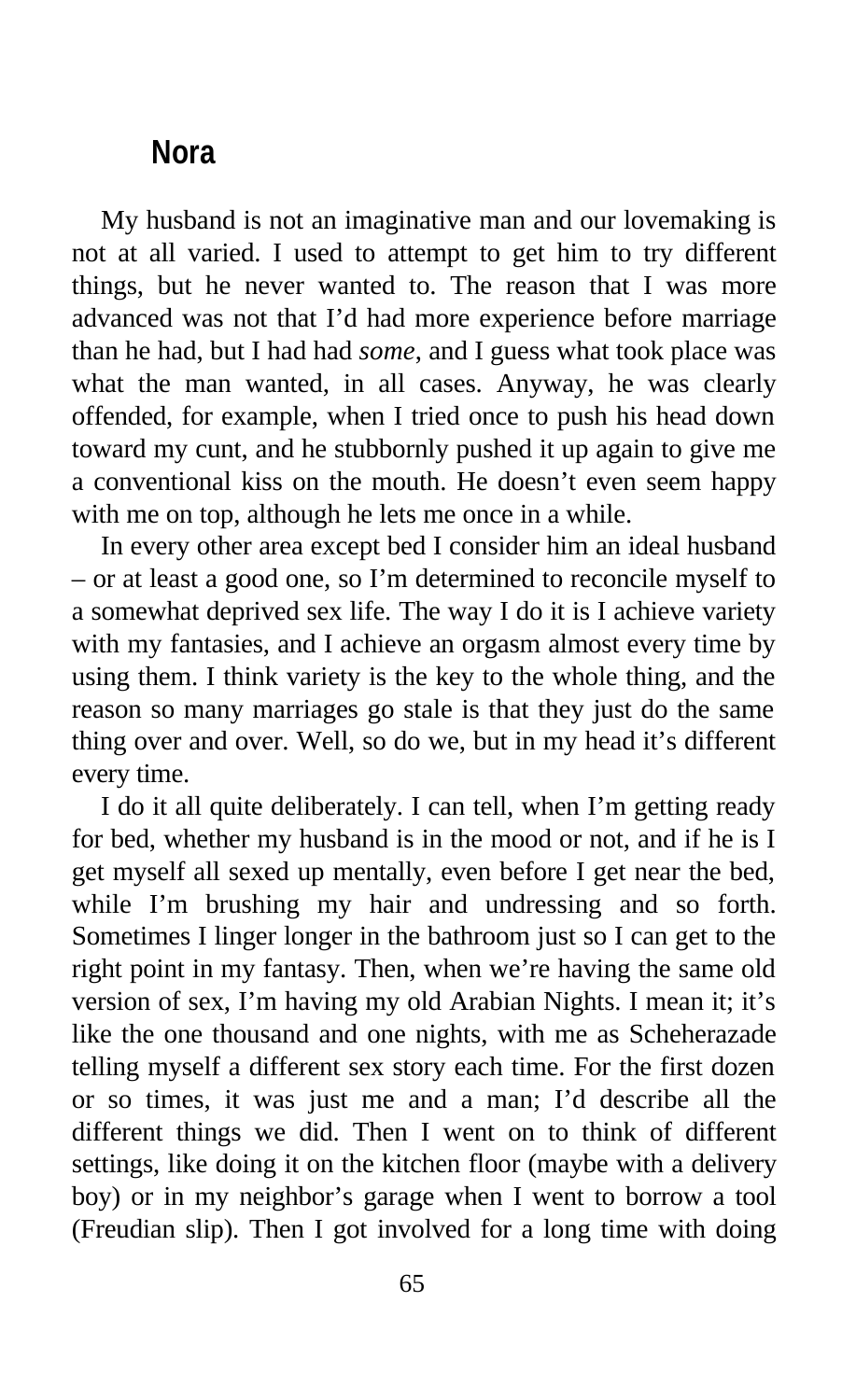sixty-nine with people watching. Then I started thinking of myself with two men, and just lately I've been in a whole group, both men and women (but the women were involved with the other men, not touching me). I've never imagined myself with a woman, but other than that I'll try anything mentally. I'm able to pace the flow of my thoughts to what's really going on, and this way it works for me almost every time. [Letter]

## **DAYDREAMS**

 You could say that a woman's life was made for fantasy. All those idle hours, the boring repetitive jobs that her hands do automatically, the endless opportunities to reflect, construct and reconstruct. In a sense we were born to dream, to stay at home...it is how most men dream of us. Even today's superwomen who leave the house to go to work have at least as much opportunity for the odd idle fantasy as the guy at the next desk (and more natural talent and practice at it) – the tedious subway rides, the dull business conferences, hungover days when you just can't concentrate on anything except the erotic possibilities of the boss's moustache, the provocative way the new account executive dresses on the right, last night's abandoned fuck with Harry, the prospect of tonight's with George.

Does the adage "The idle mind is the devil's playground" indeed apply only to one sex? Why do advertisers consistently use a picture of a pretty girl with a faraway look in her eye to sell almost anything? Because it's universally accepted that women, dreamers all, dream the good pure thoughts that hold us all together – especially material things connected with the home. (And homemaking.) Whereas men, those lusty scoundrels, will dream only of things that might make their naughty dreams come true. What are men in advertisements wistful for? Automobiles,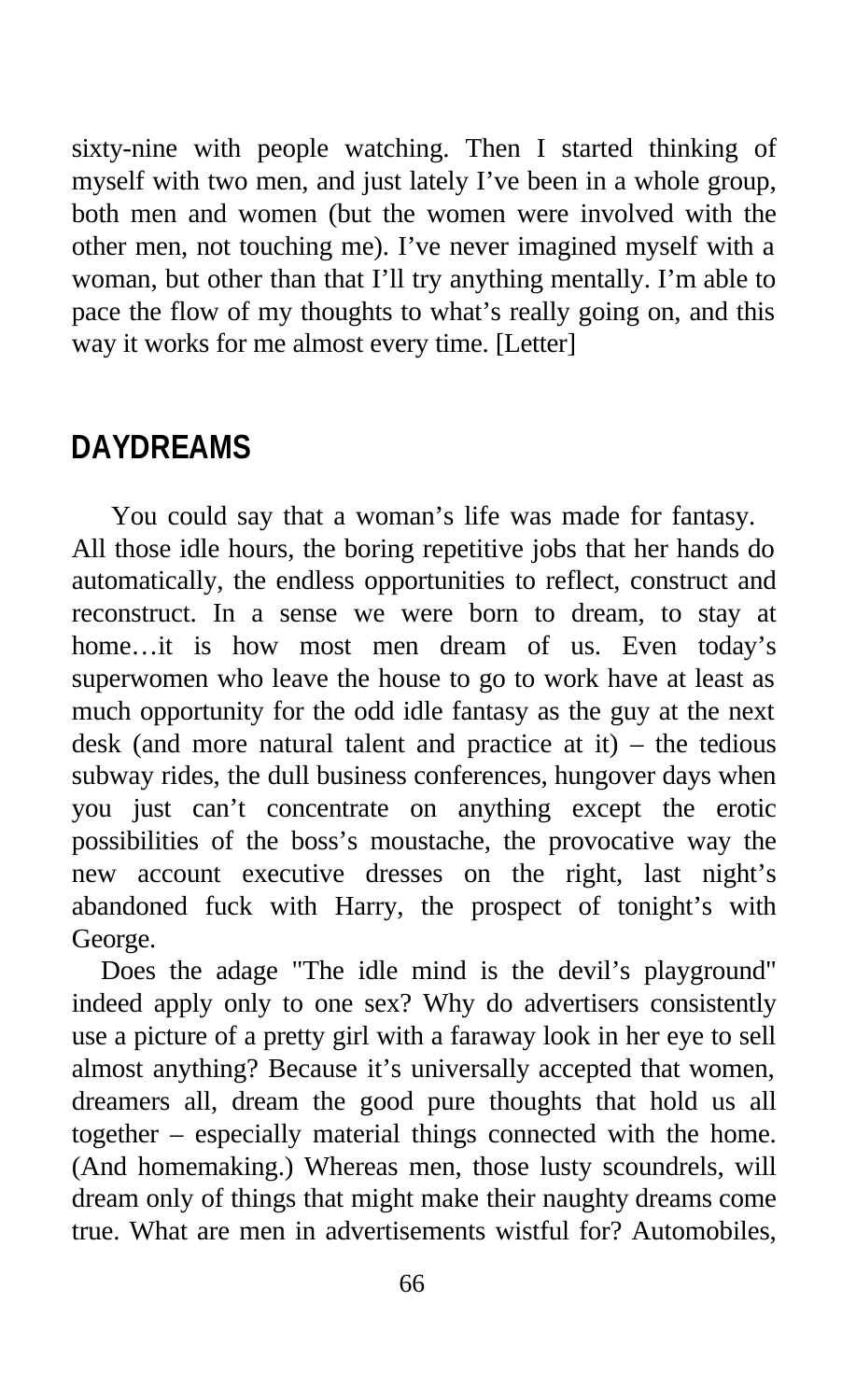whiskey, rugged pipe tobacco…anything that might lead them more successfully to sex.

I suggest that next time you see that pretty female face with the Mona Lisa smile you consider, just consider, that she may not be thinking of a knight on a horse, just the horse.

This lifelong habit of rumination is what makes women so good at fantasy; daydreams are often as close as they ever get to what they really want. A man finding desire upon him can pick up the phone, go see someone, ask a girl out, or order one. But it is not so easy for a woman to reach out as readily and shamelessly for what she wantsto take his clothes off, take him to bed, take him from above, below, and if he won't take her from behind, take a whore to bed who will ….

Instead, women dream about it.

## **Corinne**

This fantasy really happened. What I mean is that it was told to me by the guy involved; it happened to him and another girl. But I've always loved the story so, and I like him so much, even though we've never made it together, that I fantasize that I am the girl, that he and I do make it in this very jolly way. Sometimes I'll be on the subway and find I have this foolish smile on my face as I think about this fantasy. I wish it would happen. Even if it never does it's helped me pass a lot of otherwise boring hours.

I've agreed to help a bachelor friend paint his new apartment, and since it's a hot day we've both shed our clothes to do the job. He's up on a high ladder slapping paint on the ceiling with a broad brush, while I'm standing below painting the walls with a roller. It's a water paint, pale grey and at one point as we are laughing at some joke – we've been smoking a joint, and the record player is on loud – I glance up at him as he grins down at me, and from below his balls look so funny (and nice) even though he and I have never been to bed together and I don't really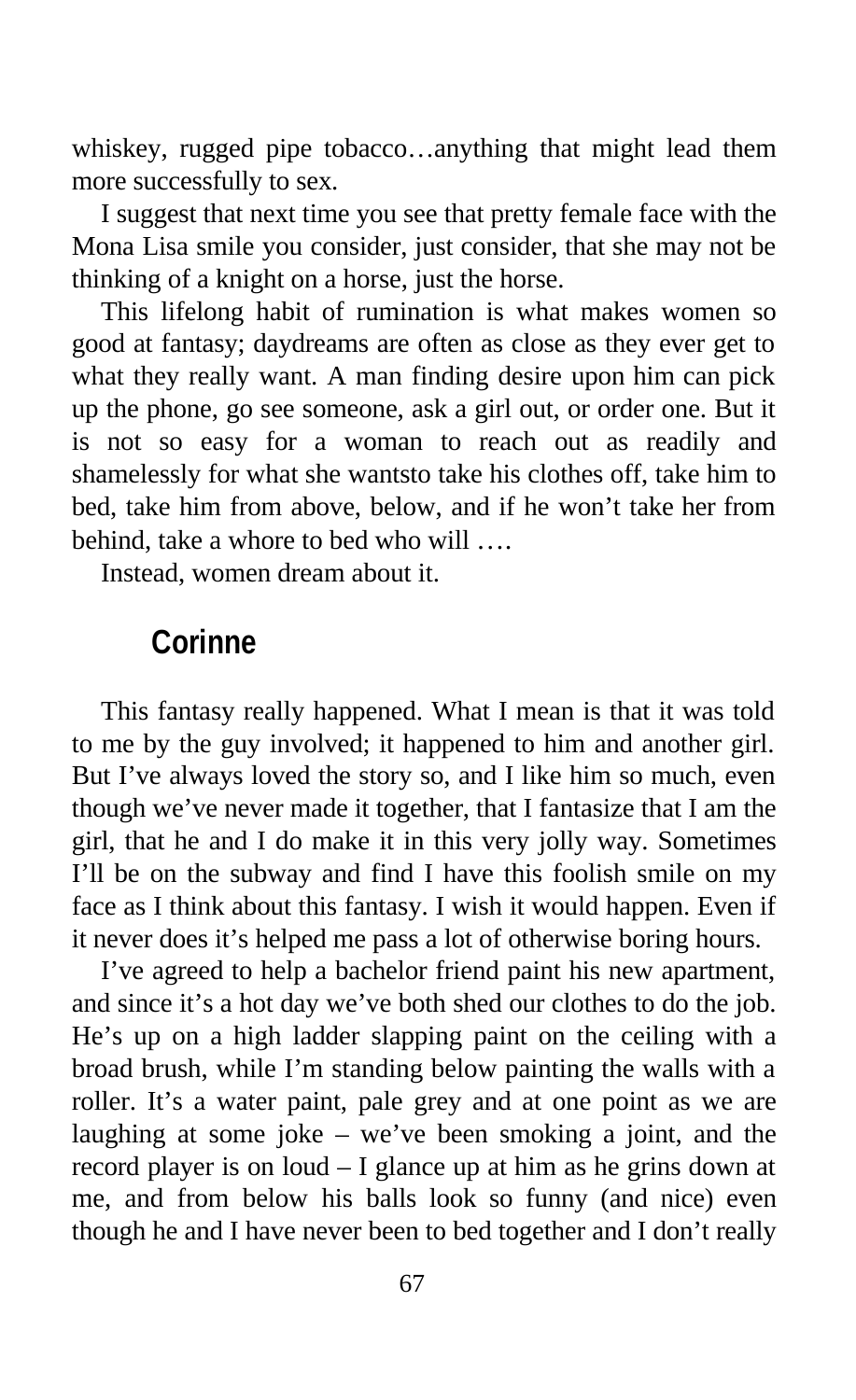know him well enough to know how he'll take it – even so I reach up with my roller dripping grey paint and slather his bouncing balls, and on up to his collarbone. He lets out a yell, and risking his life he's down the ladder like a flash and lets go – slap! slap! – with his brush, on my tits, left then right, and I go spinning around and he whops me on the can, left then right, with his big, fat brush. So I run my roller up one of his sides from the ankle to the armpit, so he dabs me in the navel, and I double over laughing and he's on top of me, and we go down in a puddle of grey paint, writhing and wrestling and struggling and both of us suddenly aroused; hot as hell and panting and I'm saying "Put it in" and he's trying to get me in position so he can, and I get my legs up around his neck in a frenzy so he can find my cunt and it's all impossible with all the goddam paint, and suddenly I see his eyes widen with panic and I feel it the same second: the paint is burning us up, but it's only the first second we mind it, then it becomes the greatest sensation in the world and we both start sliding together and the slimy stuff on all our surfaces glues us together and we get it in, and we slide around fucking and fucking and FUCKING and *FFFUUUCCCKKKIIINNNGGG…[aaaaarrrrrggggghhhhh]*  [Taped interview]

## **Molly**

 Molly specified that this fantasy is not something she thinks about during sex, but that it's more of a daydream, a little episode she likes to think about while driving to pick up the kids, or while she's doing housework. As Molly puts it, "It keeps my sexual machinery charged." She has never been a teacher, nor does she want to be, but she does admit to finding the young men her kids bring home attractive. She was married at 18.

"Maybe," she admits, "a little too early for an imaginative girl. Sometimes I think there is so much I've missed."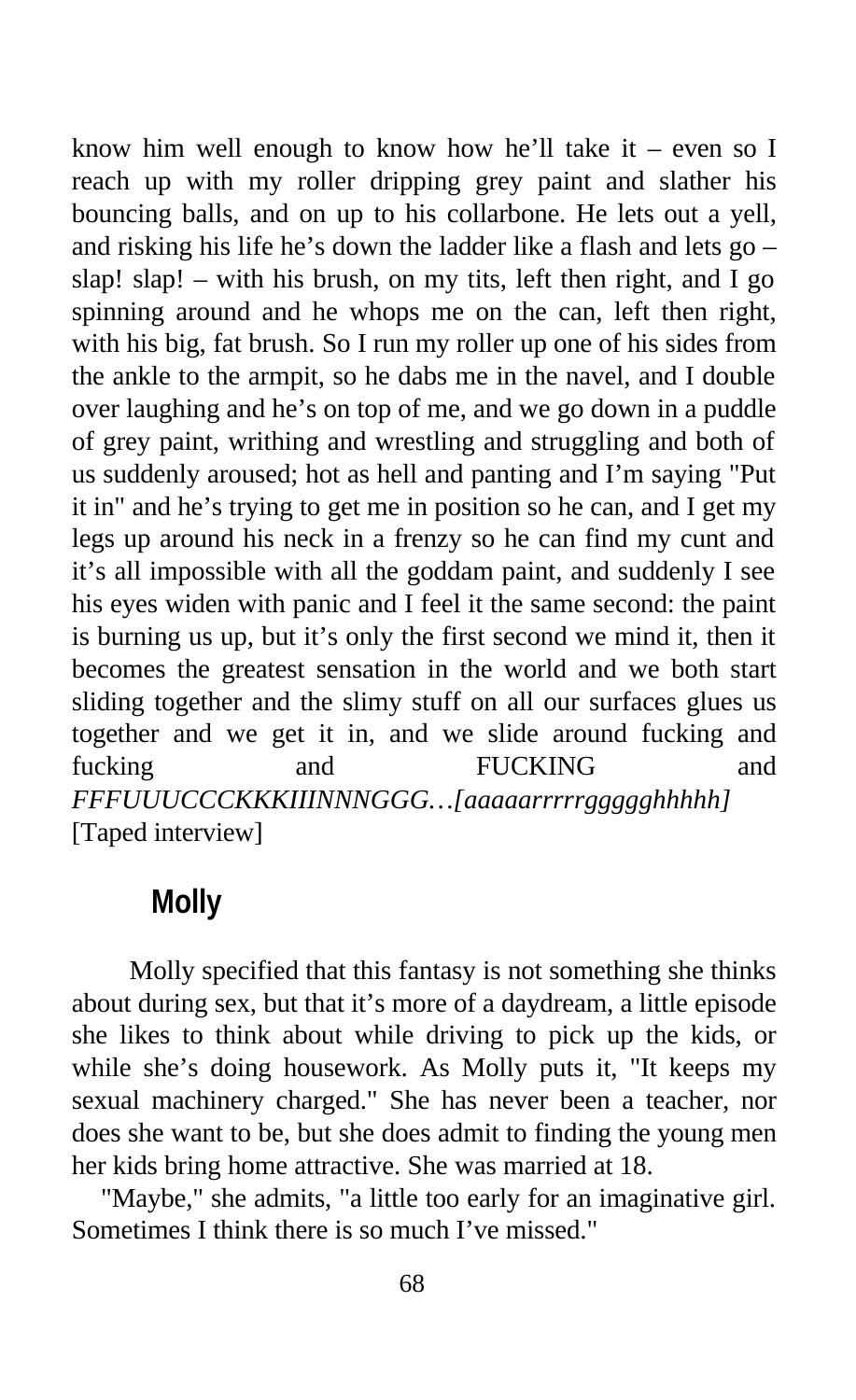The scene is a one-room schoolhouse, somewhere out West. The teacher is about my age, thirty-five, or even older. But she is a virgin, a frustrated old maid. She has kept one of the pupils after school, a strong, six-foot-tall boy who isn't too bright. She goes through a stern lecture with him about how he's not been paying attention during class, etc. She asks him two or three tough questions, and when he can't answer says she's going to have to punish him. She tells him to take down his pants; he's embarrassed but she insists. She sits down on a chair and makes him lie down over her lap, face down, with his pants pulled down around his knees, and she starts spanking him. He gets an erection and she spanks harder, but at the same time more caressingly. Then she starts fingering his penis with her other hand and she keeps spanking. He gets a bigger and harder erection. She asks him if he's ever fucked a girl and he says no and she moves around on the chair to get her skirt up; she has no pants on. She also moves him about until she can maneuver his penis into her cunt, and at this point she goes back to the lecturing tone she'd had earlier, and tells him all about how he's going to have to improve his work; etc., while she's still spanking him, but the spanking is more of a pushing him into her. She's also moving her pelvis back and forth rhythmically, very actively, so she's controlling the whole thing for her own mounting pleasure but also giving him a fantastic time.

He starts shouting, "Oh, teacher!" over and over as his climax begins, and she keeps trying to lecture him but the words fuck and cunt keep popping up in the middle of her lecture. They both work up to a noisy climax, by which time they've slid off the chair onto the floor. Afterward, she primly buttons her clothes and very mock-disapproving tells him he's going to have to stay after school again the next day unless he can bring his school work up to scratch, and he agrees that he certainly has been lazy, etc., and he just doesn't seem to be able to do the work. [Letter]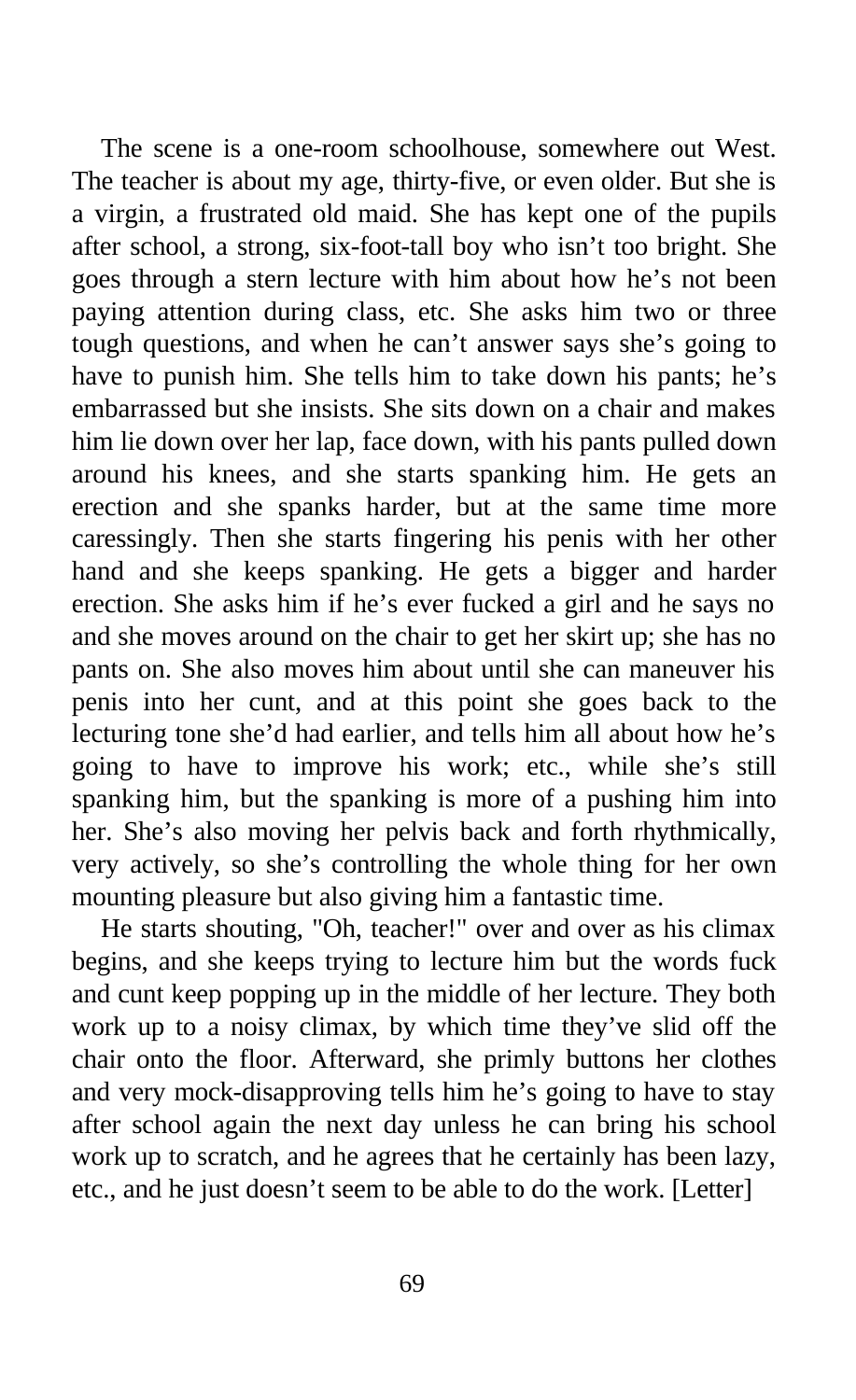## **Alicia**

 Alicia has never really left school. She is thirty-four, an associate professor at a Midwestern university, and is to go to Africa to complete one of her many papers on anthropology. When you meet her, it's hard to believe she is so professional and self-sufficient, as she looks as vulnerable and appealing as Mississippi honeysuckle. But behind those violet eyes, there is a mind like a precision tool. She has a penchant for difficult men, types who beat her up either physically or mentally. I've never known her to be attracted to a "nice guy," and I get the feeling that there's something in her that would turn even a nice guy into a bastard. I do know one of her former lovers, and he's as much as said she invites or incites a put-down reaction from her men, that there is something in her that brings out the worst in a guy: "Maybe it's just that you always know with Alicia that she isn't sexually satisfied. No matter how often you tell yourself it's her and not you yourself that's sexually unsatisfied or unsatisfying – that there must be something wrong with her because you know, always, that you've not really moved that dame – still, a guy can't help feeling inadequate with her in bed. She just isn't all there."

I don't fantasize during sex. My fantasies fall more into occasional daydreams. I like to imagine that I am a unique creature of the future. Ethereally beautiful, of course, but this isn't central to the idea. What is important is that I am the triumph of some incredibly advanced geneticist's work aimed at breeding a strain of people equipped for the ultimate in exquisite sensual pleasures – with nerve endings and sensory circuitry so highly pitched that they can experience ecstasies unimaginable for normal, limited human beings.

For me, for those like me (and are there others like me? The excitement of this is that I don't know; I'm living my intense life in the midst of people who appear to be enjoying the same crude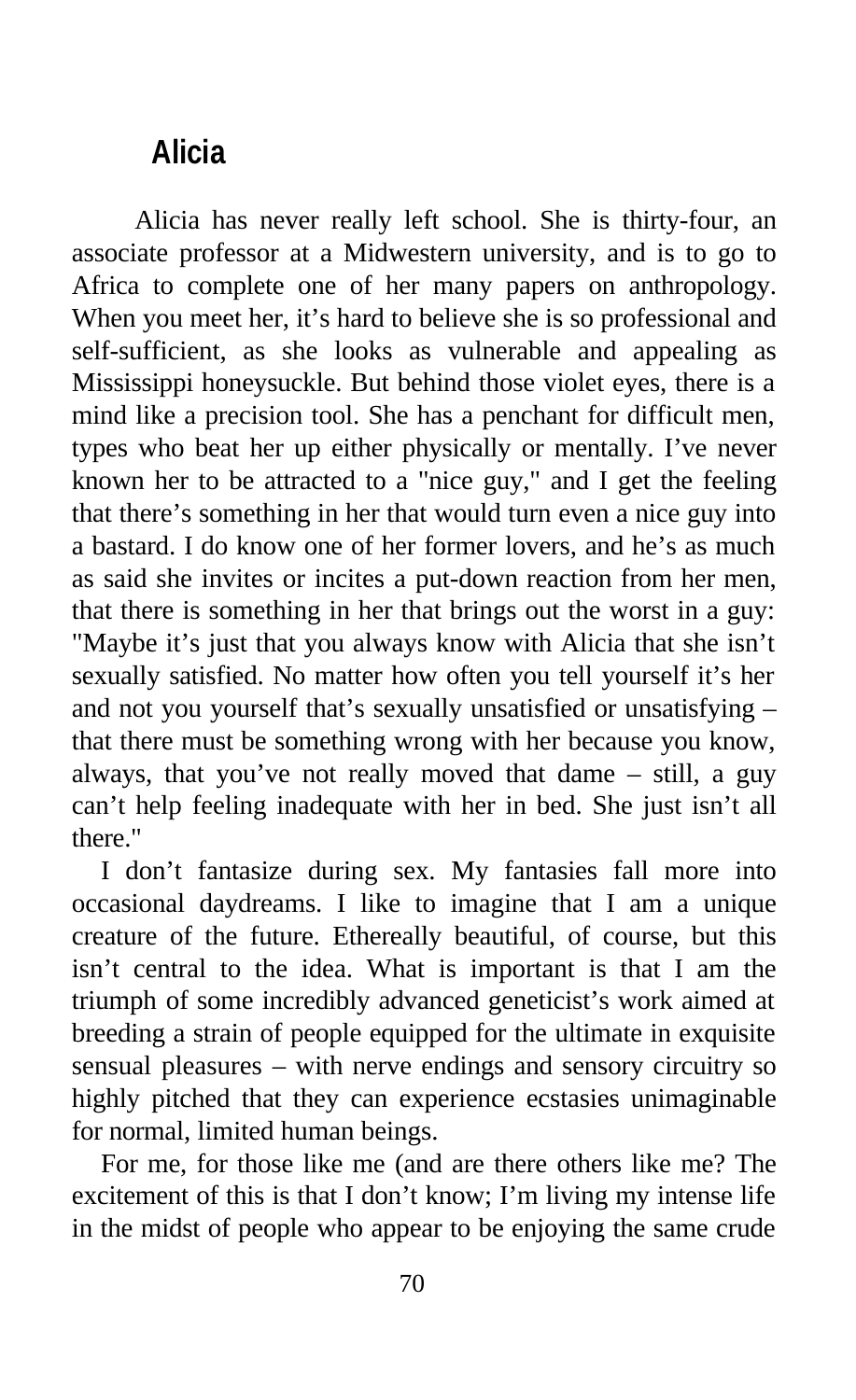little pleasures as their ancestors and no more)…for me, the touch of a tip of a feather on my knee can produce – if my mood is erotic – a sensation so intense that it would be like twenty orgasms at once for another woman. I experience this all right, but it is invisible, secret, known only to me. It's not simply a hypersensitivity over all my surfaces – no, I can be impervious, I can make my way through a jostling crowd with only the usual discomfort at the unwelcome human contact. I'm inexhaustibly tuned up exclusively for sensuality, for carnality, for all the feeling and desires of the sexual animal. My sexuality, while animal, is capable of such subtlety that a glance, received a certain way from a man I fancy even mildly, can bring on wave after wave of the sort of piercing sensation that would cause gasps and moans and even screams from another woman. All I may show is a small; smile in his direction, but what I am enjoying inside – just in a split second – is like the sum total of anyone else's lifetime of erotic experience.

The climax of this fantasy, of course, will be when I meet up with a man whose senses are as fantastically heightened and refined as mine, but I haven't gotten to that point yet. There's too much going on here, and I'm only getting started. He'll come along a few chapters from now, and then I'll really get going. [Taped interview]

## **Lily**

Joe and I have been living together for three years now, but we've been making it for eight years. I think we've got a pretty imaginative sex life together, and I enjoy discussing my fantasies with him. Unless I were to tell him that I'd been thinking of another manduring a particularly passionate session, I don't think he would ever be jealous of my fantasies.

But I can truthfully say that I've never had fantasies of another man while Joe was making love to me. I think most of my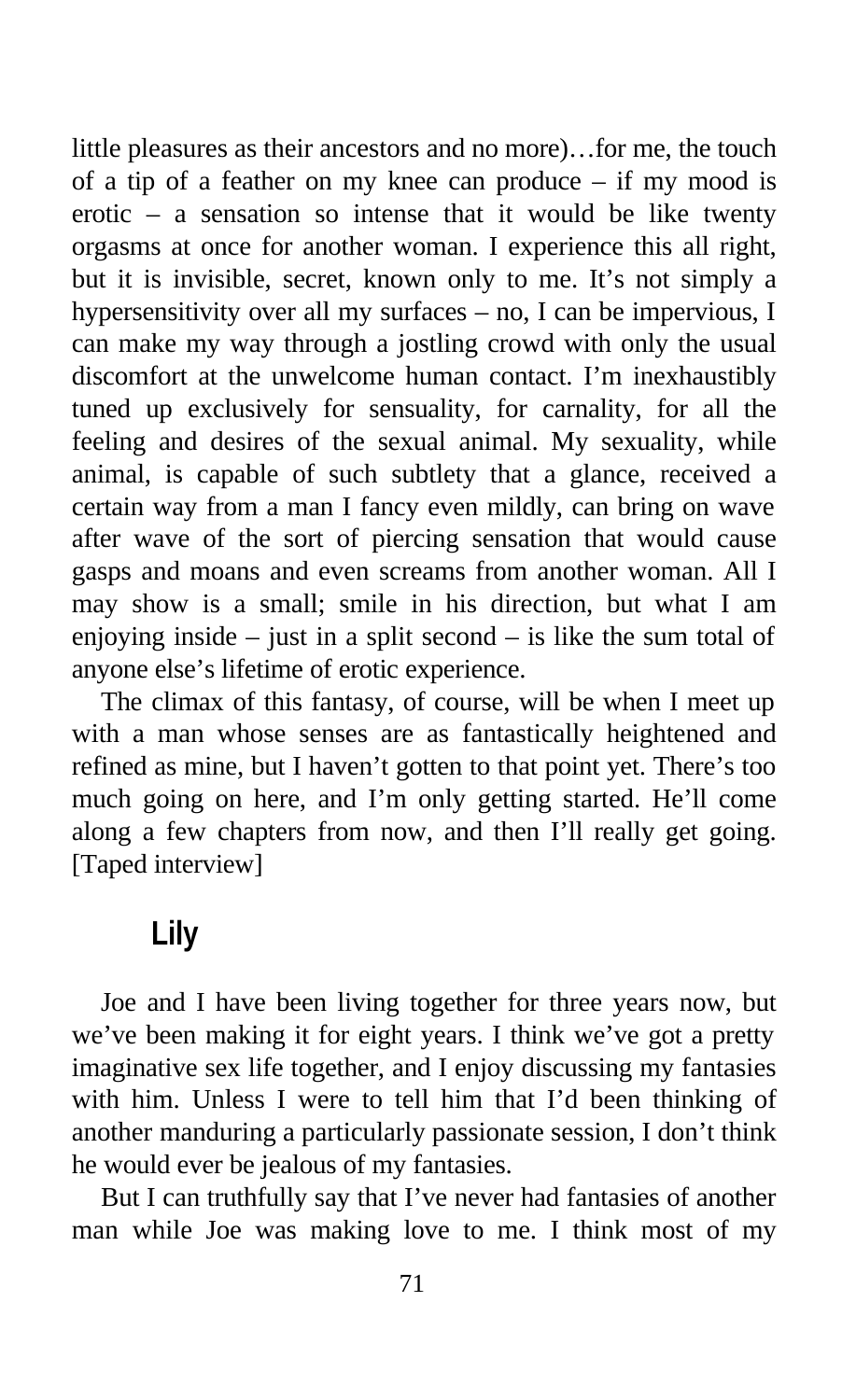fantasies are of the daydream type. I have had several recurring ones:

1. I never had an affair with my ex-boss, but he was extremely attractive and had a moustache. At times I'd find myself staring at him and wondering what it would be like it he were to fondle and kiss my breasts with his moustache rubbing across my nipples. I imagined it would be a very erotic sensation to have him suck my nipples and feel his moustache next to my skin.

2. I find myself staring at well-dressed black men on the subway. I begin by looking at their hair, then their faces, then I let my eye slowly, casually move down their bodies. I try to judge from the bulge just how large their penises are and with a little imagination I see them undressed and feel them inside me. I judge them as lovers individually. Occasionally I will do this with white men, but generally they are black. Joe is black, but I don't think this is why I do this.

3. Sometimes on my way to work I think about the way Joe made love to me the night before and I get quite aroused. I can feel my clitoris get hard and it starts throbbing. It is always a sudden jolt back to reality when I suddenly see the crowd of people squeezing out of the station.

I enjoyed answering your request. Yours is a great idea. [Letter]

#### **Eliza**

Even when going about my household chores I sometimes think of how it feels to have a man run his hands all over my body. I often remind myself of the pleasure of having a firm penis sliding in and out of my mouth and try mentally to recreate any delicious experience. [Letter]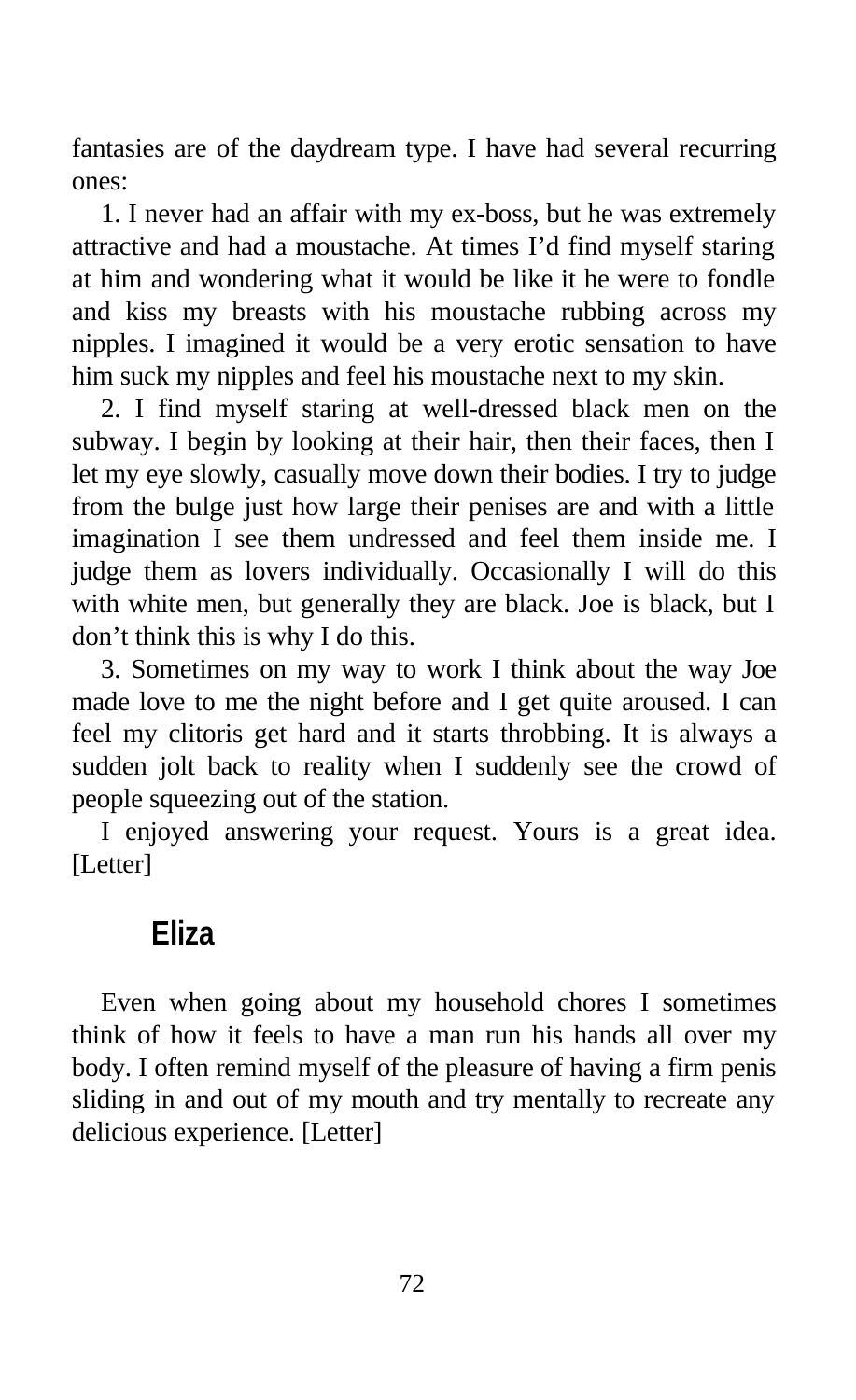### **Esther**

I daydream a lot, which probably accounts for the fact that I enjoy sex so often. I do my housework in the tops of baby-doll pajamas, stay in a half-hot mood most of the time, what with touching myself, or rubbing against different objects. The nozzle of the vacuum cleaner hose, for instance, played lightly over the pubic area is terrific and will bring on an orgasm if desired. Sometimes I wear a dildo inserted while doing housework. I imagine it to be my boxer dog's prick. [Letter]

#### **Shirley**

I am a nurse and have been married ten years. During boring lectures at the hospital, I often fantasize going down on the lecturer. I try to imagine just how long he could go on talking all that mumbo-jumbo while I was kneeling there in front of him with his penis in my mouth.

I also often find myself fantasizing about those patients who fill my particular fantasy type – usually strong, overwhelming, cavemen types with great staying power. It's funny: there they are, lying helpless in their little white beds or on the table, but when I'm looking at them and imagining, it's me who feels helpless and small, as they protect me and give me pleasure.

This has nothing to do with not loving my husband. I do. [Letter]

#### **Lillian**

Sometimes when I'm, say, peeling potatoes, I imagine that Bill will come up behind me, bend me over and enter me, right there at the kitchen sink. [Conversation]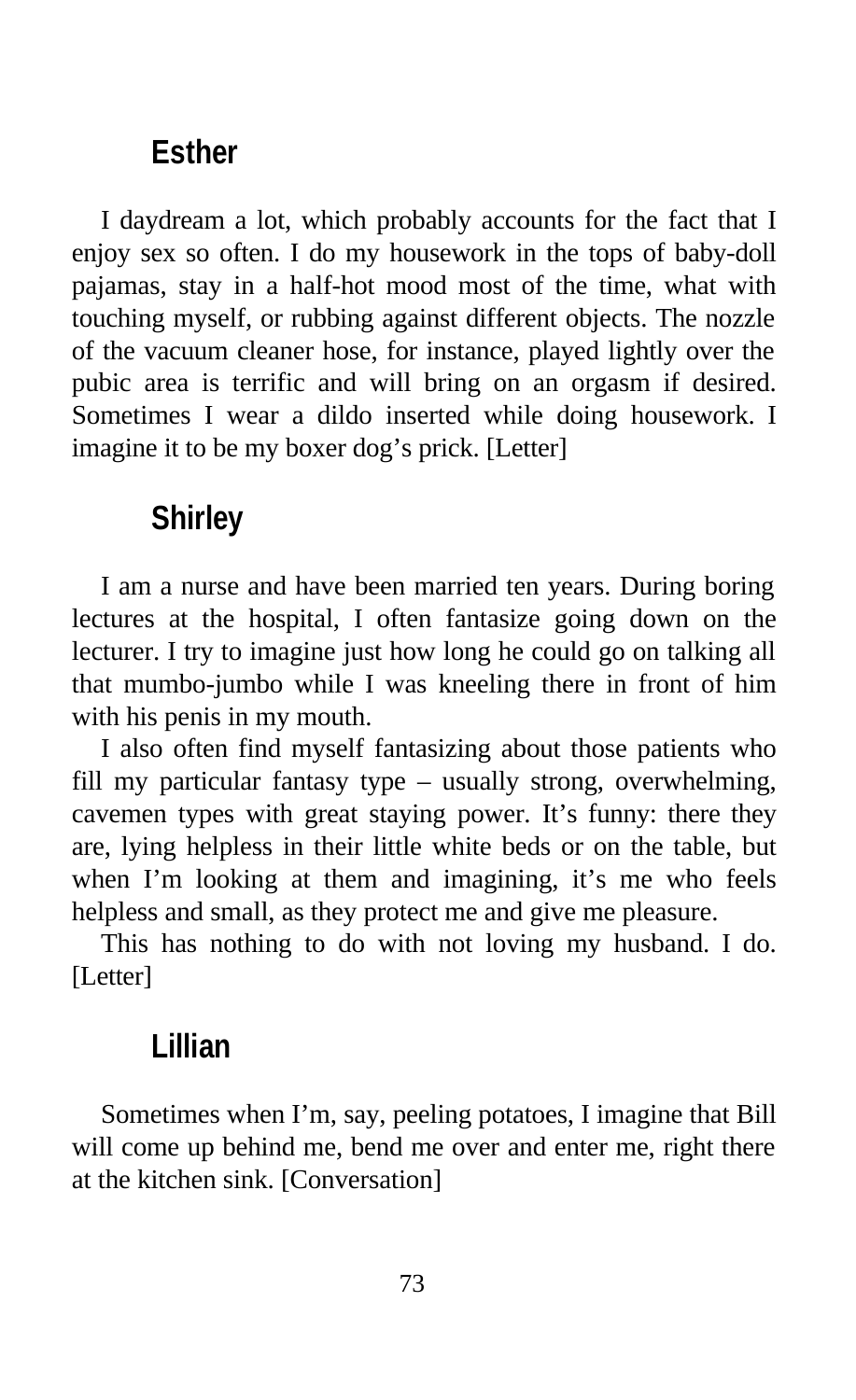#### **Viola**

When I'm making love, I don't think of anything else but satisfying my lover. Would he be jealous if he knew I were thinking of someone else? Probably. Which is why I concentrate wholly on making love.

I save my fantasizing for when I'm alone. I wait till evening, take a couple of drinks, and curl up in bed with a sexy book. Then when the drinks take hold I can imagine my hands are those of my lover.

Other fantasies are just daydreams, which I have constantly. My favorite daydream is of me cooking or washing dishes, my lover comes in, puts his arms around me, and as we kiss and press against one another and our passion builds, I just reach behind me and turn off the stove, the dishes are forgotten, everything left wonderfully unfinished in this very interrupted state, as we go off to the bedroom to make love. [Interview]

# **MASTURBATION**

 Not all idle minds drift to sexual fantasy, as not all sexual fantasy (and idle hands) leads to masturbation. In fact, it's the old chicken-and-the-egg routine. Fantasy and masturbation: which comes first? But one thing seems certain: that masturbation without fantasy is unlikely, unhappy, unreal. Masurbation doesn't just require fantasy, it demands it. Without fantasy, masturbation would be too lonely. I don't even want to think about it.

In my researches I didn't find one woman who said she had never masturbated. You could say that this has something to do with the nature of my subject, that the kind of people who talked to me were bound to be more sexually candid. Perhaps my surprise at finding that all the women I talked to masturbated is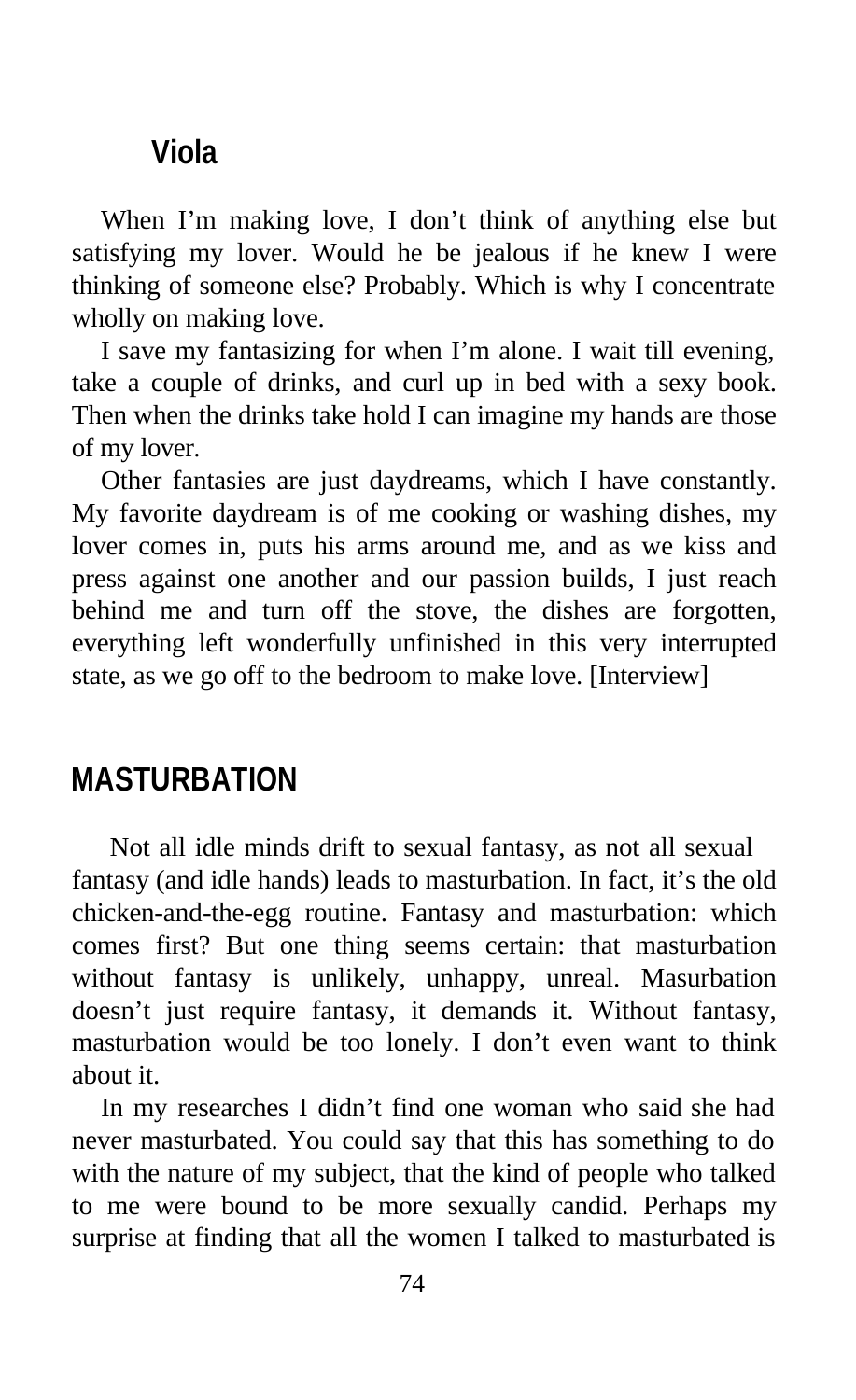more a comment on me than my contributors. Possibly. But you see, it wasn't that I didn't *expect* women to masturbate – to have tried it or stumbled upon it at some point in their lives – I simply didn't think my own experience was all that universal. It goes back again to how little women know about one another, how inclined we are to feel isolated, different, not like the other girls, because we don't know about other girls.

We all know about men; they masturbate. Little boys and masturbation are a normal, even charming part of the women's magazine stories as to how little boys are. I suppose that's it; we've all read so much about it, about little boys discovering it, and being discovered. It's charming.

But women? We're as hidden as our clitorises. By the time we've found them, hidden away up there, we're guilty at having located them. If it were meant to be found and enjoyed, wouldn't it be in the open, hanging down and swinging free like a cock? (No wonder little girls suffer penis envy.)

That, I suppose, is why I was so surprised to find we all do it: I simply assumed without thinking that I was as alone in my discovery as I'd been alone while growing up, with my other female thoughts about my femaleness. Logically, I accepted my similarity to other women – why should I be different? – but emotionally I was as uncertain as to how I stood on the subject of masturbation as I was on whether I was oversexed. No one talked about girls masturbating, it was not a part of the prescribed myth of innocence, of growing up, of becoming a woman. Actually, I don't think there is a female version of that popular myth: neither Heidi, Nancy Drew, or the Little Women masturbated; there is no female equivalent to Studs Lonigan and Huck Finn.

I'll tell you some things I've learned about women and masturbation. Despite their long training to reticence, once you've engaged their confidence, women talk about it easily. Once they realize they aren't the only ones, they admit to masturbation as readily as to sex, they accept it and, unlike men,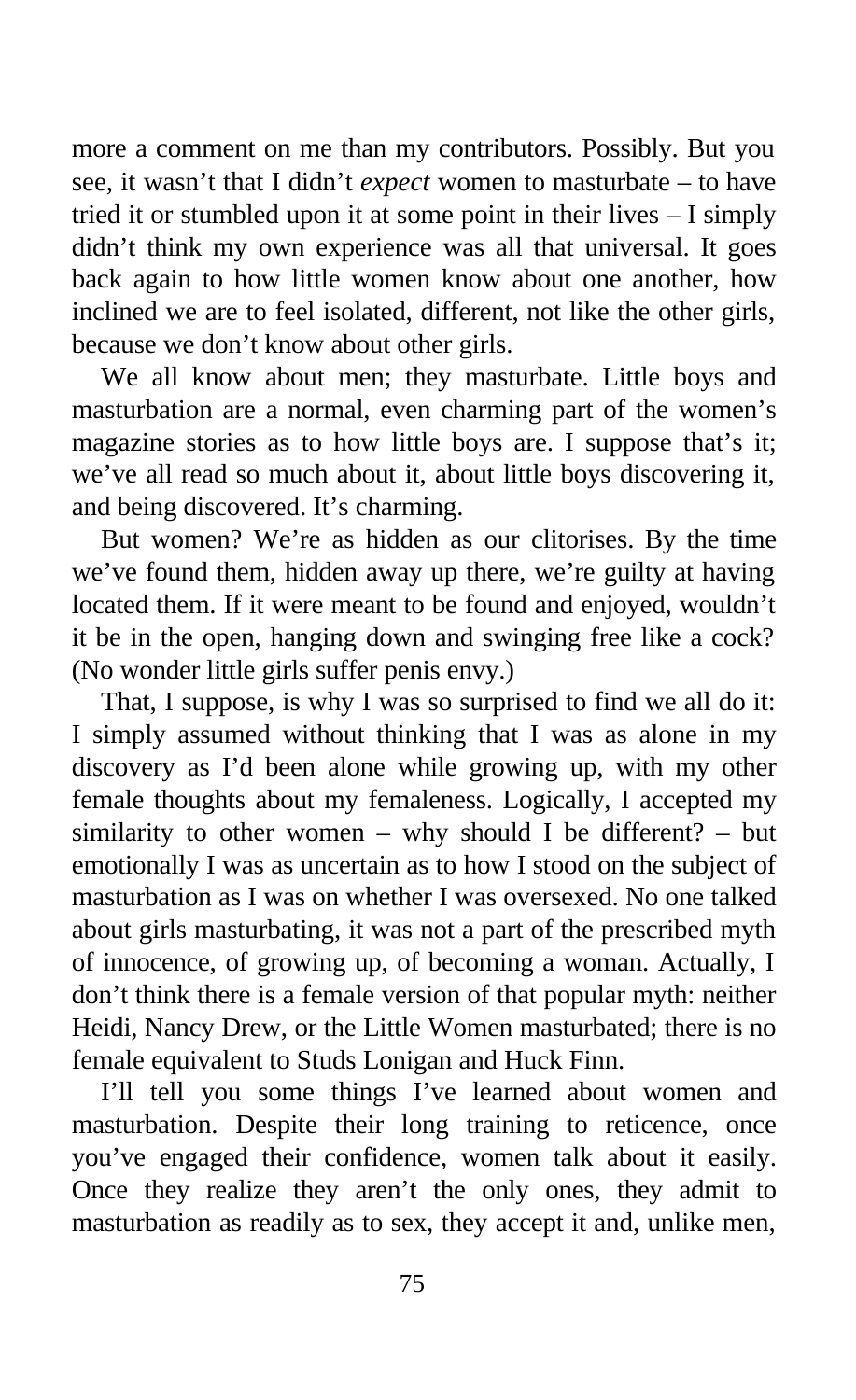seem to feel no less a woman for doing it. You could reduce this to a sign of our times, to the nature of my research or of the women who would talk to me. But it's more than that; it's the essence of what all this research boils down to: that women, once opened up and allied to other women, are indeed less ashamed, more adventurous, more accepting sexually than men. If books like mine help women to be more trusting with each other, to talk, to explore, we may find that the whole chapter on sex in our permissive age has not been written. Only half.

Here is some incidental data on the subject of fantasy and masturbation that I found interesting: Most of the women I talked to remember their first sexual fantasies and their first masturbation to have occurred at about the same time, usually between seven and eleven (for reasons I don't understand, these two ages, seven and eleven, are the specific years most often mentioned). Also, when they do masturbate they don't fantasize about the same things that they do during sex.

In fact, many fantasies during masturbation don't even concern active sex; sometimes just the fantasy of being nude on a beach is all the sexual imagery a woman wants or requires. One last thing: I think women's invention in the choice of their masturbatory tools is worth a mention – from the familiar finger, the dildo, the increasingly popular vibrators (although everyone mentions being put off by the noise of the batteries) to cucumbers, vacuum cleaner hoses, battery-operated Ronson toothbrushes, silver engraved hairbrush handles, exotic phallocrypts made by native houseboys, down to simple streams of water. Sometimes the tool is everything, appearing in both fact and fantasy in the same form – and sometimes the hairbrush becomes the desired lover's cock and the water from the bathtub faucet the pee from a very black man's cock. Shocking? Not when you think about it.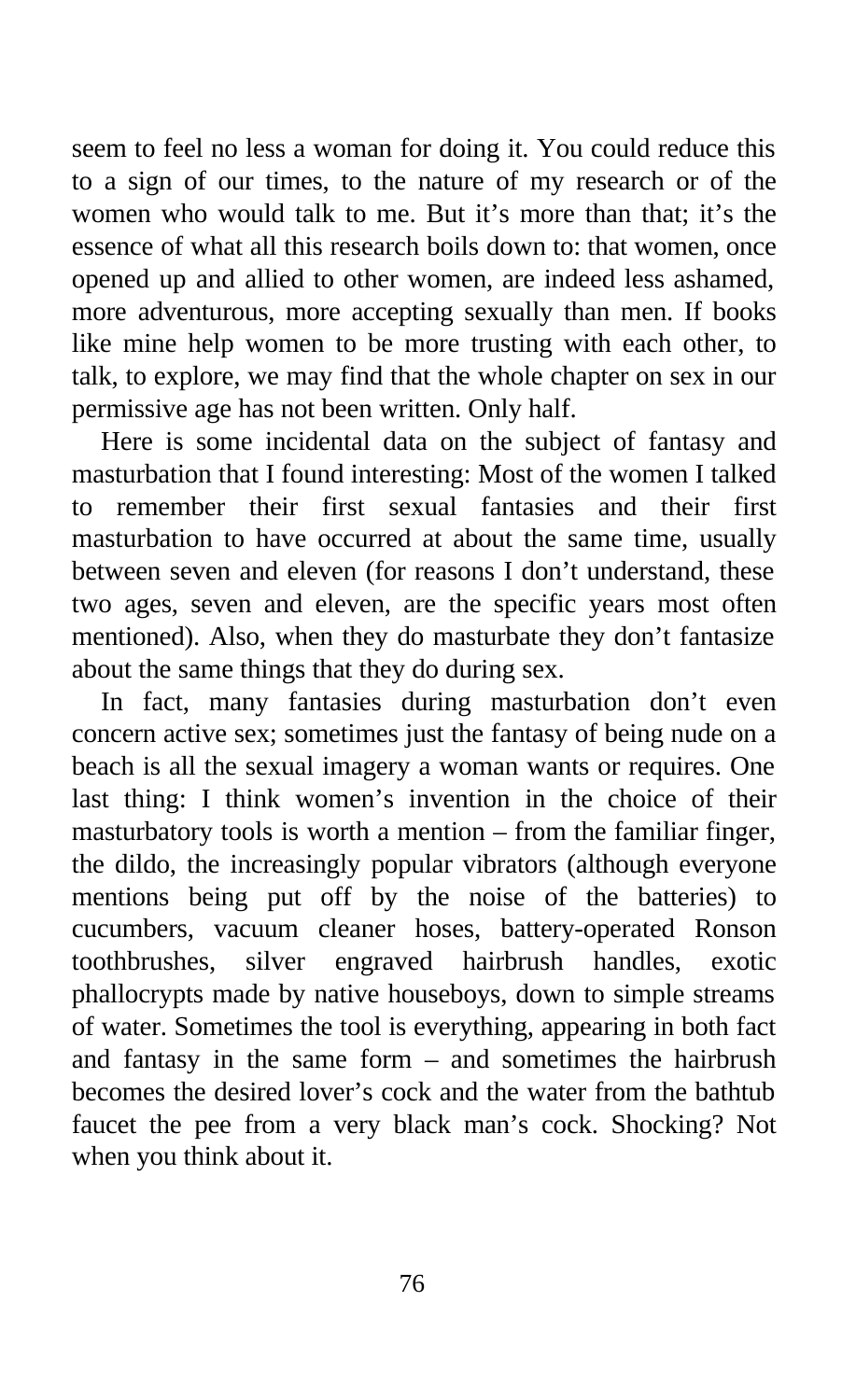## **Patsy**

Hope this letter will be of some help to you. To give you an idea of what I am like, and maybe help in working out why I think like this, I am twenty-nine years old, married six years, no children. We have sex an average of three to four times per week, but my husband does not know I am writing to you, as there are some points I think might make him wonder about me.

First, I would like to say that I do masturbate. I use a vibrator, usually in the mornings and after I have a bath. I seem to get excited as I stroke my breasts and think of or look at some of the books we have. My breasts are not very big and when I see some of the girls with big full titties I really get excited. One of my favorite fantasies when I masturbate goes back to something that actually happened:

Once I went to a sauna bath with a friend who I thought had lesbian tendencies. What happened can still bring me on. My nipples and clitoris get firm just thinking about it. We both stripped. put towels around us, and went inside. There was one other woman there. She lay down on her back, showing all. When she left, my pal undid her towel and stretched out on her back. It was the first time I had seen her in the nude and the way she was talking soon made me feel sexy. I took my towel off and she remarked how much darker and bushier my pubic hair was than hers. She was very fair, but her bust was a lot bigger than mine. She got up and came over to me and started massaging my legs. I let her carry on. Soon her hands were all over me. She asked me to go back to her flat for tea and said if I wanted she would finish me off. When we got there I was stripped by her and given a most satisfying thrill. She licked and sucked my breasts and went down between my legs and performed cunnilingus on me (better than my husband). I could feel her sucking my clitoris, and just to feel her breasts was enough to makeme come at least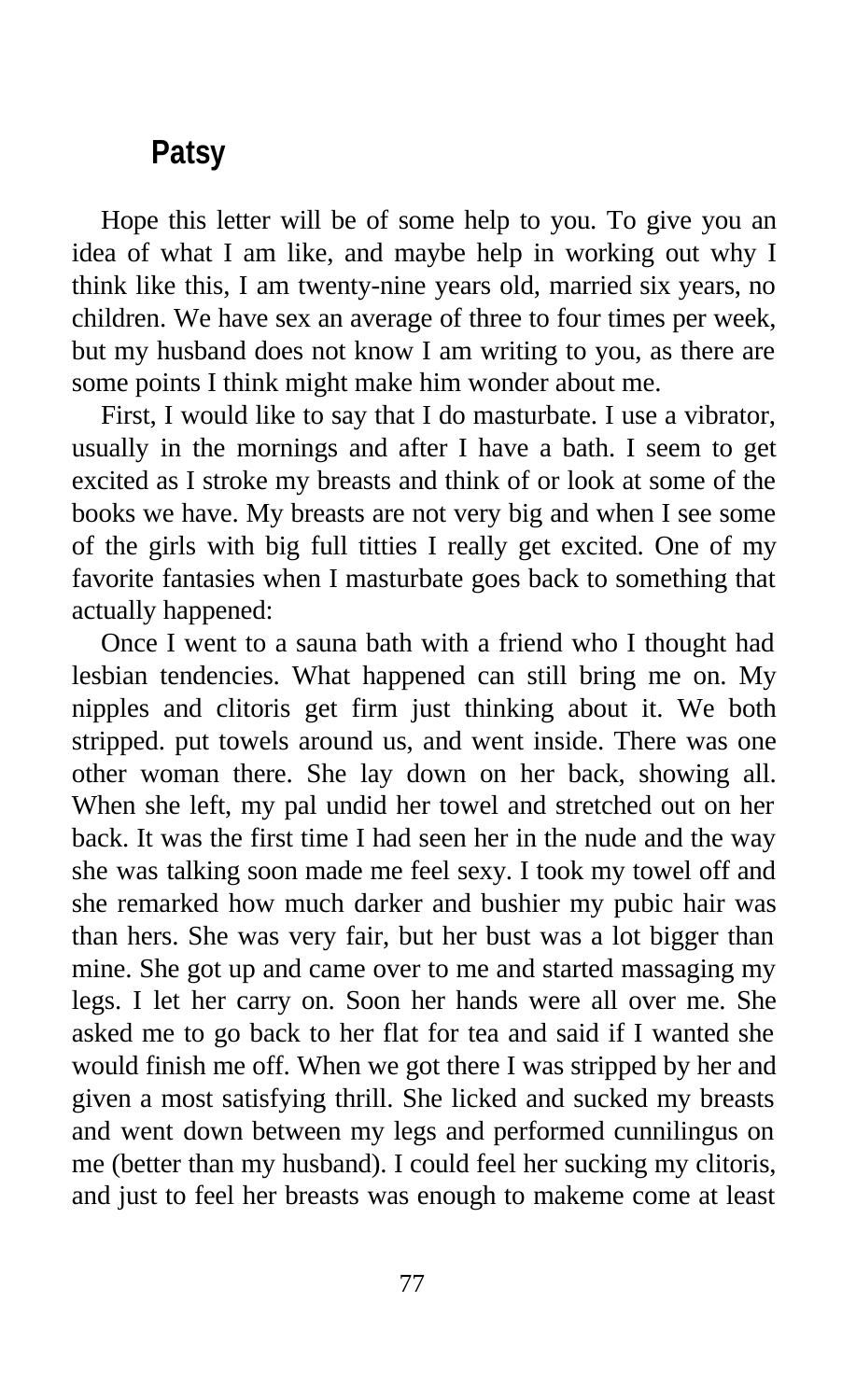twice. I often thinkof this and then give my husband a good time. [Letter]

#### **Norma**

 I think of Norma's name as being just right for her; to me it has an old-fashioned, prim ring. And so I was not surprised that Norma was reluctant to give an interview for this book. She thinks there is nothing wrong with it, however, and believes wholeheartedly that it can have a liberating purpose. She would even like her daughter ("if I'd had one") to read it. "I wouldn't want any girl to be brought up the way I was."

Norma also told me that she hadn't slept with a man since her husband, who was more homosexual than not, left her over fifteen years ago, just after their son, Ted, was born.

I'm very brave and aggressive in my fantasies. In fact, I take the lead. My fantasies are always about young men. You are probably thinking there is some element of incest there – some desire for Ted. But I don't think that's quite right. I think the reason that I imagine that the man is always fifteen or twenty years younger than I am is that it makes him less frightening to me. In fact, he's always someone who is a virgin, close to it. Somebody who doesn't really know what it – the bedroom, you understand – is all about. So it's up to me to teach him, and nothing he's going to do can surprise or worry me. He's just a boy.

I may as well tell you this: I always have my fantasies in the bathtub. Whenever I feel the urge, I just go in there and get in the bathtub. But I do it in a very special way. The way I was trained, brought up, I can never bring myself to touch myself there. Yes, there. Or to put anything inside myself. What I do is turn the water on to a nice warm temperature. Then I lie down flat on my back, with my bottom right up against the end of the tub where the faucet is, and I position myself with my legs open, feet up on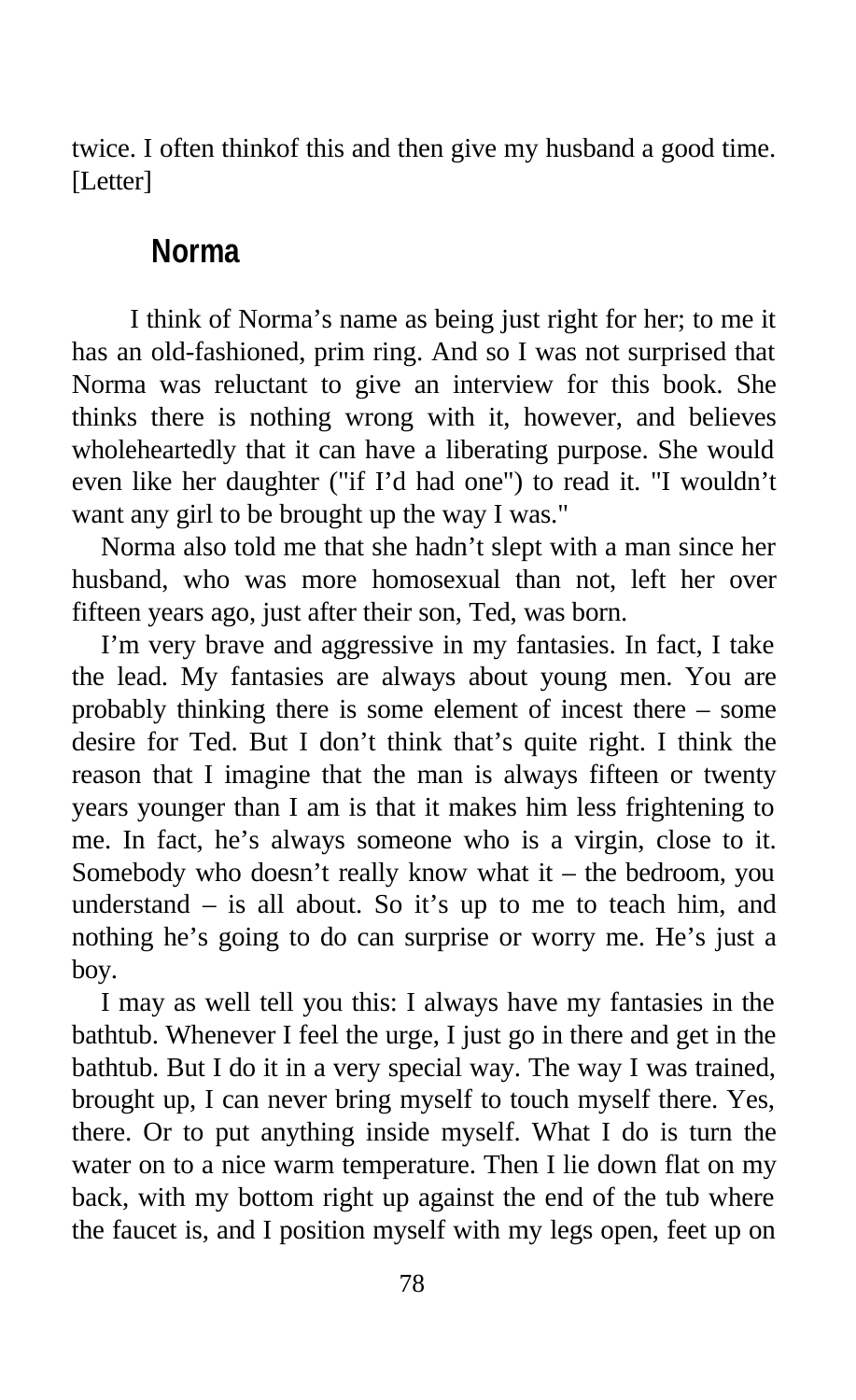the edge of the tub, directly under the running water. I usually have a towel under my head. The warm bubbling water plays over me; I can pace my fantasy by either just lying there and letting the warm pressure of the falling water find its source, or I can hold my lips apart so that the rushing water excites me immediately.

Fantasies get worn out; somehow they finally lose their erotic charge. So you have to keep making up new ones. The one I recently made up is one of this beautiful young man and me. We're completely dressed, in fact, he's in black tie, and I'm wearing something long, black, and very dramatic. We're waiting for some people to arrive; the boy and I are strangers to each other, having only been invited to this house by mutual friends. Finally they phone to say they had to take a plane, and so will not arrive till midnight. They beg us not to go, however, but to pass the time as best we can until they arrive.

I suggest to the young man that we play some cards. I tell him that while cards without risk is a boring game, I still do not like to play for money. So he laughs and asks what would I like to play for. I suggest we play poker, and that the 'winner can get the other person to do anything he or she wishes for five minutes after each winning hand. What I have in mind is a game of strip poker, you see, because I am a very good poker player and know that under the disguise of the game I can get him to do what I want, almost as a joke, without embarrassing myself.

The young man agrees, and in ten or fifteen minutes he finds himself sitting dressed only in his stiff shirt, black tie, and shoes. The rest is naked Sometimes I imagine that he immediately develops an erection, other times I vary it a bit by having him so embarrassed he is unable to have one until I "carelessly" make some revealing gestures with my body. Or touch him. Then I suggest that we play for higher stakes. He asks what this means. I tell him we should play for more imaginative forfeits, and the penalty period should be increased from five to fifteen minutes or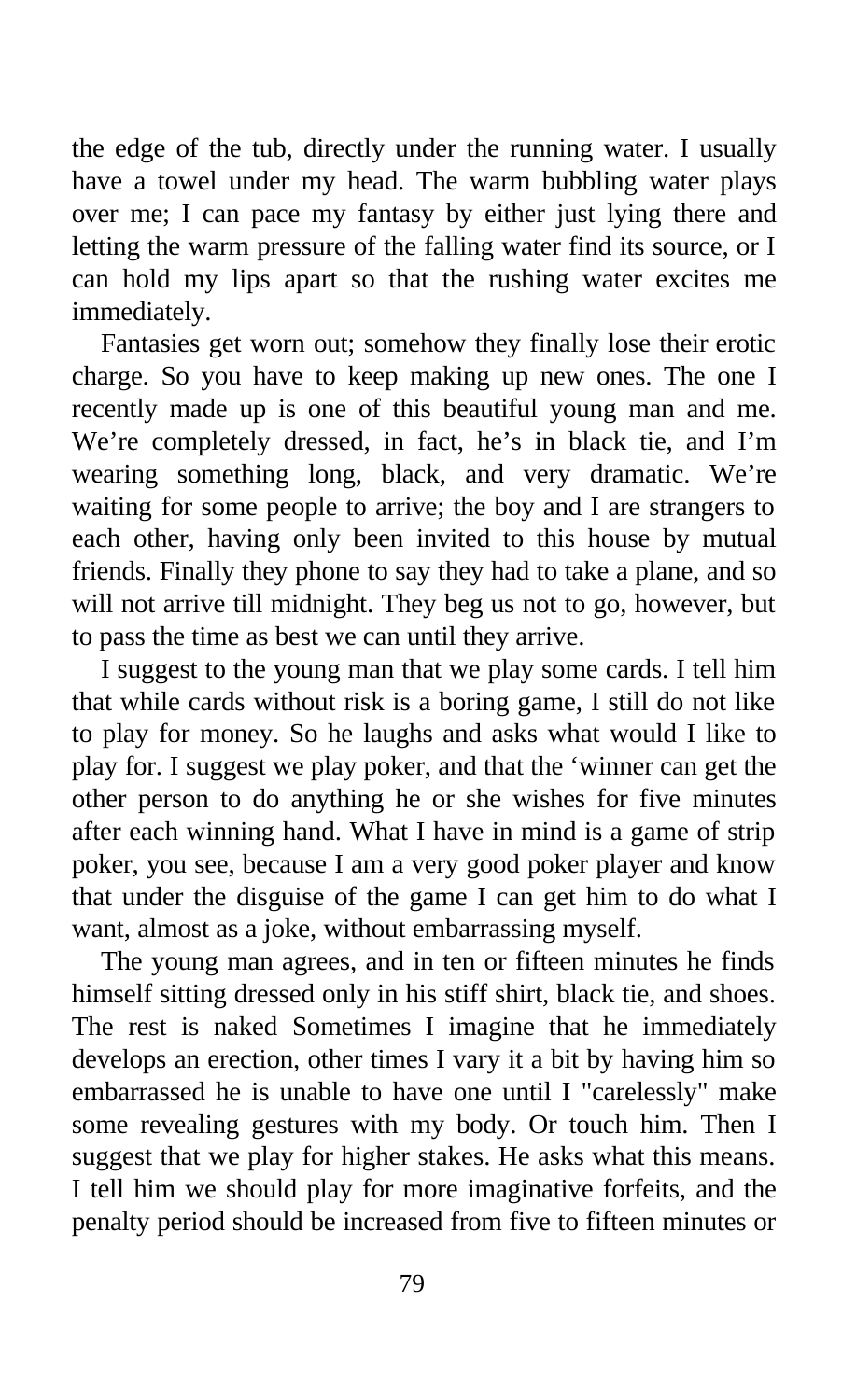even a half hour. He becomes even more excited, and I see a gleam in his eye. He agrees. But of course I win again.

"What do you want me to do?" he asks. I tell him to lie down on the bed, half undressed as he is, and then I proceed to tie his hands and feet to the bed.

When I feel he really can't move. I go into my act. In my mind, I become the kind of sexy woman I've always wanted to be. While he's lying there, tied hand and foot, I go into the sexiest striptease you can imagine. This is the real part of the fantasy. All the rest has been a buildup. But when I get to this part, I can feel almost a flush of heat. My stomach muscles begin to cramp – but not with pain – with the feeling of approaching orgasm. I come and sit on him, but only for a second, so that before he can have an orgasm of his own I'm off him again, leaving him all the wilder, his face redder, his erection hard as a rock. I talk to him, asking him wouldn't he like to put it in me? Sometimes I pretend I'm angry with him, and say that I'd rather stick a candle up myself than him. Sometimes I imagine that I do, and I can see myself, naked, with a large red Christmas candle sticking half out of me, dancing around this beautiful young boy. I tell him that if he'll push the candle all the way in with his teeth, I may untie him and let him make love to me. Or I use that stiff erection like a ramrod, kneeling over him so that his own erection – it's now so hard he couldn't make it soft if he tried – pushes the candle all the way in for me.

And all the time I'm having these thoughts, I can feel the lovely warm water touching me, stroking me, bringing my own rush of blood there. Then suddenly my muscles do cramp, and I have an orgasm right there in the nice clean bathtub. Then I just have a real bath and get into bed and have the most refreshing nap you can imagine. [Taped interview]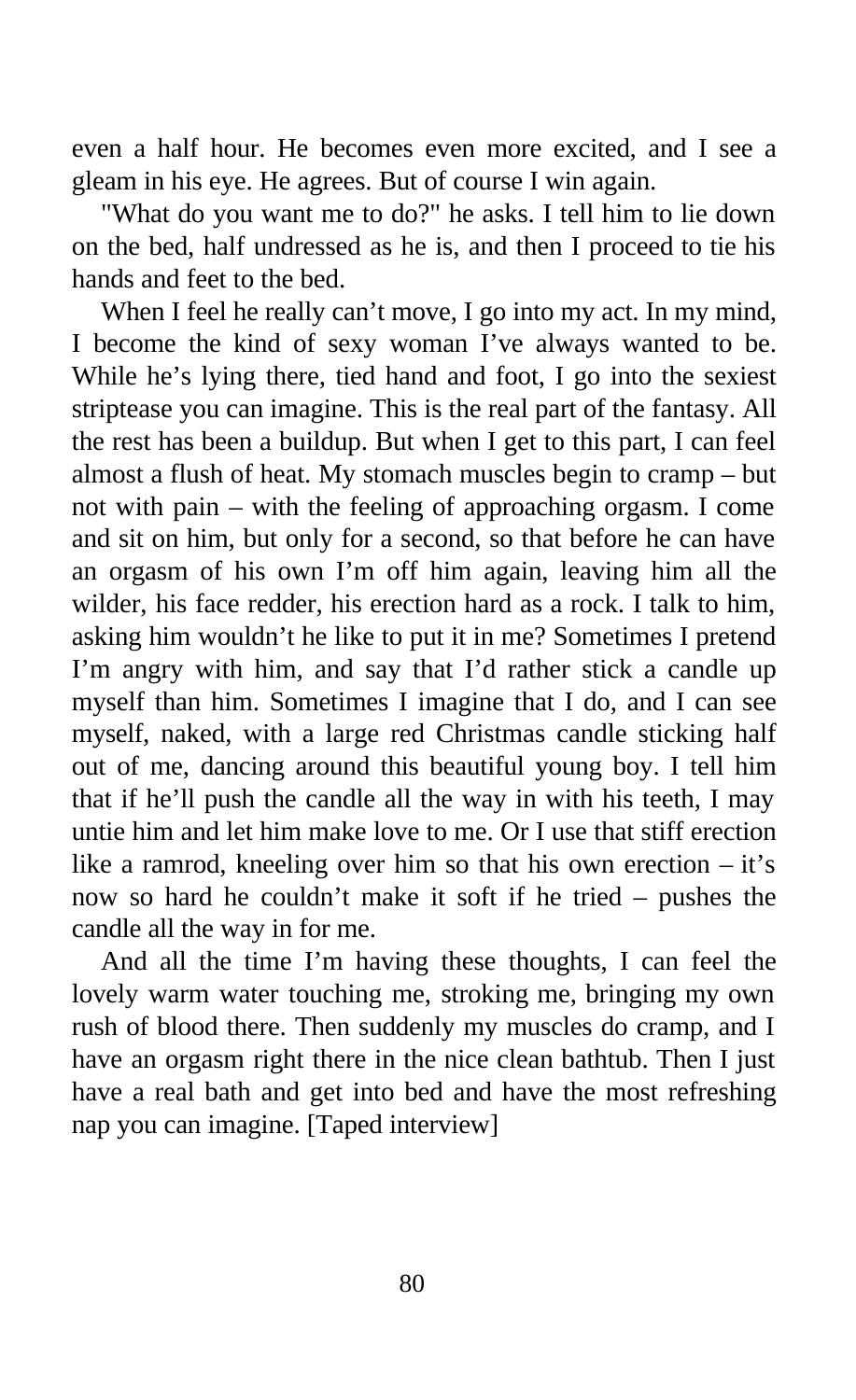#### **Adair**

Sometimes when I masturbate there is this lovely person, who is, of course, my lover, and he gathers together a bunch of darling gentlemen who want very much to fuck me…seems there are always these guys in my fantasies just dying to get at me. Anyway, they all have wonderful members with remarkable proportions and they tell him that they think I'm swell, and I'm really having a bit of a ball myself. But the funny thing is that my gentleman friend who has gone to the trouble of finding me all these screws gets a little angry because I start liking it a bit too much when one of the fellows in the crowd gets to propositioning me for doing other things (which aren't included in the package deal). I am tempted and my lover gets angry with both me and the other guy and gently tells us not to be so familiar. Does that sound crazy? I suppose so, but you asked for it. [Taped interview]

### **Mary Beth**

On the rare occasions I masturbate, I use the engraved silver handle of a hairbrush, and think about my former lover, who used to let me fellatiate him…an act I love to do, but which my husband doesn't permit. I visualize my lover's prick getting hard in my mouth, the veins coming out on it, and then, just as I'm about to come, I love to look down and see my own juices caught between my husband's engraved initials …. [Letter]

#### **Elizabeth**

I imagine a variety of things when I masturbate. Sometimes it's that a man has come to the door selling something and I invite him in. While he stands there displaying his Fuller brushes or whatever, I begin to caress myself. He watches, obviously aroused, and finding it harder and harder to continue his sales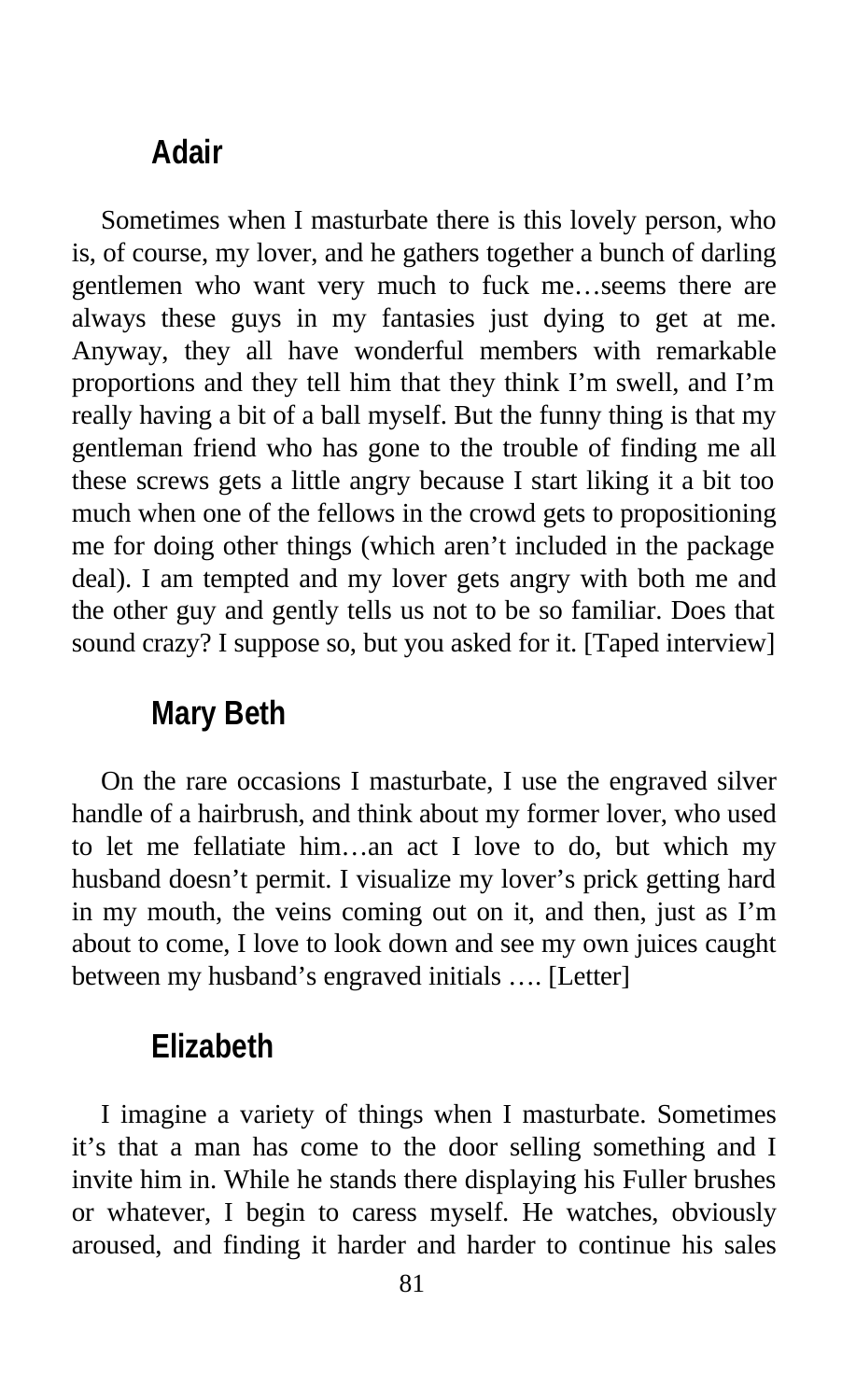spiel. Then I remove my clothes and begin to masturbate, all the while watching his efforts to control himself. He's in a real state, and of course I'm very cool in one sense, but I'm also getting very worked up. Sometimes at this point I'll invite him to penetrate me, much to his surprise and delight. He can barely get his trousers off, his erection is so enormous. And he breaks half of whatever it is he's selling – steps all over it – in his haste to get at me. While imagining this I will insert a carrot or some similar object into my anus while I stimulate my clitoris manually or with a vibrator to enhance the fantasy.

Sometimes I change the plot: I make no attempt to entice or encourage the man. But once in the house, he is unable to withstand my quite formidable charms and he rapes me, right there in the living room – taking care not to cause any real pain or damage to me. I imagine him to be an extremely skillful lover, so that although I start out repulsed by him and trying to dissuade him, I end up begging him for more while he teases and entices me and demands that I do various things for him…many of which I've never done before, never been asked to do before, and often wish my husband would ask me to do. [Letter]

#### **Mary Jane**

I almost never masturbate, now that I am married, but when I do, my fantasies involve only myself in most cases. I will list a few of the fantasies that I can remember. In one, I think of being alone on a beautiful white ocean beach. The sky is clear, the sun is shining, and warm breezes are softly blowing. I walk along the beach for awhile, and then I stop and take off all my clothes. When I am nude, I go for a leisurely swim in the ocean. When I come out of the water, I lie down on the soft, warm sand and feel the breezes blowing over me and the sun warming my body. In a variation of this fantasy, I think of doing similar things by a mountain waterfall. Most of my fantasies involve thoughts of my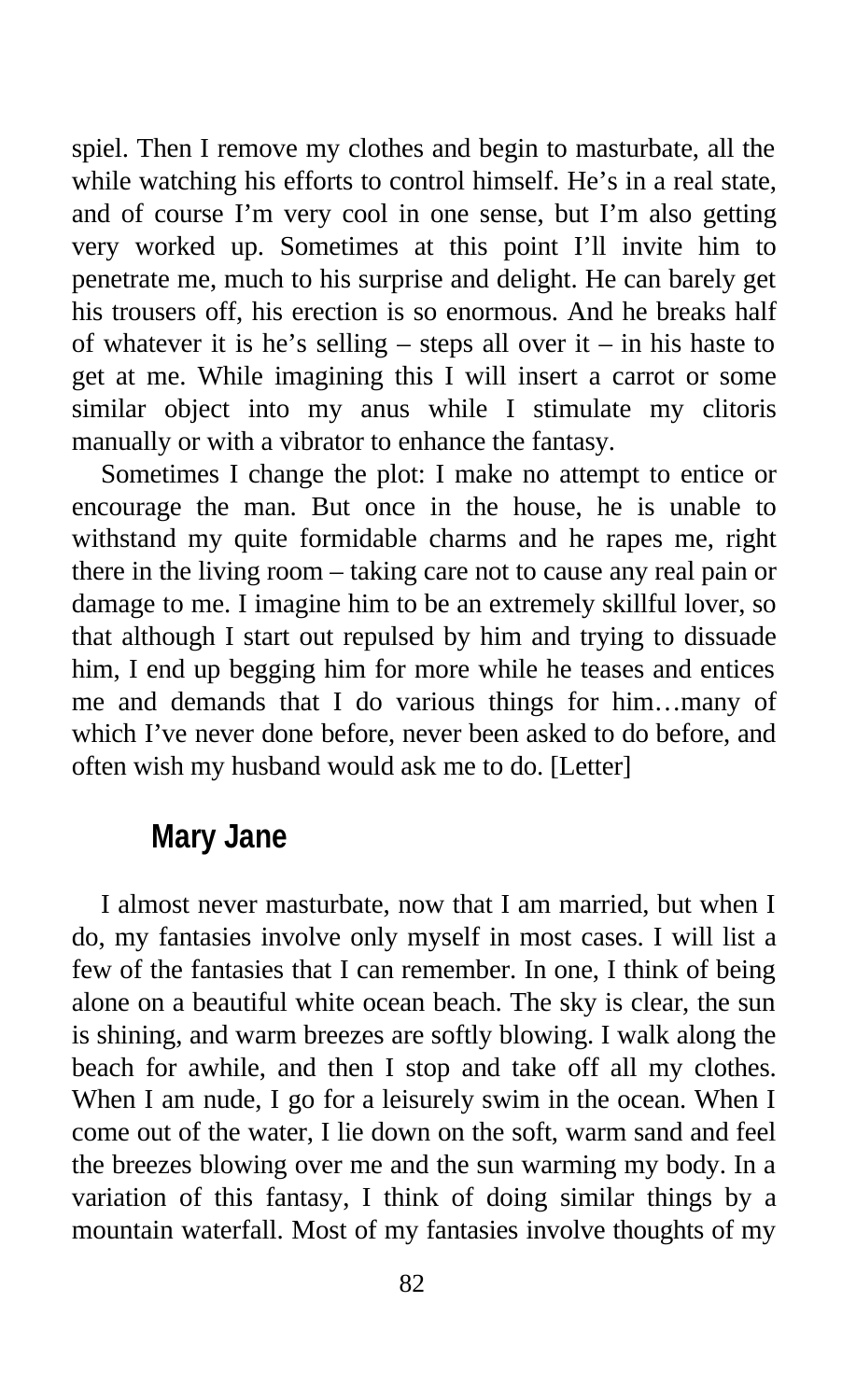taking off all of my clothes, and often the setting is outdoors. A few times, I have begun masturbating while I was fully clothed and, as I was masturbating, I removed all of my clothes. [Letter]

# **Amelia**

When I masturbate, I have a recurring "daydream" of a salesman approaching a lovely white cottage on a beach and finding the door partly open. He calls and, getting no answer, wanders through all the rooms looking for some sign of occupancy. Finally he comes to a closed door and hears water running within. Opening the door he finds a woman showering and he proceeds to undress, climb into the shower, and make love to the woman. By this time I usually have my climax. [Letter]

## **Alix**

 "I have never cheated on my husband, even though before our marriage I was rather promiscuous," says Alix. "Even on our wedding day, I wondered if I could be happy with one man. But I am."

Alix is twenty-four, married four years, and mother of two. Her husband's frequent business journeys give her a lot of time for her fantasies. These fall into two principal categories, lesbian and masturbatory.

Alix has told her husband of the latter, and as he has his own, they often share their masturbatory fantasies together. But Alix has never mentioned her lesbian fantasies to her husband, even though, as is characteristic with many men, he thinks of a lesbian episode as essentially a frivolous matter, of less serious import than male homosexuality; for instance, he has told her he wouldn't think it "cheating" if she had sex with another woman.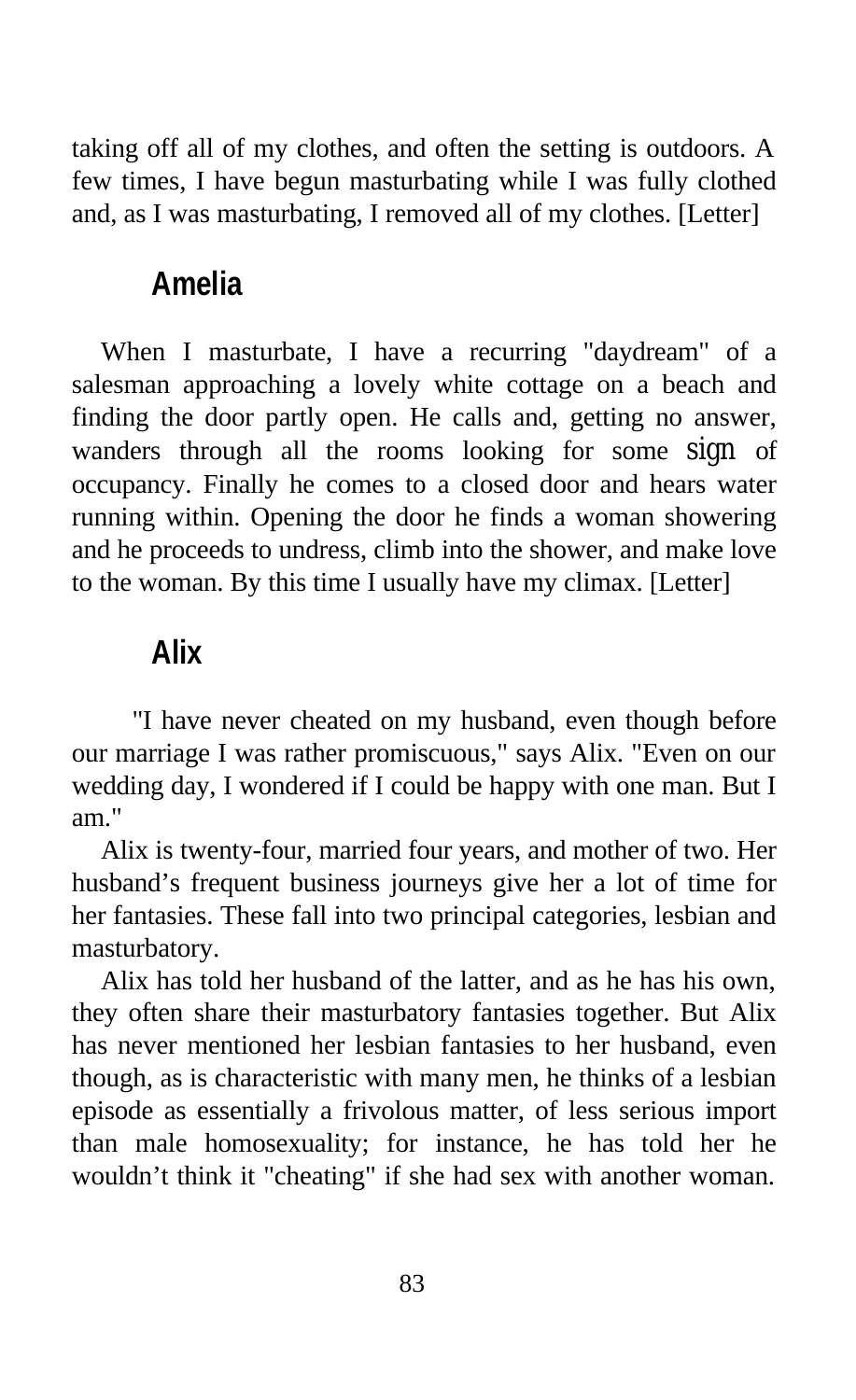Most of my lesbian fantasies occur during masturbation. The most common is one in which I am watching women masturbating themselves in demonstration for me. I visualize many different positions and techniques, all under spectacular circumstances.

For instance, I fantasize that I am held captive by native women who dance around me in a kind of pagan rite and then make me watch them masturbate. Then there is the fantasy where I am walking through the woods and come across a woman making love to herself. These fantasies of women masturbating really stir me up. Then, while I am actually masturbating myself, I fantasize that someone, like a neighbor or my husband, has walked in the room just as I am at the height and am climaxing over and over, but I can't stop – even though someone is watching – because it is so good.

My preoccupation with masturbation extends to idle daydreaming, or imaginings when I see or meet someone attractive: I invariably wonder whether that woman or that man "eats" his or her partner, and whether he or she masturbates. I don't think of these things in connection with myself, but I simply wonder whether or not they do these things.

My husband does not know of my fixation with masturbation and of my secret desire to have a woman make love to me. However, the fantasy we engage in together is very enjoyable and leads to wild times together. I love to hear him tell about masturbating himself that day (if he did that day, if not he tells the circumstances of another time, which excites me even though I've heard it before).

My husband is a carpenter and he will tell me, for instance, that during his noon hour he went to a part of the building that was finished – all the other guys were nowhere around – shut himself in a closet, took out his penis and jerked off for ten to fifteen minutes, then shot his semen on the floor. All the details of these circumstances really excite me. Sometimes he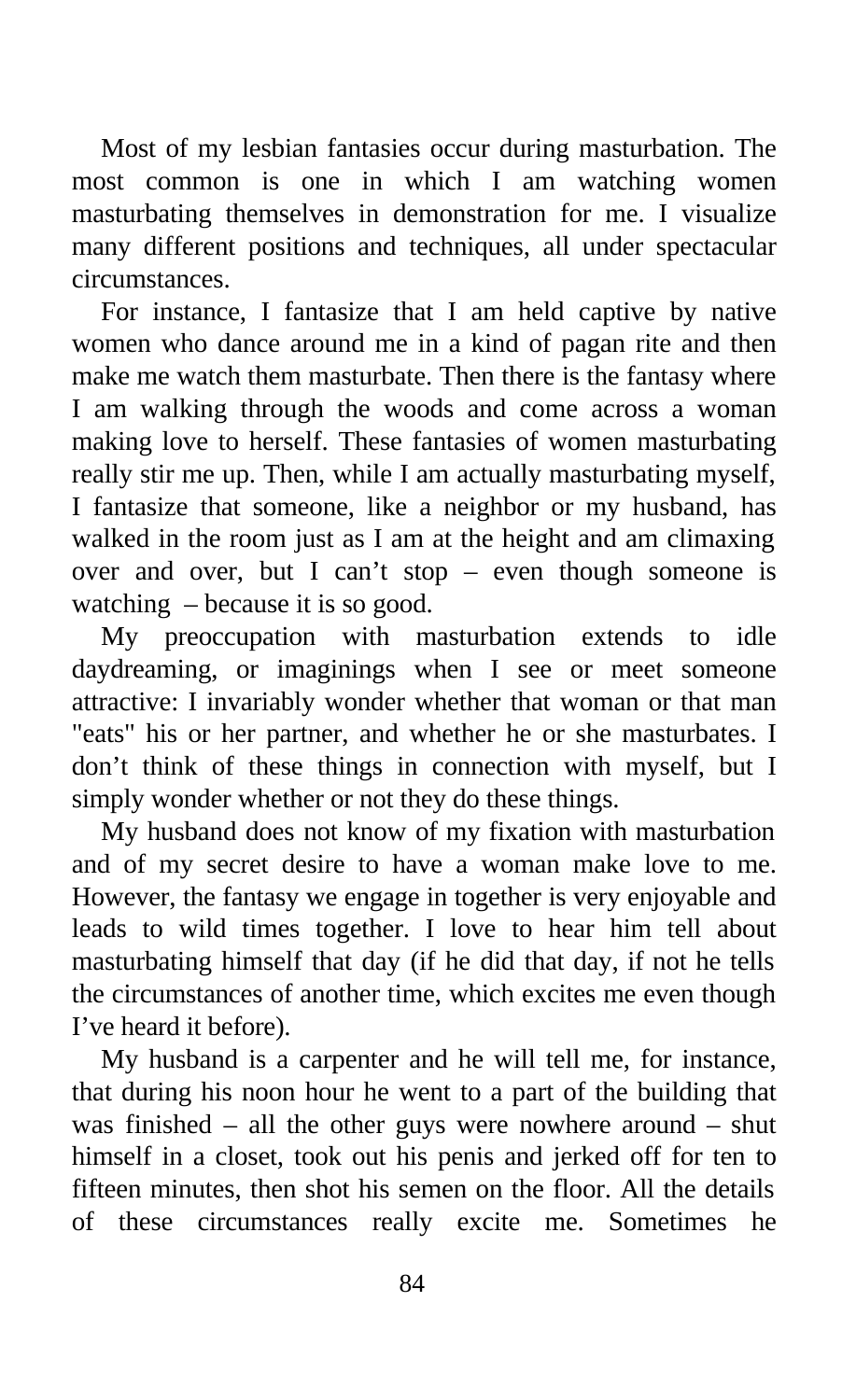masturbates in the bathroom during his coffee break. He says he gets to thinking about me giving him a blow job and he just has to masturbate. Sometimes he tells me about masturbating in the woods when he goes hunting. When I take the kids to see my mother – she lives 350 miles away – I am gone several days. He masturbates while I am away and tells me the details during our lovemaking when I get back.

Then he says, "Honey, did you do it today?" and I tell him the circumstances under which I was masturbating and where I did it. He gets very excited. He always wants to know if I took my clothes off or if I just put my hand up my panties, whether I used an object in my vagina or if I used my two hands – one to stimulate my clitoris, and the other rapidly in and out. However, I do not tell him of my lesbian fantasies during masturbation. I tell him that I was thinking about us.

All this time, while we are exchanging tales, we are engaging in serious foreplay. We also like to masturbate together and watch each other masturbate.

My orgasms during masturbation are very different from those I have during intercourse. Eventually we do have intercourse, and by this time we are wild for each other. I must tell you that before we brought this aspect into our lovemaking, that we made love infrequently and all passion on my part was fake. For three years of our marriage 'l never experienced an orgasm unless I masturbated.

Then one night during foreplay, I said to him, "Do it like this," and tried to guide his fingers.

Then he said, "You do it, baby," so I played with myself, but very inhibitedly because I didn't want him to know that I had done it very often before. He saw how excited I was getting, though, and said to me, "Fuck yourself, baby," and he played with his penis while I did it.

That was the start of our new great sex life. It took several more sessions before we both made full confessions, but it turned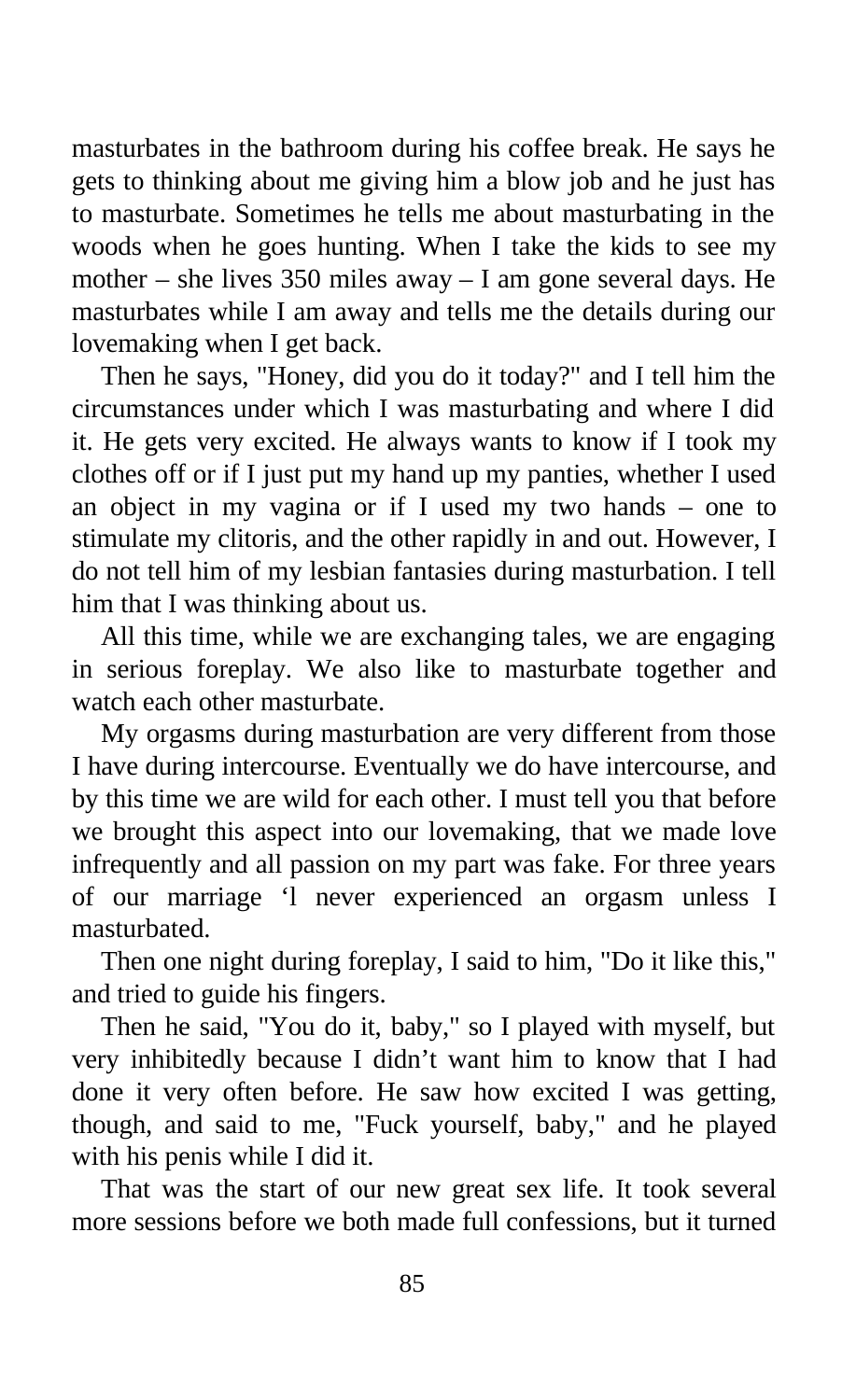out that he had been masturbating since our marriage and long before. I never tried it until we were married one year, and I had never done it as a teenager. The guilt I felt was awful until I started looking into the subject and learned that it is common and natural. I still, felt guilty, though, until we started doing it together.

I really think I am more intrigued with masturbation, both sexes, than with lesbianism. The latter is just part of the former. What I mean is I've always been fascinated with men and would never want to live with a woman. I remember as a child of about seven, when I saw my father and some pals of his urinating behind a barn. Penis envy was my first fantasy, and how I wanted one. I used to think that if Daddy put his penis between my legs that I would grow one too. I think men, their penises, are fascinating; sometimes I think how much I'd love to "catch" my husband masturbating, to secretly see his actions and passion when he was completely alone and uninhibited.

I find that with time, with talking about them, our fantasies and our love life get better and better. I wish we'd started talking earlier. [Taped interview]

# **THE LESBIANS**

 There is nothing consistent about women and fantasy, the reasons and circumstances for it. It varies from woman to woman. And with each individual woman, from night to night and lover to lover. Even with the same lover within the same hour a woman may or may not fantasize, depending on so many things, all the uncharted tides and moons of a woman's psyche. But lesbians are different. Their whole lives contain an element of fantasy – that they are both their own sex and another. It is my belief, therefore, that lesbians fantasize more often than other women.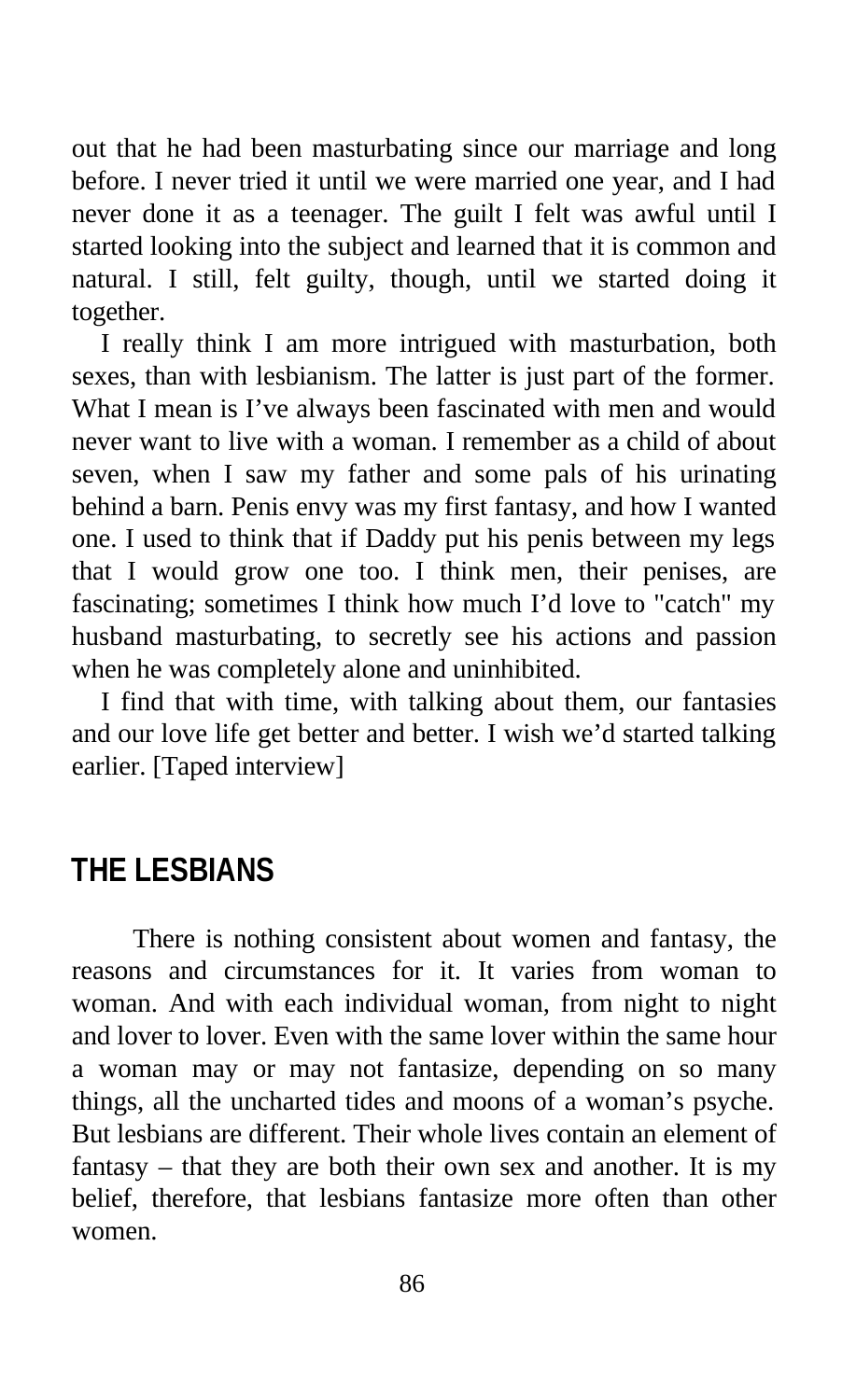During sex a lesbian's fantasies have to be especially active to help make rational to herself her often wildly veering changes of identification between one sex and the other, as she switches from the male to the female role and back again. In Marion's fantasy, the first in the group that follows, she admits she has to fantasize when she's actively exciting her girl friend just so she can be excited too. And even though Marion is the butch lesbian, her favorite part of the fantasy is when Lilly grabs the Ronson dildo and becomes the man, and she, Marion becomes "just a simple cunt, being fucked by some motorcycle guy."

Most women, I have found, have what they call their "lesbian fantasies" from time to time, that is, sexual fantasies that involve other women. They have these even though their real lives are totally or predominantly heterosexual. Some women accept these images as naturally as their own female anatomy – "of course women think about other women"; for others they raise a question, the possibility of their own latent bisexuality, while still others ponder guiltily over whether thinking about it means they really want it. Women's secret thoughts of other women; it's like a mystery within a mystery, and a topic I'd like to save till later. For now, these fantasies are from lesbians, women who accept and/or practice their preferred attraction to women.

## **Marion**

 Marion was born on a farm in North Dakota, and her first name is really Marianne; she changed it to the more sexually ambiguous Marion when she came to an understanding of herself later in life. She has never liked men.

Maybe it was my father's jokes that turned me off men so strong. My father wasn't really intelligent. Even as a kid, I knew he was hopeless. A big-boned, large – I don't know, *unfinished –*  kind of man. I remember even today the phone calls that would make my mother cry. Other women phoning him. I remember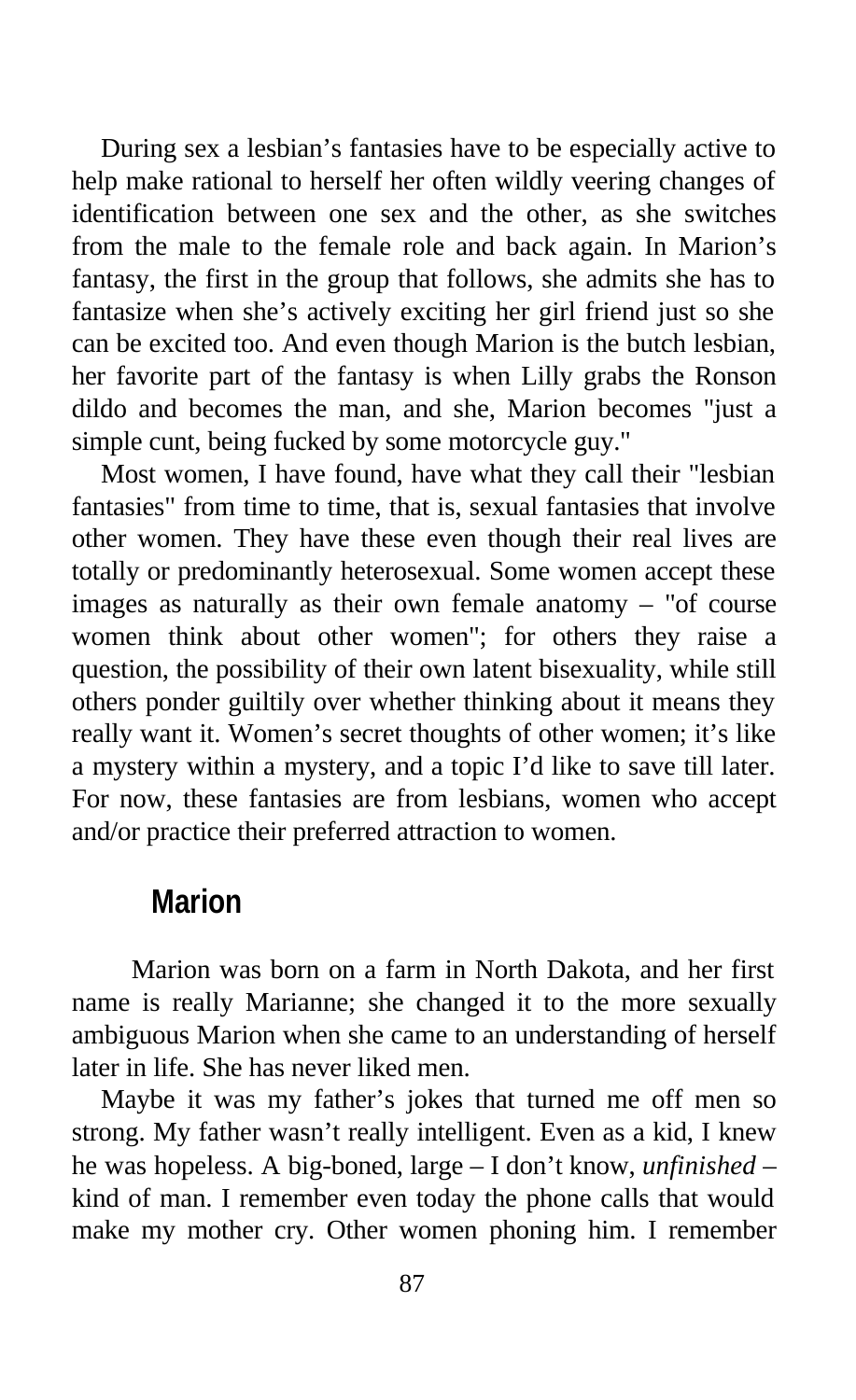thinking about one of these other chicks – Why does my father like her over my mother? This other one sounded so stupid. Once there was a terrible fight over a letter he got from one of them. But I remember more than anything else in, my childhood the phone calls, and my mother crying. I can even remember saying to myself as a kid that I never wanted to be like her. Like my mother.

You won't laugh? Fuck you if you do. What the hell do I care what you think. What I want is for a lot of cunts like you to understand how it is with people like me. Lesbians. The fuckin' word sounds so rotten. And I don't like to be called "gay." I'm no faggot. But why should the word sound so rotten? You like lettuce and I like apples.

You like men and I like women. So what? What the hell is so criminal about that?

Shit on the soapbox. I mean, on preaching. But it's a downer – always having to defend yourself. Okay, here's what goes through my head:

Lilly and I, we like to use an electric toothbrush. The battery-operated kind, so you don't have to worry about the electric wires, or plugging it in. [Laugh] Except that's just what you do – plug it in.

You ever go to a doctor or a dentist, and he's cut his finger, and he wears a little rubber cap on his finger? Like a little condom? Anyway, we use that – we use epoxy glue to glue the toothbrush itself onto the little metal head otherwise the vibration'll shake the brush off. Then I use the same glue to put the rubber cap on the brush, so that it covers the bristles. Some of our friends do this, too. It's like our own "in" joke. "What are you using tonight, Jack?" we say to each other, when somebody's picked up a new girl. "A Schick?" We trade brand names. I like a Ronson. It's got four, or maybe six batteries, I forget, but it really goes.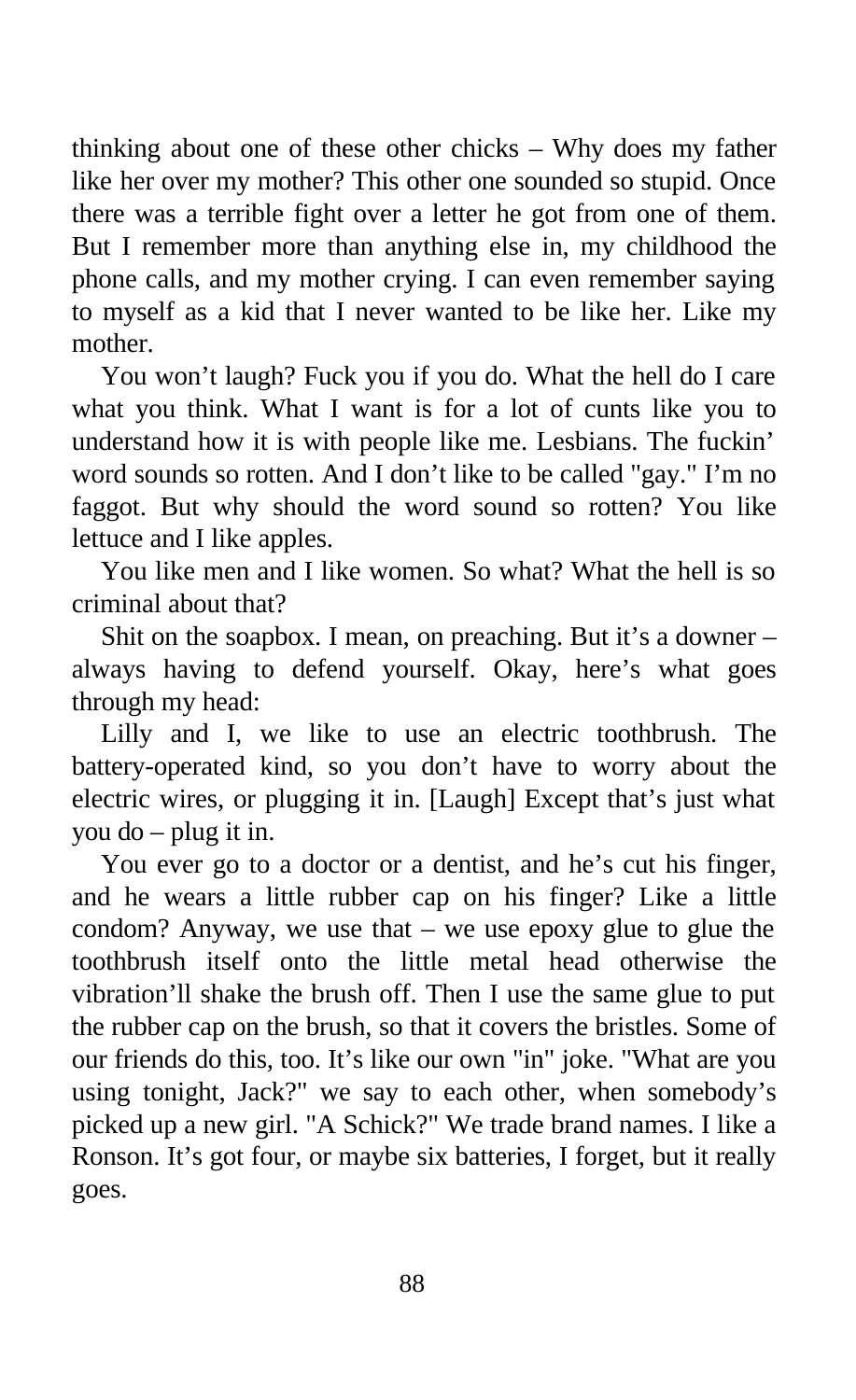I have a kind of strap. It goes around my waist and up over my shoulders, crossing in the back and then down under my ass and coming back up to the belt again. I had a sandal-maker make it for me. So the Ronson is really anchored right down low and in place. I mean, it's rigid. [Laugh]

Look, you talk to any guy, and the first thing he wants to know, Has he made the girl come? That's their mark of virility. That's what they're anxious about. But me and my Ronson, I can make any girl come, every time. It's simple biology. Men have this business, they don't even understand. to get deep inside. To plant the seed. That's biology. Okay, I'm butch, I'm also a woman. I understand the clit. I don't have that urge to go deep into a woman. Maybe I'm competitive with men. Or maybe I don't want to just give in to biology. But I don't care about going in deep. I know about myself and I never forget that the clit is where it's at.

So I know what Lilly's getting out of it. But there I am all alone in my head, very excited, but still somehow ally. alone. I know Lilly is going to be okay, but I have to make up these images in my mind so that I can get excited, too. What turns me on is that I'm raping a motorcycle rider. One of these butch studs in the polished black leather, and the big machine. I'm moving in and out of Lilly, giving her a little bit of clit, a little bit of cunt, and then a lot more of clit. But meanwhile, I can see myself in my mind, I'm still wearing that Ronson, but it isn't Lilly anymore. It's this stud, and I've got him over his bike. He's got his ass to me. He's that big, butch faggot, get it? And I'm giving him the Ronson up the ass. And he loves it. He's shoving that ass up at me. He can't get enough. And in my mind, I reach down under, to tickle his clit. As if he were really Lilly, and I was deep inside, but I knew she wanted her clit tickled too. And – I can feel it right now – I'm suddenly surprised. He doesn't have a cock at all. He *is* a cunt. He does have a clit. I have him from the back, and I reach down under his hips and push my finger through the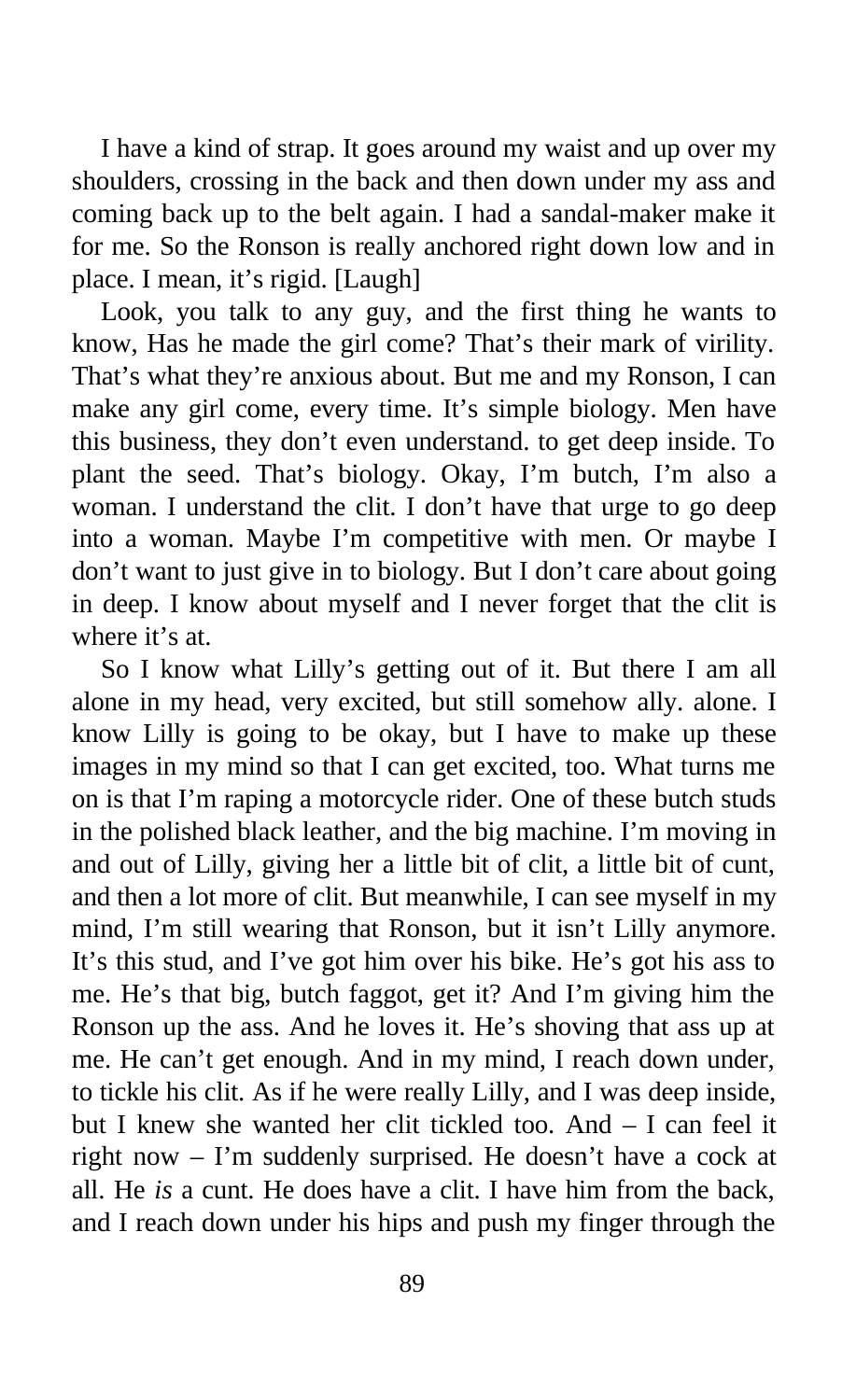hair and he's got a cunt. A clit. And then he flops over on his back, and I can feel the Ronson really plugged into him, and my own clit is vibrating too. He's got his legs wide open and then he puts them up over my shoulders. He's all cunt and I know the vibration is going all through Lilly, but it's going all through me, too, and sometimes at this point, Lilly grabs the Ronson out of its holder and shoves it up me and I love it.

She suddenly becomes the guy in the motorcycle leather, and I'm just a cunt, just a simple cunt, being fucked by some motorcycle guy, and I love it. I love it that Lilly is so excited that she's changed roles. Changed positions, so that suddenly I'm not the guy any more, but she is. Then I put my finger inside her cunt, and when I feel her stomach muscles begin to heave, that terrific contraction, spasm after spasm, I find myself almost screaming. I'm coming myself. [Taped interview]

#### **Jeanne**

 Jeanne was born in Belgium, but has lived most of her twenty-five years in the USA. She had her first lesbian experience with her cousin Renee, who was a year older, and with whom she was sharing a summer at their uncle's farm.

Jeanne considers herself a lesbian still, "by choice, rather than the result of `unhappy home-life,' economic conditions, socioeconomic factors, etc…." At one time she felt ashamed of her desires, but now "a lover who really cares brought me to the realization that I'm not mentally ill simply because my sexual preference is for another woman." Jeanne has been living with this lover, Paula, for the past two years.

The incident that became imbedded in Jeanne's mind, and forms the seed from which her very elaborate fantasy grew, took place in the hayloft of her uncle's farm, where she and her cousin Renee were lying in each other's arms. The two girls were interrupted in their love play by the sight of Anjou, the cousin's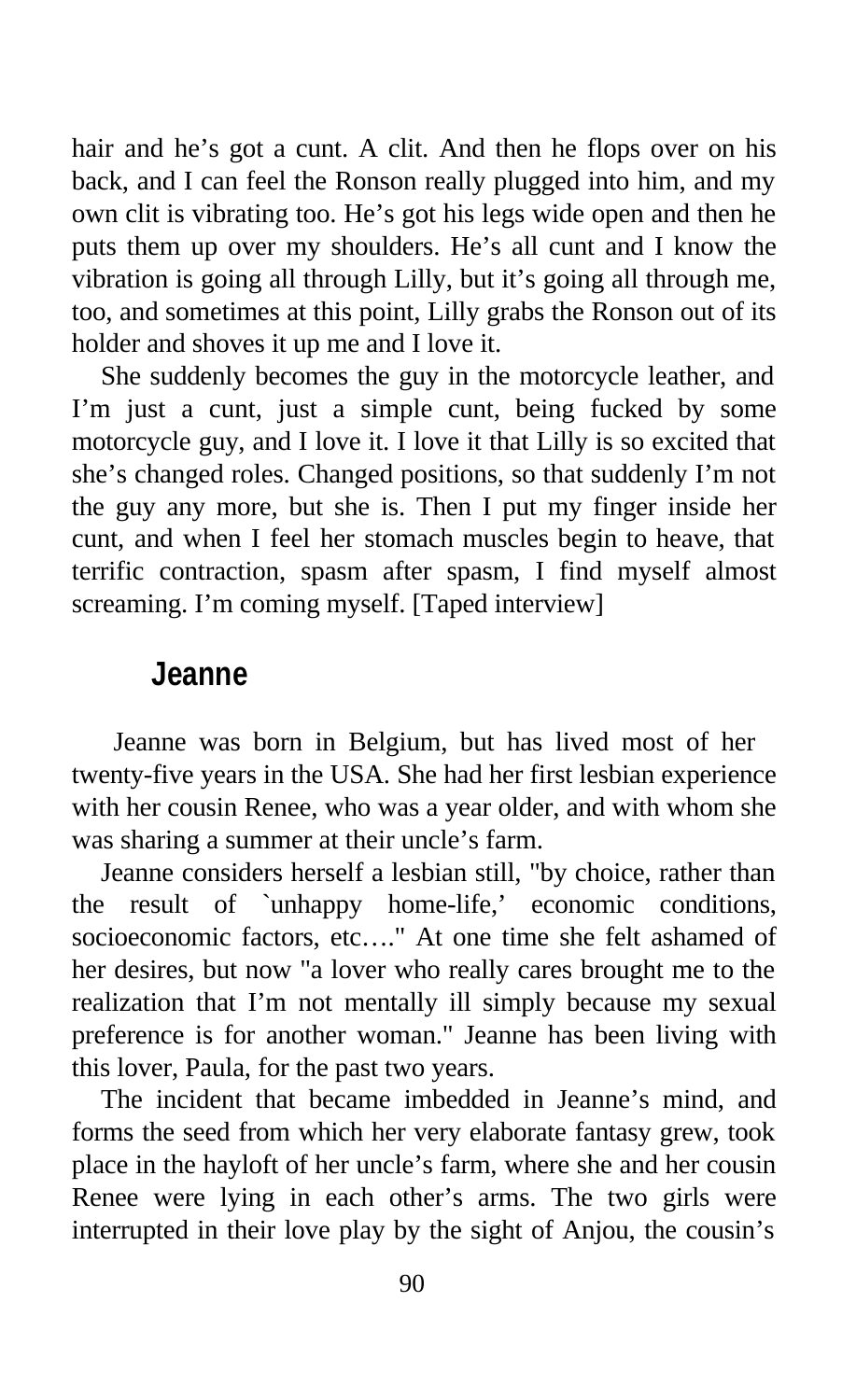young dog, mounting a bitch on the floor below. Both girls were intrigued by Anjou's "bevel-pointed maleness" entering into the bitch, and took turns describing to each other what an experience with Anjou might be like. Today, those descriptions have become ritualized into sexual fantasy, extremely detailed and lovingly elaborated. As with any work of art, it is this exactness of detail which makes the emotion of the fantasizer so real to the reader.

Knowing that we will not be discovered, my cousin calls Anjou into the barn after he has finished with a bitch he has been mating with. Anjou's animal maleness has not receded into the sheath beneath his warm belly, and as Renee puts her arms around him she whispers to me, "Help get him on my back; I want to try, too." I am out of my mind with passion and emotion, and after closing the door, I quickly return to the rear of the barn where Renee is already pulling hay down and making another "nest." I'm fascinated with Anjou's animal maleness; the enormous length of the glistening red, arrow-pointed organ is still exposed, and as Renee kneels on her hands and knees, saying, "Help me, put him up on my back," she lifts her dress up over her beautiful young hips and back, exposing her white rounded buttocks, spreading her legs apart, the moist flesh of her outer lips now totally exposed. I try several times to lift Anjou, but he growls, and then Renee reaches around and puts her hand around his organ, saying, "Jeanne, put your hand on my puss and then put it on his muzzle." All the while she is sliding her hand back and forth on the now vanishing organ of Anjou's maleness. As soon as Anjou licks my hand, his head moves at once to Renee's exposed bottom, and I become more excited as I see his long tongue flash out and he begins lapping Renee's exposed vagina.

Renee begins to moan softly, her voice comes to me from somewhere. Anjou is already mounted on her back, shifting from one leg to another as he tries unsuccessfully to introduce his bevel-tipped glistening organ into her youthful virgin vagina.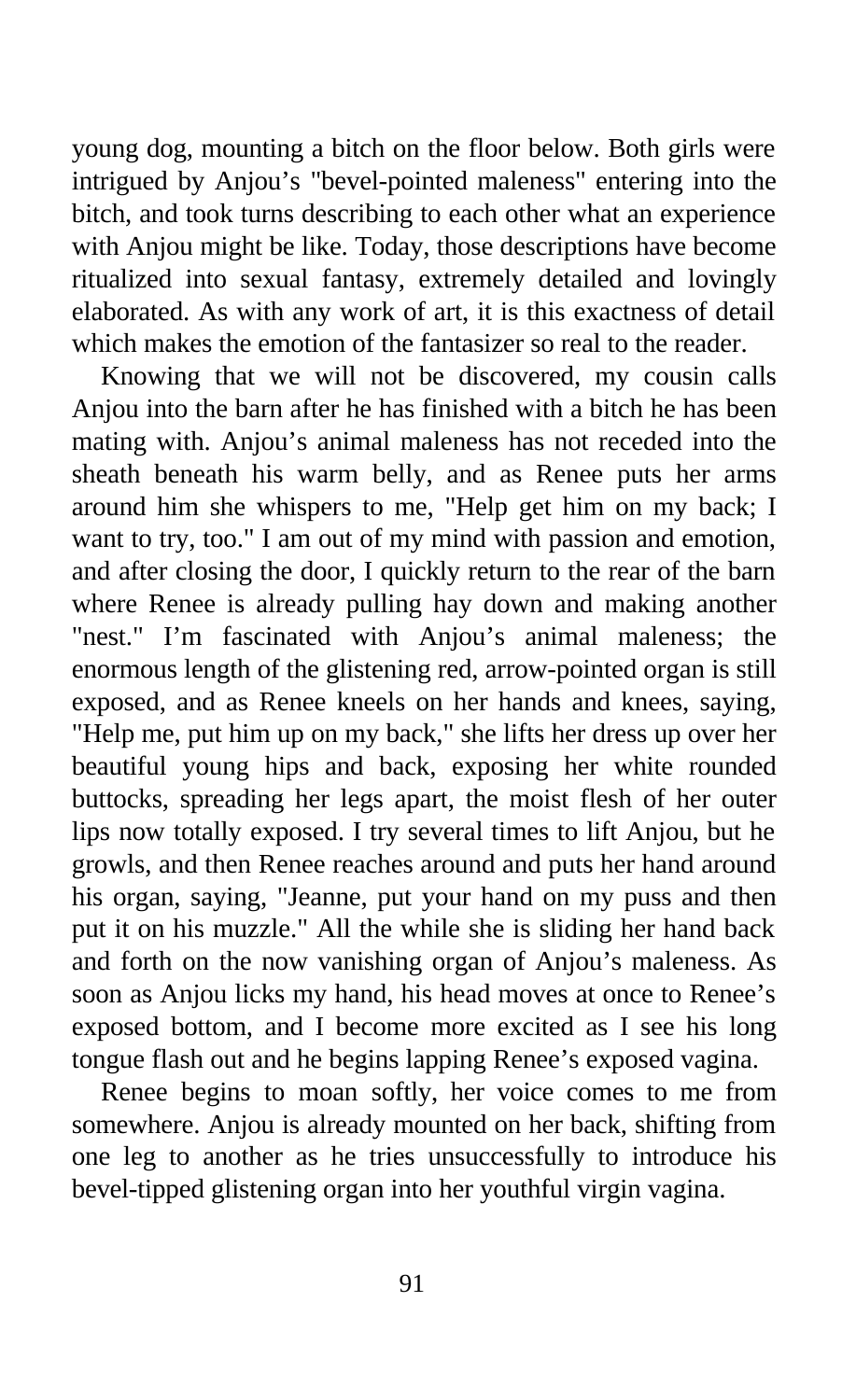"Help him, put it in for him, hurry, Jeanne," and I put my hand around the vibrating, hot, glistening red maleness, and holding it gently I move it back and forth between the wet, fleshy, parted lips of her vaginal canal, until I direct it into the exposed mouth of her vagina.

I sit fascinated, rooted to the spot, as Anjou's red, arrow-like organ slips from its short hairy sheath and disappears into my cousin's exposed cunnie. She gasps and soon moans as Anjou begins to pump, my cousin backing her exposed bottom to meet his animal thrusts. Renee cries and moans with pleasure, and finally she begins to rotate her hips as I watch Anjou's long animal maleness move in and out of her exposed cunnie. The fleshy lips cling to his animal organ as he withdraws it and then with his forward thrusts it disappears into my cousin's belly. I can't stand it any more, and I get on my knees and crawl around my cousin, finally squatting in front of her so that she can apply her mouth to my fiery vagina even While Anjou's maleness is still pumping inside her.

Even today, I close my eyes and wish for all the world that Paula had an enormous, bevel-pointed organ stirring within me. As yet, I haven't confided to Paula that I fantasize that her elongated clitoris is Anjou's animal maleness, since I feel she might be disturbed, thinking I would prefer an animal to herself, which is quite absurd. And yet the association persists, – and I like it. [Letter]

#### **Lisa**

Although I am married, most of my fantasies are about lesbians, and I continue to have occasional lesbian experiences. When my lesbian friend is making love to me, masturbating me, I climax to the thought of her having intercourse with me using a dildo.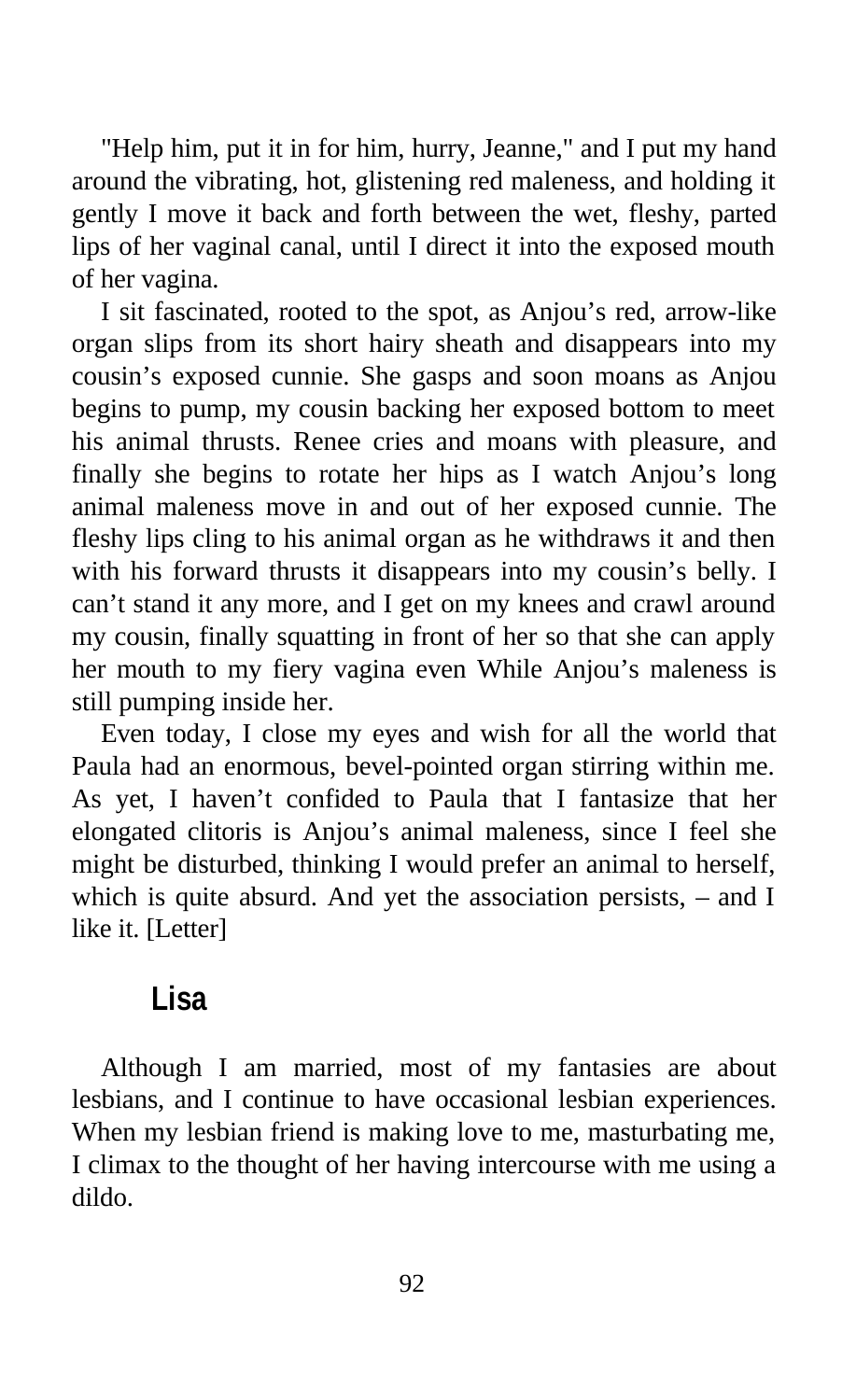I suppose I began having fantasies about the age of sixteen. Then, my fantasies were of going to bed with a man, having intercourse, but not having a climax. Now, when I am with my husband, my fantasies are often of animals. I imagine that he and I are lying on the bed, when a dog comes into the room and begins to lick me. I then masturbate the dog, get onto my knees, and the dog mounts me. I like to imagine that the dog ejaculates into me. I imagine that my husband mounts the dog as it mounts me.

My other fantasy is of a donkey. I imagine that my husband has sold me to an Arab, and that I am in the desert. My slave master brings his friend to watch me, their new entertainment. I am told I must entertain the animal, the donkey. I follow this through from beginning to end: the animal is led in and I masturbate and suck it. When the donkey is excited, it mounts me from behind. I like to take all of its tool and it ejaculates into me.

But my fantasies with my lesbian friend are the most exciting; it is then that the man's tool, her dildo, becomes real and totally satisfies me. [Letter]

#### **Zizi**

My name is Zizi. I am French and militant in the *"Mouvement de Liberation de la Femme"* [Women's Lib]. As far as my establishment in time is concerned, I'm twenty-three years old.

I think that female sexuality is too hidden by taboos and inhibitions, that is why I don't hesitate to express some of my so-called fantasies. (In spite of my poor English, your curiosity of searching in that area excites me, I must admit.)

My first sexual experiences were the reflection of my submission to the patriarchal ideology, so I will not speak about that. My last relations with guys were more in connection with my subjectivity. What was significant for me was the overcoming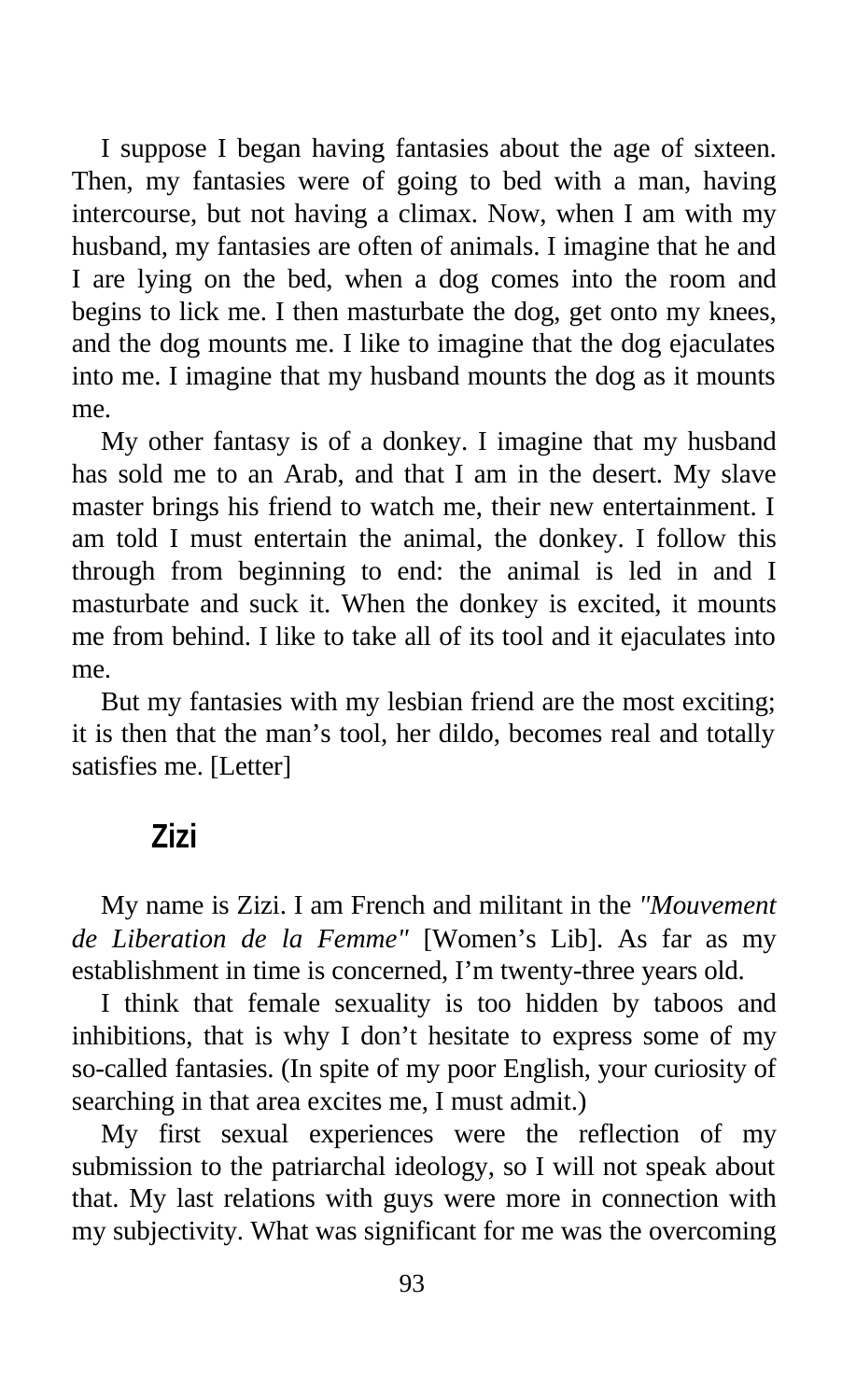of the stereotype "occidental basic position." I find my pleasure by climbing on top of the guy. I stick his penis in my cunt and I *ride* him like a horse. Then I squeeze my thighs (his penis is still inside me). His legs are spread – I have the feeling that I am a boy making a passive girl, the feeling that I have literally a phallus that is penetrating a cunt. That is a kind of revenge that I take after years of docileness. When I reach the orgasm, I feel my penis which ejaculates.

Through my love affairs with guys, I become to be conscious of my strong desires for other girls. Before I had re= ally had sex with a girl (in Paris) I used to play some underneath "perversions." I'll summarize one: I lived in a fiat in town; on the other side of the courtyard I noticed a middle-aged woman (housewife type) who was often leaning out of her window. One day, for *some reason (!),* I had the idea to walk nude in my room with the blind half down. She could not see my face. So she had the feeling' that. I could not see hers (no guilt). In fact, I was looking'. at her thanks to a subterfuge of mirror. I pretended to wash myself. She was extremely into her peeping trip. I began, to masturbate my clitoris with my finger while I was half cleaning myself. The more her attention seems to increase, the more I was caressing myself till I came.

Some months after that I had a love affair with a girl. We like the sixty-nine position, but we sometimes did unusual things (sort of in connection with my former fantasies). We decided to look at one another masturbating. We both sat in an armchair (we were half-dressed in order to make it more obscene). We looked at the movements of our fingers rubbing our clitorises – terribly exciting. We did not touch one another at all. The pleasure of one worked on the other and vice versa.

I could write more, but the fact that I don't know you really limits my pleasure in writing. Although it is a kind of trip to send some intimate sensations to an unknown girl (that I could eventually seduce? Who knows.).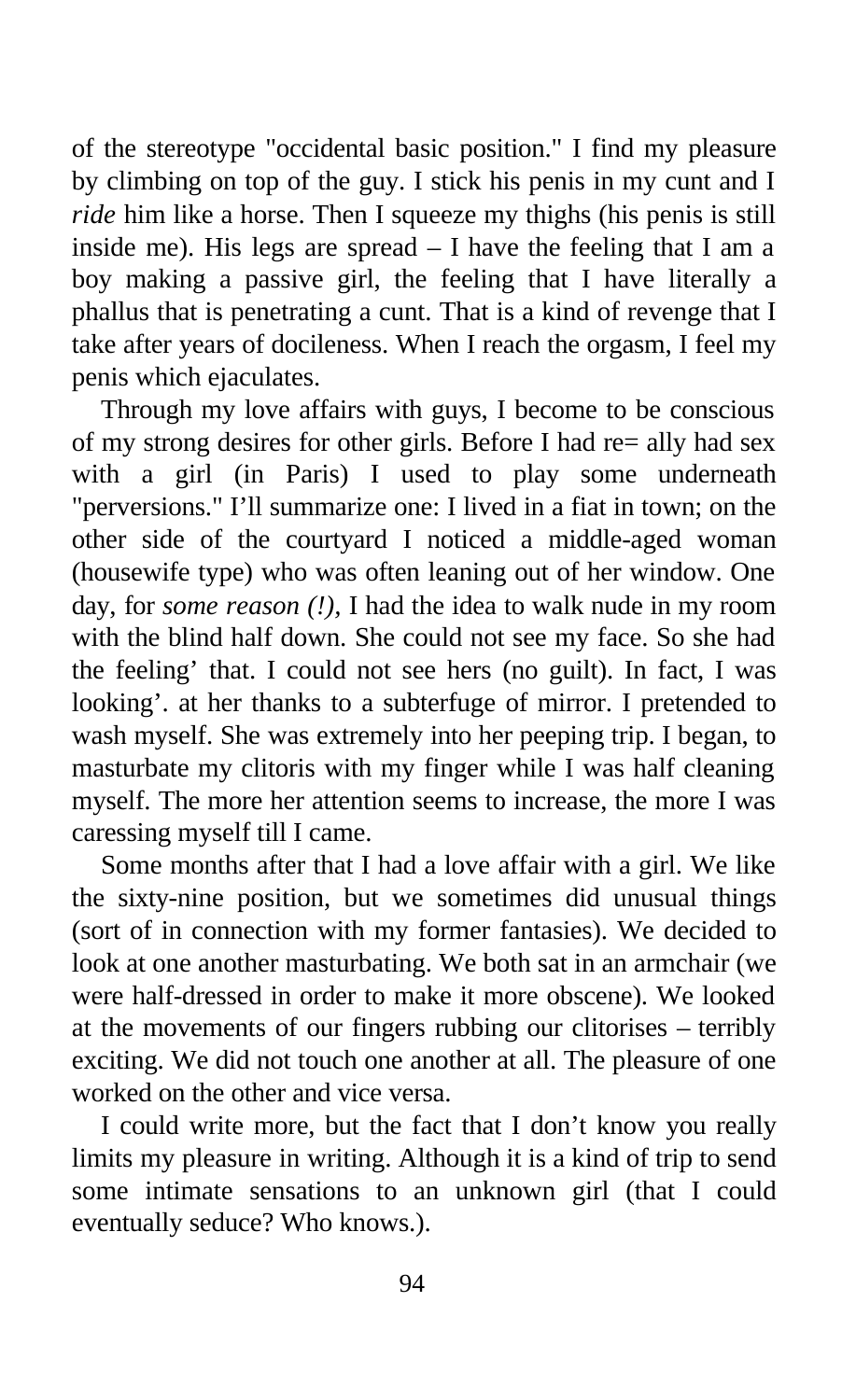*Je m'aventure a te donner un baiser, ma douce inconnue.* [Letter]

#### **Kate**

I have a permanent girl friend with whom I still sleep on occasion. I got married with her agreement and on the understanding that I give her detailed accounts of all that transpired when my husband did anything. Which I do in very complete detail.

Both Mary and I were virgins, as we only used our fingers vaginally with a homemade dildo which had a tube through it and a bulb on one end so that we could squeeze hand cream or something similar when used up our bums…which we both found *very* exciting. Apart from watching men masturbate and teasing them, neither of us was really interested in men, and I was still a virgin on my honeymoon, which Mary proved with her finger on the wedding eve. I was wondering what would happen on the first night, as I had agreed with Mary that I would stay a virgin but didn't think it would be possible. In our bedroom on that first night I waited until Fred went to the bathroom, then I quickly got into my nightie and into bed.

(We had twin beds and still always have.) He came back and undressed and walked to my bedside naked (I hadn't seen him naked before nor felt his prick outside his trousers), and I judged his prick to be about 5 inches long and it was slightly bent. He pulled the bedclothes off of me and held his prick and started rubbing it as he pulled my nightie off my shoulders, exposing my tits, which are well developed and firm with prominent teats when roused. By now he was stiff – about 6 inches long and he just looked at me.

Then he said, "I'm going to christen you," and he knelt over my shoulders.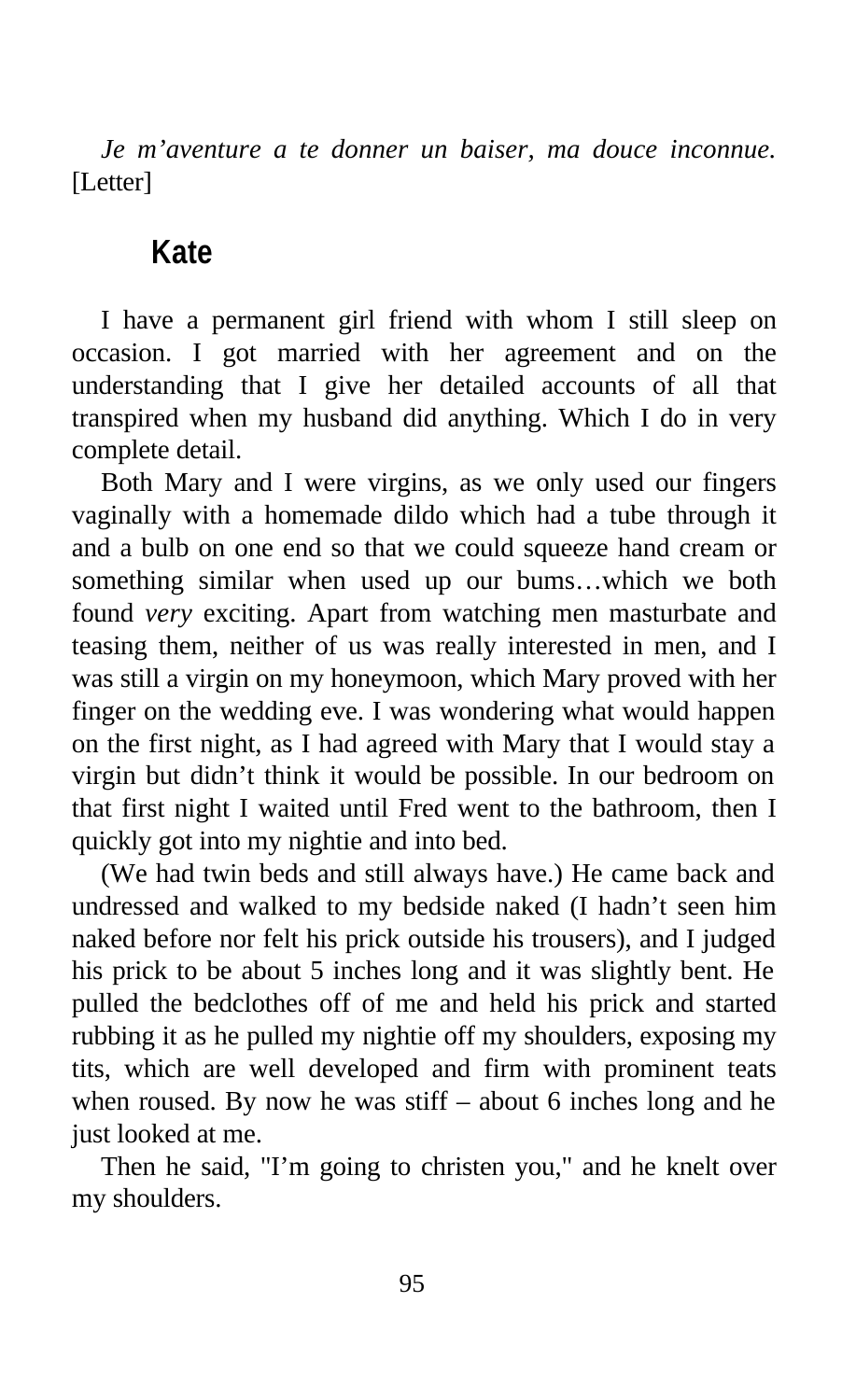He kept on rubbing, with his balls swinging and touching my nipples, and suddenly he started rubbing faster and breathing ard and his spunk went all over my face and mouth. He' got off, put the light out, and got in his bed.

After that night he always tossed off like that, either on my face or my tits or cunt, and left me to satisfy myself. Often at night when he thought I was asleep I watched him rub off, hearing those little squeezing noises as he rubbed his wet prick dry on my nightie. It was then I acted my fantasy as I lay in bed. I pulled my nipples and fingered my cunt with my legs wide open, imagining a big dog was coming at me and watching him lick his prick and then my cunt until I was somehow compelled to open my legs wide, raised up, as he fucked me hard, stimulated by suitable action with my finger.

I was able to produce a wonderful thrill as I imagined the dog, who was always with a man who carried a whip in case I refused.

I actually bought a long, low stool, such as I imagined lying on in my dreams, and in the days when I was alone would strip naked and lie on this with a dog whip by me, legs wide apart, dreaming my fantasy as often as I wanted. I was able to place the stool in such a position that the man in the house opposite would – and often did – watch me from his bedroom window while I would watch him in a carefully placed mirror.

One day Mary came in and caught me and made me confess everything, and later on helped me make my fantasy a fact. We had several times watched dogs and found it very exciting when they couldn't pull out of the bitch for a few minutes afterward. A new neighbor moved in and his wife had a lovely Alsatian dog, and one day when I was with Mary he came into our garden. Mary called him in and right away he put his nose to my cunt. She made me fondle him and get his prick out, and I was quite surprised how big and hard it was. She made me wash it and then lie down and actually suck it, giving me a flick with the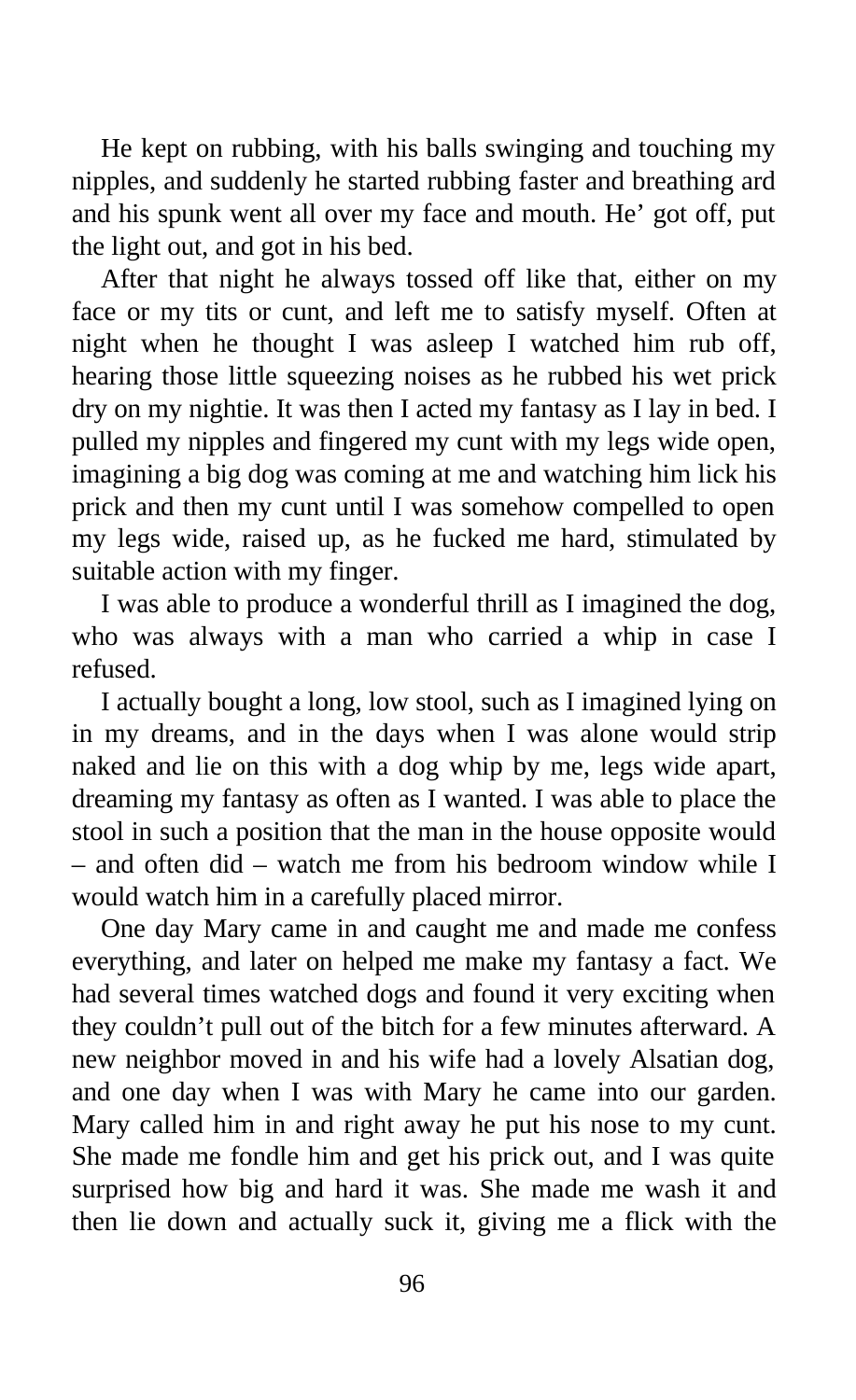whip to help. Finally, she made me lie on the stool with my legs open, and rubbed my now very wet cunt with her fingers and rubbed her hand over my nipples. She coaxed the dog astride me and got him to lick my nipples and she rubbed his cock and got it into my cunt. He knew what was required and obviously was experienced. It went right up me and he thrust hard and fast until I felt my cunt go wet as he squirted inside me.

This was the culmination of my fantasy, though I still dream it very often. It's lovely to be able to tell you – with Mary's consent, as you can see.

I confirm this. (Signed) Mary. [Letter]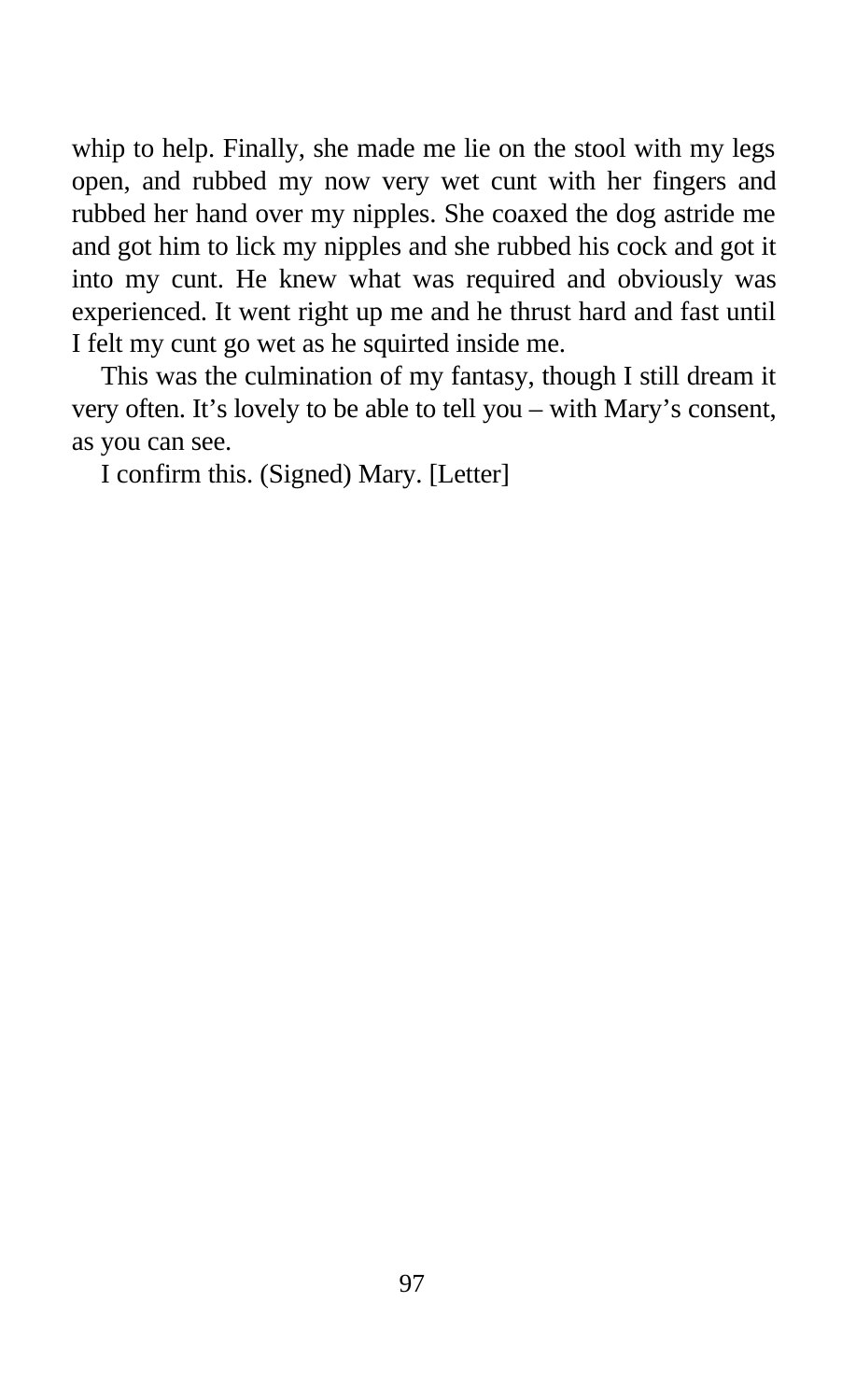# **THE HOUSE OF FANTASY**

 You already know, or can easily imagine, many of the most popular themes and devices of sexual fantasy, *leitmotifs* as familiar and beloved to the medium as the toad prince and the moustached villain are to fairy tales and vaudeville (nor is the comparison accidentally chosen). And although a woman will cast and style her sexual imagery as individually as she would a dinner party, she will probably – as I have found after collecting over four hundred fantasies – select as her own one of the archetypal dozen or so constantly recurring "stock" situations to build upon; she then embellishes her chosen situation with the subjective detail which makes it most alive to her, just as a woman will use accessories to dress a basic dress up, or down, to suit her desires of the moment.

Many artists have painted the female nude, but each picture speaks to different audiences and different emotions, and in different ways. The theme is classic, or, if you like, "stock"; the details are subjective, personal, and make `the difference.

Therefore, if I say there are sixteen principal themes (more or less) which run through all sexual fantasy, I don't mean this as simplistic reduction. Knowing this does not mean one knows "all" there is about fantasy, nor are these sixteen themes what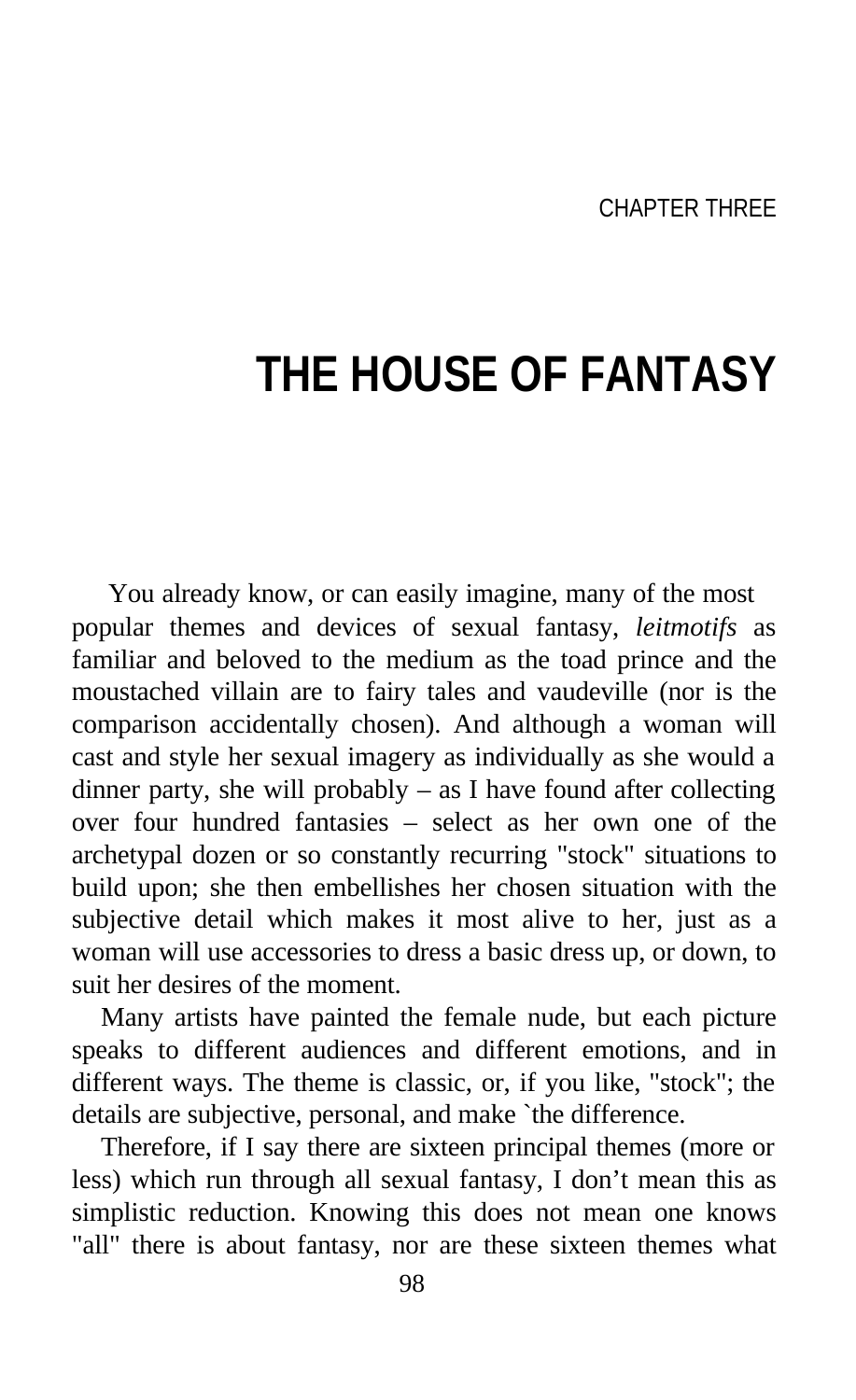fantasy is "only" about. This is how I have structured the material, letting the recognizable, the familiar, act as a frame for the unique, startling, and exotic; it gives understandable content, and hence meaning, to the most fascinating stuff of fantasy: the emotion-packed detail.

Take, for instance, a standard fantasy situation: the masked rape scene. What could be more predictable? What is new, though, and what is different each time is the way each woman will "dress" that scene – the setting, the lighting, the nuances of action and dialogue. It's almost as though she chose the obvious cardboard fixtures as a kind of diversion or cover-up for the incredible amount of sexual detail she is giving away about herself in the actual fantasy. For instance, who do those masks cover? Her stepfather? A priest? Her sister? Nine black men?

Perhaps this is why so many women don't remember more than the vague bones of their fantasies, why they keep their descriptions one level of abstraction removed from the all-revealing detail. To recollect more, not just to me but even to herself, would be too highly charged, too naked, too close to acknowledging the extent and complexities of her sexual appetite – an appetite women aren't supposed to have (or there would be a less pejorative name for it than nymphomania). Nine times out of ten, therefore, when a woman tells her fantasy, it begins and ends with something like, "I have these strange thoughts of being humiliated"; that's all, or that's all she chooses to remember. (As with recalling dreams in psychoanalysis, however, having acknowledged this much, she will probably remember more the next time if encouraged.)

And so for every rich, highly stylized, and imaginatively plotted fantasy I've heard or read, there have been a dozen concise repeats of the obvious favorites, the Big Sixteen. (For a psychoanalyst's interpretation of these themes, read the afterword by Dr. Martin Shepard.) They are the old tried-and-true darlings that never really do grow old, or wear out; and no male house of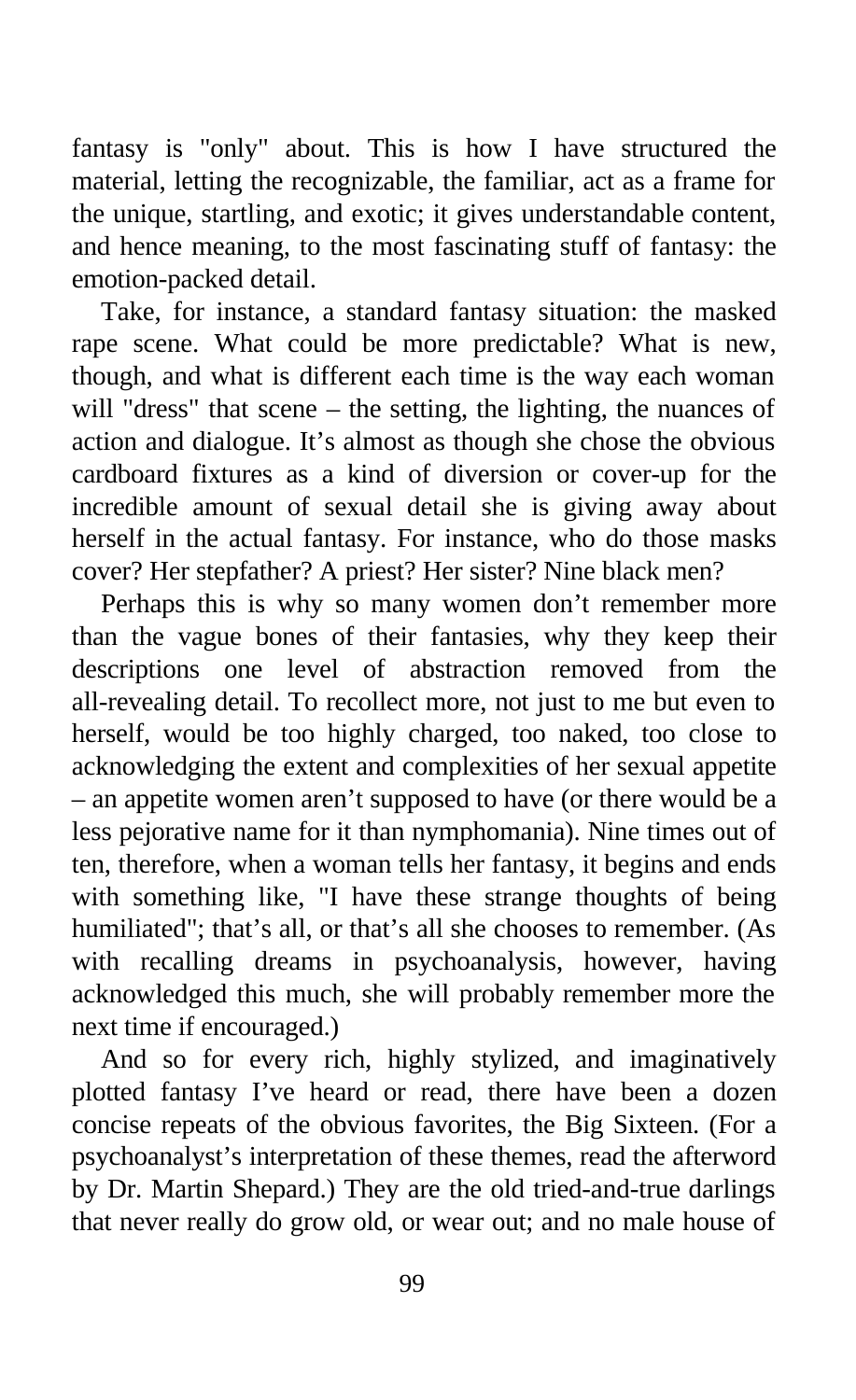prostitution should fail to take account of them, giving each female client at least a starting chance of getting what she's paid for. As Genet's characters in his play *The Balcony* come to the female bordello to live out their sexual dreams, so should women in a true House of Fantasy be encouraged to do the same by an understanding and sympathetic management.

In time, I think, women would go far beyond the obvious, building new wings beyond the Domination Room, finding new roles for the staff to play in addition to the Big Black Bully. But for now, let no House of Fantasy call itself complete unless it has rooms with the following signs above their doors.

# **ROOM NUMBER ONE: ANONYMITY, OR, "TAKEN BY THE FACELESS STRANGER"**

Anonymity is fantasy's best friend. It heightens romance and adds drama; it increases pleasure and eliminates guilt, fantasy's enemy. Whether the concealing device be simply night's darkness or a sudden power failure in the fantasy restaurant; whether the mask be an unfriendly rapist's handkerchief or the familiar hygienic face mask worn by the doctor; whether the man fucks her from behind so that she cannot see him, or is a visible total stranger…no matter how it's achieved, a woman will try for anonymity, even in passing, for its known sure-fire power of release and lift.

With it she is Madame X, sexually free at last to do and be done to; with no relationship beyond the purely physical one of the moment, she is free for a one-night stand, free to play Sailors Ashore, with all inhibitions thousands of miles away. The not knowing – her not knowing who he is, and his not knowing who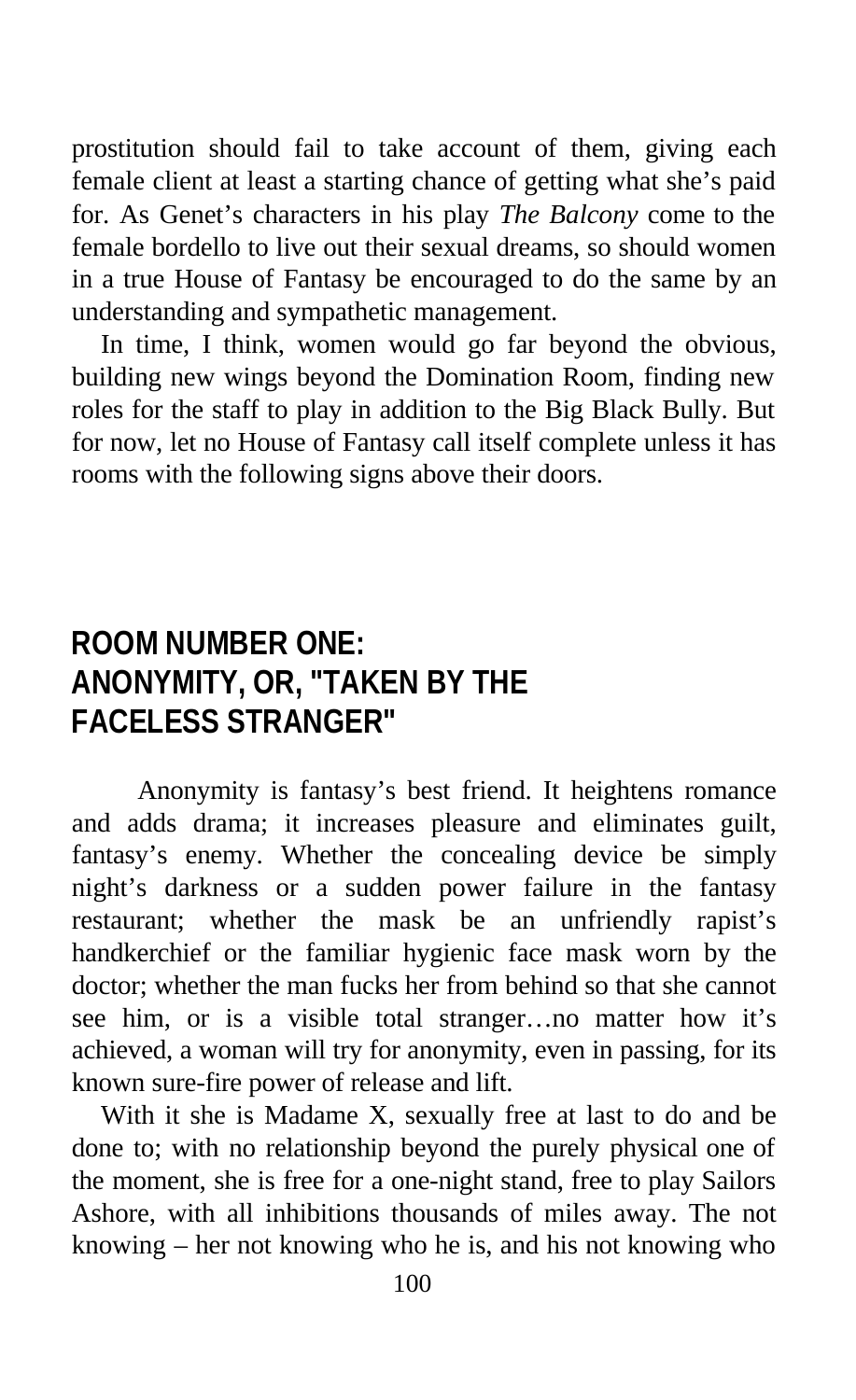she is – reduces them both to sex objects, reduces the relationship to a purely physical one with no previous or promised commitments. While there are none of the more tender emotions, they are not what is wanted for the moment.

Anonymity frees a woman to take what she's always wanted sexually, taking it the way she's always wanted it, with no one to face; no known face, either, to account to afterward. As long as no one will ever know, since the strangers by the law of fantasy will never meet again, and while this is the first time with all its sexual excitement, it is also the last, with all the urgency that comes before farewell…why not try anything?

#### **Linda**

Linda is an old friend of mine, and in my mind she's always just come back from Paris. She is a syndicated fashion illustrator. When you see drawings in your local newspaper of the latest European collections, chances may well be that Linda did them.

She has been married twice and now lives in New York with a man who is not her second husband. He has a certain amount of money, and Linda herself makes a good salary. They live very well and quarrel constantly, not always quietly. I sometimes think their relationship is spiced by  $-$  if not based on  $-$  a certain amount of antagonism, like so many couples whose highest sexual moments follow their bitterest quarrels.

Linda is about thirty, small featured, blond – pretty in a kind of old-fashioned movie star way (which by the time you .read this will probably no longer be old fashioned). I'm not surprised by her fantasy of "the hair store" (as she's always called a beauty salon). She was talking freely and imaginatively about sex before it was fashionable to do so.

Gerald doesn't know this one. I can't wait until he reads it…I suppose that's why I'm telling you. He thinks he's such a stud that there isn't anything he hasn't done, or wouldn't do. But this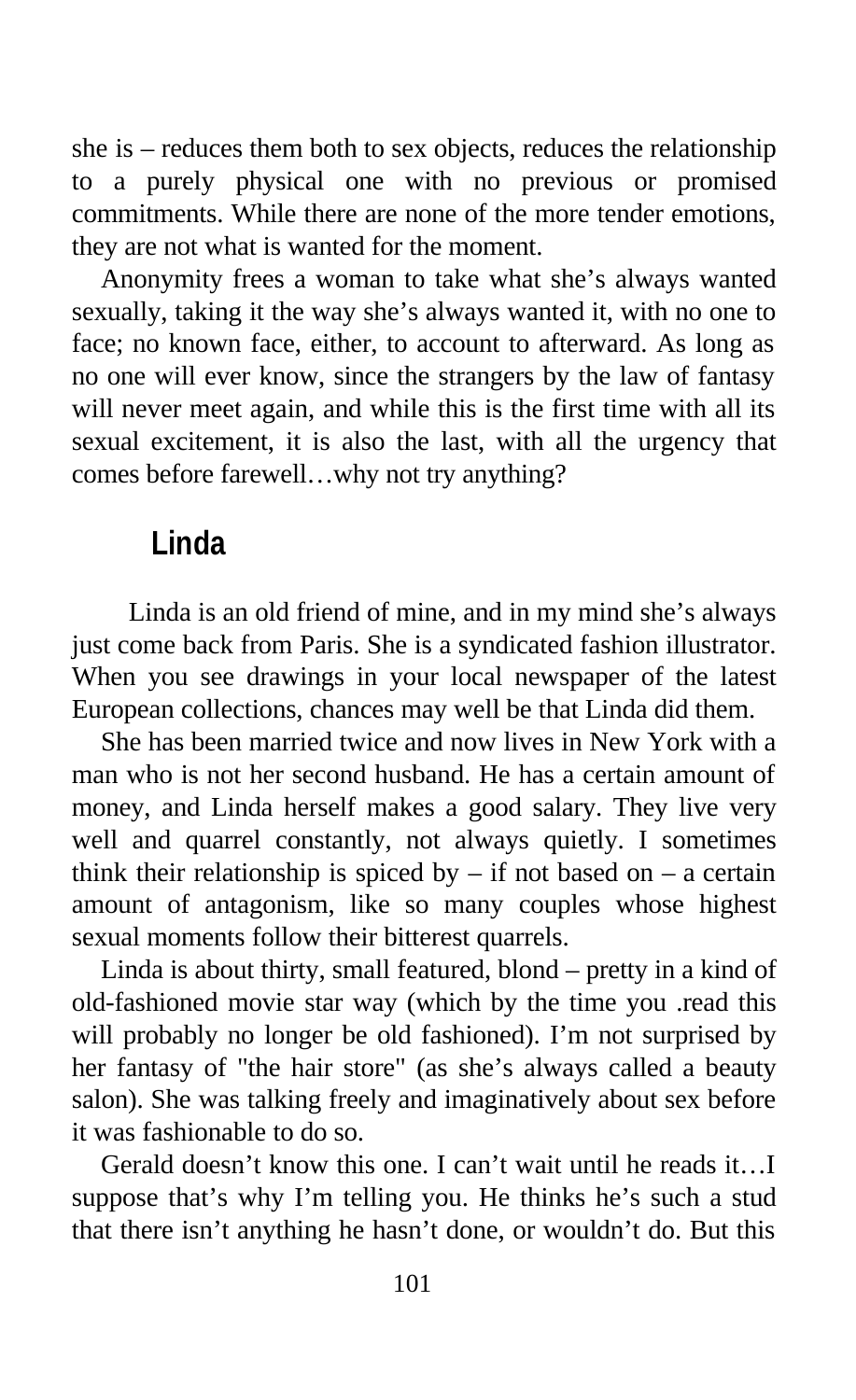fantasy…well, he doesn't even enter into it, does he? But I don't want to be unfair to the guy. He really is fantastic in bed. And what kind of a man – except some nut, and even I don't want that – could give me this kind of thing? But that's what fantasies are for, right? For what you don't get in life?

I'm at this hair store, a very posh number like Lizzy Arden's or one of the Revlon emporiums. Some fag with a very vulgar idea of elegance has decorated it with chandeliers and fountains, gold basins and shocking pink Barca-lounger reclining chairs where you half lie while your hair's drying and you're having a manicure or a facial. All these chairs are in a long row, with a discreet distance between each, where green potted things grow, giving all us ladies the feeling of privacy.

I've just had a facial, so I've got this mask on, and there are cool cotton pads on my eyes. I can't see a thing. Not that I could see what's going on anyway, because there's a white silk curtain that falls from the ceiling down to my waist, then on down to the floor. No one can see me from the waist down. Neither can I. I can't see what's on the other side of the curtain. But I know. Over there, on the other side, is a young man – actually, lots of them, a row of young, big, strapping types, half nude. They're wearing a kind of loin cloth, and their bodies glisten with sweat as they go about their business. Their business is us ladies. They are there to service us. But as posh as our set-up is on our side of the curtain – with the chandeliers and fountains and privacy – these guys are over there on their side of the curtain working like galley slaves, one alongside the other, no nice lights, no pretty music, just the crack-crack of the whip as the guy in charge strides up and down making sure none of them misses a stroke – so to speak.

My particular guy is dark, good-looking in a hard, impersonal sort of way. After all, he can't see me either; to him I'm just another cunt. For all I know, he could be a fag…which doesn't lessen or heighten the enjoyment for me. But the important thing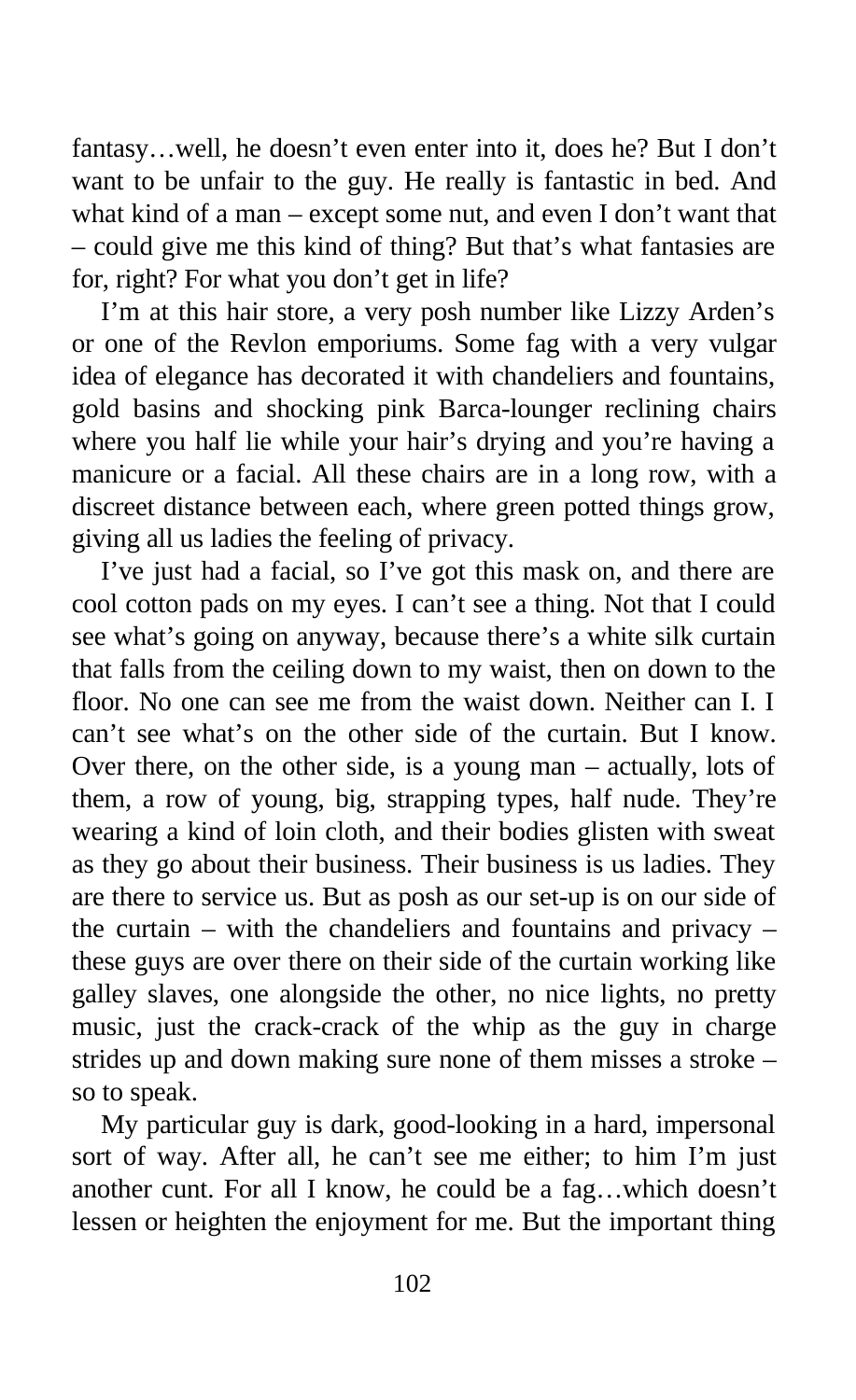is that this is his job, his employment. He is a service this swell salon offers, like a masseur. He crouches there between my legs, and with the greatest expertise in the world, he goes down on me. That first moment is wildly exciting: I'm lying there, my legs in a big V, waiting for him, and I can't see him approach, I don't know he's near, until his tongue, the tip of it, suddenly flicks me with the most excruciating Zing!

So there he is, working away on me wonderfully, and me lying over there on the other side of the curtain, my expression of bliss concealed by my mask, the fountains and the Muzak playing away. His head moves from side to side as he expertly, but mechanically, builds and teases me, builds and teases…but mostly builds. Now, generally, he gets nothing out of this himself – except his pay. His little cock just dangles there, small as a thumb between his legs as he squats and nibbles away perfunctorily. But suddenly, with me, it's different. I'm special. The life he's aroused in my cunt communicates to him, this incredible sexuality I have…maybe it's the pulse in my cunt that he can feel beating. Haven't you ever felt the pulse there? With me it's like drums when it starts…when I start.

But back to my *mise en scène.* Suddenly the mean old whipmaster realizes that my guy has slowed down on the job. By that, I mean that he's giving it too much valuable time, that he's really *into* what he's doing, giving the client more than is required. He gives my guy a smart flick of the whip, but my boy doesn't even turn around. He's groaning and pressed into my cunt as though there's no tomorrow, and his cock is enormous now, his hand stroking it, bringing himself to climax as he brings me closer. The whiprnaster gives him a terrible blow, but the guy is lost to everything but me…we're getting closer and closer, together now, and I suddenly start praying that the ogre whipmaster won't drag him away just as we're about to reach the most glorious climax of our lives. The whipmaster grabs him by the shoulder – my heart almost sinks – he can't understand it.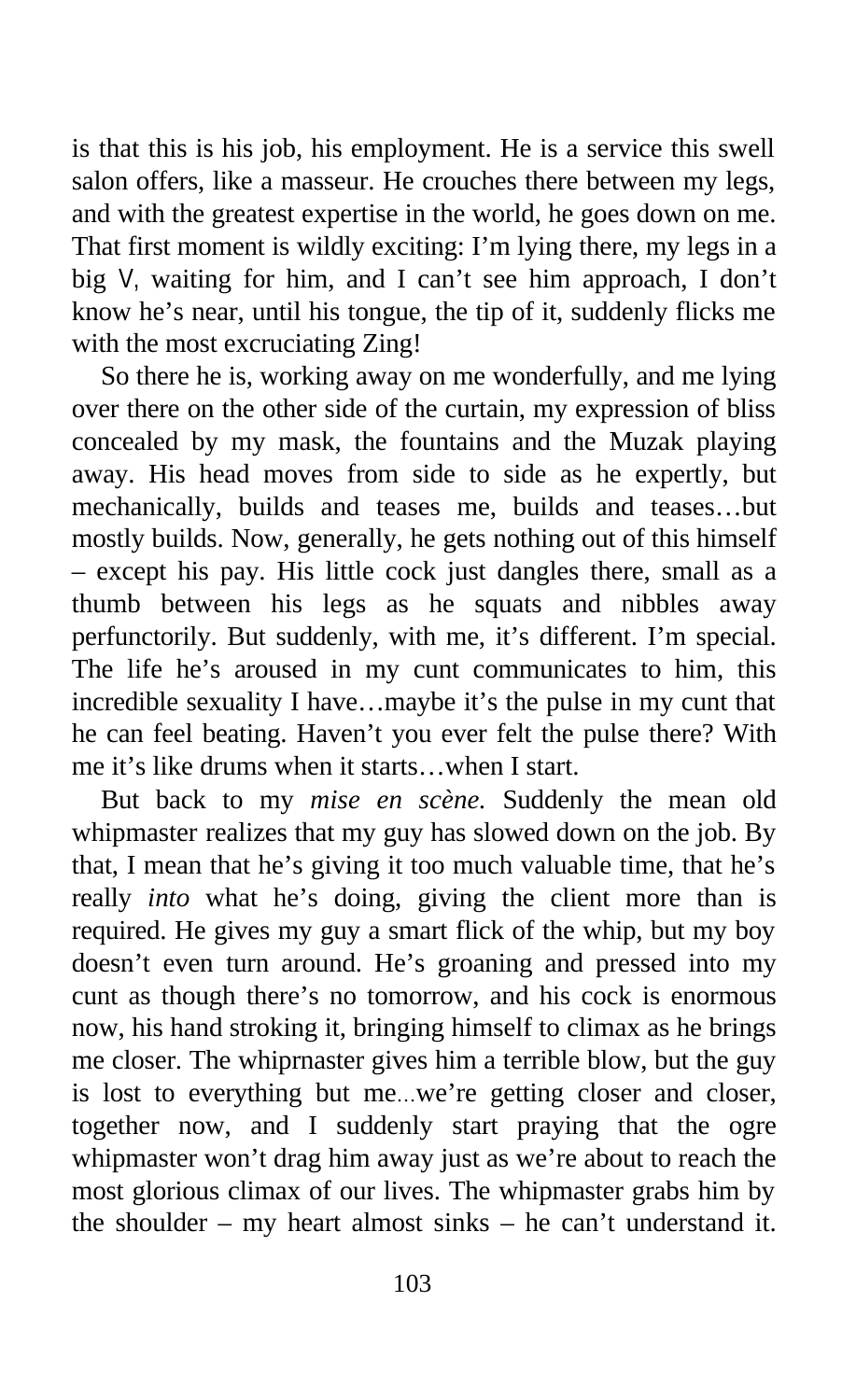He's never seen one of these gorgeous flunkies behaving like this, getting turned on by a client, by a client's cunt! Then, just at the crucial point, the whipmaster, dumbfounded, loses his professional cool, our excitement communicates to him. Like when the cynical stage manager hears little Judy Garland audition "Over the Rainbow" and realizes a star is born.

"I've never seen this happen before!" the whip guy yells. "Why this man is so delirious with pleasure he refuses to be paid!" (I don't know how he's managed to communicate this, with his mouth full.)

But that does it: The whipmaster is so whipped up himself, he takes out *his* cock and works feverishly to our pitch, so that when we come, he comes…and oh boy, it's quite a day in the old hair store! [Taped interview]

## **Pamela**

I am on an absolutely deserted beach, lying on my back, sound asleep. I am wearing only a bikini, the bottom part fastened on each side with only a tiny bow, and the top fastened in front only with a bow, too, between my enormous breasts, which are already almost overwhelming the little bit of cloth that is the bra. I breathe deeply and evenly, shifting positions lightly as I sleep. A man's shadow falls across me; he stands looking down at me as I sleep. He's very tanned and wears only swimming trunks. He watches, and as he watches me sleeping he gets excited. He kneels beside me, very softly and gently so as not to awaken me, and very carefully unties the bow at one of my hips, then reaches over me to untie the other side. He lays the bikini back, exposing me to his gaze.

For a moment he just sits there, taking me all in. I murmur in my sleep and shift position slightly, separating my thighs somewhat, which angles my slit upwards. His erection grows enormous; he slips out of his shorts and then kneels over me with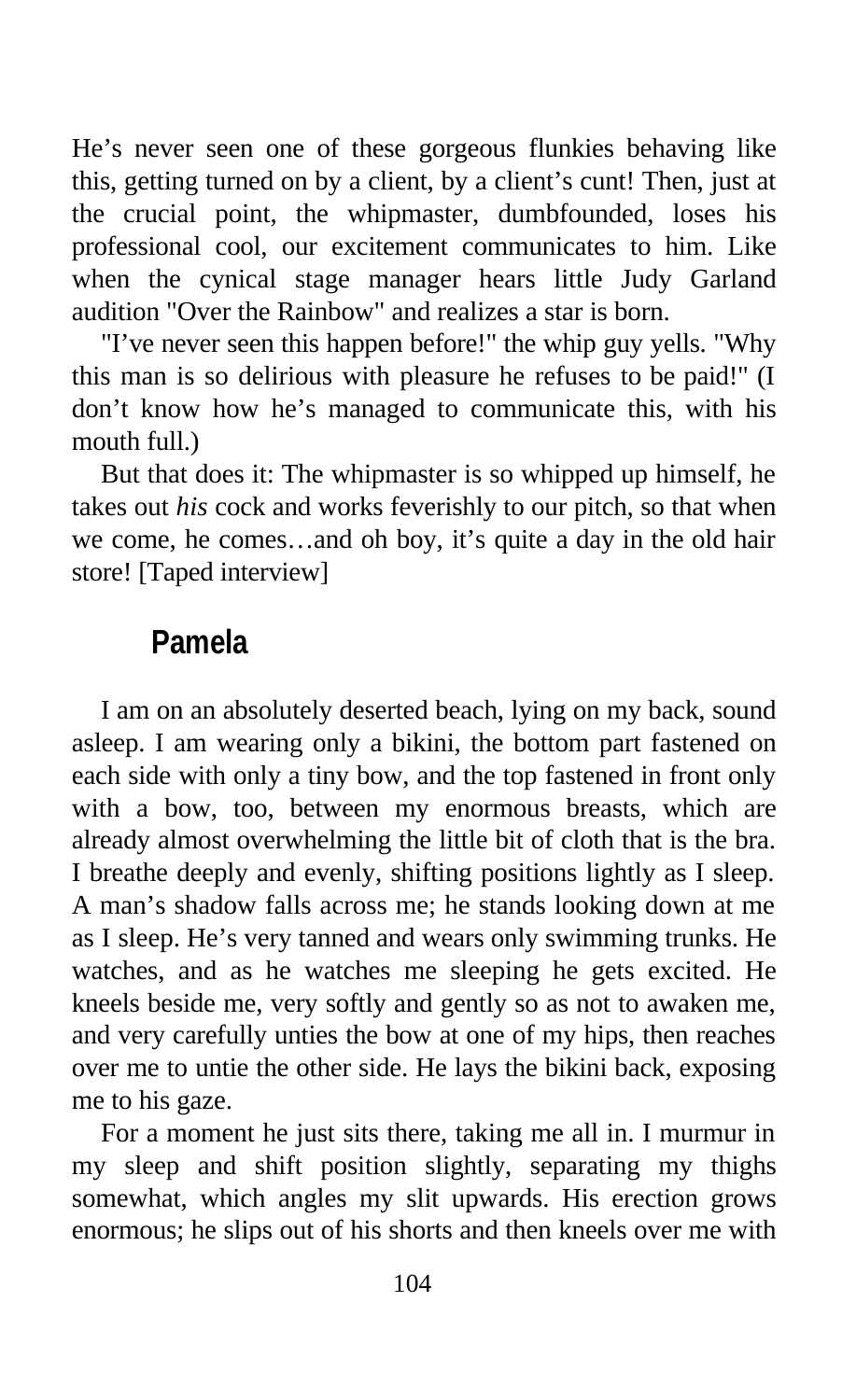one knee on each side of my thighs. Although I don't even open my eyes, I glide one hand out to his penis and caress it gently, and then glide it, to his surprise, right into my cunt. He then fucks the bejesus out of me and I rock along with him. But I never open my eyes, just murmur as if I were sleeping and enioving a good dream. [Taped interview]

#### **Marie**

 Marie has the scrubbed good looks of the other young women who live in the suburban area where she and her husband moved following the birth of their second child. She told me that she was a virgin when she and Phil married, that she's been tempted once or twice to continue one of the idle flirtations that started up at the country club or at some neighbor's party, but that she was always scared off by the consequences.

I don't think I could look Phil in the eye if I ever really went to bed with another man. I'd really like to be able to do it, because I've had so little sex, and I feel so out of things, so inexperienced…so dull. But I just haven't got the nerve. I really envy girls a few years younger than me who've been able to cash in on all this sexual freedom. I even feel guilty about having this fantasy, but I can't keep it from popping into my mind every time we do have sex now. It makes it so much more exciting, and I try to tell myself I deserve it…just the fantasy, if not the reality. Who knows? If it ever happened in reality, as it does in m y mind, I just might go through with it. I even find myself thinking about it if I'm standing around at someone's party outdoors. I stand there holding my gin and tonic, wishing he knew what was on my mind, the man I'm talking to.

In my imagination I picture this garden party, very much like one of the evenings that go on around here two and three times a week during the summer. I practically landscape the setting in my mind: the sloping lawns, the big trees, the rows of hedges, all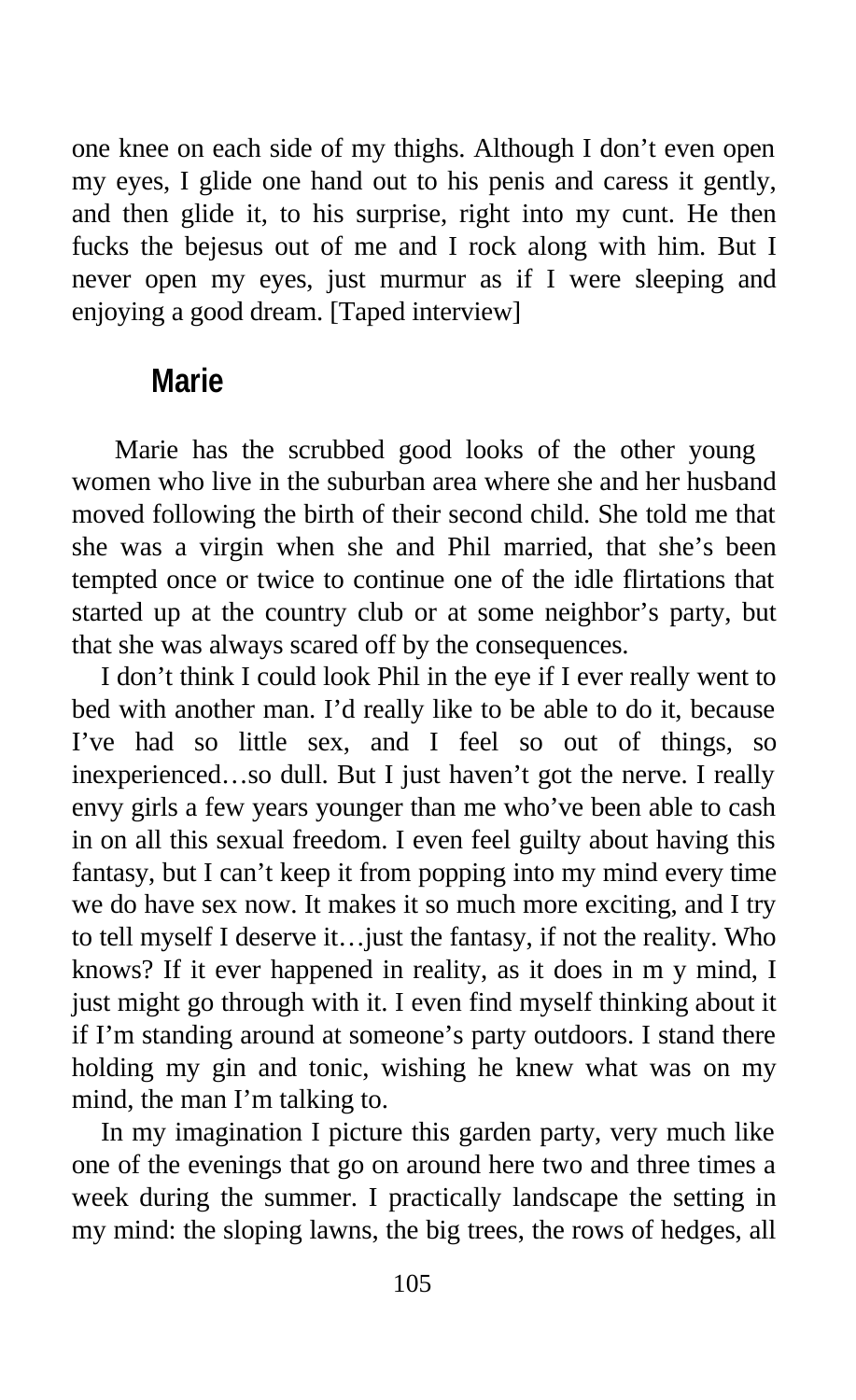very nicely kept up. I can even hear the gardeners delicately snipping away at the shrubs somewhere off in the night… not that gardeners work at night, except in my fantasy. It is night, because all the men are in black tie. I'm in a short dress, the only really short dress I ever bought (my concession to the mini craze). More important, I'm not wearing any stockings.

Not even panty hose, which is not at all like me. My dress is a very pretty blue – like the real one was – and all the waiters are in short red jackets. Is it normal to fantasize in color? Well, I do.

I've wandered off to a rather distant corner of the garden on my own. That's typical, as I love flowers and always investigate every new garden I see. Suddenly I meet a man, another guest, and we begin to discuss flowers and things. I don't know him. I've never seen him before. He's probably someone's husband; most of the men at these parties generally are. In fact, I know in my fantasy that he belongs to someone else…which both makes it easier and more exciting.

He bends down to pick a flower for me. But he doesn't get up; I mean, he doesn't stand up. He comes up under my dress. I stand there, not protesting, just holding my drink and smiling vaguely at the other distant guests, who can only see me from the waist up because I'm standing behind this rather high hedge. I think it's a boxwood, or a yew. Anyway, it's very thick and sturdy, which is meaningful because it almost supports me as I lean against it in the excitement that follows. You see, this man has discovered that I'm not' wearing any underwear, which so surprises him *(no* woman where we live would think of going without *something)* that he doesn't waste any time: He presses his mouth right up against me, sticks his tongue right up into me. I practically fall into the hedge, I get so weak in the knees. There might have been a minute there, when he first came up under my dress, when I would have stepped away, but his mouth is too much and now I pray for him to go on.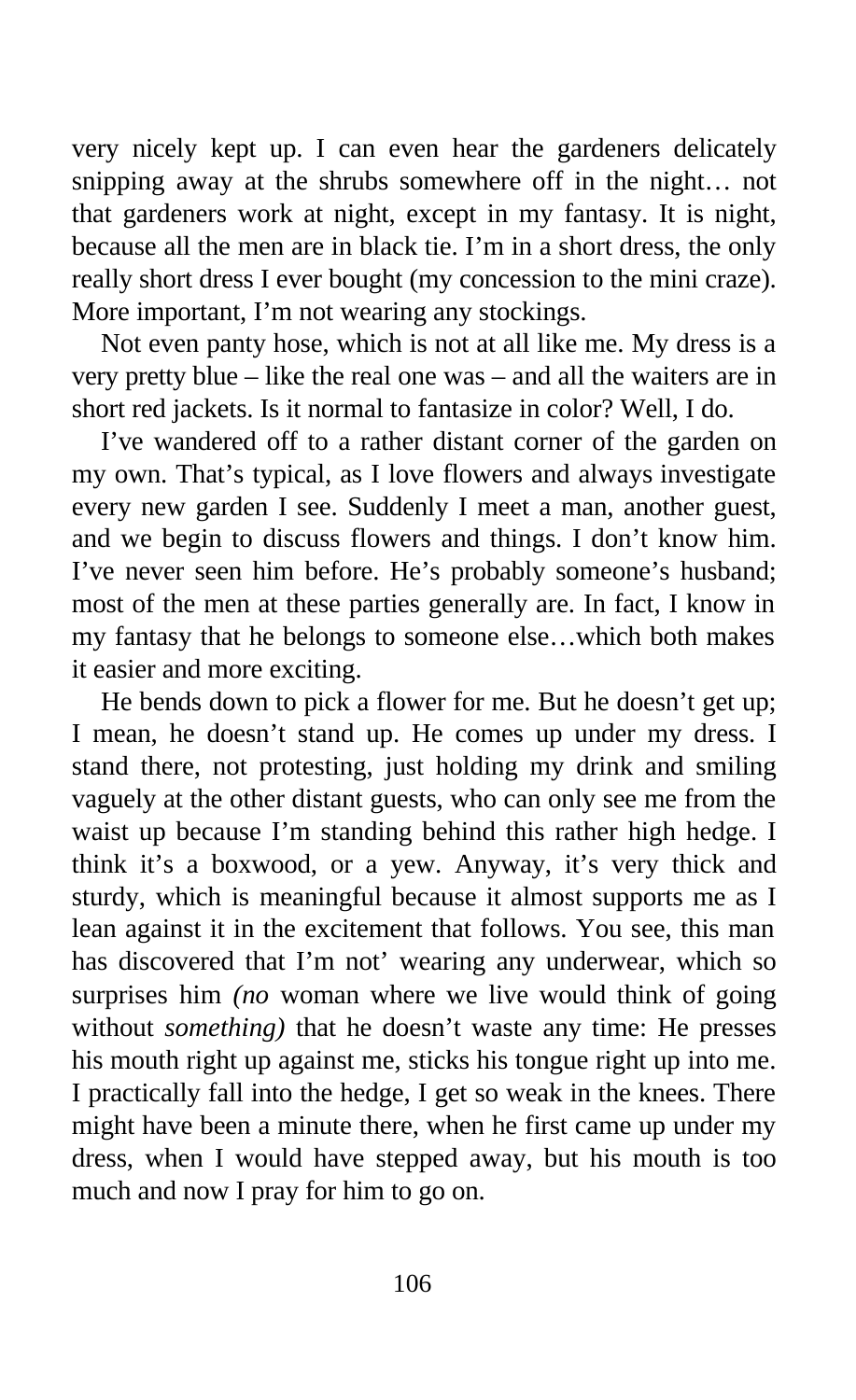I look down around this point and see that he's unzipped his fly, and that he's playing with himself and has an erection the size of which I've never seen. I keep staring at his penis, which grows as my own excitement grows. His mouth is like nothing I've ever felt before, it's like magic, it's tender and demanding, and his own hand on his cock, the veins are as strained as the veins in his penis. My legs become so weak, it's almost as if I'm poised there on his mouth, that it's holding me up, and I feel if I take my eyes off his hand, his penis, that I'll faint. Suddenly, as I'm just about to climax, but not quite – just as I *know* I'm going to, though – these little bubbles begin to appear at the tip of his penis, bubbles, faster and faster, one after the other, and I begin to worry he'll finish before I do and .that he will stop.

And then, on top of everything, the other people begin calling to us, I can even hear Phil's voice calling to me to come in to dinner. I don't know what would be worse at this point…if they were to find us or if he were to stop before I'd finished. For an instant I hang there in space, totally dependent on this unknown man; I couldn't move if Phil were to walk straight toward me, which he is just about to do. But then, thank goodness, everything happens at once: Just as Phil is about to be close enough to see the expression on my face, the entire garden party, all the other people, turn as a body to follow our hostess in to dinner, and at that moment, this man's bubbles turn into the most incredible jet, ejaculation, and I climax. I suppose I almost drown the poor man. [Interview]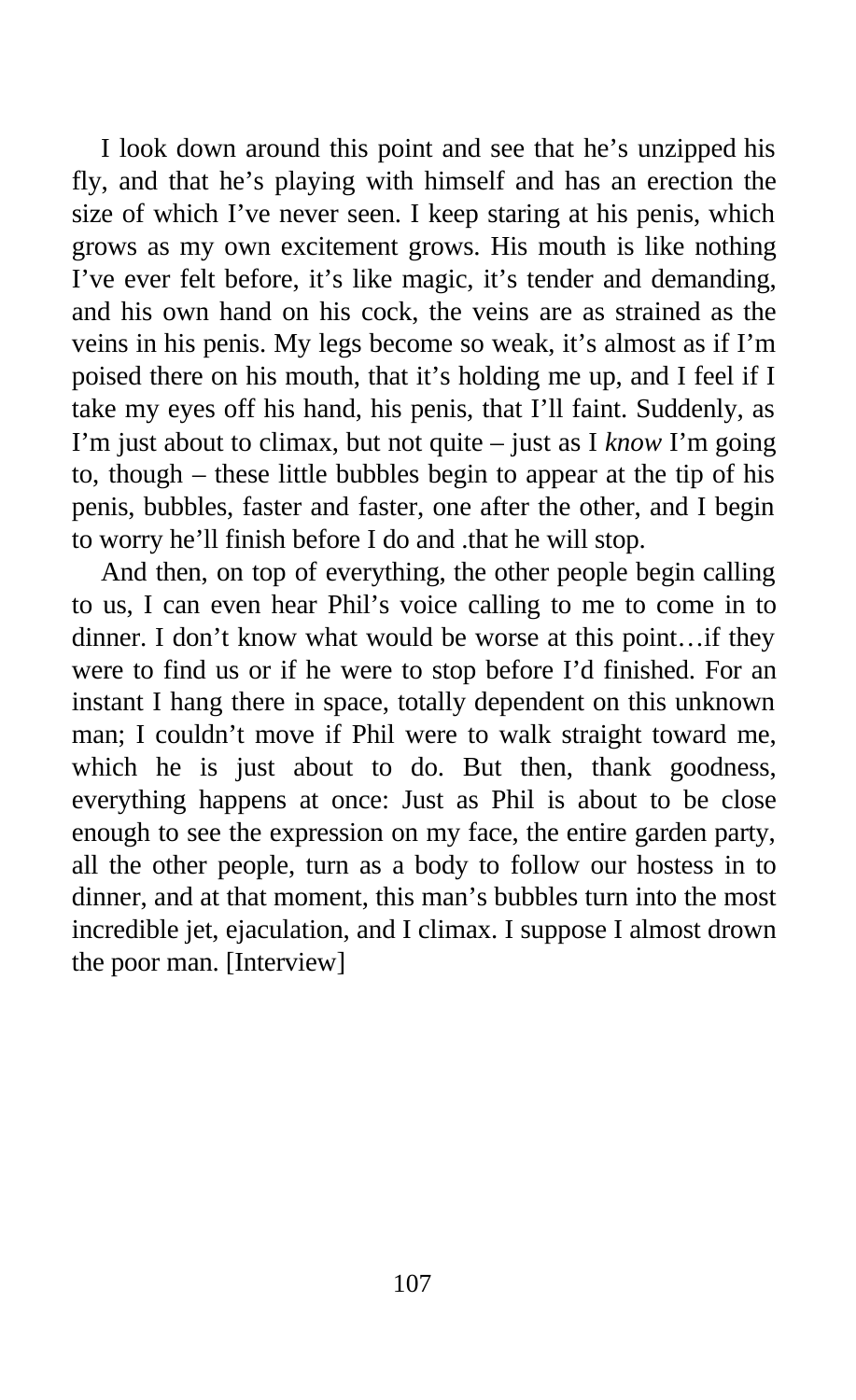# **ROOM NUMBER TWO: THE AUDIENCE**

We spend most of our fucking lives trying to be alone, trying to improve the privacy of our fucking with sound-proofed bedroom walls, No-Lite window blinds, and locked doors. We race miles with our lovers to "get away from everyone," and if sexual desire overcomes us at a crowded party or in a restaurant, the first impulse is to get out of there and be alone before Act One.

That is reality, and with no moral judgment intended, it's probably just as well.

But fantasy goes in the opposite direction: more often than not there are other people present. I'm not talking about orgy fantasies. They exist too, but often the other people in fantasies don't join in, in fact their presence isn't meant to imply even the possibility of an orgy. A fantasizer will indeed go out of her way to point out that the other people aren't really watching her and what she's doing with the six baldheaded waiters. The audience is simply there. Doing what? Perhaps lending their tacit approval simply by their presence. ("It's okay to fuck.") Or by adding a touch of suspense with the implication that at any minute they *could* turn, and see what's going on: "My God, look at that, Harry and Isobel are having it off and her husband's in the next room!" (Alternatively, the point of the audience's surprise could be that Harry and Isobel are not in the accepted missionary position, or that they have a second man or a dog in the act, whatever it is that makes the scene particularly exciting to the fantasizer, and so particularly "loaded" when discovered by the audience.) The *possibility* of being seen, watched, discovered, can be more exciting than the actual presence of an audience. Anyone who has ever fucked in the warm sunlight of a (seemingly) secluded beach, or within earshot but out of sight of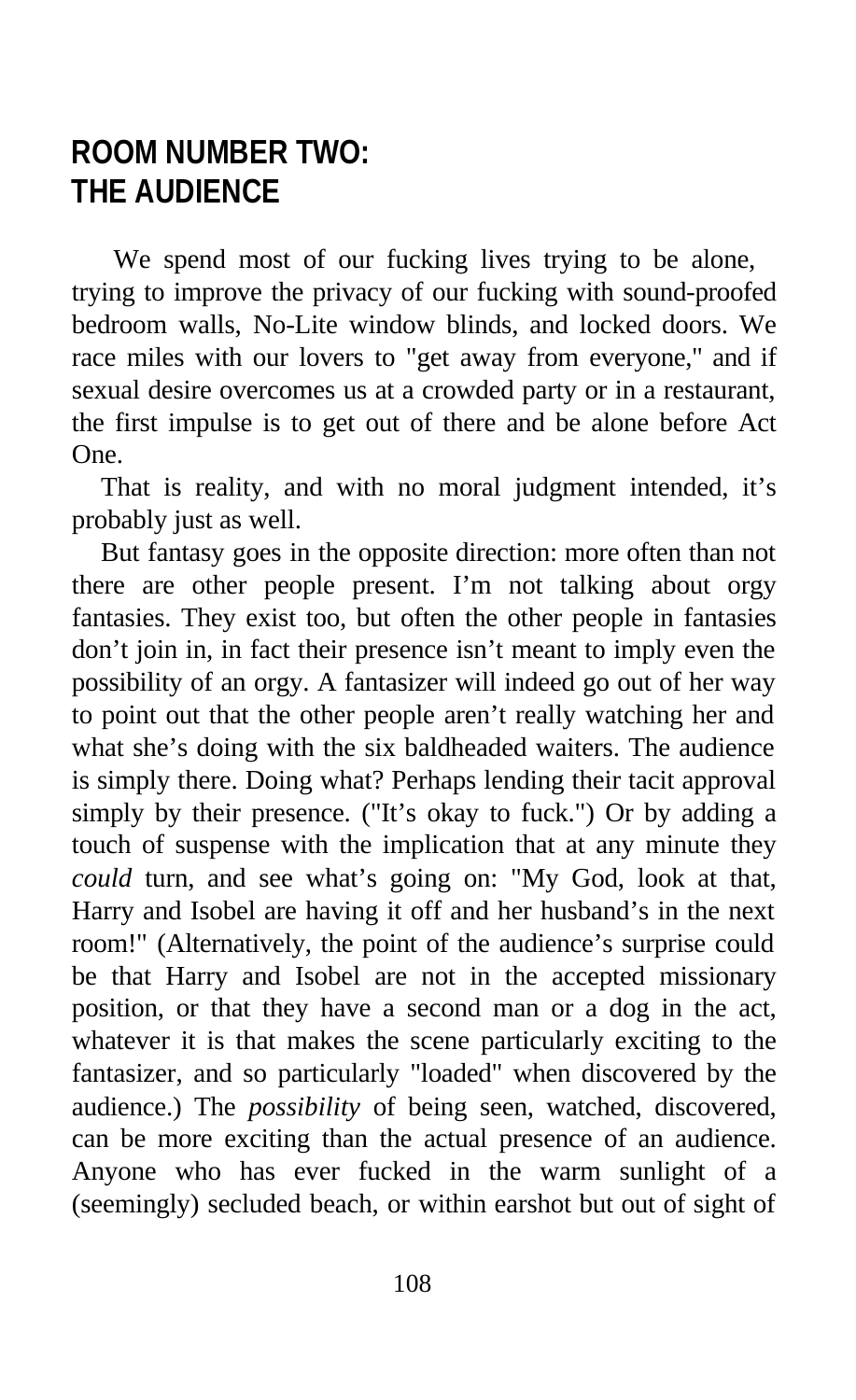others, must admit the added excitement which the imminence of an audience brings to an already fine fuck…or she's a liar.

But not all fantasy audiences are passive bystanders, inoperative in the fantasy story line. Some creative women give their fantasy audiences the active, participating role of a real audience they have them applaud, Oh! and Ah!, and she, lucky lady, becomes not only the Sarah Bernhardt of Fucking, but also the Fellini of Fantasy, controlling both her own performance and that of the audience, her critics, pacing the one against the other so that her fantasy audience reinforces her fantasy performance, which in turn heightens the ebb and flow of her very real fucking. Complicated? Read Caroline's fantasy below, keeping in mind the newspaper reports of what happened to some of the members of the cast of *Oh, Calcutta!:* they became so dependent on the excitement the audience brought to their performance in the theater, they were unable to perform sexually without an audience back home.

### **Caroline**

 I met Caroline, a young actress, in London through, mutual friends at a party. Right off, she seemed to me to lack that narcissistic self-involvement that I had always thought of as the curse and/or blessing necessary to achieve theatrical prominence. Therefore, I was not surprised that I had never heard her name, although she said she was currently playing in a hit in the West End.

Mostly we talked about Italy, and she told me briefly about the village where she and a lover had spent six months "trying out the idea of being married." They had decided against it. She was enthusiastic to hear about my years in Rome, and my own ideas on marriage.

A few nights later, I saw Caroline's name on a theater poster on Shaftesbury Avenue, and on impulse bought seats for that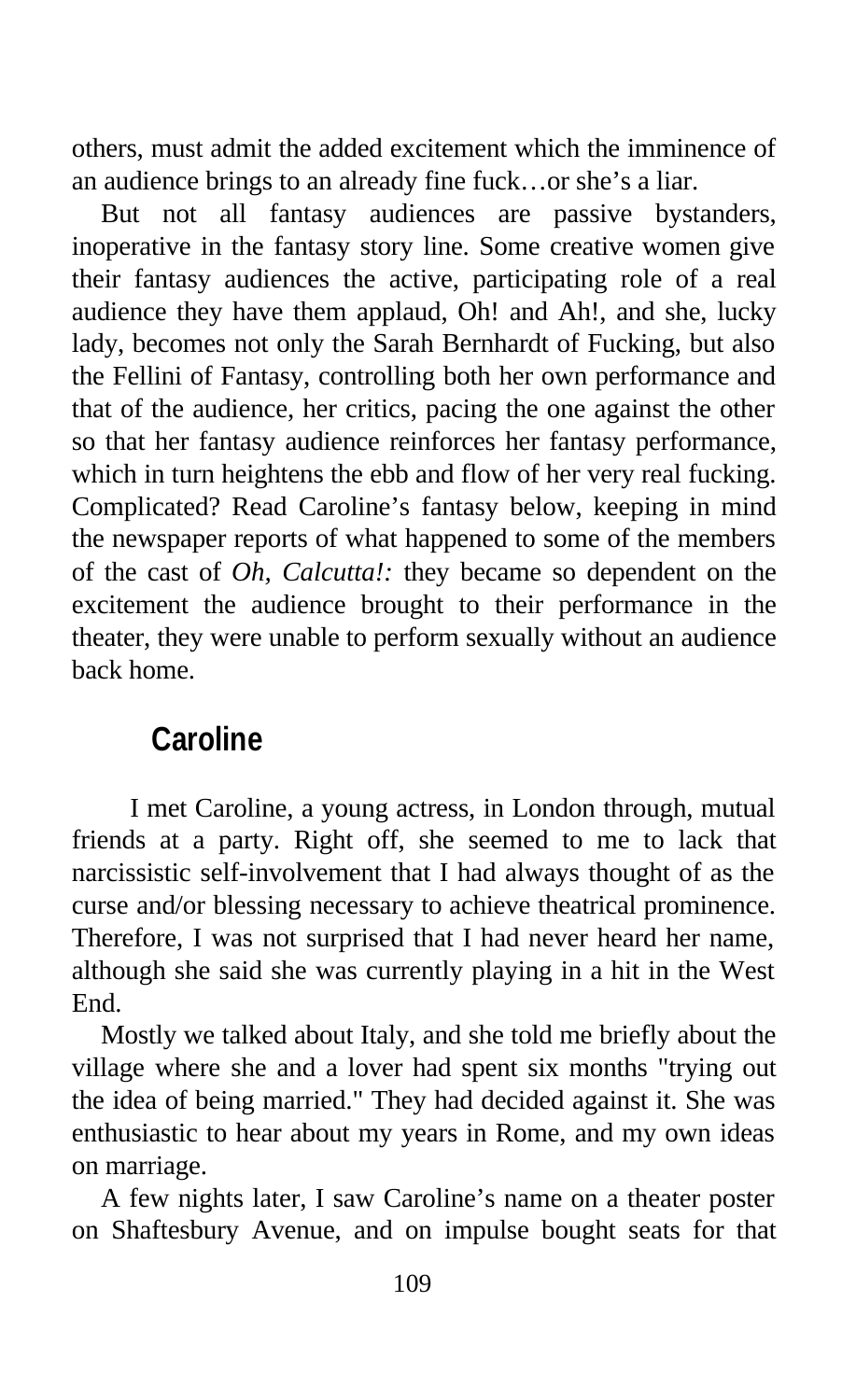night. Her role required her to spend the entire evening onstage almost totally nude, and the first curtain fell on a protracted, tumultuous scene in which she was required to have (just barely simulated?) sexual intercourse on stage, front and center. The audience loved it, and her. It made me curious about a girl who was so reticent to speak about herself privately, but was so uninhibited otherwise as to be able to perform this role on stage.

We went backstage afterward, and a group of us went on to dinner, during which the subject of this book came up. She told me she would like to contribute. Hers wasn't a typical fantasy, she said, but I might find it interesting.

Ever since I had to do this love scene in the play you saw  $-$  it's been running now for six months – I've needed to feel that the same audience is there when I'm making love at home or anywhere else offstage. I suppose having to be, or at least to appear to be, so excited on the stage every night in front of so many people has really affected me. At first I tried to tell myself that it was just another role…you have to act so many emotions in the theater, and there's all that "Method" business of feeling yourself into the part …. But as I said, in the beginning I tried to keep a little "distance" between the personal *me*, and me, the actress, making love in front of all those people.

But I couldn't. As I got more and more used to the role, more comfortable in it, I found that instead of dreading the moment when I had to begin, I was looking forward to it. My nipples would become tight and erect. It was a surprisingly seductive feeling, one I enjoyed. I began wearing tighter and tighter blouses, filmier ones, more see-through, so that the audience could see my excitement, could see the excitement I felt right down – or up – to my nipples. I needed the audience's excitement for my own...a form of complicity was set up between them and me, a sexual conspiracy which heightened my ability, or rather, desire to play the part.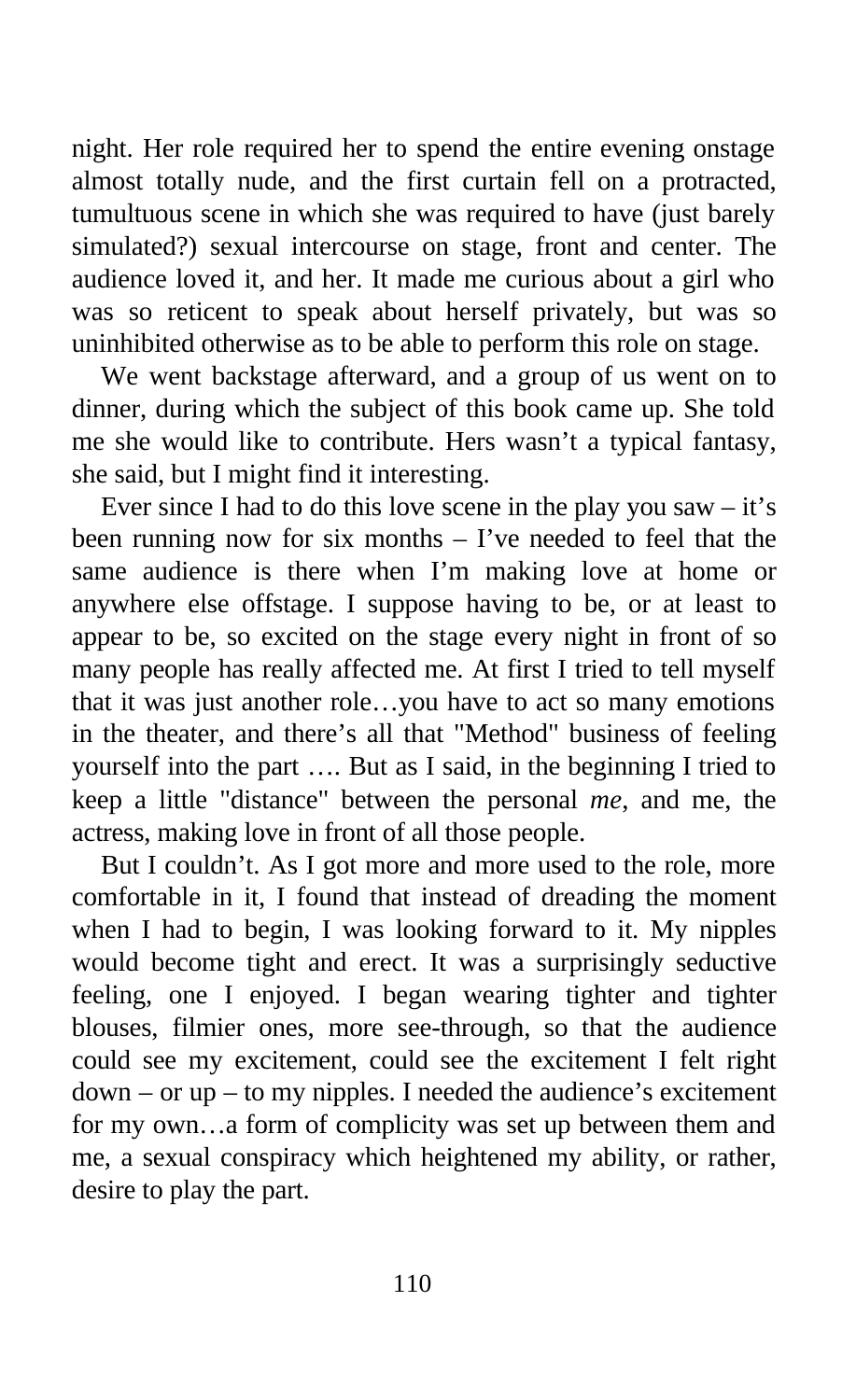The silence, the tension in the theater during the scene communicates itself through the house – from me to them, from them to me – and at the end of the night's performance, when they clap and call me back for curtain call after curtain call, I feel it's not only the actress they're applauding, but me, Caroline, the woman, too. Acting often tends to split you off from yourself, and you don't know who you are. But in this role, the audience's applause – their approval – somehow reunites the actress in me with the private self in me. Now when I make love privately, I sometimes think, Oh, what's the use... it's all so dull and unstimulating. And there's this feeling of anxiety. It's as if I'm not sure I'm doing it well, you see, no matter what the man says.

Before this play, I didn't need fantasies. Or that's what I would have told you six months ago. I realize now that somewhere in the back of my mind I'd always had someone watching while I made love: me. This split between the me who is in the act, actually making love, and the me who is watching, this split is healed by the audience taking over the role of watcher and applauding me for my efforts. I can't tell you the feeling of satisfaction it gives me.

I remember the first time we did the love scene before an audience. The rehearsals had naturally been private, and I had been able to be professionally cool and clinical about it. But on opening night I was very nervous and apprehensive, I imagine because I was afraid that they would think I was not very good, or wouldn't give me their approval by becoming excited themselves…that they would just think the scene odd, and me very strange for being in it. But when they applauded …

Now I need an audience; without it, there's just no excitement. So even if I'm with the man I'm in love with, somehow in my mind I twist his face around so that it's the face of the actor I'm in the play with. The funny thing is, I don't even *like* the actor. Maybe that makes it even more exciting for me, I don't know. I haven't really figured this out. But I think it's because behind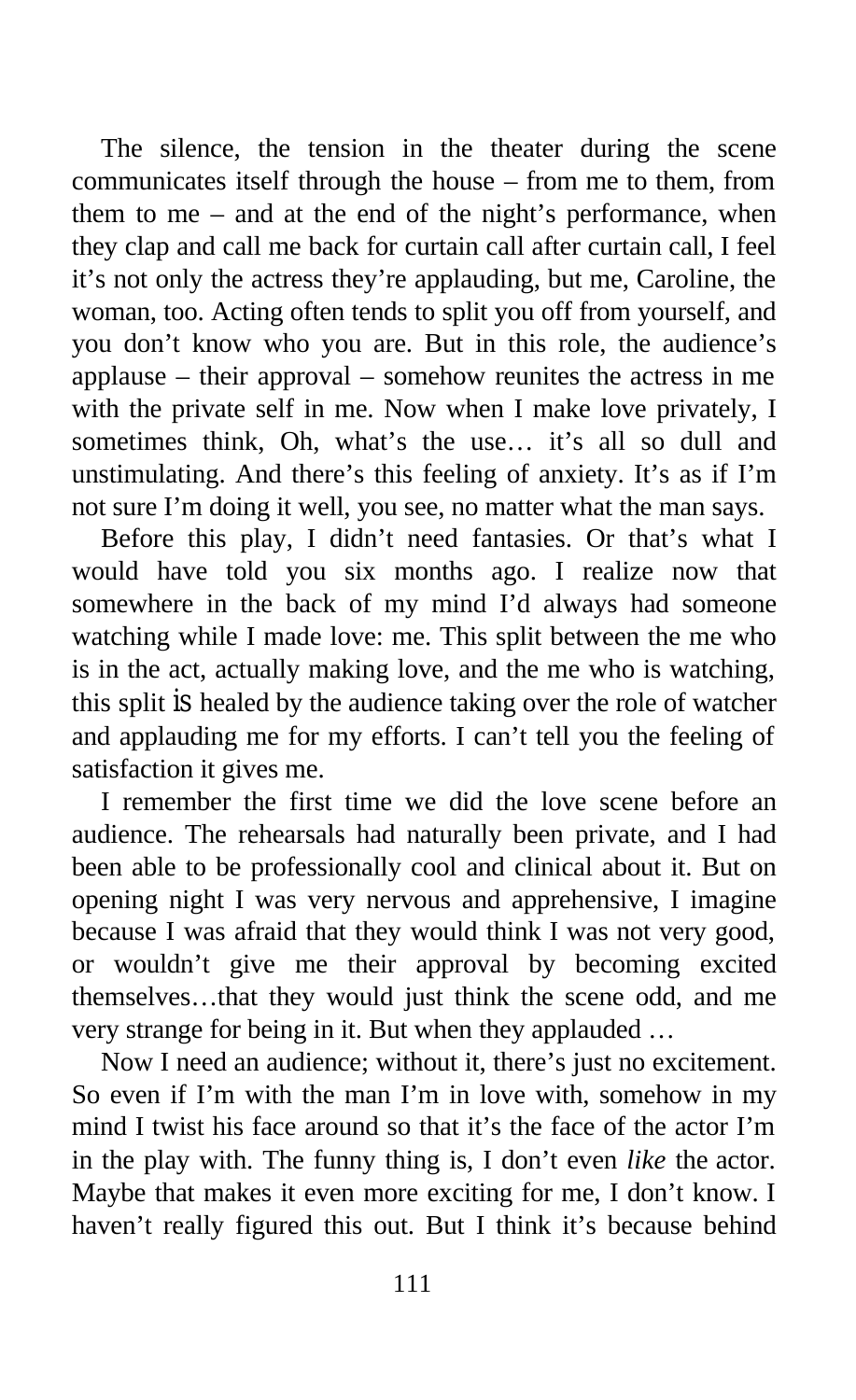him, behind his back is the audience, and they're applauding him for making love to me and applauding me for responding to him in such a loving way. And as my own excitement mounts and mounts, the applause gets louder arid loud*er…[Taped* interview]

## **Elspeth**

As I am sure most women do, I have had the usual exhibition-type fantasies. I especially enjoy the thought of being watched by someone who is not aware that I know he is watching me. Or I imagine that I am making love to someone, perhaps a close friend of the family, and my husband comes in and watches us, as prearranged between my husband and myself without the knowledge of the other man. It would be equally intriguing to walk in and catch my husband with another woman, also by prearrangement. I don't think about this with my husband; I only think about it for excitement. [Letter]

### **Mary Jo**

In the first sexual fantasy that I can remember, I thought of myself undressing while a boy I liked watched me. That became one of my most common fantasies when I was a teen-age girl. [Letter]

# **Melanie**

I am twenty-five years old and have been happily married for four years. My earliest memories of sexual sensation go back to when I was about three years old. I remember after my parents put me to bed that I would take my clothes off. I enjoyed being nude. Then I would put them back on. That is all I can remember; the exciting feelings of my own nude body.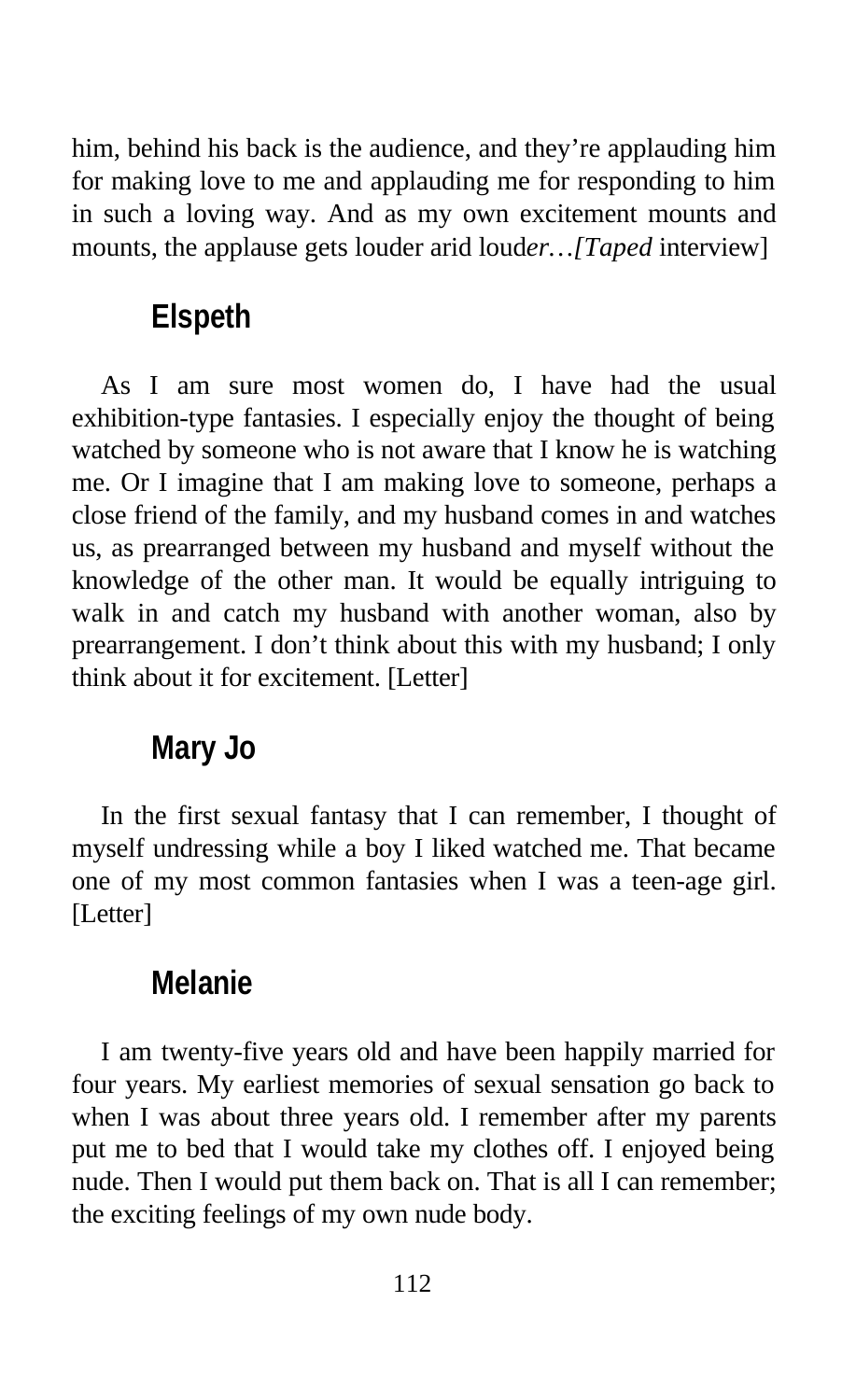My fantasies during masturbation are generally of my old boy friends. I never had intercourse with any of them, but when I masturbate I wonder what it would be like. Often, during the fantasy, my husband watches. He doesn't do anything, he simply is there.

My fantasies during sex with my husband are quite different. Mostly my thoughts are on what we are doing, although sometimes mentally I take it out of the bedroom and imagine we are on a quiet beach, quite nude, or lying in an open field with green grass all around us. I often think of us skinny dipping on a lonely beach. The idea of nudity, of the two of us being nude outdoors, excites me.

I have no desire to tell my husband of my fantasies, of the excitement it would give me for the two of us to be nude outside the privacy of our bedroom. I think speaking them out loud would definitely lessen their effectiveness. [Letter]

### **Celeste**

 Celeste is a pretty, very bright-faced, red-cheeked blonde in her early thirties. She had been a legal secretary when she met Charlie, and had liked the work, but gave it up without a qualm when Charlie asked her to when they got married. They've been married twelve years. Today they live in a comfortable suburban home and have two children. Celeste works for the League of Women Voters and is an officer in the local PTA.

She describes their sex life as "very satisfactory."

We still enjoy making love at unusual times, like when we're already late for a party, or an impromptu session on the living room rug, the kitchen table, etc …. time we can steal while the kids are away at a Boy Scout meeting or football game. I'd say we have sex most nights of the week, even when Charlie's so tired he just comes and falls asleep while he's still on top and inside me.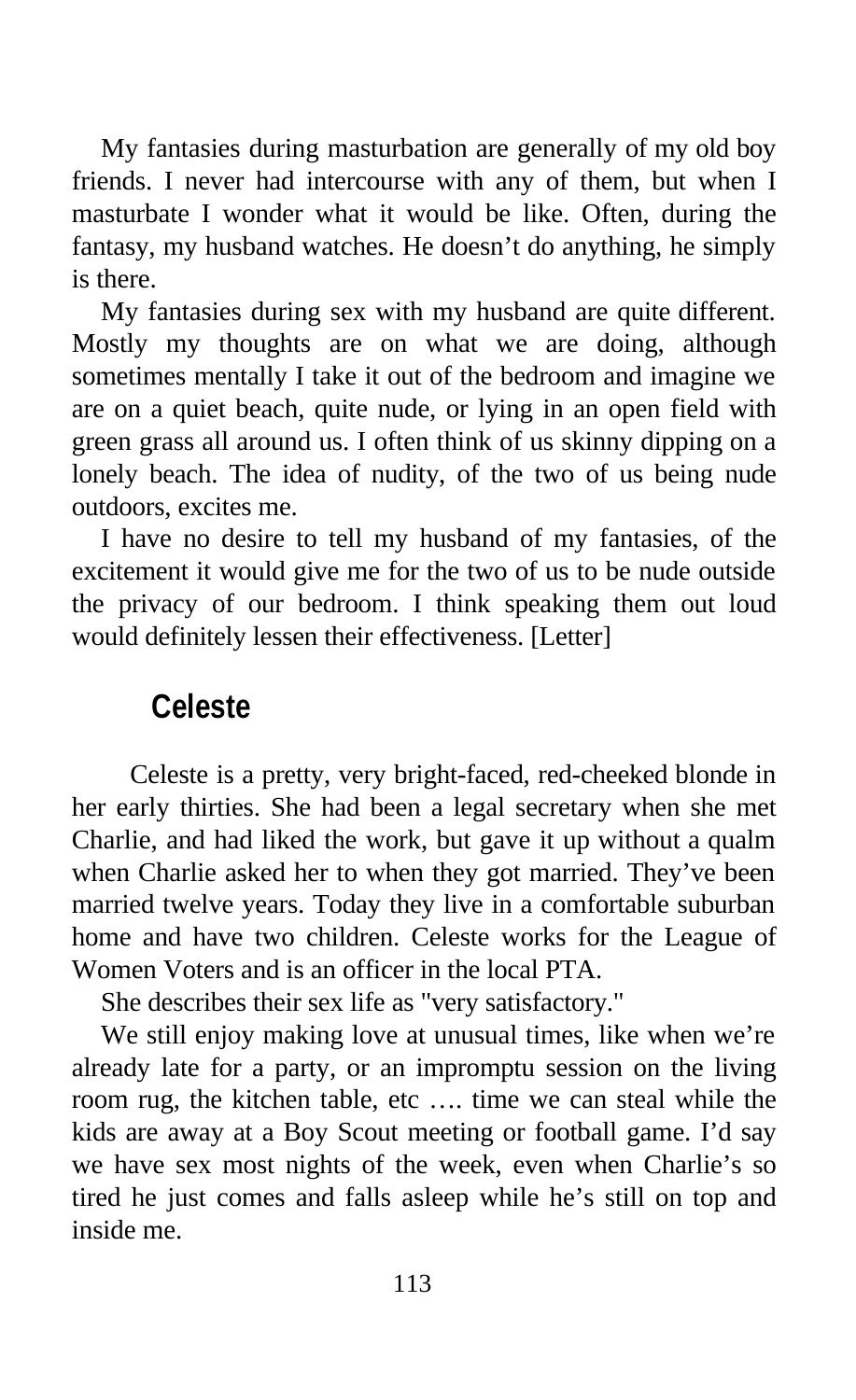But something different happened the other evening when Charlie got home early and we thought we could steal some time before the kids got back. Suddenly we were interrupted – we were in the living room – by the unexpected arrival of our next-door neighbor. I just had time to pull my skirt down before Charlie let him in. He only stayed five or ten minutes, but all the time he was here, I knew something was up. I couldn't help noticing the way this guy kept fidgeting…and then I noticed this big bulge in the front of his trousers while he was talking to me.

It was only after he'd left that I realized that in my haste I'd forgot to put my tights back on; all during our talk, my short skirt had ridden up, leaving me totally exposed to the man. For a few minutes I was mortified, absolutely embarrassed. Then the shock wore off and I was left with this odd feeling of excitement, which is still with me when I think about it, although I consider our neighbor about as exciting as a graham cracker.

I could hardly wait for us to get to bed that night. It was one of the most exciting sessions that I'd ever had. But I couldn't sleep, I really couldn't, until I'd told Charlie what had got me so aroused. I expected it would make him angry, just as I thought it would make me angry, too. But the idea that another man had been' staring at the quim he had just enjoyed excited Charlie so much, he put out his cigarette and got on top of me again. He didn't wait the usual time it takes him on those nights we do it more than once. He wasn't in me more than a few seconds before he came again, almost like an explosion. It's as though this idea has given our sex lives a whole new dimension. Now when we're in bed together it's almost become a necessity for us.

Instead of Charlie whispering things into my ear (that really didn't excite him, they were more or less routine words to him, but he knew they excited me), I tell him of imaginary experiences. For instance, that I'm on one of those stirrup tables that gynecologists have, where they spread your legs and look deep into you. But the table is in the middle of the ring, in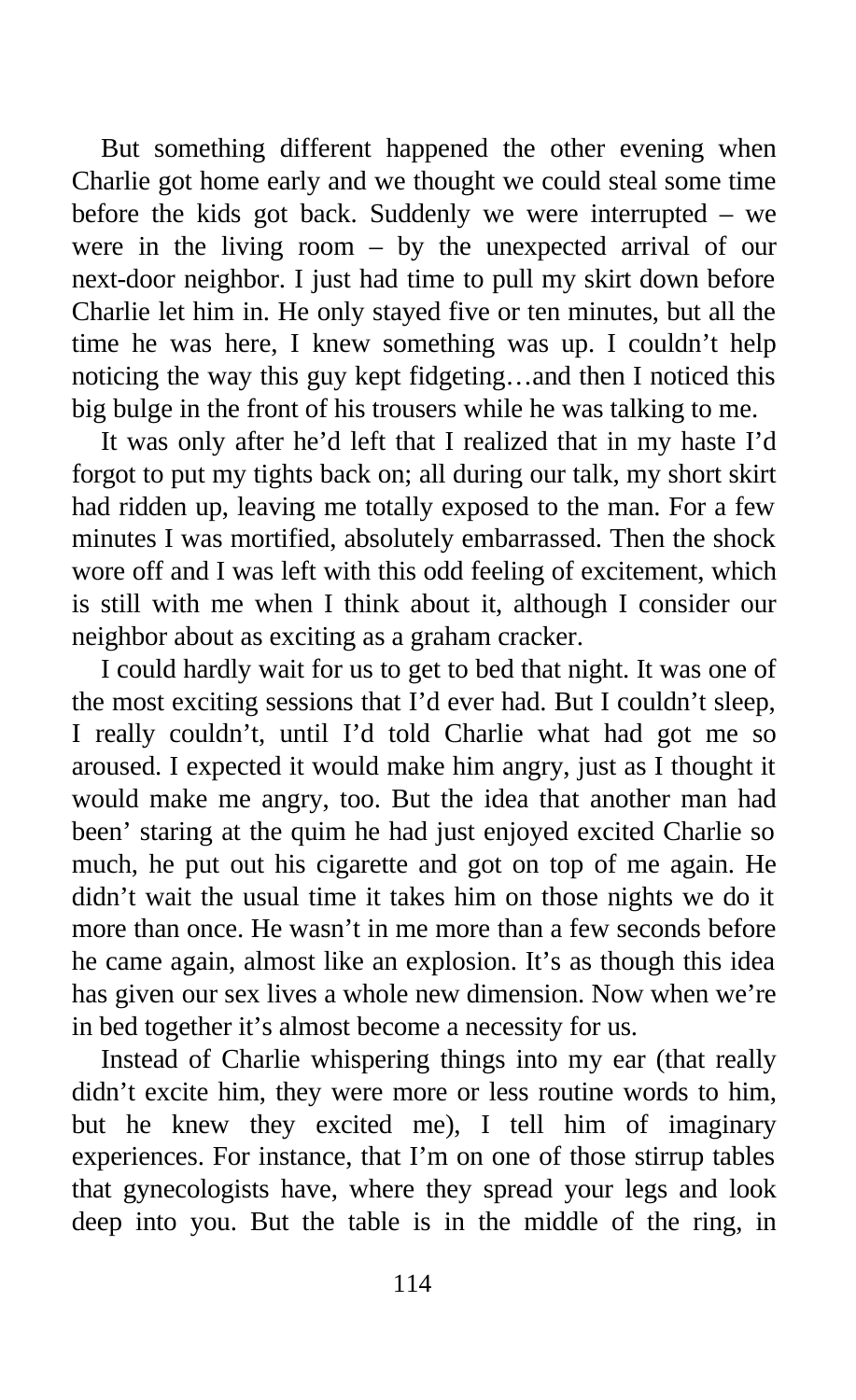Madison Square Garden, and it's mounted on a revolving platform. Thousands of men have paid fifty or a hundred dollars each for tickets, and the ushers are selling binoculars so they can get a better view. I tell Charlie that the table is slowly turning around and around, with the bright lights illuminating me, and the men in the seats all around begin pushing forward, jumping out of their seats, the whole giant mob wild with excitement to see, thousands and thousands of men in a circle all around me, all wild with excitement to see me better, to fuck me, to get deep inside those wet, red lips they can see so plainly.

And all the time I'm lying on the table, I never move, except once in a while I put my two hands down, and with my fingertips just delicately open the lips so they can see the juices inside, glistening inside me, and then all the men begin to cream and some of them have unzipped themselves, and from under my closed eyelids I can see hundreds, thousands of erections just screaming to get inside me.

But all the time, I know that Charlie is waiting for me in a dressing room off-stage where he has a warm bed, and where in just a minute or two more, the uniformed ushers will wheel the table in, and lock the door behind them as they go out. Charlie is there, waiting for me, but it's a strange Charlie, naked, standing up, with a giant erection so big that the skin is stretched and I can see the purple veins. What's strange about him is that he doesn't speak to me, or smile at me. He's wearing the same kind of emotionless, unmoving, unmoved face that I had just been wearing when I was outside on the platform with all the men screaming around me. Charlie doesn't even wait for me to get out of the stirrups, but just pulls me to him without a word, standing up, standing between the stirrups, and sometimes at this point I imagine myself on a kind of operating table, the kind where they strap you down at the wrists and ankles so you can't fall off. And I feel the tip of that enormous hard-on just touching the lips as he pulls me onto him. He still doesn't smile, doesn't say a word,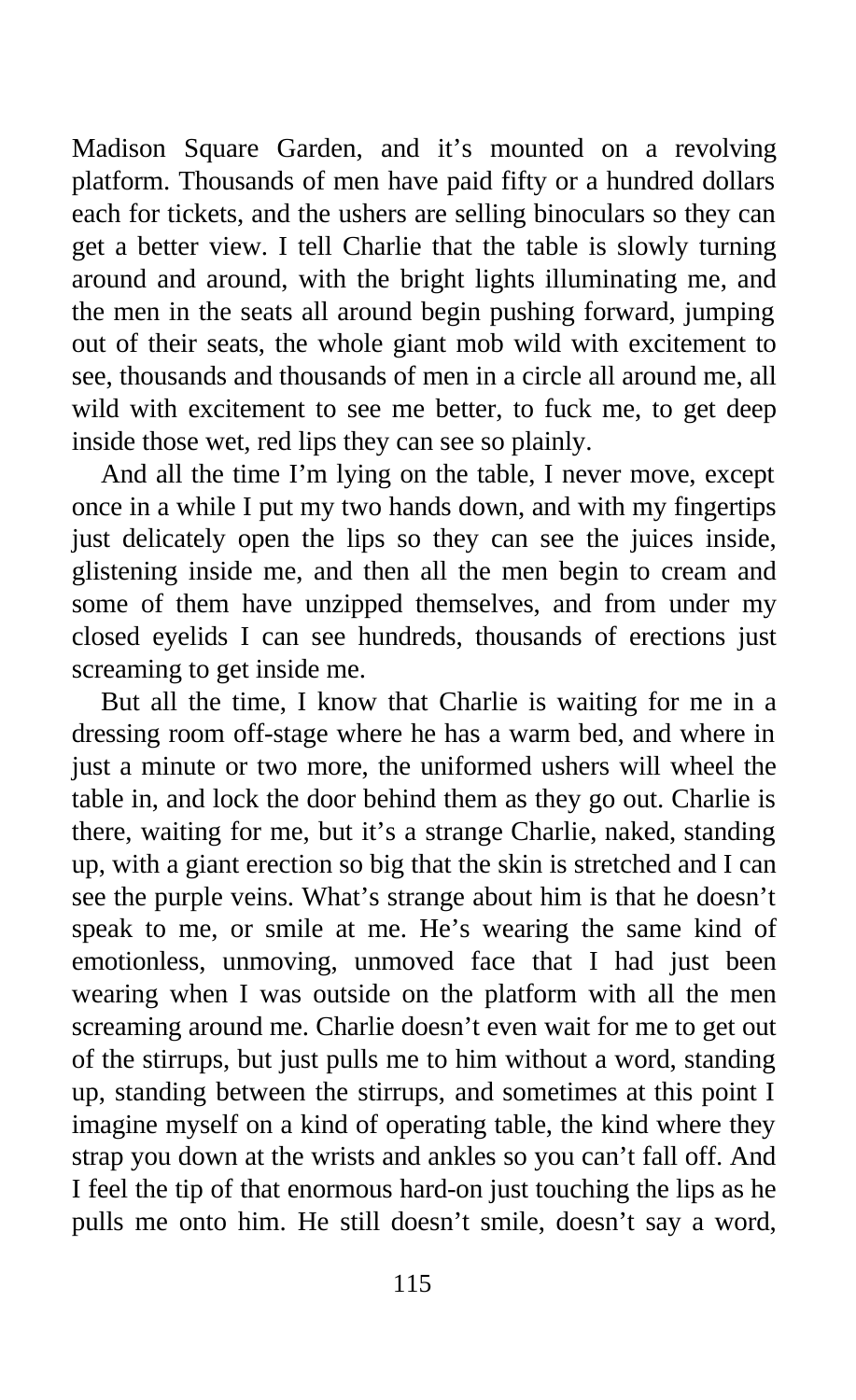shows no pleasure, no excitement, but I can feel myself tighten, my stomach muscles tighten as if anticipating some sexual blow, some sexual assault…but it's really my inside muscles, doubling over on themselves, that intense, silent moment before orgasm when your stomach and vaginal muscles almost feel as if you're having cramps, and it's at that moment when instead of a blow, I feel him penetrating me, impaling me on his body, that I finally get free of the stirrups and wrap my legs around him as my cramped muscles release…release and release again in an ecstasy of pleasure all the greater because of the almost-pain of the tightness they had felt a moment before. Release after release after release. I sometimes finish this fantasy weeping. With just the pleasure and happiness of it, you understand?

You always hear about men exhibiting themselves on trains or on deserted beaches or somewhere. I wonder if other women have this hidden exhibitionistic desire the way I do? [Interview]

# **ROOM NUMBER THREE: RAPE, OR, "DON'T JUST STAND THERE, FORCE ME!"**

 Rape does for a woman's sexual fantasy what the first martini does for her in reality: both relieve her of responsibility and guilt. By putting herself in the hands of her fantasy assailant – by *making* him an assailant – she gets him to do what she wants him to do, while seeming to be forced to do what he wants. Both ways she wins, and all the while she's blameless, at the mercy of a force stronger than herself. The pain she may suffer, the bruises and indignity, are the necessary price she pays for getting the kind of guiltless pleasure she may be unable to face or find in reality.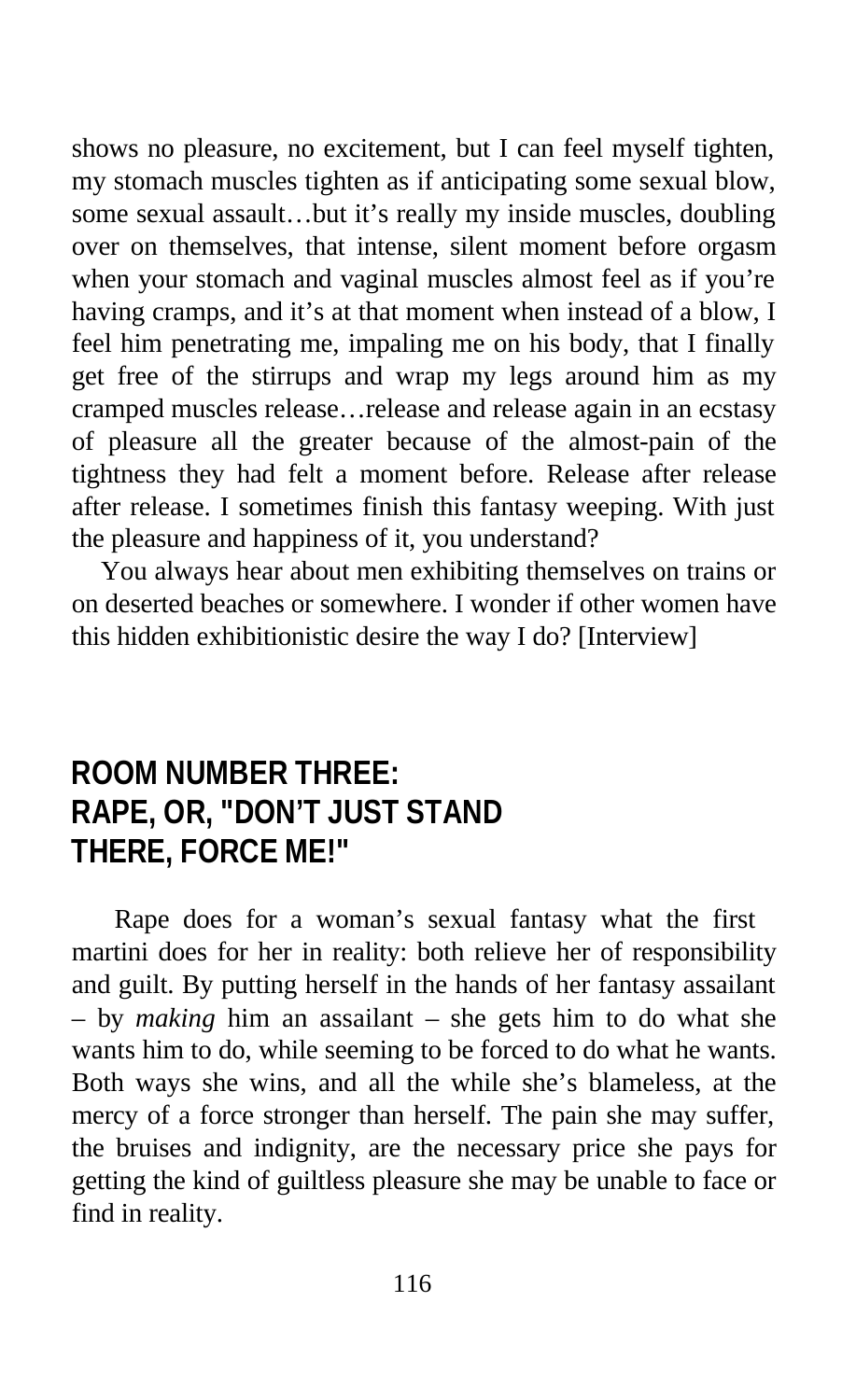It's worth repeating my conviction that fantasy need have nothing to do with reality, in terms of suppressed wish-fulfillment. Women like Julietta (coming up), whose fantasy life is focused on the rape theme, invariably insist that they have no real desire to be raped, and would, in, fact, run a mile from anyone who raised a finger against, them, and I believe them. The message isn't in the plot – the old hackneyed rape story – but in the emotions that story releases.

### **Julietta**

 "I believe I can love more than one man at a time. That's not a theory. I always do. That's why I don't want to get married, and why I prefer my affairs with men who already are. They are in no position to demand monogamy from me." That's Julietta.

With strong views like these, it didn't come as any surprise to me when she told me during our conversations that she is a strong believer in Women's Lib. "But it would frighten my mother to hear me say it," says Julietta. "I grew up on a little farm, but I left as soon as I was old enough to travel by myself. My mother stayed on the farm. That's the difference between women of her generation and me."

It may sound freaky coming from me, but while I enjoy going to bed with some guy I dig almost anytime, I especially like it if there's something in the air that lets me think I'm doing it against my will. That I'm being forced by the man's overwhelming physical strength. Something like that. The doctors call this kind of thing a rape fantasy, but that's as far as I want it to go. On the fantasy level, not the real thing. I don't go out by myself on dark nights, and if any horny stud threatened me, even with a gun, I'd scream my head off. All this doesn't sound like me, but you might say that the person I am today is totally at war with the girl my mother tried to make me. So whatever there is left in me of the girl my mother preferred, that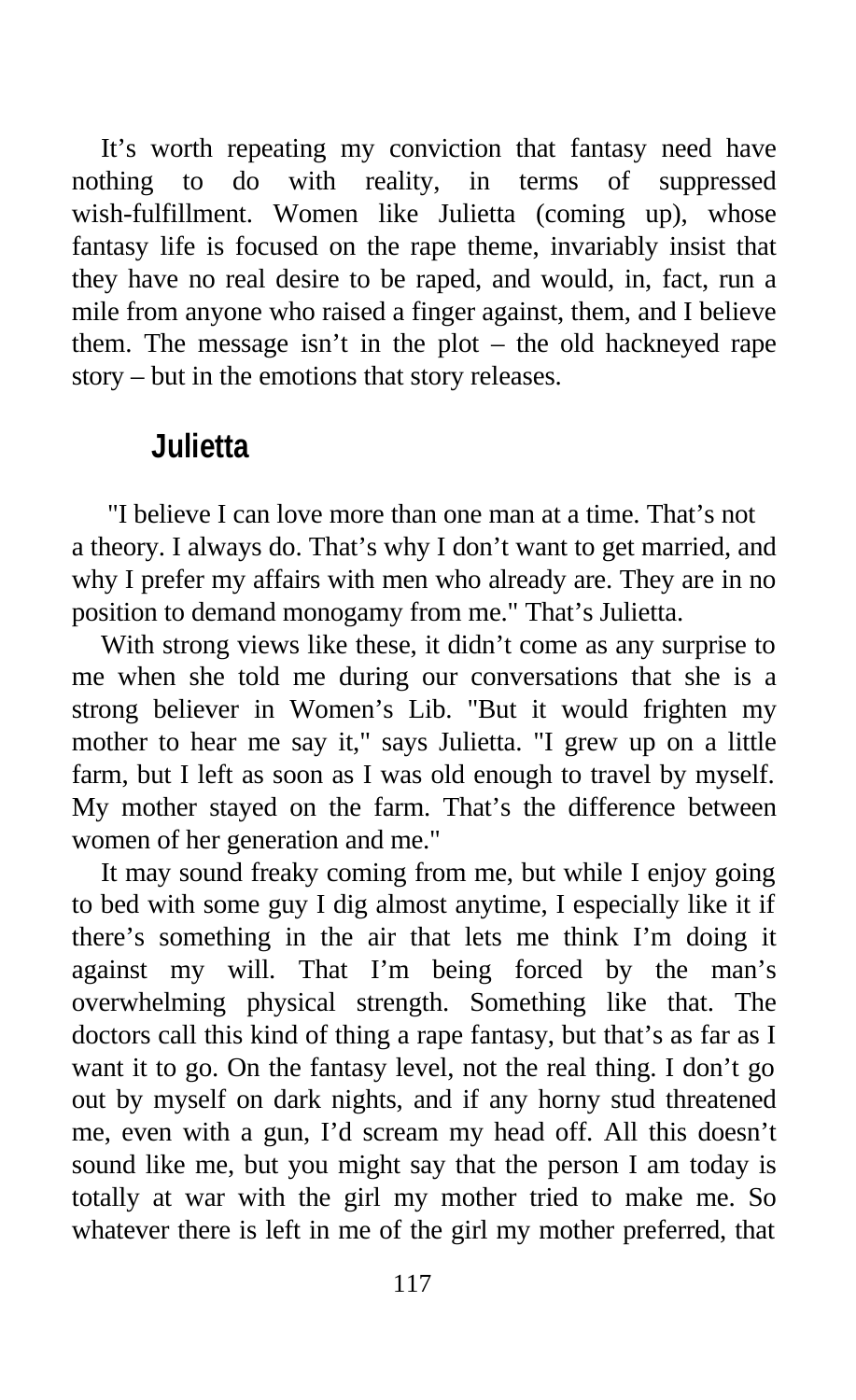girl wants to think that it's not really her fault, that she's being forced into this sexual scene. That I'm really good little Julie.

So when I'm in bed with someone, I don't mind if he wants the lights on or if it's daylight. I like the look of a man…all of him. But when I get to a certain point, when I really become excited, I close my eyes, or bury my face in the pillow, or fling my arm or the pillow over my eyes. That way, while I can feel everything, I can also be back there in the dark, having my own thoughts. In fact, having something over my eyes gave me a fantasy I really dig. I imagine that I've been brought to some warehouse, or place like that, against my will. I'm stripped naked and the only thing I'm allowed to wear is a black silk mask. This is because whatever powerful person has brought me there does not want the men – yes, always more than one in this fantasy – for whom he has procured me, to know who I am. In this way, though he's brought me there against my will, he somehow wants to protect me too. I never know who he is, and he himself never fucks me. I just know that he's somewhere in the background, enjoying this feeling of power he has, not only over me, but over the men, too. That's because they're so hot with desire for me that they can barely control themselves. But he can take me away from them whenever he wants to. In my mind I can imagine the men, all big and powerfully built. They're naked, too, while they wait their turn with me. I think of them watching each other as each of them performs, talking about various techniques, and what they're going to do when their turn comes with me.

Meanwhile, the guy who is really with me, every time he tries a different position, or a different idea, I pretend to myself that it's the next man in line. So it's always exciting this way, because I seemingly have an endless supply of men fucking me…but .they never know who I am. Even if I met one of them on the street the next day, or had lunch with him, he wouldn't know.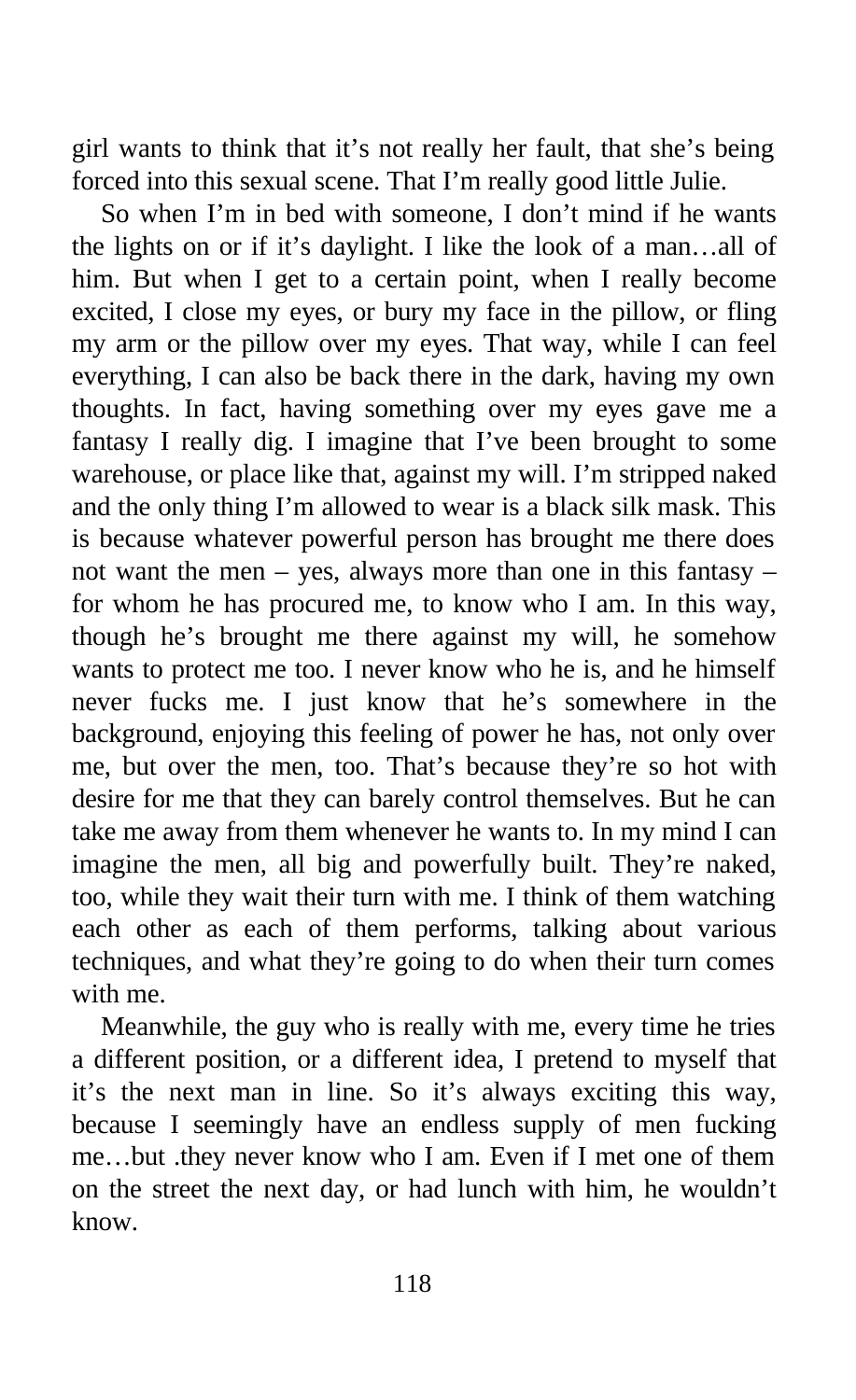But that's all I think of, me naked on this rough bed with just this little black mask on my face, and these five or six naked men all waiting their turn to fuck me. That picture in my mind makes me come every time. [Taped interview]

## **Gail**

I am thirty years old, have two children, and have been married for nine and a half years.

I have a frequent sexual fantasy about being raped, by one or more men. These fantasies do not take place, however, while having sex with my husband. They take place when I am alone, and with time on my hands. I know it sounds weird or even crazy, but at times I feel as if I want to actually act my fantasy out, as if it were truly happening! I don't know why this happens, or why I should even feel this way.

At the age of seventeen I was almost raped by a boy who was my best friend's boy friend. The act was never completed…he was finally stopped by my crying. This all took place in his car, while he was supposed to be taking me home from a party after he'd had a quarrel with his girl friend. She left the party, and he stayed and drank pretty heavily, as did the rest of us. He volunteered to take me home, after my boy friend, who is now my husband, called me at the party from his job and told me he had to work late and couldn't make it.

I remember wondering what my girl friend actually saw in the boy, who was nothing but a rough, tough, and more or less foulmouthed bully. He had always been nice to me, but treated her like dirt. And yet she loved him, and took any kind of abuse from him, including getting pregnant by him, and then losing the baby by miscarriage in her fourth month.

Anyway, on the way home he pulled into a deserted spot in our neighborbood. l immediately sensed what was about to happen and I had mixed emotions about it. I thought to myself how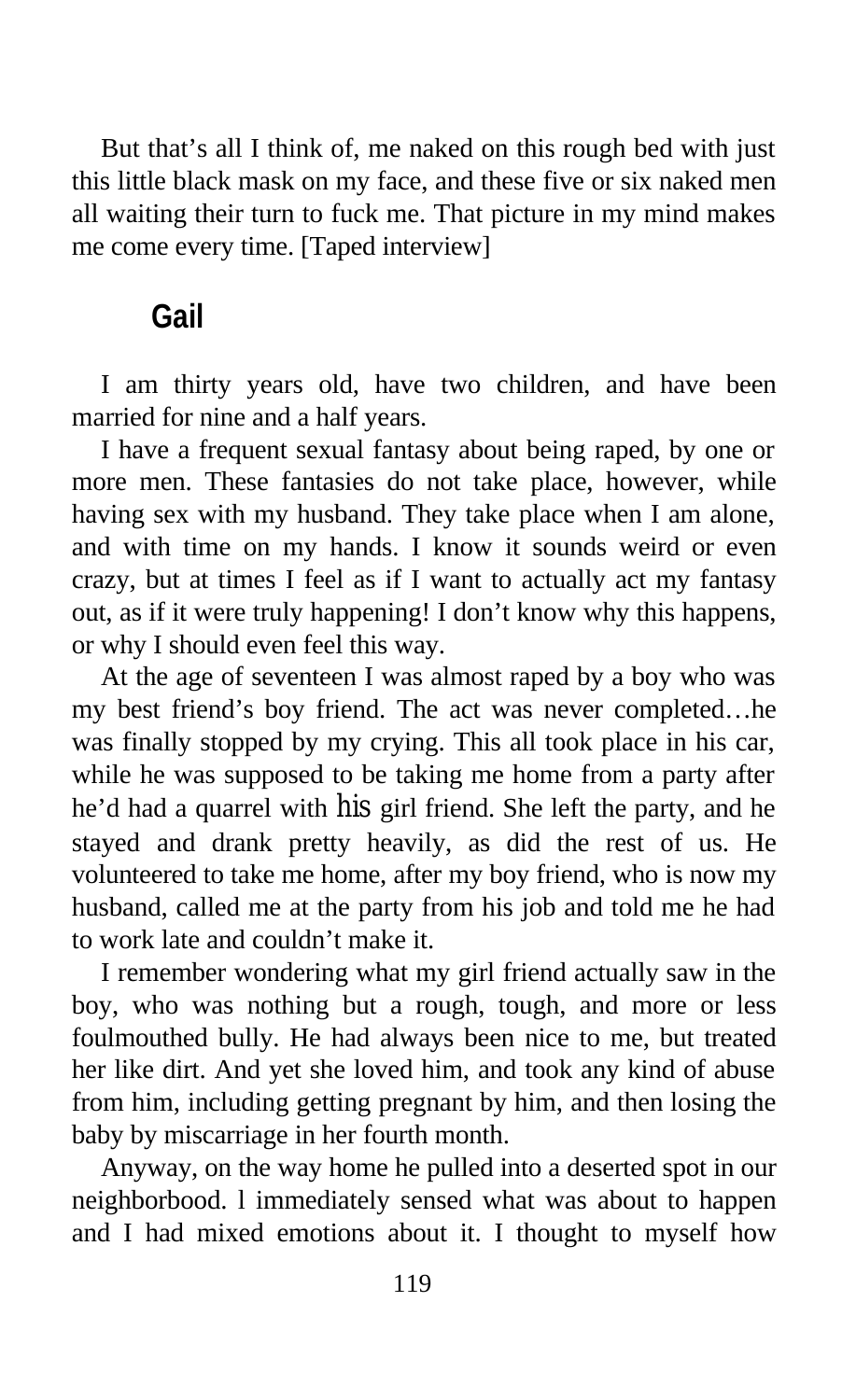awfully exciting this was in one way, and then again I was truly scared!

He immediately pulled me to him and wanted to kiss me, but I automatically refused. I really wanted to, just to find out if it was his animal charm, so to speak, that my girl friend was in love with.

He told me to relax, and that he wouldn't hurt me, and not to be afraid. He then asked what I saw in my boy friend, and whether he had really ever satisfied me sexually. I went to my boy friend's defense, of course, explaining that he was decent, kind, and a gentle person, in contrast to this fellow. He laughed and told me to cut out the "mushy stuff," in his exact words, and to relax and let him show me how it should be. I let him kiss and hold me, but when he started to explore me with his hands I panicked, and started to struggle to make him stop. He became angry and said he wasn't going to stop. We struggled for what seemed to be hours, and I was physically exhausted and by now really terrified. He kept saying that he wouldn't make me pregnant, if that was my worry, and to just let it happen and enjoy it. But I couldn't, and then just as it seemed that nothing would or could stop him, I started to cry uncontrollably. That did something to him, because he finally stopped, let me go, and started straightening my clothes, etc. He said he'd take me home now, but that I'd better not make trouble and tell anyone at all. I promised, of course.

When we got to my home, as I was getting out of the car, he suddenly took my arm and told me that he was sorry, and couldn't I please forgive him, and he started to cry, actually cry. I felt so strange then, actually sorry for him. I told him to forget it, and that everything was okay, that I wasn't angry or anything. He left, after giving me a kiss on my forehead. And that was that. Since then, we've always acted as if nothing had happened, have remained not good friends, but friends nevertheless, as he finally married my girl friend, the one who worshipped him so.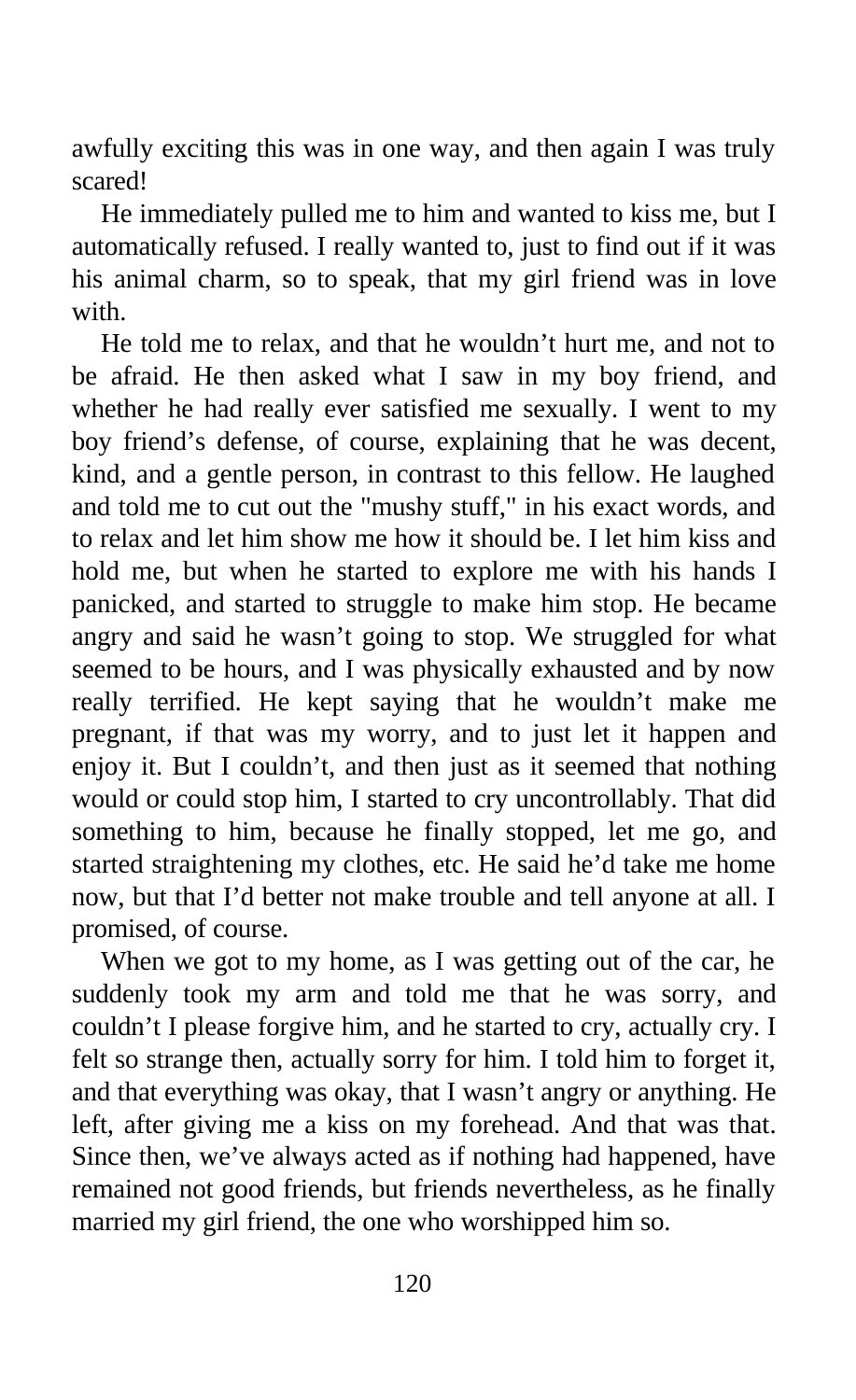But he is still an animal, as everyone knows. He beats her, is a very heavy drinker, and is still foulmouthed.

My whole point in telling you this is that at times, even though I know it's wrong or crazy, I have fantasies that he is trying to rape me – either in his car, my home, his home, or even in his own gas station. I become awfully excited at these thoughts.

I also have fantasized that he and a couple of his rough tough friends attack me. At times, however, it's not him at all, but anyone I happen to dream up.

I don't know why I have these sexual fantasies. At other times I envision rape scenes, and actually shudder and become nauseated at the idea or thought. So, at times I enjoy my fantasies, and at other times I become almost sick.

I hope all this has helped your work in some way. I know it has helped me to finally get my experience off my chest to someone at last, after all these years. [Letter]

### **Dinah**

Hi! I just read about your work and wanted to contribute. I am twenty two years old, white, Latin, and a university student. And, of course, *female.* That is, bisexual. Actually, I don't fit *any*  categories. I have been a lesbian, also I thought you might want background info. But to get on with the fantasy business. I have a few really interesting ones. I fantasize not only when I masturbate, but also when I am making love. (Then I feel a little guilt, but it's such fun.)

*Fantasy 1: I walk into a drugstore in a small Southern town. I* am a stranger. I am dressed outlandishly, like a whore. There are several local men in the store and they all look at me with lust in their eyes. I go to the counter and order a tube .of contraceptive cream. The druggist gives it to me. I take it and try to leave, but the men close the door and tell me I should "try it out" (the cream). They rape me. They squeeze cream into my vagina and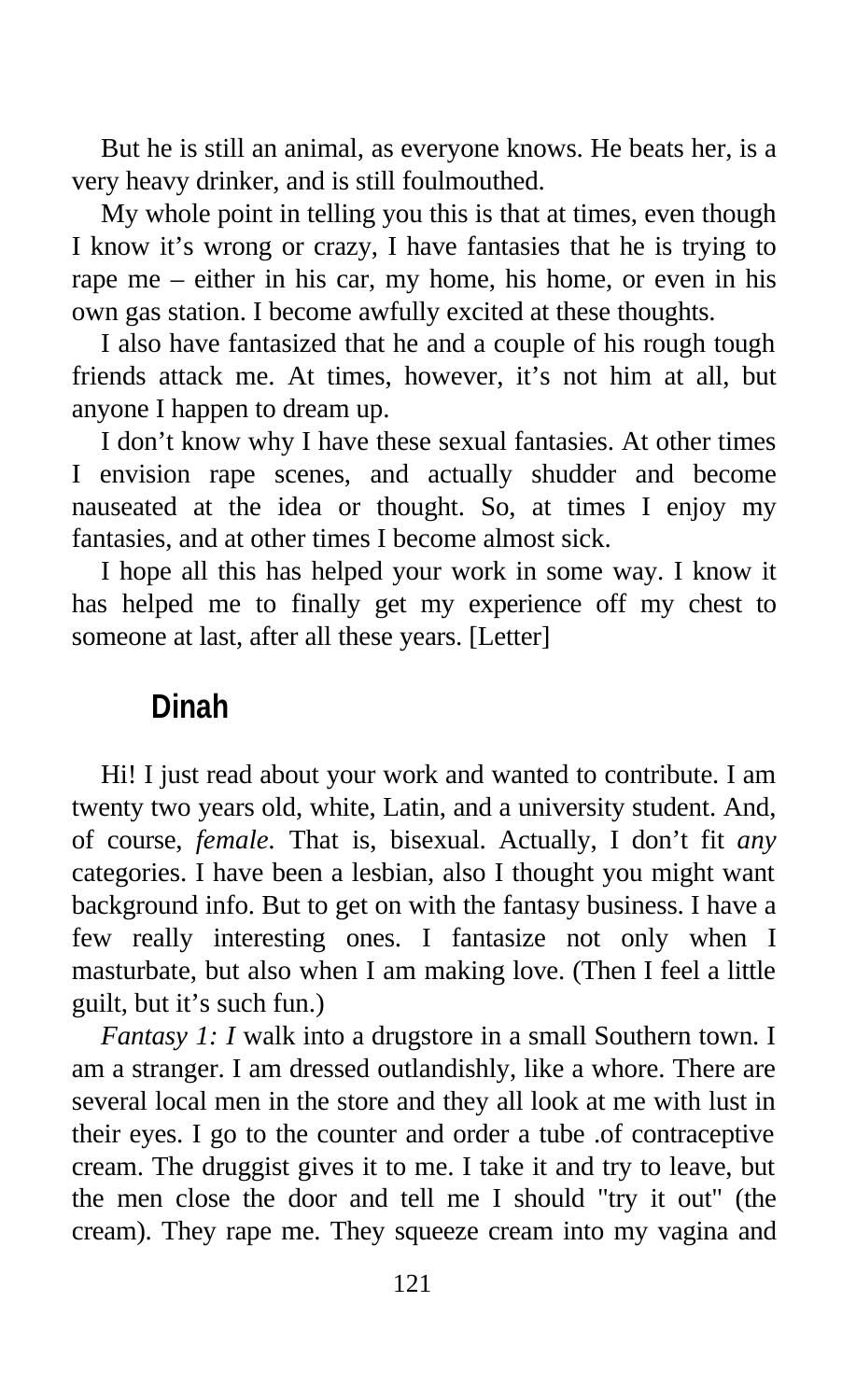anus. They make me go down on all fours and come in from behind. At one point I have to get on top of a man and come down on his penis while another is coming in through my anus from behind and another is inside my mouth.

*Fantasy 2: I* am speeding on the New Jersey Turnpike. Two policemen stop me. I tell them I will "do *anything* not to get a ticket." They make me get in the back seat and spread my legs very wide (one of them is in the front seat, the other in the back seat). While one of them drives, the other one has me. They take turns. And then they meet a friend and he gets in on it too.

*Fantasy 3:* I am in a woman's prison. I tried to escape or lead a demonstration or something illegal like that. The warden is a big black woman. While two women guards hold me, she pulls up my skirt and pulls down my panties and spanks me with a ruler. Then she takes out a dildo and fucks me with it very roughly. When I get excited, she laughs. Then she tells the guards to hold me down on her desk. She looks over my cunt and says, "Mmm mmm, this is some nice pussy," and then she licks my cunt and sucks it till I come.

*Fantasy 4:* I am at a convention. I am the only woman there. I have no choice: I bend over a chair and all the men are in line to fuck me. I act very nonchalant.

I *could* go on…. [Letter]

## **Sadie**

I have always fantasized during intercourse and masturbation. I am being raped by one man or a group of men, while many of them watch the others "abuse" me. My attackers are always very handsome – dark hair, muscular, sexually well endowed – and brutal, in that they take what they want and the hell with what I want…or pretend I want. (I'm after what they are, really.)

My husband is very curious about my fantasies, will occasionally enter into them, but puts them and me down as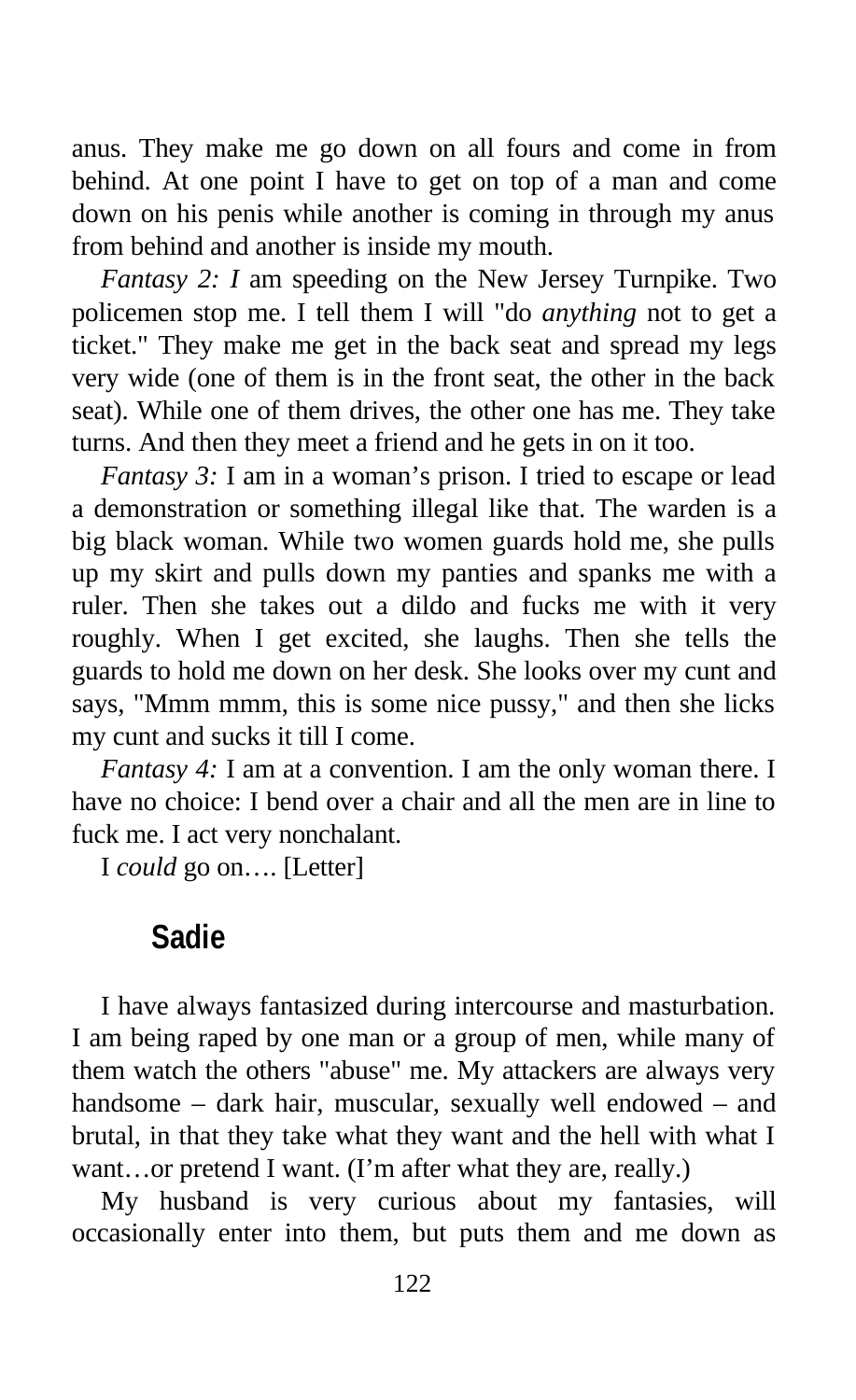childish and immature. He doesn't know what he's missing, in my opinion.

Other fantasies of mine include a fraternity initiation where I am tied to the bed hand and foot and all the brothers take their pleasure with me while the initiates. watch. Then the new ones take their turn with me. There is always a certain "officer" in the fraternity's organization whose sole purpose is to arouse the girl chosen so that she can't help enjoying herself – although she's protesting. Or. I fantasize that I am a "bottomless" waitress; every time I bend to serve a customer, someone attacks me from the, rear. As waiting on tables is my sole means of support, I' have no choice. Even if I do one of those "Bunny Dips" (that the Playboy Bunnies do so that they don't have to bend over), I will then be assaulted from the customer in front of me, who simply pulls me forward onto his lap, onto his prick, which is erect and exposed.

I know that they say that women aren't turned on by visual stimuli; I think it's untrue. It's another unexplored area where women are silent or ashamed. I am very aroused by hard-core pornography. If I see a picture, for example, of a black man and a white woman, I'm ready for sex almost immediately.

Incidentally, I am twenty-four, have a B.A., M.A., am white, Catholic, married six years and no children. [Letter]

# **ROOM NUMBER FOUR: PAIN AND MASOCHISM, OR, "OUCH, DON'T STOP!"**

 Women are always being tied up or down in fantasy. They use "force" words liberally, almost involuntarily – "He made me do this  $\ldots$ " I then had to  $\ldots$ " – in describing their fantasies, even when the fantasy has nothing to do with rape or pain. We are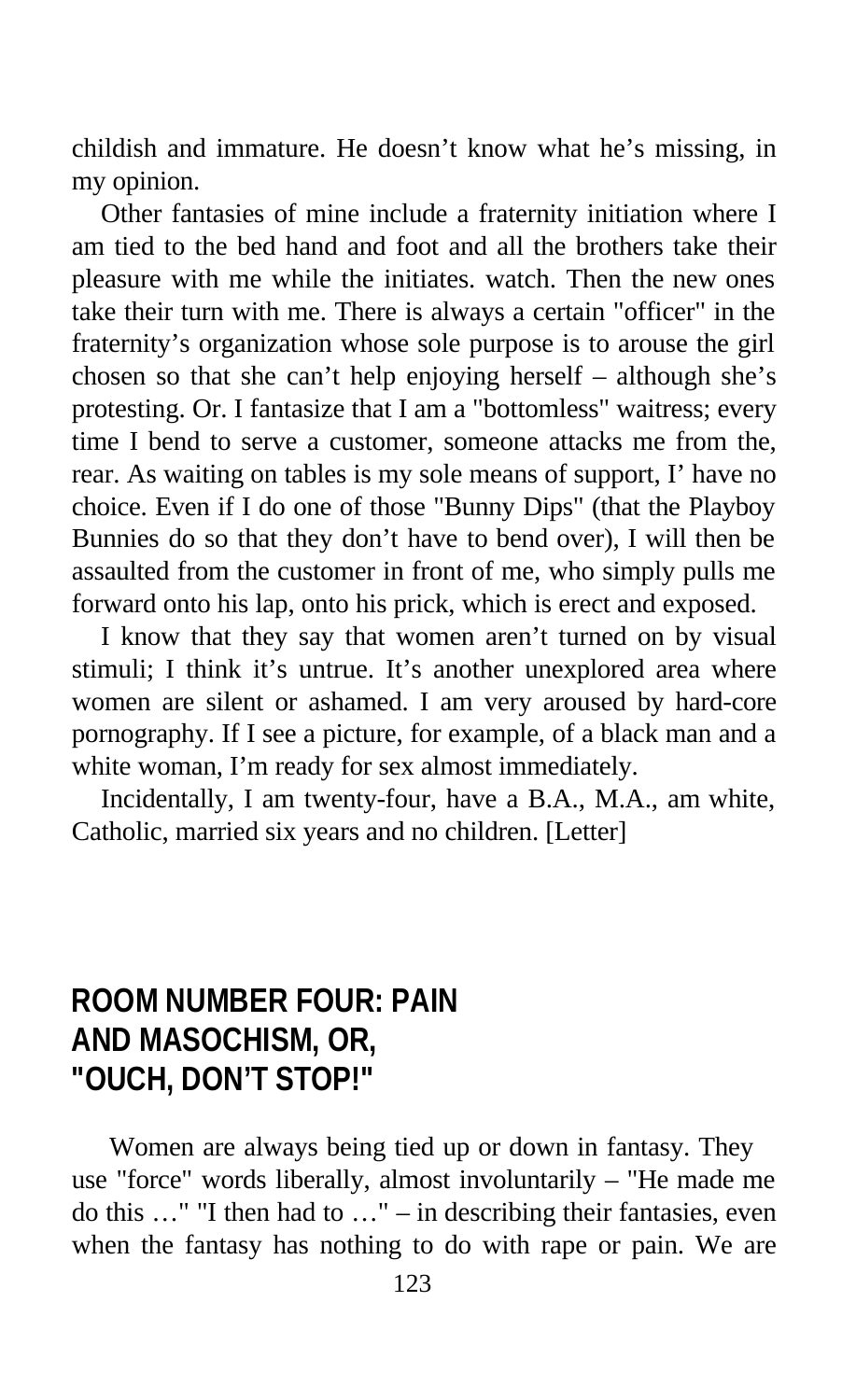made to understand that even in her fantasy the fantasist doesn't have control over what's happening to her – unless, of course, control is what she is after, as in some of Barbara's fantasies (below).

But even when the force is intended, there is a clear distinction as to whether what is going on is indeed rape, or a pain-for-pain's-sake number. I would hope that whoever is in charge of the Masochist Wing of our House of Fantasy – he of the mask and heavy hand – would be familiar with the subtleties of his specialty. He must have separate rooms: the first, for the rape fantasists; the second, for the masochists. Otherwise, the "Ouch!" cries from the latter would disturb or distract the rapees, who are more intent on being forced than on feeling pain. For them, any pain felt is merely the cost of fulfilling their desire, a means to their end. For the other women like Sylvia (below), the desire is for pain itself and the pain is everything. Carried to its extreme, as in Amanda's fantasy, this desire for pain becomes genuinely disturbing and shows to what ends – imagined though they may be – a woman will go to feel something at last, to feel at least something.

## **Barbara**

 We have not yet come to the difficult question of people who want to turn their fantasies into real life actualities, but while we are in this room, I think we can appropriately say that Barbara's fantasy of being spanked or caned is the type my contributors most often feel driven to experiment with. This may sound contradictory, since many of them go on to say that they in fact hate real pain.

But as Barbara says, I think the explanation lies in the fact she feels she can make a bargain with the spanker about just how many strokes she will receive, and how hard – and that if the sexual experience should turn out to be more painful in fact than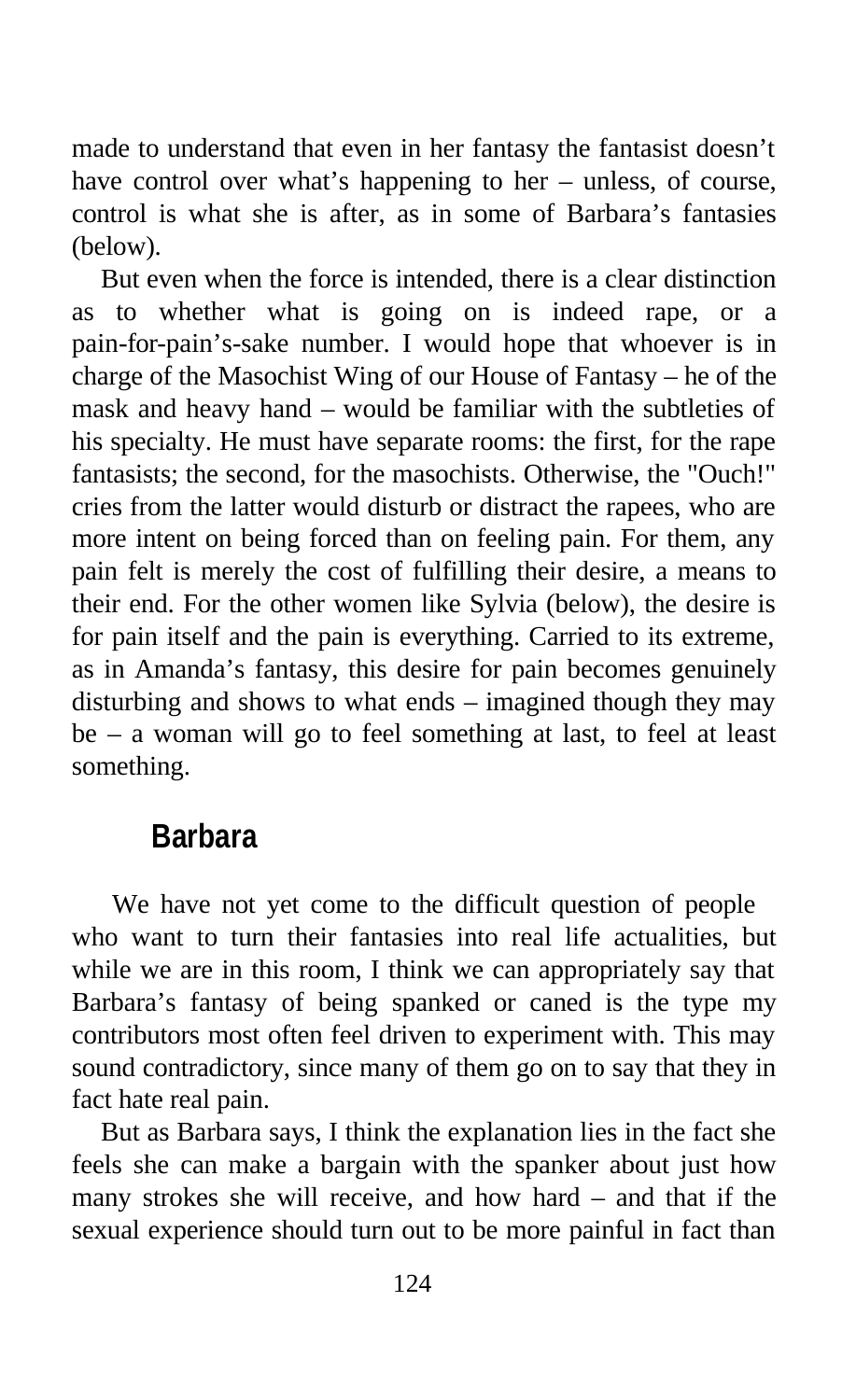titillating in imagination, the proceedings can be called off at a word.

I am not a lesbian, and I preface my letter with this comment because it may be thought that I am one when you hear about my fantasies. My particular fantasy concerns punishment with the cane, and by talking about it once, I was introduced to a woman who looked normal outwardly, but within a few minutes at her home, when I first went there, I realized that she wanted to whip me before having her usual larks in her kind of sex. I made the bargain with her that the only instrument to which I would subject myself was the school cane – not a garden cane or something about an inch thick. I cannot tell you why, but my fantasy has always been that I like to imagine myself as a naughty girl of about seventeen, hauled up in front of the headmistress for a caning, and that I am wearing the old-fashioned type of gym tunic and Directoire knickers down to my knees. From this stage I like to be told to bend over, after a lecturing, and then get caned with my gym tunic raised, the cane corning on my knickers. Therefore I told my lesbian friend just how far she could go, and the date and scene were agreed upon. Naturally I found that the whipping I got with the cane wasn't half so thrilling as the fantasy, and while I had no heart in masturbation with the lesbian woman, it came easily after the punishment.

Since then I've found a young man – much younger than I am by the way – who enjoys playing these caning games with me, and in addition allows me to flog him with the cane, on his bottom. When our bottoms are red and smarting, but not horribly marked with a real thrashing, we get down to sex. All my fantasies are concerned with various methods of being caned, and various methods of me giving the cane to someone else. For instance, I would like to be tied hand and foot, and then given twelve strokes of the birch, but if this happened, I would probably faint with the awful pain. Another of my ideas is to be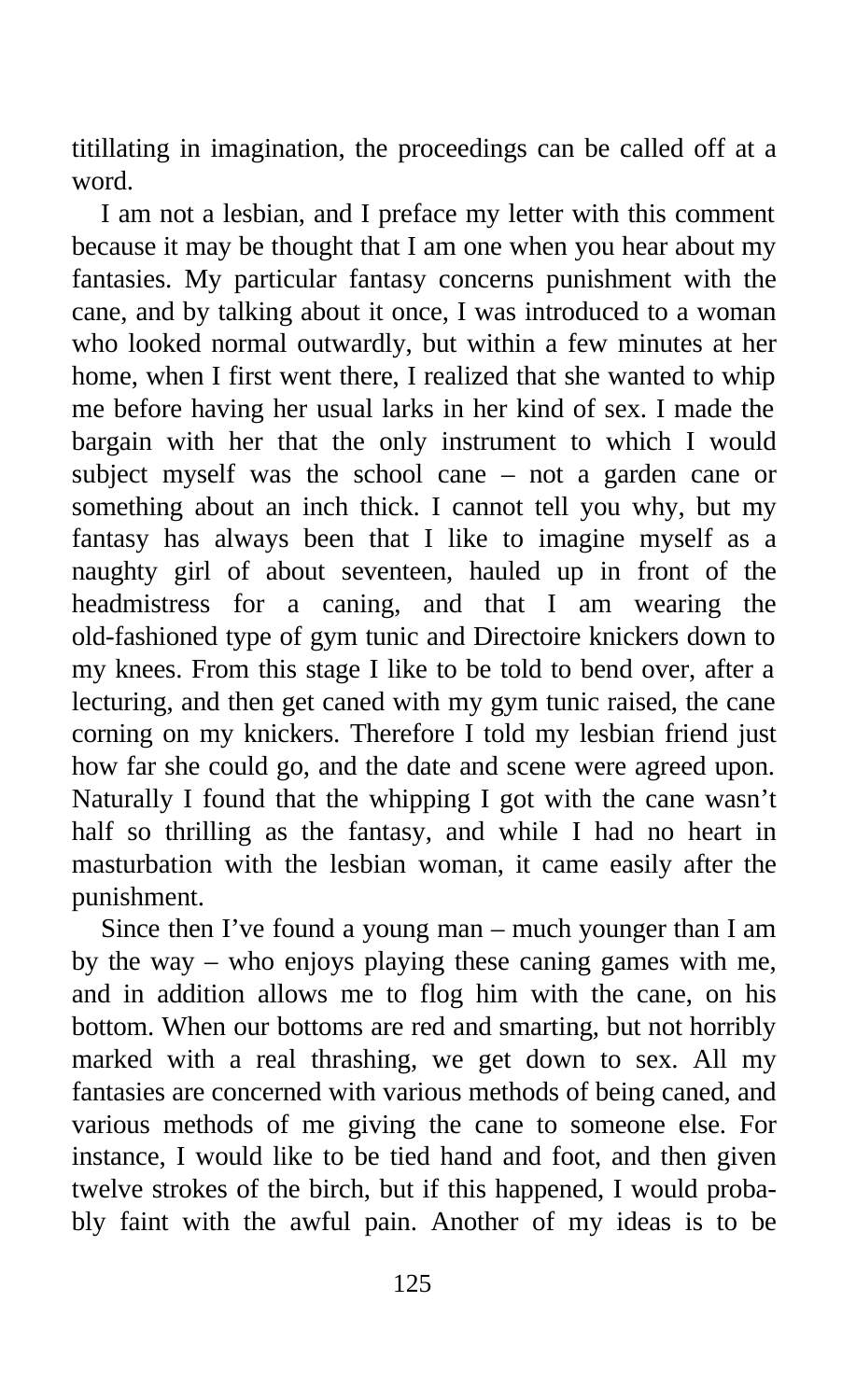strapped down on a wide seat of a swing, secured to the ceiling. As the swing comes backwards, my bottom would make a fine target for the person caning me. Another idea is that I would like to be strapped down over a flogging bench, just in knickers and bra, and the flogging bench would have handles in front which I would grip with my hands. As I pressed these bars down, by leverage there would be a rubber penis at the other end, and this would come right into me between my legs. I imagine myself being caned in this way, and enjoying masturbation via the rubber penis once the caning got going.

Yet another fantasy is that I would like a man to get on top of me, both of us naked, then gently lower himself until his enormous erect penis was resting in between my breasts. I would like to watch it as he moves up and down, then when it is getting near his time I would like him to lower himself and push it into me in the right place.

I must tell you that whenever I have sex with a man, all the time I am pretending to myself that I am wearing long knickers, bending over in the headmistress' study, and getting soundly caned on my bottom. I can only think of two possible causes of my fantasies. The first happened when I was about six or seven. I had an elder sister who was then about fourteen, and for probably a series of misdemeanors, my stepmother said she would cane her. My sister was ordered out of her frock, in front of me, and then stepmother pushed her over the settee arm. My sister Jean was wearing the usual school Directoire knickers at the time, much longer than those worn today, of course, and with her bottom in the air and her feet off the ground, the knickers tightened around her buttocks.

Stepmother then started to smack my sister's bottom with the cane, and I don't suppose it was a terrible thrashing. But 'it was stinging enough to make Jean yell out at every stroke of the cane. The second incident happened when I was fifteen, and getting to know a few things about sex. There was a boy next door aged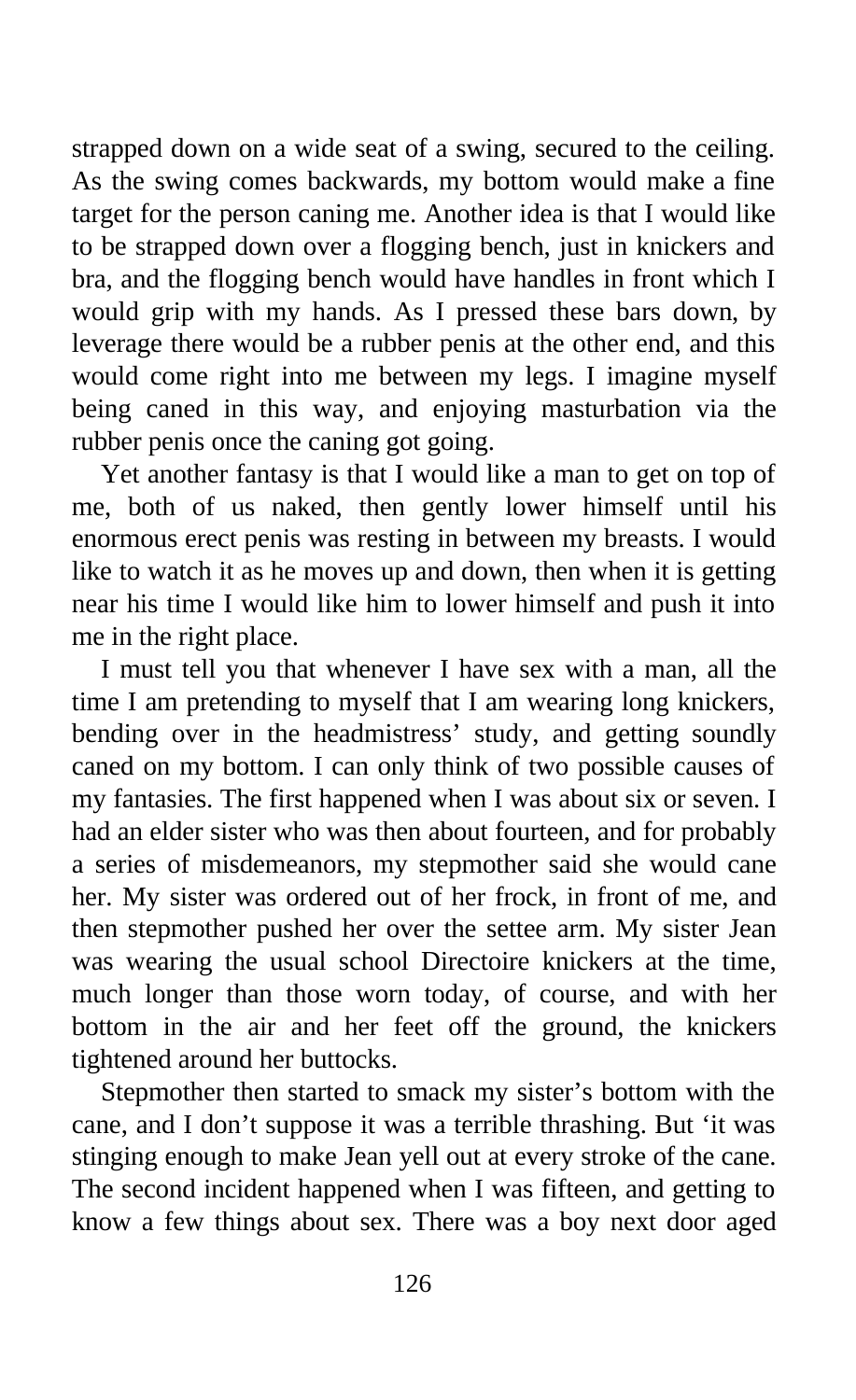about seventeen, and I used to get him to help me with my school homework. We used to cuddle and kiss. One night he said that I was so bad at math that what I needed was a good spanking, and then he pushed my face downward across his lap. After making a pretend resistance and wriggling, I had my gym frock well above my waist; I knew he could see my knickers from waist to leg. Moreover, I also knew that this had given him an erection, which I could feel. So he spanked me, good and hard, but I still enjoyed it. After that, almost each night I went to see him it ended up in me first getting spanked, and then he turned me round in the armchair and got on top of me, and we both masturbated. Later, I asked him . what it was like at his school when naughty boys got the cane. It was a loaded question, and it brought the answer I wanted. He said he would give me a demonstration, and when he told me that "tonight was the night," before going in to see him I put on some very thrilling white knickers, long in the leg, and with fancy pink lace at the leg ends. His parents were out, and having the place to ourselves we lost no time in the caning demonstration. He showed me how to bend over the end of the settee with my arms stretched forward, and in that position I felt my knickers tighten up round my legs and thighs. I'd slipped out of my short frock beforehand, and we'd kissed and hugged, so that already he had a big erection. Then for the first time I got the cane on my knickers. He gave me four terrific swipes, and they certainly made me wince and yell. When he'd finished, I took hold of the cane and told him that it was his turn for punishment. I found that I was terribly thrilled on seeing his trousers tight round his bottom as he bent over, and I gave him a severe caning, enjoying the feel of the cane in my hands.

Another of my fantasies is when I imagine I am secretary to the headmistress of some school for girls between the ages of fifteen and nineteen. One of my jobs, being a big strong girl, is to cane girls who have been sentenced to be caned by the headmistress. Two or three nights in the week I imagine I have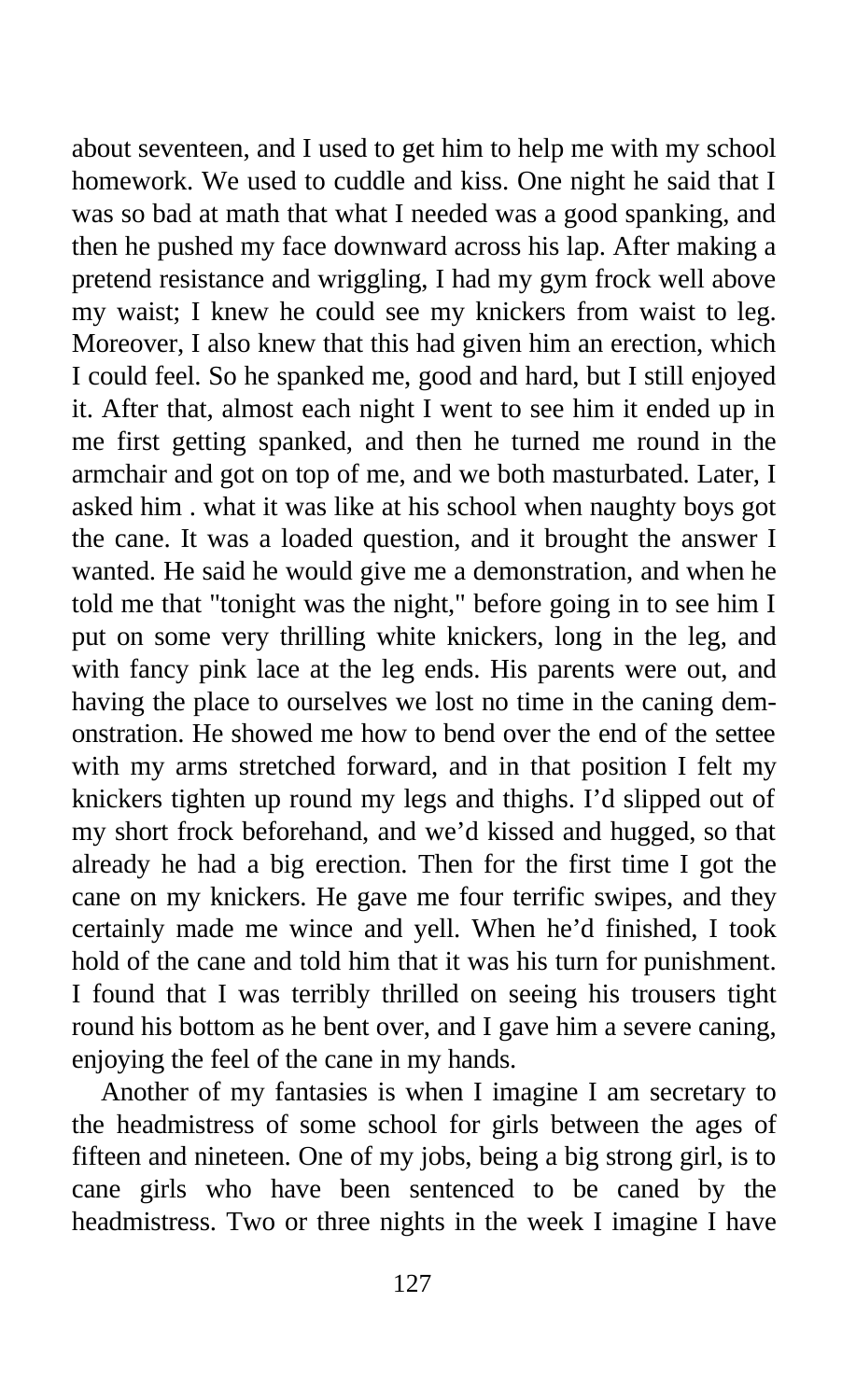about six girls waiting outside my office in a queue for the cane, and one by one they enter at my command, strip off their gym tunics, and are then ordered to bend over the whipping block, where they get the number of strokes of the cane ordered by the headmistress. Then I change the fantasy and imagine that I am one of the senior girls, aged about eighteen, caught smoking and sentenced to twelve strokes of the cane. We stand outside the door of the secretary's room and listen to the sounds of the caning going on inside. Then it is my turn. I go in, get out of my gym tunic, and stand there feeling tense in my tight knickers. The secretary points to the flogging block, says Bend over, girl, and I get across it, ready for my thrashing with the cane on my knickers. While I am pretending that I am getting caned, I masturbate.

I've read many stories of how women used to be punished in the old days, and many of these appeal to me in my fantasies. There is a lovely tale of a rich man, in the 1880's, who employed a governess for his large family of eight daughters and six sons. Frequently the children were caned, and at all such canings the master was present while the governess administered the punishment. The boys had to drop their trousers before being lashed down across a bench, and the girls had to remove outer clothing, the caning being given on their frilly long white drawers. I picture myself as the governess, first because I would enjoy giving the cane, and secondly because I fancy that after all this corporal punishment I could go to bed with the master of the house, who was widowed.

In another book of stories about the Midwest in the early days, there is a story of how girls found guilty in the courts were publicly punished. They were taken to the front of the courthouse in the one main street, and there had their wrists fastened above their heads to a whipping block, so that in their underwear, and bending forward, they were unable to move. The number of whacks with the cane varied according to their crimes, but after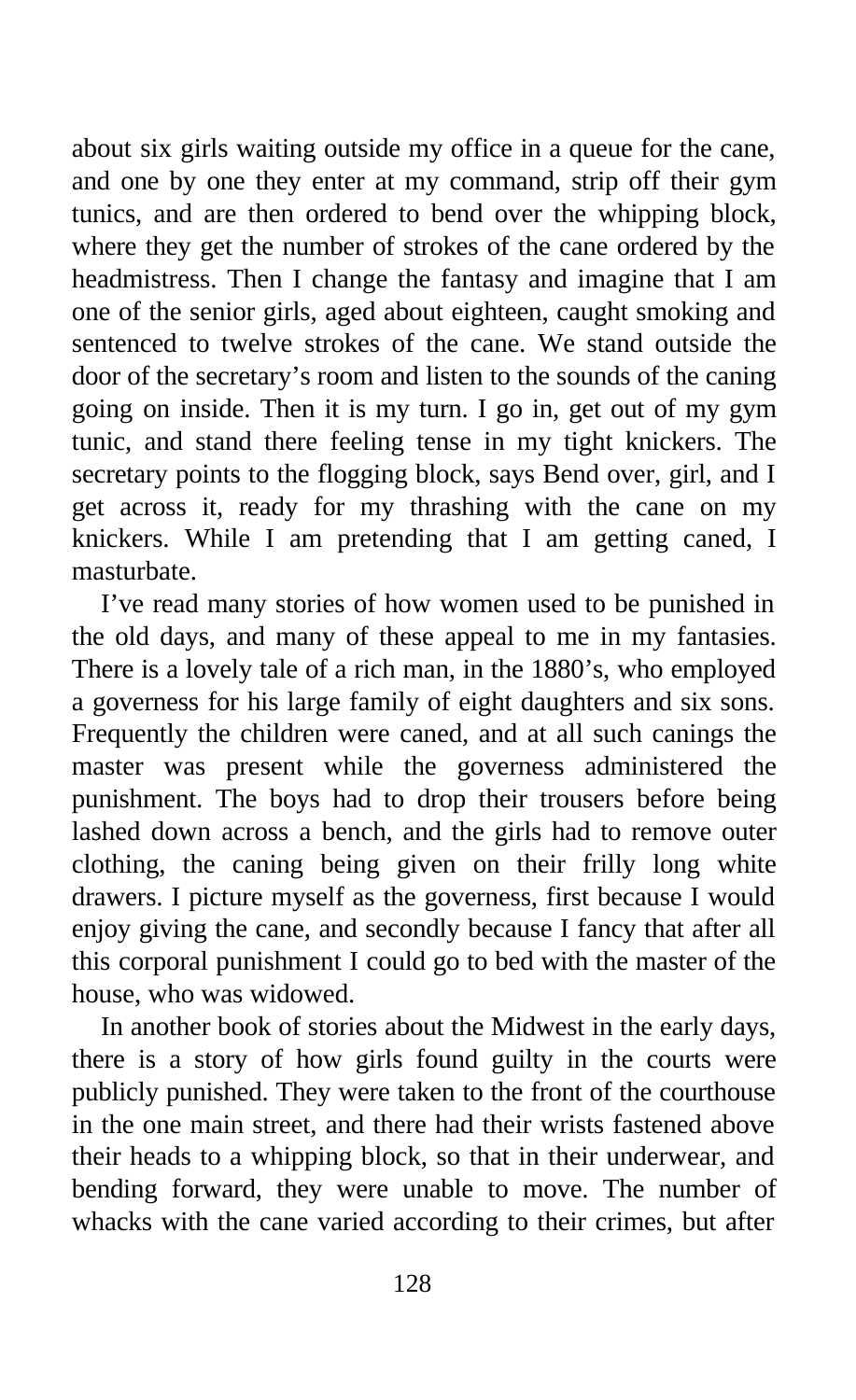the sentence had been passed, the girl was left there so that passersby could pick up a cane and give her another whipping. The culprit was released after three hours.

What happened, of course, was that whenever there was a public caning of a nice young woman, practically the whole population was present, and when it was over, most of the men had erections and were ready to take their own females back to the bedrooms. Then again, in the Middle Ages, and even in later years, there were some priests who used the cane as punishment for young girls after confessions. The girl was made to undress and lie over the priest's table, where he caned her bottom, afterward getting into bed with her, so that many young girls who fancied their particular priest simply went and lied in the confession, knowing what it would lead to. [Letter]

## **Edith**

Several years ago my parents became members of a certain religious denomination, and I began to receive religious instruction in preparation for my own acceptance. At first I was very happy about this, until a friend told me something about the man giving me this instruction.

I know you will think I must have been stupid, because at twentythree years of age I saw nothing wrong in anything that had happened and I really thought it was all part of the instruction, even though I felt that he touched me a lot. In the end he began to undress me altogether, although I want to say that nothing else then happened except that he handled me all over and did things to hurt my body, especially my busts.

The disgusting thing was that although I then knew it was very wrong, I did nothing to stop him. I even longed for him to do it to me, even though he sometimes hurt me dreadfully. Afterward I used to feel very ashamed, and eventually I told my parents what had happened. Although they, too, were disgusted,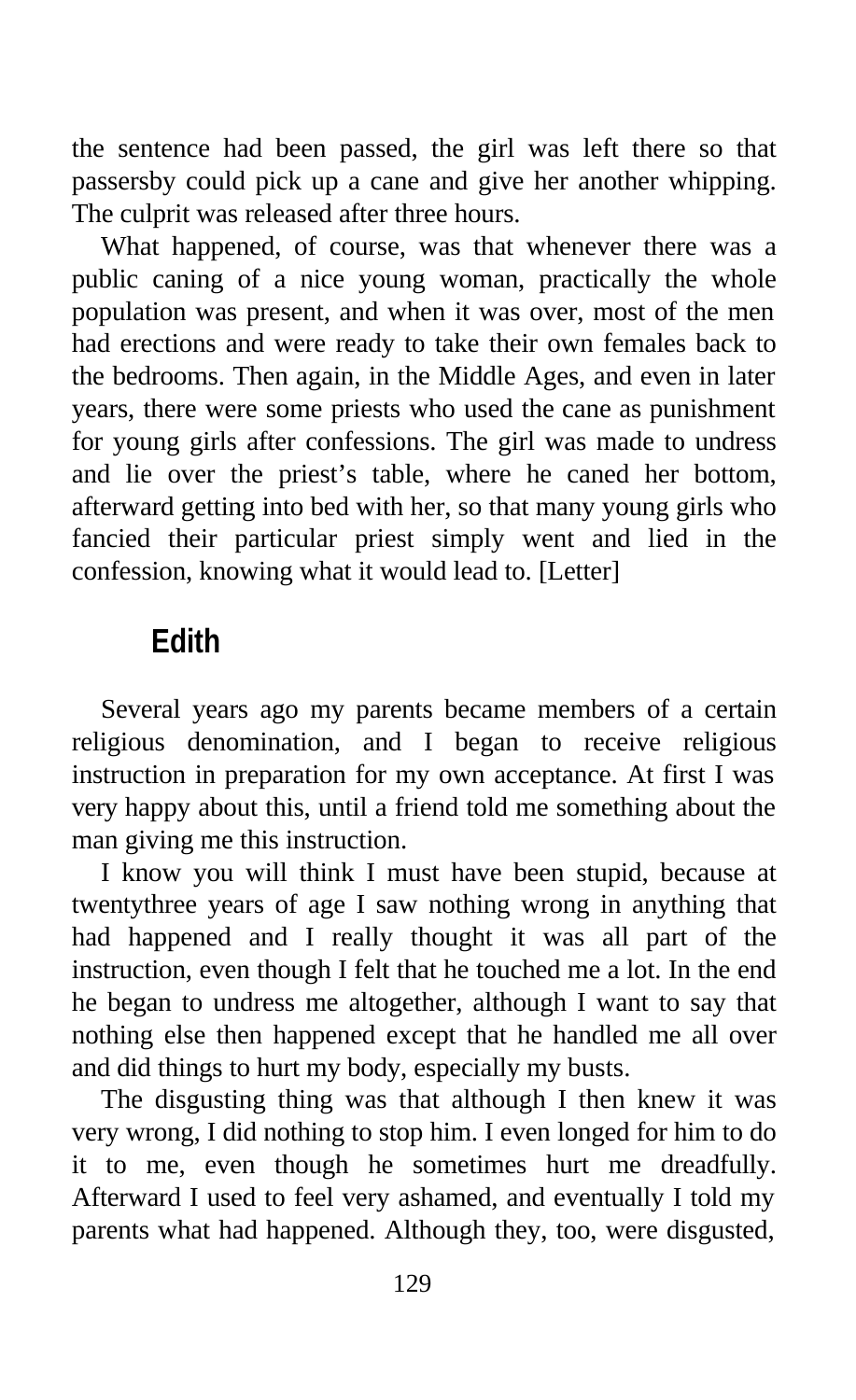they asked me not to make a complaint in order not to upset their own position in the church.

In the end, and as a direct result of all this. I left home. Although at the time I was very unhappy about this, it seems now to have been for the best. My husband, who is a Methodist minister, is the kindest man and most sympathetic. I have no complaints, except that at the times when my husband is being very attentive to me, my thoughts return to this man and what he did to me all those times. I know this is perfectly dreadful, but it happens every time. [Letter]

### **Rose Ann**

My husband has tried to get me to tell him about my sexual fantasies, but so far I have told him that I have none. It's almost as though he knew there was something or someone, in addition to himself, that was exciting me…perhaps because of the cries and noises I make while he is making love to me. They are not just cries of pleasure, there are also the cries of pain that I feel in my fantasies. In fact, I wouldn't know where to draw the line between the two.

My fantasies occur whenever I am beginning to feel any real sexual arousal, and real pleasure. They don't distract from the pleasure, but on the contrary, enhance it. I am sure it is very hard for anyone to understand this, and how can I possibly tell my husband, whom I love, that I am dreaming that the most atrocious things are being done to my body while he is being so loving to me?

These fantasies or dreams usually begin with my body being stretched, one brutal man on each limb, pulling me in opposite directions, literally spreading me wide open so that some immensely huge penis – there is no one or nothing on the end of it – begins to enter me, stretching me, ripping me, my vagina, wide open as it pushes its way deeper into me. The men twist my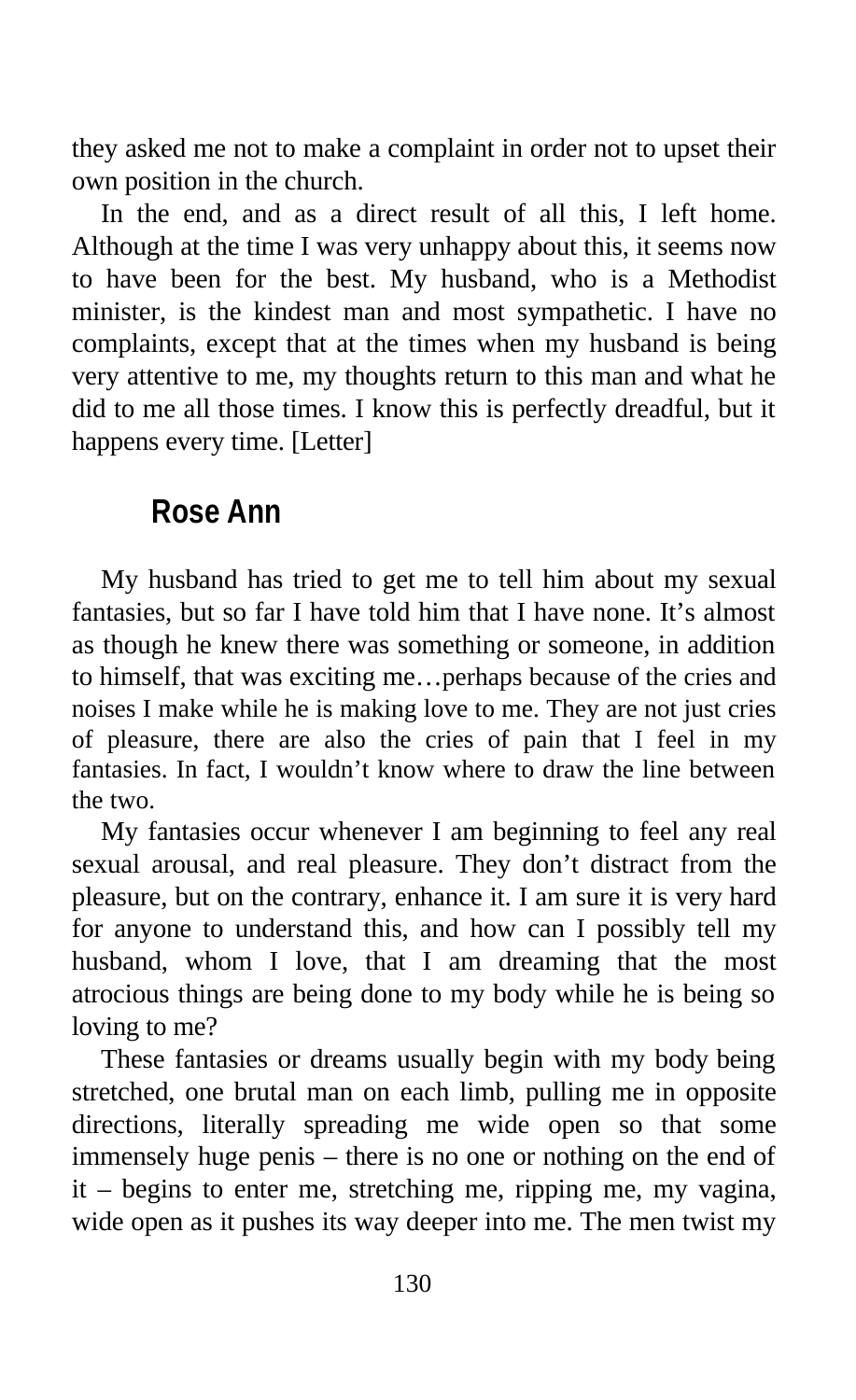arms painfully as well as pull them, and I can hear my bones breaking and cracking, while the sound of my skin, around my vagina, also rips audibly. I cry out in reality even as I cry out in my fantasy. But I love it, even though my intelligence and logic tell me that I am being ghoulish, that this is not a normal way to enjoy sex. And I do enjoy it. I hate what is happening to me in my fantasies, but it is inextricably involved with my very real pleasure. [Letter]

### **Amanda**

I read your interesting letter and thought that I would like to write to you about my own experiences, which I hope are of assistance to you in your book. I am thirty-six years old, married with two children, and often indulge in fantasies, even during the day, as a relief from the pure boredom of my life.

I do not remember when I first started fantasizing, but when I was very young I used to lie stretched out on my; bed and dream that I was a princess who had been captured and who was waiting to be tortured, and this made me feel pleasurably aroused. Later, as I became more sophisticated and my thoughts developed, I imagined myself being racked, impaled, flogged, branded, and every other thing that you can think of, ending with vigorous and orgasmic masturbation. I masturbated frequently and, for that matter, still do, because, although my husband is the kindest man, he is the world's worst lover.

As a girl I longed to be subjected to the most outrageous forms of abuse, and could embroider little incidents to enormous fantasies of atrocities. Toward the end of school we underwent the usual examination, and in. truth the doctor barely looked at me, although I hoped, and dreaded, that he would find it necessary to carry out some dreadful form of surgical mutilation. For years afterward in my dreams I imagined myself being prepared by male nurses and then voluntarily submitting myself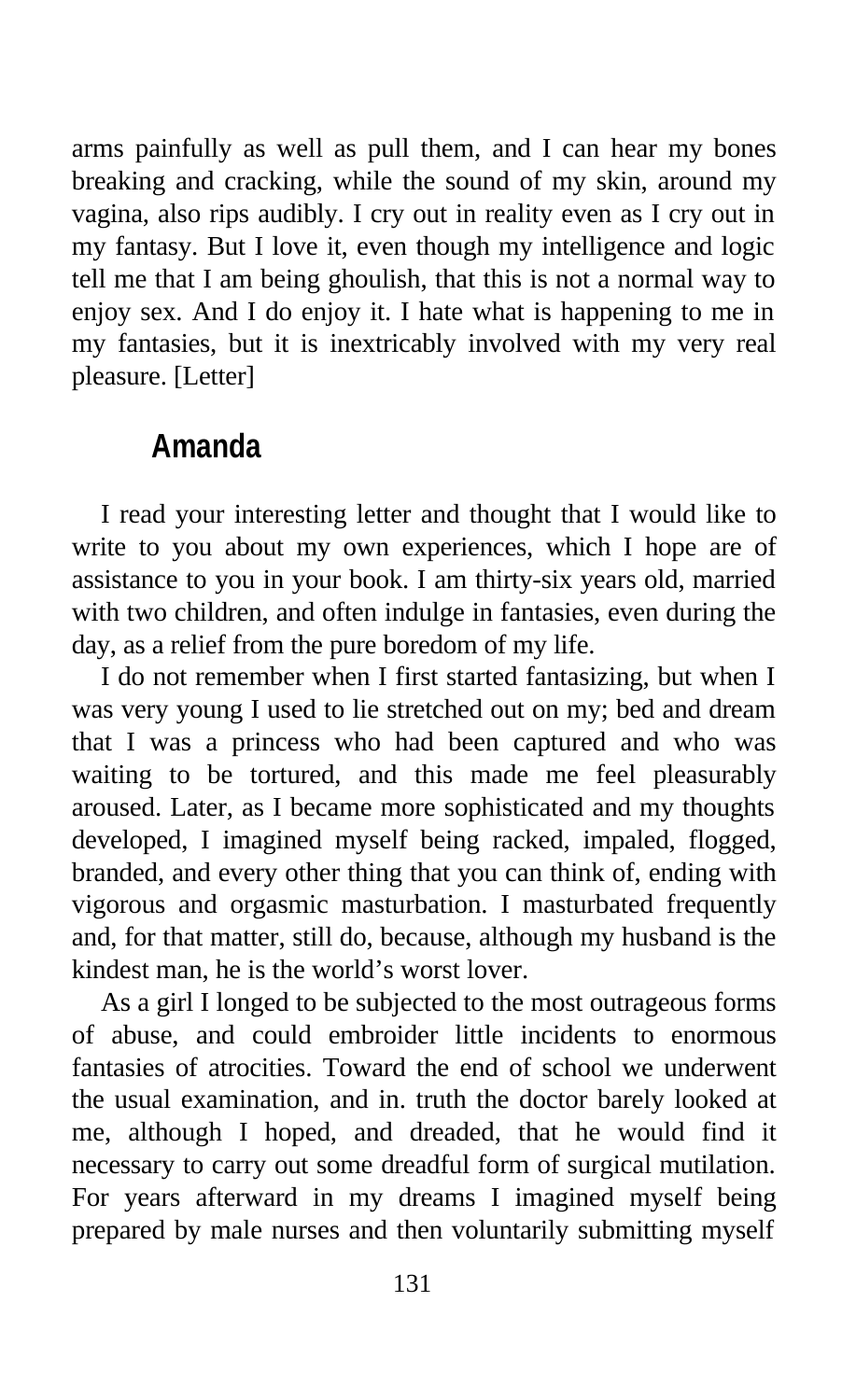to the most atrocious vivisection, scornfully refusing anesthetics and bravely absolving my tormentors from any guilt in my slow, lingering death (in the name of science, of course).

From all this you will think that I am masochistic, but the truth of the matter is that I am not and I just cannot stand pain. My parents never punished me and once, after stealing some money, I was threatened with the strap and this sent me into howling hysterics. In fact, you can say that I was overindulged in every way possible, and, to a degree, this has continued right up to my present circumstances.

About two years ago a friend described to me, in some detail, the lewd suggestions made to her by a man who had pierced her ears. Despite her warning, I visited him in the hope that he would make them to me, but, arriving at the door, I lost confidence and would have fled if he had not come up the garden path behind me.

I think my friend's account had been grossly elaborated, because when I warmed to the true purpose of my trip, he nearly had a fit when I insisted upon removing my dress and slip. Eventually, and not at all at his suggestion, I ended up stripped to my shoes, stockings, and garter belt, and submitted to a few half-hearted fumblings and gropings before going home with my ears pierced lopsidedly and decidedly sore.

Despite the shabbiness of the incident, in my dreams I regally and serenely present myself in front of a huge audience for the ritual piercing of my nipples with hot needles, after which huge rings are inserted. More recently this has expanded, so that in taking a simple bath I am being prepared for an elaborate ritual of circumcision, ceremonial rape, and final sacrifice (by disemboweling) to some awesome god. This is my latest and most protracted fantasy, and one which drives me to distraction whenever I indulge in it.

I hope that what I have written is of interest to you and I do assure you that every word is true. [Letter]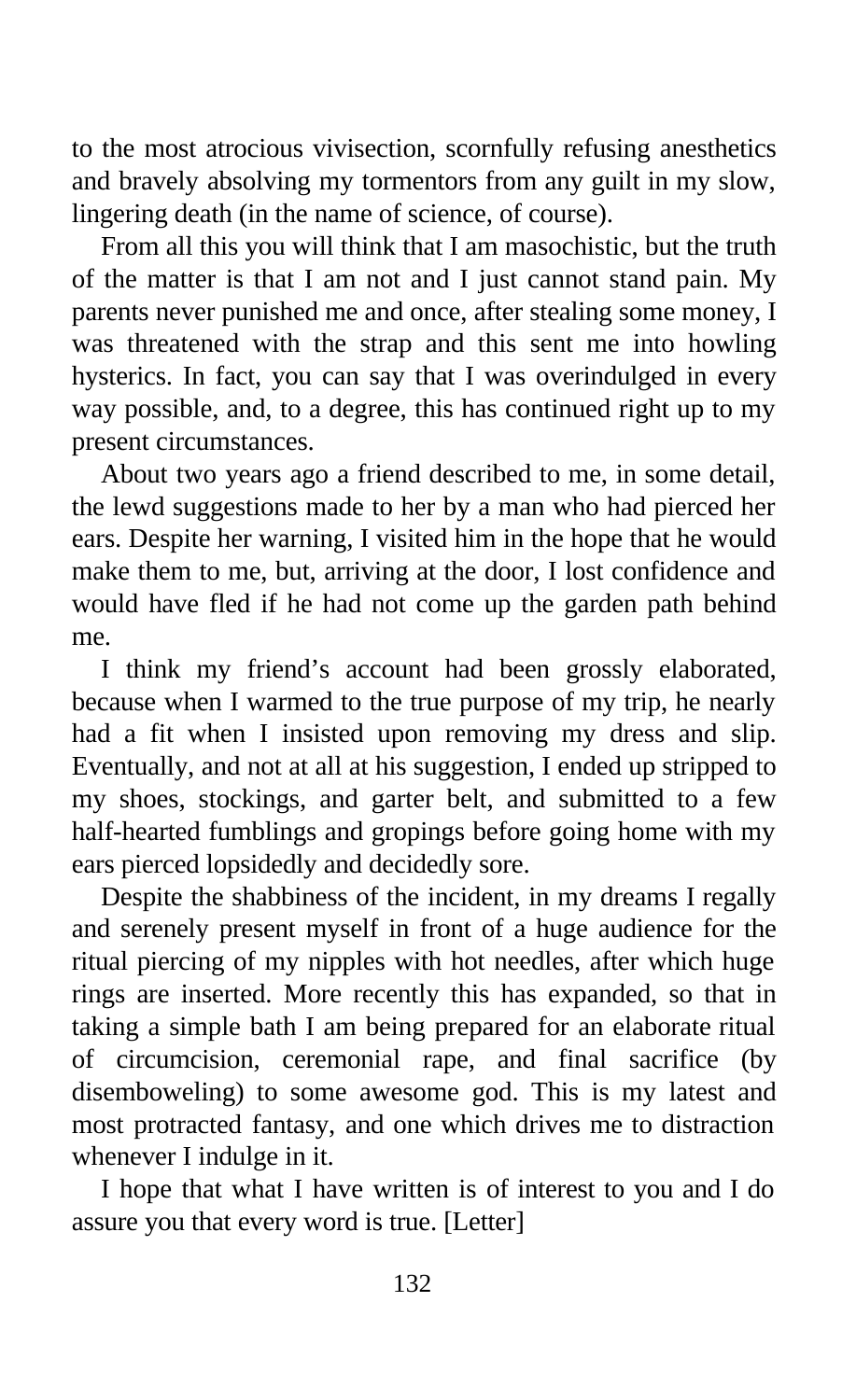# **ROOM NUMBER FIVE: DOMINATION, OR, "HOW HUMILIATING! THANK YOU."**

 I'd put this room next to Rape and Masochism. Not for the convenience of the clients – a woman is faithful to her favorites. and there'd be very little running about from room to room – but for the economy of the management: the costumes and props are interchangeable among the three. There, however, the sharing stops; force may be applied in all three rooms simultaneously – but to different degrees and in different directions, and the precise emotions being aroused and released will differ dramatically. Or "deliciously," as the clients themselves might say.

Whatever their reasons for wanting it, the domination fantasists long to feel low. They relish being debased and; reduced by whatever means to a state of abject humiliation. How they get down there doesn't matter: Poppy (below) doesn't even bother to say how she is "made" to perform her humiliating tasks; Nathalie may get spanked into submission, but spanking is such an obvious childhood symbol of domination that we don't need Nathalie to tell us that it isn't the spanking itself that turns her on. It's the state to which that humiliating act reduces her that matters. And the more exactly specified those depths can be, the better. Heather doesn't just long to be knocked off the pristine pedestal her lover has put her on, she wants to be fiat on her ass, in the lowest, most purely sexual, position; Nathalie doesn't stop at yearning to be reduced to that bane of proud and liberated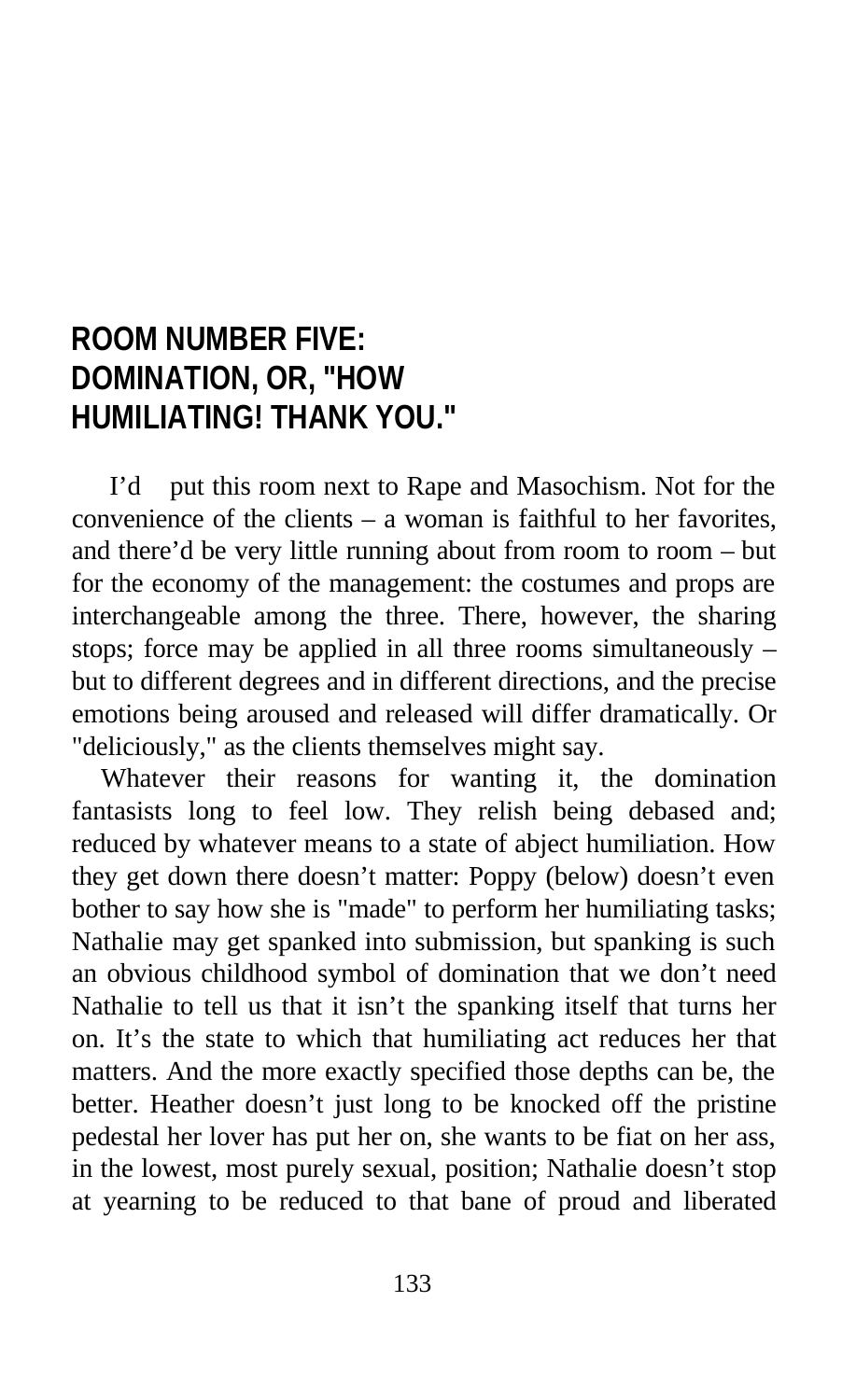women, an object – she wants it all the way, to be a thoroughly, exclusively sexual object at that.

As women move more strongly into their recently won sexual freedom, and leave their historic role of second (and "silent") sex behind, I predict that they will, ironically, get into domination fantasies more and ,more. But the move will be in two different directions. First, the new reality of being man's equal makes them unconsciously nervous about their identity as women, and so throws them back into longing for the traditional, safe, and "known" role vis-à-vis the dominating man; but second, they will want to explore, and signal even to themselves, their new liberated age by putting themselves into the dominant position of the sexual brute. Whether as brute or brutalized, in fantasy at least the centuries of female submission are about to be avenged.

But what it all comes back to in the end is that if you're into the sadomasochistic thing it really doesn't matter, of course, which end of the stick (or whip!) you're on; turnabout can be lovely play, and as long as somebody is being debased, and you're in on it, it's great.

#### **Nathalie**

You are so right that one tends to feel one's sexual fantasies are too "odd" to admit to or discuss. I have never "card another woman mention the topic, although I'm sure we all have some fantasy or another. I have finally been able to mention my two fantasies to my current !over, amidst much "fear and trembling" and aided by the effects of several martinis. The feeling of relief I have from just getting this out into the open has made me feel free enough to broach the subject to several of my closest women friends, who agree that we all have weird notions, but who are too reticent to share theirs with *me!*

I don't know if you want background or not – I'm assuming you do. I'm twenty-nine years old, swinging and single. I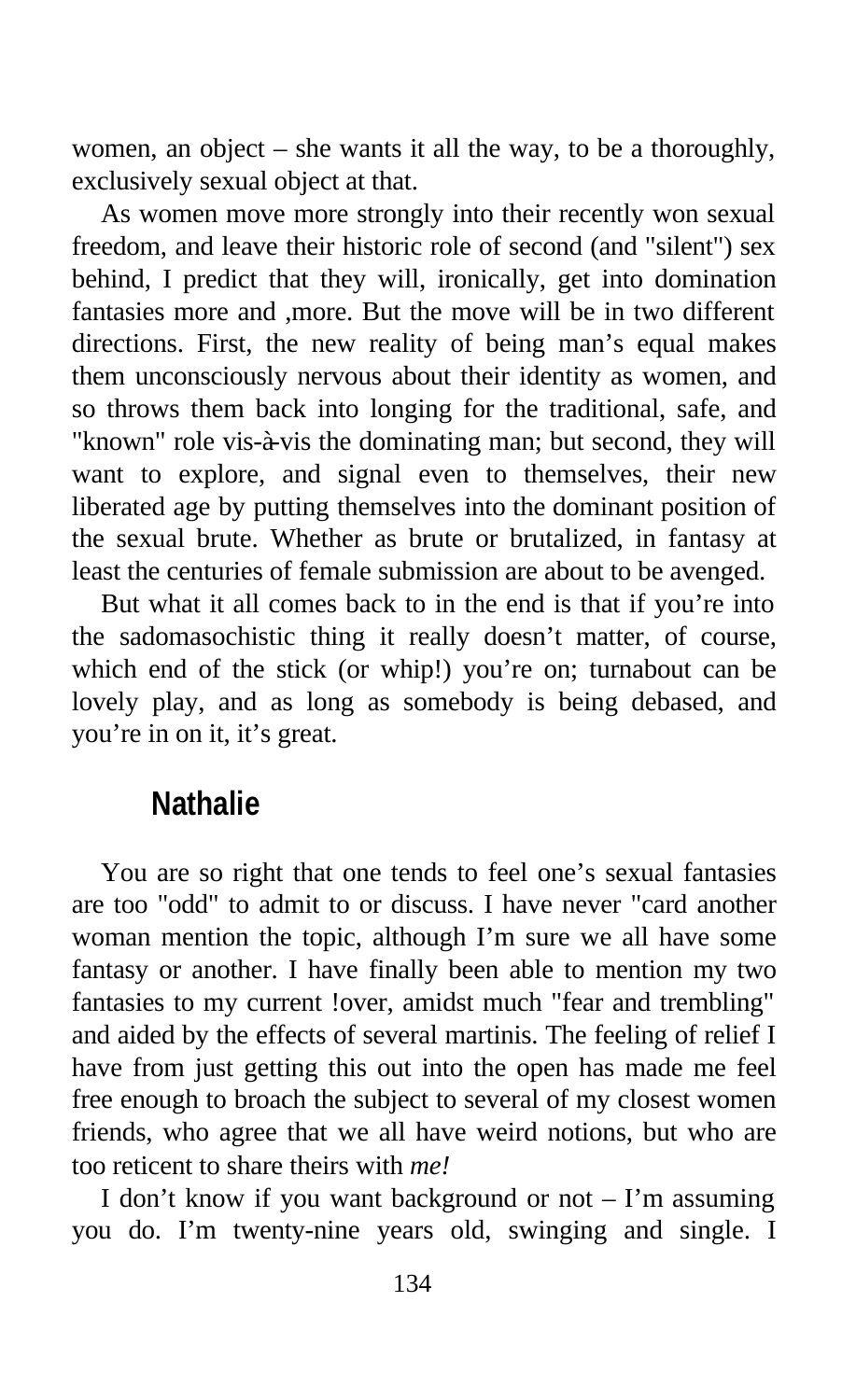consider myself to be liberal and liberated sexually. I've had more than twenty semiserious affairs since I was relieved of my virginity seven years ago. I adore sex and will try anything to enhance my lover's pleasure. I masturbate regularly, and climax within minutes, especially if I fantasize, although I don't need to. I've always loved the whole sex thing, from the first touch to the last kiss, even though I never climaxed with a man until about three years ago.

I enjoy being sexually aggressive at times, and at times I crave to be dominated. I think about sex a lot and can get turned on easily by erotic reading material.

Now, for my fantasies, neither of which has been fulfilled – yet. The thought that my lover is now aware of them and is planning our next encounter around them is driving me wild.

My first fantasy is that of being spanked: I have always provoked the spanking, it's never unjustified. My innate female bitchiness causes my lover to say very quietly, "All right, that's enough!" I say, "Don't order me around." He says, "You're asking for a good spanking." I say, "I'd like to see you try it," in a very taunting manner.

At which point, he grabs me, grasps both hands firmly behind my back, pulls down my panties, turns me over on his knee, and traps my kicking legs between his. I am embarrassed and scared. He usually uses his hand, spanking me maybe two dozen times, very hard. Sometimes I fantasize that he uses a hairbrush or ruler. Usually his hand, though. I am sobbing and enraged. The rage turns to humiliation, which turns to submission. At the end he forces me back on the bed and enters me, not roughly, but without foreplay either. Or sometimes I like to think of myself staying at the enraged part throughout the spanking. He pushes me back on the bed, hovers over me, and shoves his erect penis into my mouth, ordering me to suck it. I refuse and bite him, which brings on another, still more painful spanking, at which point I am eager to do whatever, he asks. I've never fantasized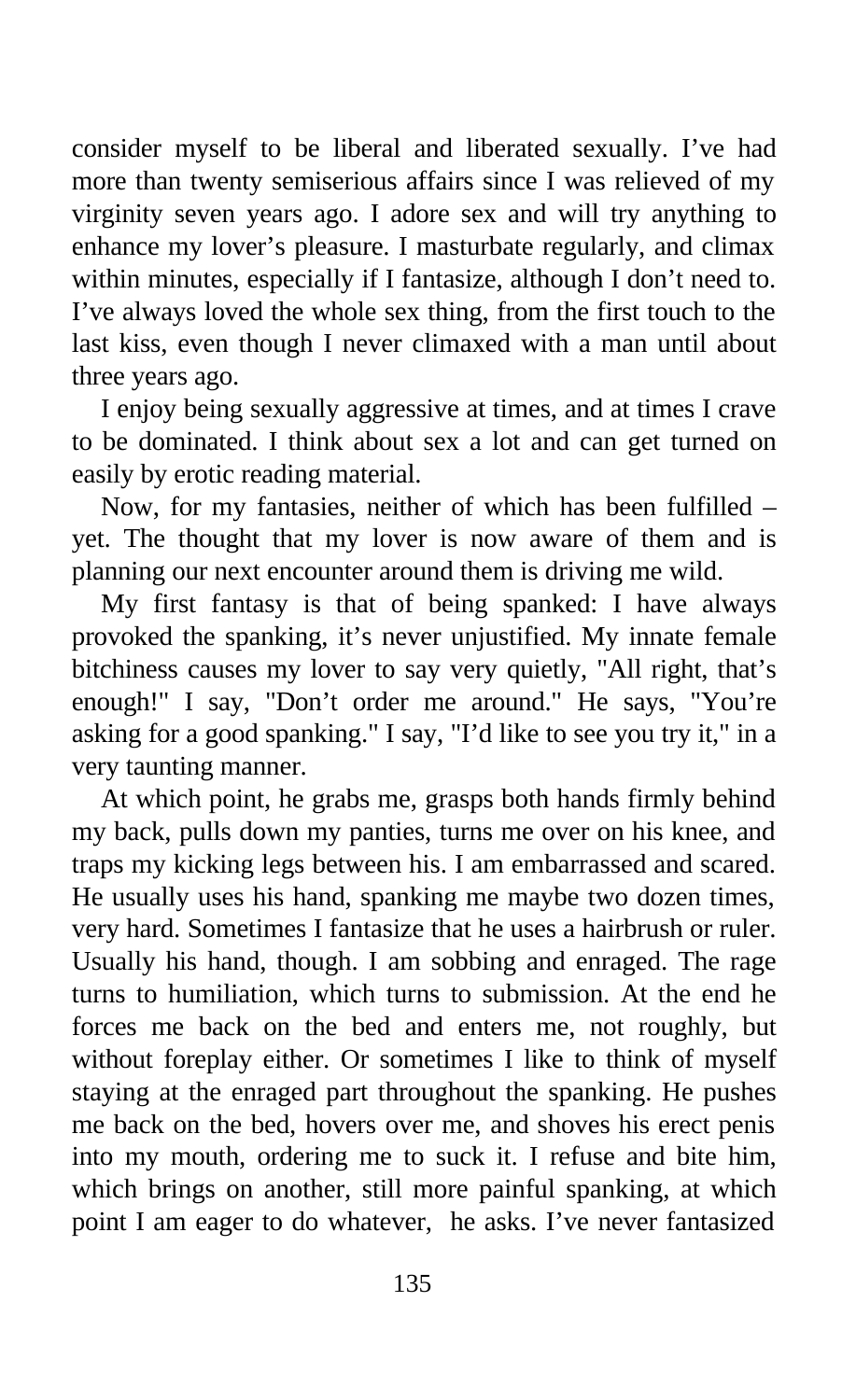being brutalized; I don't, think I'd care for whippings (although excerpts from *The Pearl* or *The Story of O* stimulate me tremendously). As a rule I hate pain, except when approaching a climax, when I find pleasure in being bitten on my inner thighs hard enough to bruise the skin. But this spanking fantasy has been with me for years and years. The thought of being spanked used to arouse sexual feelings at the age of six or seven, even though I didn't recognize them, and, of course, I didn't know about intercourse or fellatio at that age. If it matters, I have never in my conscious memory been spanked by either of my parents.

My second fantasy is as follows. Screaming and scratching and struggling, I am tied or strapped on my back to my bed. I am spreadeagled, and my arms and legs are forced just past the point of being comfortable. He has forced a pillow under my hips, and of course I am naked. The pillow has the effect of raising and exposing my vulva, and I can move only an inch or two up and down or from side to side. I am extremely panicky. I am pleading and begging and crying. He is never angry; he responds to me at all times as if I were an object, very matter of factly. He is fully clothed as he moves around checking the ropes to be sure they're secure.

- ME: Please let me go.
- HIM: Not yet.
- ME: If you let me go, I'll suck you dry.
- HIM: You'll do that anyway, honey, in a minute or two.
- ME: If you don't let me go, you bastard, I swear I'll never let you in my mouth again.
- HIM: Yes you will, love.
- ME: But I don't want to be like this!
- HIM: It really doesn't matter what you want right now, honey.
- ME: (Assorted obscenities, mixed with sobs and twisting at the ropes)
- HIM: That's enough. (All the time he's very cool and calm.)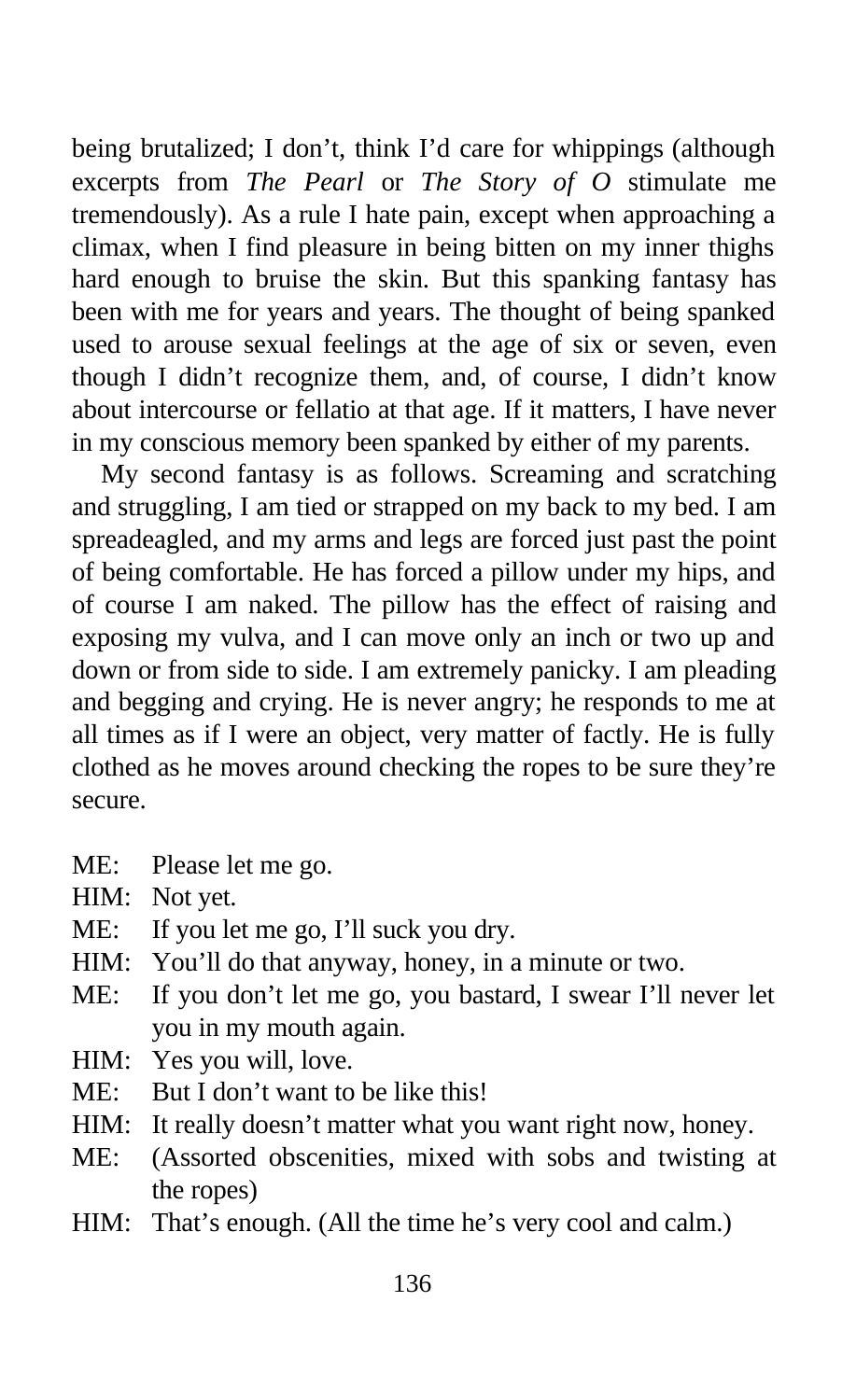- ME: My legs hurt, my arms ache, my crotch is splitting. *Please!*
- HIM: A little pain is good for you.
- ME: (More obscenities)
- HIM: Honey, stop that.
- ME: (More obscenities)
- He reaches out and pinches the inside of both my thighs, very hard.
- HIM: You will be quiet now, darling, please.
- ME: Yes. (Crying more from pain and rage)

He then leaves the room for what seems like hours, because of the strain on my arms and legs. When he returns he is nude and he has an enormous erection, which makes me whimper in anticipated pain. He doesn't touch me. He kneels at the foot of the bed, gazing at my exposed vulnerable pubic area. I am utterly mortified, because I have no control now. I can't shield myself or put my legs together or roll over. My whole crotch is so exposed and open to his eyes and mouth and/or penis. I'm totally at his mercy. I keep saying, "What are you going to do to me?" and he just sits there. Then the fantasy takes one of several courses. Sometimes he loves me all over with his mouth, until I beg him to enter me. Sometimes he enters me without foreplay and seemingly just takes me as if I'm nothing. Sometimes he enters my mouth, from above, which I hate because of the control he has and the gagging depth he can achieve. (In real life, I love performing fellatio, but only when I'm above him, so I can keep it shallow.) Whatever he does, the fantasy ends with him releasing me and hugging me and massaging my sore muscles and my sobbing with relief and *thanking* him – not for letting me go, but for tying me up!

This second fantasy is extremely fascinating to me, although both ideas really turn me on. I've just recently added this one to my repertoire, but it isn't quite as powerful as the other. It goes as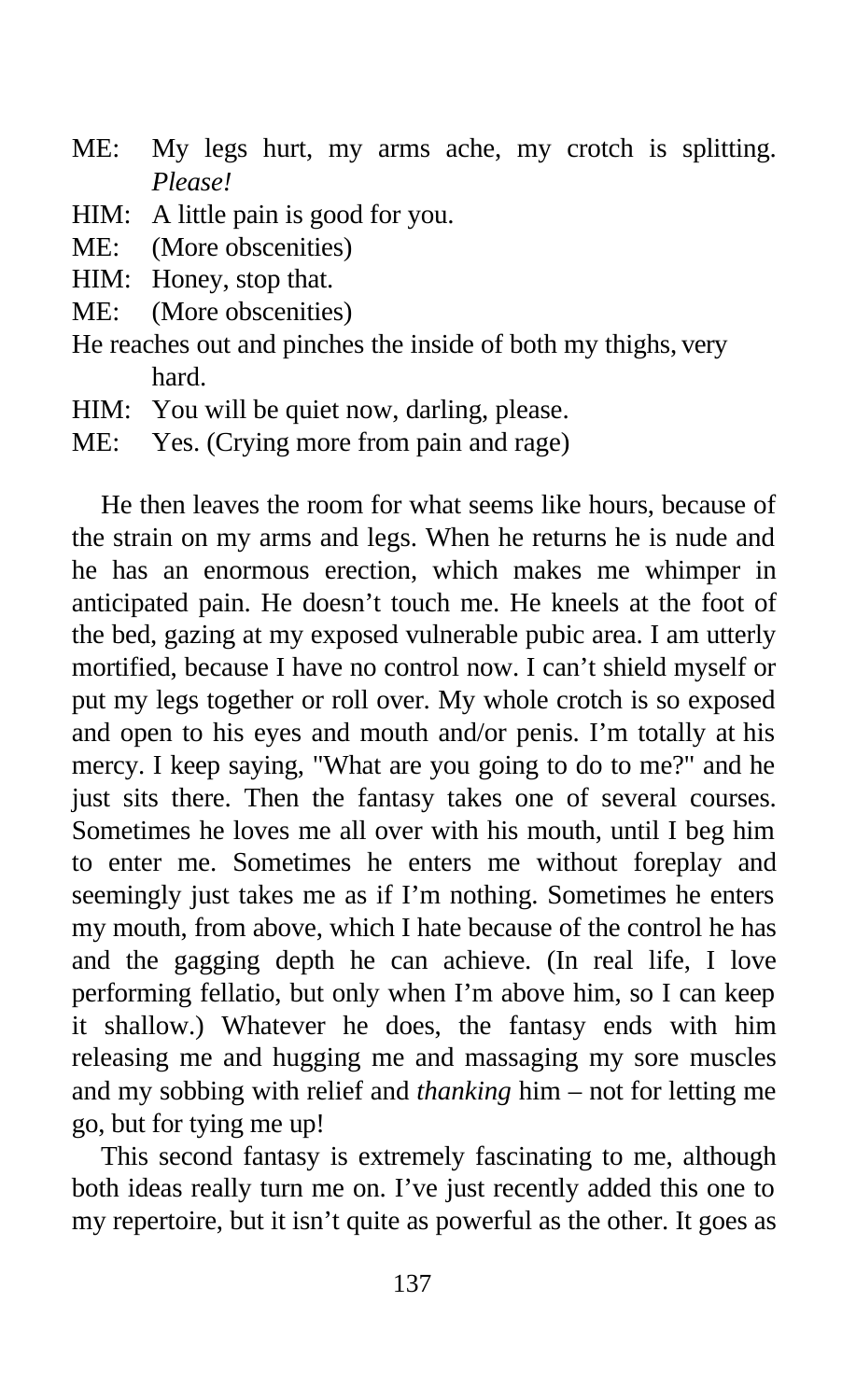follows: I manage to tie him to the bed, spread-eagled exactly as I was. This is done by some sort of "innocent" playfulness, like, "Honey, show me how to tie that knot. Oh, I see. Let me try …" and so on. When he realizes he's been tricked, he reacts with rage and fear, much as I did in my second fantasy. As a matter of fact, we pretty much change roles – he's helpless and scared, while I'm cool and matter of fact. He doesn't cry, of course, but he feels, if anything, more vulnerable, exposed, and helpless than I did, because of his absolute inability to protect his genitals. Usually in this fantasy I just start out kissing him ever so gently, all over, gradually working down to his pelvis, and then up inside his thighs, just tantalizing him. I avoid all contact with, his penis or testicles, but just keep on caressing and licking, etc., until he begs me to touch his genitals. But I delay until he's really in a frenzy before doing so, and even then I hardly touch himI just keep up the teasing, tantalizing, etc., until he can't take it any more. Then I either suck him till he comes in my mouth or I have him climax in my vagina. Occasionally, during the. tantalizing, nongenital phase, when he seems to relax and give himself up to me, I put a little fear back into him by giving him a painful nip or pinch inside his thighs. Usually, though, I am just gentle and loving. I never threaten his genitals, nor do I hurt him there unless he asks me to bite him, which in real life he likes.

P.S. A few thoughts I've had on sexual fantasies: It seems that the more liberated I become (I'm really digging Women's Lib now) the more I fantasize about the spanking and the bondage. Since I'm fully liberated in my work situation, social life, etc., it's almost as if I'm trying to achieve some sort of counterbalance to this liberation in my sexual life. I've always had the first two fantasies, but never so intensely as since I've been involved in Women's Lib, or rather, since I've embraced the principles behind the movement. I am sure there are other women like me, who having emerged from being under male domination, crave to return to it in bed.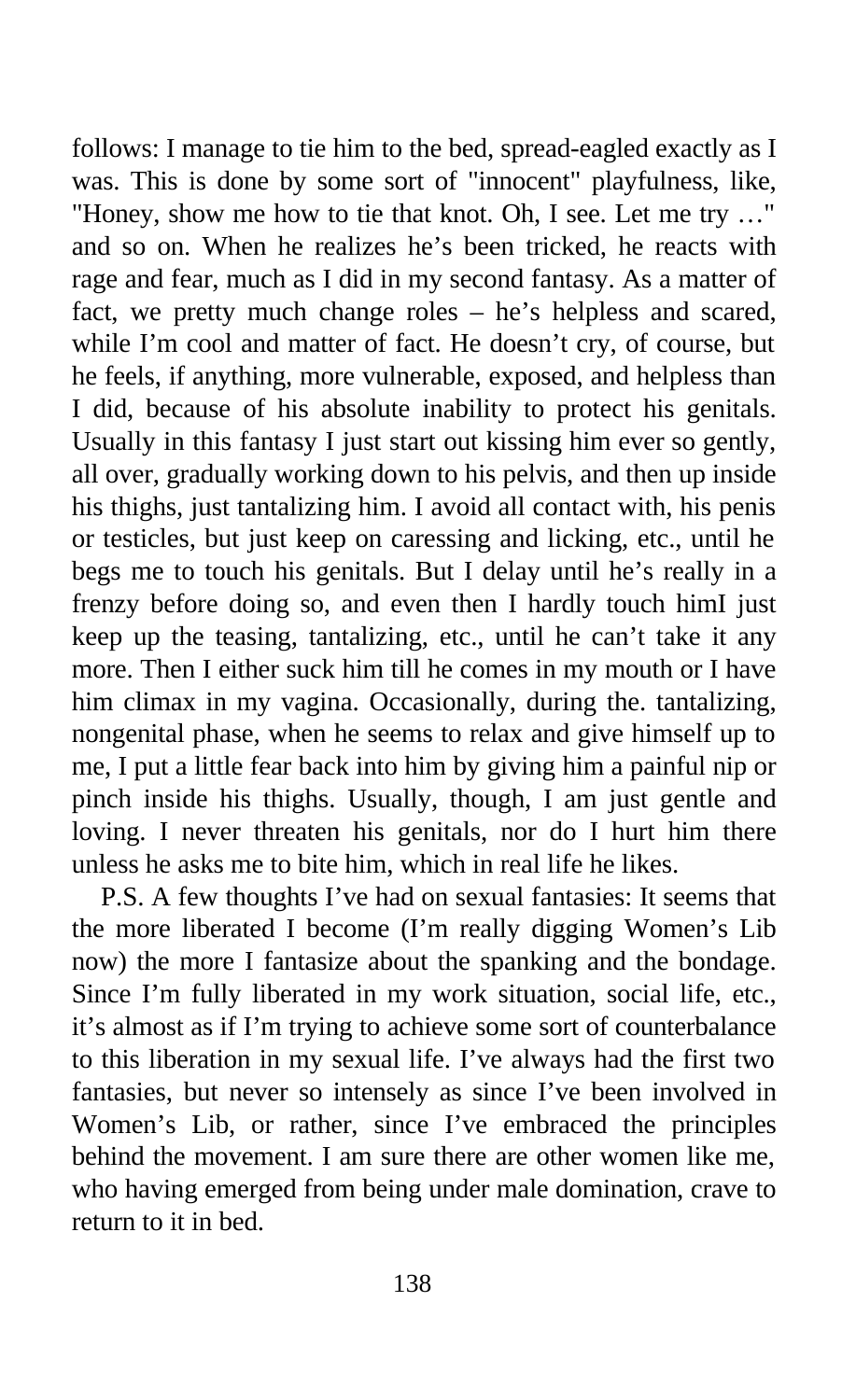Another thing – the more I think of it, the more I feel an ideal male-female relationship would be one in which *both* feel free to confide their fantasies to each other and *both* care enough for each other to endeavor to make these fantasies come true. It would be great, for example, if my fantasy were to mesh with his, i.e., if he craved to

spank me or tie me down while I craved to be spanked or tied down. This is not the case, but he loves me enough to be willing to try these things. Now I intend to discover *his* fantasy, and if it's at all possible, I shall attempt to fulfill that fantasy. Again, it would be too much to expect (but maybe it's true) that he fantasizes being tied down. But if he should desire to paint my body, say, or be whipped, or, have me wear some kind of costume, I'll do all in my power to accommodate him. What's wrong with playing out these inner desires? Why are we so afraid to share them?

I hope you can use my experiences. I feel really turned . on just writing about them! Good luck with your project. [Letter]

#### **Poppy**

I am a white Catholic American woman, 32 years old with three sons. I have been married twice. My second husband and I have been married more than eleven years.

I always entertain a sexual fantasy while having sex which results in an orgasm for me. Over the years the fantasy has changed, as we have moved about the country a great deal, and I am thus always meeting new people and finding myself in new situations.

My fantasy is about the man with whom I recently had. an affair which lasted seven months. He is married and is eleven years younger than I. He has two younger college age brothers. I fantasize that his family, he, his two brothers, his wife, and his father take my clothes off and make me wait on them, doing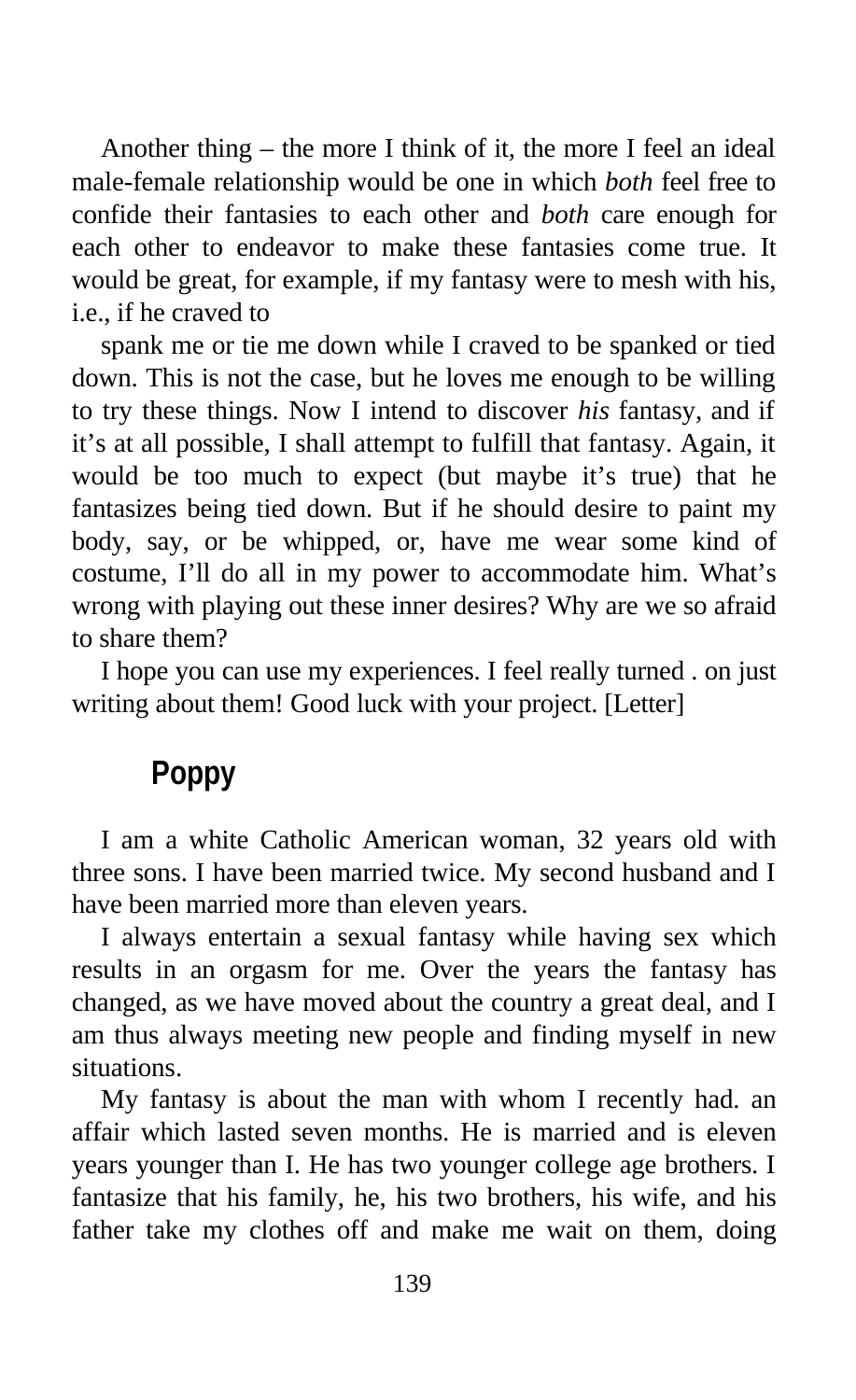anything they ask. I am required to suck off all the men in front of everyone, and if the man does not feel I have done a good job, he spanks me. I receive many spankings. After I have performed fellatio on them all – including cunnilingus on the wife – I am tied to a bed spread-eagle style and they play with me, sometimes . roughly, i.e., one of the men will put his anus over my mouth and request that I tongue him. His wife usually performs cunnilingus on me, and I get very excited looking at her and having everyone standing around and watching. I am required to say words like "fuck" frequently and must describe my aroused feelings to them all. Usually I come at about this time.

Sometimes I am allowed to choose someone to degrade, and I always choose the father, whom I didn't like. I make him perform cunnilingus on me for hours and I always end up whipping him for poor performance. [Letter]

### **Heather**

I am writing in reply to your request for female sexual fantasies.

I do, fantasize, sometimes when I am having difficulty reaching an orgasm (my boy friend always has to stimulate me manually after he has come). I pretend that I am being humiliated in some way. Or that I am being displayed by a man, such as a slave owner, for the benefit of his friends. Heaven knows why, but if I can think of this intensely enough, I have a fantastic orgasm.

I don't think he would be jealous if I told him about these fantasies, just angry. I think he just wouldn't be able to understand, and would be rather disappointed in me and disgusted. You see, we are both university graduates; he has always been proud of my intelligence. He can't stand girls who can't discuss a variety of topics with him with some degree of knowledge. He likes to think of us as being down-to-earth,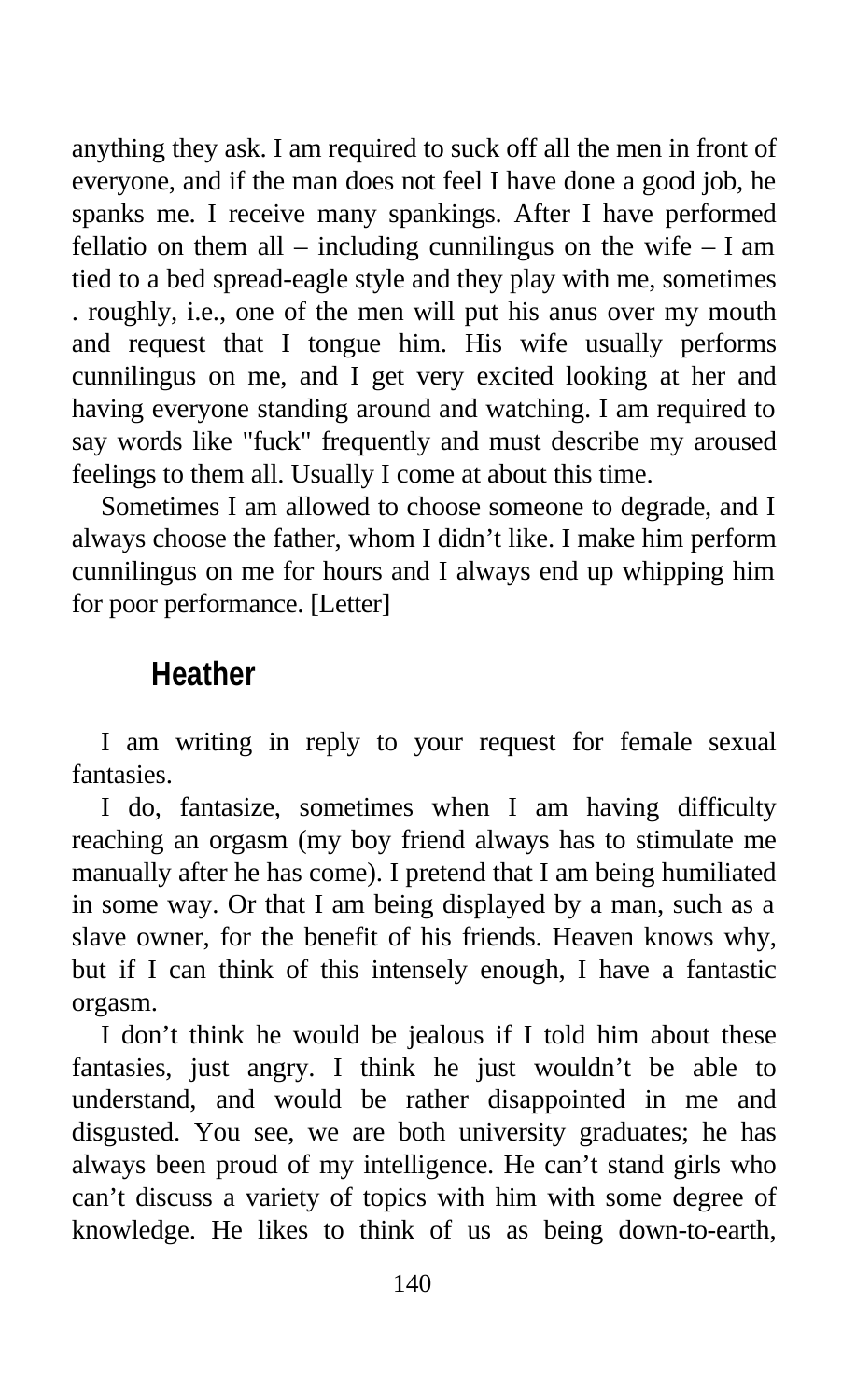sensible people. I am reserved, rather tall, dress in a fashionable but sophisticated way – he doesn't like fluffy, giggly girls. He dominates me in ordinary things – I never get my own way when deciding when or where to eat, what film to see, etc. But he does not dominate me sexually, at least in – the way I want him to.

He will make me massage his back or scratch it until I am bored to tears; he expects me to fondle him and kiss him for long periods of time without actually doing anything to me. But he would never dream of forcing me to make love, or hit me or anything.

Actually, he is very good in bed. I have slept with eight other men, so I have grounds for judging him. There are times when I reach the heights of ecstasy, but there are times when I feel strongly frustrated and restless. This is when I have these strange domination-humiliation fantasies. I even have them during masturbation. (I don't actually fantasize during masturbation, I simply have to think about the threat itself.)

From what I've told you of our relationship, I suppose you are wondering why I don't tell him about my domination wish. After all, he will listen to anything I care to tell him about myself or my desires without being shocked (although he never offers up any thoughts of his own). Well, the reason is he spent a year in digs. His landlady was a nymphomaniac. She slept with any man she could lay her hands on, and she seduced him. He was young and inexperienced, and he admits she taught him everything he knows. She used to creep into his room at night, leaving her husband in bed, and make love to him. Her husband knew, but because he couldn't satisfy her, he was resigned to letting her get satisfaction elsewhere.

My boy friend enjoyed the lovemaking but felt dirty and disgusted with himself afterwards. He has always said how he enjoys our "pure" lovemaking. He loves me and says it makes him feel happy afterward. I felt very inferior when he told me. He made her sound so much sexier. Of course, she had so much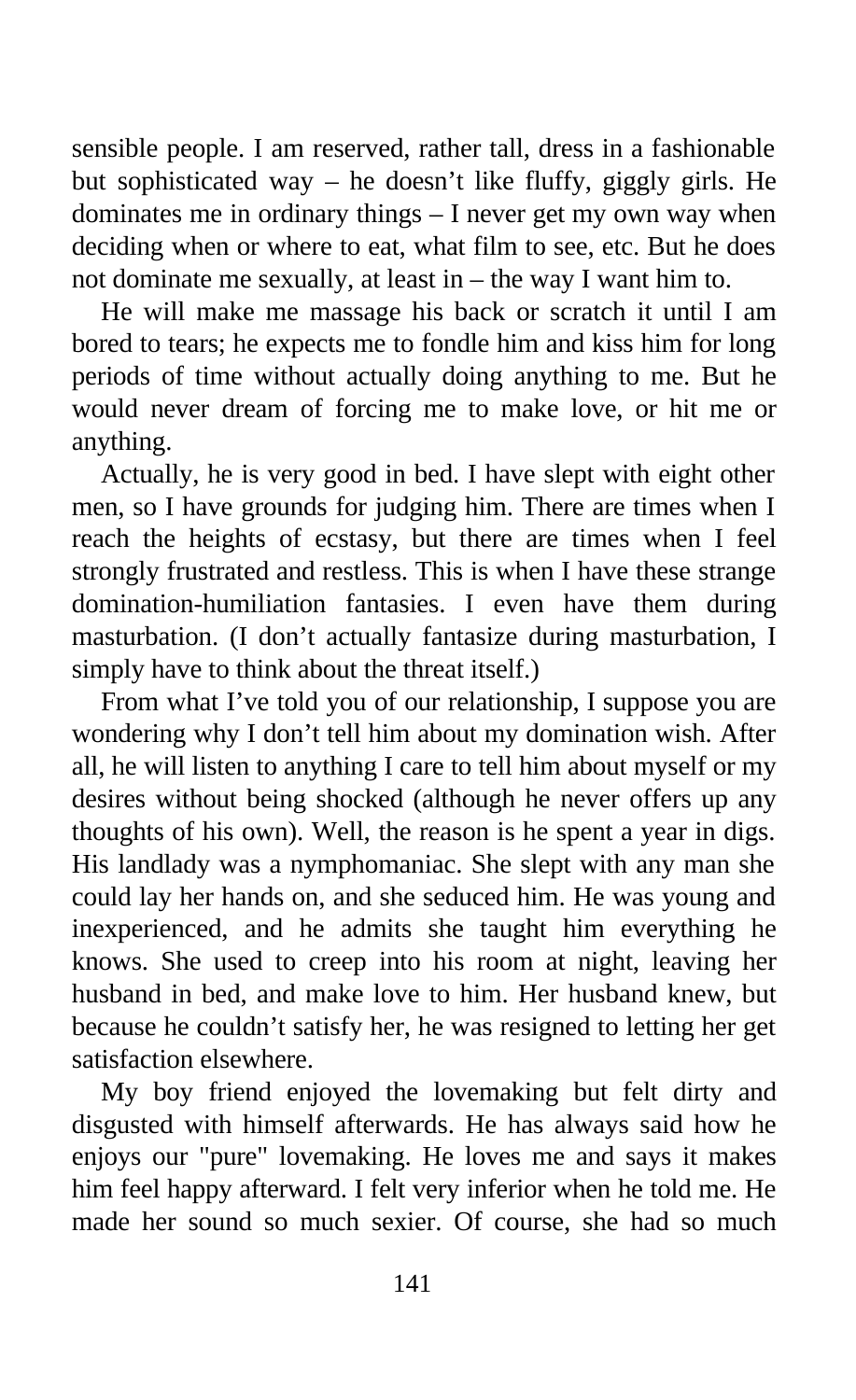more experience than I did. However, whenever I suggest extending our lovemaking, in particular to fellatio, he says he doesn't want me to do it because he's sure I won't like it. He admits he enjoyed it very much when she did it to him, however. He refuses to believe I really want to do it. I have done it with other men and enjoyed it, but he just won't let me. At least, he will to the point of ejaculation, then he pulls me away.

So you see, he has put me on a pedestal in a way. He sees me as pure, clean, and wholesome (even though he knows about the other men) and doesn't want that image destroyed.

My first sexual fantasy occurred soon after puberty. I was about eleven or twelve. At night I would lie in bed and imagine I was walking in the woods. A strange man followed me, and when I started to run away, he caught me and beat me. Every night I would go through varieties on this theme – the man would overpower me – take me away and force me to do things against my will. The sex part was rather hazy. I had no clear ideas on that at that age. By thinking about this before going to sleep, I could make myself dream about it, too. Later the fantasy changed to me being taken away to the East and sold as a slave. There were an infinite number of possibilities to the story, as I was bought and sold by a number of men in succession. Very occasionally I still fantasize about this. My fantasies obviously fall into the "being on exhibition" category in the humiliation sense rather than one of showing off.

My farfetched slave girl fantasies seem absurd, but there is one I will never tire of until something definite happens to end it. I went out with a boy four years ago. I was still a virgin and very green. He flirted with me, made me fall madly in love with him, and then dropped me flat. The main reason I fell for him was that he had a sense of cruelty in him – not vicious, but enough to satisfy my desires. He would grab hold of my wrists and pin me against a wall or on the bed, and force me to kiss him. I would struggle but he would always win, being extremely strong. We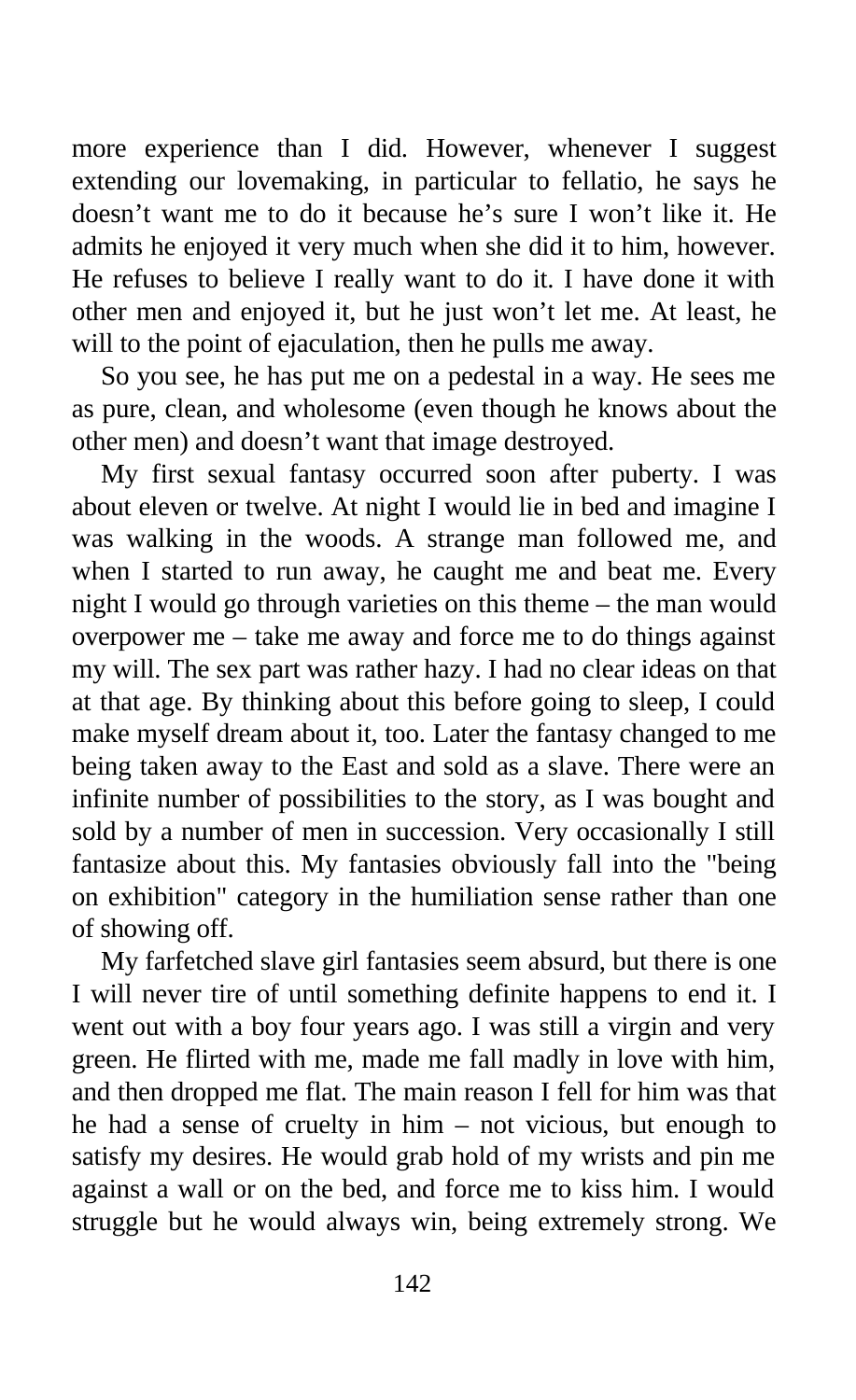both enjoyed these encounters, but we never went further than that and I was still a virgin when he finished with me.

The strange thing is that we still know each other, and we are always very aware of each other's presence. When we met at a party a few months ago, we flirted with each other, and he did things that other people didn't notice, like crushing my hand when he held it, and biting my lips when we kissed until I nearly cried out in pain. He saw this and was obviously enjoying it. Then we had a serious talk, and decided we should stop messing about and be sincere friends (we didn't mention the pleasure we both got out of pain in our different ways…we never have and no one else knows). Since then he has been very kind to me…when I was upset about my boy friend, he comforted me and let me stay with him. We slept together, but I was too miserable to enjoy it and he was doing it out of concern, not desire, so it was not a success. He treats me very normally, usually, always when in front of his friends…. But when they're not around, there are flashes of the old treatment. He knows – I can tell by the way he looks at me – of my need for domination, and likes to tease me by sometimes cooperating and sometimes refusing to, just in little things, this is.

However, I fantasize constantly about what would happen if we were completely alone somewhere, away from all our friends, and we could let ourselves go, and not pretend to be "respectable."

I can never get him out of my mind. It is now four years, and yet when he walks in the room, I still tense up. I can never relax when he's there. Other girls, many of them, have come and gone. All of them have been hurt by him, and I am the only one who is still a friend. He has strong ambitions, he wants to travel abroad and make a success of his career, and he has no time for a steady girl friend, much less a wife who will tie him down. There has always been a bond between us, and I only wish I had met him about five years from now when he had got settled in his career,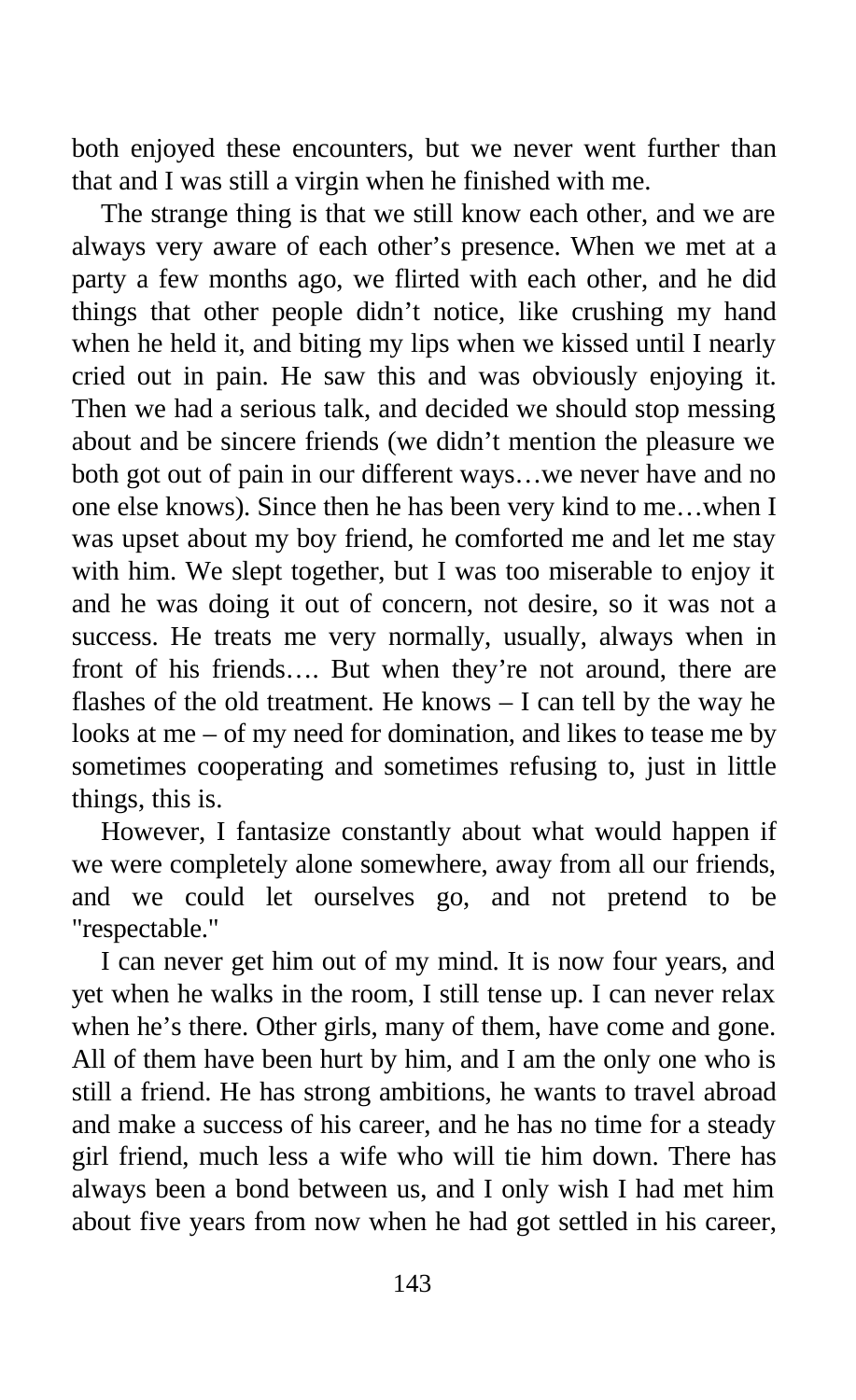because I think he is the only person who could fulfill all of my needs. He has more or less said the same to me.

As it is, I am going to marry my boy friend. He will make a good husband and father, but I am afraid that I may go through the rest of my life feeling something is missing.

Well, I hope that somewhere in this long, confused letter you can find something of use to you. It has been a relief to talk about it, anyway. [Letter]

### **Ingrid**

A few days after my wedding, I read about a young woman who on her honeymoon was taken every day to a tattooist by her husband, and during the two weeks they were staying there she had to agree to whatever her husband wanted, and she was tattooed on every part of her body.

I don't know whether it is true or not, but I thought about it a lot and I even asked my husband if he would like to have me tattooed. He thought I was kinky or something and that he had married a crazy woman, so I never dared mention it again.

Since then, whenever my husband fucks me I just think about being tattooed and I imagine myself having to strip and be tattooed without being asked if I want it or not. I think of what it would be like to have really cheeky words and pictures put on me. This gets me steamed up and really going and my husband thinks it is him that is getting me like that, and it is not at all.

At one time I used to collect pictures of tattooed people and patterns that I thought would be nice as things to have done, but then I threw them away because I got frightened that he might find them. I really would like to be tattooed, but of course it is not possible. But just to think about it gets me going. Mostly though, it only happens when I am having it off with my husband; and there is another little thing: If I get too randy, I start rolling about,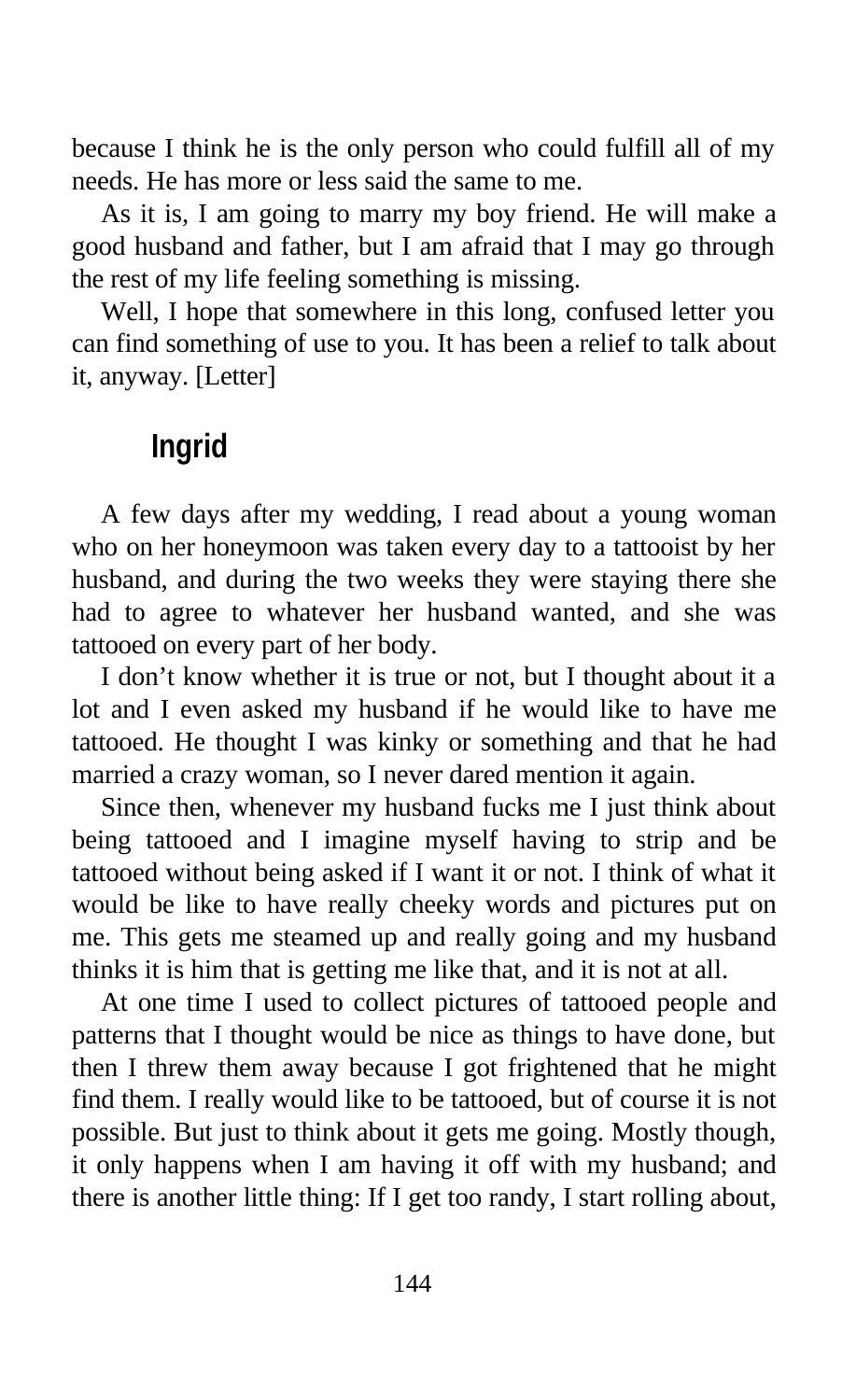and if my husband loses it out of me he gets mad at me. So I have to be a bit careful.

I have never told anyone else about this and I know you will think I am silly but it really does happen. [Letter]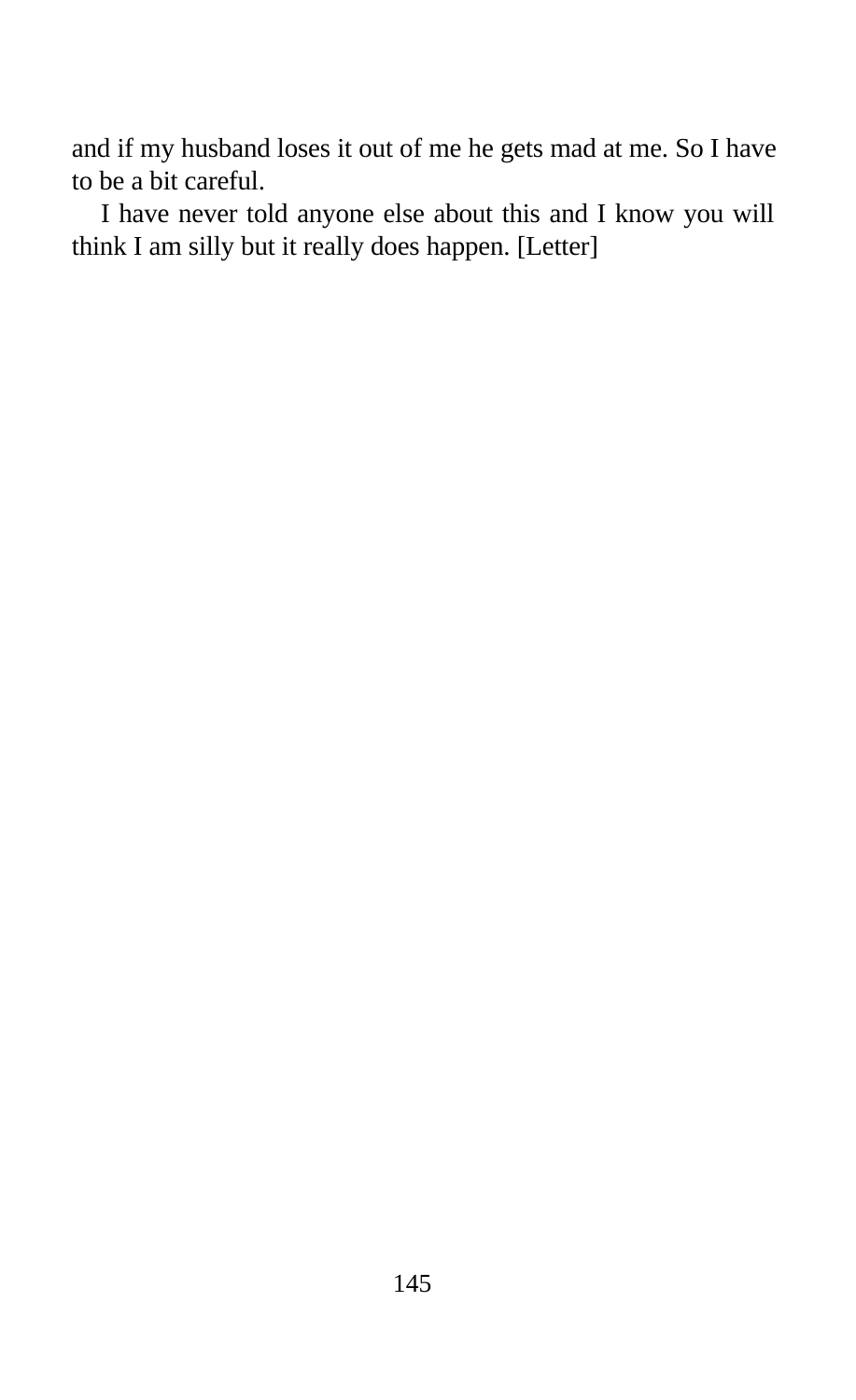# **ROOM NUMBER SIX: THE SEXUALITY OF TERROR, OR, "HELP! I'M OUT OF CONTROL, THANK GOD!"**

I may be making work for myself, defining differences in the emotions behind fantasy where they may not exist, setting up two rooms in the House of Fantasy where there could be one. It would be easier – certainly more obvious – to relegate Johanna (below) to the Rape Room, instead of arranging for a completely separate space just to satisfy her slightly different, though none the less real, sexual desires.

But this House has no precedent, nor has my work, and therefore I choose to specify a whole separate area of fantasy that is occupied by fear. Not just ordinary fear, but the kind of total and complete terror that can be strangely sexual when you see it as leading to loss of control. It's the only way I can account for the different quality in the fantasies that follow. You don't have to be a psychiatrist to understand that for some women who never reach an orgasm, it may have to do with their fear of letting go, fear of the helplessness, the lack of control, that goes with orgasm…you just have to be a woman. And for some women – especially highly independent, self-contained women like Johanna and Anne (below), who manage their lives unto themselves – the loss of this control must be terrifying, the experience of orgasm impossible without, and synonymous with, the terror.

You don't have to have been "scared shitless" to know what it means. Continue the sensation of the pounding heart, the open mouth; the helpless, limp attitude of the body on to orgasm, and you're halfway to understanding the sexuality of fear for these women.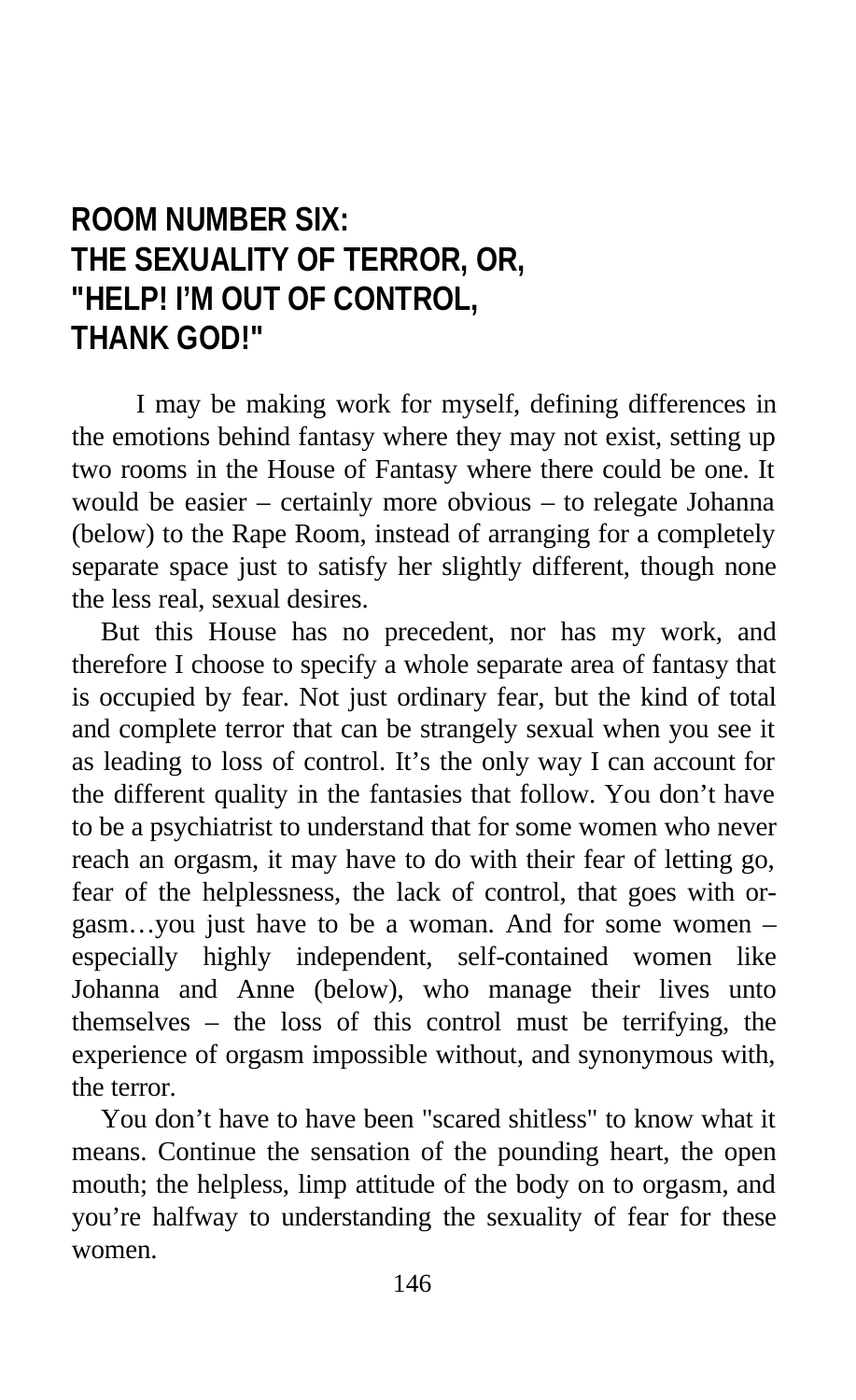#### **Johanna**

During the time my husband and I were living just outside Mexico City, we met another couple who lived about a mile down the road, named Charles and Johanna. One day while Johanna and I were alone in their house, she opened a drawer; inside it was a gun. "Charles leaves it for me when I'm alone," she said. "I was once raped here, before we were married. Charles always makes sure I have it when he has to go away." More recently when I saw Johanna and asked if she would contribute to this book, I got more of the story.

You could say that my inner sexual life still revolves around the rape I told you about. I don't think a day goes by without my remembering it. I was in this little house, where I was living alone before I met Charles. A man came in. He wasn't Mexican; I don't know what he was. He pretended that he was interested in selling me something, but I knew something was wrong. He asked if I was alone, but in such a smooth, easy way that he didn't frighten me. But maybe something in me was frightened. Because I almost knew before he did it what he was going to do next. He took a knife out with the same easy manner with which he had asked me if we were alone. He put the knife on the table, near his hand. Then he told me what he was going to do. He told me that he wasn't a pervert, and that if I did everything he said, he would not harm me. He even told me I would enjoy it. All the time he was talking, I could see the front of his trousers begin to bulge. I couldn't look him in the eyes. I kept my eyes down. He may have thought I was staring at the ground. I was watching that huge mound in the front of his trousers. I remember thinking what a cruel, powerful bulge it made.

He told me to take off my clothes. I did, with one eye on my buttons, the other on the knife that was so close to his hand. Then, when I was naked, he told me to unzip his trousers. I did. "Take it out," he said, "and kiss it." I did.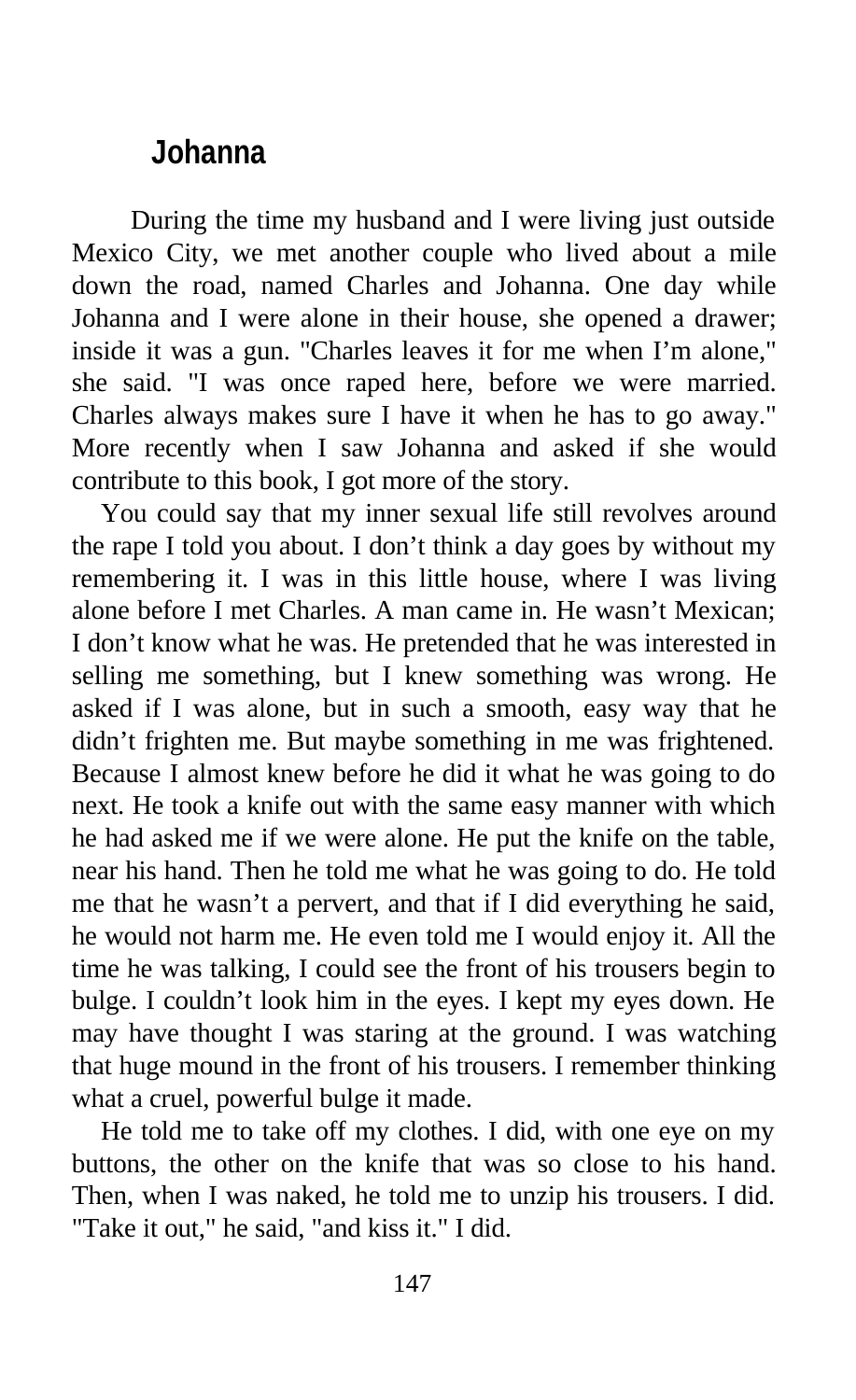I didn't understand what I was doing. It all seemed so natural, it almost seemed as if I was in a hurry to help him. I did everything he told me. Then he told me to lie down on my back, on my work table, but with my feet on the floor. While I did it, he picked up the knife, and came to stand between my legs. "Spread them wider," he said, and as I did, he stepped between them even closer to me, and suddenly raising the knife above his head, plunged it point first into the table, right beside my hips. Then he knelt down in front of me, his two arms on either side of me, one hand still holding the knife that was stuck into the table, and he went down on me. I tried to think of how terrified I was, how much I hated him. But I felt myself becoming more and more excited. I closed my eyes and tried to turn from side to side, as if trying to get away from his tongue, but it was also to have that tongue touch different sides of me, inside. Once I opened my eyes. All I could see was the dark top of his head, his hair, and the hand holding the knife just beside me. Then I closed my eyes again, and I suddenly couldn't help it, I pulled his head right into me, pulled his tongue right into me as high as possible, and then I came, over and over again.

The next thing I saw was his face. He was smiling. He was on top of me, still on the table. He was on me. "Put it in," he said, and I was now eager to do anything he said. With one hand I held the lips open, with the other I guided his erection right into me. I remember he wasn't very big around, but very long and slim. I wanted to feel it all the way inside me. In just a few thrusts I could feel him coming, and I came again, too. I had forgotten to think about how much I hated him. I could only think of his long thing, long and slim, all the way up and lost inside me, and I came and came again. Then the man just went away: Just as he had promised.

I told my husband about what had happened before we were married, but I never told him how it made me feel. The time when this happened, I was going with a Mexican boy, and there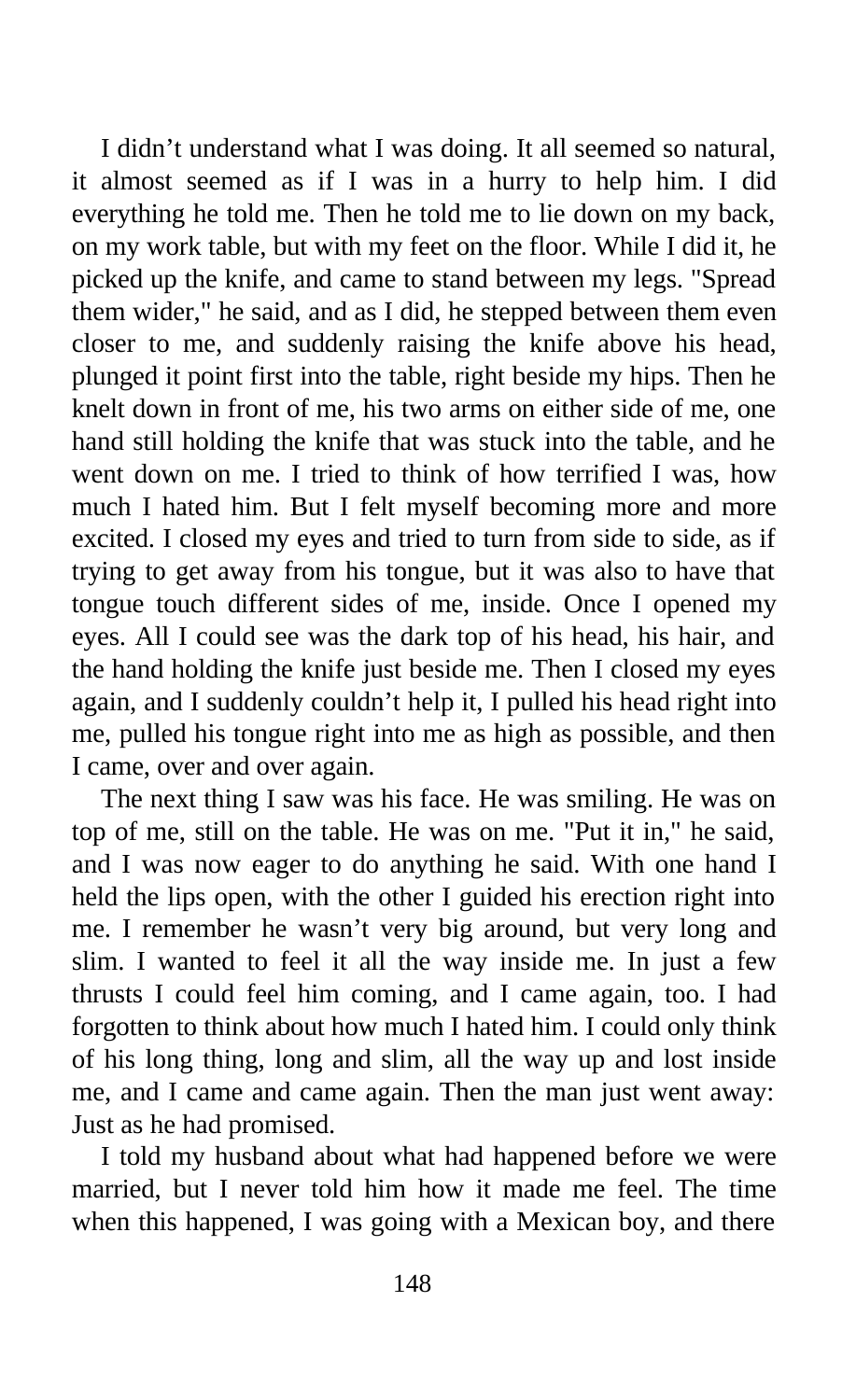was another man before I met Charles. Neither one had ever made me feel so sexually in heat the way that man did when he raped me. Neither has Charles. It's no good when I'm in bed with Charles, telling myself that I love him, and that I hate that other strange man. It just kills whatever erotic feelings I have. Other times, Charles can bring me to the point himself, and I don't have to think about that other man.

But sometimes when I'm not really in the mood, and I know Charles is… or that funny kind of way that a really erotic mood will overtake you and then just drift away for no reason at all…that's when I deliberately think of that man. I close my eyes and imagine myself back on that table, with my legs hanging down from the knees over the edge, and him in between them. I remember how, much I hated him, and the, I don't know, the fear, the *frenzy* of the experience, and how I responded to it. Whenever I imagine that, I still respond the same way. Every time. [Taped interview]

#### **Anna**

 Anne is a widow and older than most of the other contributors in this book, and therefore her language is more restrained than most. But this does not mean that her life has been in any way less adventurous.

Anne is a long-time friend of my husband's, who also knew her husband John very well until John's sudden accidental death. She works in the fringe land of the films, and is around movie people a great deal. She had been married once before and figured in a Hollywood divorce trial written up by all the newspapers in the early 1950's. "But once I met John, he was the only man for me, ever," she told me. Romantic talk, if a teen-ager had said it. But from a woman of Anne's experience and honesty, positively breathtaking. Nevertheless, she is such a vital, warm, attractive woman that I find it hard to understand why she has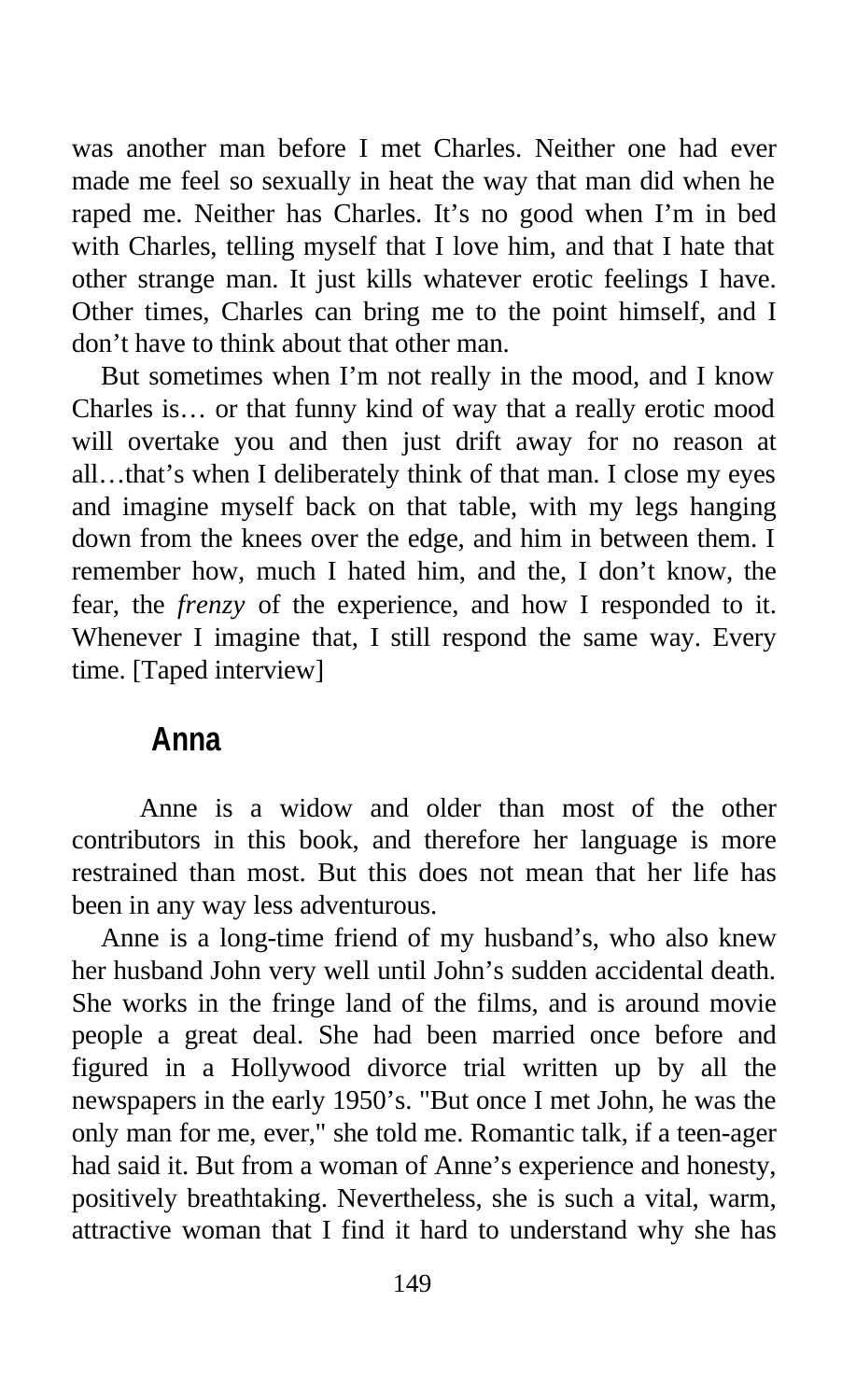never remarried. I don't doubt that she's been asked, and I don't understand how such a sexual woman can live alone.

I have always thought of Anne as the most intelligent, good, openminded woman I know…of any generation. She is fun to be with and never lays her problems on you, though she's got them. Her vivid stories of her own sexual-social explorations of twenty or thirty years ago stand up to anything I've seen in the past world-changing decade. If I ever thought that *I* was alone (i.e., not like the other girls) in my 1960's explorations, how very "different" Anne must have felt back there in the thirties.

It's one thing to be the first girl on the block to smoke pot, take a lover, etc., but for all the zest that being an adventuress can bring, it can also bring, very early on, a seemingly contradictory feeling of the need for self-control. Mountain climbers have to be more careful than earth dwellers. At least, that's my explanation for my own late arrival to a *full* appreciation of sex. Anne, I am sure, has her own explanation.

Now that I think of it, I find it difficult to describe. I mean what goes on in my mind during sex. I don't think I can … I am in the dark, but it is not just dark of night; it's a blackness of infinite space. This is probably scientifically incorrect, because I guess the astronauts, the cosmonauts, whatever they are, find light. My own blackness is a more mythological thing … that "outer darkness" … but it's not death. It's being way, way, far out somewhere in infinite space. I'm somehow in my body, but also outside of it. I'm liable at any second to fall down through infinite, unimaginable darkness, sort of like Lucifer … that's my second reference to *Paradise Lost;* I wonder what that means? Maybe another way to put it is that it's like falling out of a space rocket, only in absolute darkness. It's frightening and thrilling. I suppose that's what I think of men. Unless they're a little bit frightening … without a touch of the devil, I don't find them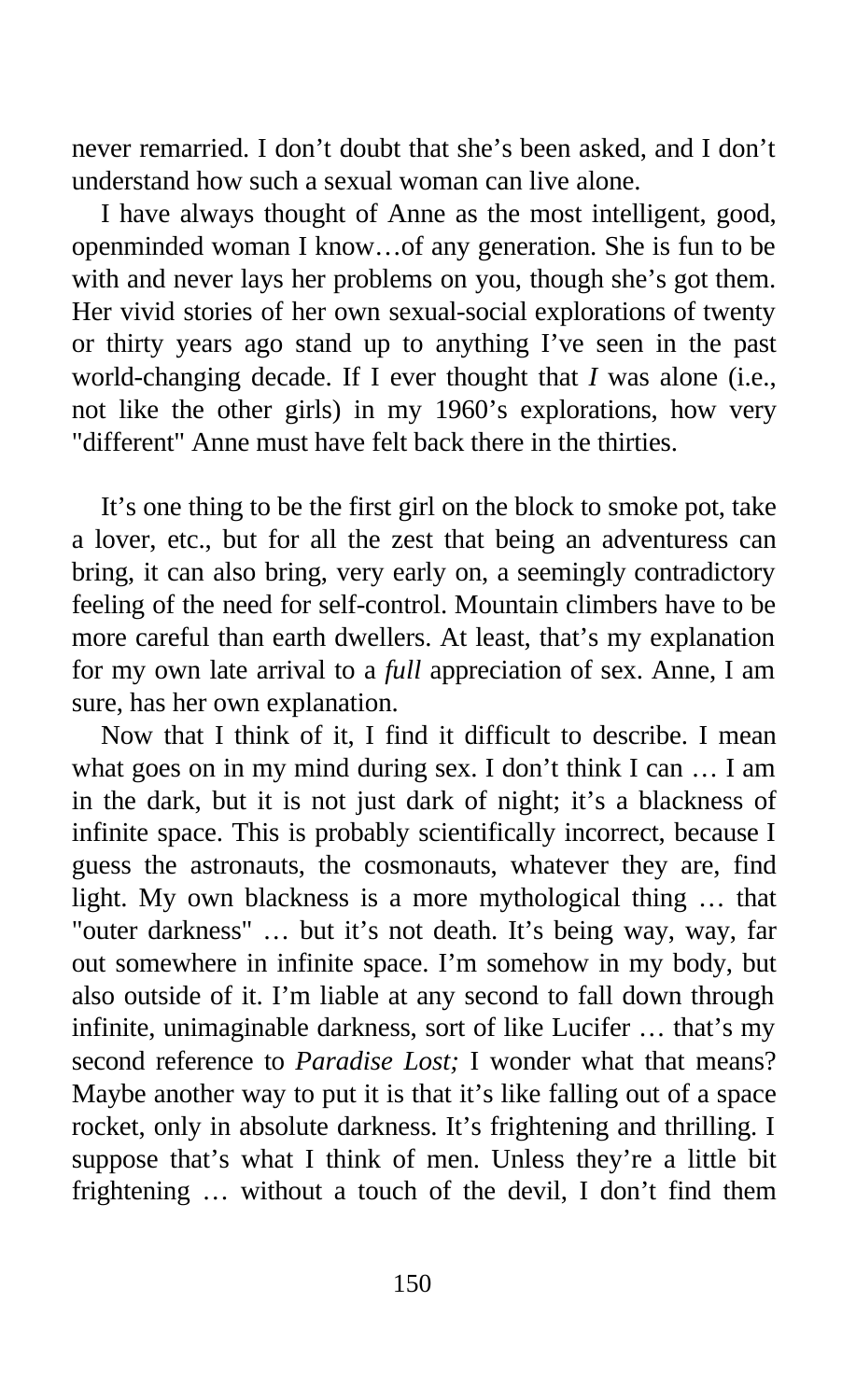thrilling. There…that explains all the Lucifer associations. He was supposed to be the most beautiful angel of all.

I don't know why I should have this particular fantasy … I certainly didn't deliberately *choose* it … because I have that fear of heights, what's it called? … cannot look out of a plane window or even an office window high up in Rockefeller Center, never can go near the edge of anyone's penthouse terrace … am terrified because I want to jump. And I never had this until after I started to have really satisfactory sex relations. I suppose I never really understood that terrific loss of control, that falling down into you don't know what, that letting go of everything that orgasm brings. Before then, as a child and as a girl, I had no fear of heights, no frightening impulse to jump. I think that's it. The fear so many women have that they'll leap from the heights is some kind of desire to leap into orgasm. I suppose that's the connection…do you? [Taped interview]

# **ROOM NUMBER SEVEN: THE THRILL OF THE FORBIDDEN, OR, "NO, YOU MUST NOT! . . . HERE, LET ME HELP YOU."**

 At full strength, the sensation of guilt contains an element of discovery, the possibility of being discovered…by someone. You could say, therefore, that fantasies wherein guilt is the motivating emotion belong in the Audience Room (I even think I have one there), where the desired fuel comes from the presence, or imminent presence, of other people. But guilt is too prevalent and powerful an emotion to be carried as an addendum to another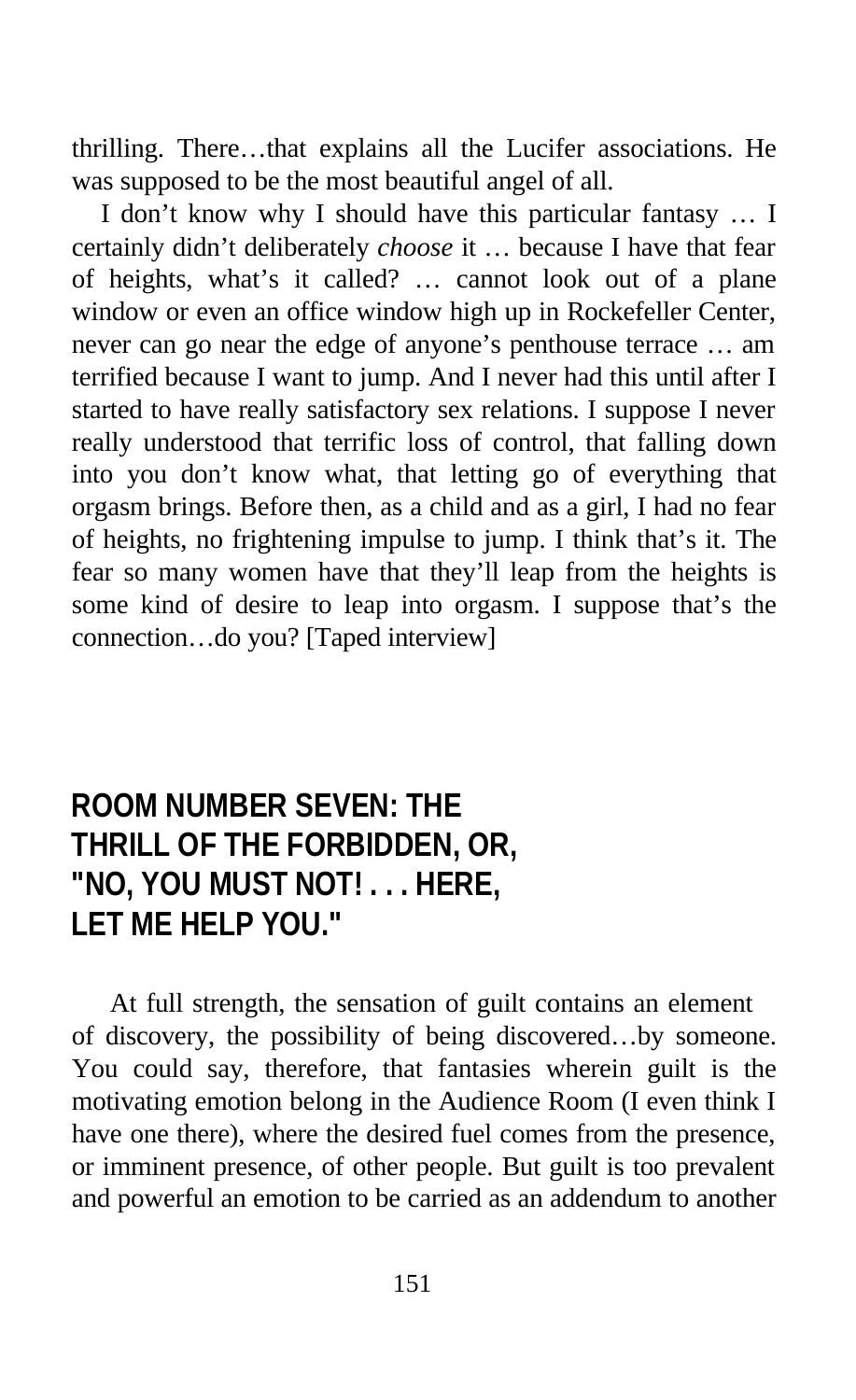idea. It can bring, all of its own, such vitality to sexual fantasy that I give it a room of its own.

My own fantasies often ride high on the risk of doing the forbidden. I am by nature, like a lot of other women, what could be called "the faithful type," and for this type, men other than our husbands or current lovers are taboo. (This is simplistic language for defining both myself and the idea of fidelity, but I choose to be clear rather than analytically thorough.) For us, fantasies which involve us with this or that sexually attractive man in some compromising situation give us the desired sexual kick without the real guilt; in fact, guilt, the deterrent in reality, has been transformed by harmless fantasy into guilt the exciter. We win both ways.

Some people rob banks for the sheer thrill of getting away with it. Or, to put it another way, for the excitement of maybe being caught. In every suspense-thriller the clock ticks ominously…it is only a matter of time. This idea of time running out on the guilty act heightens everything. It's especially so when the guilty act is sex. Whether it's the illicit affair in reality (the only sort some women enjoy) or the forbidden sex in fantasy, with both it's only a matter of time before that time runs out, before the whistle blows, the footsteps come closer, the bedroom door is opened and the discovery made. In fantasy, time is on guilt's (sex's) side, in that it adds to the thrill by threatening to run out. You only have to think of the added charge in a shipboard romance, summer love, sex in another town. To really appreciate the thrill of guilt, add the element of "stolen" love to "September Song."

#### **Emma**

I am hiding from the others. We are playing a game of sardines and I have been given a head start to find a hiding place. At the top of the house I have found an empty room with only a bed in it. Quickly, in the dark, I slide under the bed and wait for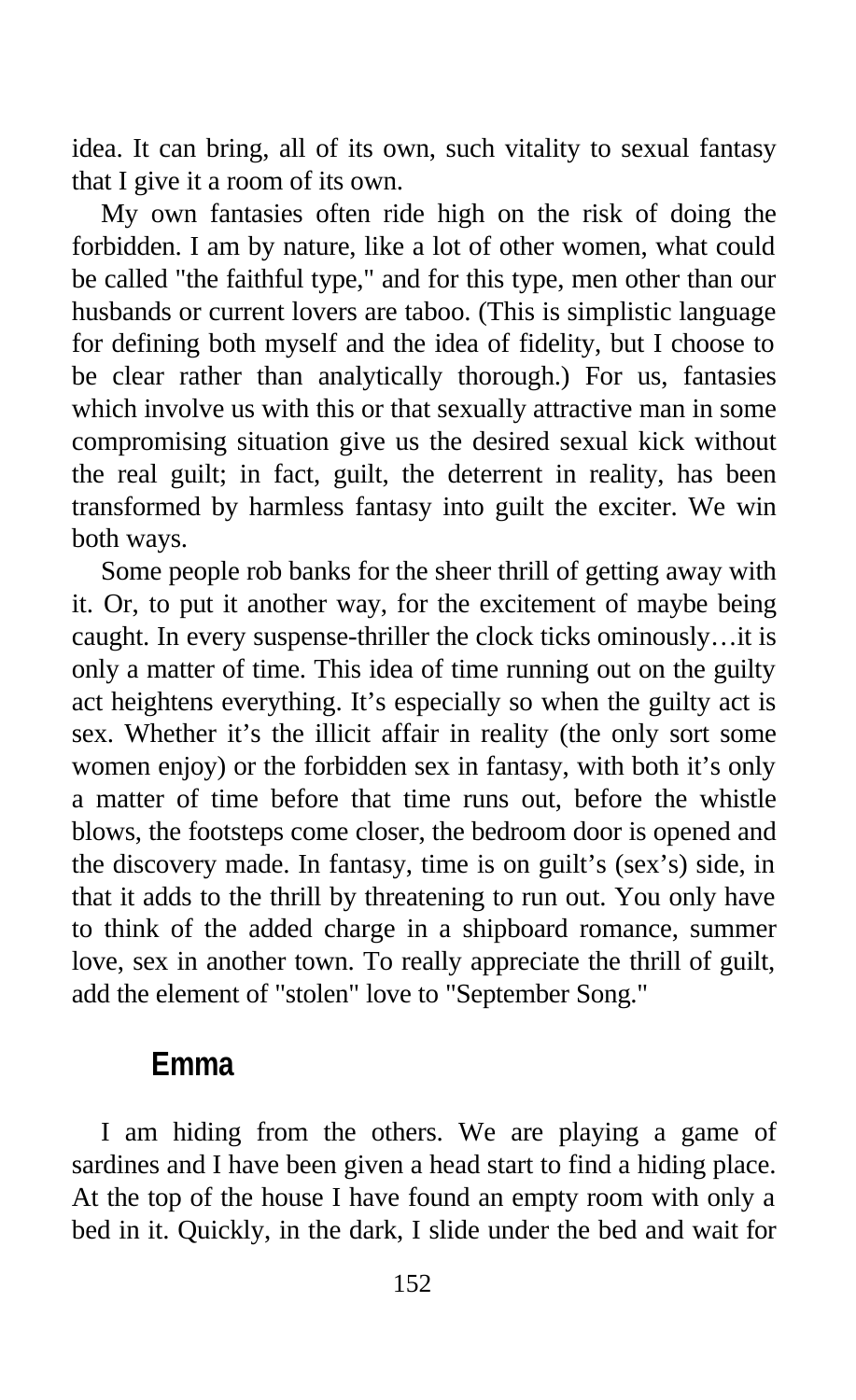the others to find me; their voices are very distant now. They are far away, except for one pair of footsteps, one person, who is getting closer and closer. He comes in such a direct line toward me, it's as though he knew where I was, as if I had left him a trail, a scent. As if we had planned this hiding place together. I catch my breath, my heart pounding, because I know who it is, the one person in the group I want to have find me, to find me before the others. It has to be him. I will it to be him.

He comes straight to the room, quietly and quickly so the others won't hear him, and slides under the bed beside me in the darkness. We lie together, hardly breathing, our hands beginning to move over one another. Hands that have never before touched me move all over me. Hands I put a face to in my mind, that face I've always found exciting but that was never mine to kiss. I hardly dare breathe as I listen for the others' voices, moving in and then away as they explore room after distant room. We both move slowly. My skin is alive, the excitement running all through me as my own hands help him to ease up my sweater, direct his mouth to my breast. I help him work the zip on the back of my pants, and then with the most incredible daring I push my buttocks up and his head down. His mouth caresses me all over. My hands, braver and braver in the dark, move over him, find his erection like a rock, and all the while we seem to move in slow motion on this bare floor, scarcely breathing, our bodies moving against the background noise of the voices on the floor below. They are calling to one another, "Have you found them?" Then calling my name, "Emma! Where are you, Emma?" With every step they move closer. The louder their approaching voices get, the more urgent our bodies grow. They laugh and call to one another, suggesting places I may have hidden; they are aware now that we are the only two missing. Then their voices fade and I pray, dear God, don't let them find us yetl Then I hear my boy friend Larry's voice, and though there is not a note of suspicion in it, the fear and anxiety I feel make me hotter, make me do the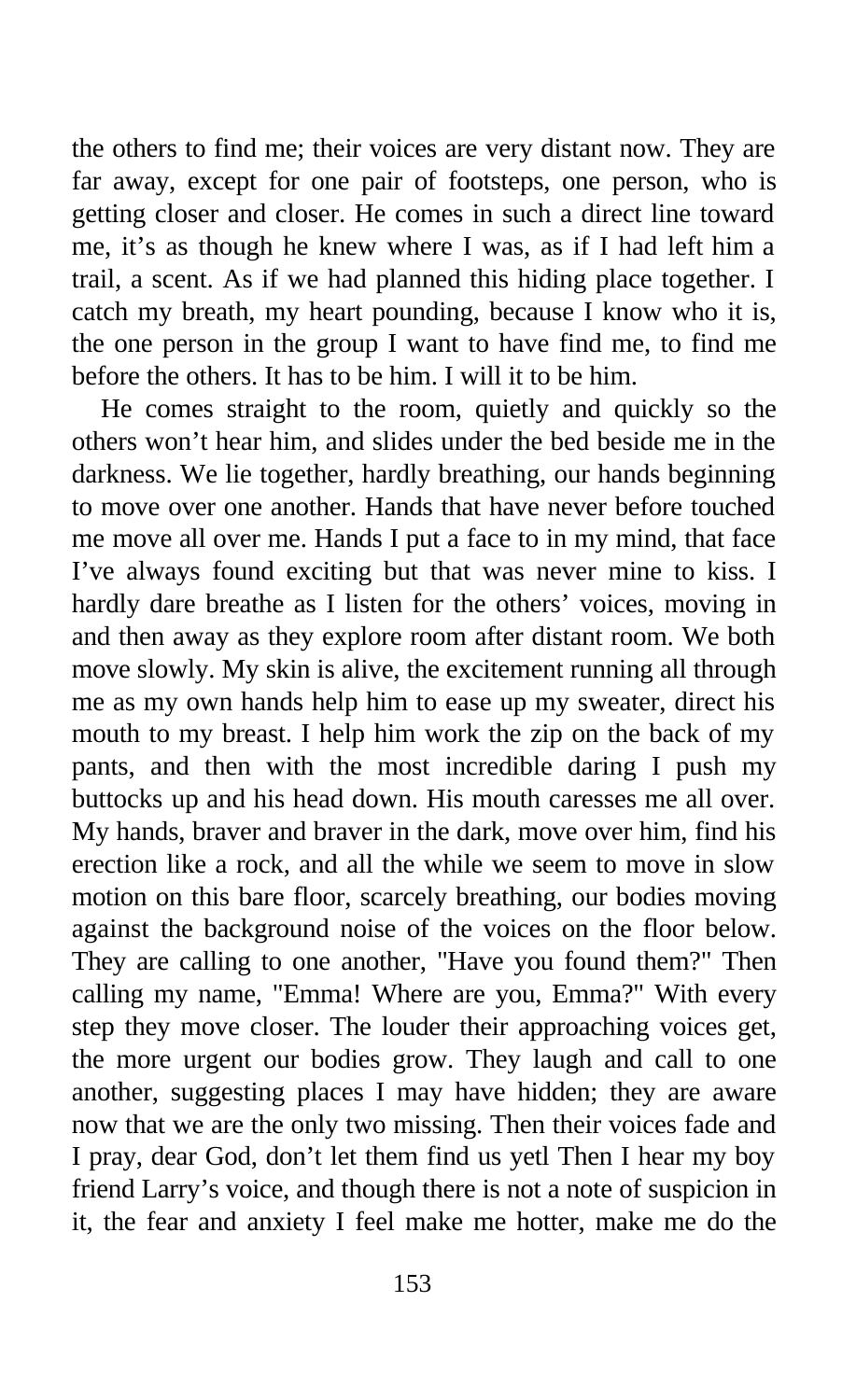most incredible things with this man whom I hardly know. Now there is nothing I wouldn't let him do to me; even pain, even words in my ear that no man has ever said. "More." My own whisper is in my ear. "More!" I demand of him and I am wet through before he is quite in me. We are like two conspirators in the dark, breathing so hard it seems incredible they can't hear us.

Now that they know we are together, the search takes on new urgency. "What are you two up to? Where are you?" they call, laughing, teasing now. Their urgency becomes ours, hidden, sopping wet all over now with one another's sweat, with our clothes half on and half off…how will we explain to the others? But it's too late for that now. There are footsteps on the stairs, someone's found the little door that leads to the attic. It's just one pair of footsteps coming. We need more time, just seconds. We hear the searcher stumble in the dark, and as the cock inside me thrusts deeper and deeper, my teeth are tearing the skin on my lower lip and our fucking is paced in doubletime to the steps outside in the dark, coming closer and closer, as we get closer and closer to something we can no longer avoid. Now as I know it is beyond my control, I also know that the person coming is Larry. He calls down,to the others below that he thinks he's found us. As the footsteps and voices move closer and closer, so do we, until I come. [Written down on request]

#### **Donna**

I am thirty years old and have been married for twelve years.

I think my favorite fantasy is of my exciting someone to the point where they have to masturbate. I am not the sort of person who can openly or deliberately excite a stranger. I am very bashful and even somewhat backward sexually. However, accidents happen, and I have excited people in the past and I like the idea. Someday I will work up the courage to excite someone else besides my husband.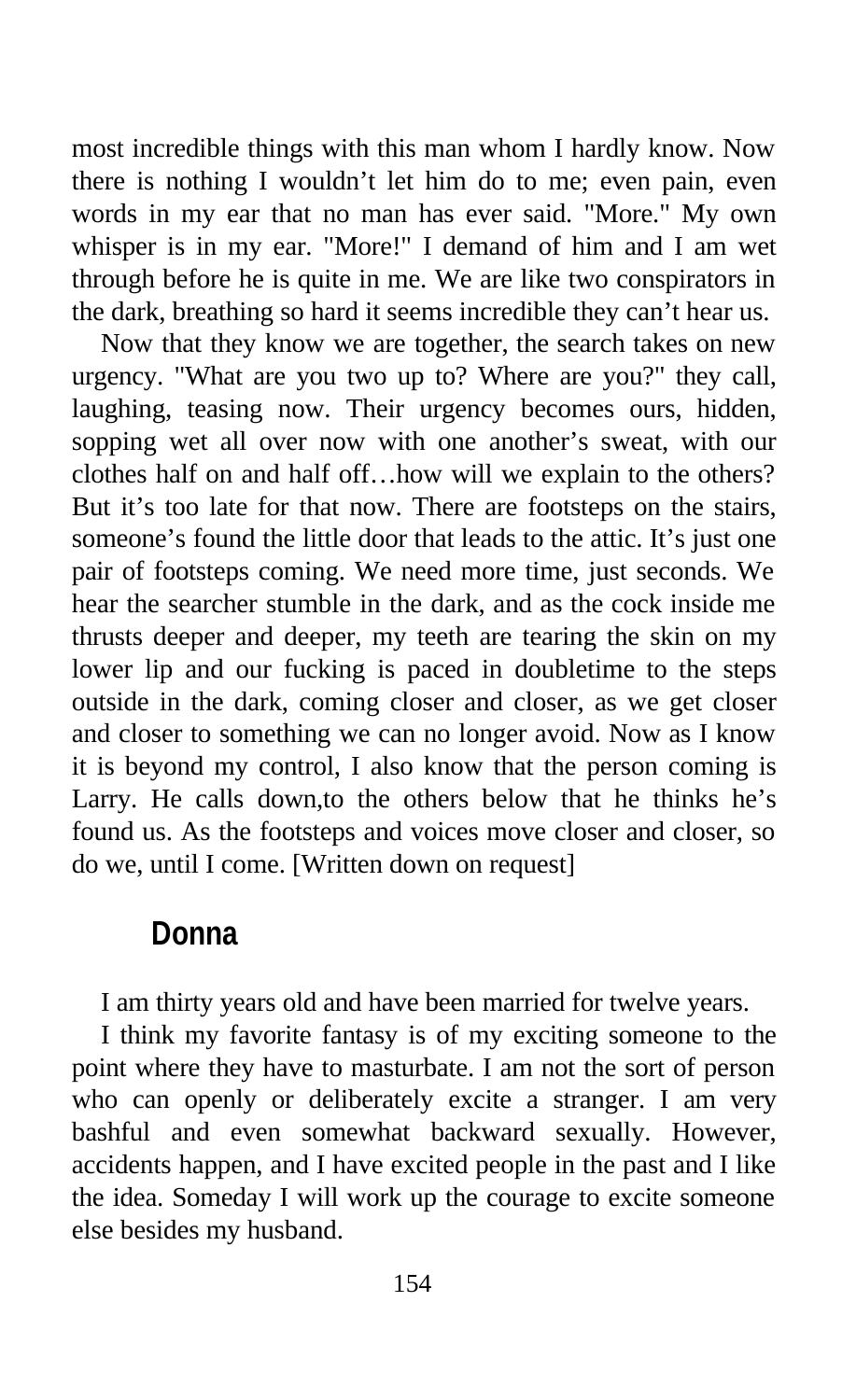During sex with my husband I sometimes fantasize we are having sex where other men and women can watch, and they get so carried away by the sight that they begin to masturbate. I also think about other men who have. made passes at me, and picture them masturbating or becoming so excited looking at me that they get carried away . and even fondle their penises in full view of the public.

I was very slow developing sexually and was in my late teens before I masturbated at all. Then it was in very secretive circumstances for fear of being caught with my fantasies. As I dated and would often come home aroused, I would fantasize about what could have happened while I masturbated. After marriage I again became fearful of being caught with my fantasies. However, as our experience grew and my husband became a better lover, I would fantasize that his penis became erect in a very embarrassing, compromising situation…and then he would climax.

I don't know how my husband would react if I told him about these fantasies. He is a very liberal man, but if put to the actual test might think differently. He has expressed his fantasies to me, and while some excite me, others disgust me. [Letter]

## **ROOM NUMBER EIGHT: THE TRANSFORMATION ROOM, OR, "LIFE CAN BE BEAUTIFUL."**

 Women respond so directly to the promise of m ore beauty that even factories have discovered that better mirrors in the ladies' room mean higher production from the women workers. Certainly a House of Fantasy – where the most beautiful act of all relies on the promise of greater beauty – needs a room where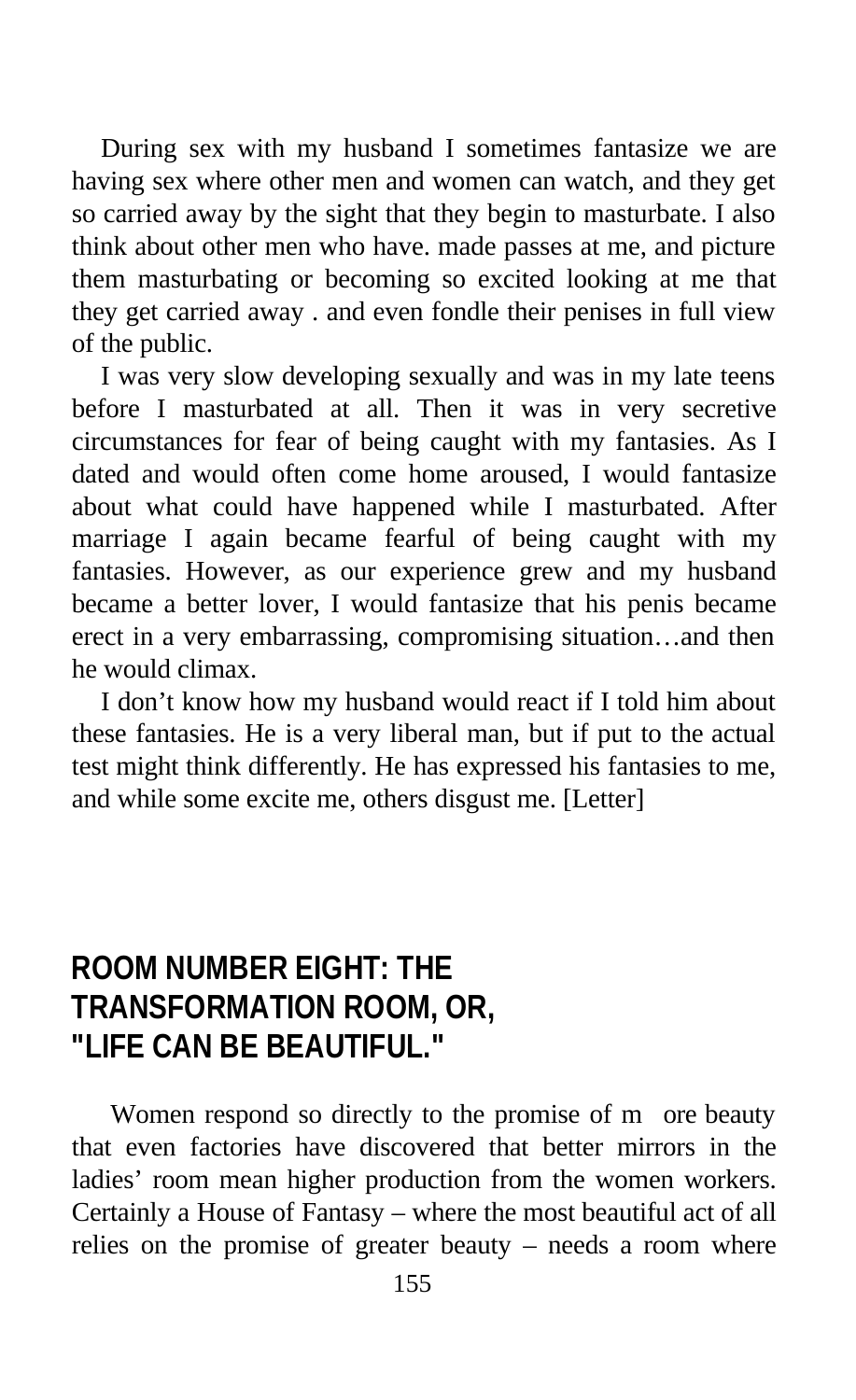everything can be transformed: the plain woman into the beautiful, the beautiful into the even more beautiful, a drab life into a dazzling one…in such a room even sex could be made to seem beautiful to those who fear their own ugliness.

We are told that some of the most beautiful women in the world have lonely doubts about their own desirability and the essential glamour of their lives; magazine sales thrive on it. So no matter what her beauty in reality, or her favorite sexual imagery, every woman who enters the House of Fantasy will want a reassuring moment in the

Transformation Room before going on. Illusions of greater beauty, even fantasy illusions, heighten sex by heightening the woman's own awareness of her desirability. Some women, like Betty and Monica (below), will look no further than this. The Transformation Room is all they want. Without the complete transformation of themselves and of their narrow, almost sordid view of sex itself, there could be no sex at all, imagined or real. Fantasy releases them from the dead grip of self-contempt and neurosis and into life itself.

#### **Monica**

Monica is nineteen years old, short, messy looking, and about fifteen pounds overweight. She's always been overshadowed by her older sister, who was the pretty one in the family, she says. "She was the one who always got the lovely clothes, and after a time I just didn't bother."

Monica idolized her father, and in her daydreams the man was rarely a film star; he was more often her father.

"I didn't dream about him as if he were my lover," she says. "We would be a father and daughter. But I would lie in bed, or sit in school for hours, and imagine that he and I were about to go out to dinner in some fabulous place, or go dancing. Sometimes I'd imagine that we were going to do something exciting like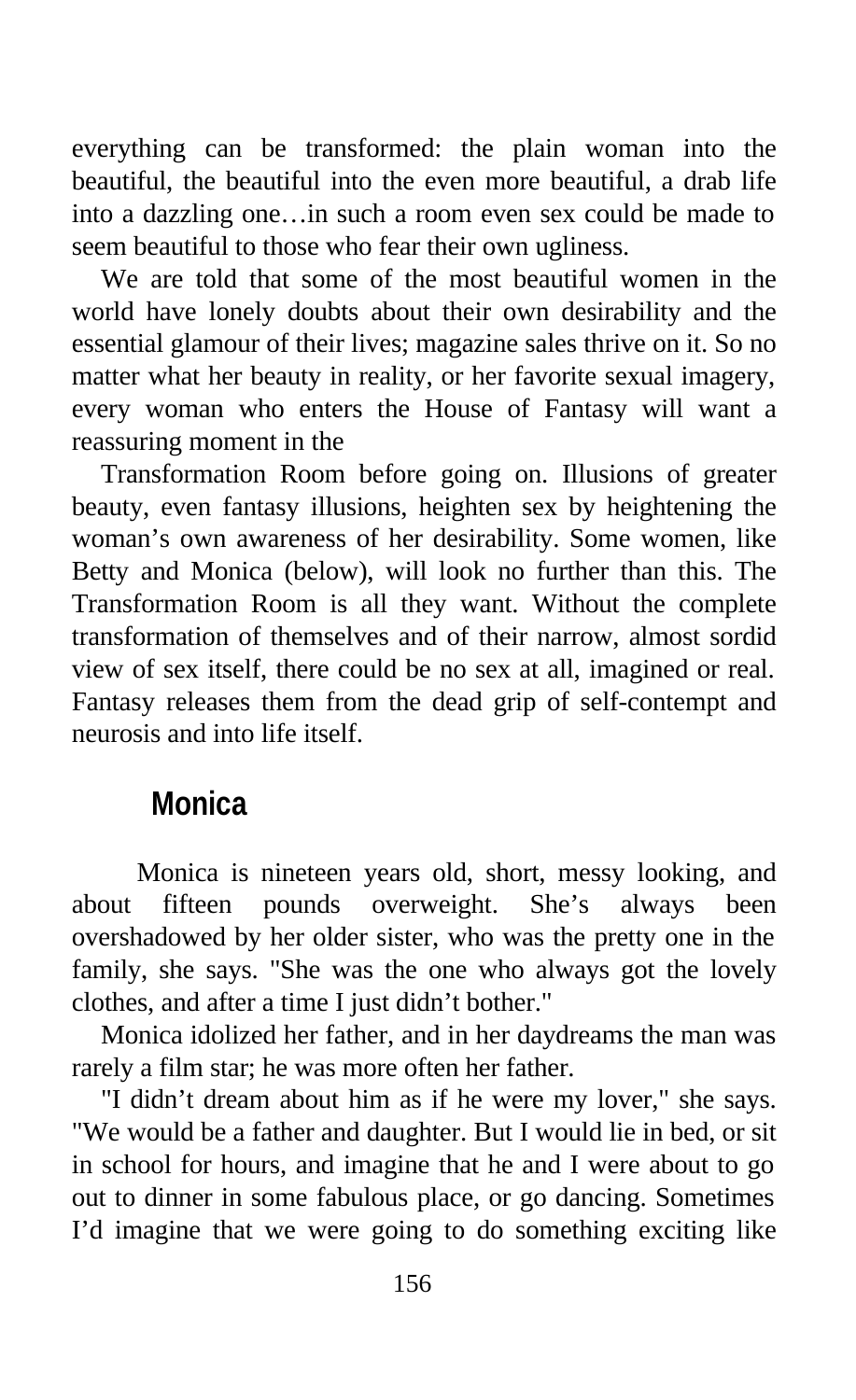driving to some secret place where they illegally allowed you to play roulette."

In all, a typically romantic, adolescent girl, somewhat scruffy, but with her father playing the principal idealized male role in her youthful imagination, and a pretty sister to envy.

Monica's parents belonged to a religious sect that believed very strongly that sex was a temptation to be resisted, and there was almost never an allusion to the subject in her house. "But somehow it made me admire my mother and father more," she says. "I knew that they were different from other people, purer and cleaner; even when my parents' religious ideas left me entirely unprepared for the beginning of my menstruation, I didn't entirely blame them. Oh, maybe I did blame my mother a little for not warning me, but not my father. It was a nasty, ugly business. Why should he talk about it?

"In fact, it left me with a greater admiration for my father. His silence on the subject, I mean. I knew even then, somehow, that men were more interested in, sex than women. But here was my father, this glamorous, wonderful figure who – my daydreams about him were more real to me than he himself was – only cared about the beautiful things in life, like taking me to the theater. Why should he talk to me about ugly things like my period? You see how I built him up?

"Then one day I was in my parents' bedroom. They were away, and I just couldn't resist the temptation to open my father's chest of drawers and see what I'd find there. I don't know what I expected. Some glorious symbol of that vague, secret world that men lived in, I suppose. What I found there, under the shirts, were a little pack of those nasty rubber things – even today I hate to say the word – and a copy of Henry Miller's book, *Tropic of Cancer*. I'd never heard of Henry Miller. I quickly opened the book and began to read it. Or maybe I had heard of Henry Miller. Maybe it was because the book was hidden under my father's shirts. But I knew I was doing something wrong."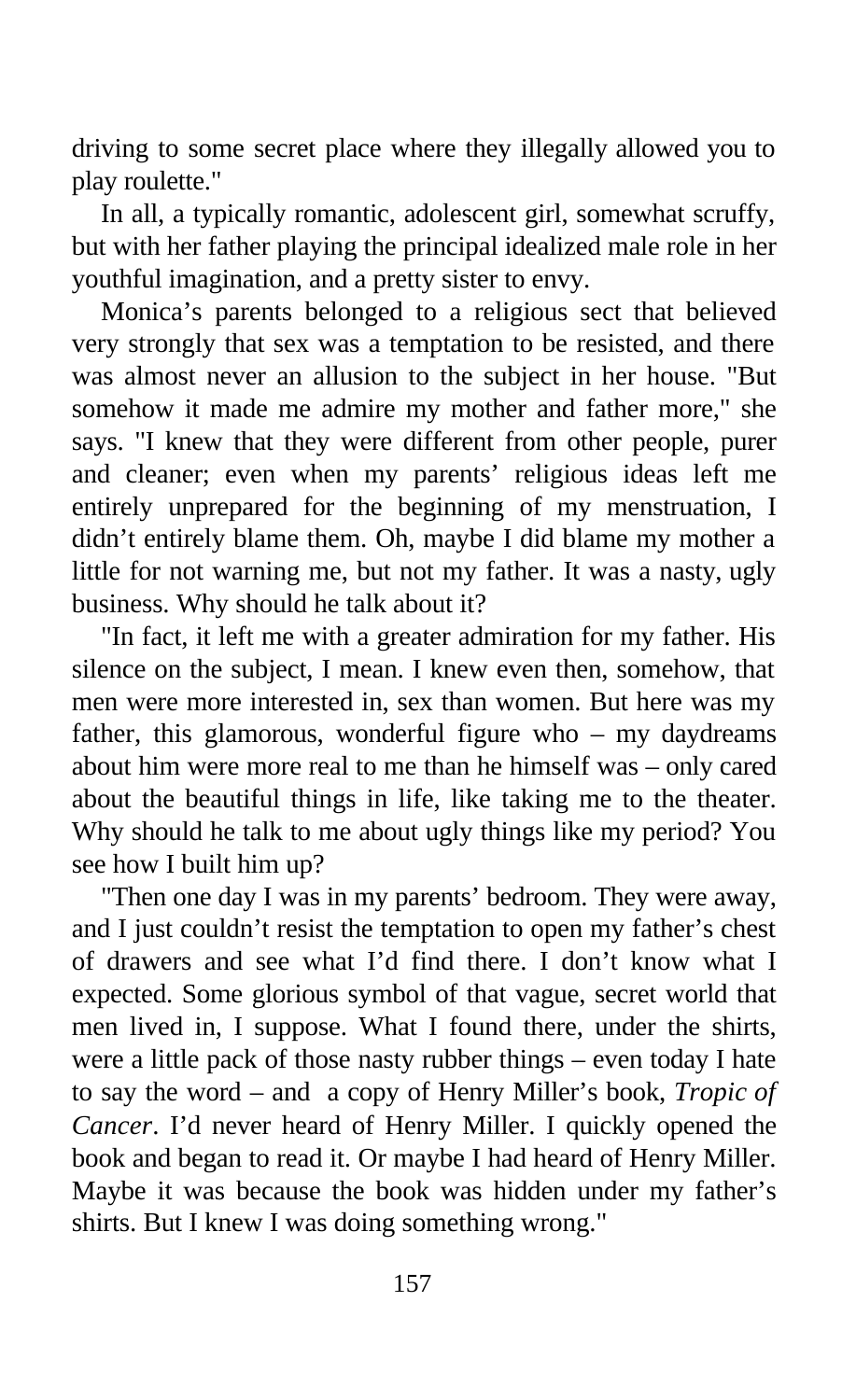The experience, Monica said, did not leave her so much disgusted or angry or, on the other hand, excited, as filled with fear. The book was a denial of all the pure and noble ideas she had formed about her father; and the description of the sexual acts in the book immediately made her realize that such performances must go on between her mother and father. "I felt I had nothing left to live for," Monica said. "My father wasn't secretly thinking about living with me some day in a world where we went to the opera, or ran a ranch together out West; he was thinking of all the things in this book. There was nothing left for me but this frightening world that Henry Miller described, filled with all these horrors. I was just a stupid kid, and I tried to commit suicide that night. I swallowed a full bottle of aspirin and all the other pills I could find in the house. Luckily or unluckily, there was nothing very lethal in the; house. I just got sick and vomited all night. But evens today, suicide, it's never very far from my mind."

I began having these ideas the very first time I had sex.

I'd never thought of it before in my life, and suddenly there it was in my mind. I'd met this good-looking boy at a dance, and I was very surprised that he even looked at me twice. Boys like him never did. But we got into his car and pretty soon I knew why by had singled me out after all. I usually shied away from that kind of thing, but then I suddenly thought, Well, you have to learn about this thing for yourself sooner or later. Everybody in the world knows about it except you. Why not with him? I was also very attracted to him, and maybe I was hoping against hope that if I said Yes, I would see him again.

And to tell the truth, it was very exciting. We got into the back seat of his car, and it was cozy and dark there. We were all alone. Maybe it was the first time I had ever been alone for so long with a boy in a car when he wasn't driving. I always feel that empty places are sexy. Empty rooms, especially. I think that was the feeling that took me' into my parents' empty bedroom that time.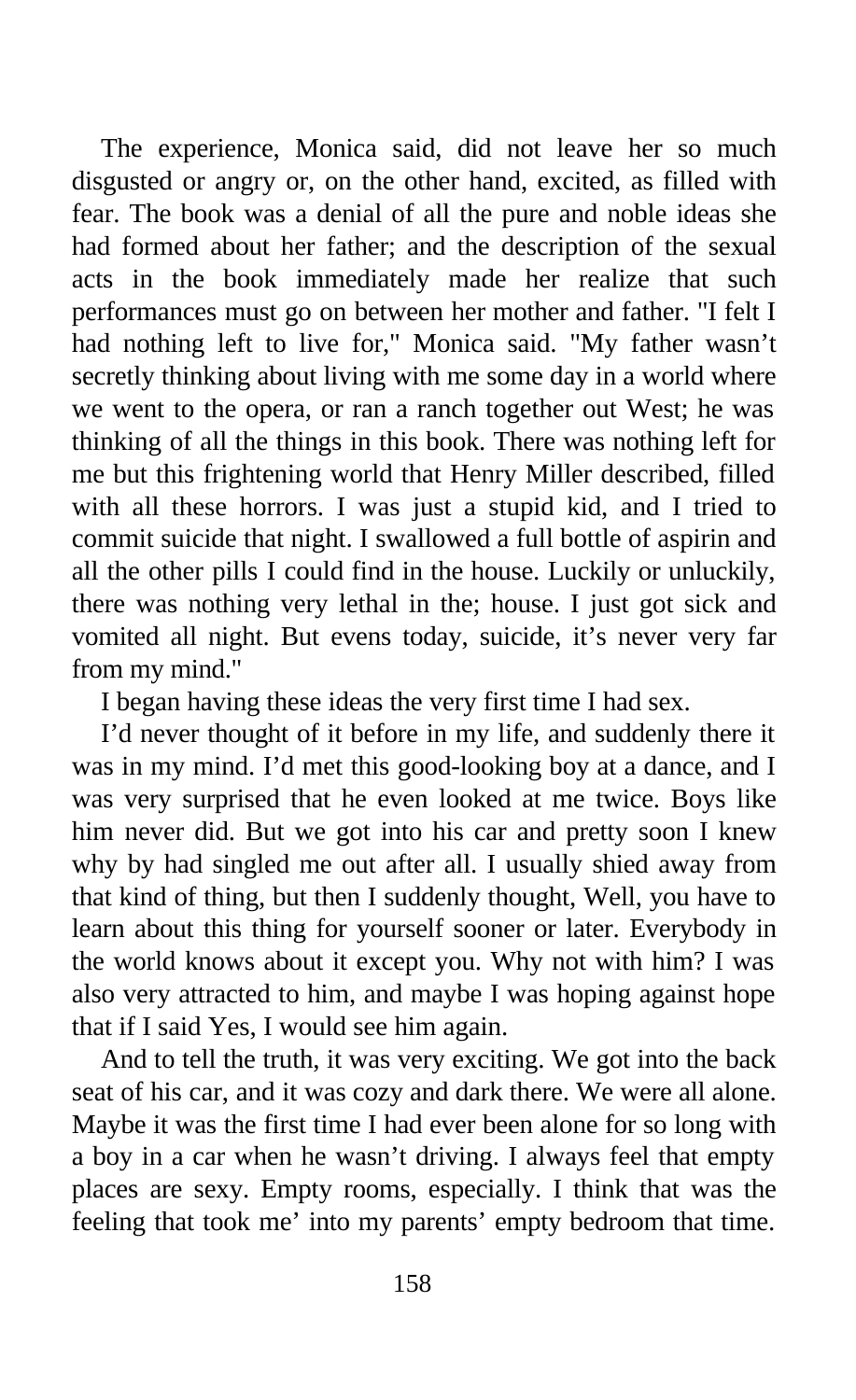There's always something about an empty room. You never know what's in there.

Anyway, this boy was an expert lover. Or maybe he had just read a lot of books and knew all the tricks. I was somewhat aware that he was doing these things to me, but all I could think of .was about the moment when he would get on top of me and open my legs to push it into me. I knew somehow that it was going to hurt. But just the idea that he was going to put that thing into me was all the excitement I needed. I wanted to scream at him to forget the, sex techniques and to hurry up. I remember helping him to get my underwear off, and when my panties got stuck on my ankle – wewere in some awkward position, imagine! – I practically tore them off myself, I was in such a hurry.

After all that, it went in without any pain at all. I remember looking for just a second, being surprised that it grew out of his front, instead of down inside between his legs, like mine. But then when it went in, I felt almost nothing. No pain. Nothing. I just felt dead inside, with all the excitement gone. I was just lying there while he was going through all these funny motions. And then this thought came to me right out of the blue. I was suddenly not my own self. The body he was screwing was not this funny fat thing of mine, it wasn't me, it was my sister. So it all became a picture in my mind. I could see him just as he was, very handsome. But the body he was putting it in  $-$  it wasn't me. It was my beautiful sister. Part of me was glad it was her. I hated her, and I became angry and happy to think of her in this humiliating position, being fucked by a stranger in the back seat of a car. But the other half of me wanted to be like her, wanted to feel the man inside me. If it was my sister, it was all right. And right with that picture in my mind, all the excitement came back. I could feel the boy, I could feel myself moving up and back in time to him, but all the time it wasn't me, it was all happening to these two beautiful people in my mind.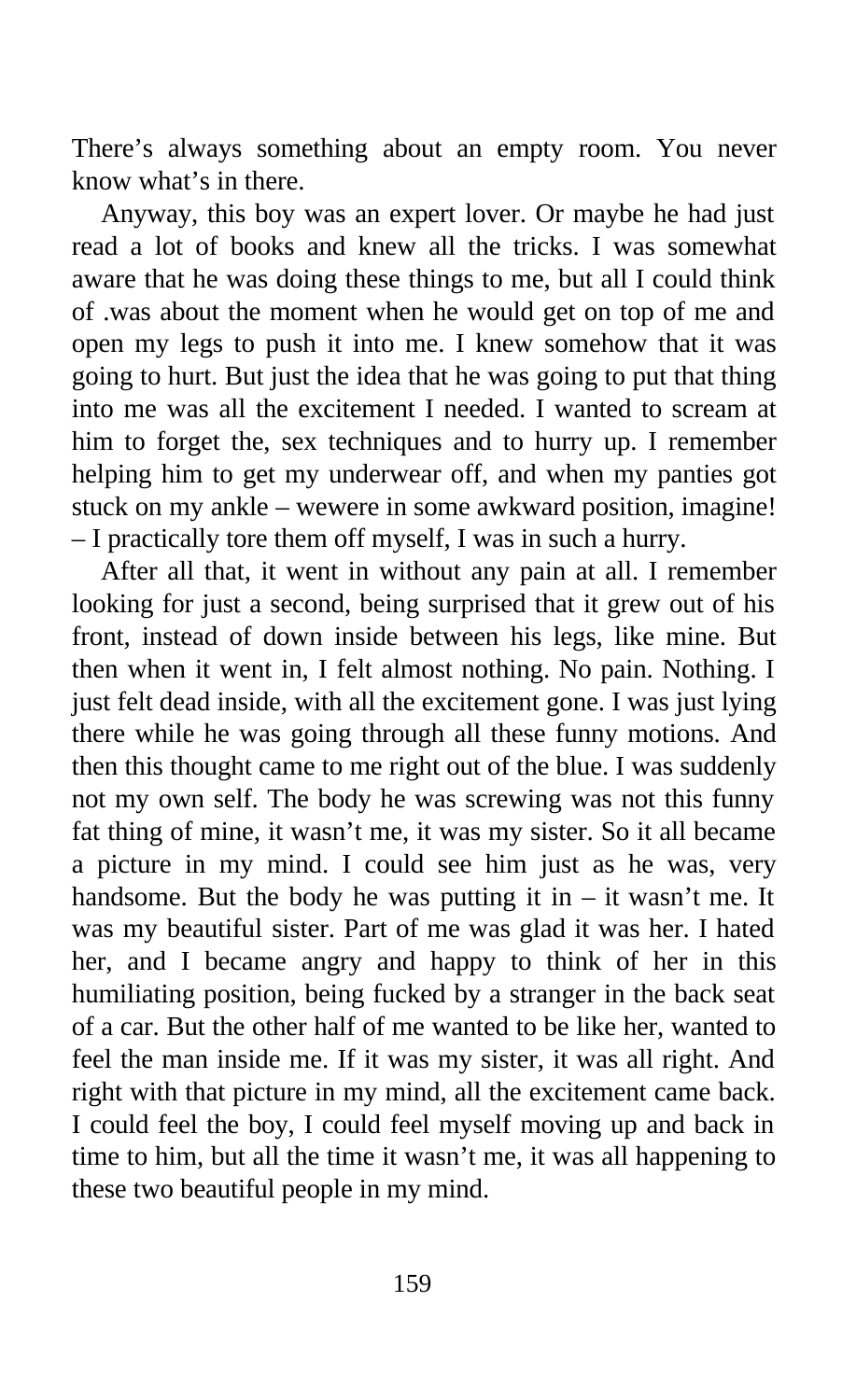Ever since then, the girl is never me. If it is, I always feel cold and lifeless and a little disgusted with both myself and the boy. But as soon as I get this picture, I feel the wildest excitement. [Interview]

### **Betty**

During the last phase of intercourse is when I fantasize. I pretend I have changed into a very beautiful and glamorous woman (in real life I know I'm somewhat plain), and that my husband and I are in bed in very luxurious surroundings, usually in a hotel, far away from where we live. I can see the bottle of wine in a silver bucket waiting for us when we finish. I think of the people walking along outside our room in the corridor who are unaware of what we are doing only a few feet away from them, and how they'd envy us if they did know. Most of all, I like the idea that it is not our house but a hotel room, because hotels are only temporary, anything can happen. When I was a little girl I always imagined that only the most beautiful women lived in the huge marvelous hotels I'd see in the movies. There weren't any large hotels in the town where I grew up, and so I only saw them in the movies, and of course, since it was in films, all the women were beautiful.

I am quite myself before the stage mentioned above, but when I begin feeling myself to be this other woman, I usually mount my husband and give myself a good working out on his gorgeous cock. This is still part of what I think of as the "final stage," and while I am sitting there above him, moving myself up and down on him, I close my eyes and seem to be watching this other beautiful' woman who is me from some other place, outside myself. I can see her so vividly that I want to shout encouragement to her…she loves it so much. "Go on, go on, give it to yourself," I want to say to her. "Enjoy it, you deserve it." The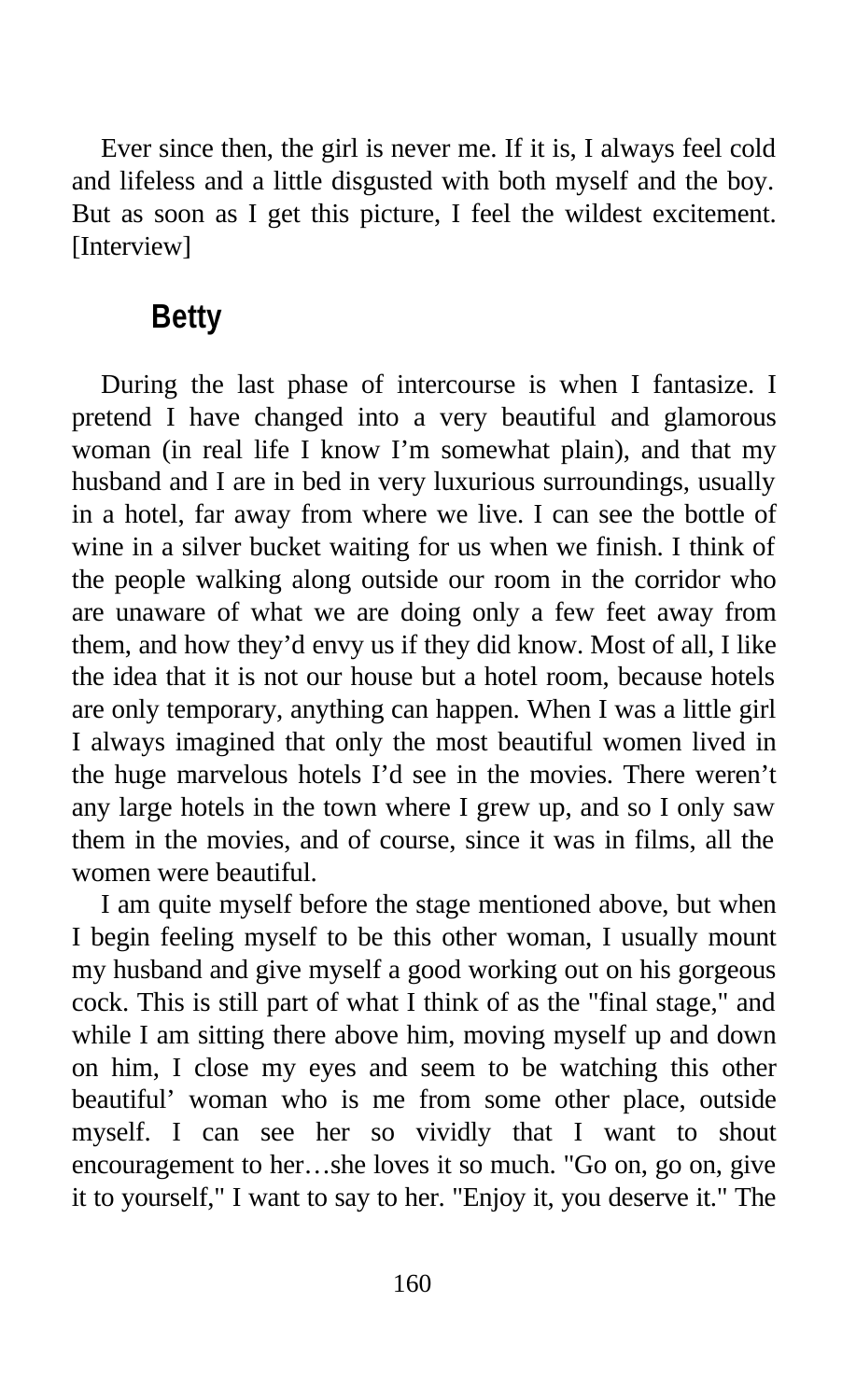funny thing is that this other woman isn't me. In fact, she's not always the same woman. [Letter]

## **Phyllis**

Hi. I am twenty-six, upper middle-class background, and had three and one-half years of college before I dropped out and bummed around the world. I have been legally married for almost four years. I am presently employed as a bartender. I am in favor of self-determination for both men and women in all areas, sexual included.

In general, I would say that my fantasies are pretty free, but my actions, though perhaps more far out than those of many people, are still conservative when compared to the possibilities of human sexuality.

I'd separate my fantasies into those I had before I had LSD and those after. Before, they included fucking everything from guys I knew (kind of tender scenes) to very repulsive or "lewd" dirty old men. Or a fantasy where I would make it with a girl, including kissing, rubbing tits, lying on top of one another. Or dreams of making it with a three-year-old girl, a priest, even an erotic kind of image of walking upstairs inside of an elephant (very erotic). One fantasy included my being raped by twelve black men (though I haven't any conscious prejudice against blacks when awake). And, of course, there were the general lewd fantasies of making it with my father, an uncle, or a cousin.

Other rather general fantasies I've had involve seeing myself as a kind of pin-up in a porn magazine…sticking out my tits, playing with my nipples, making little catlike expressions, moving my pelvis in slow circular motions while keeping my eyes just slightly open. I've thought of myself this way when I'm with guys I like, as well as guys I find distasteful. Actually, sometimes if I'm fucking a guy who fills me with disgust or anger or resentment, I think to myself, "Okay, you want to fuck,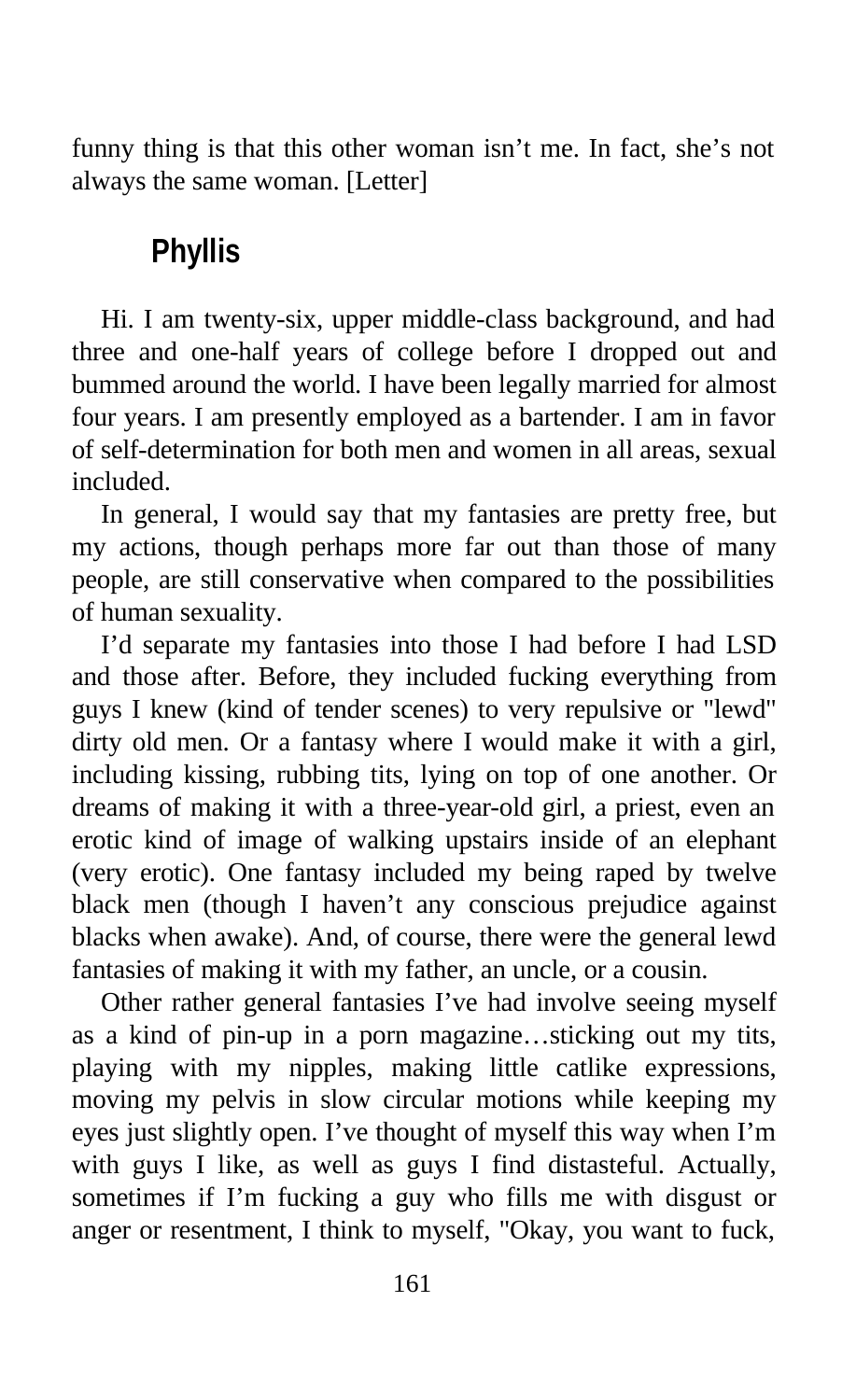you creepy, slimy bastard, I'll fuck you all right. I'll fuck you so hard you'll die from it." Other times, I fantasize about the guy I'm with being with another guy, or a lot of other people watching us, or the guy I'm with watching me make it with another girl. Once I fantasized about lying back on the floor and having ten different people (men and women) fondling different parts of my body.

Sometimes, if I love a guy, think his body is beautiful, but hate his technique, I have a kind of "mystical" fantasy: visions of stained glass, the suffering Christ, Virgin Mary, the organ playing…but I haven't had this for about four years.

It's important to me how the guy talks about what we're doing: I like to hear the word "fucking," and even more, "balling" (calling it "cunting" would be absurd, wouldn't it? Whereas "intercourse" is too scientific and detached, and "making love" is too liberal and has become an offensive cliché, though if I really love somebody, "making love" is not offensive as long as both people understand that it's also fucking…then it really *feels* like making love). But I love to get myself worked up thinking or saying things like fuck, cunt, cock, dick, tits, sucking, cocking…it really makes me feel good and lewd, just so long as it's natural and doesn't sound like we're trying *too* hard, using these words.

When I'm really into a fantasy, really into fucking, I love sucking a man – although my arm and hand and mouth sometimes get tired and I hate getting that choking feeling in the throat – and when I'm really aroused I like him to come in my mouth, in my hair, in my eyes, on my tits, on my ass, etc. When this happens I can imagine that he is doing the same thing to me: licking my nipples, running his tongue down the middle of my stomach down to my crotch, licking my clitoris and then right up my back. Do you understand? In my fantasy I can change the whole thing around, and that's great.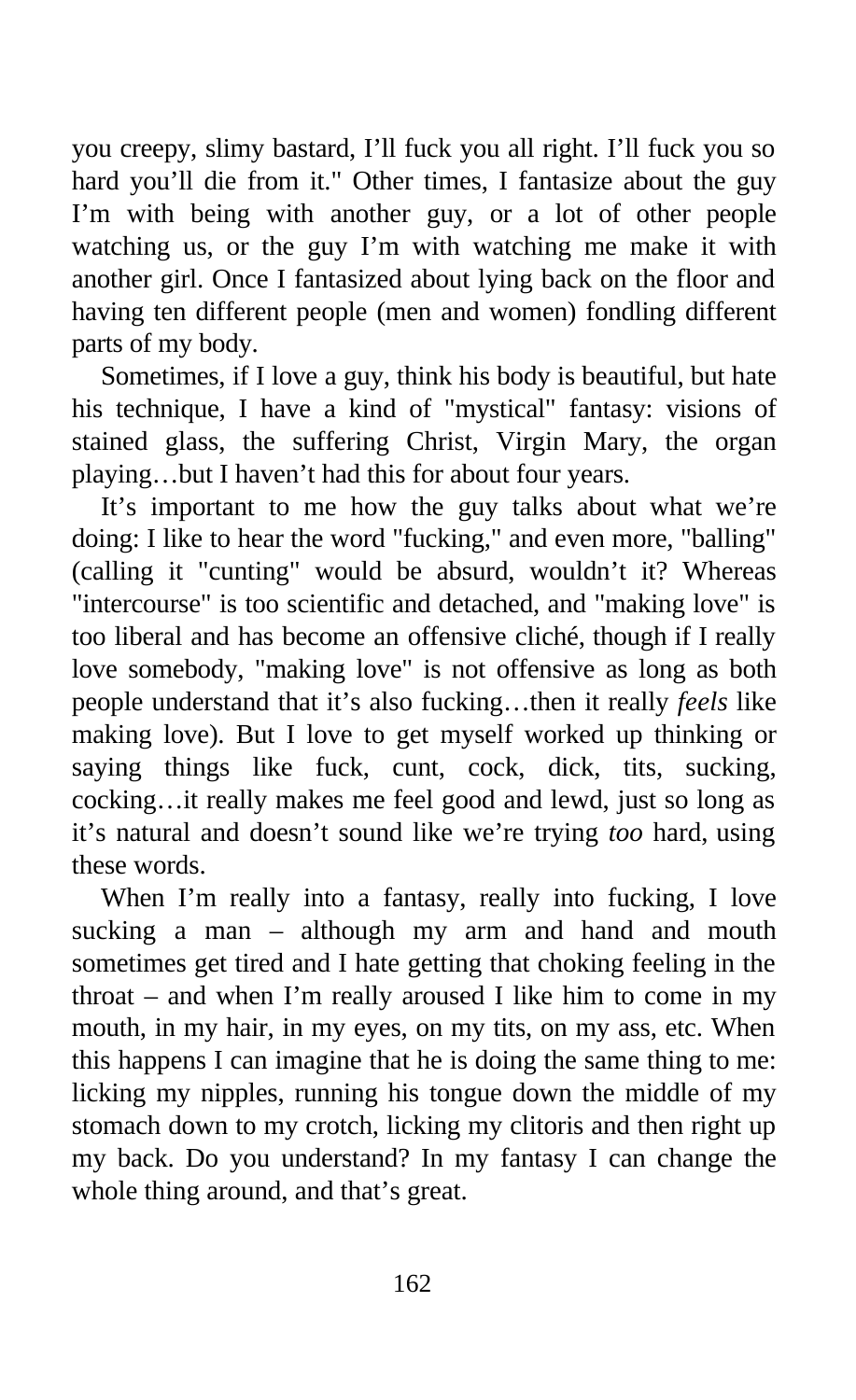As for my lesbian fantasies: girls that turn me on the most are not usually friends but relative strangers. They are not necessarily "pretty"; usually slender, feminine, but not "cutesy pie"; often tomboyish; occasionally mysterious or gypsylike in appearance. Sometimes a super-bitch appearance turns me on. (Very fascinated to watch superfeminine idiotic types or super-feminine cool sexy type…but I can't really fantasize this type in sexual activity with me. Not particularly turned on by "Mother Earth" or clean-cut cold look.) I've always fantasized about making it with this kind of women. In high school I used to parade around my room by myself with a very tight sweater on, having stuffed my mother's bra with Kleenex (although I was very modest in public). I've had three real sexual experiences with women. Usually I have to fantasize that they are men, or I think about the time I felt up this crazy chick in a car (I loved her tits!); I think about them when I'm with a girl…those tits. The last time was with a real lesbian, for whom I felt a kind of compassion. I tried thinking of myself as the aggressor, but it just didn't work.

Now for my fantasies and sex since LSD. I should mention that I was a virgin until I was twenty-one. I'd had this strong feeling that "being felt up" or screwing would make me considered to be a whore. I really wanted to be respected. It seemed to me that all guys had this double

standard: they wanted me to give in, but if I had, they'd have thought me a whore. Finally, when I was seventeen, a guy forced me to feel him up – he tore off my blouse and played with me – and I did it – jerked him off – but I felt a total disgust and hatred. Then, when I was twenty-one, I met this guy I loved (not my husband) and we took LSD and fucked. It was unlike anything that had ever happened before: I had none of those feelings of "dirtiness." My mind wasn't really thinking about the sexual organs; I lost myself in a very tangible, three-dimensional, colorful, blissful something I can't describe. For the first time I had this strong feeling that this was another human being that I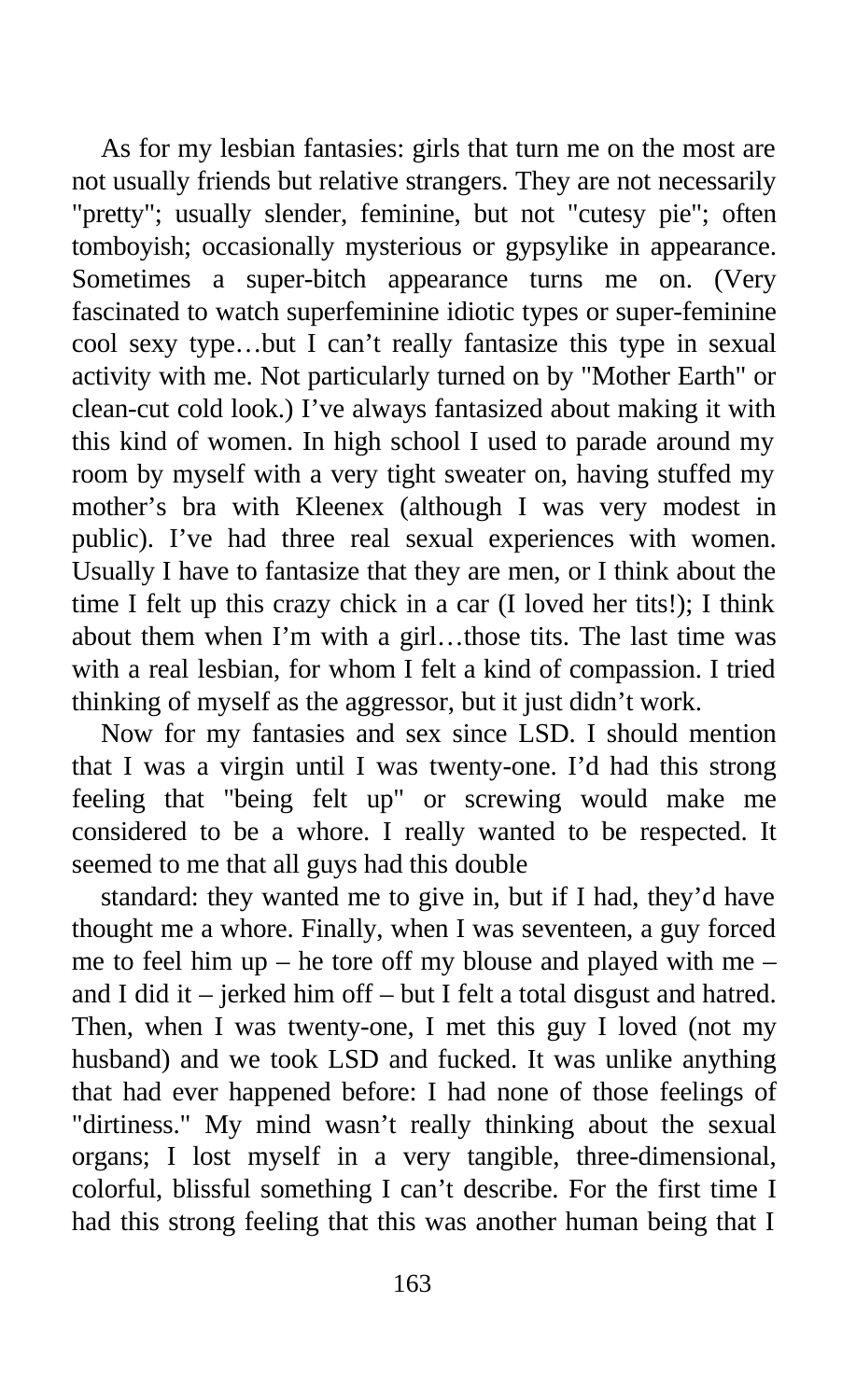loved it was a kind of fantasy in that it all went on in my mind. It was what I was thinking more than feeling with my body that made it all so beautiful, and I felt good and not at all paranoid. For the first time I wanted to make love to *everything* in the universe (very unlike me). After that first trip, whenever I was fucking I'd remember the images in my head when I'd done it the first time, the thoughts of love, of thinking love, and I began to have orgasms. Then I had a *bad* trip on LSD, and for the next six months I had, maybe, one half an orgasm.

After that, I tried thinking my old lewd thoughts: I'd think about the guy who'd once stuck a hose up my cunt, and a wine bottle (pouring in the wine). It wasn't that I'd enjoyed these things, but thinking about it later made me feel very liberated in the sense of letting go, trying new things, and loving a relative stranger as a human, a man whom I really didn't like. I didn't think about him, but the fact that we were doing such weird things, it made me feel better, more relaxed about myself and other people. Once I had a fantasy about hitchhiking, of being picked up by a dirty old man and being raped; I thought that if I made love to him and loved him, then it wouldn't have to be rape; it was an exciting idea, and I rethought it when I was with other guys; it made me enjoy their fucking more.

I really think your book is a good idea, since nonfictional female sexual fantasies and experiences are rarely openly discussed. They are usually only in works of fiction written by men. Thank you. [Letter]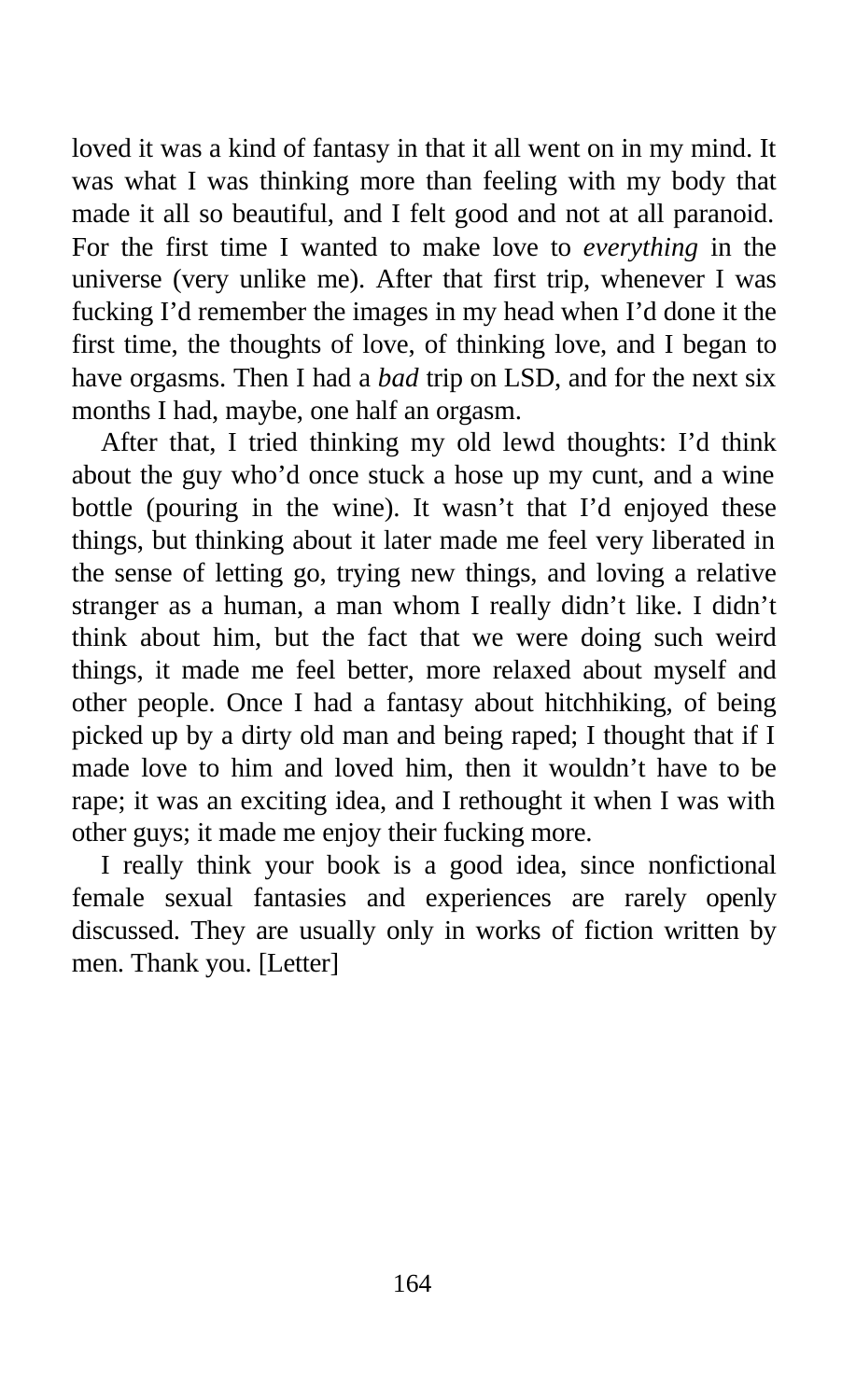## **ROOM NUMBER NINE: THE EARTH MOTHER ROOM**

 The letters in the words above this room should be woven in wheat, or embroidered by hand onto a baby-blue sampler. They axe that homey and acceptable. Images of fertility rites, even the fantasy of a matriarchal society where men are fed to satisfy women's sexual appetites, (as in Marina's fantasy below, are close enough to mythology and to "nature" to be as acceptable as, for instance, Grimm's fairy tales – which, despite fashionable psychoanalytic horror at their content, nevertheless put children to sleep.

Many women do, in fact, live the earth mother fantasy from day to day without arousing anxiety in anyone. Of all women's sexual fantasies, those that depend on the idea of woman as the symbol of fertility are probably the least threatening to both men and women. Other women – women other than the fantasist – even breathe a sigh of jealousy-free relief at such a Ceres, who is usually so all-accepting as to be almost sexless. This accounts, I suppose, for the many mothers who pray that their daughters (should they fall into such a House) would go straight to this room.

But for all its Mother's Oats cycle-of-life connotations, the image of fertility is as potent to some women as the idea of watching a girl being fucked by an Alsatian might be to the average Playboy reader.

#### **Vivian**

 Vivian works part time as a secretary for a friend of mine who runs a theatrical production company from his home. She works for him in the evenings and has a fulltime job during the day. She is saving to go to medical school, "but when I start, I want to have enough money saved so that I can concentrate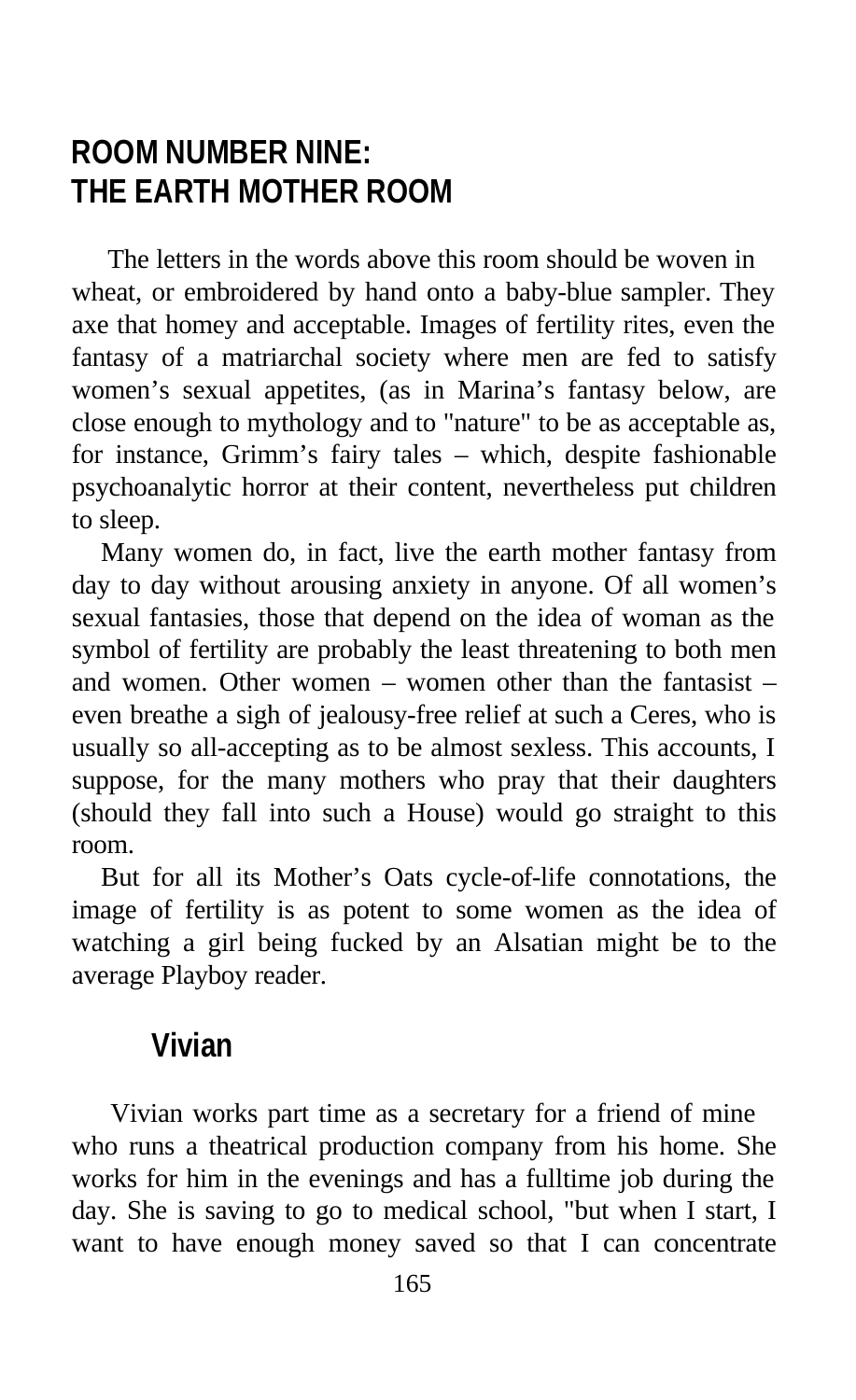entirely on medicine," she says, "and not have to hassle for money." Her mother and father died in an auto accident, and she lives with a maiden aunt. She is twenty-one, pretty in an unfashionable scrubbed kind of way, and very intense.

I had this fantasy the very first time I had sex. Jimmy was the first man for me. He's still the only one, but no matter who I sleep with later on, I think I'll always have these thoughts I have with Jimmy. They just seem to automatically spring to mind whenever I open my legs.

Anyway, that first night, I don't think we slept very much. We'd had some grass, and so I can't remember just how many times. It didn't hurt a bit and there was hardly any bleeding. Maybe the second or third time that night, he put me into this position; I think it's the position that inspired this idea in the first place, the idea that I was being planted. I mean, you can't have the feeling that you're being planted unless your cunt is pointed straight up at the sky, can you? Because that's what it was: I was lying on my back, all my weight on my shoulders, really, with my legs straight up and over his shoulders. He was high above me – I remember looking up and seeing him looming large over me and coming down into me, boring down on me. Straight *down*  into me. Not a frightening picture – on the contrary, I felt very large and accommodating, very wide and open, waiting for him to fill me up with his thrust. Waiting for him to plant seed like I was a large, warm, fertile hole in the earth, there just for him, just for that purpose, to be planted. I was the earth and I was the hole in the earth. In fact, I was all hole, and he, he was like some great International Harvester Seed Planter moving down the field, me, moving from hole to hole with each thrust. And I was all the holes, I was the earth. I was planted again and again. It was so exciting…and so, well, so right, so natural. Lying there on my back with my legs up in the air, my feet facing the ceiling, it seemed, at last, the most natural position in the world. And to be fucked, to be planted by an earth planting machine, this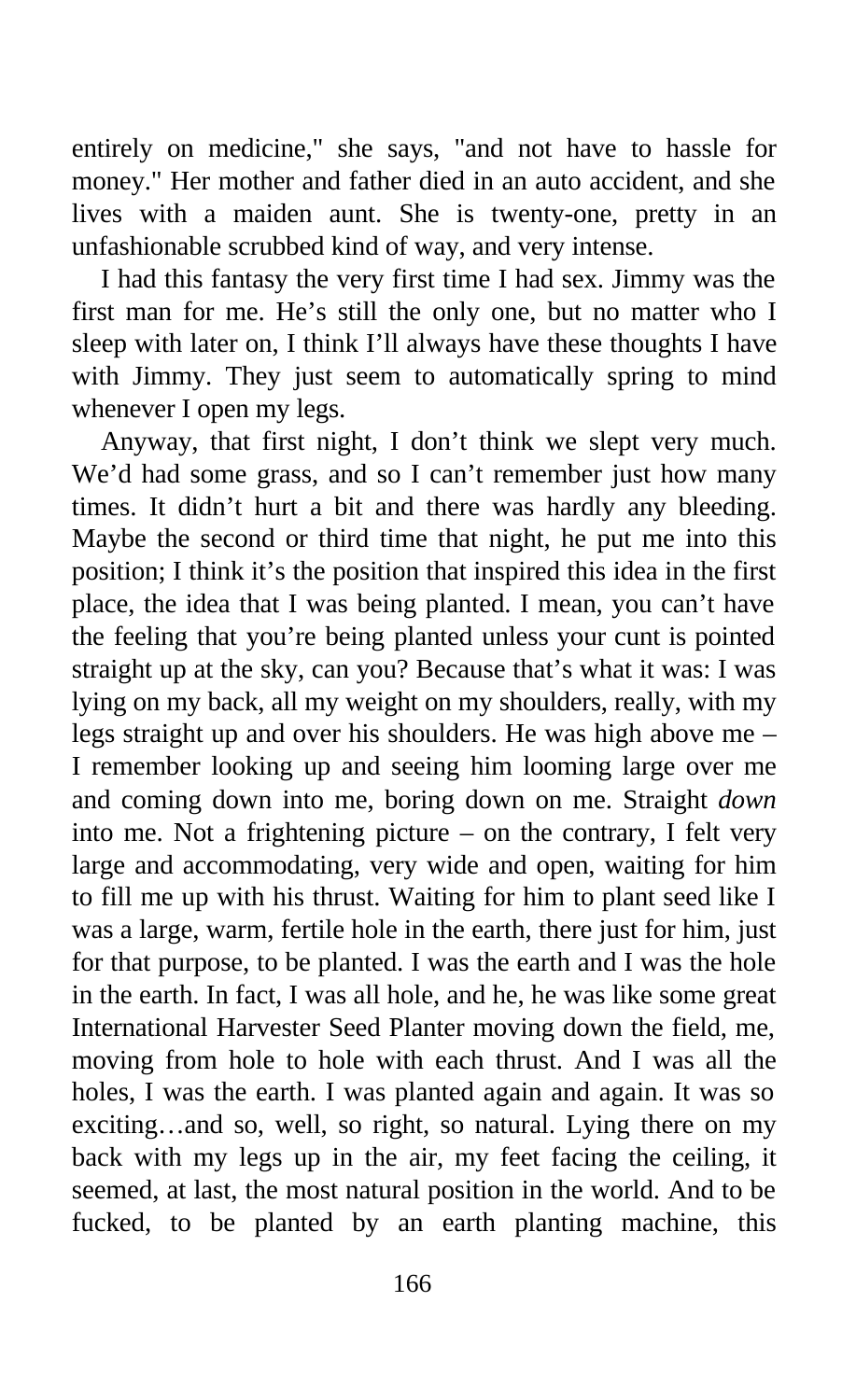enormous International Harvester that could plunge deeper into the earth than anything, could fill me up and leave me planted, ripe…that was it, I guess: not just the excitement of being planted, but of knowing that with each thrust I would be left whole, complete. Can you understand that? It wasn't the machine that was exciting – though the inexorable size of it was. What was exciting was the seed part. Or me being the earth. God, I don't know…but I love that feeling. [Taped interview]

#### **Marina**

 Marina belongs more to her nomadic social set than to any country. Now she lives in Boston. Last year it was Paris. Her current lover is an Italian banker: her former an English lord. The only thing they have in common is that each is almost three times her age. She is twenty. Her mother is French, her father Swiss, her bank balance high. For all the miles she's packed into her life, she remains incredibly naive. She speaks half a dozen languages and works for an ad agency.

I had masturbated systematically from a very early age, around three, I think, and so much and so often that my parents consulted a doctor about it. As a child, I used to think of a favorite friend or playmate, or a beautiful lady neighbor of ours, whom I worshipped at the time. Around nine or ten, I started to be aware 9f men and think of them while masturbating. I had a vague idea of what lovemaking was, but it stopped at French kissing. My ignorance was set right by a girl friend, also aged ten – children mature very early around the Mediterranean – whose father was a gynecologist, so she was obviously au courant. I remember we were munching grapes by a stream in my parents' country place on a sweltering summer day, and constantly, obsessively discussing boys, boys, boys, love, love, love, kissing, necking, petting…Then she said did I know what really happens between men and women, and how, and she told me, more than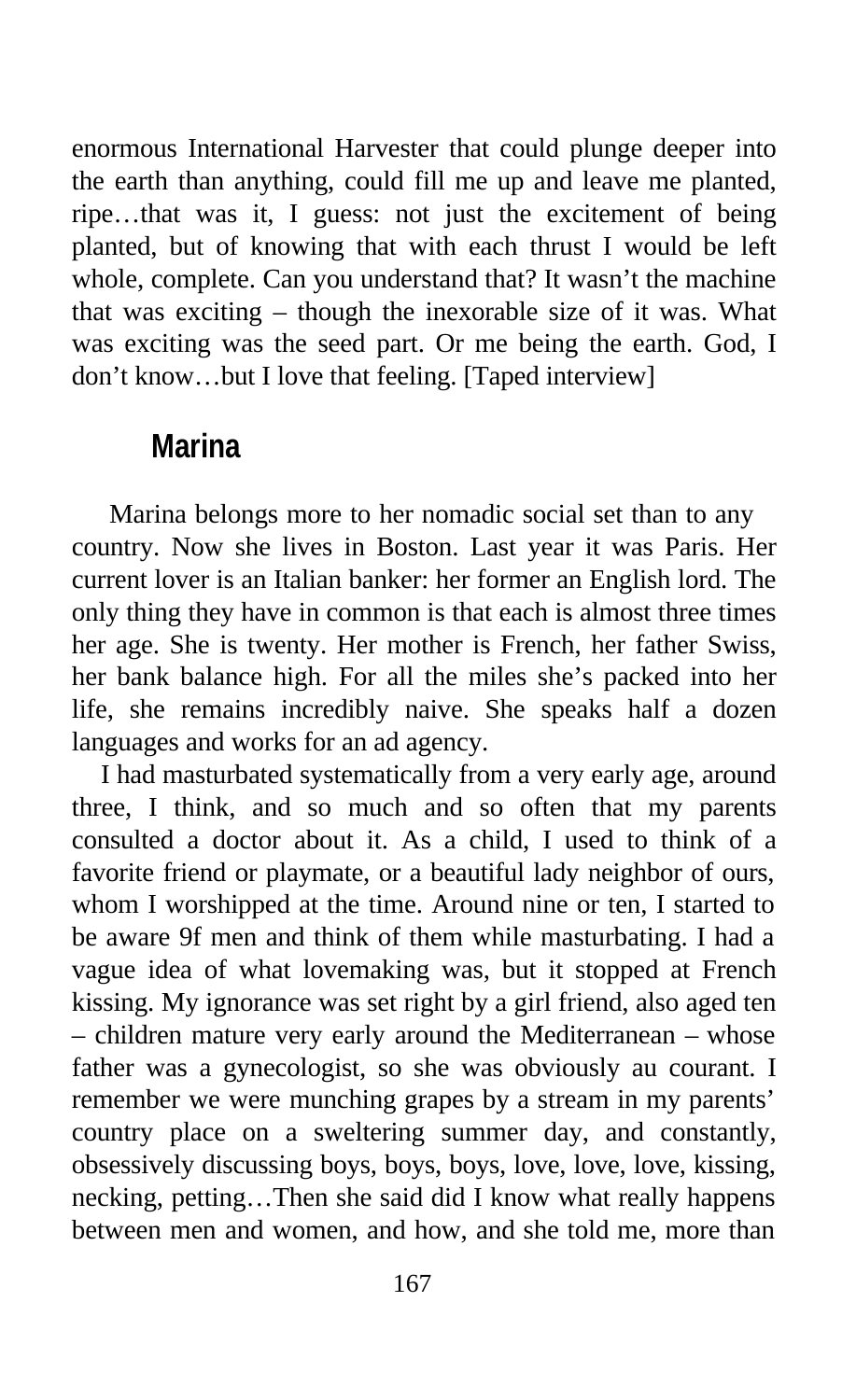lucidly. Immediately I thought: "But that must be like masturbation, only instead of rolled sheets, my favorite tool, there would be juicy, moist flesh." The prospects seemed heady, and I started floating on a lovely haze of possibilities. "And if you'd really like to know what it feels like," she continued, "the thing to do is to get a kettle, fill it with warm, but not too hot, water, open your legs really wide, and slowly pour it in.". There was no time to be lost. We both rushed indoors, pinched Mummy's best Russian silver, teapot, locked ourselves in the bath, sat at opposite ens of the bathtub with legs wide open, and took turns at pouring the contents of the teapot all over our clitorises, while caressing our bodies with infallible, instinctive verve. I thought of myself alternately as Mother Earth, watered by fertility rain, in a lovely ritual in Eygpt, or Crete, and an autocratic empress, who sampled all the young men of her kingdom at the beginning of spring, to renew herself. (All were handsome because I'd exterminated the others.) I can't tell you what my friend thought, as I was lost in self-absorption. [Written down on request]

### **ROOM NUMBER TEN: INCEST**

 Each of the remaining rooms in the House of Fantasy depends upon the presence or embodiment of a specific fantasy character or characters in order for the female client to fully enjoy her fantasies. I start with the Incest Room because, despite Dr. Freud's casual disinterest in the female equivalent of Oedipus, for women the first sexual imagery of fathers, brothers, etc., is often the most potent and lasting. It was interesting, I think, that though Freud at first accepted as fact his female hysterics' tales of rape by fathers, stepfathers, or older brothers (and became concerned should the Austro-Hungarian, Empire be founded on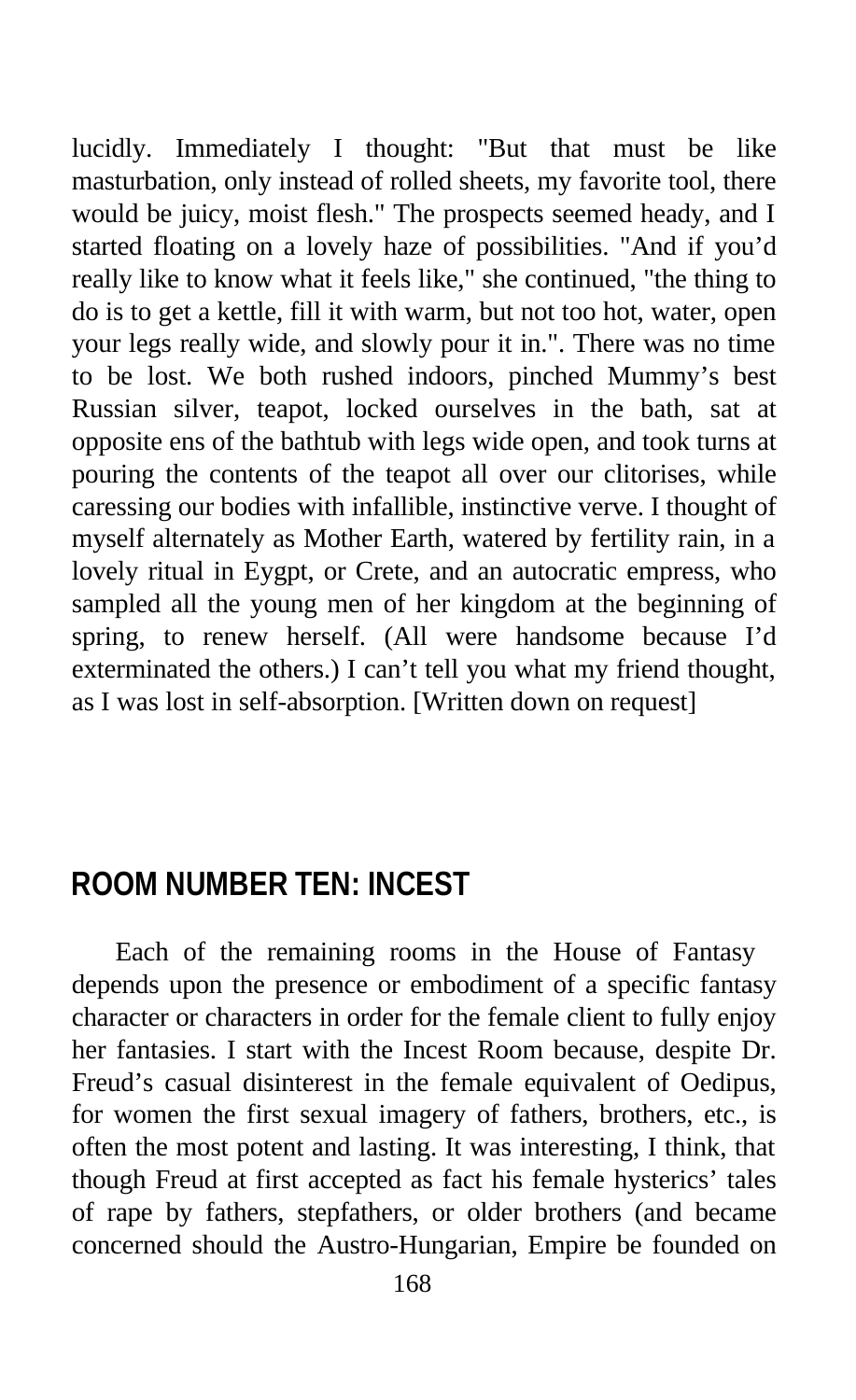the sick secret saga of daughter-rape), he later came to view these tales as the fantasies of women brought up under the paternal dictatorship of an age when the image of the Man of the House was so strong as to present an almost unconquerable unconscious rival for any man who came along later.

I am not qualified to discuss the psychological significance of incest, pro or con, even as fantasy. But I do think – despite the relative lack of evidence or interest in literature – that women can have as strong an incestuous preoccupation as men. Not all Sunday-mornings-in-bed-with-Mom-and-Dad have to end as traumatically as Bella's, below, but I can't help wondering how many seeds fore later fantasy are sown in this kind of family romp; the adults may be satisfying some very grown-up, harmless image of their own, may have very clear and controlled ideas as to just what is going on with the whole family in their marital bed, but what about the children?

### **Bella**

I am a thirty-two-year-old registered nurse working in a London hospital. I have one son almost fourteen. I was pregnant when I was married. My husband is a doctor.

My own fantasy is so shocking to me that it has been a lifelong secret, and only because it has taken a new twist have I decided to write it down to get some of it out of my system. My fantasies revolve around incest, almost any kind of incest, and over the years I have sought out every: bit of information I could about "incest," and know all the Greek myths where it occurs. To make a man sexy to my self I just imagine him a member of my family.

I make friends more firmly if they happen to show interest in my subject, and one affair some years ago was almost incestuously inspired. It happened in a Midlands hospital. I was looking after a\nice young man, a probation officer, who had been in a car accident. Among his cases was a father who had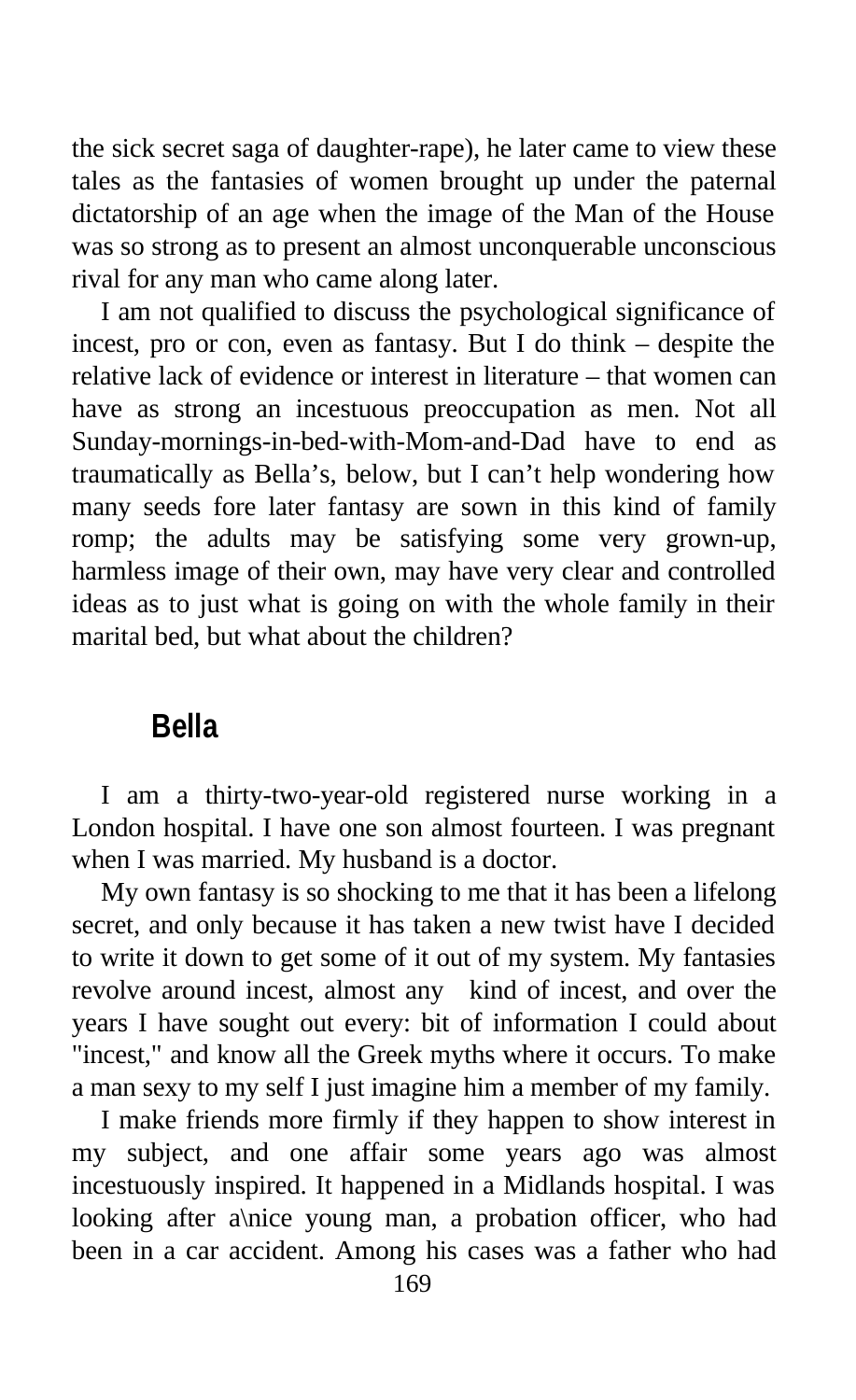come out of prison after giving his daughter a baby. The law would not allow them to live in the same house, though they had recommenced sexual relations. The probation officer was happy so long as the girl remained on the pill. I talked to him at night and most of our conversation was on my favorite subject. One night, when we were both excited, he asked for a bottle. I put screens round his bed and put the bottle under the bedclothes. I took hold of his penis, which was exceptionally large, and held it for a few moments. It became such an erection that it would not enter the bottle. I began to masturbate him gently, and when I felt him go rigid, I kissed him as I felt his semen spurt along his shaft. I caught most of his semen in the bottle and our lips parted. He said, "Thank you, Sister." I replied, "Oh, Brother," and a sexual link was established. As he got better, I had intercourse with him many times and we always called each other sister and brother.

But my principal fantasies have always been about my father. I was an only child and had a good home, receiving lots of affection from my parents, especially my father. He has, since I was about eight years old, been my fantasy lover during masturbation.

Dad went to work very early, six days a week, and as a child, when I went to my parents' bed in the mornings, it was only on Sundays that both parents were in bed. This particular Sunday morning, I know I must have been eight, because the Sunday papers carried news of a hotel being bombed in Jerusalem, and this was in the summer of 1946. I was in bed only a short while with my parents when my mother decided to get up and go to a nearby farmhouse for some fresh milk. Alone in bed with Dad, I had a wrestling match with him. I remember enjoying the cuddles and embraces as Dad tried to subdue me and then he decided, I suppose, to let me win. He lay on his back, his pajamas were undone, my own nightie was up around my waist, and when I straddled and sat on my father, my naked pubic area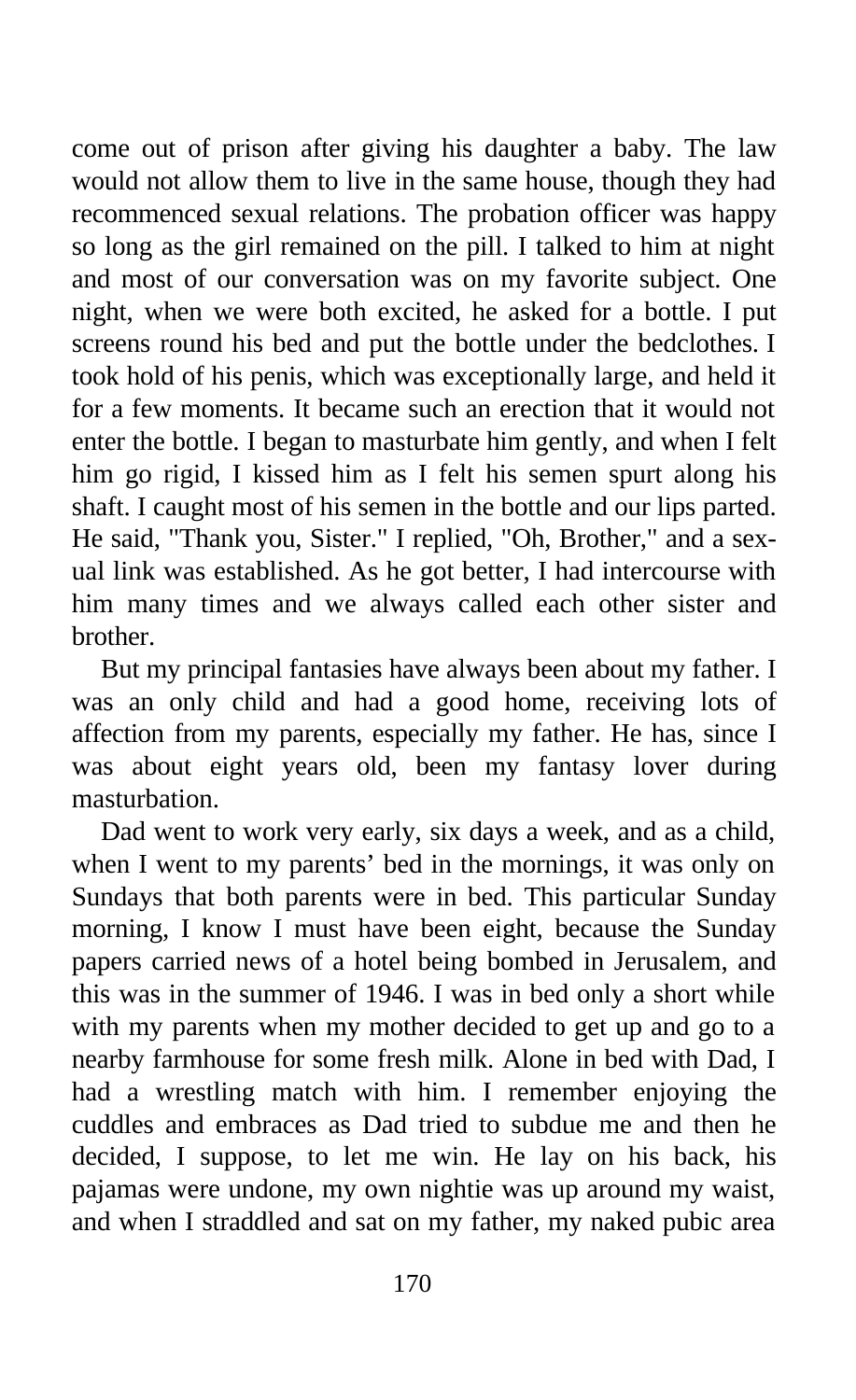came down on my Dad's very large and, I now know, erect penis. It was like sitting astride a broom handle. At first it lay flat against my Dad's tummy. I rocked my bottom back and forward while Dad lay very still. It was at this precise moment I learned to masturbate. Eventually Dad reached for a hankie and rolled me off him. He got out of bed and dressed in the bathroom. I continued to lie in bed and touch myself lovingly with my fingers. I then began to do this all the time in bed or when I was alone in the house, always thinking of that hard thing Daddy had, and how nice it would be to feel it between my legs again. But this was not to happen. Every other Sunday morning I went to my parents' bed, but Dad was already up and about. As I began to learn more about sex from other kids at school, I became more adventurous in my fantasies, until they settled into a set pattern when I was almost thirteen.

It was at this age that I was playing around with a slightly older girl. She talked a lot about sex and one day told me her big secret, that was having sex with a much older married brother. She told me what the word "incest" meant; part of the sex she explained was fellatio. She said how she loved to do this to her brother, and how he sometimes went down on her privates as well.

With this new information buzzing in my brain, I was out for a walk with my Dad one Sunday afternoon. Deep in the woods he decided he wanted to urinate and did so against a tree. But he turned toward me before he put his penis back in his trousers, and I gazed for a few loving seconds at my Dad's beautiful monster. It has remained the main erotic feature of my masturbatory fantasies ever since.

All I have to do is imagine myself walling in a silent woods, and I can almost *feel* that my Dad is somewhere else in that woods, and that if I can almost hold my breath long enough, we'll meet. The way I meet him is always the same. I turn a corner or come around a tree, and there he is, with his back to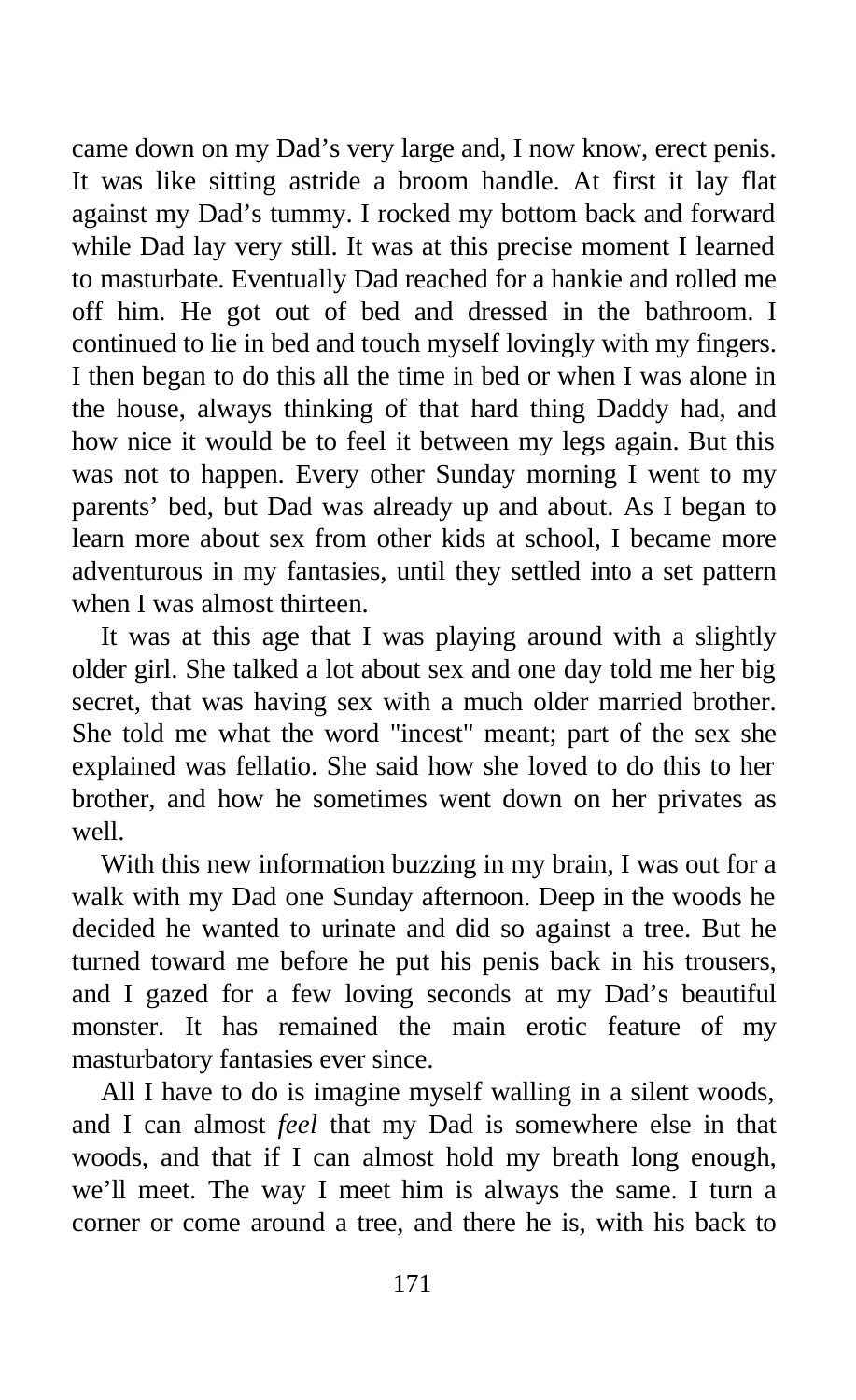me, peeing against a tree. Then he turns around toward me, his penis still out and being held in his hand to guide the stream of pee. I find this too exciting to write about even now, and find myself thinking about my Dad even in real life.

Please open up the subject of incest. Is there any cure? Is there the same risk of prosecution in this permissive age? I know I can't hold out much longer. I'm certain that if I tried this experiment, the shame would kill me, but other times what frightens me even more is the idea that I would become even more deeply involved with him. [Letter]

#### **Dominique**

I'm in my apartment. I'm not really a call girl, but I am certainly someone who is experienced in the sexual arts. The doorbell rings and it is this father and his son. The father has been a lover of mine and I have given hire what no other woman has: I have given him the ultimate in sexual pleasure. (I am a giver, I mean, I think of myself as a giver in both real life and fantasy; that's what I mean when I say I'm not a call girl in this fantasy: I don't get paid for it.) So the father comes in and says, "This is my fourteen-year-old son, and I want him to be as adept as I am, as I think I am, and I want you to teach him everything you know."

So the son and I begin, the father sitting there watching as I undress the boy, caress him, totally initiate him. But it's not the boy that excites me in this fantasy, it isn't the idea of having a young boy, it's the idea of being watched by the father. I don't know if it's voyeurism, or if having the father there, having him bring his son to me, is some kind of sexual approval. Or if it's having him watch the son, watch me with the son. Part of the excitement is that he's brought the son to me. That of all the women in the world, he has picked me to initiate the boy. Or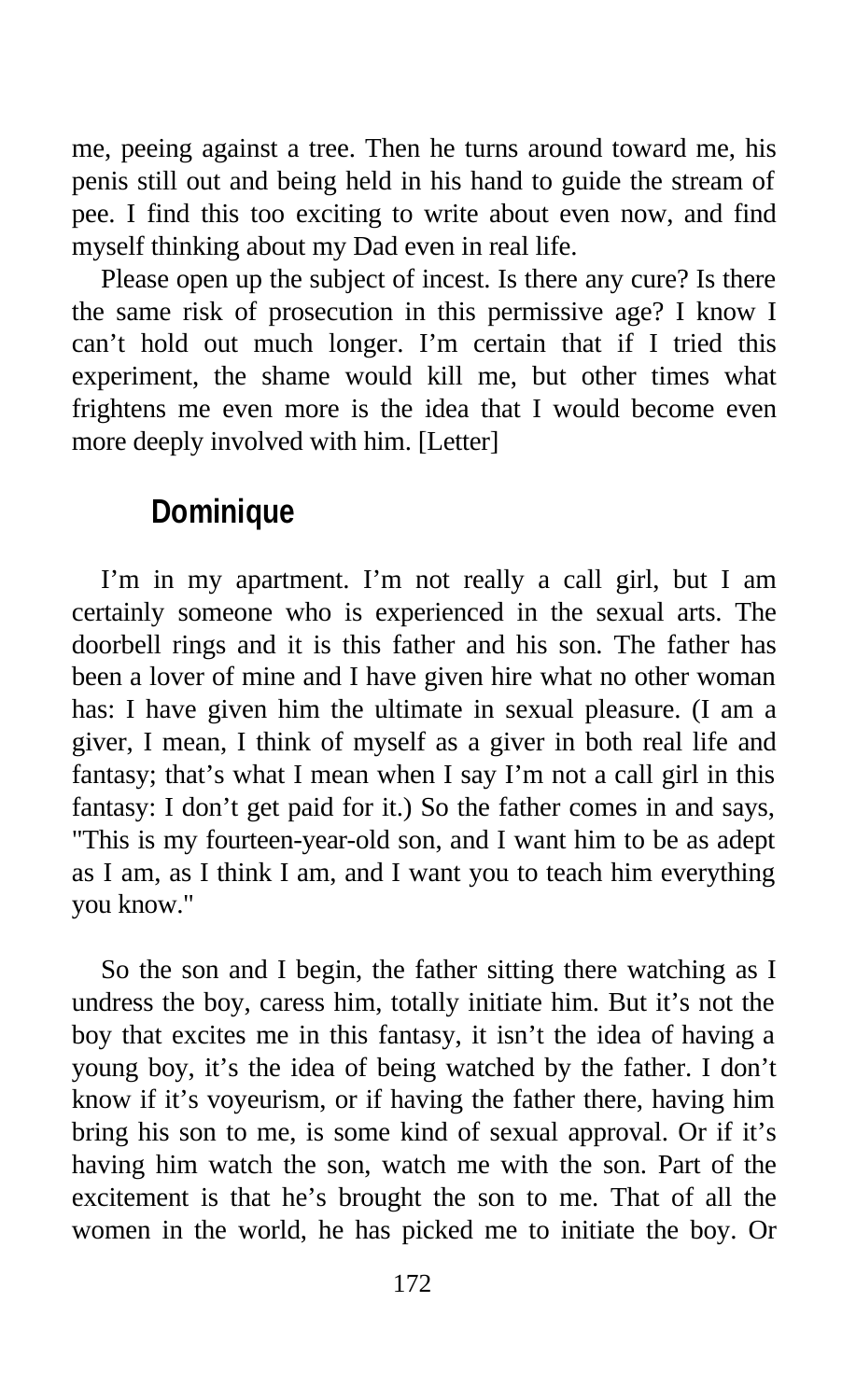maybe the *real* turn-on is incest. Because I also like to fantasizefamily orgies. Not my family, but whole families, mothers, fathers, daughters, and sons, all come to this flat of mine. Yes, my husband is here, too, but a faceless husband. Everybody performs on everybody: The mothers show me what they've been doing to their daughters, and to their sons; and the fathers to the daughters…everybody! And it's a *very* happy scene, very happy, very sensual. The family that fucks together stays together…I guess that's the message. [Taped interview]

#### **Lola**

I was pregnant when I got married at seventeen. But as I'd begn fucking when I was fourteen, I'd had a good', three years of fun playing around on my own…all of which I owe to my two brothers. One was a year older than me and the other a year younger. What happened was one day they found me messing about quite innocently with some boys at school. They blackmailed me, threatening all sorts of things; they said that if I didn't go all the way with those boys – and let them watch – they'd, tell our parents what I'd been up to. Since what I'd been up to was far more innocent than what they wanted me to do, I don't know why I gave in to their threats. I suppose because I quite simply wanted to be fucked. I remember; my brothers standing on the sidelines, instructing the other boys how to "do" me (we were all virgins at that point), and I remember to this day the combination of fear and: excitement that their presence added to what was happening. Although neither of my brothers ever entered me themselves, they do in my fantasies, they always have.

After that blackmail episode I used to lie awake at nights, alone in my bed at home, and imagine that my brothers were creeping through the house toward my room. Every sound in the quiet house was like their footsteps. Often I would imagine the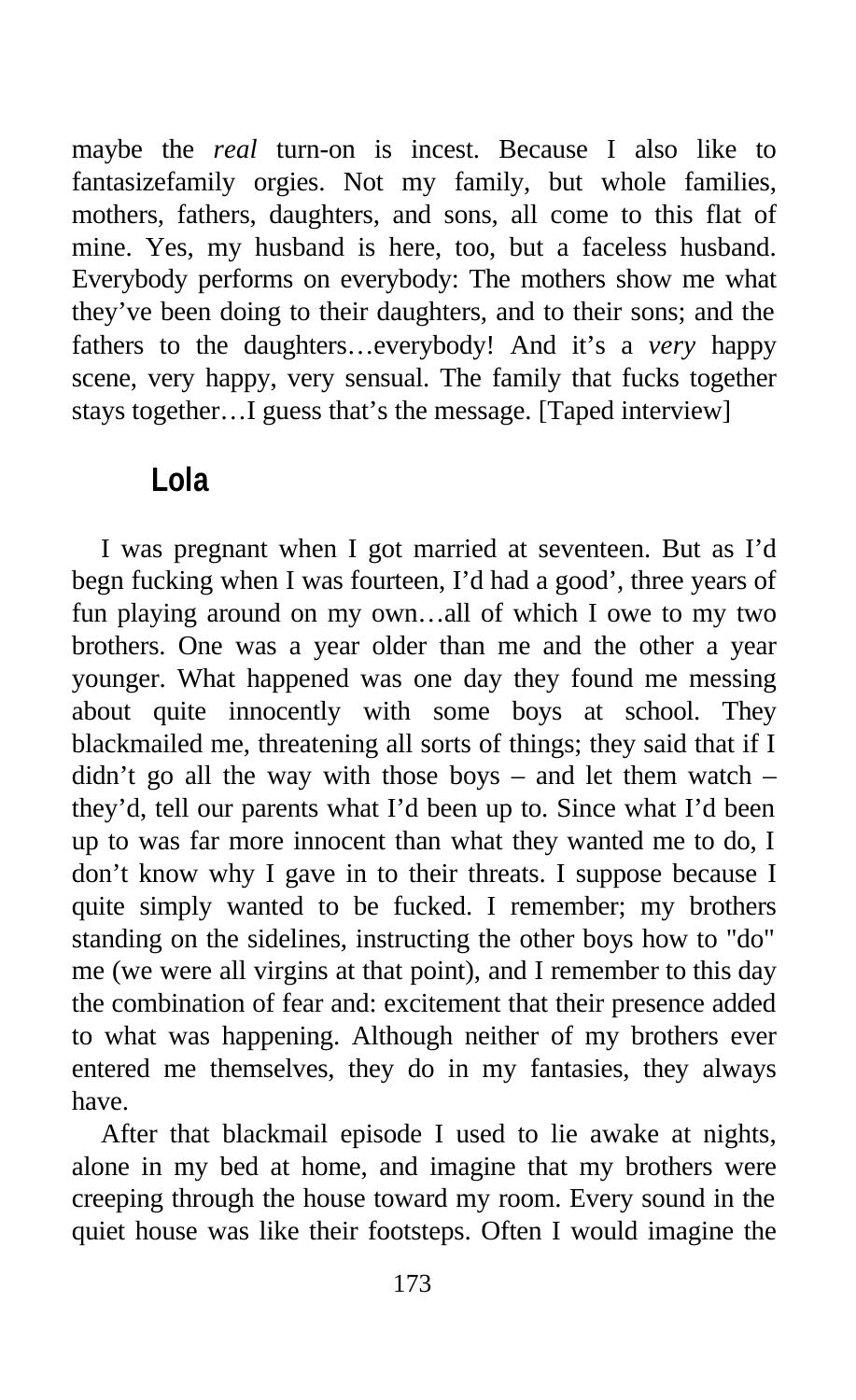two of them coming fore me together. They would get into the bed on either side of me. I remember one night in particular, when I was just past fourteen, when I was lying there, thinking of my oldest brother's prick – I had, of course, seen it – and imagining it going into me and growing in me. Suddenly I could not seem to control myself, and I was certain that the noise I was making – I was actually whimpering out loudwas bound to wake my parents up. But I put my hand over my mouth – imagining it was my youngest brother, while I masturbated with the other hand – imagining that was my older brother. I seemed to be flogging myself almost into a state of unconsciousness. The more I thought about how wrong the whole act was that I was imagining, the more exciting it became.

Even to this day when I'm being fucked – and I'm fifty-one – I imagine one of my brothers standing over mejust as it really happened that time they forced me – while I pretend it is the other one fucking me. The one standing has his prick exposed, and I play with it (while the other is inside me) until he comes all over my face. Then they switch positions and we continue until we are all satisfied.

Sometimes I include my brothers' wives in my fantasies, making it a larger family scene, and I imagine the pleasure my husband could give those women while I'm having it off with their husbands, my darling brothers. But usually it's just me and the boys. Are you shocked? You shouldn't be; more of this sort of thing goes on in reality than you imagine. I know. And not just in poor families, as mine was. Brothers and sisters…well, it happens in the best of families. [Conversation]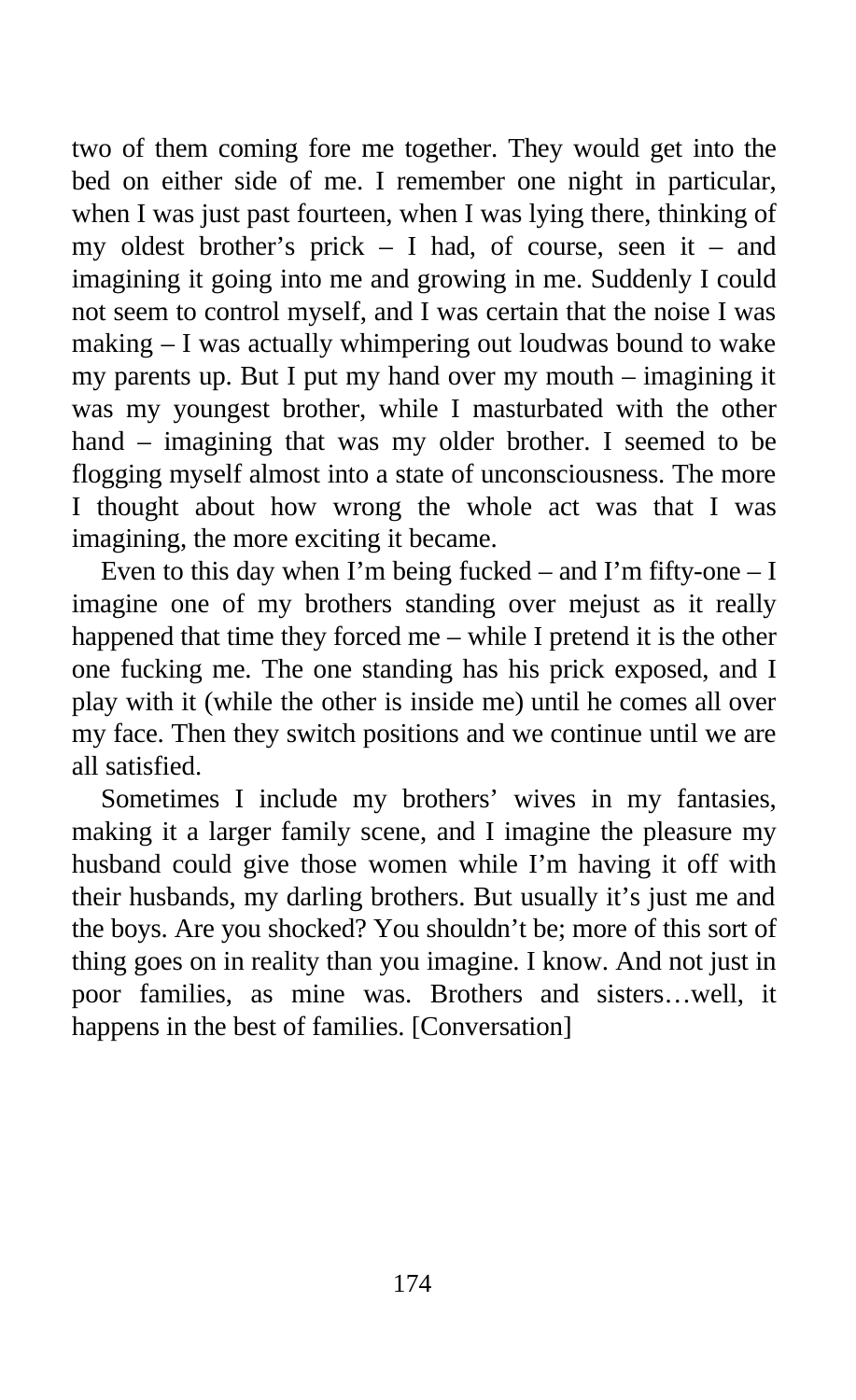## **ROOM NUMBER ELEVEN: THE ZOO**

 Nice friendly doggies are everywhere. Even if you don't have one, the neighbors do. And Rover is a more perfect gentleman than most: he'll never look surprised at something you may ask him to do, never make you feel ashamed, and will never, never talk. Is it surprising then that of all animals, dogs star most frequently in female sexual fantasies, and that with good old Rover around the house all the time, dog fantasies are the ones most often acted out in reality?

Dogs bring a very important, blameless quality to fantasy: it's never your fault, or the dog's either, really; doggies have such big, naturally inquisitive noses, and before you can do anything about it, doggies' big wet tongues automatically dart out and lick anything that smells "that way." That's putting it in simple primer language, which is just where it all begins – with little girls with private parts that no one, possibly not even the little girl herself, has ever touched. The nice family bowwow comes along, sniffsniff, and presses the buzzer. Zing! The first sexual thrill of a lifetime has been touched off by Rover. It doesn't matter whether the little girl lets him continue (and more do than you'd think, I bet); the memory of that first lick of pleasure can stay with a woman for life. Later, hopefully, when she has discovered with a loving man or through masturbation the full potential of her clitoris, the dog with his remembered, natural expertise (if she had let him continue), or with her imaginative fantasizing of it (if she had not), can remain an exciting sexual variation, laced with all the taboo quality that only the silent complicity of an animal can bring.

As for the other popular family pet, cats, well, my research indicates that they just don't make it as sexual fantasy pets. Perhaps because they aren't sniffers, or their tongues are too small, or they don't have that very male member hanging down (oh, so visibly) between their legs – an image, especially with its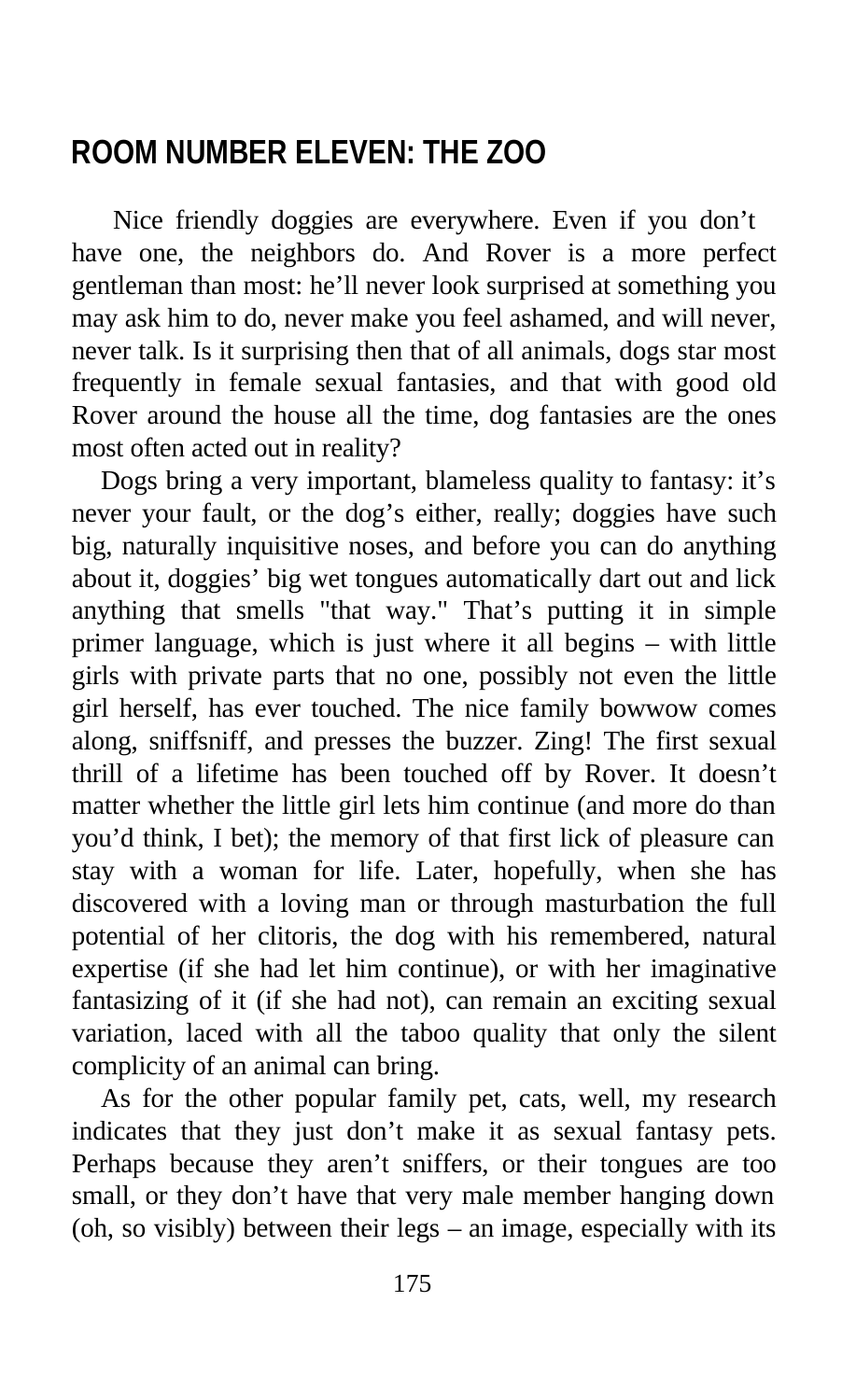aroused "red tip" that is evocative and exciting to women in reality and fantasy. As Libby put it: "My lover has suggested that we rub cod liver oil on my clitoris and let our cat lick it off. This idea does not appeal to me. A dog, maybe, but not a cat." But obvious studs like donkeys and bulls, with their not-to-be missed pricks, are another story.

With the farmyard animals there is no licking, no clitoral stimulation either in fantasy or fact. I don't think there are many women who have actually been fucked by a bull or a donkey, either – though it is supposed to be not entirely unknown at "stag" (ah!) dinners. With barnyard studs, imagined or not, it's all about the visible turn-on of the prick, the incredible size of it more than anything. Imagine something that big – which you reacted to with such fascination, at least the first time you saw it, even if you almost immediately glanced away with embarrassment – imagine that penetrating you! How can a woman look at a prick that big and not imagine it going into her? It's like looking at a racing car and ignoring the thrill of speed. I don't think it's literally a desire to be fucked by these animals, simply an attempt to imagine what it would be like to have so much prick "filling" you up. In fantasy and reality, women repeatedly refer to "being filled"; perhaps it's a woman's way of expressing her sexual desire for more. But since everyone knows that unless the man is abnormally small, it isn't penis size that really matters, I think this female cry only uses size as a kind of visible metaphor to express a desire for greater sex, completer sex, the essence of sex. Advertisers have found that the public responds when they call their product "the coffee-ier coffee" and "the chocolate-ier chocolate." Should it be any surprise then that women desire sexier sex?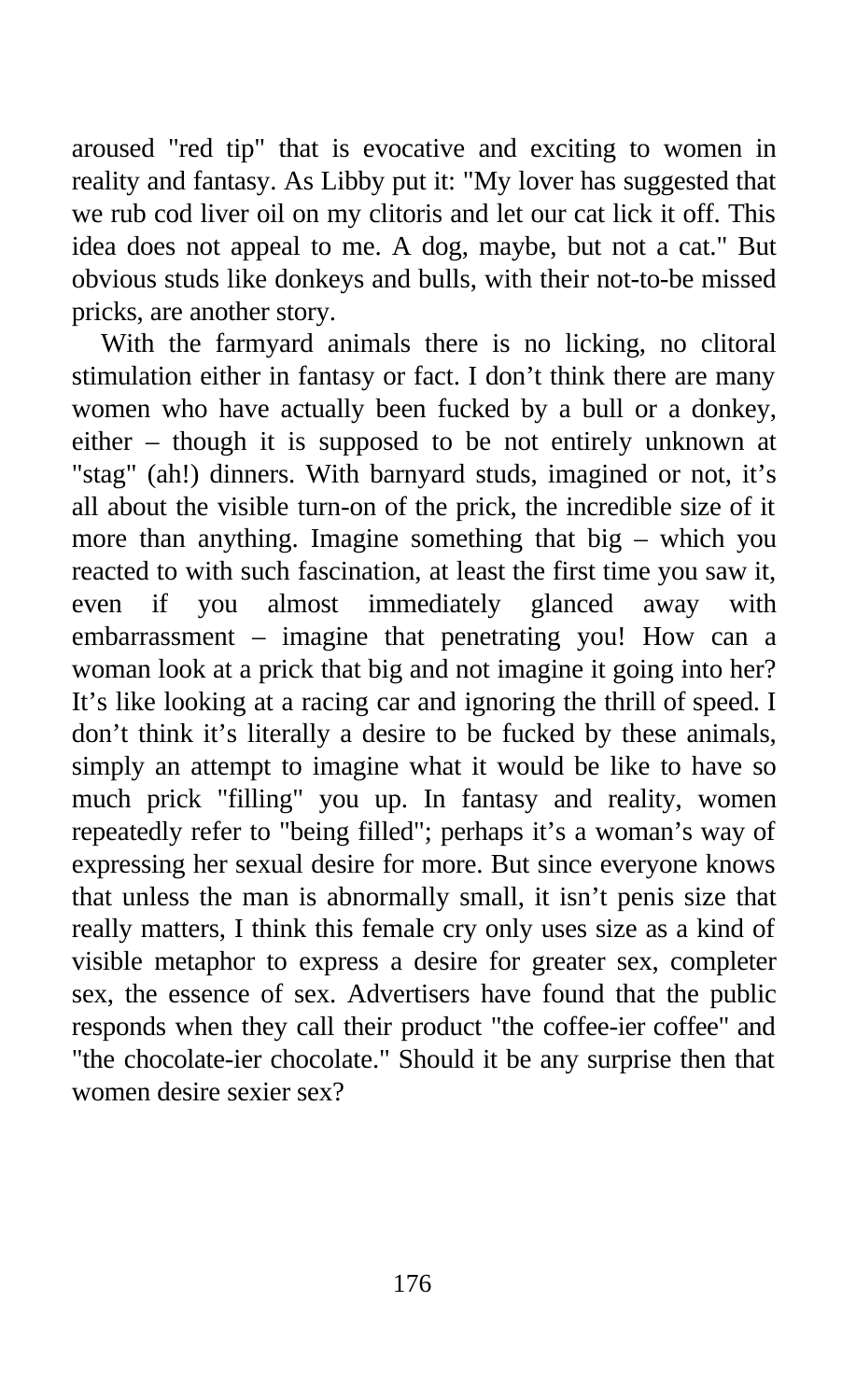#### **Jo**

I often have this fantasy when I'm alone, or with time on my hands, or even when I'm making love with my husband.

I am alone in the house. My husband has left for work. I begin my housework downstairs, clearing the dishes from the dining room into the kitchen. I take off my nightgown and housecoat and work in the nude. While I work, the neighbor's dog follows me. He always comes over to visit. I take no notice of him, but his wet nose and warm breath move between my legs whenever I pause. Briefly I will let my legs part, and his tongue will dart out and lick me while I continue my chores as though he weren't even there. I keep moving about, not giving him or me too much. Slowly, as if not noticing, I let him have more: now two licks, increasing to three, four, his nose burrowing into my privates as I allow him to get at me for longer and longer periods. Suddenly he tires of the game and stops following, just as I have finished cleaning all the downstairs rooms. Except the kitchen. I always save the kitchen for last.

Quickly I call him as I go into the kitchen, and when he's in I close the door so he can't get out. Now I speed up. I don't want him to lose interest. I get down a bowl and a box of Betty Crocker chocolate cake, my husband's favorite. I mix up the batter quickly, and put half the mixture into a cake tin so we'll have at least a one-layer cake for dessert that night. The other half I smear across my breasts, and as I bend down to put the cake in the oven I let the dog lick the batter from my breasts. With my finger I scrape up batter and keep spreading it on my nipples so that he lingers on them, lapping at them until they ache, until I ache. Now I go to the refrigerator, take out the butter for the icing, and from the cupboard I take down the sugar and a small bottle of Bovril. I sit on the kitchen chair to blend the sugar and butter, right beside the kitchen table with the bowl in my lap. I smear my cunt inside and out with the Bovril, and as I stir the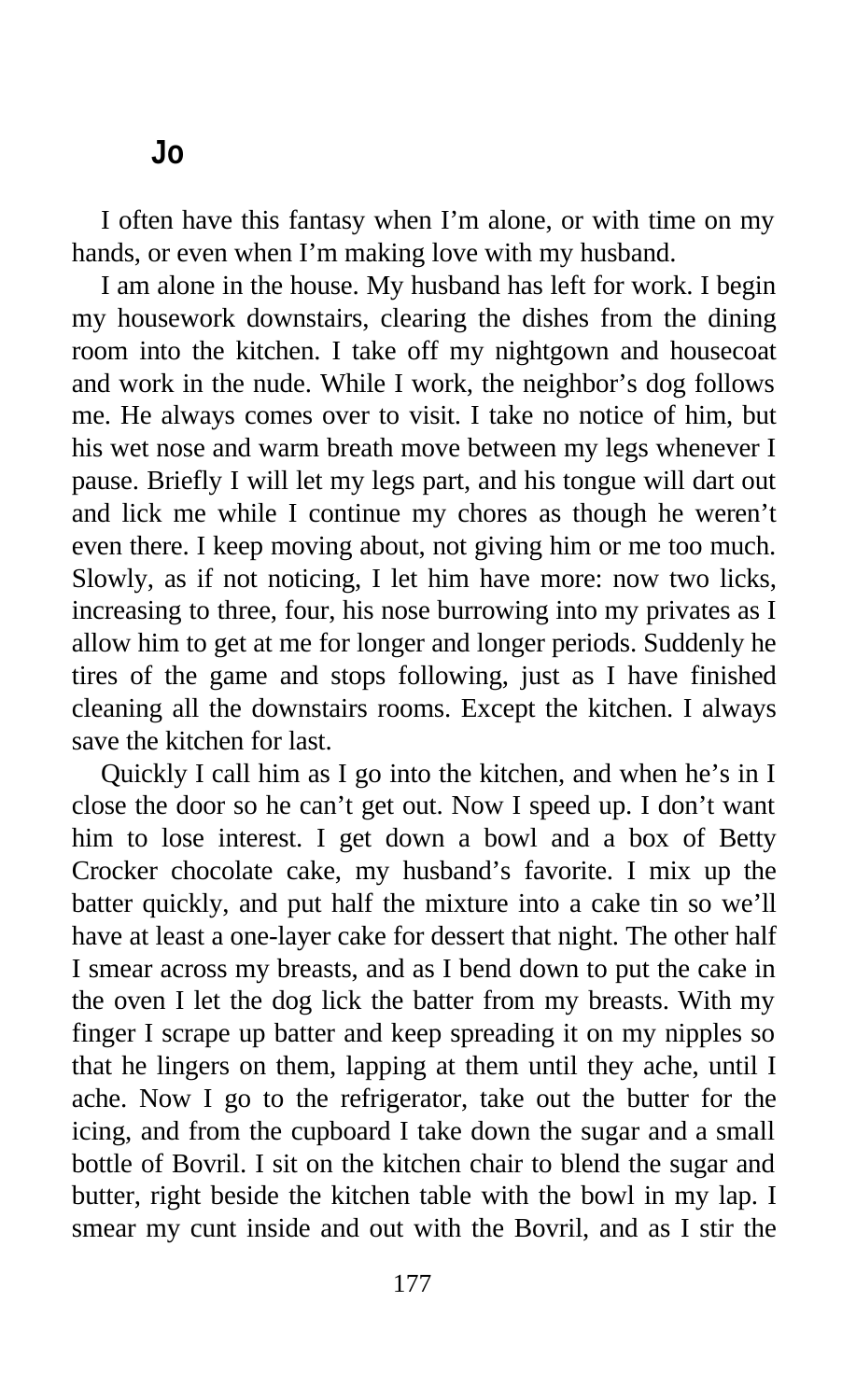sugar and butter, the dog nestles between my legs and licks me. I hug the bowl to me, working on it, smoother and smoother. I am slumped in the chair now, my legs spread far apart, the large bowl obscuring the dog. The warm sweet smell of cake baking fills the kitchen. Inside the oven, through the glass partition in the oven door, I can see the cake slowly rising. My finger dips again and again into the Bovril jar, smearing my cunt so that the dog licks harder and harder, going from side to side now, excitedly working around me as he might worry a bone. The sweet smell of cake fills my head as I imagine the bright red thing of the dog's slipping in and out of his penis sheath. The cake is getting larger and larger in the oven, so that it seems about to fill the oven, to push open the door and explode into the room, engulfing us in its sweet warmth. I pray that the dog will not stop and that the cake will not explode all over my nice clean kitchen before my husband gets home, before I am ready, before I have finished, before the dog has finished…. [Written down on request]

#### **Rosie**

My first sexual feeling that I can remember was one day, while playing with my dog, I suddenly wanted it to lick my cunt. But as suddenly as I thought it, I pushed the dog away and felt very guilty. Now, years later, I do rather fancy at times having sex with a dog, or letting it lick me. But only in my mind that is, the idea of it excites me, but I would never actually do anything about it. [Letter]

#### **Dawn**

Once when I was about fifteen, I went downstairs in the morning to get breakfast completely naked. It was summer and my parents were out, and it just felt good to walk around that big empty house naked. The dog was in the kitchen and he woke up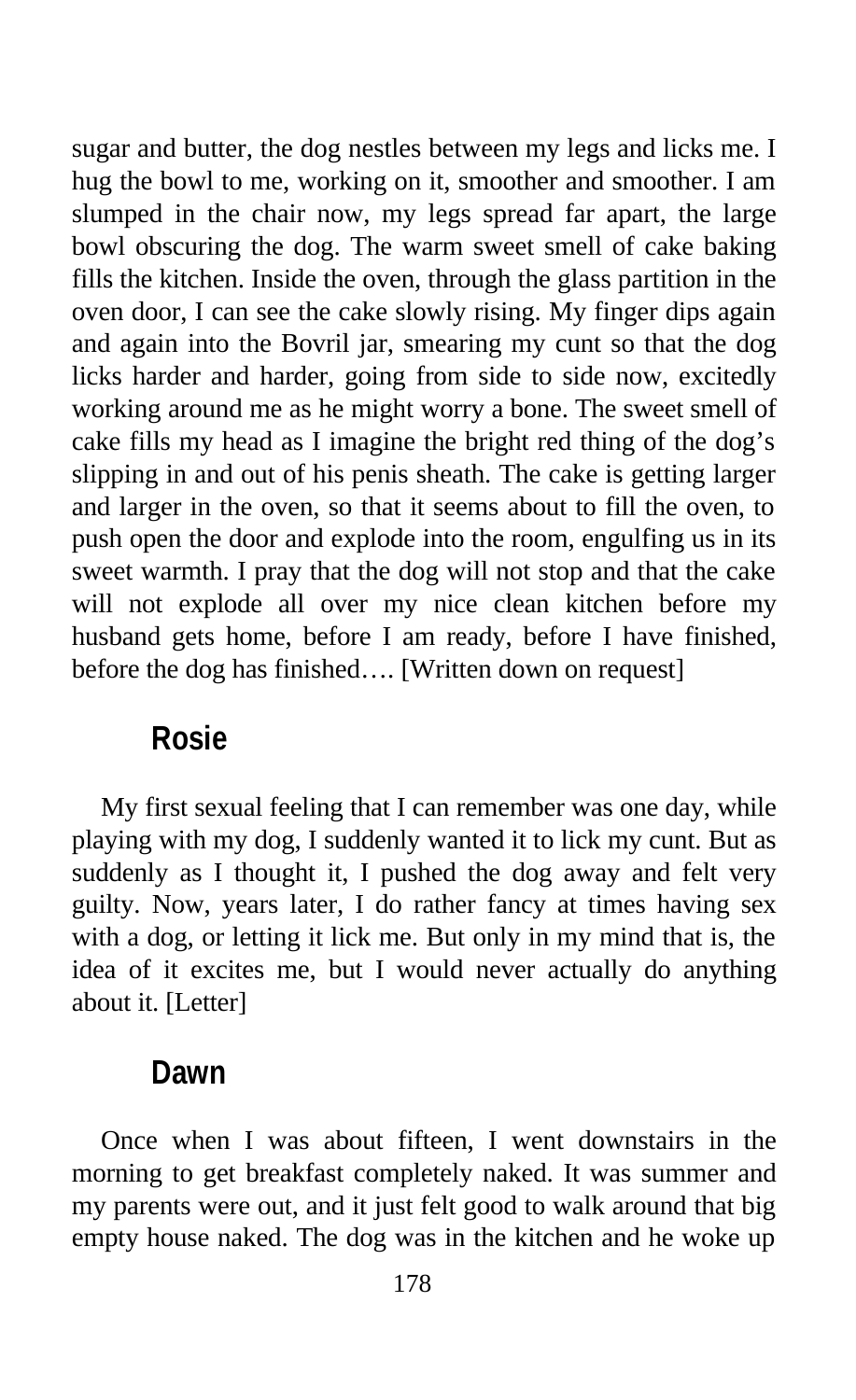and began to bark, then he started to nuzzle up and sniff me (he was only a young dog, not very well trained and a bit stupid). I suddenly realized that the dog had this huge hard-on, and he kept trying to climb up me. I think I was fascinated and I kept stroking him. Half of me wanted to let him – let him do what? at that age I didn't really know what he'd do – and the other half was ashamed. But God, it was a strong impulse, to close my eyes and let his nose go where it would. I've always wondered what it would have been like if I hadn't got on with my breakfast. I've elaborated the picture a thousand different ways, complete with the dog's prick inside me, and my family walking in on the scene...you name it. [Letter]

## **Wanda**

My fantasy begins with two men breaking into my cottage, making me dress, and carrying me off blindfolded. I end up in a big farmhouse, and my blindfold is taken off. I find myself in a room in which there are three couples, including a man and woman who put donkeys to stud. I find out that they are part of a group who hold wife-swapping, free-for-all parties every month at each house in turn. It is the responsibility of each hostess to provide sexual entertainment.

I am stood up in the middle of the room and they hold a mock court. I am accused of being a peeping Tom, of watching the man and woman manually mate two donkeys. This is a terrible offense, and I am found guilty and sentenced to be fucked by the donkey and also to be the slave girl at the party. I must do everyone's bidding or be whipped.

All the couples are high on drugs and drink and they carry me off to the stable where the donkey is; it is very well lighted. They strip me naked and make me put on long black nylons and a suspender belt and lead me over to a low table, where I am made to kneel on all fours and open my legs wide. There are straps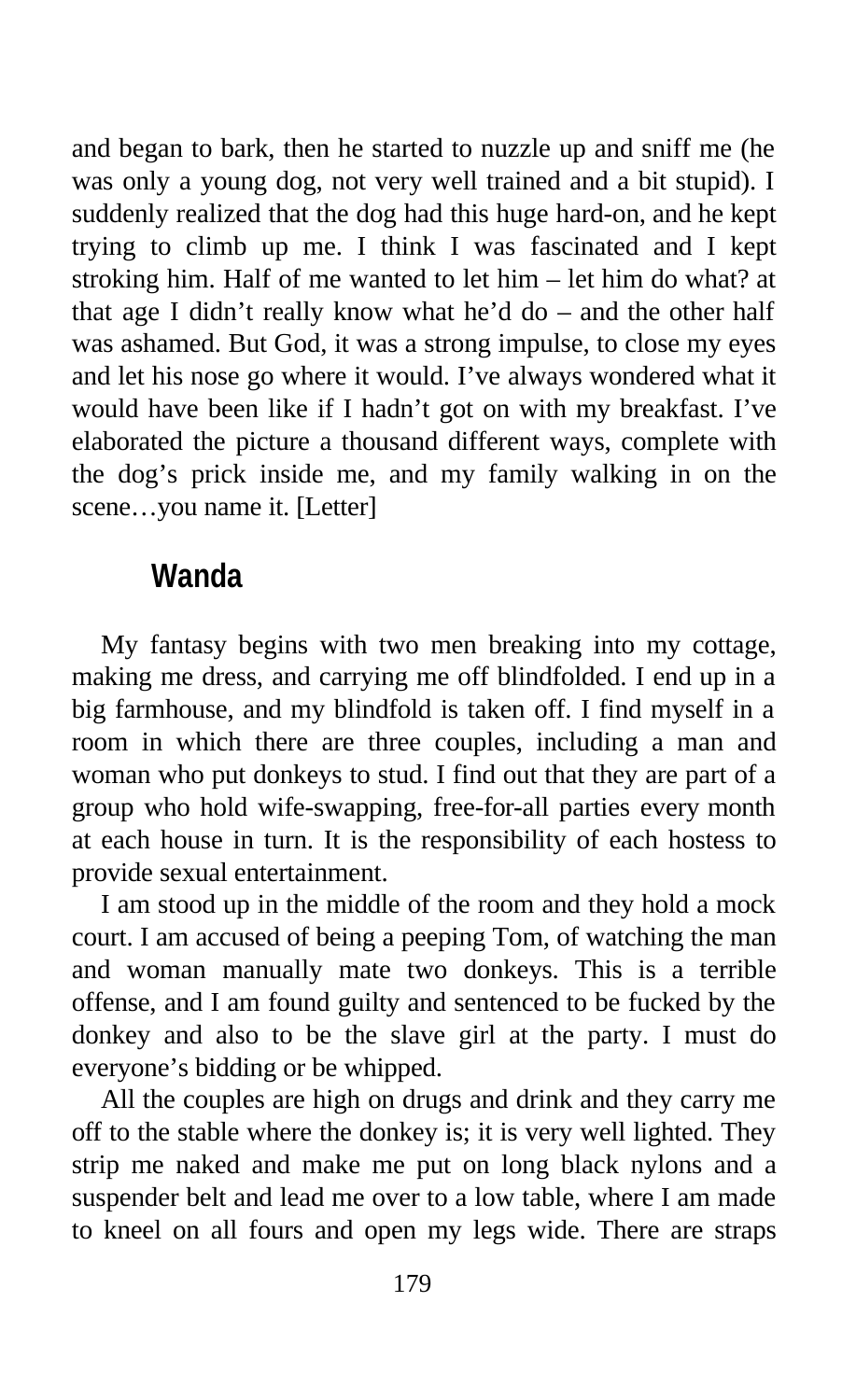fastened to the table, and they put these around my arms and legs so I cannot move. There have obviously been other girls here before me. To the cries and catcalls of the couples, the woman leads the donkey up behind me. She has pulled into place a wooden frame above my backside and lifts the donkey's front legs onto this. Then I feel someone spreading grease around my cunt and right up the hole. They must have played with the donkey's prick to make it stiff, as I feel the hard stiff shaft against my ass as they pull it toward me. I feel the long knob end against the lips of my cunt. It forces them apart and begins to enter my hole as the woman guides it up me. I let out a cry of pain as it stretches the walls of my cunt. Inch by inch it slowly goes in and begins painfully moving up and back, in and out. The donkey's prick has been well greased, and after a few abrasive thrusts the fucking rhythm becomes easier. When they have about six inches of the donkey's prick up into me, they hold me still while the donkey pushes his massive prick up and down my cunt just like a piston: I wouldn't have believed it possible, but I am being fucked by a donkey!

Nimble fingers from the crowd feel around my cunt to feel the donkey's prick sliding up and down in me. The fingers begin massaging my hard clitoris, which is hanging down with excitement, and I am really excited now. Hands finger my vagina and breasts, squeezing and fondling them, and just as I am overcome with excitement and reaching my orgasm, the donkey gives a sound. The woman knows what is happening and holds the donkey's prick inside my cunt. I feel it throbbing in me as it begins tossing off, and she puts her hand around the entrance to my cunt. She can feel the donkey's throbbing prick pumping its hot spunk into me. The donkey has just beaten me to it, as I was just on the point of having my own climax when he did. My cunt is on fire as his juices squirt up me. After a while I feel the prick getting soft, and immediately the woman pulls the donkey's prick out of my cunt. Immediately my cunt is unplugged, the donkey's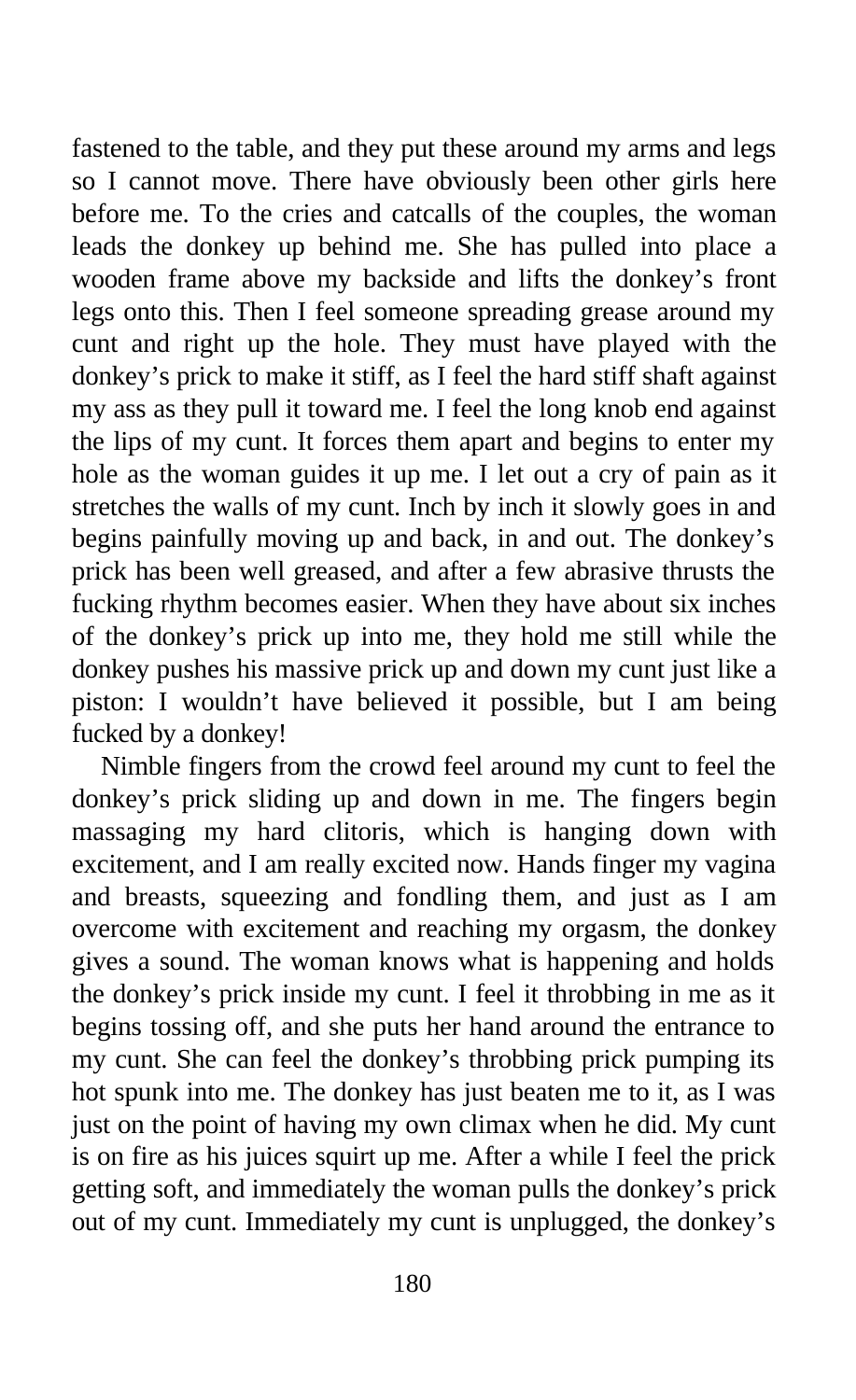spunk pours out of my cunt in a stream. I look down between my open legs and see the juices streaming out just like a waterfall. Someone holds a basin between my legs to catch the juices. My cunt feels so big after being stretched by the donkey's prick; now it feels like my insides are dripping out. It is so sore and I feel the dripping will never stop. Then someone kneels down behind me and begins to lick my cunt dry of the donkey's spunk and quickly to drink all of my own juices which now pour out. [Letter]

## **ROOM NUMBER TWELVE: BIG BLACK MEN**

 The black man is cut out for sexual fantasy. Everything about him, real and imagined, throws fuel on the fire: He's forbidden because of his color; his cock has been endowed with mythic proportions; and the story's been around for years that his expertise at fucking comes close to black magic.

All black people are promiscuous…white people think. They're always fucking or they're about to. They reek of sexuality. The most loaded question in the contemporary bedroom after "What are you thinking about?" is "Have you ever made it with a black man/woman?" Most (white) women haven't, and for obvious reasons. But in their fantasies they do, and everything that worked against it ever happening in reality adds mileage to the fantasy.

The first thing a woman does in the black-man fantasy is to remove the guilt by making it a rape. Being raped allows her to throw her (helpless) self more wholeheartedly into the act, so that every determined thrust can be read as one of struggling protest. After that, the black man's rumored skill and size can go to work on her. (I can't help wondering how rough all this advance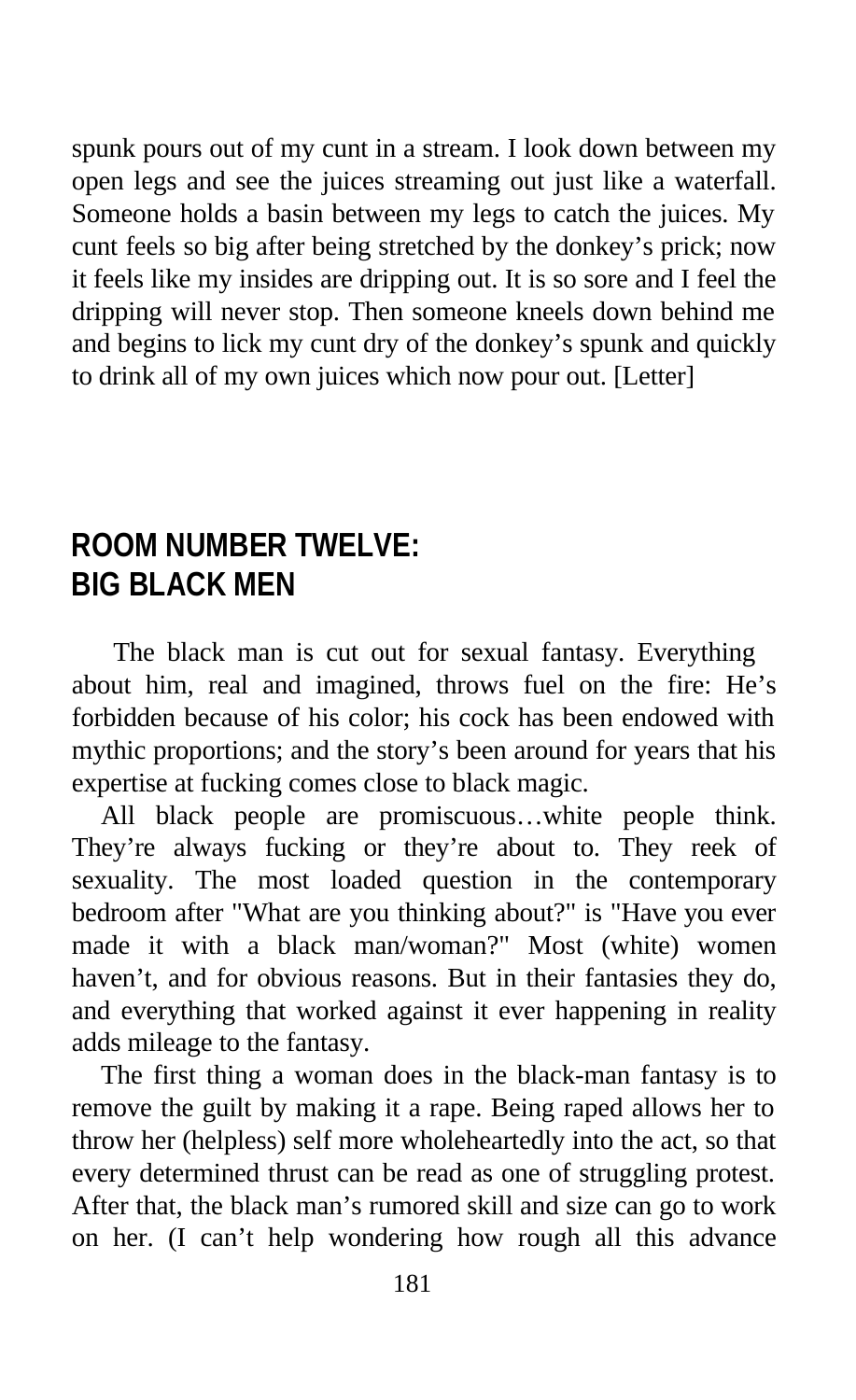billing must be on the black man in reality; it's a great deal to live up to, whether or not his desire for the forbidden white woman is as strong as the real cases of alleged rape would have you believe. Whenever I read of a white woman yelling "Rape!" I half suspect her cry was more an accusation of disappointment than a protest against her black assailant.)

Size is the real power of the black-man fantasy. It's never just a black man, it's a big black man. Never just a black cock but an enormous black cock. Though size is everything, I don't think the fantasist wants to really be fucked by a black cock the size of a baseball bat…unless pain is an added turn-on. As with the fantasies of stud animals, I think the idea of more cock, of so much cock, is an expression of the wish for more of everything sexual; the exaggerated size, the attack by something bigger than life, represent the wish to know something bigger than her life. She doesn't want to have her cunt enlarged, but to have her whole sexuality enlarged; to be filled, yes, but to be sexually fulfilled too – to know more, to feel more, to have more novelty and experience under her belt, thanks to the life-enhancing mythical prick and promise of the sexy black man.

Someone has defined a puritan as one who is plagued by the fear that someone, somewhere, is having a good time. When it comes to sex, we secretly think we may be the self-inhibited puritans ourselves, after all, and that someone, somewhere, is having a better sexual time. In fantasy, the "big" black man promises to take us to that final exploration of sex, the most absolute orgasmic time it is humanly possible to experience. And then, forever after, at least we'll have known what "it" is "all about."

#### **Margie**

 Margie is a former model, now married and living in the suburbs. Although she loves the creature comforts her husband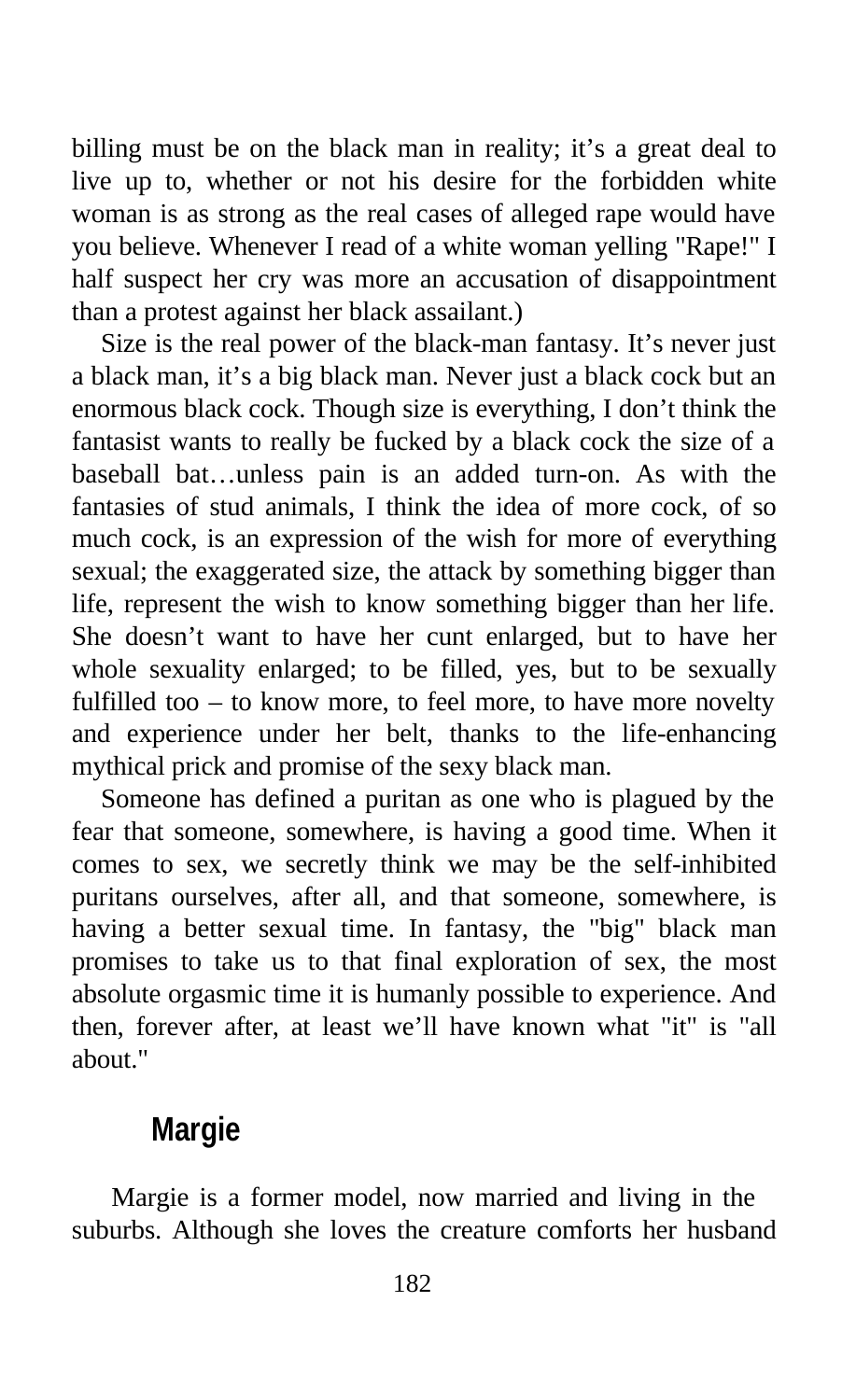can easily afford to provide, I think she misses her bachelor girl days in the city. She does the usual things suburban women do to keep themselves from going crazy with boredom, but the last time we met she said, "If I had it all to do over again …" and shrugged.

I have this fantasy usually in the bathtub, masturbating either under the faucet or using the hand shower. (I can't help having the idea that all across suburbia, at about four p.m., all us ladies – the smart ones – are lying in our tubs or on our chaise longues, playing dreamily with ourselves as we anticipate the imminent arrival of our husbands, who will probably be too tired to lay us that night anyway.)

I've never had a black man make love to me. In the days when I was single, black wasn't as chic as it is now, our eye wasn't attuned to it as a sexual turn-on yet. Now when I see an attractive black man, I look at him with as much interest as I would an attractive white man. More. But the idea that there is a black man in the fantasy probably comes more from the old myth about black men being bigger than from the current black-is-beautiful fad. Because you see, size is very important in this fantasy. The fantasy is really very simple: As I lie in my tub in the warm, Estee Lauder perfumed water, with the water from the faucet playing over my clitoris, I close my eyes and imagine that a black man, a very handsome Harry Belafonte type, is standing over me, peeing on me, directing it right on that little spot. His jet is as warm and powerful as the real jet of water, and he teases me with it, moving it around and around, up and down, just as I tease myself with the bathtub jet of water. I lie there, becoming more and more excited, and praying that he won't stop, that he won't run out of water, which I suppose is why I've made him black, because they're so big, or supposed to be, and I need a kind of black Gulliver to quench my fires. Finally, I'm begging him not to stop, which he loves, and just as I climax, somehow his jet turns to warm semen as he comes too, right on me.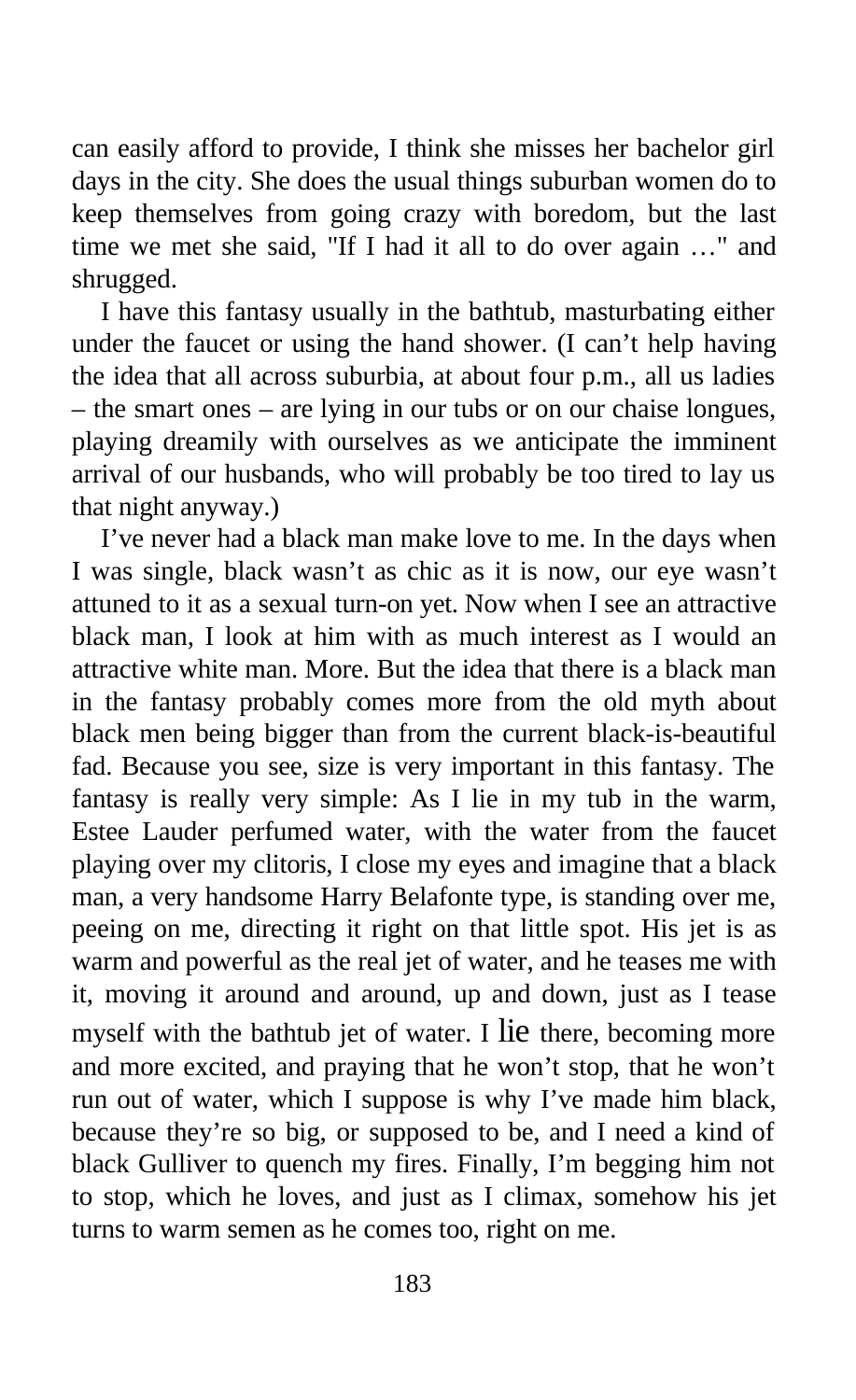Before I was married I went out with a real crazy guy, not black, but very far out. I remember once lying on the beach, there was no one else around, and I was lying on my stomach. He stood up, and the first thing I knew he was peeing on my bare back. I screamed and jumped up, but I was laughing – I was mad about him – and our tussle on the beach ended up with him inside me, needless to say. I have never wanted to be peed on in reality, before or since, but this idea of the very well-endowed black man peeing for ages onto my clitoris…wow, it's a winner every time. [Conversation]

#### **Raquel**

I masturbate a great deal when my husband is at sea and this is the scene I think of most:

I picture myself making love to a beautiful, large-breasted Negress. I strip her and plant kisses all over her beautiful body, bringing her to a climax by kissing her vagina. She then proceeds to make love to me. Then when we are both relaxing, she asks me if I have ever had sex with a dog. When I say no, she calls over her large dog and opens her legs and lets the dog lick her vagina. She lies back and soon has another climax. She then puts the dog between my legs, and as I am getting close to a climax with the licking, she puts her hand between the dog's legs and gives him an erection. She eases my hips over the edge of the bed and helps the dog to mount me, bringing me to another climax. At this point I usually reach a real climax. [Letter]

## **Lydia**

I have always found sleeping with Negro men very satisfactory (even when it isn't satisfactory) because they are so sexy by virtue of their forbiddenness…I mean…wow, if your mother found out…so the whole Negro number is a nice fantasy when I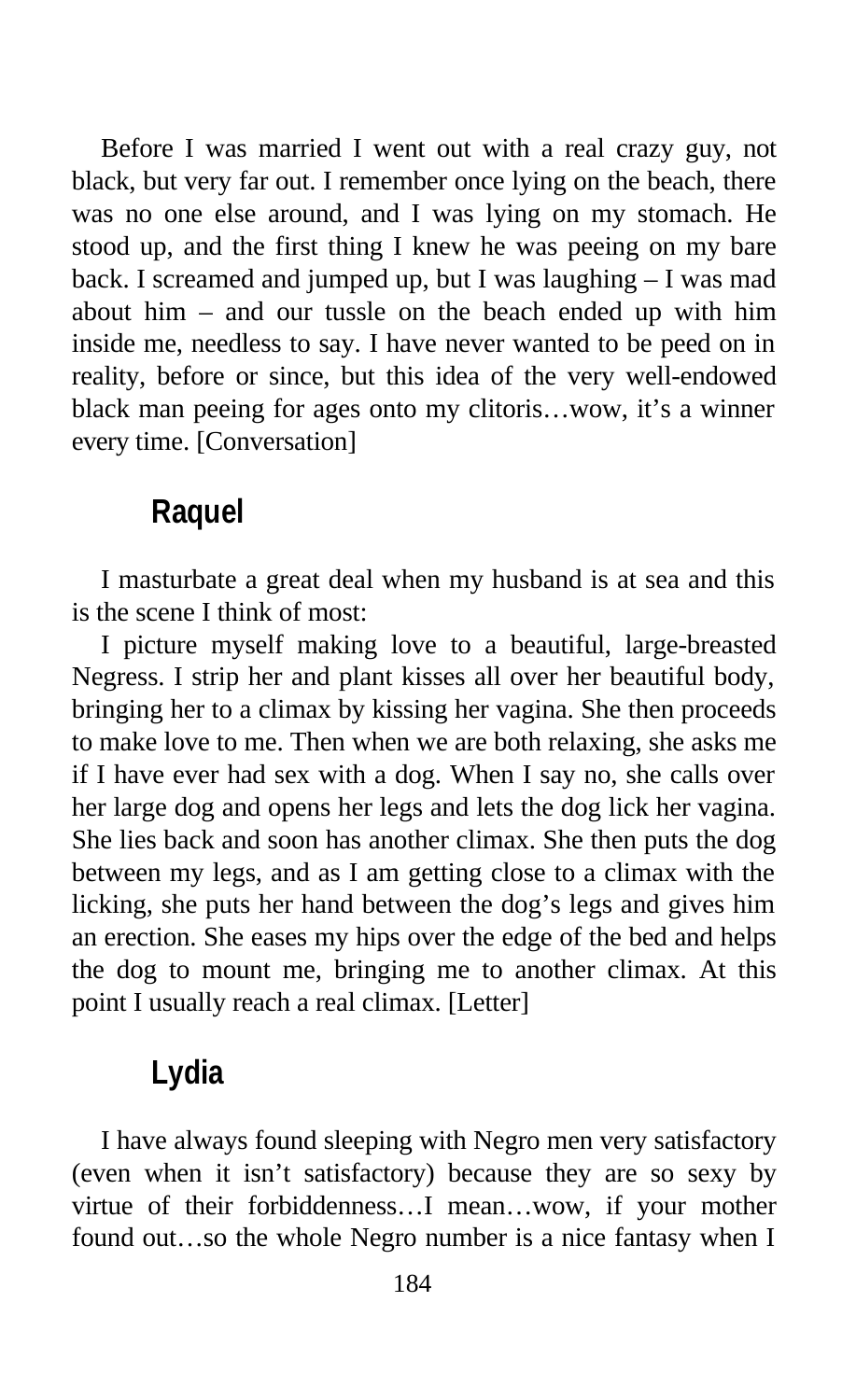haven't got one to sink my teeth into. I am really good at accents (this is really going to sound freaky, but I .am trying to be honest), so sometimes while I am whiling away an afternoon jerking off, I think about some really fantastic black guy I know (maybe it's Melvin van Peebles or somebody like that), you know, bright and sexy and a little scary, and I talk to myself in spade talk. Doesn't that really sound stupid? I don't care…you're my friend, and if you must know, you must know that's all there is to it.

Let me see again…I really get too hopped up and confused and can't think when I try to about these things.: I shall make myself a cup of Sanka and think about it …

I think. Just cleaned the house…the vacuum cleaner always gives me the fantasies.

I was talking about Negroes. There's a whole number one can do on one's self about them (they are never really so good at it in person as they are in my head), which is part of our gross national guilt about black/white relations: I kind of like it when I imagine some heavenly looking black guy telling me I'm nothing but a white bitch. I feel like a perfect idiot saying that, but it's true that it's very exciting to me, probably since the black-white love affair thing is always more exciting because of the taboos connected with it. Dialogue is important anyway in lovemaking, and black guys can usually come up with some very exciting talk. [Letter]

## **ROOM NUMBER THIRTEEN: YOUNG BOYS**

 As there isn't much call for this room in the House of Fantasy, I'd put it in the attic at the top of the stairs. So far I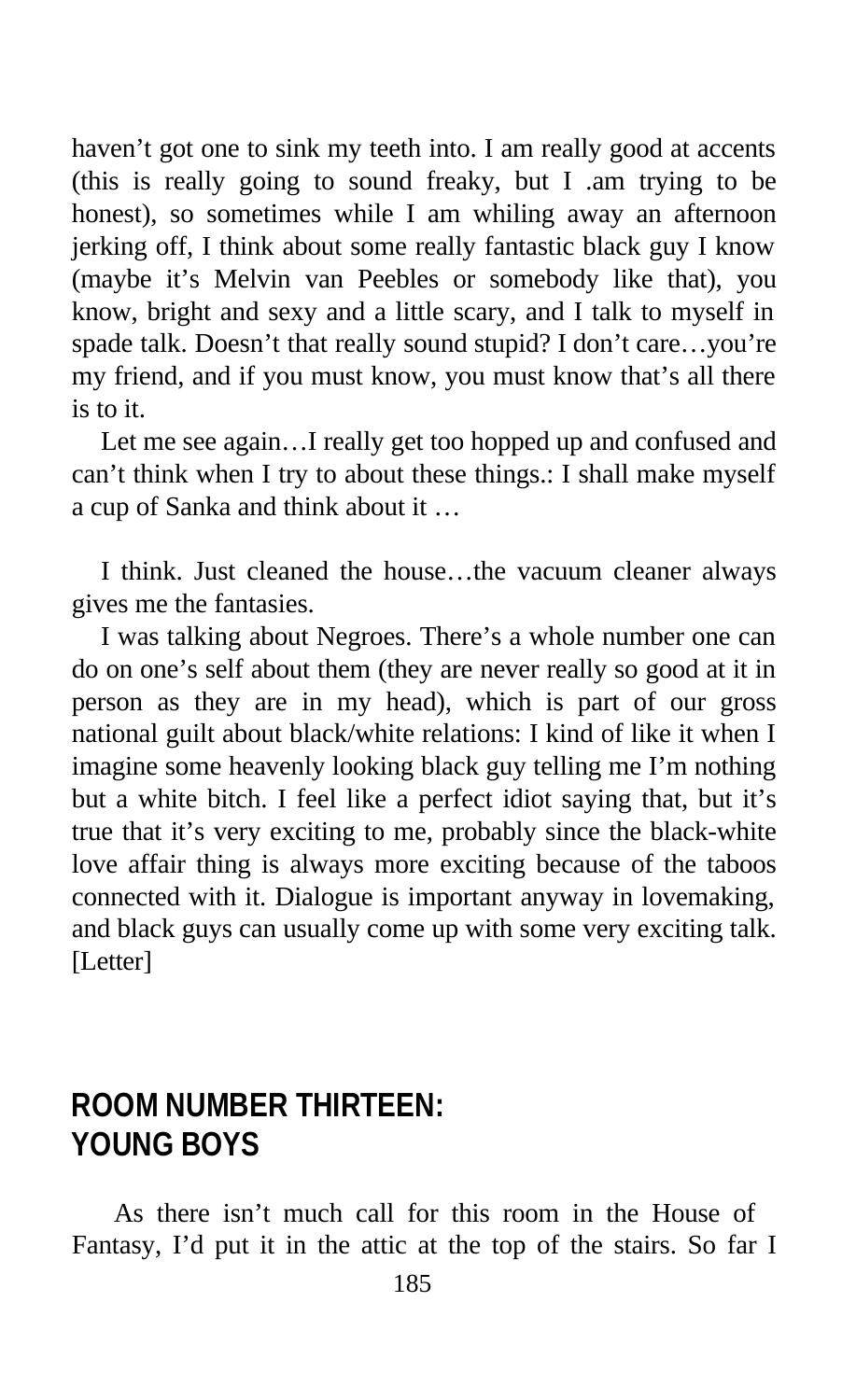haven't made any value judgments on these fantasies – a woman is entitled to her thoughts, and it's not the content of the fantasy that matters anyway, but the emotions it releases – but I do feel a certain female smugness at women's seeming lack of sexual interest in young boys. Could it mean that women, traditionally the sexual passivists, have less need of the sexual reassurance men have always sought in young girls? And if so, will all this change when women have caught up with men and find themselves sharing, along with the opportunities to explore and lead, the self-doubts that go with initiating anything, especially sex?

I don't know why so many men prefer very young girls.

I could give a dozen easy reasons, of course, but that's a man's argument to make, not mine. Mine is that I think most women prefer the experience of a knowing lover to the superficial pleasures of seducing a younger one. For a woman, even this superficial satisfaction is lessened by the fact that it is almost embarrassing to see or be an older woman with a conspicuously younger man. A woman may occasionally like to take the initiative in bed, but sexually she prefers an equal, at least.

I've been phrasing my ideas on the relative needs of men and women as speculation; if the dogmatists now raise the old excuse that it's different for men, that they need more sexual bolstering up than women because they have their constant and, above all, verifiable limp or stiff barometer of their virility, I'll yawn. I dismiss them as old fashioned. A woman can feel just as sexually inadequate as a man, or just as hot and eager and in need of a good fuck as he. But for whatever reasons, it would seem that the image of her desire, her fantasy, is seldom a young, i.e., inexperienced, boy. However, for some women, like the ones whose fantasies follow, I'm wrong, and that's okay too.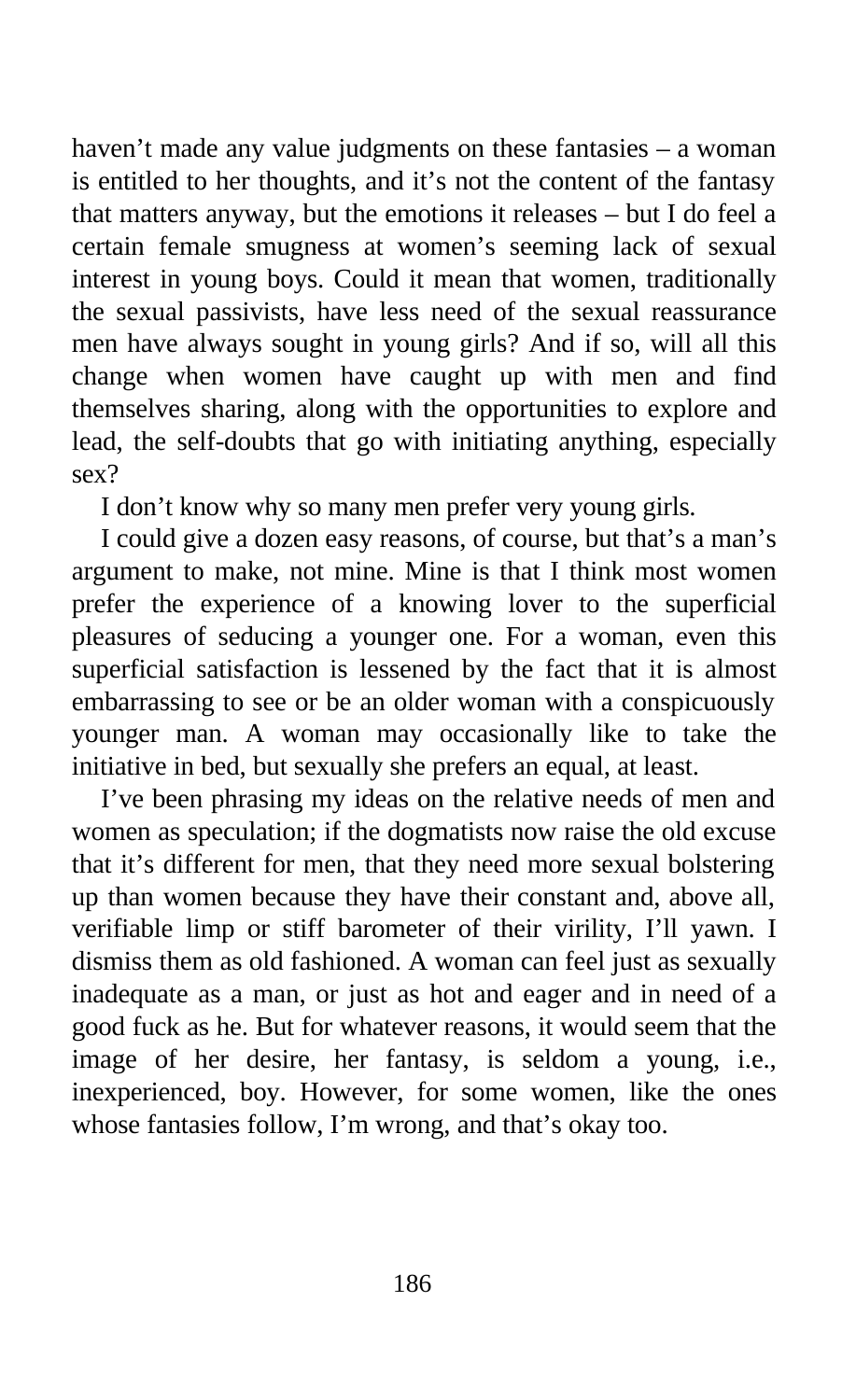## **Evelyn**

This is the first time I have ever answered an advertisement, but I was intrigued by your request.

You ask about sexual fantasies. I was beginning to think that I was "not right in the head," because I must have my own fantasy, otherwise sexual intercourse is impossible for me to enjoy. My husband is very patient and willing to indulge in any variation we can think of, but I very rarely think of him when actually engaged in intercourse. I think of my past lovers, of whom there are many, mostly under eighteen years of age (I myself am twentynine). I wish myself into an erotic situation: what I want mostly is to have several young men, about sixteen years old, tied up in a row, all naked with their penises flaccid, and walk along the row playing with them until their cocks stand high. Then each one has to put his fingers inside me when I bend down in front of him. When they have done this, I suck each cock until they are nearly ready to come off. This thought gets me really wound up. Then I see them all playing with their own cocks and shooting their lot as far as they can. The one who shoots the furthest gets to fuck me first, and so on down the line. I never get a climax until the last one puts his tongue on my apex and nib bles it gently. Then I come all over him. If this fantasy were offered to me in reality, believe me I would not run from it.

This letter is quite true, and although it was hard to start I'm glad I have written it. [Letter]

## **Victoria**

I am thirty-two, married, and have three children. I would say I am happily married, although my fantasies during sex with my husband, or during masturbation, invariably involve young boys, who are either masturbating themselves or being helped by me.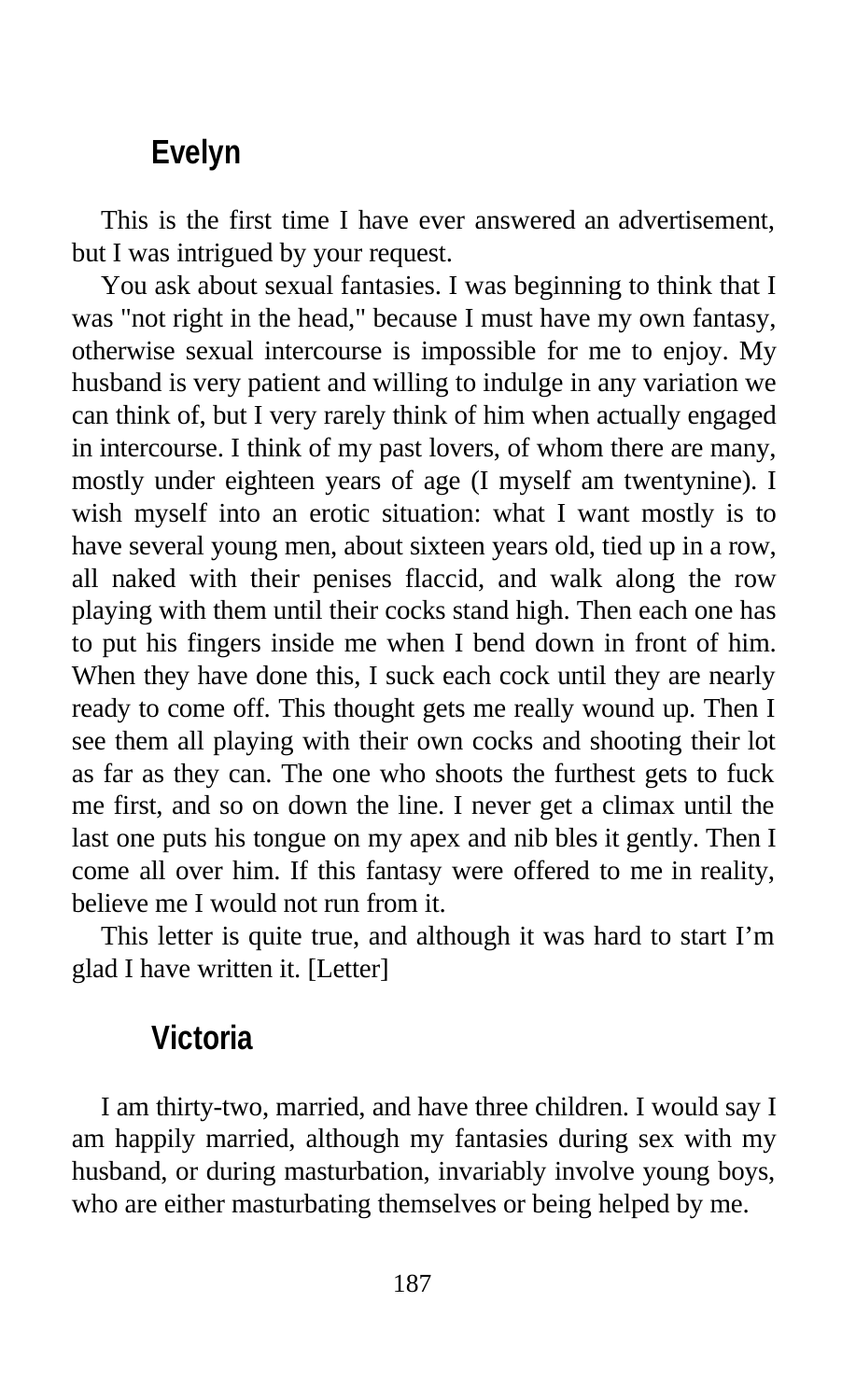The picture in my mind is of a long line of young boys, as in a school. And I am the school matron. I order the boys to unzip themselves and take out their cocks. Then I walk down the line, stopping at each boy to masturbate him until he is thoroughly relieved. I don't know why this gives me so much pleasure. I'm sure my husband would never understand; how could he if I don't? [Letter]

## **ROOM NUMBER FOURTEEN: THE FETISHISTS**

 If the Young Boys Room goes in the attic due to a general lack of interest, then the Fetishists belong in the broken-down elevator that doesn't really get anywhere. By fetishists, I'm not referring to people who go in for black lingerie or even whips as a preamble to fucking. The fantasies of fetishists like Faith (below) are what the dream doctors call "aim inhibited," meaning the fetish is an end in itself.

While I intend this book to be an introduction to the *idea* that female sexual fantasies exist and can be talked about, I do not pretend that my research can in any way be called complete. Nevertheless it is extensive, and so I think some meaningful conclusions can be drawn from the fact that Faith's is the only fetishist fantasy among all that I've collected. This correlates closely with standard psychoanalytic findings that female fetishism is rare.

I do not know why this should be so, except for a notion I've talked about earlier: that since women were traditionally put into the passive role sexually, they never have had to have doubts about their ability. Inhibited or frigid, perhaps – but there is no word in the immense English vocabulary which is the exact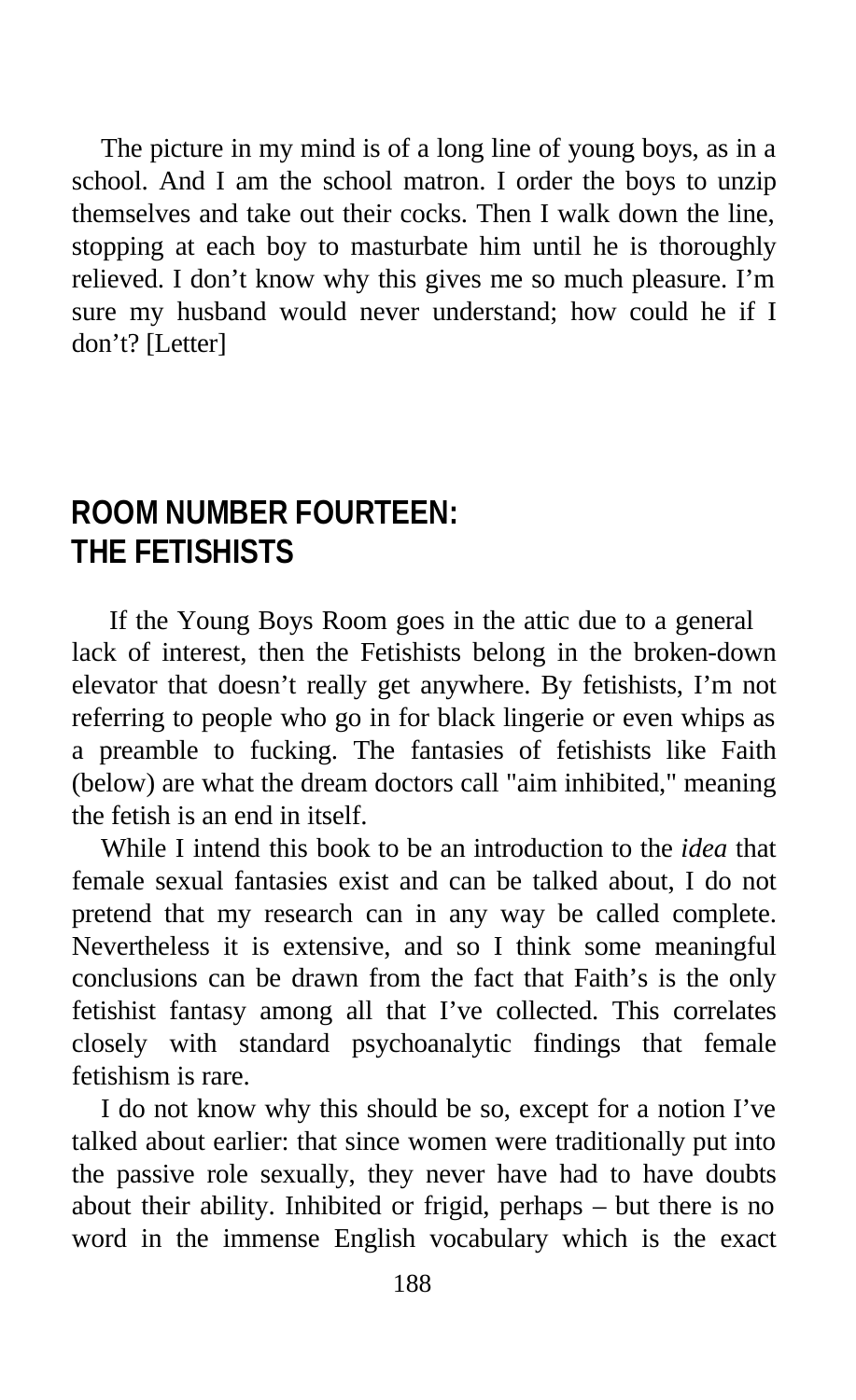female equivalent of *impotent.* On the other hand, the sexual distortions of society often force men to see every erotic encounter as a contest, in which the poor guy has to compete, at least physically, with all the woman's previous lovers and those still to come – to say nothing of the imagined demands he may feel she herself is putting on him; perhaps it is to avoid these pressures that the fetishist sighs with relief when he can substitute the symbol for the substance, and settle down with a nice pair of fluffy, scuffed mules on a cold winter's night. Are they so different from Hollywood's favorite image of our soldiers and sailors as "regular guys," who randily kiss their dream movie star good night, when it is only her photo that is present on the wall above the bed, but who would be paralyzed with embarrassment if that star should appear in the flesh in that bed?

## **Faith**

I am what is known as a urologenic. Through books and materials I have been able to more fully understand my sexual feelings, although it's rather difficult for me to explain in words just how I feel. I derive pleasure by seeing, thinking, or hearing about uncontrollable urination. Every time I think about someone (especially a man) trying to "hold back" just a little bit longer and then not being able to make it to the bathroom, I get very excited.

Although I detest violence extremely, I usually center my thoughts around "tormenting to the point of urination," but because of my dislike for violence and cruelty, I always end the scene with the tormentor having pity on the victim just as urination begins. I try not to think of things that would really hurt, because I get no pleasure out of pain.

It stimulates me sexually to see men, women, children, or animals urinating uncontrollably. Every time I see a child being spanked or a person being beaten or tormented, the first thing I think of is "I wonder if he's about to urinate?" I guess I got the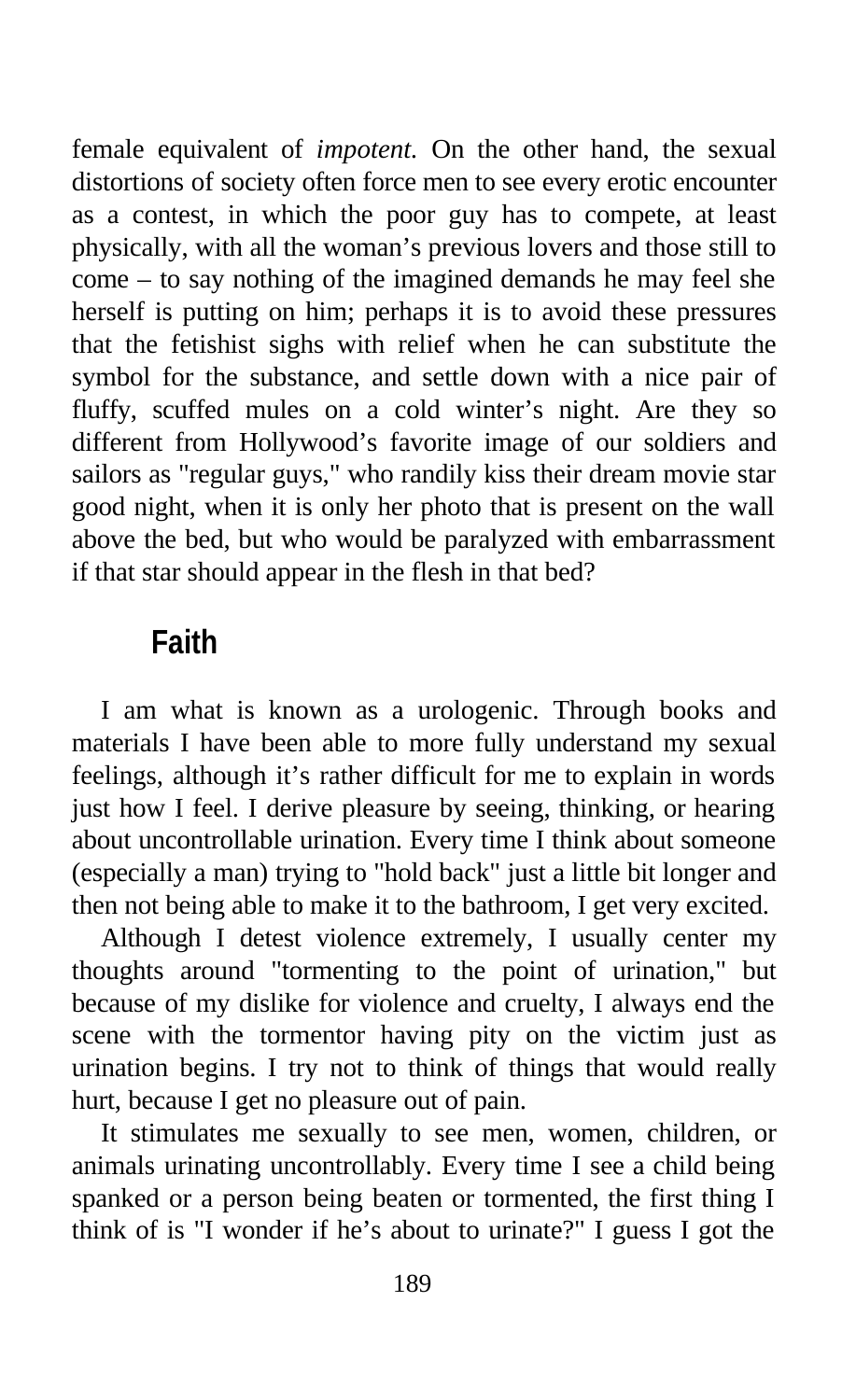feeling from childhood. I had a very rough father and we children were whipped much more than was necessary. I was very afraid of him, and it got so that every time he would go to punish me my legs would get very weak and I would wet myself.

I suppose that's why I think of tormenting scenes in my fantasies. I feel as though it's a sure way to bring on urination. [Letter]

## **ROOM NUMBER FIFTEEN: OTHER WOMEN**

 Just as many a difficult truth is told in the guise of a joke, so are women more honest and revealing of themselves in their sexual fantasies of other women than they are in their real dealings with one another. Since most women are so blocked in any physical rapport with one another in ordinary life, it's no wonder that the natural warmth and tenderness that one woman may feel toward another is likely to come out only in fantasy. (For instance, take the highly stylized kiss which it is allowed for women who like each other to bestow when meeting, kisses deliberately ritualized to convey affection without physical consequences; very often their lips kiss air alone.)

I don't believe that most of these erotic thoughts of other women are highly charged fantasies of deeply buried desire, or that they should necessarily be acted out, any more than I believe that idle reveries of a New Yorker about green grass, brooks, and trees really "mean" he secretly wants to be a peasant. But the erotic imagery of women's fantasies about other women is indeed so clearly a projection of how the fantasizer really feels about herself, what she really wants from both men and women, that I was tempted to give this room an entire chapter of its own.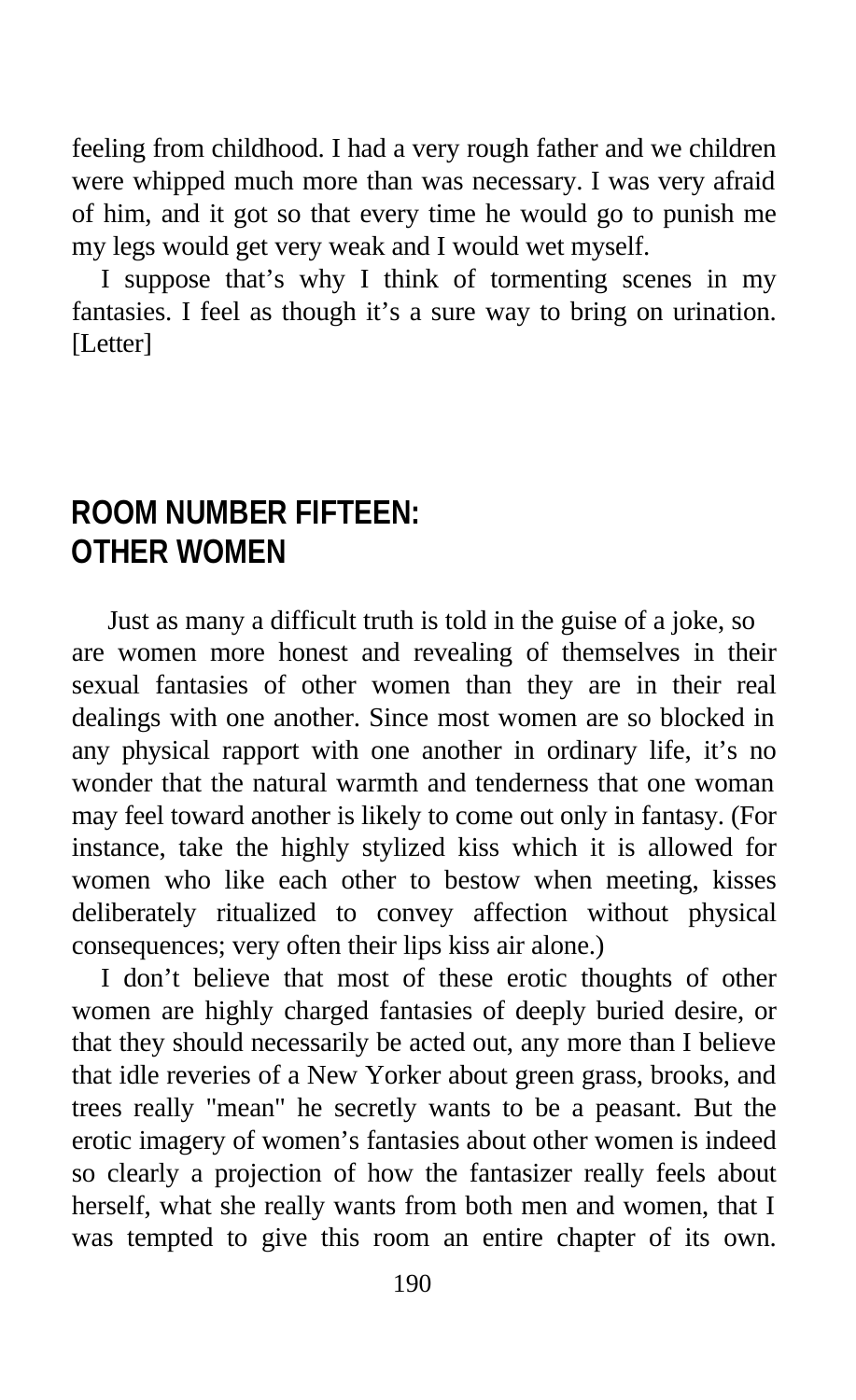Instead, I've saved it for the last inhabited room in the present chapter, because if I'd put Other Women fantasies in a chapter by itself, it would inevitably have come to be called "The Lesbian Chapter," and thus sensationalized beyond any hope of clarity or perspective. In my research, women's fantasies of other women are revealed as fantasies like any other – no more, no less.

If women are a mystery to men, they are even more mysterious to themselves and to one another. I'm convinced that any closer sexual understanding between men and women must begin somewhere in an acceptance of the. precise desires women express in their sexual thoughts of one another. These thoughts of other women are not nec essarily, to my mind, lesbian thoughts, nor are all the women who visit this room lesbians. Nor should they be cheaply dismissed as "latent lesbians," which is how many of them resignedly sum themselves up: "I suppose all this means I have a secret desire to be fucked by another woman." The defeated tone itself is an indictment of the simpleminded effects of universal drugstore psychiatry on our age. Maybe she does, maybe she doesn't, maybe she is a lesbian, or a bisexual; and maybe not. But in the end, I don't care; that's not the point.

What interests me is that if the emotional openness women show one another in their fantasies could be extended to reality, I am sure the result would be, not a soaring increase in lesbianism, but the contrary: a broader, more meaningful heterosexuality. And yes, when we have that, more real warmth and honest affection between women, too. Who knows? In time women may come up with a new definition of what it is for a woman to have "normal" physical contact with another woman.

What is repeatedly made clear in what so many of the women themselves call their "lesbian-type" fantasies is that they are seeking from other women in their fantasies what they aren't getting from their lovers in reality. It's not the real lesbian relationship that's wanted. (Not to the exclusion of the heterosexual one, anyway; as one woman put it, "I wouldn't go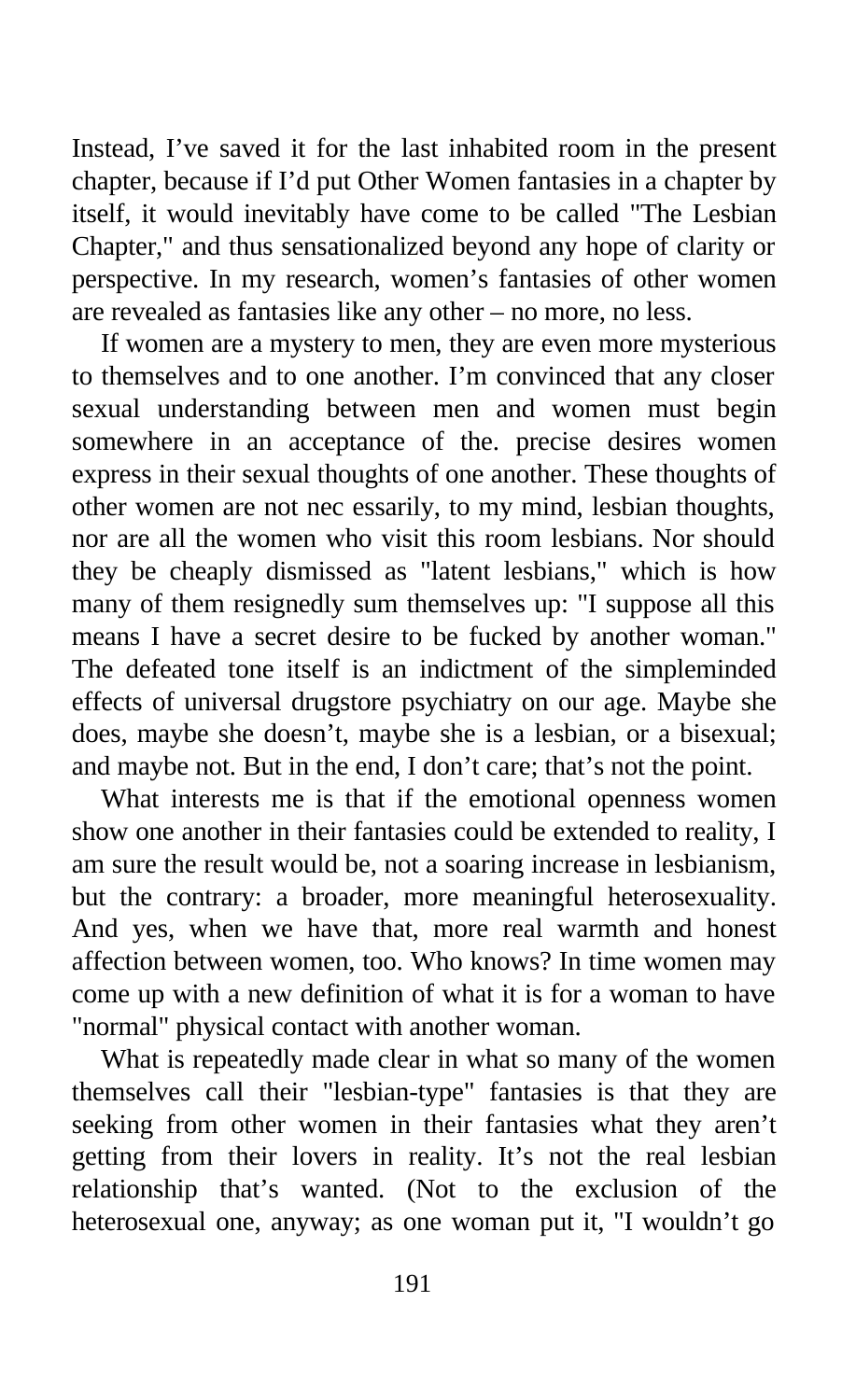out of my way to find a lesbian or female bed partner.") What they specifically find with other women in fantasy is tenderness, and complete and experienced arousal of their essentially female parts, their breasts and their clitorises. When reality is lacking, who knows more about tenderness, breasts, and clitorises than women, being women themselves? And what safer area to satisfy this need than in fantasy?

It's the most natural thing in the world that, for the same reason men do, women should turn to women for tenderness. That they should, for the most part, have to resort to fantasy to do so is life. Woman, the great giver of tenderness, has always been on the short end of the tit. Take the great Cocksman's Guide for Real Men: Playboy. Where in those seductive pages are men taught the values of tenderness toward women, and reassured that giving a woman this instead of a constantly hard prick makes him no less a man? One might as well impugn Hugh Hefner's heterosexuality!

The female breast, symbol of tenderness, is there for men to cry on, suck on, lie on for life. But how about women? We all begin on the breast, but little girls are soon turned from their mother's breasts into their mothers' "little sisters," and sent into a comfortless world in motherdaughter, look-alike dresses. Dad's not much help; not only has he not got a breast, but even his warm lap and hugging arms all too soon are out of bounds. No wonder young girls like Bee, whose fantasy follows, develop schoolgirl crushes on older girls and teachers. And later, when a young man becomes the acceptable outlet for these sexual needs, who then can she turn to for tenderness? Most young men are too preoccupied filling their own sexual requirements for manhood, which don't allow much room for tenderness, not necessarily virility's best friend. So, a young woman may logically come to fantasize about another woman (usually with big breasts) who holds her, perhaps lets her suck on her breasts, and may even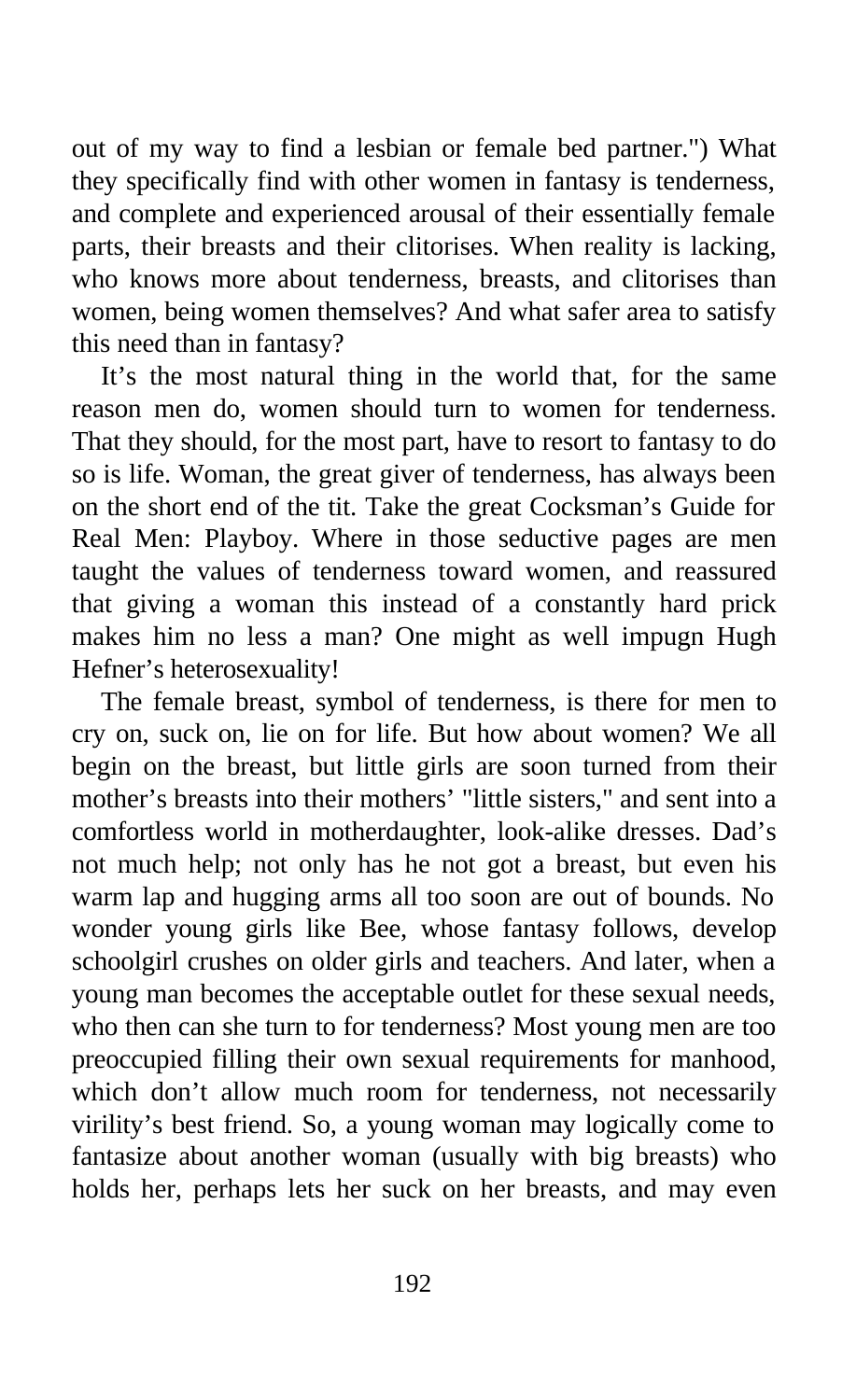stimulate her sexually, but always, as Tania (below) says, "with a special gentleness."

Bisexuality is in vogue these days. The best thing about it is you don't have to do it, you just have to believe it; the pressure isn't on whether you are or aren't, but on whether you put down someone who is. The popular idea is that we all have a bit of it in us. I don't know, but I wouldn't be surprised. And although I wouldn't call a man or a woman a liar who said he/she had never had a homosexual thought in his/her life, I would wonder how they managed to get around these recent years blindfolded and with cotton in their ears.

One last comment on bisexuality, inside and outside of fantasies. Some women, like Alix, introduce a man into their fantasies of other women; the bisexuality makes it more acceptable. For the same reason, as with Celia, the other woman is sometimes made anonymous. Or the fantasist emphasizes that she is totally passive with the other woman. Or simply is watching other women and not involved herself. However they handle this "other" side of their sexual nature, in fantasy or in relating it to reality, I have found women to be remarkably candid in discussing their erotic imaginings of other women.

Conversely, as straightforward with me as women have been in discussing their sexual thoughts of other women, and as accepting of themselves for having them, their men have been just the opposite in regard to their own homosexual thoughts. Women say that their descriptions of their own erotic fantasies of other women may even bring a fond smile to their lover's lips; homoeroticism between women seems to be acceptable to men, and indeed is often a sexual turn-on. But any suggestion that the man might have these same feelings about other men is treated as an insult or a threat. It's one thing for women to have this kind of thoughts, but quite another (ugly, dirty) for a man.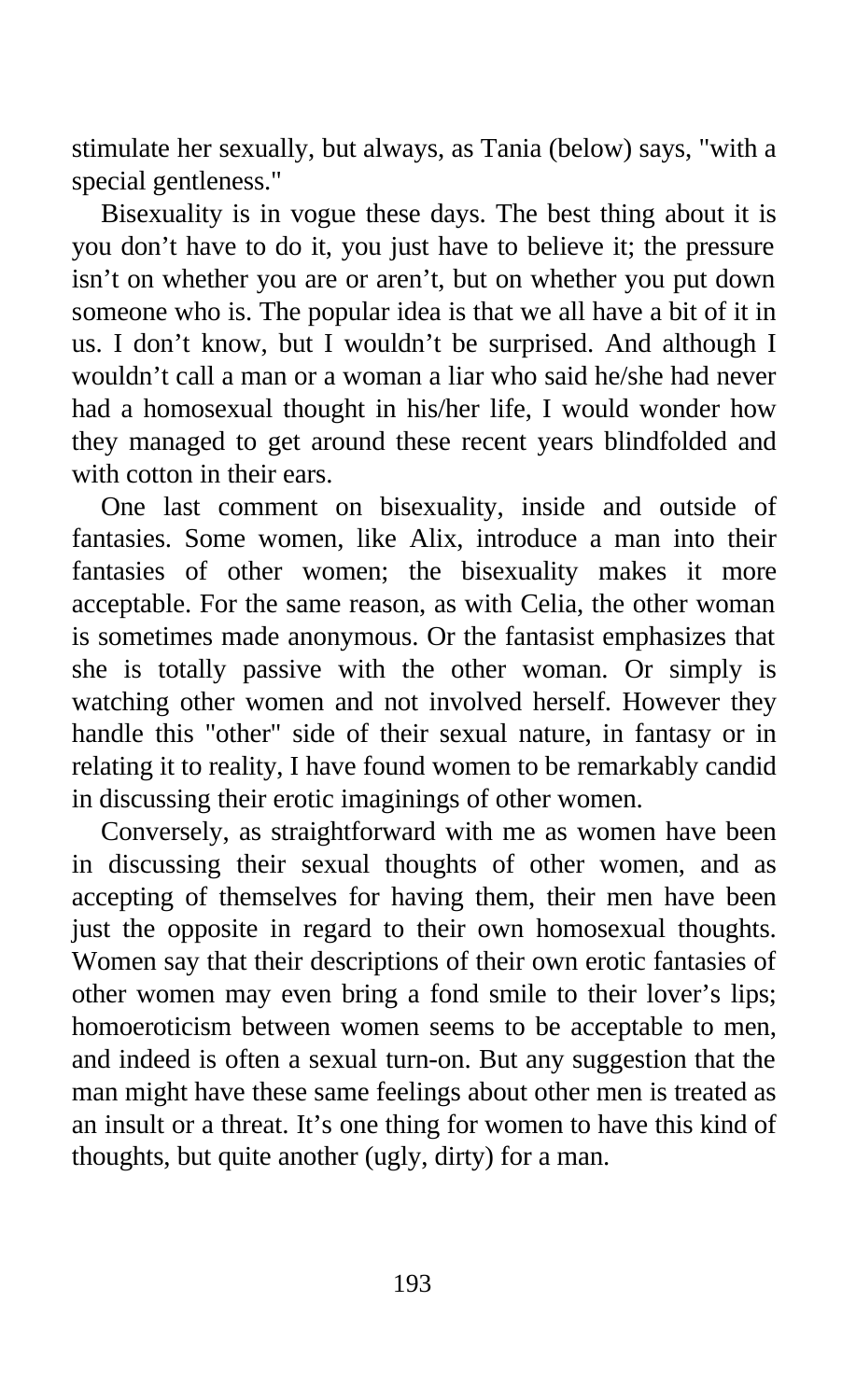#### **Christine**

I've had this fantasy many times, as often when I'm with a man as when I'm alone, masturbating. I think the first time I had it I really was in a steam bath; afterward, I couldn't wait to get home to Ted, I was that heated up and ravenous for him. I've never told him about it. Not because I'm ashamed of it or anything; I have no real desire for another woman, would probably jump a mile if one approached me "that way." No, I simply don't tell him about it because thinking it gives me such immense pleasure when we're screwing…and I'd hate to take the chance of losing that by breaking the secrecy. This is it:

The steam bath is empty. I don't know this when I first enter, wrapped in my towel that the gym supplies. The steam is so thick I can barely find my way to one of the tiled seats, where I sit, with my feet up, hugging my knees. As my body begins to sweat, and my eyes become accustomed to the steam, I realize that I am alone. I begin to fondle myself, to gently stroke myself with my finger, reaching inside myself for the warm syrup that always begins when I, or anyone touches me there. But I don't need the wetness from inside my body because the sweat and the steam run down my legs and my pubic hairs, that whole area is drenched. I have not heard the door to the steambath open. My eyes have been closed, my mind enveloped in the growing excitement, and I only realize there is someone else with me when I hear a noise, quickly look up and see another body on the tiled slab opposite. I am petrified. Christ, did she see what I was doing to myself? I am too frightened to move and I pretend that I am drowsing, closing my eyes again. I lie down full length on the slab, pulling the towel up so high that it almost covers my face. I am asleep, or so I pretend. The next thing I know, a hand is on my thigh, slowly moving up it. I gasp, hidden beneath my towel. The hairs on my legs bristle with excitement, part fear…should I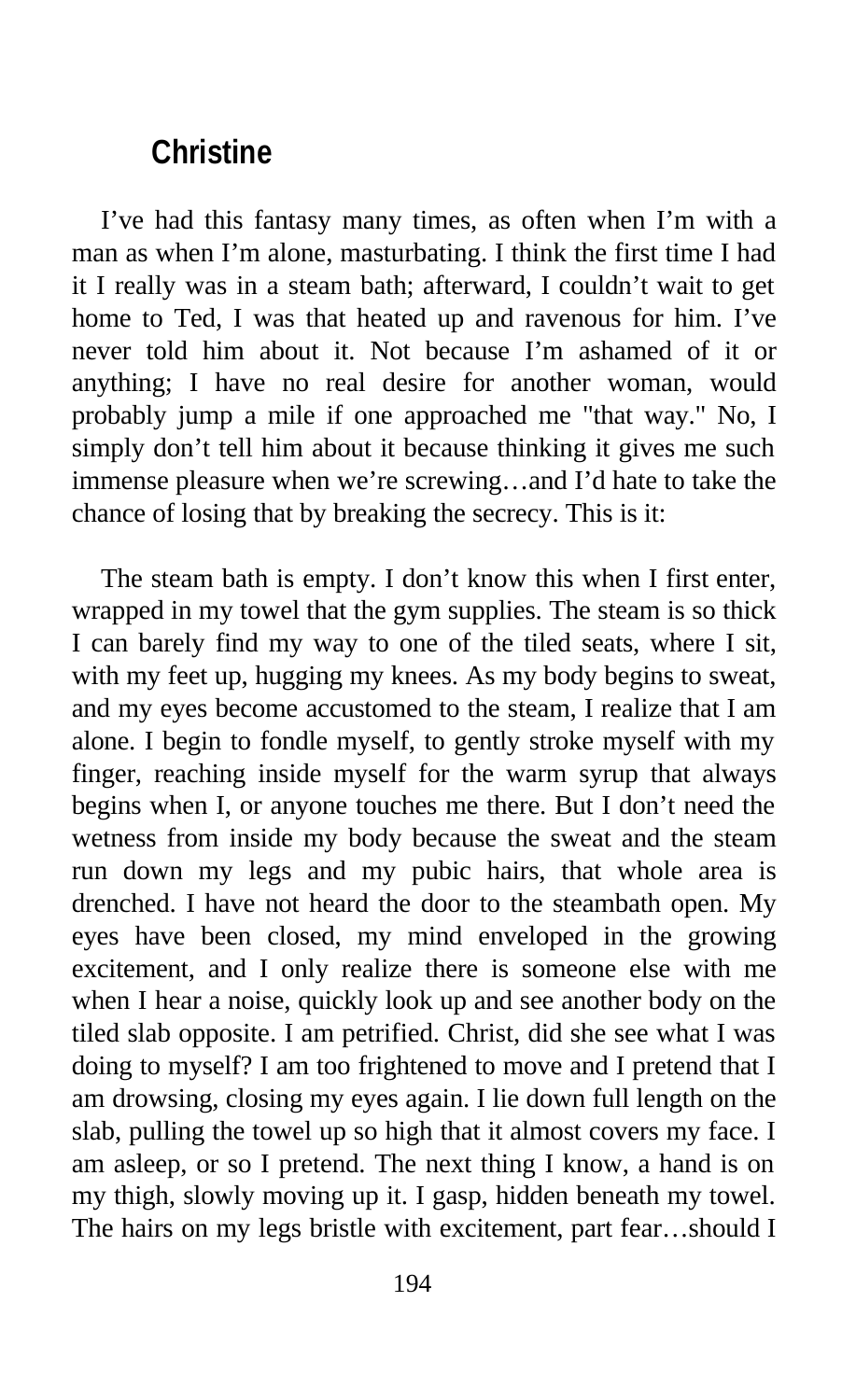run? But the towel protects me, hides me, and I remain passive. I leave the problem of another person entering and finding us to her; she will watch. Her hands are on both my thighs now, slowly massaging them, her fingers reaching up higher, higher, until they gently part my legs. I wait for her mouth and she leaves me thus for endless seconds. My lips beneath the towel now plead silently – please, please, don't stop, kiss me, kiss it! Her fingers have parted me, exposing my clitoris to the warm heat, and it seems to grow, to expand toward her, reaching for her mouth…and then suddenly, softly, tenderly her lips are on me, her tongue warm against me, moving. Half of my mind can't help but wonder what will happen now if we are discovered, but I have no choice. I am hers. I cannot leave those fingers, that mouth. The sweat pours over my face, the steam swirls all around me, I feel, have felt nothing of her but her hands and her mouth. Otherwise she is formless. I can feel the syrup pouring from me now, and she drinks it, her saliva, her sweat, my sweat all mingling in my cunt. Her lips are so full, and her tongue so warm, slowly licking me, all the way from my ass up to my clitoris, but stopping on it, lingering on it, then her tongue moving in small circles all around it, teasing it, but always returning, and when the tongue returns, the lips too, the full kiss again and again. The heat is so intense, and my own excitement, I am afraid I will faint, that I will scream out. I bite hard on the towel, raising my buttocks suddenly so that her whole tongue is in my cunt when I come. [Written down on request]

## **Dolly**

I have never had a homosexual experience, but I do have many lesbian fantasies. While my boy friend is making love to me I often fantasize about my best friend. We are not lesbians but we are extremely close (she is twentysix, I am nineteen). Anyway, the fantasizing begins when my boy friend starts kissing me. I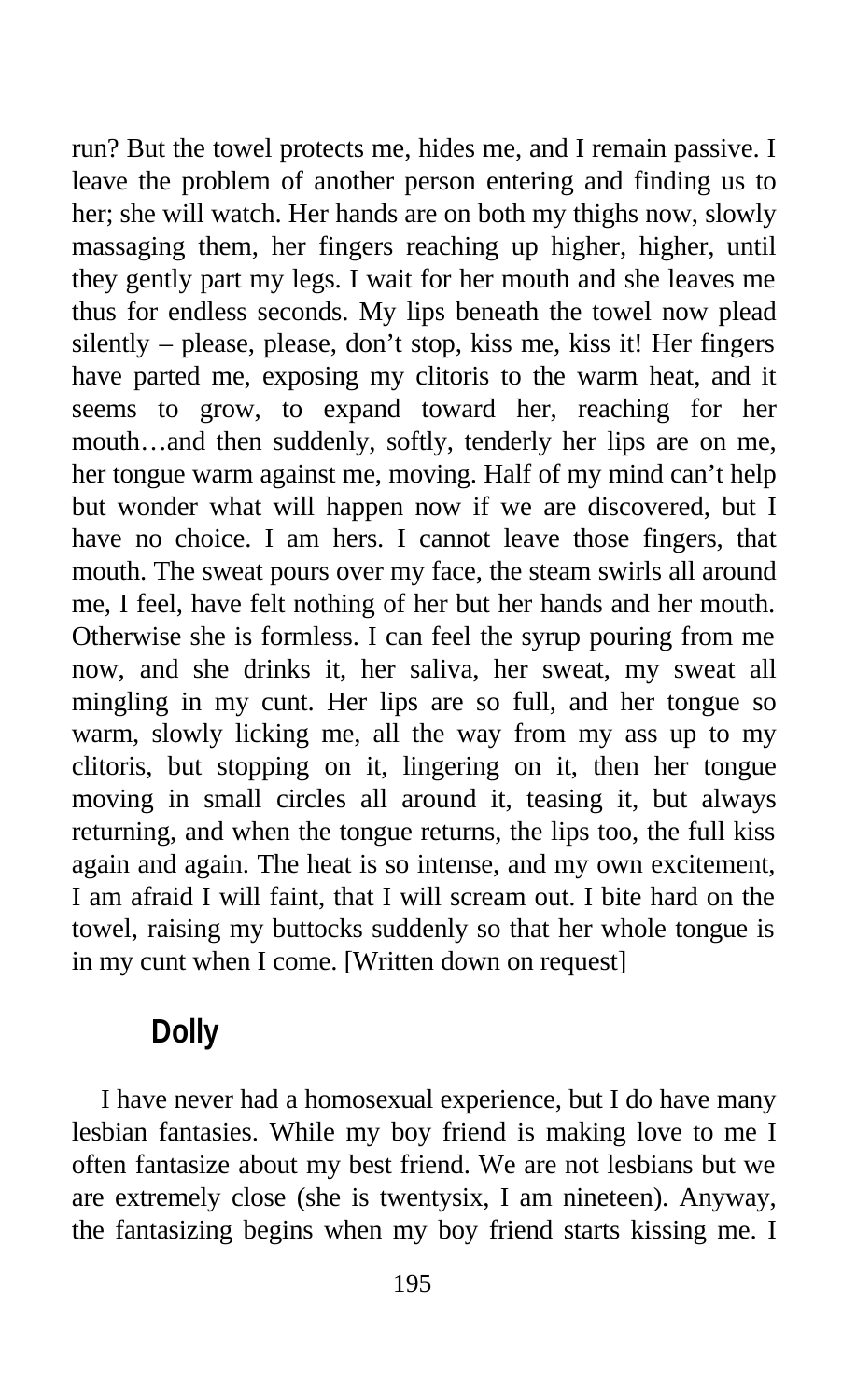pretend it is her. She kisses me. deeply and passionately. Then she gets on top of me and begins kissing my breasts and gently biting my nipples. Then I kiss her nipples and start sucking them, all the while in her arms. She tells me how much she loves me and how she wants me to love her as much. I tell her I do. Then she kisses me again. Slowly she licks my breasts all over and then, still slowly, with much help from me, she spreads my legs apart. She licks my inner thighs and then she finds my clitoris. She knows that is my extra sensitive part and she takes great care as she licks it. Her tongue is very soft. Then she spreads my legs and places her buttocks between my legs. Both our clits are protruding now from the licking and she gently rubs hers on mine until we both reach orgasm. All the while I'm imagining this, my boy friend is making love to me and I reach one orgasm after another.

At other times I fantasize that my boy friend is having intercourse with me while I lie in her arms and she kisses my breasts. With the two of them working on me, I soon come.

As you can see, lesbian fantasies play a great part in my lovemaking. Although I have never had any lesbian tendencies, perhaps deep down I'm bisexual. Who knows? It's the only answer I've been able to come up with as to why I have such fantasies.

But not all my fantasies are of the lesbian type. I masturbate fairly frequently, and when I do I fantasize. I picture a very good-looking man with a beautiful body. He is standing about six feet away from me and he has a huge throbbing penis. I am strapped to my bed and I plead with him to make love to me – but he refuses. He just stands there with his huge erection. I can't get at him because all my limbs are strapped. Gradually he comes closer to me until he is right beside me. Then he stands on the bed above my face – one leg on either side of meand slowly squats until "it" can be touched with the tip of my tongue. But he will not let me take it in my mouth. Still squatting, he slowly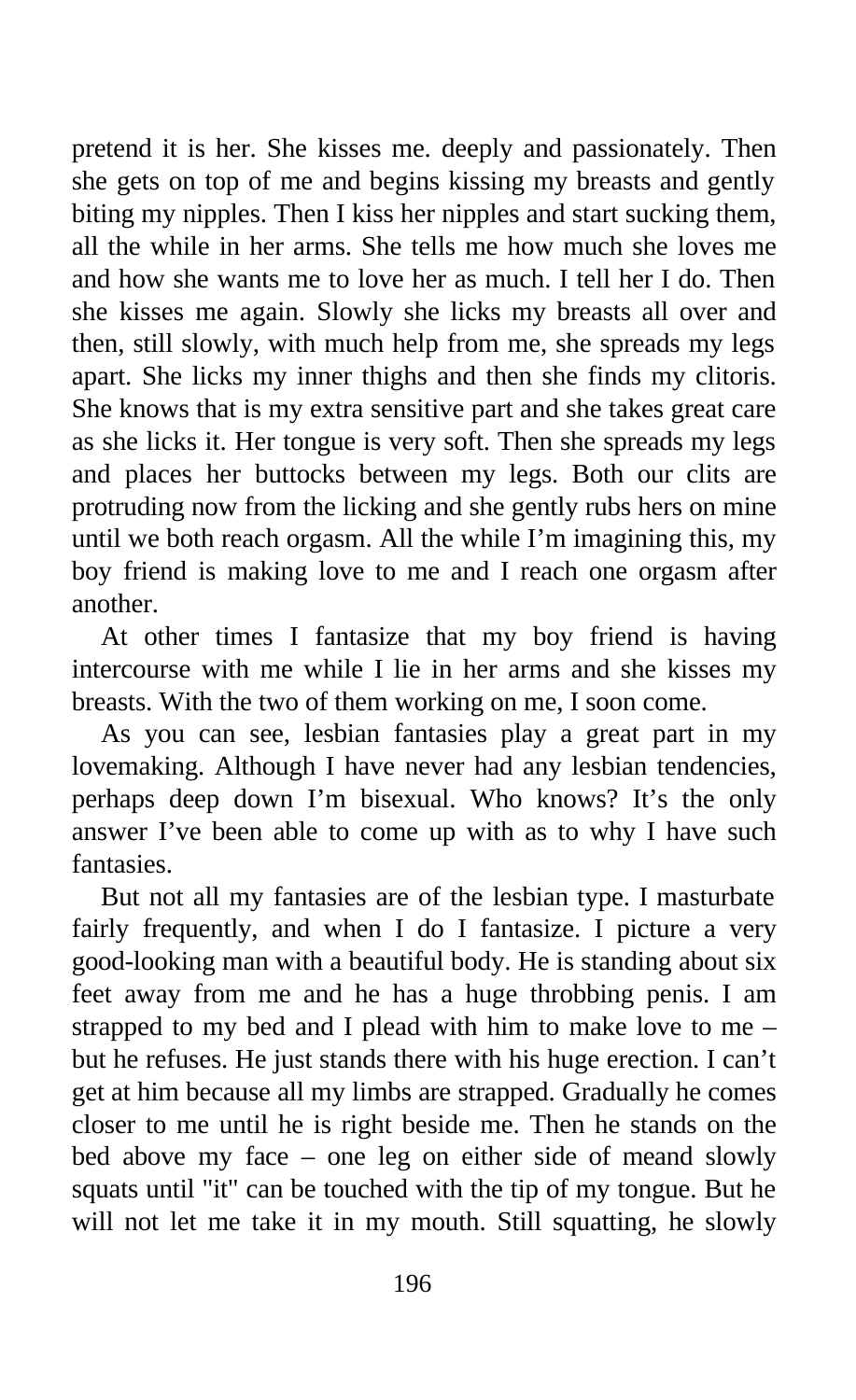backs up and rubs his penis on my huge breasts and my nipples continue to rise, hard and proud. Then he rubs his penis on my inner thighs and finally on my clitoris. Finally we have intercourse. By that time I have reached an orgasm.

Another one of my favorite fantasies is to imagine myself being the focal point in group sex. While men take their turns having intercourse with me, the women are kissing me and playing with my breasts. Everyone is telling me how much they love me and I am brimming with love for them. [Letter]

#### **Bee**

I do not now have lesbian fantasies, but for a period of time when I was a teen-age girl, I did. I had a young, pretty female teacher on whom I guess I had a crush. She was very kind and nice to me, and we had many long talks after school. When she found out from me that my parents thought sex was bad and that they told me nothing about the "facts of life," she got me a little pamphlet that gave the basic information. She also answered a few of my questions about what I learned from that pamphlet. I did not learn any of the details about sex, but at least I learned where babies came from. Anyway, as I said, I had a crush on this teacher, and I would sometimes fantasize about her. I dreamed that we would undress each other, and she would hold me in her arms. Then I would kiss her breasts and suck on her nipples as though I were a baby. Other times, I would fantasize about taking a bath or a shower with her, and I would have thoughts about washing and drying her entire body. When she got married, my crush was broken, and these dreams stopped. [Letter]

## **Venice**

I have had an occasional lesbian fantasy, but only about a girl friend feeling my breasts; nothing more than that. [Conversation]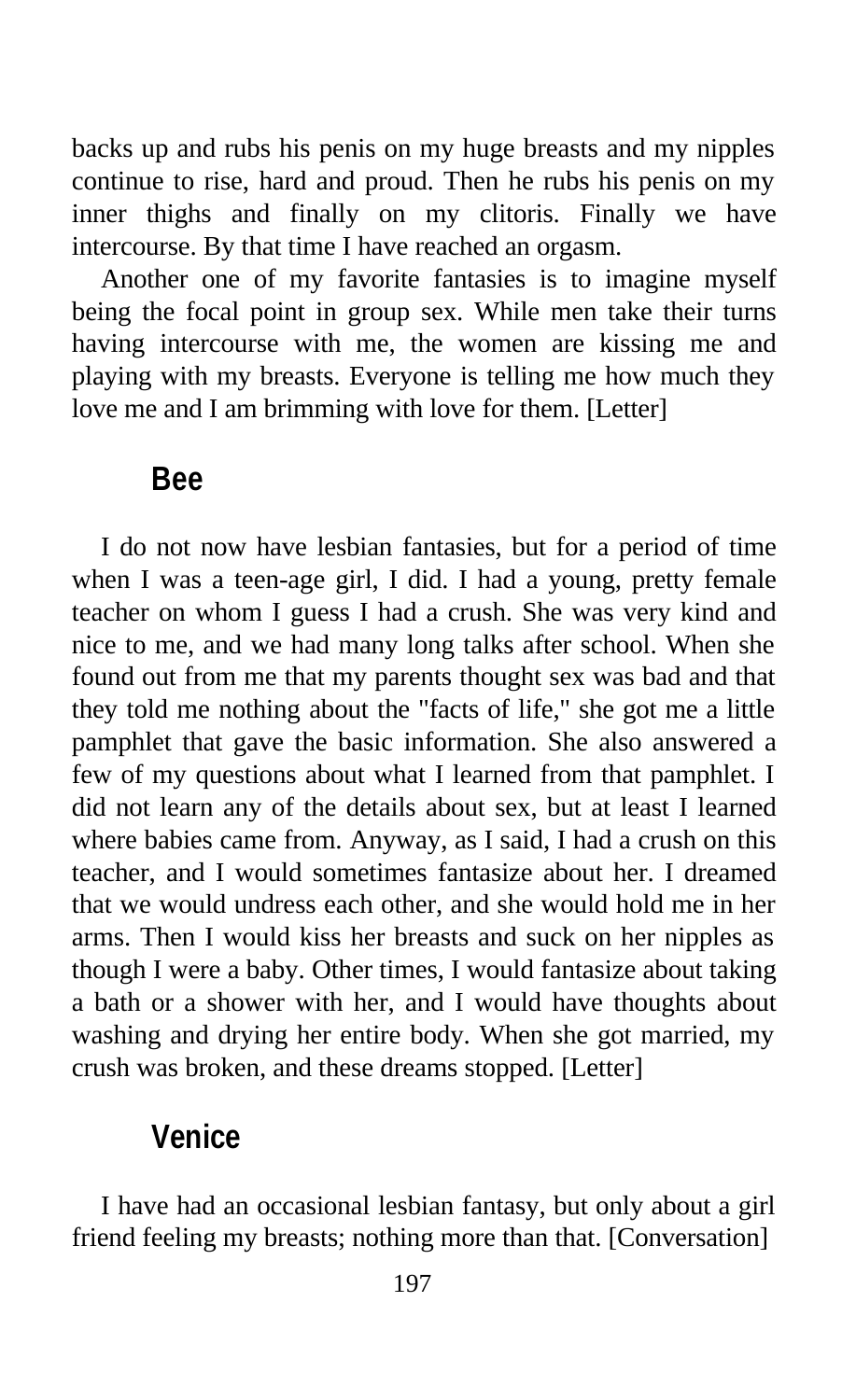## **Lilly**

I don't think you would call my lesbian fantasies "suppressed wish fulfillment." I have often wondered what it would be like to be aroused by a woman, to be engaged in foreplay with her, with her kissing my breasts and sucking on my nipples, and also to have her play with my clitoris. I wouldn't want her to suck or kiss it, just play with it – and not gently. [Conversation]

#### **Rita**

I must be very selfish, but I believe it would take quite a lot to get me involved in "swinging" or group sex. I can't stand the thought of my fiance making love to someone else. I have, however, imagined watching another woman perform fellatio on him and later joining the two of them. However, even this culminates in him and me having intercourse. [Letter]

#### **Mary Beth**

I enjoy a full sex life with my husband. Sometimes, however, I do have lesbian fantasies, but it is difficult to describe them. I think of best friends (past girl friends) and being in bed with them, just touching and caressing. That is as far as the fantasies ever go, although I would like to meet a lesbian and experiment. [Letter]

#### **Viv**

I have thought about experimenting, finding a woman to make love with, to see if I really feel that way or not. My fantasies are rather muddled. Sometimes I think of an older attractive woman (feminine looking, not butch) seducing me. And then other times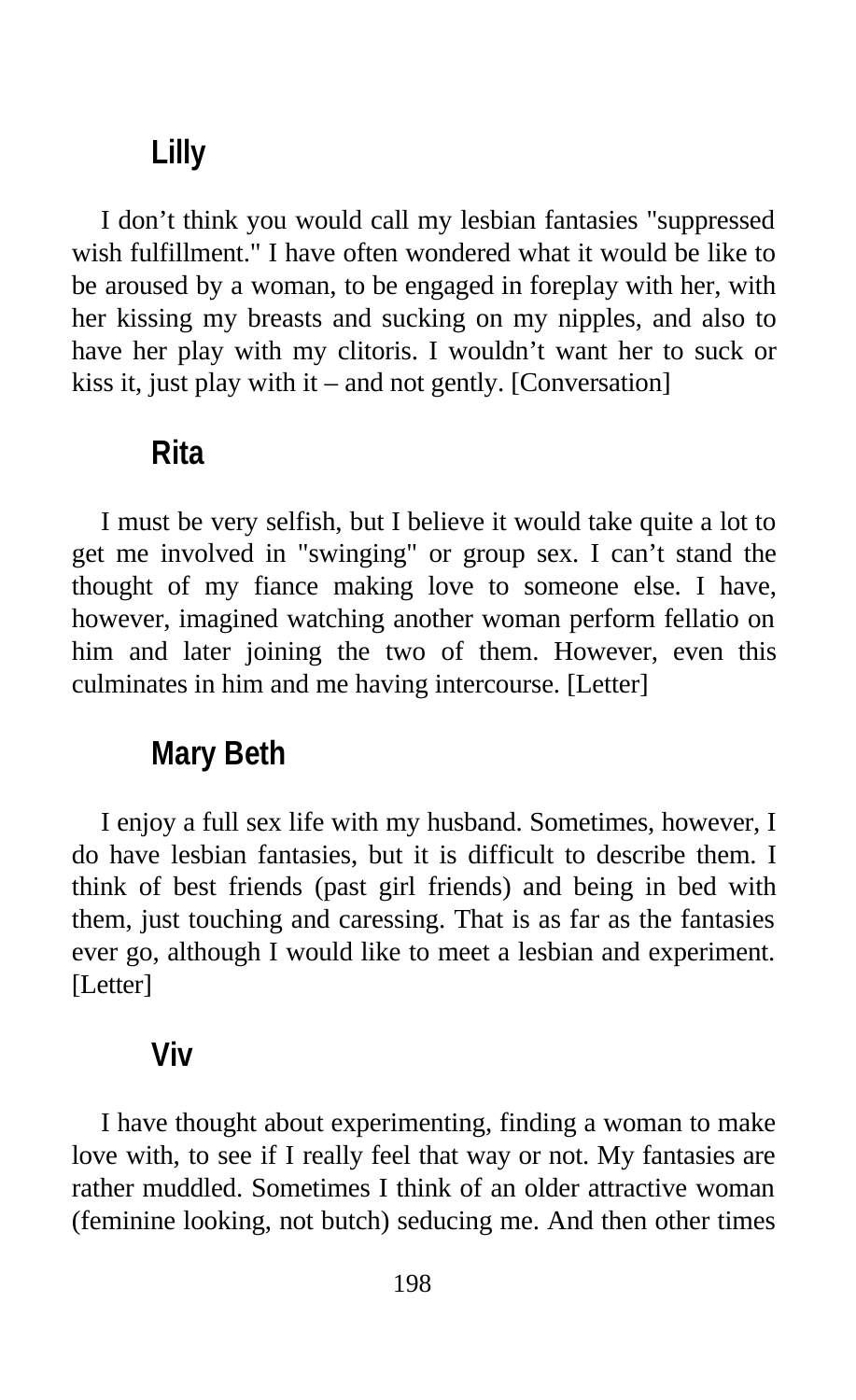I think of a girl of my own age group, and in this case neither of us is seducing. I suppose you would call it mutual exploration. I told my boy friend about this (I can discuss everything openly and frankly with him). He said he thought it quite natural, but when I asked him if he had ever wanted to sleep with another man, he said, no, lesbian love seemed more acceptable than homosexual love. [Letter]

#### **Lee**

In my lesbian fantasies, I can never put an identity to my partner. She is no one I know and has no face or personality. In my dreams she is just a female body who takes most of the initiative, while I am merely passive and just lie there as she makes love to me. I fantasize that she plays with my breasts and sucks them while masturbating herself. Then she performs cunnilingus on me. We do not kiss, and I do not touch her genitals in these fantasies; however, I do play with her breasts. I often engage in this fantasy while making it with my husband, particularly when he performs cunnilingus on me. [Letter]

#### **Willa**

Once I had a lesbian fantasy. I hardly remember it, but it was with my very closest friend. I was the aggressor. It was a beautiful experience. [Conversation]

#### **Dana**

I am not lesbian in any way – I enjoy men too much but when it is necessary for me to masturbate, I visualize any girl with big breasts and proud nipples standing over my face so that I can see into her cunt. My hands play with her buttocks and while I do this she is sucking the cock of the man. This makes her cunt wet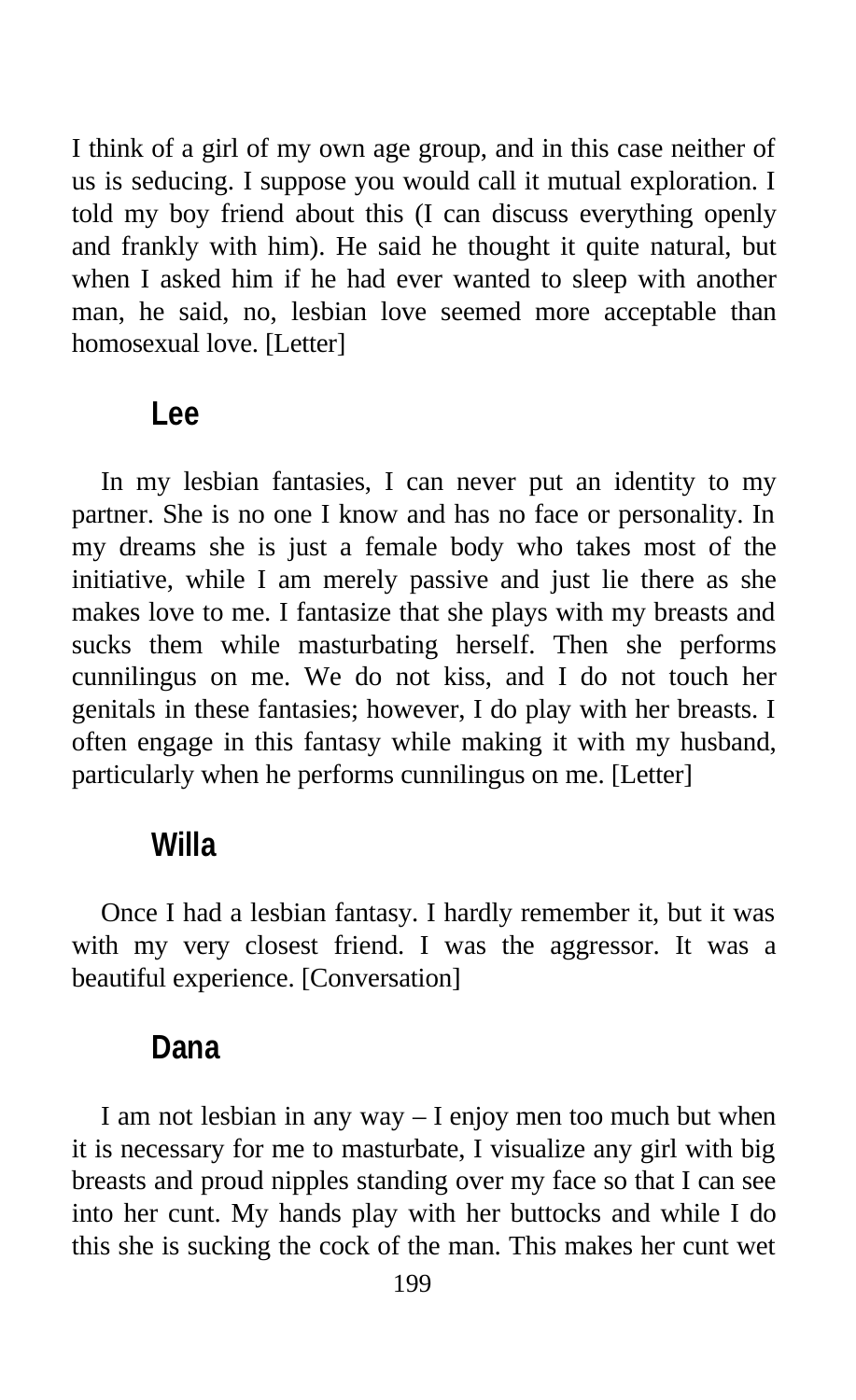and she drips on my face. Another girl is opening my knees and putting a cold bottle in my cunt while gently pushing her finger in my behind. When the girl standing over me brings the man off, she sits down on my face and I stick my tongue up into her cunt and lick it, while she writhes in ecstasy. Meanwhile, the man lifts my backside up and pushes his rockhard prick right up my backside, and the other girl works the bottle in my cunt faster and faster, backward and forward, while I put my finger up her cunt and play with her apex until she shoots her beautiful juice out of her marvelous cunt. [Letter]

#### **Cara**

I have occasionally fantasized about two of my friends, both of whom have very womanly figures. I do not mean "womanly" in the Raquel Welch sense. That sort of body doesn't appeal to me. Rather, they are soft-looking, buxom women. I would imagine myself as a man making love to one of these women. The breasts were very important for excitation. I should add that I've had no real experience with women, am married and prefer it this way. [Letter]

## **Celia**

I am nineteen, a secretary, and am due to be married this year. My fiance and I do not have sexual intercourse. We have been going out for just three years. We do, however, frequently have oral sex and are looking forward to an extremely happy and varied sex life together.

In sex, I often think of someone else (no one I know), especially if I am not finding it easy to reach orgasm. I find it particularly exciting to think of another woman and generally this "does the trick." Generally, I make up situations – strip clubs (watching or performing); slave girl (!) ; anything where I am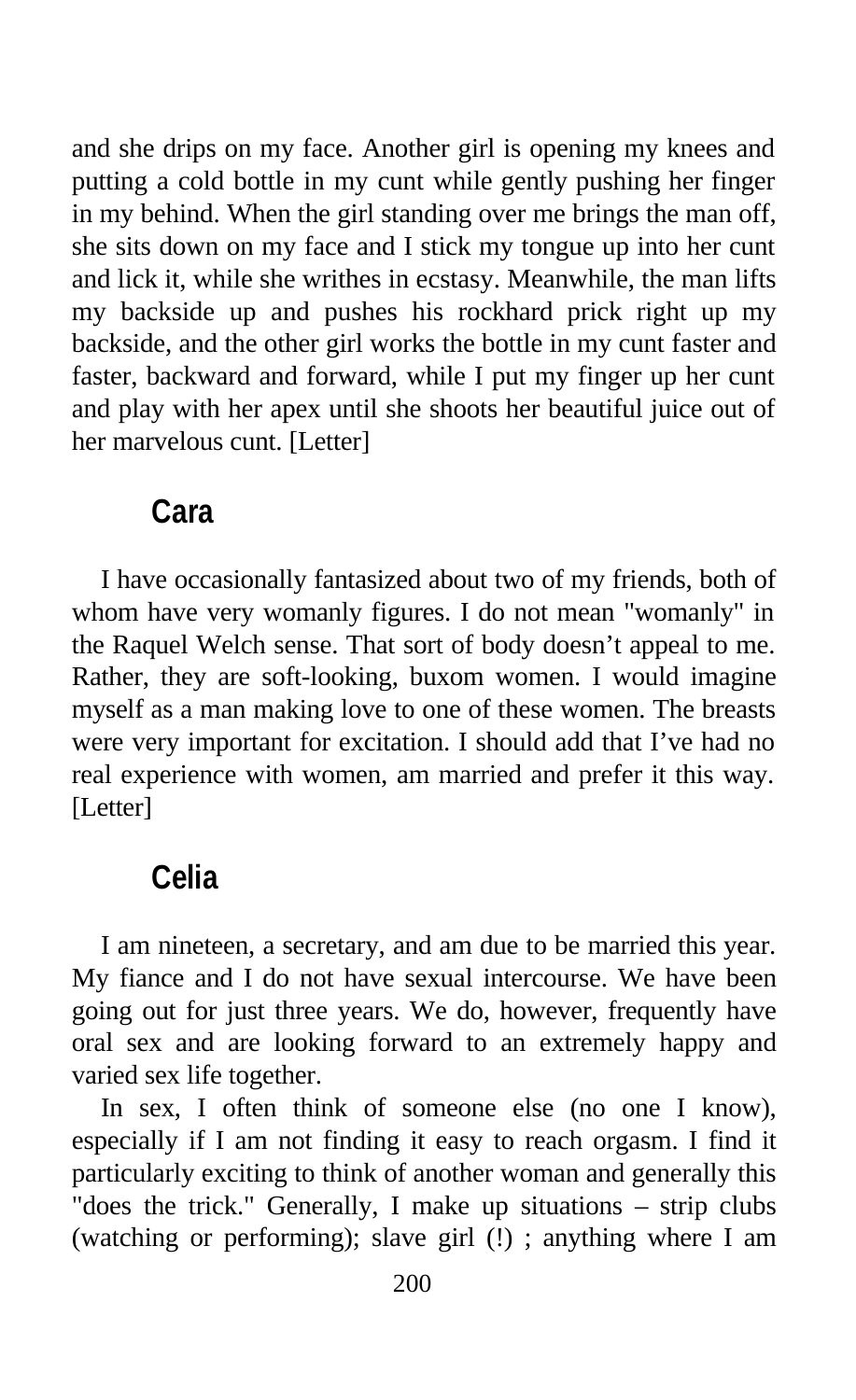*forced* to take off my clothes and make love. Sometimes I imagine there is just one other woman, other times that there are two women and a man.

I get quite turned on by female nudity or pictures (I always read erotic literature before masturbating, to give myself ideas!), and it automatically shows up in fantasies. The women in my fantasies are not friends; I just picture a faceless woman's body. I don't think I actually imagine touching her. I just enjoy the thought of the naked body. I prefer to imagine she is touching me.

When I was a little girl, about eight, I remember always bullying my best friend into playing games where we had to pretend to take off our clothes and the "wicked man" would make us walk in the street, or the inevitable school situations where we would force each other to do things. I remember when I was about ten, wanting to be a stripper…and there may have been some kind of intimate contact with my girl friend, but I really can't remember. I did have quite sexy ideas…like wanting another girl to dry me down after showering, or being forced in various ways to take my clothes off.

I would be interested to know how many women (what percentage) are bisexual, as opposed to men. I can imagine myself to be, but I suspect that my apparent interest in women, having read through my letter, is just objective and a form of extra stimulation.

I have told my fiance about my lesbian fantasies and he is neither jealous nor angry. We discuss them regularly. He does not fantasize himself, but quite understands why I do. He considers it quite natural, in fact. We have great sexual compatibility and understanding, and I only wish every couple in the world felt the way we do about each other. [Letter]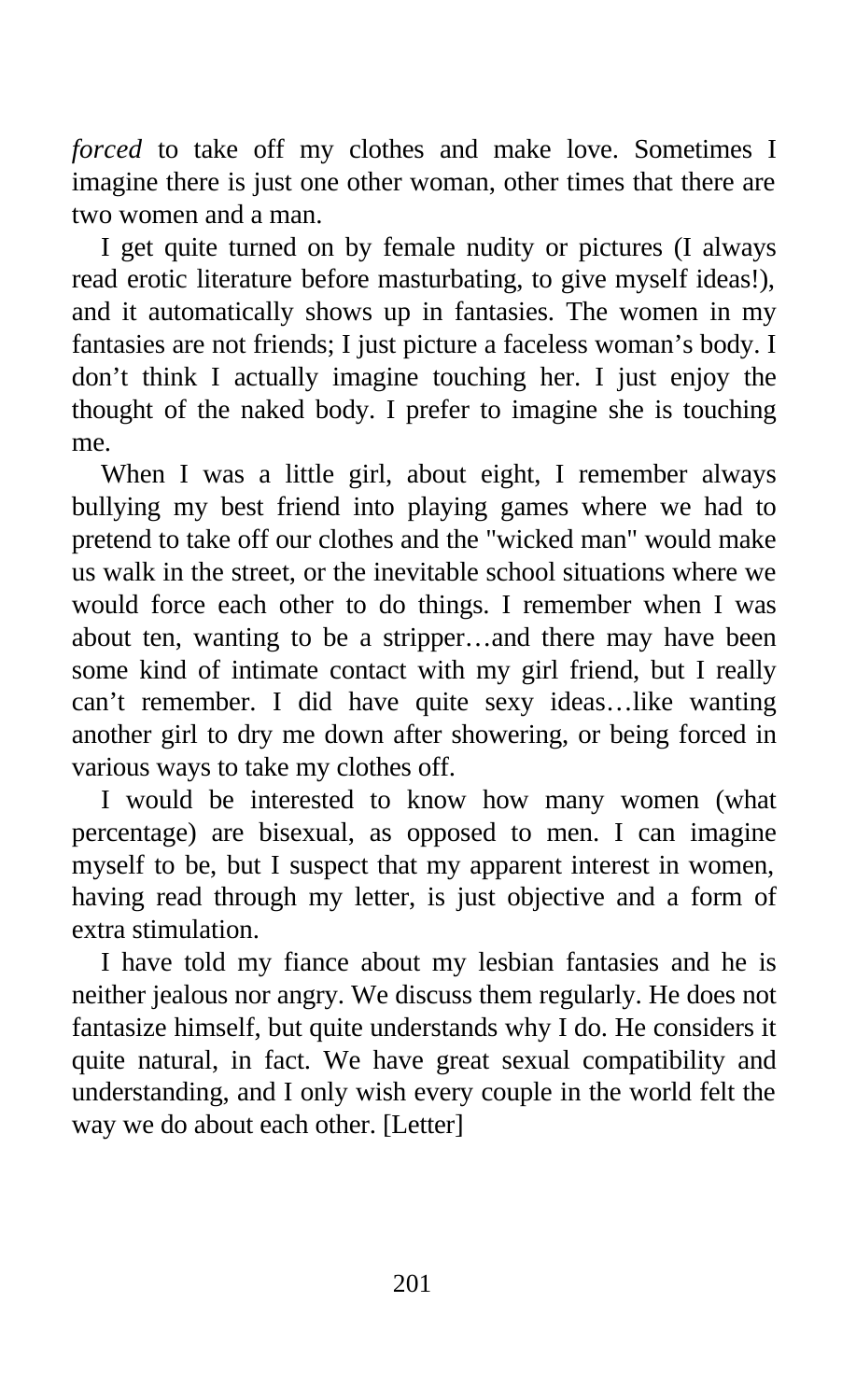## **Theresa**

Although photos of male homosexuals always excited me, the thought of lesbianism did not, and was indeed repulsive to me. However, lately I have watched myself do a complete turnabout after reading some of the recent permissive literature. I was and probably still am very naive. I had never condemned homosexuality; I simply never concerned myself with it. Then an attraction to another woman developed this year. We have so far only talked, but I feel more will come of it. My husband is a very forceful and brutal man. I find her gentleness refreshing and feel as if my relationship with her would be very satisfying. So now she is in my fantasies. Just the thought of touching or holding her excites me. No lovemaking, just closeness and gentleness.

I must have been a strange child, because the first time I remember being aroused was when reading a marriage manual just before being married at eighteen. I married the only man I had ever dated. I have come to believe that I must be dull. It is my husband, not me, who thinks up different things to vary our sex life. Often he likes to talk dirty to me. I rather like this and wouldn't really mind being treated like a whore…an expensive one. But he enjoys brutality almost to the point of rape. I hate rough treatment. I like to be oh, so gentle, and won by kindness and consideration. Although he is rough, he is very controlled, and I often think how much I'd like to tease him to the point where he'd blow his cool and just do what he really wanted, instead of all the deliberate rough stuff. He is a very hard person to bring to climax.

I used to think I was strange, unlike other women. Now I am beginning to believe I'm not as bad as I thought all these years. [Letter]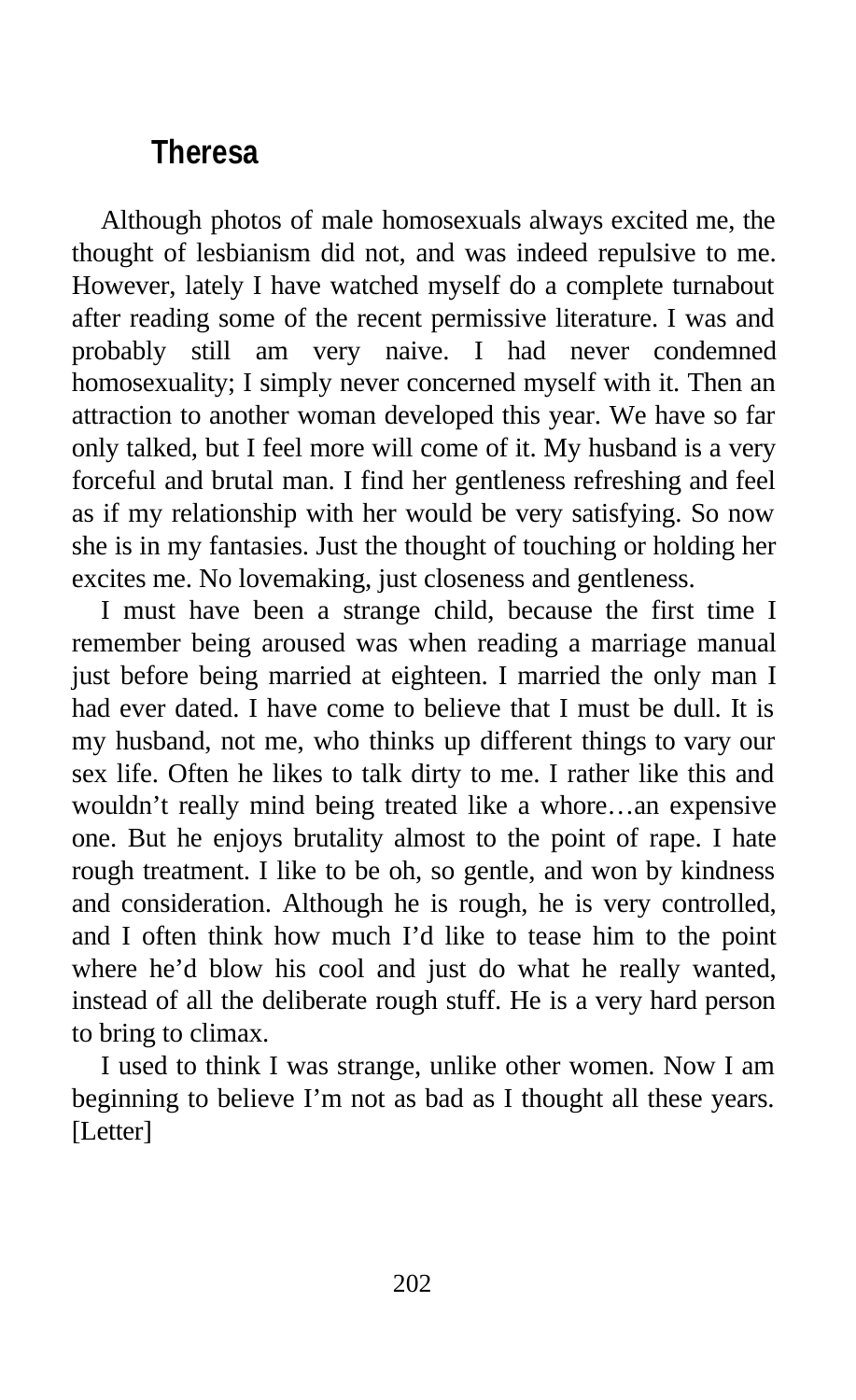#### **Tania**

I am curious to know if I have any latent homosexual tendencies; perhaps I'm just bisexual.

Most often, during sex, my thoughts drift to other women. I either imagine myself being made love to by a woman, or watching my mate made love to by another woman, or a combination of the two. He and I have discussed this and he confesses that this is often the case with him too. He encourages my fantasies by acting out his own. He very often talks to me as though he were raping me, which encourages another type of fantasy within me. I begin to fantasize that I'm tied, helpless, and at the mercy of this very aggressive man. As a result of this I begin to imagine that a woman enters the scene, dismisses my mate, and begins to make love to me in an equally aggressive manner, but with a special gentleness.

The first fantasy I can remember was about a group of people (four or six) in a large bed, all naked and caressing one another. I was never able to develop it much beyond this, but being quite young at the time it didn't seem necessary. The mere idea was quite stimulating. [Letter]

## **Michelle**

I have been married five years, and until now have never discussed my sexual. fantasies with anyone.

I don't think of someone other than the man I am with during sex unless he is performing inadequately, at which times I think of someone who *does* perform adequately. This invariably gives me enough pleasure to achieve orgasm. I think fantasies are very useful for this specific reason. Every time we have sex, it can't be perfect; the other person (and oneself) is not always in top form.

The most frequent idea that pops up in my fantasies is "being on exhibition." My fantasies vary a great deal, but this idea is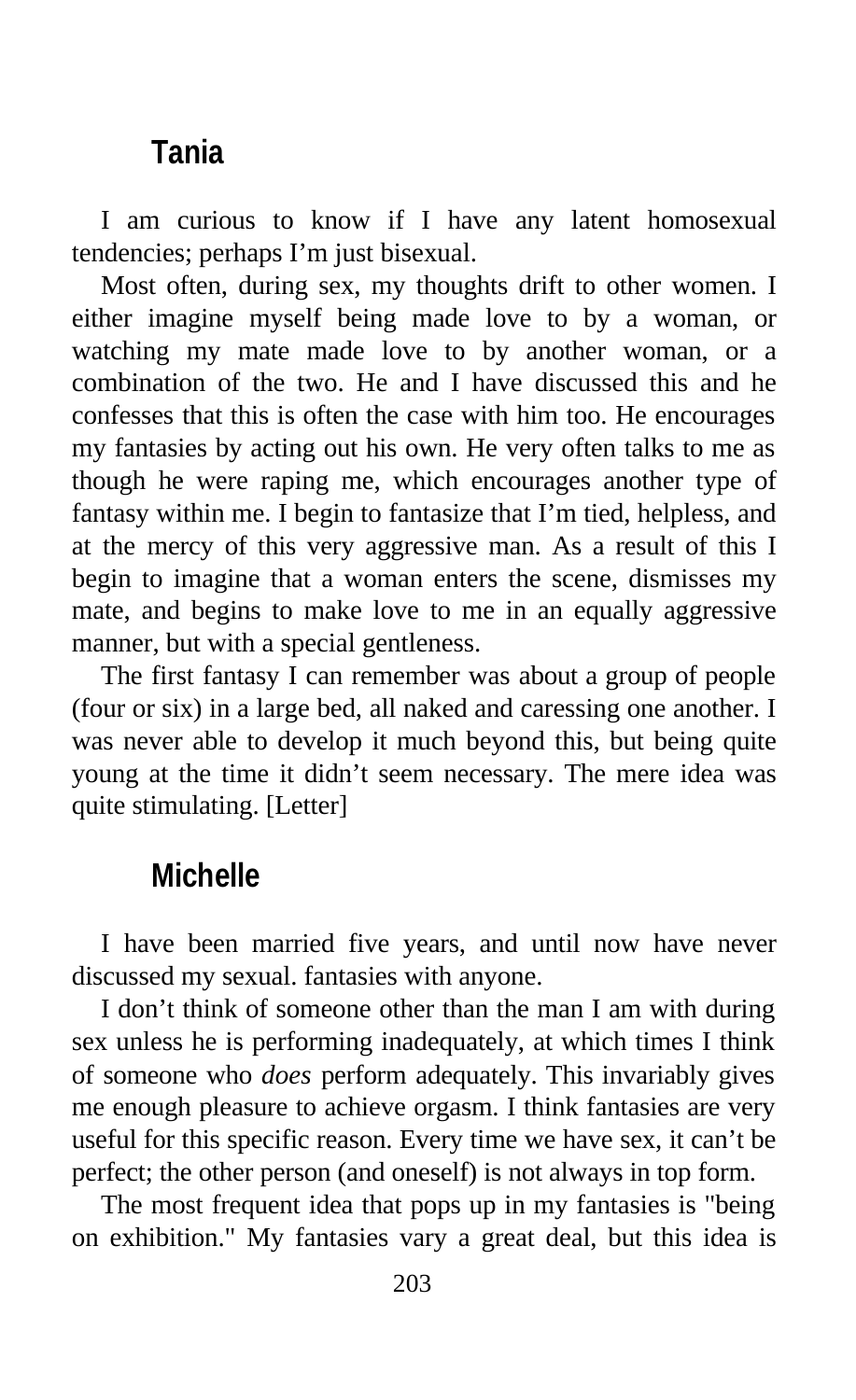usually present. People watching, not necessarily saying anything or doing anything, but just watching… that really turns me on.

What is interesting is that although I've never had any desire for another woman, or even looked at another woman "that way" in reality, I do often have lesbian fantasies when with a man. I don't know where this idea comes from. In my fantasies, these women and I never actually touch, no bodily contact, I simply think about them, other women, usually naked, usually large-breasted. What they seem to be doing is trying to seduce me by their erotic movements. I allow myself to get excited just watching them, but then when I have built to a pitch and have my real orgasm, the women simply smile, pleased for me, and disappear. Maybe some day I will join them in sex within my fantasy, but I don't think that is what they are building toward. I would never tell a man about these lesbian fantasies because I don't think a man would understand. [Letter]

#### **Sandra**

Often when my husband and I are making love, I think of another man (or two) and sometimes, not often, of a woman. The man I usually think of was my dentist (I say was because he moved to another state). I never had sex with him, but I would have liked to. To me, he resembles my husband. He is soft spoken, but not one to be bossed by a woman (which I like a man to be: A Man). In my fantasies we have sex in every imaginable position within reason. We even masturbate each other. However, most of the time I think of my husband during sex; he is my ideal sexual partner. He even smells sexy.

When I fantasize about the other men I find attractive, toward the point of climax, I settle on one man (or woman). So you see, I have lesbian fantasies. Usually I think of a woman who is physically similar to a. man, meaning that she is heavily built but still feminine, tender, loving (motherly sometimes),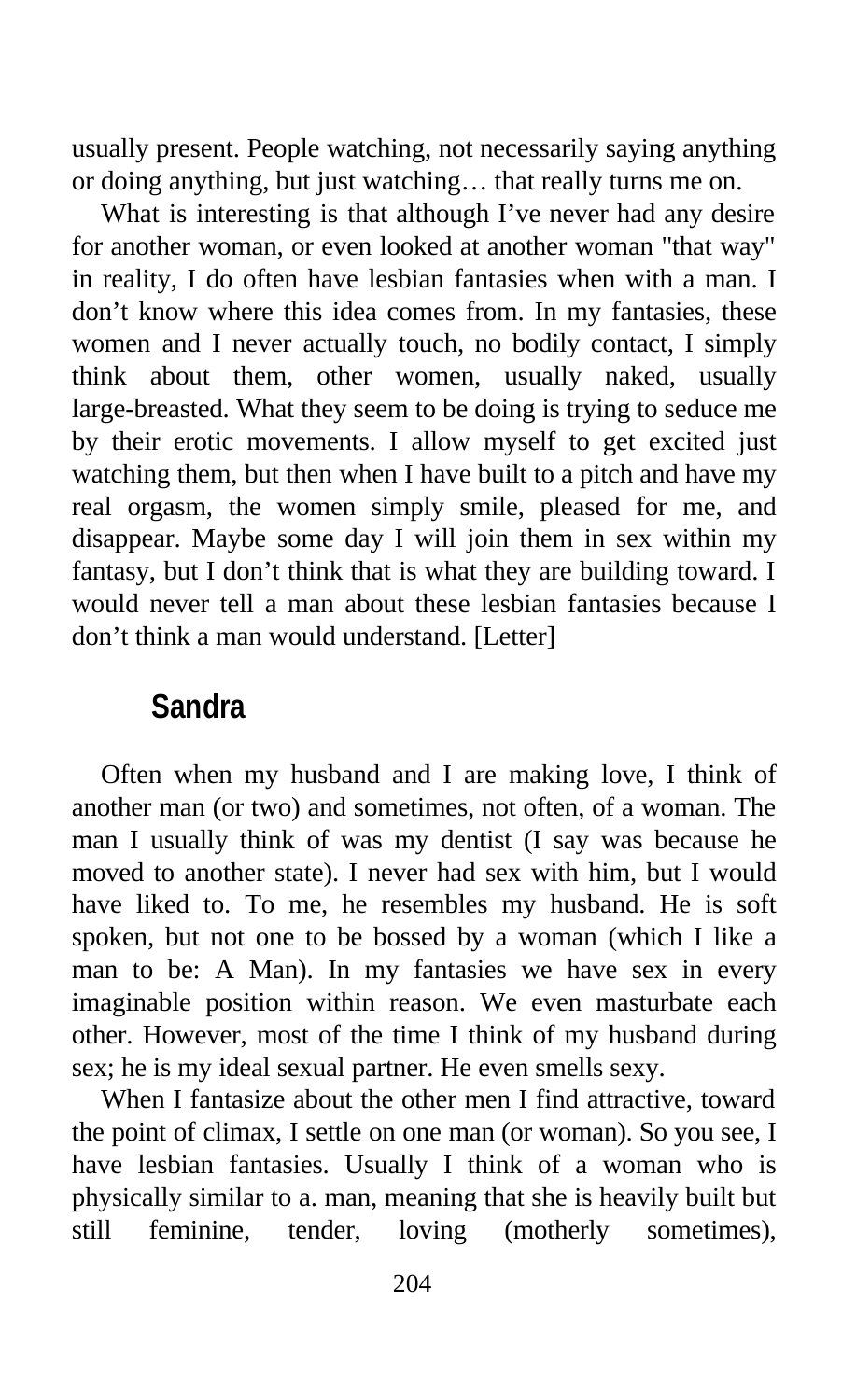compassionate. Very often she is in military uniform. She isn't beautiful, just attractive. She is assertive but open-minded, fun to be with, likes music, sports, clothes, and animals. She is well off but not rich, thrifty but not miserly. We usually masturbate, kiss (on the mouth), sleep in each other's arms (she holds me mostly). I feel secure with her. We suck each other's breasts (me hers mostly). Sometimes she and I go 69. My husband knows I have lesbian tendencies and that I could possibly be ambisexual. However, I don't go out of my way to find a lesbian or female bed partner.

I don't know what it's an indication of, but I love to think about my husband and another man having sex with me. Although my husband doesn't encourage my fantasies, he doesn't discourage them either. When I ask him if watching another man fuck me would excite him, he says probably. He knows I would like him to be with me if I am fucked by another man. We both like to watch our own fucking. Another idea that turns me on is that of watching two homosexuals making love; also, I wish women got a chance to watch some of the blue films men see.

Please excuse my sloppy writing; I am usually neat, but I wanted to put this down quickly so that I wouldn't change anything. [Letter]

## **Patty**

I have just read your advertisement and feel compelled to help you in your research. I will attempt to write as honestly as I can.

I am twenty-nine years old, have been married for eleven years to a merchant seaman, and have two children. My husband is at sea for almost six months of every year, and during one of his trips about three years ago I was introduced to lesbianism by two young girls. My first experience with these girls was so completely satisfying and wonderfully exciting that I now relive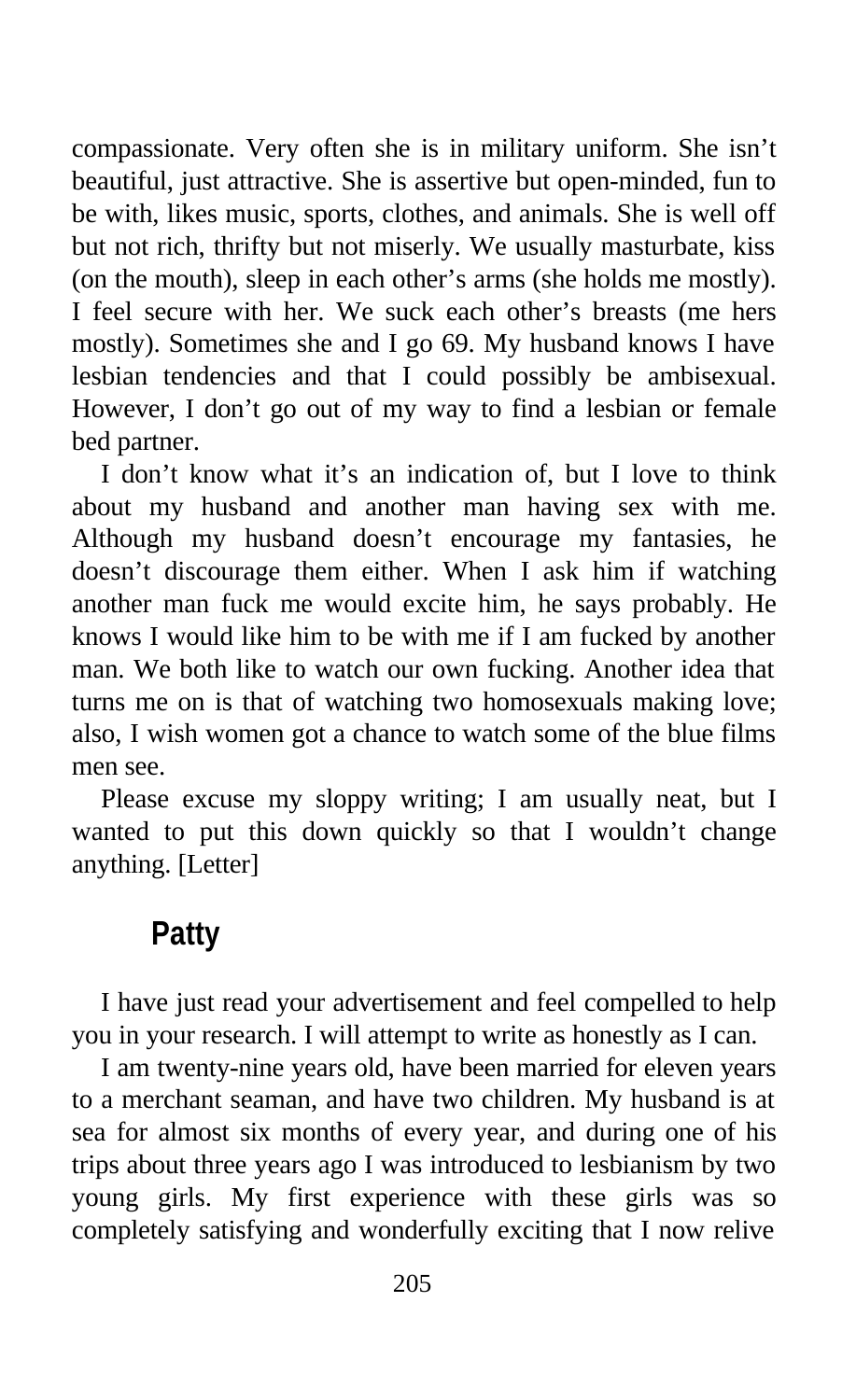the scene almost every time I make love with my husband when he is at home.

The scene I picture is as follows: My husband is at sea and the children are at my mother's for the weekend, because I am having a night out with the girls at the office to celebrate one of the girls' coming wedding. I have invited two of the girls to spend the night at my place, as they live in the next town and they would have had to leave the party early to make the last train home. We arrive at my place, late and tired after the party. I flop down on the chair and say that I wish that I had a maid who would undress me and get me ready for bed. The girls say they will be my maids and proceed to undress me. When they take off my bra and panties they are obviously very excited by what they see, and both say they have never seen breasts as large and beautiful as mine before. They ask if they could touch them. I say they may do anything they want with them, and soon my nipples become very large and firm with their caresses. Then they take a breast each and kiss and suck my large but very sensitive nipples, and at the same time they begin to caress my tummy and thighs, and soon I am squirming all over the chair. When I start moving they release my breasts, and one of the girls sits on the arm of the chair and starts to kiss me very tenderly and lovingly and then more demandingly. Soon our tongues are deep into each other's mouths. While this is going on, the other girl is kneeling on the carpet between my legs caressing my thighs and tummy until I am about frantic with desire. I am moving all over the place trying to direct her fingers into my vagina, but she ignores my attempts. Suddenly I almost go crazy when I feel her head go between my legs and her tongue enter my vagina. I have an orgasm almost immediately, and nearly scream the house down in the process. While I am regaining my breath, the girls strip off and make love on the carpet while I watch. We then have a shower together and all three go to bed and make love all night. [Letter]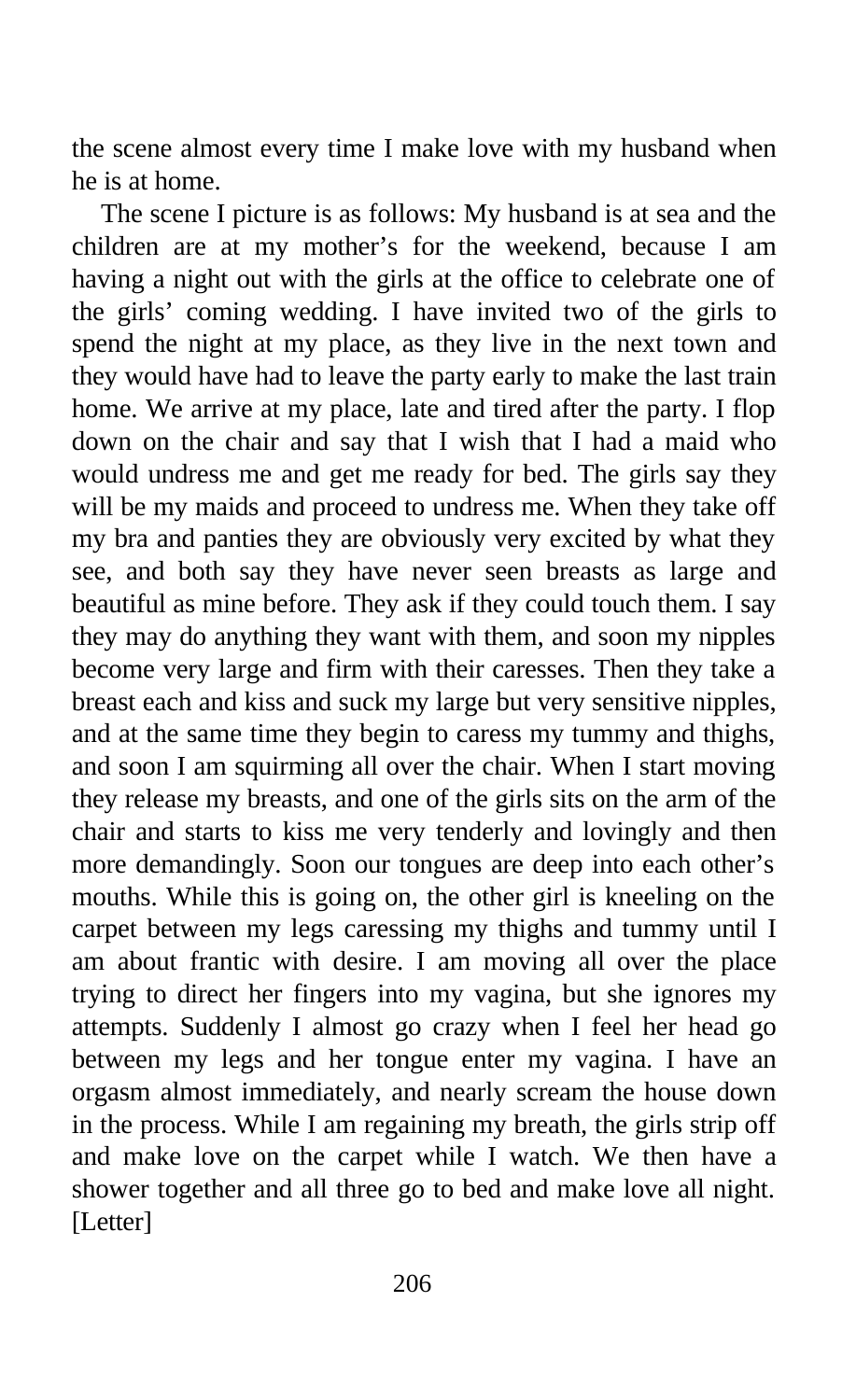## **ROOM NUMBER SIXTEEN: PROSTITUTION, OR, "SADIE THOMPSON, DOESN'T LIVE HERE ANYMORE."**

This room is empty.

When I began collecting fantasies for this book, and would talk about it to psychologists, writers, and other people who I thought had some information about the subject, they'd often smile with amusement, and tell me that of course one of women's most popular fantasies was that of being a prostitute. And from everything I've read and heard, I thought this was so myself. (For instance, who hasn't heard that old tag line again and again, that at every costume party, half the women come dressed as call girls?)

But in the hundreds of fantasies I've collected, there is not one prostitution fantasy gone into at length; the subject is only mentioned fleetingly, glanced over *en passant,* by people hurrying to the Anonymity, Humiliation, or Masochism Rooms. This grand old theme, so beloved of Victorian women, is apparently dead. And if I'm right, and Sadie Thompson is indeed finished, it is ironically our permissive age that killed her; contrary to what her mother said, the old girl died from *lack* of shame.

In explaining what I mean, let's consider the difference between shame and guilt. Guilt concerns something about which you feel badly whether anyone knows it or not, and guilty love is still a very big fantasy of our time. It is an internalized judgment. But shame concerns something other people may or may not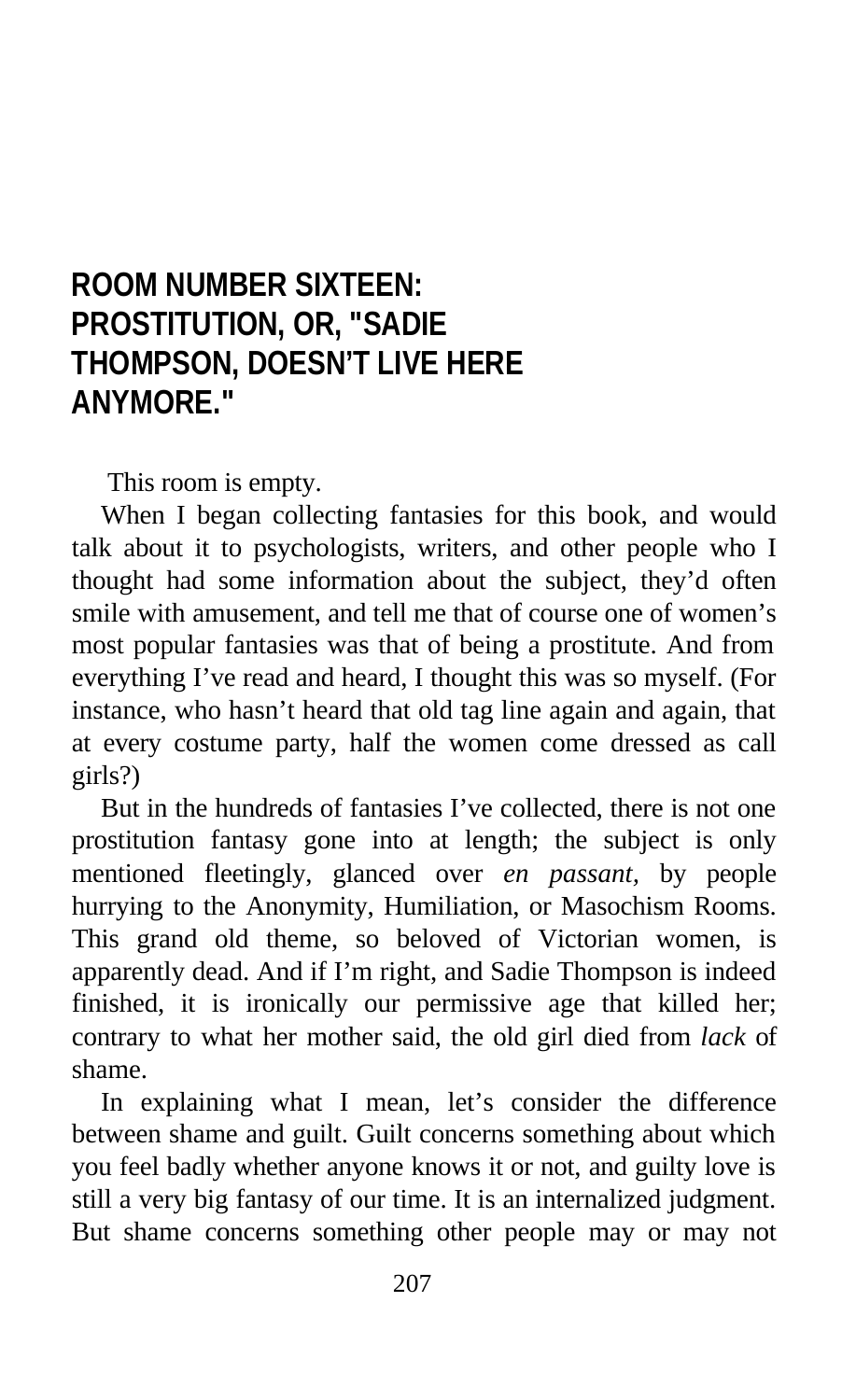approve of; you yourself may feel neutral about it, or even like it; the *shame* only comes in when some outside observer catches you doing it. The woman who cheats at solitaire, for instance, will blithely go along taking cards out of turn – until someone catches her doing it, when she'll grow irritable and testy.

Shame therefore enters when your personal code of morals or behavior is felt by you to be at variance with what is generally accepted and you feel at least a hypocritical need to pretend to go along with the majority rules. Therefore, we can see that the reason our mothers delighted so much in prostitution fantasies was their feeling that The Girls were beyond shame; they gave the fantasizer a kind of nothing-to-lose, gutter freedom. But today, why bother to be hypocritical? From every corner we are told there's nothing in sex to be ashamed about.

Goodbye, Sadie. We'll keep a candle in the window of your room in case the wheel of repression takes another turn, and backlash brings you back.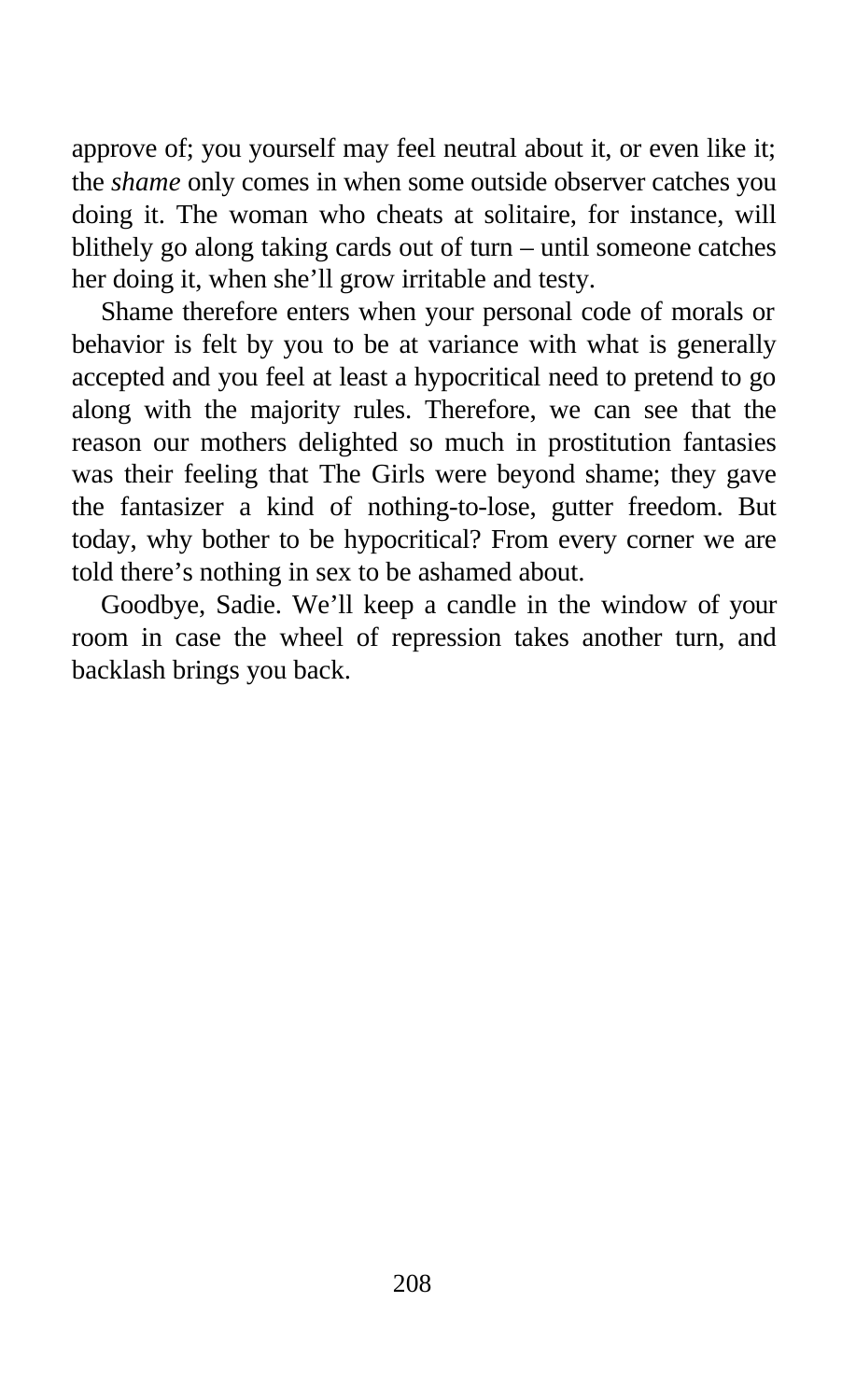# **"WHERE DID A NICE GIRL LIKE YOU GET AN IDEA LIKE THAT?"**

## **CHILDHOOD**

People invariably ask me whether a woman's sexual fantasies reflect her background. Doesn't her education or economic class determine the nature of her fantasy? Haven't I found that my material just naturally varied and fell into these categories? By the way the question was asked – especially during my researches in England – the "Yes" answer was always implied: a woman's background will out.

But my answer is "No." Wealthy women don't necessarily fantasize about masked dukes, any more than the uneducated wife of a miner fantasizes in rough four-letter words. Nor is the reverse true. It is meaningless to discuss the class or background of the real woman behind the fantasy, except to deny that it is the primary influence on what or how she is thinking. You can never predict what is going to turn anyone on.

If you were to shuffle all the written replies to letters and advertisements requesting contributions that I've placed in various publications in the United States and England, plus all the interviews I've conducted in person in the same countries, it would be impossible to match the lady to the fantasy…except perhaps by nationality.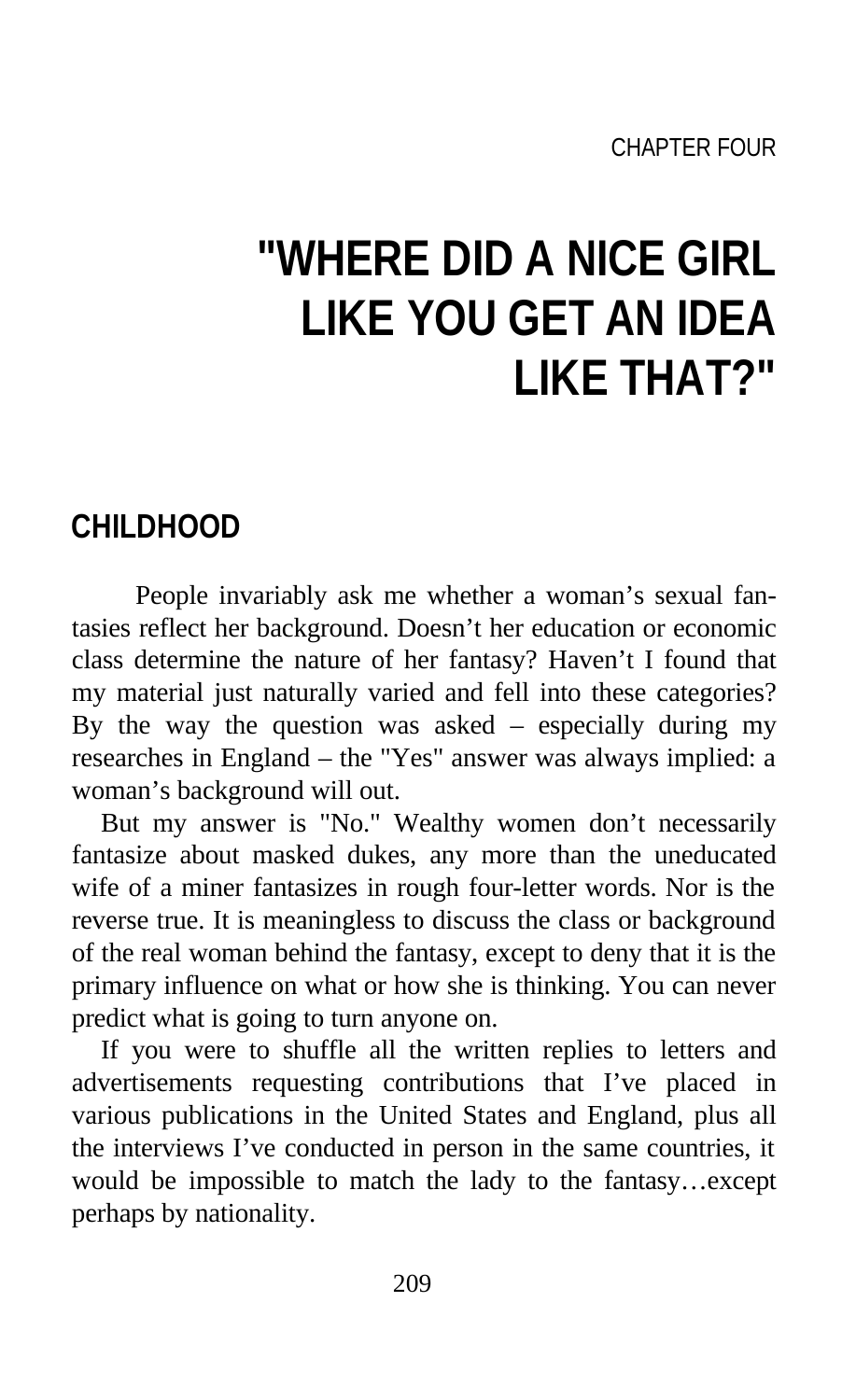So no, Mrs. Jones, don't expect that by ""birth," or by virtue of her happy marriage to Jack Princeton, that your Abigail would be found in the relatively acceptable Earth Mother Room. With all her Foxcroft training, she is just as likely to be rolling in the mud with an Airedale, along with all the other fantasizers of sexual humiliation. She will merely talk about it more grammatically.

I suppose the language and imagery of sexual fantasy is shocking, and perhaps it has put some readers off when they first read this book. But once it is agreed that the subject is worth serious discussion, no other course is open. To try to convey the emotion, meaning, and experience of sexual fantasy through euphemism would be like giving a thirsty man a piece of paper with the word "water" written on it. It's either the real thing, or nothing.

I've had a few moments of revelation myself. I haven't gone passively and unruffled through all this material, sympathetic to fantasy as I am. I used to open my fantasy mail – the replies to letters and advertisements – in the morning, and more than one gulp of coffee went down the wrong way. Wow! Not so much at the language, or the situations…although they're potent stuff for nine A.M. But it was the amount of imaginative detail that amazed me, the intuitive understanding that to prettify fantasy is to take the life out of it, and above all the evocative creativity in the fantasies of women whose lives, as described in their letters, were otherwise as routine and predictable as sending the kids off to school in the morning.

Sexual fantasies are a great leveler among women. It's a shame women can't speak to one another as directly or be as honest about themselves in reality as they are in their fantasies. In fantasy, everyone speaks the same language because everyone wants the same thing. I sometimes think that's what men essentially get out of their sessions in the clubhouse locker room: there, stripped of everything, they can talk of everything without pretense or bullshit, slipping each other a little sexual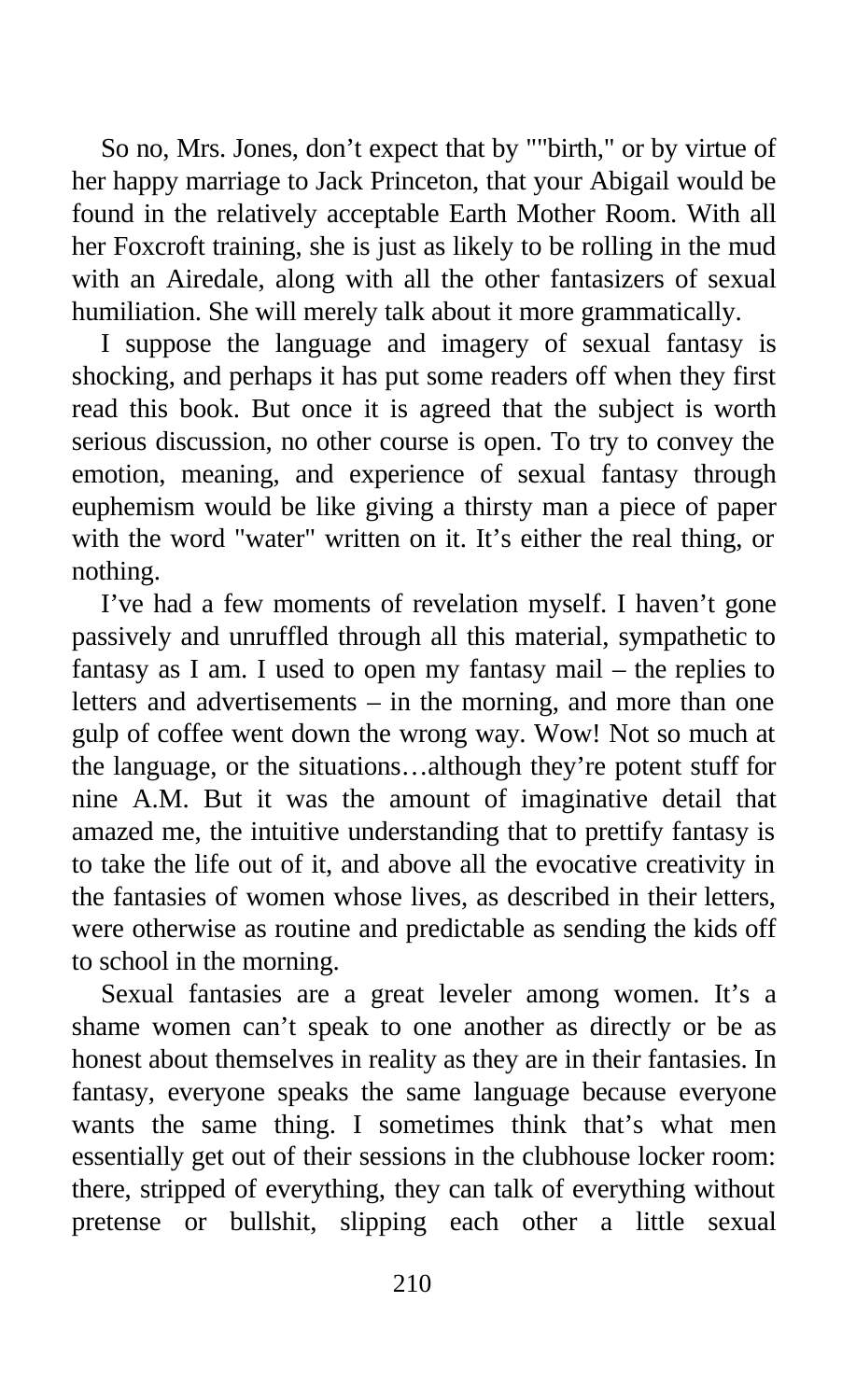identification they find nowhere else. Who knows? Through this book women may also lose some of their feelings of sexual isolation, may find some mutual identification, perhaps even a sense of female camaraderie. Sure they're "dirty" thoughts, but we all have them, men and women, and what makes them "dirty" anyway, except possibly their secretiveness? This secretiveness is one thing women do share, and it's nowhere more apparent than in their fantasies. Deprived of any real feeling of sexual identification with other women, they resort to solitary exploration within their individual fantasy worlds.

Having looked to literature for insights and answers to their own deepest desires and sexual reactions, women have found that most of literature's insightful revelations have been directed at men by men, and when the same men try to tell how it is for women, no one knows more quickly than a woman how far off the mark they are. Even the new women-for-women's books talk around it but not of it – as if the necessary vocabulary didn't exist; meanwhile, women continue to sigh and say, "No one has ever really described `it.' " Is it so surprising that in exploring the mysterious "it" in fantasy, that they employ the strongest, crudest, most "pornographic" terms and imagery to make real, emotionally, something they've never had defined and which they *know* to be just as potent and earthshaking as every pornographic description they've ever heard or read of the male "it"? The gutsiness of female imagery may belie the beautifully turned brims on their Adolfo hats, or the pencil pleats in their Villager calico dirndls, but the images and the words are universal and classless – only incidental grammar and place names give any identity away.

But where in the world, Pretty Lady, sitting in your high rise fiat surrounded by diapers, or behind the tinted glass of your trolls Royce, did you get an idea like that? Those lips that never swore an oath, much less caressed a man's cock, and that neat little mind that "seems" to dwell on the children's education, the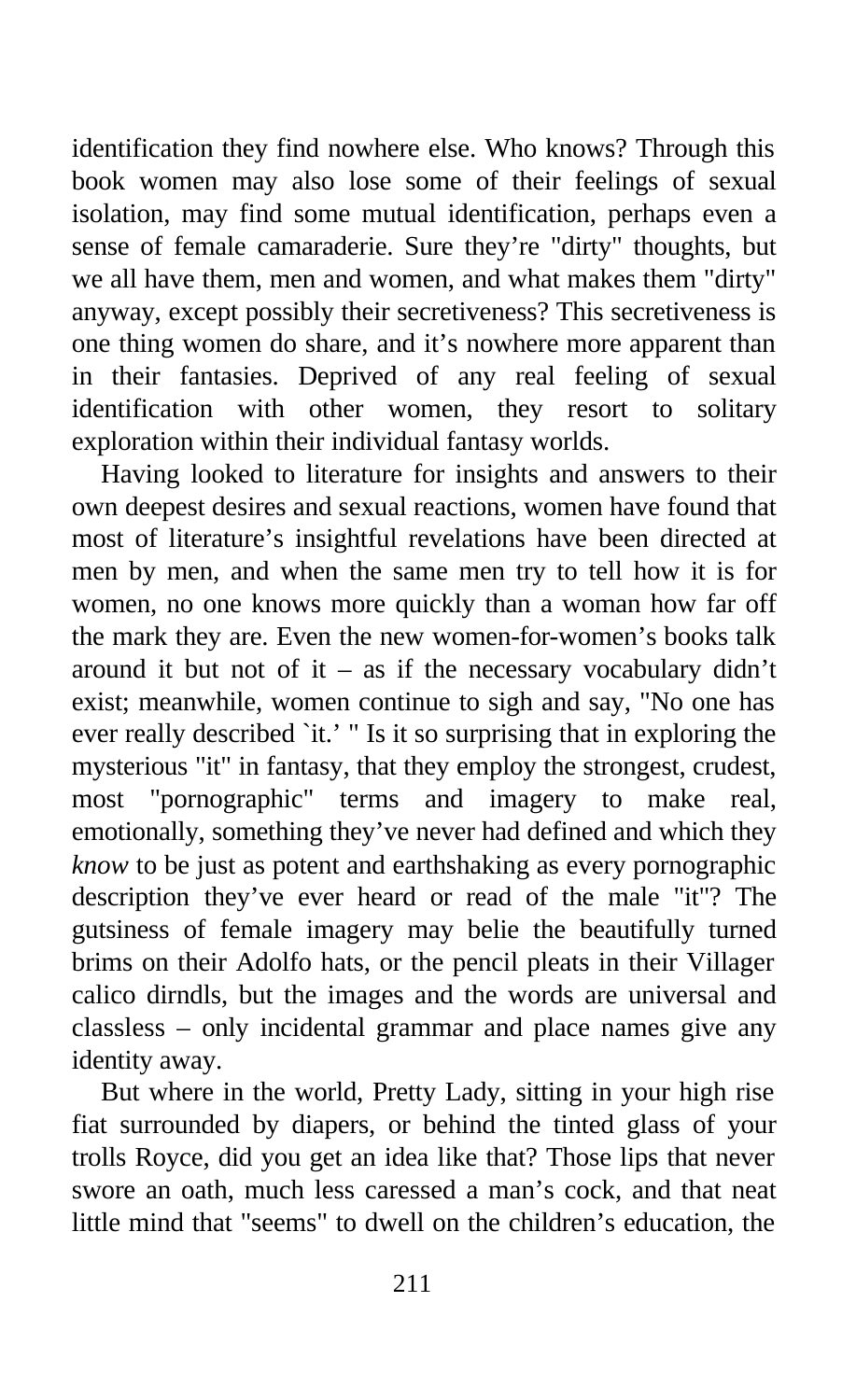new job, or an even newer summer outfit, where oh where did you get the *idea?* And as often as not, should the lady deign to answer, the reply would be, "Why, from when I was a little girl and just happened to see…"

From such tiny seeds – a blink in childhood – springs a full-blown sexual fantasy, embellished and altered over the years perhaps, but all begun with a glance, a child's quick flash-in-the-pan peek into the secret garden. The fact that the seed grew – and to such proportions – just shows what secrecy and prohibition can do; what growth potential there is in "don't."

For instance: A young girl for the first time happens on a grown man peeing behind a tree…sees a bright red tip suddenly shoot from a woolly dog's prick…is provocatively' bullied by an older boy on the way home from school…or forced to undergo the sexual trauma of a sadomasochistic experience at school (read Mona's letter below and weep)…what is she to do with this mysterious and often unsettling new information? No one wants to know, to hear, or to talk to her about it – she's "not old enough," the subject's "not nice," and she knows that hearing about it would make Mummy "nervous" – that much she does know. All this only makes the forbidden bits of knowledge more provocative. And so these thoughts join the other odds and ends of exciting, sometimes disturbing sensations, daydreams, the other secrets she's been accumulating – or repressing – while growing up. By the time she's stopped playing with dolls, during that long lull before she begins any meaningful contact with boys (I don't necessarily mean sex), she's got enough powerful imagery packed away in her head to stagger the horniest writer of the most exotic porn she ever found in her older brother's room. Not specific knowledge that she can put together with any understanding, but exciting pieces to elaborately embroider, all on her own, and all the more imaginatively for her ignorance (which the vulgar often call "innocence"). Forbidden things, locked away in tight, dark places, grow out of all proportion.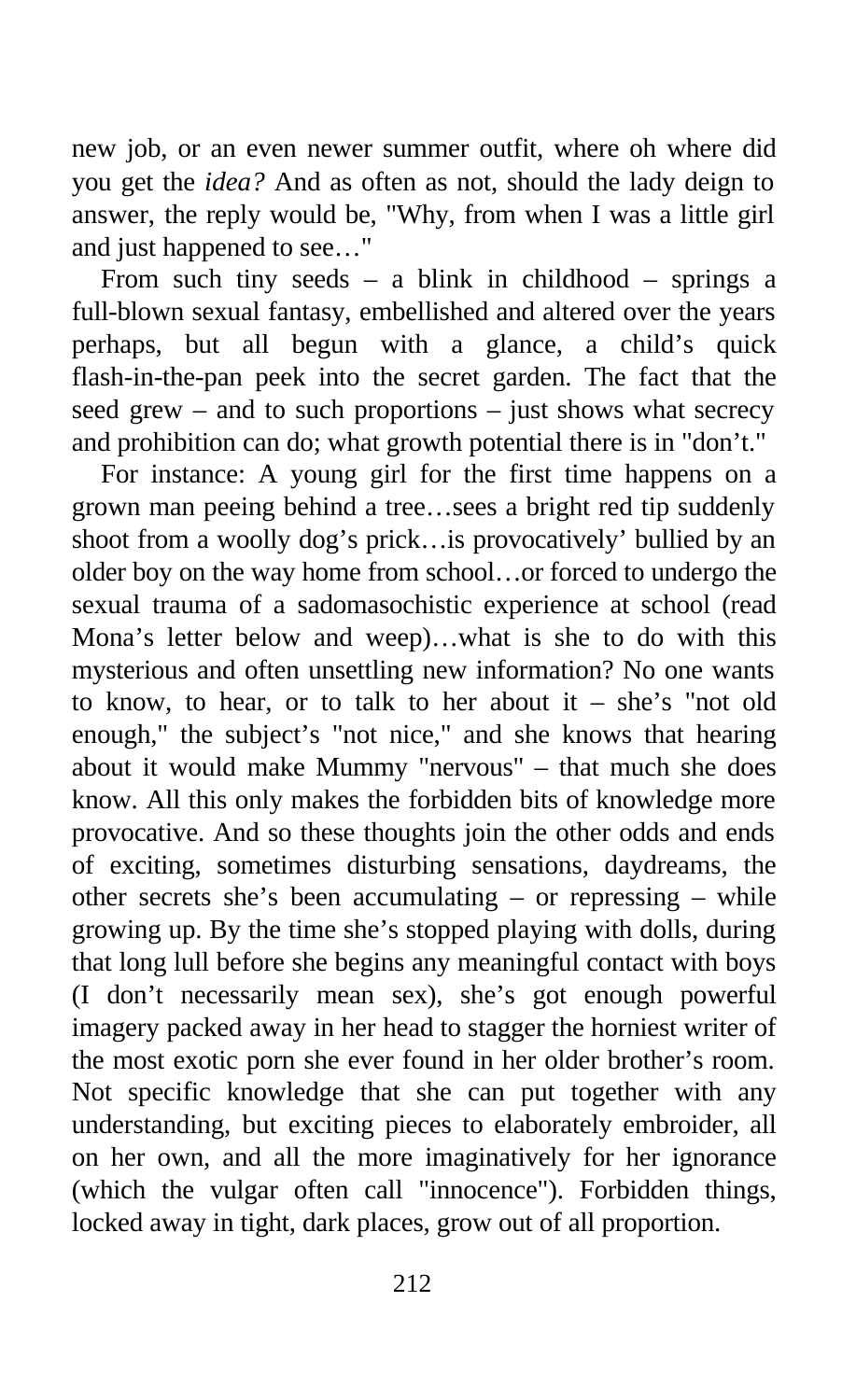And so, in time, that tiny seed, the glimpse or idea that instantly sparked her imagination, emerges as a fantasy, clothed in more outrageous gear and language than books, TV, films, or dirty jokes can offer.

By the time you or I hear the fantasy – ten years or even twenty after the seed (women are incredibly faithful to their first fantasy, and often return to it after new and less potent ones have strangely lost their  $zap$ ) – by the time she tells us, it is usually impossible to recognize the original seed. But she knows. Women remember important firsts.

### **Theda**

The first sexual fantasy I had was on viewing a teacher's very rotund posterior. I would have been not more than seven or eight. He wore a very short coat, was fat, and his bum filled his trousers, sharply outlining his cheeks. I remember it giving me a definite sexual feeling even at that age, also of finding an excuse for going to bed early in order to have the privacy for being able to dwell upon those inspiring orbs. This was before I masturbated, but the infantile urge to slide my hand down his bum cheeks and round to "the front" compelled me even then.

After being introduced to masturbation, my main problem was obtaining the privacy in which to indulge. I had to sleep with a younger sister who was aware of the slightest movement. The movement of my hand had to be extremely surreptitious and slow and the fingering of the clitoris would be prolonged to exquisite lengths. This would inevitably invite sexual fantasy, based on what I'd heard from other girls…my age could not have been more than fourteen…who had seen their brothers' cocks. One girl in particular, Monica, was a great source of fantasy. She allowed boys to feel her while she undid their flies and "tossed them off." The phrase still excites me, and on endless occasions I have mentally substituted myself for Monica. Monica's mother took in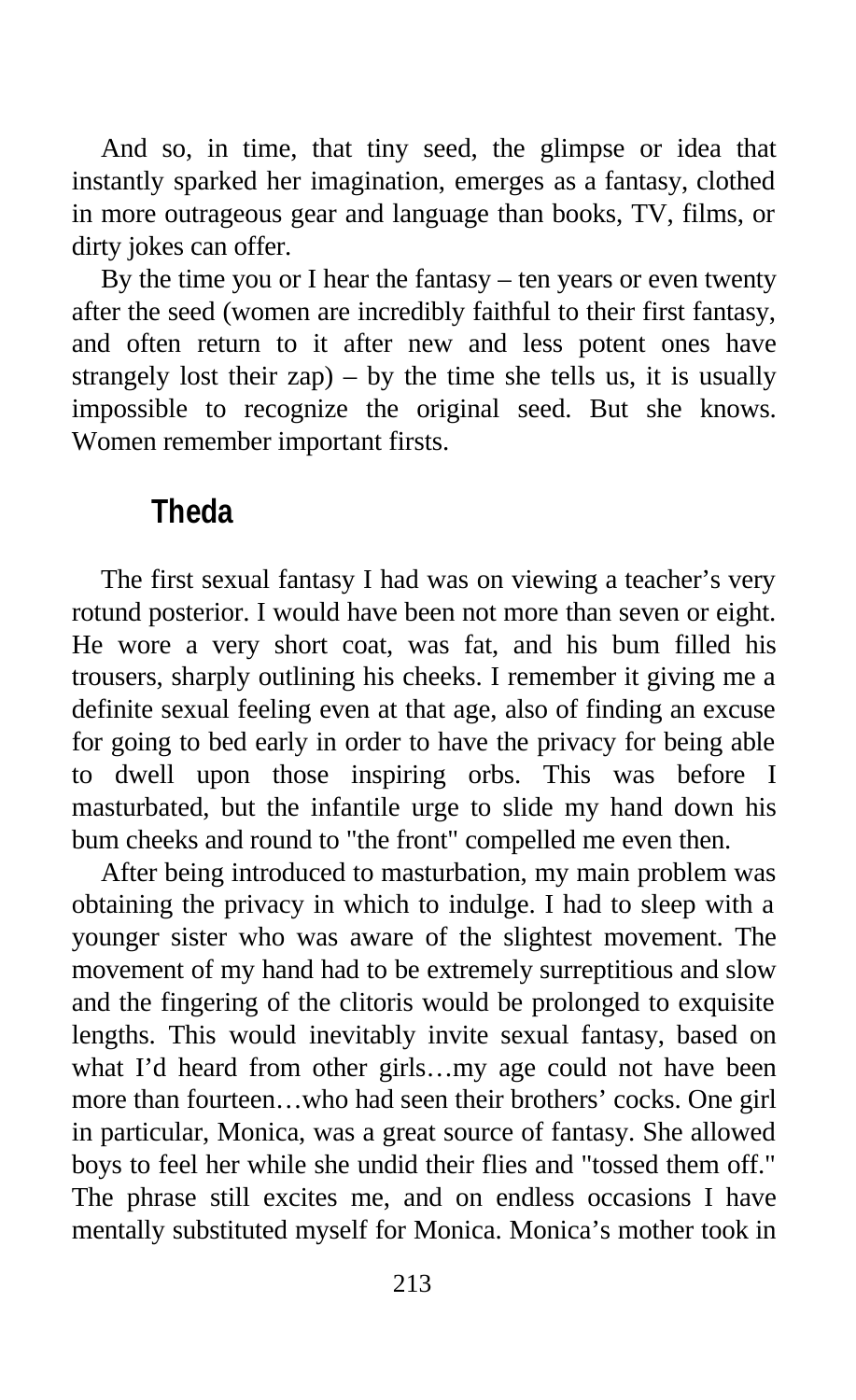a lodger, and after I had been sworn to the greatest secrecy, Monica told me how she had witnessed him masturbating, and the size of his genitalia. The idea of his orgasm in truth enraptured me, and was the basis for more than fantasy: It became an ambition. I still masturbate fantasizing myself as the voyeur of this lodger's solitary pleasures. [Letter]

### **Lindsay**

My fascination with men and the whole idea of sex began when I was about ten. I had never seen a penis before one day when I was in the woods near our home and saw a man piss. I was absolutely fascinated by his penis, but he saw me looking and whisked it out of sight. I hung around those woods every spare moment I had, hoping to see another one. If a man even stood still for any reason at all I'd think, This is it! and saunter over hoping for a glimpse. I spent hours trying to visualize just what it had looked like and thinking up words to describe a penis-proud, dominant, pulsating. I could go on. For years I would lie in my little virgin bed and think about that glimpse of my first penis. All those hours spent in the woods, hoping for another chance, it's a wonder I was never raped or murdered. [Conversation]

### **Fiona**

When I was young, I played the usual "doctor" and "house" games, exposing my genitals and exploring my little friends. I know now that the strange, warm kind of quivery feelings I had were of a sexual nature. At that time I associated urination with these feelings, and often fantasized that I was sitting on the toilet with my legs spread far apart, while one of my little boy friends urinated into the toilet between my legs. [Letter]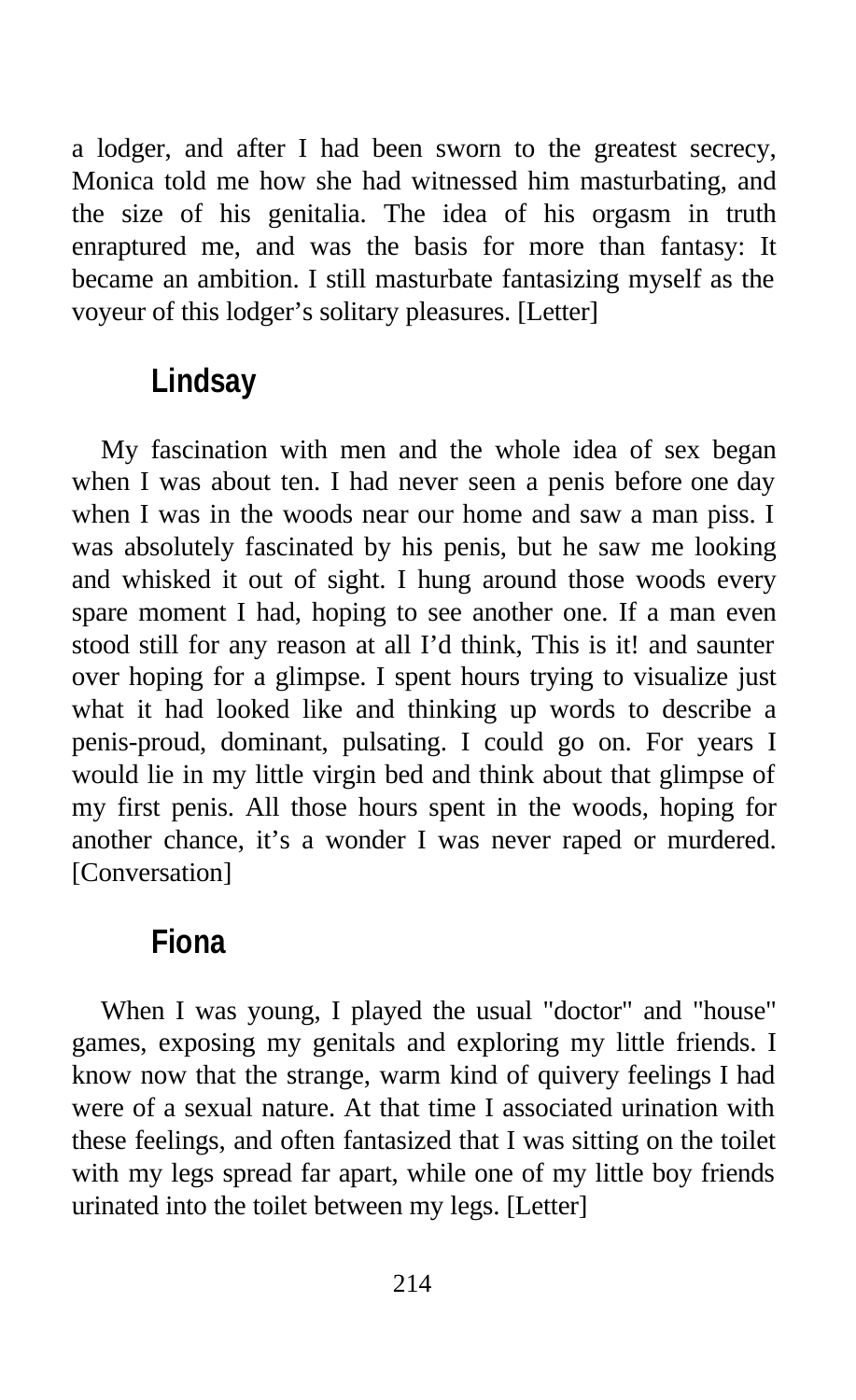# **Felicia**

The earliest fantasies I can remember involve my parents, or my father and my older sister (which made me very jealous). I cannot remember actually fantasizing about my father and myself, but I do remember that I had a strong sexual attraction to him.

I also fantasized about my parents and our boxer bitch. I suspect that some experimentation actually did take place, as they were very open-minded and at times had our dog shut in the bedroom with them when she was in heat. We also had a stud dog who would mount anything that moved when our bitch dog was in heat. Our parents never knew it, but one of my sisters and my brother and myself used to get on all fours and let him mount us for a few seconds – and then we'd turn chicken. I have since fantasized about going through with the act and being penetrated by a male dog. My husband and I had a magazine with pictures of a woman and a male German Shepherd having intercourse. When looking at these pictures I would become excited and would have my husband mount me from the rear, simulating the actions of a dog. [Letter]

# **Sonia**

When I was about eleven or twelve I used to sit in the back seat of the car on trips and cross my legs very tightly. Our car made a very bumpy ride, and by sitting clear to one side each little bump and vibration would sexually stimulate me. The first time I experienced this I looked out of the car window and saw a horse in a field with his penis dropped way down. Every time after that I imagined the horse was entering me. I didn't have an orgasm then from this fantasy, just stimulation. But now when I masturbate and think of being penetrated by a horse, it brings on a terrific orgasm. [Letter]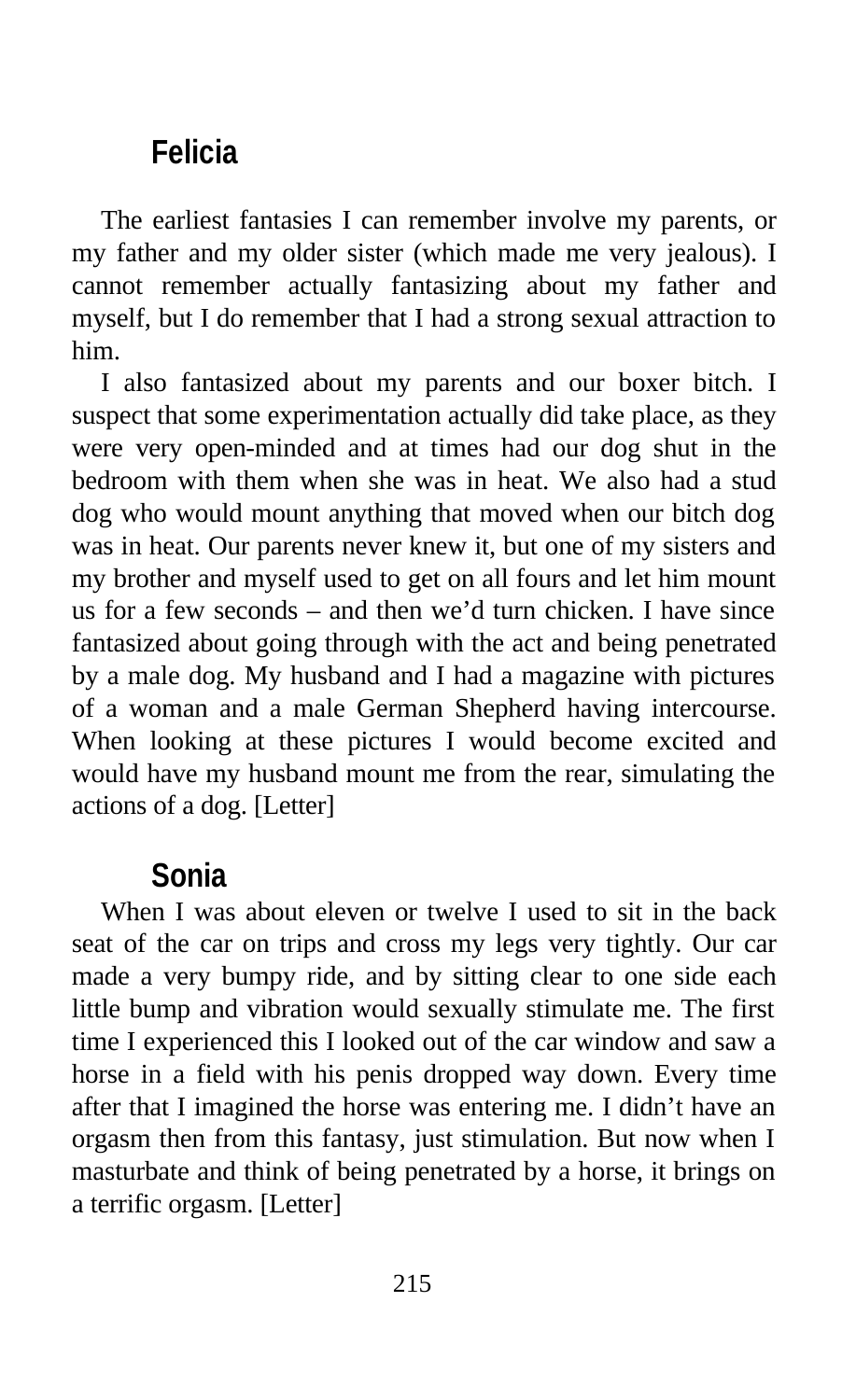# **Phyllis**

When my husband fucks me, I often think of a former employer who gave me my first view of an erect penis when I was a virgin, then sixteen. It made such an impression on me that I have always remembered it, and like to picture the scene as it happened. He opened his trousers and took out his cock and I was amazed to see it standing up, so broad and stiff. He did not fuck me, but in my fantasies I see his big prick and try to imagine what it would have felt like if he had pushed it into me.

I always fantasize when I masturbate, which is usually when my husband is at work. I picture a scene at school when I was caned. The cane made me smart so much that I pissed in my knickers, which made me feel sexually excited afterward. In my fantasies I can see the headmistress with her cane, and when I picture how she gave me those smart strokes, I soon reach a climax.

I have not discussed my fantasies with my husband, but we both use four-letter words freely during fucking, as we find that the use of such words comes naturally to us and increases our excitement. Please excuse me if my tendency to use such words has caused me to use them too much in writing to you.

I think my first sexual fantasy was on seeing a man peeing when I was about eleven years of age. I did not actually see his penis (hence my surprise when I saw one for the first time, as I said), but I could plainly see his stream of urine as he stood to urinate against a tree when I passed close by. Seeing one of the opposite sex standing to urinate instead of squatting like I did made me so excited that I have always remembered it. I take my fantasy further in imagining him deliberately exposing his prick to me and rubbing it to the point of ejaculation. [Letter]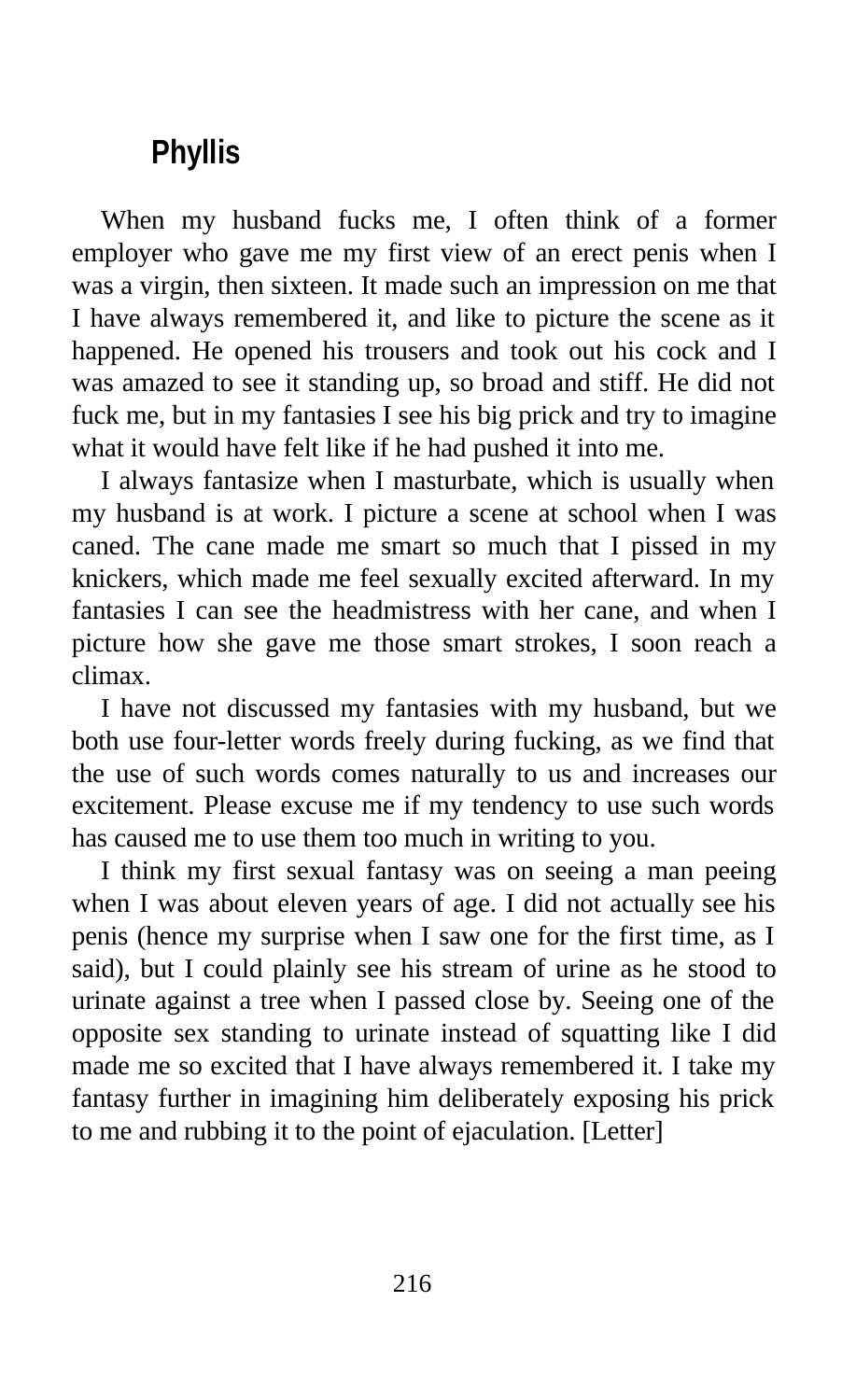### **Marlene**

I am twenty-four and have been married five and a half years. I usually fantasize when my husband is making love to me, always have, and I believe he does, too. It has nothing to do with any inadequacies on either of our parts; I have always found him exciting in bed and he can never seem to get enough of me. It's just that when you're married, and always with the same man, no matter how great he is in bed, it varies the routine to think of other men. With me it used to be a guy who worked in my office; I was seducing him. Or I'm making it with a handsome black guy on TV, again with me as the seducer. Whoever it is  $-$  I've even seduced priests in my fantasies – I like to imagine that it is someone who has not had sex for a long time and is therefore ravenous.

The most important detail in my fantasies, even when I masturbate, is my breasts. As young as five or six I was fascinated by breasts and used to try to imagine what it felt like to have them. I would stare for hours at photos of film stars. Not naked breasts. My images were always of breasts with material stretched tightly across them. They strained and pushed against the fabric as if trying to burst through it. My own breasts, in reality, are fine; no one's ever complained. But in my fantasies my figure is truly fantastic; my breasts are enormous and they are my greatest weapon in my seduction scenes. I just have to close my eyes, turn on this picture of my bigger-than-Raquel-Welch breasts, and no man can resist me. [Letter]

### **Kay**

I was a bit of a tomboy at age ten and I remember dressing up as a pirate, pulling the trousers up very tight against my crotch, and putting one of my father's old leather belts very tightly around me. I didn't know what the reason was, all I knew was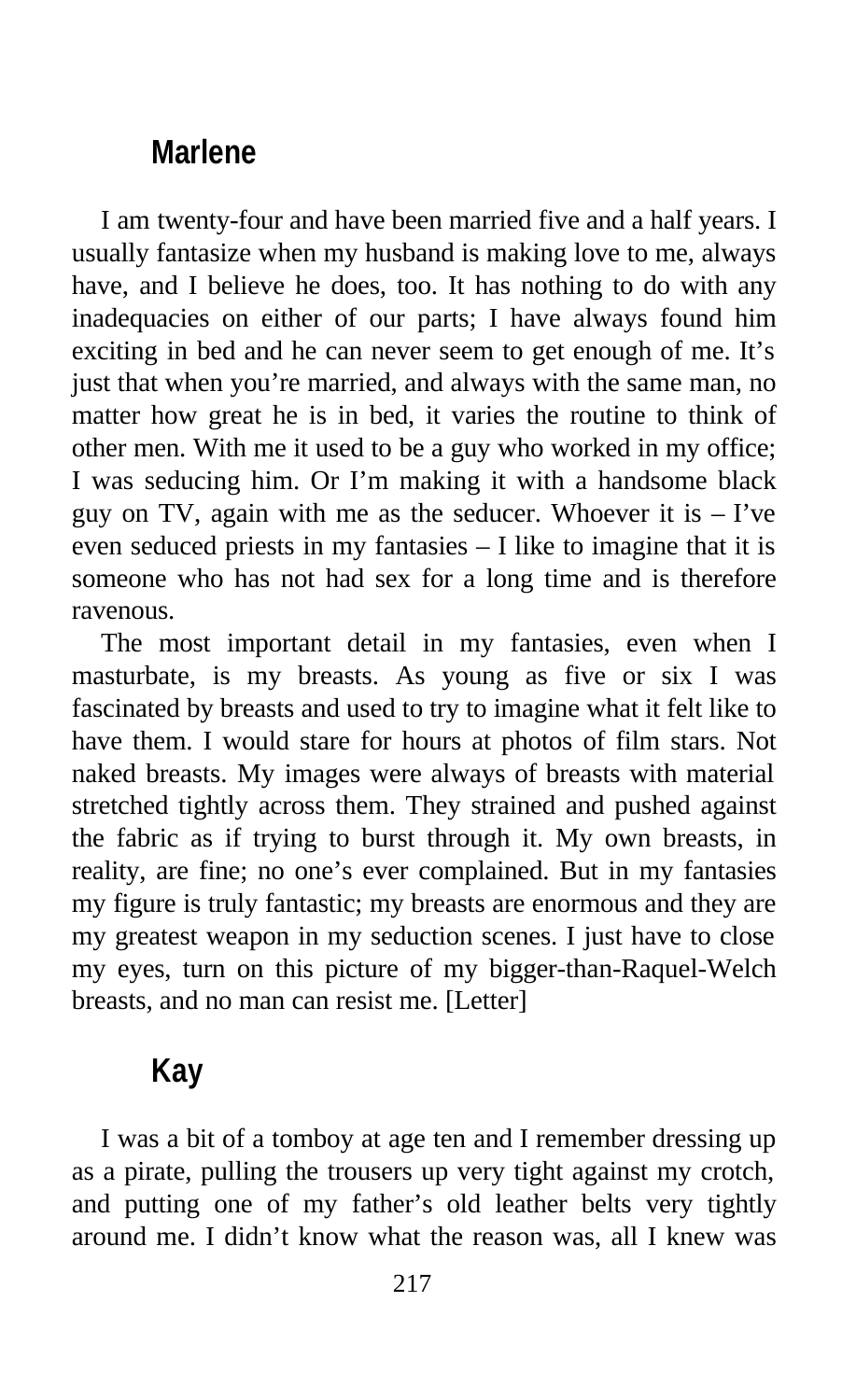that it felt good "down there," and that I ended up playing pirate a lot. When I was eleven or so, I used to get distinctly excited by "strapping" myself very tightly around my genitals and immersing myself in a cold bath more or less fully clothed. Around this age and later I had dreams about wrestling people in a pit of slushy mud, completely encased in a wet suit, and being completely buried in the mud. While thinking this I'd rub myself against the scam of my pajama trousers. [Conversation]

# **Trudy**

Only now as I'm writing do I remember that my sister and I used to pretend that we were making it with our dog. He cooperated quite nicely. My fantasies about dogs still continue, so that when my husband is entering me from the back, I think of dogs humping, something I remember seeing frequently since I was three or four years old. [Letter]

### **Mona**

I hope you will keep my name confidential, as I have never told anybody this before. From what I've read, I think that I am a sadist. I may be a masochist as well, as I very often daydream about being tortured.

I developed sexually at about twelve, and as I was very wild and disobedient growing up, my parents decided to send me to a strict convent school. Corporal punishment was allowed in this school. A strap was always used. The head nun, Sister Rosario, would take an offender – which was very often me – up to the front of the class, tell her to bend down and touch her toes, and then, having lifted up her tunic, she would hit her across the buttocks.

During a holiday break I met a lovely boy whom I fell in love with. I made him promise not to write to me while I was in the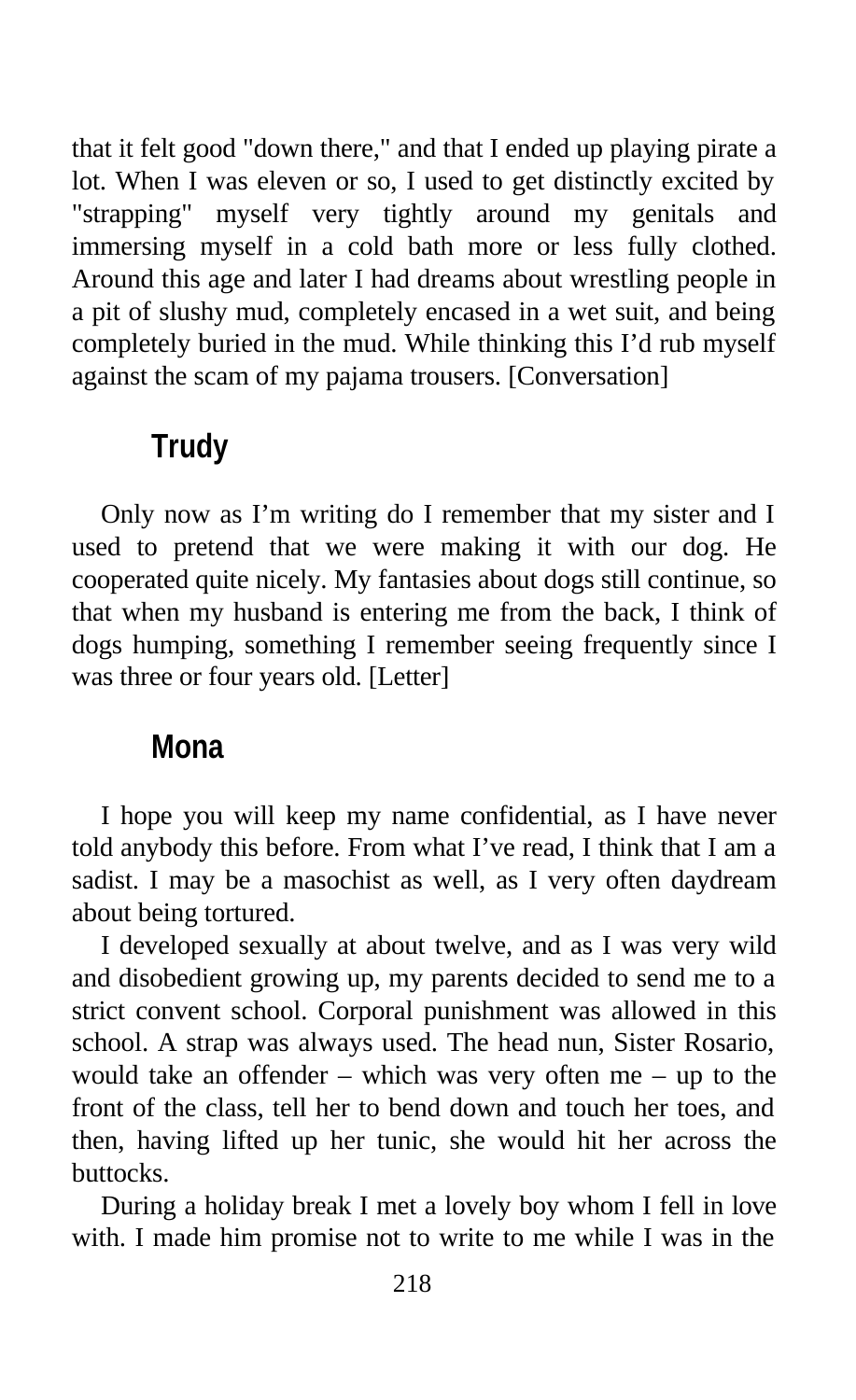convent because I could get expelled for it. One evening after P.T. class, Sister Rosario said she wanted to see me in her room. She told me that she had intercepted a letter from a boy written to me and that she had no alternative but to expel me. I pleaded on my knees to her not to expel me, and eventually she said she would not but that she would have to deal severely with me and that I was to tell nobody. I gladly agreed to this, but I can tell you that if I had my choice again I would not. She told me to take off all my clothes, which I very embarrassingly did. I was nearly thirteen at this stage and I was fairly well developed. I had to kneel down in front of her while she asked numerous questions which shocked and embarrassed me, for instance:

"What is your bust measurement?"

"Do you masturbate?"

"What color is the hair between your legs?"

"What do you call it?"

She wanted to know exactly what I did with the boy and what he did. She then made me lie across a chair and gave me about twenty lashes with the leather across the buttocks. I then had to lie on my back and open my legs. She gave me six in between the legs.

After this I had to come to her room regularly and she would make me strip and would beat me with the leather each time. She would always ask me about masturbating. I tell you all this because after two weeks I definitely got a certain pleasurable sensation from the beating. It was during this time that I first started to masturbate. I still do it regularly.

Now I am a teacher and I get my pleasure from administering the punishment. The boys I teach are between ten and fourteen. I regularly take one to my room where I administer the whip and cane, having ordered him to strip naked. I enjoy punishing him but I enjoy it most when I see him getting an erection. I wear provocative clothes and I enjoy embarrassing him when he gets the erection.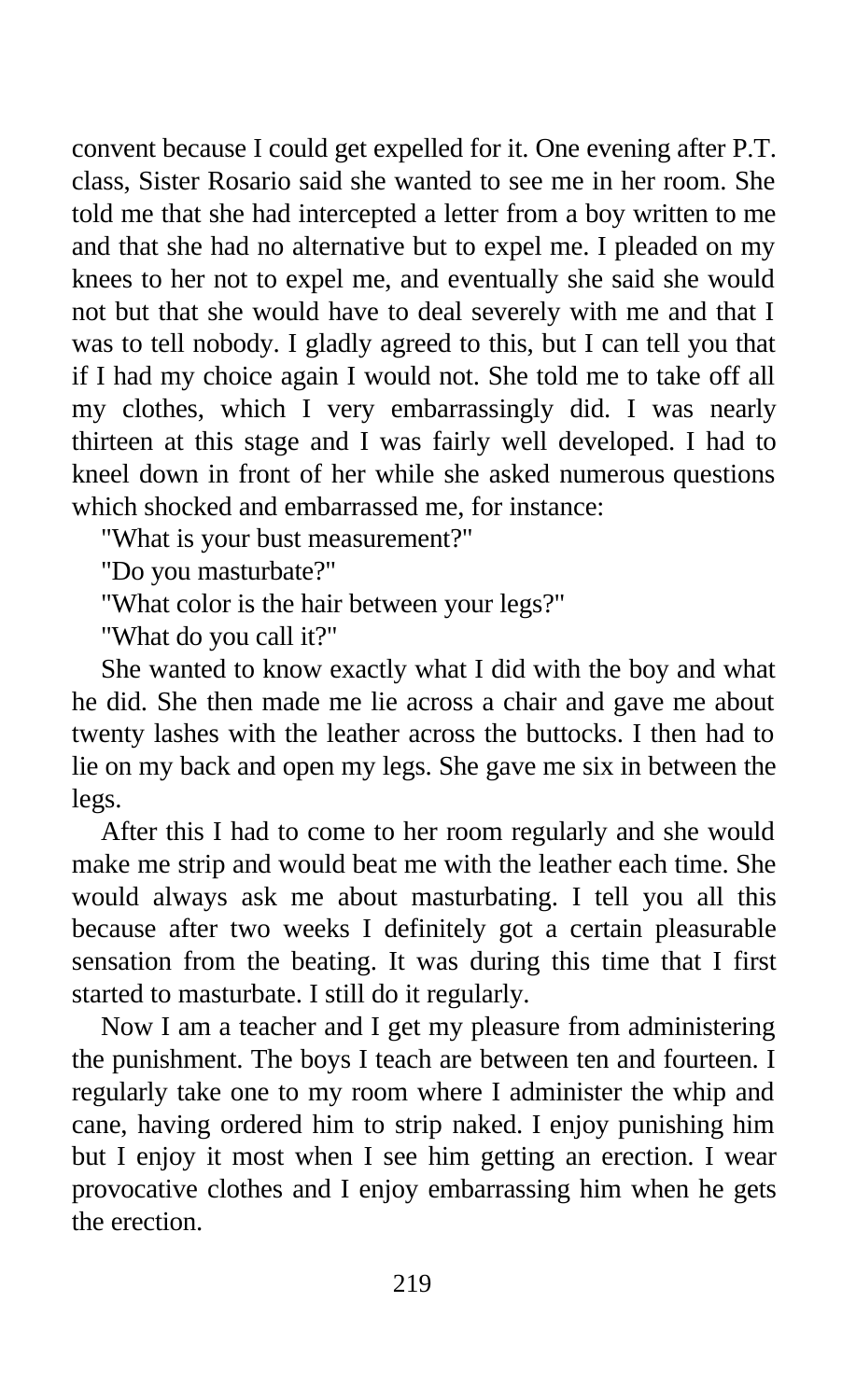I have never punished a girl, mainly because I never had the opportunity to do so. But I often daydream about it. I imagine her being strapped to a bed with only panties and a bra on. I then order one of my boy pupils to strip her and to torture her. The tortures I normally dream about are pulling the hairs from her pubic region one at a time, inserting needles into her breasts, burning her with hot candle grease, whipping her, caning her, while at the same time making her admit filthy thoughts, masturbation, etc.

I also dream about having intercourse with one of my pupils. Some of my thoughts and indeed my actions are very diverse and queer, and I find it hard to put on paper. I have never before told anyone about these things. Sometimes I feel frustrated and I would like to know if my practices are very unusual. I would be elated if you could give me some information on what other girls think. It would make me feel easier to know that others like me exist.

P.S. I find it difficult to get the type of whips that I would like here in Ireland, so I would be grateful if you could help me. [Letter]

## **Stella**

My sexual fantasy goes back to an actual event that happened to me when I was about eleven. On the way home from school a group of girls and boys began picking on me. At one point the leader, who was very good looking, grabbed me by the arm and told me I would have to do whatever he ordered me to do. He told me that from that day on whenever he ordered me to follow him I would do so, and that he would then tell me what his wishes were. Then he let me go. Afterward, whenever I saw him my heart would leap into my mouth, but he never seemed to notice me again, never ordered me to follow him or to do any of the things I thought I would dread, doing.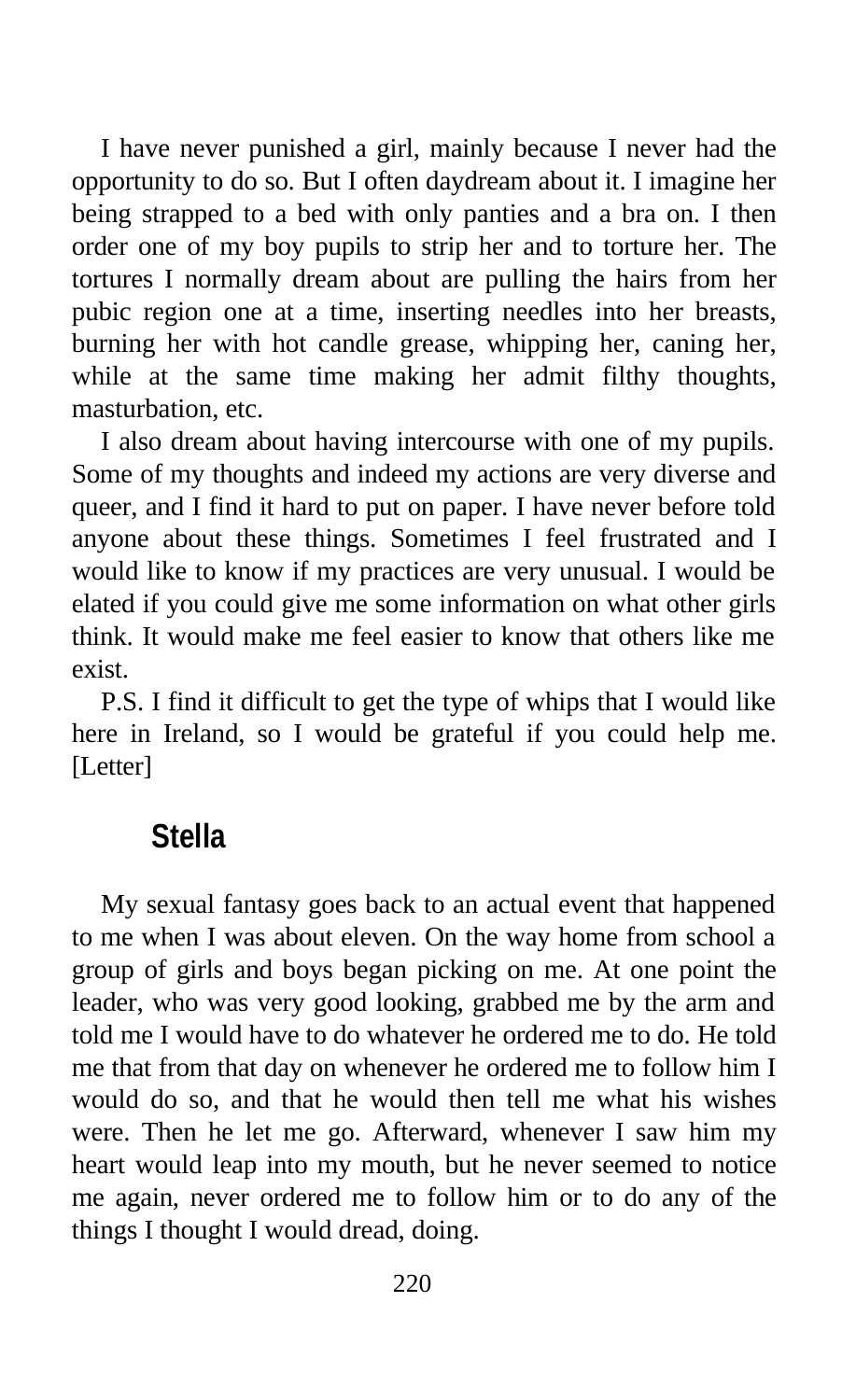During my early teen-age years I used to dream about what he might have asked me to do to him. I imagined all sorts of things, and still do. This is what all my fantasies go back to, that I am forced by this good looking man to perform all sorts of sexual acts, incredible things that no man has ever asked me to do, but which would give me a great deal of pleasure – if I were forced. This is my fantasy, even when I am with my lover.

I only began to masturbate eight months ago, although I am twentyfour. My fantasies are different during masturbation, either imagining that I am using a dildo, which I don't have the nerve to buy, or that one or two women and I are making love with a dildo.

Oddly enough, the only other thing that turns me on is if I see a very nice male posterior. I can't help imagining how it would be uncovered. [Letter]

# **SOUNDS**

 This is as good a place as any to make a parenthetic comment on noise during sex, on what it does for women. I'm not talking about Frank Sinatra in the background; I refer specifically to those words and noises and phrases that come straight from the groin and have to do with fucking. Words and noises that – if you are indeed fucking – are a more natural part of it than a gentlemanly "I love you, Helen," or no noise at all. Being fucked in silence, with the lights out, inhibits an act that's supposed to be the most liberating one in our lives. Some women, like June (below), can't even make it in silence; Nina (also below) says what dozens of other contributors have mentioned in passing…and would have dwelled on longer, I'm sure now, if I'd asked them directly how they felt about it: "Our lovemaking is always heightened by the use of words like 'fuck,' 'cunt,' etc., which we normally *don't* use...only in bed." Both these women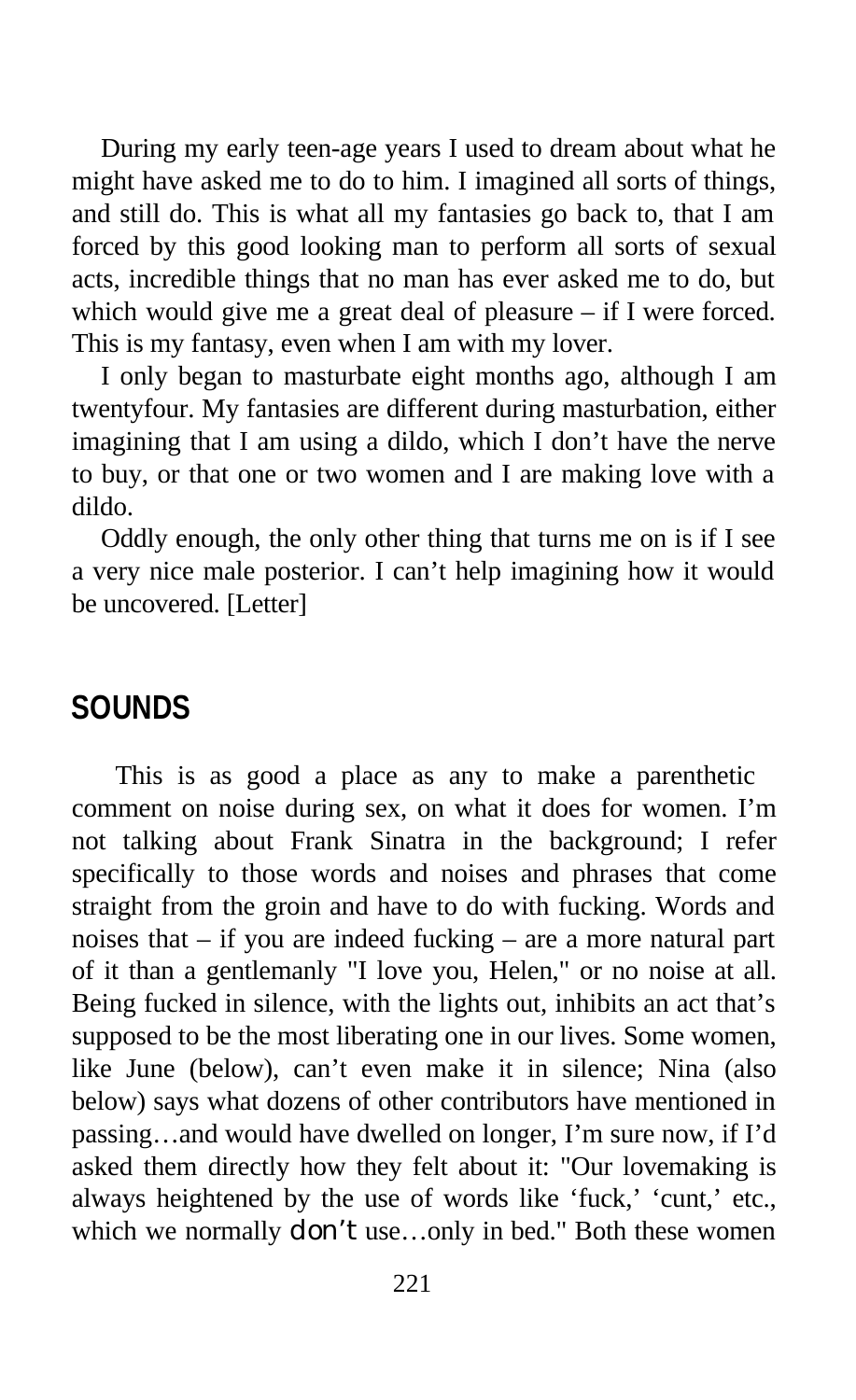trace the source of their fantasies back to their childhood, which is where most adults think these "dirty," "low," "vulgar" noises should be relegated, instead of including them naturally in the most adult act of all. Who said "ladies" don't use words like "fuck" and "cunt," or that one doesn't use them around "ladies"? Maybe not when you're having lunch with a lady, but when a lady's fucking, she's not having lunch.

#### **June**

What I can't stand is quiet sex. It seems unnatural to me for two people to be fucking away and all you can hear, if you're lucky, is some heavy breathing. Give me a good moaner, a groaner, a real yeller any time. If I'm with a guy and he won't say anything, just breathes, and I'm too timid to start up all the heavy moaning that really turns me on, I fantasize. I remember the first time I ever heard people fucking, and remembering it, well, it releases me.

I was only about eleven when this happened. We were living in San Francisco, in a big apartment house with a center courtyard. All the bedroom windows in the building opened onto this court, and sometimes in the middle of the night in that building it sounded like a mass orgy. I may have been only eleven, but no one had to tell me what all that moaning and yelling was about. I'd lie there mesmerized – that's when I began masturbating, I think – listening to the first couple. Invariably, they'd wake up other couples, and like some kind of chain reaction within minutes the whole building was fucking. I mean, have you ever heard other people fucking, really enjoying it? It's a marvelous sound…not like in the movies…but when it's real. It's such a happy, exciting sound.

So if I'm with some silent type, just lying there noiseless with him thrusting away, I remember those noisy nights as a kid in San Francisco, and within seconds I'm. moaning and groaning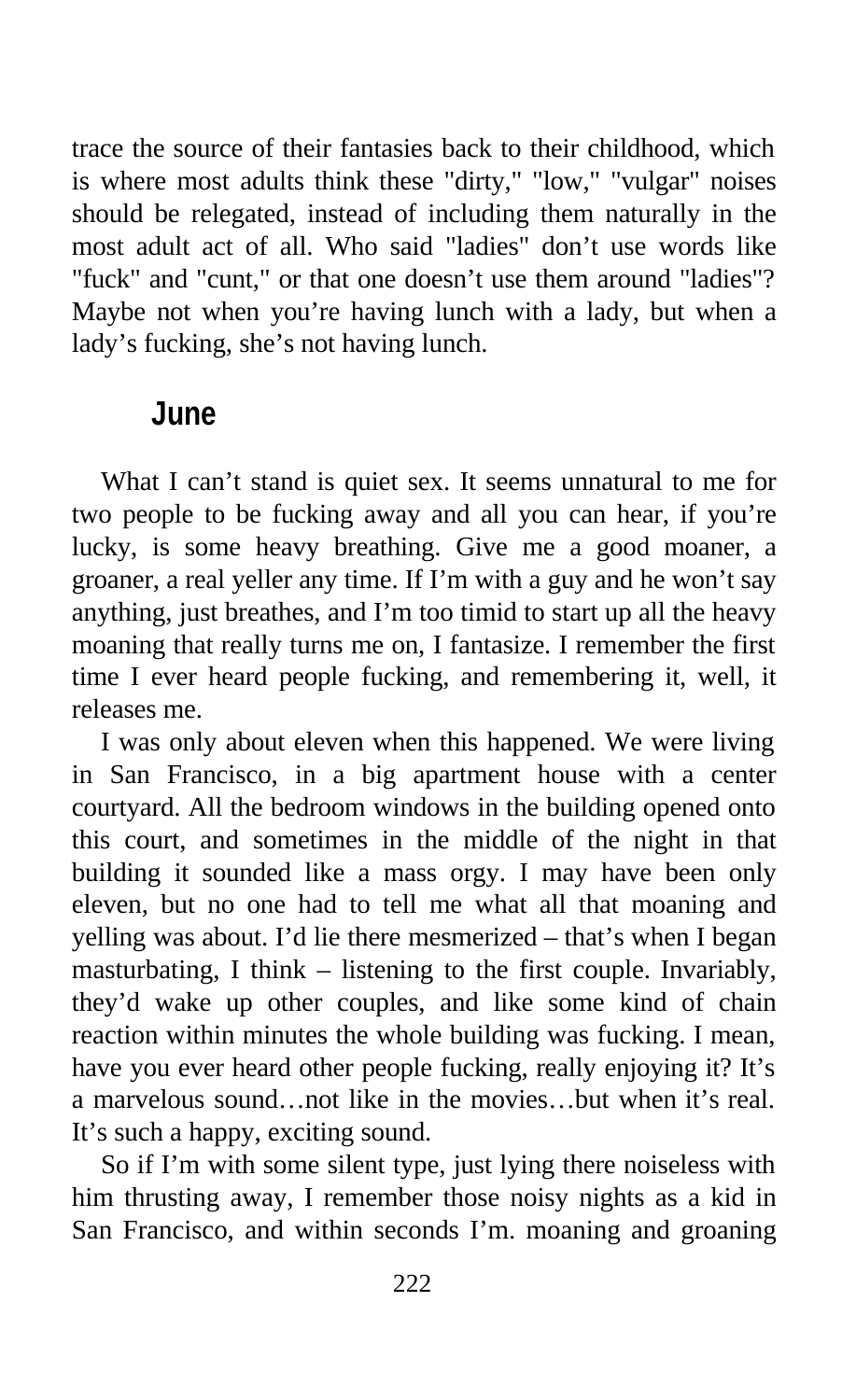like crazy myself, and sure enough, the old silent type picks up on it, too…and we're off on a great loud fuck! [Conversation]

### **Nina**

I am thirty-three years old, a lesbian, and have been happily, "married" for the past five years. My fantasies during sex are very much a reflection of what is actually happening. Very often we will "act out" our roles as Mum and Baby, as she sucks my nipples and I sing her nursery songs. At other times she acts the male role and I describe out loud what her "cock" is like and how it is affecting me while we masturbate each other. Our lovemaking pleasure is always heightened by the use of words like "cunt ," "fuck," etc., which we normally *don't* use…only in bed. I should add that my fantasies are always about my lover, never about some other lesbian. If I did have ideas about another woman, I would never tell her, as she is terribly jealous natured.

When I discovered the delights of masturbation, at the age of seven, even then I used to imagine it was my girl friend who was rubbing between my legs. I suppose I've always been a lesbian and it was just a matter of time before I made these early fantasies come true. Sometimes, while masturbating as a child, I would imagine her dog was licking my cunt (which it sometimes did and which excited me greatly).

However, I never fantasize about animals now. My thoughts are totally given, over to my love for other women. Often, I will imagine a kind of religious orgy – lesbian, but watched by men robed as priests. There are always lots of lighted candles, vestal virgins, and a certain amount of sex on the altar with my partner. There is invariably glorious music and brilliant colors as in church. (I am a vicar's offspring and attend church regularly, but have no guilt about being homosexual.)

Every (frequent) session with my beloved partner is exciting and satisfying, all the more so because of my thoughts and our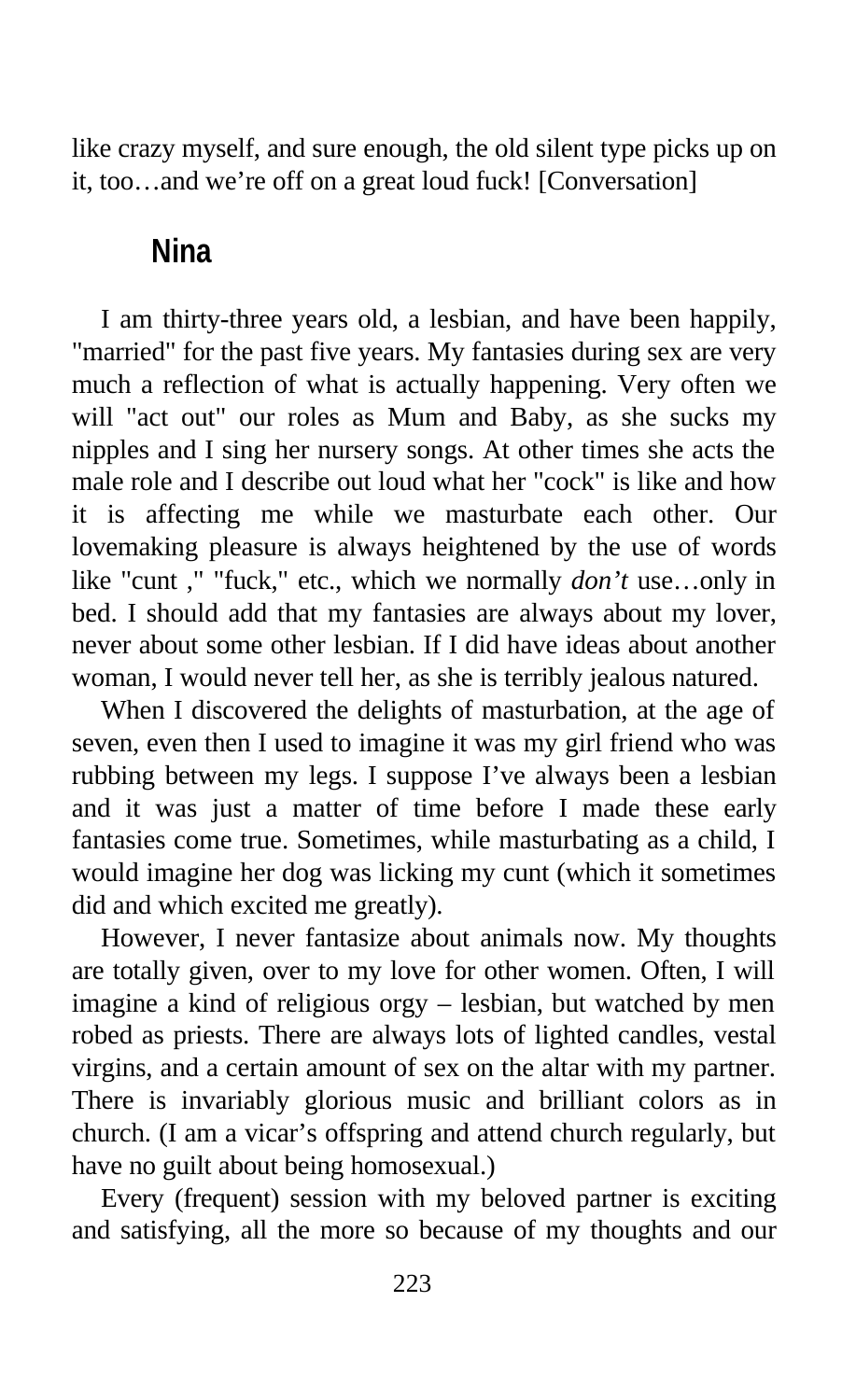words. However, I would *never talk* about my fantasies to anyone. [Letter]

#### **Meg**

When I am with my husband, I often think of my former lover and of the time we were on a secluded, bushy beach together and he pinned me to the ground with his: legs after I'd already had one climax; he just steam-rollered me and moaned and groaned when he came. That's something else I miss – my former lover's lovemaking' noises and talk – my husband doesn't "talk dirty" during; the act to the extent my lover used to, and he's pretty well noiseless at climax. [Taped interview]

# **Holly**

My husband knows how much certain talk excites me, like his telling me how much he enjoys oral sex, how much he loves my big breasts; I like him to describe quite literally what we are doing when we are making love. Except then, I like him to call it "fucking." [Letter]

### **Evie**

 Evie is in her late twenties, divorced, and now lives in Los Angeles with her two daughters. Her frank comments about talk during sex could be an inspiration to a lot of silent fuckers who want to be remembered. It's difficult to remember movements, to reconstruct all by yourself what happened last night or last month in bed, but a few heated groin-words can have total, orgasmic recall. Remembering just those words, a woman can keep a man erect in her mind for life. Women are the great collectors…love letters, roses, souvenirs, words; in a sense, women hang on to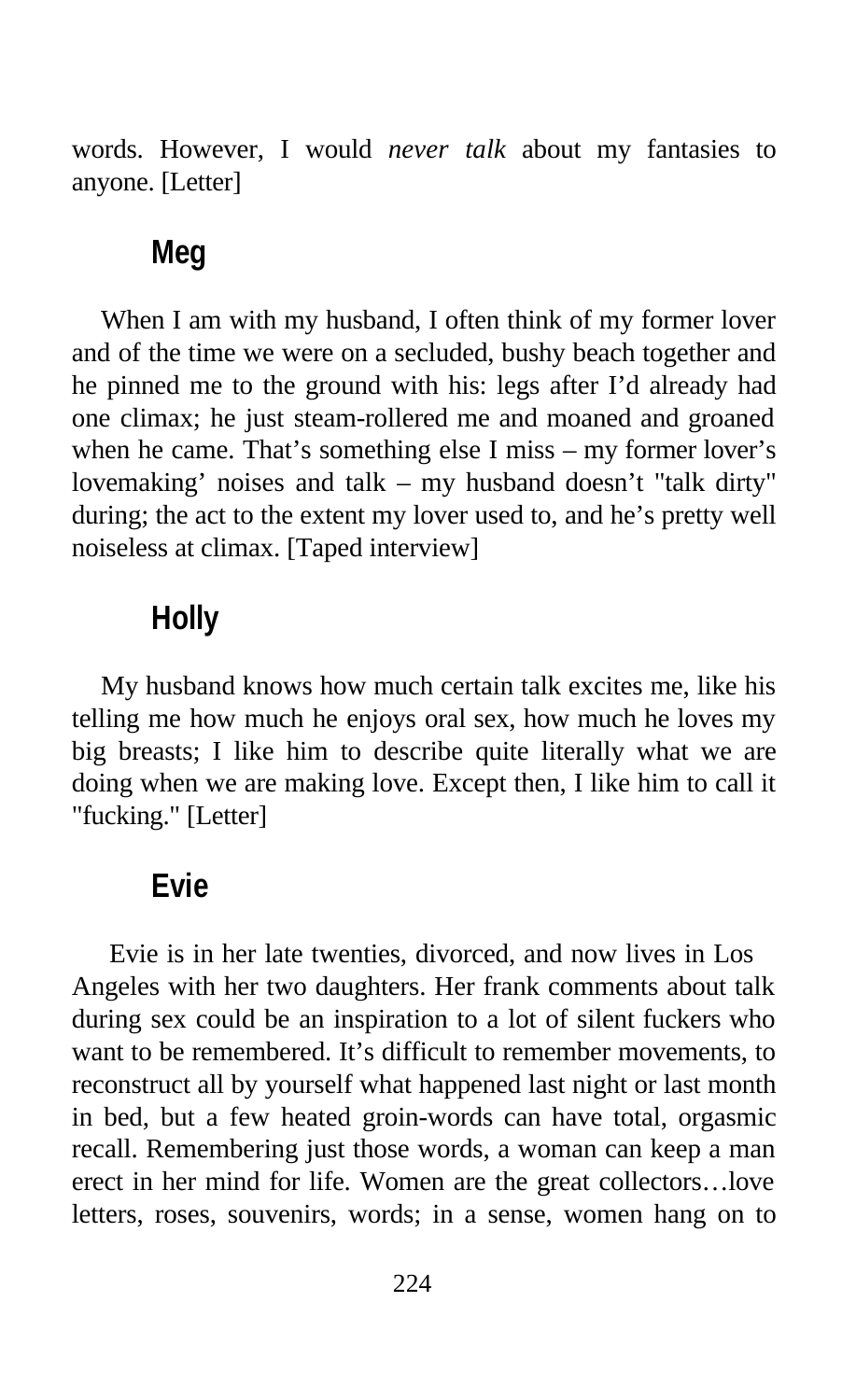everything, almost live in the past, because we're never quite sure if "it" will ever happen again.

About talking…that's another whole realm and I don't know if it interests you, but I think it might to know that men who talk to me can really make me cream in my jeans (just an expression) over them…things like "You can do it"; "You can make it"; "Come on"; etc. I won't bore you, but they really seem to make a difference in my orgasm quotient. Sometimes when I am in bed with a man and he talks to me…even if he just asks me what time it is while he's making love to me…I freak. And when I am alone with myself I often reiterate what certain men have said, or very often I allow myself the luxury of embroidering on it and inventing things that men might say to me.

You wanted some of my girl friends' fantasies, and I asked a few of them but they don't seem very imaginative. They apparently speak little in bed and they are not interested in imagining, or else they won't come clean with me, which is probable. One girl did tell me that a fellow used to send her polaroid pictures of his erected cock and she would masturbate to them while he was on business trips. [Letter]

# **WOMEN DO LOOK**

 But it's too easy to say that all sexual fantasy, like dreams, was born of some inchoate spark in childhood. Pop psychiatry, determined to reduce the most complete aspects of life to fast, *fast*, FAST understanding, begins and ends with that premise.

All the foregoing reinforces the idea that much of our most potent sexual imagery does go back to that time in our lives when we didn't even know what it – the stimulus – was all about. Born of the innocence and ignorance of our childhood, fantasies retain their mysterious powers into our adult years of sexual exploration (even satiety). They never lose their glamour. Bluebeard's wives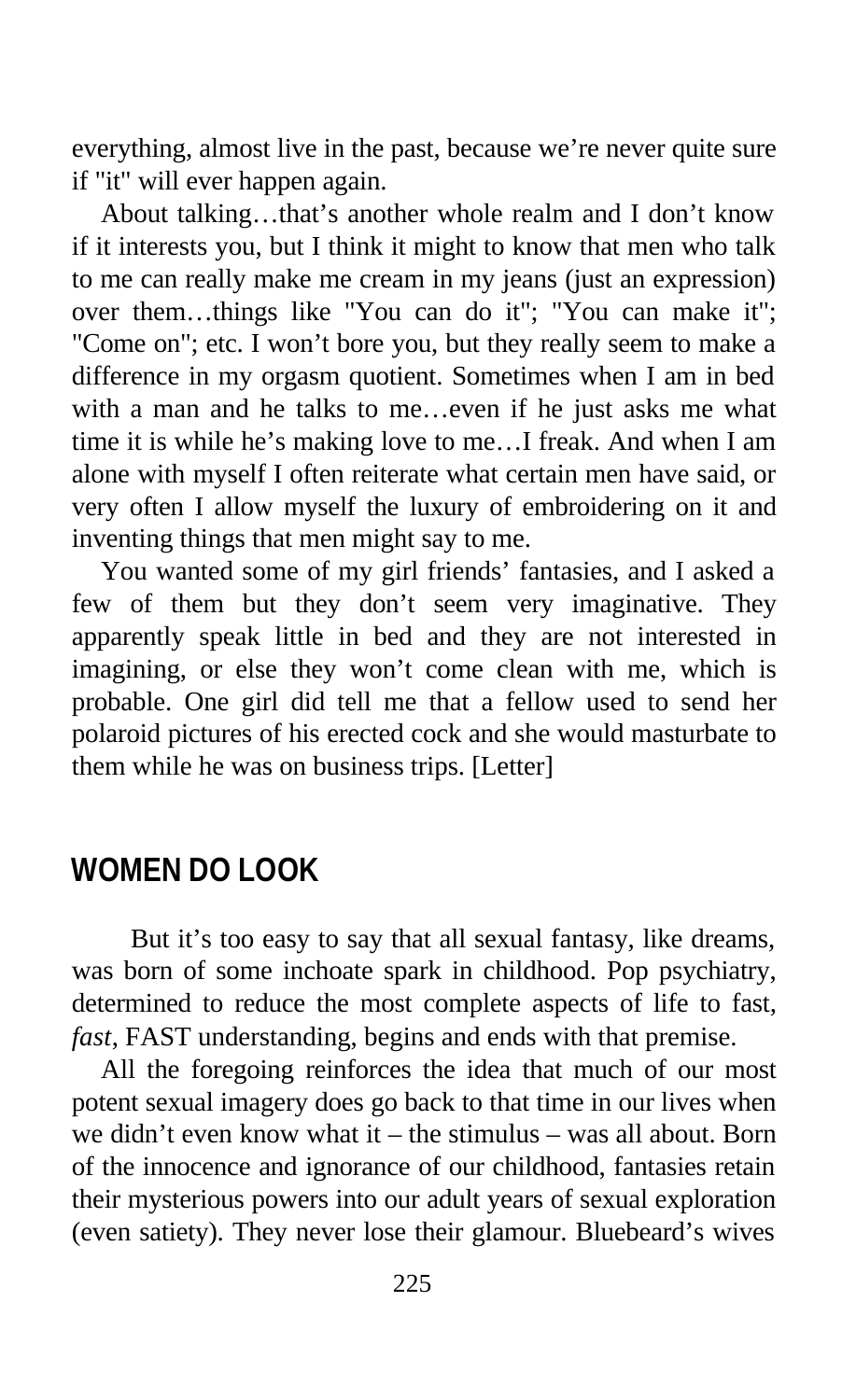had all the beautiful rooms of his house to roam in, but they never could resist the one locked door.

But don't despair if you're over twelve and think you haven't had a fantasy. The most erotic fantasies I know of are ones that first came to grown women on hearing just the right word, seeing the wrong face. Sexual fantasy material is everywhere and anything, but the spark that makes it a fantasy is inside, not outside the fantasist. It's not a matter of deciding "Okay, now I'm going to make up, a great sexual fantasy," and then concentrating on the two young men delivering the new TV set, on the neighbor's Great Dane, or even on your husband's best friend. There are no universal fantasy symbols; what works for one woman may do nothing for another. Just as one woman may go for the classic tall, dark, and handsome type, so may another like cute blond cheerleaders. Flash a black man on the screen of one woman's mind and it will begin clicking its own rear projection, while another woman's inner voice may say "So what?" You don't will a sexual fantasy to take form and turn you on. Nevertheless, I do think a lot of women are likely to begin fantasizing after reading this book. Or rather, become aware that they have, been fantasizing all along, and that those sudden odd ideas or notions they have up to now forgotten, or repressed, are indeed fantasies.

Much of the material in this book came through this kind of setting up of associations, giving a woman not a direct request for a fantasy, but giving her an idea to get her started. For example, if I simply said to a woman, "Do you have sexual fantasies?" she would usually reply "I don't know," or "What is a sexual fantasy?" or "No." But if I said, "I've found that most women's sexual fantasies have this element of anonymity, that when she's thinking about being fucked by another man, or men, that they're faceless, or strangers …" then the dialogue is on between me and the woman, between her and her own imagery. She has a recognizable starting point from which to take off. I don't know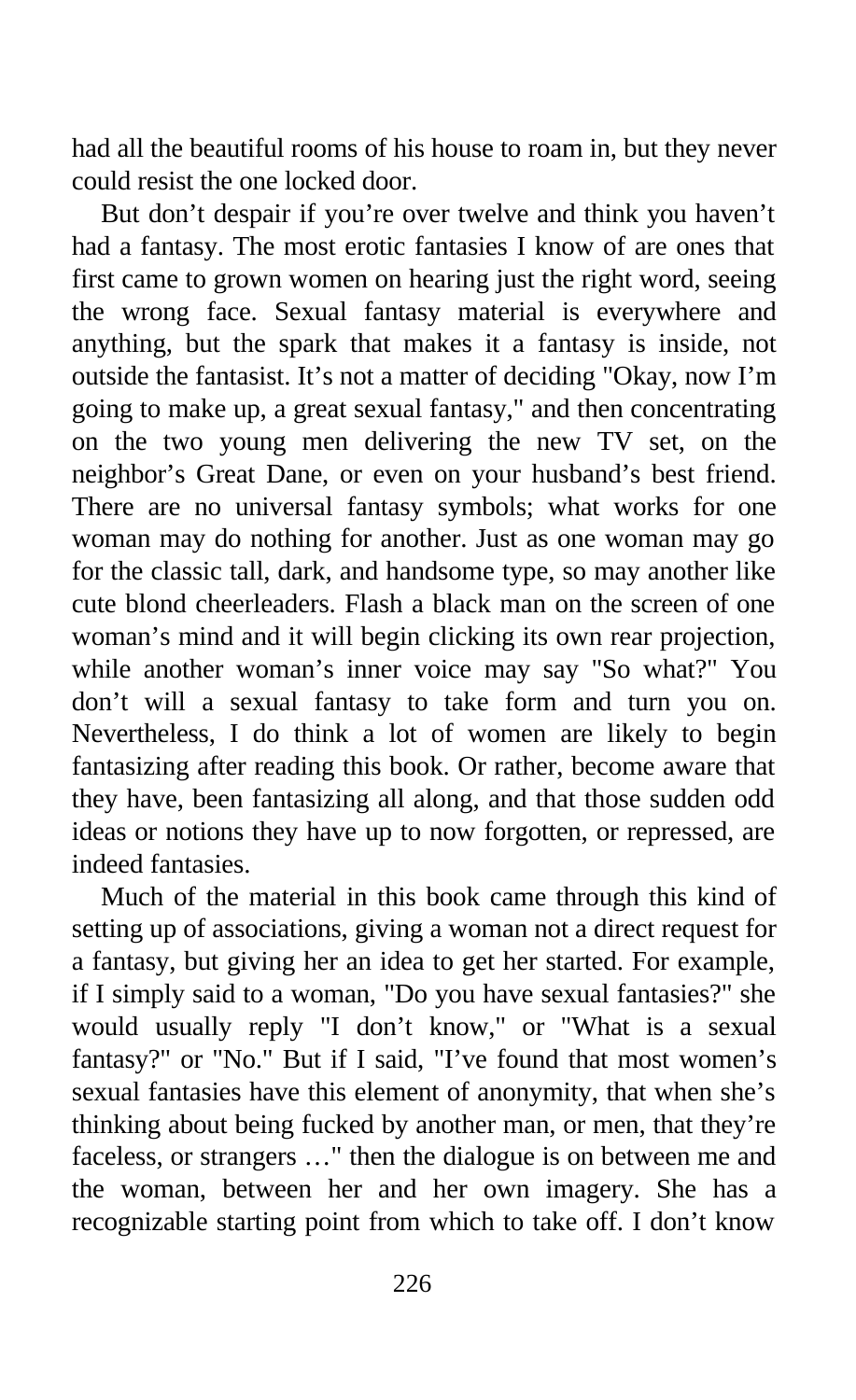whether this freedom of the imagination takes place because mentioning other women's fantasies has set up a kind of competition, or because that mention freed my interviewee from isolation and guilt, or whether it was only because her up to now dormant sexual imagination simply needed that association as a springboard. I think all three contribute.

But I bring it up now, this power that association has in getting women to reveal their fantasies, because in using it as a method of collecting material, I gathered more information than I expected, in particular on the subject of where women get the ideas for their fantasies. And what especially interested me was how often these ideas had a visual basis.

I had sent a letter to several magazines describing my research and inviting contributions. Knowing how much more responsive women were if the subject was discussed as normal rather than extraordinary, and given a little personal background, I described sexual fantasies as images that could occur anywhere – during sex, while driving to work, or just walking down the street, parenthetically adding that in my own strolls, I was an inveterate crotch watcher. Not only did I look at men's provocative fronts – as automatically as men look at mine – but I also imagined, en passant, the arrangement, the shape of what lay beneath. All very natural, I made it sound…as I think it is. No matter what else the women who replied to that article said about themselves and their fantasies, they almost all remarked on the crotch-watching: They all look. Maybe not at men's flies (though most do), maybe not even at men, but they admitted with conspiratorial glee – whatever it was they looked at, it didn't stop there. The looking was only the beginning of the wondering, the imagining and, yes "now that you mention it" – the fantasy.

My own feelings about women's sexuality have changed since I began researching this book. I always expected that women were far more adventurous in sex than men gave them credit for; that with the right man a woman would be game for anything.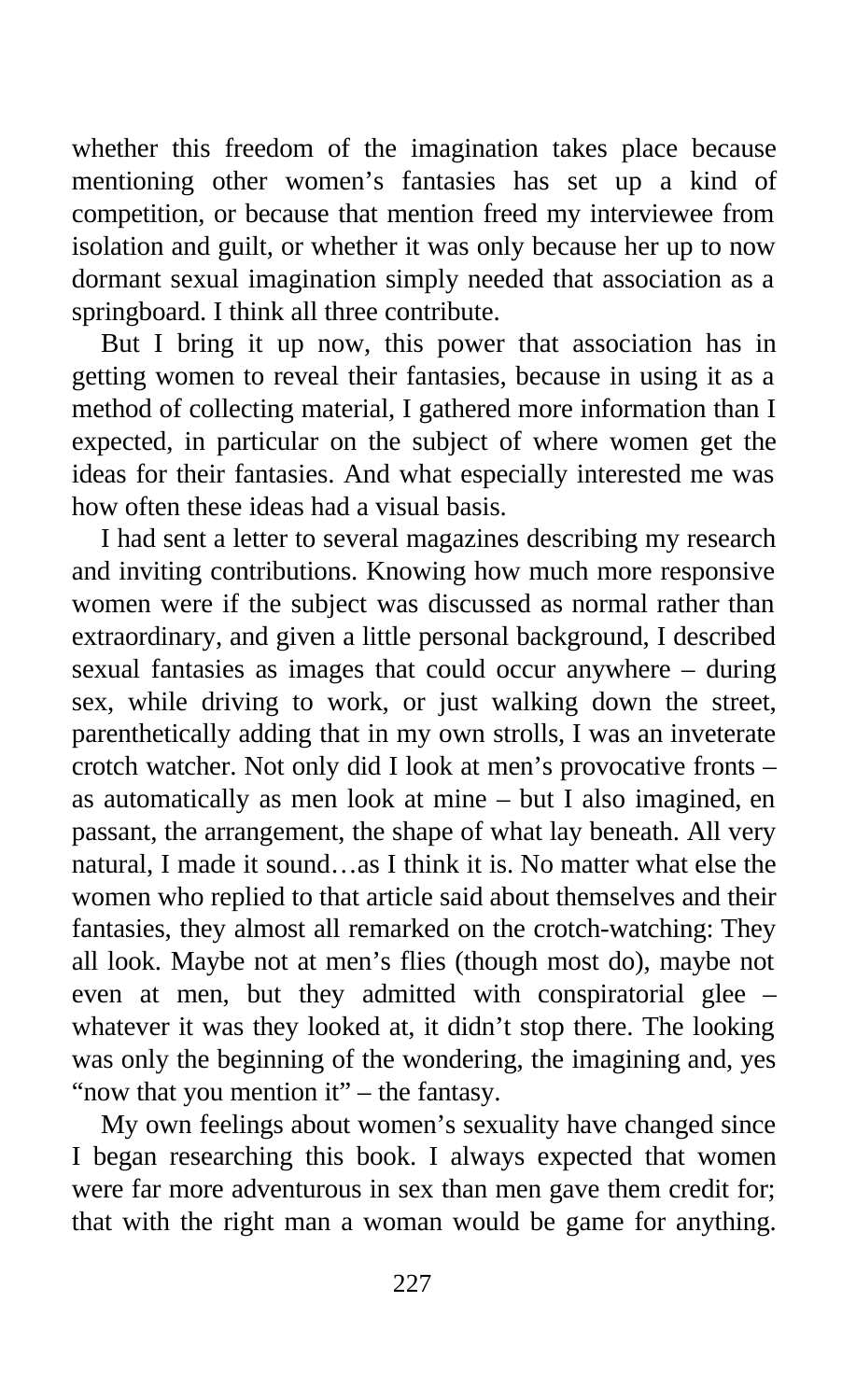Now I've come to believe that women aren't just willing followers in sex, but given just a word, the right "starting off" association, women can be sexually original, can be an as-yet-untapped source of new sexual ideas and fun. I think women are sexually stimulated by many things; they simply aren't used to responding outwardly. But give them a clue they can relate to without guilt, get them started with an encouraging word and, as I said earlier, I think women are ready and willing to write a whole new chapter in a book that's been accepted as closed. Think about it: it usually takes two sexes for sex, but after all these years of going at it we've still only beard from one. Ever since Adam, men have rolled over onto their side of the bed, lit a cigarette, and asked, "What were you thinking about?" And the woman has answered, "Nothing." Or the more outspoken, "You." How can men have really believed them all this time?

For instance, men (and their tailors) may think women look at them admiringly because of the cut of their suits, much as they would look at a fashion photo on the men's page, or that sane suit on a coat hanger. And if a girl is asked directly, she will often reply something like, "I was just thinking how nice you look in gray." But in actuality, the stories women have told me indicate that when a woman looks at a man, she's seeing and wondering many things.

# **Fay**

When I walk down the street I constantly watch crotches. I try to imagine what the penises are like. I am especially turned on when a man's balls bulge through hiss pants. Often I am tempted to walk up to him, right there on the street, unzip his fly and feel his balls. [Letter]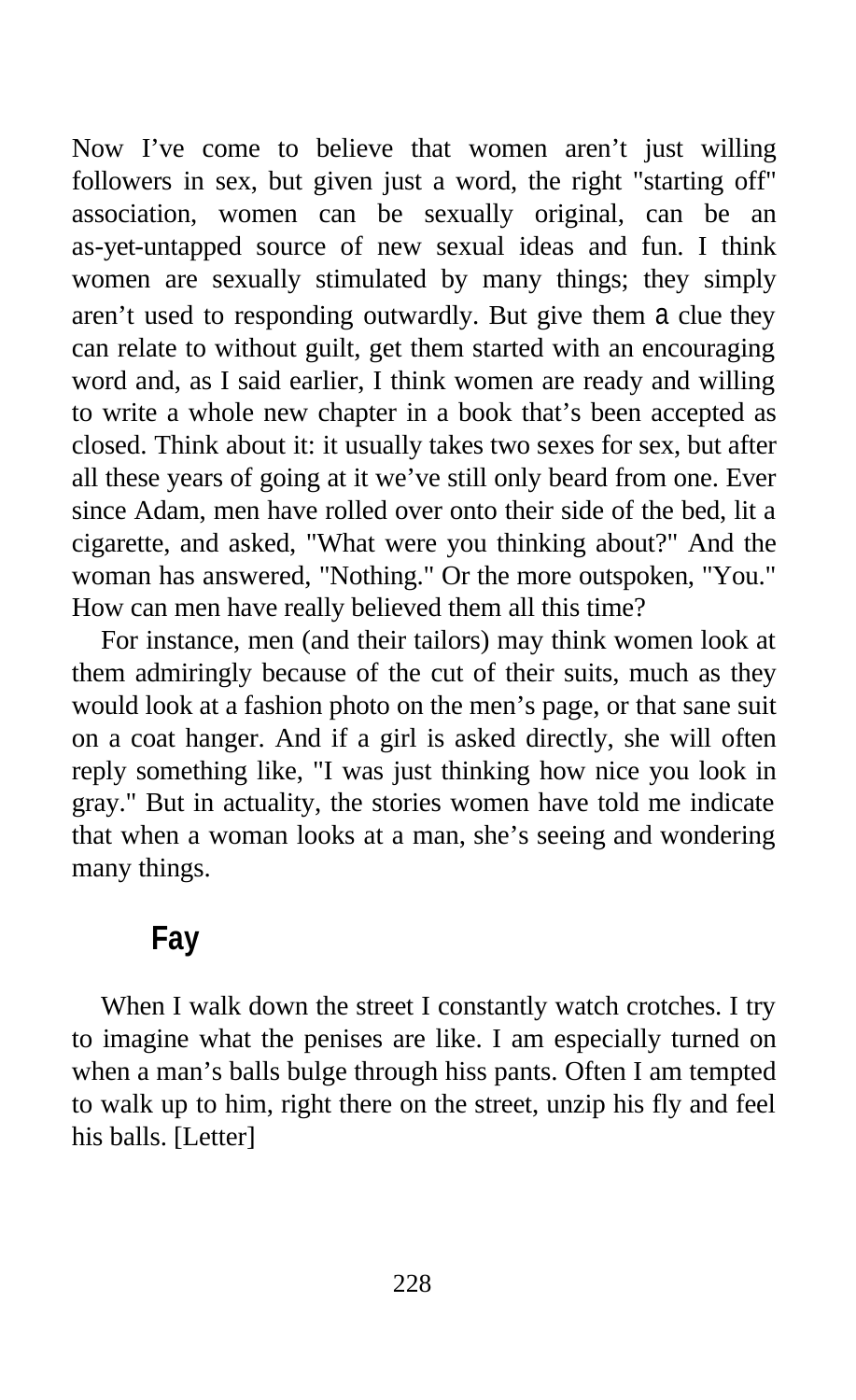### **Sukie**

Looking at men, front and back, is a favorite pastime. I like to study the shapes of their asses and wonder how they use them when thrusting into a woman, or I wonder what it would be like to penetrate their anuses with a dildo. [Letter]

### **Constance**

My husband has sort of turned me into a fly-watcher, too. He has been insisting for so long that his penis is too small (he is always measuring it when it is erect) that he has made me curious about other men's dimensions. He has even made me a little curious about his suggestion that I might be able to have more orgasms if I had sex with a man who had a larger penis than he does. So I find myself watching for crotches that indicate there might be something fairly large hidden within. [Letter]

#### **Deana**

My mind doesn't even rest when I'm outside the bedroom, as I am continually stealing looks at men, at their private areas. With trousers as tight as they are nowadays, it's not difficult to determine just what lies under those promising bulges. At least one can dream about it and try to imagine what sort of lover a man would make, what size he really is, etc. What I mean is, I think so many men arrange themselves down there in such a way that it's hard to tell whether everything's been sort of piled on top of itself, giving a vast pyramid effect, or whether he's for real. I think it's nice that men have entered the "Hey, look at me" arena where women have been parading for years. Now, while men continue to look at braless breasts under sweaters, or big bottoms under tight skirts, we women have something to look at as well. I often wonder why men stayed in those big, old-fashioned,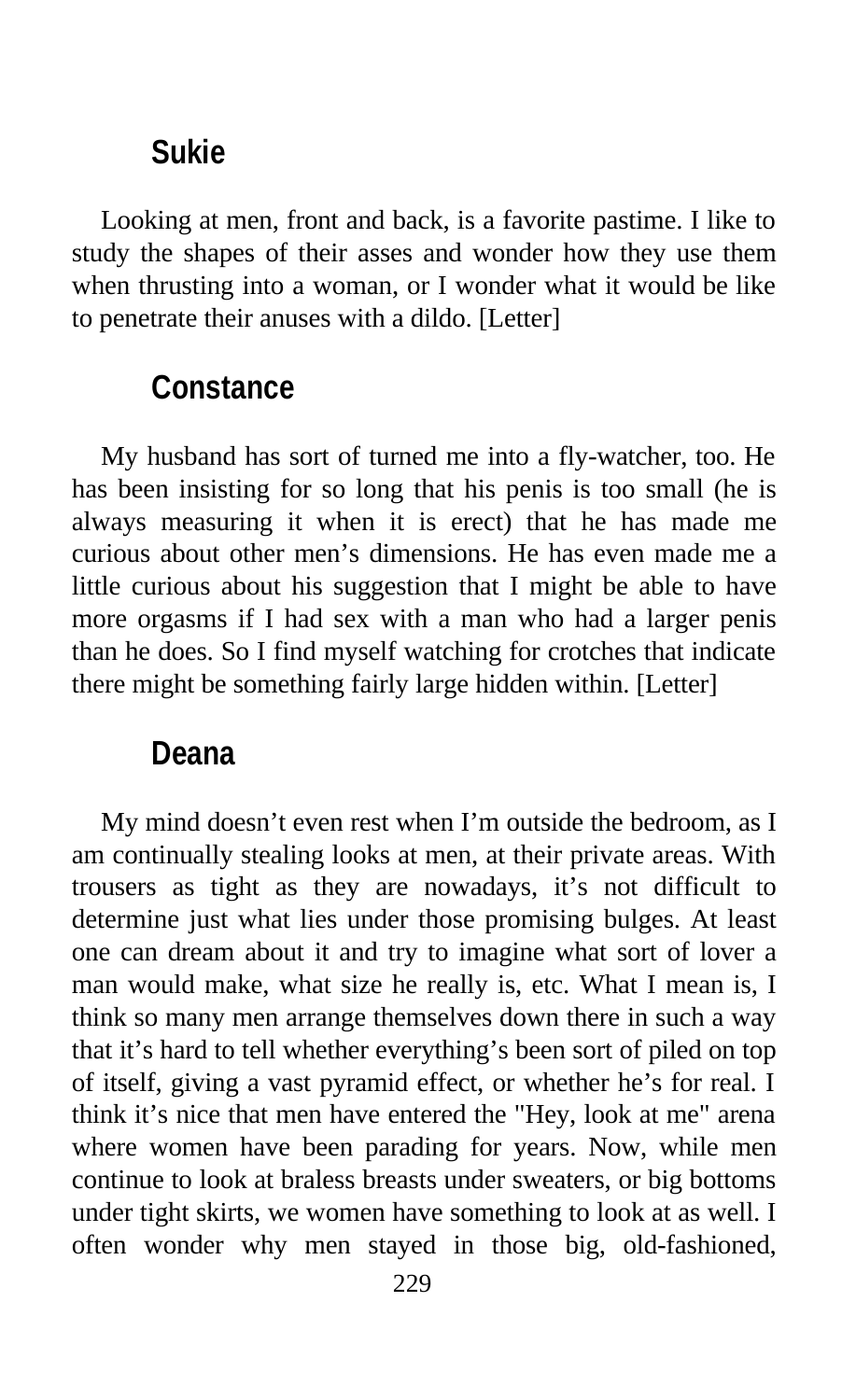shapeless trousers for so long. Don't they want us to look? [Letter]

#### **Anna**

I'm amused to see that your habit of being an "incurable fly-watcher" applies to me, also. Sometimes it can even be a little fun when you suddenly realize that the guy is watching youl Of course this all depends on who it is. I think it excites a man for him to think that you're interested in what he looks like under his clothes. [Letter]

### **Vera**

I, too, am a "crotch-watcher." I can't help imagining the exact shape and size of a man "there" when I look at him, and I invariably compare him to my fiance. [Letter]

#### **Una**

I myself am so unconscious of looking at men, of glancing at their crotches as they approach me on the street, that I can be thinking of what to buy for dinner while my mind is speculating on just what a guy has done to himself to achieve a particularly interesting arrangement of his genitalia. They can get the most remarkable effects! In fact, my husband says that I notice on which side a man dresses before I've even shaken hands.

A funny thing happened to me one day as I was hurrying home from work, thinking about God knows what, but also checking out the oncoming stream of men hurrying home. I suppose I wasn't even aware of how intently I stared at one particular man's well-fitting trousers until just as we passed – tweak! – he reached out and tweaked my nipple! Just like that, on Fifth Avenue! I was stunned. I stopped, turned around with my mouth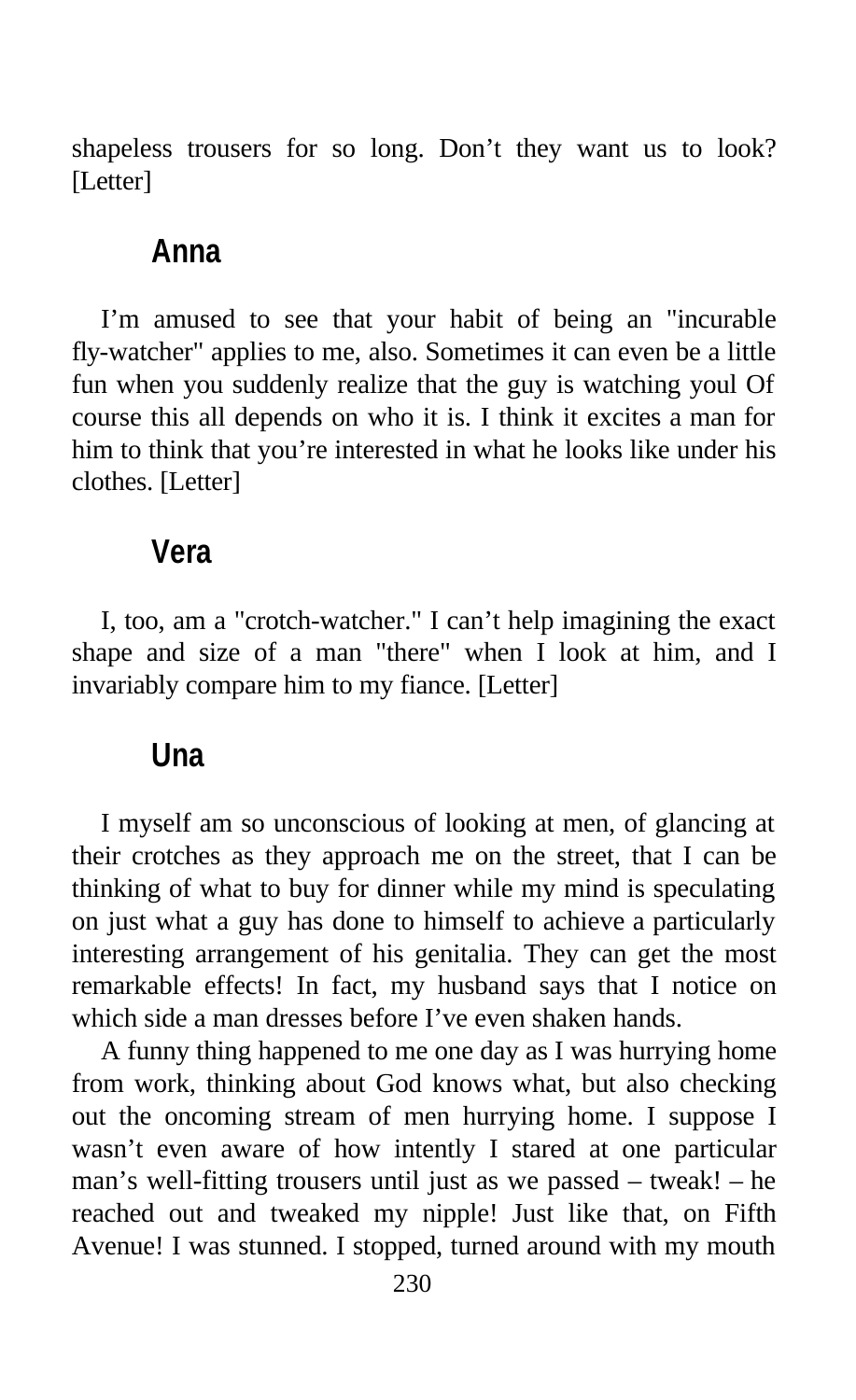gaping open, watching him disappear…and then I laughed. What else could I do? [Letter]

#### **Lois**

I love seeing the bulge beneath a boy's tight jeans and imagining what is underneath. I long to know whether he might or might not be circumcised. I have always preferred uncircumcised boys. [Letter]

#### **Liz**

I am also an incurable fly-watcher, and also a bottomwatcher, imagining the reality beneath the clothing. I also have an almost irresistible urge to run my fingers through a man's hair when it is well cut, reasonably long, and looks clean and soft.

I find men's naked bodies very exciting (and often wish there was the equivalent of "girlie" magazines for us women). [Letter]

### **Winona**

Sometimes when I have been on a train or a bus I have found myself looking at men's trousers to see if I can trace the shape and size of the penis. Sometimes I have noticed a penis stiffen when the man has looked at my breasts or when he tries to get a glimpse of my thighs and then it excites me to think that I am the cause of his erection. [Letter]

# **Rudy**

I do daydream a bit; if I have heard that a boy is particularly large, or good in bed, or something, then when I see him I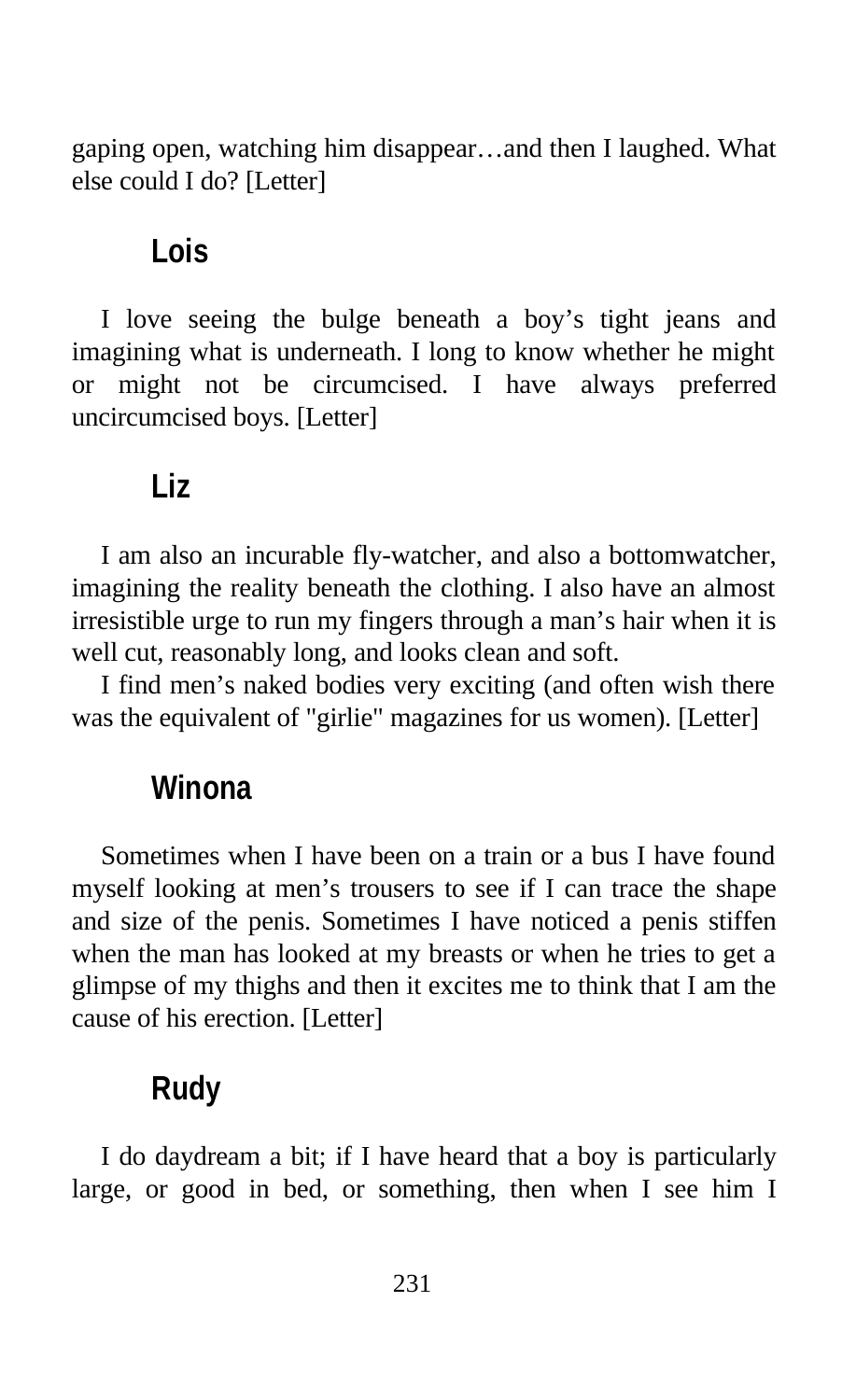undress him mentally, wondering what he locks like naked. [Letter]

### **Gale**

I really do enjoy just looking at men. Any time I can catch a glimpse of a man's crotch I do; why shouldn't a girl like to see a crotch that's filled well and shows its shape through the trousers? It turns me on, just as watching my husband turns me on. [Letter]

### **Imogene**

Although my husband knows I've always been faithful to him, I don't think he realizes how much I enjoy looking at other men. I do it all the time; most of the time I am almost unaware that I am looking at a man's crotch. If I see a man with a large bulge in his crotch, I just tend to stare. It is an eye-catcher. [Letter]

# **Francine**

Of course I Look at men. We're supposed to, aren't we? Why else would they squeeze themselves into tight trousers that stretch so smoothly across the front…except where they don't? But it's certainly a young man's game. I mean, what girl looks at an old guy in a pair of baggy trousers full of pleats and folds, just a lot of gathers hanging from the waist? It's as though they were ashamed, like women who wear dresses one size too large. You'd think they'd catch on, wouldn't you? After all, we all want to be noticed, right? [Letter]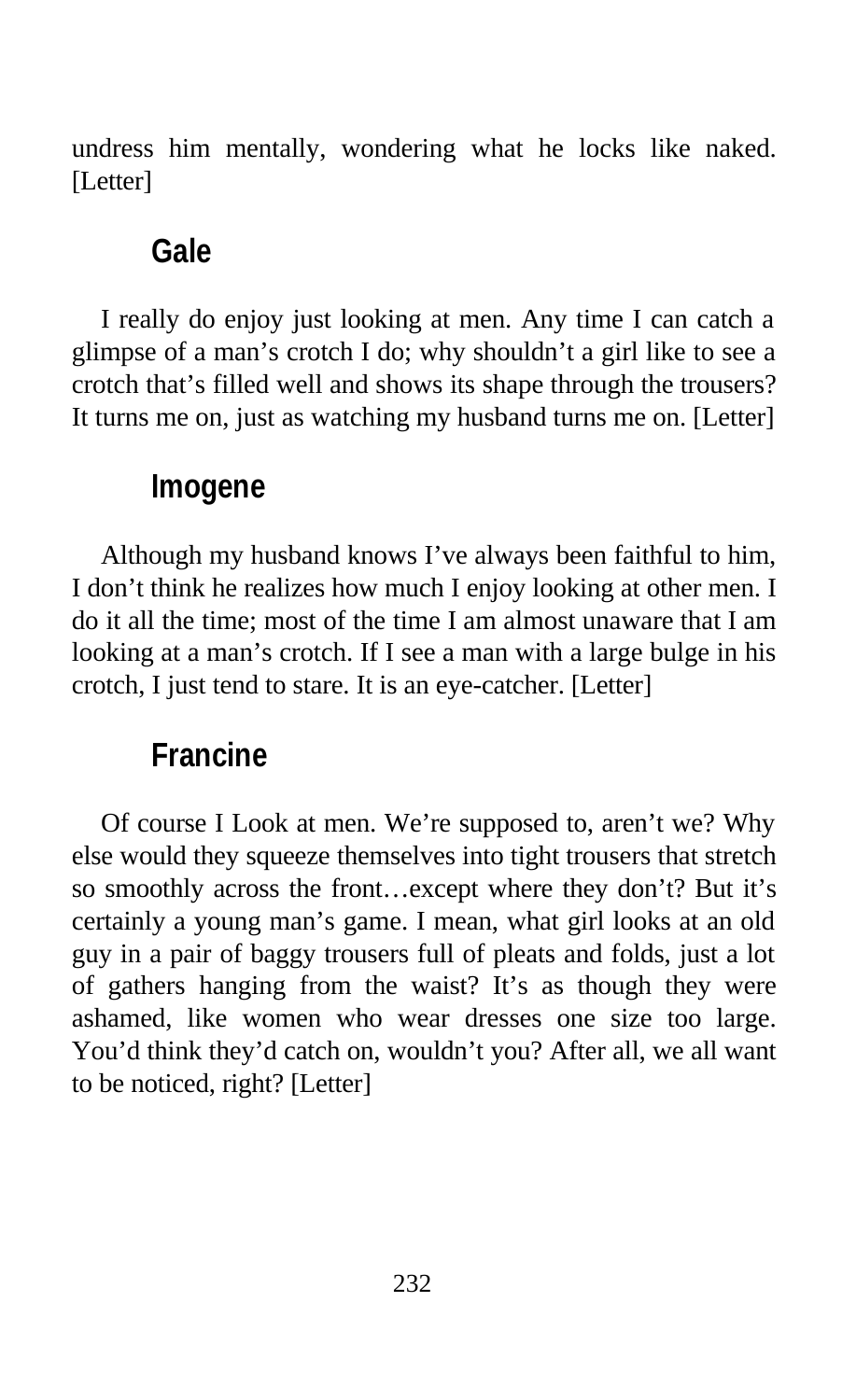# **April**

I wasn't aware I looked until you asked. Sure I do, but as I've never talked to anyone about it, I guess I just wasn't aware, consciously, of how I checked a man out…down below. I sort of do it like a CIA agent: The eye goes blink, the man's vital statistics are recorded on my inner brain, and then the information is just stashed away. What a waste! I'll have to stop being so secretive with myself about all this now that we no longer live in the Dark Ages. [Letter]

### **Myrna**

Naturally I look. Doesn't everyone? But I'm very canny about it. You see, I have this wandering eye – an eye that *really* wanders due to poor muscular control. What I do is focus my good eye on something or someone legit, then I half-mast my eyes in this seductive, lowered-lidded manner I've developed, and then my wandering eye "looks." I really dig looking at men. Even when I was in school I was very aware of how a guy's pants fitted him, the way they'd hang low on his hips, the tight fit across the ass. I've always felt very sorry for guys who don't have an ass, just the way I guess guys feel sorry about poor flat-chested girls. [Letter]

# **Laurie**

When I see an attractive guy, I find myself imagining what his penis is like. I see it in my mind as I'm sitting there talking to him, or when I think about him I see his penis erect. I imagine my hand on it, I imagine it touching me, I see every little groove and detail of it enlarged in great erection. I can even feel the heat of it in my hand or in me. [Letter]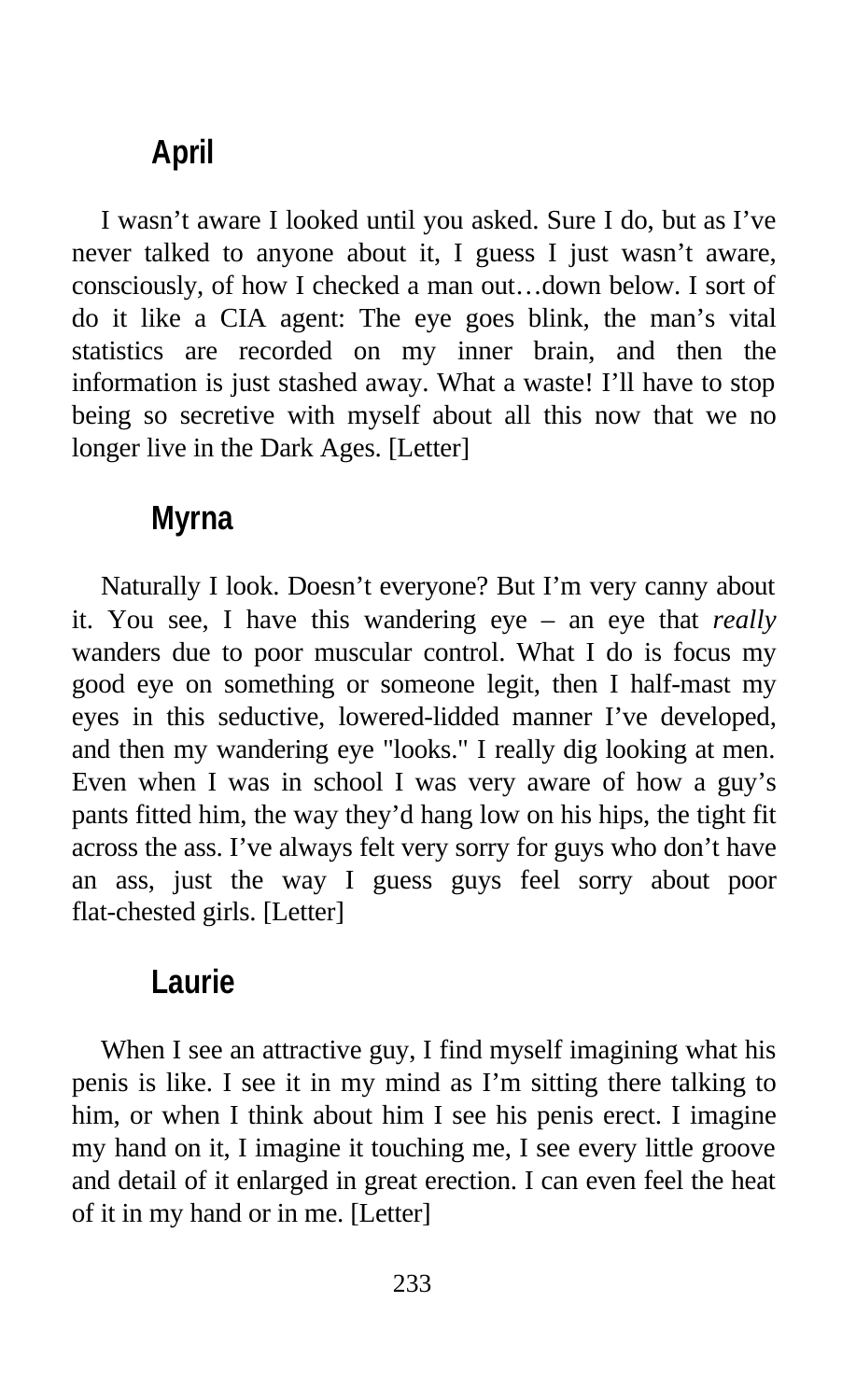### **Jeanie**

I have developed an unusual fascination about men's buttocks. When I see an attractive man from the back, and he is wearing close-fitting pants, I often try to imagine what his buttocks would look like with his pants off. Sometimes, I even try to imagine what it would be like if he were bent over my lap and I were spanking his bare buttocks. To a much *lesser* degree, if I see an attractive man from the front, and he is wearing closefitting pants, I try to guess whether his penis is larger, smaller, or the same size as my husband's. [Letter]

# **SEEING AND READING**

I know popular theory has it that women are not as sexually aroused by what they see and read as men. Men are supposed to have this trigger response to the sight of a . breast or a bottom; whole segments of our economy depend on it. Whereas women, they say, feel nothing at the sight of a cock, except perhaps a sense of embarrassed amusement, or even distaste. Several years ago, the essential humor of a successful Broadway play (*You Know I Can't Hear You When the Water's Running*) depended on this idea. On the other hand, some people will concede that the *erect* cock does arouse some women…but even there the debate goes on.

Certainly if it were reduced to a contest of *who* responds quickest to what, men would have the edge on women. Their minds have been freer since childhood to respond to just the outline of a breast, the mention of a word, the scent of a woman; they were even encouraged, in this way, to be "little men." But women…In the girl's school where I went, there was a pale gay fig leaf even on the dark bronze reproduction of Michelangelo's David (thought to have been added by the spinster librarian). It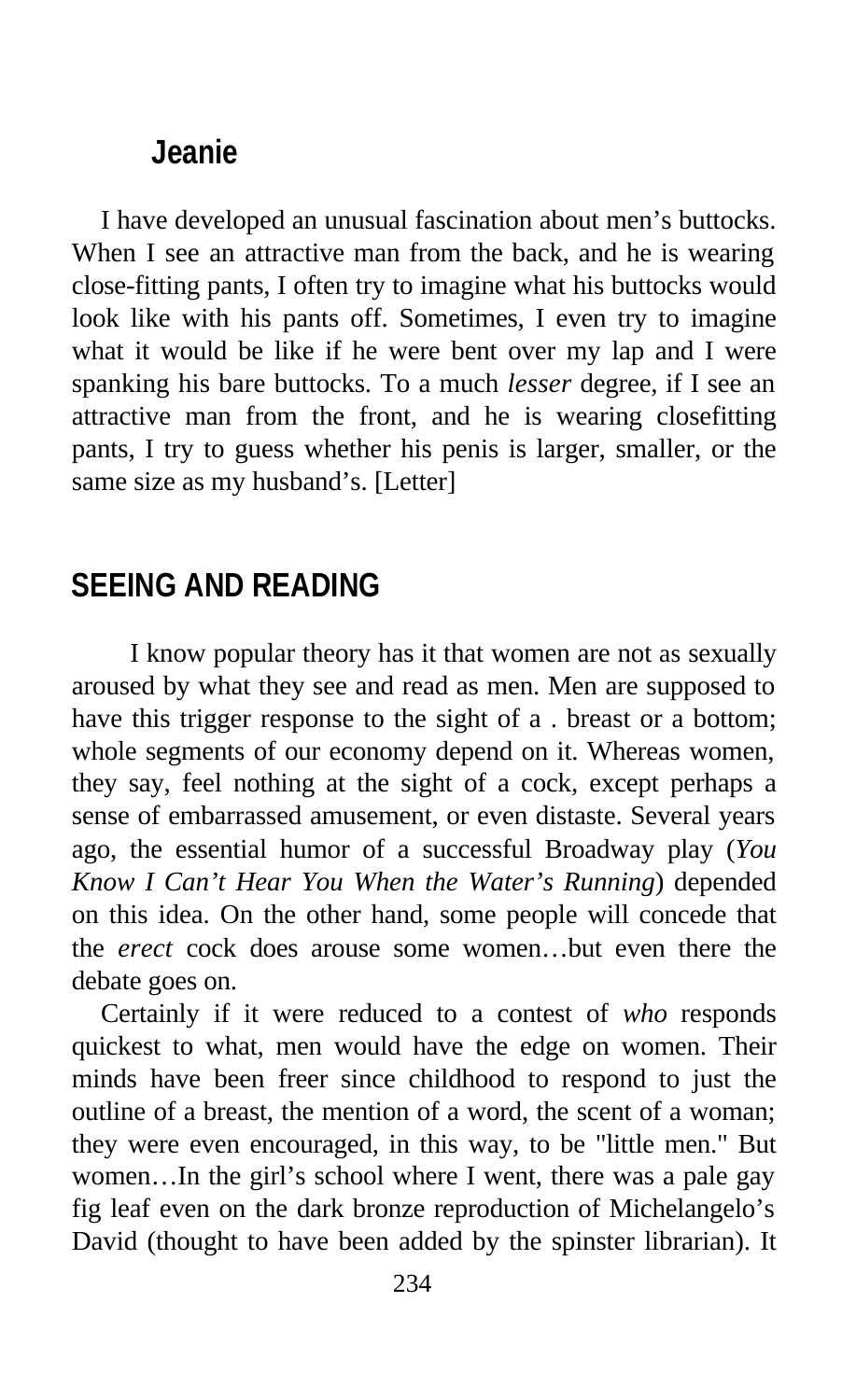was years before I got my first really good look at a really good picture of a cock. And let no male expert tell me I wasn't stimulated. Even if I'd still not seen an erect one, my child's imagination graphically made up for what was missing, raising that cock to uneasily exciting (if anatomically incorrect) erect proportions. By the time I'd grown up, there still wasn't (and isn't) a garden of sexual stimuli for women in the world around us; but to go so far as to say that a grown woman – a woman who's not only seen but caused a few erections – requires the already erect cock, the male sex symbol in full totality before she can feel anything…it's ludicrous. Who more than a woman should feel aroused at the sight of a limp cock, at the provocative thought of what she might do to it?

It's exactly because a woman has been taught not to look, and has been deprived of real outlets for what real visual and verbal stimuli there are, that she's more talented than anyone at` making pictures do for the real thing in short, it's why she's so good at fantasizing.

Of course, there's less to make up nowadays: men's trousers \_ have never been tighter, their shirts more bodyhugging, their own awareness of their visual sexuality keener. Are we all playing "The Emperor's New Clothes"? I'm not surprised that so many women say they're sometimes (secretly) tempted to "just reach out and touch it." Who's it meant for anyway? The new visual turn-ons have done worlds for fantasy, and now that we're all having a good look at it, fantasy can get on with the story development.

With all this happening, I find it baffling that sexually informed writers and psychologists as generous and liberating as Robert Chartham – whose book *The Sensuous Couple* begins by saying that no couple is sensuous unless both parties are equal, equal to initiate, lead or follow that even such a man as this argues that women are not as readily aroused sexually as men. Given a pornographic book, Chartham told me, a man would be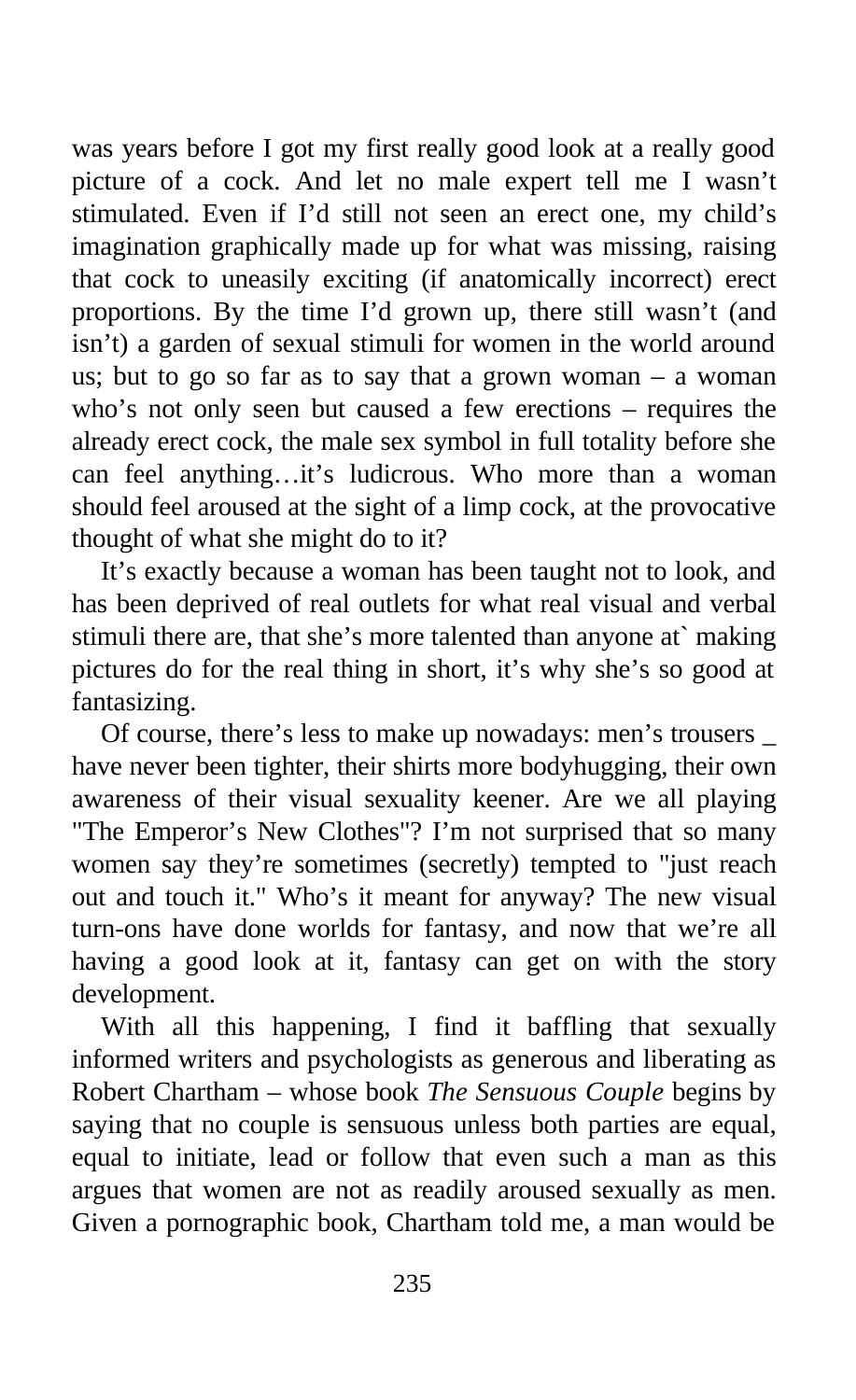more fully and quickly aroused than a woman. "A man would have an erection in seconds," he said, as if it is only man's outward barometer that is to be considered, the cock's signal readiness for use the only measure of a person's depth and quality of sexuality. When I staunchly replied that I, too, could be aroused very quickly by just the right printed page, he looked at me kindly, paused and said, "Then you are unusual. Women take much longer."

What makes this entire argument difficult to discuss sensibly is that buried within it – and usually given as proof of the male's more immediate sexuality  $-$  is the undeniable fact that he comes more quickly. But what has that to do with how quickly and to what depth either sex is aroused? While a man can come quicker than a woman, she can continue to have one orgasm after another in immediate, rapid-fire succession. Really, it's all a silly argument. We're not in a race, and even if we were, supposedly we're in it together, men and women, running after the same thing.

The closest I can come – especially after this book – to agreeing with Dr. Chartham and others who say that women do not respond quickly, or even respond at all, to reading or seeing sexual stimuli is to say that if they respond more slowly than men do, this is not nature's decree; it is the way they've been trained to respond. Women do respond immediately at times, but the response is not the male's socially accepted smile, come-on, and erection. With the woman, it will more often mean the retreat into a secret fantasy, with or without deliberately chosen stimuli. Here are a few examples.

### **Mary Jane**

I am a little hesitant to respond because I do not think I have as many sexual fantasies as many other women. I will try to tell you about those I do have, anyway.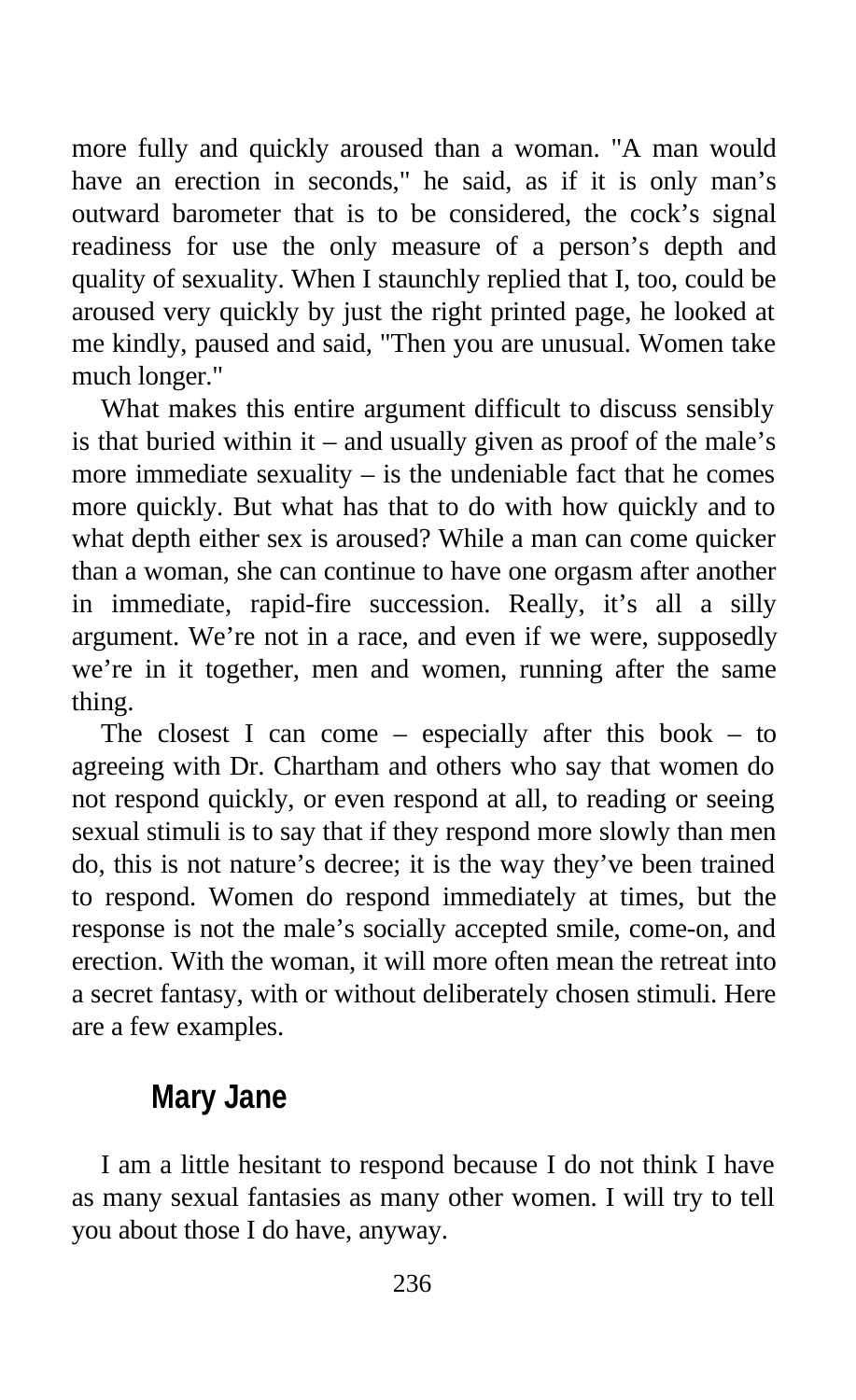I feel ashamed to admit it, but my mind sometimes does wander when I am having intercourse with my husband. Usually I think about other men I find sexually exciting. Sometimes I think about Paul Newman, the actor, because I think he is the most attractive man I have ever seen. I close my eyes and imagine that he is making love to me rather than my husband. Also, I feel guilty about it.

I once dreamed I was making love to my father-in-law while I was having sexual intercourse with my husband. My husband's father is one of the most handsome and attractive men that I know personally, and I have often wished that my husband were more like his father.

Several times, a really strange idea has come into my head for no reason at all. In my mind, I will see myself kneeling in front of Paul Newman, and I am sucking on his penis. I put those kind of thoughts out of my head very quickly, though, because I have never done that to any man, not even my husband.

A little while before I was married, I started to have fantasies about statues of nude men that I had seen. Some had such beautiful bodies that I could not resist thinking about making love to them. My favorite was a statue of Hermes, the Greek god. In particular, I was fascinated by its small, delicate-looking penis. I have an aversion to large or gross looking penises, although I have only seen my husband's and those on nudes in paintings or on statues. Even now, I sometimes fantasize about making love to 'that statue of Hermes, since it has become something of an ideal of male beauty to me (especially after I discovered on my wedding night that my husband's penis is as small as the one on that statue). [Letter]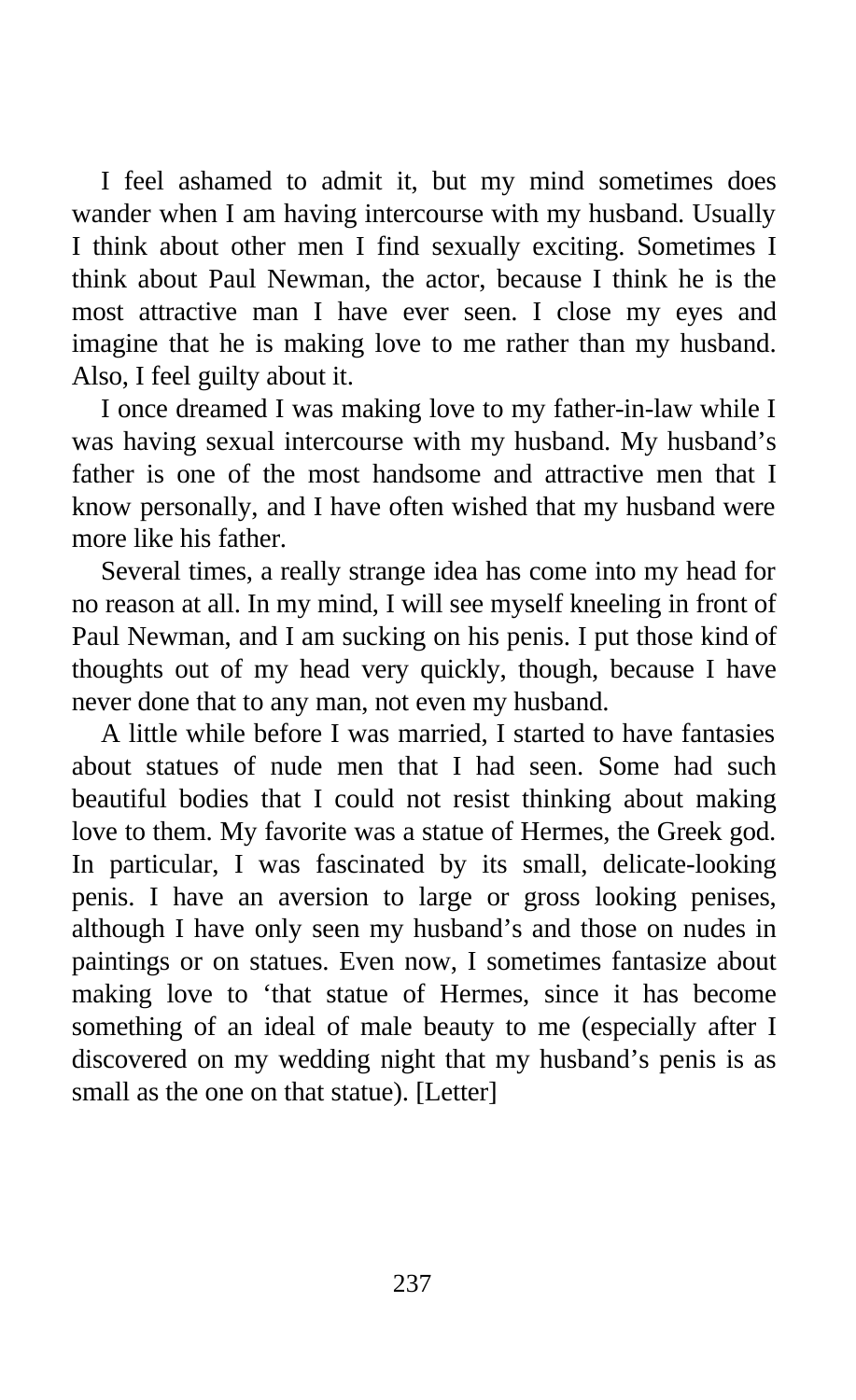# **Miranda**

During sex I occasionally think of a man other than the man I am with. He is never someone known to me. Physically he is an image of the "ideal" man. If I am in reality with someone young, who has a beautiful and exciting body, I may change him in my imagination into someone unknown that I have just met on the street.

If I told my lover, he would be jealous and would think it was something lacking in his sexual performance that caused fantasies such as this. (Not true; I think of things like the above just as the mood takes me.)

The thought of two men having sex together really excites me and I would love to see this. (Recently, the man I have been living with for three years was "felt up" by a homosexual when we were at a party where everyone had had a lot to drink. He was horrified and felt "disgusted," to quote him, but I found it made me immensely excited.)

Sometimes I imagine an audience watching me have sex with my boss; sometimes young boys being given an intimate anatomy lesson with me as the model. (Ridiculous, really, because I have done art school modeling in the nude and merely felt bored.)

I also get pleasure imagining I am an empress who has unlimited supplies of men and who lines them up to choose. I imagine giving banquets where the servants are naked men, and afterward accommodating the women guests with any male they desire, all having been tested as to performance by myself previously. This and variations of this theme I particularly like, as the men can be erotically clothed or decorated if necessary.

I have many erotic dreams, often of transparently clothed men, or Greek gad types, usually nude. Sometimes at night I dream I am having sex, but in my dreams it is always with someone familiar, never a stranger. My fantasy men are always beautiful and blond and unknown.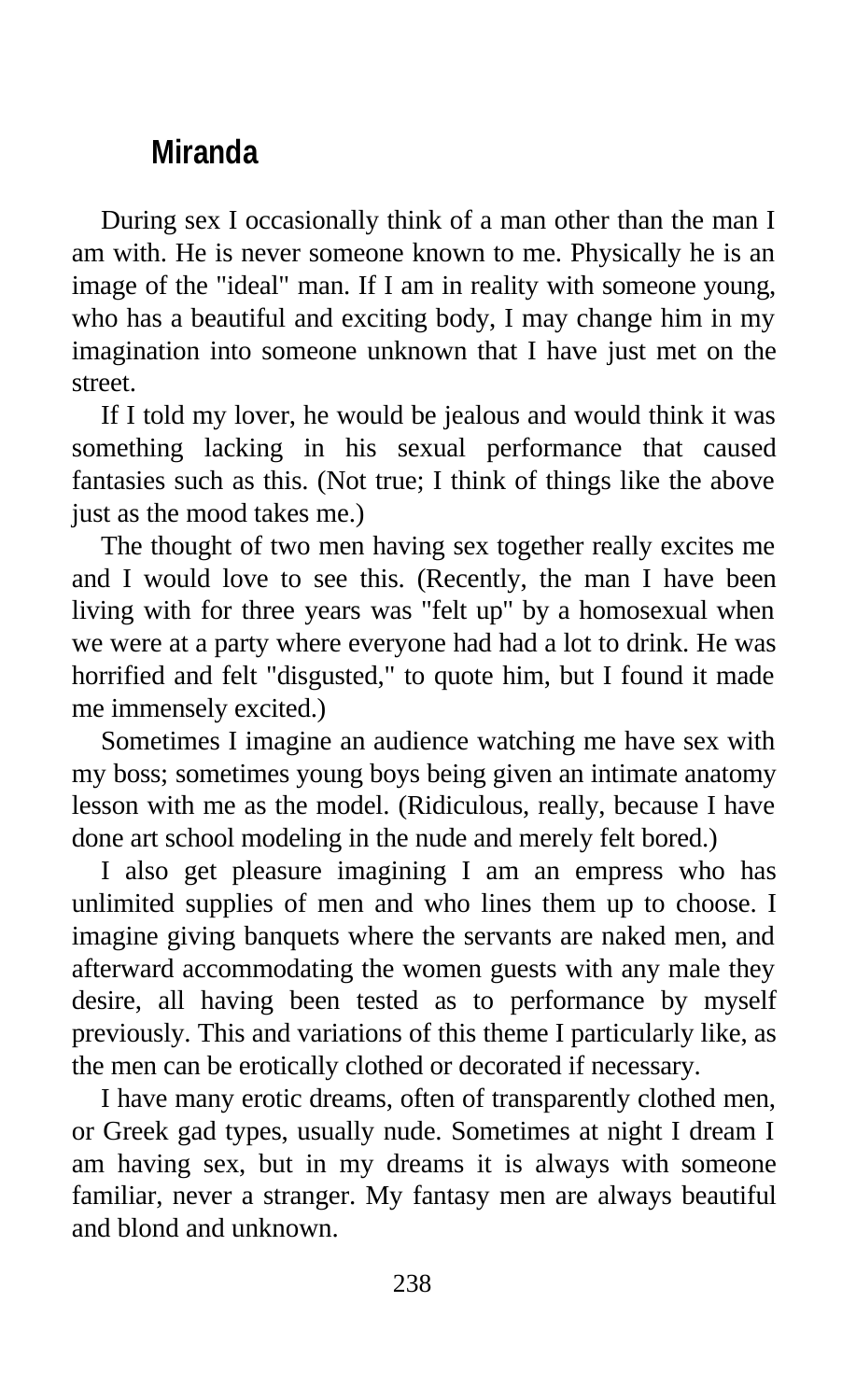One of my favorite fantasies is being invisible among crowds of naked men and being fascinated by the way they move. In reality and fantasy I simply love to look at men, their bodies, and have had such imaginings, of which these are an example, since I was about twelve. [Letter]

# **Margaret**

I am twenty-six, unmarried, and living in the country by myself. I have never written to a magazine before. I was determined, however, to reply to this letter.

Some years ago I was about to become a nun. I was at a convent for a year and began to hate the environment, for I was convinced that a vast number of the novices were indeed sex-repressed. I certainly was from the outset and just had to give it up. I had slight lesbian tendencies prior to going to the convent, but they then enlarged. I masturbated frequently before I went there, but this increased enormously. I just had to get relief somehow. Fortunately, I grew fond of a novice older than myself and secretly we masturbated together quite often. Then it was that I started having fantasies. I would grow fond of a nun, and while playing with myself I would think of her. I would imagine that it was her fingers that titillated my clitoris. I would try hard to imagine her standing by the bedside stark naked with hairs on her pubic region. I also tried to think of her being played with by another nun. This brought me to a climax speedily.

When I left the convent, I went in for teaching at a girls' school. I would enjoy being present when the girls went for showers each morning en masse. My thoughts would always veer toward a particular girl whose body was fairly well developed. Then, in the seclusion of my own room, I would strip, lie on the bed, and think of the girl as I had seen her in the showers.

Then I met a man who seemed exciting. I have met three of his male friends, and I might add that we are broad-minded and at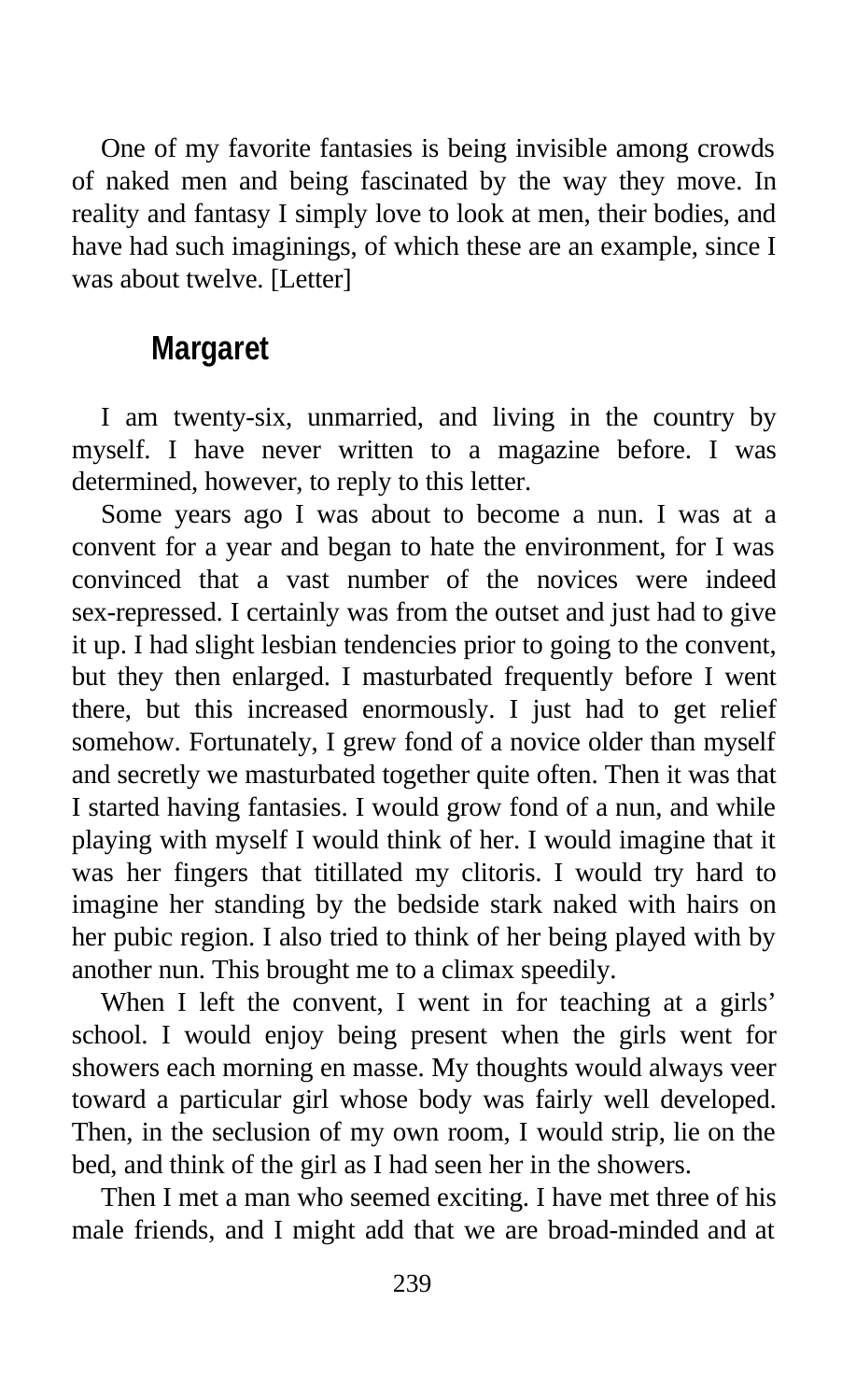times have a small sex party at which we are all nude. Here again I have fantasies. I am not in love with any of them, but enjoy being fucked by them while the others watch. While I am actually being penetrated, I think of one of the other men present. One is dark-skinned, as he is Italian, and has a large penis. When another man is inside me I pretend it is the Italian. I seldom come when I am fucked. I come when I play with myself or use a vibrator alone in my apartment. Yet I simulate a climax just to make the man feel happy and often use obscene language. I buy many sex books, and I even have an album of girlie pictures. When I want to feel naughty I place this on a bedside table and with my vibrator and tape recorder I actually speak out loud and think of some man or maybe some girl whose body I long to play with. I am not crackers. I am very normal but sex interests me enormously. I will never marry. I would be faithless, I know. I like my own body far too much and like other people playing with it! [Letter]

# **Alexandra**

I am seventeen and have had one intimate affair with a man. Once, when we were making love in the car, we had stopped in front of the public school that I attended as a child. I remember now that I secretly laughed at the thought of how ironic it was. I tried to imagine myself as a child looking upon this situation. Perhaps because I was now doing something forbidden as a child, it excited me.

My first masturbating experience was after I had read *Candy*. I still remember because I pretended that I was the girl in that book and for the first time I had an orgasm. I didn't know what it was then, but I soon found out. For a while there I was reaching an orgasm at least once a day. I would read a "dirty" book and then reread the lines in my head as I masturbated. After reading an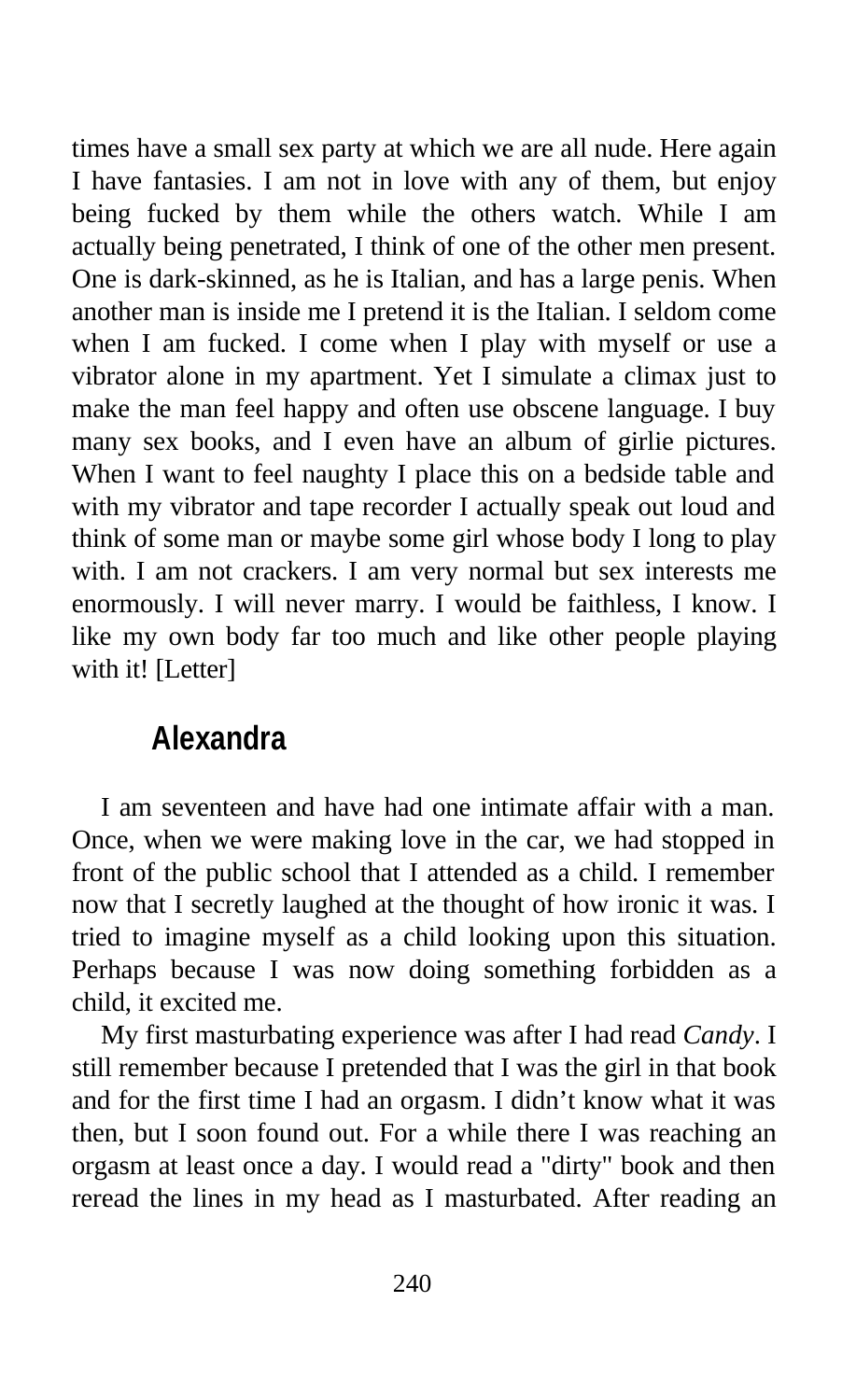uncounted number of books, I began putting together my own stories, or fantasies.

Off the cuff, I'll describe some situations that used to turn me on: being picked up on the corner while hitchhiking at night and being raped by three guys; same situation, only intercourse willingly with all three; call girl with a good reputation; being seduced while under the influence of drugs; subject of sexual experiments such as in the Nazi war camps; intercourse with a dog with a friend looking on; intercourse with my brothers; sex play with my father, sisters (in the fantasies involving a mother or father, they were not my own parents; likewise the faces of siblings were changed – a point which I find interesting because I do it unconsciously); intercourse with my favorite teacher…the list goes on.

Many of my early fantasies involved some sort of sadism or masochism, but after I experienced the emotional side of lovemaking these fantasies very quickly wore off. I found them really distasteful. Now I have just as many "favorite" fantasies to choose from, but they all involve emotion, whether it be love or hate. Usually gentleness surrounds the feelings of my fantasies now: being accepted in a coven of witches through their love ritual (I read that somewhere); making love with someone I've just met, with whom I've instantly gotten along really well; having an affair with my high-school teacher, which I'm sure would not be a fantasy if I gave him a little encouragement. All these fantasies are very close to reality.

I've also had occasional lesbian fantasies. In them I am never a part of the action, but an onlooker. In the past I also had fantasies of orgies, and again I was always the passive partner. But I don't use those anymore. Now I'm into emotion. [Letter]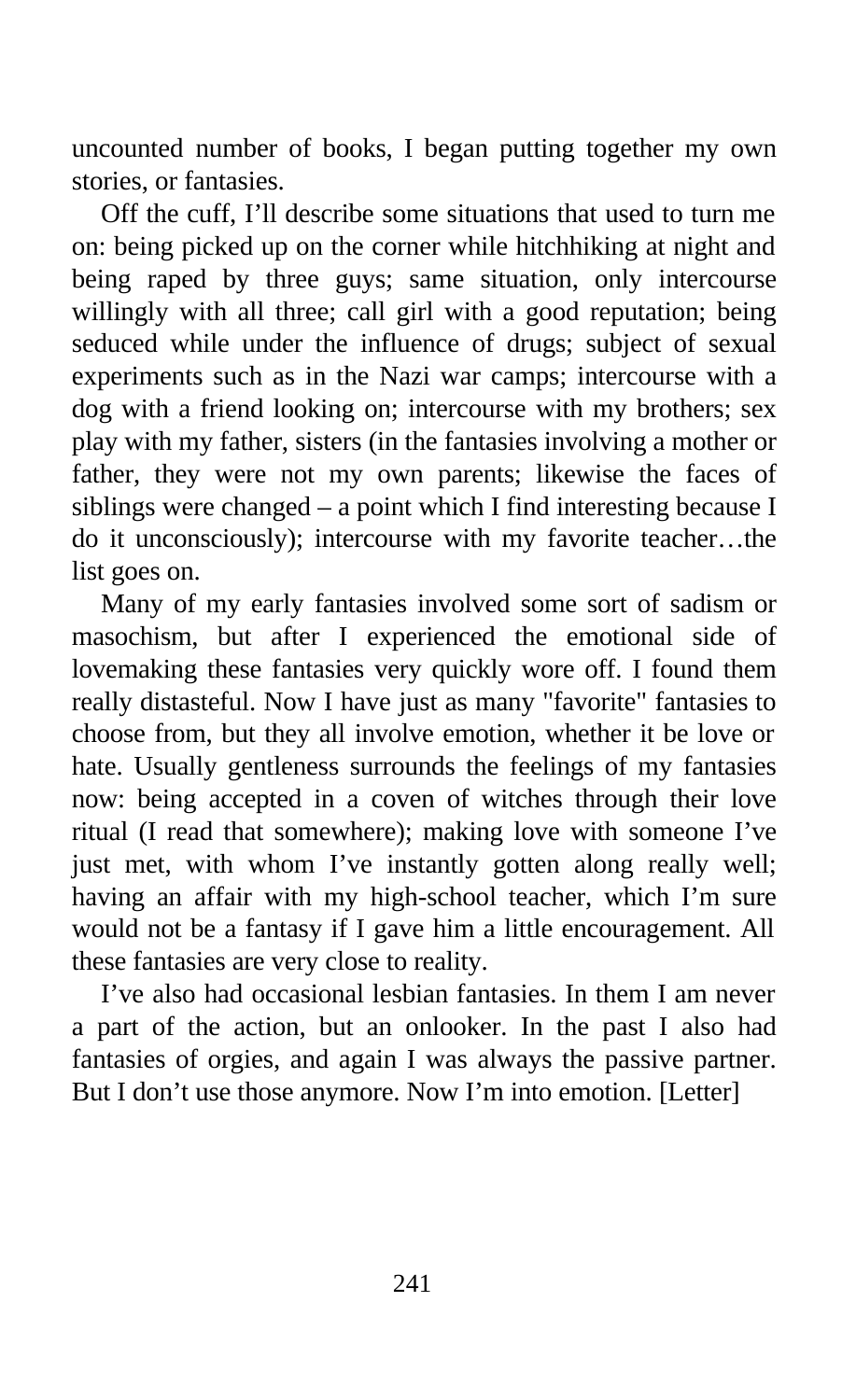# **Stephanie**

When first thinking about your request for sexual fantasies, I said to myself, "But this doesn't apply to me, as far as I can remember I have never fantasized." But upon reflection, I realized that I had disciplined myself to forget them. Upon wracking my brains, I realize I have fantasized but never realized I was getting a sensual thrill from it until now.

After reading a book about Roman orgies, I imagined. I was having intercourse with a donkey, having read an account of just such a happening. But it quickly grew distasteful. Another fantasy I've had several times, and usually when I'm afraid of having sexual intercourse, say after having a baby or during times of stress (am I rationalizing?), is this: I imagine myself in the jungle with a primitive tribe. I am forced to watch punishments being inflicted upon same of their tribe members far various sexual misdemeanors. I go into great detail over the tortures. The men have their penises or scrotum cut off, or red-hot liquid forced up their urethra. The women hake red-hot pokers thrust up them slowly. As the only civilized person there I am duly horrified by these events.

Just now in recounting this fantasy to you, another upon similar lines has entered my consciousness. In this one we are in a Nazi camp. There is a fiendish woman torturing the men. She makes them hold their urine until they burst. She has a machine into which she inserts their penises. This machine keeps on stimulating them so that they have constant orgasms. I remember trying to conclude that particular torture, and couldn't think of anything except that their organs became flaccid and so another torture had to be devised to follow that one – which I can't remember. The women in the camp were all very young girls and were being raped by a mad professor.

Their sexual apparatus was very immature and he always managed to kill them. He adopted all sorts of techniques, but I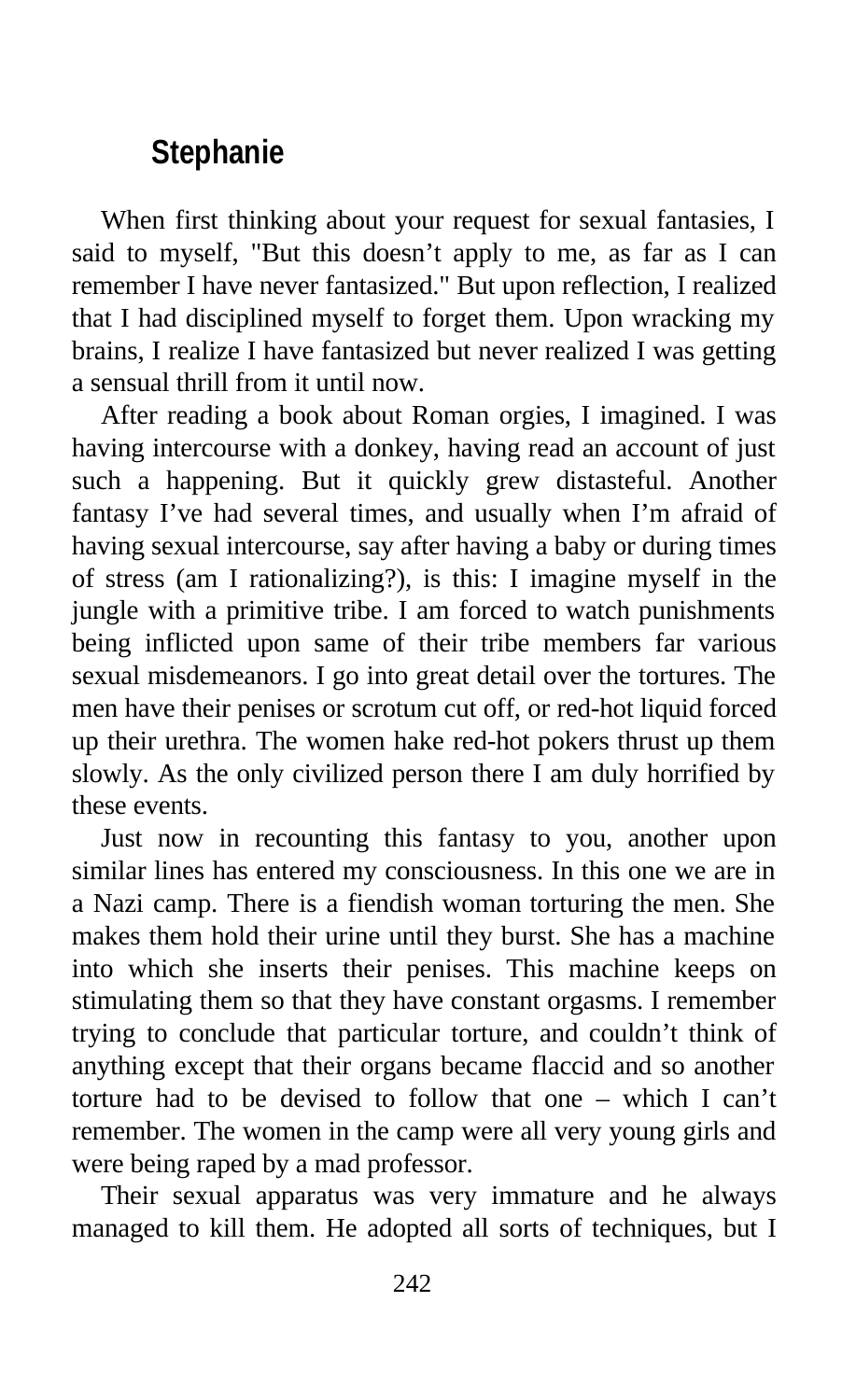only remember this ward full of girls, each tied into a position whereby he could examine their sexual apparatus and choose which one was going to be his that day. By the way, most of these fantasies are things I have read about and very little is invented. Other events take place in theses fantasies, but all along those same sadistic lines.

I told my husband of the jungle one and I think he was a little taken aback, but it made me laugh when bringing it out into the open. I certainly didn't feel guilty about it, for although I might be a perverted sadist somewhere down deep, it doesn't seem to show in my daily life; in fact, I am a gentle person, so I could afford to laugh, feeling secure in the fact that I have disciplined this part of myself.

As I say, I had difficulty remembering these fantasies, mainly because I felt them to be a threat, and so I only indulged in them two or three times and quickly suppressed. them. Never because I felt guilty about them, but because I feel it a lack of self-discipline to overindulge oneself in anything. [Letter]

# **RANDOM ASSOCIATIONS**

 Things women see turn them on. It's a simple proposition, but I've spent a lot of time on it because it is so often denied. Even a magazine as comparatively uninhibited as Cosmopolitan, when it recently published its female reply to Playboy's naked "Playmate of the Month," went along with the myth that women think the sight of the male body ugly or frightening; the male model was nude all right but his oh-so-casually-placed hand and wrist masked what one would have assumed was the very point of the proceedings. This simple denial of the sources of women's fantasies is almost as endless as the fantasies themselves, even though these sources are so obvious that just to name them is to recognize how easily they can serve as the start of a fantasy.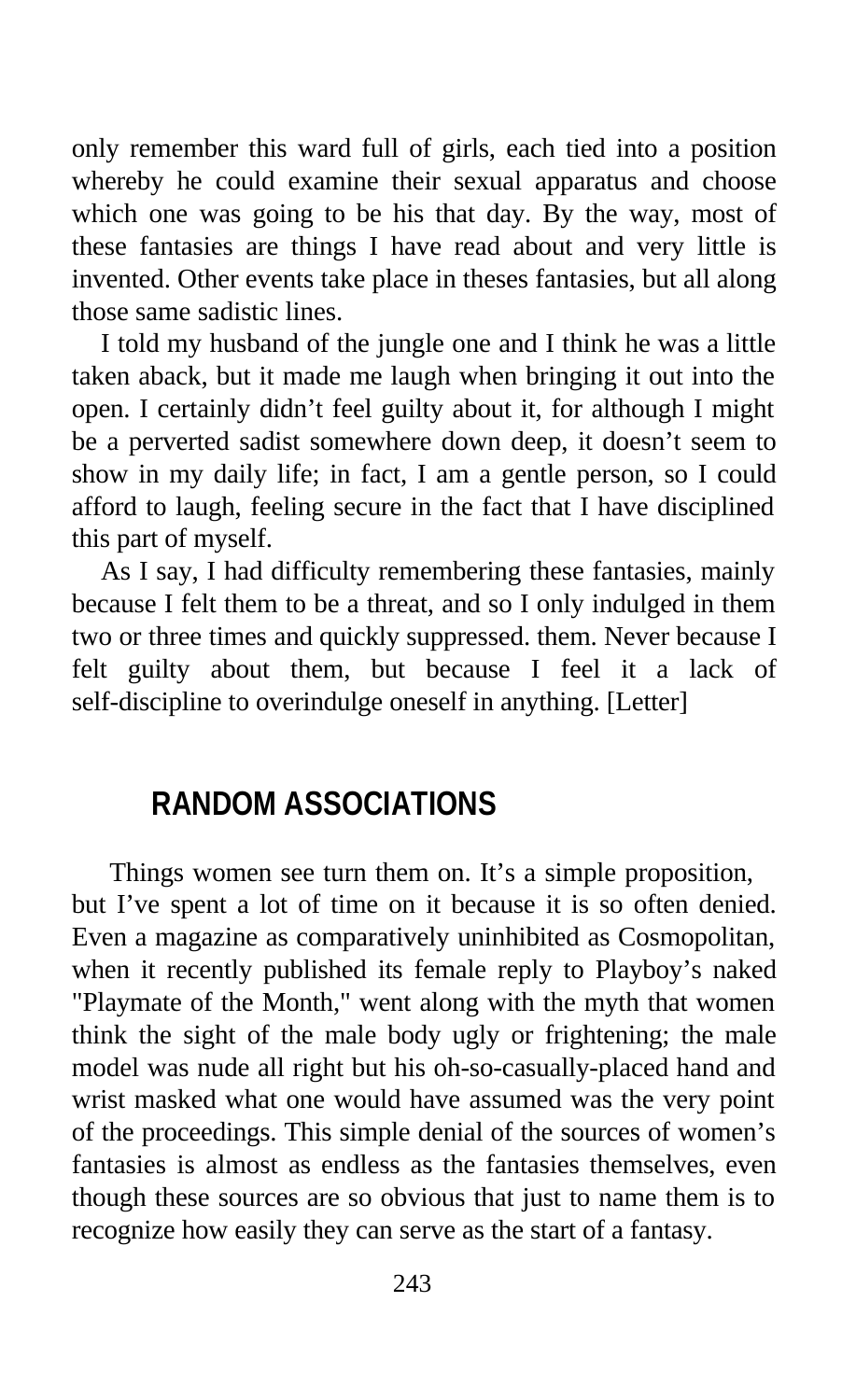Women fantasize about their former lovers, their first orgasm, their first "different" sexual scene, say, with another woman or several people. There are the fantasies that are continuations of a real or remembered sexual moment – a stolen kiss, the pressed hand, last night's first dinner in an as-yet-unconsummated but sure-fire affair – sexual sparks that haven't yet, or never will get off the ground, but do in fantasy. There's the totally fictional fantasy sprung from the fantasizer's imagination inspired by an attractive face at a dinner party, or the hero of a TV play, or a pop music or film star. If this last possibility for fantasy hasn't struck you as endless, just think of the millions of women – perhaps one sitting next to you right now – whose eyes glaze, palms moisten, and lips part in half-smiles of anticipation at the sight of Tom Jones or Paul Newman. Do you really think their minds are blank or that they turn off when the TV does?

Less obvious are those fantasies that spring from a woman's effort to deal with emotions and desires too frightening or destructive to be played out in reality. In much the same way that dreams act as a healthy outlet for the violent emotions we would not want to experience in reality, so sexual fantasy can give a woman a chance to explore and thus lessen the anxiety of jealousy and the conflict she feels when she has desires for other men. That's why I've included Gelda's fantasy here; if her fantasy, touched off by her jealousy of her lover's former girl friend, takes the form of a lesbian relationship with that other woman, at least she doesn't take her destructive feelings of jealousy out on her lover during the day.

### **Susie**

I have been married for over three years and last year finished a yearlong affair with a fellow executive civil servant (G.), who is twice my age. Frequently, when my husband makes love to me, I imagine it is G. on top of me again (difficult, as G. is heavier,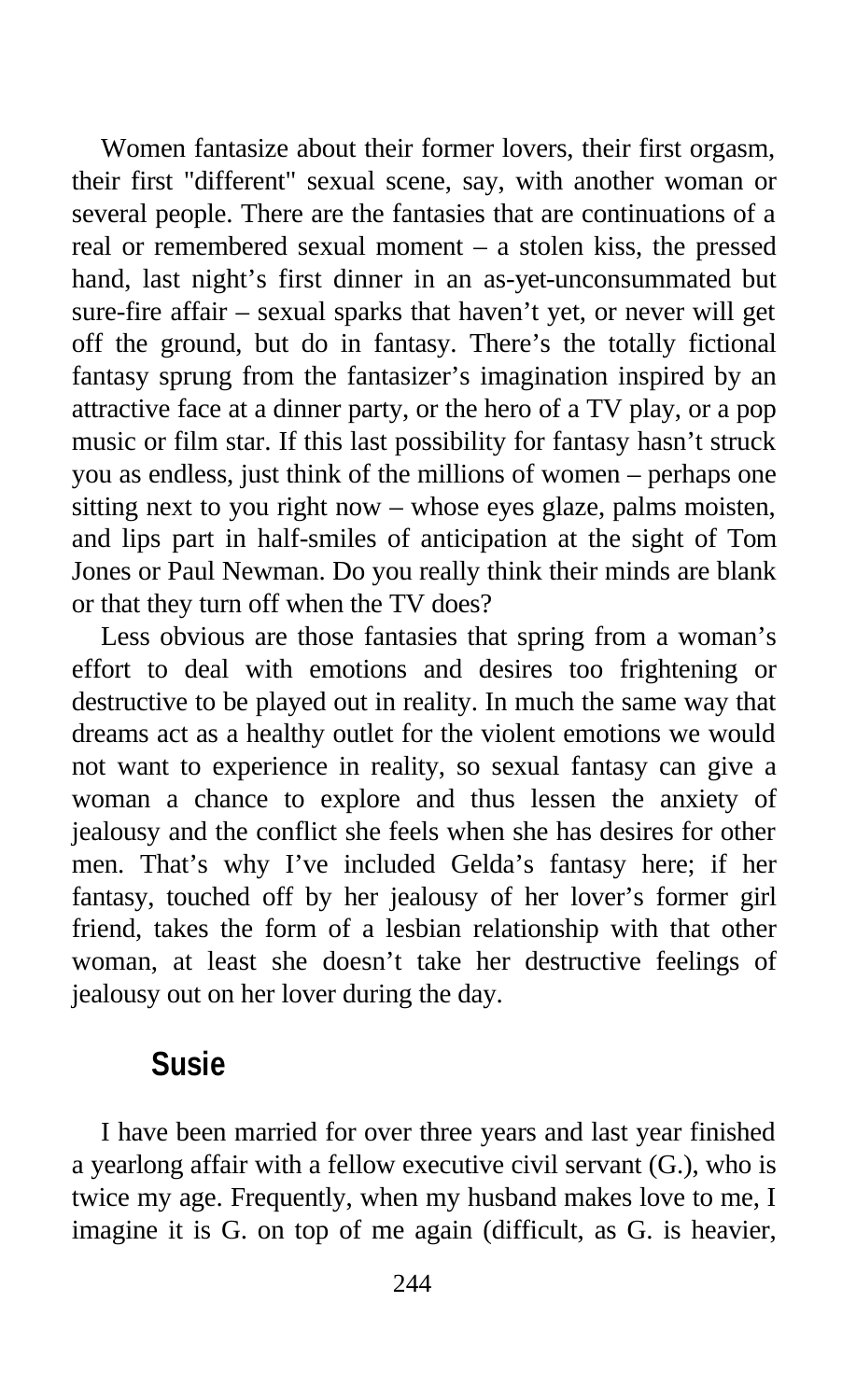taller, and much hairierchested than my husband) and find my own climax is intensified if I am thinking of my lover. Sometimes when I come I even call his name out, but stifle it a bit. (Fortunately in this respect, my husband is deaf in one ear!) I had a much more passionate relationship with my lover, than with my husband, even while we were engaged. G. and I only had to look at one another and he would have an erection and I would become wet. It even helps me to think that the bedclothes my husband and I sleep under are the same ones G. and I lay under while my husband was away in another city on business.

Since my affair, I have tried to rebuild my husband's shattered ego by telling him what a good lover he is. (It helps now that I have regular orgasms with my husband, whereas before my affair I only came in the "superior" position.) Sometimes I have to keep my husband convinced with a few white lies. I think he'd walk out of the house if he knew what I was really thinking about.

When my husband fucks me I dream about G.'s favorite game: for me to be dressed all in black with garter belt and stockings under a long black skirt that buttons up the side. After stripping down to his trousers, he would kiss me, then bend down and stroke my leg where the skirt was split and bring his hand up under my skirt until he felt my stocking tops and garters, which would make him catch his breath. Then he would undo the skirt buttons from the bottom. By this time we would both be pretty worked up and I would "climb" him, swishing my nylons against his trousers. Sometimes at this stage of my fantasy, having taken my top off and unzipped his fly, we would start intercourse standing up, with my legs around his waist and G. holding me under my back. but more usually he insisted on sucking my left breast and then we would undress each other completely. Then we would admire each other in the dressing table mirror and tease each other, and I would admire his erect organ and very frequently go down on him, which he loved. (No other woman had ever done that...at first he thought it was perverted!)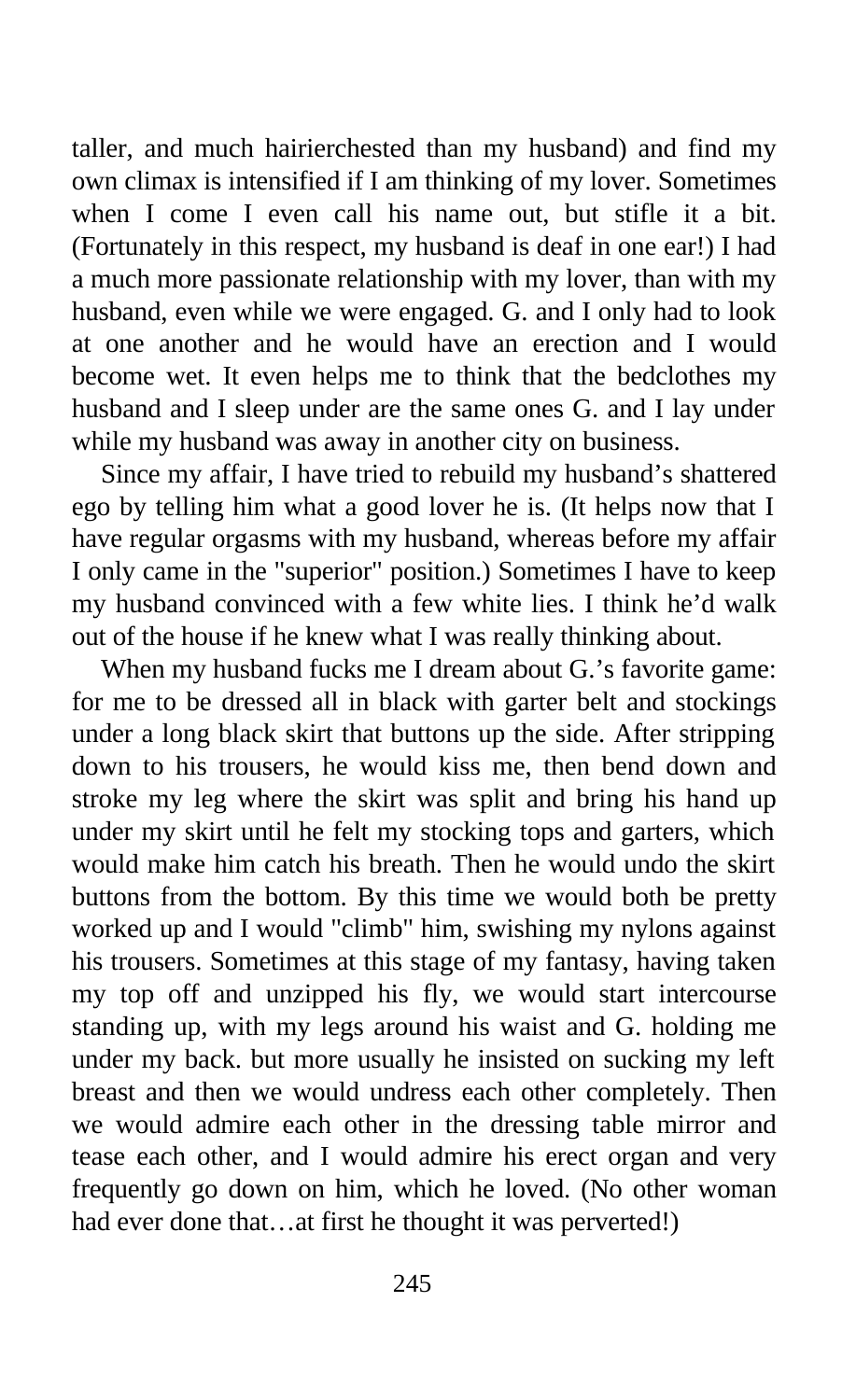My fantasies, as you can see are all mixed up with what actually happened. In the morning G. would pick me up in his car and fantasize on what positions he was going to take me in that night, often petting and kissing me to such an extent that once or twice I ended up impaled on his prick at 8:15 A.M. in the front seat, while his bosses wondered what had happened to old reliable G! His particular ritual was to tease me so that I would plead with him to enter and "quench my fire." This was okay so long as he could control himself but very often he couldn't, especially in front of the mirror, and we would fuck ourselves silly all over the floor. One night in particular he waltzed me around the front room carpet on my back while I was having multiple orgasms, and it wasn't until half an hour later that we saw that the skin had come off my back in about five places. I told my husband I'd been doing floor gymnastics. All this, the real and the imagined, gets confused in my mind during fantasy.

Also G. and I used to share a fantasy of what it would be like when we were making love in his car in a secluded spot on a promontory with bushes all around if the two hundred men on his staff would suddenly appear from behind the bushes and see us at it. In fact I think I would have really enjoyed it, and have since wondered about seeing all that lot masturbating when they saw that their boss was pretty good at things apart from work. I would have liked to watch their reactions when I toyed with my lover's penis in my mouth – that would shock a good many of them, old women that a lot of them are, especially when they saw me bring him to climax that way and swallow his seed, or when I made G. come simply by flexing my vaginal muscles (tricks my mother taught me  $-$  ha!  $-$  I can't do that with my husband though: he's not sensitive enough).

My husband never seems to really take the initiative in bed, and a climax for him seems to be more of a relief than a release. (Incidentally. we've been married three years and he's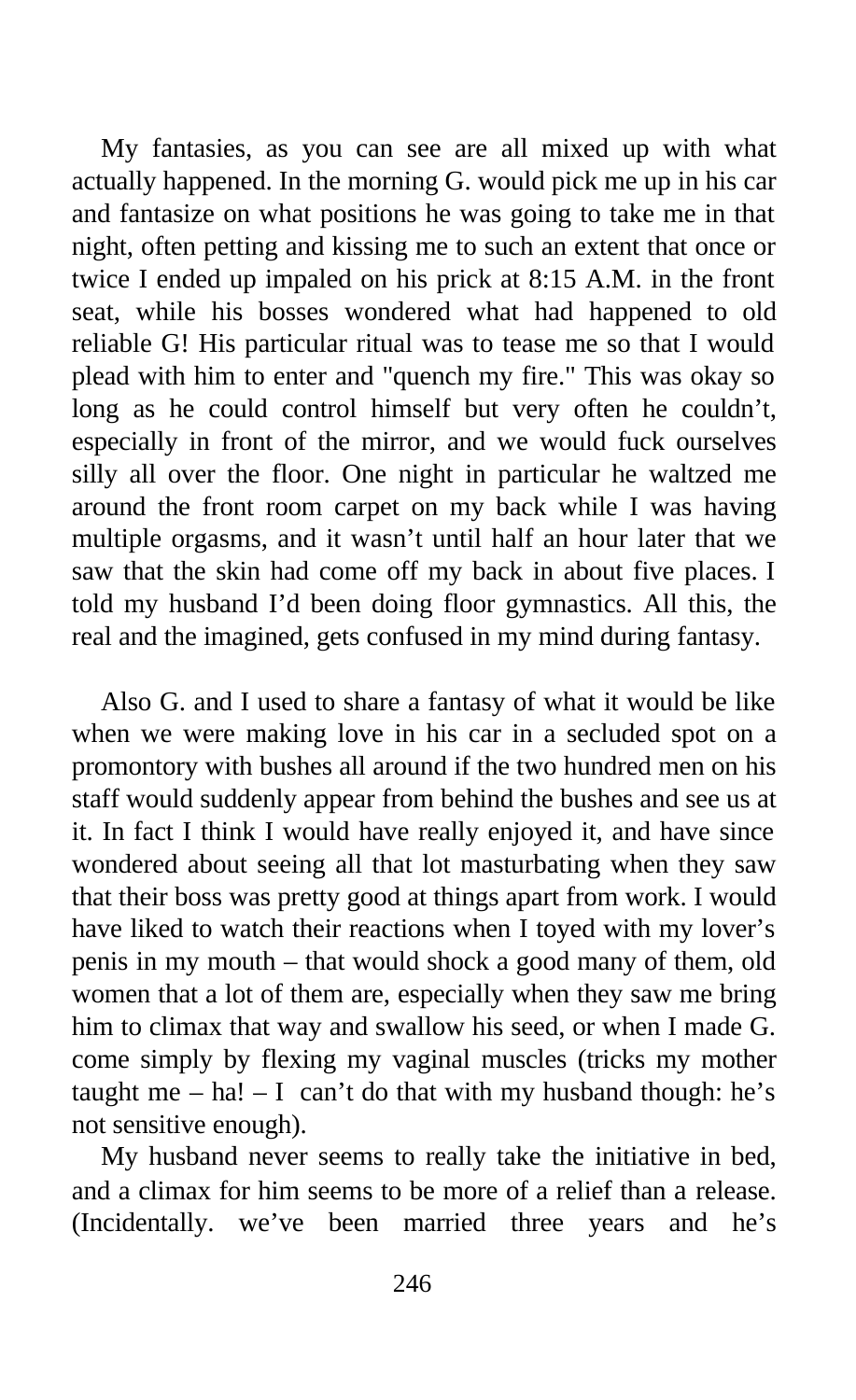twenty-four.) What I miss most is my lover's manipulation of me during intercourse, and his more or less mastery of the situation. Most of all I remember when I'm with my husband how G., when his climax came, used to grunt and groan with the pleasure and kiss me fiercely, making me feel a complete woman, completely possessed. I haven't really felt like that for months now.

Thank you for giving me the opportunity to get something off my chest which has been weighing me down for almost two years. Very often I've longed to tell my husband the details of my adultery – it would heighten my opinion of my husband if he could take joy in what my lover has experienced. But I know it's just not possible. After all, my fantasies are based on the real thing. [Letter]

## **Adrienne**

Adrienne is one of those lively, gregarious types who are easy to get to know. I met her on the QE2 trip from New York to Southampton. Although the voyage is only, five days, a ship has a way of bringing people together in terms of intimacy so quickly that it seems incredible when remembered back on shore.

This was the case with Adrienne and me. We were introduced at the Captain's cocktail party. (The two of us being practically the only unattached women under sixty on board, we were naturally asked.) Nicknames, very quickly invented and bestowed, are another part of shipboard life; and there was a man on board whom Adrienne almost immediately named "The Gambler." She had already met him by the time I got to know her, and the three of us would often have a drink together before dinner. The Gambler was one of those men who like to talk about sex a great deal, and with, astonishing perseverance would want to know more about the slightest detail ever mentioned. It was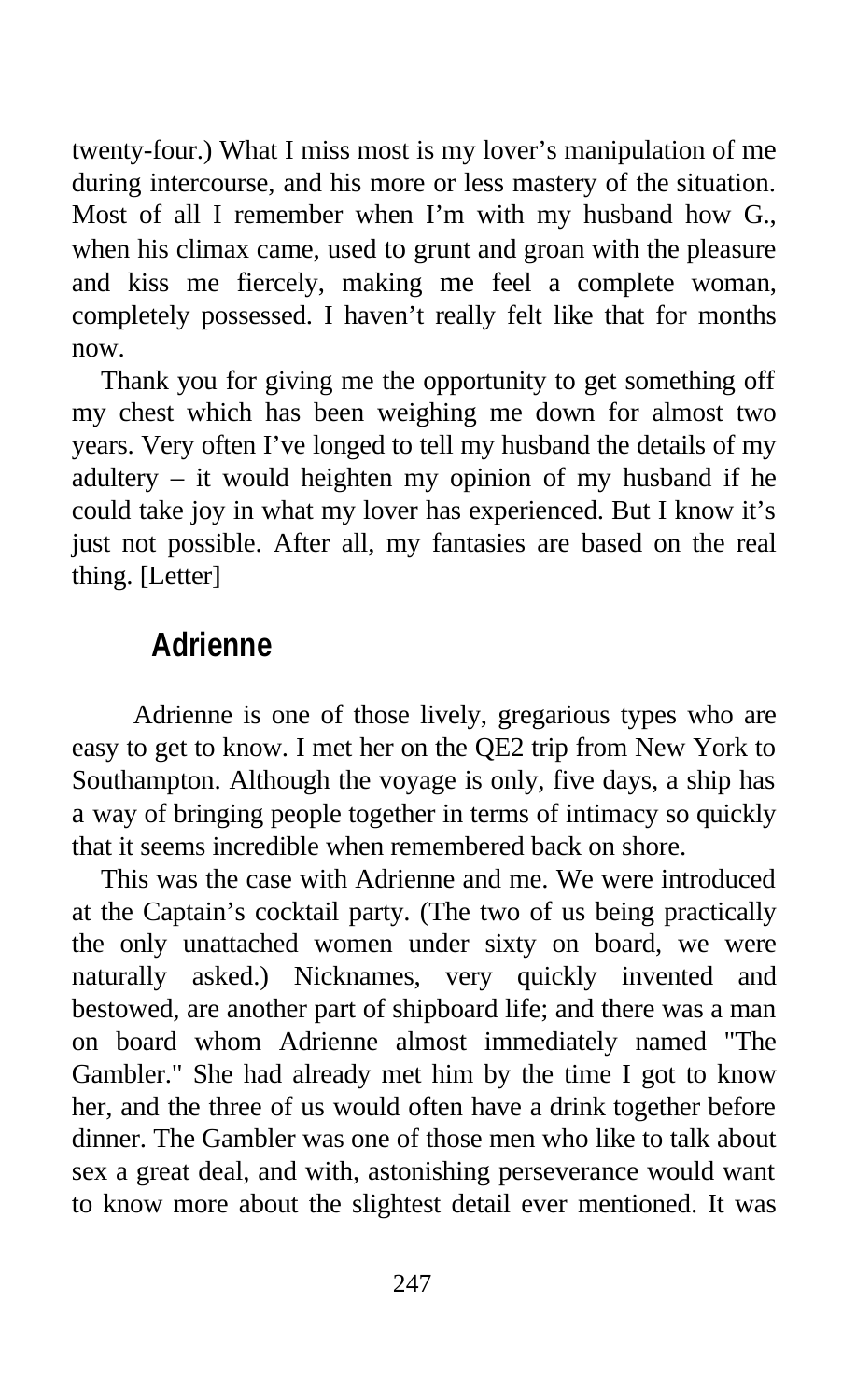after the Gambler had gone off on his own one night that Adrienne and I had our talk.

Adrienne is a plump, almost professionally social thirtytwo or thirtythree; as I said, I doubt if we'd ever have exchanged more than first names on land, we had so little in common. But she loved to talk and I listened.

When you asked me the other day if I ever had sexual fantasies, my first reaction was that I really didn't think I ever had. What had I been missing? Maybe the Gambler has something to do with my "secondthinking." What I mean is, he reminds me of this guy I used to know. Now, on reflection, I realize that on more than one occasion my thoughts have run wild and that I do have a vivid imagination. It's just that I wasn't used to calling these ideas and images "fantasies."

Several years ago, I was going out with a man called Ted. He was tall (like the Gambler), handsome, and I found him very attractive but elusive. When I first met him we were at a dinner party, which was held outdoors on a lovely terrace overgrown with pink and white petunias. It was a warm night and we were sipping buck fizzes – a drink which always makes me feel very romantic and rather sexy. We had really only just been introduced, but there we were, off alone on that terrace, and I found myself telling him that I had a giant teddy bear back home at my apartment, and he immediately replied that now I could have another "Teddy, bare" that night. He said it so easily, and with such a spirit of fun, that I thought to myself, "Well, why not?"

He was a wonderful lover. You know how some people always have to have a record player going when they make love? With me, all I have to do to get into a sexy mood is remember the conversation that first night. Time and time again I would imagine him as a large teddy bear and me as a honey pot. He was a very hungry bear and would suck and scrape as much as he could out of that pot and I kept wishing and wishing that my pot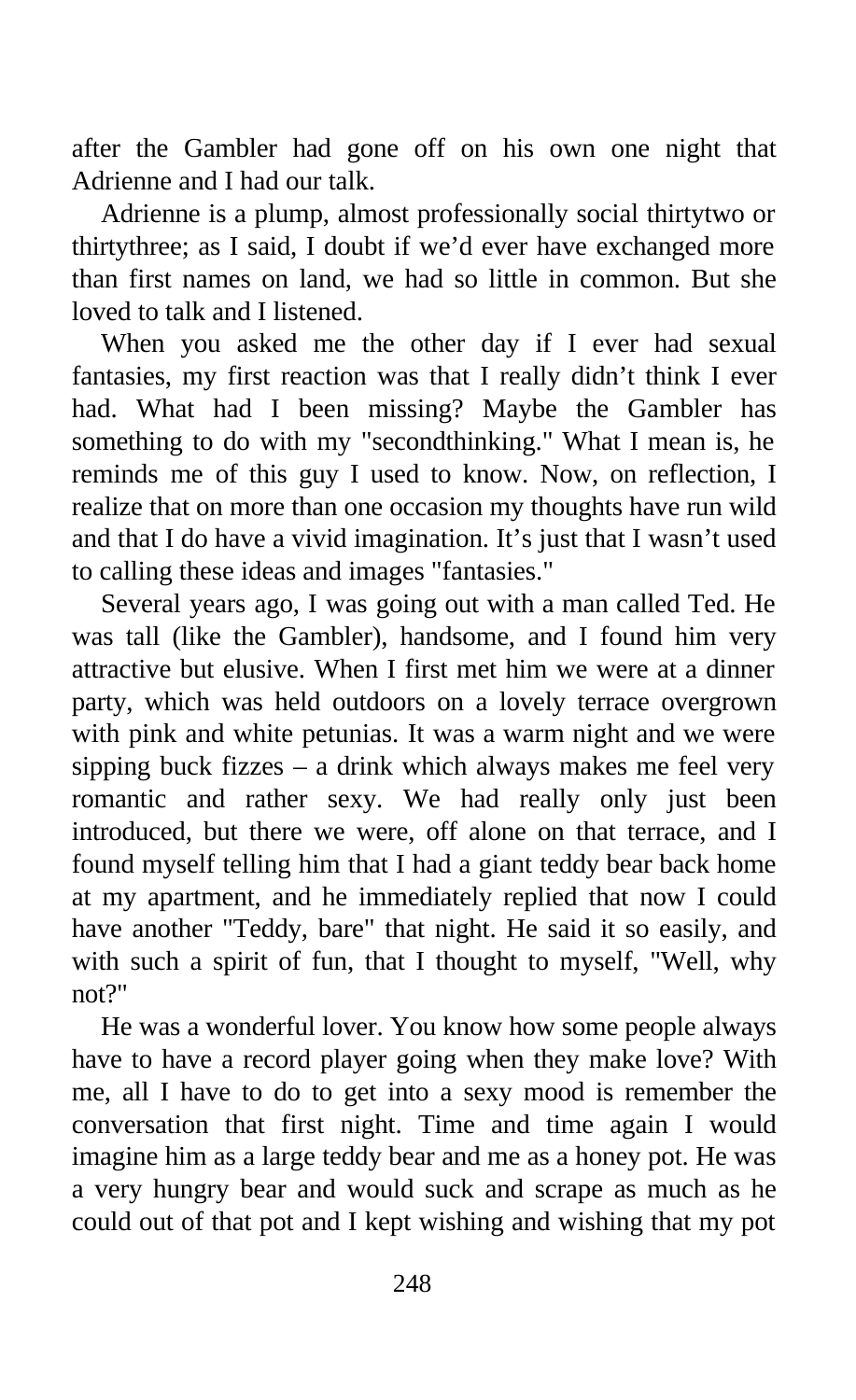could always be full. Just thinking of it right now…I can feel myself getting all excited…Hey! Where did the Gambler go? [Conversation]

## **Doris**

"Here was this experience that was supposed to be the climax of a girl's life, and it was like a form of calisthenics," says Doris, talking about her sexual initiation with Jim, then her fiance. "My reactions were always the same. I'd find myself heated up by the preliminaries, but then just waiting for what's called 'the real thing' to be over."

Doris felt obscurely cheated, and resentful of Jim. In the end, it ended their engagement. But before it did, Dons told Jim of her feelings. His response was to buy "something special." "It was like a little fat rubber band," says Doris, "maybe an inch wide, but on one side it had this funny little upward thing. I remember thinking it looked like some kind of shark's-fin, sticking up from the middle of the rubber band." Jim slipped the rubber band around the shaft of his erect penis. and with every thrust "the little fin rubbed my clitoris both going in and coming out in a way that Jim's shaft never could. I never had felt anything like it. I never had an orgasm like it in my life."

A year after the engagement was over, Doris married someone else. Her husband refuses to buy "one of those little upward things" like Jim used to have, but has learned to bring her to orgasm with his finger.

It's dark – maybe that's because I have my eyes closed so I can see the picture better. I just think of that big shaft of Jim's, going in and out of me, like a great pink shark. I rarely imagine that the man is my husband. Usually, it's my old boy friend, or sometimes some other man I've recently met. I picture it very clearly. the man's big shaft parting the hair, parting the lips, sinking into me, with that little tip riding toward the clitoris as if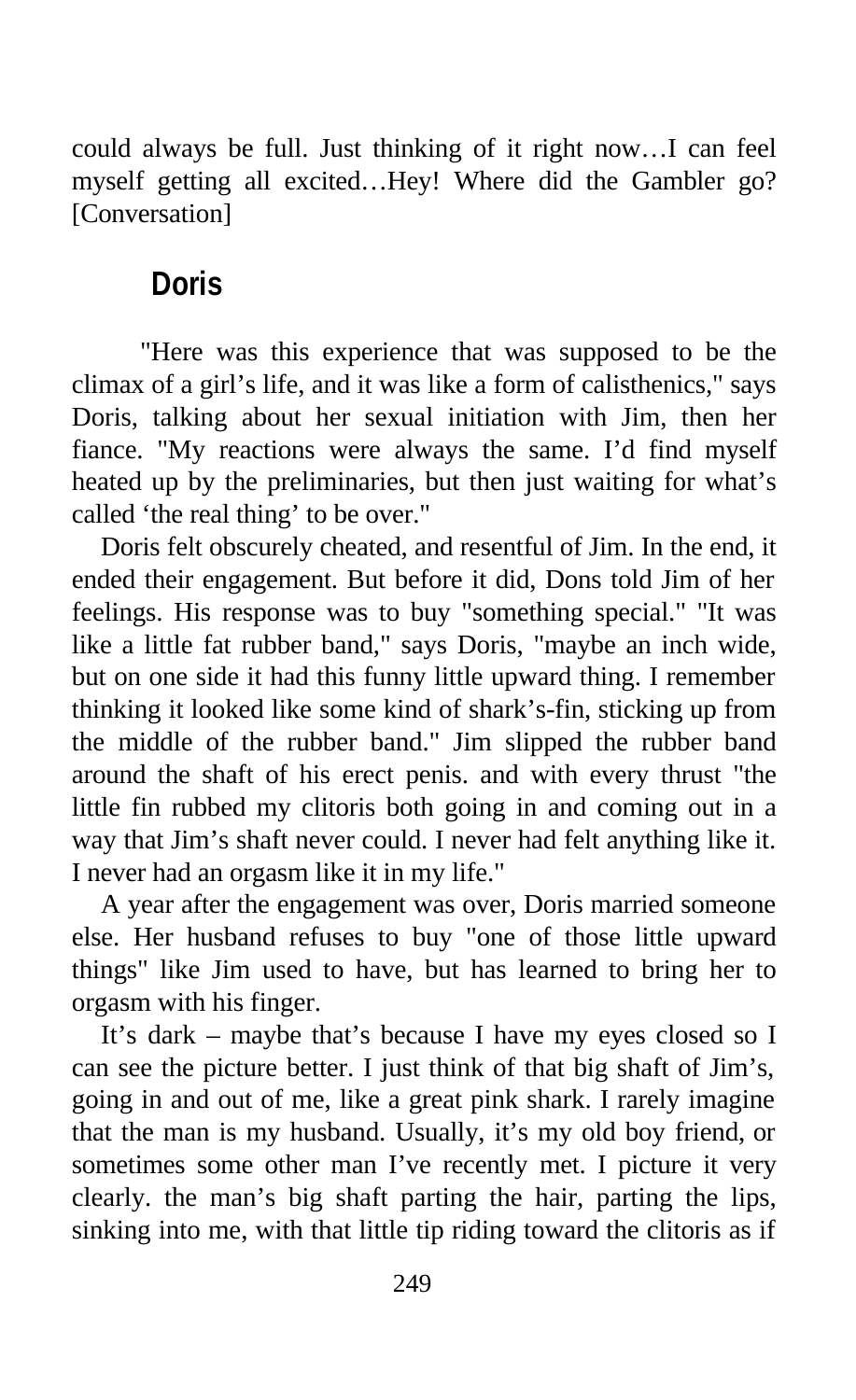it's hungry to touch it. I concentrate on that little rubber shark's fin, just touching me in the right place with each stroke. Rubbing as it goes in, rubbing as it goes out. I've never mentioned it to my husband again ever since he refused to buy one. But it's one of the nicest wedding presents my old boy friend could have given us…this picture of it I have in my mind.

I like to imagine that we're making love in some tropical sea or a warm swimming pool. And I can just see this pink shark swimming toward me, and I open my legs wider and wider. The shark knows me, and he likes the warm feeling inside. He likes to wriggle around just at the lips. Sometimes even when my husband's not inside me, I only have to think about that shark's fin and I start climbing the walls. I can see the picture in my mind's eye. That's all I ever have to think about. Just the pink fin rubbing me. [Taped interview]

#### **Lulu**

Any lesbian fantasies I have go back to the time my husband and I experimented in bed with another girl. It was the only time this had ever happened – not for my husband, but for me. I must admit I enjoyed it. It was my husband's idea, and although he asked me to make the advances toward the girl, I didn't really mind. Since that time I have sometimes wondered what it would be like to pick up a girl all on my own somewhere and seduce her, or to be completely seduced by a dominant woman, especially as my own experience so far has been as the initiator. When I am in bed with my husband I'll go over this scene again and again, imagining how that first girl really was with me, the things I might have tried had I only known. If I like I can even imagine that my finger is her tongue, as I remember it. That's a lot of memory from just one experience, don't you think? [Conversation]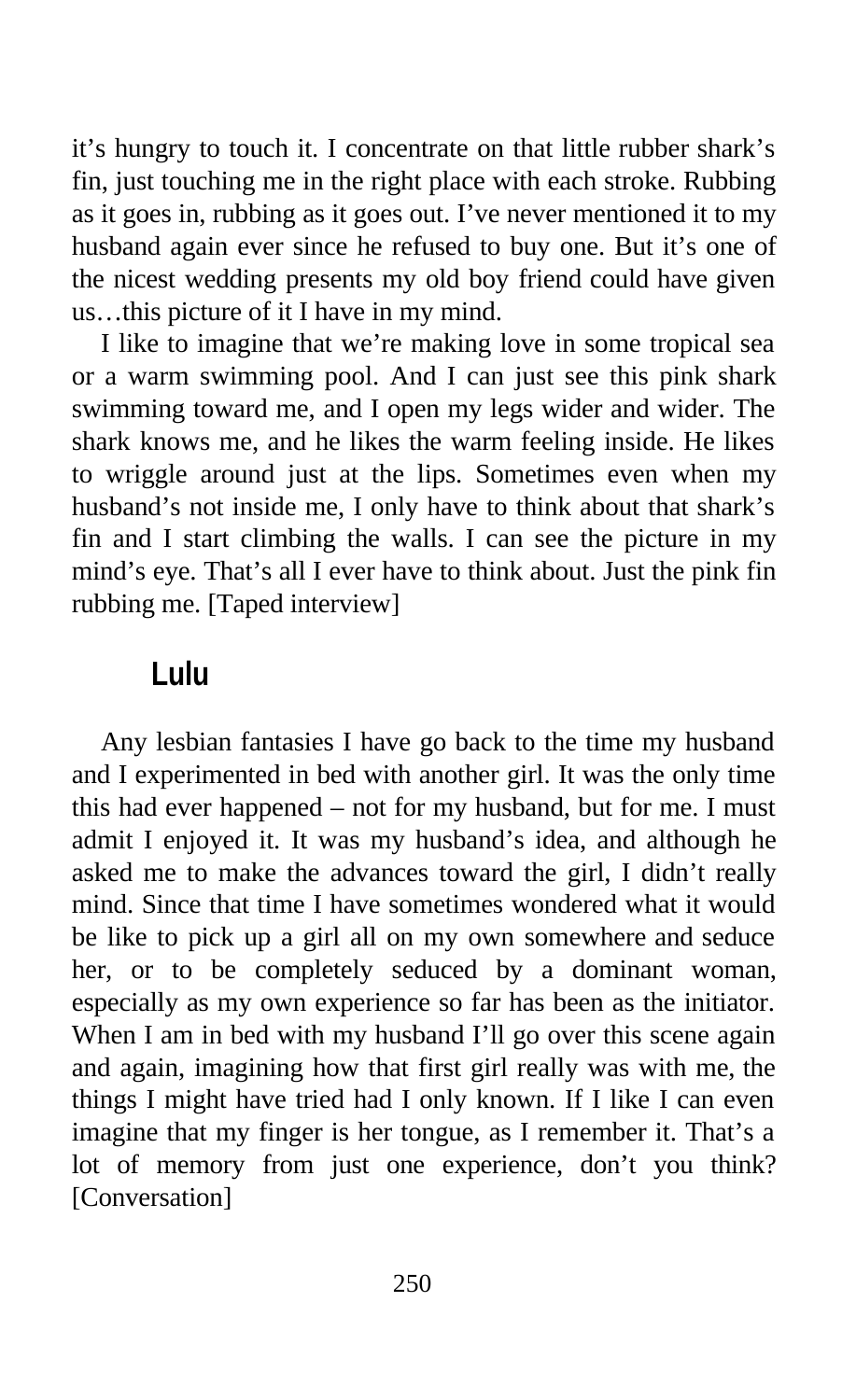# **Daisy**

I've been having sexy fantasies ever since I got married three years ago. I imagine that I am walking down the street when suddenly a fantastic car screeches up beside me and sitting at the wheel is Robert Redford. Beside him, of course, is Paul Newman. They take me to an elegant dress shop where mannequins model the most incredible clothes (just like in the old films from the forties on TV). They buy me the most elegant, sexy clothes imaginable. Then they take me to a ball.

Everyone is there, film stars and the most divine-looking men any woman could want to meet. Naturally, everyone wants to dance with me: Tom Jones, for one, whom I refuse, just to see his face…Engelbert…Franco Nero is incredibly jealous…The one and only Elvis asks to take me home, but I refuse them all and end my fantastic night by going home and making passionate love to Marc Bolan of T. Rex. [Letter]

## **Kit**

I am a happily married woman of thirty-five, and often think about other men and imagine how they would make love to me. My most vivid imagery is of Tom Jones. Just the other day, as we were driving along, my mind drifted off. Suddenly my husband looked at me and said, "What are you smiling about?" I replied, "I was in bed with Tom Jones." "What happened?" he asked. "Everything!" I said. "And it was smashing!" We both had a good laugh. [Letter]

## **Flossie**

I'm a James Bond fan, and often imagine ordinary tradesmen have done fantastic things to me before sweeping me off to bed. I was picturing the milkman that way recently when he asked how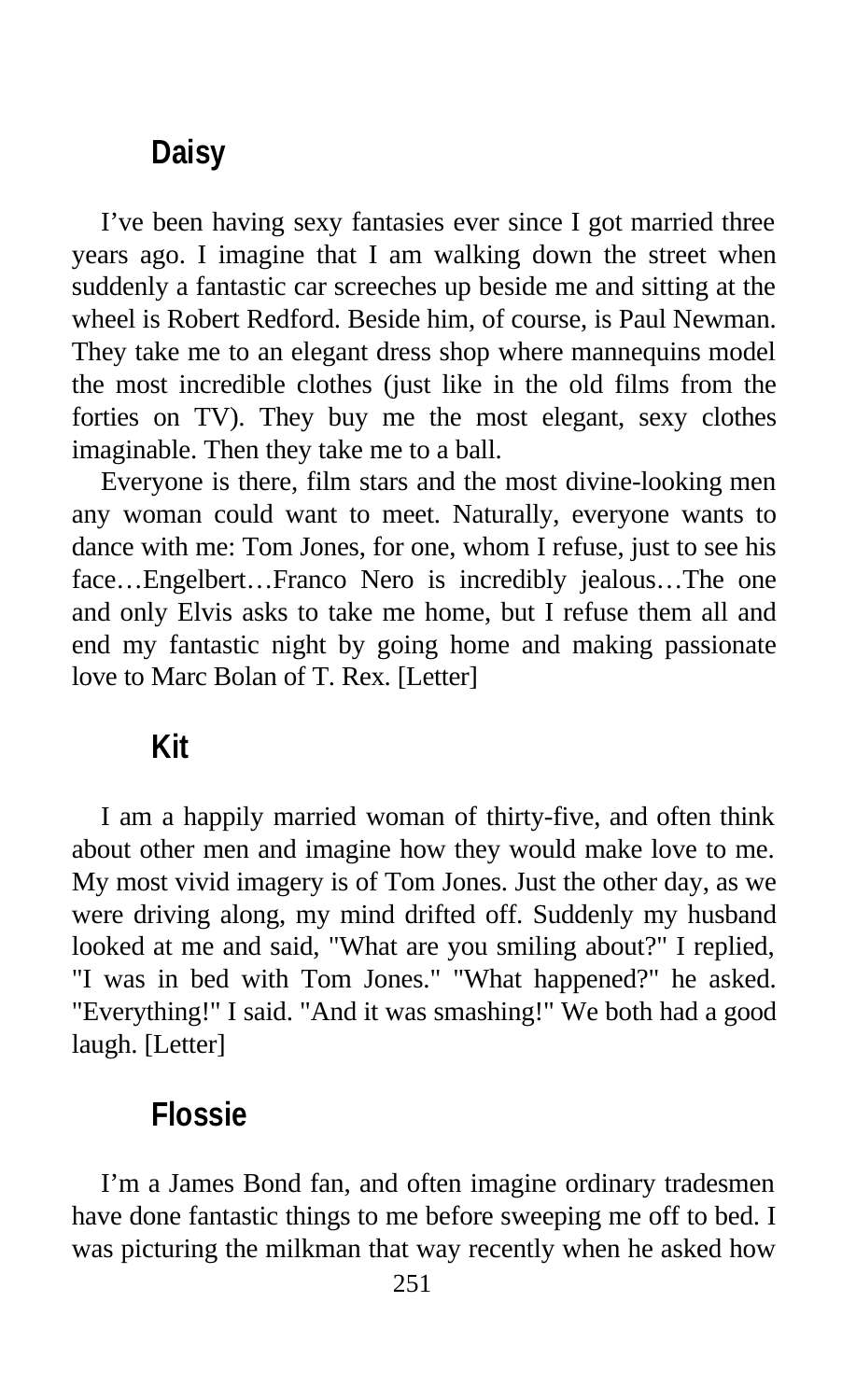many pints I wanted. "Oh, oh seven," I whispered dreamily! [Letter]

#### **Josie**

I used to imagine in bed that my husband was Mick Jagger, until the night when at the height of our sexual crescendo I moaned, "Oh, Mick!" I still haven't convinced him that Mick isn't the mailman, or the man who reads the gas meter, or a brush salesman! [Letter]

#### **Brett**

I wonder what making love would be like with the couldn't-care-less Tony Curtis, or the sexy Roger Moore. I'm a great-grandmother of sixty 36" 29" 38" – which I'm afraid is not terribly sexy. When I see my fantasy lovers, I'm practically in the TV scene with them; then the program is over and I have to go to bed with my husband. [Letter]

## **Sarah**

It has always been my fantasy just to tell someone that I dream of very young men. My favorite of the moment is Richard Benjamin. I do feel so ashamed, as I am going to be fifty next May. I also admit to having sexual fantasies whenever I see well-dressed men with no tummies! I can't tell you how exciting I find a flat stomach. [Letter]

## **Maud**

Thank goodness for your article. I was beginning to think I was the only one with certain fantasies when indulging in sex.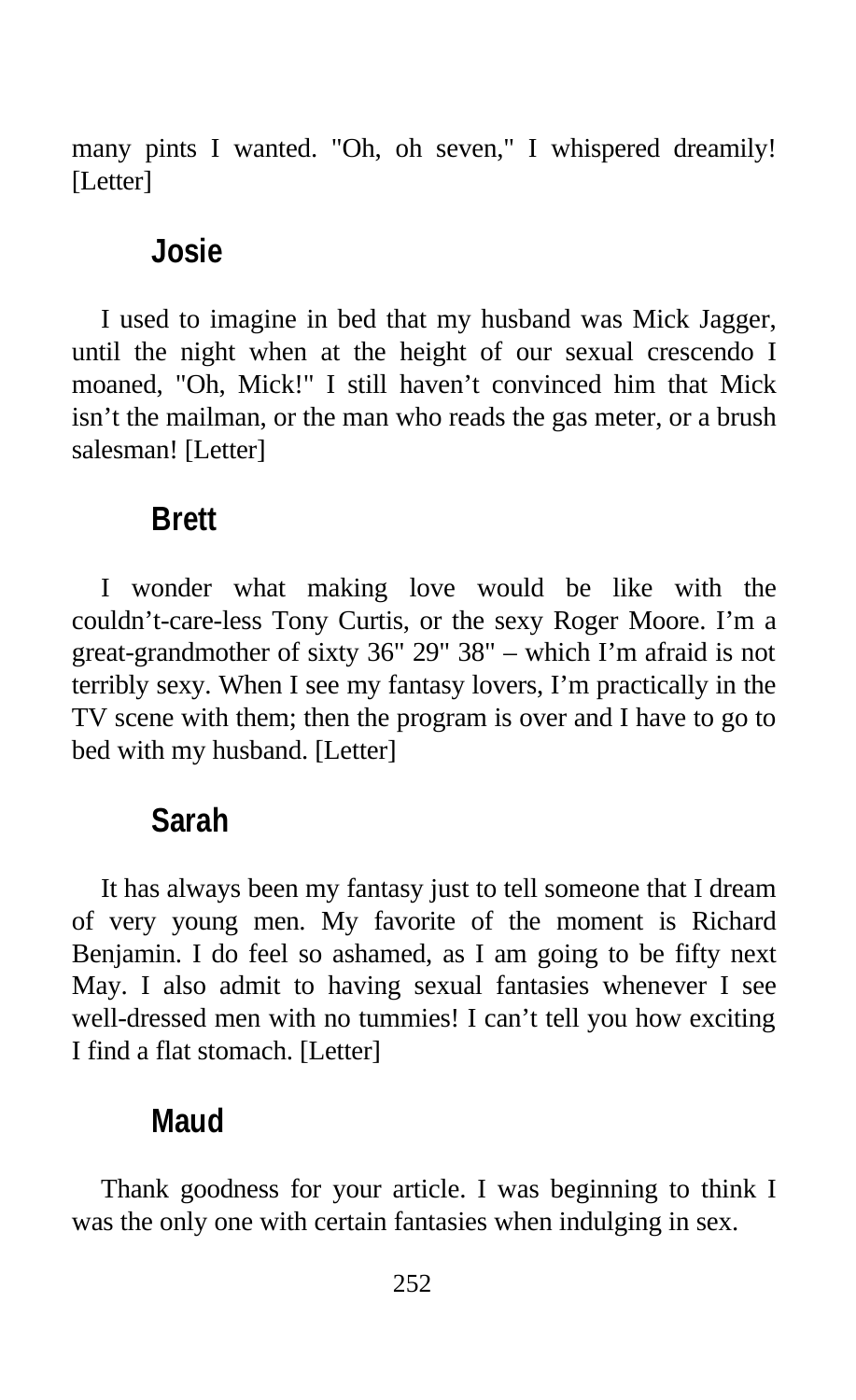I've never dared discuss my thoughts with anyone bepause of being considered indecent. Even now I feel rather shy in writing to you.

My first fantasy, I remember, was on the occasion when, as is normal on most evenings, our love play started in front of the fire with me between my husband's legs fellatiating him. But on this occasion the television was on with the sound turned down, and I suddenly imagined myself doing it to the man on the screen instead of my husband. The thrill I got was trying to imagine whether the man I was watching had a penis to compare with my husband's. This certainly heightened my eagerness to please hubby, and although he had no idea what I was thinking, he certainly enjoyed my increased intensity because in no time at all he arrived at a delightful climax.

The other occasion was inspired by the first: again, with the television on, I was on my knees watching a play when he mounted me from the rear, and while he was thrusting home I was imagining that it was not him but the handsome brute in the play. The effect on me was indescribable and I was putting up such a performance that my husband did, I am sure, suspect something, because he reached over and turned the set off, much to my annoyance.

On other occasions, when he sometimes performs cunnilingus on me, I lie back and imagine him to be a young fresh teen-age girl (I've longed for that to happen). But alas, I never get the chance to meet one, as I cannot get out on my own. He is far too possessive to allow me out. [Letter]

## **Gelda**

Until I knew Sam, my current lover, I'd never had a fantasy like this, that is, one that involved me with another woman. Lots of fantasies, but nothing like this. And I've never even thought of a woman that way in real life, just wouldn't ever want a woman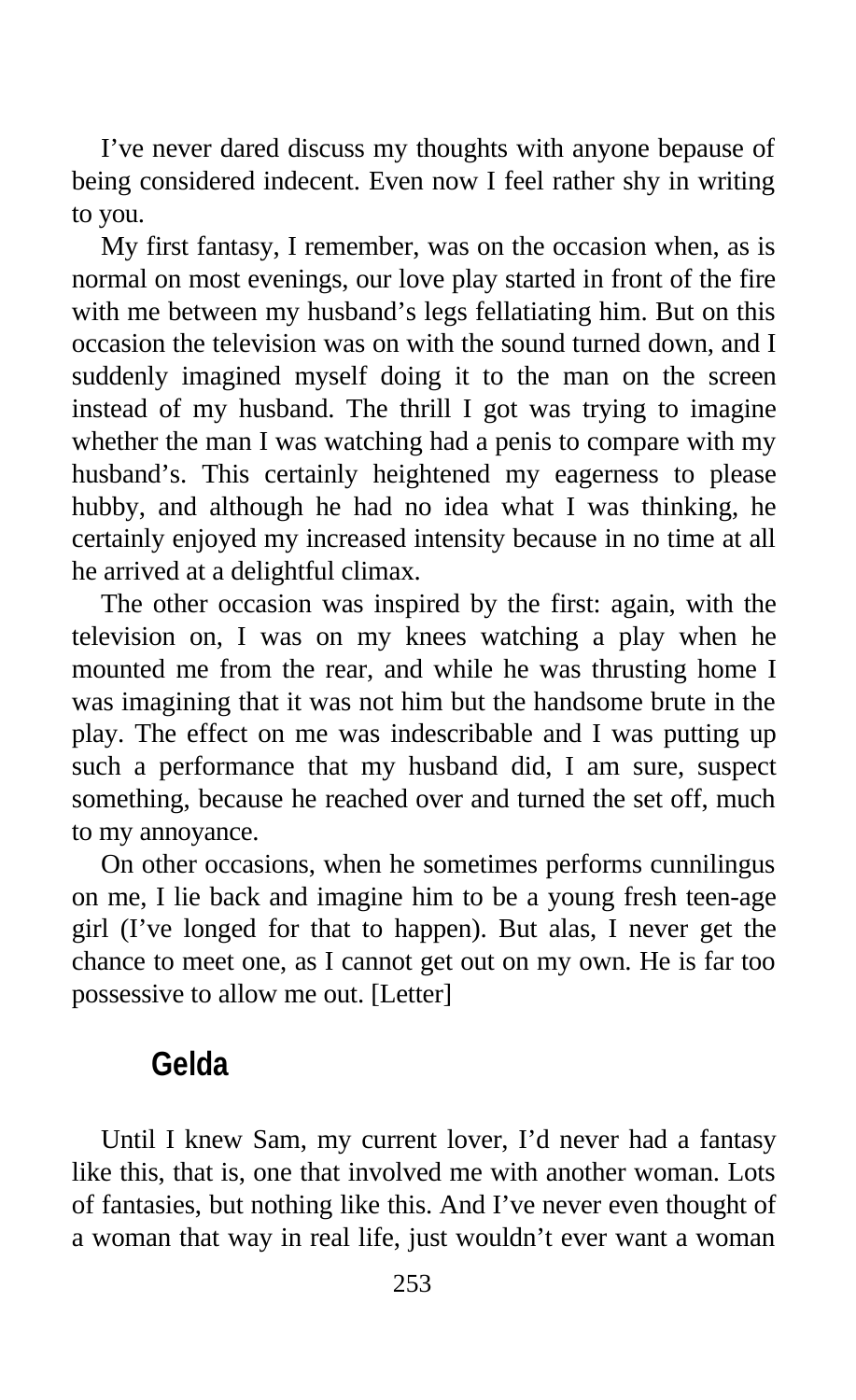sexually. It's just that ever since Sam told me about her, the girl he used to live with, I can't help thinking about it; about them together. I know how she changed Sam's life sexually, made him a better lover. I also know he's through with her, that he loves me; I am as convinced of it as one could rationally be. But jealousy isn't rational, is it? And I hate it, jealousy; I hate what it does to people, and I'm not going to let it ruin. things for me and Sam. Sometimes I feel that if I ever met that girl I'd scratch her eyes out, at least I'd want to. But in my fantasies it's all different. This is more or less how they go:

The bed is one of those wrought-iron antique beds you see in Italy. The Italians hang religious medals and ornaments on them, and they make a chiming noise with the up and back motion of fucking. The bed is painted red and there are gold balls all along the spikes at the head and foot. The bed is in this girl's room, in her apartment. I can see the apartment just from Sam's description of it, complete with the little dog, small, with long gray and brown hair. The dog is on the bed with us, licking the asshole of the girl, who is between my legs. I can't see the dog but I know it's there, that the girl has trained the dog to do this. I feel the girl's long hair on my thighs and against my lower stomach, as she slowly kisses me, parting my lips with her fingers, her tongue going straight to that delicate spot, touching it gently, and then her lips, full and lingering against me, pressing warm against me, and then the tongue, slowly, very slowly at first – and not just the tip of the tongue, which would be too hard, but the whole length and breadth of it, soft, warm, licking me in slow, great, warm, repeated kisses. The blunt feel of her teeth as her mouth presses against me. Sam is there, standing across the room, watching us, watching me, my face. He is leaning against the wall, cool, detached, interested, knowing how I am. He is wearing his old khakis, the red Banlon shirt, the old blue sneakers. His eyes never leave my face, he is fascinated, he waits for the flush to start in my cheeks, as he knows it will, as I know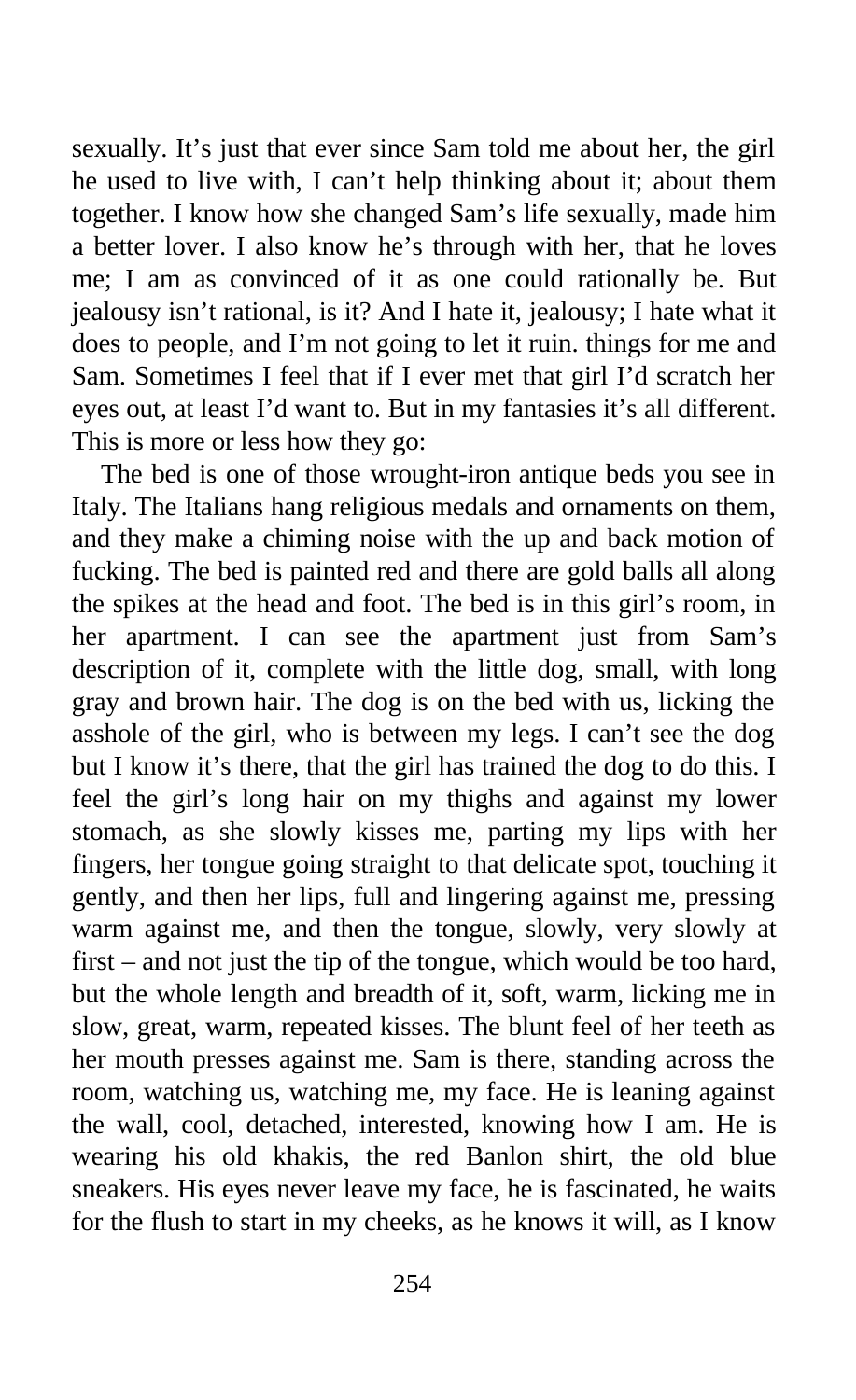his cool look of detachment will change. My lips part, and as my breathing becomes heavier. faster. so does his. I can see the bulge in his trousers growing larger and larger and his hand moves to it. Something in me fights letting this girl give me pleasure, any pleasure, but she is so good at it, she knows every little trick. just the rhythm, the right rhythm, slowly at first, with the full tongue spread warm and lingering against me. Now the idea of her hair, of all that long silky hair – the idea that she is a girl, the idea that she is Rosie, Sam's old girl friend. excites me. I watch Sam unzip his fly, still standing there. still watching my face, but needing my excitement now for his own. He takes out his cock and his long thin hand begins to stroke it, the foreskin slipping, slipping slowly up and down over the pink smooth end. His rhythm is slow at first, like the girl with me. I watch his cock, I know it so well, I watch it, the veins in it strained like the veins in his hand, and I gear myself, pace myself to him. My hands feel for the girl's hair, the beautiful soft feel of it – Christ! is it another woman doing this to me? – and with the slightest pressure I keep her head,, the movement of her tongue, paced to Sam and me. I don't have to guide her though, she knows; she has always wanted me. We don't need Sam. Now Sam needs us. I relax; I give myself to her. Push myself against her mouth so that her lips are pressed against her teeth and her tongue slips into me. wanting me. My face is hot, my cunt aches with wanting her. I watch Sam's hand moving faster, faster, he is bent over his body barely able to hold him up, his mouth open, his hand moving up and down, up and down the way he has taught me to jerk him off, his eyes glued to mine pleading, begging me not to stop. The girl moans, her tongue moves faster and faster. She is ready to come, but she holds it back, waiting for me. The scream is in Sam's throat. I am almost there, but I poise at the height, not wanting it to end, wait Sam, wait, not yet, not just yet? The little dog is on his back now, under the girl, so that he can lick her cunt which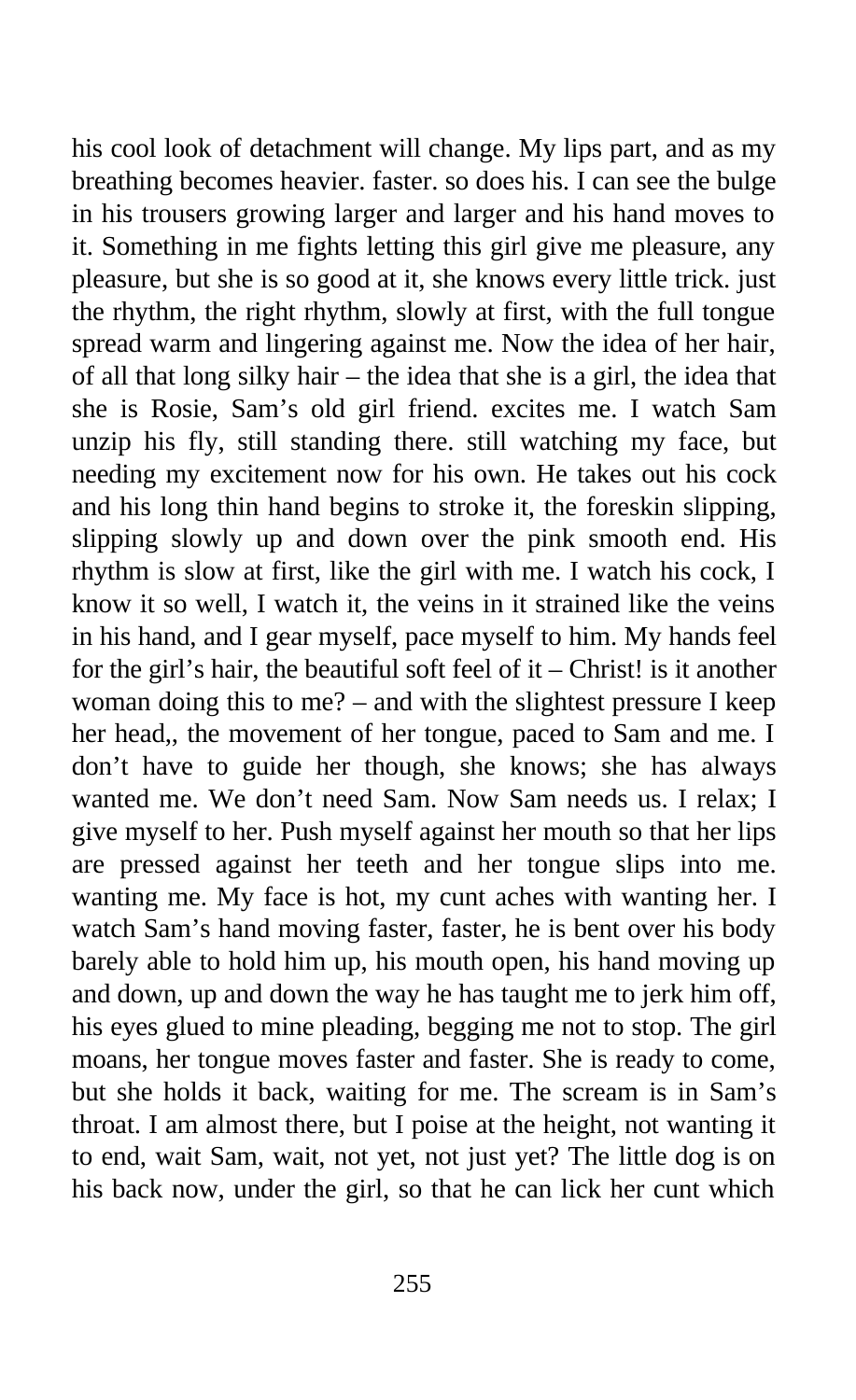drips, but still she waits, her sucking lips pleading, her tongue never stopping, until now! [Written down on request]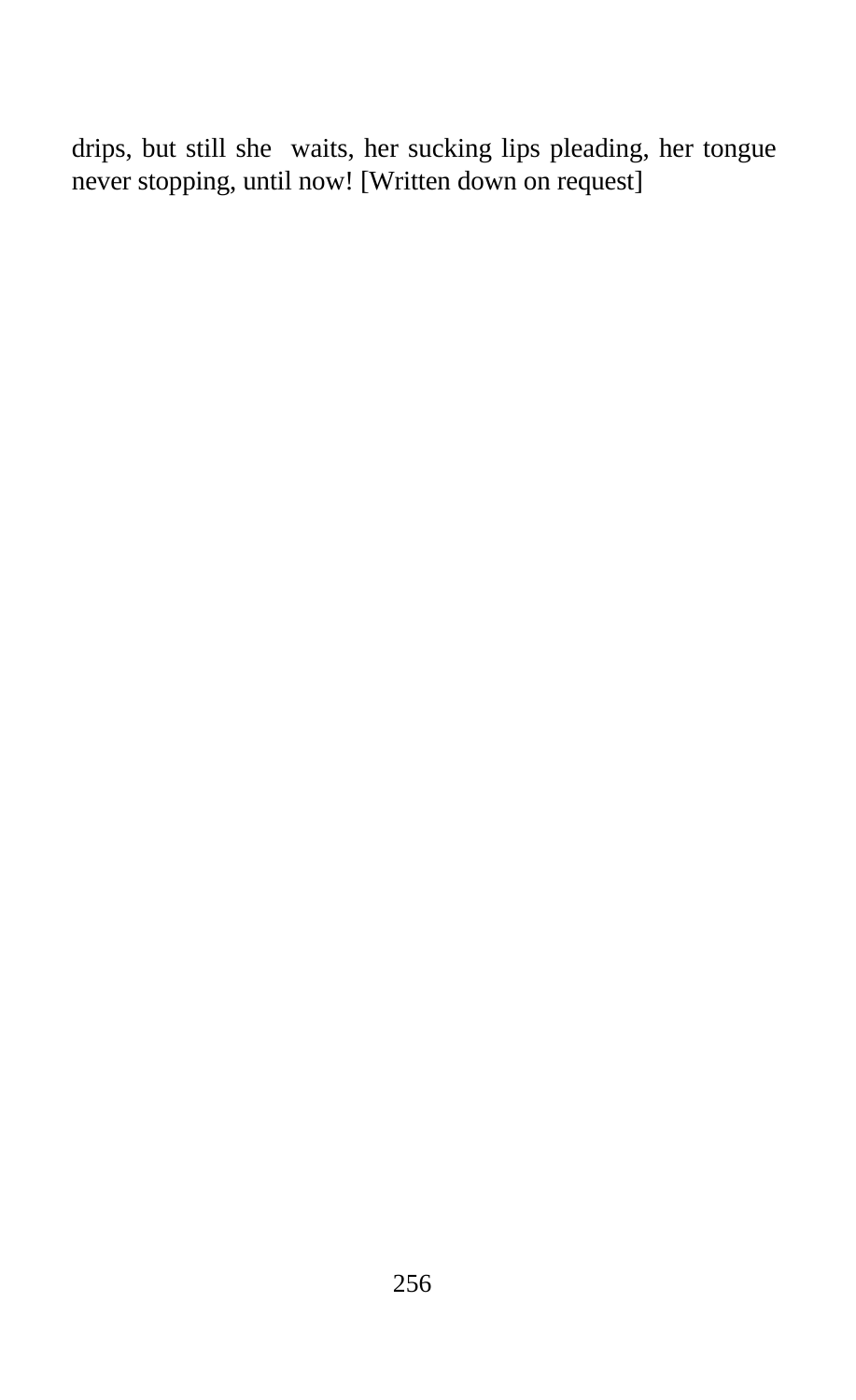# **GUILT AND FANTASY, OR, WHY THE FIG LEAF?**

# **WOMEN'S GUILT**

 Do women dress for men or women? I've always won dered why that eternally provocative question is put in terms of approval – as if the heart of the matter, the answer, were indeed a question of approval by either sex. But the question is never satisfactorily answered because it is incorrectly posed. It's disapproval, the fear of it, that motivates most women, and with disapproval it doesn't matter where it comes from.

It's no different with sexual fantasy; the question is not for whom do women select their sexual imagery, but out. of fear of whose disapproval do they suppress it? And the answer's the same as above. Nor is the parallel especially contrived between what a woman chooses to put on her body and what sexual imagery it is that goes into her head.

In the marvelous climactic scene of an early Bette Davis film, *Jezebel,* when she appears at the traditionally all white-dress cotillion in a flaming red torch of a dress, whose hearts stop (along with the music) in shocked disapproval and anxiety at what she's dared to 'wear? Absolutely everyone's, *both men and women.* Everyone, that is, except handsome gambler George Brent, who suddenly sees that his own private fantasy of a woman is also Bette's. And ours in the audience, too, of course. For an instant there, we share the fantasy of being the most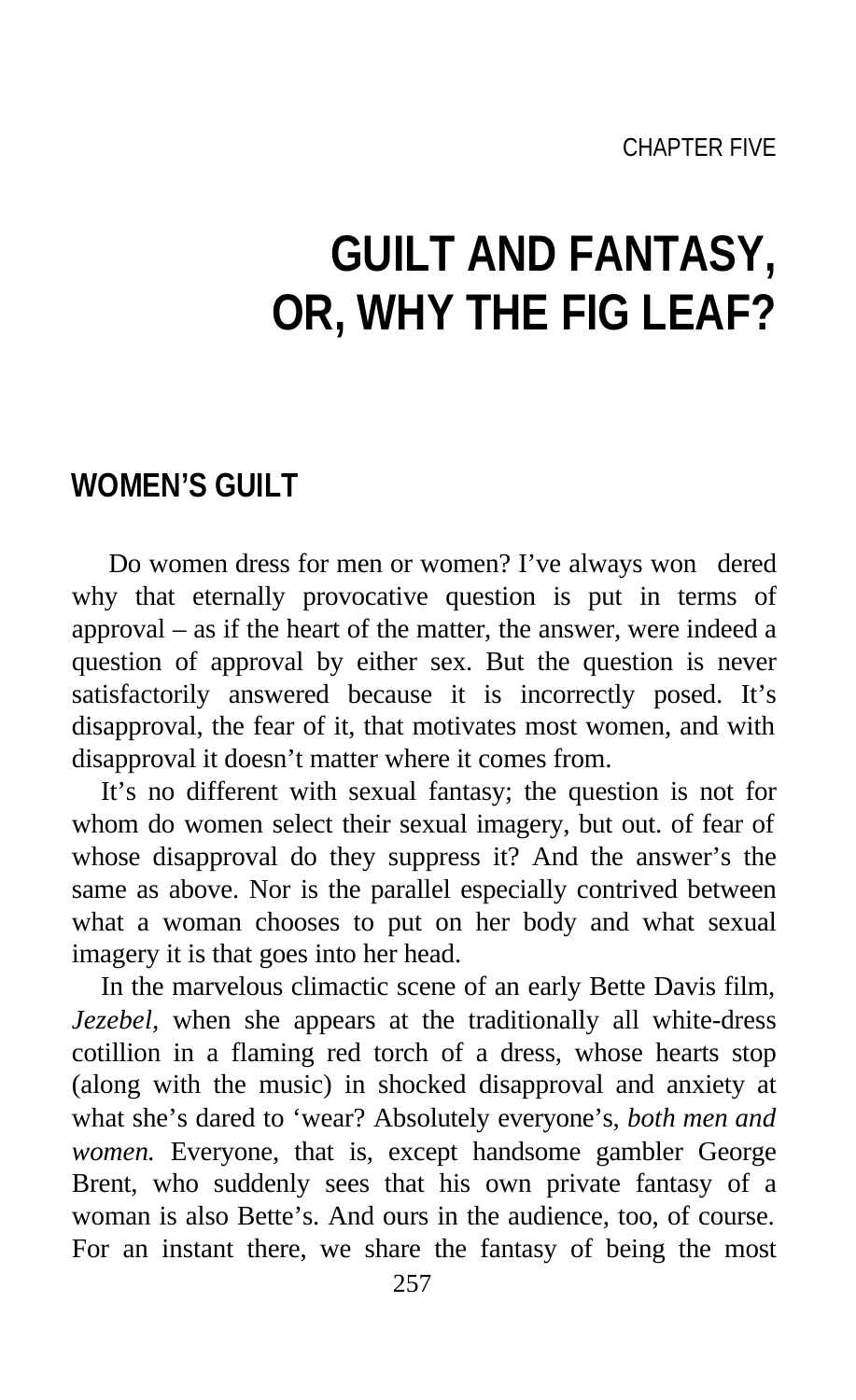daringly beautiful woman at the ball, who, rather than being rejected for her daring, is chosen because of it by the manliest man, the Hero.

Then the lights go up; we sigh and go home to reality, where we would no more think of actually buying a dress like that than we would think of responding to the next "George Brent" who comes along. Not because a red sheath doesn't suit us; there's an equivalent on the market for what that dress *does,* for every woman, just as there's an equivalent George Brent somewhere who could do for every woman what George did for Bette. But we don't dress "out of character" (and in to fantasy) for the same reason we don't act unpredictably; it would arouse too much anxiety. Anxiety in other women, in our men, and in ourselves.

What happens, instead, is that the guilt we feel in advance at what we might have done – in our wildest fantasies – doesn't merely restrain us from doing it, it suppresses the fantasy as well. That is guilt in its most repressive sense. You've seen what the end result is: Women walking past shop windows of clothes ("Oh, that's just not me") with the kind of indulgent smiles that convince you they haven't even *seen* the clothes; any more than they really sexually look at "other" men. Having turned off their fantasy like a light, they become blind to reality as well; it's safer that way. Repression is a defense line that is ever moving forward, ever seeing threats further and further afield, and in the end, even the fantasy itself, no matter how far removed it is from being acted out, has become so sexually loaded that most women who would not dream of "experimenting" in reality, won't experiment in their conscious dreams either.

To be fair, women have had little training for thinking about sex (except in their almost unconscious reveries). Doing it maybe, but not thinking about it. It's why men's burning bedroom question, "Tell me what you are thinking about," usually goes unanswered, or he gets an honest, but right off the top of the head "I wasn't thinking about anything." Women's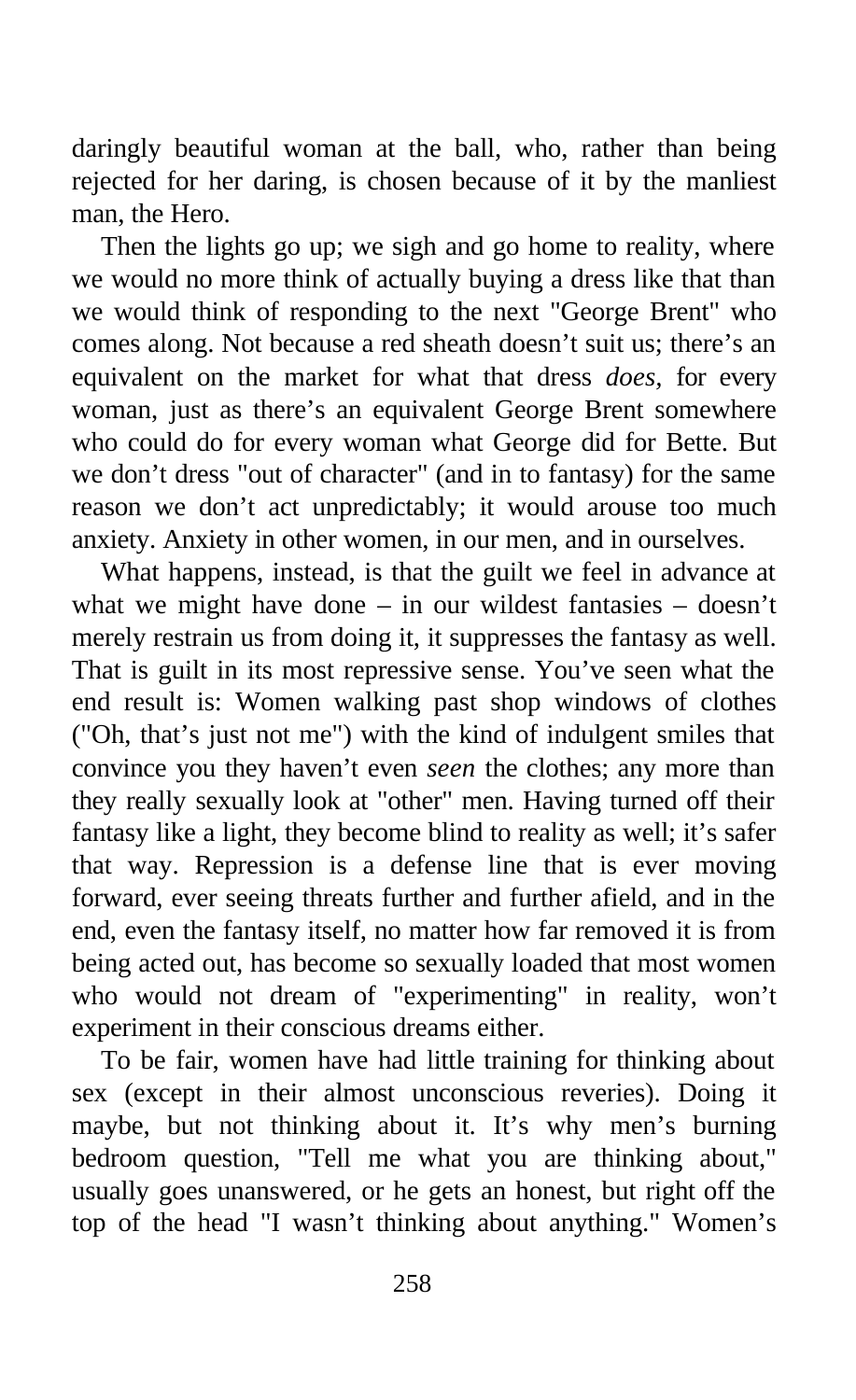conscious minds, like the bodies of virgins, just don't spontaneously progress from the most obvious sexual possibility to the next. It's a matter of exercise, or lack of it, like learning the scales. When the occasional sexual reverie does occur, it's generally on a straight line and short-lived. It's like thinking in a foreign language. It has nothing to do with intelligence or even "liberation." Interested and unabashed as we all are getting to be in this age where one can no longer be shocked, when it's all been written and filmed and become so socially accepted that the only rule left is "let the sun shine in," women I know still grow tongue-tied when the topic of sexual fantasy comes up.

While I was putting this book together, I met women who were instantly in tune to what I was doing, who so intuitively knew what it was all about that they were saying my words before I could get them out of my mouth. They were encouraging and enthusiastic and fantasizers, tooexcept suddenly, as they were talking all over the subject, they couldn't remember the heart of it, their own specific fantasies. "But that's ridiculous," one would say, perplexed. "I know I fantasize, I just can't remember …" Then, as often as not, after a lapse of days – during which they would adjust to the idea, or perhaps have the fantasy again but this time remember it – they would triumphantly tell it to me.

I expect most women to say they don't have sexual fantasies. (Contributors to this book, aware of their fantasies, are the exception, not the rule.) I even expect the same women who say they don't fantasize to be the ones who most want to discuss the topic, to be interested and eager to pursue the idea. But what I'm not prepared for (or at least wasn't when I began) is the inarticulate stumbling for words, the sometimes near-hysterical half giggle, half groping for sentences, and the almost universal disclaimer which tries to deny everything by admitting all: "There must be something wrong with me; I never have fantasies at all." Listening to an intelligent woman trying to put one word in front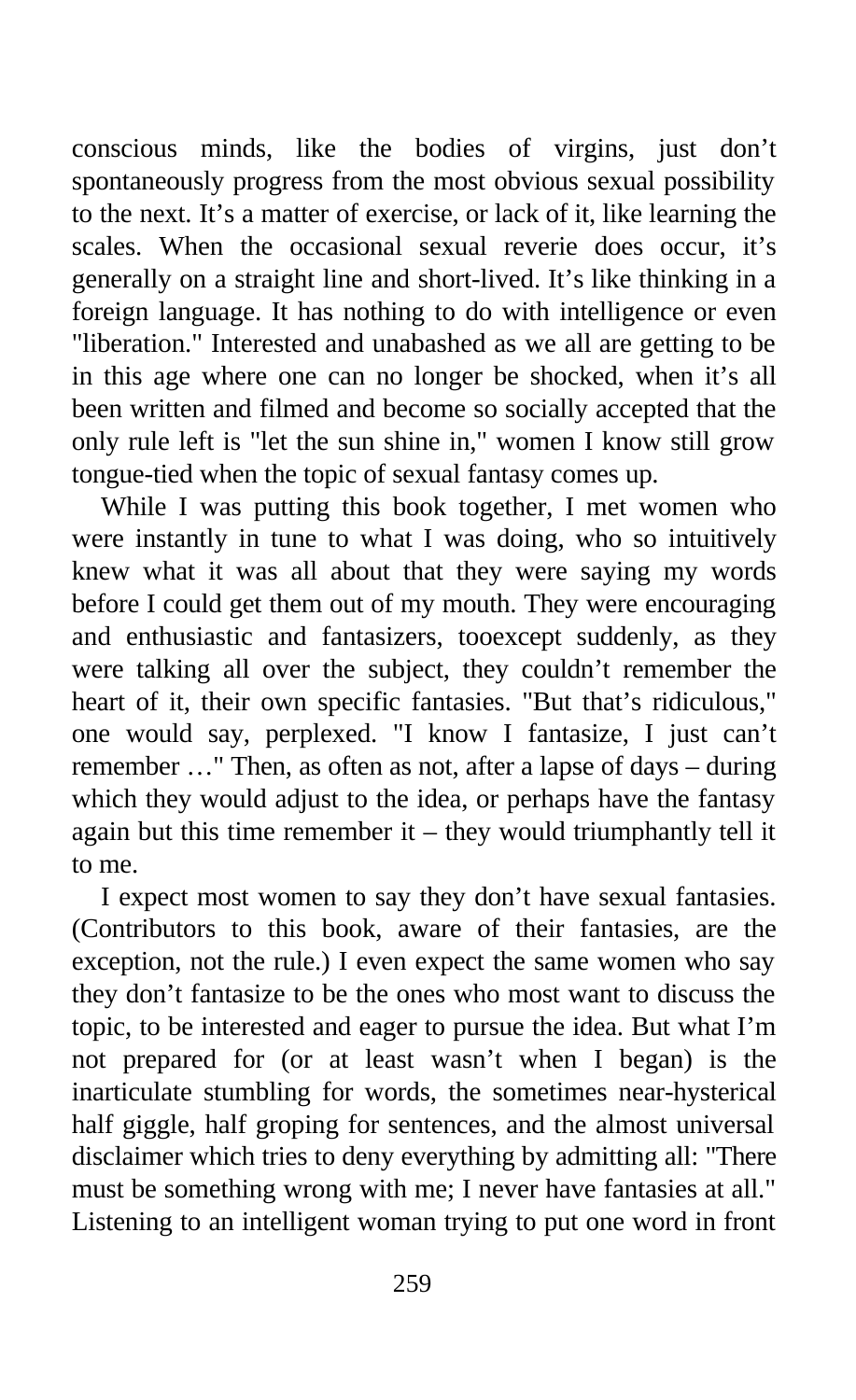of another in an effort to describe what sexual fantasy means to her is like watching a healthy normal child who has suddenly developed dystrophy trying to put one large block on top of another.

I mentioned in an earlier chapter that I think a woman's divorce from sex begins with her childhood exclusion from adventure and exploration, both physical and mental, and those limited, limiting toys and games allowed her. It's as if it were a crime for a young female body to get knocked about and bruised in play, as if the crime were in the contact of anyone or anything with her body. And the feeling that it's a crime to be touched, even by herself, increases in her teens, so that if she stumbles upon it by accident, the ground for guilt has already been prepared.

If her own hands are hesitant to touch what's obviously and tangibly hers, how much chance does her mind have of exploring the possibilities of that body? And where would she get the rudimentary material her imagination needs to build with? What books or magazines offer any more than her childhood toys, incentive or ideas for sexual fantasy concerning this body that's so out of bounds? By the time she's twelve they've got her senses all tied up: Nice Little Girls don't do "those things"; Nice Little Girls also don't look – thus the fig leaf, just in case they do. And as Nice Little Girls don't even think about "those things," even the fig leaf become a mystery.

Later, when the mystery is solved and the fig leaf removed, women look (at least some do), but they still don't speak. The conspiracy of silence that began with her mother, and which makes each woman her own jailer, keeps women verbally tongue-tied and as securely blocked off from their minds as their minds are from their bodies. To me, the saddest part of this is not that a woman feels guilty in her fantasy about what she's doing (that guilt is usually as buried and unconscious as the fantasy itself), but the guilt a woman feels for having a fantasy at all. To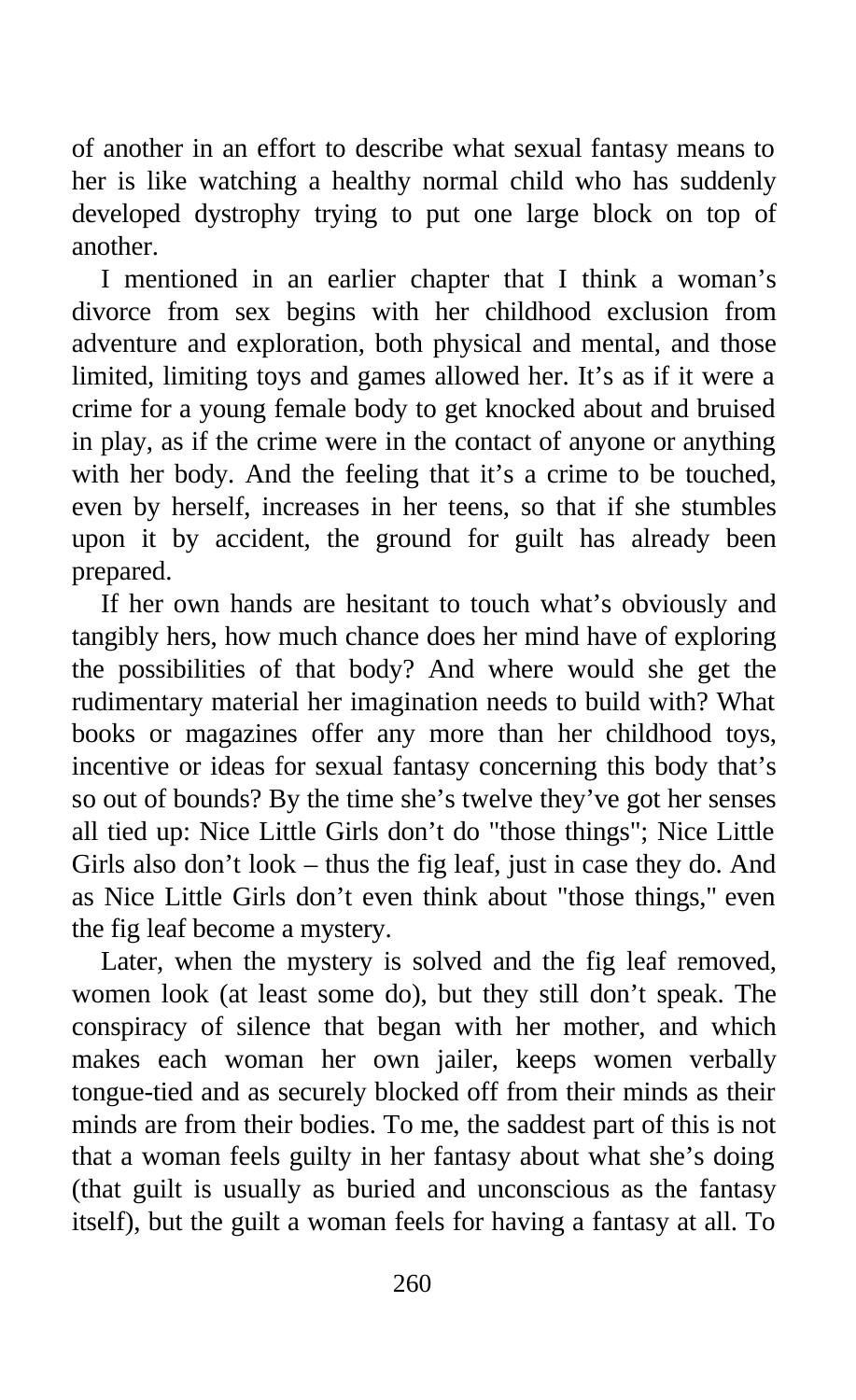feel guilt, not for something you've done, but for something you've only been thinking about – that is sad.

## **Christiana**

I suppose my sex life is as normal as any twenty-eight year-old woman's. It's happy, it exists, and I've never felt frustrated. Ted and I've been going together for two years now and we'll probably get married, when and if we feel like it…and if it doesn't mean I'll have to give up my job, which I love. I have to travel a lot for the company, and Ted knows I probably sleep with another guy now and then. But jealousy's not one of our problems. We don't really have any sexual problems. We hardly ever go to sleep without making love first. It's just natural. The only thing that isn't natural is this recurring thought of mine, what you would probably call a fantasy. If this is a fantasy it's the only one I've ever had, and I have it almost every time I make love. It's the only unnatural thing about me. Invariably, when a man is on top of me, inside me, I have this desire, this image that he is having me from behind. He's not really, but it's what I want – yes, to be fucked from behind, again and again. It's what I always dream of. Perhaps if it happened, just once, I wouldn't feel so guilty thinking of it. [Letter]

## **Hope**

Are you going to publish the results of this work? I really hope so. I used to feel so guilty about my sexual thoughts, my fantasies, about everything to do with sex, I guess, including masturbation. But I didn't stop, not the sex or the fantasies…I couldn't in a way, it all seemed so natural. But the guilt, that seemed natural too, until I met my husband. He's helped me out so much.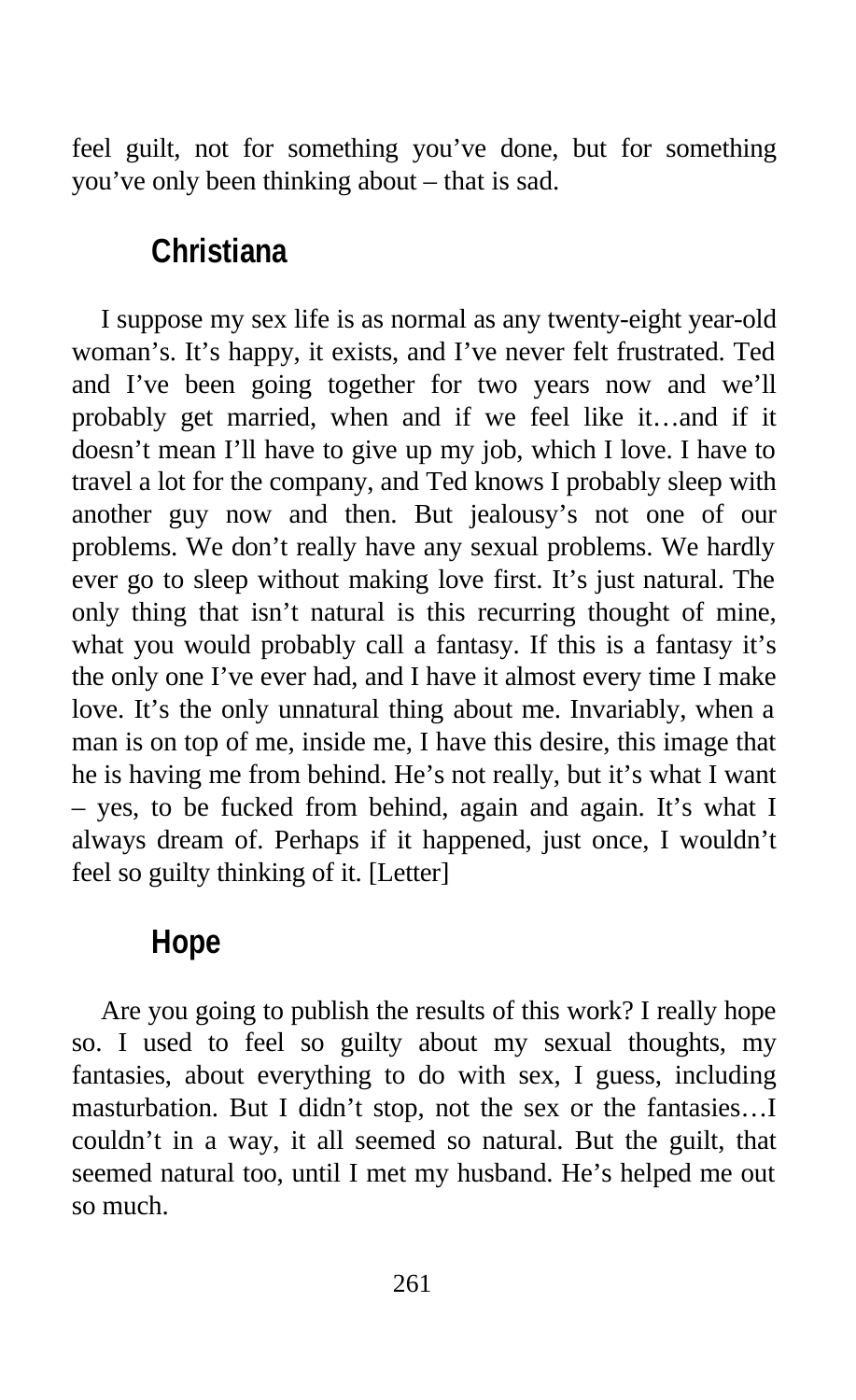First, let me say that I'm a married woman of three and a half years. I am twenty years old. And though I say that my husband has done a great deal to lessen my feelings of guilt about sex, I must admit that I've never told him about my fantasies. I've never told anyone. I've just had them and then felt awful about it. I'm telling you now because deep down inside I believe it's the guilt that's wrong and not the fantasy. Here's how some of my thoughts go.

It gives me an extra thrill to imagine that one of our friends, another man, is making love to me while my husband is actually doing it. I don't really have any desire to have any relations with another person, but I get this added excitement just thinking about it. Is that so wrong? I'd never dream of telling my husband. We are very liberal about our sex practices, but I wouldn't hurt his masculine ego for the world, and telling him these things might.

Sometimes when my husband. is going down on me I imagine that this woman, whom I knew long ago but had no physical relationship with, begs me to let her eat me. I imagine she does it whenever I wish, which is often. This increases my ability to have giant orgasms. Then, after orgasm my fantasy completely dissolves until next time. It's not that my husband doesn't perform well he's great but thinking of her makes it even greater. Except later. I sometimes feel like I'm cheating him.

Now I remember an even earlier fantasy…I'd almost forgotten about it. When I was six or seven I can remember masturbating and imagining my father inserting the handle of a large screwdriver inside me and masturbating me. There never was any other contact but this. It's strange because I'd never experienced being penetrated yet, and my father and I have never gotten along at all. I had that one for a couple of years.

I think you're going to find that all men are really going to get upset about this book of yours. So many of them still think that women are for their enjoyment only. Some won't admit that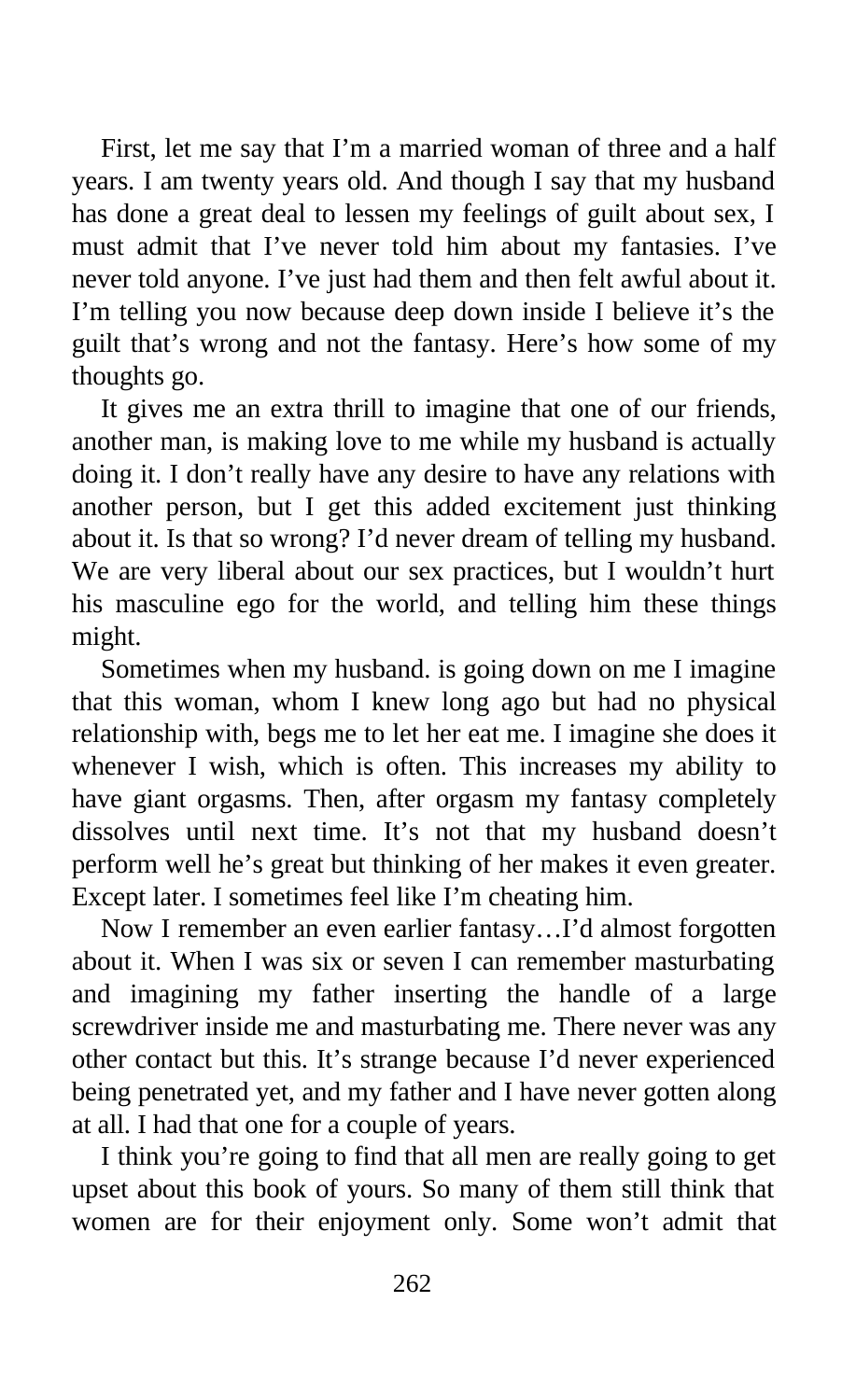women (if handled properly) have strong sexual desires and feelings, just as they do. Most men that I ran into before marriage didn't even know what foreplay was. If it becomes more open and publicly known that foreplay is usually necessary to get the ball rolling for the woman, I'll bet there'll be a lot more sexually satisfied women than there are right now. I had sex with thirty or so men before my husband and never had an orgasm; I always got the ones who jumped on, then jumped right off and took me home, and of course I told them they were fantastic lovers and all, but I felt nothing but frustration.

I told you that my husband has done a great deal to make me feel less guilty about sex, about what we *really* do, which is anything that gives us pleasure. I don't know why I feel so hesitant to tell him about my fantasies; I don't know why I feel so guilty about having them. I don't always fantasize while we are having sex. Just as often my husband is enough. But other times, even when he has his fingers as well as his penis in me and you'd think there was nothing else he could do to stimulate me, still I fantasize that I am being fucked by many different penises, that I am a nymphomaniac who can't get enough of different men. I would like to feel easier about my thoughts. I already do just writing them down and hearing that I am not the only one in the world with these ideas. I sometimes think many women would be ashamed to admit they have any sexual feelings.

I don't pretend to know what makes people work, but I'd be willing to bet that if more people were more open and let themselves go during sex, their brains as well as their bodies, the world would be a better place. I doubt that so many people would be so aggressive and powercrazy if they found a suitable sex partner who would accept all of them. If people could free themselves of deeprooted sex guilts they'd spend more time becoming good lovers and wouldn't have so much time for revenge and wars. Good sex makes my husband and me very mellow. Who would think of hating and fighting and plotting to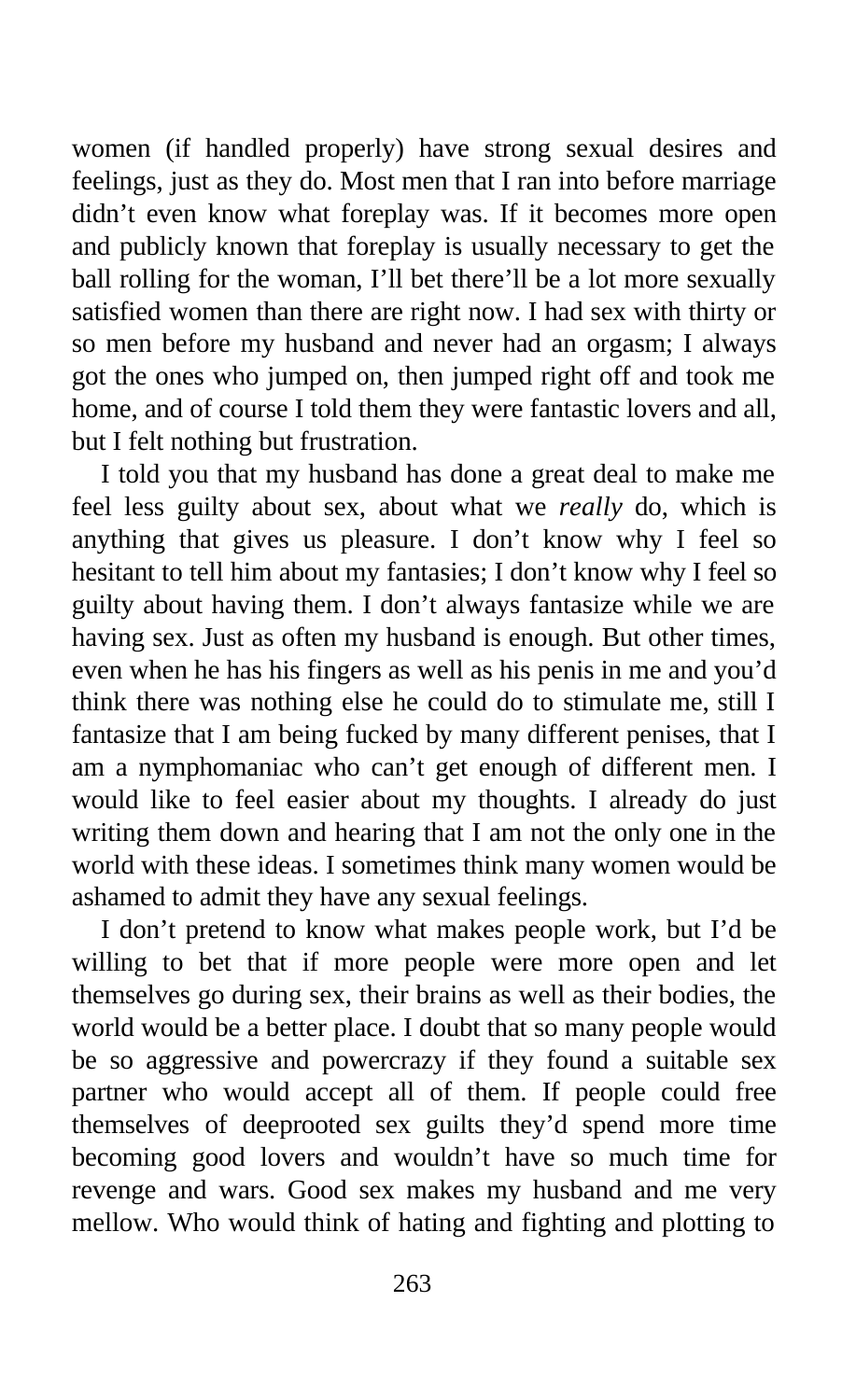get someone else if they'd just been very sexually satisfied…no matter what means they employed to reach that happy goal? Not many, I'll bet. So I'm ending up defending my "dirty" thoughts! Believing in them, I guess is what I mean. [Letter]

# **Lil**

I only fantasize when I masturbate, and I suppose what I think about is typical. I imagine it is a man making love to me, that he kisses me passionately all over my body, concentrating most of his ardor on my cunt, teasing the outer lips, loving me totally and expertly. I simply lie there in ecstasy, which makes me feel a little guilty later at having such a selfish fantasy, since I never even imagine touching him. [Letter]

## **Alison**

When I was fourteen, I had the usual relationship with a close girl friend (I think most girls have them). In my bedroom she would pretend to be the madam of a house and I would be a virgin girl. She would dress me in a sort of sexy bikini made of chiffon scarves. She would then be the customer, a rowdy seaman who would take me against my will. She would lie on me and rub her vagina against mine. I experienced very intense orgasms (more intense than from any man). After she moved away I never had the chance of another relationship like ours. Now when I masturbate I usually think that I am being seduced by a pretty female. However, if it ever should occur again in reality, I would need to be seduced by the woman in order to control my embarrassment.

I have spoken to my lover about my lesbian fantasies. He knows I feel guilty about them. He has tried to enter into them by talking to me during sex, telling me that he is a woman, and so on. This does excite me to an extent, but I'm not sure if he does it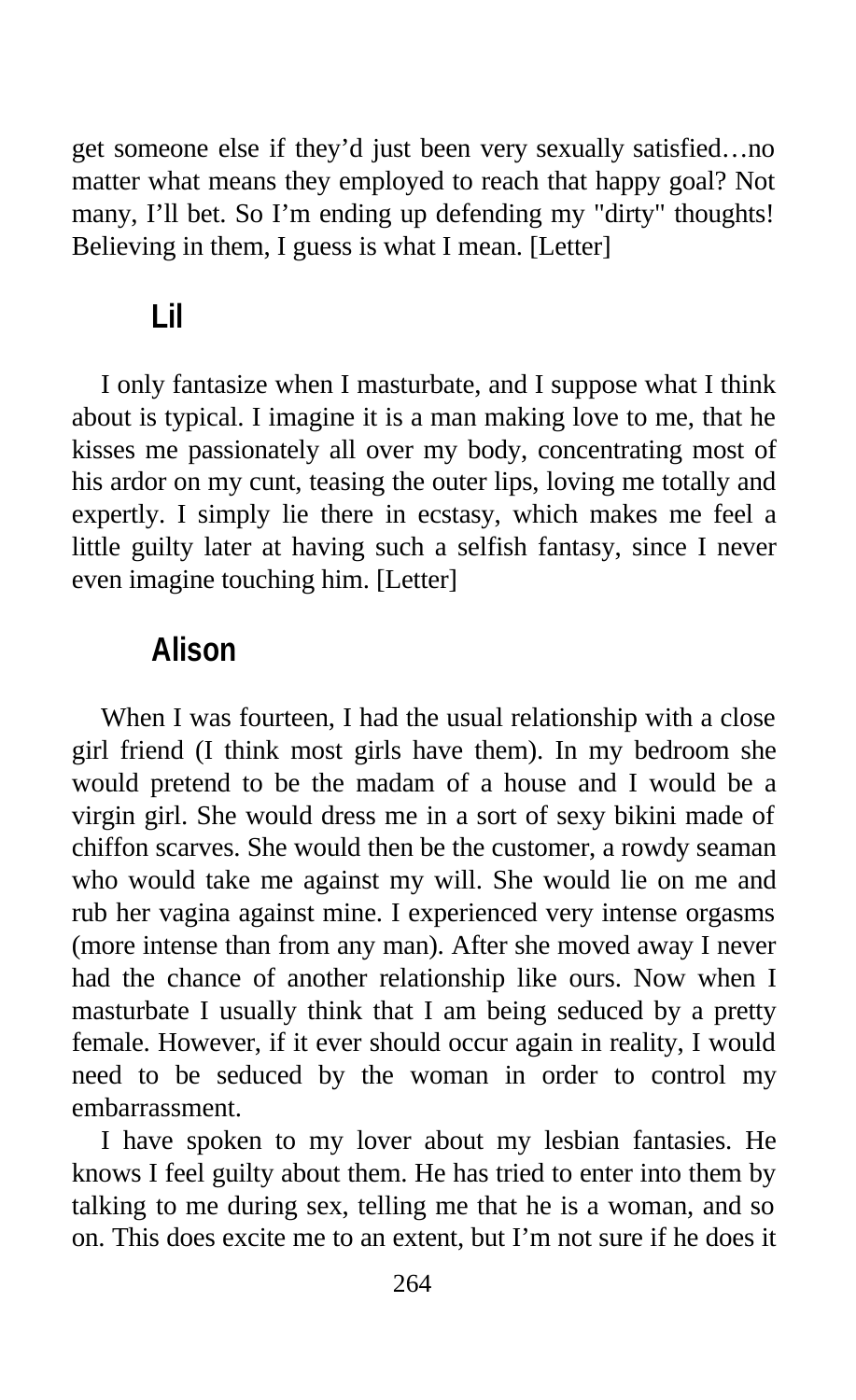for me or for homosexual feelings of his own, although he says he has none. He does like me to lie on top of him (my back to his chest) so that he can feel my breasts. From things he says, I think he wishes they *were* his. It's an exciting thought to me and I don't understand why he won't admit to the slightest interest in homosexuality – after all. I have. As he sees no shame in my lesbian fantasies, why should he feel shame at his homosexual fantasies?

Not all my fantasies are in the lesbian category. The man I live with has a good-looking cousin, a man; I used to fantasize that he would come to the house and find me naked, and I would make love to him, or sometimes he would arrive with friends and they would all touch me, trying to arouse me; I would then make love with the one I fancied most. I rarely have this fantasy now. The men in my fantasies nowadays always take me by force and are older than I am (usually about thirty-five). Sometimes my lover will encourage me to think that lots of men are making love to me; he will paw me, touching me all over very quickly, as though his hands were many hands. This excites me very much at the time, but later I can't help feeling ashamed. I sometimes think he enjoys my fantasies, that they excite him when we are making love, but that later he looks down on me because of them, that he blames me for them.

Am I a suppressed lesbian? I just don't know. Perhaps I could be less two-faced about my fantasies if my lover were. [Letter]

## **Clare**

I am trying very hard to free myself of sexual guilts and frustrations. Thanks to my husband, I'm hoping to soon be totally sexually free – but I must admit I'm afraid to take the chance of telling him about my fantasies. When we first met, he was jealous of other men. (I never flirted, I just liked to look at men, just as men like to look over a woman.) However, we are now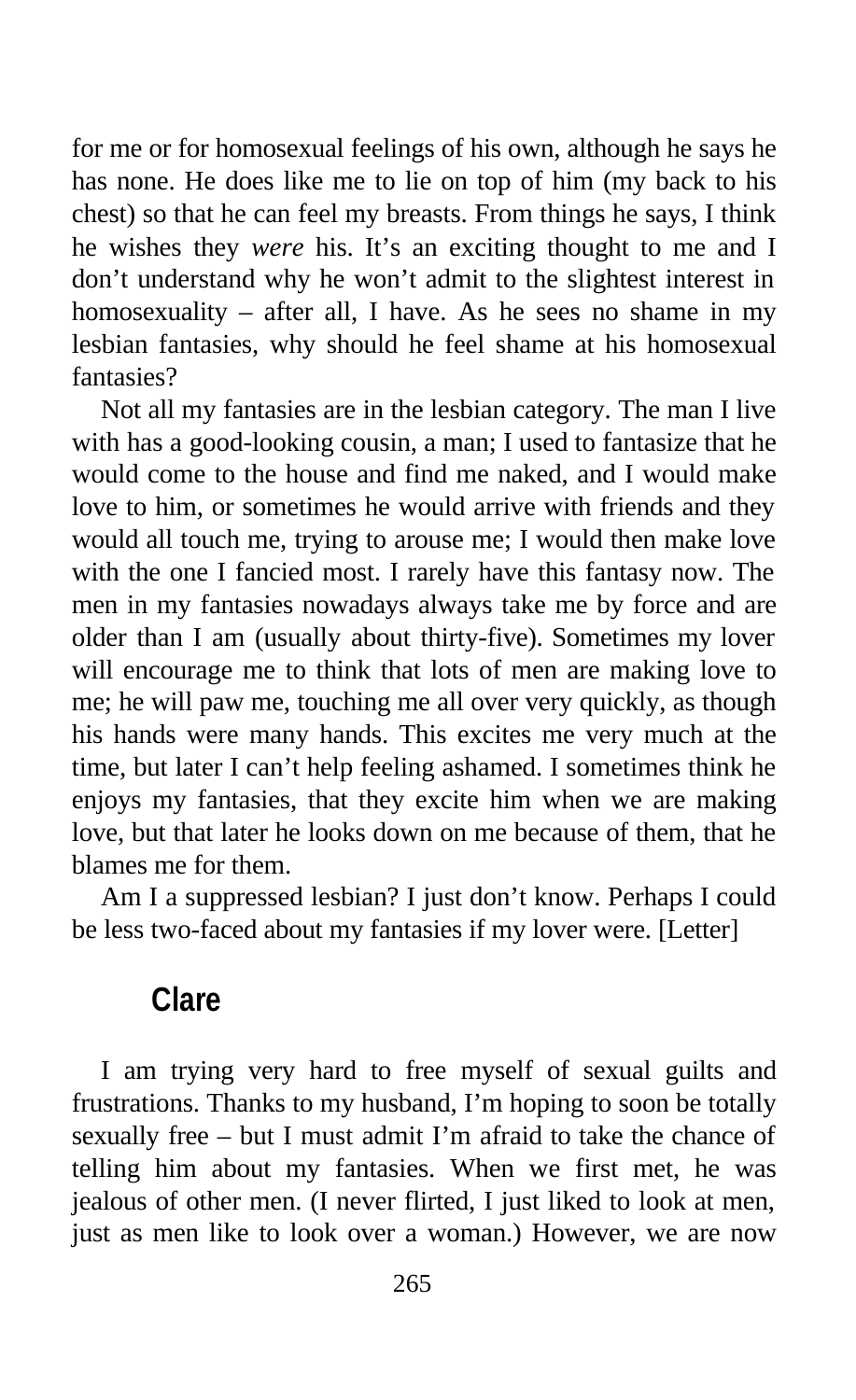more broadminded, and he may not be jealous at all of my fantasies. I suppose it's not really that I want to tell him, I would just like to feel that it's all right that I think these things, that he thinks it's all right.

I don't think that he would like to know that sometimes during intercourse with him I think of someone else. It is usually of another man whom I have just met, who was extremely attractive, and who I would like to make love with. I love my husband completely – he's the greatest – but I think we're capable of loving others sexually, also. I wouldn't tell him this, I just wish he knew and could accept it without my telling him.

I do however think be might be ready to her about my fantasies during masturbation. Most of the time I imagine someone very slowly approaching me and moving closer to me to kiss my genitals. As I imagine the person getting nearer, I become more excited, and as I imagine the kiss I have an orgasm. Sometimes this imaginary person is female – which makes me feel guilty. These lesbian feelings do worry me, and I want to be open with my husband about it, but I am afraid. Also, when I see the excitement my husband gets from performing cunnilingus on me, I sometimes wonder if my doing the same to another woman would excite me also. All my lesbian feelings are imaginary; I would probably be disgusted if I were approached by a lesbian in reality.

My other sexual fantasies involve a certain amount of voyeurism or exhibitionism. One particular one concerns someone – no particular person – who walks into the room and watches me masturbate, then possibly joins me. At other times, while masturbating, just as I reach an orgasm I imagine I am licked by a huge dog. During lovemaking I even fantasize that people are watching us, and that possibly the man with me is black.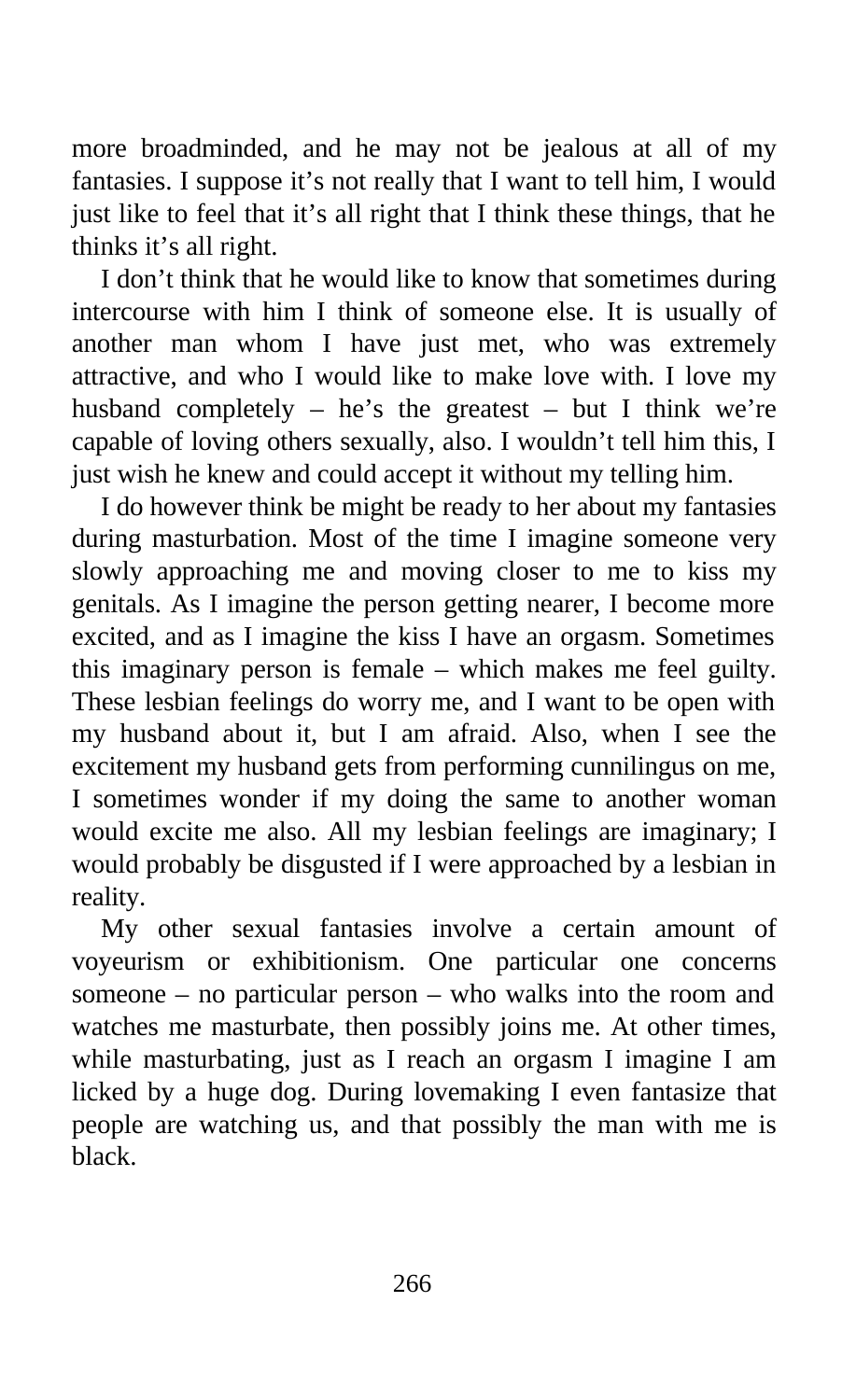Even during the day my mind wanders. If I am extremely attracted to a man, I can fantasize an entire affair, just as if I am writing a book or a play about the relationship.

I think my husband might encourage these fantasies, especially as our relationship has changed so for the better. I have told him that as a child my earliest sexual thoughts were not of intercourse, but more of nudity, naked people, many people walking around naked at a pool or in a park. I, of course, was one of the nudists, and being nude and seeing others nude would turn me on.

We have only been married three years. For a while there things were quite boring during our lovemaking. But we've overcome that by falling more deeply in love and by throwing off our many sexual hangups.

Thanks for wanting to know. [Letter]

## **Penelope**

I wanted to contribute to your work, even though my sexual life is probably lacking and will add very little to your research. But even that fact alone will tell you something, and I do want to feel more in touch with the world, with other women. I say my own sexual life is lacking even though I don't know what is normal or average. I am sure there is something more to sex than what I've felt.

We've been married seven years, and our sexual life is no different now than it was when we were first married, except that there's less of it. You would think, or hope, that as people lived together longer they would discover new and interesting things about one another that would help them to give one another more happiness in sex. But it's only when I imagine that someone is performing cunnilingus on me, which my husband will not do, that sex becomes exciting, and I've always felt too guilty to discuss this with anyone. [Letter]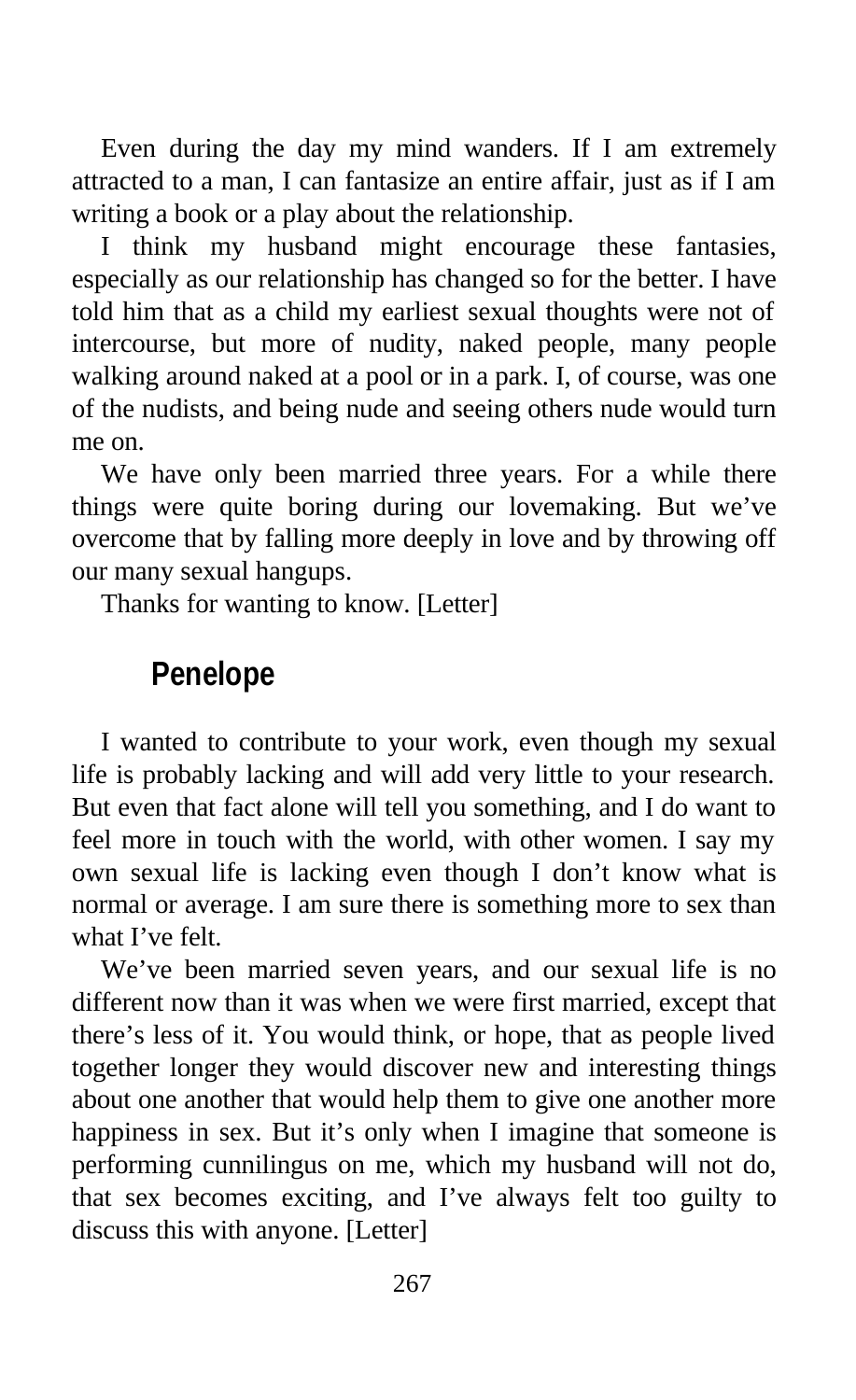# **MEN'S ANXIETY**

 Women waste so much time and emotion on guilt, meaningless guilt; fingers of shame imagined in isolation and ignorance. I sometimes think each woman goes through life secretly pursued by her own particular demon, representing her own particular brand of shame; a frenzy after her, not for anything real, but everything imagined. Shame and self-incrimination grow like mad in the dark. If nothing else, I hope this book helps women who fantasize to feel less guilty by letting them know that they aren't alone…they aren't the only people in the world with these odd, often unbidden thoughts or ideas; that thinking something "awful" doesn't mean you are awful or really want something awful; and in the end you shouldn't be found guilty for what you think. (No Virginia, thought police didn't go out with the Nazis; they're very much with us still.)

But not all the guilt that surrounds the subject of female fantasy is imagined. The tension and anxiety the topic arouses in men is very real indeed, and a woman can't help but pick up on it; if he feels the anxiety, *she's* guilty.

I can understand a man not wanting to hear about other men in his woman's life – especially hearing that they are in her mind while he's making love to her. I also understand why some women feel they want to tell their men everything – but can't understand why they do. Telling all isn't necessarily the way to overcome guilt feelings; sometimes it only spreads the anxiety. (Though I don't think one, can make a hard-and-fast rule about this; only you yourself, knowing the man, can decide how much you feel he really wants to know.) But more about sharing your fantasies – is it a good idea or not? – in another chapter.

I mentioned earlier that I gave up talking about their fantasies with women when their men were present because, despite the initial interest the topic aroused in everyone, a more detailed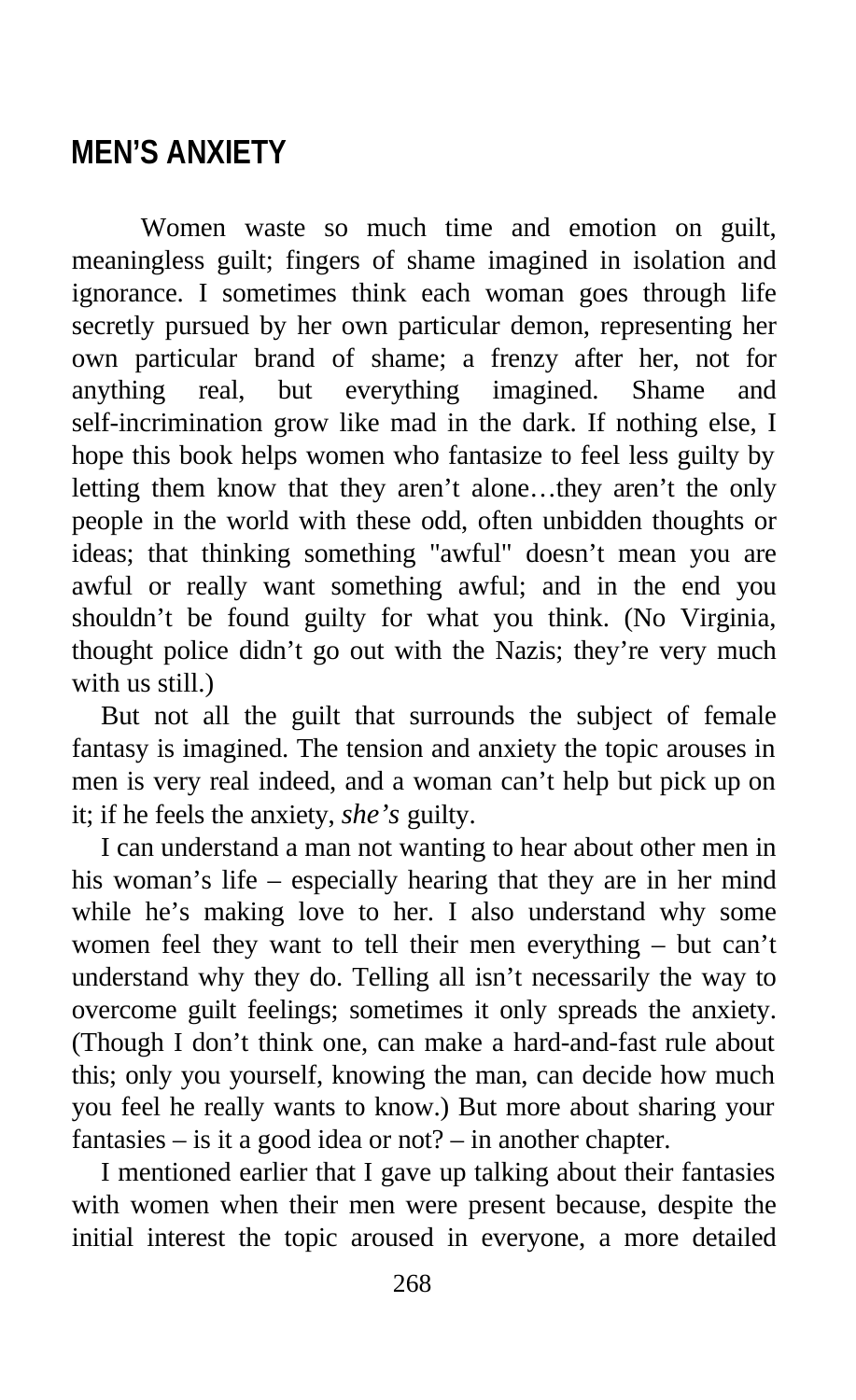discussion always clearly brought on tension in the men. Exactly why they feel threatened by the subject is no mystery.

A woman's fantasy brings up in him the spectre of the unconquerable rival, with magical abilities and unimaginable proportions, and, above all, a rival over whom he has no control. Some men don't react with anger or panic, but with simple denial. I was discussing this subject over drinks one evening with a man friend, when he said, "You really have to talk to my friend Harry. He'll be here in a minute. Harry will be fascinated with what you're doing. Why, that man's the original beast in the jungle. There's not a sexual experience he hasn't had, and the number of women he's been to bed with is like a telephone book." Fair enough, I thought, I'll meet a man of such vast experience, who'll be so expansive and broadminded, that at last I'll be able to discuss women's fantasies with a man without making him feel nervous. And so I smiled warmly at the Beast in the Jungle when he arrived, and he smiled right back, until my friend started telling him of my work. The Beast's expression toward me changed as he drew himself up to his full psychological attack position and lit a cigar. "No woman I've ever fucked," he said, "has needed sexual fantasies."

This book isn't about men or *their* fantasies, but I do want to print just this one letter from a man who not only tells me what his wife thinks, but also writes the letter for her, even signing her name.

## **Tina's husband**

My modest wife has asked me to write for her. So I am telling you herewith that I don't think she has any peculiar fantasies.

Her fantasy, if any, and she expresses it to me (we have been married thirty-five years), is that she gets a great loving feeling whenever we have sex. She has a right like anyone to her secret feelings or desires, *which* we discuss frankly. She is offended to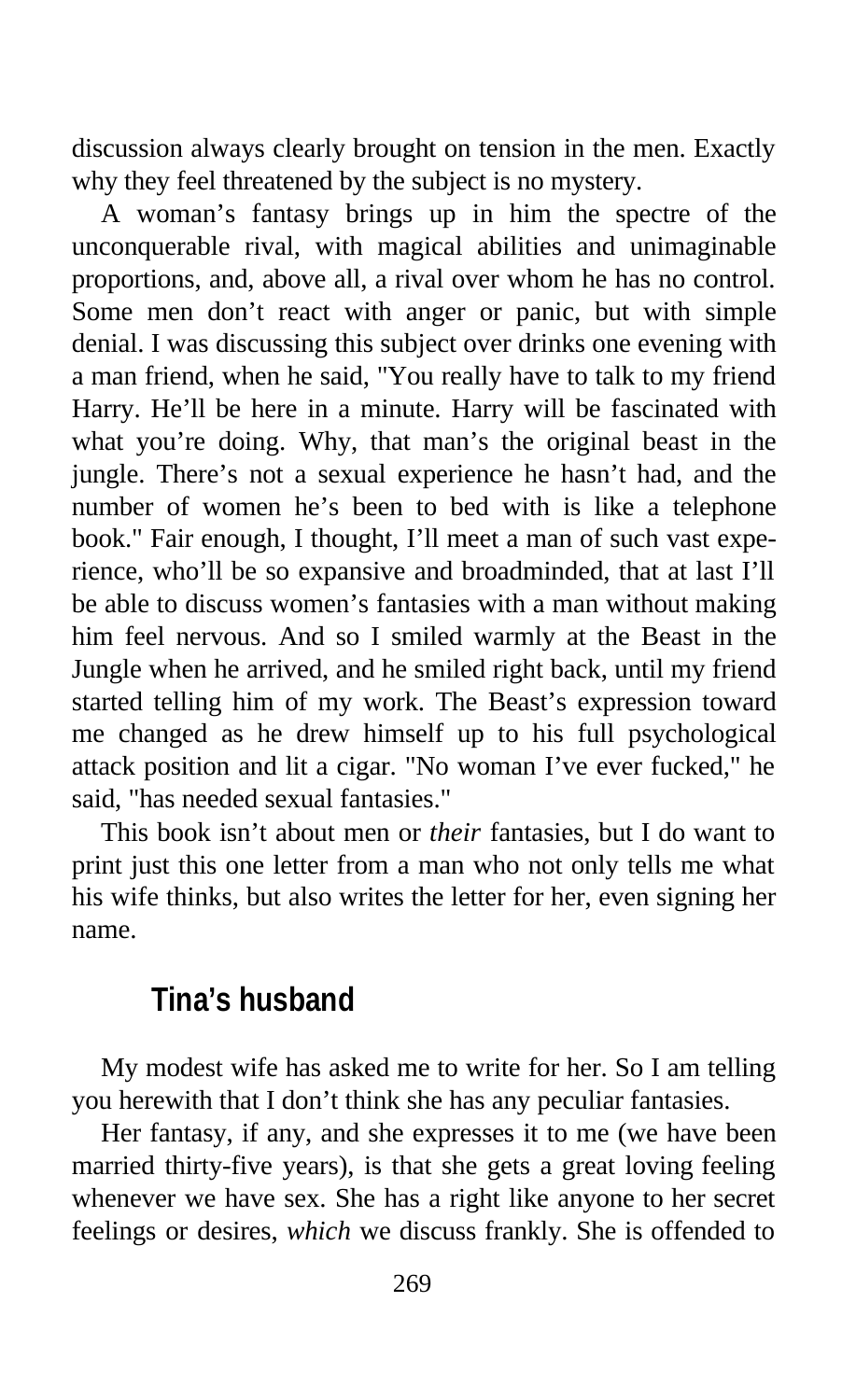read of women *who* might fantasize about other women or animals. She doesn't have to tell me this, as I know.

She has told me that she could  $-$  as would I  $-$  be aroused to see large animals like horses or elephants having sex. We would very much like to visit a stud farm and see this sort of sexual activity. But I am sure this is not in her mind when we have sex.

As for myself, I have no fantasies during sex. I enjoy thinking of my wife as a healthy, clean-woman, and her one preoccupation, or fantasy, is of herself wearing nice clean clothes, which she knows pleases me. She has never masturbated, and although she used to share a bedroom with her sister, I am sure she has never had a lesbian thought.

Her fantasy, I repeat, is the feeling of love for me she gets when we have sex and she is giving me all the enjoyment she can.

I would, however, like to see more written on fantasies, although I do not think the average woman has the sexual desires and fantasies that many men apparently have.

Thank you for letting me write to you for my wife. [*He* signs *her* name.]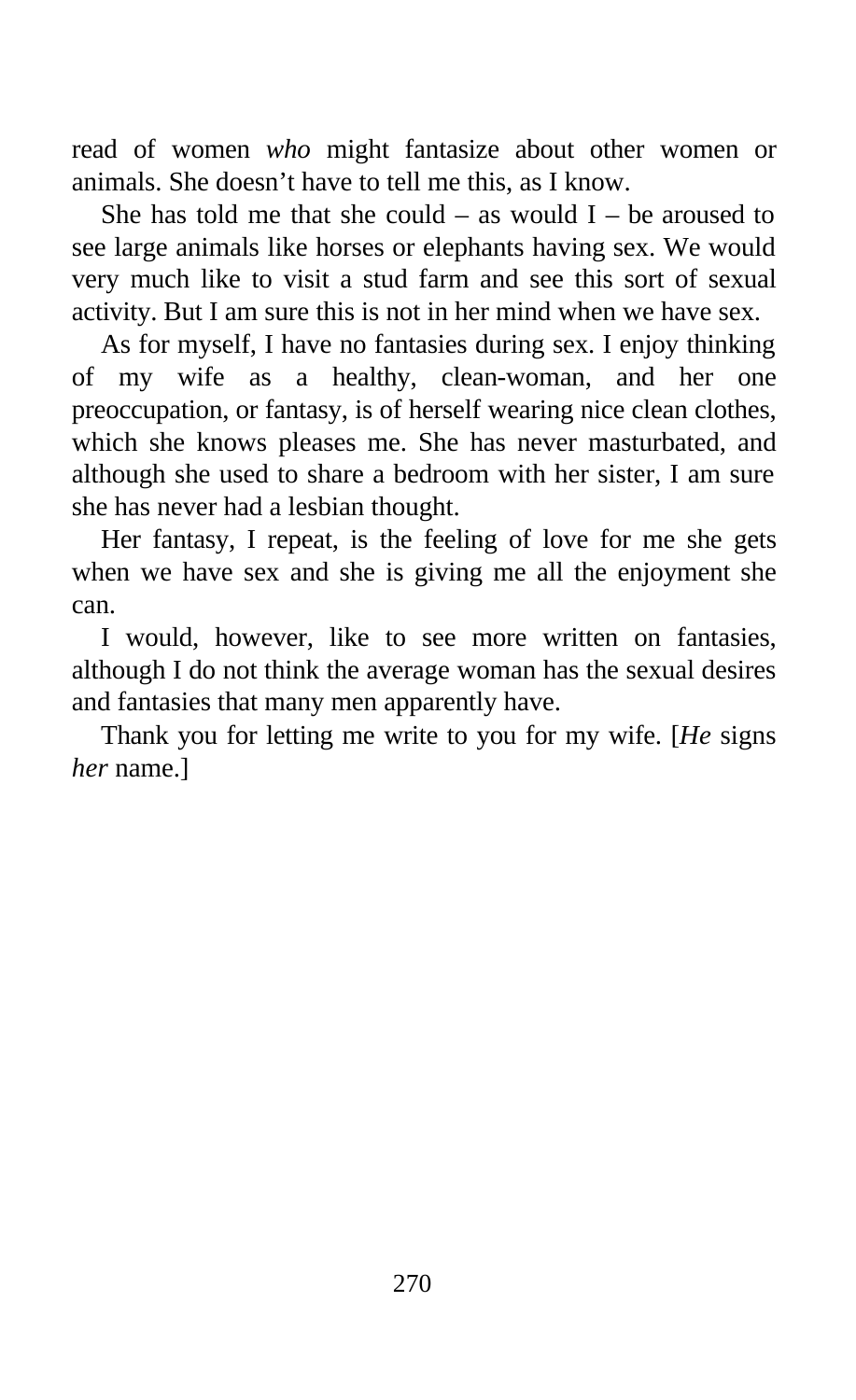# **FANTASY ACCEPTED**

Some women feel no guilt at all about their sexual fantasies. They accept them, act them out, share them with their lovers, even live them on a day-to-day basis, as does Sophie (below). A few have gotten this far on their own; more of them have needed the encouragement of an accepting lover. And a very few, I think, are just lucky; they were born guilt-free.

As you've read, most of the women who contributed to this book did so with a feeling of anxiety, almost in a tone of self-reproach or even disgust though many ended on the relieved note of, "Well, thank God, I've finally told someone who understands; I thought I was the only freak with these thoughts…"

This relief from the anxiety of being alone with their thoughts, and the greater reality which sharing them can bring, was sometimes such a powerful sexual stimulus in itself that it excited several of my correspondents to interrupt themselves in midletter to masturbate. Carried along on the euphoria of the release, they even told me about this – so, more therapeutic relief from guilt. For example:

Please excuse me if this is rather disjointed, but I am sure you will understand that I could not write this without masturbating, which I am doing at this moment...,

The only fantasies that I speak out loud are the ones I make up to please my husband. I always keep my real fantasies locked up in my mind. I have found it a little exciting to tell you about my fantasies, and a few times I have stopped and manipulated my nipples with my fingertips while I was typing this letter. (The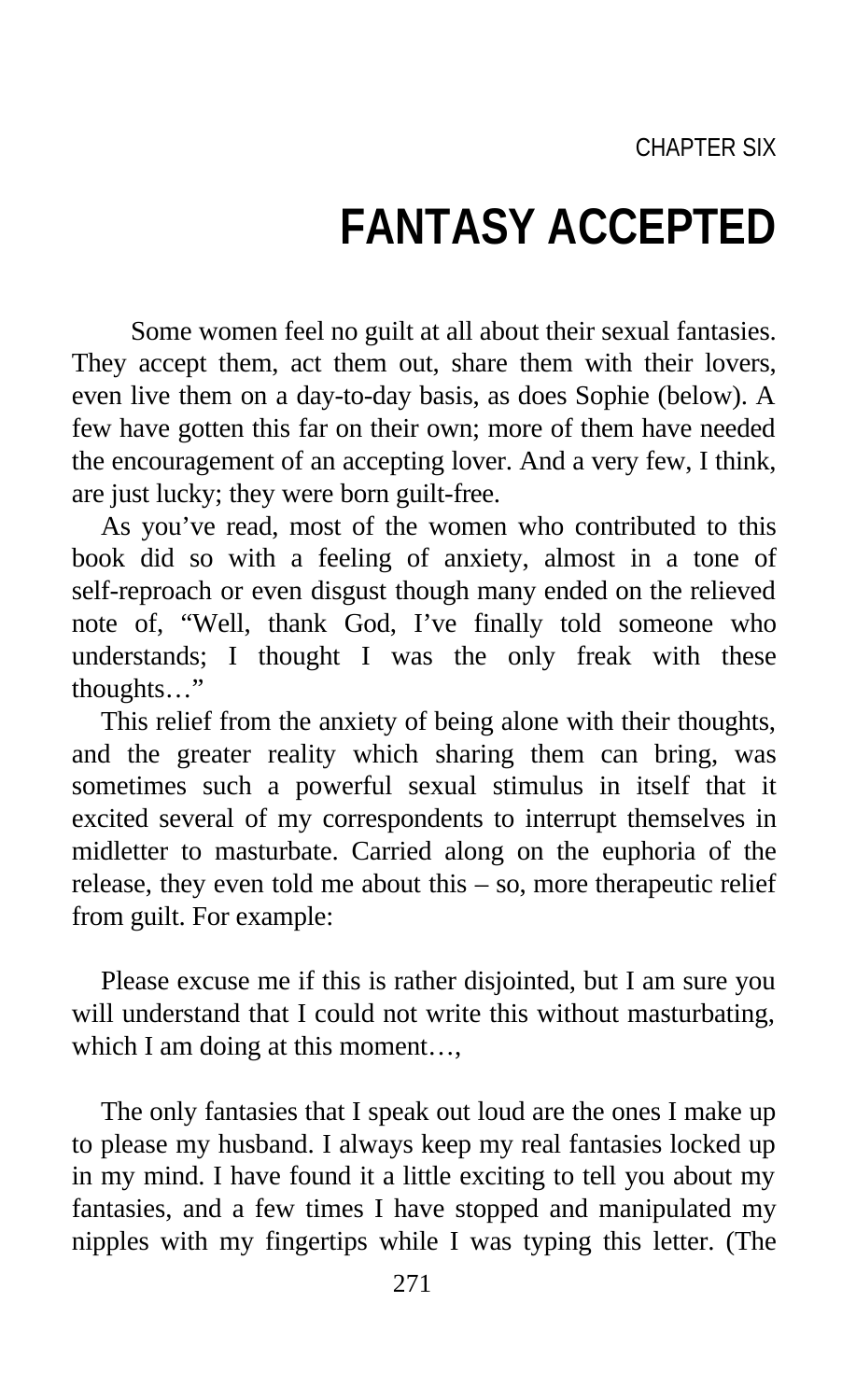more I did that, the better I felt about telling you these things.) In fact, while I am typing this sentence with one hand, I am manipulating my nipples with my thumb and first finger on the other hand.

Excuse me, I have got myself quite carried away, and so I must go and bring myself off if I can …

After reading through this letter I am wet through to my panties …

This has been a difficult letter to write. My recollections have been so arousing that I have had to stop twice to masturbate with a "phallocrypt" made by my houseboy. This is rather like a dildo and is used by some native women when their men are away to satisfy themselves. My particular one is made exactly to the size of my husband in erection. My thoughts when I use it are that the native boy who made it is standing in for my husband. But this does not matter when I close my eyes and cannot see the boy, just feel the delightful weapon working exactly as my husband does. If only it could spurt semen or cream into me…right now. [From a correspondent in the Pacific]

# **"OF COURSE I FANTASIZE, DOESN'T EVERYONE?".**

A guiltless minority never seem to have any hesitations at all about the subject. They contribute as readily as if I'd invited them to a party where they know they'll have a good time because they already know the guests. "Fantasies? Of course I have fantasies, doesn't everyone?" In fact, Gloria (below) was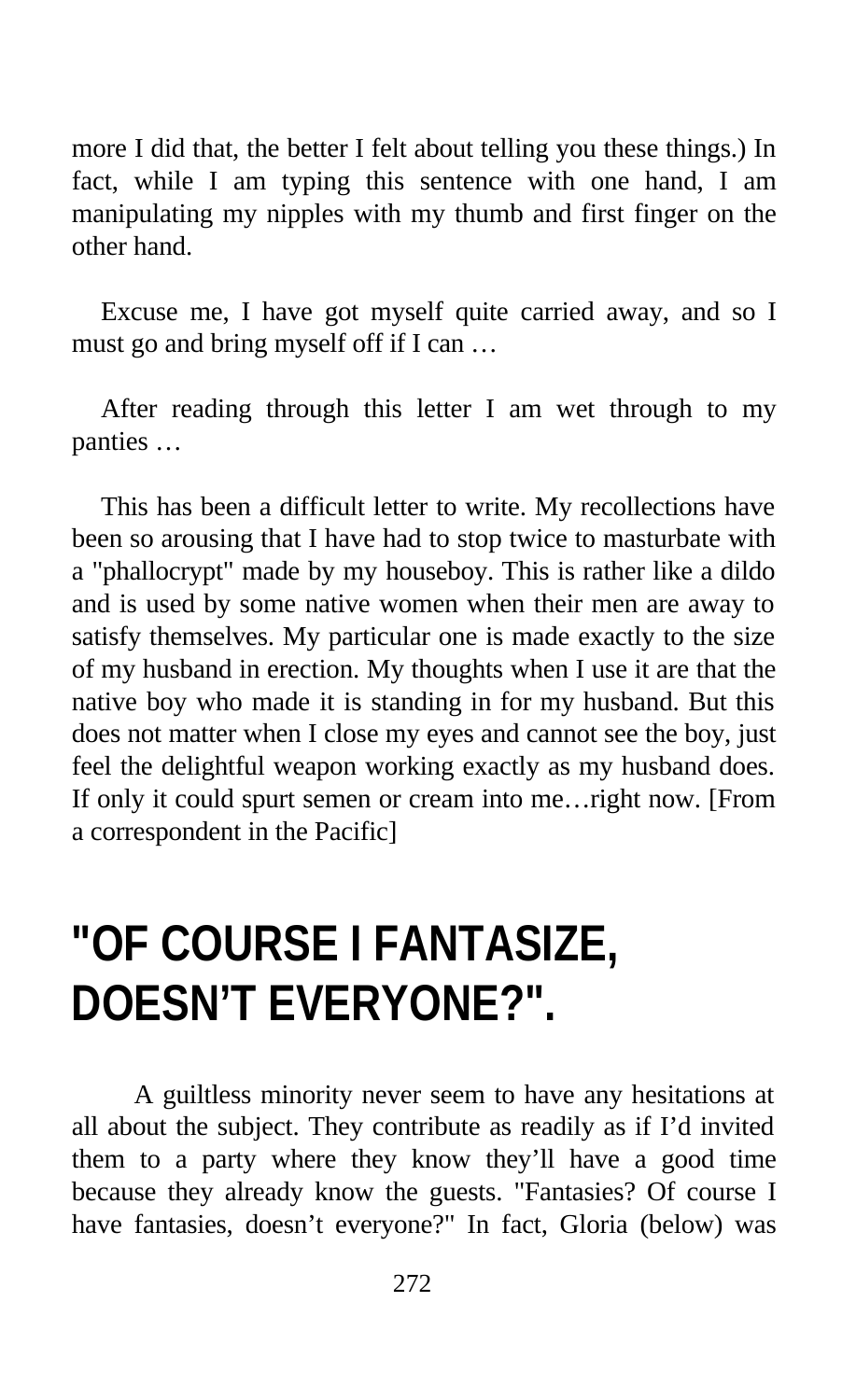convinced that no fantasy anthology could be complete without hers, which, she uses daily in her work as a model. For women like her, there's no wall between fantasy and reality; what you *think* and what you do needn't be the same, but they don't have to be separated as though they were at war with one another. A woman who lives this close to her fantasy isn't dragging out the dirty laundry from the bottom of the pit when she talks to you; the material is easily available to her. What's significant isn't whether her real and fantasy lives coexist, or even whether she acts out her fantasies, but that each does exist and is accepted. Her fantasies are part of her self-awareness; there is no threat, no anxiety. That's how she is.

For women like Hannah, there are no secrets or shame in fantasy: she keeps a photo of her fantasy lover in her mirror as she would that of a real lover, and enjoys slipping into her fantasy routine any night she happens to be alone and in the mood. To Sophie, her fantasy is barely a fantasy at all – just a desirable way to live, and she proceeds with no hesitation at all to put her desire to live with two different, equally exciting men immediately into practice. As I said, some people live so close to their fantasies that they live inside them.

I don't know how significant it is that the four women in the fantasies that follow are young, but I suspect it is. I've included my youngest contributor here – fifteen years old and technically still a virgin – because of her simple candor and self-acceptance. Maybe it says something for fantasy's future.

## **Gloria**

I really don't think any anthology of sex fantasies would be complete without mine. It's got to be the greatest one there is.

I should tell you I use it professionally, when I model. Let's say I'm in a studio, standing there waiting for the photographer to finish fussing with the lights and everything. I look bored,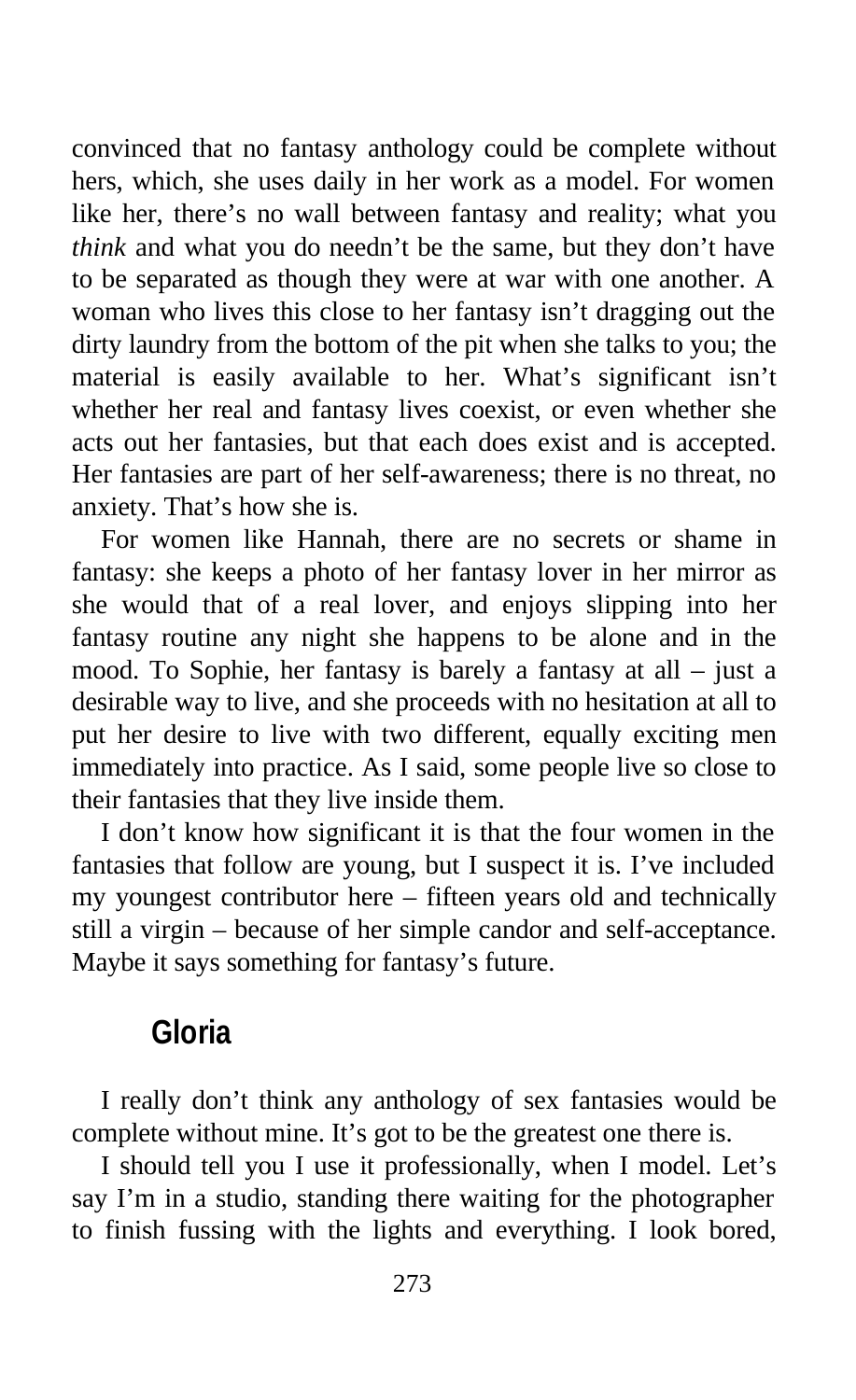because I am bored. Then, when he's ready and we begin, I deliberately "go to market"-that's how I think of it, and as I get more and more into my fantasy, even though I'm following his directions (I am a genuine professional at this) I *become more and more interesting to look at.* Every photographer I've ever worked with has remarked on it. I don't tell them how I do it (that's my business), but I have enjoyed great commercial success with it. Of course I amplify it and change it all the time, but this is what it is basically:

I am strolling with my flunkies through a market, an enormous place with high vaulted glass ceilings, up one aisle and down another, looking at the merchandise to decide what I want. All the merchandise on display in all the booths is simply naked young men, all sorts but all strong looking. I am the only customer in the whole place, and dancing attendance on me are all sorts of salesmen or hawkers or press agents, all trying to sell me on one or another of these studs. Sometimes, if I feel like it, I listen to them as they tell me fantastic stories of what these men are capable of, and this is in itself exciting; at other times I brush them off and stroll on. At some point my attention is caught by one particular young man, then another two or three, or more, depending on how I feel. When I've a few candidates, the flunkies assemble them on one platform, while other flunkies get the screen ready. The screen is gigantic, filling one whole side of the hall, fifty times the size of the usual movie screen. All the others in the market, except my own people, are now sent away temporarily, and then the film begins. The film is of me, in glorious Technicolor, stripped and reclining, with the camera at my level at the foot of the bed. As my knees, which are together at the start, move apart, I start writhing on the bed and the camera moves in. The head in the distance thrashes on the pillow, the breasts in the middle distance roll from side to side as the hips churn, and the zoom shot – but slow – gets to the slit, which becomes more and more gigantic as the thighs widen completely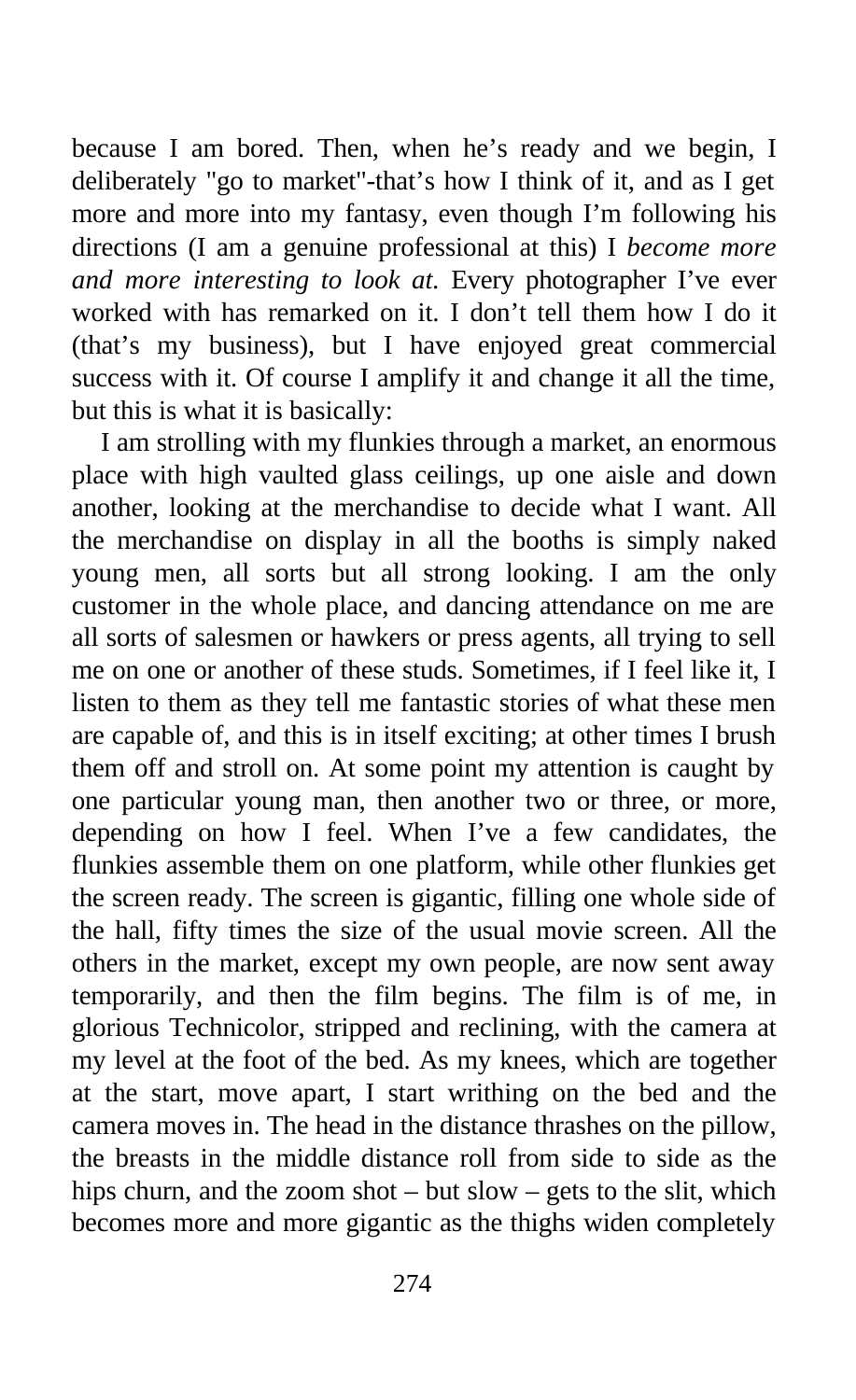and the feet go in the air. As all this goes on on-screen, the studs are watching it and I'm watching them. I walk around to see each of them from all angles, up on the platform above me, and as their erections grow and grow I make my choice.

So I motion to the crew that this one will do, and as they get cameras set for the next filming, I conduct this by now wildly horny stud to a giant bed which is set-up in a curtained studio in a corner of the market, all arranged for this. I get my clothes off, which weren't much anyway, and get the stud on his back on the bed, and I get on top. With my knees one on each side of his waist, more or less, I raise my ass high in the air and get poised right at the top of his cock, and tease it a little. The poor bastard is panting and heaving at this, but we have to get the cameras angled just right: one camera is behind me, one above, others all around. When everything is right, and with all my teasing his erection has become even more gigantic and hard, we begin. First I ease down on his shaft slowly, then up again, down again, up again, now with a little swiveling, then it gets faster and rougher until I'm riding him like a cowboy and he's bucking and we're really fucking up a storm. As we do, up on the giant screen is the multiple-image, split-screen picture of what we're doing, or what we were doing a second or two before, and everybody in the market is back now, all watching the giant screen, and we see it, too, out of the corners of our eyes, and that contributes to the climax, too, when it comes, and when it does the audience applauds. Sometimes we draw it out for a long time, sometimes we come once and then go down on each other to get started again. But in any case it builds up and up, with variations, until, as we race each other to a fantastic finish, the applause builds up and at the end the whole hall is roaring even louder than I am. [Written down on request]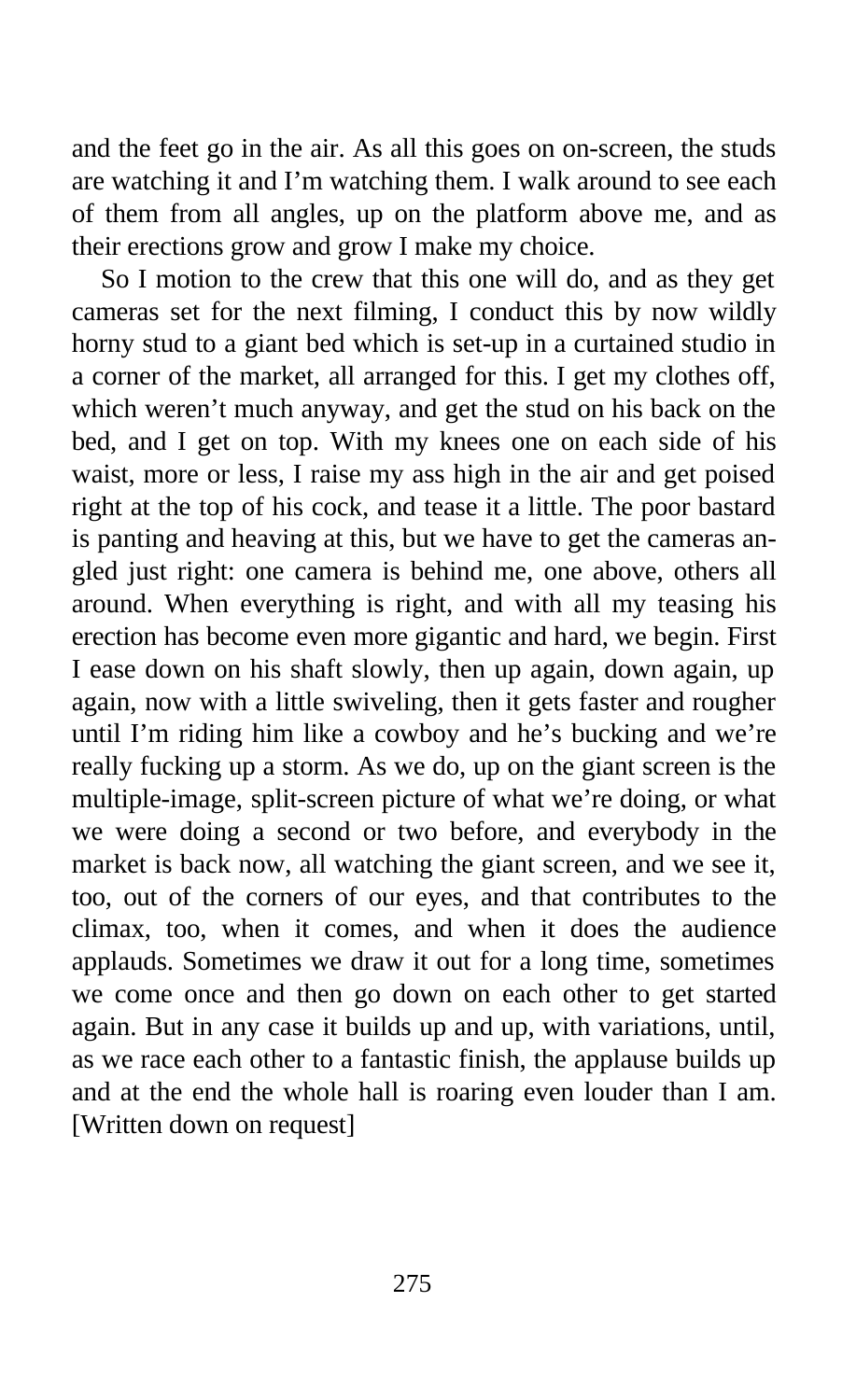# **Hannah**

My introduction to Hannah was a letter in which she described what she felt were the most important facts about herself. "I am twenty-three, married (separated), have a baby daughter, and am bisexual – love both men and girls!"

When we met, I learned the rest: She is from Wales, as is her husband; both their fathers were coal miners. But they met in London and decided to marry when they learned Hannah was pregnant. She had half wanted to have an abortion, but Harry had strong feelings against it. "He never knew I was bisexual before we were married," says Hannah. "In fact, I never knew it myself, except that I knew I had these kinky thoughts now and then. About other girls." After they were married, Harry and Hannah fell in with a group of young London people who regularly went to parties where sexual partners were exchanged. ("Wife-swapping" would be a provincial description of these parties, since most of the participants, living together or not, were not married.)

"It was at one of these parties that I discovered I was bisexual," Hannah said. "While Harry would only get excited when we'd get home and he'd make me tell him about what other men were like, when he opened a bedroom door once and found me with another girl, he blew up. The idea of other men never made him jealous, only excited. But the idea of competing with a woman drove him up the wall." She left him, and they've been separated for several months.

I mostly have these daydreams when I'm alone. It puts me off even to have the baby in the room with me. I discovered this when I used to leave her with my mum when I wanted to go away for a week-end. When I got back home, suddenly my whole little flat was different. Just being alone in it made it all so sexy. It's strange, isn't it? After all, what can an infant only a few months old know or see? They don't understand anything yet.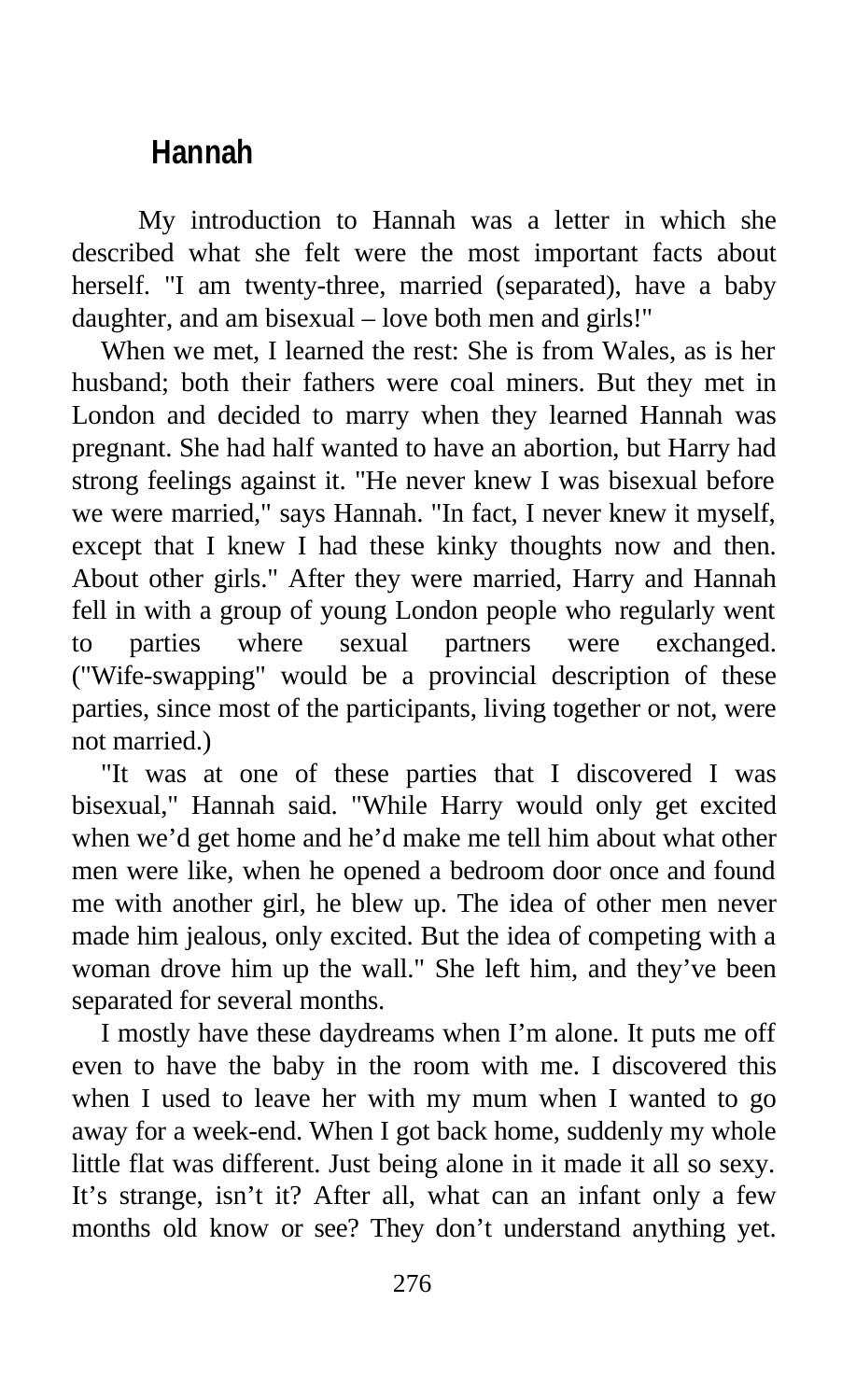But there it was. When I'm alone in the flat is almost my favorite time in the world. I sometimes think I like it so much that I never want to live with a man again. With anyone.

What I like to do is when I come home at night from work, I pull the curtains so that I feel really alone. I turn the radio on to Radio One – the pop station – and I imagine it's a man in the other room, talking to me while he's putting different records on my machine. When I found photos of the best-looking disc jockey in magazines, I'd cut them out and put them in the edge of my mirror. This helps me imagine the man in the next room.

Then I begin taking my clothes off. I even talk back to the man in the other room. I put on a G-string, suspender belt, black stockings, fluffy garters (no bra), a frilly, or see-through, blouse or transparent negligee, no skirt, and a blond wig. First of all, I like to put a Tampax in. Putting in a Tampax is thrilling at any time, but I get an especial thrill when I don't really need it.

I like to walk around the bedroom while I'm getting dressed this way, and imagine the man in the other room. Ire sounds very cool, just putting these records on and chatting me up as he does through the half-open door, talking away as if he had nothing on his mind but the Beatles or Blood, Sweat and Tears, but all the time I know that he's there, having a fantasy about me in here getting ready for him. I like the idea of his voice sounding so cool and friendly, so relaxed, while all the time I know he's growing an erection like a battleship underneath his trousers, for me. I like to imagine his face – that's when I like to look at the photo – as he walks about the other room, trying to control himself. I like to think that little beads of sweat are breaking out on his face and rolling down his cheeks – he's so impatient, you see, but he knows that if he lets me know how hot he's getting waiting for me, that I'll enjoy it so much I'll just let him wait even longer. I just reach down and give the Tampax a little shove further up when I think of his sweating face.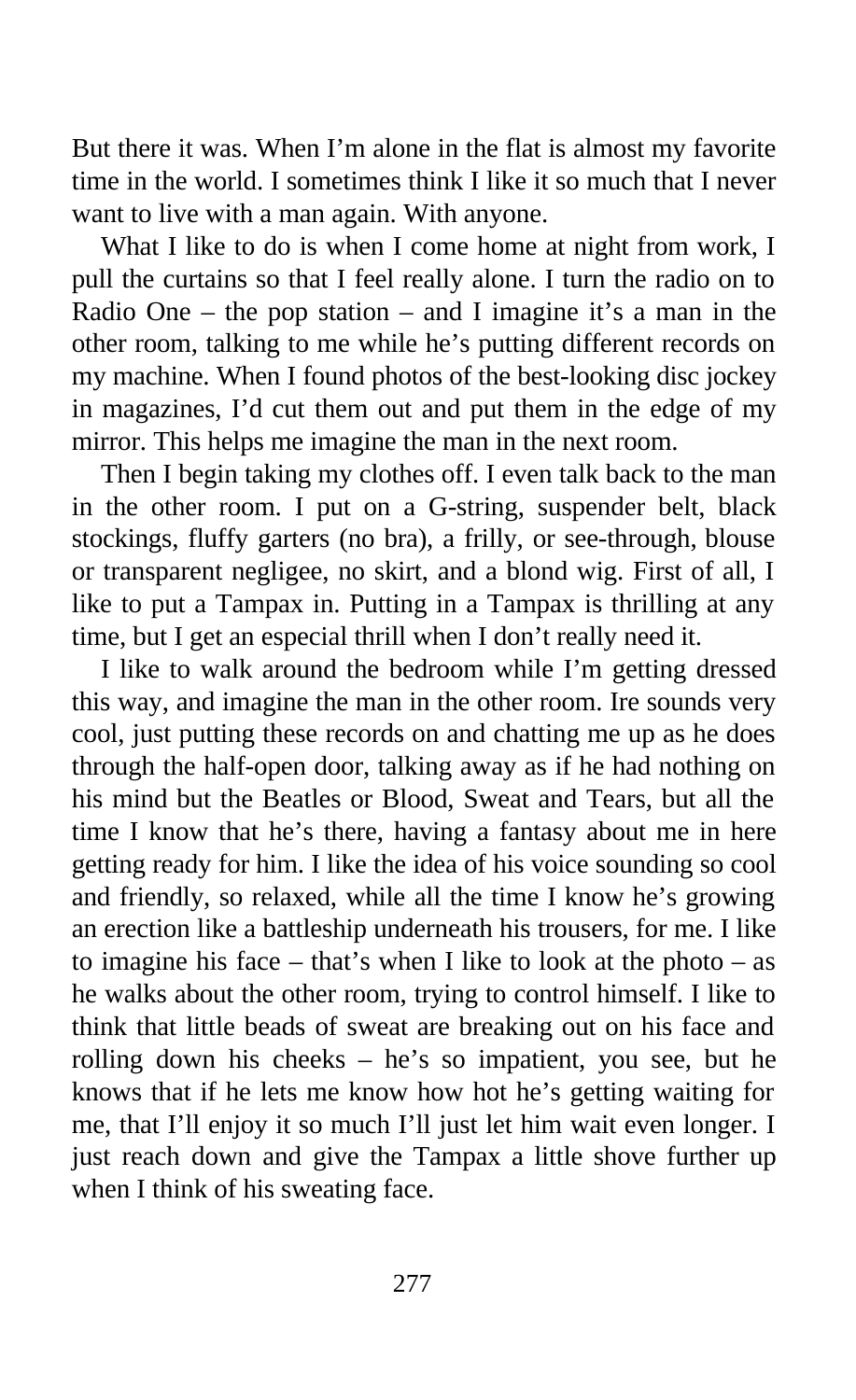What gives me another kind of satisfaction is practicing a certain kind of walk when I'm alone and dressed like that. It makes me laugh when I go to the films and see the way they make the girls walk in one of those sexy movies. Girls don't walk like that. But it excites me to see it, even in films – I suppose that's why they do it. So when I'm alone, I practice it. Do you know the way that Maurice Chevalier used to walk – with his arse jutting out just that little bit? I practice that. I imagine that I'm a teen-age girl walking like that – I peer at myself in the mirror; that's when I most like to see myself in a frilly blouse, as if I were in the street, not at home. I think that I'm a young girl, walking past myself, just to turn me on. And I imagine taking this girl home with me. The first thing I do is take off her G-string. (I act this out, while I think about it.) And I find that she's clean-shaven there. (That's how I like to be – white all over.) It makes me very excited, and I imagine myself kissing her on her tiny little white triangle. The girl in this dream is always younger than me, and she half doesn't know what she's doing. She just likes to walk around with her arse stuck out like that because she knows it excites other people, and excites herself. But she doesn't know what to do with the excitement, you understand, until I teach her: So her little white thing is so fragile looking, so vulnerable. I'm dark, you see, and I can imagine my dark hand on that white piece of skin…my dark fingers slowly disappearing into all that white flesh…just disappearing inside her as if into a white cream jelly. It gives me goose bumps to think about it.

My husband left some of his clothes behind when he was last here, and the other thing I like to do is dress up in them. I especially like to put on his underwear. The fly front just fascinates me. That's when I like to put another Tampax in, through the slit opening, and I try to get it so that it hangs out…not all the way in, you know? But the angle is wrong, isn't it? I mean, men have it coming out in front, but the Tampax just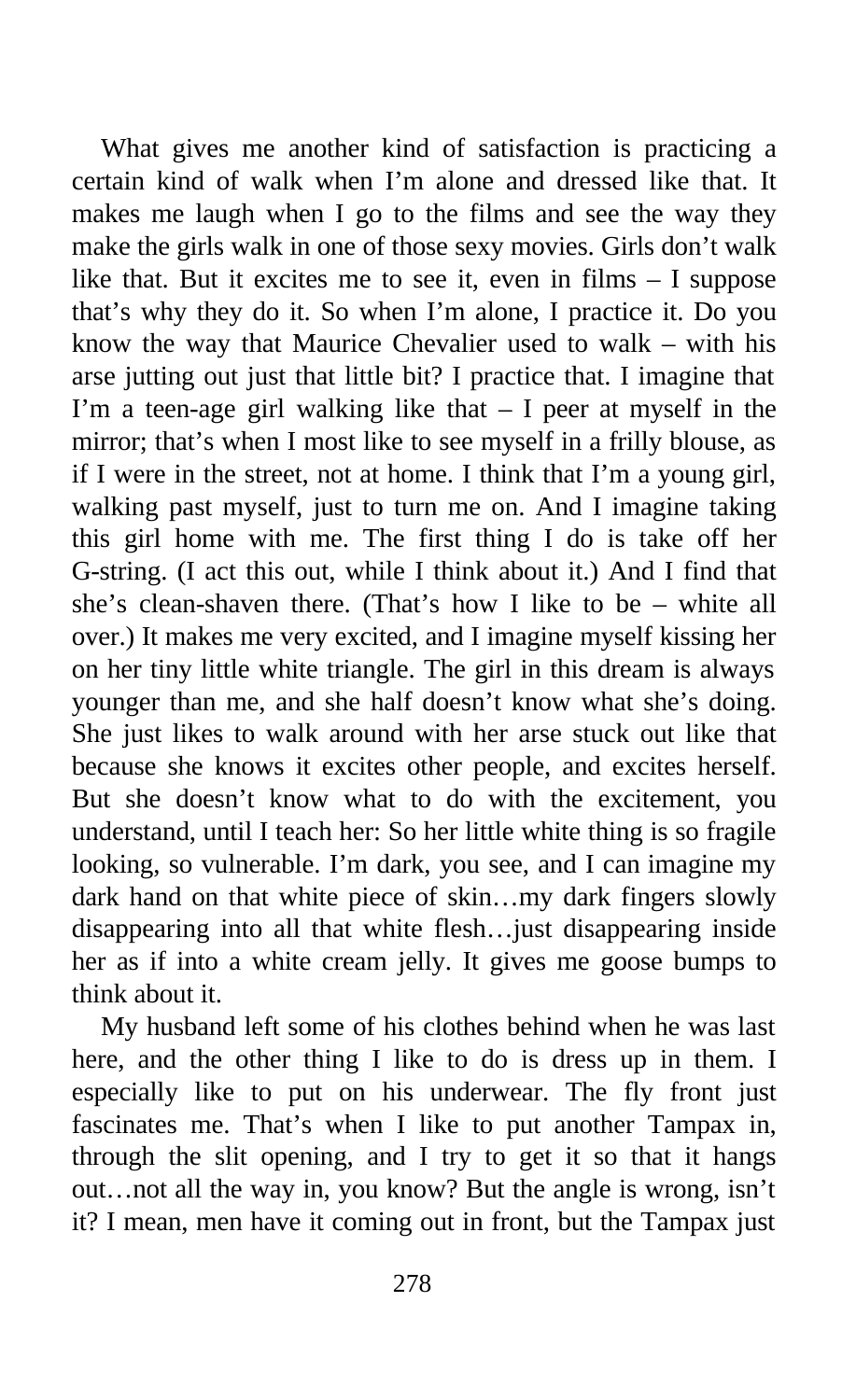points down, and you can't sit down naturally. But it's very exciting, and I imagine that I'm Harry, just dressed in these slit-front shorts, and there's a black man with me. I like the idea of the contrast of color. The black man is really black, and he's covered with sweat, so that he almost shines. It makes my own skin even whiter. I like to imagine that the black man has an enormous prick, and that he's secretly waiting for me to tire of walking around in this special way. He's having a fantasy of his own, you see, of putting that giant prick up my little white arse, but I feel him, and come up behind him while I'm walking around and shove my Tampax right up him, and grab him around the waist, by the balls, so that he can't move without me doing him an injury. Every time he tries to wiggle away, I just give his balls a twist, and finally, he has to give in, and in goes this giant white prick I have, and in the middle, he begins to love it, and he drops down on his hands and knees so that I can get in easier. "Shake it!" I yell at him, and he begins to wiggle his arse in little circular motions to feel it better.

I always enjoy these little games the most because I know that I still have the whole evening and night ahead of me. I don't really have an orgasm when I have these thoughts, but I get very excited and my breathing changes. So I usually have a bath and turn on the telly. It makes me feel so peaceful. I'll tell you something – all this business about orgasms must be a lot of twaddle. I've had orgasms with men and with girls. But they always leave me feeling a bit on edge, anyway. Exhausted perhaps, but still ready to have another go. But when I have my fantasies, and I take a bath after they're over, I can just drift off into the most peaceful sleep of my life. So somehow they must be more satisfying than the real thing. At least, that's how it seems to me sometimes. [Taped interview]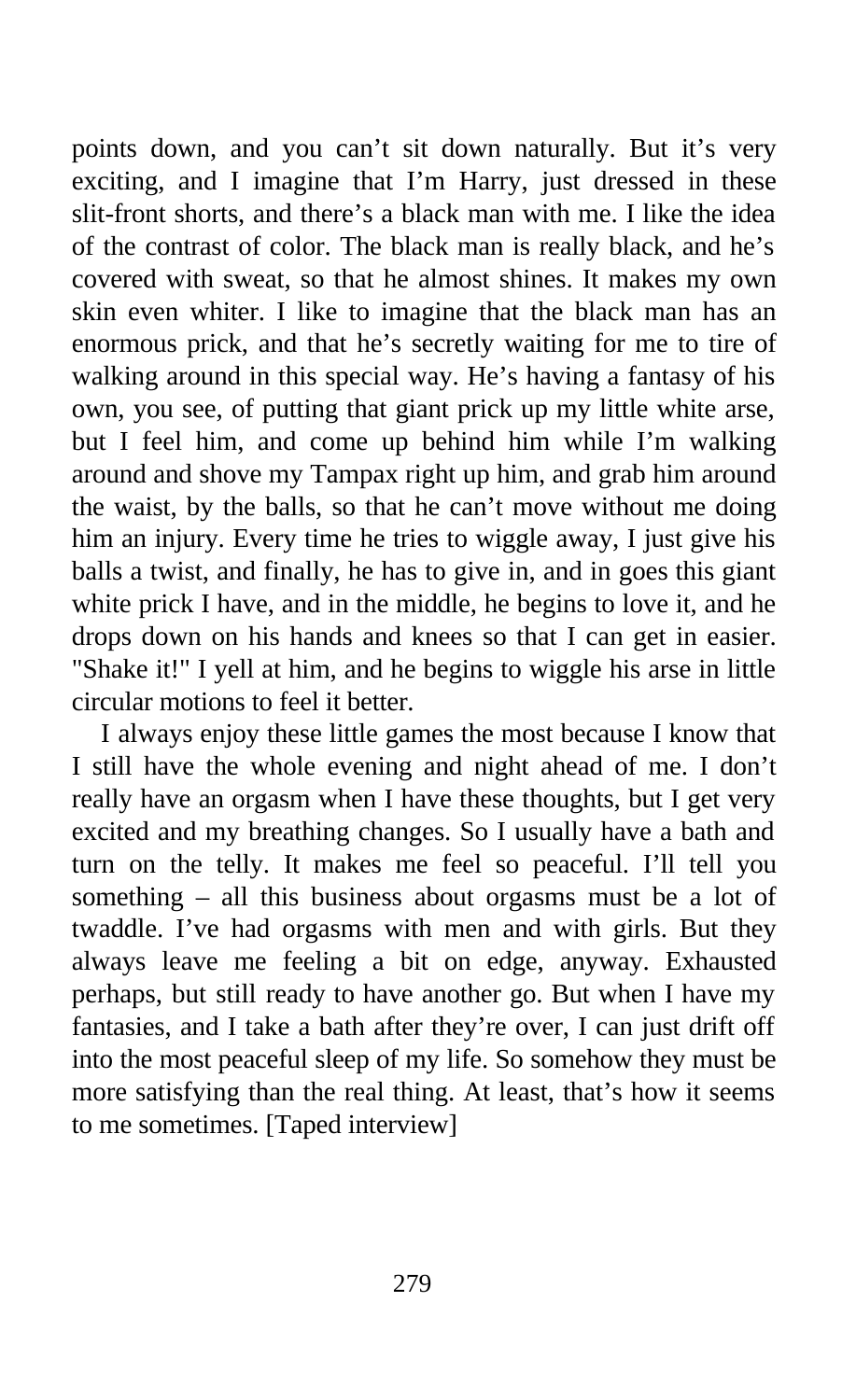# **Sophie**

Sophie is eighteen but already has a full and varied sex life. When she was sixteen her parents found out about it and she left home after the subsequent quarrel. She took a bus to Chicago and lives there now on the Near North Side, which is the Chicago equivalent, more or less, of New York's Greenwich Village. She holds no steady job but finds various things to do when she – or the friends with whom she lives – are out of money. Her job at the moment is shampooing in one of the fashionable new barber shops where both young men and women come to have their hair trimmed and shaped, where loud music plays, coffee is served, and waiting customers may even be dancing. She likes this job and says she has no plans for leaving it at the moment.

Sophie lives communally, as she puts it. An older generation would call it living with two men. It is also typical, I think, of Sophie's generation that she is very aware of her fantasies, and is not only unembarrassed to admit having them or talking about them, but indeed tries to live them out in her life.

I never had any hang-ups about sex; it was something people did when they felt like it, and so I didn't like it when my family came down on me so heavy about it. I told them they had their scene, I had mine, we didn't have to quarrel. But they insisted that I only make their scene – two-by-two, married – so I split.

It wasn't sex that was my hang-up, but the kind of man I wanted it with. What chick wants to be alone? But all my life, I've always dug two different kinds of guys. The first was always tall and dark and' I was never sure that he really liked me. Or anybody else, if you stop to think about it. A hard kind of guy who never took crap from anybody. Naturally, a guy like that, all the girls were after him. Which was all right with him. I remember one. Practically any chick who wasn't a horror could ball him for a night or two, but after that it was all over, and if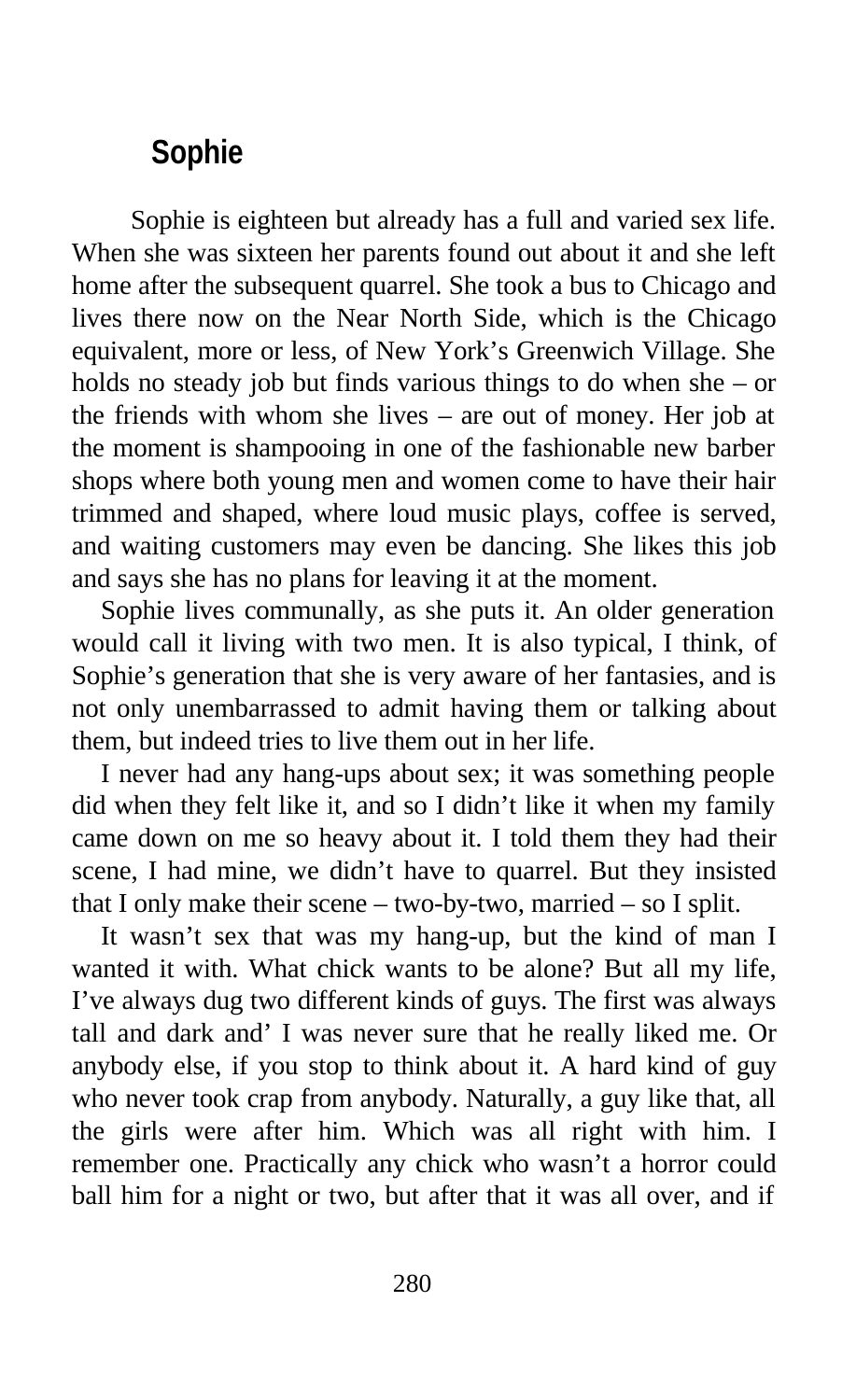she cried or told him she loved him, that was tough titty, he just laughed and took a walk.

My other type, Type B, is just the opposite. He's mostly small, and maybe with kind of washed-out blond hair. But good-looking and sad, as if he had TB and wasn't going to live very long. Type A, the rough one, was a school dropout, but Type B was very hipped on books and reading and had all sorts of theories about philosophy…about the way the world really is. He has this kind of appeal, you see, he could talk to you, and explain why certain things were happening. He made you feel calm. But his main appeal, of course, was that you wanted to take care of him.

So ever since I started going out with guys, I'm like a grandfather clock, tick tock swinging between these two opposite types, thinking about the one type when I was with the other. But it wasn't ever that clear to me. Until some movie house had a Clark Gable festival and I dug right away that this chick in the picture, *Gone With the Wind,* she was hung-up between Type A and Type B, too. Clark Gable and Leslie Howard. Leslie Howard, Jesus, what a Type B he was, perfect. So when you ask about fantasy, I knew right away that my fantasy wasn't some story I made up myself to get it off better with some guy. Some of the guys I know, they're always reading to you from these books, about lesbians, and eight people going down on each other. But that's all in the mind, it doesn't affect me much. Anyway, it doesn't get me all turned on the way it turns on the men. I don't know what you'd call my own story. It's just the way I live and that's what I think is so exciting for me in the bed scenes.

And the scenes we have! Like, when I'm in the sack with Type A, he'll order B to bring our big portable mirror closer so we can see ourselves better. Or else he tells him to roll some joints for us while we finish, and then the three of us light up and have a friendly smoke afterwards. But all the time I'm making it with A, I know B is there in the room, too, and he's thinking about me,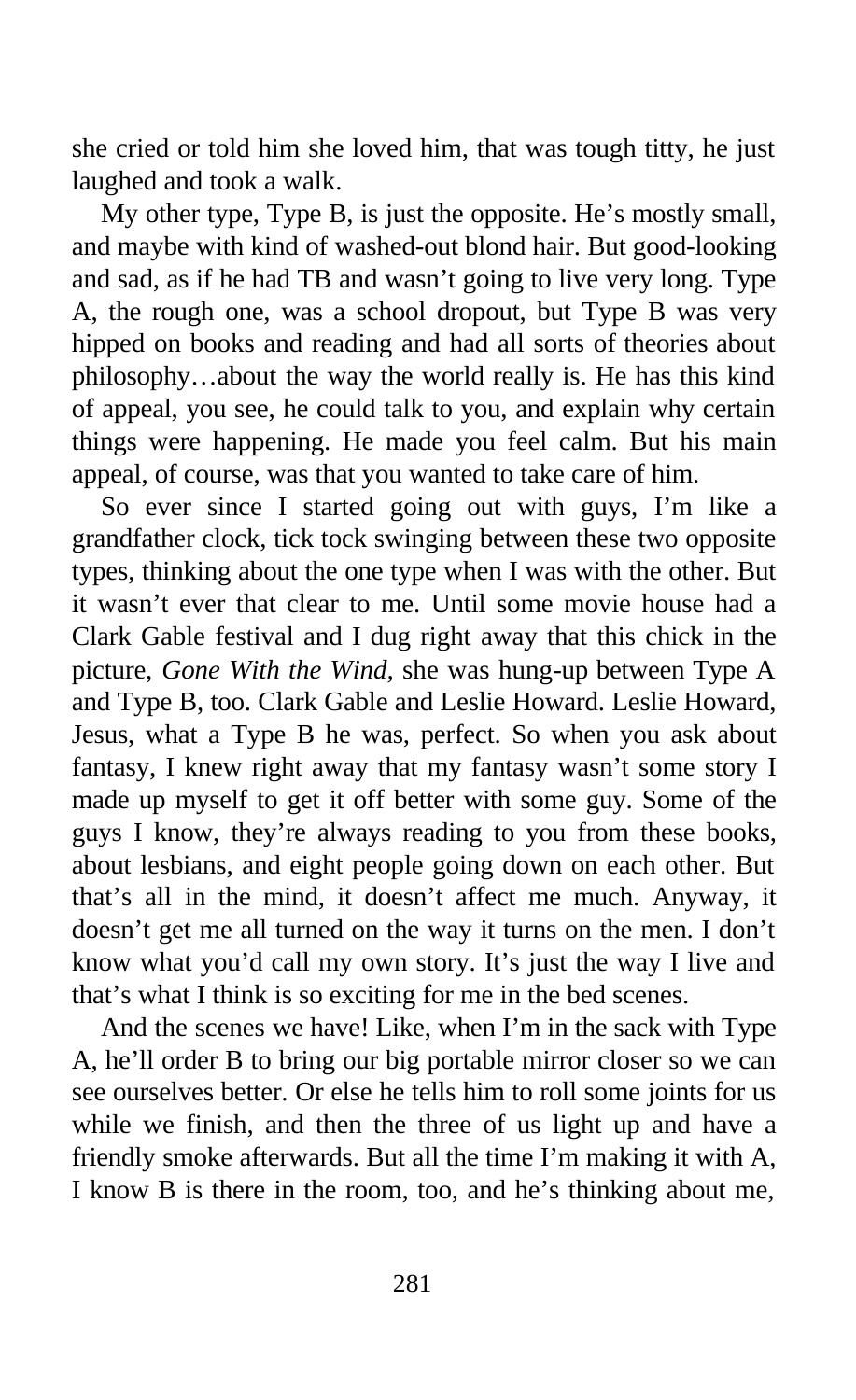watching out for me, digging that I'm enjoying it, and I'm digging that B is enjoying it, too.

A lot of times I make it with B, too, of course, but it's always different with him. He's not so freaky as A. He likes it when I take the lead. Sometimes, with him, I get the feeling that it's almost like having a baby in bed with me. Once A got mad at something I'd done, and slapped me across the face so hard that I fell down. Then A took whatever loot we had in the house at the moment and split. But B stayed with me, and he was so tender, even trying to explain A's psychology to me, so that I wouldn't hate him so much. He's so cool that he dug it that down beneath, I really liked A so much it would be bad for me to hate him.

Sometimes I get the feeling that B is in love with A. Maybe A thinks so, too. He often calls him "sweetie" or "dearie" or some other faggoty name. In fact, I think the reason B gets so excited when I'm screwing A is because he doesn't know which of us he'd rather be fucking himself, A or me. Or both. In fact, we've tried that, too, a few times. Talk about a chick living in a dream, having the two of them in me at the same time and groping each other, too, all at once. But we don't do it often, because after one of those scenes A gets mad and disappears for a day or two, and I hear that he's balling some other chick somewhere.

So you see, I don't have to make up any stories to turn myself on. I'm really living in one. I don't like the word "fantasy." It sounds like some neurotic thing you're into, and the next thing they're coming for you with the psycho nets. So I wouldn't say I have a fantasy about sex. Or if I do, it's my whole life. [Letter]

#### **Bobbie**

I am only fifteen years old, so I don't want to tell you my name, so that I can be sure that my parents won't find out any of this. I saw your questionnaire in one of my big brother's magazines, and I just felt like replying to it because I guess I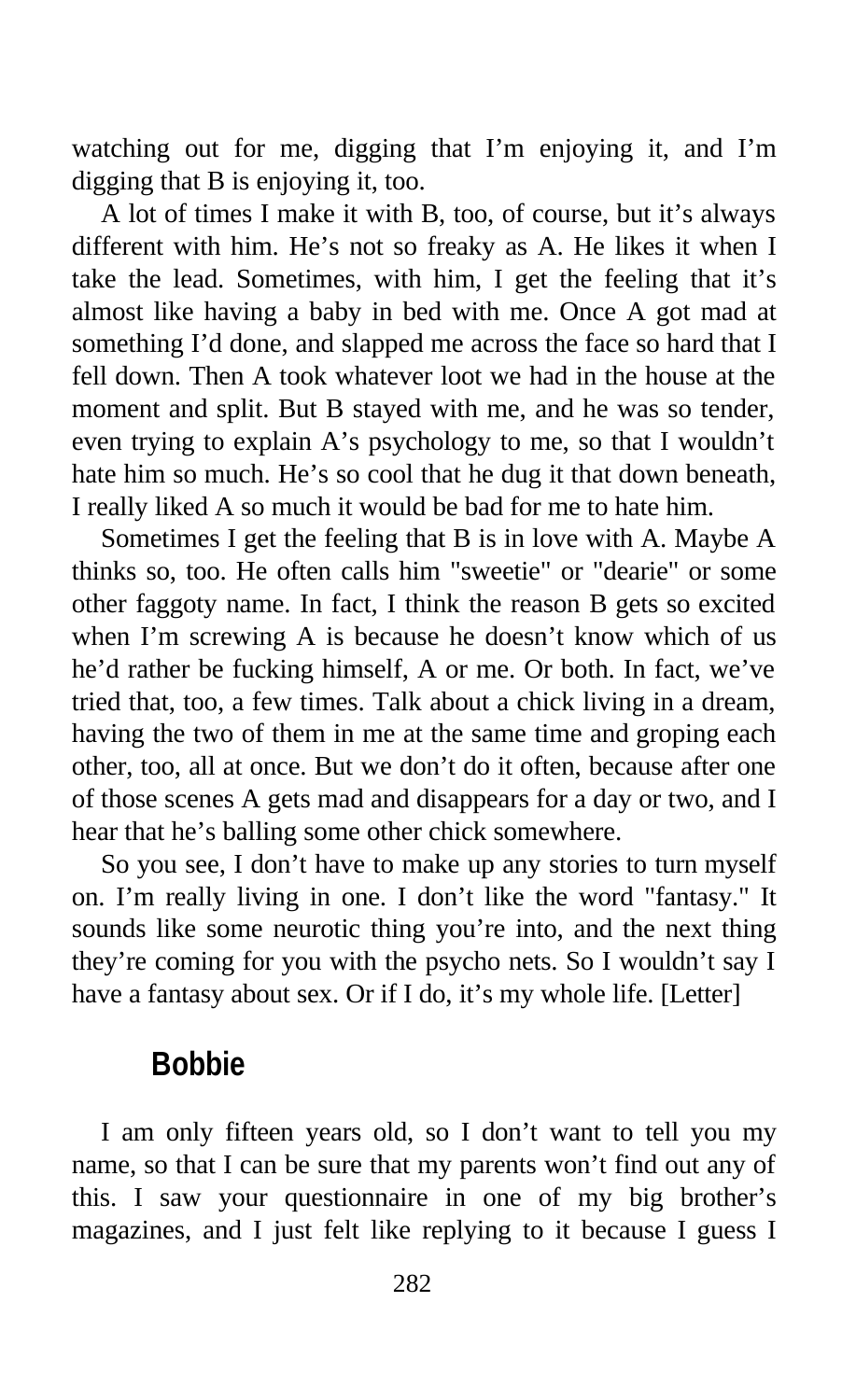think about sex quite a bit of the time. I pet with boys a lot, but the only guy I ever tried to go all the way with came before he was able to get his penis into me. I thought you ought to know that so it would help you understand my answers better.

Most of the guys that I have had sex with wouldn't get uptight about knowing that I was thinking about someone else when I was having sex with them. I'm sure that sexy girls who turn them on come into their thoughts, too. Besides, a guy has no right to get angry about what I'm thinking about as long as I'm giving him what he wants.

I masturbate almost every day, and I almost always fantasize when I do. One of my favorites is to think about having a boy who turns me on tied up. He is helpless, and I take down his pants and play with his penis. When he is almost ready to come I stop and just watch him suffer. Then I make him do what I guess is called cunnilingus to me before I finally play with his penis until he comes.

When I pet with boys I like to have them do cunnilingus (I usually just call it eating my pie) to me, and when I masturbate I like to think about guys doing that to me.

Sometimes when I masturbate I play with my nipples and then I like to imagine that a boy is sucking on them.

Lots of the time, I just imagine that a guy is fucking me and that my finger is his penis going in and out of me. I keep doing it until I'm worn out from coming.

One of my weirdest fantasies is about being spanked. I imagine that some guy who really turns me on grabs me, lifts my skirt, takes down my panties, and spanks my bottom until it really hurts. Then when I cry he kisses my bottom all over and does cunnilingus to me.

I have sucked some guys' penises when I've petted with them, and every once in a while I'll think about that when I masturbate. I sometimes suck on my thumb when I try to imagine that.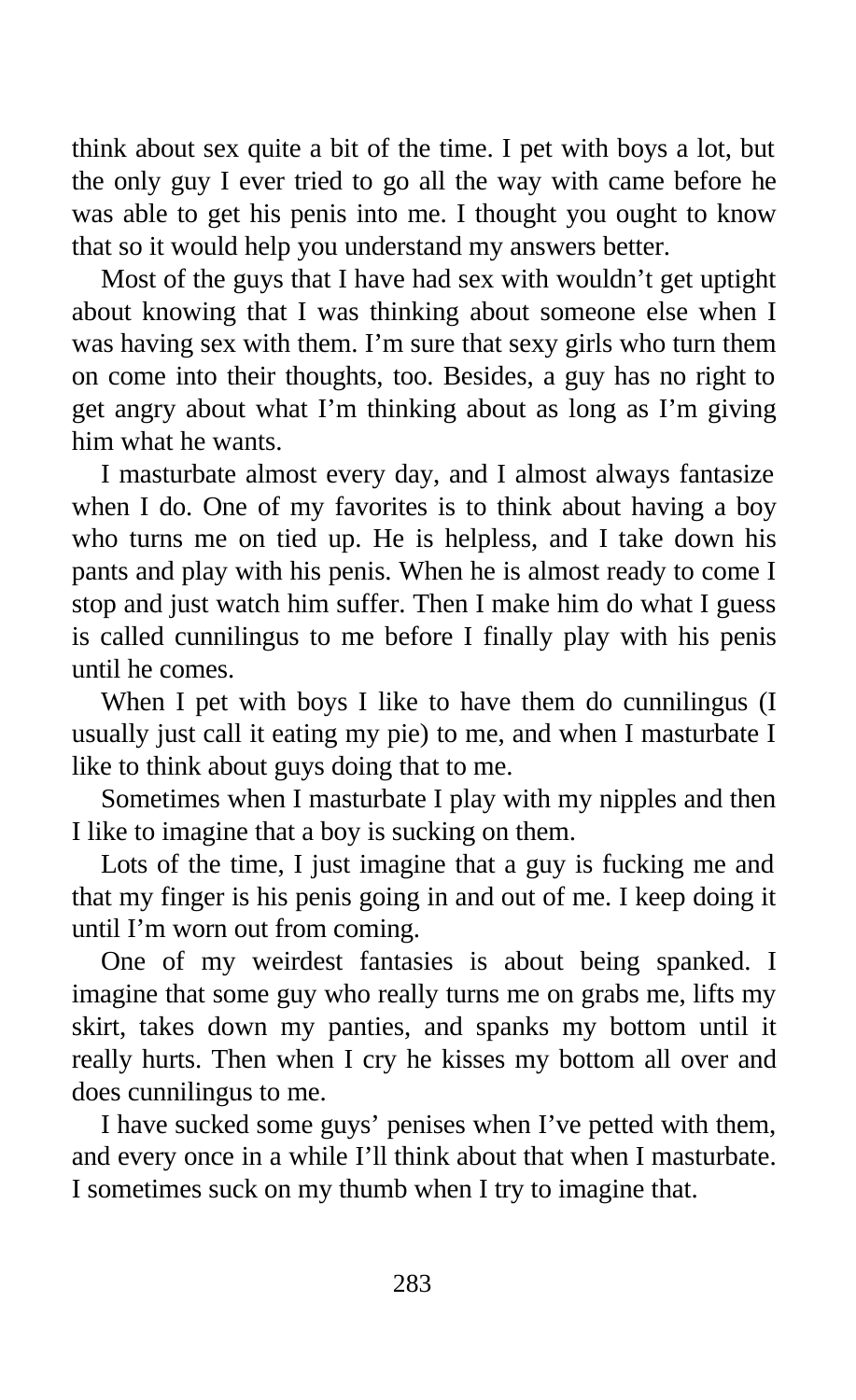I guess that the most common thing in all of my fantasies is to think about having the boy under my control and being able to make him do whatever I want him to do to please me. I think about myself sitting on a big chair like a throne with my skirt pulled up and my panties off and the boy is kneeling between my legs doing cunnilingus to me. Sometimes if I really feel devilish I imagine that I pee in his mouth and he has to swallow it. In the fantasies like this the boy's hands are tied so that he cannot touch me except with his mouth. Usually he is naked and sometimes I imagine that I am whipping him when he is kneeling in front of me like that. I usually add to these fantasies in whatever way I feel like at the time.

I have other fantasies, but these are my favorites right now.

A couple of years ago, an older girl and I did mess around together some. Mostly we masturbated each other and I sucked on her nipples some. She was the one who first taught me about cunnilingus, too. When I masturbated myself then I would think about the things she and I did, and I still think about them once in a while now when I masturbate. Mostly I think about the way she used to get so turned on and come so much when I played around with her. Sometimes I like to imagine what it would be like if I did those same things with a younger girl. Also, I like to imagine what it would be like to have a penis like a guy and have sex with a girl.

When I see a guy who turns me on I like to try to imagine in my mind what he would look like standing there naked with his penis erect. It is the thought of his erect penis that stands out in my mind. If a guy like that is looking at me, I imagine that he can see me naked, too. Once in a while, I have the same thoughts about a girl. Sometimes at school when I pass by the boys' rest room I imagine the boys in there with their penises hanging out of their pants. That makes me laugh to myself instead of feeling sexy.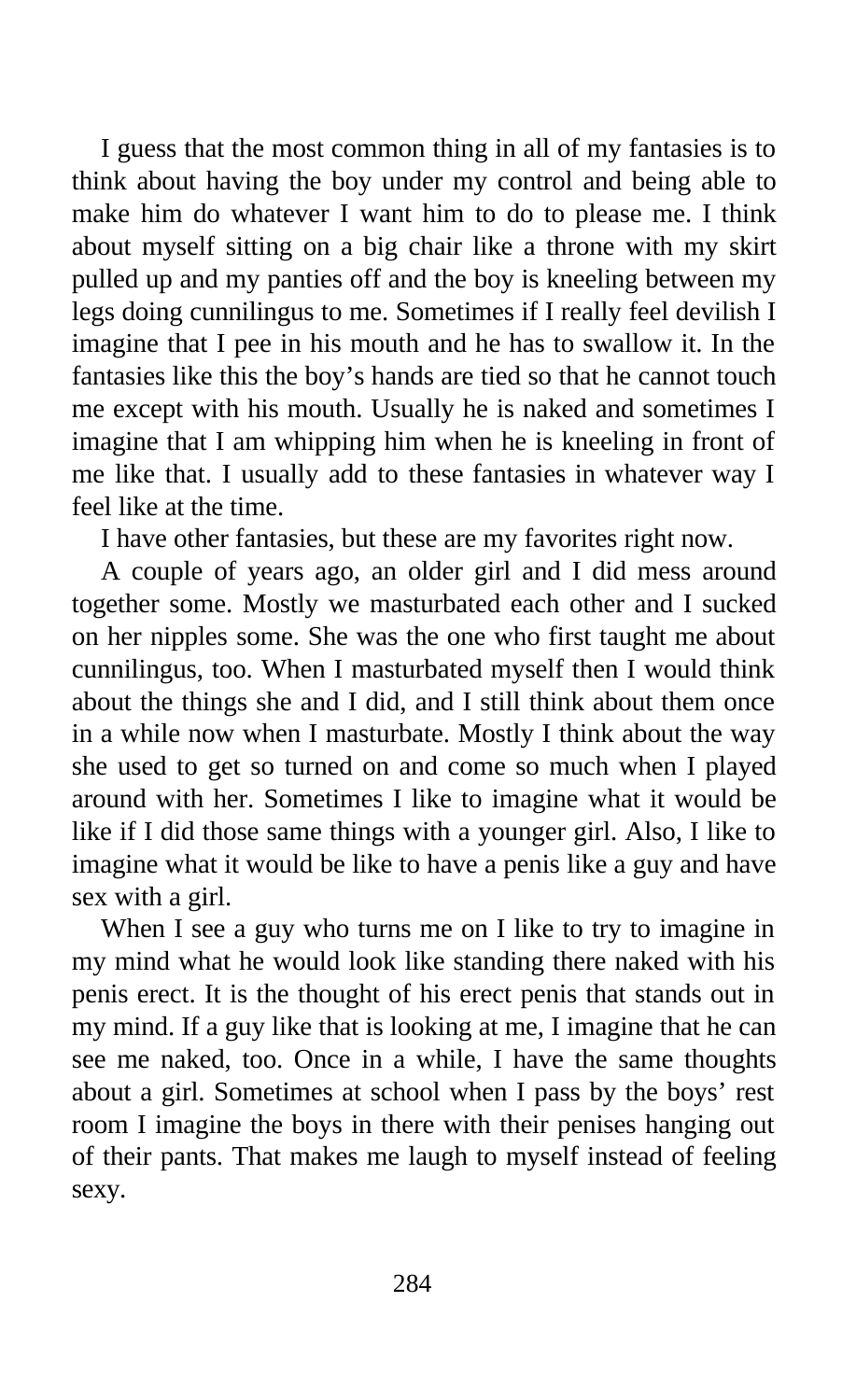The guys I have sex with don't know my fantasies, but sometimes without them knowing about it I get them to do things that I have fantasized about before then. I enjoy making them kneel in front of me and do cunnilingus to me before I will do anything to them.

I like to imagine myself going all the way with some guy who really turns me on with all my girl friends watching us. I imagine that they get so turned on that they start masturbating themselves and plead for him to have sex with them, but he stays with me. I also like to masturbate while I am listening to rock music. I sometimes imagine that one of the singers is having sex with me in front of a big audience.

I like horses and I sometimes imagine that I am naked and riding bareback on a beautiful thoroughbred horse. I feel bad about thinking such a thing, but I once tried to imagine what it would be like to try to get a horse's big penis into me. That was more like devilish curiosity though.

The only time that I've spoken any of my fantasies out loud was a few times with that older girl that I told you about. Then it got us more turned on.

I am sure that there are other things that I could have told you about if I had remembered them, but I hope that this much will be some help to you.

Peace. [Letter]

#### **Paula**

 Paula is a lovely, black Haitian, whom I met in Rome. Her current lover, Tony, is a white Englishman. I would say she's in her early twenties. I've left my dialogue with her unedited to illustrate how these interviews generally developed and took form. Paula, as you can see, is no sexual shrinking violet, but she originally refused to contribute to the book, saying she didn't have any sexual fantasies. It was only when I gave her several to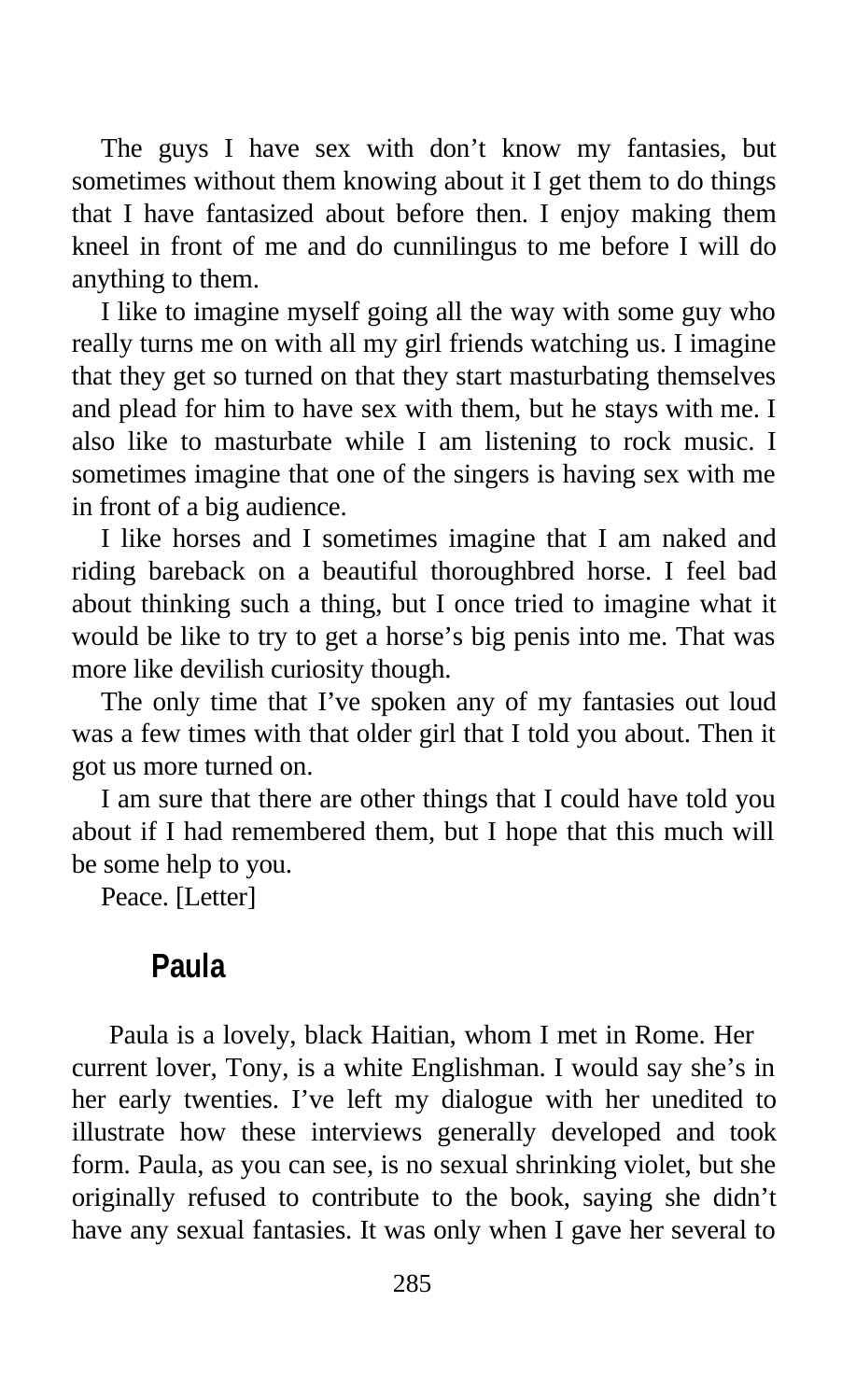read that she exclaimed, "Oh, *that's* a sexual fantasy! Something that makes you feel good."

It's interesting, too, and typical of women when they begin to talk of their fantasies, that they find they have much more to say than they thought. As Paula warms to the subject, she begins to release information, new even to herself, as if she is verbally getting in touch for the first time with up-till-now untapped realms of her self. I don't mean she deliberately withheld information at the start of the interview – having decided to talk, she was genuinely eager to tell all and, in fact, insisted that I use her real name – but I think the depth of her fantasies and their involvement with her real life only became more conscious as she discussed them. As for myself, it wasn't until I was halfway through the interview and beginning to get confused as to what was fantasy and what was fact, that I realized how much Paula's fantasy and real worlds overlapped; that she, in fact, totally and happily accepted and lived her fantasies.

- Q: Have you thought some more about your fantasies since we last talked?
- A: Can I read some other people's fantasies, just to see what they're like? What I'm thinking of may not even be a fantasy.
- Q: Remember the one you read about the girl fantasizing that a guy is going down on her in a restaurant?
- A: When I'm making love I love to think that the guy is fucking another chick, not me.
- Q: Where are you, are you in the fantasy, too?
- A: I'm in my mind, I mean I know I'm being fucked but I like to think the guy is fucking somebody else.
- Q: Anyone in particular, a girl friend … ?
- A: No. Sometimes girls I used to go to school with, they're the other girls, and I love it so much, what's happening, I know they'd love it too.
- Q: They're fucking the guy you're really with? That excites you?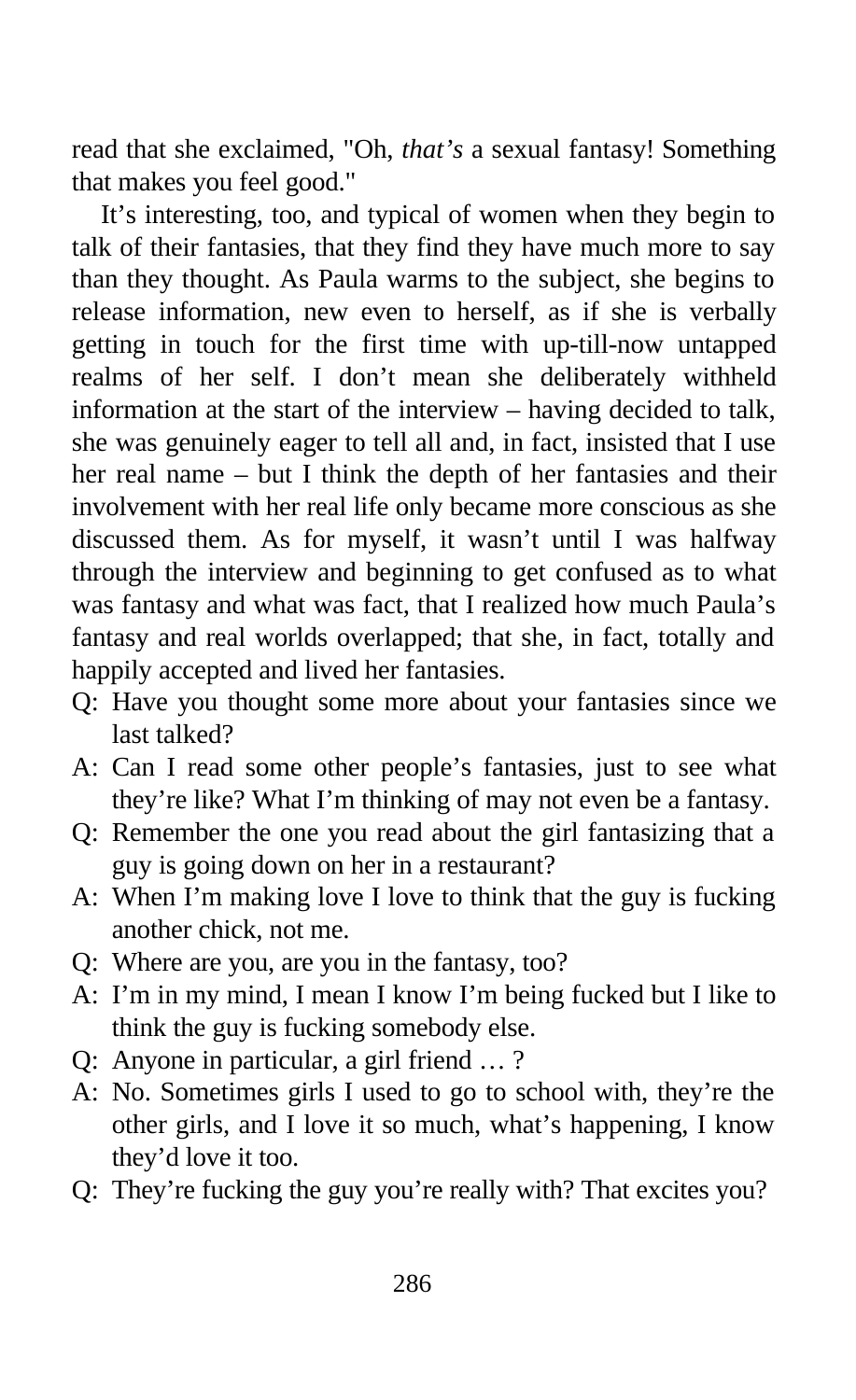- A: That's amazing, you know? To think, when you're making love, that somebody else is getting it, not you. I like sometimes to have another girl in bed with me, I like to get it together, with me and my boy friend, and to have him make love to her, and make love to me. I get extremely jealous, but it turns me on like crazy. The jealousy turns me on … how it's being done, just to look at it is fantastic, to look at him fucking someone else.
- Q: In your imagination, or in reality?
- A: No, in my imagination. I really love it. I think about it when I'm making love. What happens is I get the kinky feeling that I know what *she's* getting. I get really excited, thinking about all the things that she may be thinking about as well … like, oh, what a great fuck he is … even if she isn't having a great fuck, I think, Oh wow, that's really … strong.
- Q: Do you see yourself in your imagination watching them?
- A: Oh, yes. When I'm making love my eyes have to be open, even if I'm not really looking at anything. My imagination is so strong, I have to be looking, I have to have my eyes really open. If my eyes are closed, it's no good.
- Q: Most people do fuck with their eyes closed.
- A: Not me. My eyes have to be open, staring at *that* object *there*. It's really real, it's amazing.
- Q: Do you ever feel any jealousy in reality?
- A: I get jealous if I think I would be there and just looking … but no, I am not jealous, basically. Because I know I'm really getting what she's getting in my mind, and that's such an enjoyment that it helps to stop the big jealous thing. I'm jealous but happily so, because it's so exciting for me to know that she's being fucked, and going crazy; that it's so strong.
- Q: What's nice is that you have your eyes open. It shows how close you are to the whole thing.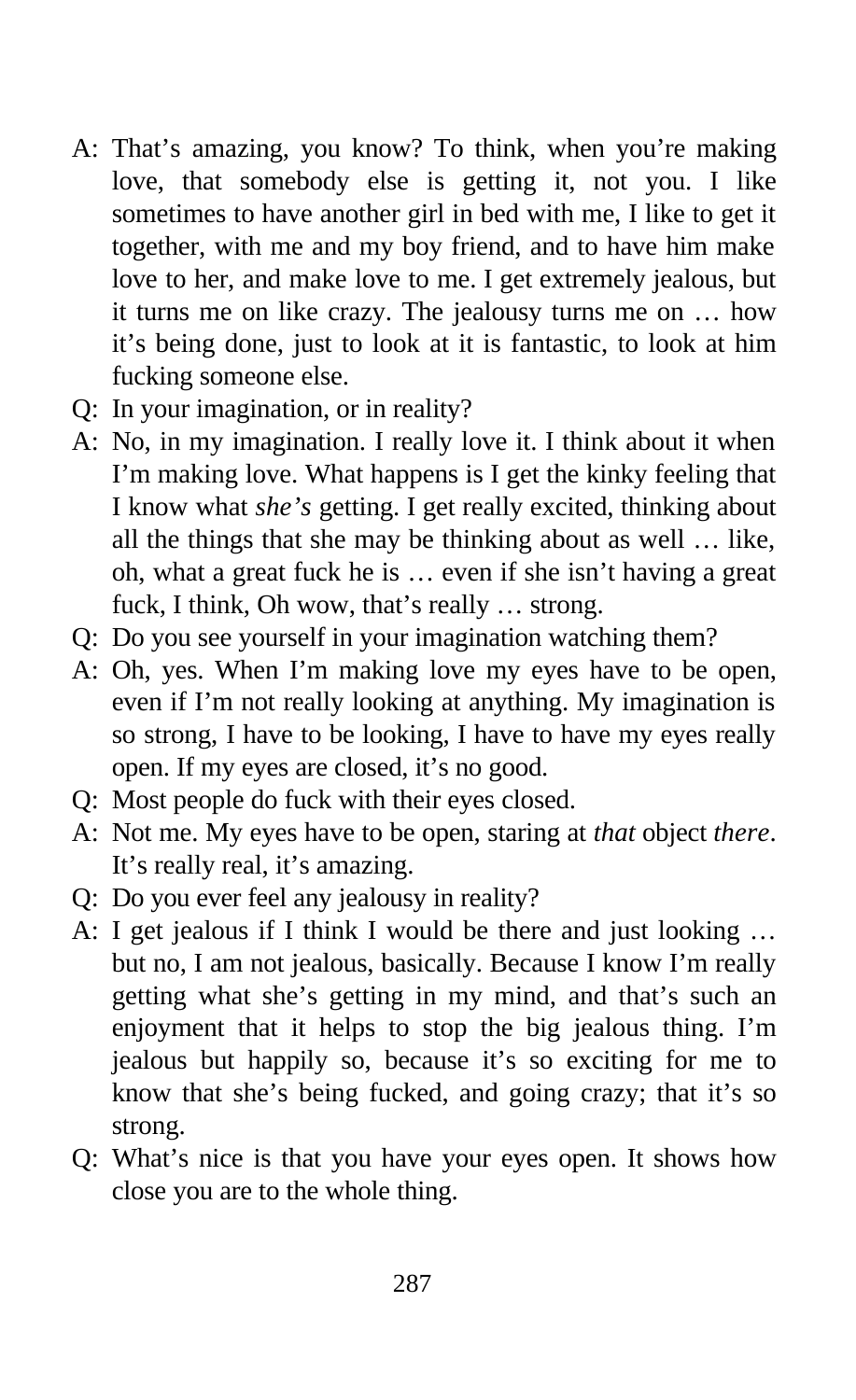- A: And I actually can see it. The woman can be anyone. Everyone I know comes into my mind. They come and then disappear. I imagine everyone being fucked, everyone I know … acquaintances, friends …
- Q: How about men … do you sometimes think of Tony with other men?
- A: Yes. When I'm making love I love to see another guy making love to him.
- Q: Does that bother Tony?
- A: It doesn't bother him, no. I hate a guy to say they don't like me thinking that. I know most guys say they wouldn't really go with another guy. But to say they hate the idea of it, thinking of it … I hate a guy to be that way. "Oh," a guy should say, "that's a wild idea, that turns me on like crazy." A guy shouldn't put you down for what you think.
- Q: I think many guys feel threatened if you talk about their making it with another guy; they say, "It's one thing for a woman, but quite different for a man" to get into some homosexual number.
- A: I know. But if you say it to someone who's really groovy that you're thinking about him with another guy – he'll like it, he won't put it down. Which is nice. I love saying it to a guy I really dig, "Oh baby, I'd love to see you with another guy." I always say it if I'm really enjoying myself when we're making love. Even if it never happens, him and the other guy, still it's nice to say it, and if it does happen …
- Q: Thinking it doesn't mean you want it to happen, or, that it has to happen. It's just the thought that it could happen…
- A: Right. Whenever we make love I like to think that everything can happen, it doesn't matter how dirty or how nasty. It just blows my mind to think that it's possible to do anything. For instance, I wouldn't mind being fucked on a horse. I like to think that it could happen … that I was in the front, and someone I really fancied was behind me, and he could just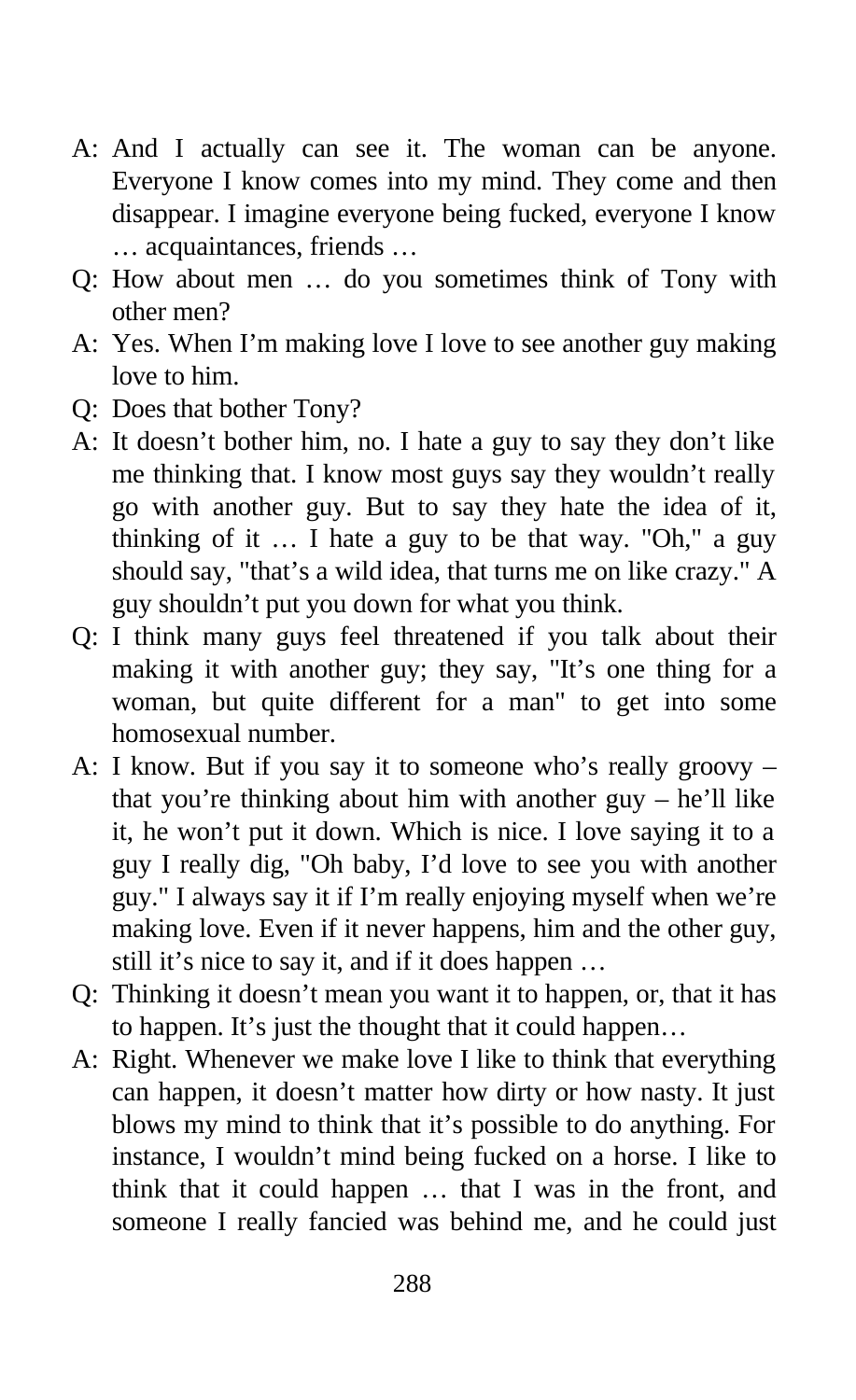slip it in as we rode off, slip it in and out. It's something I'd love to try. I know it sounds ridiculous.

- Q: Nothing sounds ridiculous.
- A: But these things do go through my mind. When I go to the polo grounds to watch Tony play, I think, Oh boy, I'd really dig being taken right now, right there on that horse.
- Q: Guys on horses, they're a very sexy sight.
- A: Very. I asked him once, do you come sometimes when you're riding? And he said, "Nearly."
- Q: Do you ever get into any group scenes in your fantasies … I mean more than, say, just three of you?
- A: Not really. I usually have this major thing about the other girl, the girl in my fantasy, and when she's going to come. This picture's always in my head when I'm making love. It doesn't matter which guy it is, it's not necessarily Tony, but I just like to think that this other girl is feeling what I'm feeling, is getting what I'm getting.
- Q: Why do you think this makes you feel more excited?
- A: Because the excitement is something I want to share, because I know that some girls would love that kind of excitement, and I like to think that they're having it at the same time. Even if I'm really tired, I just have to open my eyes to watch what's going on in my head. It's like looking at your own imagination.
- Q: When you meet an attractive guy, does your mind start to wander?
- A: Oh, yes. But I would think that's the most natural thing, to think: I wonder if he's a good lay. Even if it doesn't happen, or couldn't, I think it. Later, maybe that night when I'm with Tony, I'll think about that guy, think that it's him I'm fucking. But that's natural. I'm sure guys do it all the time, fantasize about other chicks when they're making it with their chick.
- Q: Are the girls you think about always people you know?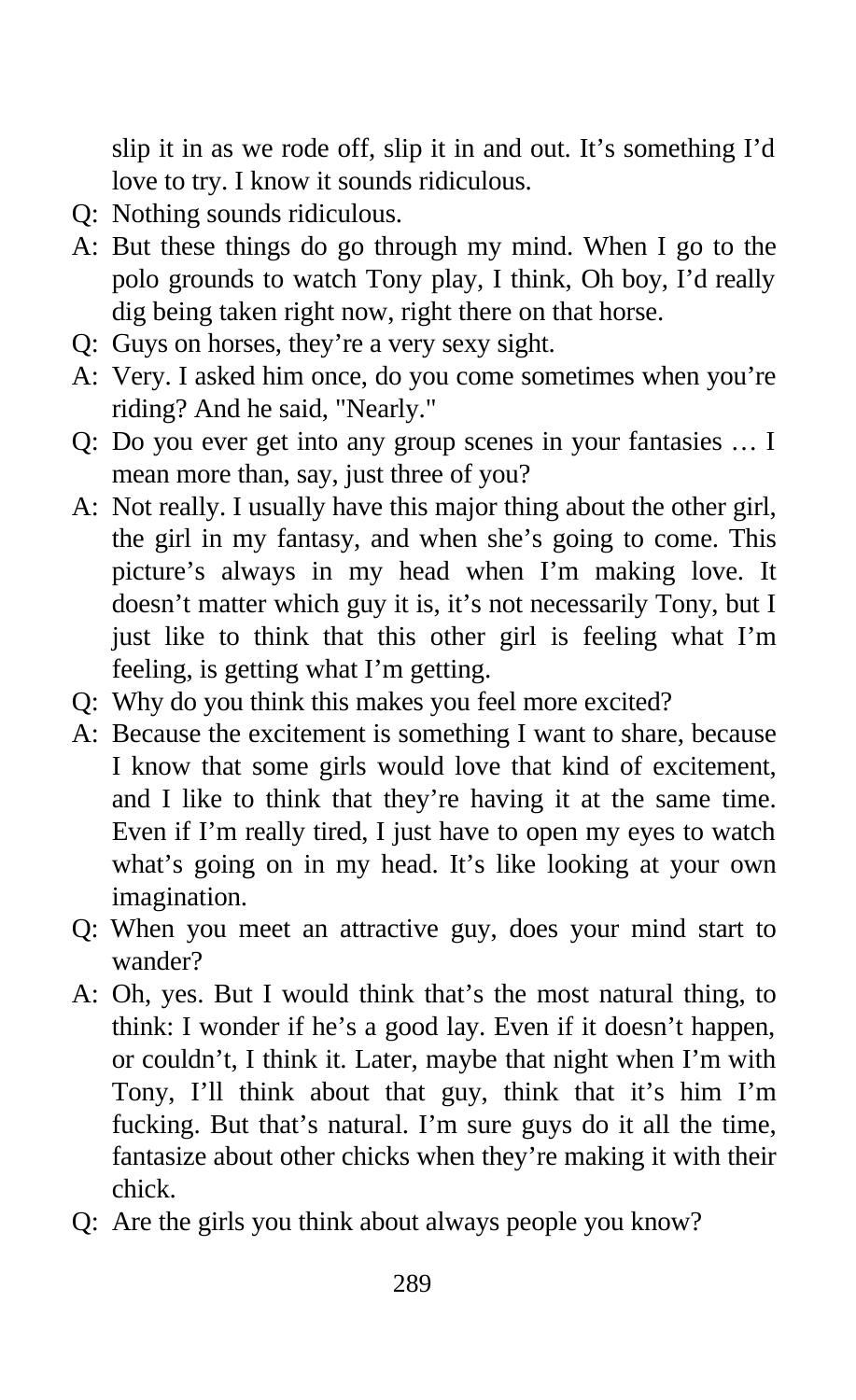- A: It's much more exciting if I know the chick. Say, I haven't seen her for a few days, then when I think about her, wow, it all comes back, the performance. It goes on for days in my mind.
- Q: You remember the scene with this girl, a real scene?
- A: Right.
- Q: I suppose these fantasies of other girls especially happen when the guy's going down on you.
- A: Oh, yes. Because then I can open my eyes and see his head, imagine everything, pretend everything. Seeing his head, there, I can see his mouth, too, everything … and imagine he's doing this to some other lucky chick, as well as me.
- Q: You're a very generous girl, Paula.
- A: I never just think about myself when I fantasize. I like to think of lots of people getting what I'm getting, I like to imagine a roomful of people, lots of color, and voices …
- Q: So many people like to make love with the lights out, under the sheets …
- A: Oh, no. I like the lights on, my eyes open. I get some of my wildest fantasies when I'm driving.
- Q: So that's why you like driving so much.
- A: Always, when I'm driving a car, I feel sexy.
- Q: I think lots of women feel that. Why do you think it is, women, driving, get that feeling?
- A: There's like a whole scene going on sometimes when I'm driving. It's all happening. Most girls when they're driving … look at their faces next time you see one. They look very … proud. They never look bored, never. A kind of look they have when they're making love, thinking of sex.
- Q: Does Tony like to hear about these fantasies? Do you tell him?
- A: Oh, yeah. When we're fucking he loves to know what I'm thinking, he'll ask me and say, "Oh, that's beautiful; go on, tell me more."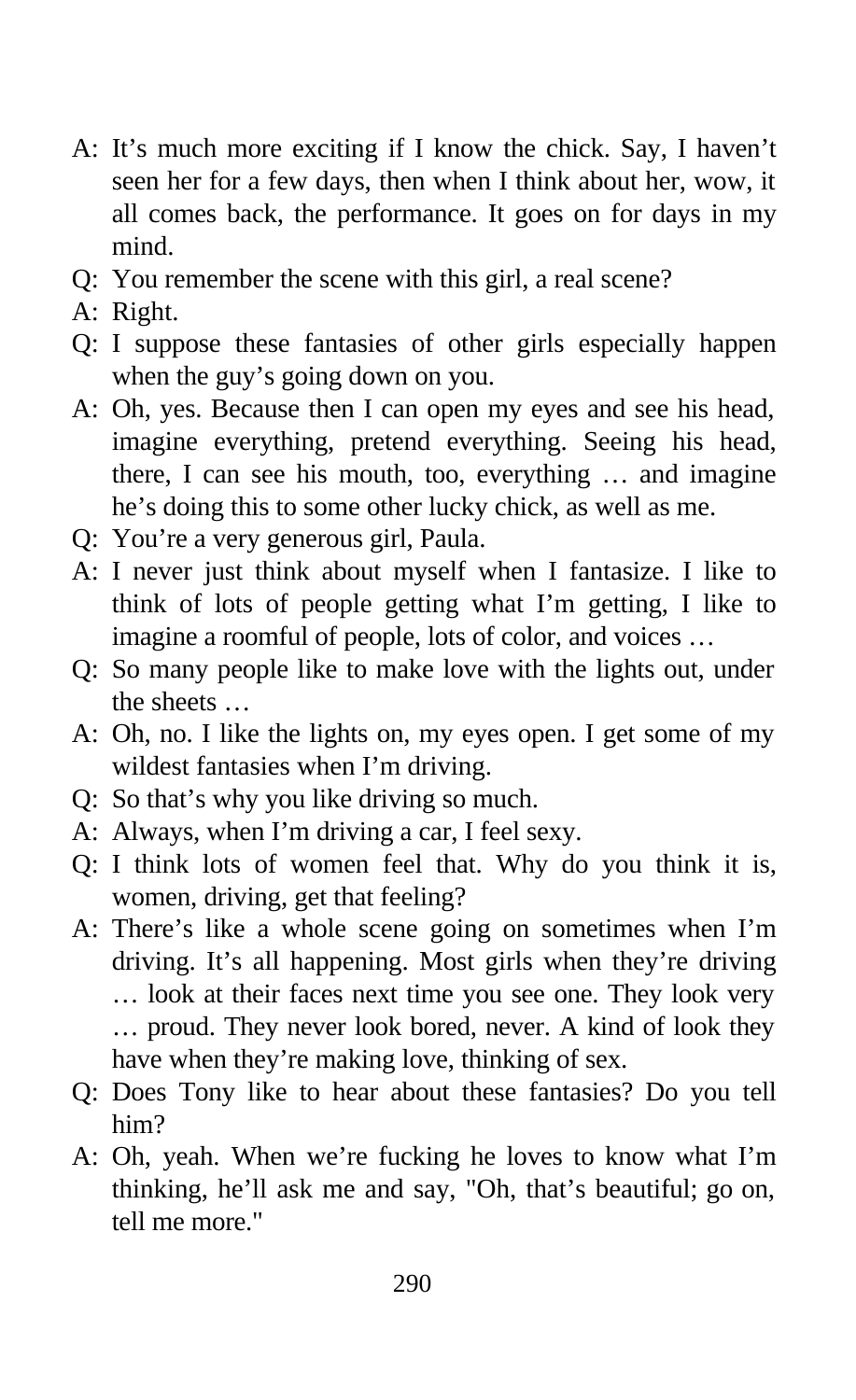- Q: Many people seem to fuck silently. So many women tell me they wish their guys would talk to them more.
- A: It's beautiful when you get someone to talk to you. I love that. Fantastic. I can really lose my mind. It's only half a fuck when you do it silently, it's like you're by yourself. But when a guy's inside you and saying, "Oh baby, I love to fuck you like this," and telling you about how it feels and then I tell him how it feels and what I'm thinking and when he hears that, oh wow, he just fucks me all the wilder. Oh, yes, I love to chat while I'm fucking. It gives me encouragement, makes me want to do even wilder things. If a guy doesn't talk to you while he's fucking you, you don't dare to do certain things. It's like he's cheering you on when he talks. Guys spend a lot of time wondering what chicks are thinking about when they're fucking them … I think it worries some of them. But the only way fucking can get better is when you tell them, and they like it. And you've got to say it right, you've got to use the exciting words, you've got to be vulgar, or it doesn't mean anything. Because when you're fucking, you should use fucking words. You've got to be vulgar, really vulgar.
- Q: Fucking is not about vaginas and other medical terms, it's about cunts and cocks …
- A: You're not going to the doctor, are you? You're: being fucked. I love to say, "Oh, I'd love to be naughty, darling, I'm thinking such naughty things …"
- Q: When you think of him fucking another guy, where are you in your fantasies? Watching? Are you fucking, too?
- A: My favorite is that he's fucking me while another guy is fucking him. That way I can imagine what he's feeling, too. It's also like I'm sharing in what he's feeling, like the cock going into him is also going into me, so like there's extra pressure from above. I'm getting two cocks.
- Q: When you think about other girls are you in the active role or the passive role?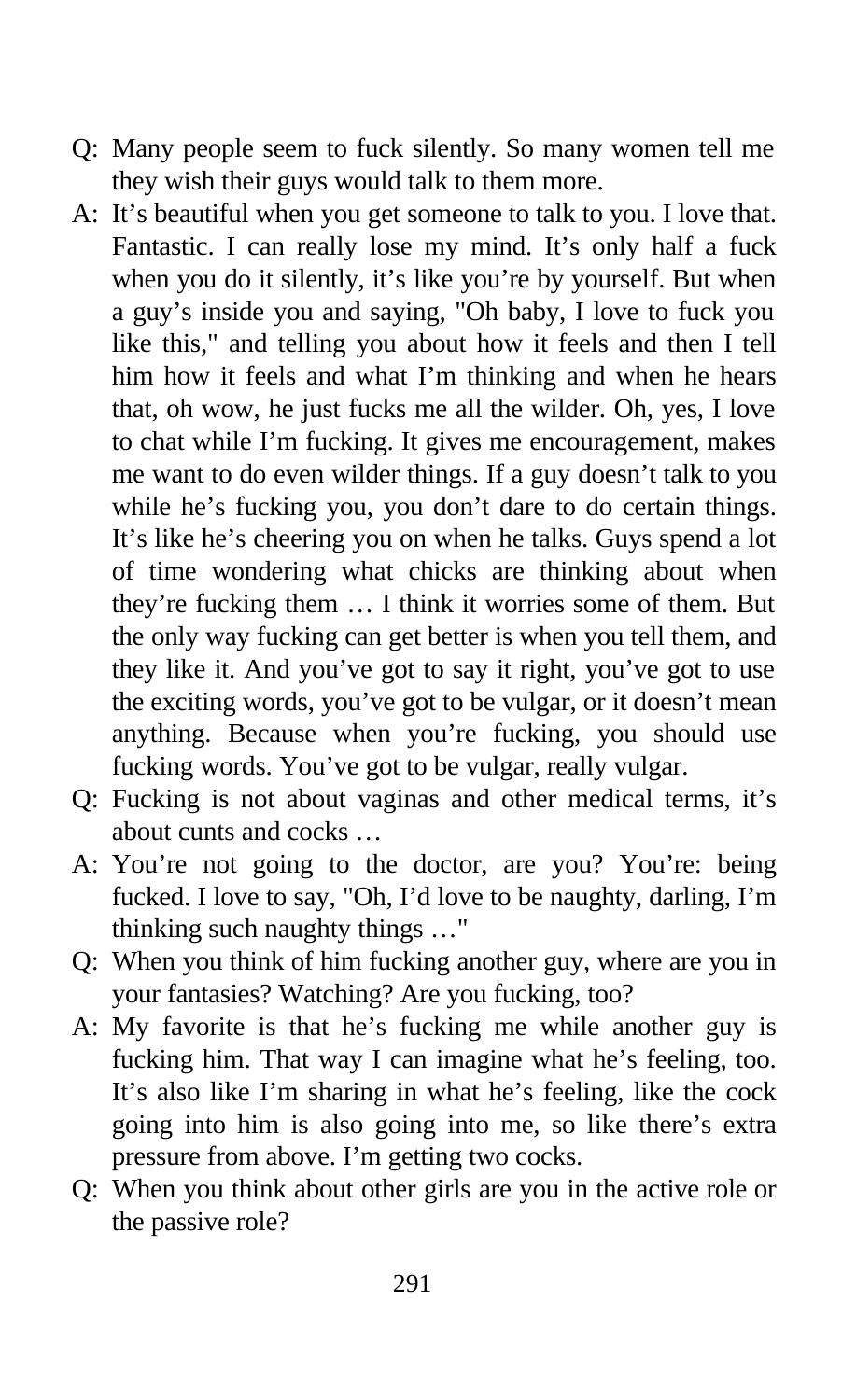- A: I like to be the aggressive one. Maybe because that way I'm like a guy fucking a chick. I like to be able to think what he's feeling, because what he does to me makes me feel so good. So I think about me doing wild things with these other chicks.
- Q: Most women I've talked to say they have had thoughts about other women. They seem to accept this; they don't feel guilty about it.
- A: When I see a girl naked, I usually get excited. Then I think, wow.
- Q: Wow, you'd like to fuck her, or see her being fucked?
- A: Mostly that I'd like to see her legs apart, see her being fucked by some guy.
- Q: Your guy?
- A: Any guy, mostly my guy. It's exciting. It's the way most girls react to being fucked that excites me. Because my mind is so … I can imagine it being so strong, I can almost feel it for them. I think, Oh wow, they're really enjoying it.
- Q: And no guilt feelings?
- A: Oh, no. When I'm making love I'm not ashamed of anything. If you're ashamed, then your mind's not free to create; and your body's not free either. I think maybe I wouldn't do the things I do when I'm making love if my mind weren't really free to create.
- Q: I don't think women always fantasize during sex, but to deny that it ever happens, to deny it altogether …
- A: Oh, you've got to fantasize when the time's right. When I'm fucking, I don't fantasize about the guy I'm with. I know he's doing it. I mean, if I didn't like a guy I wouldn't be fucking him, but the guy in my mind is always someone else. I know it's him inside me, but making it in my mind with another guy at the same time, it's fantastic.
- Q: Tell me, what comes first, the fact or the fantasy?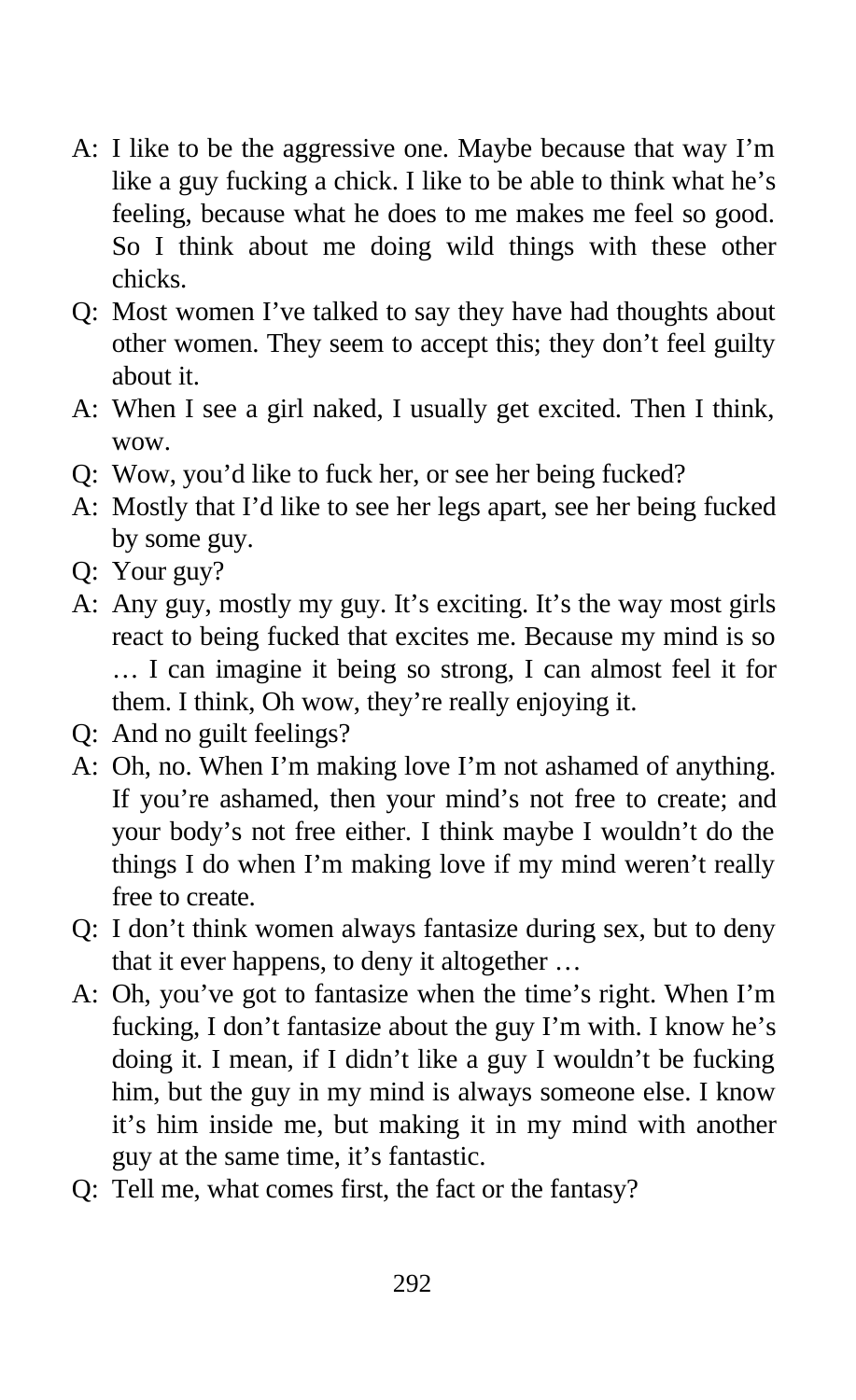- A: The fantasies have always been there, very strong. That's how I knew I would really dig that sort of thing. Ever since I was … eleven or twelve.
- Q: That's the magic age all right. Did the fantasies change, say, the ones of you and another girl, after you started really doing it?
- A: No. When I was young I used to sometimes see people making love, and it used to make me feel quite good. I wasn't involved, I was much too young. Well, where I grew up, sometimes people would get careless, forget to close a window or a door, and I'd walk by.
- Q: Gee, I wish I'd grown up in a place like that! When you tell Tony your fantasies now, do the two of you sometimes think of making them come true? Like another guy fucking him while he's fucking you?
- A: Yes. Anything I tell him, my fantasies, are all things I'd really like to have happen. Like, say we're at a party and feeling very good. Suddenly we both begin thinking this is the night we will get it together. I'll say, "Oh Tony, I'd love to have a scene with that chick." He'll automatically say, "Why don't you get it together?" Recently there was this American girl staying with me, and Tony and I came home very late one night. I'd never had any kind of scene with this girl before, and Tony really didn't fancy her, but he was enjoying our scene, him and me, so much, and I said, "Come on, darling, let's get it together," so I called to this chick to come join us. He enjoyed himself like crazy that night. I don't think she'd ever been in a scene like that before, but she really enjoyed it, she never stopped talking about it. She wanted it every day after that. But Tony didn't want it again. He didn't really fancy her, it was just that that night he was already excited and he'd got so turned on listening to me talking about my fantasies.
- Q: How about with another guy?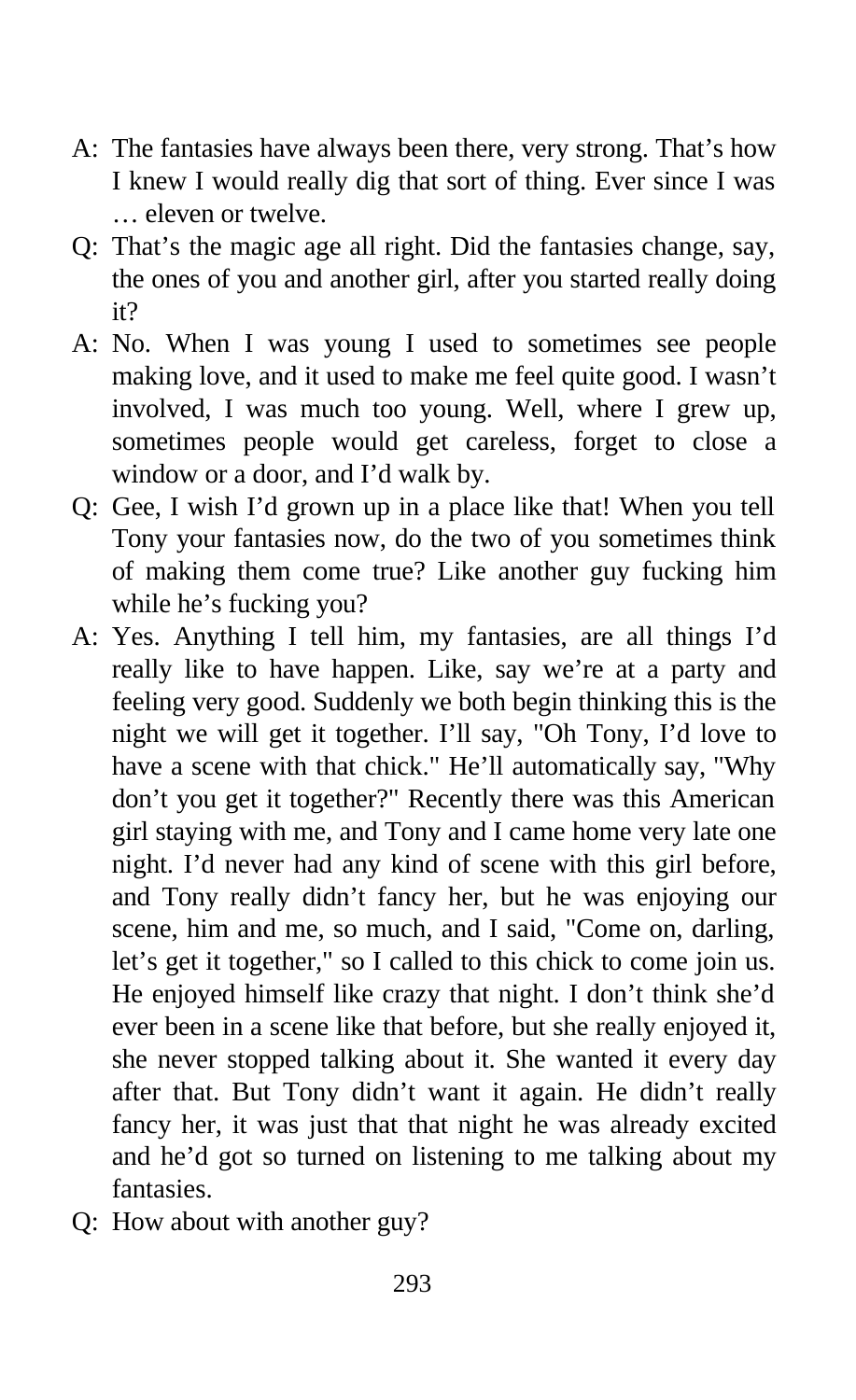- A: Only recently. Once I 'got him so excited one day talking about it, that the following night, there was a guy who was always trying to get him, that we actually had a scene with him. I don't think Tony was very pleased in the end, because it's not his scene, he likes chicks too much. But he said I'd turned him on so much about it, he thought he should try it.
- Q: Are you more turned on with guys?
- A: Oh, yes. Guys more than chicks … but it all depends.
- Q: Generally, I think women can handle both sexual scenes, even just thinking about them, with much less anxiety than men. They don't seem to be threatened by their fantasies of other women.
- A: No, I don't think chicks feel threatened by it. Girls … there's something sort of innocent and beautiful for them in that sort of scene. They think of it as beauty rather than vulgar, or disgusting. And if they really do get into a sexual scene together, they are very natural about it.
- Q: Do you still fantasize about Tony and that guy he made it with?
- A: Oh yeah, but I don't talk to him about it, because I know he really doesn't want to do it again. But I think about it. I go back through recent scenes all the time when we're making love, even if he wasn't with me at that particular scene. I love going back over the particulars of a scene even while I'm in a new scene. It makes it all so fantastic. I even fantasize when I'm in bed alone. I love it. I get excited all over again.
- Q: Did any guy ever put you down for your fantasies, for telling him?
- A: Oh, no. I've never found any guy who doesn't like someone being as naughty as I am. The way I say it, tell my fantasies, they're so beautiful, no one in his right mind would put me down for them.
- Q: When you were talking about jealousy earlier, you said it excited you. What did you mean by that?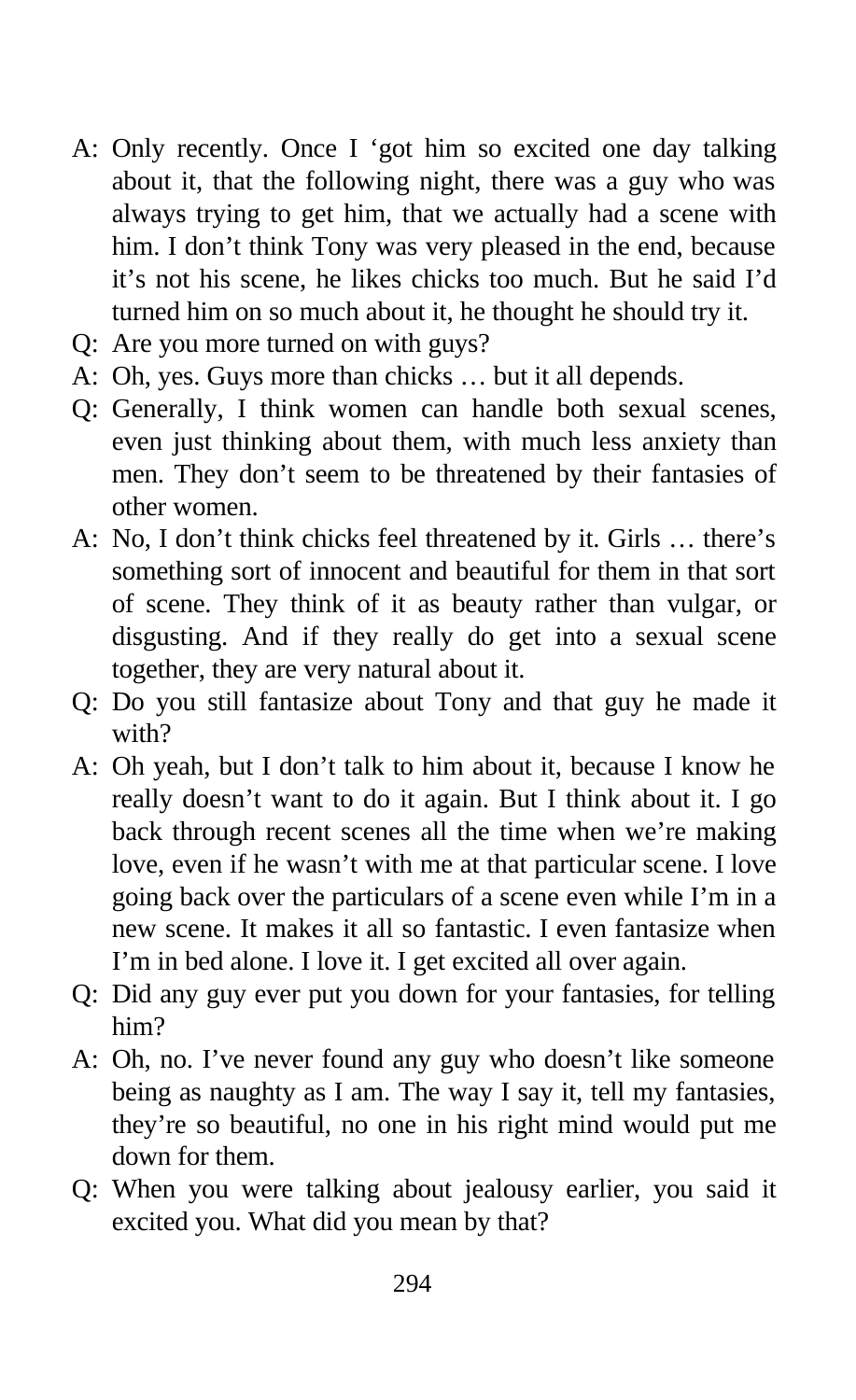- A: For instance, if there's a girl in the room who I think Tony would like to make it with, a girl I'm jealous of, then I start thinking about making it with her. I'd like to say to him the next day, "I fucked that girl." It would annoy him, but it would satisfy me. Even if he went with her after that, I wouldn't feel too bad because the conquest would really have been mine to start with. But that's only because of jealousy; if it weren't for the fact that he wanted to fuck her, the thought wouldn't have occurred to me.
- Q: Do you sometimes want these jealousy fantasies of making it with the other girl to come true?
- A: Oh, yes. Sometimes I'll really get it together, me, the other chick, the one I'm jealous of, and Tony. These scenes, I really enjoy them, but even during them I 'still feel jealous. But the jealousy excites me, too. I mean, if I've been jealous earlier in the evening, and then Tony and I are in bed, I get excited because of the jealousy … even though I hate being jealous. Maybe I'll fantasize that the chick is also with us. I know most chicks, normal people, get very aggressive when they're jealous, but me, I just become quiet, almost passive, and wildly sexy.
- Q: If you know Tony is fucking some other girl, and you're not in on it, you're not there, how do you feel about it?
- A: I fantasize what's going on. If you know the person very well, you can imagine everything. I get an almost satisfaction thinking of their movements, it excites me, and I think, Oh, wow. I feel jealous, but I know he'd like me to be there, too … and I imagine myself with them. I imagine him thinking of me while he's fucking her and in a way I am there. Can you understand that?
- Q: Are your fantasies of black girls as well as white girls?
- A: No, I never fantasize about black girls. They don't come into my mind at all. If you're going to fantasize, it's always the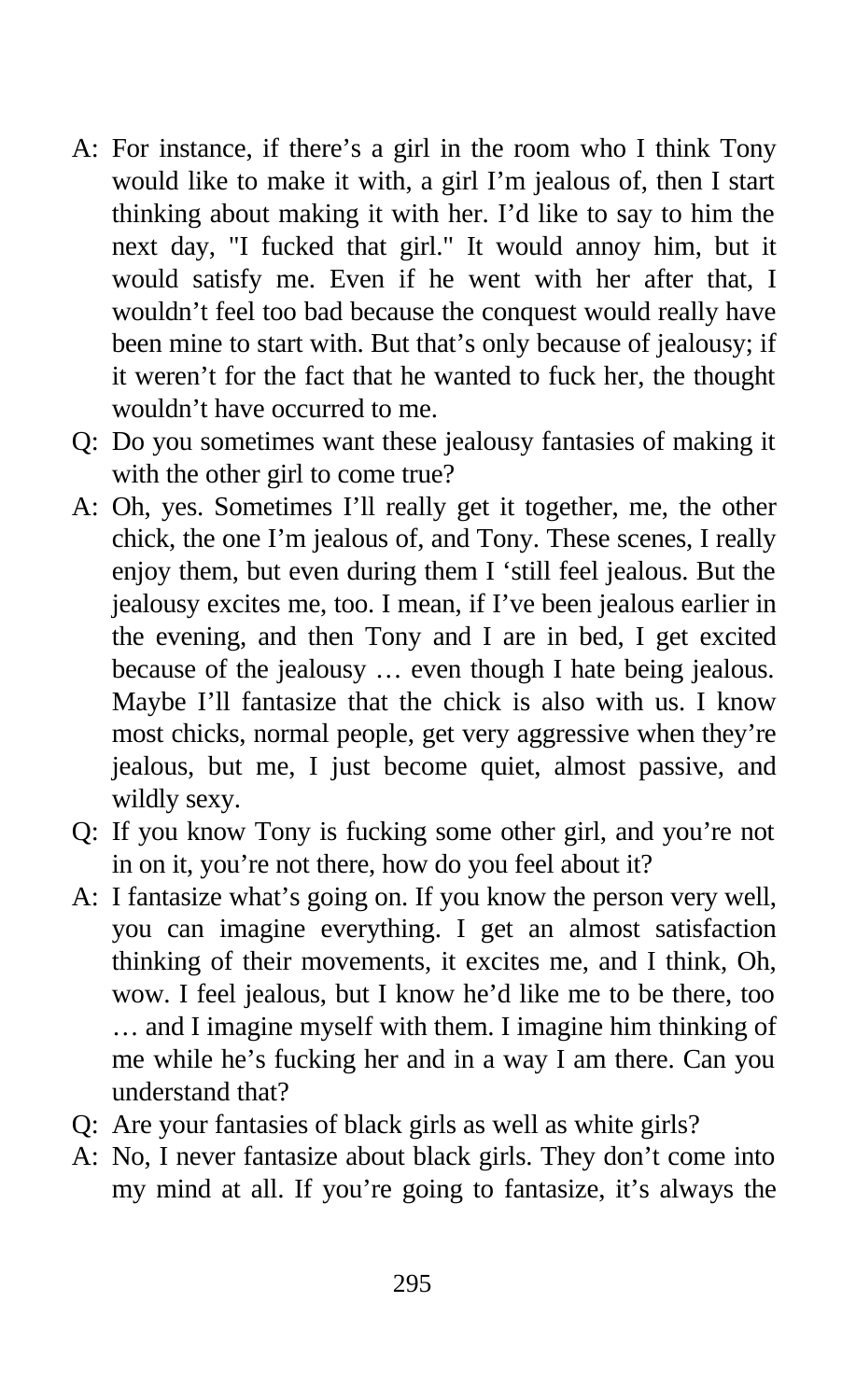opposite you think about. Except when I was at home, of course, because there weren't any white girls there.

- Q: Do people in your fantasies dress strangely, wear masks, or do the fantasies take place in strange surroundings?
- A: No, I always just think of them nude. And it's always in bed. A bed that I know. And my fantasies are always in color, never black and white.
- Q: Some people, if they want to really do something wild while they're fucking, they have to fantasize about it first.
- A: Sometimes, not always, I really *need* my fantasies to get me started, I can't get turned on without them. Maybe some people, they only have to be touched and they get sexy. But I really doubt that most people can think about absolutely nothing and get sexy.
- Q: If it's somebody totally new, maybe then you get instantly turned on.
- A: But if it's somebody you've fucked a lot though, even if he is the greatest fuck in the world, I still think it helps to fantasize … in the beginning, you understand, just to get you started. Sometimes I get turned on thinking about the wild things *he*  must be thinking while he's fucking me.
- Q: Do you think men fantasize as much as women do, especially in bed?
- A: No; I think men often depend on the woman to start things going. If a woman, for example, can just relax and confide in her man and tell him about her fantasies, it really turns him on. The other night, we were in bed, and I knew he was still thinking about his work, that he wanted to fuck, but his mind was preoccupied. He even said, "I'm too tired." I said, "You're not tired." And he just had to look at me to know what was going through my mind, because I'd told him of my fantasies so often. He could tell from a look that I was into one of them and suddenly he was into it, too. That's why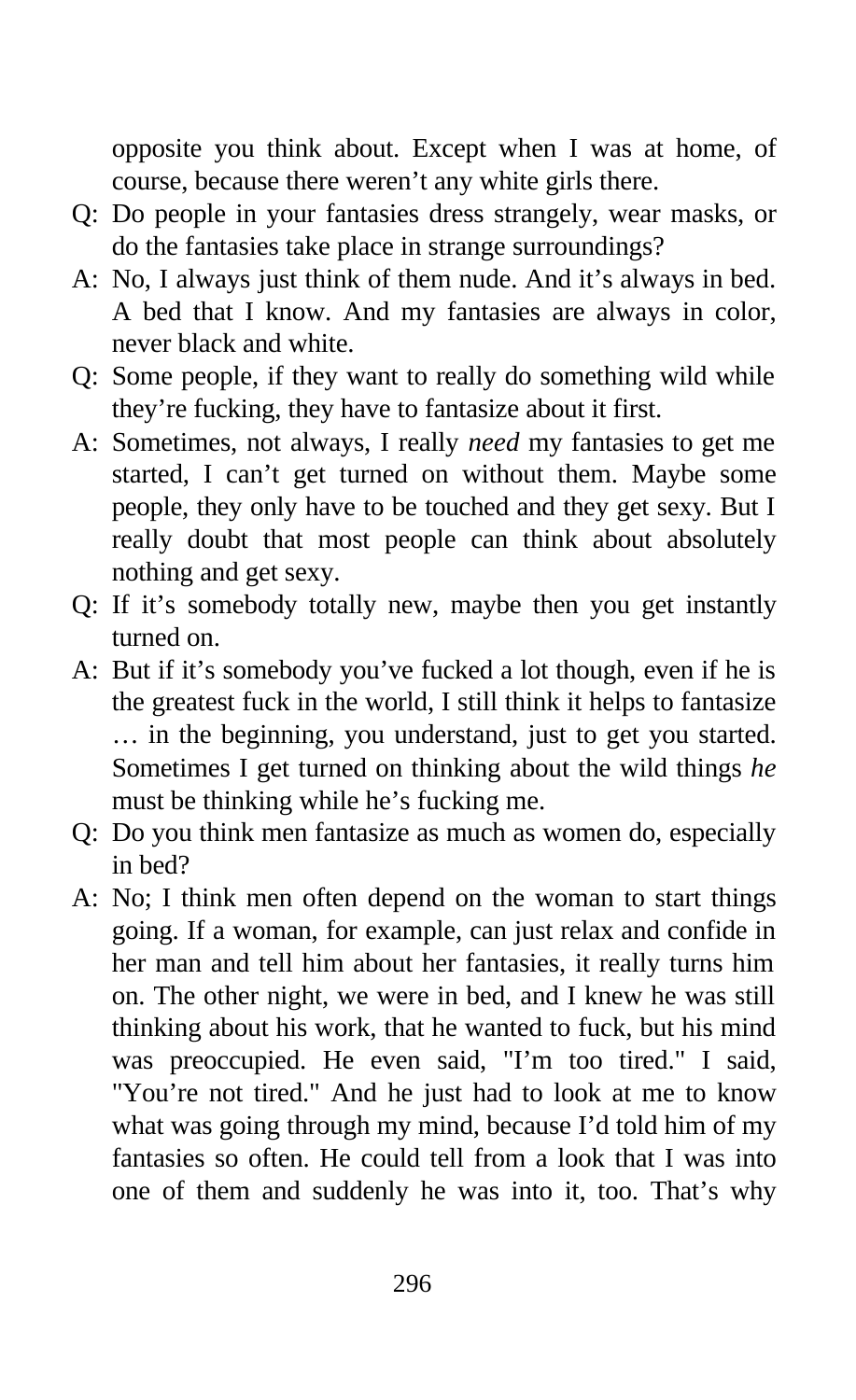women really should tell their guys what goes on in their minds. It could change their lives. [Taped interview]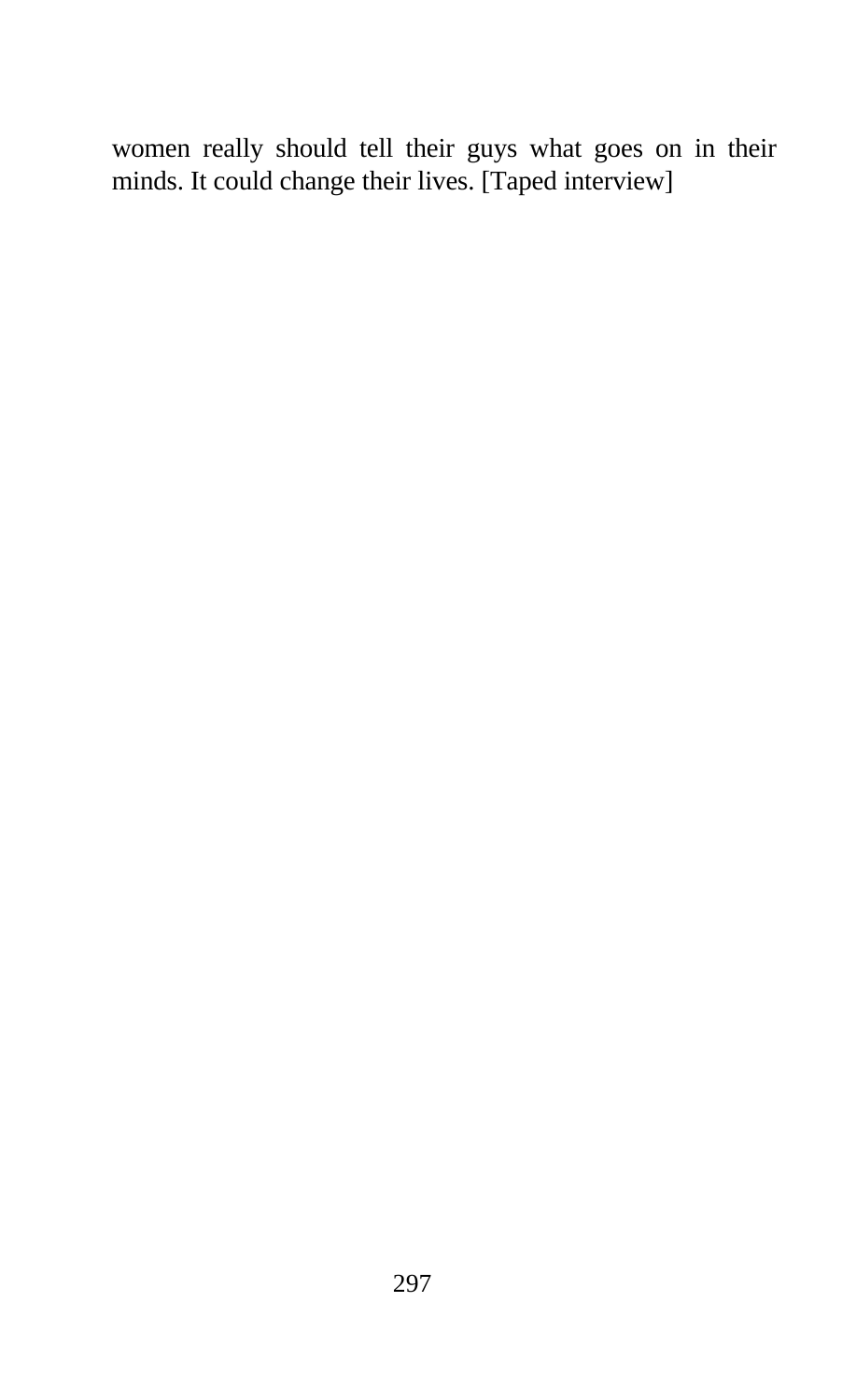# **FANTASIES THAT SHOULD BE REALITY**

 The content of a fantasy, what happens, is not the clue to whether or not it should be acted out. (Always excepting, of course, obviously dangerous or physically dam. aging notions like playing Russian Roulette in bed, etc.) What may sound ugly, even horrific, to you or me may mean sexual satisfaction to the woman who thought it up In the end, she's the only one who knows whether a fantasy should stay where it is  $-$  in her mind  $$ or whether living it would add something to her life. Where women seem to get confused is in thinking that accepting their fantasies means putting them into action, and that unless they do, they're sexual hypocrites.

But accepting your fantasies can mean just that, and end right there; there's nothing that says you've only gone halfway if you don't act them out. Fantasy has no *Hoyle's Book of Rules.*

What must be clear; however, to anyone who's read this book is how many of the fantasies in it *should* be part of a woman's real life. How many fantasies are sexual desires for things any woman has a natural right to. And this right may go beyond the satisfactions ordinarily understood by saying a woman is married, or has a lover, or even that she is sexually satisfied. Because, after all, what they want is so simple that it is a mystery to me why a woman is afraid to ask. What it means, I suppose, is that women just don't talk, not even to their lovers, don't express their desires, whether through shyness or fear. This fantasy is typical, except that its surprise ending makes it even more poignant.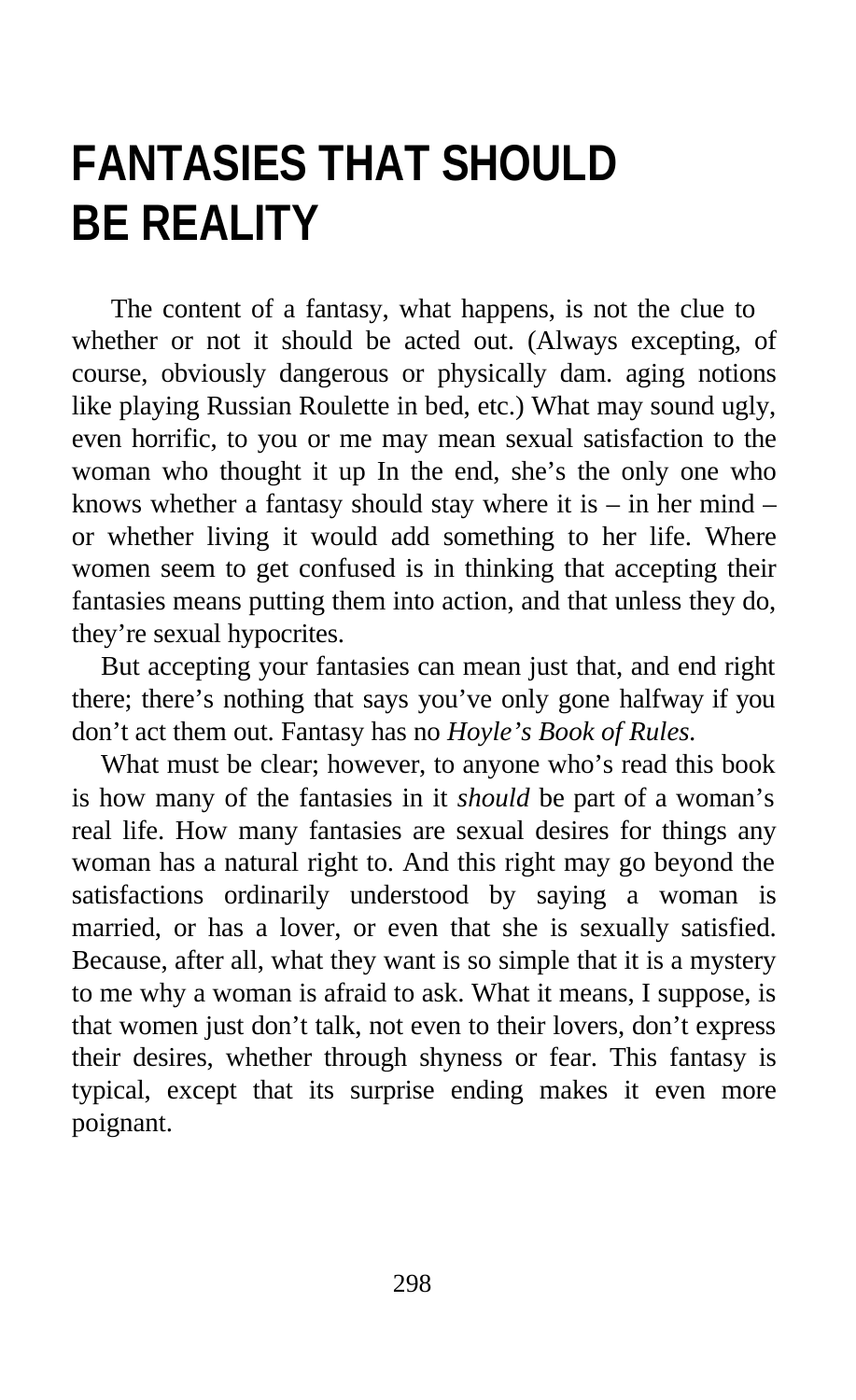#### **Martha**

I am a married woman of thirty-four. I would like to tell you about my sexual fantasy. My own fantasy has a true base on which I build. About eleven years ago, before I was married, but was engaged, I went out a number of times with a married man with whom I worked. This was no "love" affair. It was purely sexual.

Although I made it regularly with my boy friend, this man really excited me. We were lucky that we had a room to go to and didn't have to make it in the back of a car. First we would undress completely. He would always have the most incredible erection. He would fondle, kiss, and suck my breasts. He would caress my bottom and smack it. He would play with my clitoris and insert his fingers up me. Then he would suck my clitoris and insert his tongue in me. During all this I never used to touch his penis. He would concentrate wholly on me, making me cry with excitement, and he would talk to me, the language of lust: "Oh, you beauty, you lovely little cunt, those lovely soft hairs I'm going to bury my cock against them, right up your cunt. I'm going to fuck you, fuck, fuck, fuck you, and I'm going to wet all those hairs with my come, and after that you are going to suck it for me, all of it."

Then he would insert his fingers up my bottom and suck me to orgasm. While I was still crying with pleasure he would put his huge penis in me and with my legs around his waist would fuck me to at least two orgasms. He would still not have come yet, and would have an erection like an iron bar. He would push it against my lips until I opened my mouth and took it in and I would suck it. He was capable of withholding his ejaculation for as long as he wanted. Still not having come, he would take it out of my mouth and I would caress it with my hand, wrapping my fingers round it. Suddenly he would roughly grab my legs, put them onto his shoulders and force his cock into me again and work hard and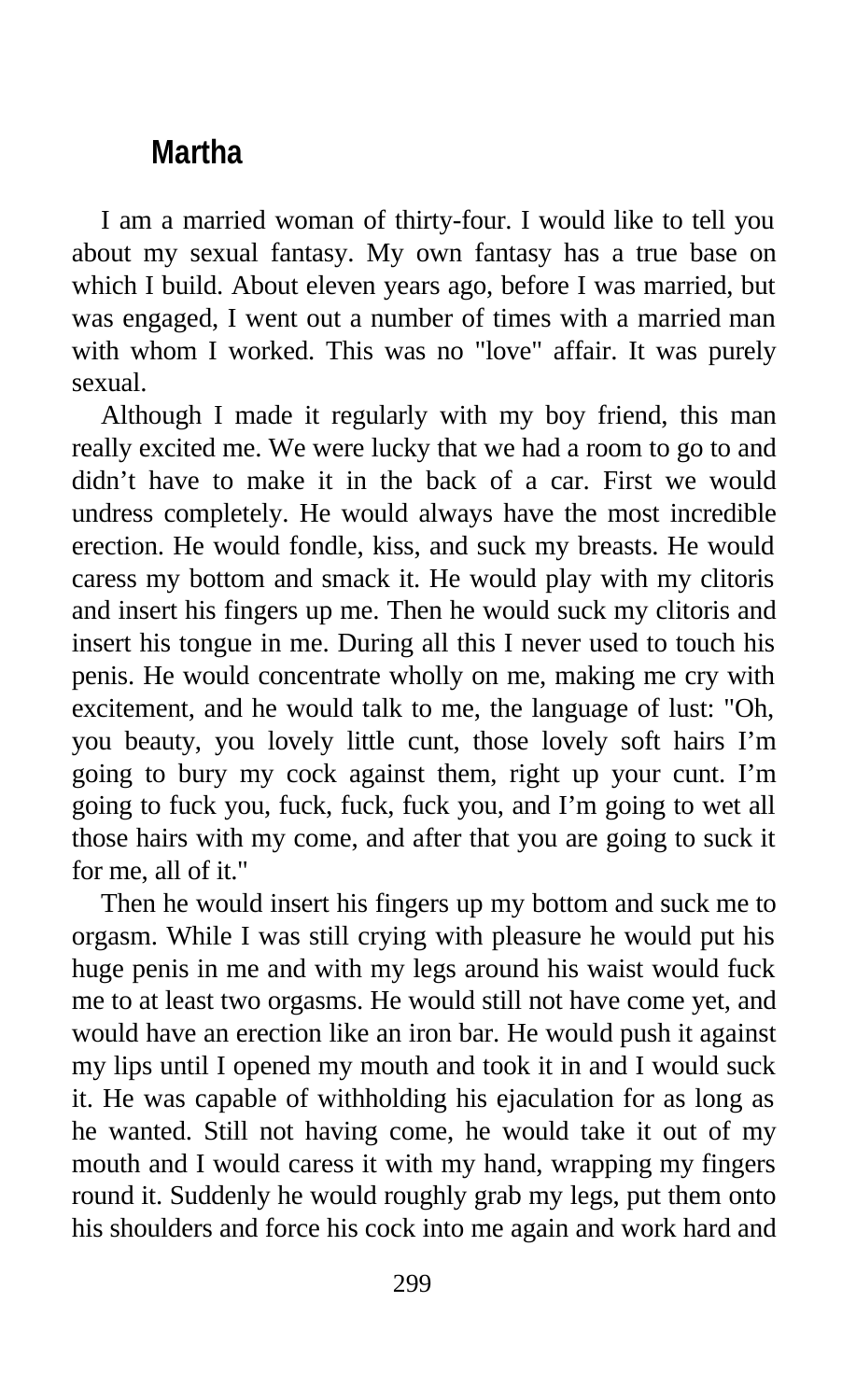fast. Then he would come, and I would feel his warm semen spurting.

That then is my sexual fantasy. It never actually happened. I did have an affair with this married man, but most of the rest is just a daydream. [Letter]

# **ACTING OUT FANTASIES, PROS AND CONS**

 While only the woman herself knows whether acting out her fantasy would enrich her life, even knowing herself isn't a guarantee that what worked in fantasy is going to work as well in reality. It's a gamble; some women have told me that just talking about their secret desires – forget about living them – was not only disappointing, but ruined the effectiveness of the fantasy forever.

Some of the spine-chilling fantasies described back in the Pain and Humiliation Rooms at the House of Fantasy are enough to turn anyone off the idea of making their "dreams" come true. Luckily, the women who have these frightening sexual images usually say they have no real desire for the "Ouch!" treatment and would run a mile to avoid any real pain. Their gory fantasies would seem to be similar to the horrific, but beneficial, nightmares dreamed at night. (But if your nightmare fantasies aren't therapeutic – if they frighten you, not with the delicious thrills of a Dracula movie, but instead tempt you to find your own real-life monster – a little professional help might be in order.)

Women who see no conflict whatsoever in their fantasies, who want to get closer to them rather than further away, look around them and see everything changing and everything being tried; from films, magazines, and billboards, it seems life itself is full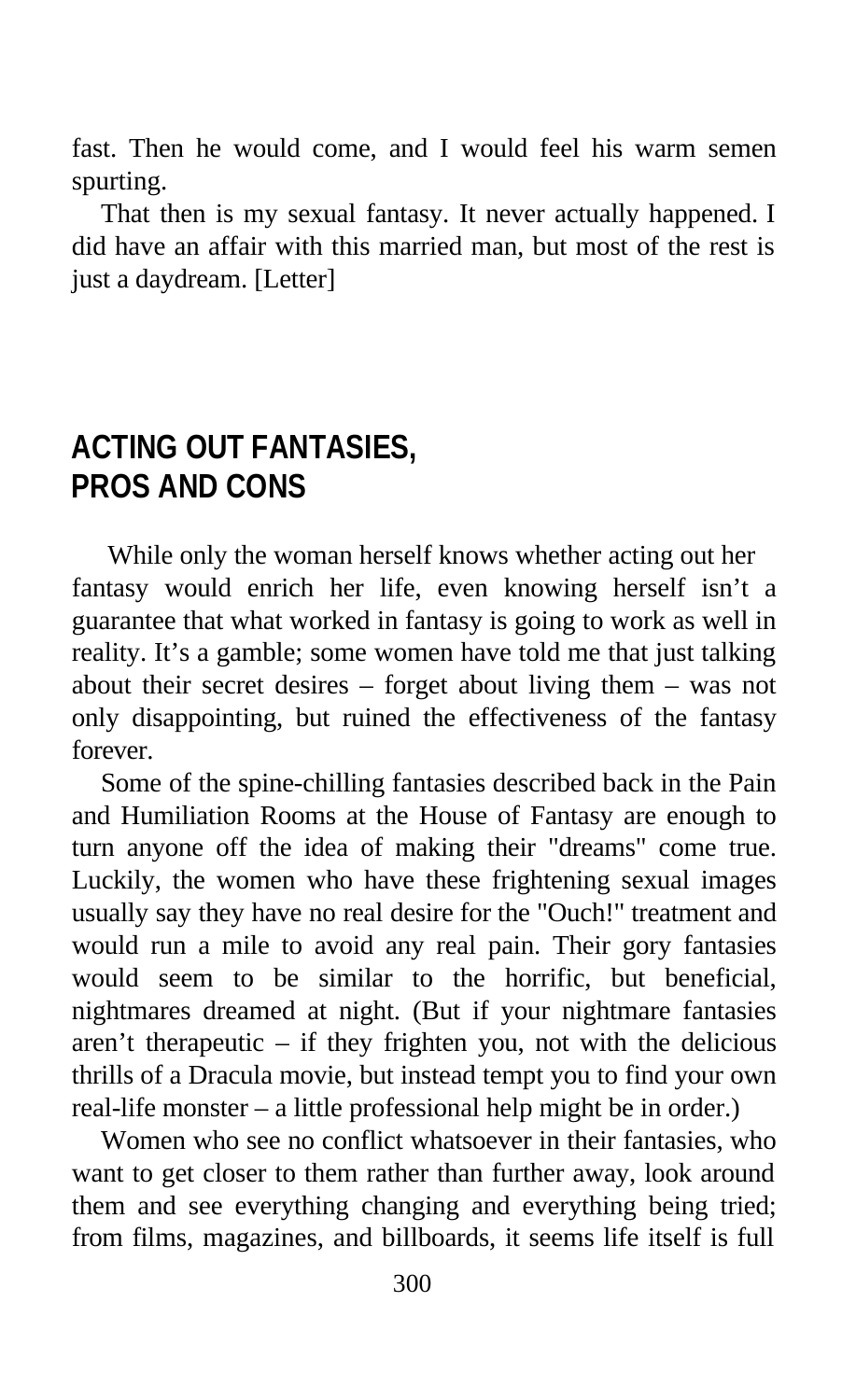of fantasy, getting closer to each other every day; why not merge her life with her fantasy? Here are some interviews and letters from women who've had various degrees of success at doing just that.

## **Sylvia**

I've been married for twenty years, have two children, and I've just celebrated my forty-second birthday. Both my husband, a newspaperman, and I have college degrees; we are middle-class people.

Years ago, discussing dreams and fantasies with my husband, we confessed to each other that we did, indeed, think of others during sex. Further, like many. of my friends, I find it somewhat of a relief during the course of a hectic day to masturbate and fantasize about the red-haired producer and writer for television who is a neighbor of ours.

But I've had disappointing results in actually experiencing my fantasies. They both sort of just happened. The first had to do with a lesbian fantasy that's vague, in fact more just random thoughts about what it would be like … after all, who knows women's vital sexual areas better than other women? Well, a few years ago a close friend paid me a surprise visit early one morning. Since I had not had the time to finish dressing, she caught me in my dressing gown. As we sat on the divan and had coffee, she gradually worked herself closer to me. That's when I began thinking about my fantasy, and wondering if this was it. But before I could decide if I even wanted it, like a bolt out of the blue she suddenly reached over and started fondling my breasts. I started to admonish her for such behavior, but she was not to be denied and gradually lowered her face onto my lap. I confess that while it was quite a shock at first, I wondered to myself whether she would be as good with her tongue as my husband (and a couple of other males I know) or as exciting as some of the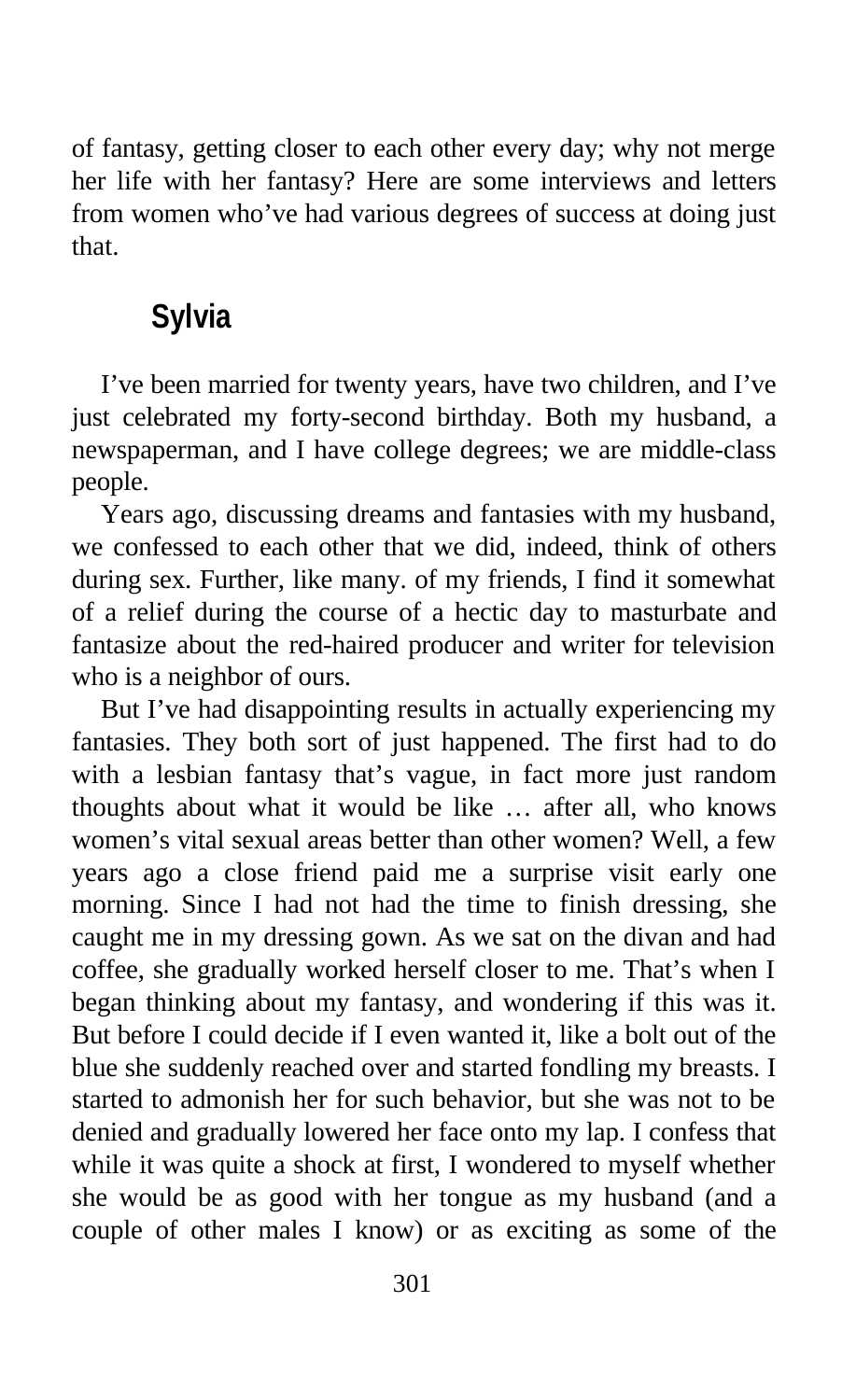lesbian scenes so prevalent in today's films. Did you see *The Conformist?*

Well, sadly she wasn't. She did bring me to a climax, masturbating with her hand. I can still see her doing it. Fortunately, she has moved away. I really could never have brought myself around to seeing her again.

The other incident has to do with what I am sure must be a prevalent female fantasy: the male Negro and his reputed size and talent. This happened during the last presidential contest. My husband was called to Washington to cover some Senate hearings. During his absence, I attended a dinner party which brought together two presidential hopefuls and a group of pseudointellects (forgive me). One young Negro, well groomed and with a Ph.D. in political science, spent most of the evening with me discussing subjects from sales to sex. He offered to drive me home. By now, the fantasy had begun to play through my mind, and wondering what he was like sexually, I had already begun thinking about whether I wanted to find out. During the drive he pulled into a parking lot and proceeded to make advances. Of course you know what happened: he took out of his trousers his very hard and pulsing penis which he placed in my hand. I was actually holding it, this thing I'd imagined so often. He pleaded with me to let him "go down on you," and before I knew it, I was lowering my briefs and pantyhose. He ate as though it was his last meal. Fortunately, the children were away at school, and so I thought it best that we drive to my home and continue the action there. I'm not one who can relax in a sedan.

I don't know if Charlie was any representative of his race, but he was a *lousy* fuck. It was my first and last experience with the other race. But I shall never forget the experience. I thought it would also be the end of the male Negro as a fantasy for me, but I find it hasn't finished the fantasy, it's changed it. I may not do it again but I'll always remember it … in a way. One more thing: he begged me to suck him off – which I had done in fantasy – but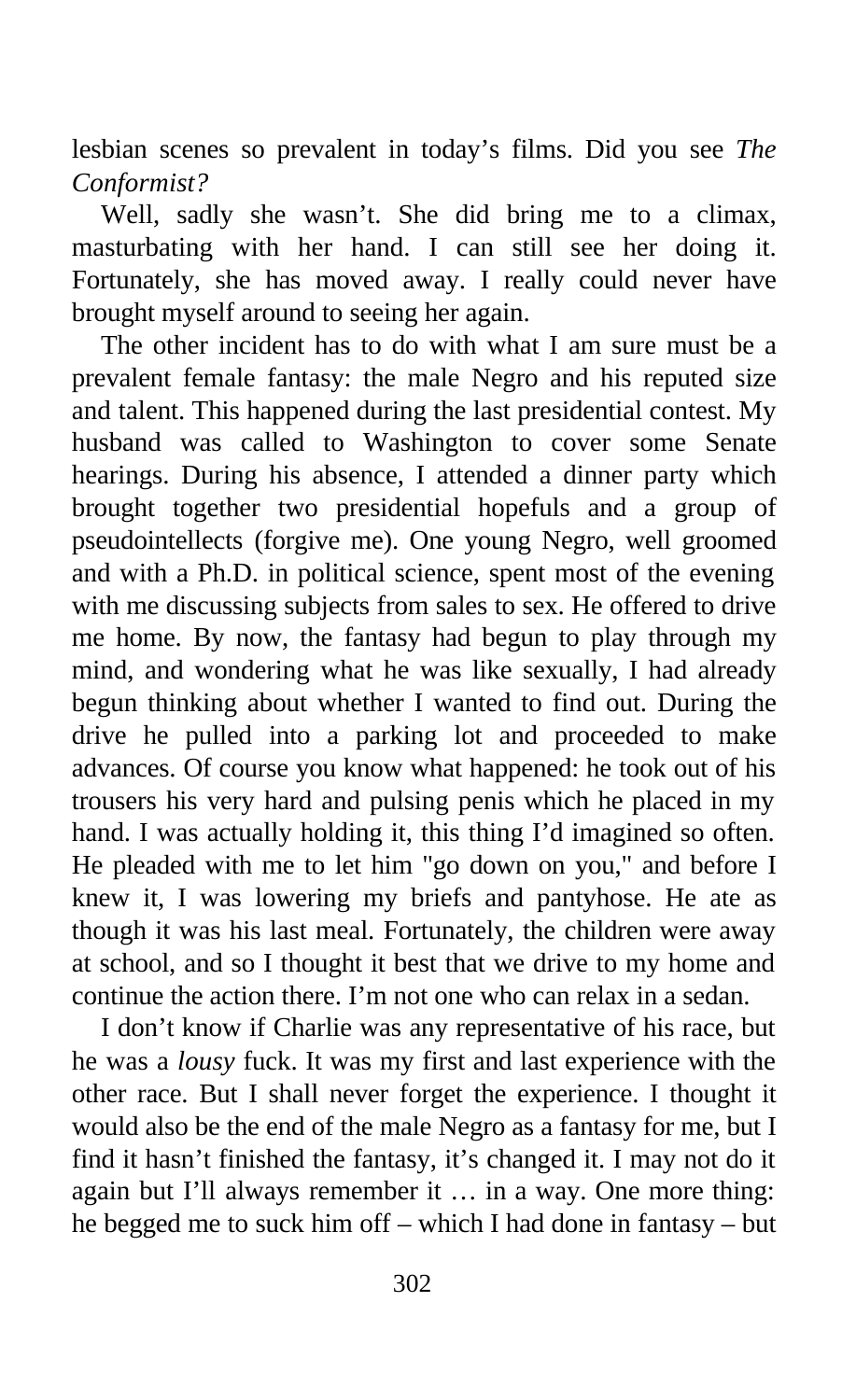which I naturally refused to do. I admit his instrument was mighty handsome to see and to hold, but beyond that, his sexual talents were zero. Incidentally, a close friend of mine also had intercourse with a black, and she, too, agreed that their sexual prowess is just so much baloney. It is a status symbol, I fear. Women would be smart to stick to their fantasies.

So, there's my story. I hope that it has been enlightening. Of course we mortals dream … for that is what life is all about. [Letter]

#### **Babs**

My fantasies are so personal, and the pleasure I get from them derives so much, I think, from the fact that they are private and locked away in my imagination, that I wouldn't dream of trying to make them come true. I've thought a lot about this, especially after writing this letter. I almost didn't write it for fear of diminishing this pleasure; I was afraid that putting them on paper would lessen their effectiveness. Luckily it hasn't, perhaps because I don't know you. I mean, if someone, even a close friend, asked me to speak them aloud so that the words actually made sound for someone to hear, I don't think I could do it. And if I could, it certainly would spoil them for me, especially the ones involving love. But act my fantasies out? Make them come true? No, absolutely not. My real life's not what they're about; I don't want those things to really happen to me, I simply want to imagine what it would be like. So that's where they'll stay. [Letter]

## **Elizabeth**

I am twenty-five years of age and have spent most of my life in Kansas City. My husband and I have been married nearly five years and we have a son four years old. I am a college graduate,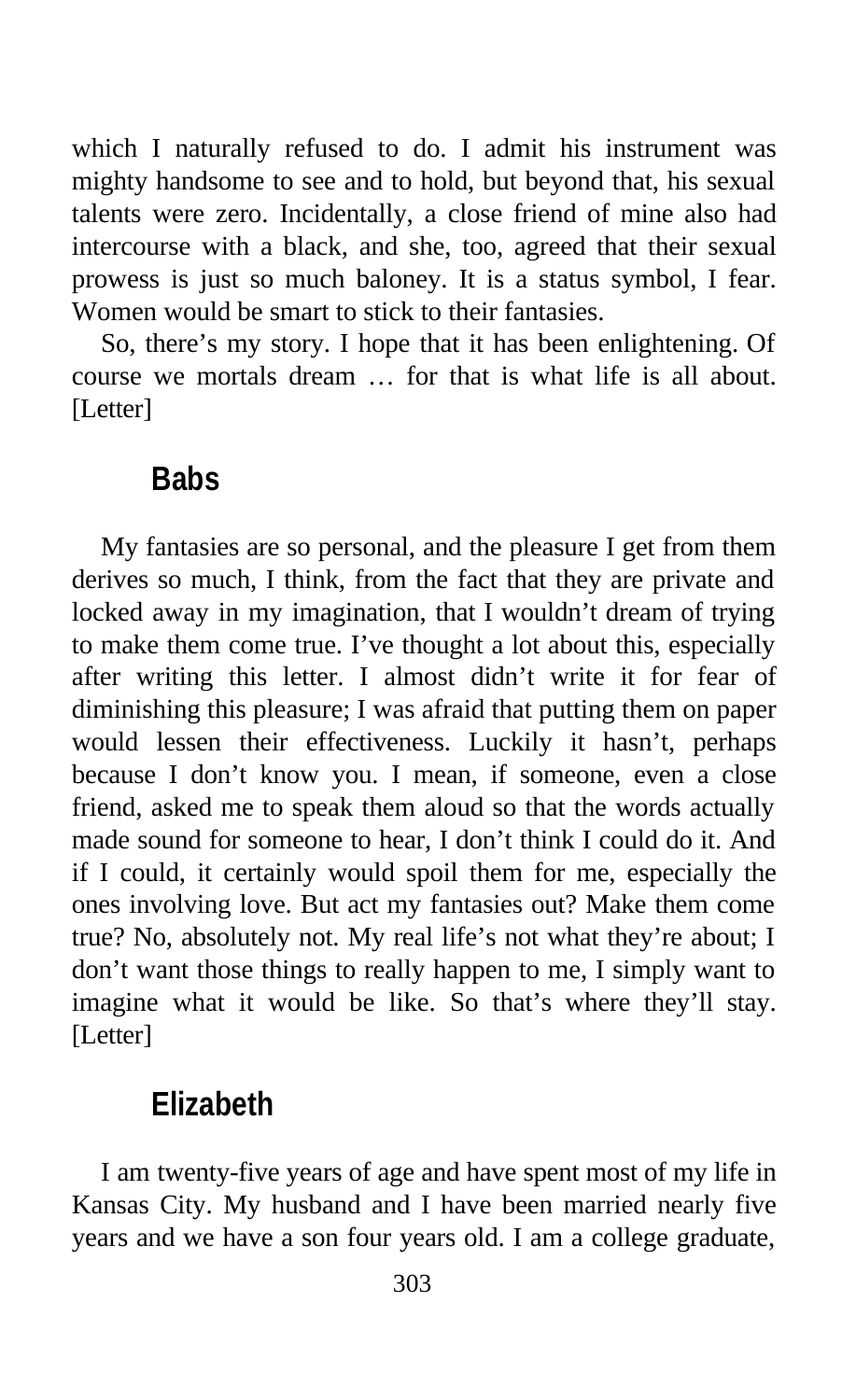interested in painting and music, and after graduation I spent a short time working as an actress in summer stock. My present job is that of a telephone solicitor. Good luck in your research. Here goes.

Usually during sex I concentrate on what I'm doing and who I'm with. However, I sometimes fantasize that I am with an old boy friend or a complete stranger, that another man in addition to my husband is making love to me. There is a friend of my husband's with whom I once had a sexual encounter (at my husband's urging) and I often imagine him as the extra man. This fantasy happens when my husband and I are having anal intercourse. While I am stimulating my clitoris or my husband stimulates it for me; I pretend that the other man and I are enjoying vaginal intercourse while I'm having anal intercourse with my husband at the same time.

I sometimes think about the other women I know my husband has been with and wonder if he did the same things to them and how they reacted. I imagine that I am he, making love to one of these women. Also, when I am blowing my husband I try to imagine how it feels to have a penis with someone sucking it or tickling it with her tongue. I can almost feel the semen being sucked out when I would (when he does) obtain orgasm. I thoroughly enjoy my fantasies and find talking about them increases the excitement.

My husband encourages me to fantasize and urges me to describe my fantasies to him. He becomes very aroused for instance, if I tell him that I masturbated that day and describe to him what I was thinking about while I masturbated. I have even at times told him of some of my fantasizing while we were making love. Any verbalization of this kind adds to his excitement. He has at times asked me to pretend he was an old lover and to describe my feelings and reactions. I have also asked my husband to pretend I am someone else while making love to me. I have once or twice pretended I was a boy and asked my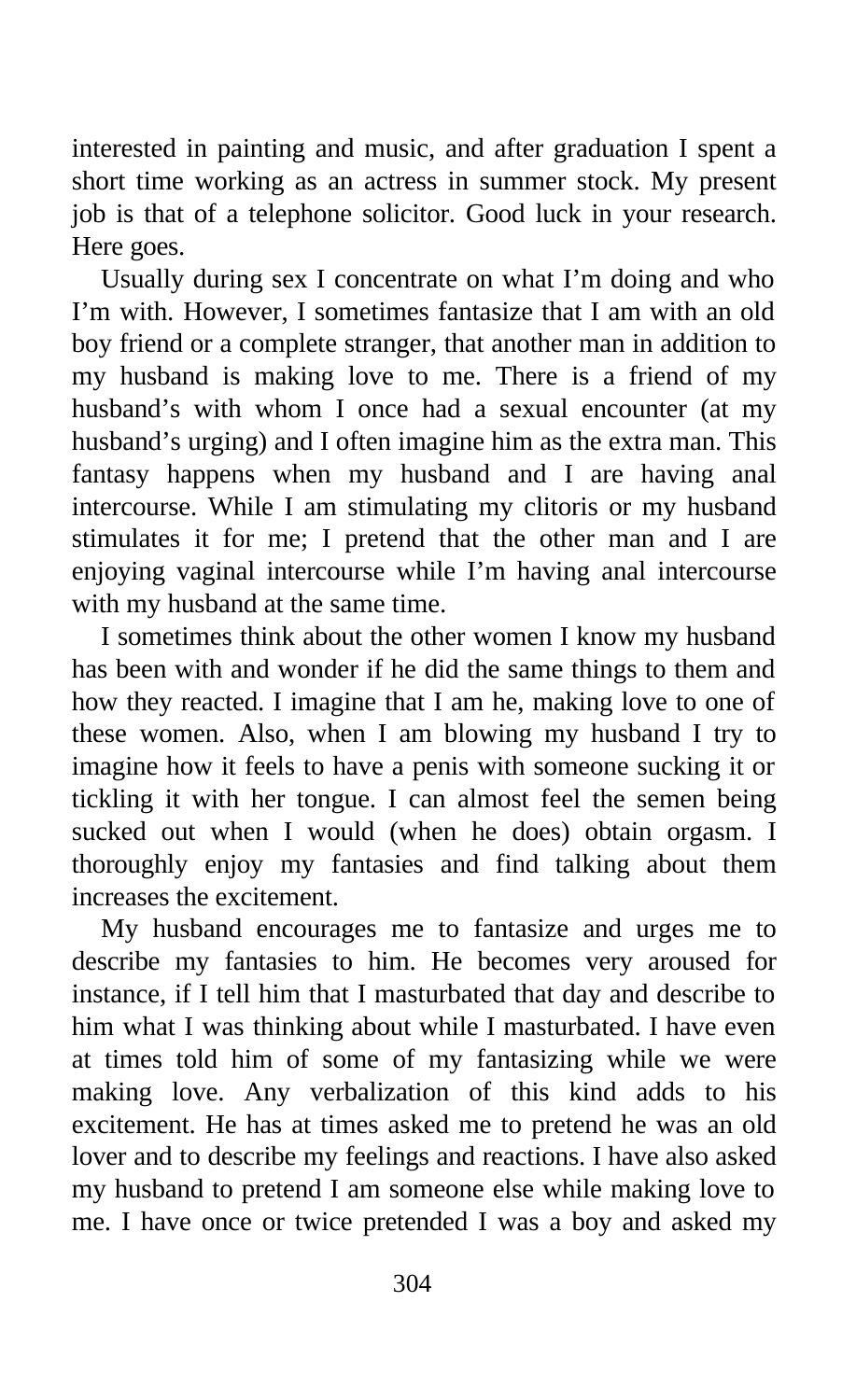husband to pretend the same while balling me anally. But although it excites him to hear me telling him my fantasies while we're making love, he later becomes depressed at the thought of what I've been thinking. He asks to hear my fantasies, but later I'm afraid they repel him; he becomes disgusted with himself for becoming excited by that kind of thing. All in all, I think I've decided to keep my very pleasurable fantasies to myself in future. [Letter]

#### **Winnie**

Okay, here goes … (I may have to go and masturbate before I can finish this, as my mind goes blank.)

I have often thought it would be very yummy (and now that I think of it, very messy, too) if somebody would pee inside me (depends on who's washing the sheets). I never had this actually occur, but often thought about it and talked about it to men who seem to think it might be impossible. It is impossible – why? think I – because they can't pee and have a hard-on at the same time? I suppose this is destined to remain a fantasy, unless I can find some physical wizard.

Also, I've been thinking about something and can't remember if I talked to you about it when we met: I recently was wondering if it isn't unpleasant to have all. of your fantasies played out and then you don't have any more. See what I mean? Like … if a person does all those things she thinks she would like to do, where will she get any more fantasies? Just a thought. [Letter from a friend]

## **Loretta**

The most significant thing I have discovered about my fantasies is that they are far more exciting as fantasies than as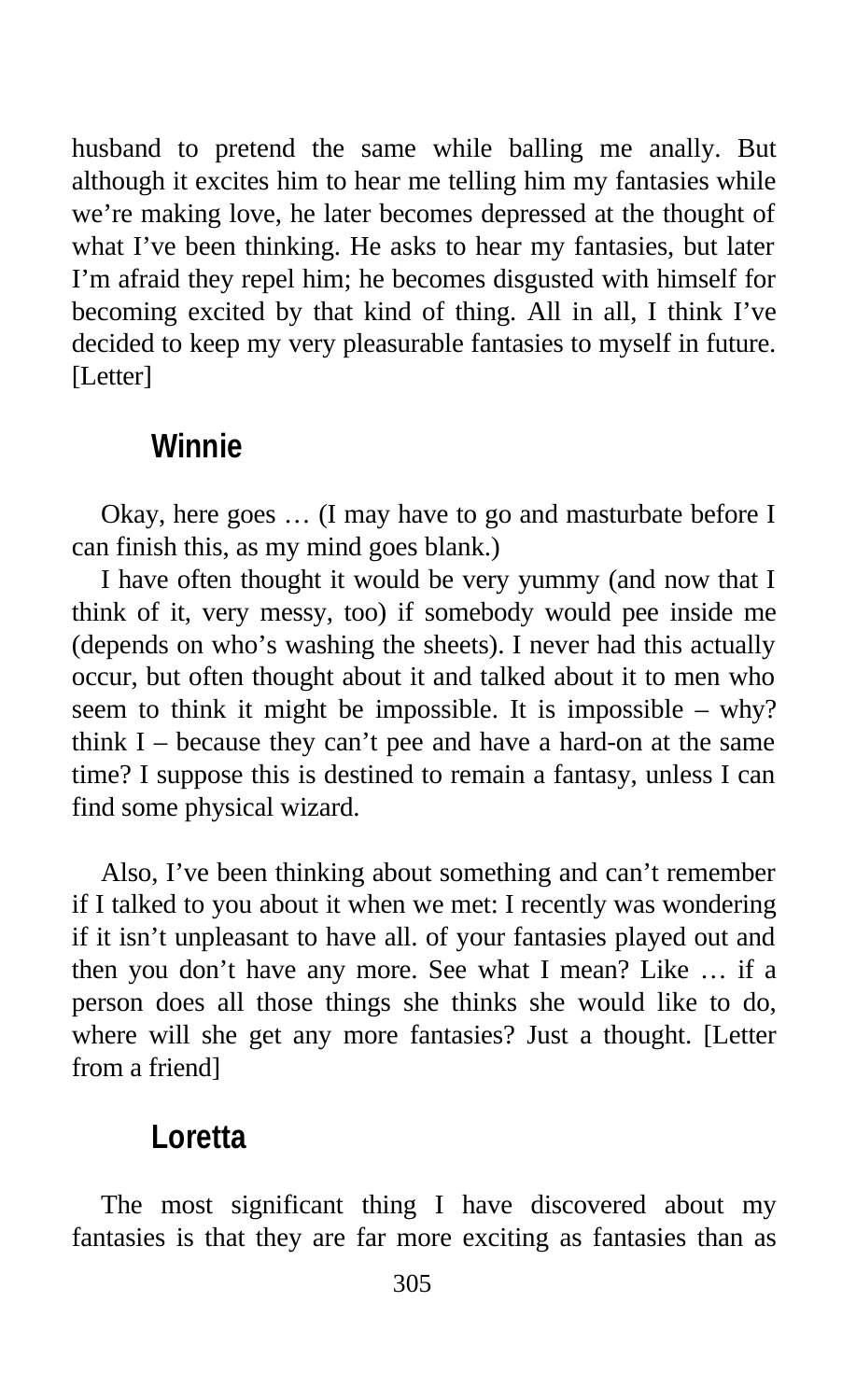reality. I speak from experience. Carrying them out was a disappointment. The fantasy was, in truth, more exciting than doing it. I shall say no more than that my fantasy was to be dominated, to be tied up. [Letter]

# **Sheila**

I was left a divorcee with two daughters at the age of twenty-five, and after a while I began having fantasies about young boys. I used to imagine them in bed with me, dressing and undressing me and all sorts of peculiar things, such as kissing me on the vaginal lips. It made me masturbate and also wear very sexy underclothes.

I used to picture the newsboy who delivered my papers having an affair with me. Then one day one of my daughters got lost and the newsboy eventually found her, and as a result a friendship started between us. Sometimes when he came to visit us he would sit in a chair opposite me. Staring at him "there" – as I was facing him – I used to imagine what his penis was like. Then one night after we had all gone to the pictures and the girls were in bed, he and I sat on the settee. Suddenly the urge came over me and I asked him if he was fond of me. I felt his hand moving under my dress, and before long one of my fantasies was realized and I actually found that his penis was in excess of what I had imagined. After two years we were married, even though I am twelve years older. We are very happy and have three children, one of which was the result of the night we came home from the pictures.

Fantasies tend to keep one going. I certainly enjoyed them, but the real thing is even more enjoyable. [Letter]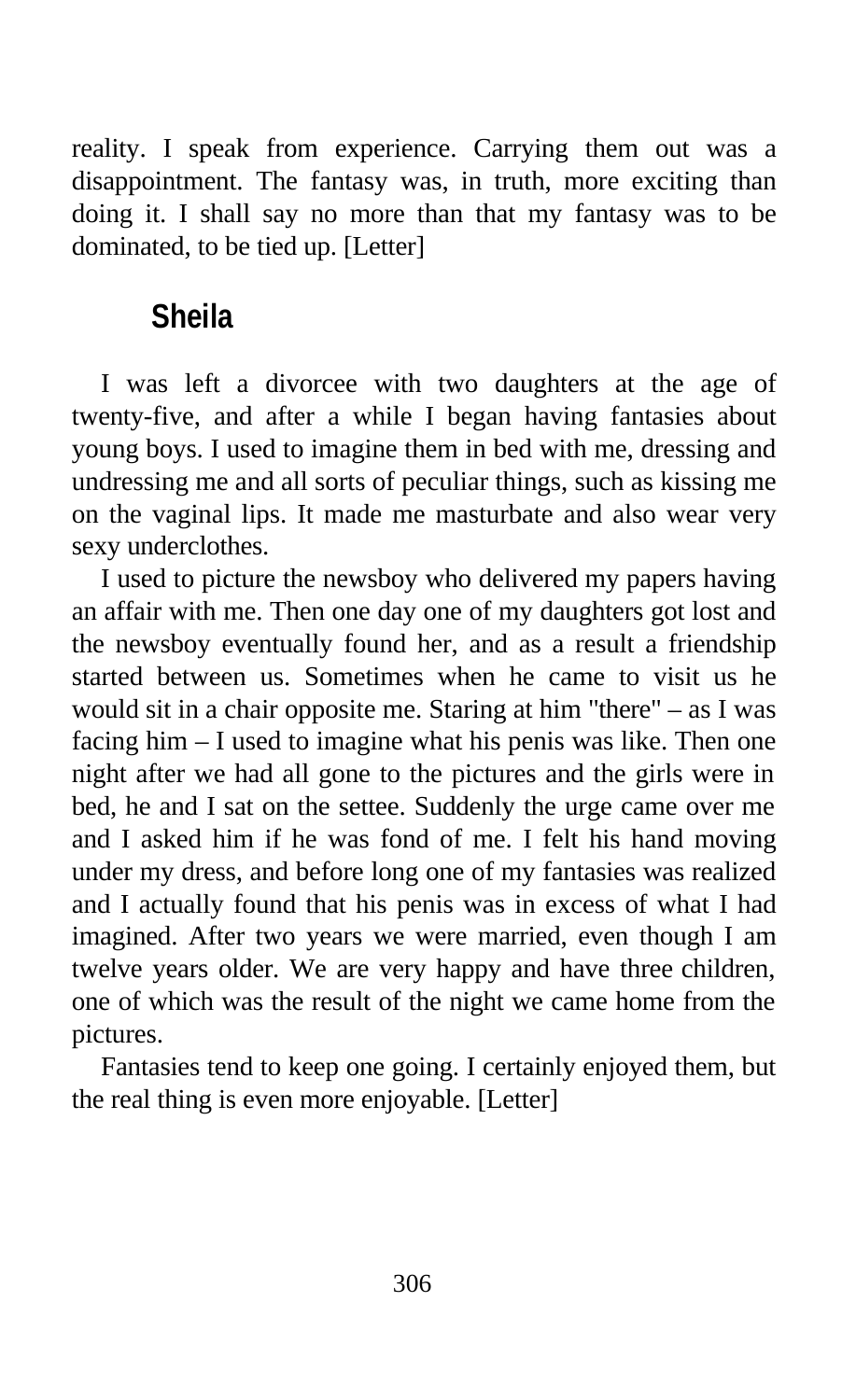# **Claudine**

My most exotic and rewarding masturbatory/copulative fantasy has remained a constant throughout my sex life, and this from the age of perhaps seventeen or eighteen when masturbation managed to find its way into my life more or less regularly every day for about two years. Where this fantasy comes from is still a mystery, but it has very often influenced my choice of lovers, and within the boundaries imposed by society on those relationships in which the fantasy has become a reality, I have truly been "living" my dream on several occasions.

It is possible that the Scorpio/Sado-Masochistic/Florence Nightingale superfuck that I imagine myself to be on these noble occasions is a giant myth, but my ability to make it seem real is very unmythical, and it is in that way I manage to bring myself off to its sweet music each time it rears its lovely head.

The aberration explained away, I may now be capable of explaining the fantasy with the lucidity it demands.

I like gangsters. When I was a teen-ager, the masturbatory stories I told myself had to do with a sort of Mafia chief type of fatso who hired girls or even had them captured by his henchmen for his pleasure. Since all of the masturbation I ever do, or did, was clitoral and I then thought that was blatantly abnormal, the sequence of my fantasy is rather important.

These henchmen types would have me on a table and I never had the chance to do much talking. I was being masturbated in this artificial clitoral way to a peak of excitement which was designed to turn the gangster guy on when he actually poked his head through the door and suddenly got a whopping hard-on from seeing me ready to come. Needless to say, he always had a very big cock. He was dressed but would show me his hard-on because the boys told him I liked big cocks. He would then say that he wanted me to be brought off, because he didn't want to enter an "uncome" cunt. That gave me an excuse for having my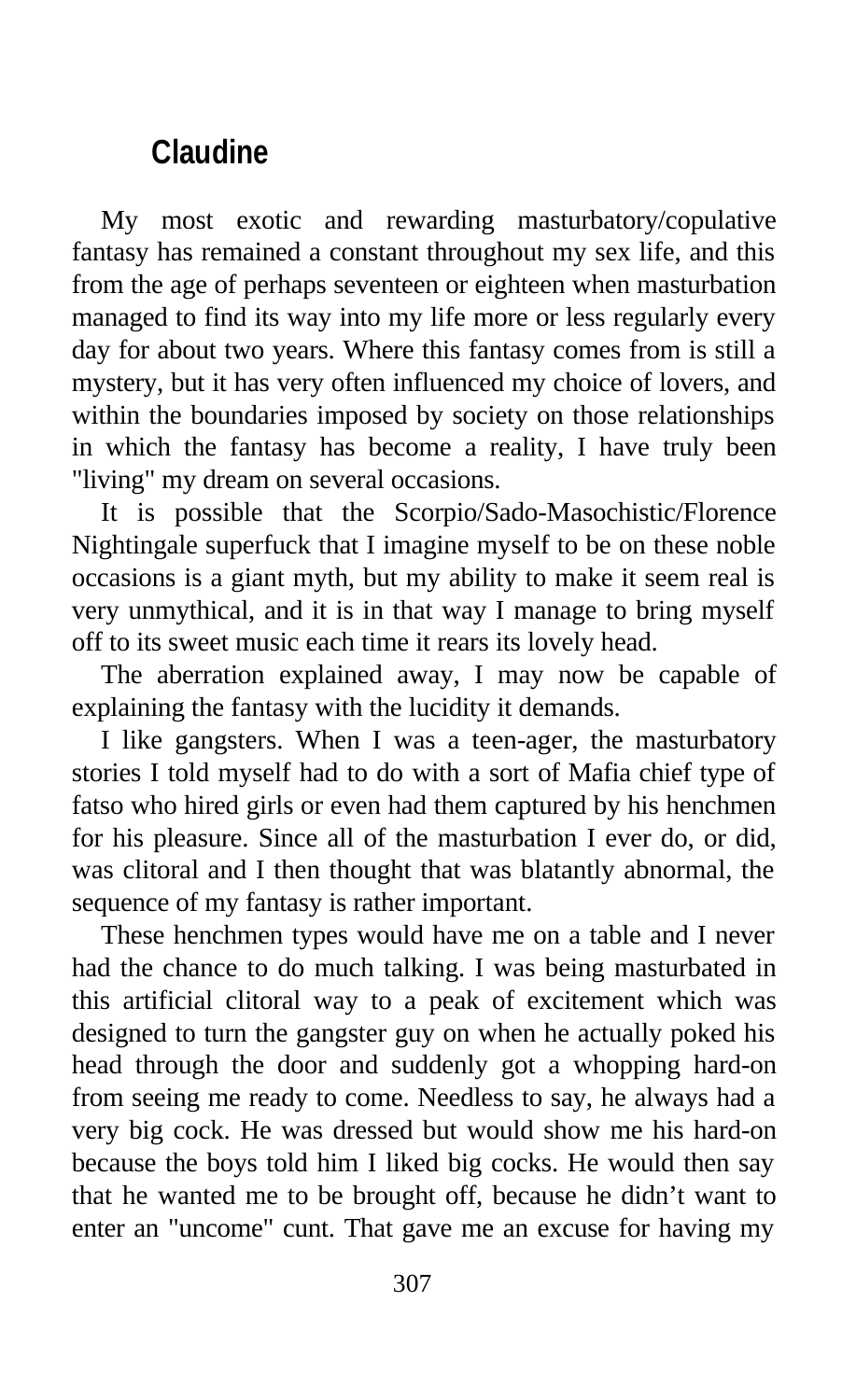orgasm, and that was usually the end of my story and I went to sleep.

Now … there are variations on this theme which have had to be dealt with throughout the years. This dangerous character of whom the whole world is obviously scared shitless sometimes comes through the door of the room where I am being masturbated to readiness by the "boys," and when he sees me and talks to me he decides he really thinks I am just the grooviest chick he has ever seen or met, and that I have the most delicious looking pussy around, so he tells the guys to lay off and he fucks me good and proper and likes it and tells me that I will be his. permanent old lady and get to have him every Thursday, for which I shall be handsomely rewarded. The boys are very surprised by this because the big boss never turns on to chicks, and they even stop to remind me that I am just about the luckiest girl in the world.

Aside from this variation, there are other things that occasionally swim into the scene. Sometimes he likes me enough to avoid entering me because his cock is so enormous as to have actually been rejected by many, many ladies, and he feels a little nervous about the possibility of hurting such a sweetie-pie as myself. I reassure him a lot and tell him it's perfectly dandy if he wants to enter me before I come because I can handle it. (I-am-a-champ sort of thing.) He's usually reluctant, but tells me that he will try it out first after I have come and am relaxed and wet enough to accommodate him, but that maybe next Thursday if we find it comfortable the first time … again this gives me the excuse I need to bring myself off with my hand and not introduce objects of unimportance into my vagina.

Anyway … this gangster guy is my friend and he would never hurt me but he hurts lots of other people 'cuz he's really a killer meanie. But … I am a nice chick and nobody would want to spoil such an adorable number as me. He used to be called "Joe," but sometimes now he is called by the name of whatever current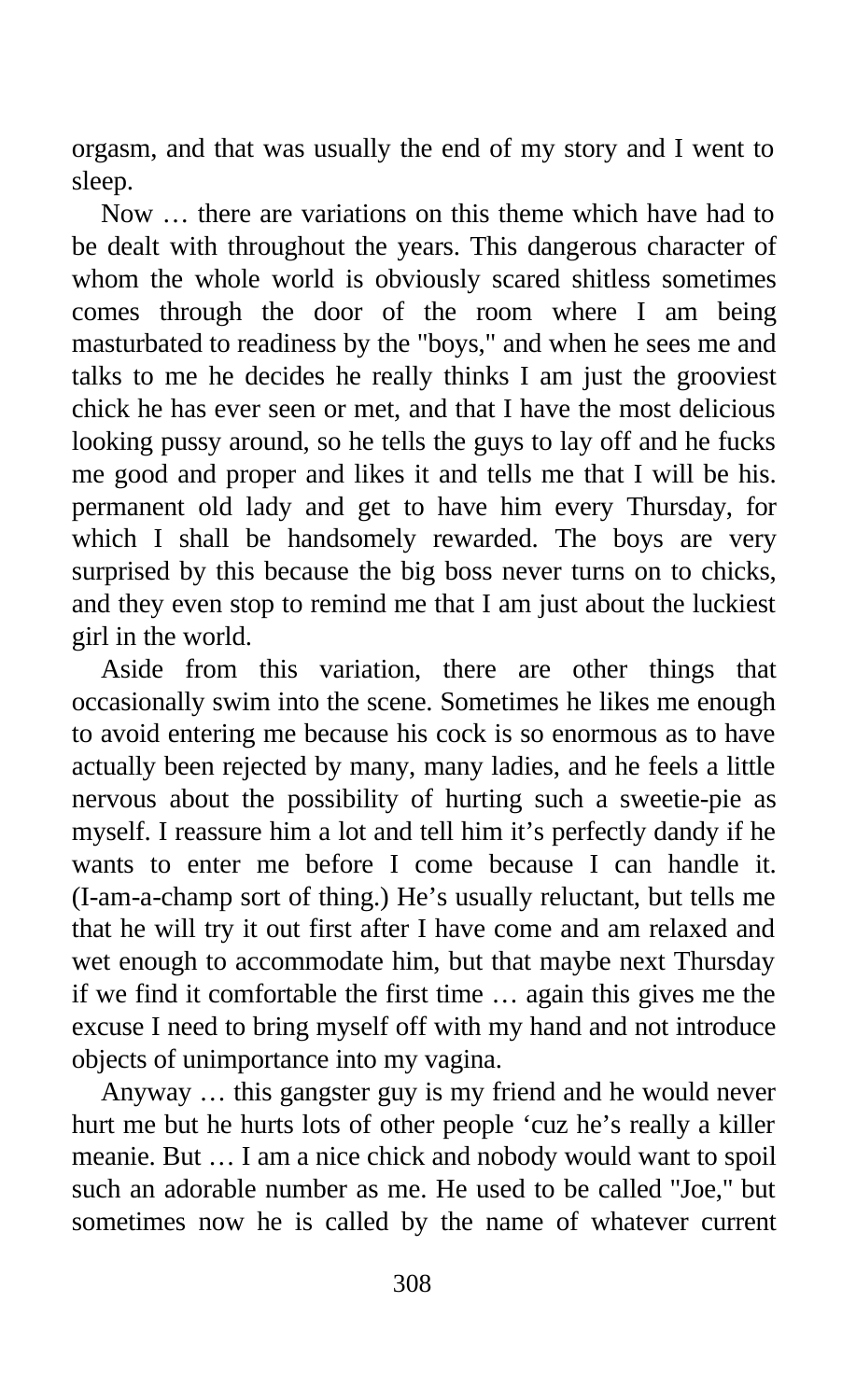lover is absent from my own scene and whose memory I am trying to call up.

I have had three gangster lovers in my real life, and all of them have been excellent lovers and fallen quite nicely into my preformed image of what a good gangster should be, i.e., they might be murderers on the outside but they would never hurt me. I never have bothered to tell any of them about this fantasy because they have all acted the part so well without a script.

I have gone off gangsters recently in both real and fantasy life, and have entered a period of recalling another fantasy which blows my mind sufficiently during times of extreme stress to enable me to have orgasms with myself: I imagine there are ten or twelve men in a sort of amphitheater who are being taught how to make a girl have orgasms. They all have to listen carefully to the nice man who is in charge of the lesson and who is showing them how to get girls to like them better. I get to be screwed by the one of these callow types (after I have come) who pleases me the most and whose cock is the hardest.

Boy, this really sounds stupider on paper than it ever does in my head, but I guess that's what fantasies are all about. Aside from the two fantasies I have mentioned, I have the eternal doctor-examiner, gynecological, freak-out number, and the very occasional recourse to horse or dog trips. In the main, though, doctors and horses I can do without. Generally speaking, it does not interest me much to carry out my fantasies in real life, as mostly when I have tried it has been a disappointment; morally and socially I can't go hanging around with gangsters all my life. [Letter]

# **Jocelyn**

My fantasies have always concerned animals and nothing else. Ever since I was a teenager, the sight of dogs copulating or a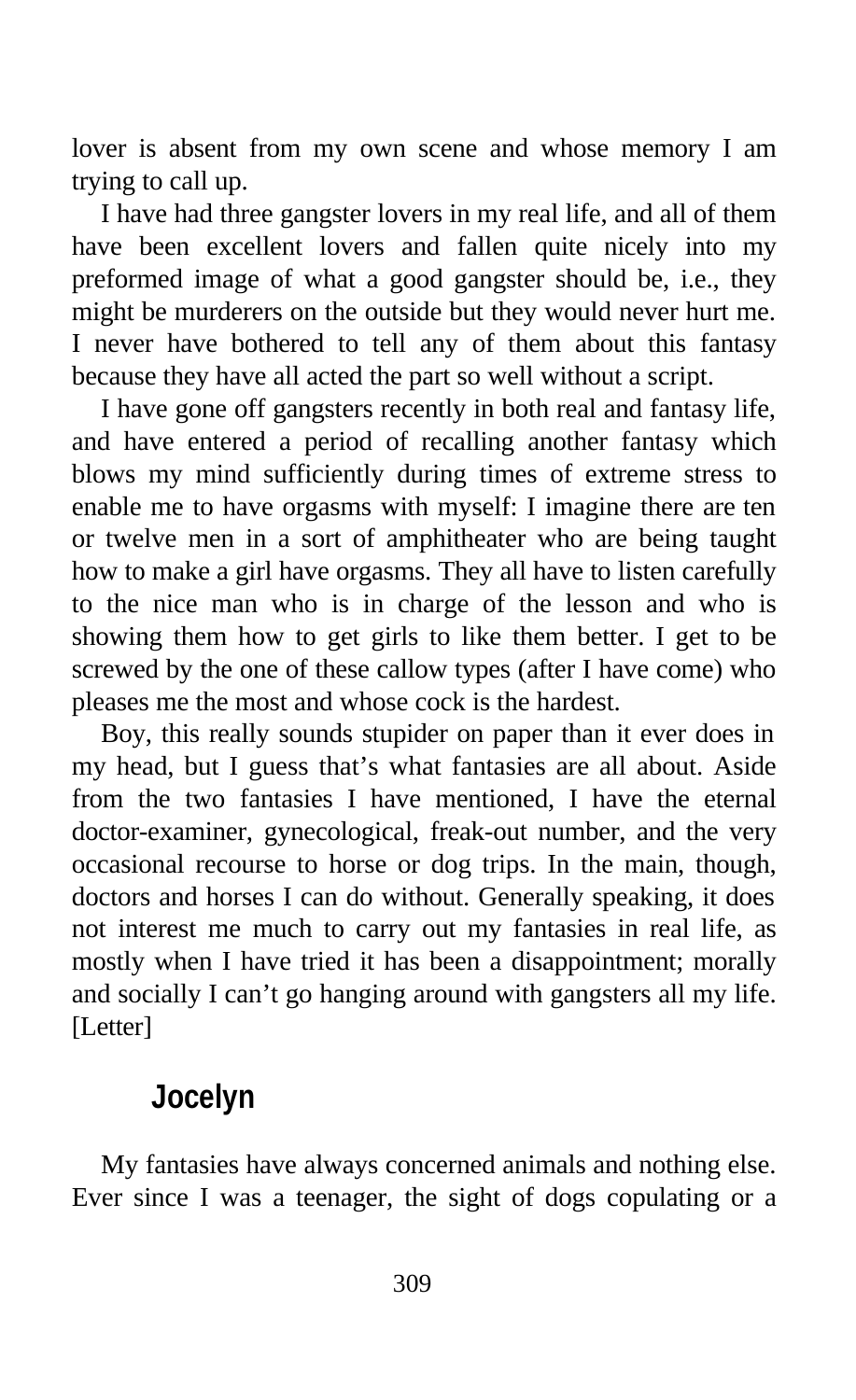horse in a field with his penis hanging down has excited me tremendously.

I am now divorced but have a lover, and most times when we make love I imagine it is the penis of a large dog or horse that is entering me, or a dog licking me and hordes of dogs all screwing madly. This really turns me on. I don't know why this should be or why it is only dogs and horses. My lover knows about this and likes to talk about it, but he does not understand either. While we are making love he says, "Don't you wish I were a large Alsatian or that this was a stallion's penis between your legs?"

When visiting a friend some time ago, his very large German Wolfhound was sitting beside me on the sofa when the pink tip of his penis began to appear, and this excited me so much I had to leave immediately. I dreamed about this dog for weeks afterwards.

I have never owned a dog, and much as I would like to I would be afraid of what might happen if I did get one. I am sure I would not be able to leave it alone, so I prefer to stick to my fantasies, which I really enjoy, and so I shall never buy a dog.

Another fantasy which I have, but which does not turn me on so much as the animal one, concerns a colored girl. My lover talks to me as he is stimulating me, asking me to imagine he is a young, slim, black girl and she is licking me, or that I am licking her and her creamy juices are pouring into my mouth. Although I have never had any homosexual experiences, I once saw a picture in a magazine of two girls, one white and one black, stimulating each other. Again, it was the little pink tip of the black girl's clitoris which got me excited, and it is this that I think about when I fantasize about a colored girl. [Letter]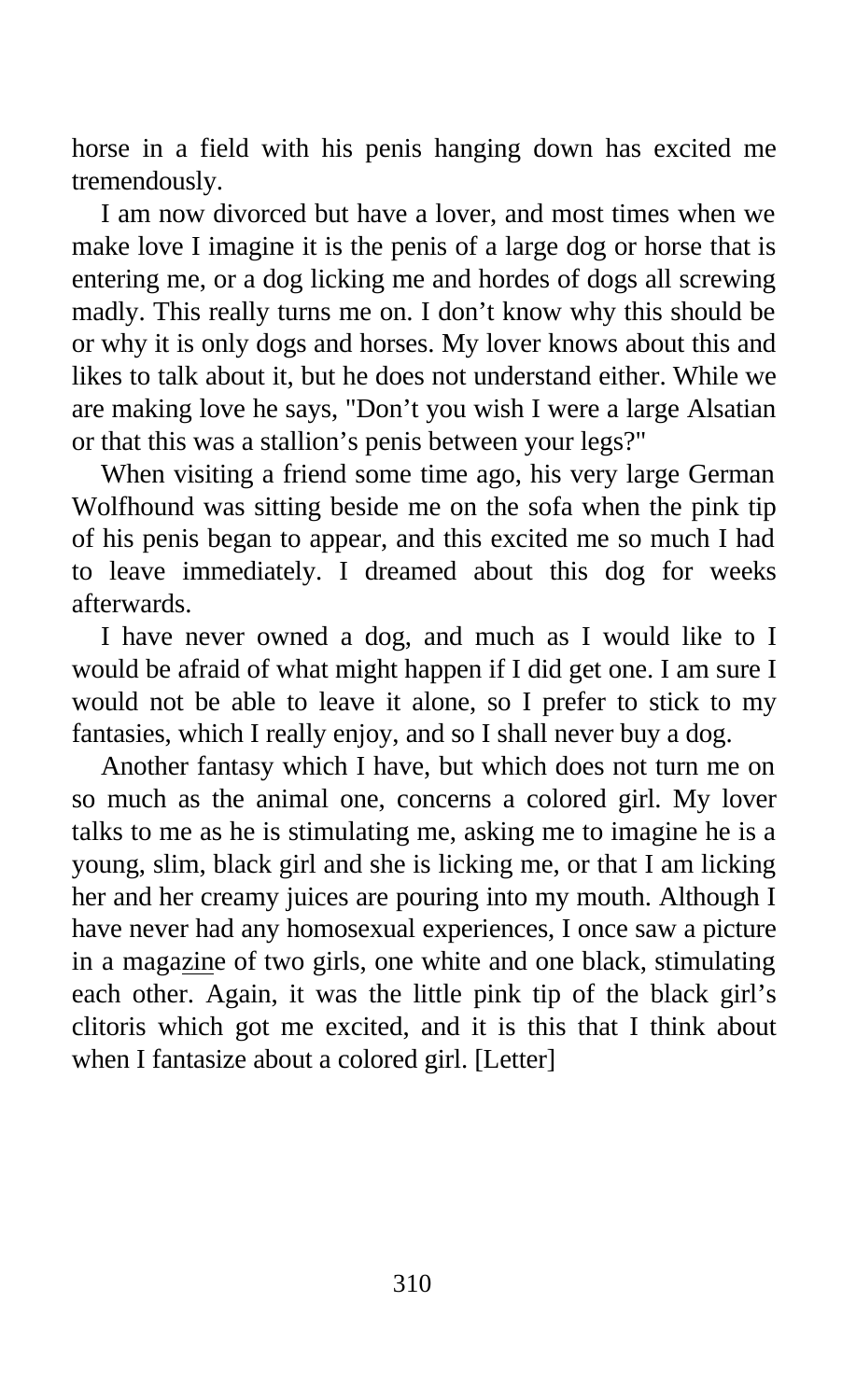## **SHARING FANTASIES**

 A sexual fantasy shared with an accepting, encouraging lover. What can I add? Like sex itself, it's more fun for two.

## **Lynn**

My fantasies during sex usually involve one or more men; whatever we are doing, there is invariably a group of people present, watching. In both fantasy and real life, I am an exhibitionist. I enjoy having men look at the crotch of my trousers, swim suit, or pantyhose. My husband knows of my fantasies, and encourages them. He also knows of my masturbation, which he considers heightens my sexuality. During masturbation, my fantasies are usually exhibitionistic. Before I was married I did have occasional lesbian fantasies, but no longer do.

If in real life I sit with my legs apart to show my crotch, in my fantasy it changes so that I'm wearing just a mini-dress with nothing on underneath, and sitting wide-legged so that I show my genitals. My husband is very understanding about my needs and encourages and helps me in my fantasies. I give him a better time this way. For instance, he will kiss and suck my genitals for an extended time so that I can fantasize about other men without any vocal interruption from him. When I am ready, I will indicate to him and he will move up and put his penis in. He will say, "Have you been fucked today?" and I will say, "Yes, three men fucked me at the office," and he will ask me if I showed my cunt on the way to the office, and I will tell him I sat in the train with my legs apart so the men could see. It's a game we play together and both get a big kick out of this.

Here is my favorite fantasy: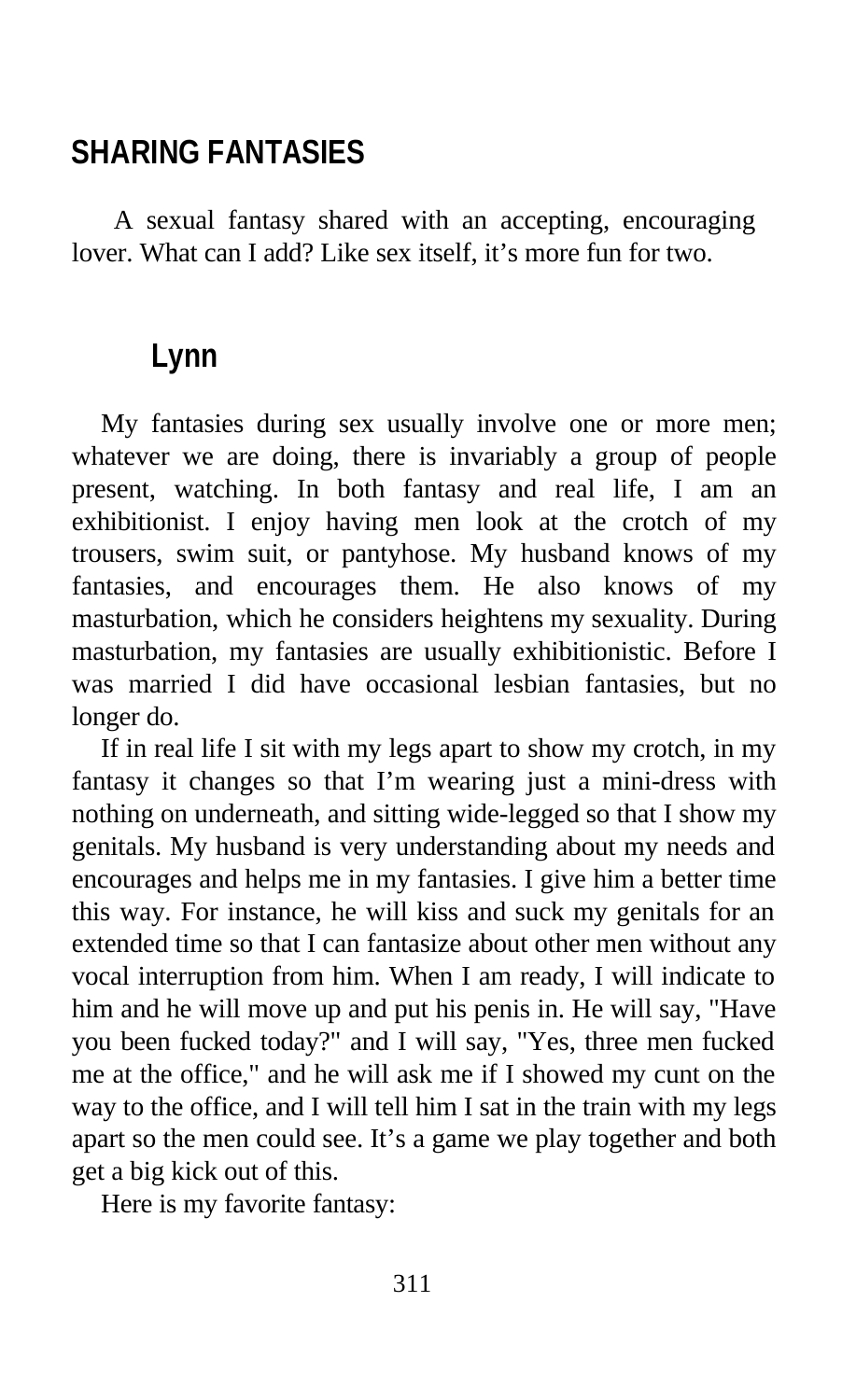It is evening. We are going to a party and I am in the bedroom dressing. I put on a sling bra, then a short tunic dress, and nothing else but shoes (I have a beautiful tan). I stand in front of the mirror raising my arms so that my dress lifts well above my cunt. We arrive at the party, where there are about six couples, all handsome or beautiful, the men with tight trousers, the girls are all fully dressed as far as their tits and crotches are concerned. I sit down and enjoy knowing the men are looking up my skirt. I stand up and bend over to pick up something from the floor. I feel hands on my hips. I stay as I am and feel a great penis go into me. I do not look around and he carries on until he has finished. Then another man takes me and lays me on the settee and fucks me. They all take turns in different positions while the others watch. But none of the other couples have sex. Eventually we leave. It is a warm evening and we walk along with my husband's arm around my waist. This pulls my skirt up enough so that men passing can see my cunt. We come to a grassy patch beside the road and I pull my husband down to the ground so that he is on his back. I take his penis in my mouth and then mount him and we fuck in full view of the passersby. If I had been fucking with my husband while having this fantasy we would now have reached the point where I would be telling him of what was happening in my fantasy an that he was the man doing it so that we could work up to wonderful finish. [Letter]

## **Jacqueline**

It has taken me some time to write to you, even after consulting my husband, Who had been in favor of my doing so since we first read your letter. The reason for my not making up my mind earlier was because of the results of my fantasies, and not so much because I practiced them. Whether you will find them surprising or shocking only you, of course can say.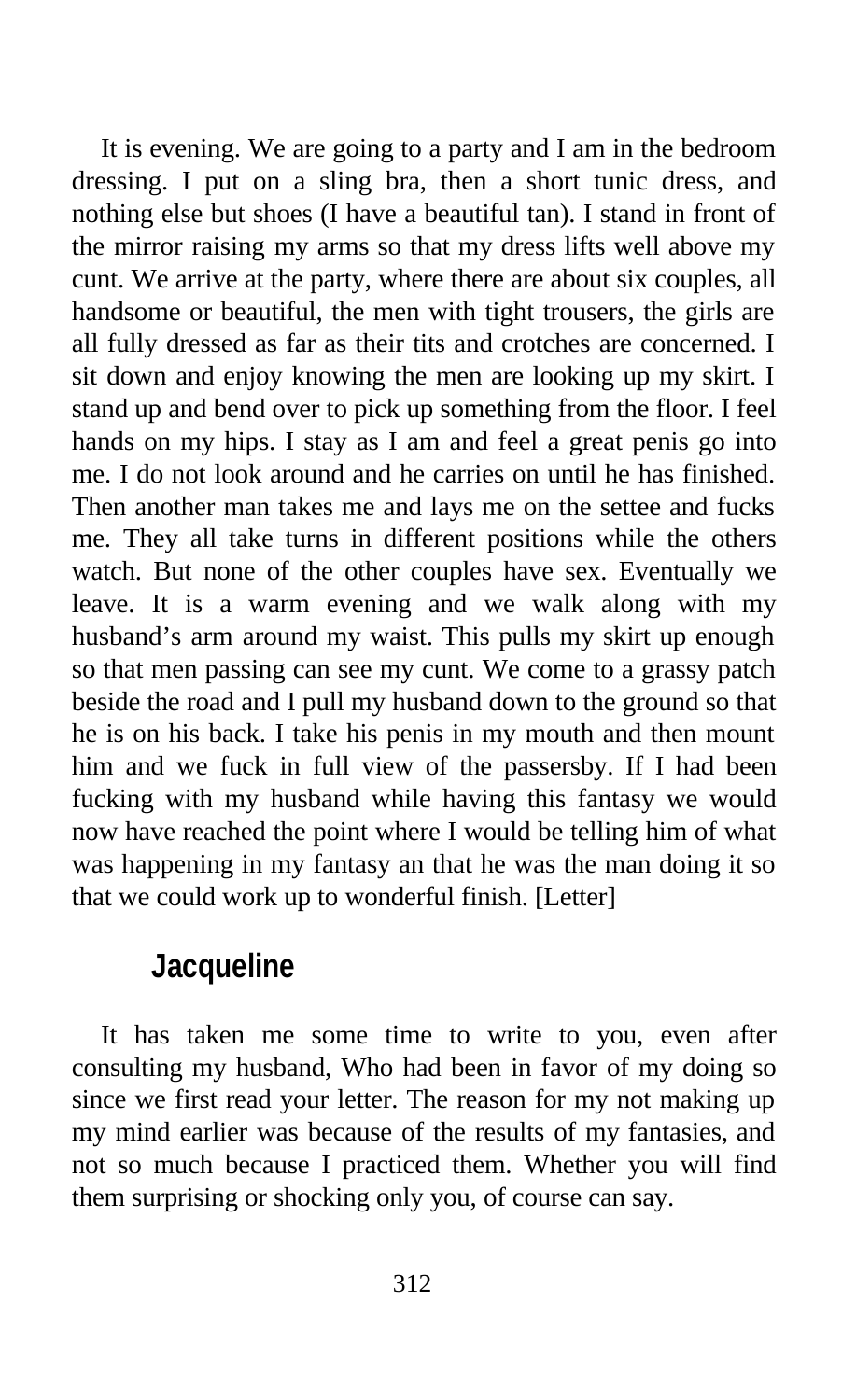I am forty-two and have been married for twenty-five years, and have four children now grown up. Our sex life was, we think, reasonably satisfactory, except that I thought, for a long time, that something was missing, and that it was often rather humdrum.

About a year ago my husband apparently guessed this – probably from my attitude at times to sex, and also (and far more likely, I think) because he came to realize more and more that he could not give me enough to satisfy me. He had asked me often if he did have enough for me, and usually I said that he had – partly because I did not want to make him feel inadequate, and also, in retrospect, I am sure that I knew once I really started thinking of another man giving me more, that it would so obviously show in my reactions that my husband would notice, and might take serious exceptions to another man fucking me, even if it was only in my imagination. But one night, when he was trying to fuck me himself, he suddenly said that was not of much use, and that I had become far too large for him to manage; that he could put what he had right into me without me feeling it and that what I now wanted was a man who was able to give me a thicker penis.

I amazed myself with my reaction to this, and he obviously felt it, because he then proceeded to talk to me about it, and we had the most wonderful fuck. I admitted to him that I had often imagined. other men on top of me, and I even let him know which men I had imagined doing it. He became very worked up over my fantasies, and started going through our acquaintances, noting my variations in reactions as he mentioned their names. He knew I had a soft spot for at least two of them – his cousin and my sister's ex-husband – and we both reached a fantastic climax together, both imagining that I was being fucked by his cousin. He even made me call him by his cousin's name.

Having experienced this, we then of course practiced it more and more, and after about two weeks, during which time he had fucked me more than ever before, we were in bed one Sunday afternoon, which was about a week before we were going away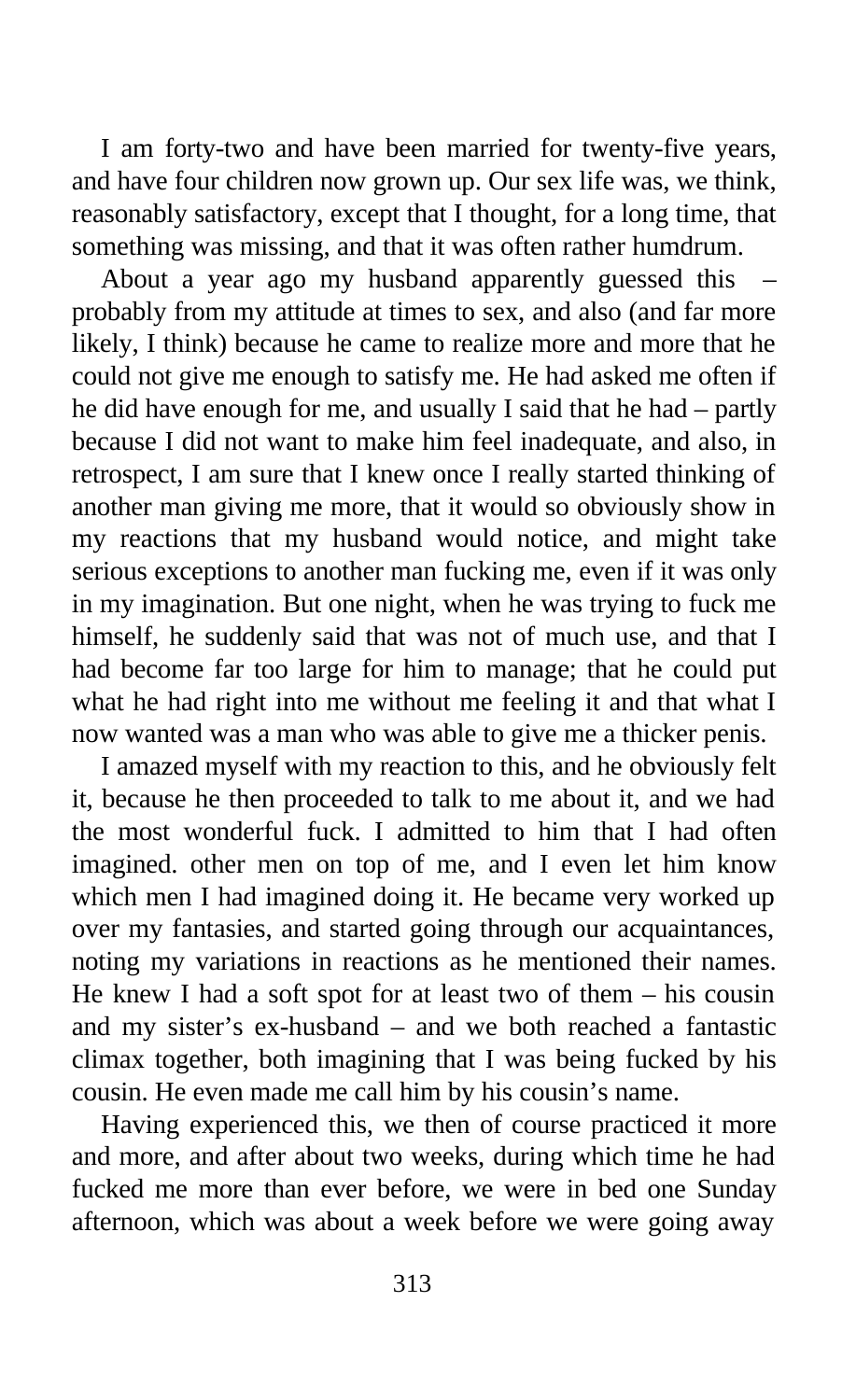on a holiday with his cousin and wife. This afternoon my husband was taking no precautions, as he normally did; he wanted to put it in bare, and he told me why once he had it in: this time he told me that when we were on our holiday he wanted it to be what he termed "a holiday of fucking," now that he had discovered how much nicer everything was, and that he wanted me to let his cousin fuck me if the opportunity arose. His idea being that if he put his cock into me bare, it would be reasonable, should I do as he suggested and let his cousin also fuck me, that if I became pregnant I could say that the baby was my husband's. He wanted me to agree to this and also to expose myself to his cousin, so I could find out what another man could do for me. Being miles away from home, he said, no one would know, and if I liked it, then there would be ample opportunity to enjoy it to the full, and as often as I wanted to.

By this time, of course, I was so worked up that I held him close to me with my legs around his back and for the first time in years I felt his come shoot right into me, as I promised to try what he had suggested. During that week before we went away, he rode me several times each night, and as I took his come every time, he could not say that if I was pregnant that it was not his.

He made certain that I was well-shaven before we went on our holiday, and now I began to really feel like my husband did; I was far more ready to wear even shorter skirts and no panties, and found no difficulty in doing this once we got to Italy. We experimented to find out how I could expose myself without being too blatant, even though I knew in my heart that his cousin would not need much encouragement. We found it was easy for me to show what I had – bearing in mind that my cunny was absolutely bare, and that my slit would show clearly – and as soon as I found his cousin taking more interest and more liberties with me than ever, it was not long before we could slip away to our room and I was able to find out what another man was like.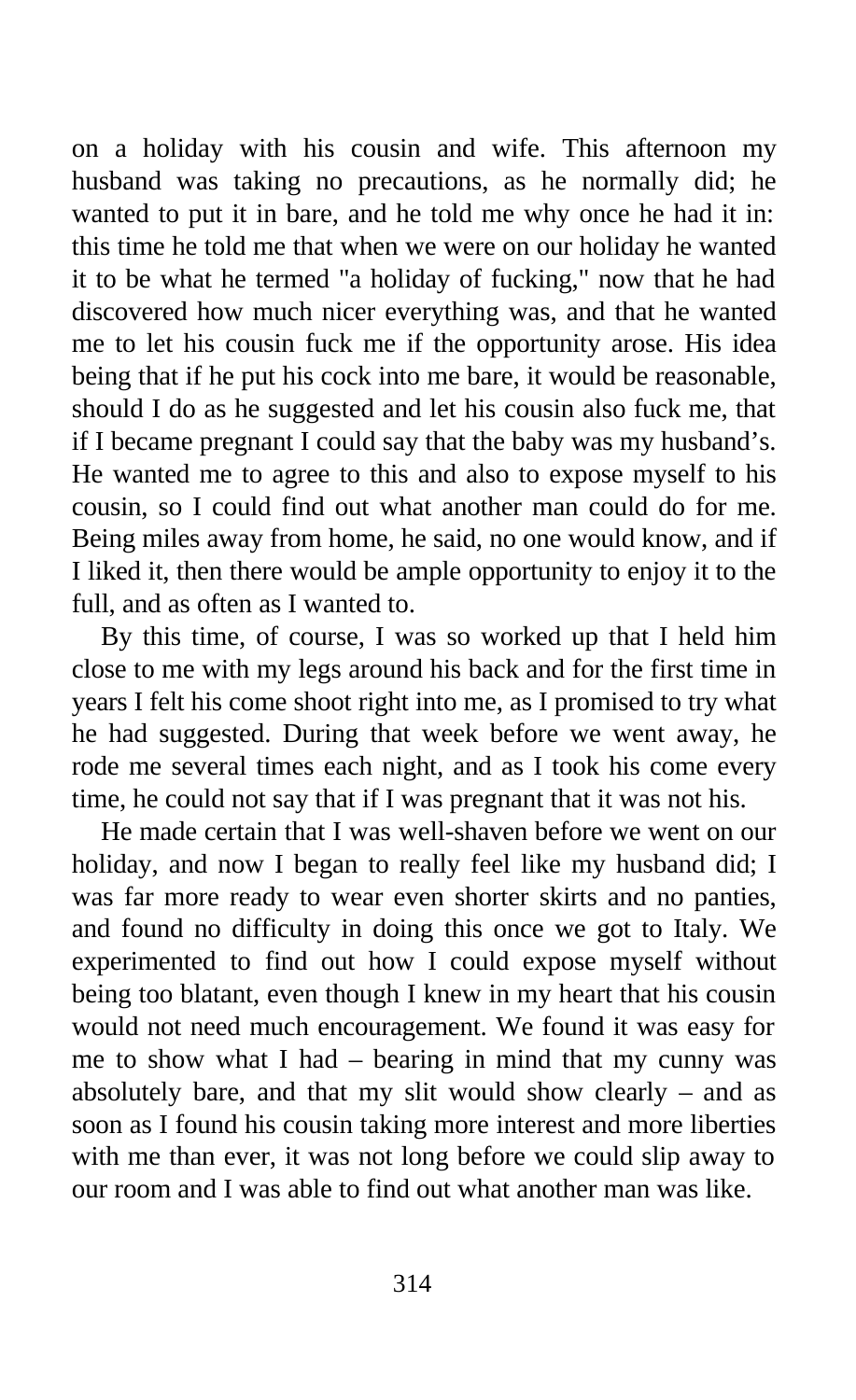The experience was something out of this world, and far better and easier than I had imagined. I also found that there are men with tools that can still open a woman, even after they have had several children, and I would have been content to have lain there for hours, watching myself being opened and really fucked. Although he was quite a lot bigger than my husband, it was not just this that gave me great satisfaction, it was the variation, and the different ways we did it – mostly with me lifted on pillows, but also often from the rear – a position I had not thought I liked, nor often indulged in. But with this man it took on a different meaning.

The history is that during that holiday I enjoyed both these men regularly and to such an extent that I was probably fucked more during those two weeks than in any year previously. My husband also enjoyed every moment, and what was surprising to me, even though he suggested it, was how much he liked to talk about it – to talk about me having had his cousin, and the fact that another tool had been in between my lips added spice, so that I had to promise him to continue our experiment. My sister's exhusband was now brought into it, and I had to promise that I would take him if he showed interest after we got back home. Since he had parted from my sister he had lived alone in his house, and my husband now suggested that we ask him to come live with us. We invited him after we got home from Italy, and he was put in a bedroom through which we had to go to reach ours; it was proposed by my husband that if things worked out, he would go on to bed earlier, and that I could then go to bed with my brother-in-law on the way to our own room. My husband could then enter me, immediately after I had taken my brother-in-law.

This also turned out as we had thought it might, but in this instance I really found out why my brother-in-law had parted from my sister. He was large enough to put off most women, particularly those who had not had children, as my sister had not,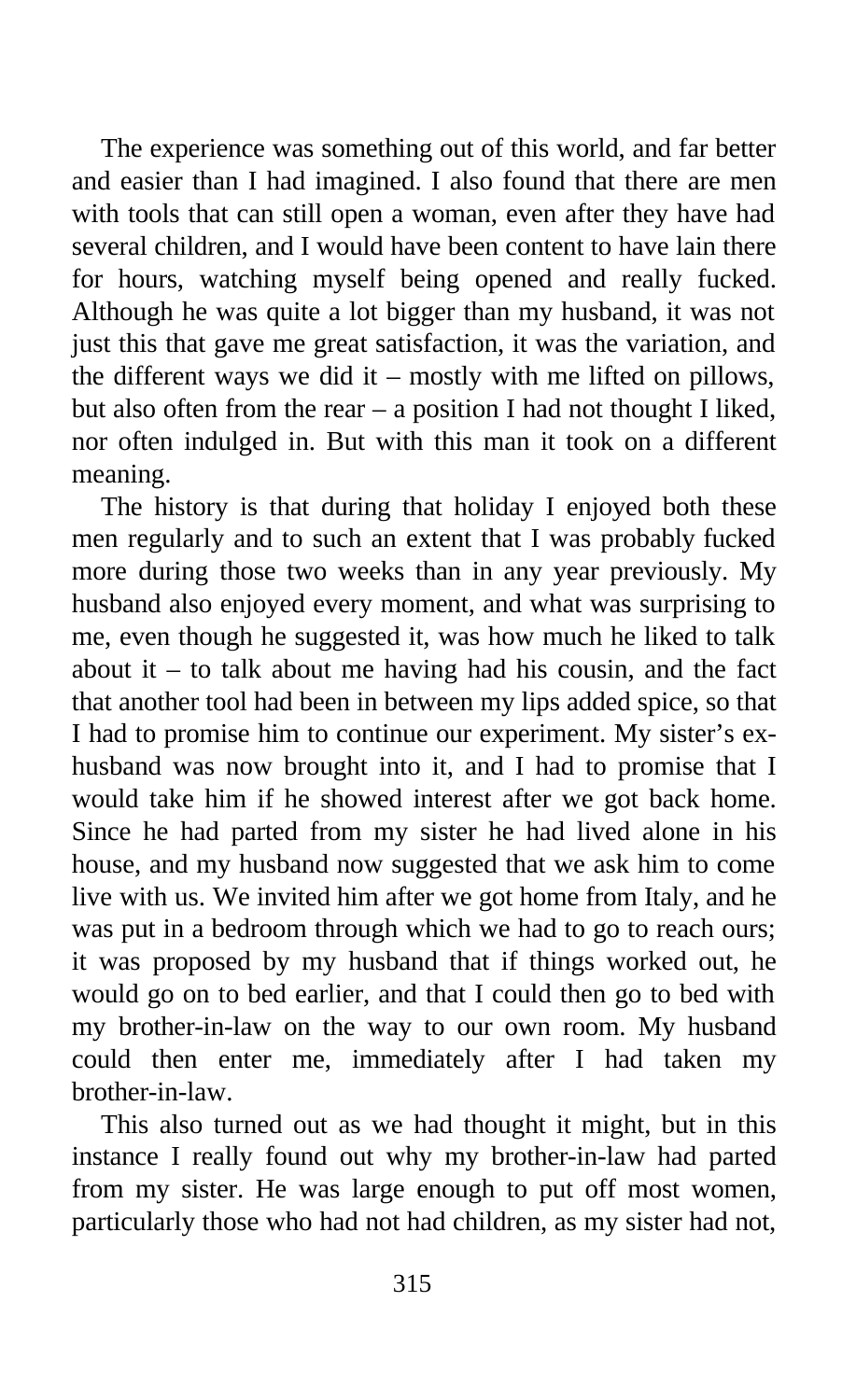and I found my fullest satisfaction in having some difficulty in taking him, and in being stretched after years of being told I was too large. When I got into bed afterward with my husband, it was obvious to him what I had taken, and of course this gave him even more pleasure to insert his own tool only a minute or two after in the same place where I had just taken this larger tool.

I realize that this letter may not be exactly what you asked for, as in the main, it is an account of actions that followed *after*  fantasies and not what occurred during them, but I would hope that you may be able to obtain some information from it. The point I would try to make is that it has benefited both my husband and myself. Him, because he is so much more a superior lover now than before, and quite frankly, I feel no regret or feeling of shame. [Letter]

# **Doris**

My fiancé is writing this letter as I speak. This should give you some idea of how open we are with one another. I am nineteen years old and we are soon to be married.

My fantasies during intercourse and masturbation are always of him; he is always present in them. It is only during foreplay that I sometimes think of another man, in particular a man I work with. I imagine various situations that I have been in with him, but these thoughts end when I have intercourse, probably because I have never had intercourse with him.

Even when I think of another woman, my fiancé is present in my fantasies. He is usually watching as the woman goes down on me, or me on her. In reality, this would give us both a great deal of pleasure. In fact, anything I think sexually seems to turn him on. We don't talk too much during sex, but I do like him to tell me at the outset that he is going to "fuck me." Words like this can add a lot.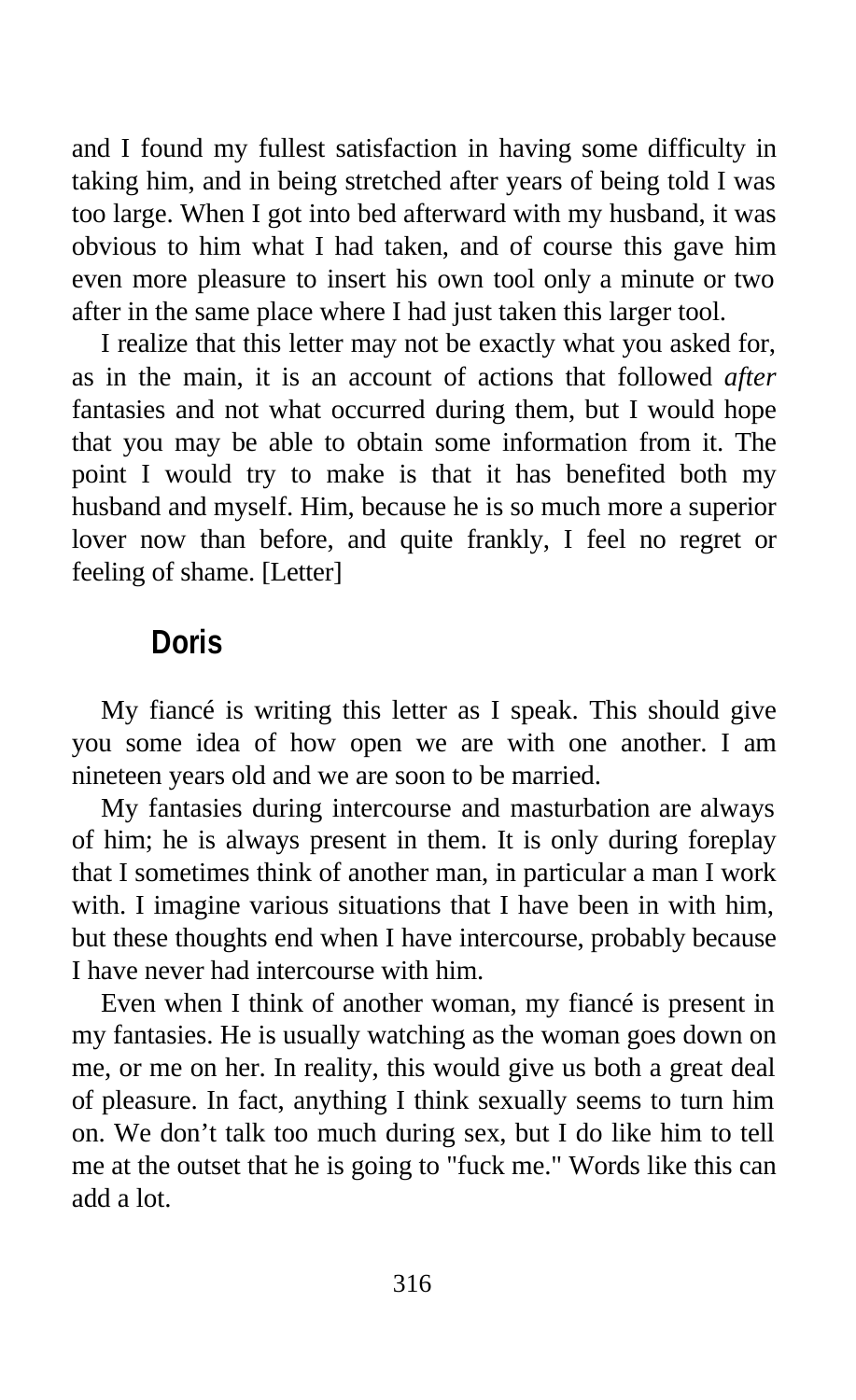When I was about eleven years old, there was a rather good-looking young man, about twenty, who lived next door. Some weekends he used to have his girl friend come stay with him. In the evenings I could hear him in his bedroom with her – clearly the wall between our houses was not that thick. It did not take much imagination to know what they were doing, even for an eleven-year-old. My fantasy was very straightforward. I would simply imagine that he was doing, whatever it was, to me instead of her. I would lie there for hours listening through the wall and wishing I were in her place. I would never go to sleep till all was quiet next door. To this day I remember their lovemaking noises.

The only fantasy I've been able to put into practice has been one that indulges my exhibitionist tendencies. With my fiancé's encouragement, I will sometimes leave off my panties when I am wearing black stockings and a garter belt. With my mini-length skirts, it is not difficult to subtly reveal myself in public places. Later, I repeat all of this in great detail to my fiancé. I wouldn't think of leaving him out of my fantasies; having him involved or telling him about them heightens everything for me. Even when indulging in my favorite lesbian fantasies, I like to have him there watching, or in reality talking to me. [Letter]

## **Bonnie**

I just recently became aware of my fantasies. I fantasize far more about black men than white; they appeal to me more sexually. But this is not just fantasy; my husband is black. The only other man I balled more than once was white, and I rarely felt satisfied with him. Since I am very satisfied with my husband, I would imagine that this has much to do with my preference for black men in my fantasies. I should add that up until last night, the men in my fantasies were always anonymous.

In my fantasy last night  $-$  I've never had one like it before  $$ the person I found myself fantasizing about was one of the three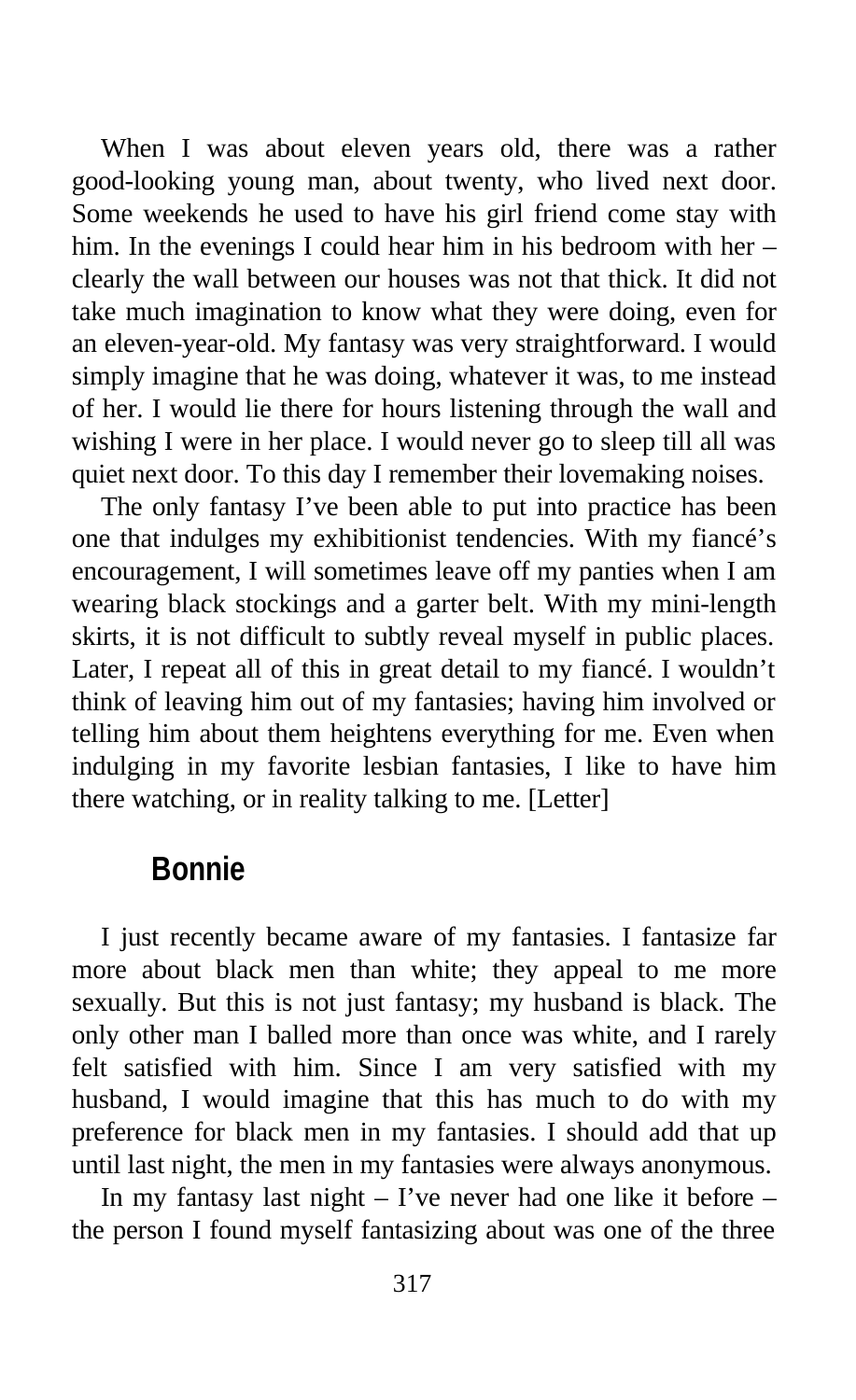pastors at the church my husband and I attend. My husband is a student pastor at this church, and this man is his advisor. Physically, the man is not my ideal at all. My ideal is tall and slender (my best friend would call it "skinny"), whereas this pastor is no taller than myself, perhaps shorter, and stocky. He is middle-aged, which also hasn't before appealed to me. But last night was the first time the anonymous lover in my fantasy has ever been given an identity.

I do have another strange fantasy in which I walk into a store which deals exclusively in sexual aids and accessories – dildos, false breasts, sucking apparatus, etc. My desire is to buy a "mouth," though I never really picture what it would be like, just what it would feel like. [Letter]

#### **Jessie**

My husband and I do talk during sex, especially when he is feeling me. But the best sessions we have are when we both imagine that we are giving an exhibition on anything to do with sex. I usually strip while my husband lies on the bed describing every detail of me. I stand in front of our large mirror and have to do what he says. The language we use on these occasions really excites me. I end up caressing my titties and masturbating. When he strips, I part his legs and take the penis in my mouth. We have a session of oral sex, then we rub oil over each of us and go through a pattern of different positions. Rear entry in front of the mirror is best. Then we can see how we look to our imaginary audience and I can see it in me and also play with my clitoris, which by this time is really on end. [Letter]

## **Esther**

I am fifty years old, and my husband is fifty-four. We have two children, both married. We are both college graduates, and my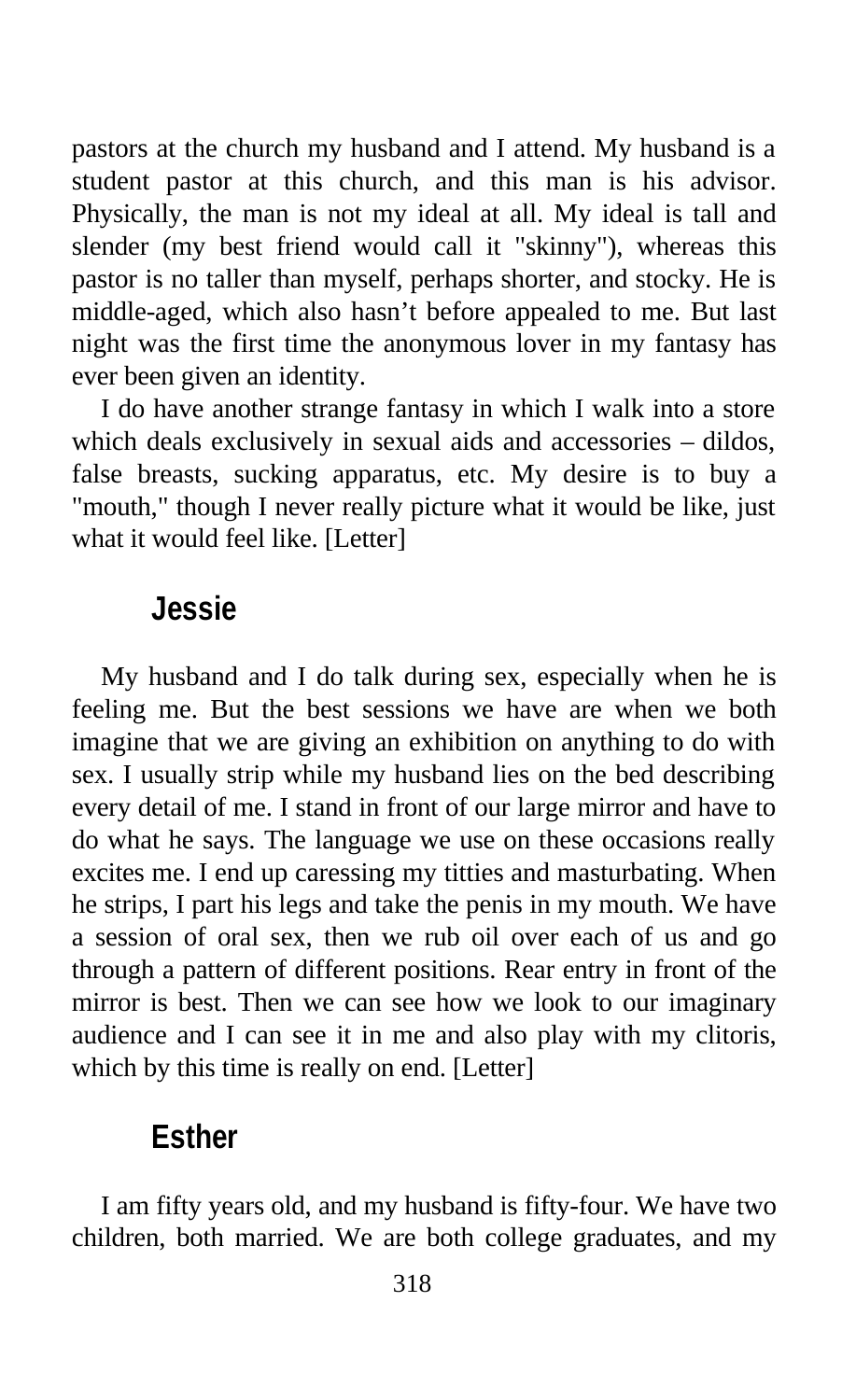husband has an above-average income, which permits us to travel quite extensively. Since I was about twenty-eight, we have enjoyed a very active and. varied sex life. My husband (I will use the name Bill) approves of all my sex activities, whether participating, assisting, or merely looking on. He would never be jealous or angry at anything I might tell him, if it enhanced my sex feeling. He insists that I mention the fact that my body is firm and trim, with about the same weight and measurements I had at thirty. We both believe that lots of sex is the best figure control a woman can practice.

I do not often fantasize during coitus with Bill, but it does happen on occasion. We vocalize a lot, giving directions, telling each other how it feels, etc.

I fantasize continuously while I masturbate. I conjure up many images at different times, depending how I am doing it. My most frequent image is of my boxer screwing me (this actually happens about every other day). Sometimes I fantasize sex with two men. I do it by alternating dildos between my vagina and my mouth, pretending that I am being screwed by one and Frenching the other. At times I have carried this further to include three men, by inserting a small dildo in my anus. Less elaborate fantasies have included my brother, my sister's husband, an uncle, and numerous attractive men we know.

When Bill or the boxer perform cunnilingus on me, I often just lie back with eyes closed and imagine all sorts of oral situations. They are often lesbian in nature, and mostly are concerned with a beautiful girl friend with whom I made love many times between the ages of fifteen and seventeen. Unfortunately, our family was transferred, breaking up our relationship. I had sex with other girls, but none were as lovely or skillful as my first friend. I have told Bill that if our paths should ever cross, I would go to bed with her, if she were willing, and I am sure she would be.

I began fantasizing at a very early age; at eight, I believe. At that time, my uncle, then about fourteen, showed me his erect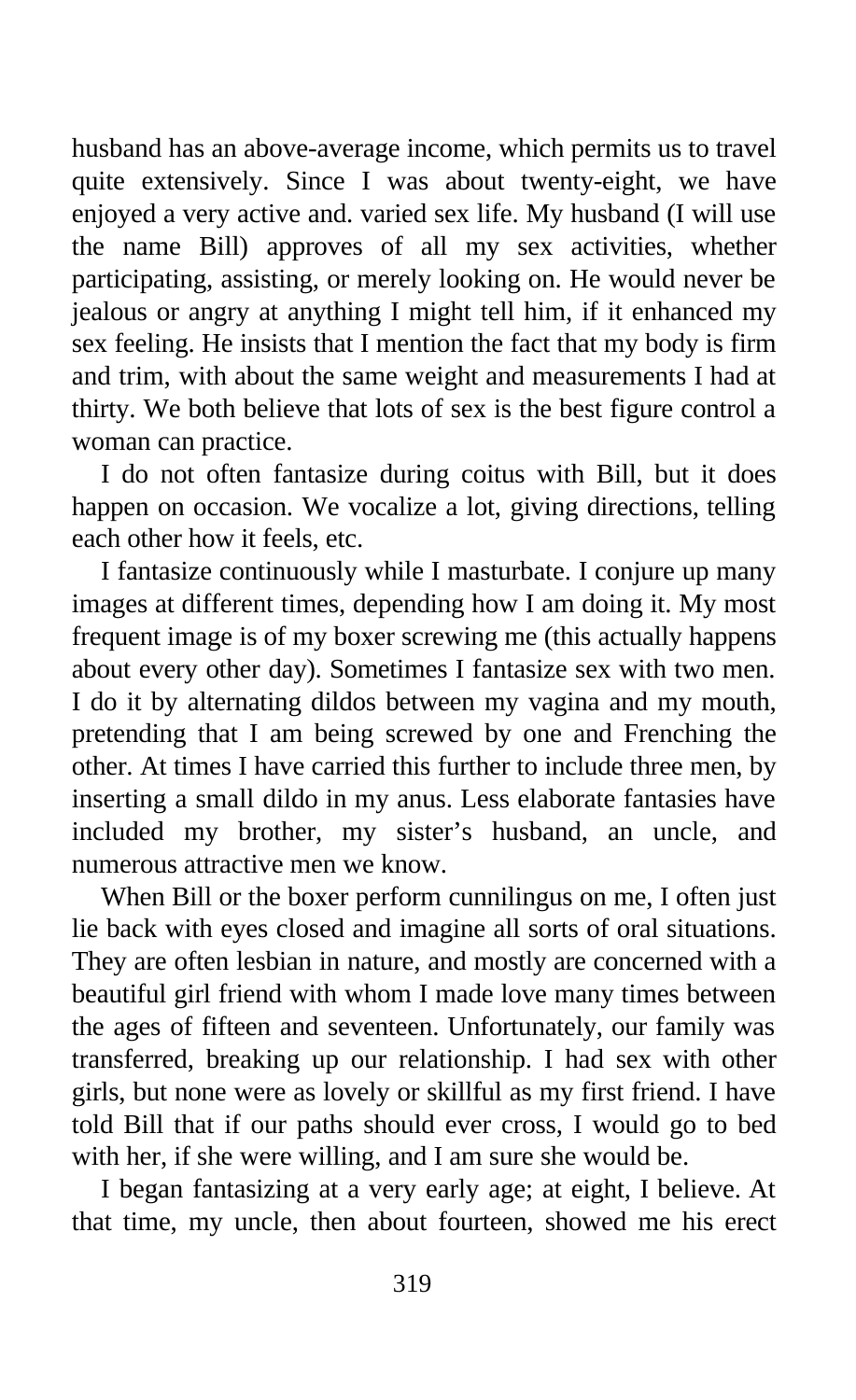penis, and showed me where it was supposed to go. He gave me a demonstration with his finger, which I enjoyed very much, and rubbed the head of his penis against my small hole. We engaged in similar sex play many times, and I began to masturbate regularly. Always, it was accompanied by thoughts of his finger screwing me, or his penis caressing my inner lips and clitoris. When I was thirteen, I began having sex with my brother, and this continued irregularly until about my sixteenth year.

I enjoy imagining that I am on exhibition. I have performed for Bill so often that I am accustomed to an audience, albeit of one. In our travels we have had several opportunities to view sex exhibitions, and strangely, perhaps, I always identify with the girls, and how, and to what extent, I felt that I could improve upon their performance. I am sure that I have a decided streak of exhibitionism in me. I love to pose for pictures; the sexier the better. In mild ways (with Bill's approval), I have indulged in exhibitionism. For instance, I have not worn panties in many years, except (honest injun) when I am expected to take them off; at the doctor's or the dressmaker's. I have given lots of strange men an unexpected peek at my pussy, while Bill and I observed their surprised and pleased reactions. Usually, this occurs on a motor trip, and I will have applied lipstick to my labia, to be sure they are unmistakably visible against the background of dark brown hair. Being rather moist and swollen, their visibility is enhanced. On trips, we always have a dildo handy and, of course, the boxer. I have let him screw me many times as we traveled, much, I am sure, to the surprise of passing truck drivers, who must have wondered what a large dog was doing with his paws on the back of the front seat.

Speaking our fantasies out naturally decreases the novelty of the particular situation to some extent. But we have discarded few, if any, of our fantasies. Actually, we have experienced many of our best fantasies, but even so, they remain effective sex stimulators. The most effective, the favorite, and the one which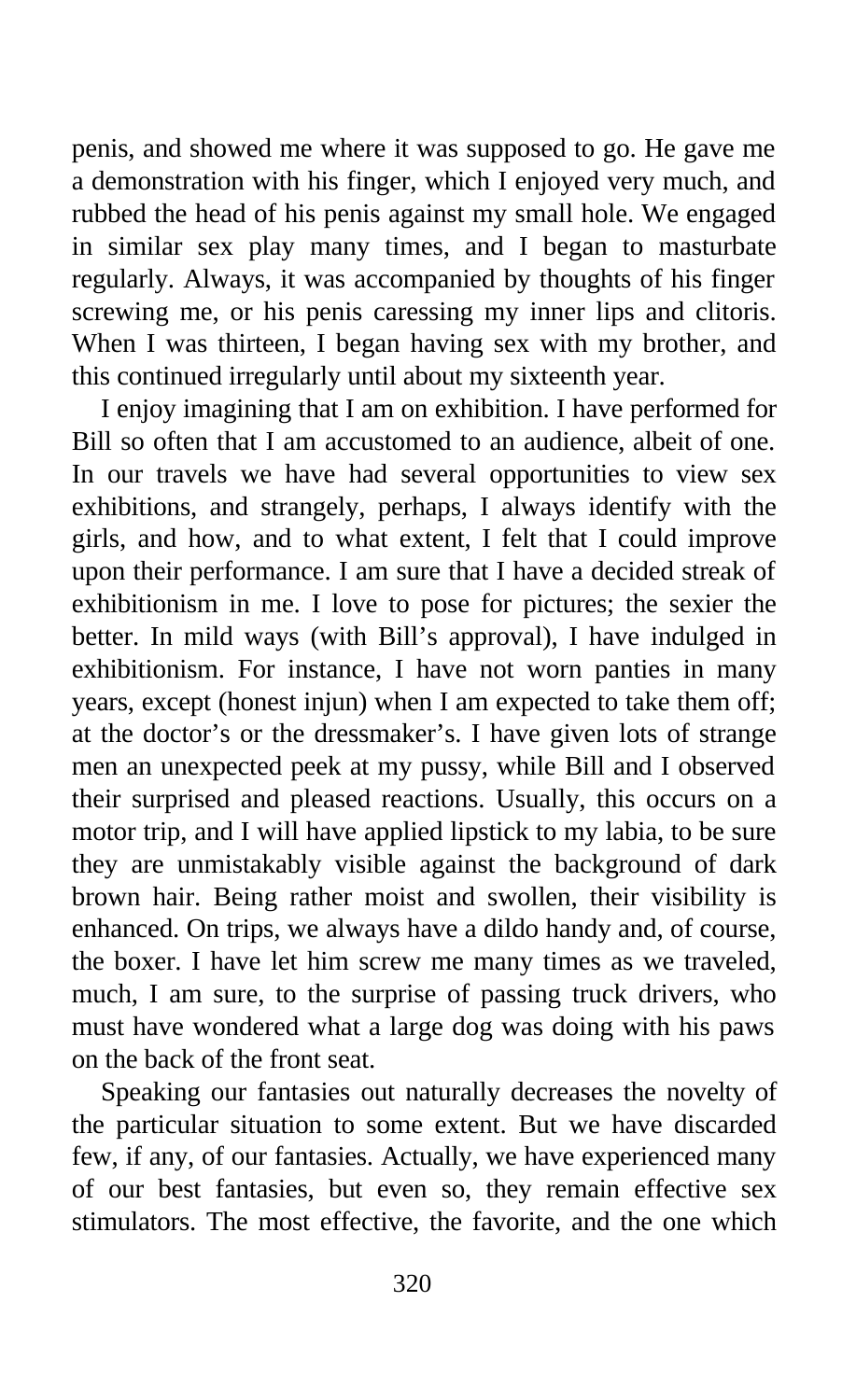has withstood the test, is the one concerned with bestiality. It began about twenty years ago, and became a reality about three years ago. Our present dog is the third one, and he should be good for five or six years. The first two were German Shepherds, and we have trained all of them. Until the kids went away to college, dog-screwing was mostly reserved for special occasions, although I had cunnilingus often. I kept the dogs satisfied with masturbation and, when Bill was there to help guard against being surprised, I would fellatiate them. I know this may sound terrible, but it is really very pleasant, especially as I always thoroughly bathe that area with a nonirritating alcohol antiseptic which can be had in any drugstore. Precautions are unnecessary now, but I still enjoy giving him a suck sometimes.

I hope that none of what I have written has been offensive. Please use it in any way you wish, if it has any value. [Letter]

#### **Posie**

I am forty-seven years old and have only been married to my present husband for two and a half years. I was previously married for twenty-four years; he was a violent man and sex with him was something hateful. But my new husband is a very good and kind lover who has taught me that sex is a wonderful thing to be enjoyed. I find with him that talking about our fantasies makes them even more exciting when they happen again.

What I always like to imagine during sex with my husband is that I'm doing it with someone who doesn't belong to me. This "someone else" is no one in particular, and not always a man. Far from being jealous or angry, my lover tells me to talk to him and explain in detail things that go on in my mind, and it makes our lovemaking fantastic.

One of the favorite devices in my fantasy is to think that someone is watching me, and it becomes so real that it is this that heightens my climax. I do have lesbian fantasies, which really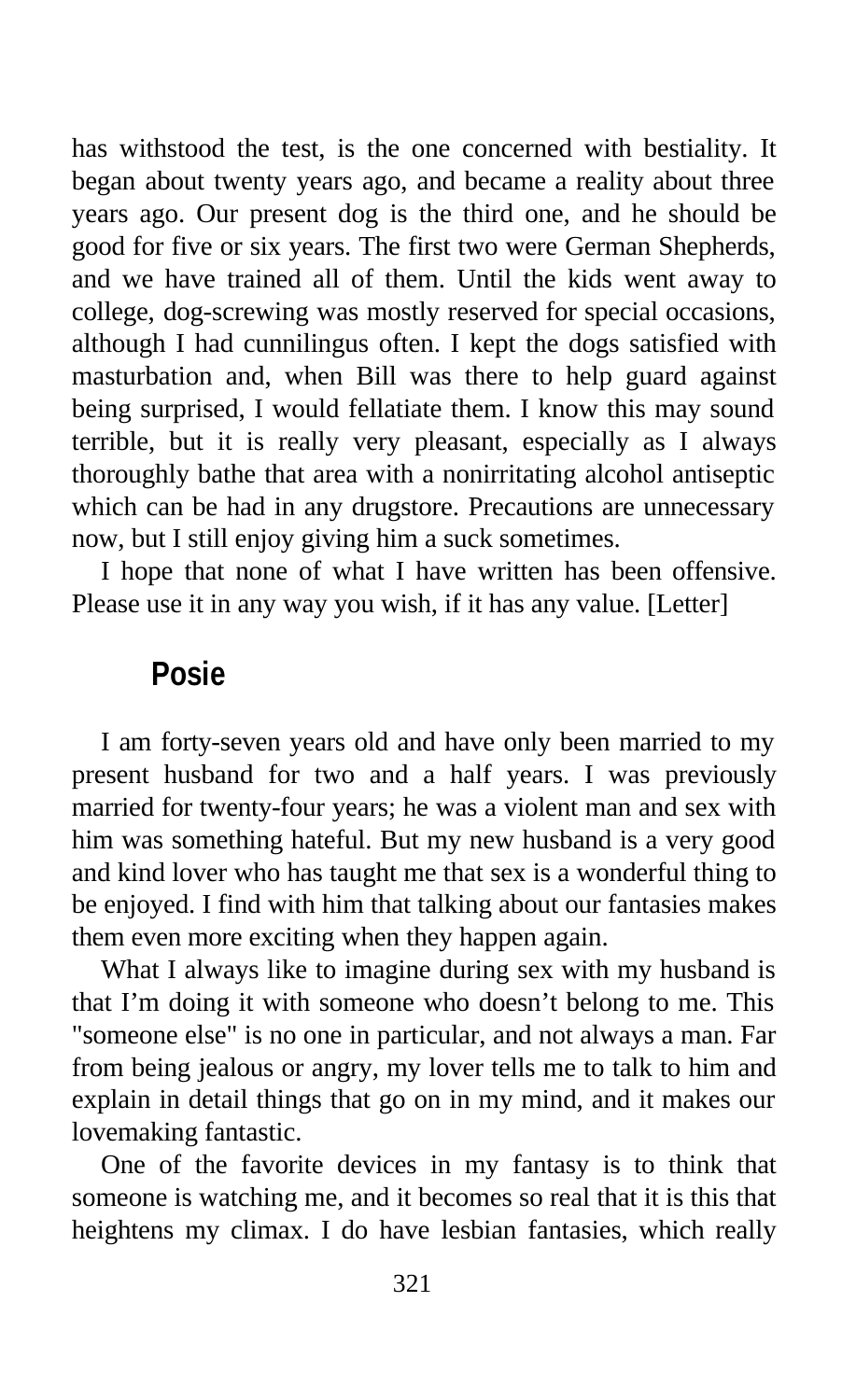aren't great, as I'm a man's woman, but sometimes I do wonder how I would react to seeing another woman feeling her breasts and cunt, actually manipulating herself. I don't want to be doing it, I just want to watch her.

We often indulge in fantasies together, acting out little plays as though we had just met and he has never had a woman before. I seduce him, teach him what to do. Or we switch the roles around and he becomes the instructor. Either way it's enjoyable. [Letter]

#### **Marx**

I have actually acted out one of my fantasies, that of having sex with a colored man. When I describe this to my husband it really gets him going. If I add on top of this image the idea of being on exhibition, it gets me so keyed up I can even see the expressions on the faces of the people watching.

When my husband and I talk about these things it is easier to explain what we really, think and feel, but of course most people, especially women, don't want to talk about taboo subjects. If you brought up the subject they would think you were sex-mad, when really it's the most interesting thing there is, and you are able by talking, and only by talking, to find out what makes people different. [Letter]

## **Joan**

I think my fantasies began when I was quite young, but q I have always remembered the first thing that really started me off. I still find it exciting to think about. I was about twelve and knew as much about sex as the next girl, I suppose. One day, two other girls and myself were in the park with several boys fifteen or sixteen years old. They bullied a younger boy to expose himself to us. This obviously fascinated all three of us girls, and as you might have guessed, the next thing that happened was an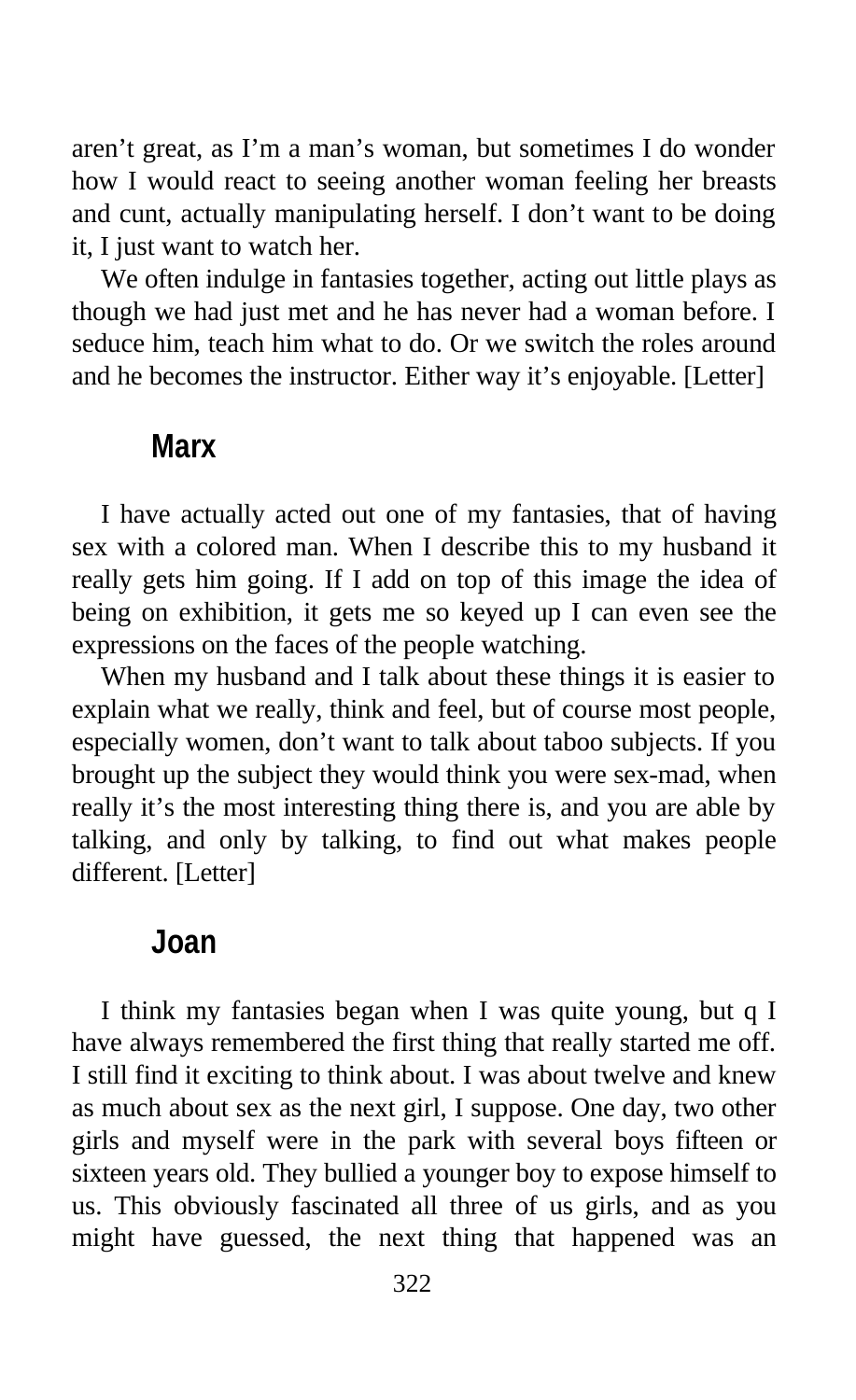intensive petting session between us and the older boys. It may sound strange, but I can't really remember if one of those boys really got all the way inside me or not. But throughout it all, and still to this day, I can remember seeing that small red knob coming out through the foreskin, and I remember wondering whatever that little red thing was that was coming out toward me.

Seeing that first exposure got me started on fantasies as well as sex. I am fifty-five years old, and until quite recently kept secret my fantasies of exposing myself. In my fantasies it is I who expose my cleanly-shaven cunt to younger men, even youths, so that they can see what a real woman's cunt looks like. I have always wondered about the size of other men, because after our third child my husband felt like a finger inside me. It was then that I began to really look at men and to urge my husband to tell me what other men were like. I couldn't believe that some men were as large as he described, and in my fantasies I would imagine them, egged on by seeing my shaven cunt, mounting me. I would think of an abnormally large man with a tool so big it would take me a long time to accommodate it. In my fantasy I would watch my bare slit being stretched further and further open, as his huge penis penetrated me to the hilt. (I have even pictured taking two men at once – as I know that this can happen.) And as my slit, totally free of hair, is visible in its entirety, the man in my fantasy can watch me as well, the movement, the reaction of my cunt. I see him thrusting, stretching me, stabbing away and then withdrawing completely for our mutual inspection of the red shining knob, over which the skin is then forced back just as hard as the man can stand without too much pain, which broadens the knob, making it just as wide as it can possibly be made before reinserting it again.

Eventually, of course, when my husband began to see the reaction his stories of other larger men had on me, he began to suspect I fantasized. At first I was rather loath to admit them to him. I didn't want to talk back to him during intercourse; I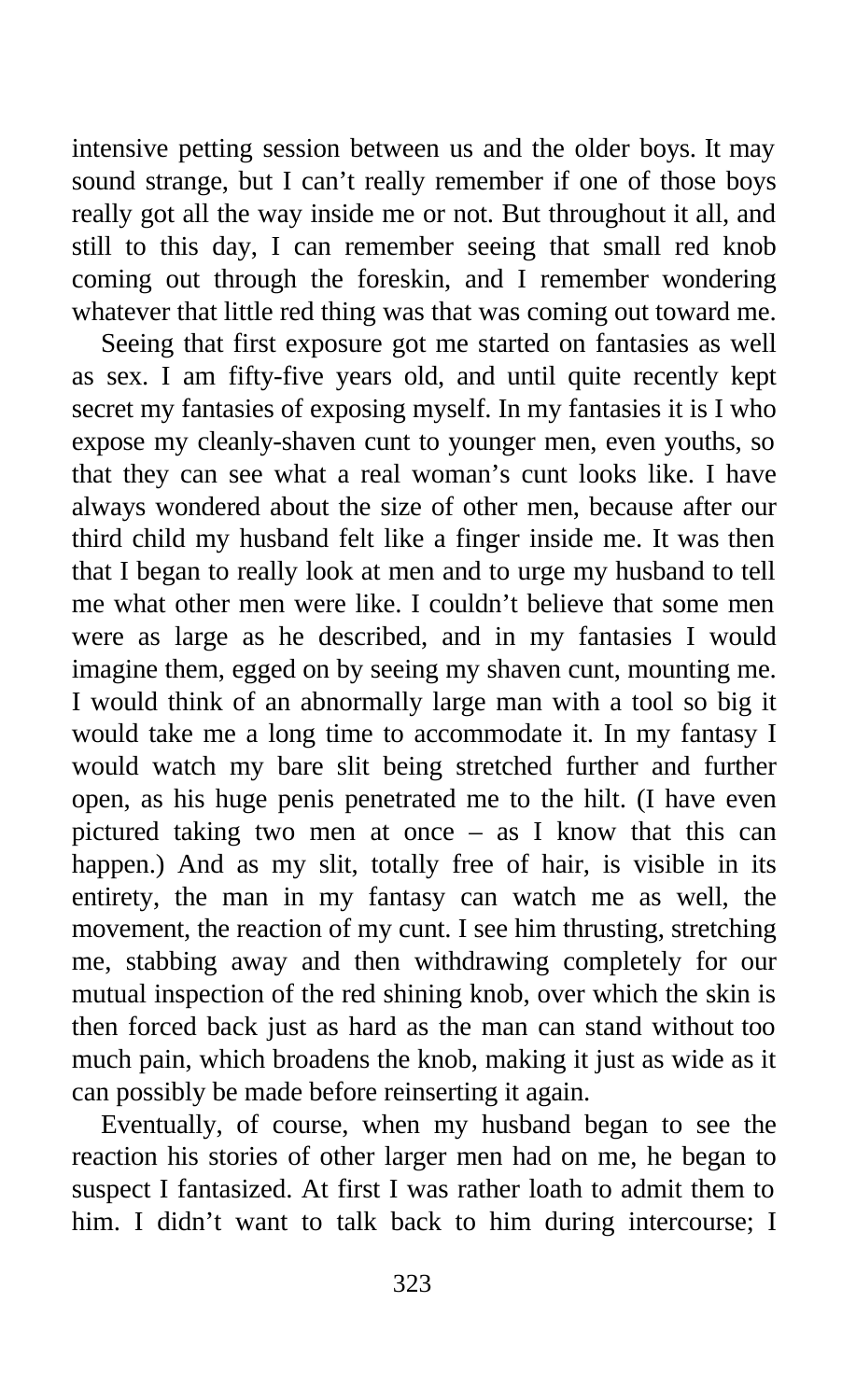wanted to stay with my fantasies. I also thought he might be hurt. But I soon realized how excited he got when I shared my fantasies with him, even told him that in them I was exposing myself to other men. He urged me to tell him more and our lovemaking suddenly took on a whole new excitement. He began to encourage me to think of other men. My husband is jealous of me, but he gets a definite kick from this "near attempt" at flaunting his wife before other men, even if only in fantasy.

Eventually, however, this developed to the point where he did, in fact, encourage me to have other men. We have also got so worked up at times that we have fantasized together about incest, which brings on a fantastic climax.

When my husband talks to me during sex – now that he knows that I have other men, and with his consent – he asks me all sorts of questions about the other cocks I have, and this gets him into such a state because, although he knows very well that he cannot fuck me like they can, he gets pleasure from at least trying. He now even encourages my real exposures to other men; in fact, he loves to shave me. These exposures later add a great deal to our sex as we fantasize together, talking back and forth, what it would be like if I had indeed taken on the man to whom he watched me expose myself – which, of course, is done simply by parting your legs a bit if you're sitting across the room from a man. Other times, of course, I do indeed take on the other men … and then tell my husband all about it. Now my husband even assures me that having other men regularly – and sharing the experience with him makes me a better ride and far more relaxed and able to give of my best in bed. [Letter]

# **Adele's husband**

I have read and reread your article, and having eventually decided your research work is a serious one, I have at last decided to write to you.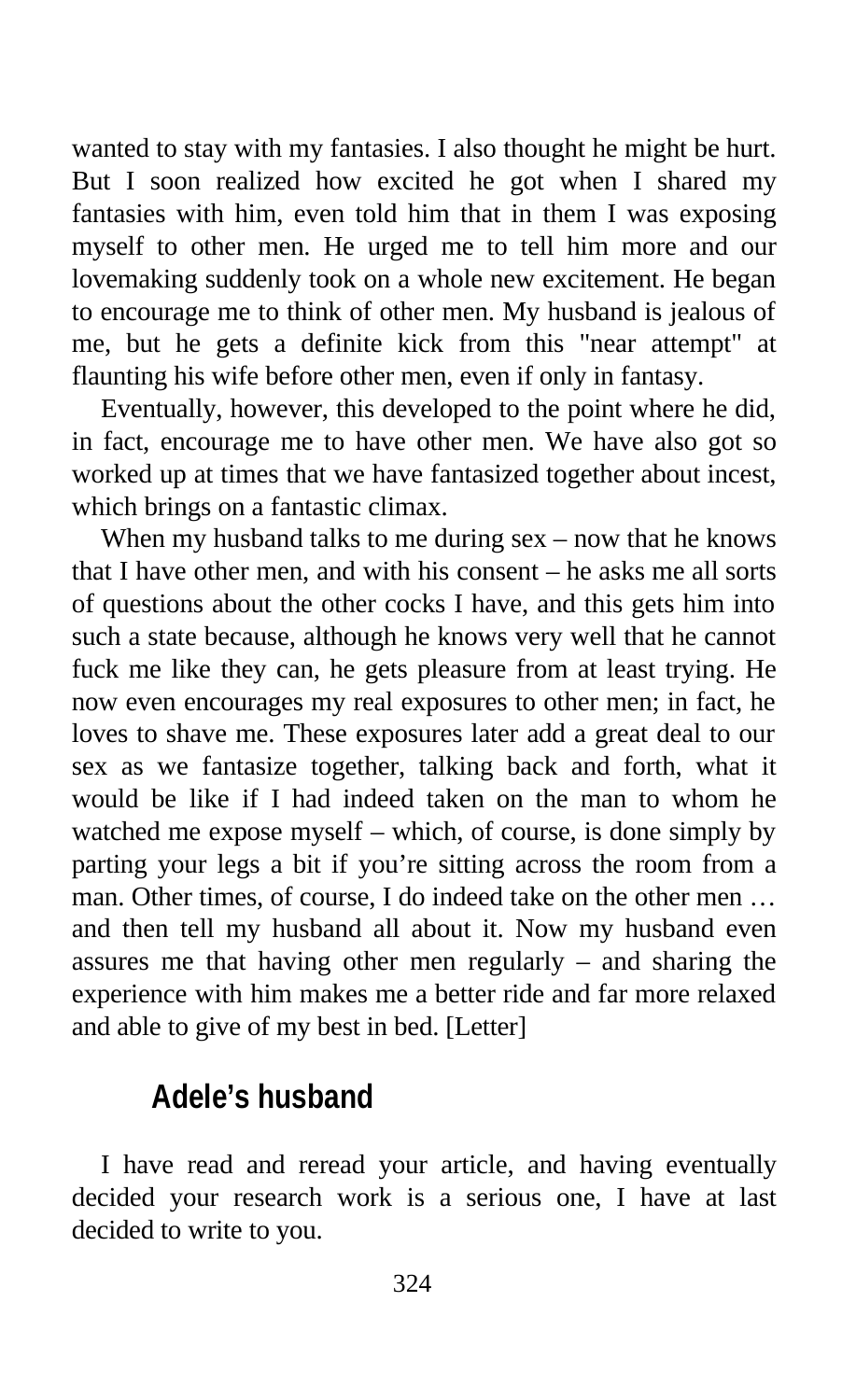I am a heterosexual male, a widower, in fact, but I think you may find it quite interesting to read of the sexual fantasies of my dear late wife, who sadly died five long years ago.

We were married in the latter part of the last war, and when I was demobilized I was twenty-three years old and she was twenty-one. Right from the word go our married life was wonderful, both sexually and in every other way.

To come to the matter you're interested in. We had been to see a film with Alan Ladd in it at her instigation, because she always said how much she liked him. How much, I did not realize. The film had only been on ten minutes before she was kissing me very passionately and, of course, I slipped my hand in her blouse, undid her bra, and found her breasts hard and her nipples really erect. So naturally I went up her skirt with my other hand, having spread my raincoat over both our knees. She was wearing those silk panties without elastic – very handy – so I slipped my hand under and found her absolutely soaking wet. She had already come and as soon as I felt her clitoris, she came again. I finally had two fingers in her and she went wild. I hardly saw the film myself because she got my cock out and slowly tossed me off.

When we got home I asked her if seeing Alan Ladd always did that to her, and she replied that it was so and that she often fantasized about him when we were making love. But she said it wasn't the same as seeing him in a film because I wasn't tough enough with her. In fact, she thought I was too kind with her, so there and then I knocked her onto the settee, stripped off her clothes and mine, switched out the lights and told her to call me Alan and to do what she wanted with me or tell me what she wanted Alan to do to her. It was fantastic! She told me she had always wanted him to fuck her while he was on his horse and she was sitting astride facing him. So we pretended this, with me sitting on the settee while she played jockey on me. Unfortunately, that first time didn't last long, as you can well imagine. Now I realize how totally uninhibited we were then for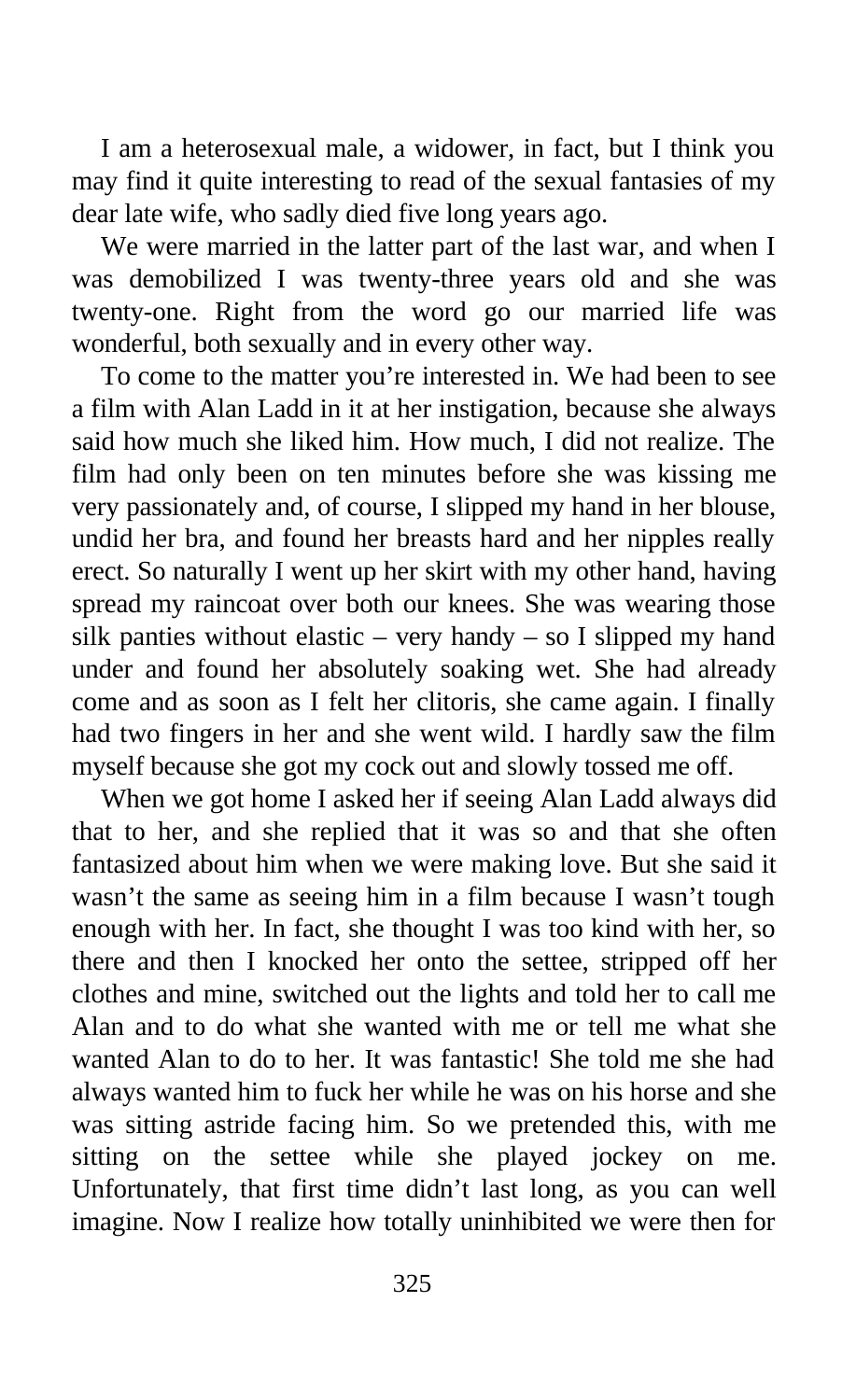such a young couple, because all the time she was crying out, "Fuck me harder, Alan – what a lovely big cock you have," and so on and so forth; no wonder I came quickly. As soon as I had come, she knelt in front of me and said, "I've always wanted to suck you off, Alan, and now I am." And my God, so she did! We went to bed and she was insatiable. In fact, it was so wonderful that next day I went to an army surplus store and bought an army officer's trenchcoat and also a felt slouch hat of the type he wore. I wore them home from the office, and when I went in the house she burst out crying. Apparently she had been afraid of what I might have thought about her behavior 'and would regret what had happened the night before. May I say that I am one man who never objected to my wife  $-$  I should say, my late wife's  $$ fantasizing with Alan Ladd. In fact, I must have seen more of his films than any other man in the world.

This, however, was not the end. When Sean Connery made his debut as James Bond in the films of the books by Ian Fleming, she found that he "turned her on," as the modern idiom says, and away we went again. Of course, we had become more sophisticated as we grew older and would have looked silly necking in the cinema. But as soon as we'd left the cinema, and I was driving home, she would have my slacks open and would suck me off, while I was driving with one hand and bringing her off with the other. This is not advocated in the Highway Code, by the way, but as I always drive an automatic, there was no hand brake or gear lever in the way.

I trust you do not mind my writing to you and I do think you may be surprised that there are some men who encourage their wives to fantasize while making love. It certainly enriched my life, and how lonely these last five years have been. [Letter]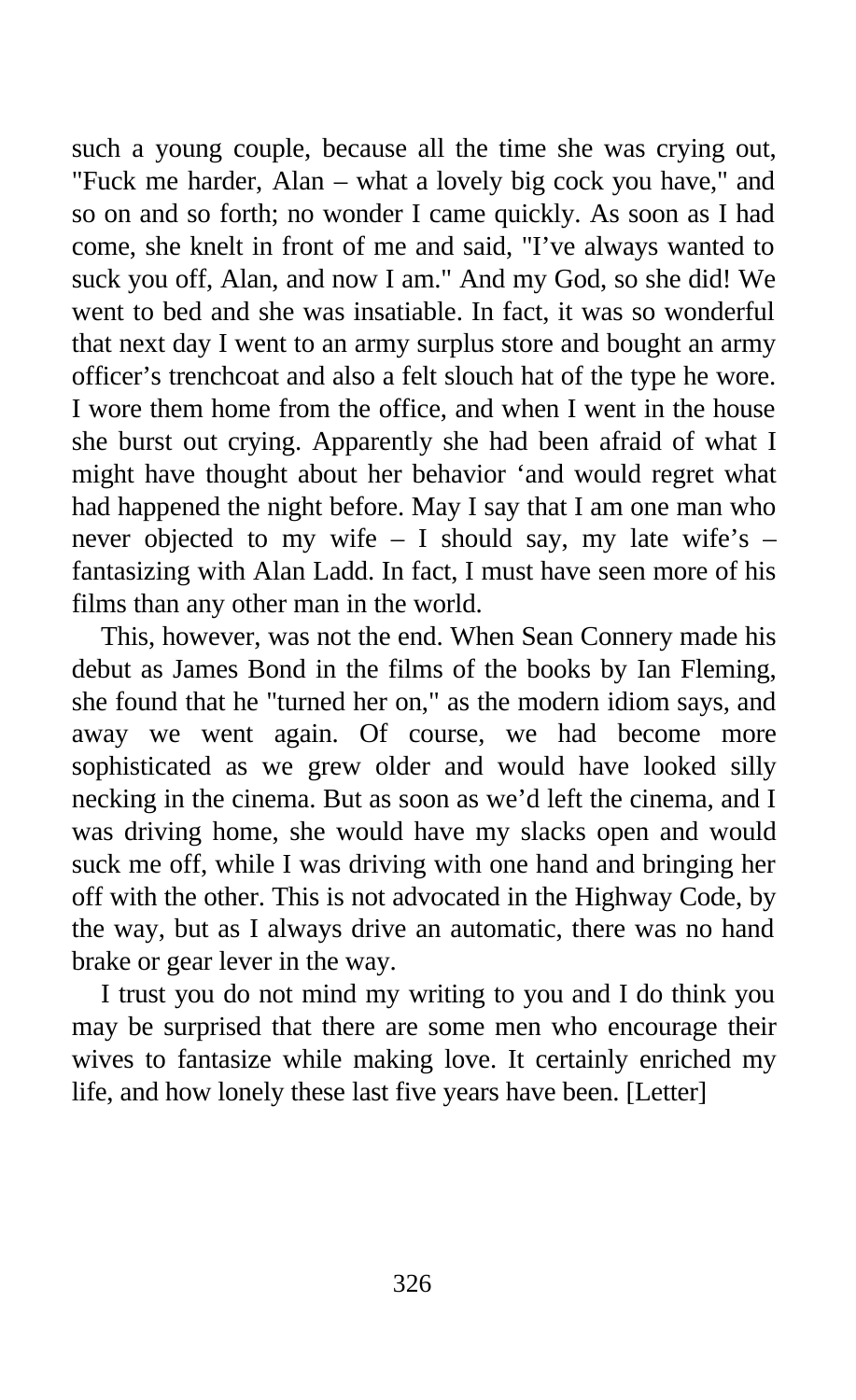#### CHAPTER SEVEN

# **Quickies**

 This is as far as some women got in telling me their fantasies … just a fleeting thought or two off the top of their heads.

… I imagine I am at the shore with the water running out from under my feet. The dizziness and the feeling of flight are overwhelming. I am being sucked out to sea. It is incredible …

… I am being raped by a Harlem gang, or seduced by my boyfriend's roommate, or I am seducing a virgin myself, or being filmed for a porno flick, or being discovered in bed by my parents or younger brother, or being in bed with other couples (that act works wonders!) …

… I think of my lover as a madman … , or conversely as a virgin …

… I pretend that my lover is the boy I loved and wanted to marry when I was sixteen and we were separated …

… just knowing that this lover controls my life, since becoming pregnant again was something my doctor warned me not to consider …

… in my fantasies I always have my clothes on. I'm sure it has to do with rape, or why else would I be dressed? Having my clothes on adds to the urgency; there is no time for preliminaries, or even time to think. But it's the most exciting sexual image I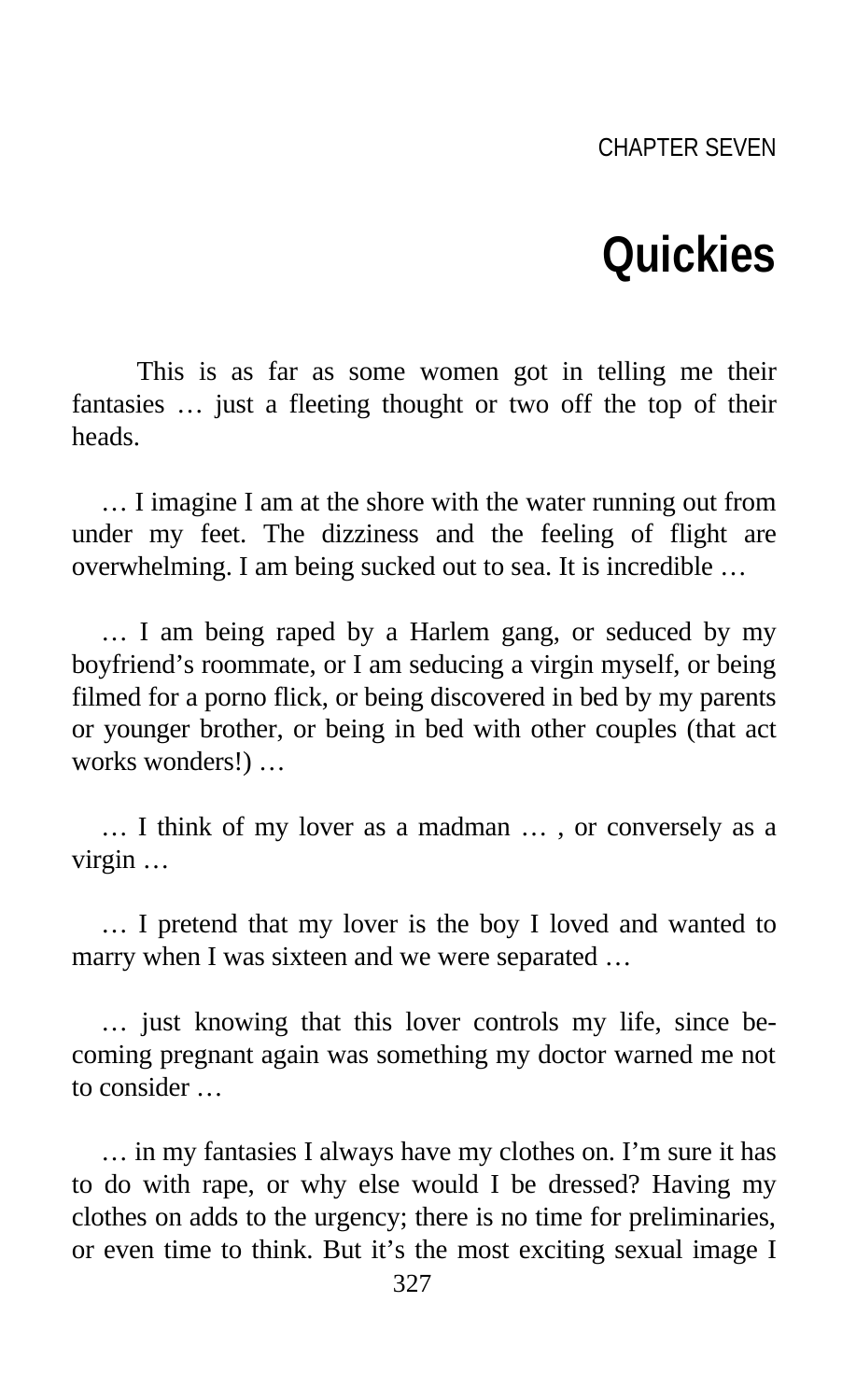have ... me dressed and being totally and fantastically raped by some unknown man, who will then disappear into the night, leaving me wonderfully satisfied and yes, dressed …

… I fantasize very typical stuff … our running through the fields, making love at the beach, whispered talks in bed, his asking to marry me …

… I discovered the existence of sex through a chance encounter with mating guinea pigs and was then filled in on the human details by a girl three embarrassing years younger than I. Once I knew the act existed, I did everything to try and visualize it: stung Kleenex up my vagina, then sitting down to watch hours of television, wondering if it felt like that. Picturing some crew-cut boy looking at me naked (he'd undoubtedly have been repelled by my almost non-existent breasts) and wondering what we'd do from there. Trying to imagine the actual penetration painful? disgusting? joyous? I really couldn't picture it. When I tried, it seemed so intimate you could only do, it with someone you really … cared for. But if you really cared for someone, how could you do such a terrible thing? It was a dilemma, and nearly stopped all my sexual fantasies … until I fell in love at sixteen …

… I imagine I am my husband's mistress while he is making love to me. I imagine I'm trying to seduce him away from his prudish wife. Or I think of myself as a call girl or prostitute. After my husband and I once went to an all nude bar, I imagined for about a week that I was one of the girls we had seen. Strangely, when we are actually making love, I never fantasize that *he is* someone else. I'm always the one who is different …

… I used to have sex dreams, when I was reaching puberty; it all centered around the penetration. I was fascinated by how wonderful it seemed in my dreams, and thought I would simply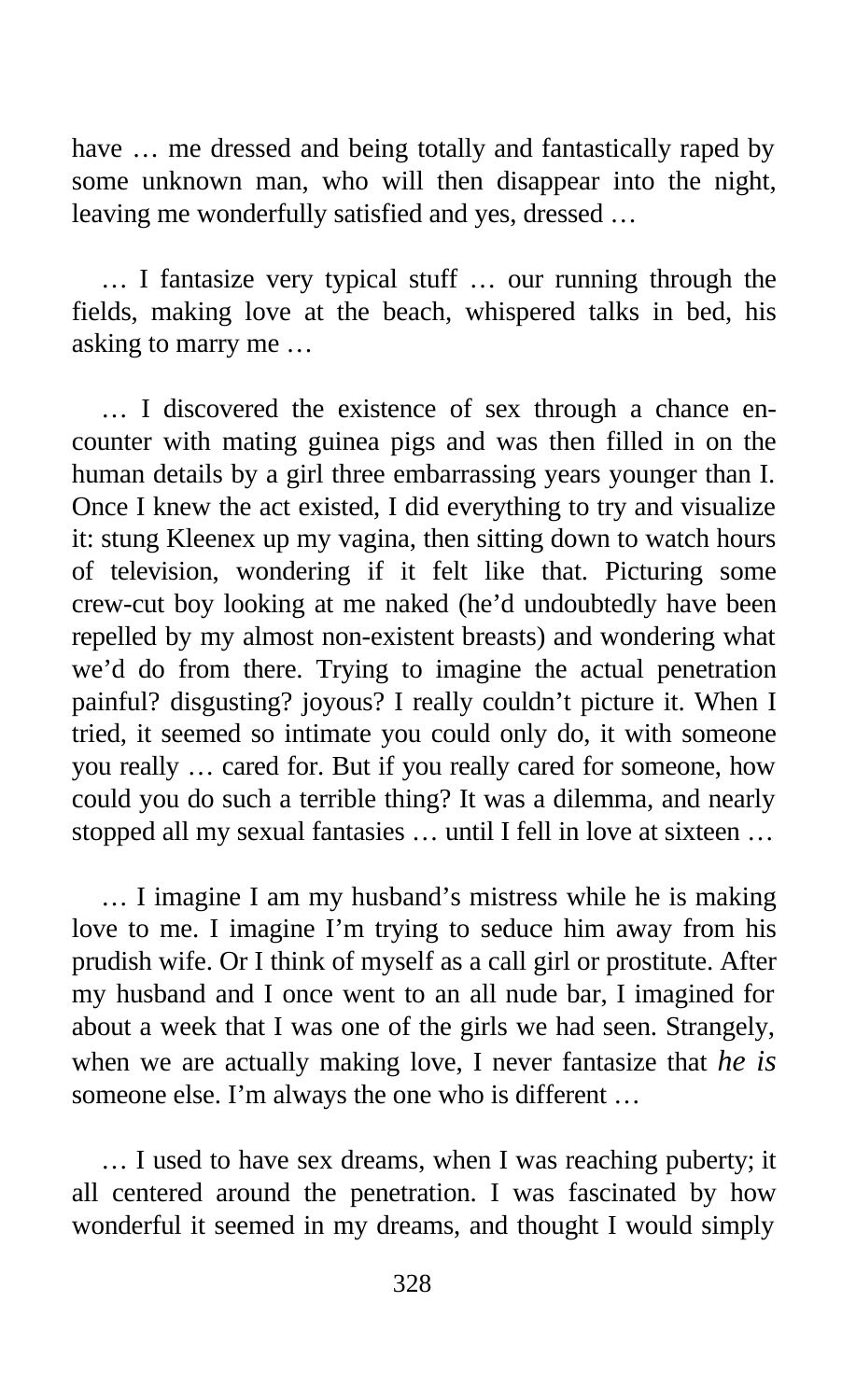die and go to heaven when I actually engaged in sex some day. The dream was so potent that I would engage in fabulous masturbation, which I loved, imagining that real sex between men and women would be even better. I ran into some trouble later on with priests who said it was "dirty" and a "mortal sin" to masturbate. So for a while I didn't, or if I did, I felt guilty. And finally I didn't do it anymore …

… I imagine what various men would be like in bed. I'm very happily married, so I would never go to bed with them, but if a friend of my husband's is attractive to me, I have fantasies about the two of us making love. As we are seated across from each other having cocktails, etc., I will picture him without his clothes. I get to the point where I am actually physically aroused by this

… I had just broken up with a lover and in my masturbatory fantasies I would imagine I was making love with a woman, one of my best friends and a very attractive girl. In my fantasies the ex-lover would discover my friend and me and would be bitterly hurt …

… I wonder what it would be like to masturbate with a dildo and it always arouses me to see pictures in sex books of these devices in use. Explicit sex books (you know, the full-color pictures of men and women in all those positions) really turn me on. My husband and I have two of them and every once in a while we look at them. If we didn't make love after this, I would have to masturbate! However, I never fantasize about perverse sexual acts, like doing it with a horse. *That* turns me off …

… I began to have sexual daydreams about the age of four. There was a dark-haired, mysterious-looking man in the orchestra that played for Saturday night dances at my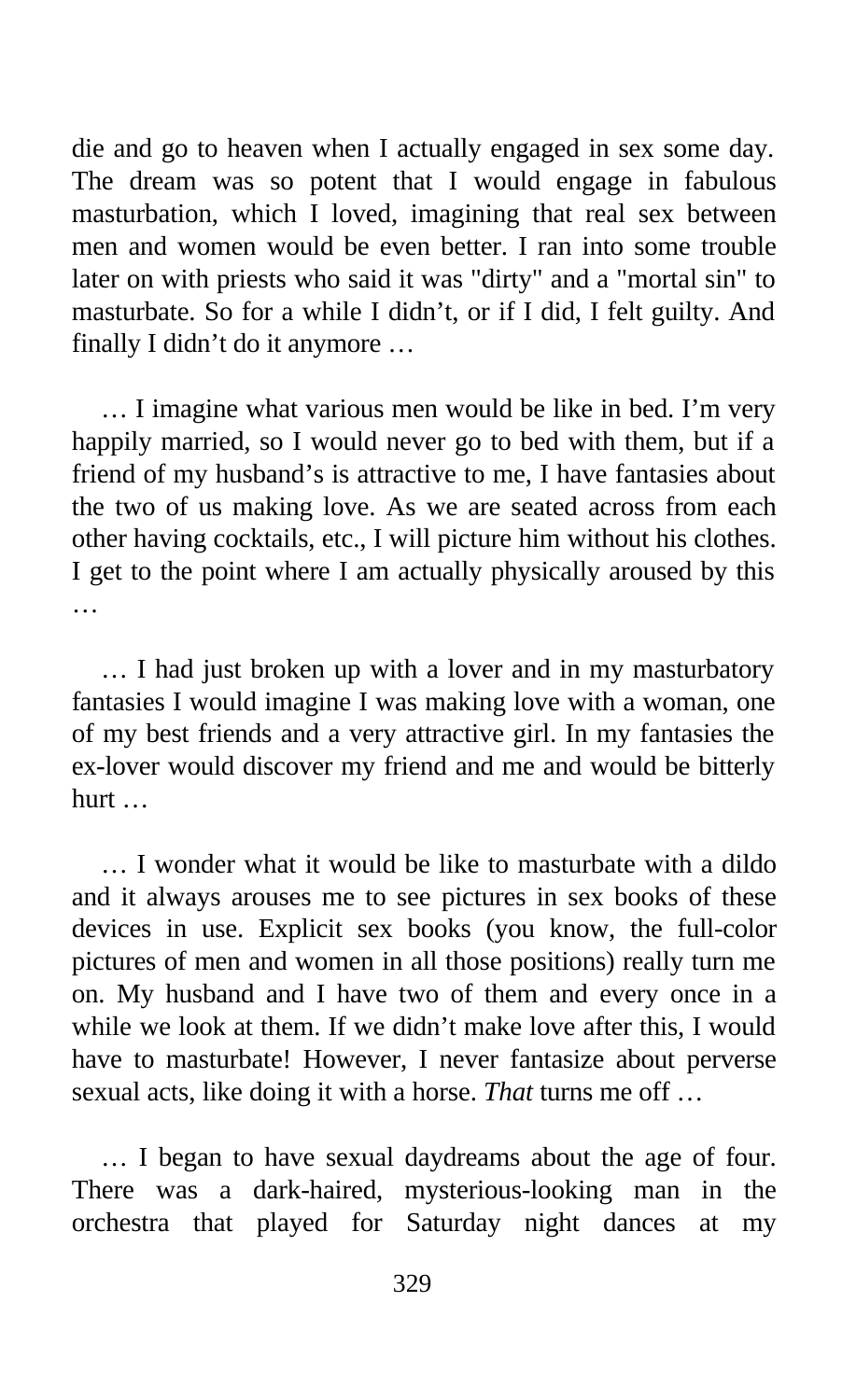grandfather's country club. He played bass, and I would daydream from Sunday on through the week that he would come some night around dusk and whisk me off in the bass case. To this day I am attracted by dark-haired musicians, especially bass players, and have allowed myself time and time again to be carried off by them (not in their bass cases), only to discover that their lovemaking, no matter how wild, can never live up to my now quite grown-up fantasies of what I'd really like them to do to me …

… I am not with the obvious he-man muscular type. My sex orgies are with intellectual, almost shy men, who you think wouldn't know what to do in bed, but I picture them as experts under the surface. As if I'm the only one who knows their prowess …

… I am chained, being beaten, forced to make love against my will. This surprises me, because I'd never allow a man to lay a hand on me ... yet I keep coming back to this situation ...

… I just think how much I love him when we make love. But every once in a while, I play the pussycat and he the affectionate owner …

… I have had erotic dreams which have produced orgasm. I am making love with a black man, a mysterious stranger, teen-age boys, once, to tell all, even with a woman, and there was one with a stallion who looked like a man I know but was a horse all the same …

… I imagine, while I am masturbating, that I am being raped by a man who has just kidnapped me because he couldn't resist my fantastic beauty … or I imagine I am making love with an old high-school sweetheart who was maddeningly sexy but whom I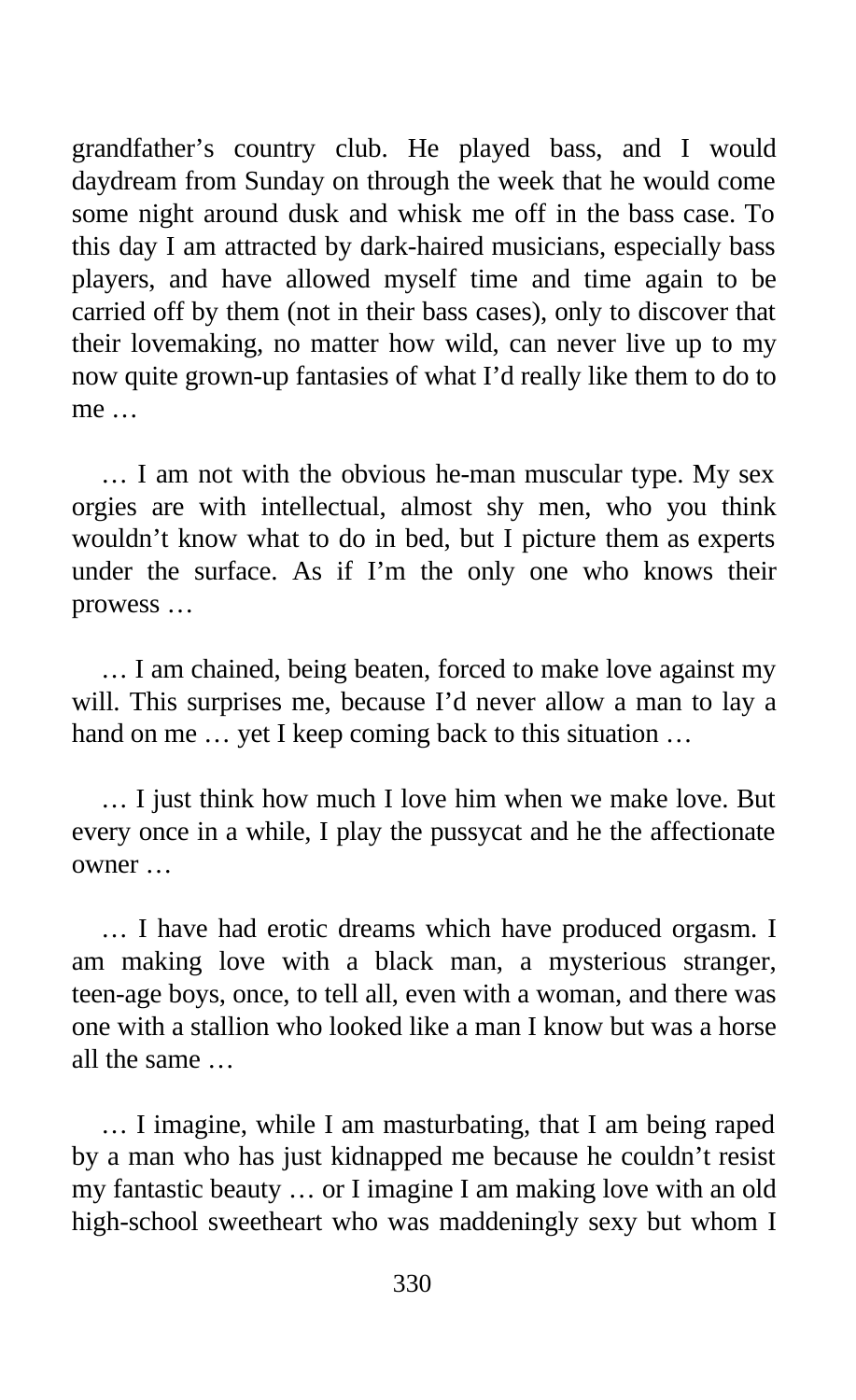never went to bed with because I was too virginal (my husband really is the only man I've ever been to bed with!) …

… I guess it's a submission fantasy, having my will overcome by sexual arousal. The man, my partner, has no identity, he is depersonalized. He never becomes another real person, like a movie star or my first love. He is not sadistic but he is not loving either – more like a cold unfeeling machine. Sometimes conditions are put on my achieving climax … I cannot make any noise or move or something like that. Sometimes there are two men … or more. I guess you would say my fantasies are somewhere between rape, victim and prostitute, sort of half and half. I never imagine being beaten or hurt in any way, and I never do anything myself; I am just acted upon. The man is an impersonal manipulator. There is no definite setting to these fantasies, no props or anything or fancy clothes. Sex fantasies are quite recent with me. I never had them when I was younger. I don't now have fantasies unless I know a man well and the sexual routine is familiar and comfortably old-shoe …

… I conjure up this ultramasculine, coarse, strong fellow, and in my most climactic moments he becomes very tender, very soft in his lovemaking to me, very, very much the right man for me. It turns me on to realize how fully this man can give of himself to me. Usually my men are totally indulgent …

… I am Queen Elizabeth (the First), ensconced in a castle with Hannibal, Rhett Butler, and Elke Sommer. The four of us do a variety of filthy things together. This is a serial fantasy, and I always take up where I left off. In my childhood fantasies I tortured various other women; but now that I am grown up, I don't have this particular type anymore …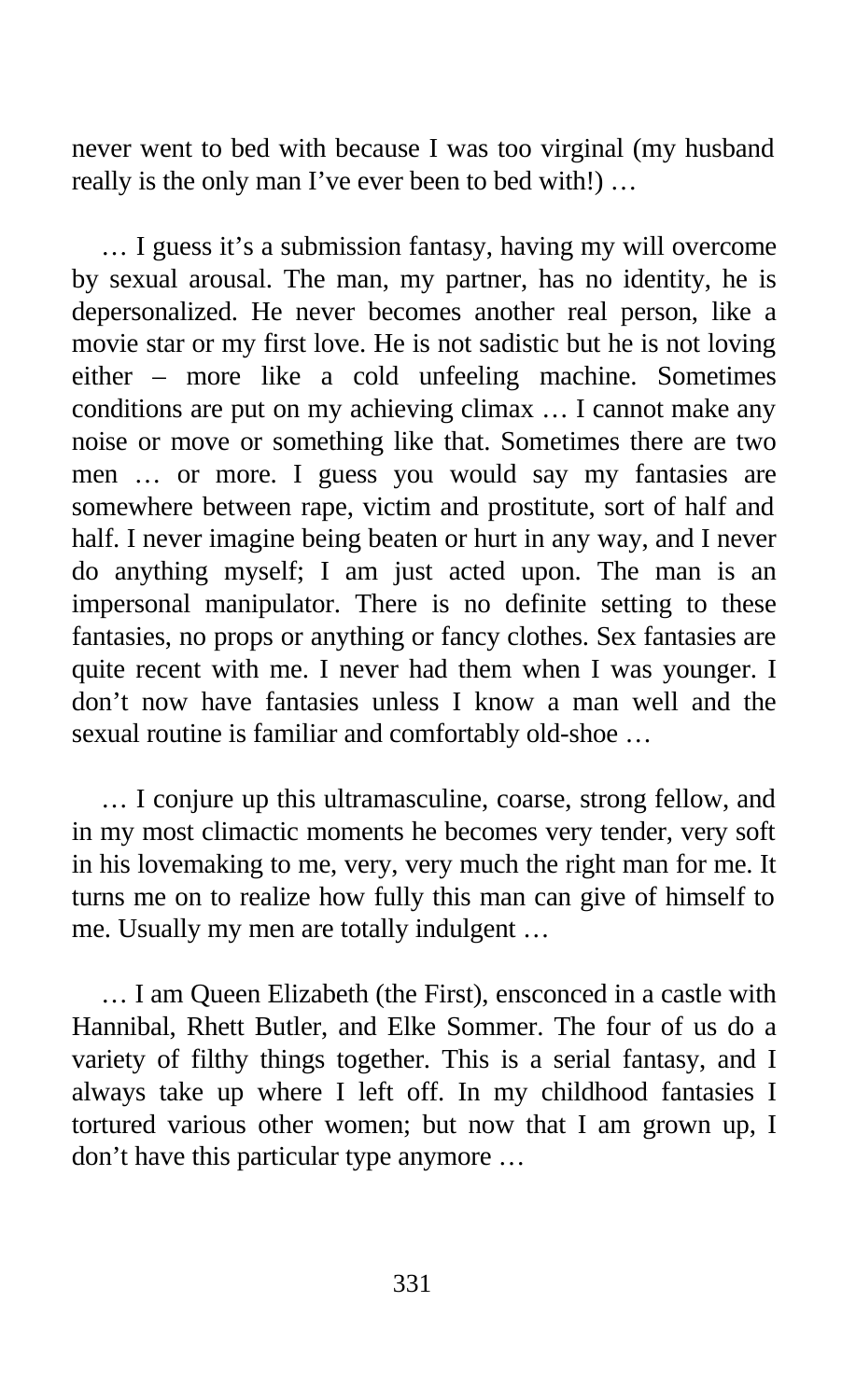… I'm spread-eagled on a huge roulette wheel that hangs on a wall. As my partner penetrates me, the wheel spins faster and faster and faster …

… I am attacked by a pack of German Shepherds (sexually, that is) …

… I have been smuggled into a male prison and am being passed from cell to cell. It is the "long-termer" section (they are ravenous!) …

… I am completely passive having things done to me against my will. It is not actually rape, I don't struggle, I enjoy it but against my will. Sometimes I hear a voice, like on a PA system, describing what is being done to me and my reactions …

… I am out on the street with no underwear. I approach two men walking together, lift my skirts, and offer to do anything …

… I often borrow some of the more vivid scenes from *The Story of O*, like the one where she wears no underwear all day long and is constantly on call for her lover, who requests that she make love with other men while he looks on. And straight whipping scenes, like the bit from that same book where she is in the special beauty shop, sitting naked on the chair, having various interesting parts of her body prepared for sex. For orgies, I lean heavily on *My Secret Life …*

… I am not very imaginative. I simply fantasize scenes that have actually taken place between me and my lover which I have found particularly interesting …

… I am a stripper, performing on stage. Then I enter the audience and have sex with various men …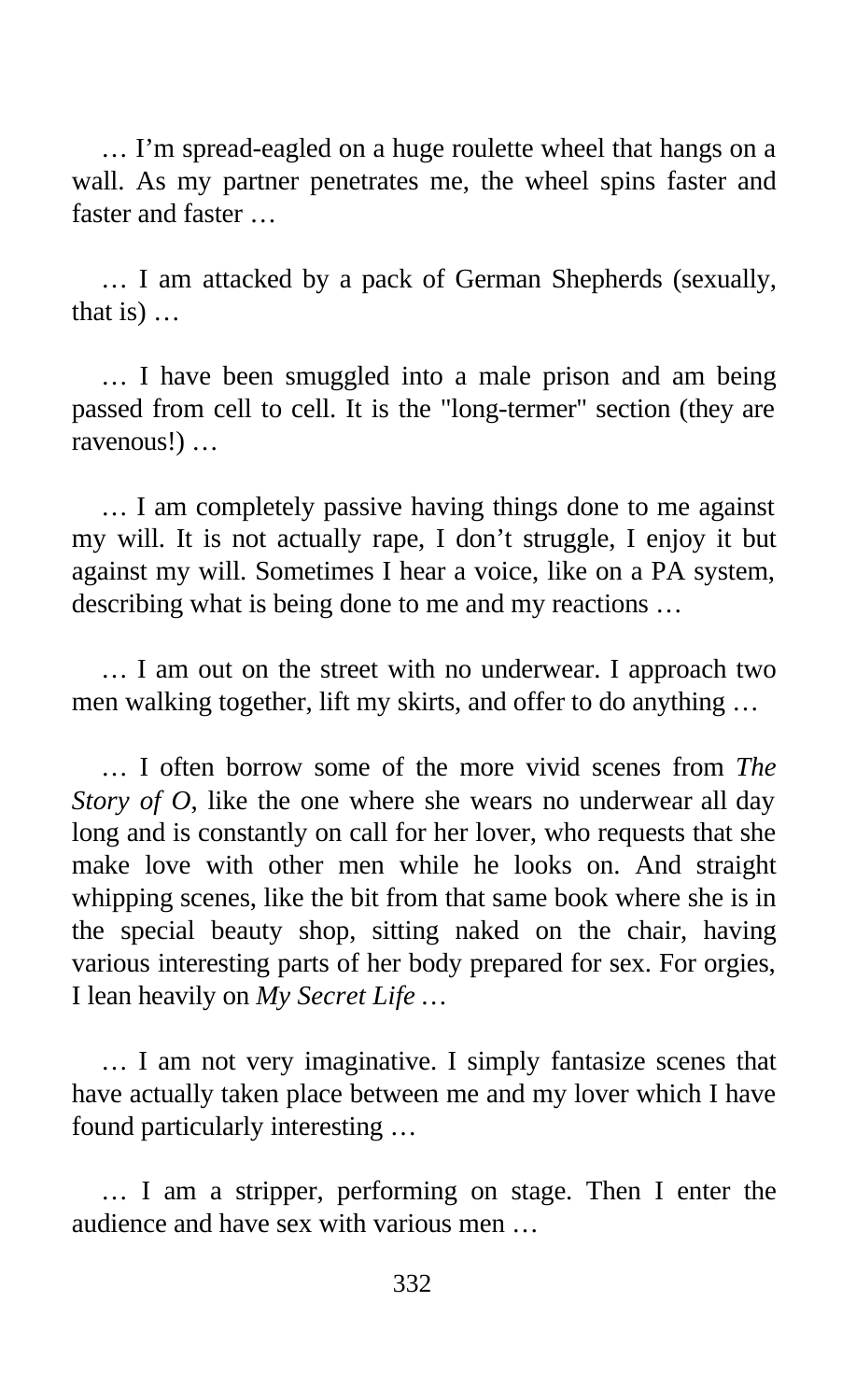… yes, I'm ashamed to say I've had fantasies about love and sex ever since I was at school. My headmaster never suspected it, but I was often *his* mistress in the most romantic surroundings. I sometimes fear that I am a nymphomaniac, but only in my "Walter Mitty" world. My favorite "trip," while plodding down our local Main Street, is into the harem of some virile potentate. When I awake, I am carrying  $\ldots$  a load of shopping  $\ldots$ 

… The men in my life have all been a bit wishy-washy. My fantasies are always about a he-man who knows how to put his foot down. In my dream, he puts me across his knee and wallops my bare bottom. Then we make love …

… I daydream about a certain bulky lump of male muscle I see pass up the road each day right in front of our house. He has a big black beard and marvelous twinkling eyes. Well, daydreaming's free, isn't it? …

… my erotic fantasy is to walk stark naked through a spring meadow on a really hot day. A great "horny" hulk of a man (also stark naked) grabs me, and without a word spoken throughout, makes wild erotic love to me. (I think it might be as well if you only use my initials.) …

… my fantasy love takes me for a trip up the Empire State Building. He knows of my love of music, my fear of heights. As we soar skyward, he calmly takes me in his arms, first very affectionately, then more possessively, until he becomes very demanding. Once at the top we make love, accompanied by Scheherazade type music. A wild, passionate affair, a conglomeration of sounds and sensations, all madly exhilarating. (How I've enjoyed writing this!) …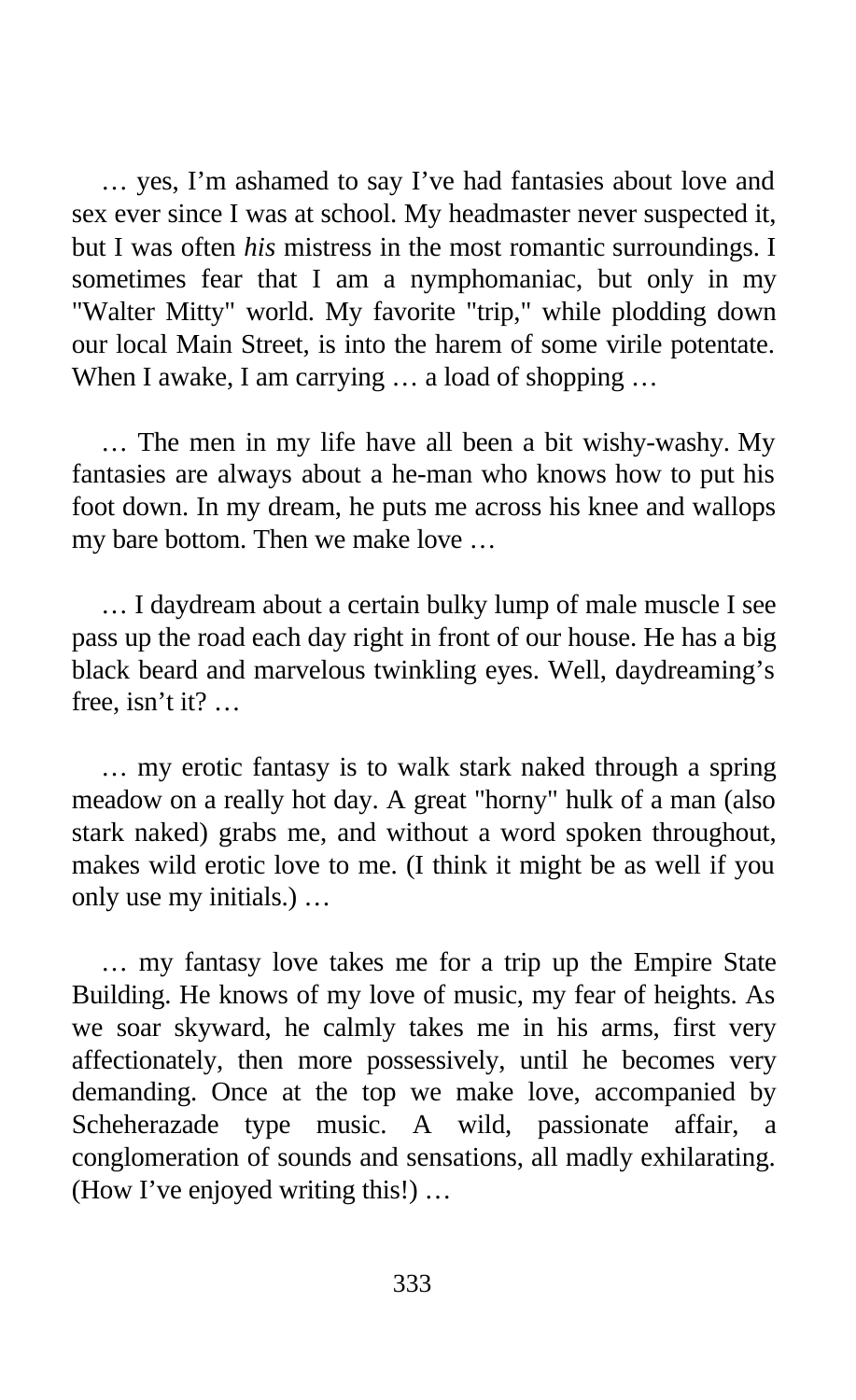… my secret fantasies concern sex in the air or on the sea. If I won the state lottery, I'd hire a plane and a boat, just to find out which rocking movement is better combined with sex ...

… why is it when I'm a happily married mother of four lovely children and have a darling husband, why is it I always go off in a trance when I see our good-looking delivery man walk up the path on Monday and Wednesday mornings? My heart misses a beat as I open the door. While I wait for him to put down his packages, I stand there transfixed, my mind wondering what it would be like to make love to this six-foot hulk of a man. I'm sure I would die if he knew what I was thinking, as I'm only four feet ten inches tall

… my fantasy finds me swimming in a pool, filled with champagne, along with two handsome men, one blond, one dark. I clamber out of the pool and lie on the table, while they massage me gently, but possessively, all over. The three of us dive back in, and I make love, right there in the champagne, to first one and then the other; tempestuously with the dark one, then languidly with the fair one …

… I go to my doctor and find a gorgeous Doctor Kildare type instead of my usual doctor. He asks me to go behind a screen and undress. I do so, and when I'm down to my bra and panties he comes behind the screen, looks me up and down, and compliments me on my body. I am embarrassed at first, but afterward feel flattered. He asks me to undress completely. I do so. When he examines me with the stethoscope, he repeats how much he admires me. When he says he would like to make love to me I willingly agree. Then he undresses and we make love on the examination couch. Afterward I dress and leave as though I had just paid a normal visit to the doctor. My husband, of course,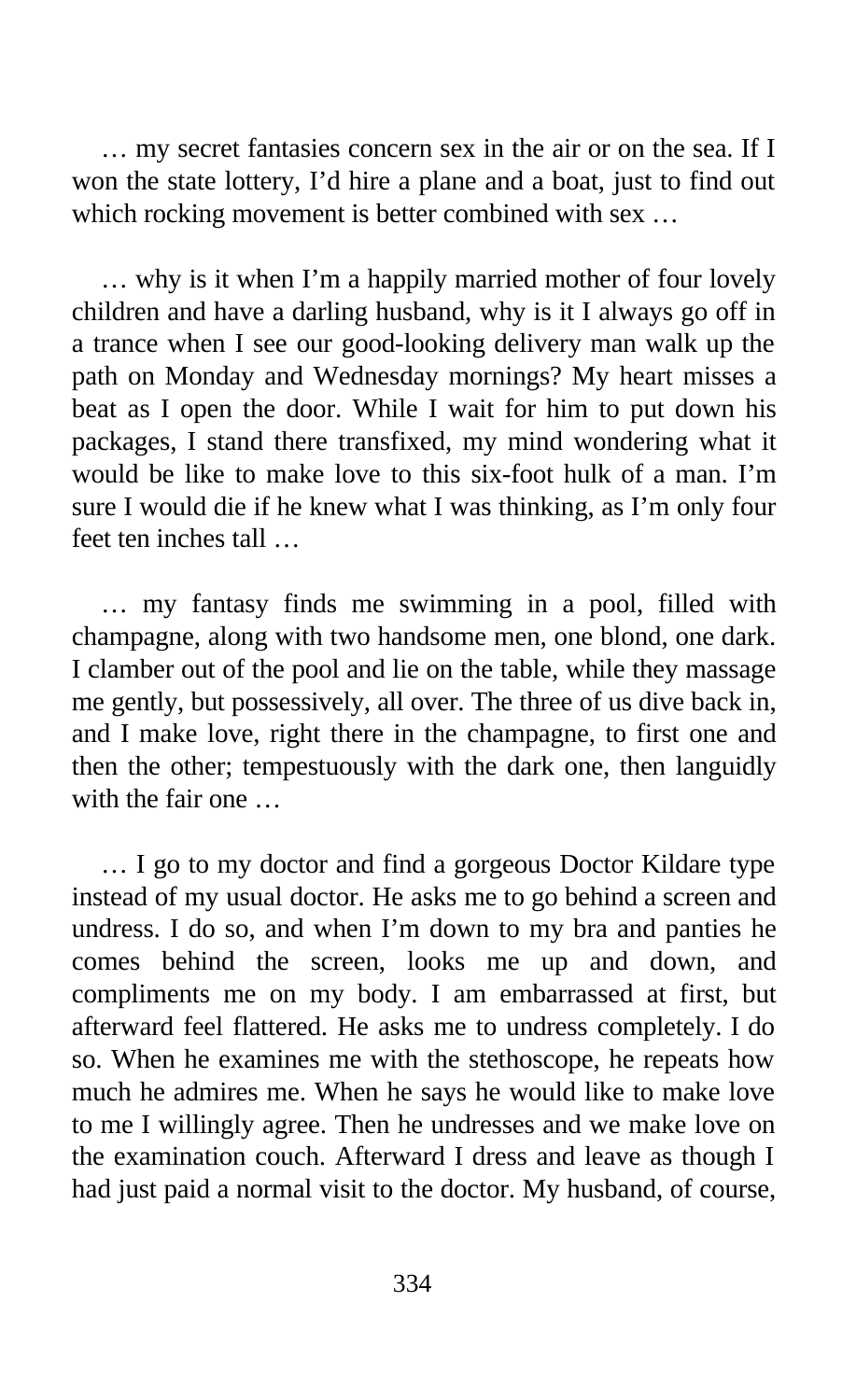knows nothing of my little daydreams and our marriage is a happy one…

… I'm lying on a low, large bed, wearing a long, bright red, see through, antique Roman toga that would suit my long blond hair. Near me are two pet snakes and a cat. Lounging about are eight tall, slim, long-haired men, wearing short roman togas, pure white. They serve me and talk to me on erotic topics. Meanwhile, another eight sexy guys, wearing purple or red bell-bottom velvet trousers, black belts and flowered shirts, are singing and dancing to the sound of stereophonic, psychedelic music. I can choose any of them at any time to make love to me. (I'm not underaged.) …

… whoopee for those delightful dirty daydreams. I often dream about what sort of bed partners certain men would make, and my little mind went berserk recently when we had these lovely men installing a new central heating system. Our house may have been cold that week, but my thoughts kept me pretty hot …

… when sex got a bit mundane, I found myself imagining one night that I was "Jane" in a jungle but being made love to. I screamed out "Tarzan!" and tore at my lover's hair. The fantasy ended miserably when some .of hubby's last strands came away in my hands …

… I am being made love to in a huge, dimpled, whiskey bottle, hung from top to bottom in tiger skins. My lover is dressed as an executioner, with eyes glittering through his mask, and when he takes me, the tiger skins slither down to reveal my entire family gazing in shock, horror, and bewilderment. Please don't print my name or my family really will be shocked! …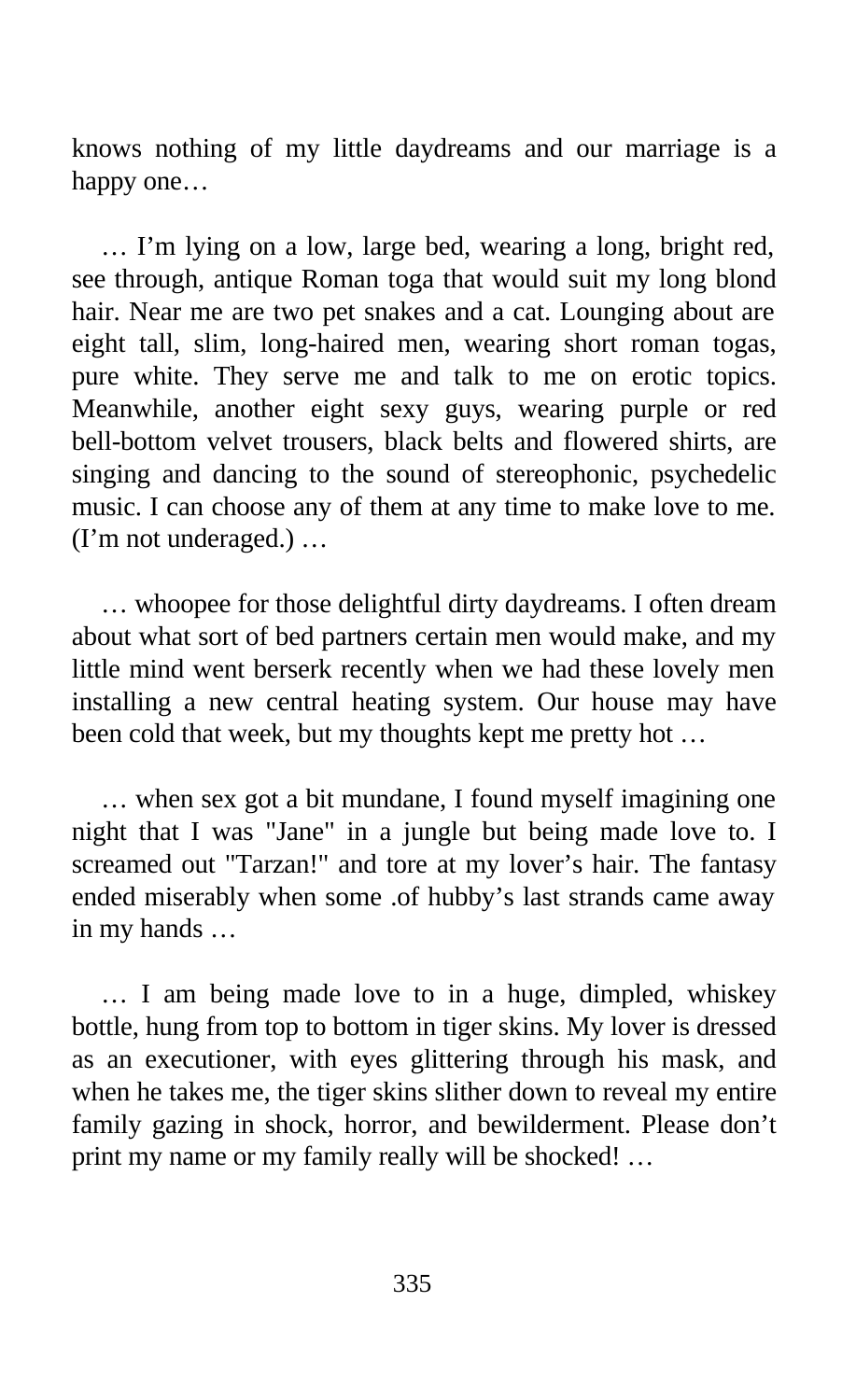… I have only one romantic fantasy about men, and that is that I would love to walk out dressed to kill with my three children looking like TV model children. As I pass, every man looks at me and desires me, thinking how beautiful I keep myself for a woman with three children

… my fantasy always takes place on a deserted beach. I am taking an evening stroll when I meet my heart-throb. I have had this fantasy ever since I was a teen-ager. Of course, the heart-throb changes from time to time ...

… although I am over sixty, I am still a romantic at heart, and a very happily married woman. I must confess I often look at an attractive man at a social "do," or while waiting for the bus, and wonder what sort of partner he would make on a stolen weekend. I suspect not all the virile types make the best lovers! It is an exciting fantasy, and I'm thankful no one can read my thoughts, most of all my dear husband …

… I'm tall, elegant, and intelligent. I am always at a masked ball where I am made love to by every man I desire. I never take off the mask. Of course, in reality I'm short, thin, not very intelligent, and middle-aged. But I'm happily married …

… killing my daily traveling boredom, my mind always drifts to the jungle. Tarzan has me prisoner in his treetop home. He is wild, passionate, making love like the primitive man that he is. But how I enjoy every rough, clawing moment, so different from civilized delicacies. I've lost count of the times Tarzan has forced me to indulge in his animal sexual pleasures, but they keep getting better …

> *I'm the seventh wife of Henry Tudor, Each night he comes to my boudoir.*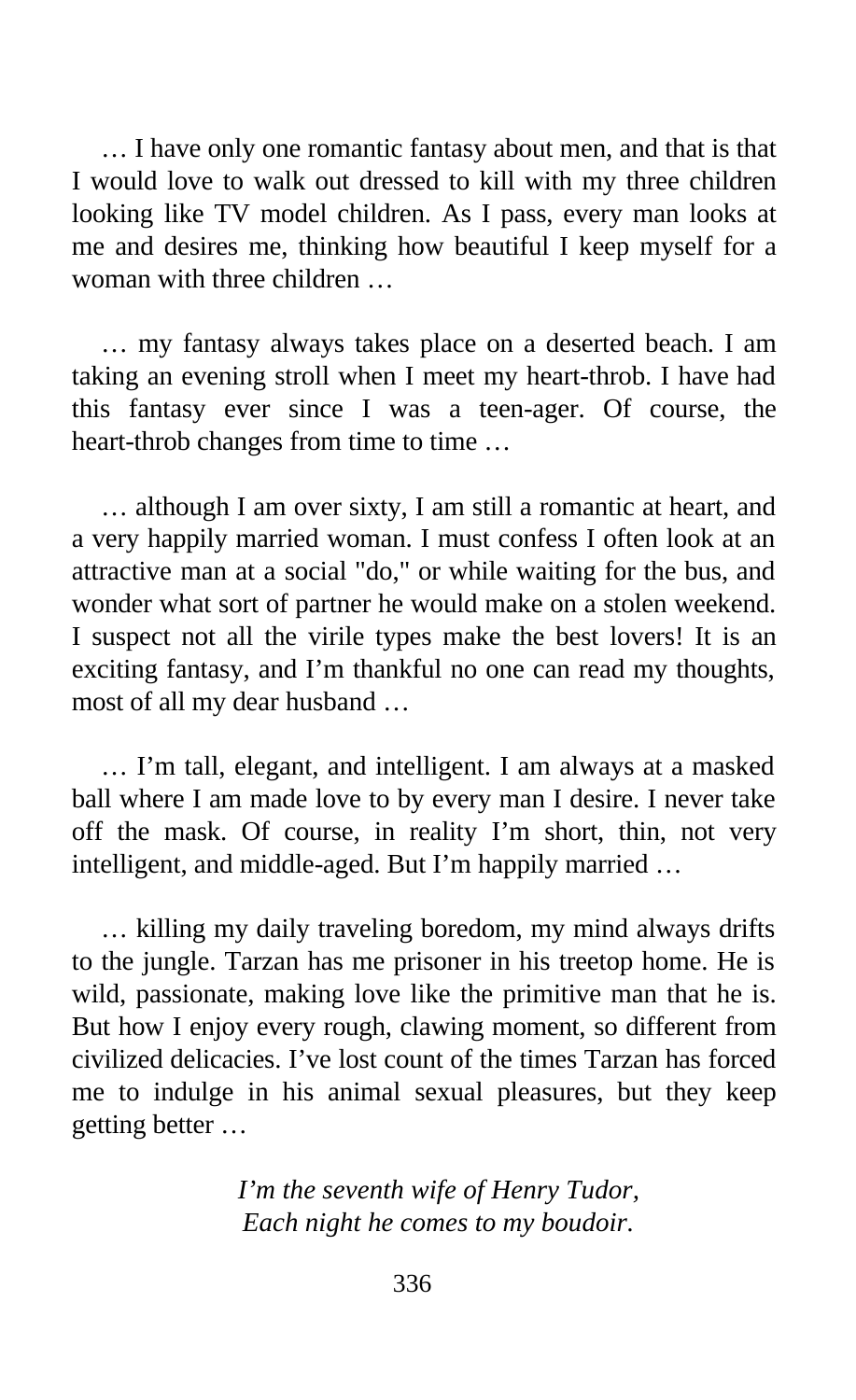*By day I am Olde Englande's Queen, But by night it's a different scene. There's love, there's passion, and there's lust, On Saturdays an orgy's a must. I know I shan't go to the Tower, For through my sex I have great power. Of all his wives from one to seven I only transport him to seventh heaven .*

… I am a divorcee and live alone, but am not ever lonely, even though I do not go out and about much. My "fantasy" lover is always with me day and night, and I find *her* very exciting. She is a "masculine" looking woman dressed in "drag" (men's dress). She is very sweet and she takes me out every Saturday and Sunday evening. She works in the Ambulance Services as a driver (senior). When we go to bed she is very gentle and understanding and a great lover – much better than a man. I would never exchange her for a man. Every time we have sex it is more exciting than the last time, and we manage to make love often (about twelve times per night – when I feel hot). Each action short, fast, but satisfying. Of course, this is just a fantasy or daydream, *but* the woman exists; however, not in *my* life (lucky devil who has her). I have only seen her in passing. I have been holding the "torch" for her for *nearly six years* now …

… there's this giant centipede or prawn, or a cross between the two, crawling into me head first, my legs being really wide apart to accommodate him. As he crawls into me, his thousands of fuzzy legs fall off onto the sheets around me. He tickles and excites me as he undulates and wiggles from side to side getting further and further in, and he becomes drenched with my nectar, which he licks up and is strengthened by. He goes on up and up. This all takes hours as he is ten thousand feet long, but I like every inch of it …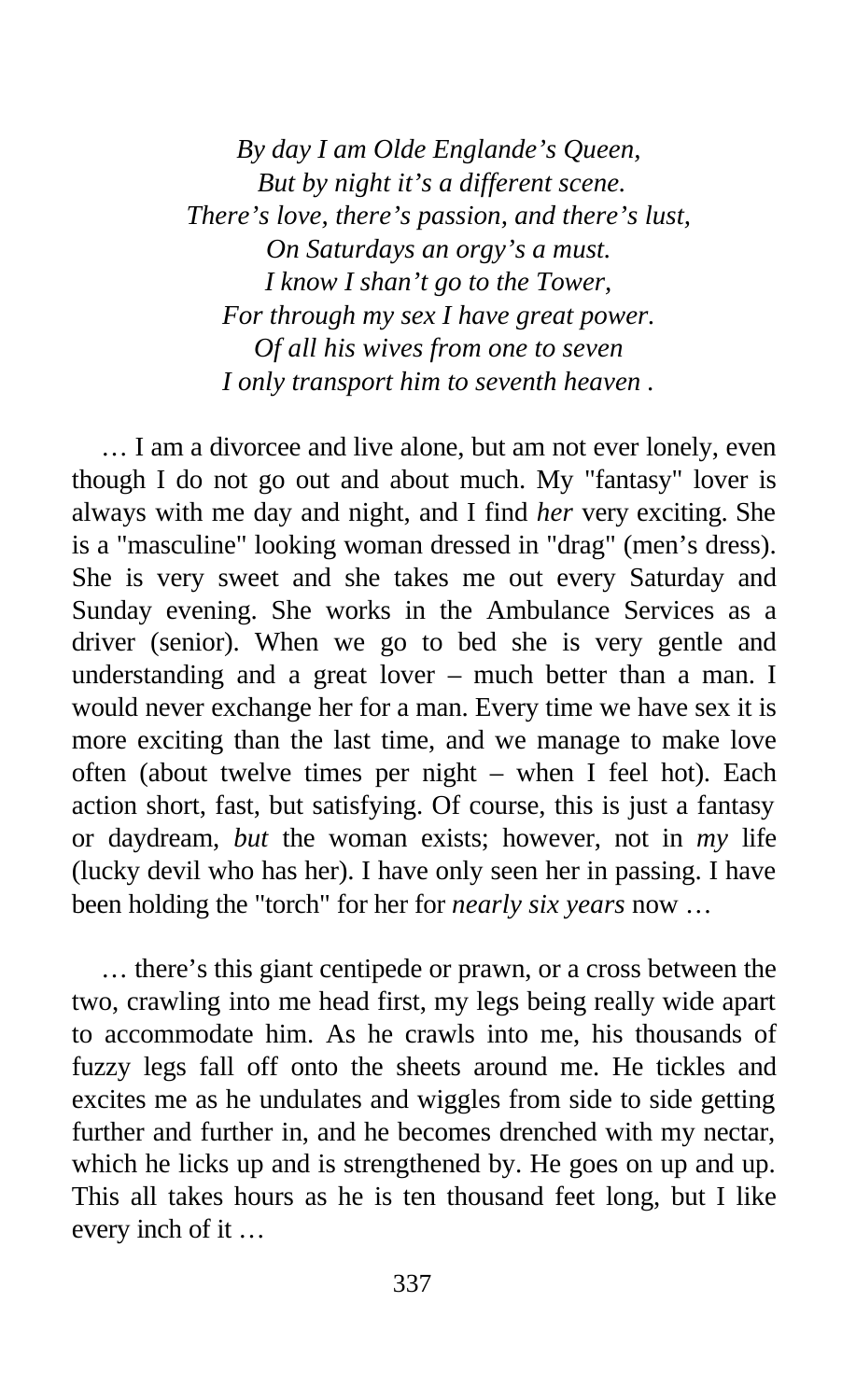The next morning, happily exhausted, I begin the ritual of carefully gathering up the thousands of orange fuzzy legs that surround me, and take them in a wicker basket to the kitchen. There I dump them into my blue enamel jam making pot, and add sugar, orange peel, lemon, nutmeg, banana peel scrapings, and a bit of hash when available (very optional). At the hard-ball, or so-called crack stage of cooling, I pour the orange mass into penis-shaped molds (can be bought in your nearest sex shop), and allow them to cool and harden. To be sucked later when desired, but I usually give mine away to my friends, as the penis-shaped mold itself is far more satisfying and I share him with no one. You'd be surprised how many of my friends drop by for their sucks.

As you can tell, these aren't things I really think about while fucking. They're not even masturbatory fantasies, just the kind of idle daydreams I have after a bath, while I'm lying down for an hour or so, half asleep, half awake, waiting until it's time to get dressed and go out for the evening …

… once every three or four months my husband trims off all my pubic hairs. He first uses scissors and then a small lady's electric razor. I always like him to be naked when he performs this task. Throughout the exercise I hold his penis in my hand, and with gentle movement insure he maintains an erection. When I know he is nearly finished, I can feel in my mind a mounting impression of wanting to turn his penis like the throttle of a motorbike to make the noise of the shaver louder. This gets me so aroused that I almost climax, and so I turn the throttle even more to increase the noise of the motorbike in order that my husband will not be overwhelmed by my cries of passion ...

… showering together, we occasionally have intercourse standing face to face. I like to lean back and watch as he puts just the tip of his penis into me. Then, as the water cascades down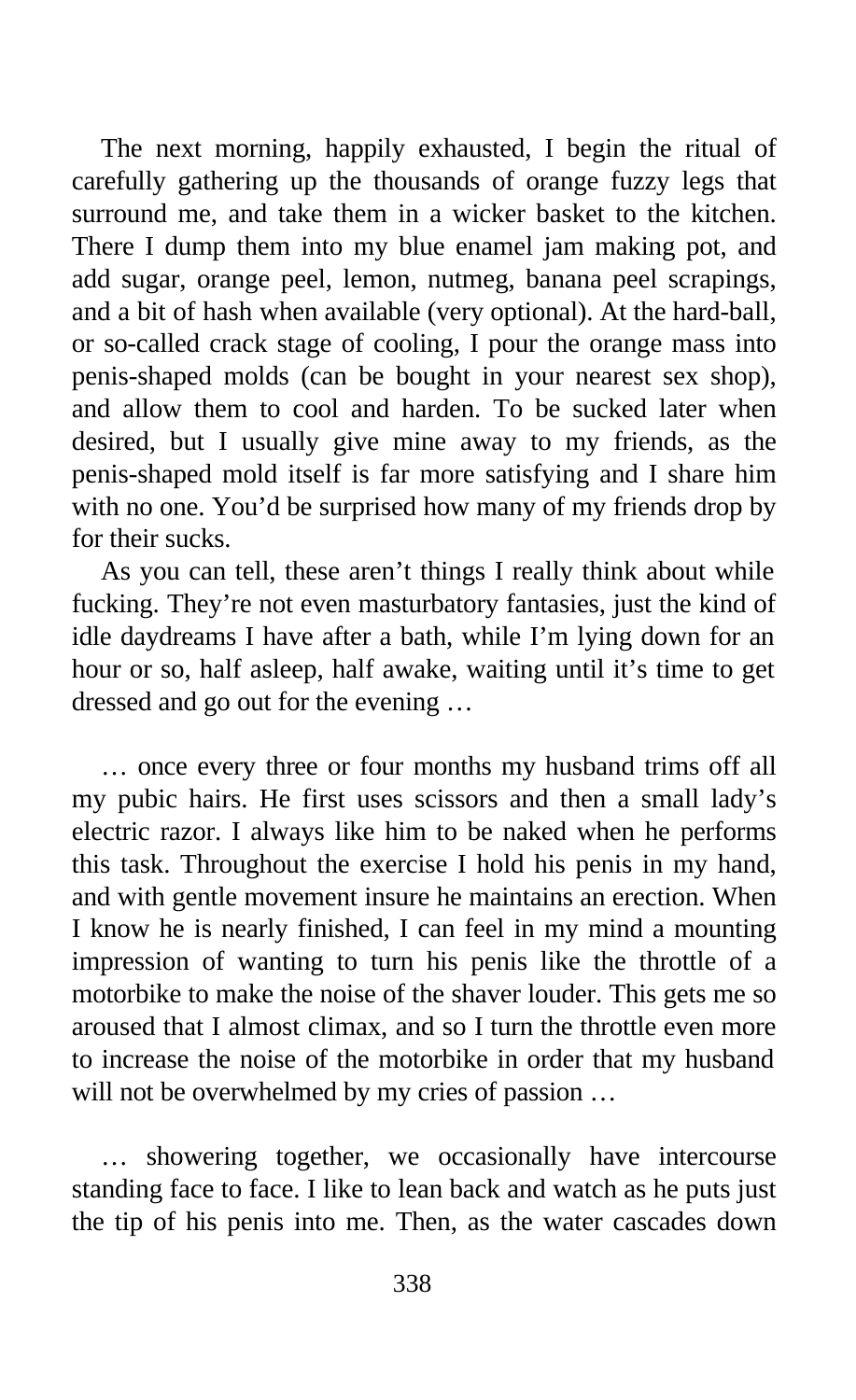between our bodies, I imagine that I can feel an enormous quantity of his semen flowing out of the shower and into my stomach and pubic area. It heightens my sensations so much that I actually feel he is pumping gallons of semen into me and I always have a prolonged orgasm, even without there being any mutual motion between our bodies. I only experience this fantasy when he holds just the head of his penis inside me. I have to be able to look down and see some part of his penis between our bodies … if he is in too far and I can't see it, I can't have the fantasy …

… having sex with two men who are going down on me simultaneously. Or having sex with the television on inspires the fantasy that the TV performers are watching. Or masturbating in front of a crowd and turning them all on. Or fantasy of reaching down a man's pants on a crowded bus and masturbating him. Or being raped by a strong, handsome stranger, with constant profanity: "My cock is in your cunt and it's on fire," "I want to come all over you, in your eyes and your ass, etc.," plus assorted "Fuck me's." …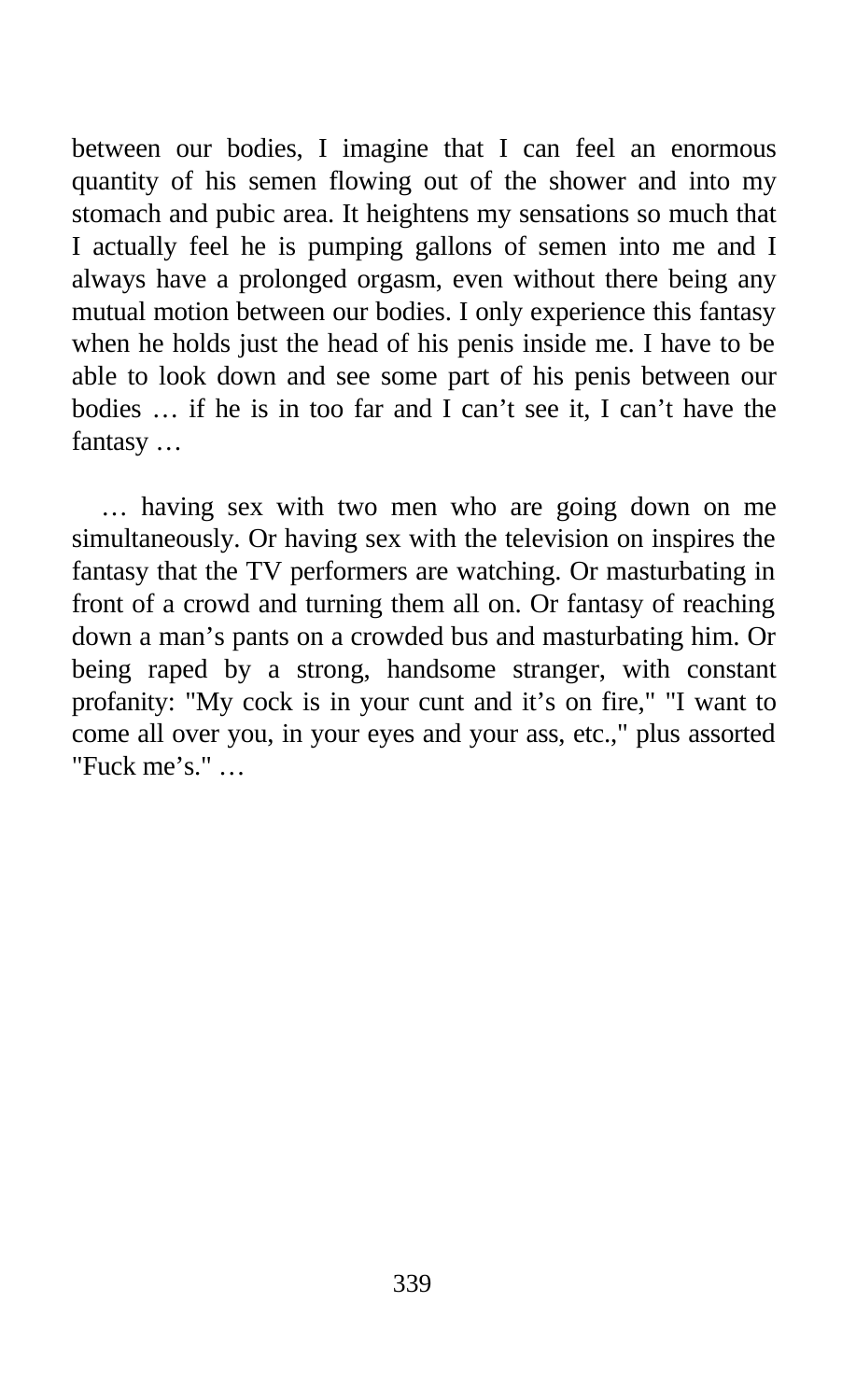# **"IN DEFENSE OF NANCY FRIDAY"**

# **by Martin Shepard, M.D., psychiatrist,**

# author of *The Games Analysts Play* and *A Psychiatrist's Head*

### **I**

Frequently when we condemn, criticize, poke fun at or derogate traits in others, we are refusing to accept the same traits in ourselves. "I can't stand her being so dependent" often means "I'm ashamed of my own dependent feelings." "I think his rudeness is terrible" can be translated as "I won't accept my own rude moments." Similarly. "I think her fantasies are the products of a diseased mind" means "I would *never* allow such thoughts to enter my mind – for if I did I would be either sick or disgusting."

On the other hand, deepest contentment occurs at those moments when we are fully accepting of ourselves. At such times we respect our actions, feelings, bodies, thoughts. Failure to accept any of these aspects of ourselves is synonymous with self-alienation.

One of the highest states of consciousness attainable is that of the nonjudgmental observer. In such a state, freed from the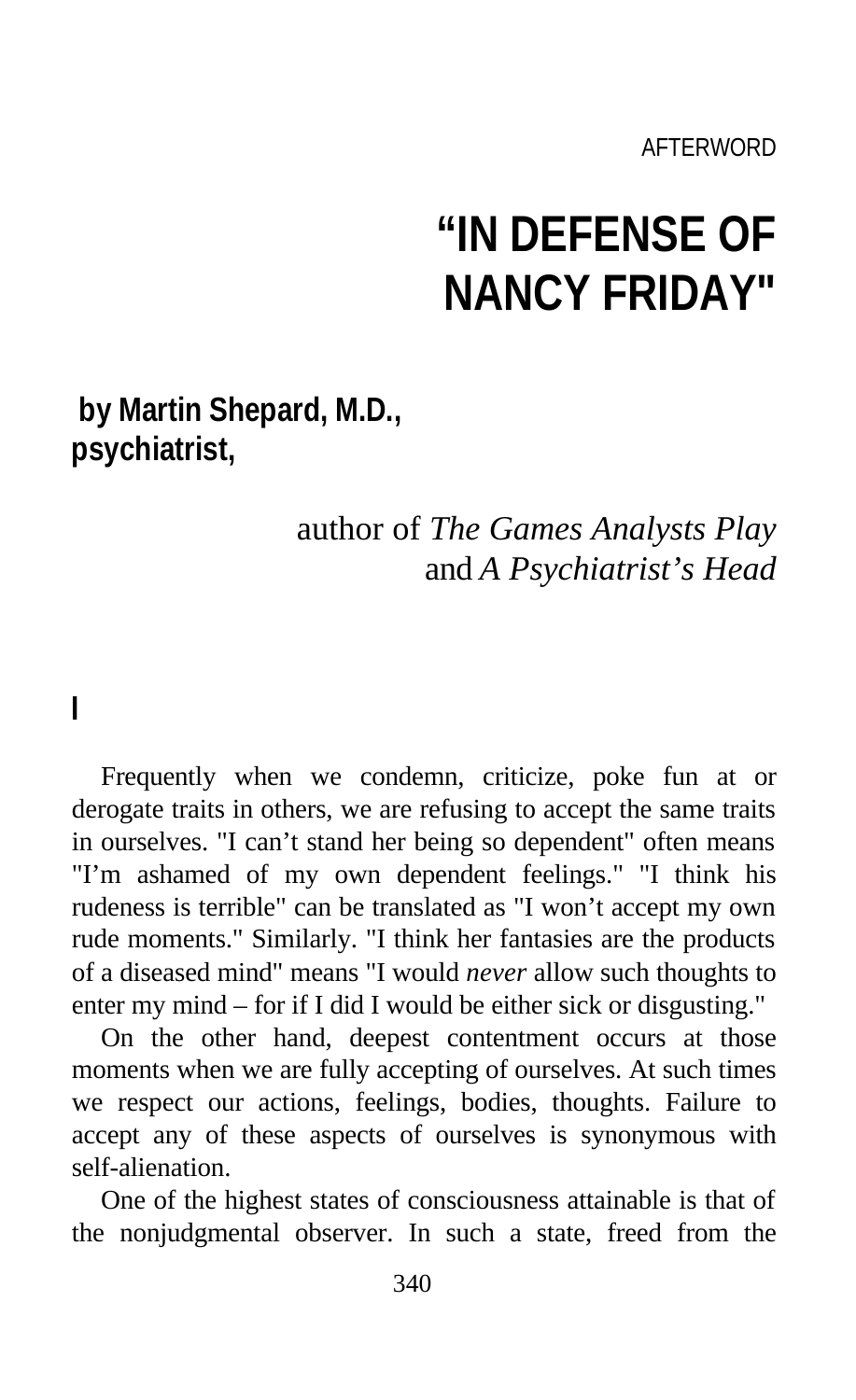distortions of needs and value judgments ("If a pickpocket sees a Holy Man he will see only his pockets"),<sup>\*</sup> he will begin to see WHAT IS, both in the world about him and within himself. Gurdjieff, the Russian philosopher-mystic, tried to teach people to develop "the Witness" within themselves. "The Witness" could detach itself and non-judgmentally witness and thereby accept both inner and outer events. Zen Masters and Yogis try to teach a similar acceptance to their students. All of these thinkers appreciate the fact that you don't think your thoughts, but rather that your thoughts think through you. They recognize that you are no more responsible for thinking than you are for digestion, breathing, for life itself. You may bear a certain degree of responsibility for what you do with your thoughts, but you certainly bear none for having them.

*My Secret Garden* is a compilation of uncensored data on women's most secret sexual thoughts. This is something that has not been done in our time. As a psychiatrist who has listened to such fantasies before, I consider it an honest accounting. It is also a useful book, for it can help other women witness and accept their fantasies and themselves. And yet I am certain that many people in our society will attack this work. They will do so by attempting to ignore it, condemn it, ban it, laugh at it, intellectually dismiss it, or psychoanalyze it. In doing so such critics will only reinforce their own and others' self alienation.

The attacks on My *Secret Garden* will come from three directions. The most primitive charge will be that the women Ms. Friday interviewed are tortured or abnormal in some way and don't represent the average woman. The second and more sophisticated attack will be the intellectual/psychoanalytic approach, which will attempt to demonstrate why certain fantasies are not "healthy." Lastly there is the attack to be waged by the anti-Eros forces – those who regard such a frank sexual discussion as this work as either pornography or perversity. Both

<sup>∗</sup> **Had Dass Baba**

 $\overline{a}$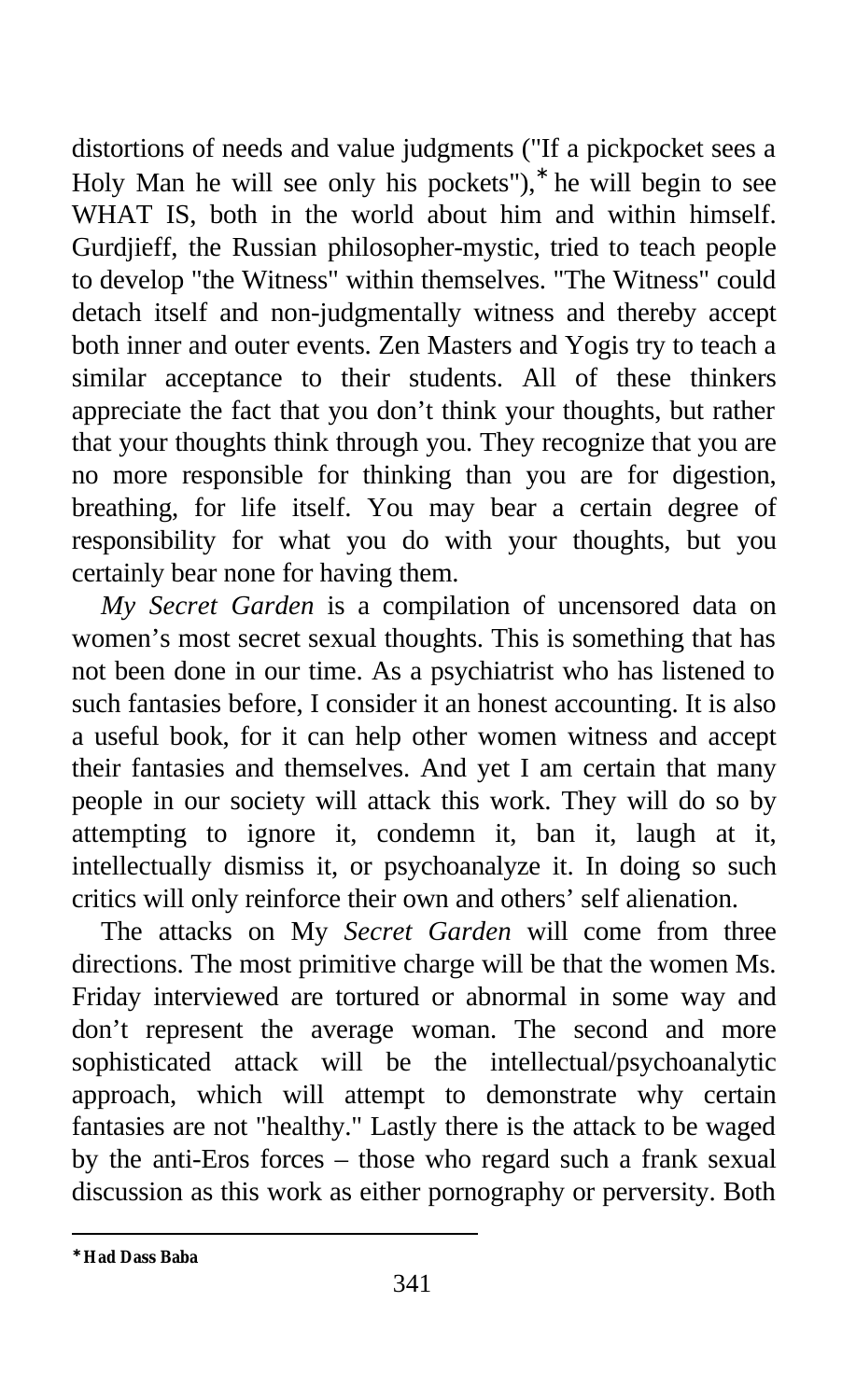the nature of these lines of attack and the bankruptcy of such charges are themes I would like to explore more fully.

# **1. The Women Interviewed Are not Representative** <sup>∗</sup>

It might be argued that Ms. Friday's respondees were not representative of the average woman; that those who would talk about their fantasies are by nature exhibitionists or sexually preoccupied; that only the most "sensationalistic" fantasies found their way into print; that the sampling leaves out women who don't fantasize and therefore gives a misleading picture of female reveries.

There are two basic troubles with this argument. The first concerns the impossibility of obtaining a representative sampling in any study about anything. Indeed, there is as axiom in physics – the Heisenberg Uncertainty Principle – that recognizes that the very act of measuring distorts that which you are observing. And what is true of atomic particles is even more true of measurements in the field of human events.

Freud, for example, wrote books about the development of the psyche. Yet his samplings consisted not of "average people" but of patients he treated. Studies are presented of marital problems – and yet such studies, by their nature, omit marriages that don't have such problems. Still, the observations such works contain have a certain relevance for us all. Given the heterogeneous cultures of England and America – black/white, rich/poor, educated/uncultured, urban/rural, Christian/Jew, old/ young – only a massive computer program could dare begin to claim a

 $\overline{a}$ 

<sup>∗</sup> **The 400-odd biographies and descriptions of the women do seem rather "average." No social or economic groups predominate. Ms. Friday has gotten a balanced sampling with the one exception that her subjects admit that they fantasize.**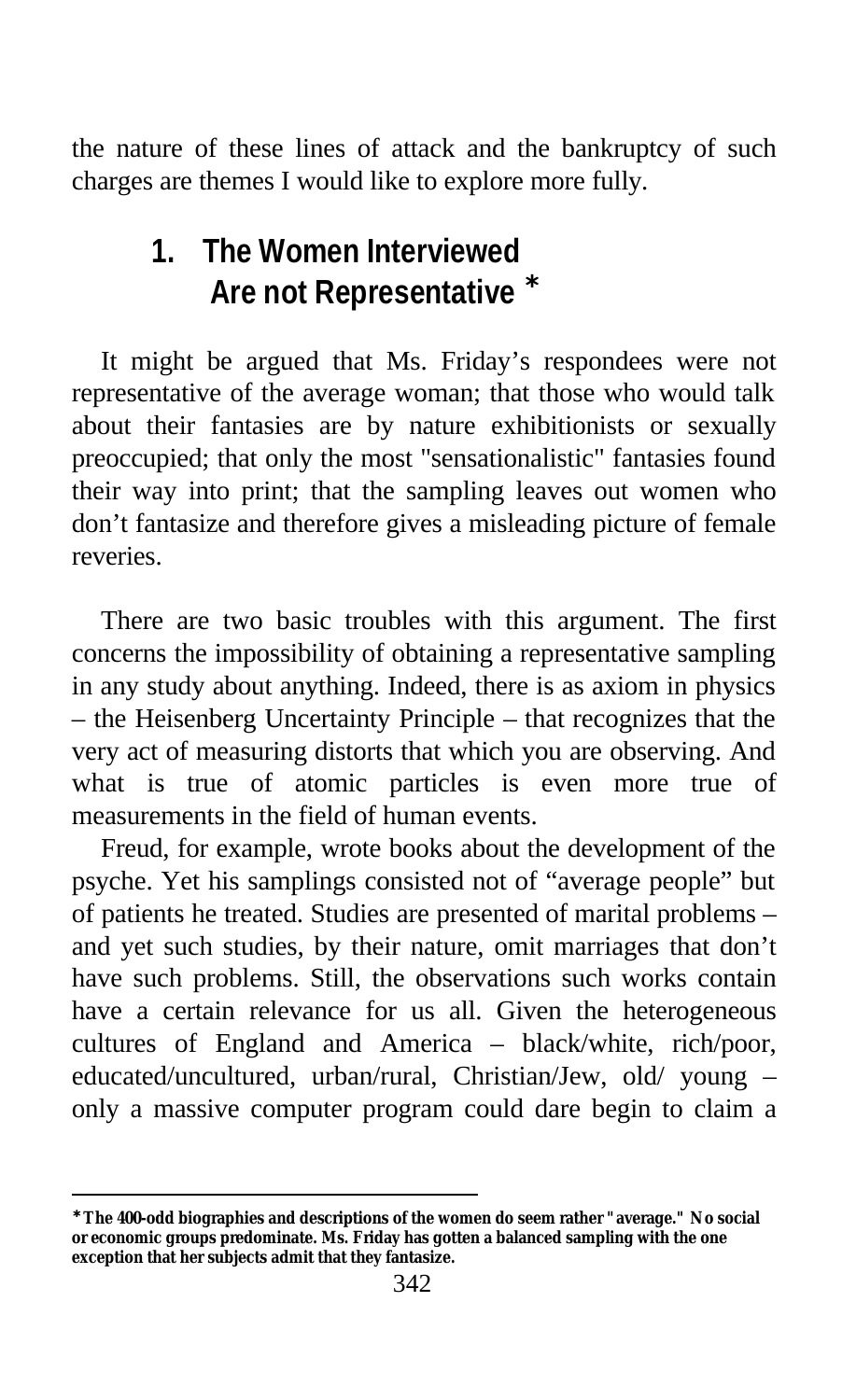"representative sampling." And even then, the question arises of the biases of those persons who program the computer.

The second weakness of the argument that the "average woman" won't find herself in this book is that *there is* no such person. The "average woman" is an abstraction, a statistical fiction, not a reality. She has 2.3 children, had 11.6 years of formal education, married when she was twenty-one years three months and two days of age, is now thirty-two and a half years old, has intercourse 2.7 times per week, and will die at age 67.

Charges, then, that Nancy Friday's interviewees are unrepresentative are misstated. One should ask, instead, "Can a reasonable woman find fantasies within this book that she can relate to?" And here, I think, the answer must be "Yes." In my roles as therapist/husband/social being/ lover, I have heard similar tales told by "ordinary" people. Dr. Seymour Fisher, author of *The Female Orgasm*, a book based on a more scientific study than Ms. Friday undertook, has found the same predominating themes in the fantasies his respondents reported. Not only that, but *he found no correlation between any given fantasy and the life style, education, orgasticity, sickness, health or any other life function of his respondents.*

## **2. It's Not Healthy**

For all its liberating value, psychoanalytic thinking is also used (misused, in my opinion) in the service of containing and/or negating a healthy eroticism. I am sure some misapplied criticisms of this book will also come from this direction.

Yet how could it be any other way? For Freud, like all great teachers, taught best to others *that which he had to learn himself.*  The essence of his message was that *our sexual urges are our prime motivaters* and that *this is how it should be.* He taught that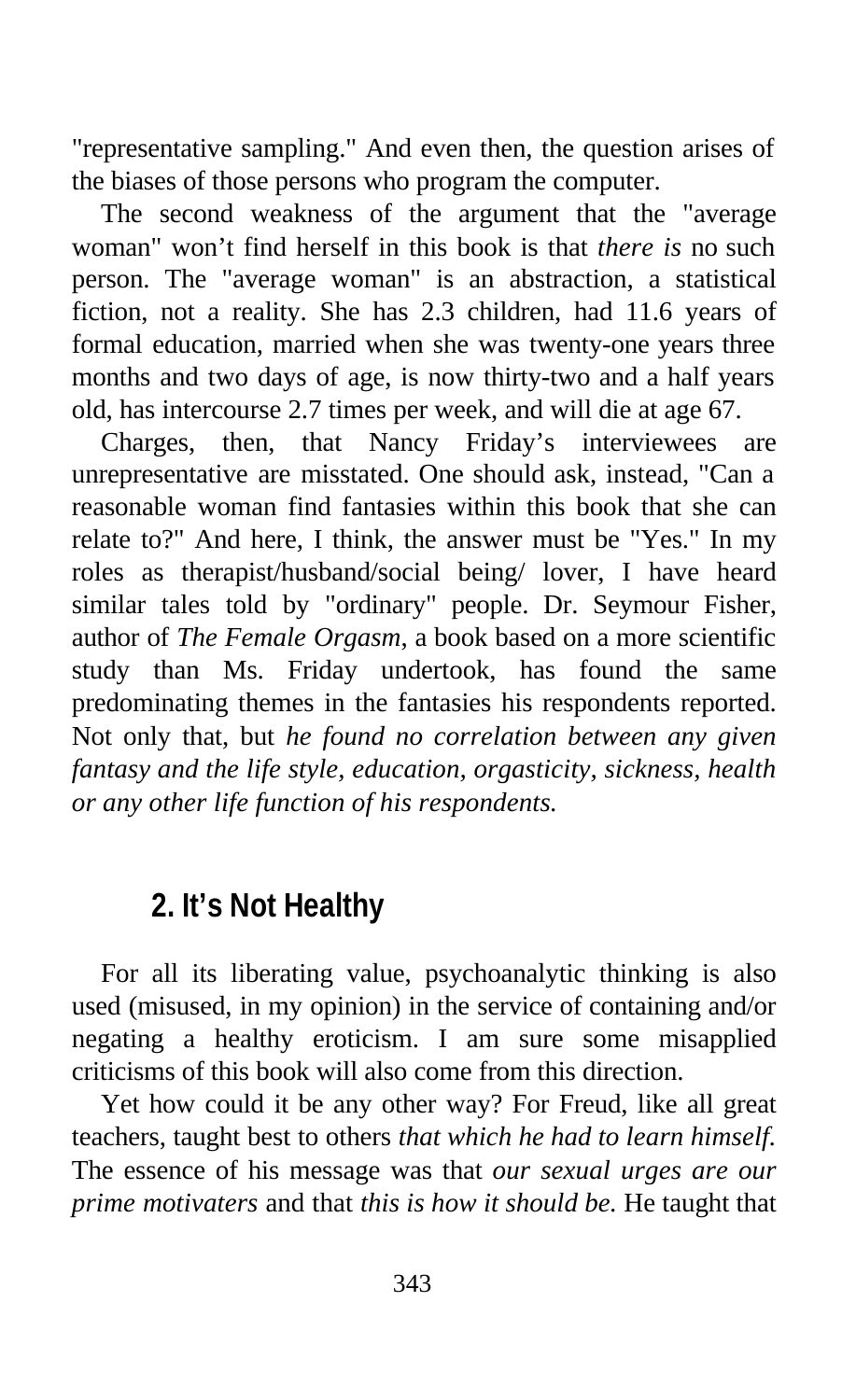sexual appetites and curiosities are okay. Indeed, his life work revolved about and satisfied his own exquisite sexual curiosity.

Still, as long as a message is being preached, you may be sure that the preacher has not yet mastered it himself. And such was the case with Freud. He showed a remarkable patience (inhibition?) in losing his own virginity *(after* he married at age thirty) and, as far as his biographers knew, ceased further sexual activity somewhat over ten years later.

Freud's ambivalent attitude about his own sexuality was naturally reflected both in his own life and theories and by his disciples. He paid homage to the immense motivating power of lust, yet seemingly blunted his own. He preached that the sexual appetite (Id) was natural, yet worked at fortifying the barrier (Ego) between lust and gratification. For he cautioned against abandoning oneself to one's pleasurable impulses ("acting out," as he called it) and preferred, instead, to analyze these forces. Why expect more? For a Viennese intellectual with a seductive mother, mind games might be more stimulating and less anxiety-producing than the mindless pleasures of the body.

Among his followers the story is not much different. Few analysts live what they teach. How many openly sexy psychiatrists have you seen lately? How many Freudian analysts would even dare to give a patient a warm embrace? How can one truly teach that Eros is okay if one is afraid to be erotic?

Still, analytic arguments (by sophisticated lay people as well as professionals) will be used to derogate and invalidate many of the fantasies expressed in this book. We will be told that it is unhealthy to fantasize. Or that fantasy is a substitute for reality; that if there is "real satisfaction," there is no "need" for fantasy.

Yet the term *psycho-analysis* means nothing more than an *analysis of psychological material,* as presented in word or deed. We can just as fairly psychoanalyze these analytically critical remarks.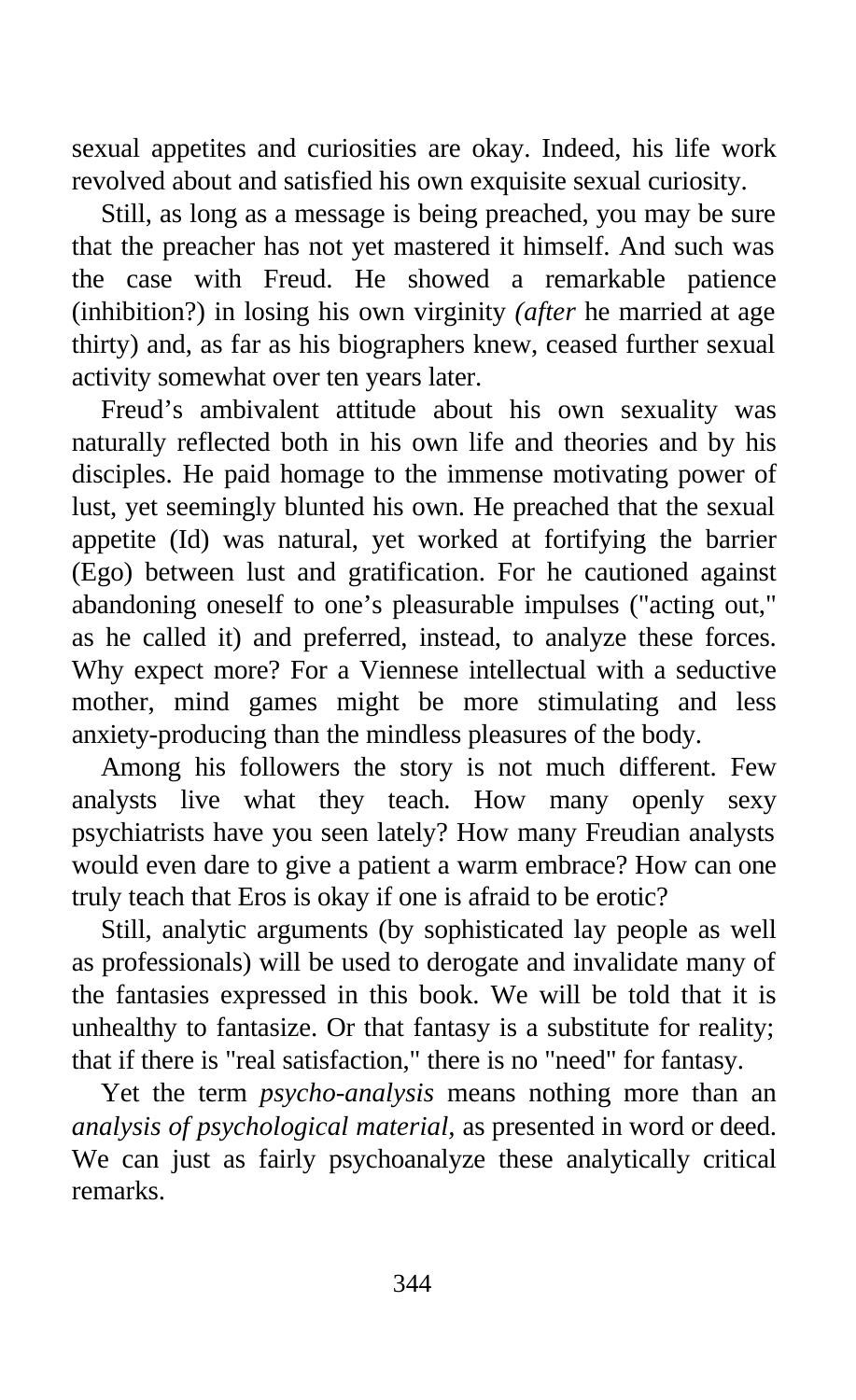The question ought to be raised: *Who are these arbiters of what constitutes "health"* or *"real satisfaction'"?* Are the analyst's pleasures the only "healthy" ones? It he doesn't fantasize and you do, does that make him *healthy* and you sick? I would prefer simply to say that you are just *different.* "Real satisfaction" for one person is not necessarily "real satisfaction" for another. It takes a person of overwhelming conceit and arrogance to determine what "true pleasure" or "right pleasure" ought to be for others.

How can a critic state that fantasy is a *substitute* for reality? Isn't a fantasy as real as anything else? It is as real a thought as are the thoughts and words that the critic uses to dismiss it. And if the critic tells you that he, with his "real" or "healthy" satisfactions, has no "need" to fantasize, who is to determine whether it is the critic's inhibitions that prevent his adding pleasurable fantasy to his current pleasures or your "inferior" pleasures that cause you to fantasize?

This is a question for gods to answer, not men, and necessarily remains unanswerable. My point in raising it is to underscore the arbitrariness and the gamesmanship involved when dealing with the more intellectually oriented critics.

More traditional analytic remarks are bound to revolve around the theme of submission that runs through so many of the fantasies presented in this book. We will be told that these are examples of "masochism" – a label that conjures up images of mental illness or perversion. What of that charge? Is a woman who fantasizes being dominated, tied up, or forced to submit showing signs of mental disturbance? Does it "truly mean" (whatever *that* means) that she desires pain with her pleasure? Or that she needs pain in order to feel pleasure?

Writing in the journal Medical *Aspects of Human Sexuality,* a California psychologist, Dr. Andrew Barclay, reports a similar theme of so-called masochistic  $T - am - being - exploited$ during – intercourse" fantasies among women. But Barclay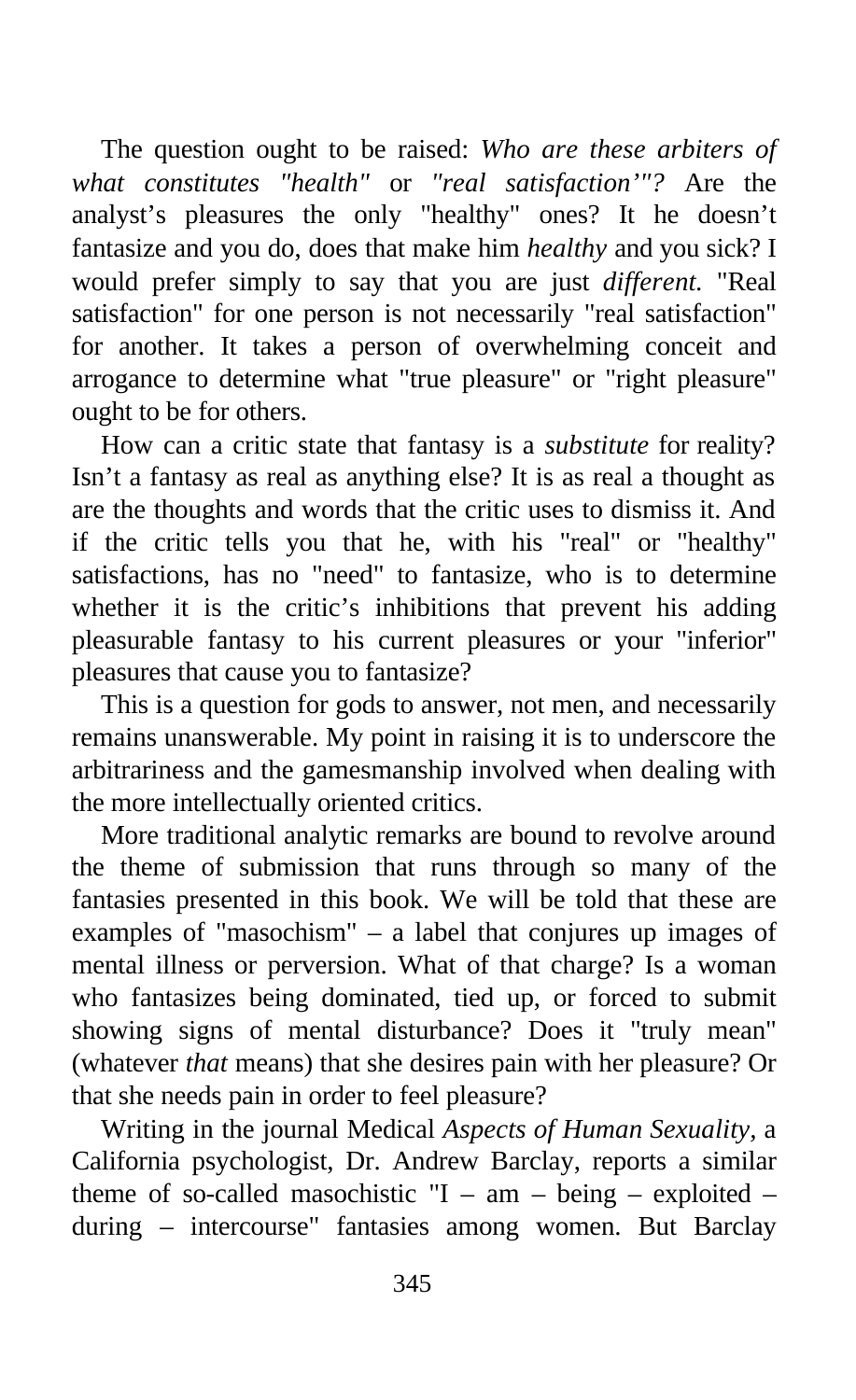makes a less hackneyed interpretation of this phenomenon. He suggests that such fantasies serve the purpose of providing reassurance to the woman that she is being passive rather than aggressive sexually – thereby conforming to our cultural sexual stereotype.

I could suggest another interpretation of this submissive theme. Many women in their childhood have been strongly conditioned to say "No" to sex. They have been taught that the act is exploitative, naughty, indecent. To them, *willingly* to enter into such a lustful exchange with total commitment and abandon is not acceptable. But if someone else, by force, assumes total responsibility for the love-making by forcing them into it, they can finally lie back and enjoy it.

Neither Barclays nor my "non-pathological" interpretation of this submissive element is more correct than the traditional pathologically oriented psychoanalytic one. But I do affirm that they are *equally plausible.* Besides which, it is important to bear in mind that psychoanalysts, by vocation, are trained to seek pathology everywhere. To paraphrase Hari Dass Baba: "If an analyst meets a Holy Man, he will see only his Oedipus problem."

The same reasoning applies to the other side of the submission coin: that of the dominator. Does a domineering fantasy mean that the dreamer has it in for men? That she wishes to humiliate, control, enslave, or torture them? Is it a sign of unresolved hostility?

Might it not *just* as logically be an attempt to mentally try on exaggerated cultural male stereotypes? Or a declaration of her own passionate sexual desire ("I am so horny I must capture and hold my frightened, reluctant stud"), or a way of affirming her responsibility for initiating the sex act ("I forced him into it")?

An analytically oriented critic could have a field day "proving" abnormality in the case of Stephanie (Chapter Four, *Seeing and Reading),* what with her preoccupation with tribal sexual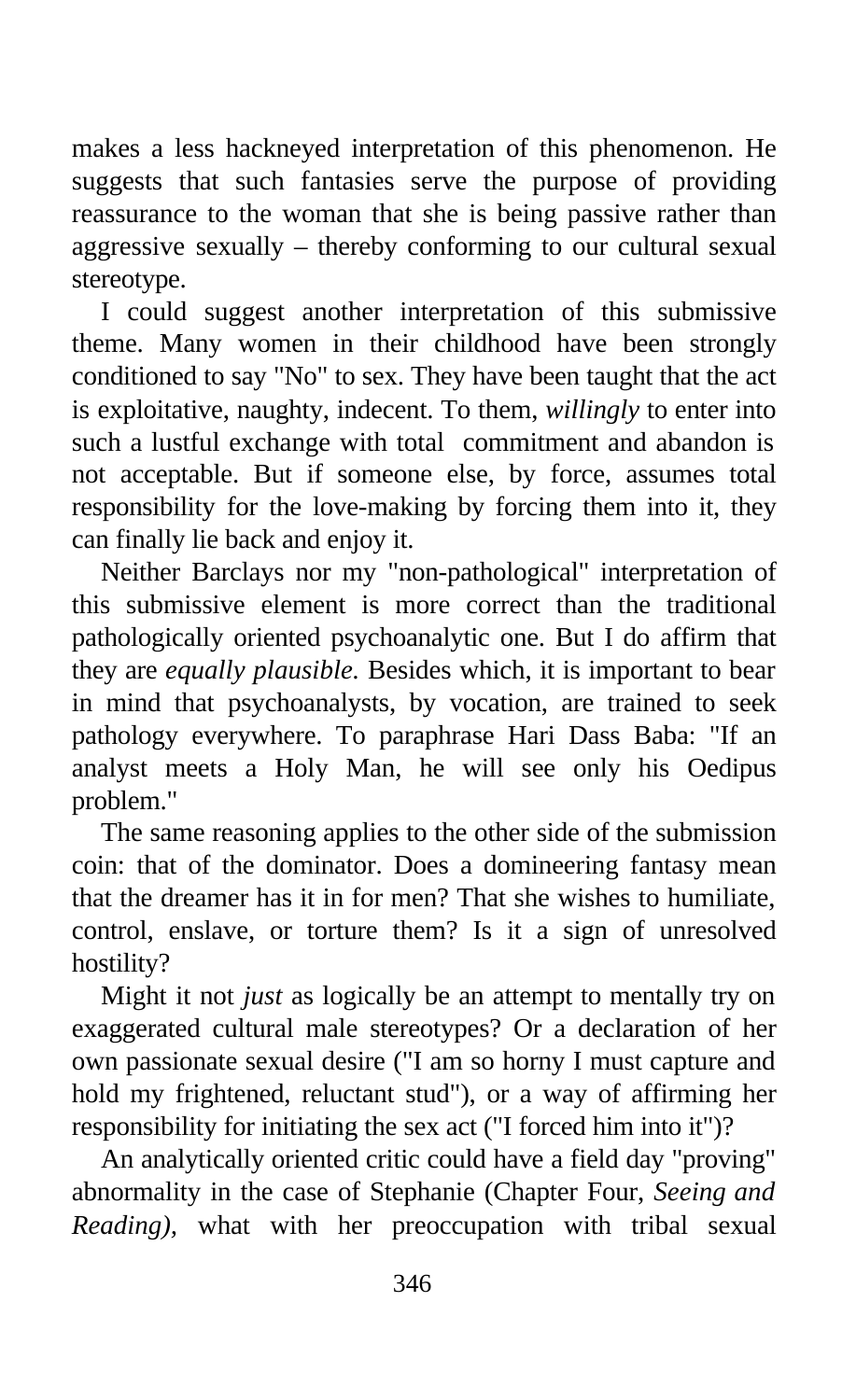punishments, Nazi tortures and sexual organ mutilations. And perhaps such is the case. Yet, if the critic accepts the *reality* of Stephanie's fantasy, can he fairly omit or negate the *reality* of her statement that "although I might be a perverted sadist down deep, it doesn't seem to show in my daily life; in fact I am a gentle person, so I could afford to laugh, feeling secure in the fact that I have disciplined this part of myself"?

So again we have these unanswerable questions. Is a gentle woman who has sadistic fantasies disturbed? Might it not be nature's wisdom to enable her to handle and discharge negative feelings in dreams and fantasies instead of doing so in her interpersonal relationships? Would she be "healthier" if she were nastier in person and had less violent fantasies?

I contend that analytic criticisms of these fantasies do a great disservice to people. By declaring certain fantasies "No-No's" they reinforce self-rejection. (Your fantasy is as much you as any other part of you.) This is the direct opposite of the therapeutic goal. What is wrong with thoughts which improve one's sex life? The true masochist is one who avoids thinking "masochistic thoughts" once she has discovered, by accident or design, that such thoughts excite her.

There are additional factors to bear in mind in evaluating analytically oriented criticisms of these fantasies. One concerns the fact that psychoanalytic theory has been, by and large, formulated by males. Freud, Sullivan, Adler, Jung, Reich … became the arbiters and interpreters of what woman's "normal" sexual response should be. Yet, not being women, how could they possibly know on a cellular level what they were talking about? Is it really likely that these men were any more appreciative of what a "normal woman" might dare think than were the lover and former editor whom Nancy Friday mentioned in her opening chapter?

Another difficulty in interpreting these fantasies analytically is that the very act of analysis – of *labeling* ("Sadist, Masochist,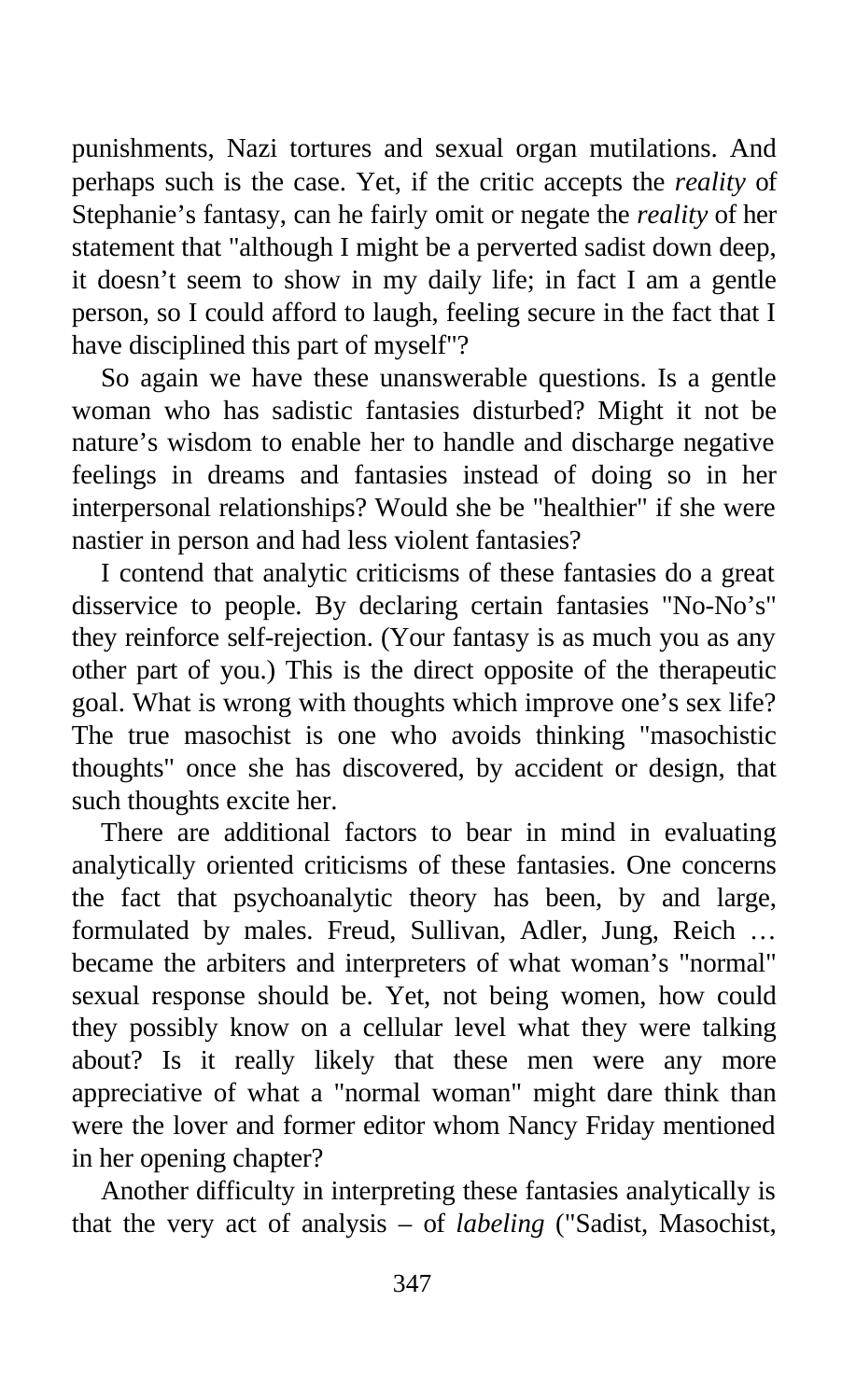Castrator, Oedipal, Self-destructive, Exhibitionistic") – creates a self-consciousness that is antithetical to the sexual mystique. One of the effects of sex is the self-transcendence that can be obtained by losing one's "self" – one's ego – in an act of embrace. To be conscious of self *(self-conscious) and* transcend self at the same time is an impossibility. Pity the bind that so many analysands are in who seek sexual freedom while being prodded by their analysts to be suspicious of and act analytically toward their erotic impulses.

The only "labeling" process that has impressed me in recent years came from a woman I met who only recently began enjoying her life. Painfully self-conscious during her first thirty-eight years, she woke up one day "and decided to stop criticizing myself. I resolved, instead, to *label everything I do as `good.'* Since then I've been doing exactly what I want to do and enjoying every minute of it." Self-conscious female fantasizers have more to learn from this woman's labeling process than from many of the followers of Sigmund Freud.

The greatest weakness in analytical evaluations of these fantasies, however, is that such *intellectual dissections represent a rational approach to what is essentially an irrational process.*  For fantasies, like dreams, arise from the twilight zone of ancient experiences, future expectations, social conditioning, unfinished business, and complex biological and biochemical processes. The separation of these elements is possible if one recognizes that we make these evaluations as an intellectual challenge – much as one can find satisfaction in solving a crossword puzzle. But to suggest that such evaluations yield "truth" is either pretense or folly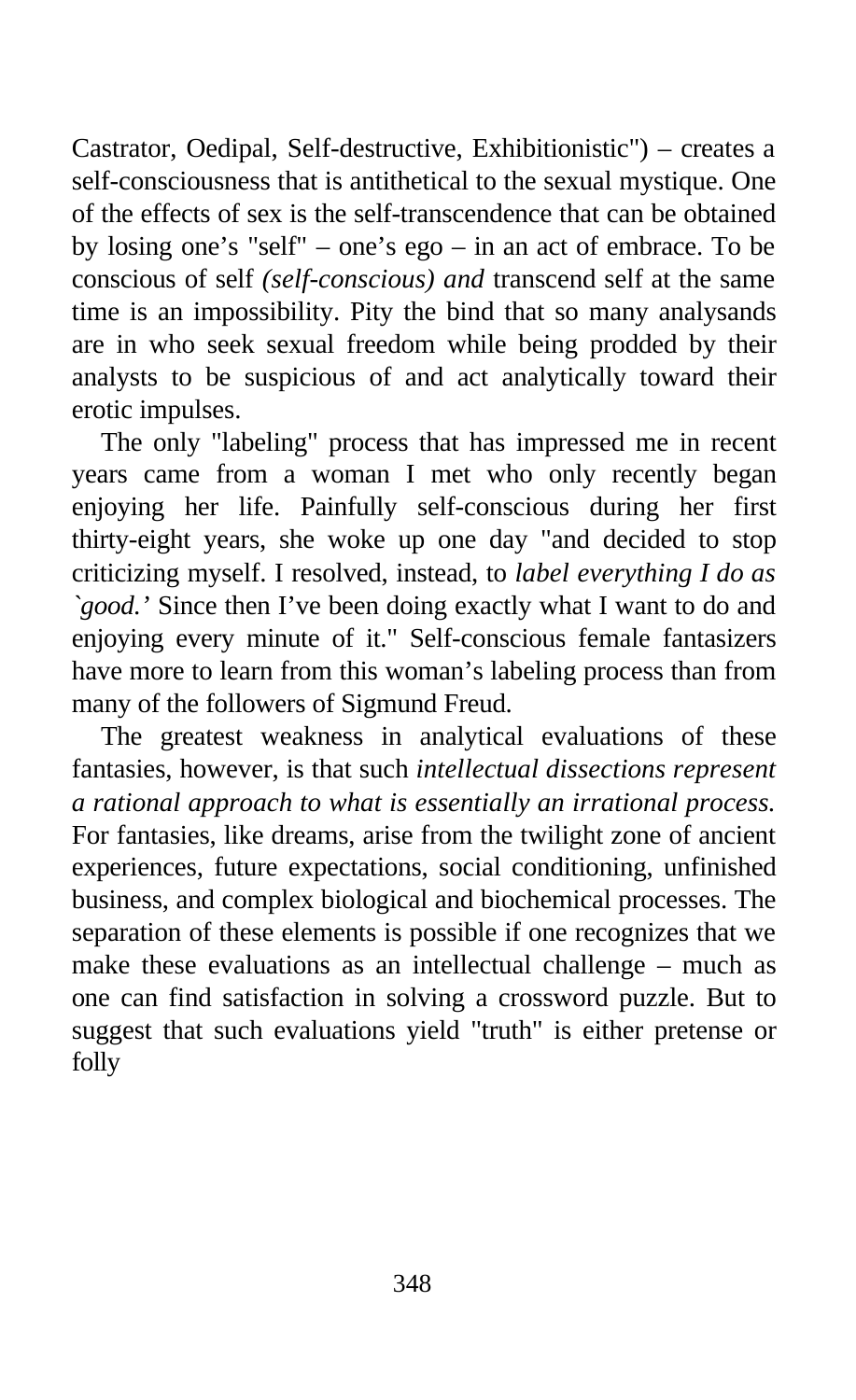# **3. My Secret Garden Is Nothing More than Thinly Disguised Pornography**

Paul Krassner, in his satirical newspaper *The Realist,* once wrote a story about a pornography case appearing before the Supreme Court. If the Justices got erections while reading the material, it was declared pornographic. This raised a very ticklish question. Might the Court next be asked to rule on whether or not Vaseline was pornographic?

Krassner's exaggeration was funny. Yet the reality of the situation is apparent. Society often considers that which turns you on to be wrong. Unless there is a "redeeming social function," such turn-ons are seen to be a threat to the morality or the fabric of our society.

As I write this I find myself in somewhat of a box. I do think that *My Secret Garden* performs a useful service in that this open sharing of various sexual fantasies might allow many readers to accept, without shame, guilt, or anxiety, various fantasies of their own. Yet, even if that were not the case – even if every purchaser of this book bought *it solely* to be sexually turned on – I would also say, "Well and good."

What is wrong with healthy erotic responses? Why should anyone have to justify a desire to "turn on"? If you believe in the right to turn on to your own fantasies, don't you also have the right to turn on to the fantasies of others? Is turning on some evil that requires a *"redeeming social function"* to justify it? I see more moral harm being done, *not* by the authors or publishers of "sexy" material, but by those censors and critics who attempt to foist and enforce *their* values upon others.

Bernardo Bertolucci, defending his film *Last Tango in Paris* against charges of pornography, put it well when he said, "Pornography is not in the hands of the child who discovers his sexuality by masturbating, but in the hands of the adult who slaps him."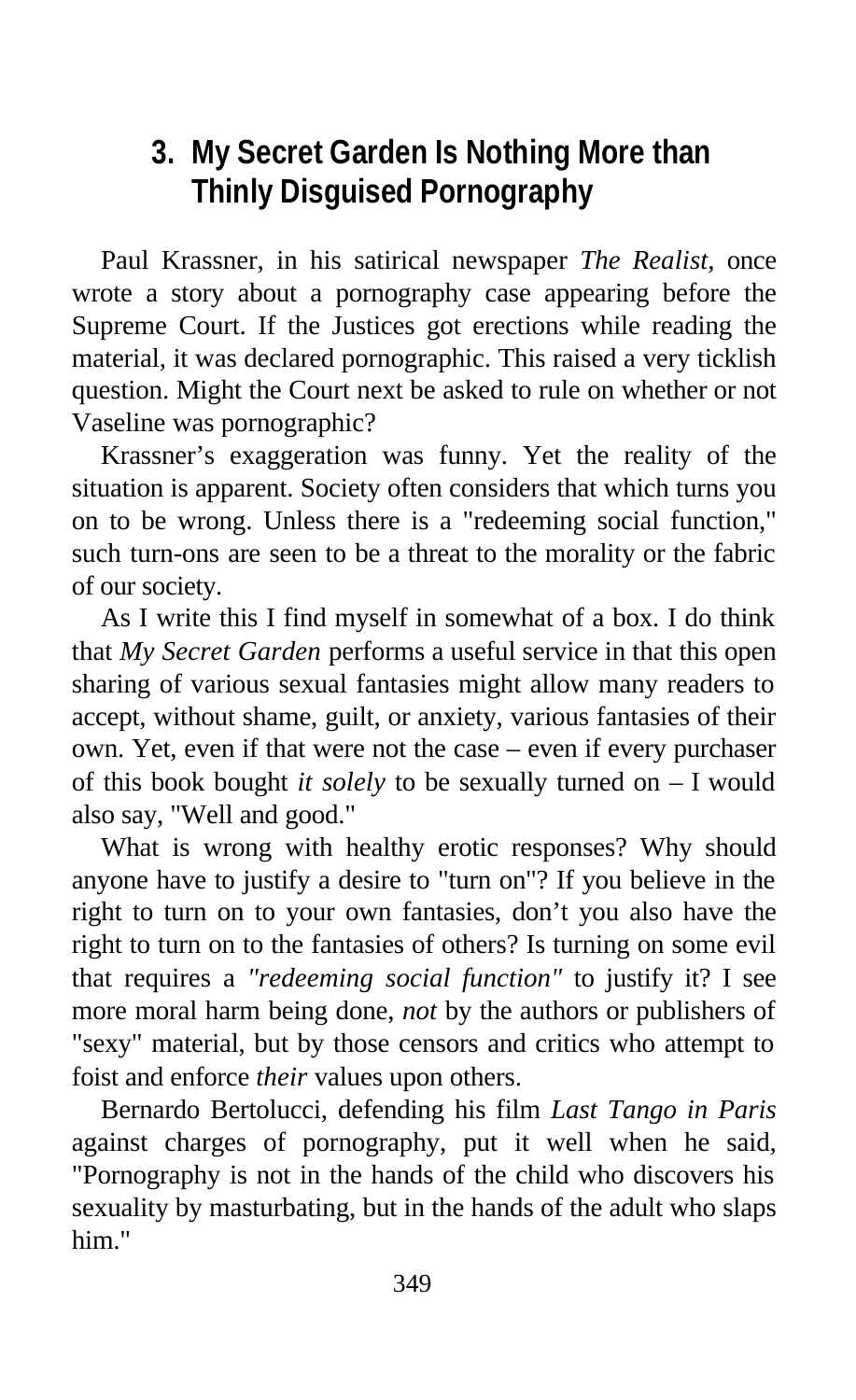The demand for a "redeeming" aspect of frankly sexual material puts those who would simply enjoy erotic pleasures on the defensive. For we then have to justify that which should be our birthright. We are told that an absence of erotic censorship would lead to social add cultural decay. But if that is so, why is it that so many members of our cultural aristocracy can and do respond to unadulterated erotic material?

The current craze over the movie *Deep Throat,* which consists of a thin story line to account for endless scenes of fellatio, underscores not only the absurdity of our anti-erotic critics but the absurd conditions that those who enjoy the film must also endure. *Throat* is an "in" film to see, and as such has been reviewed and commented upon by serious critics. Doctors, lawyers, members of Mayor Lindsay's administration, jet setters, and businessmen have been turning on to this movie for months. Yet they still remain productive members of society. And how do they justify their attendance at *Throat?* By pretending that the film is making a serious social point – that it is commenting on the morals of the day and/or poking fun at our sexual foibles. Serious film critics have gone to court to make this very point. No one seems willing to be quoted outright as saying the simplest truth: "I went in order to turn on."

Throughout Nancy Friday's commentary, the gentle message is: sent to *accept* these fantasies for what they are – poetic/erotic daydreams that provide enjoyment for the fantasizer. As a mental-health rule, such a message makes eminent sense.

Also, Nancy Friday attributes to fantasy the functions of foreplay, excitement, and the allaying of anxiety – thereby allowing excitement to grow. Fantasies can also be used, as she points out, as a rehearsal – a situation worked through in imagination before one actually lives it out. It is also true that fantasy can be used as compensation for a most dreary existence or as an escape – a way of procrastinating or avoiding taking more affirmative action in the outer world. Monica (Chapter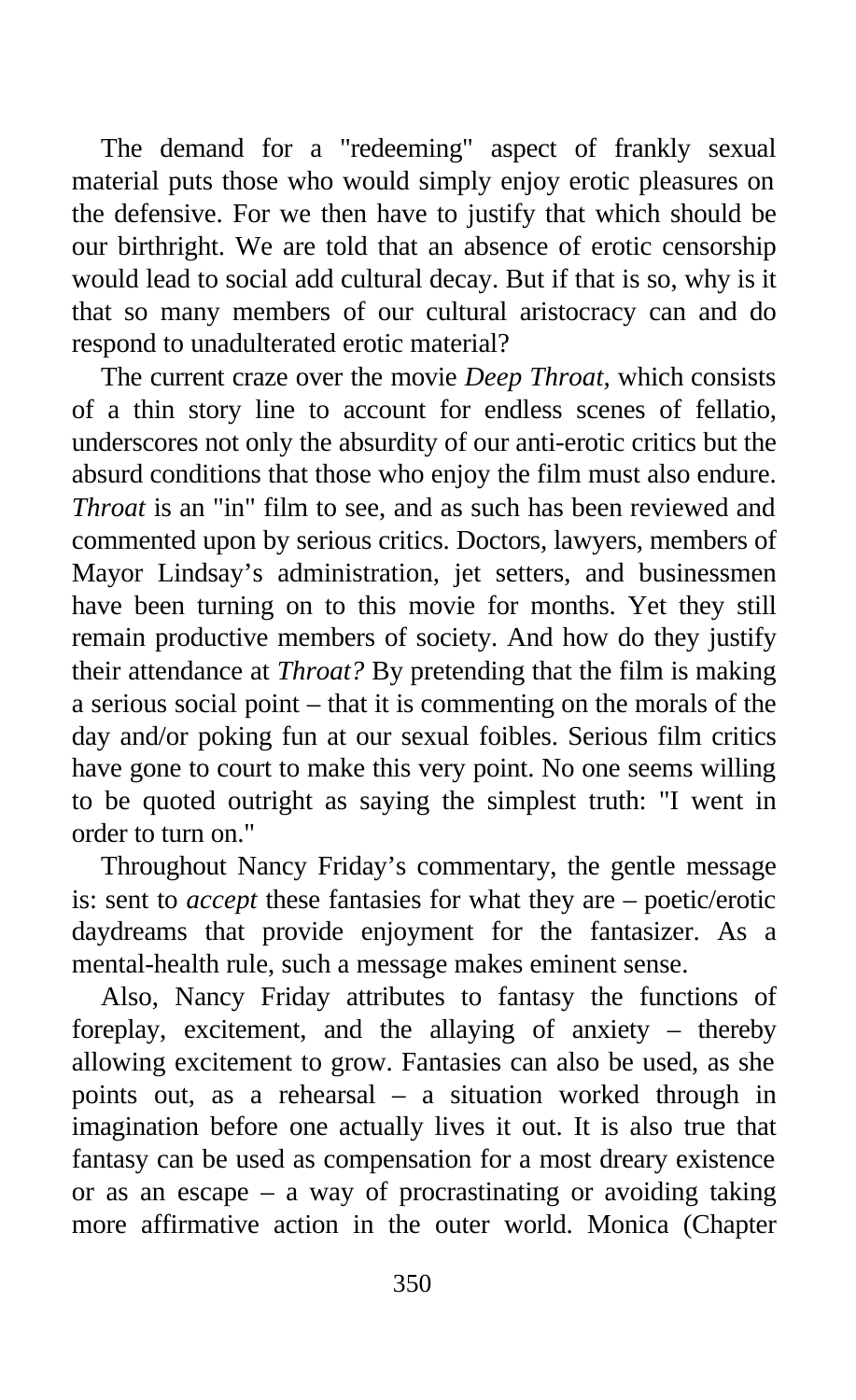Three, The Transformation Room) is a case in point. Described as a short, messy-looking overweight nineteen-year-old who has toyed with the idea of suicide, Monica would rather fantasize herself as her beautiful sister than attend to prettying herself up.

Yet, even here, one can say "Why not?" After all, what alternatives are left? You can't make someone else's fantasies disappear anyway. And even if you could, would that cause Monica to make herself more attractive? Or would robbing her of a precious daydream make her even more despondent and more unkempt? Rather than discouraging her fantasy, I world prefer to see her live it out.

# **II**

There are some types of fantasies that I've shared with others that have not found their way into print. This is no criticism of this book, for it does not claim to be a definitive encyclopedia of female sexual fantasies, but rather an attempt to show the range and variation of such material. One common fantasy left out is that in which the fantasizer thinks of herself as part of a machine, as an animal, as having the body of a man, as some creature from another world, as insect, or as God, or a part of the Buddha, or the petal on a lotus.

Many fantasies of this type occur under the influence of psychedelic agents (marijuana, hashish, mescaline, psylocybin) and are accompanied by exquisite sexual pleasure. So "real" are these fantasies that one truly *becomes* them – is not aware enough of "self" to realize that a fantasy is occurring until after the orgasm, which is often explosive and felt, seemingly, in every cell of the body.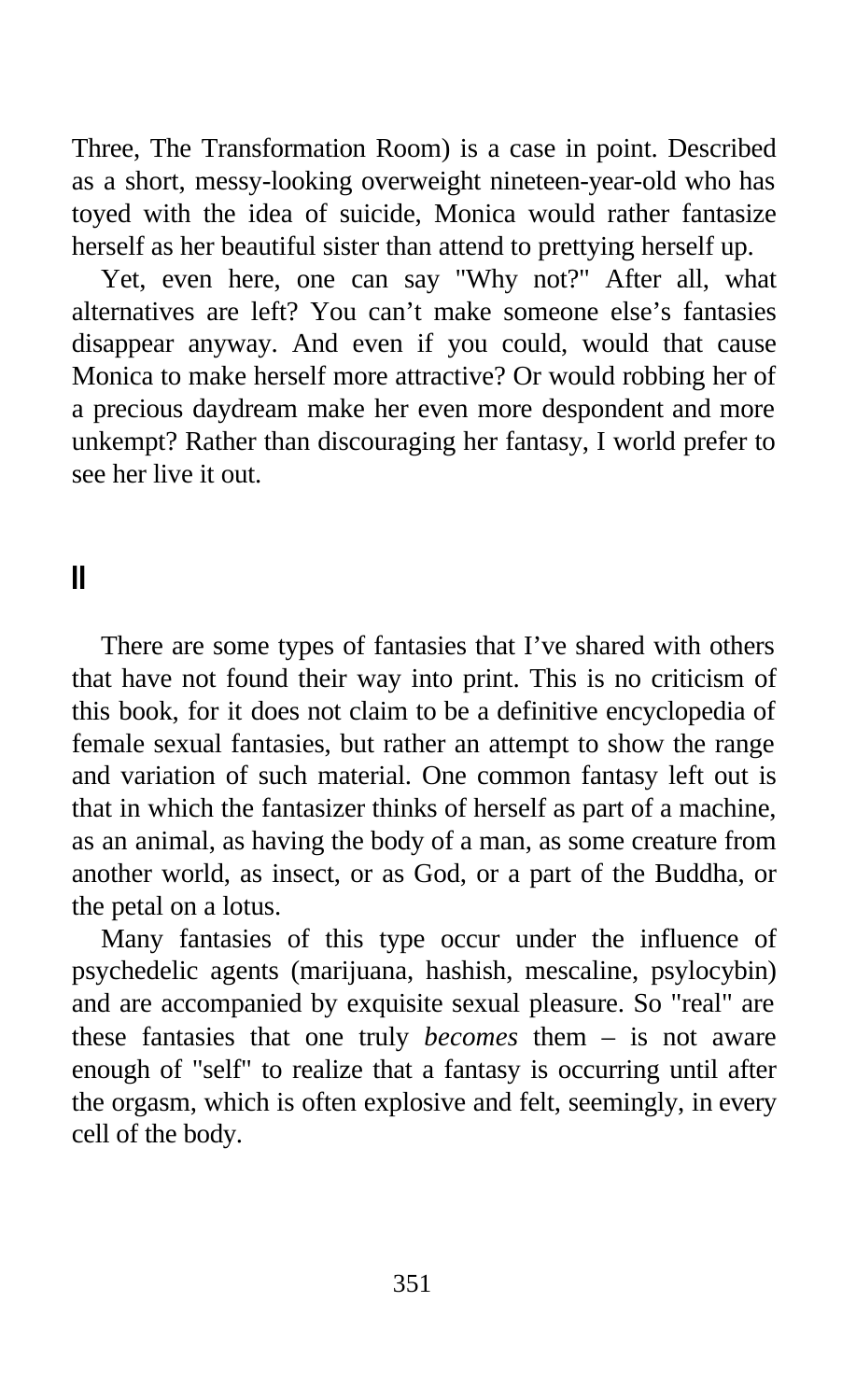While I feel quite strongly that the fantasizes ought to allow herself to accept, enjoy, and fully give herself over to her reverie, I also feel a word is in order lest *non-fantasizers* feel self-conscious over their lack of reverie. One should no more feel pressured to produce fantasies than be encouraged to avoid them.

It is, for example, quite possible and quite "normal" to be totally free of fantasy while making love. There are states in which a man or a woman may be so lost in bodily sensations that not only are daydreams absent but such people could not tell you where or who they are at that moment. This is not to say that such sexual experiences are better or worse – merely that they are different.

Finally, it is my belief that our interest in matters sexual – be it as critic or defender – is related to something far more basic and *inclusive* than deciding whether stimuli are "decently erotic," "pornographic," "perverse," "scientific," and so on. Whatever we are attracted by, we are always *looking, exploring, thinking.* These are the constants.

And these three constants have to do, I think, with the neverending, unsolvable, and therefore always intriguing questions of creation and ego transcendence. How is it that motion and friction upon a small part of the body can make people for a moment oblivious of themselves, can cause – what the French refer to the orgasm as – *le petit mort* (the little death)?

If we are intrigued by the sexual appendages of the world, what could be more natural? We were all sired by an ejaculating penis, grew in the womb, passed through the vaginal vault, emerged between the labia, were nourished at a breast, and will most likely re-create again when we perform the rites of procreation ourselves. That the mysteries of life, death (ego transcendence), and intense pleasure are so closely linked with